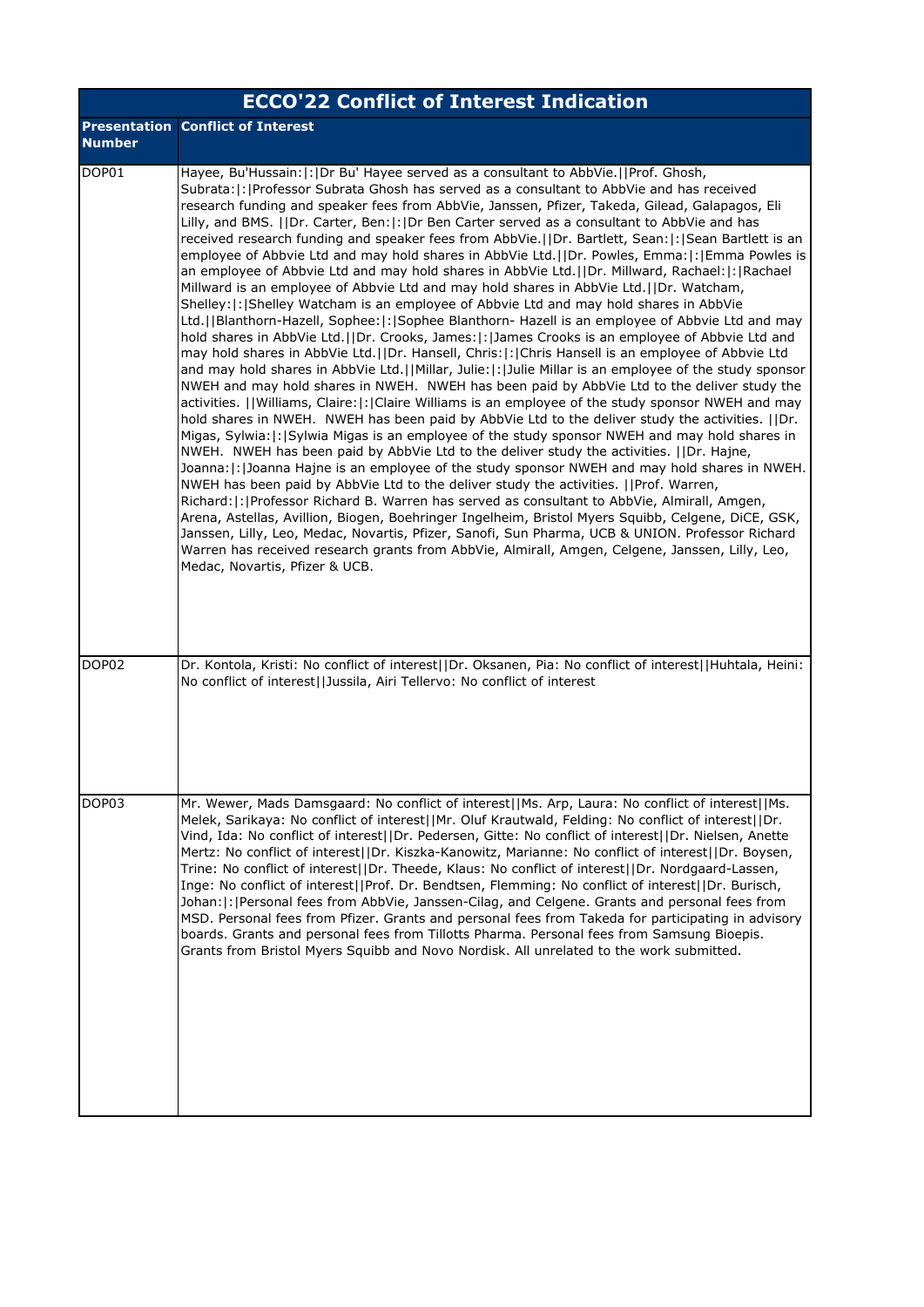| DOP04 | Mrs. Bastón Rey, Iria: No conflict of interest  Mrs. Calvino Suárez, Cristina: No conflict of<br>interest  Mrs. Luque, Ana Maria: No conflict of interest  Mrs. Caballol, Berta: No conflict of<br>interest  Mr. Soutullo, Carlos: No conflict of interest  Mrs. Bravo, Ana: No conflict of interest  Mr.<br>Castaño, Andrés: No conflict of interest  Mrs. Gros, Beatriz: No conflict of interest  Mrs. Bernal,<br>Lorena: No conflict of interest  Ms. Diz Lois, Maria Teresa: No conflict of interest  Mr. Alonso<br>Galán, Horacio: No conflict of interest  Mrs. Cañete, Fiorella: No conflict of interest  Mrs. Castro,<br>Beatriz: No conflict of interest  Mr. Pérez Galindo, Pablo: No conflict of interest  Mr. González<br>Muñoza, Carlos: No conflict of interest  Mr. El Hajra, Ismael: No conflict of interest  Ms. Martínez<br>Montiel, Pilar: No conflict of interest  Ms. Alonso Abreu, Inmaculada: No conflict of interest  Mr.<br>Mesonero, Francisco: No conflict of interest  Mrs. González Vivo, María: No conflict of<br>interest  Mrs. Peries, Laia: No conflict of interest  Mr. Martín Arranz, Eduardo: No conflict of<br>interest  Mr. Abril, Carlos: No conflict of interest  Mr. Marín Jiménez, Ignacio: No conflict of<br>interest  Mrs. Baltar, Ruth: No conflict of interest  Mrs. Vicuna, Miren: No conflict of interest  Mrs.<br>Moreno, Nadia: No conflict of interest  Mr. Brunet, Eduard: No conflict of interest  Mrs. Rubín de<br>Célix, Cristina: No conflict of interest  Mrs. Fajardo, Ingrid: No conflict of interest  Mrs. Cruz,<br>Noelia: No conflict of interest  Mrs. Rojas Feria, María: No conflict of interest  Mrs. Fernández<br>Clotet, Agnés: No conflict of interest  Mrs. Gimeno, Marta: No conflict of interest  Mrs. Zabana,<br>Yamile: No conflict of interest  Mrs. Suárez Ferrer, Cristina: No conflict of interest  Mr. Rodríguez<br>Lago, Iago: No conflict of interest  Mr. Barreiro de Acosta, Manuel: No conflict of interest |
|-------|-------------------------------------------------------------------------------------------------------------------------------------------------------------------------------------------------------------------------------------------------------------------------------------------------------------------------------------------------------------------------------------------------------------------------------------------------------------------------------------------------------------------------------------------------------------------------------------------------------------------------------------------------------------------------------------------------------------------------------------------------------------------------------------------------------------------------------------------------------------------------------------------------------------------------------------------------------------------------------------------------------------------------------------------------------------------------------------------------------------------------------------------------------------------------------------------------------------------------------------------------------------------------------------------------------------------------------------------------------------------------------------------------------------------------------------------------------------------------------------------------------------------------------------------------------------------------------------------------------------------------------------------------------------------------------------------------------------------------------------------------------------------------------------------------------------------------------------------------------------------------------------------------------------------------------------------------------------------------------------------------|
| DOP05 | Canete Pizarro, Fiorella Consuelo: No conflict of interest  Mr. Vela, Emili: No conflict of<br>interest  Dr. Calafat, Margalida: No conflict of interest  Dr. Clèries, Montserrat: No conflict of<br>interest  Dr. Mañosa, Míriam: No conflict of interest  Dr. Domènech, Eugeni: No conflict of interest                                                                                                                                                                                                                                                                                                                                                                                                                                                                                                                                                                                                                                                                                                                                                                                                                                                                                                                                                                                                                                                                                                                                                                                                                                                                                                                                                                                                                                                                                                                                                                                                                                                                                       |
| DOP06 | Dr. Faye, Adam: No conflict of interest  Dr. Allin, Kristine: No conflict of interest  Mr. Iversen,<br>Aske: No conflict of interest  Dr. Agrawal, Manasi: No conflict of interest  Dr. Faith, Jeremiah: No<br>conflict of interest  Dr. Jean-Frederic, Colombel: No conflict of interest  Dr. Jess, Tine: No conflict<br>of interest                                                                                                                                                                                                                                                                                                                                                                                                                                                                                                                                                                                                                                                                                                                                                                                                                                                                                                                                                                                                                                                                                                                                                                                                                                                                                                                                                                                                                                                                                                                                                                                                                                                           |
| DOP07 | Mr. Rezazadeh Ardabili, Ashkan: No conflict of interest  Ms. Janssen, Laura M: No conflict of<br>interest  Dr. Romberg-Camps, Mariëlle J L: No conflict of interest  Dr. Keszthelyi, Daniel: : DK<br>reports research grants from Will Pharma, Allergan, Grünenthal, ZonMw, Rome Foundation, MLDS,<br>and United Europe Gastroenterology (UEG), all outside the submitted work.   Prof. Dr. Jonkers,<br>Daisy M A E:  :  DJ reports research grants from Top Knowledge Institute (Well on Wheat), grants<br>from Horizon 2020 DISCOvERIE, grants from NWO-CCC Partnership program (Carbokinetics), all<br>outside the submitted work  Dr. van Bodegraven, Ad A: :  AvB has served as speaker, adviser<br>and/or principal investigator for AbbVie, Arandal, Arena, Celgene, Ferring, Galapagos, Janssen,<br>MSD, Pfizer, Roche, Takeda, TEVA, and received research grants from TEVA, Eurostars funding,<br>ZonMW, all outside the submitted work.     Prof. Dr. Pierik, Marie J:   :   MP reports grants and non-<br>financial support from Johnson & Johnson, grants and non-financial support from Takeda, grants<br>and non-financial support from Abbvie, non-financial support from Ferring, non-financial support<br>from Immunodiagnostics, non-financial support from MSD, all outside the submitted work. [[Dr.<br>Mujagic, Zlatan: No conflict of interest                                                                                                                                                                                                                                                                                                                                                                                                                                                                                                                                                                                                                           |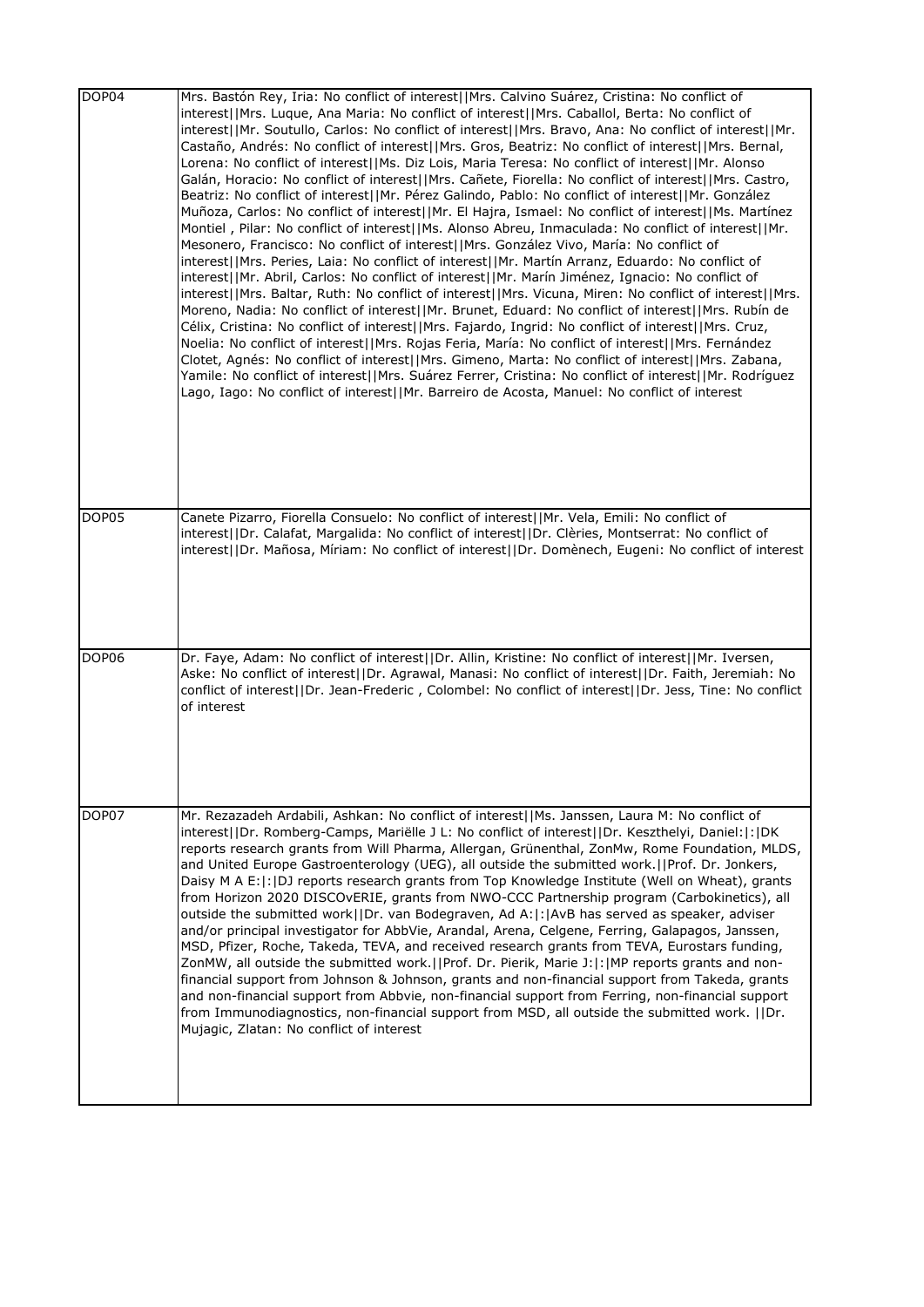| DOP08 | Sudhakar, Padhmanand: No conflict of interest  Dr. Verstockt, Bram: : -Research support from<br>Pfizer.  -Speaker's fees from Abbvie, Biogen, Chiesi, Falk, Ferring, Galapagos, Janssen,<br>MondayNightIBD, MSD, Pfizer, R-Biopharm, Takeda and Truvion. -Consultancy fees from Alimentiv,<br>Applied Strategic, Atheneum, Bristol Myers Squibb, Guidepont, Ipsos, Janssen, Progenity, Sandoz,<br>Sosei Heptares and Takeda.    Cremer, Jonathan: No conflict of interest  Dr. Verstockt, Sare: No<br>conflict of interest  Dr. Sabino, João: : -Research support: Galapagos. -Speaker's fees: Abbvie,<br>Falk, Takeda, Janssen, and Fresenius.  -Consultancy fees: Janssen, Ferring.      Dr. Ferrante, Marc:<br>No conflict of interest  Prof. Dr. Vermeire, Séverine: : -Research Support from AbbVie, J&J, Pfizer,<br>Galapagos and Takeda -Consulting and/or speaking fees from AbbVie, Abivax, Agomab, Arena<br>Pharmaceuticals, Avaxia, Bristol Myers Squibb, Boehringer Ingelheim, Celgene, Dr Falk Pharma,<br>Ferring, Galapagos, Genentech-Roche, Gilead, GSK, Hospira, Janssen, Mundipharma, MSD, Pfizer,<br>Prodigest, Progenity, Prometheus, Robarts Clinical Trials, Second Genome, Shire, Surrozen,<br>Takeda, Theravance, and Tillots Pharma AG |
|-------|-----------------------------------------------------------------------------------------------------------------------------------------------------------------------------------------------------------------------------------------------------------------------------------------------------------------------------------------------------------------------------------------------------------------------------------------------------------------------------------------------------------------------------------------------------------------------------------------------------------------------------------------------------------------------------------------------------------------------------------------------------------------------------------------------------------------------------------------------------------------------------------------------------------------------------------------------------------------------------------------------------------------------------------------------------------------------------------------------------------------------------------------------------------------------------------------------------------------------------------------------------------------|
| DOP09 | Dr. Zhang, Qian: No conflict of interest  Dr. Fachal, Laura: No conflict of interest  Shawky, Rasha:<br>No conflict of interest  Dr. Lamb, Christopher: No conflict of interest  Dr. Parkes, Miles: No conflict<br>of interest  Dr. Anderson, Carl: No conflict of interest  Dr. Raine, Tim: No conflict of interest                                                                                                                                                                                                                                                                                                                                                                                                                                                                                                                                                                                                                                                                                                                                                                                                                                                                                                                                            |
| DOP10 | Dr. Madsen, Gorm Roager: No conflict of interest  Dr. Attauabi, Mohamed: No conflict of<br>interest  Dr. Wilkens, Rune: No conflict of interest  Dr. Ilvemark, Johan Fredrik Kristoffer<br>Fremberg:  :  Johan F.K.F. Ilvemark has received research grants from Abbvie, Takeda, Janssen,<br>ParaTech, the Danish Research Council, and the Capital Region of Denmark.  Dr. Theede, Klaus:<br>No conflict of interest  Dr. Bjerrum, Jacob Tveiten: No conflict of interest  Dr. Dorn-Rasmussen,<br>Maria: No conflict of interest  Ms. Jansson, Sabine: No conflict of interest  Dr. Wewer, Anne<br>Vibeke: No conflict of interest  Prof. Bendtsen, Flemming: No conflict of interest  Dr. Seidelin,<br>Jakob Benedict: No conflict of interest  Dr. Boysen, Trine: No conflict of interest  Dr. Burisch,<br>Johan: No conflict of interest                                                                                                                                                                                                                                                                                                                                                                                                                    |
| DOP11 | Mr. de Voogd, Floris: No conflict of interest  Mr. Bots, Steven: No conflict of interest  Ms. Van<br>Wassenaer, Elsa: No conflict of interest  Mrs. De Jong, Maria: No conflict of interest  Mr. Pruijt,<br>Maarten: No conflict of interest  Dr. Löwenberg, Mark: No conflict of interest  Prof. Dr. D'Haens,<br>Geert: No conflict of interest  Dr. Gecse, Krisztina: No conflict of interest                                                                                                                                                                                                                                                                                                                                                                                                                                                                                                                                                                                                                                                                                                                                                                                                                                                                 |
| DOP12 | Mr. Klett, Daniel: No conflict of interest  Dr. Jesper, Daniel: No conflict of interest  Dr. Vitali,<br>Francesco: No conflict of interest  Ms. Federle, Anna: No conflict of interest  Prof. Dr. Atreya,<br>Raja: No conflict of interest  Prof. Dr. Strobel, Deike: No conflict of interest  Dr. Leppkes, Moritz:<br>No conflict of interest  Dr. Neufert, Clemens: No conflict of interest  Prof. Dr. Rath, Timo: No<br>conflict of interest  Prof. Dr. Neurath, Markus Friedrich: No conflict of interest  Prof. Dr. Waldner,<br>Maximilian J: No conflict of interest                                                                                                                                                                                                                                                                                                                                                                                                                                                                                                                                                                                                                                                                                      |
| DOP13 | Mr. Naim, Iyad: No conflict of interest  Ms. Darie, Ana-Maria: No conflict of interest  Dr. Hoad,<br>Caroline: No conflict of interest  Prof. Gowland, Penny: No conflict of interest  Dr. Moran, Gordon<br>W: No conflict of interest                                                                                                                                                                                                                                                                                                                                                                                                                                                                                                                                                                                                                                                                                                                                                                                                                                                                                                                                                                                                                          |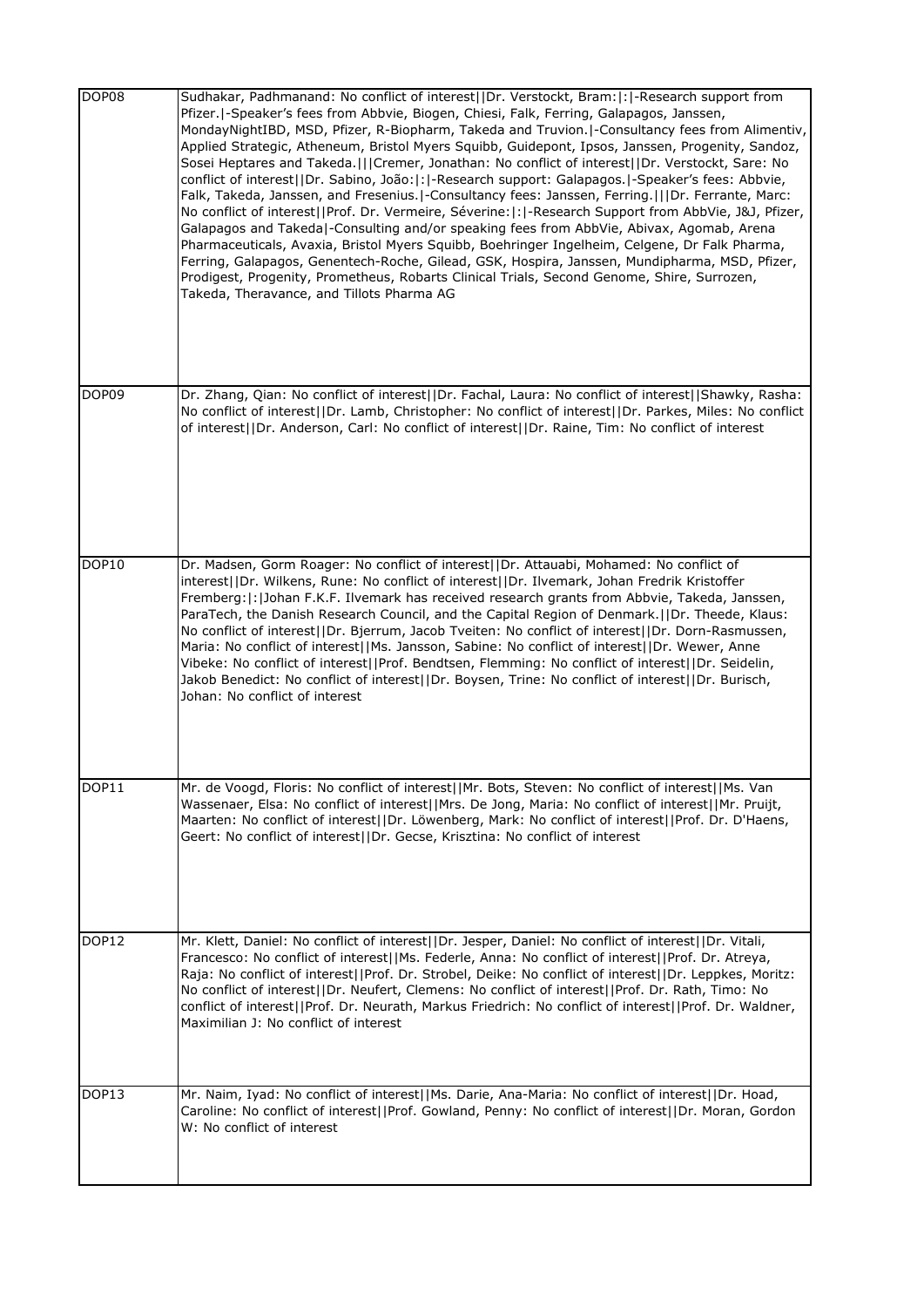| DOP14        | Dr. Iacucci, Marietta: No conflict of interest  Dr. Ingram, Richard: No conflict of interest  Dr.<br>Bazarova, Alina: No conflict of interest  Dr. Cannatelli, Rosanna: No conflict of interest  Dr.<br>Labarile, Nunzia: No conflict of interest  Dr. Nardone, Olga Maria: No conflict of interest  Dr.<br>Parigi, Tommaso Lorenzo: No conflict of interest  Dr. Siau, Keith: No conflict of interest  Dr.<br>Smith, Sam C L: No conflict of interest  Dr. Ferraz, Jose G P: No conflict of interest  Prof. Dr.<br>Kiesslich, Ralf: No conflict of interest  Prof. Dr. Panaccione, Remo: No conflict of interest  Dr. Parra<br>Blanco, Adolfo: No conflict of interest  Dr. Tontini, Gian Eugenio: No conflict of interest  Prof. Dr.<br>Uraoka, Toshio: No conflict of interest  Prof. Dr. Ghosh, Subrata: No conflict of interest                                                                                                                                                                                                                                                                                                                                                                                                                                                                                                                                                                                                                                                                                                                                                                                                                                                                                                                                                                                                                                                                                                                                                                                                                                                                                                                                                                                                                                                                                                                                                                                                                                                                                                                                                                                                                                                                                                                                                                                                                                                                                                                                                                                                                                                                                                                                                                                                                                                                                                                                                                                                                                                                                                                                                                                                                                              |
|--------------|-----------------------------------------------------------------------------------------------------------------------------------------------------------------------------------------------------------------------------------------------------------------------------------------------------------------------------------------------------------------------------------------------------------------------------------------------------------------------------------------------------------------------------------------------------------------------------------------------------------------------------------------------------------------------------------------------------------------------------------------------------------------------------------------------------------------------------------------------------------------------------------------------------------------------------------------------------------------------------------------------------------------------------------------------------------------------------------------------------------------------------------------------------------------------------------------------------------------------------------------------------------------------------------------------------------------------------------------------------------------------------------------------------------------------------------------------------------------------------------------------------------------------------------------------------------------------------------------------------------------------------------------------------------------------------------------------------------------------------------------------------------------------------------------------------------------------------------------------------------------------------------------------------------------------------------------------------------------------------------------------------------------------------------------------------------------------------------------------------------------------------------------------------------------------------------------------------------------------------------------------------------------------------------------------------------------------------------------------------------------------------------------------------------------------------------------------------------------------------------------------------------------------------------------------------------------------------------------------------------------------------------------------------------------------------------------------------------------------------------------------------------------------------------------------------------------------------------------------------------------------------------------------------------------------------------------------------------------------------------------------------------------------------------------------------------------------------------------------------------------------------------------------------------------------------------------------------------------------------------------------------------------------------------------------------------------------------------------------------------------------------------------------------------------------------------------------------------------------------------------------------------------------------------------------------------------------------------------------------------------------------------------------------------------------------------|
| DOP15        | Mr. Gabriëls, Ruben Yannick: No conflict of interest  Mr. Linssen, Matthijs: No conflict of<br>interest  Ms. van der Waaij, Anne: No conflict of interest  Ms. Volkmer, Pia: No conflict of<br>interest  Mr. Hooghiemstra, Wouter: No conflict of interest  Dr. Kats-Ugurlu, Gursah: No conflict of<br>interest  Dr. Robinson, Dominic: No conflict of interest  Prof. Dr. Dijkstra, Gerard: No conflict of<br>interest  Prof. Dr. Nagengast, Wouter: No conflict of interest                                                                                                                                                                                                                                                                                                                                                                                                                                                                                                                                                                                                                                                                                                                                                                                                                                                                                                                                                                                                                                                                                                                                                                                                                                                                                                                                                                                                                                                                                                                                                                                                                                                                                                                                                                                                                                                                                                                                                                                                                                                                                                                                                                                                                                                                                                                                                                                                                                                                                                                                                                                                                                                                                                                                                                                                                                                                                                                                                                                                                                                                                                                                                                                                     |
| <b>DOP16</b> | Dr. Narula, Neeraj:  :  Neeraj Narula has received honoraria from Janssen, Abbvie, Takeda, Pfizer,<br>Merck, Sandoz, Novartis, and Ferring.  Dr. Pray, Cara: No conflict of interest  Ms. Wong, Emily: No<br>conflict of interest  Dr. Colombel, Jean-Frederic: : Jean-Frederic Colombel reports receiving<br>research grants from AbbVie, Janssen Pharmaceuticals and Takeda; receiving payment for lectures<br>from AbbVie, Amgen, Allergan, Inc. Ferring Pharmaceuticals, Shire, and Takeda; receiving<br>consulting fees from AbbVie, Amgen, Arena Pharmaceuticals, Boehringer Ingelheim, Bristol Myers<br>Squibb, Celgene Corporation, Eli Lilly, Ferring Pharmaceuticals, Galmed Research, Glaxo Smith<br>Kline, Geneva, Iterative Scopes, Janssen Pharmaceuticals, Kaleido Biosciences, Landos, Otsuka,<br>Pfizer, Prometheus, Sanofi, Takeda, TiGenix,; and hold stock options in Intestinal Biotech<br>Development.  Dr. Marshall, John: : John K. Marshall has received honoraria from Janssen,<br>AbbVie, Allergan, Bristol-Meyer-Squibb, Ferring, Janssen, Lilly, Lupin, Merck, Pfizer,<br>Pharmascience, Roche, Shire, Takeda and Teva.  Dr. Daperno, Marco: No conflict of interest  Dr.<br>Reinisch, Walter:  :   Walter Reinisch has received support for the following:   Speaker for Abbott<br>Laboratories, Abbvie, Aesca, Aptalis, Astellas, Centocor, Celltrion, Danone Austria, Elan, Falk<br>Pharma GmbH, Ferring, Immundiagnostik, Mitsubishi Tanabe Pharma Corporation, MSD, Otsuka,<br>PDL, Pharmacosmos, PLS Education, Schering-Plough, Shire, Takeda, Therakos, Vifor, Yakult,<br> Consultant for Abbott Laboratories, Abbvie, Aesca, Algernon, Amgen, AM Pharma, AMT, AOP<br>Orphan, Arena Pharmaceuticals, Astellas, Astra Zeneca, Avaxia, Roland Berger GmBH, Bioclinica,<br>Biogen IDEC, Boehringer-Ingelheim, Bristol-Myers Squibb, Cellerix, Chemocentryx, Celgene,<br>Centocor, Celltrion, Covance, Danone Austria, DSM, Elan, Eli Lilly, Ernest & Young, Falk Pharma<br>GmbH, Ferring, Galapagos, Genentech, Gilead, Grünenthal, ICON, Index Pharma, Inova, Janssen,<br>Johnson & Johnson, Kyowa Hakko Kirin Pharma, Lipid Therapeutics, LivaNova, Mallinckrodt,<br>Medahead, MedImmune, Millenium, Mitsubishi Tanabe Pharma Corporation, MSD, Nash<br>Pharmaceuticals, Nestle, Nippon Kayaku, Novartis, Ocera, OMass, Otsuka, Parexel, PDL,<br>Periconsulting, Pharmacosmos, Philip Morris Institute, Pfizer, Procter & Gamble, Prometheus,<br>Protagonist, Provention, Robarts Clinical Trial, Sandoz, Schering-Plough, Second Genome, Seres<br>Therapeutics, Setpointmedical, Sigmoid, Sublimity, Takeda, Therakos, Theravance, Tigenix, UCB,<br>Vifor, Zealand, Zyngenia, and 4SC,  Advisory board member for Abbott Laboratories, Abbvie,<br>Aesca, Amgen, AM Pharma, Astellas, Astra Zeneca, Avaxia, Biogen IDEC, Boehringer-Ingelheim,<br>Bristol-Myers Squibb, Cellerix, Chemocentryx, Celgene, Centocor, Celltrion, Danone Austria, DSM,<br>Elan, Ferring, Galapagos, Genentech, Grünenthal, Inova, Janssen, Johnson & Johnson, Kyowa<br>Hakko Kirin Pharma, Lipid Therapeutics, MedImmune, Millenium, Mitsubishi Tanabe Pharma<br>Corporation, MSD, Nestle, Novartis, Ocera, Otsuka, PDL, Pharmacosmos, Pfizer, Procter & Gamble,<br>Prometheus, Sandoz, Schering-Plough, Second Genome, Setpointmedical, Takeda, Therakos,<br>Tigenix, UCB, Zealand, Zyngenia, and 4SC.  Dr. Dulai, Parambir: :  Parambir S. Dulai is supported<br>by a Digestive Diseases Research Center grant NIH DK120515 and a Research Scholar Award from<br>Ithe American Gastroenterology Association. Parmabir S.Dulai has received research support and |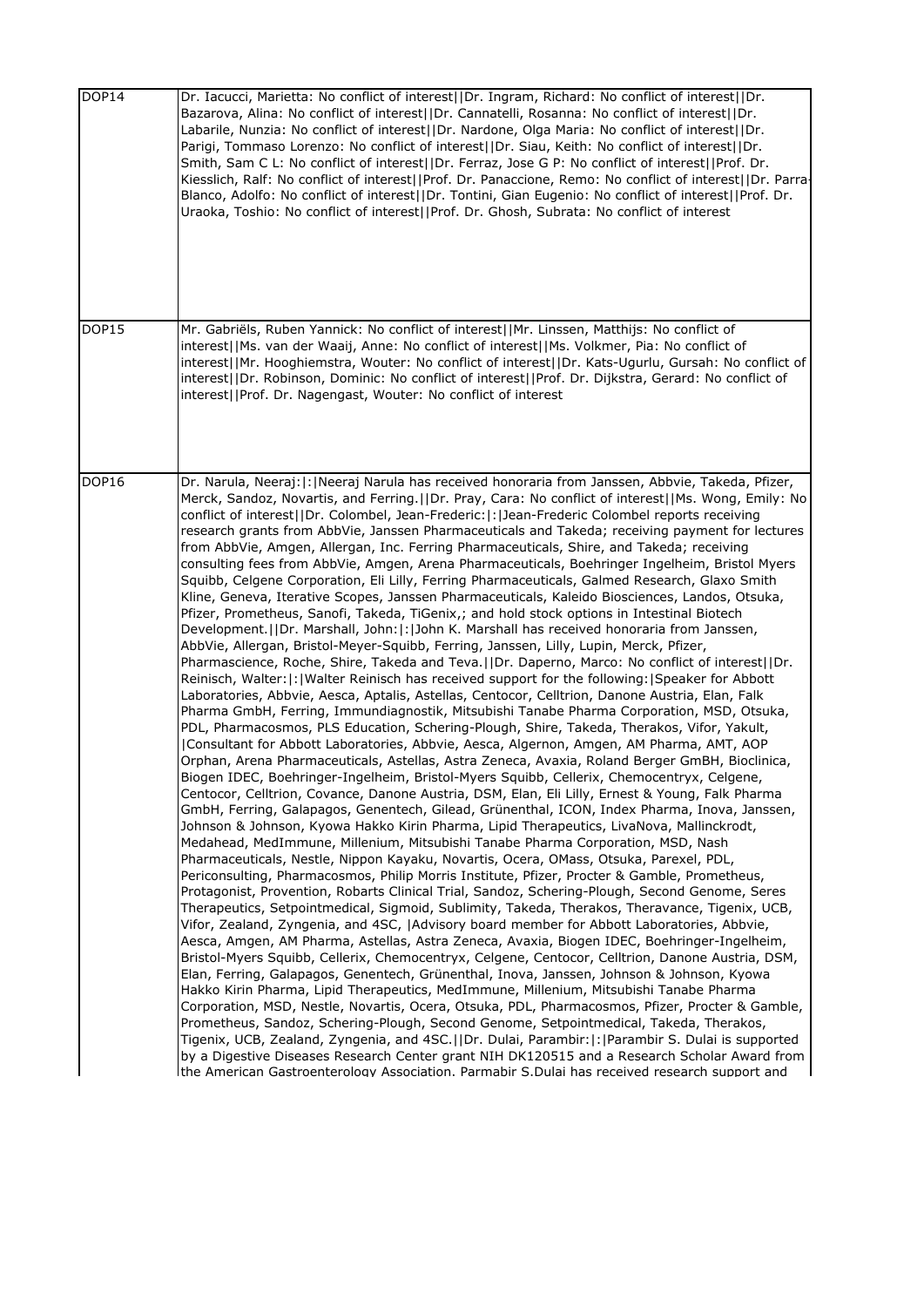|       | consulting for Takeda, Abbvie, Janssen, Pfizer.                                                                                                                                                                                                                                                                                                                                                                                                                                                                                                                                                                                                                                                                                                                                                                                                                                                                                                                                                                                                                                                                                                                                                                                                                                                                                                                                                                                                                                                                                                                                                                                      |
|-------|--------------------------------------------------------------------------------------------------------------------------------------------------------------------------------------------------------------------------------------------------------------------------------------------------------------------------------------------------------------------------------------------------------------------------------------------------------------------------------------------------------------------------------------------------------------------------------------------------------------------------------------------------------------------------------------------------------------------------------------------------------------------------------------------------------------------------------------------------------------------------------------------------------------------------------------------------------------------------------------------------------------------------------------------------------------------------------------------------------------------------------------------------------------------------------------------------------------------------------------------------------------------------------------------------------------------------------------------------------------------------------------------------------------------------------------------------------------------------------------------------------------------------------------------------------------------------------------------------------------------------------------|
| DOP17 | Dr. Lenfant, Matthias: No conflict of interest  Dr. Verstockt, Bram: : B Verstockt reports  -<br>Research support from Pfizer.   - Speaker's fees from Abbvie, Biogen, Chiesi, Falk, Ferring,<br>Galapagos, Janssen, MondayNightIBD, MSD, Pfizer, R-Biopharm, Takeda and Truvion. -Consultancy<br>fees from Alimentiv, Applied Strategic, Atheneum, Bristol Myers Squibb, Guidepont, Ipsos,<br>Janssen, Progenity, Sandoz, Sosei Heptares and Takeda.[[Prof. Dr. Sabino, João:[:] Sabino<br>reports -Research support: Galapagos. -Speaker's fees: Abbvie, Falk, Takeda, Janssen, and<br>Fresenius.  -Consultancy fees: Janssen, Ferring.    Prof. Dr. Vermeire, Séverine:  :  S Vermeire<br>reports -Research Support from AbbVie, J&J, Pfizer, Galapagos and Takeda -Consulting and/or<br>speaking fees from AbbVie, Abivax, Agomab, Arena Pharmaceuticals, Avaxia, Bristol Myers Squibb,<br>Boehringer Ingelheim, Celgene, Dr Falk Pharma, Ferring, Galapagos, Genentech-Roche, Gilead,<br>GSK, Hospira, Janssen, Mundipharma, MSD, Pfizer, Prodigest, Progenity, Prometheus, Robarts<br>Clinical Trials, Second Genome, Shire, Surrozen, Takeda, Theravance, and Tillots Pharma<br>AG   Prof. Dr. Ferrante, Marc: : M Ferrante reports -Research support: AbbVie, Amgen, Biogen,<br>Janssen, Pfizer, Takeda and Viatris  - Speaker's fees: AbbVie, Amgen, Biogen, Boehringer<br>Ingelheim, Falk, Ferring, Janssen, Lamepro, MSD, Mylan, Pfizer, Sandoz, Takeda and Truvion<br>Healthcare -Consultancy fees: AbbVie, Boehringer Ingelheim, Celltrion, Janssen, Lilly, Medtronic,<br>MSD, Pfizer, Sandoz, Takeda and Thermo Fisher |
| DOP18 | Dr. Nardone, Olga Maria: No conflict of interest  Dr. Snir, Yifat: No conflict of interest  Mr.<br>Hodson, James: No conflict of interest  Dr. Cannatelli, Rosanna: No conflict of interest  Dr.<br>Labarile, Nunzia: No conflict of interest  Prof. Siau, Keith: No conflict of interest  Prof. Hassan,<br>Cesare: No conflict of interest  Prof. Yanai, Henit: No conflict of interest  Prof. Dotan, Iris: No<br>conflict of interest  Prof. Ghosh, Subrata: No conflict of interest  Prof. Iacucci, Marietta: No conflict<br>of interest                                                                                                                                                                                                                                                                                                                                                                                                                                                                                                                                                                                                                                                                                                                                                                                                                                                                                                                                                                                                                                                                                          |
| DOP19 | Dr. Meringer, Hadar: No conflict of interest  Ms. Tokuyama, Minami: No conflict of interest  Mr.<br>Tankelevich, Michael: No conflict of interest  Mr. Martinez-Delgado, Gustavo: No conflict of<br>interest  Ms. Jha, Divya: No conflict of interest  Dr. Livanos, Alexandra E.: No conflict of<br>interest  Mr. Canales-Herrerias, Pablo: No conflict of interest  Prof. Dr. Cossarini, Francesca: No<br>conflict of interest  Prof. Dr. Mehandru, Saurabh: No conflict of interest                                                                                                                                                                                                                                                                                                                                                                                                                                                                                                                                                                                                                                                                                                                                                                                                                                                                                                                                                                                                                                                                                                                                                |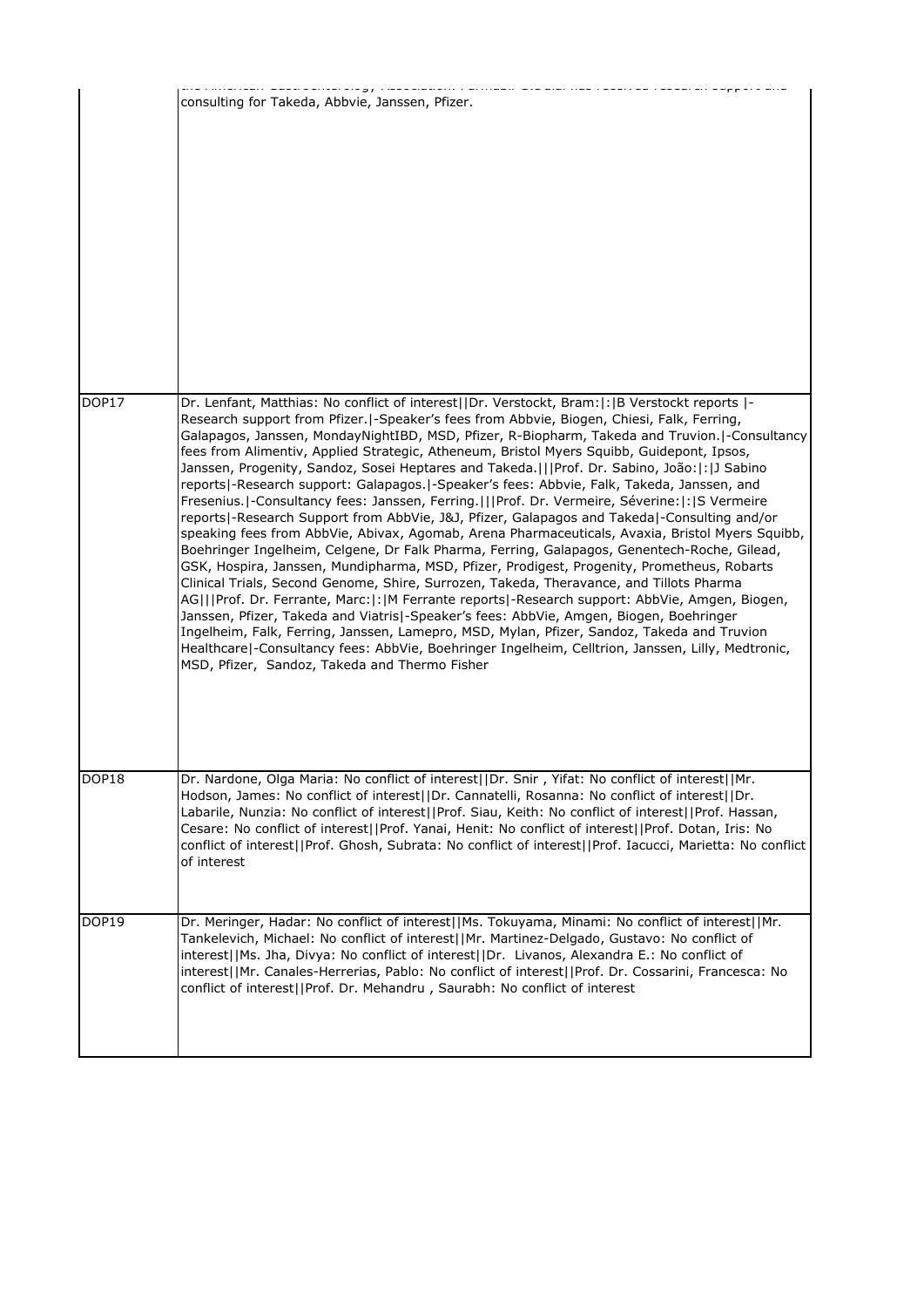| DOP <sub>20</sub> | Wellens, Judith: No conflict of interest  Dr. Edmans, Matthew: No conflict of interest  Dr. Obolski,<br>Uri: No conflict of interest  Mr. Marlow, Luke: No conflict of interest  Ms. Brann, Stephanie: No<br>conflict of interest  Prof. Dr. Dunachie, Susanna: : SD is an advisor to the Scottish Parliament on<br>SARS-CoV-2 immunology, for which she receives a fee.[]Prof. Dr. Eyre, David:[:]David Eyre<br>declares lecture fees from Gilead, outside the submitted work.  Mr. Helmus, Drew: No conflict of<br>interest  Prof. Dr. Barnes, Eleanor: No conflict of interest  Prof. Dr. Colombel, Jean-<br>Frédéric:  :  J.F.C reported receiving research grants from AbbVie, Janssen Pharmaceuticals and<br>Takeda; receiving payment for lectures from AbbVie, Amgen, Allergan, Bristol-Myers Squibb<br>Company, Ferring Pharmaceuticals, Shire, Takeda and Tillots; has received consulting fees from<br>AbbVie, Amgen, Arena Pharmaceuticals, Boehringer Ingelheim, Bristol-Myers Squibb Company,<br>Celgene Corporation, Celltrion, Eli Lilly, Enterome, Ferring Pharmaceuticals, Genentech, Gilead,<br>Iterative Scopes, Ipsen, Immunic, Imtbio, Inotrem, Janssen Pharmaceuticals, Landos, LimmaTech<br>Biologics AG, Medimmune, Merck, Novartis, O Mass, Otsuka, Pfizer, Shire, Takeda, Tigenix, Viela<br>bio; and holding stock options in Intestinal Biotech Development.   Dr. Wong, Serre-Yu: No conflict<br>of interest  Prof. Dr. Klenerman, Paul: No conflict of interest  Prof. Dr. Lindsay, James O: : James<br>Lindsay received has served as consultant and an advisory board participant for AbbVie, Allergan<br>(Warner Chilcott), Atlantic Healthcare, Bristol Myers Squibb, Celgene, Celltrion, Ferring<br>Pharmaceuticals, Galapagos, Gilead, GSK, Janssen, Lilly, MSD, Napp, Pfizer, Shire, Takeda, and<br>Vifor Pharma; has received speaker fees and sponsorship for academic meetings from AbbVie,<br>Allergan (Warner Chilcott), Ferring Pharmaceuticals, Janssen, MSD, Napp, Norgine, Pfizer, Shire,<br>Tillotts Pharma, and Takeda; and has received investigator-led research grants from AbbVie,<br>Gilead, Pfizer, Shire, and Takeda.   Dr. Thompson, Craig P: No conflict of interest  Prof. Dr.<br>Satsangi, Jack:  :  Jack Satsangi has received lecture fees from Falk Foundation, Takeda. Research<br>support from The Helmsley Trust, ECCO Pioneer Award, EC Horizon 2020 program |
|-------------------|--------------------------------------------------------------------------------------------------------------------------------------------------------------------------------------------------------------------------------------------------------------------------------------------------------------------------------------------------------------------------------------------------------------------------------------------------------------------------------------------------------------------------------------------------------------------------------------------------------------------------------------------------------------------------------------------------------------------------------------------------------------------------------------------------------------------------------------------------------------------------------------------------------------------------------------------------------------------------------------------------------------------------------------------------------------------------------------------------------------------------------------------------------------------------------------------------------------------------------------------------------------------------------------------------------------------------------------------------------------------------------------------------------------------------------------------------------------------------------------------------------------------------------------------------------------------------------------------------------------------------------------------------------------------------------------------------------------------------------------------------------------------------------------------------------------------------------------------------------------------------------------------------------------------------------------------------------------------------------------------------------------------------------------------------------------------------------------------------------------------------------------------------------------------------------------------------------------------------------------------------------------------------------------------------------------------------------------------------------------------------------------------------------------------------------|
| DOP21             | Dr. Pisani, Laura Francesca: No conflict of interest  Dr. Mola, Silvia: No conflict of interest  Mrs.<br>Crespi, Giorgia: No conflict of interest  Prof. Caprioli, Flavio: No conflict of interest  Prof. Pastorelli,<br>Luca: No conflict of interest  Dr. Annunziata, Maria Laura: No conflict of interest  Dr. Manfredi,<br>Marcello: No conflict of interest  Prof. Porta, Chiara: No conflict of interest                                                                                                                                                                                                                                                                                                                                                                                                                                                                                                                                                                                                                                                                                                                                                                                                                                                                                                                                                                                                                                                                                                                                                                                                                                                                                                                                                                                                                                                                                                                                                                                                                                                                                                                                                                                                                                                                                                                                                                                                                 |
| DOP <sub>22</sub> | Dr. Attauabi, Mohamed: No conflict of interest  Prof. Dr. Dahlerup, Jens Frederik: No conflict of<br>interest  Dr. Poulsen, Anja: No conflict of interest  Dr. Hansen, Malte Rosager: No conflict of<br>interest  Dr. Vester-Andersen, Marianne Kajbæk: No conflict of interest  Ms. Eraslan, Sule: No<br>conflict of interest  Dr. Prahm, August Pilegaard: No conflict of interest  Dr. Pedersen, Natalia: No<br>conflict of interest  Dr. Larsen, Lone: No conflict of interest  Prof. Dr. Jess, Tine: No conflict of<br>interest  Dr. Neumann, Anders: No conflict of interest  Prof. Dr. Haderslev, Kent V: No conflict of<br>interest  Dr. Molazahi, Akbar: No conflict of interest  Dr. Lødrup, Anders Berg: No conflict of<br>interest  Dr. Glerup, Henning: No conflict of interest  Dr. Oppfeldt, Asser Mathiassen: No conflict<br>of interest  Dr. Jensen, Michael Dam: No conflict of interest  Dr. Theede, Klaus: No conflict of<br>interest  Dr. Kiszka-Kanowitz, Marianne: No conflict of interest  Dr. Seidelin, Jakob Benedict: No<br>conflict of interest  Dr. Burisch, Johan: No conflict of interest                                                                                                                                                                                                                                                                                                                                                                                                                                                                                                                                                                                                                                                                                                                                                                                                                                                                                                                                                                                                                                                                                                                                                                                                                                                                                                       |
| DOP <sub>23</sub> | Dr. Attauabi, Mohamed: No conflict of interest  Prof. Dr. Dahlerup, Jens Frederik: No conflict of<br>interest  Dr. Poulsen, Anja: No conflict of interest  Dr. Hansen, Malte Rosager: No conflict of<br>interest  Dr. Vester-Andersen, Marianne Kajbæk: No conflict of interest  Ms. Eraslan, Sule: No<br>conflict of interest  Dr. Prahm, August Pilegaard: No conflict of interest  Dr. Pedersen, Natalia: No<br>conflict of interest  Dr. Larsen, Lone: No conflict of interest  Prof. Dr. Jess, Tine: No conflict of<br>interest  Dr. Neumann, Anders: No conflict of interest  Dr. Haderslev, Kent V: No conflict of<br>interest  Dr. Molazahi, Akbar: No conflict of interest  Dr. Lødrup, Anders Berg: No conflict of<br>interest  Dr. Glerup, Henning: No conflict of interest  Dr. Oppfeldt, Asser Mathiassen: No conflict<br>of interest  Dr. Jensen, Michael Dam: No conflict of interest  Dr. Theede, Klaus: No conflict of<br>interest  Dr. Kiszka-Kanowitz, Marianne: No conflict of interest  Dr. Seidelin, Jakob Benedict: No<br>conflict of interest  Dr. Burisch, Johan: No conflict of interest                                                                                                                                                                                                                                                                                                                                                                                                                                                                                                                                                                                                                                                                                                                                                                                                                                                                                                                                                                                                                                                                                                                                                                                                                                                                                                             |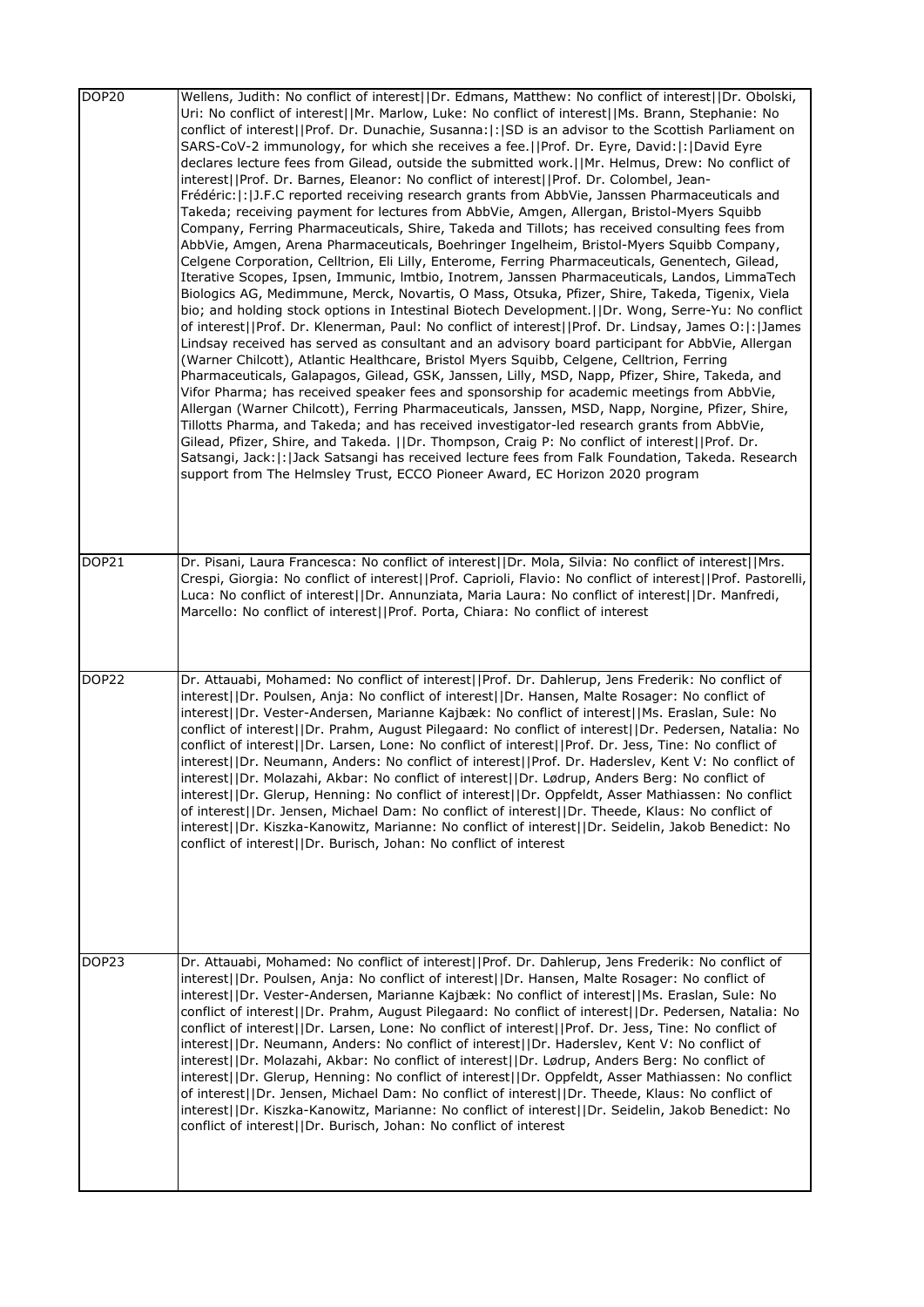| DOP24 | Dr. Watanabe, Kenji:  :   Helmsley Charitable Trust, EA Pharma Co., Ltd., Takeda Pharmaceutical       |
|-------|-------------------------------------------------------------------------------------------------------|
|       | Co., Ltd., EP CRSU Co., Ltd., AbbVie Japan Co., Ltd., Mitsubishi Tanabe Pharma Corporation, JIMRO     |
|       | Co., Ltd., Nippon Kayaku Co.,Ltd., Mochida Pharmaceutical Co., Ltd., AbbVie Japan Co., Ltd.,          |
|       | Janssen Pharmaceutical K.K, Pfizer Japan Inc., Kissei Pharmaceutical Co., Ltd., GlaxoSmithKline       |
|       | K.K., Olympus Corporation, Kyorin Pharmaceutical Co., Ltd., Zeria Pharmaceutical Co., Ltd.,           |
|       | Sandoz Pharma K.K.  Prof. Dr. Hisamatsu, Tadakazu: : Tadakazu Hisamatsu has performed joint           |
|       | research with Alfresa Pharma Co., Ltd. and EA Pharma Co., Ltd. received grant support from            |
|       | Mitsubishi Tanabe Pharma Corporation, EA Pharma Co., Ltd., AbbVie GK, JIMRO Co., Ltd., Zeria          |
|       | Pharmaceutical Co., Ltd., Daiichi-Sankyo, Kyorin Pharmaceutical Co., Ltd., Nippon Kayaku Co.,         |
|       | Ltd., Takeda Pharmaceutical Co., Ltd., Pfizer Inc., and Mochida Pharmaceutical Co., Ltd. and          |
|       | received consulting and lecture fees from Mitsubishi Tanabe Pharma Corporation, AbbVie GK,            |
|       | Celgene K.K., EA Pharma Co., Ltd., Kyorin Pharmaceutical Co. Ltd., JIMRO Co., Janssen                 |
|       | Pharmaceutical K.K., Mochida Pharmaceutical Co., Ltd., Takeda Pharmaceutical Co., Ltd., and Pfizer    |
|       | Inc.     Prof. Dr. Nakase, Hiroshi:   :   Hiroshi Nakase has received support from AbbVie GK., Kissei |
|       | Pharmaceutical Co., Ltd., Kyorin Pharmaceutical Co., Ltd., Mitsubishi Tanabe Pharma Corporation,      |
|       | Janssen Pharmaceutical K.K, Takeda Pharmaceutical Co.,Ltd., Pfizer Inc, Celgene Corporation., EA      |
|       | Pharma Co., Ltd., Zeria Pharmaceutical CO., Ltd., Mochida Pharmaceutical Co., Ltd., Nippon Kayaku     |
|       | Co.,Ltd., Daiichi Sankyo Company, Limited., JIMRO Co.,Ltd., as well as grants for                     |
|       | commissioned/joint research from Hoya Group Pentax Medical, Boehringer Ingelheim GmbH,                |
|       | Bristol-Myers Squibb Company.   Ms. Nagase, Kazuko: No conflict of interest   Dr. Matsuura,           |
|       | Minoru:  :   Minoru Matsuura received personal fees from Janssen Pharmaceutical K.K. Mitsubishi       |
|       | Tanabe Pharma Corporation, AbbVie GK, Takeda Pharmaceutical Co., Ltd., Nippon Kayaku Co.,             |
|       | Ltd., Kyorin Pharmaceutical Co., Ltd., Mochida Pharmaceutical Co., Ltd., Viatris Inc., Sandoz K.K.,   |
|       | JIMRO Co., Zeria Pharmaceutical Co., Ltd., and JIMRO Co.     Dr. Aoyama, Nobuo: No conflict of        |
|       | interest  Dr. Kobayashi, Taku: : Grants:Abbie GK, Activaid, Alfresa Pharma Corporation, JMDC Inc,     |
|       | Gilead Sciences, Inc., Nippon Kayaku Co., Ltd., Eli Lilly Japan K.K., Mochida Pharmaceutical Co.,     |
|       | Ltd., Janssen Pharmaceutical K.K., Pfizer Japan Inc., Takeda Pharmaceutical Co., Ltd., Ferring        |
|       | Pharmaceuticals, Bristol-Myers Squibb, Mitsubishi Tanabe Pharma Corporation, Zeria                    |
|       | Pharmaceutical Co., Ltd., Nippon Kayaku Co., Ltd., Otsuka Holdings, EA Pharma Co., Ltd., JIMRO        |
|       | Co., Ltd., Kyorin Pharmaceutical Co., Ltd., Google Asia Pacific Pte.Ltd Personal Fees: Takeda         |
|       | Pharmaceutical Co., Ltd., Activaid, Alfresa Pharma Corporation, Zeria Pharmaceutical Co., Ltd.,       |
|       | Kyorin Pharmaceutical Co., Ltd., Nippon Kayaku Co., Ltd., Mitsubishi Tanabe Pharma Corporation,       |
|       | Abbie GK, Pfizer Japan Inc., Janssen Pharmaceutical K.K., Thermo Fisher Diagnostics K.K., JIMRO       |
|       | Co., Ltd., EA Pharma Co., Ltd., KISSEI Pharmaceutical Co., Ltd, Takeda Pharmaceutical Co., Ltd.,      |
|       | Nippon Kayaku Co., Ltd., Abbie GK, Mochida Pharmaceutical Co., Ltd.    Dr. Sakuraba, Hirotake: No     |
|       | conflict of interest  Dr. Yokoyama, Kaoru: : Personal Fees speaker fees from abbvie, Takeda,          |
|       | ITanabe Mitsubishi Pharmal1Dr. Nishishita. Masakazu: No conflict of interest1IProf. Dr. Esaki.        |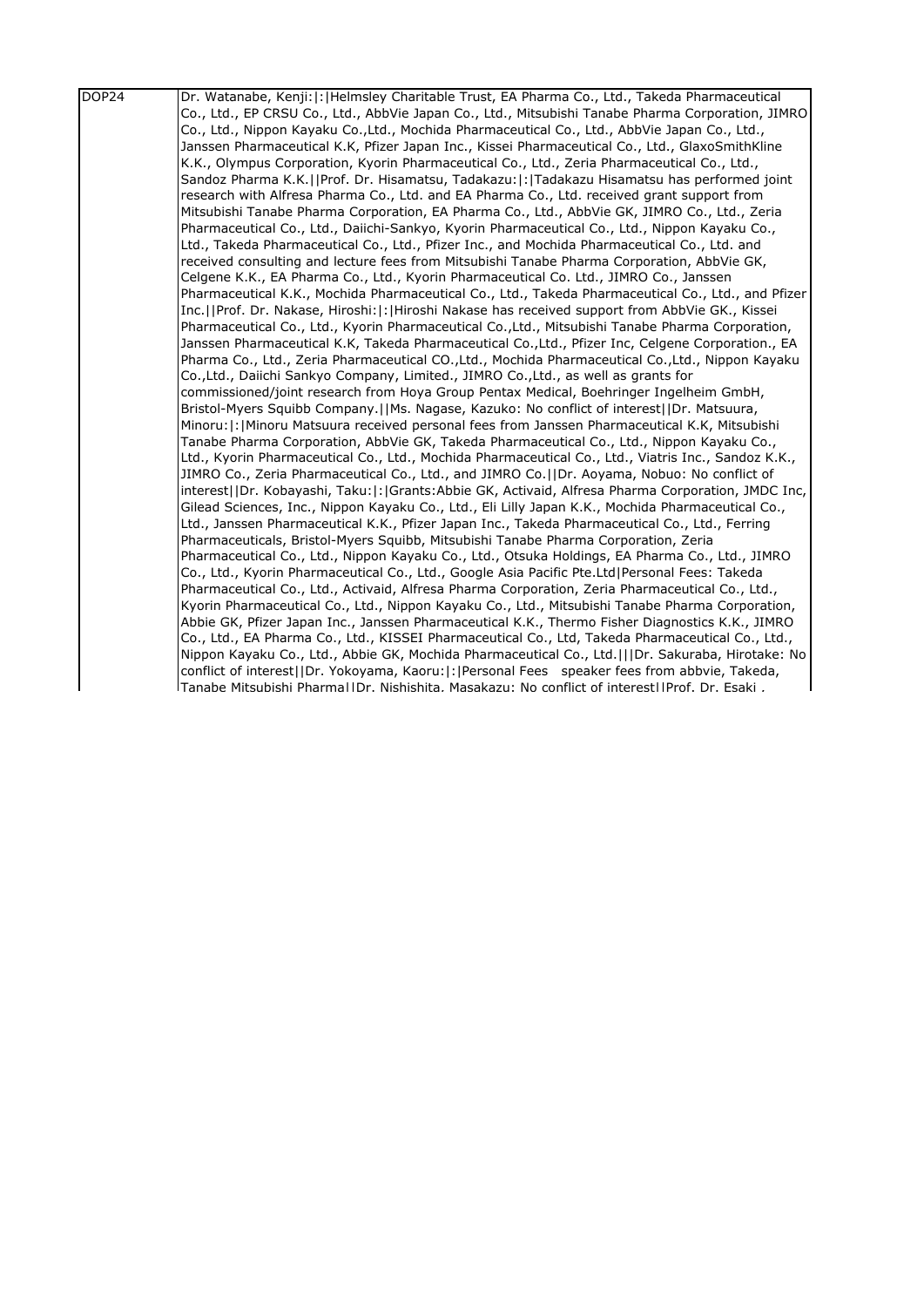|       | .<br>In the component continuing part of the construction of the continue of the component of the continuing problem                                                                                                                                                                                                                                                                                                                                                                                                                                                                                                                                                                                                                                                                                                                                                                                                                                                                                                                                                                                                                                                                                                                                                                                                                                                                                                                                                                                                                                                                                                                                                                                                                                                                                                                                                                                                                                                                                                                                                                                                                                                                                                                                                                                                                                                                                                                                                                                                                                                                                                                                                                                                                                                                                                                                                                                                                                                                                                                                                                                                                                                                                                                                                                                                                                                                                                                                                                                                                                                                                                                                                                                                                                                                                                                                                                                                                                                                                                                                                                                                                                                                                                                                                                                                                                                                                                                                                                                                                                                                                                                                                                                                                                                                                                                                                                                                                                                                                                     |
|-------|--------------------------------------------------------------------------------------------------------------------------------------------------------------------------------------------------------------------------------------------------------------------------------------------------------------------------------------------------------------------------------------------------------------------------------------------------------------------------------------------------------------------------------------------------------------------------------------------------------------------------------------------------------------------------------------------------------------------------------------------------------------------------------------------------------------------------------------------------------------------------------------------------------------------------------------------------------------------------------------------------------------------------------------------------------------------------------------------------------------------------------------------------------------------------------------------------------------------------------------------------------------------------------------------------------------------------------------------------------------------------------------------------------------------------------------------------------------------------------------------------------------------------------------------------------------------------------------------------------------------------------------------------------------------------------------------------------------------------------------------------------------------------------------------------------------------------------------------------------------------------------------------------------------------------------------------------------------------------------------------------------------------------------------------------------------------------------------------------------------------------------------------------------------------------------------------------------------------------------------------------------------------------------------------------------------------------------------------------------------------------------------------------------------------------------------------------------------------------------------------------------------------------------------------------------------------------------------------------------------------------------------------------------------------------------------------------------------------------------------------------------------------------------------------------------------------------------------------------------------------------------------------------------------------------------------------------------------------------------------------------------------------------------------------------------------------------------------------------------------------------------------------------------------------------------------------------------------------------------------------------------------------------------------------------------------------------------------------------------------------------------------------------------------------------------------------------------------------------------------------------------------------------------------------------------------------------------------------------------------------------------------------------------------------------------------------------------------------------------------------------------------------------------------------------------------------------------------------------------------------------------------------------------------------------------------------------------------------------------------------------------------------------------------------------------------------------------------------------------------------------------------------------------------------------------------------------------------------------------------------------------------------------------------------------------------------------------------------------------------------------------------------------------------------------------------------------------------------------------------------------------------------------------------------------------------------------------------------------------------------------------------------------------------------------------------------------------------------------------------------------------------------------------------------------------------------------------------------------------------------------------------------------------------------------------------------------------------------------------------------------------------------------|
|       | Motohiro:   :   Grants: AbbVie GK, Takeda Pharmaceutical Co. Ltd. Pfizer Inc. Mochida Pharmaceutical<br>Co. Ltd., Mitsubishi Tanabe Pharma Co. Ltd., EA Pharma Co. Ltd., JIMRO Co. Ltd., Nippon Kayaku<br>Co. Ltd., Fujifilm medical Co.,  Lecture Fees: AbbVie GK, Takeda Pharmaceutical Co. Ltd. Pfizer<br>Inc., KYORIN Pharmaceutical Co. Ltd., Mochida Pharmaceutical Co. Ltd., JIMRO Co. Ltd., Fujifilm<br>medical Co., Covidien Japan Co. Ltd., Janssen Pharmaceutical K.K., EA Pharma Co. Ltd., Mitsubishi<br>Tanabe Pharma Co. Ltd., Consulting: AbbVie GK, Takeda Pharmaceutical Co. Ltd. Janssen<br>Pharmaceutical K.K.  Prof. Dr. Hirai, Fumihito: : Grants: Abbvie GK, EA Pharma Co., Ltd., Eisai<br>Co., Ltd., Otsuka Pharmaceutical Co., Ltd., Kissei Pharmaceutical Co.,Ltd., Nippon Kayaku Co.,Ltd.,<br>Mochida Pharmaceutical Co., Ltd., Mitsubishi Tanabe Pharma Co.   Other: Abbvie GK, EA Pharma<br>Co., Ltd, Janssen Pharmaceutical K.K, Mochida Pharmaceutical Co., Ltd, Mitsubishi Tanabe Pharma<br>Co. and Takeda Pharmaceutical Co., Ltd.    Dr. Nagahori, Masakazu: : MN received research grant<br>from Takeda Pharma. and personal fees from Kissei Pharma., Kyorin Pharma., AbbVie, Mitsubishi<br>Tanabe Pharma.,Zeria, Janssen Pharma., EA Pharma., Takeda Pharma., Pfizer, Mochida<br>Pharma., Gilead Sciences, and Mylan EPD.   Dr. Nanjo, Sohachi: No conflict of interest  Dr. Omori,<br>, Teppei: No conflict of interest  Dr. Tanida, Satoshi: : Research grants from EA Pharma Co., Ltd<br>and AbbVie GK.  Dr. Yokoyama, Yoshihiro: No conflict of interest  Dr. Moriya, Kei: : Consulting:<br>KISSEI PHARMACEUTICAL CO., LTD., Mitsubishi Tanabe Pharma Corporation, Viatris Inc., Asahi<br>Kasei Medical Co., Ltd., JIMRO Co., Ltd.  Dr. Maemoto, Atsuo: No conflict of interest  Dr. Handa,<br>Osamu: No conflict of interest  Prof. Dr. Ohmiya, Naoki: No conflict of interest  Dr. Shinzaki,<br>Shinichiro: : Speaker fees: Pfizer Pharmaceuticals K.K.  Dr. Kato, Shingo: : Honoraria : Abbvie<br>inc., Janssen Pharmaceutical K.K, Mitsubishi Tanabe Pharmaceutical CO., Ltd   Scholarship: Abbvie<br>inc., EA Pharma CO., Ltd   Dr. Tanaka, Hiroki: No conflict of interest  Prof. Dr. Uraoka,<br>Toshio: : Research support: Takeda Pharmaceutical Co., Janssen Pharmaceutical K.K., Eli Lilly and<br>Company and Nihon Pharmaceutical Co.  Dr. Takatsu, Noritaka: No conflict of interest  Dr. Suzuki,<br>Hideo: No conflict of interest  Dr. Takahashi, Kenichiro: No conflict of interest  Dr. Umeno, Junji:<br>No conflict of interest  Dr. Mishima, Yoshiyuki: No conflict of interestDr. Tsuchida, Kenji: No<br>conflict of interest  Prof. Dr. Fujiya, Mikihiro: : •Grants EA Pharma Co., Ltd., AbbVie<br>Inc, Nobelpharma Co., Ltd., Pfizer Inc, Janssen Pharmaceutical K.K., GlaxoSmithKline<br>K.K., Bristol-Myers Company, Eli Lilly Japan K.K., ZERIA Pharmaceutical Co.,Ltd., KYORIN<br>Pharmaceutical Co., Ltd., MOCHIDA PHARMACEUTICAL CO., LTD., Daiichi Sankyo Company,<br>Limited、Mitsubishi Tanabe Pharma Corporation、Yakult Honsha Co., Ltd.、AYUMI Pharmaceutical<br>Corporation、Nippon Kayaku Co., Ltd.、Nobelpharma Co., Ltd.、Takeda Pharmaceutical Company<br>Limited, Fuji Chemical Industries Co., Ltd., Kamui Phafma. Inc, JIMRO Co.,Ltd, Chugai<br>Pharmaceutical Co., Ltd., TAIHO Pharmaceutical Co., Ltd., SHIN NIPPON BIOMEDICAL<br>LABORATORIES, LTD. (SNBL)  •PersonalFees EA Pharma Co., Ltd.、AstraZeneca、AYUMI<br>Pharmaceutical Corporation, AbbVie Inc, Otsuka Pharmaceutical Co., Ltd., OLYNPUS Co.,<br>Ltd., Sanofi K.K., ZERIA Pharmaceutical Co.,Ltd., Celltrionhealthcare.jp, Nippon Kayaku Co.,<br>Ltd., Nobelpharma Co., Ltd., Pfizer Inc, Janssen Pharmaceutical K.K., KYORIN Pharmaceutical<br>Co., Ltd.、Medical Review Co., Ltd.、MOCHIDA PHARMACEUTICAL CO.,LTD.、TAIHO<br>Pharmaceutical Co., Ltd.、Daiichi Sankyo Company, Limited、Mitsubishi Tanabe Pharma<br>Corporation、NIHON PHARMACEUTICAL CO., LTD.、Takeda Pharmaceutical Company<br>Limited、Horii Pharmaceutical Ind.,Ltd、 •Shareholder Kamui Phafma. Inc  Dr. Hiraoka, Sakiko:<br>No conflict of interest  Dr. Yamamoto, Shuji: No conflict of interest  Prof. Dr. Saruta,<br>Masayuki:  :   (1) Employment: None, (2) Ownership of stock/shares: None, (3) Expert testimony:<br>None, (4) Advisory council or committee: None, (5) Board of directors: None, (6) Honoraria:<br>Janssen Pharma K.K., Mitsubishi Tanabe Pharma, Takeda Pharmaceutical Co.,Ltd., EA Pharma Co.,<br>(7) Consulting fee: None, (8) Grants or funds: Mochida Pharmaceutical Co., Ltd., Zeria<br>Pharmaceutical Co., Ltd., EA Pharma Co., (9) Any other potential financial relationship (e.g.,<br>holding a patent or receiving royalties): None      Dr. Nojima, Masanori: : Consulting: Chugai<br>Pharmaceutical Co. Ltd. Lecture fee: Eisai Co. Ltd., EA pharma   Prof. Dr. Andoh, Akira: : Lecture<br>fee: Janssen Pharmaceutical., Takeda Pharmaceuticals., Miyarisan Pharmaceutical. |
| DOP25 | Wetwittayakhlang, Panu: No conflict of interest  Dr. Albader, Farah: No conflict of interest  Dr.                                                                                                                                                                                                                                                                                                                                                                                                                                                                                                                                                                                                                                                                                                                                                                                                                                                                                                                                                                                                                                                                                                                                                                                                                                                                                                                                                                                                                                                                                                                                                                                                                                                                                                                                                                                                                                                                                                                                                                                                                                                                                                                                                                                                                                                                                                                                                                                                                                                                                                                                                                                                                                                                                                                                                                                                                                                                                                                                                                                                                                                                                                                                                                                                                                                                                                                                                                                                                                                                                                                                                                                                                                                                                                                                                                                                                                                                                                                                                                                                                                                                                                                                                                                                                                                                                                                                                                                                                                                                                                                                                                                                                                                                                                                                                                                                                                                                                                                        |
|       | Golovics, Petra: No conflict of interest  Dr. Drügg Hahn, Gustavo: No conflict of interest  Dr.<br>Bessissow, Talat: No conflict of interest  Prof. Dr. Bitton, Alain: No conflict of interest  Dr. Afif,<br>Waqqas: No conflict of interest  Prof. Dr. Wild, Gary: No conflict of interest  Prof. Dr. Lakatos,<br>Péter Laszlo: No conflict of interest                                                                                                                                                                                                                                                                                                                                                                                                                                                                                                                                                                                                                                                                                                                                                                                                                                                                                                                                                                                                                                                                                                                                                                                                                                                                                                                                                                                                                                                                                                                                                                                                                                                                                                                                                                                                                                                                                                                                                                                                                                                                                                                                                                                                                                                                                                                                                                                                                                                                                                                                                                                                                                                                                                                                                                                                                                                                                                                                                                                                                                                                                                                                                                                                                                                                                                                                                                                                                                                                                                                                                                                                                                                                                                                                                                                                                                                                                                                                                                                                                                                                                                                                                                                                                                                                                                                                                                                                                                                                                                                                                                                                                                                                 |
|       |                                                                                                                                                                                                                                                                                                                                                                                                                                                                                                                                                                                                                                                                                                                                                                                                                                                                                                                                                                                                                                                                                                                                                                                                                                                                                                                                                                                                                                                                                                                                                                                                                                                                                                                                                                                                                                                                                                                                                                                                                                                                                                                                                                                                                                                                                                                                                                                                                                                                                                                                                                                                                                                                                                                                                                                                                                                                                                                                                                                                                                                                                                                                                                                                                                                                                                                                                                                                                                                                                                                                                                                                                                                                                                                                                                                                                                                                                                                                                                                                                                                                                                                                                                                                                                                                                                                                                                                                                                                                                                                                                                                                                                                                                                                                                                                                                                                                                                                                                                                                                          |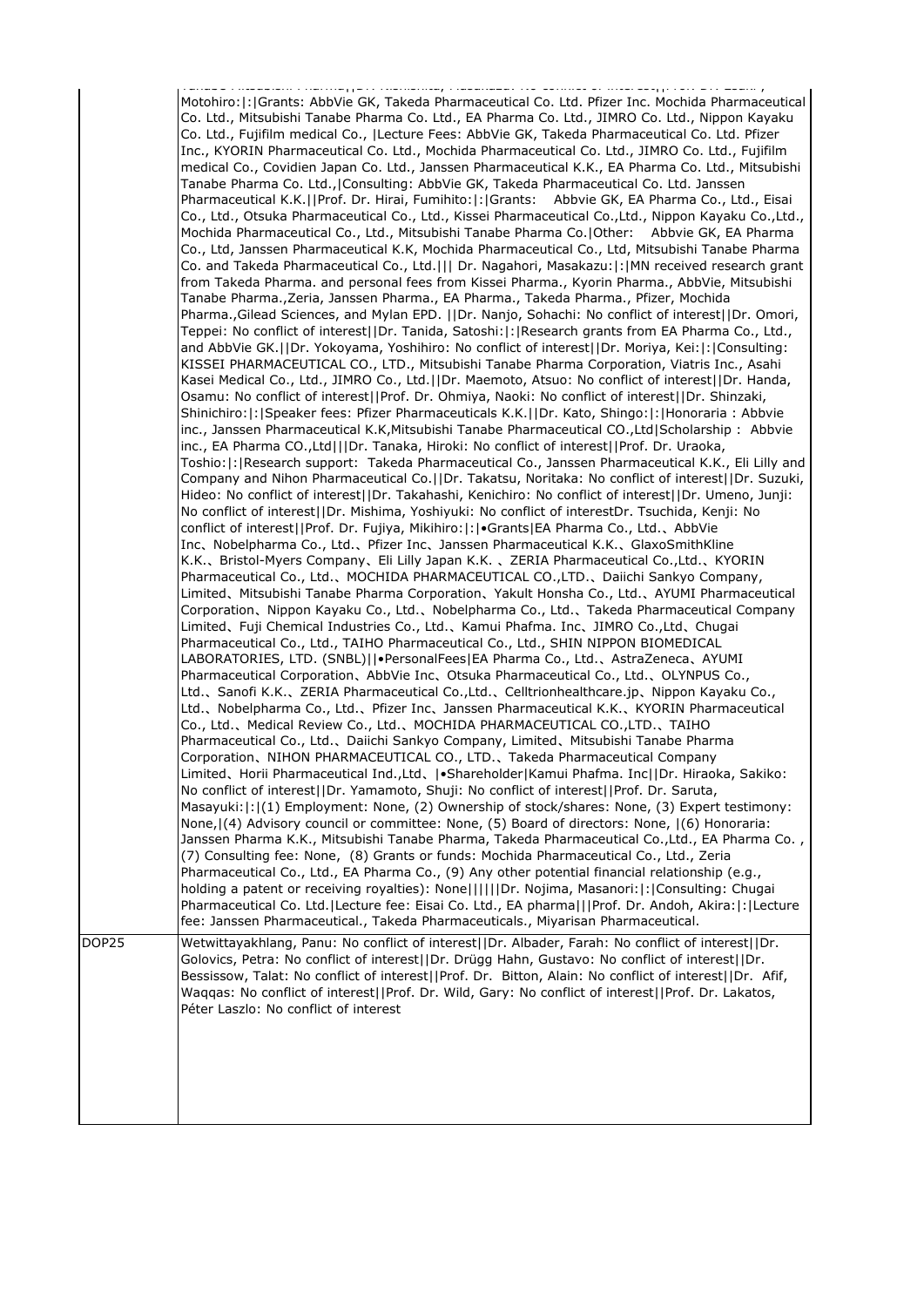| DOP26 | Lev Zion, Raffi: No conflict of interest  Ms. Focht, Gili: No conflict of interest  Ms. Lujan, Rona: No<br>conflict of interest  Ms. Mendelovici, Adi: No conflict of interest  Ms. Friss, Chagit: No conflict of<br>interest  Dr. Greenfeld, Shira: No conflict of interest  Prof. Kariv, Revital: : Last 3 years received<br>consultation fee, research grant, royalties, or honorarium from Takeda and Pfizer.     Dr. Ben-Tov,<br>Amir: No conflict of interest  Dr. Matz, Eran: No conflict of interest  Dr. Nevo, Daniel: No conflict<br>of interest  Dr. Barak-Corren, Yuval: No conflict of interest  Prof. Dotan, Iris: : Last 3 years<br>received consultation fee, research grant, royalties, or honorarium from Janssen, Pfizer, Ferring,<br>Abbvie, Takeda, Celgene/BMS, Roche/Genentech Janssen, Arena, Neopharm, Gilead, Galapagos,<br>Celltrion, Rafa Laboratories, Falk Pharma, MSD, Cambridge Healthcare, Sublimity, Nestle, Wild<br>Biotech, Food industries organization, Integra Holdings, Abbott, Athos, Peer voice, Medscape,<br>Mediahuset, GSK  Prof. Turner, Dan: : Last 3 years received consultation fee, research grant,<br>royalties, or honorarium from Janssen, Pfizer, Ferring, Abbvie, Takeda, Atlantic Health, Shire,<br>Celgene, Lilly, Roche, ThermoFisher, BMS, SorrisoPharma, Cytoreason                                                                                                                                                                                                                                                                                                                                                                                                                                                                                                                                                                                                                                                                                                                                                                                                                                                                                                                                                                                                                                                                                                                                                                                                                                                                                                                                                                                                                                                                                                                                                                                                                                                                                                                                                                                                                                                                                                                                                                                                                                                                                                                                                                                                  |
|-------|----------------------------------------------------------------------------------------------------------------------------------------------------------------------------------------------------------------------------------------------------------------------------------------------------------------------------------------------------------------------------------------------------------------------------------------------------------------------------------------------------------------------------------------------------------------------------------------------------------------------------------------------------------------------------------------------------------------------------------------------------------------------------------------------------------------------------------------------------------------------------------------------------------------------------------------------------------------------------------------------------------------------------------------------------------------------------------------------------------------------------------------------------------------------------------------------------------------------------------------------------------------------------------------------------------------------------------------------------------------------------------------------------------------------------------------------------------------------------------------------------------------------------------------------------------------------------------------------------------------------------------------------------------------------------------------------------------------------------------------------------------------------------------------------------------------------------------------------------------------------------------------------------------------------------------------------------------------------------------------------------------------------------------------------------------------------------------------------------------------------------------------------------------------------------------------------------------------------------------------------------------------------------------------------------------------------------------------------------------------------------------------------------------------------------------------------------------------------------------------------------------------------------------------------------------------------------------------------------------------------------------------------------------------------------------------------------------------------------------------------------------------------------------------------------------------------------------------------------------------------------------------------------------------------------------------------------------------------------------------------------------------------------------------------------------------------------------------------------------------------------------------------------------------------------------------------------------------------------------------------------------------------------------------------------------------------------------------------------------------------------------------------------------------------------------------------------------------------------------------------------------------------------------|
| DOP27 | Mr. Volkers, Adriaan: No conflict of interest  Dr. Wieske, Luuk: No conflict of interest  Mr. van<br>Dam, Koos: No conflict of interest  Mr. Steenhuis, Maurice: No conflict of interest  Ms. Stalman,<br>Eileen: No conflict of interest  Ms. Kummer, Laura: No conflict of interest  Dr. van Kempen, Zoé:<br>No conflict of interest  Dr. Killestein, Joep: : J. Killestein has speaking and consulting relationships<br>with Biogen, Genzyme, Merck, Novartis, Roche, Sanofi and TEVA. AmsterdamUMC, location VUmc,<br>MS Center Amsterdam has received financial support for research activities from Biogen, Celgene,<br>Genzyme, Merck, Novartis, Roche, Sanofi and TEVA.   Dr. Tas, Sander: No conflict of interest  Ms.<br>Boekel, Laura: No conflict of interest  Dr. Wolbink, Gertjan: No conflict of interest  Dr.<br>Takkenberg, Bart: No conflict of interest  Prof. Spuls, Phyllis: : Prof. dr. Ph.I. Spuls is involved in<br>performing clinical trials with many pharmaceutical industries that manufacture drugs used for the<br>treatment of e.g. psoriasis and atopic dermatitis, for which financial compensation is paid to the<br>department/hospital and is one of the main investigator of the TREAT registry taskforce and<br>SECURE-AD registry.   Ms. Bosma, Angela: No conflict of interest  Dr. Rutgers, Bram: No conflict<br>of interest  Prof. Verschuuren, Jan: : JJGMV receives financial support from Target to B<br>consortium, Prinses Beatrix Spierfonds, and has been involved in trials or consultancies for Argenx,<br>Alexion, Rapharma. He is coinventor on patent applications based on MuSK-related research. The<br>LUMC received royalties from IBL and Argenx for MG research. All reimbursements were received<br>by the LUMC. The authors are members of the European Reference Network for Rare<br>Neuromuscular Diseases [ERN EURO-NMD].   Ms. van Ouwerkerk, Lotte: No conflict of<br>interest  Dr. van der Woude, Diane: No conflict of interest  Dr. van Paassen, Pieter: No conflict of<br>interest  Mr. Busch, Matthias: No conflict of interest  Dr. Brusse, Esther: No conflict of<br>interest  Dr. Hijnen, Dirkjan: : investigator for AbbVie, LEO pharma, MedImmune/AstraZeneca,<br>Novartis, Sanofi/Regeneron consultancies for Regeneron/Sanofi, LEO pharma,<br>MedImmune/AstraZeneca, Novartis, Incyte, Janssen, Pfizer  Dr. ten Brinke, Anja: No conflict of<br>interest  Mr. Verstegen, niels: No conflict of interest  D'Haens, Geert: :  has served as advisor for<br>Abbvie, Ablynx, Active Biotech AB, Agomab Therapeutics, Alimentiv, Allergan, Alphabiomics,<br>Amakem, Amgen, AM Pharma, Applied Molecular Therapeutics Arena Pharmaceuticals,<br>AstraZeneca, Avaxia, Biogen, Bristol Meiers Squibb/Celgene, Boehringer Ingelheim, Celltrion,<br>Cosmo, DSM Pharma Echo Pharmaceuticals, Eli Lilly, Engene, Exeliom Biosciences Ferring, DrFALK<br>Pharma, Galapagos, Genentech/Roche, Gilead, Glaxo Smith Kline, Gossamerbio, Pfizer, Immunic,<br>Johnson and Johnson, Kintai Therapeutics, Lument, Lycera, Medimetrics, Takeda, Medtronic,<br>Mitsubishi Pharma, Merck Sharp Dome, Mundipharma, Nextbiotics, Novonordisk, Otsuka, Photopill,<br>ProciseDx, Prodigest, Prometheus laboratories/Nestle, Progenity, Protagonist, RedHill, Salix,<br>Samsung Bioepis, Sandoz, Seres/Nestec/Nestle, Setpoint, Shire, Teva, Tigenix, Tillotts, Topivert,<br>Versant and Vifor received speaker fees from Abbvie, Biogen, Ferring, Galapagos/Gilead, Johnson |
|       | and Johnson, Merck Sharp Dome, Mundipharma, Norgine, Pfizer, Samsung Bioepis, Shire,<br>Millenium/Takeda. Tillotts and Vifor. I IDr. Löwenbera. Mark: I: I"Mark Löwenbera has served as                                                                                                                                                                                                                                                                                                                                                                                                                                                                                                                                                                                                                                                                                                                                                                                                                                                                                                                                                                                                                                                                                                                                                                                                                                                                                                                                                                                                                                                                                                                                                                                                                                                                                                                                                                                                                                                                                                                                                                                                                                                                                                                                                                                                                                                                                                                                                                                                                                                                                                                                                                                                                                                                                                                                                                                                                                                                                                                                                                                                                                                                                                                                                                                                                                                                                                                                          |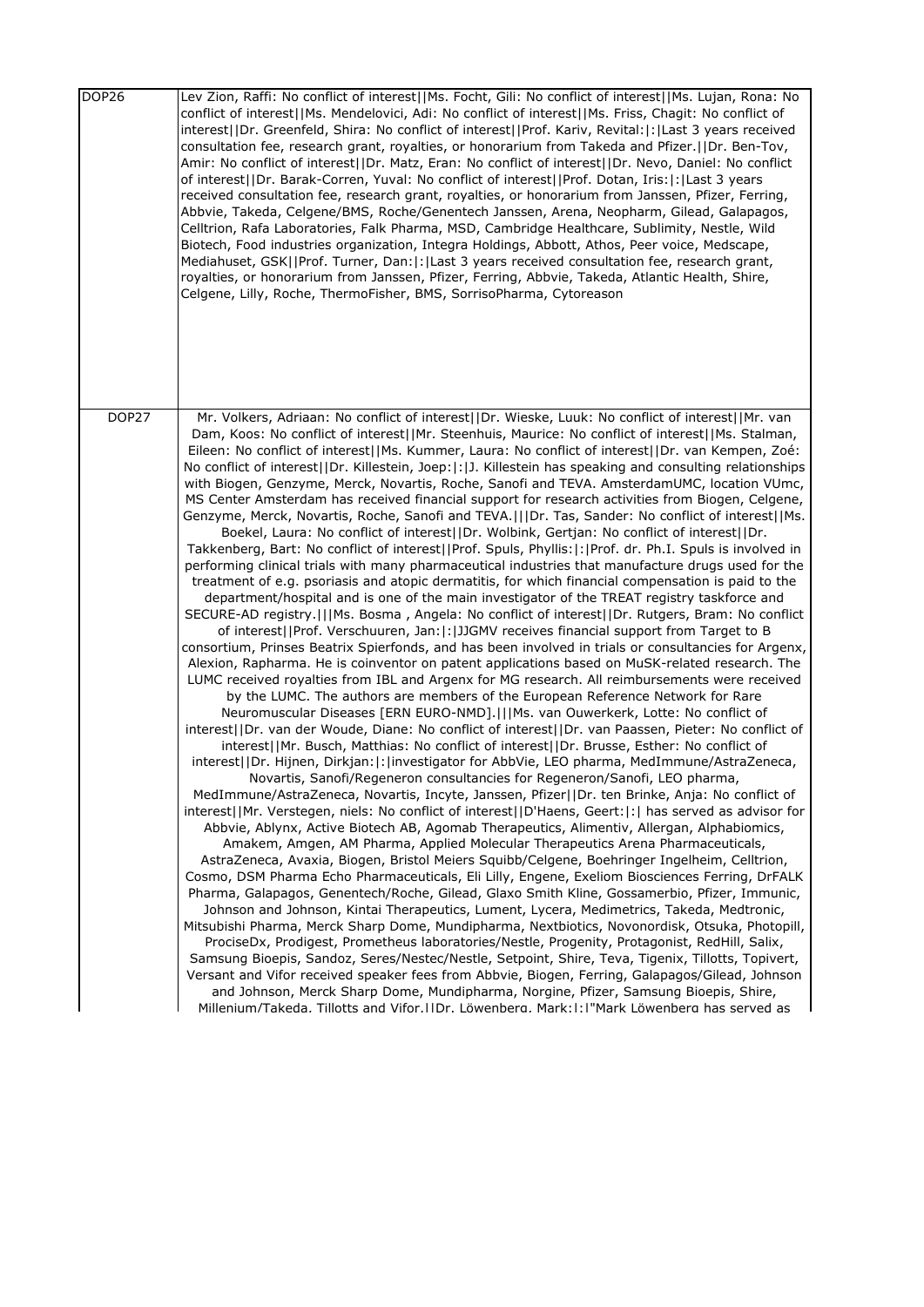|       | . Graduary rendere, ringde end thren party agriculate by rienting pp. renn agriculate graduate de text ed<br>speaker and/or principal investigator for: Abbvie, Alimentiv, Bristol Myers Squibb, Celgene,<br>Covidien, Dr. Falk, Ferring Pharmaceuticals, Galapagos, Gilead, GlaxoSmithKline, Janssen-Cilag,<br>Merck Sharp & Dohme, Pfizer, Protagonist therapeutics, Receptos, Takeda, Tillotts,<br>Tramedico "   Prof. van Ham, Marieke: No conflict of interest  Prof. Kuijpers, Taco: No conflict of<br>interest  Dr. Rispens, Theo: No conflict of interest  Dr. Eftimov, Filip: : FE has received a grant<br>from ZonMW for COVID research in patients with auto-immune diseases |
|-------|-----------------------------------------------------------------------------------------------------------------------------------------------------------------------------------------------------------------------------------------------------------------------------------------------------------------------------------------------------------------------------------------------------------------------------------------------------------------------------------------------------------------------------------------------------------------------------------------------------------------------------------------------------------------------------------------|
| DOP28 | Dr. Harvey, Philip: No conflict of interest  Mr. Coupland, Ben: No conflict of interest  Mrs. Mytton,<br>Jemma: No conflict of interest  Dr. Trudgill, Nigel: No conflict of interest  Dr. De Silva, Shanika:<br>No conflict of interest                                                                                                                                                                                                                                                                                                                                                                                                                                                |
| DOP29 | Mr. Cheong, Ju Yong: No conflict of interest  Ms. Connelly, Tara: No conflict of interest  Mr. Prien,<br>Christopher: No conflict of interest  Ms. Jia, Xue: No conflict of interest  Mr. Valente, Michael: No<br>conflict of interest  Ms. Bhama, Anuradha: No conflict of interest  Ms. Lightner, Amy: No conflict of<br>interest  Dr. Holubar, Stefan: No conflict of interest                                                                                                                                                                                                                                                                                                       |
| DOP30 | Mrs. Meima - van Praag, Elise: No conflict of interest  Prof. Dr. Stoker, Jaap: No conflict of<br>interest  Prof. Dr. D'Haens, Geert: No conflict of interest  Dr. Gecse, Krisztina: No conflict of<br>interest  Prof. Dijkgraaf, Marcel: No conflict of interest  Prof. Dr. Bemelman, Willem: No conflict of<br>interest  Dr. Buskens, Christianne: No conflict of interest                                                                                                                                                                                                                                                                                                            |
|       |                                                                                                                                                                                                                                                                                                                                                                                                                                                                                                                                                                                                                                                                                         |
| DOP31 | Prof. Reenaers, Cathérine: No conflict of interest  Vieujean, Sophie: No conflict of interest  Dr.<br>Coimbra, Carla: No conflict of interest  Gillard, Romain: No conflict of interest  Prof. Meunier, Paul:<br>No conflict of interest  Mrs. Boutafalla, Layla: No conflict of interest  Prof. Louis, Edouard: No<br>conflict of interest                                                                                                                                                                                                                                                                                                                                             |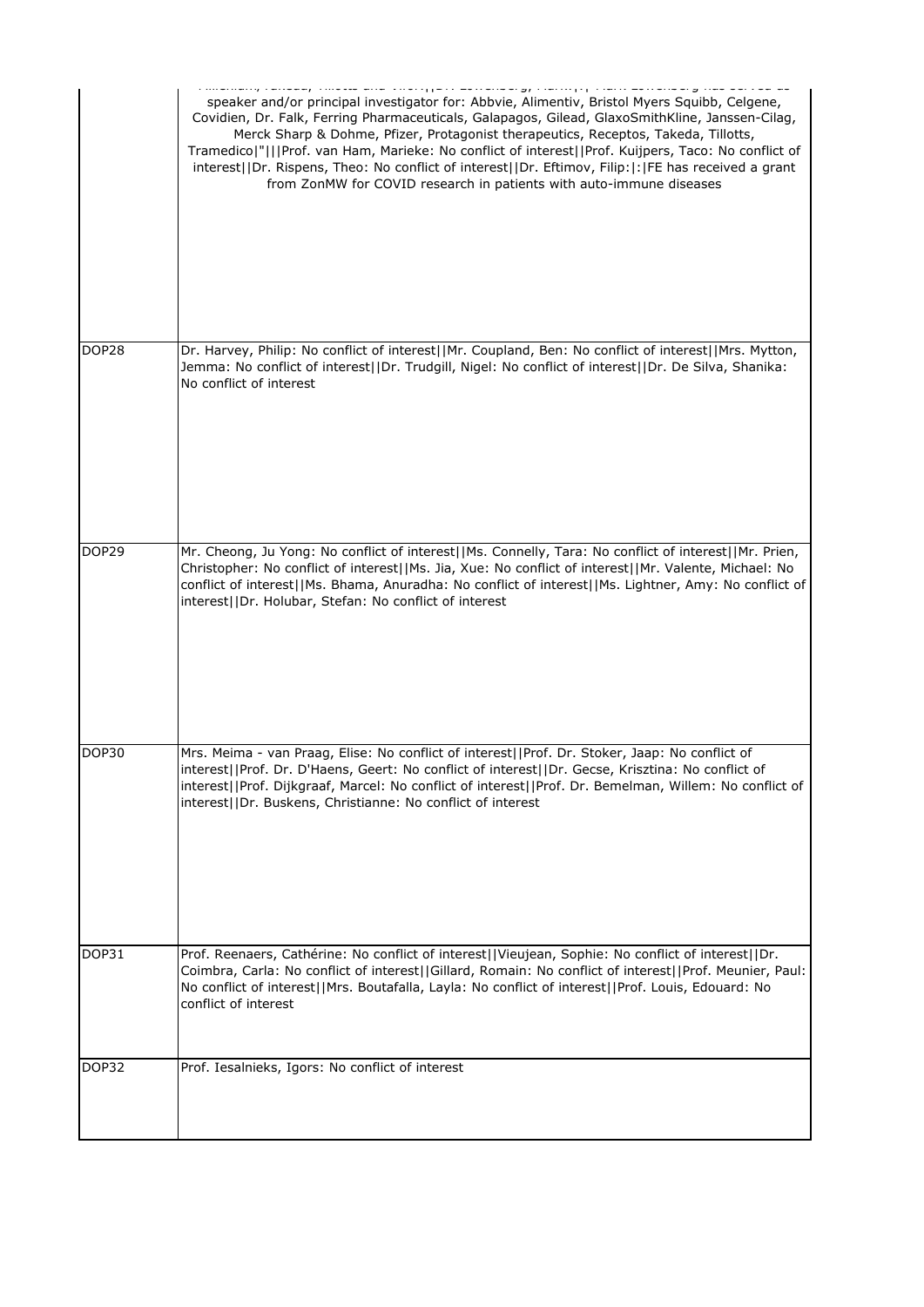| DOP33 | Prof. Dr. Buisson, Anthony: No conflict of interest  Prof. Dr. Sokol, Harry: No conflict of<br>interest  Dr. Hammoudi, Nassim: No conflict of interest  Prof. Dr. Nancey, Stéphane: No conflict of<br>interest  Prof. Dr. Treton, Xavier: No conflict of interest  Dr. Nachury, Maria: No conflict of<br>interest  Prof. Dr. Fumery, Mathurin: No conflict of interest  Prof. Dr. Hébuterne, Xavier: No<br>conflict of interest  Mr. Rodrigues, Michael: No conflict of interest  Prof. Dr. Hugot, Jean-Pierre: No<br>conflict of interest  Prof. Dr. Boschetti, Gilles: No conflict of interest  Dr. Stefanescu, Carmen: No<br>conflict of interest  Dr. Wils, Pauline: No conflict of interest  Prof. Dr. Seksik, Philippe: No conflict<br>of interest  Dr. Le Bourhis, Lionel: No conflict of interest  Mrs. Bezault, Madeleine: No conflict of<br>interest  Mr. Sauvanet, Pierre: No conflict of interest  Dr. Pereira, Bruno: No conflict of<br>interest  Prof. Dr. Allez, Matthieu: No conflict of interest  Prof. Barnich, Nicolas: No conflict of<br>interest |
|-------|-----------------------------------------------------------------------------------------------------------------------------------------------------------------------------------------------------------------------------------------------------------------------------------------------------------------------------------------------------------------------------------------------------------------------------------------------------------------------------------------------------------------------------------------------------------------------------------------------------------------------------------------------------------------------------------------------------------------------------------------------------------------------------------------------------------------------------------------------------------------------------------------------------------------------------------------------------------------------------------------------------------------------------------------------------------------------|
| DOP34 | Ms. Riviere, Pauline: No conflict of interest  Dr. Pekow, Joel: No conflict of interest  Dr.<br>Hammoudi, Nassim: No conflict of interest  Mrs. Wils, Pauline: No conflict of interest  Prof. De<br>Cruz, Peter: No conflict of interest  Dr. Wang, Christina: No conflict of interest  Dr. Mañosa,<br>Miriam: No conflict of interest  Dr. Ollech, Jacob: No conflict of interest  Prof. Allez, Matthieu: No<br>conflict of interest  Dr. Nachury, Maria: No conflict of interest  Prof. Kamm, Michael: No conflict of<br>interest  Dr. Maya, Aharoni: No conflict of interest  Prof. Ferrante, Marc: No conflict of<br>interest  Prof. Buisson, Anthony: No conflict of interest  Prof. Singh, Siddarth: No conflict of<br>interest  Prof. Laharie, David: No conflict of interest  Dr. Momar, Diouf: No conflict of<br>interest  Prof. Fumery, Mathurin: No conflict of interest                                                                                                                                                                                   |
| DOP35 | Dr. Barnes, Edward:  :   Consulting for Abbvie, Gilead, Pfizer, and Target RWE.     Dr. Allin, Kristine:<br>No conflict of interest  Mr. Iversen, Aske: No conflict of interest  Prof. Dr. Herfarth,<br>Hans:  :  Consultant for Alivio, AMAG, Finch, Gilead, Lycera, Merck, Otsuka, Pfizer, PureTech, Seres<br>and research support from Pfizer and Artizan Biosciences  Prof. Dr. Jess, Tine: No conflict of<br>interest                                                                                                                                                                                                                                                                                                                                                                                                                                                                                                                                                                                                                                            |
| DOP36 | Dr. Sallette, Morgane: No conflict of interest  Prof. Bouhnik, Yoram: No conflict of interest  Dr.<br>Nachury, Maria: No conflict of interest  Dr. Bellanger, Christophe: No conflict of interest  Prof.<br>Laharie, David: No conflict of interest  Prof. Amiot, Aurélien: No conflict of interest  Prof. Peyrin-<br>Biroulet, Laurent: No conflict of interest  Prof. Roblin, Xavier: No conflict of interest  Dr. Altwegg,<br>Romain: No conflict of interest  Prof. Buisson, Anthony: No conflict of interest  Prof. Reenaers,<br>Catherine: No conflict of interest  Prof. Bouguen, Guillaume: No conflict of interest  Prof. Vuitton,<br>Lucine: No conflict of interest  Prof. Bourreille, Arnaud: No conflict of interest  Dr. Gilletta,<br>Cyrielle: No conflict of interest  Dr. Serrero, Mélanie: No conflict of interest  Prof. Hébuterne,<br>Xavier: No conflict of interest  Dr. Filippi, Jérôme: No conflict of interest                                                                                                                               |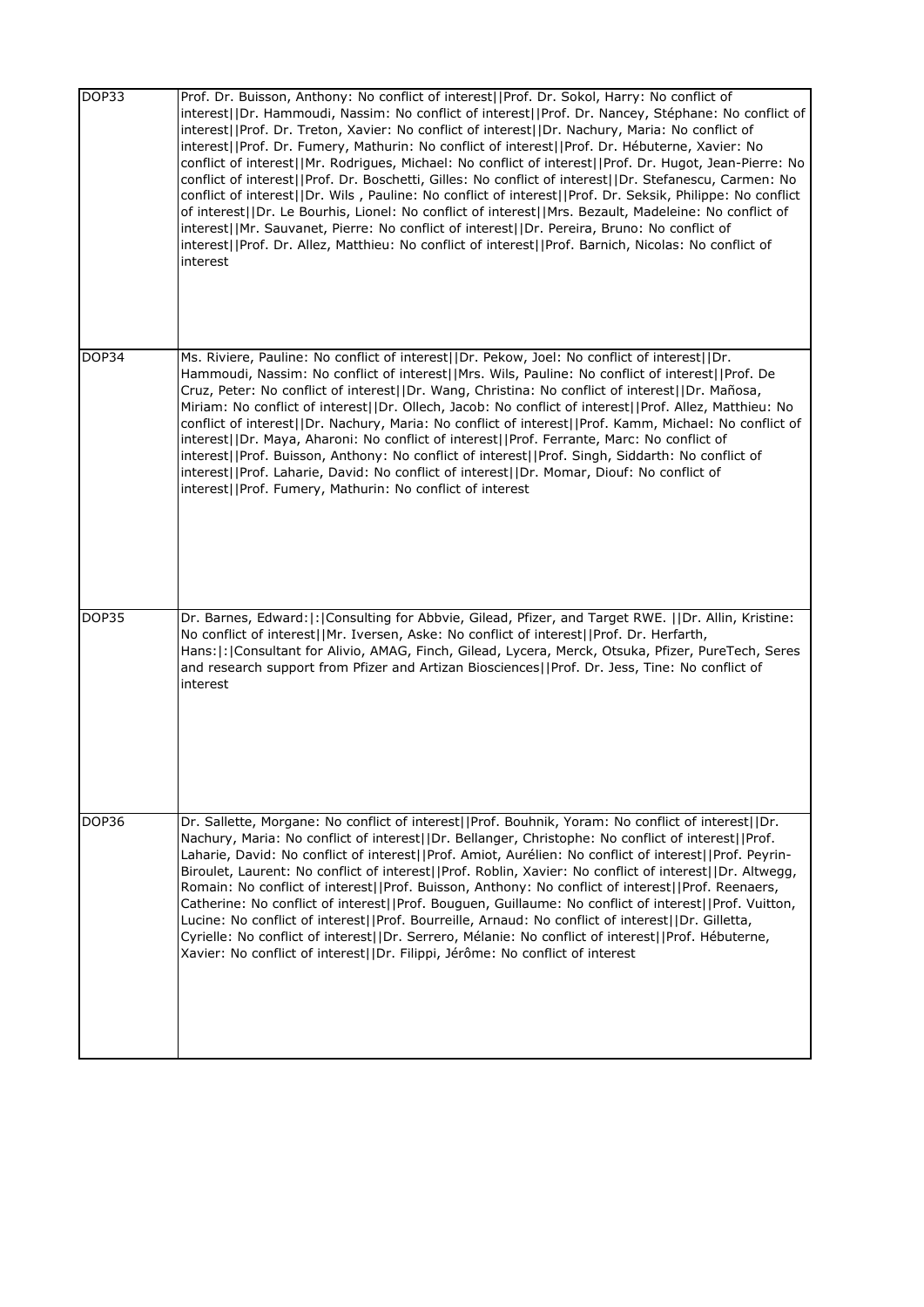| DOP37 | Prof. Dr. SCHREIBER, Stefan:  :   Reports personal fees from AbbVie, Amgen, Arena, Biogen, BMS,<br>Celgene, Celltrion, Dr Falk Pharma, Fresenius, Galapagos/Gilead, I-Mab, Janssen, MSD, Mylan,<br>Pfizer, Protagonist, ProventionBio, Takeda and Theravance. [[Prof. Loftus Jr, Edward V: [: Reports<br>grants and personal fees from Gilead during the conduct of the study; grants from Receptos,<br>Robarts Clinical Trials and Theravance; grants and personal fees from AbbVie, Amgen, BMS,<br>Celgene, Genentech, Gilead, Gossamer Bio, Janssen, Pfizer and Takeda; and personal fees from<br>Arena, Boehringer Ingelheim, Calibr, Eli Lilly, Iterative Scopes, Ono Pharma, Scipher Medicine and<br>Sun Pharma.   Prof. Dr. Maaser, Christian:   :   Reports personal fees from AbbVie, Amgen, Arena,<br>Biogen, Celgene, Dr Falk Pharma, Fresenius, Galapagos/Gilead, Janssen, MSD, Pfizer and<br>Takeda.  Prof. Danese, Silvio: : Reports personal fees from AbbVie, Allergan, Amgen,<br>AstraZeneca, Athos Therapeutics, Biogen, Boehringer Ingelheim, Celgene, Celltrion, Eli Lilly,<br>Enthera, Ferring Pharmaceuticals Inc., Gilead, Hospira, Inotrem, Janssen, J&J, MSD, Mundipharma,<br>Mylan, Pfizer, Roche, Sandoz, Sublimity Therapeutics, Takeda, TiGenix, UCB Inc. and Vifor.<br>  Rudolph, Christine: : Employee and shareholder of Galapagos NV.  Jongen, Rob: : Employee<br>and shareholder of Galapagos NV.   De Haas, Angela:   :   Employee and shareholder of Galapagos<br>NV.  Oortwijn, Alessandra: : Employee and shareholder of Galapagos NV.  Prof. Dr. Vermeire,<br>Séverine: : Reports grants from AbbVie, J&J, Pfizer and Takeda; and personal fees from AbbVie,<br>Arena Pharmaceuticals, Avaxia, Boehringer Ingelheim, Celgene, Dr Falk Pharma, Ferring,<br>Galapagos, Genentech/Roche, Gilead, Hospira, Janssen, Mundipharma, MSD, Pfizer, ProDigest,<br>Progenity, Prometheus, Robarts Clinical Trials, Second Genome, Shire, Takeda, Theravance and<br>Tillotts Pharma AG.                                                                                                                                                                                                                                                                                                                                                                                                                                                                                                                                                                                                                                                                                                                                                                                 |
|-------|----------------------------------------------------------------------------------------------------------------------------------------------------------------------------------------------------------------------------------------------------------------------------------------------------------------------------------------------------------------------------------------------------------------------------------------------------------------------------------------------------------------------------------------------------------------------------------------------------------------------------------------------------------------------------------------------------------------------------------------------------------------------------------------------------------------------------------------------------------------------------------------------------------------------------------------------------------------------------------------------------------------------------------------------------------------------------------------------------------------------------------------------------------------------------------------------------------------------------------------------------------------------------------------------------------------------------------------------------------------------------------------------------------------------------------------------------------------------------------------------------------------------------------------------------------------------------------------------------------------------------------------------------------------------------------------------------------------------------------------------------------------------------------------------------------------------------------------------------------------------------------------------------------------------------------------------------------------------------------------------------------------------------------------------------------------------------------------------------------------------------------------------------------------------------------------------------------------------------------------------------------------------------------------------------------------------------------------------------------------------------------------------------------------------------------------------------------------------------------------------------------------------------------------------------------------------------------------------------------------------------------------------------------------------------------------------------------------------------------------------------------------------------------------------------|
| DOP38 | Prof. Vermeire, Séverine:  :   Severine Vermeire has received grants from AbbVie, J&J, Pfizer, and<br>Takeda; and has received consulting and/or speaking fees from AbbVie, Arena Pharmaceuticals,<br>Avaxia, Boehringer Ingelheim, Celgene, Dr Falk Pharma, Ferring, Galapagos, Genentech-Roche,<br>Gilead, Hospira, Janssen, Mundipharma, MSD, Pfizer, Prodigest, Progenity, Prometheus, Robarts<br>Clinical Trials, Second Genome, Shire, Takeda, Theravance, and Tillots Pharma AG.  Colombel,<br>Jean-Frederic:   :   Jean-Frederic Colombel is a consultant and/or speaker for: AbbVie, Amgen,<br>Allergan, Arena Pharmaceuticals, Boehringer Ingelheim, Bristol Myers Squibb, Celgene Corporation,<br>Eli Lilly, Ferring Pharmaceuticals, Galmed Research, Glaxo Smith Kline, Geneva, Iterative Scopes,<br>Janssen Pharmaceuticals, Kaleido Biosciences, Landos, Otsuka, Pfizer, Prometheus, Sanofi, Shire,<br>Takeda, TiGenix; receives research grants from: AbbVie, Janssen Pharmaceuticals and Takeda;<br>stockholder: Intestinal Biotech Development.  Takeuchi, Ken: : Ken Takeuchi has received<br>consulting fees from Thermo Fisher Diagnostics K.K.; has received research grants from AbbVie<br>and Takeda; and has served as a speaker from Takeda, AbbVie, Mochida, Kyorin, Janssen, Tanabe<br>Mitsubishi, Zeria, Celltrion and EA pharma.  Gao, Xiang: No conflict of interest  Panaccione,<br>Remo:  :   Remo Panaccione has received consulting fees, speaker fees, and research support from<br>AbbVie, Abbott, Alimentiv (formerly Robarts), Amgen, Arena Pharmaceuticals, AstraZeneca, Bristol-<br>Myers Squibb, Boehringer Ingelheim Celgene, Celltrion, Cosmos Pharmaceuticals, Eisai, Elan, Eli<br>Lilly, Ferring, Galapagos, Genentech, Gilead Sciences, Glaxo-Smith Kline, Janssen, Merck, Mylan,<br>Oppilan Pharma, Pandion Pharma, Pfizer, Progenity, Protagonist Therapeutics, Roche, Satisfai<br>Health, Sandoz, Schering-Plough, Shire, Sublimity Therapeutics, Theravance Biopharma, UCB, and<br>Takeda Pharmaceuticals. [Danese, Silvio: [: [Silvio Danese has served as a speaker, consultant, and<br>advisory board member for Schering-Plough, AbbVie, Actelion, Alphawasserman, AstraZeneca,<br>Cellerix, Cosmo Pharmaceuticals, Ferring, Genentech, Grunenthal, Johnson and Johnson, Millenium<br>Takeda, MSD, Nikkiso Europe GmbH, Novo Nordisk, Nycomed, Pfizer, Pharmacosmos, UCB Pharma<br>and Vifor.   Dubinsky, Marla:  :  Marla Dubinsky is a consultant for AbbVie, Arena Pharmaceuticals,<br>Boehringer Ingelheim, Bristol Myers Squibb, Celgene Corporation, Eli Lilly, Gilead Sciences,<br>Janssen Pharmaceuticals, Pfizer, Prometheus Labs, Sanofi, Shire, Takeda, and receives research<br>grants from AbbVie and Janssen Pharmaceuticals. |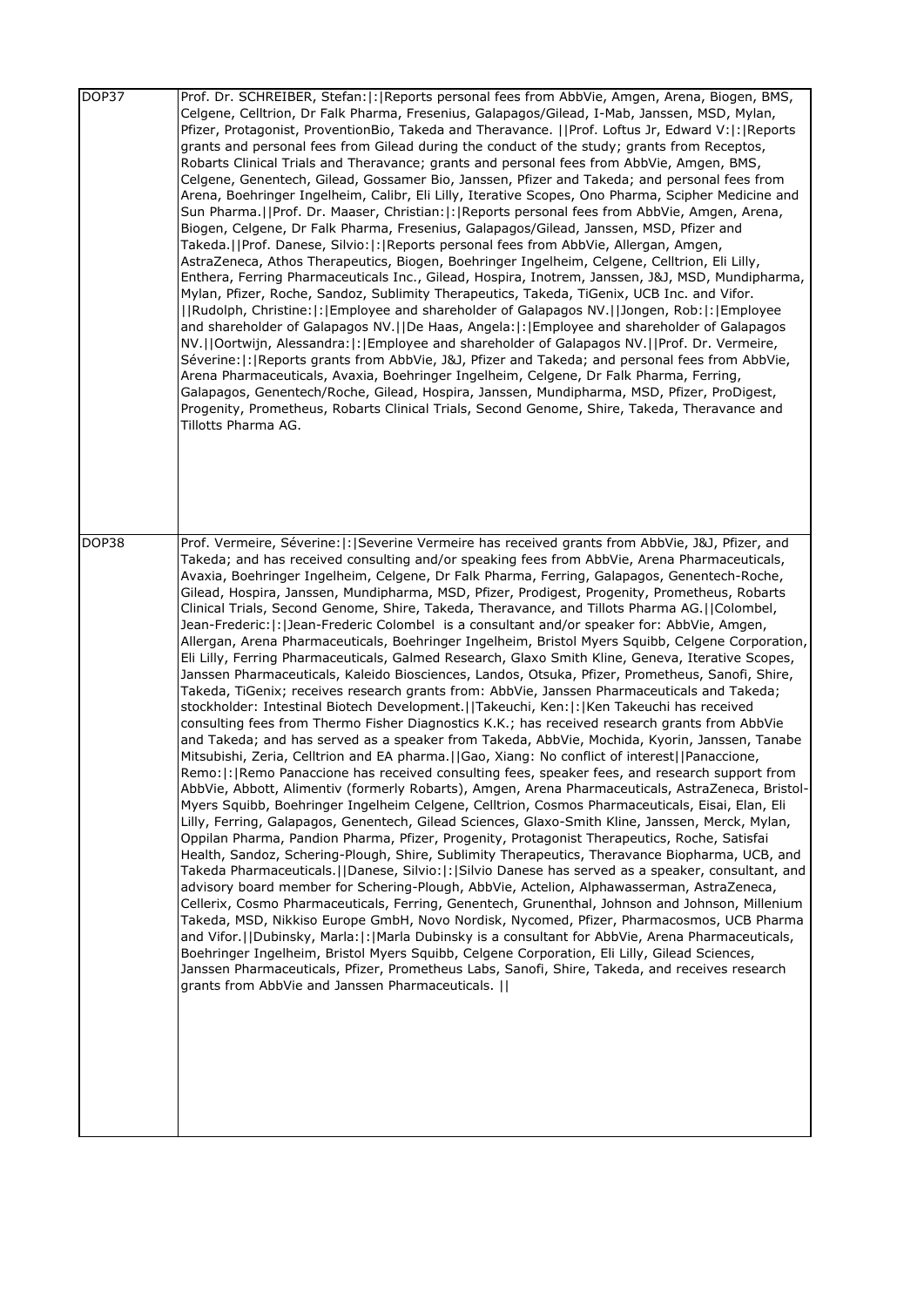|       | Schreiber, Stefan:  :   Stefan Schreiber is a consultant for AbbVie, Amgen, BMS, Falk Pharma,<br>Ferring, Galapagos/Gilead, Genentech/Roche, GlaxoSmithKline, MSD, Pfizer, Shire, and<br>Takeda.   Ilo, Dapo:   :   Dapo Ilo is an AbbVie employee and may own AbbVie stock and/or<br>options.   Finney-Hayward, Tricia:  :   Tricia Finney-Hayward is an AbbVie employee and may own<br>AbbVie stock and/or options.     Zhou, Wen:   :   Wen Zhou is an AbbVie employee and may own<br>AbbVie stock and/or options.  Phillips, Charles: : Charles Phillips is an AbbVie employee and may<br>own AbbVie stock and/or options.   Yao, Xuan:  :  Xuan Yao is an AbbVie employee and may own<br>AbbVie stock and/or options.   Zhou, Qing:   :   Qing Zhou is an AbbVie employee and may own<br>AbbVie stock and/or options.     Loftus, Edward:   :   Edward V. Loftus, Jr has received consulting fees<br>from AbbVie, Scipher, UCB, Janssen, Takeda, Celgene, Eli Lilly, Amgen, Pfizer, Bristol-Myers<br>Squibb, Boehringer Ingelheim, Genentech, Gilead, Gossamer Bio, Arena, Calibr, Iterative Scopes,<br>Ono Pharma, and Sun Pharma; research support from AbbVie, UCB, Genentech, Janssen, Amgen,<br>Pfizer, Takeda, Robarts Clinical Trials, Gilead, Gossamer Bio, Celgene, Receptos, Bristol-Myers<br>Squibb, and Theravance.                                                                                                                                                                                                                                                                                                                                                                                                                                                                                                                                                                                                    |
|-------|-----------------------------------------------------------------------------------------------------------------------------------------------------------------------------------------------------------------------------------------------------------------------------------------------------------------------------------------------------------------------------------------------------------------------------------------------------------------------------------------------------------------------------------------------------------------------------------------------------------------------------------------------------------------------------------------------------------------------------------------------------------------------------------------------------------------------------------------------------------------------------------------------------------------------------------------------------------------------------------------------------------------------------------------------------------------------------------------------------------------------------------------------------------------------------------------------------------------------------------------------------------------------------------------------------------------------------------------------------------------------------------------------------------------------------------------------------------------------------------------------------------------------------------------------------------------------------------------------------------------------------------------------------------------------------------------------------------------------------------------------------------------------------------------------------------------------------------------------------------------------------------------------------------------------------------------|
| DOP39 | Higgins, Peter:  :  PH has received grants from AbbVie, the Crohn's Colitis Foundation, the National<br>Institutes of Health, and Takeda; and served as a consultant for Eli Lilly, the Gastrointestinal<br>Health Foundation, Imedex, Pfizer, Takeda, and Vindico Medical Education  Dr. Colombel, Jean-<br>Frederic:  :  JFC has served as consultant, speaker and/or stockholder for AbbVie, Amgen, Allergan,<br>Arena, Boehringer Ingelheim, Celgene, Celltrion, Eli Lilly, Enterome, Ferring, Genentech, Geneva,<br>Genfit, Imedex, Intestinal Biotech Development, Ipsen, Janssen, Landos, Medimmune, Merck,<br>Novartis, OMass, Otsuka, Pfizer, Shire, Takeda, Tigenix and Viela.   Prof. Dr. Reguiero,<br>Miguel:  :   MR has served as a consultant, speaker and advisory board member for AbbVie,<br>ALFASIGMA, S.p.A., Allergan, Amgen, Bristol Myers Squibb, Celgene, Genentech, Gilead, Janssen,<br>Lilly, Miraca Labs, Pfizer, Prometheus, Salix, Seres, Takeda, TARGET Pharma Solutions, and<br>UCB  Dr. Parkes, Gareth: :  GP has received personal payments/honoraria/speaker fees from<br>AbbVie, Allergan, Ferring, Galapagos, Janssen, Napp Pharmaceuticals, Takeda, and Tillotts; has<br>accepted travel grants or fellowships from AbbVie, Ferring, Janssen, Takeda, and Tillotts; and is a<br>Director and Shareholder in Ampersand Health.   Dr. Ilo, Dapo:   :   Full-time employees of AbbVie<br>and may hold AbbVie stock or stock options  Philips, Charles: : Full-time employees of AbbVie and<br>may hold AbbVie stock or stock options  Dr. Yao, Xuan: : Full-time employees of AbbVie and may<br>hold AbbVie stock or stock options. [Cheng, Erica:  :  Full-time employees of AbbVie and may hold<br>AbbVie stock or stock options.   Prof. Dr. Schreiber, Stefan:  :   SS has served as a consultant for<br>AbbVie, Falk Pharma, Ferring, Genentech, GlaxoSmithKline, MSD, Pfizer, Shire and Takeda. |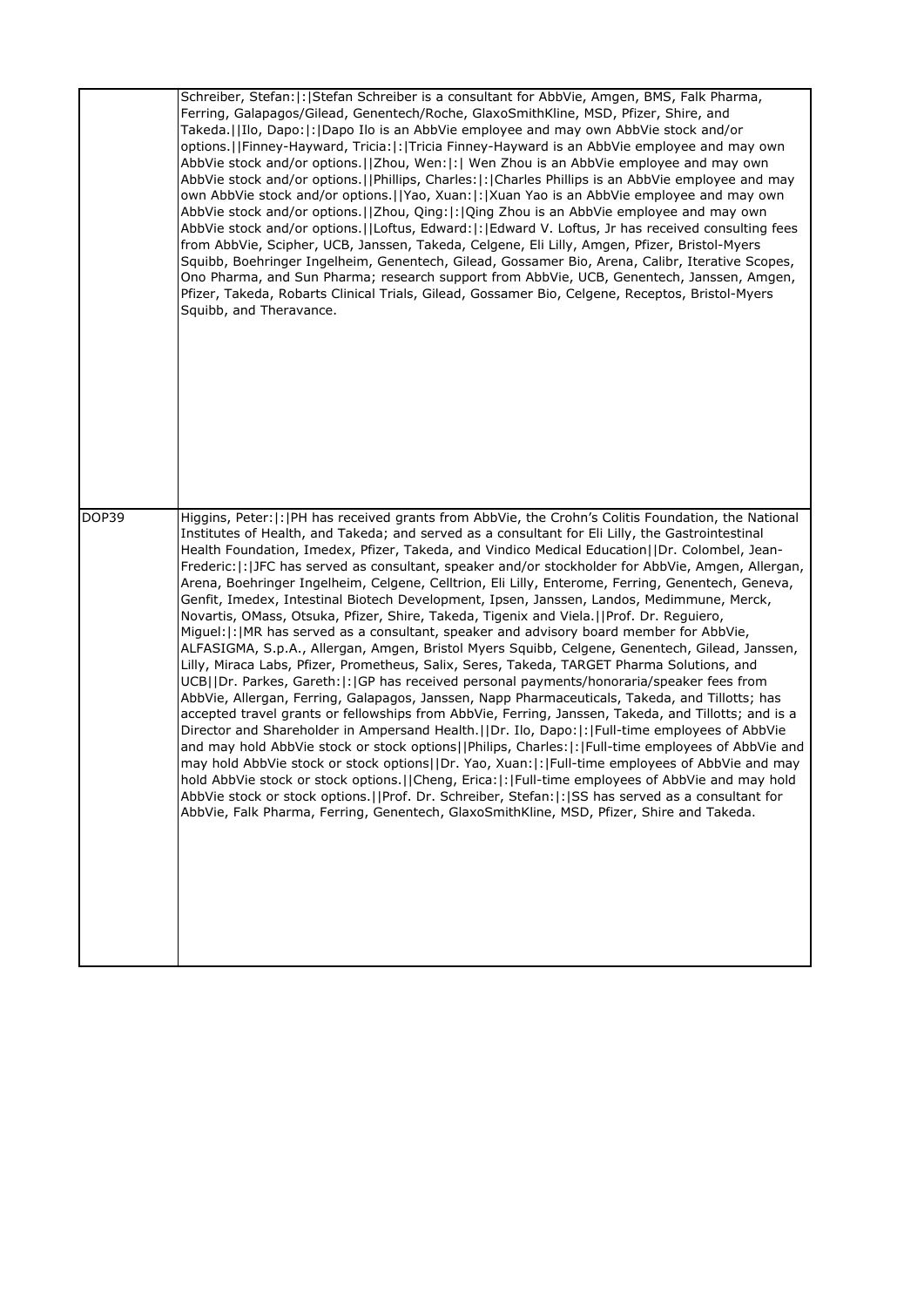| DOP40              | Raine, Timothy:  :  Tim Raine receives research/educational grants from AbbVie, Arena, Bristol<br>Myers Squibb, Celgene, Ferring, Galapagos, Gilead, GSK, Janssen, LabGenius, MSD, Mylan,<br>Novartis, Pfizer, Sandoz, Takeda and UCB; speaker/consultation fees from AbbVie, Arena, BMS,<br>Celgene, Ferring, Galapagos, Gilead, GSK, Janssen, LabGenius, MSD, Mylan, Novartis, Pfizer,<br>Sandoz, Takeda and UCB; and speaker and/or advisory board fees from AbbVie.   Dr. Ishiguro,<br>Yoh: : Yoh Ishiguro received a research grant from Mitsubishi Tanabe Pharmaceutical; and<br>speaker/consultation fees from AbbVie, EA Pharma and Janssen.  Prof. Rubin, David: : David T.<br>Rubin has served as a consultant for AbbVie, Arena Pharmaceuticals, Boehringer Ingelheim Ltd.,<br>Bristol Myers Squibb, Celgene Corp/Syneos, Connect BioPharma, GalenPharma/Atlantica,<br>Genentech/Roche, Gilead Sciences, InDex Pharmaceuticals, Ironwood Pharmaceuticals, Iterative<br>Scopes, Janssen Pharmaceuticals, Eli Lilly, Pfizer, Prometheus Biosciences, Reistone, Takeda and<br>Techlab Inc. Dr Rubin receives research funding from Takeda.   Dr. Finney-Hayward,<br>Tricia:  :  Tricia Finney-Hayward is a full-time employee of AbbVie, and may hold AbbVie stock or<br>stock options. [IDr. Dapo, Ilo:  :  Dapo Ilo is a full-time employee of AbbVie, and may hold AbbVie<br>stock or stock options. [ Dr. Phillips, Charles:  :  Charles Phillips is a full-time employee of AbbVie,<br>and may hold AbbVie stock or stock options. [IDr. Cheng, Erica:  :   Erica Cheng is a full-time<br>employee of AbbVie, and may hold AbbVie stock or stock options.[[Prof. Targownik, Laura:]: [Laura<br>Targownik has received research funding from AbbVie Canada, Amgen Canada, Gilead Canada,<br>Pfizer Canada, Roche Canada, Sandoz Canada and Takeda Canada, and has been on Advisory<br>Boards for AbbVie Canada, Amgen Canada, Janssen Canada, Merck Canada, Pfizer Canada, Roche<br>Canada, Sandoz Canada and Takeda Canada.   Prof. Loftus, Jr., Edward V:  :   Edward V. Loftus, Jr.<br>is a consultant for AbbVie, Allergan, Amgen, Arena, Boehringer Ingelheim, Bristol Myers Squibb,<br>Calibr, Celgene, Celltrion Healthcare, Eli Lilly, Genentech, Gilead, Gossamer Bio, Iterative Scopes,<br>Janssen, Ono Pharma, Pfizer, Scipher Medicine, Sun Pharma, Takeda and UCB; and has received<br>research grants from AbbVie, Amgen, Bristol Myers Squibb, Celgene, Genentech, Gilead, Gossamer<br>Bio, Janssen, Pfizer, Receptos, Robarts Clinical Trials, Takeda, Theravance and UCB.                                                                                                                                                                                                                                      |
|--------------------|---------------------------------------------------------------------------------------------------------------------------------------------------------------------------------------------------------------------------------------------------------------------------------------------------------------------------------------------------------------------------------------------------------------------------------------------------------------------------------------------------------------------------------------------------------------------------------------------------------------------------------------------------------------------------------------------------------------------------------------------------------------------------------------------------------------------------------------------------------------------------------------------------------------------------------------------------------------------------------------------------------------------------------------------------------------------------------------------------------------------------------------------------------------------------------------------------------------------------------------------------------------------------------------------------------------------------------------------------------------------------------------------------------------------------------------------------------------------------------------------------------------------------------------------------------------------------------------------------------------------------------------------------------------------------------------------------------------------------------------------------------------------------------------------------------------------------------------------------------------------------------------------------------------------------------------------------------------------------------------------------------------------------------------------------------------------------------------------------------------------------------------------------------------------------------------------------------------------------------------------------------------------------------------------------------------------------------------------------------------------------------------------------------------------------------------------------------------------------------------------------------------------------------------------------------------------------------------------------------------------------------------------------------------------------------------------------------------------------------------------------------------------------------------------------------------------------------------------|
| $\overline{D}OP41$ | Vermeire, Séverine:   :   SV has received grants from AbbVie, Galapagos, Johnson & Johnson, Pfizer,<br>and Takeda; and consulting and/or speaking fees from Abivax, AbbVie, Alimentiv (formerly Robarts<br>Clinical Trials), Arena Pharmaceuticals, Avaxia, Boehringer Ingelheim, Celgene, Dr Falk Pharma,<br>Ferring, Galapagos, Genentech-Roche, Gilead, Hospira, Janssen, MSD, Mundipharma, Pfizer,<br>Prodigest, Progenity, Prometheus, Second Genome, Shire, Takeda, Theravance, and Tillotts<br>Pharma AG.  Danese, Silvio: : SD has received consultancy fees from AbbVie, Allergan, Amgen,<br>AstraZeneca, Biogen, Boehringer Ingelheim, Celgene, Celltrion, Eli Lilly, Enthera, Ferring<br>Pharmaceuticals Inc., Gilead, Hospira, Janssen, Johnson & Johnson, MSD, Mundipharma, Mylan,<br>Pfizer, Roche, Sandoz, Sublimity Therapeutics, Takeda, TiGenix, UCB Inc., and Vifor.[[Zhou,<br>Wen: : Full-time employee of AbbVie, and might hold AbbVie stock or stock options.  Klaff,<br>Justin: : Full-time employee of AbbVie, and might hold AbbVie stock or stock options.  Ilo,<br>Dapo:  :  Full-time employee of AbbVie, and might hold AbbVie stock or stock options.   Yao,<br>Xuan: : Full-time employee of AbbVie, and might hold AbbVie stock or stock options.  Levy,<br>Gweneth:  :  Full-time employee of AbbVie, and might hold AbbVie stock or stock options.   Higgins,<br>Peter D.R.:  :  PDRH has received grants from AbbVie, the Crohn's & Colitis Foundation, the National<br>Institutes of Health, and Takeda; and has served as a consultant for Eli Lilly, the Gastrointestinal<br>Health Foundation, Imedex, Pfizer, Takeda, and Vindico Medical Education.  Loftus, Jr., Edward<br>V.:  :  EVL Jr receives consulting fees from AbbVie, Amgen, Arena, Boehringer Ingelheim, Bristol-<br>Myers Squibb, Calibr, Celgene, Eli Lilly, Genentech, Gilead, Gossamer Bio, Iterative Scopes,<br>Janssen, Ono Pharma, Pfizer, Scipher Medicine, Sun Pharma, Takeda, and UCB; and research<br>support from AbbVie, Bristol-Myers Squibb, Celgene, Genentech, Gilead, Gossamer Bio, Janssen,<br>Pfizer, Receptos, Robarts Clinical Trials, Takeda, Theravance, and UCB.   Panaccione, Remo:   :   RP<br>has received consulting fees, speaker fees, and research support from Abbott, AbbVie, Alimentiv<br>(formerly Robarts), Amgen, Arena Pharmaceuticals, AstraZeneca, Boehringer Ingelheim, Bristol-<br>Myers Squibb, Celgene, Celltrion, Cosmos Pharmaceuticals, Eisai, Elan, Eli Lilly, Ferring, Galapagos,<br>Genentech, Gilead Sciences, GlaxoSmithKline, Janssen, Merck, Mylan, Oppilan Pharma, Pandion<br>Pharma, Pfizer, Progenity, Protagonist Therapeutics, Roche, Satisfai Health, Sandoz, Schering-<br>Plough, Shire, Sublimity Therapeutics, Takeda Pharmaceuticals, Theravance Biopharma, and UCB. |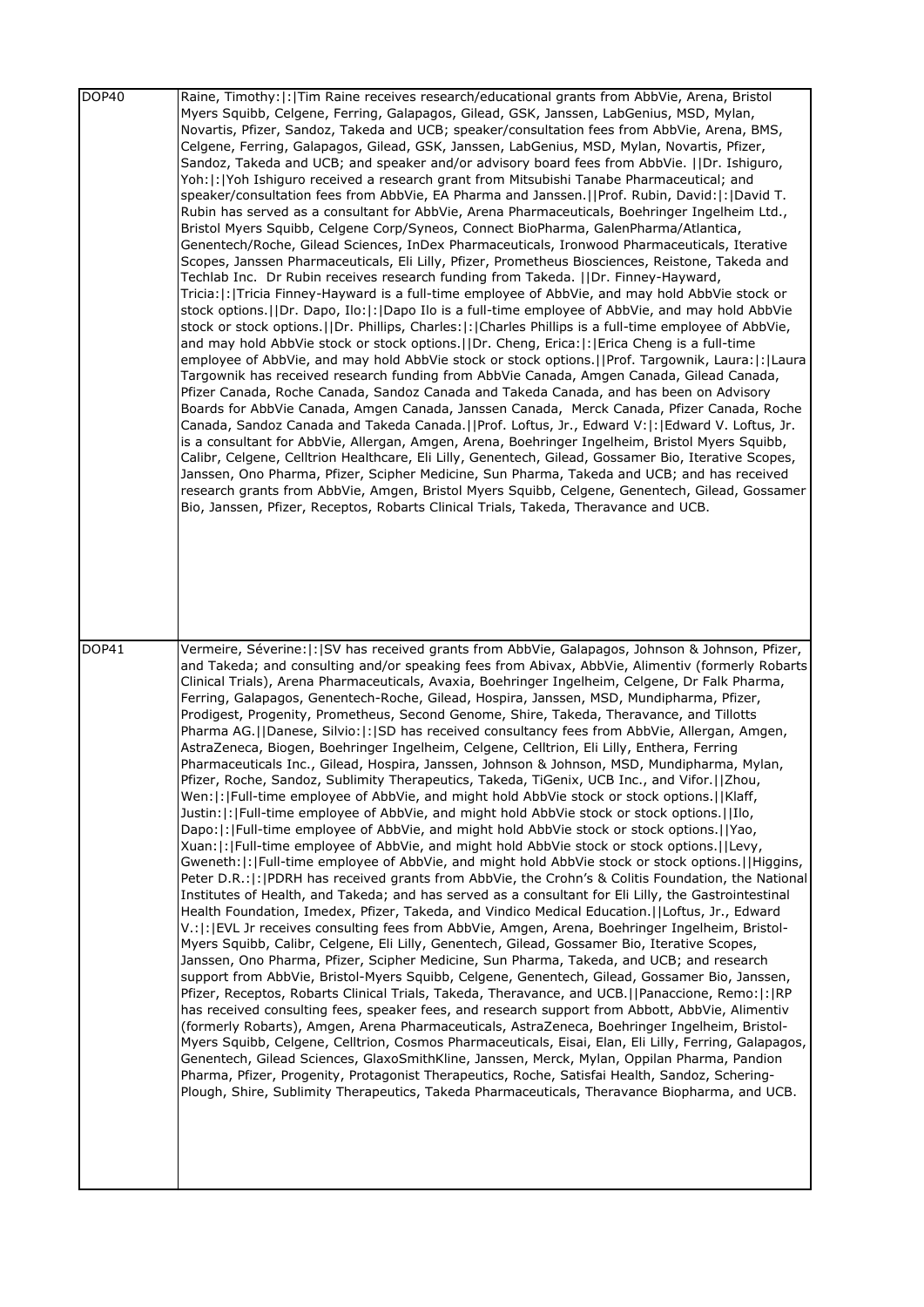| DOP42 | Danese, Silvio:  :  Has received consultancy fees from AbbVie, Allergan, Amgen, AstraZeneca, Athos<br>Therapeutics, Biogen, Boehringer Ingelheim, Celgene, Celltrion, Eli Lilly, Enthera, Ferring, Gilead,<br>Hospira, Inotrem, Janssen, Johnson & Johnson, MSD, Mundipharma, Mylan, Pfizer, Roche, Sandoz,<br>Sublimity Therapeutics, Takeda, TiGenix, UCB, and Vifor; has received lecture fees from AbbVie,<br>Amgen, Ferring, Gilead, Janssen, Mylan, Pfizer, and Takeda.  Prof. Dr. Panaccione,<br>Remo:  :   Reports personal fees from Abbott, AbbVie, Alimentiv (formerly Robarts), Amgen, Arena<br>Pharmaceuticals, AstraZeneca, Boehringer Ingelheim, Bristol Myers Squibb, Celgene, Celltrion,<br>Cosmos Pharmaceuticals, Eisai, Elan, Eli Lilly, Ferring, Galapagos, Genentech, Gilead Sciences,<br>GlaxoSmithKline, Janssen, Merck, Mylan, Oppilan, Pandion Pharma, Pfizer, Progenity, Protagonist<br>Therapeutics, Roche, Sandoz, Satisfai Health, Schering-Plough, Shire, Sublimity Therapeutics,<br>Takeda Pharmaceuticals, Theravance Biopharma, and UCB.  Dr. D'Haens, Geert: : Served as<br>advisor for Abbvie, Ablynx, Active Biotech AB, Agomab Therapeutics, Alimentiv, Allergan,<br>Alphabiomics, Amakem, Amgen, AM Pharma, Applied Molecular Therapeutics; Arena<br>Pharmaceuticals, AstraZeneca, Avaxia, Biogen, Bristol Meiers Squibb/Celgene, Boehringer<br>Ingelheim, Celltrion, Cosmo, DSM Pharma; Echo Pharmaceuticals, Eli Lilly, Engene, Exeliom<br>Biosciences; Ferring, DrFALK Pharma, Galapagos, Genentech/Roche, Gilead, Glaxo Smith Kline,<br>Gossamerbio, Pfizer, Immunic, Johnson and Johnson, Kintai Therapeutics, Lument, Lycera,<br>Medimetrics, Takeda, Medtronic, Mitsubishi Pharma, Merck Sharp Dome, Mundipharma,<br>Nextbiotics, Novonordisk, Otsuka, Photopill, ProciseDx, Prodigest, Prometheus laboratories/Nestle,<br>Progenity, Protagonist, RedHill, Salix, Samsung Bioepis, Sandoz, Seres/Nestec/Nestle, Setpoint,<br>Shire, Teva, Tigenix, Tillotts, Topivert, Versant and Vifor; received speaker fees from Abbvie,<br>Biogen, Ferring, Galapagos/Gilead, Johnson and Johnson, Merck Sharp Dome, Mundipharma,<br>Norgine, Pfizer, Samsung Bioepis, Shire, Millenium/Takeda, Tillotts and Vifor.     Dr. Peyrin-Biroulet,<br>Laurent:  :   Has received personal fees from AbbVie, Janssen, Genentech, Ferring, Tillots,<br>Pharmacosmos, Celltrion, Takeda, Boehringer Ingelheim, Pfizer, Index Pharmaceuticals, Sandoz,<br>Celgene, Biogen, Samsung Bioepis, Alma, Sterna, Nestle, Enterome, Allergan, MSD, Roche, Arena,<br>Gilead, Hikma, Amgen, BMS, Vifor, Norgine, Mylan, Lilly, Fresenius, Oppilan Pharma, Sublimity<br>Therapeutics, Applied Molecular Transport, OSE Immunotherapeutics, and Enthera; has received<br>grants from AbbVie, MSD, and Takeda; has stock options with CTMA.   Dr. Schreiber,<br>Stefan:  :  Speaker fees and consultancies with Amgen, AbbVie, BMS, Falk, Galapagos/Gilead, |
|-------|--------------------------------------------------------------------------------------------------------------------------------------------------------------------------------------------------------------------------------------------------------------------------------------------------------------------------------------------------------------------------------------------------------------------------------------------------------------------------------------------------------------------------------------------------------------------------------------------------------------------------------------------------------------------------------------------------------------------------------------------------------------------------------------------------------------------------------------------------------------------------------------------------------------------------------------------------------------------------------------------------------------------------------------------------------------------------------------------------------------------------------------------------------------------------------------------------------------------------------------------------------------------------------------------------------------------------------------------------------------------------------------------------------------------------------------------------------------------------------------------------------------------------------------------------------------------------------------------------------------------------------------------------------------------------------------------------------------------------------------------------------------------------------------------------------------------------------------------------------------------------------------------------------------------------------------------------------------------------------------------------------------------------------------------------------------------------------------------------------------------------------------------------------------------------------------------------------------------------------------------------------------------------------------------------------------------------------------------------------------------------------------------------------------------------------------------------------------------------------------------------------------------------------------------------------------------------------------------------------------------------------------------------------------------------------------------------------------------------------------------------------------------------------------------------------------------------------------------------------------------------------------------------------------------------------------------------------------------------|
|       | Genentech/Roche, Janssen, MSD, Pfizer, Takeda  <br>Dr. Kobayashi, Taku:  :  Grants from Abbie GK, Activaid, Alfresa Pharma Corporation, JMDC Inc,<br>Gilead, Nippon Kayaku, Eli Lilly, Mochida Pharmaceutical, Janssen, Pfizer, Takeda, Ferring, Bristol-<br>Myers Squibb, Mitsubishi Tanabe Pharma, Zeria, Otsuka Holdings, EA Pharma, JIMRO, Kyorin                                                                                                                                                                                                                                                                                                                                                                                                                                                                                                                                                                                                                                                                                                                                                                                                                                                                                                                                                                                                                                                                                                                                                                                                                                                                                                                                                                                                                                                                                                                                                                                                                                                                                                                                                                                                                                                                                                                                                                                                                                                                                                                                                                                                                                                                                                                                                                                                                                                                                                                                                                                                                    |
|       | Pharmaceutical, Google Asia Pacific, Speakers fees from Takeda, Activaid, Alfresa Pharma, Zeria,<br>Kyorin, Nippon Kayaku, Mitsubishi Tanabe, Abbvie GK, Pfizer, Janssen Thermo Fisher Diagnostics,<br>JIMRO and Advisory fees from Janssenm EA Pharma, KISSEI, Takeda, Activaid, Pfizer, Nippon<br>Kayaku, Alfresa Pharma, Kyorin Pharmaceutical, Abbvie GK, Mochida Pharmaceutical, Mitsubishi<br>Tanabe    Dr. Gawdis-Wojnarska, Beata: No conflict of interest  Dr. Korga, Patryk: No conflict of<br>interest  Dr. Aguilar, Humberto: No conflict of interest  Dr. Sharkey, Brian: : Employee and<br>shareholder of Bristol Myers Squibb.  Sreih, Antoine: : Employee and shareholder of Bristol Myers<br>Squibb.  Radosti, Courtney: : Employee and shareholder of Bristol Myers Squibb.  Patel,<br>Aditya: : Employee and shareholder of Bristol Myers Squibb.  Canavan, James: : Employee and<br>shareholder of Bristol Myers Squibb.  Dr. Rubin, David: : Has served as a consultant for AbbVie,<br>Alimentiv Inc., Altrubio, Arena Pharmaceuticals, Aslan Pharmaceuticals, Athos Therapeutics,<br>Bellatrix Pharmaceuticals, Boehringer Ingelheim, Ltd., Bristol-Myers Squibb, Celgene Corp/Syneos,<br>ClostraBio, Connect BioPharma, EcoR1, GalenPharma/Atlantica, Genentech/Roche, Gilead Sciences,<br>Ironwood Pharmaceuticals, Iterative Scopes, Janssen Pharmaceuticals, Lilly USA, LLC, Materia<br>Prima, Pfizer, Prometheus Biosciences, Takeda, and Techlab, Inc; has received grant support from<br>Takeda; has stock agreement with Altrubio; serves on the Board of Trustees for the American<br>College of Gastroenterology; and is the co-founder and CFO of Cornerstones Health, Inc. (non-<br>profit).                                                                                                                                                                                                                                                                                                                                                                                                                                                                                                                                                                                                                                                                                                                                                                                                                                                                                                                                                                                                                                                                                                                                                                                                                                           |
|       |                                                                                                                                                                                                                                                                                                                                                                                                                                                                                                                                                                                                                                                                                                                                                                                                                                                                                                                                                                                                                                                                                                                                                                                                                                                                                                                                                                                                                                                                                                                                                                                                                                                                                                                                                                                                                                                                                                                                                                                                                                                                                                                                                                                                                                                                                                                                                                                                                                                                                                                                                                                                                                                                                                                                                                                                                                                                                                                                                                          |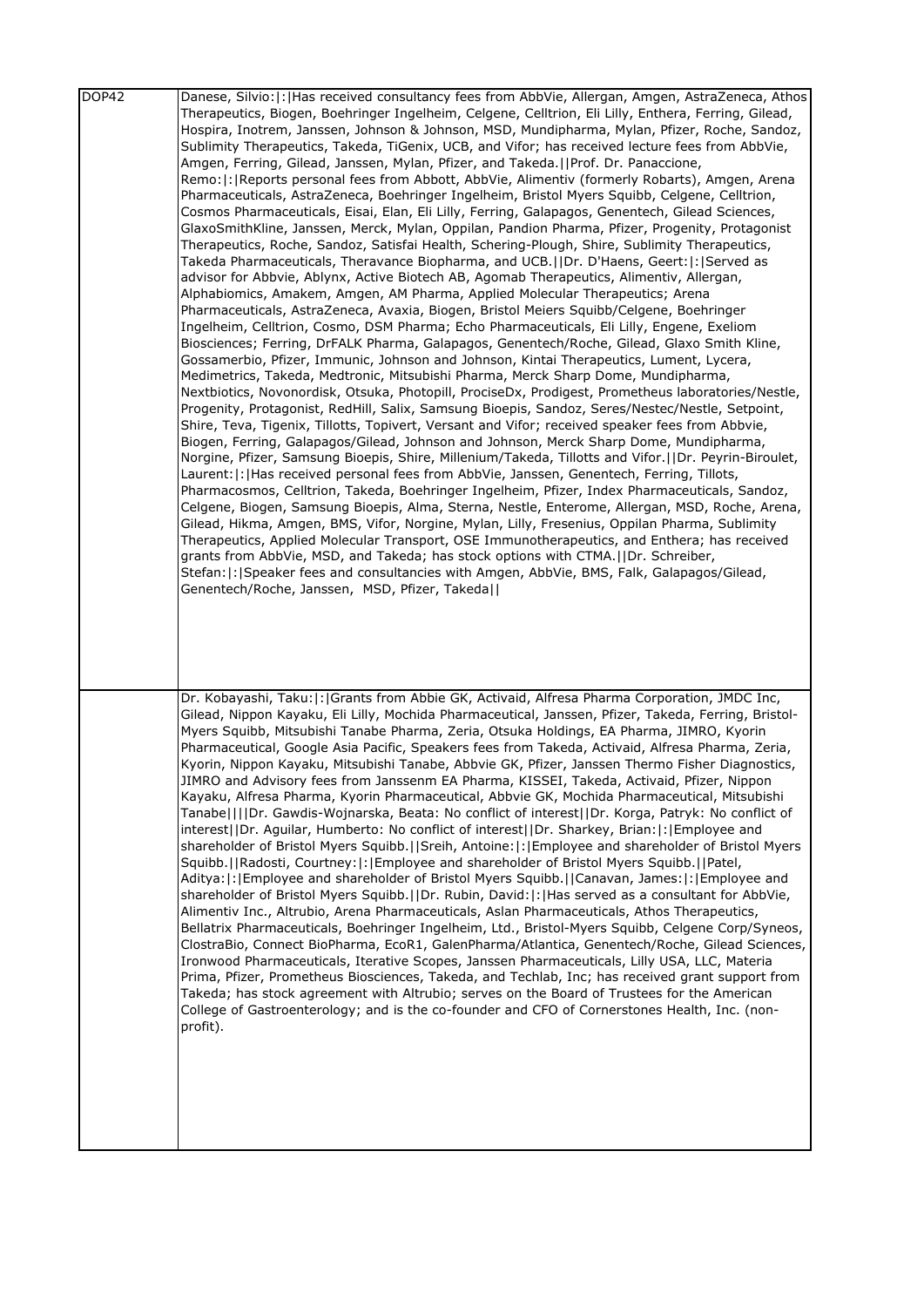| DOP43 | Siegmund, Britta:  :  Served as a consultant for AbbVie, Arena Pharmaceuticals, Bristol Myers<br>Squibb, Boehringer Ingelheim, Celgene, Falk Pharma, Galapagos, Janssen, Lilly, Pfizer,<br>Prometheus, and Takeda and received speaker's fees from AbbVie, CED Service GmbH, Falk<br>Pharma, Ferring, Janssen, Novartis, Pfizer, and Takeda. [Axelrad, Jordan: [: Conducted research<br>for BioFire Diagnostics; served as consultant and/or advisory board for BioFire Diagnostics, Abbvie,<br>and Janssen.  Pondel, Marc: : Employee and shareholder of Bristol Myers Squibb.  Osterman,<br>Mark T.:  :   Employee and shareholder of Bristol Myers Squibb.     Ahmad, Harris A.:  :   Employee and<br>shareholder of Bristol Myers Squibb.  Memaj, Arteid: : Employee and shareholder of Bristol Myers<br>Squibb  Regueiro, Miguel: : Served on advisory boards and/or consultant for AbbVie, Janssen,<br>UCB, Takeda, Pfizer, Miraca Labs, Amgen, Celgene, Seres, Allergan, Genentech, Gilead, Salix,<br>Prometheus, Lilly, TARGET Pharma Solutions, ALFASIGMA, S.ps.A., and Bristol Myers<br>Squibb.  Armuzzi, Alessandro: : Served on advisory boards and/or consultant for AbbVie, Allergan,<br>Amgen, Arena, Biogen, Bristol Myers Squibb, Celltrion, Eli-Lilly, Ferring, Galapagos, Gilead,<br>Janssen, MSD, Mylan, Pfizer, Roche, Samsung Bioepis, Sandoz, and Takeda; received lecture<br>and/or speaker bureau fees from AbbVie, Amgen, Biogen, Bristol Myers Squibb, Celltrion, Eli-Lilly,<br>Ferring, Galapagos, Gilead, Janssen, MSD, Mitsubishi Tanabe, Novartis, Pfizer, Roche, Samsung<br>Bioepis, Sandoz, Takeda, and Tigenix; received research grants from MSD, Pfizer, and<br>Takeda.  Afzali, Anita: : Served on advisory boards and/or consultant for AbbVie, Arena<br>Pharmaceuticals, Bristol Myers Squibb, DiaSorin, Eil Lilly, Gilead, Janssen, Pfizer, Takeda, and TLL<br>Pharmaceuticals; served as speaker for AbbVie, Bristol Myers Squibb, Janssen, Pfizer, and Takeda;<br>received research grants from AbbVie, Bristol Myers Squibb, Eli Lilly, Janssen, Pfizer, and Takeda.                                                                                                                                                                                                                                                                                                                                                                                                                                                                                                                                                                                                                                                                                                                                                                                                                                                                                                                                                                                                                                                                                                                                                                                                                                                                                                                                                                                                                                                                                                                                                                                                                                                                                |
|-------|------------------------------------------------------------------------------------------------------------------------------------------------------------------------------------------------------------------------------------------------------------------------------------------------------------------------------------------------------------------------------------------------------------------------------------------------------------------------------------------------------------------------------------------------------------------------------------------------------------------------------------------------------------------------------------------------------------------------------------------------------------------------------------------------------------------------------------------------------------------------------------------------------------------------------------------------------------------------------------------------------------------------------------------------------------------------------------------------------------------------------------------------------------------------------------------------------------------------------------------------------------------------------------------------------------------------------------------------------------------------------------------------------------------------------------------------------------------------------------------------------------------------------------------------------------------------------------------------------------------------------------------------------------------------------------------------------------------------------------------------------------------------------------------------------------------------------------------------------------------------------------------------------------------------------------------------------------------------------------------------------------------------------------------------------------------------------------------------------------------------------------------------------------------------------------------------------------------------------------------------------------------------------------------------------------------------------------------------------------------------------------------------------------------------------------------------------------------------------------------------------------------------------------------------------------------------------------------------------------------------------------------------------------------------------------------------------------------------------------------------------------------------------------------------------------------------------------------------------------------------------------------------------------------------------------------------------------------------------------------------------------------------------------------------------------------------------------------------------------------------------------------------------------------------------------------------------------------------------------------------------------------------------------------------------------------------------------------------------------------------------------------------------------------------------------------------------------------------------------------------------------------------------------------------------------------------------------------------------------------------------------------------------------------------------------------------------------------------------------------------------------------------------------------------|
| DOP44 | Danese, Silvio:  :   Silvio Danese has received honoraria as a speaker, consultant, and/or advisory<br>board member from AbbVie, Allergan, Amgen, AstraZeneca, Athos Therapeutics, Biogen,<br>Boehringer Ingelheim, Celgene, Celltrion, Eli Lilly, Enthera, Ferring Pharmaceuticals Inc., Gilead,<br>Hospira, Inotrem, Janssen, Johnson & Johnson, MSD, Mundipharma, Mylan, Pfizer, Roche, Sandoz,<br>Sublimity Therapeutics, Takeda, TiGenix, UCB Inc., and Vifor.   Dr. Colombel, Jean-Frederic:   :   Jean-<br>Frederic Colombel has received research grants from AbbVie, Janssen Pharmaceuticals and Takeda<br>has received payment for lectures from AbbVie, Amgen, Allergan, Bristol Myers Squibb, Ferring<br>Pharmaceuticals, Shire, and Takeda has received consulting fees from AbbVie, Amgen, Arena<br>Pharmaceuticals, Boehringer Ingelheim, Bristol Myers Squibb, Celgene Corporation, Celltrion, Eli<br>Lilly, Enterome, Ferring Pharmaceuticals, Genentech, Gilead, Iterative Scopes, Ipsen, Immunic,<br>Imtbio, Inotrem, Janssen Pharmaceuticals, Landos, LimmaTech Biologics AG, Medimmune, Merck,<br>Novartis, O Mass, Otsuka, Pfizer, Shire, Takeda, Tigenix, and Viela bio and holds stock options in<br>Intestinal Biotech Development.     Dr. Ponich, Terry:   :   Terry Ponich has served as a consultant for<br>Takeda and serves as an investigator on clinical research studies for Bristol Myers Squibb/Celgene,<br>Boehringer Ingelheim, Lilly, Seres Therapeutics, Sublimity Therapeutics, Takeda, and<br>VHsquared.  Jovanovic, Igor: : Igor Jovanovic has received honoraria as a speaker and consultant<br>from AbbVie, Takeda, Goodwill, Krka, Abbott, Actavis, Merz Pharma, Ferring, Inothera Chouzy,<br>Alvogen, Galenika, Hemofarm, and has received research funding from AbbVie, Janssen, Celgene,<br>Sublimity, and Celltrion.  Dr. Bossuyt, Peter: : Peter Bossuyt has received financial support for<br>research from AbbVie, Mundipharma, Pfizer, Janssen, Amgen, and Mylan lecture fees from AbbVie,<br>Celltrion, Takeda, Pfizer, and Janssen advisory board fees from AbbVie, Arena Pharmaceuticals,<br>Bristol Myers Squibb, Takeda, Hospira, Janssen, MSD, Mundipharma, Roche, Pfizer, Sandoz,<br>Galapagos, PSI CRO, and Pentax.  Longman, Randy: : Randy Longman has served as consultant<br>for Pfizer and Bristol Myers Squibb.  Dr. Alekseeva, Olga: : Olga Alekseeva has received honoraria<br>as a speaker from Janssen, Pfizer, and Takeda.  Petersen, AnnKatrin: : AnnKatrin Petersen is an<br>employee and shareholder of Bristol Myers Squibb.  Chitkara, Denesh: : Denesh Chitkara is an<br>employee and shareholder of Bristol Myers Squibb.  Marta, Cecilia: :  Cecilia Marta is an employee<br>and shareholder of Bristol Myers Squibb.   Charles, Lorna:   :   Lorna Charles is an employee and<br>shareholder of Bristol Myers Squibb.  Dr. Rubin, David T.: : David T. Rubin has served as a<br>consultant for AbbVie, Janssen, Takeda, Pfizer, Celgene and has received grant support from<br>Takeda.   Afzali, Anita:   :   Anita Afzali has served as a consultant for AbbVie, Takeda, Janssen,<br>Pfizer, Bristol Myers Squibb, Eli Lilly, Gilead, TLL Pharmaceuticals, and DiaSorin, and has received<br>speaker fees from AbbVie, Takeda, Janssen, Pfizer, and Bristol Myers Squibb.  Dr. Loftus, Edward<br>V.:  :   Edward V. Loftus, Jr. has consulted for AbbVie, Amgen, Arena, Boehringer Ingelheim, Bristol<br>Myers Squibb, Calibr, Celgene, Genentech, Gilead, Gossamer Bio, Iterative Scopes, Janssen, Ono<br>Pharma, Pfizer, Scipher Medicine, Sun Pharma, Takeda, and UCB and has received research grants<br>lfrom AbbVie. Bristol Mvers Sauibb. Celaene. Genentech. Gilead. Gossamer Bio. Janssen. Pfizer. |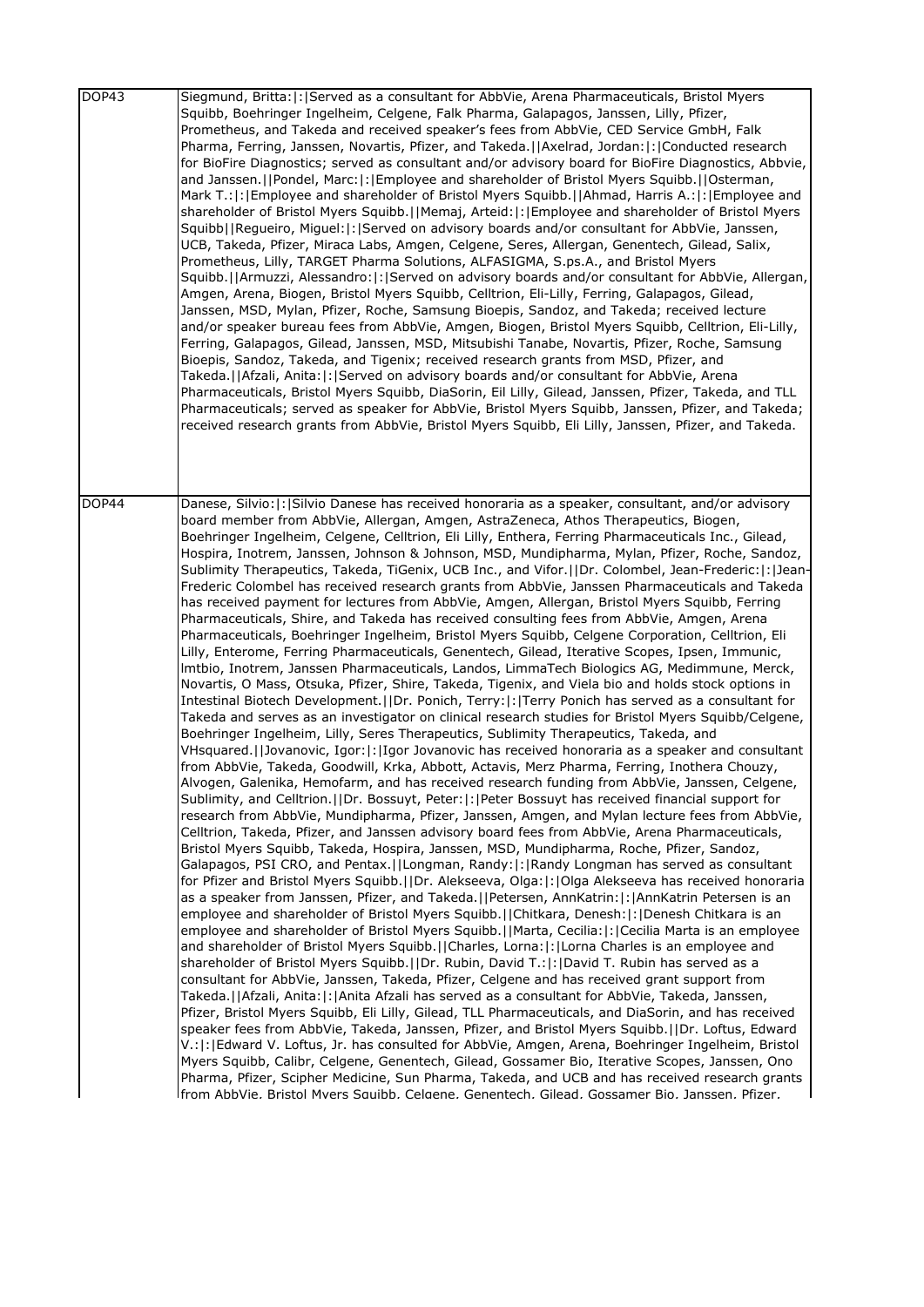|              | Receptos, Robarts Clinical Trials, Takeda, Theravance, and UCB. [IDr. Wolf, Douglas C.:  :  Douglas<br>C. Wolf has received honoraria as a speaker, consultant, and/or advisory board member from<br>AbbVie, Arena, Celgene/Bristol Myers Squibb, Janssen, Pfizer, Prometheus, Takeda, and UCB.                                                                                                                                                                                                                                                                                                                                                                                                                                                                                                                                                                                                                                                                                                                                                                                                                                                                                                                                                                                                                                                                                                                                                                                                                                                                                                                                                                                                                                                                                                                                                                                                                                                                       |
|--------------|-----------------------------------------------------------------------------------------------------------------------------------------------------------------------------------------------------------------------------------------------------------------------------------------------------------------------------------------------------------------------------------------------------------------------------------------------------------------------------------------------------------------------------------------------------------------------------------------------------------------------------------------------------------------------------------------------------------------------------------------------------------------------------------------------------------------------------------------------------------------------------------------------------------------------------------------------------------------------------------------------------------------------------------------------------------------------------------------------------------------------------------------------------------------------------------------------------------------------------------------------------------------------------------------------------------------------------------------------------------------------------------------------------------------------------------------------------------------------------------------------------------------------------------------------------------------------------------------------------------------------------------------------------------------------------------------------------------------------------------------------------------------------------------------------------------------------------------------------------------------------------------------------------------------------------------------------------------------------|
| DOP45        | Armuzzi, Alessandro: No conflict of interest  Dr. Cross, Raymond K.: No conflict of interest  Dr.<br>Lichtenstein, Gary: No conflict of interest  Dr. Calkwood, Jonathan: No conflict of interest  Mr. Pai,<br>Ashwini: No conflict of interest  Mr. Pondel, Marc: No conflict of interest  Mr. Ahmad, Harris A.: No<br>conflict of interest  Ms. Charles, Lorna: No conflict of interest  Mr. Elegbe, Ayanbola: No conflict of<br>interest  Ms. Petersen, AnnKatrin: No conflict of interest  Mr. Sheffield, James K.: No conflict of<br>interest  Dr. Javed, Adil: No conflict of interest  Dr. Hou, Jason: No conflict of interest  Dr.<br>Regueiro, Miguel: No conflict of interest  Dr. Wolf, Douglas C.: No conflict of interest  Dr. Long,<br>Millie: No conflict of interest                                                                                                                                                                                                                                                                                                                                                                                                                                                                                                                                                                                                                                                                                                                                                                                                                                                                                                                                                                                                                                                                                                                                                                                  |
| <b>DOP46</b> | Wottawa, Felix: No conflict of interest  Becker, Björn: No conflict of interest  Bakr, Mohamed: No<br>conflict of interest  Kugler, Julia: No conflict of interest  Mayr, Lisa: No conflict of<br>interest  Paludan, Soren: No conflict of interest  Blumberg, Richard: No conflict of interest  Kaser,<br>Arthur: No conflict of interest  Adolph, Timon: No conflict of interest  Schreiber, Stefan: No conflict <br>of interest  Meiser, Johannes: No conflict of interest  Rosenstiel, Philip: No conflict of<br>interest  Prof. Dr. Aden, Konrad: No conflict of interest                                                                                                                                                                                                                                                                                                                                                                                                                                                                                                                                                                                                                                                                                                                                                                                                                                                                                                                                                                                                                                                                                                                                                                                                                                                                                                                                                                                        |
| DOP47        | Dr. Pesesky, Mitchell:  :   Adaptive Biotechnologies: employment and ownership  Dr. Carty, Cara<br>L.: : Adaptive Biotechnologies: employment and ownership  Dr. Singh, Namita: : Adaptive<br>Biotechnologies: employment and ownership  Prof. Dr. Le Bourhis, Lionel: No conflict of<br>interest  Dr. Rosati, Elisa: No conflict of interest  Prof. Dr. Bokemeyer, Bernd: : Grant: Abbvie,<br>Ferring, UCB, Given Imaging, Janssen, Takeda, Pfizer,   Galapagos   Personal Fees: Abbvie, Ferring,<br>MSD, Merckle, Falk, HLR, UCB, Shield Therapeutics, Pfizer, Celltrion, Takeda, Janssen,<br>Mundipharma,   Arena, Galapagos, BMS   Other: Abbvie, MSD, Shire, Ferring, UCB, Hospira, Takeda,<br>Movetis,   Shield Therapeutics, Pfizer, Biogen, Janssen, Hexal, Cellgene,   Boehringer, Allergan,<br>Galapagos, Arena  Prof. Dr. Schreiber, Stefan: : Dr. Schreiber reports personal fees from Abbvie,<br>Arena, BMS, Biogen, Celltrion, Celgene, IMAB, Gilead, MSD, Mylan, Pfizer, Fresenius,<br>Janssen, Takeda, Theravance, provention Bio, Protagonist, Falk, all outside the submitted<br>work.  Prof. Dr. Görg, Siegfried: No conflict of interest  Dr. Gittelman, Rachel M.: : Adaptive<br>Biotechnologies: employment and ownership  Dr. Dines, Jennifer N.: :   Adaptive Biotechnologies:<br>employment and ownership  Dr. Kaplan, Ian M.: : Adaptive Biotechnologies: employment and<br>ownership  Dr. Zahid, H. Jabran: : Microsoft: employment and ownership  Dr. Baldo,<br>Lance: : Adaptive Biotechnologies: leadership, employment, and ownership  Dr. Snyder, Thomas<br>M.: : Adaptive Biotechnologies: employment and ownership  Dr. Robins, Harlan S.: : Adaptive<br>Biotechnologies: leadership, employment, and ownership  Prof. Dr. Franke, Andre: No conflict of<br>interest  Prof. Dr. Allez, Matthieu: : Honoraria from: Amgen, Biogen, BMS/Celgene, Celltrion,<br>Ferring, Janssen, Novartis, Pfizer, Roche/Genentech, Takeda and IQVIA. |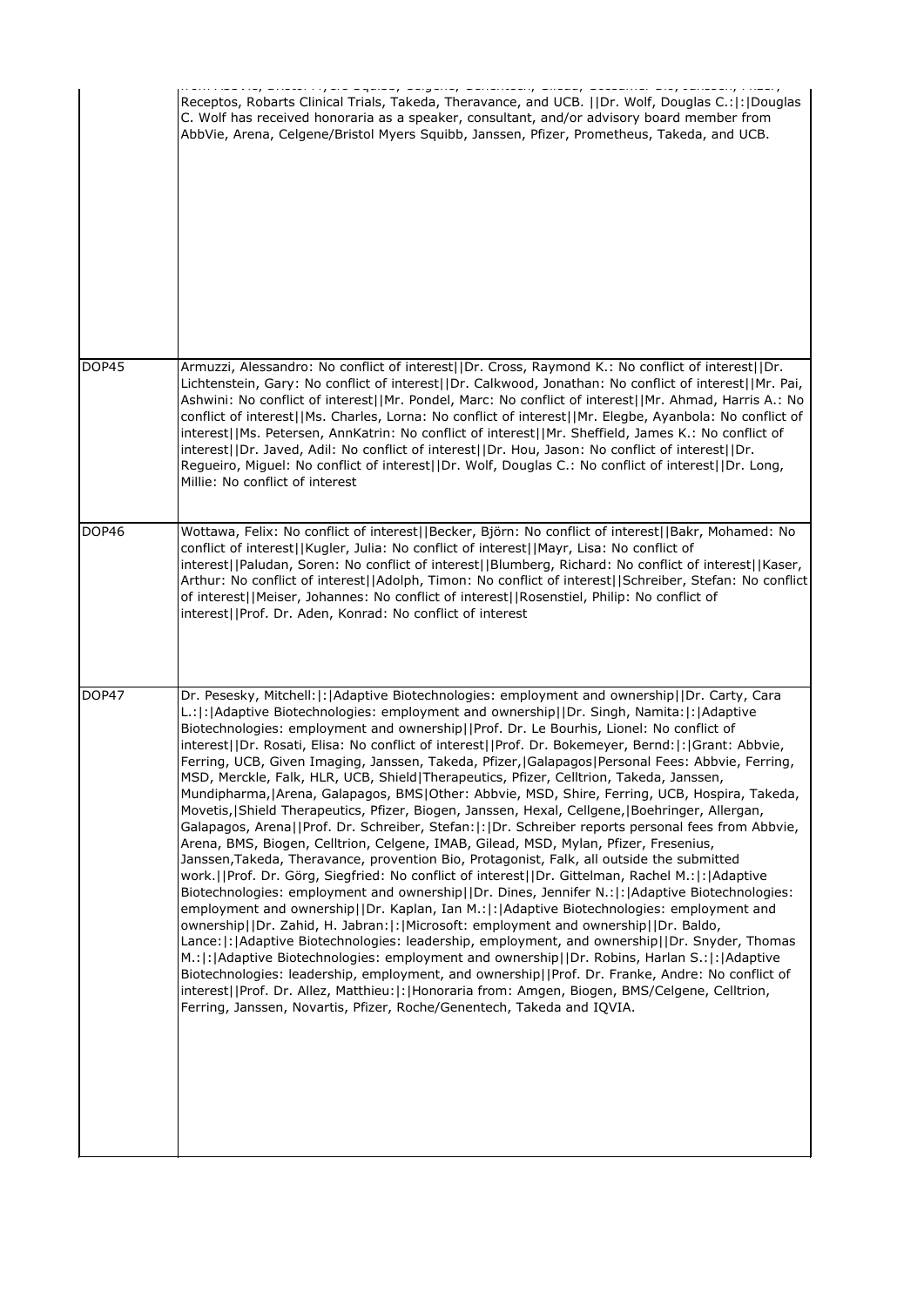| DOP48 | Dr. Hanna, Joachim: No conflict of interest  Mr. Beke, Flavio: No conflict of interest  Dr. O'Brien,<br>Louise: No conflict of interest  Dr. Kapeni, Chrysa: No conflict of interest  Dr. Chen, Hung-Chang:<br>No conflict of interest  Mrs. Carbonaro, Valentina: No conflict of interest  Mr. Kim, Alexander: No<br>conflict of interest  Dr. Kishore, Kamal: No conflict of interest  Prof. Adolph, Timon E: No conflict<br>of interest  Prof. Skjoedt, Mikkel-Ole: No conflict of interest  Prof. Skjoedt, Karsten: No conflict of<br>interest  Dr. de la Roche, Marc: No conflict of interest  Dr. de la Roche, Maike: No conflict of<br>interest                                                                                                                                                                                                                                                                                                                |
|-------|-----------------------------------------------------------------------------------------------------------------------------------------------------------------------------------------------------------------------------------------------------------------------------------------------------------------------------------------------------------------------------------------------------------------------------------------------------------------------------------------------------------------------------------------------------------------------------------------------------------------------------------------------------------------------------------------------------------------------------------------------------------------------------------------------------------------------------------------------------------------------------------------------------------------------------------------------------------------------|
| DOP49 | Ms. Zierz, Elisabeth: No conflict of interest  Ms. Foelsch, Kathatina: No conflict of interest  Dr.<br>Pelczar, Penelope: No conflict of interest  Ms. Qi, Minyue: No conflict of interest  Mr. Alawi, Malik:<br>No conflict of interest  Mr. Clauditz, Till: No conflict of interest  Prof. Dr. Gagliani, Nicola: No<br>conflict of interest  Prof. Dr. Huber, Samuel: No conflict of interest  Dr. Huebener, Peter: No<br>conflict of interest                                                                                                                                                                                                                                                                                                                                                                                                                                                                                                                      |
| DOP50 | Dr. Wong, Jamie: No conflict of interest  Dr. Lee, Dooyoung: : Employee and shareholder  Dr.<br>Mangada, Maloy:  :   Employee and shareholder  Dr. Yadav, Vinod:  :   Employee and<br>shareholder  Dr. Troast, Dawn: : Employee and shareholder  Dr. Zhong, Cheng: : Employee and<br>shareholder  Mr. Hahn, Kristopher: : Shareholder  Dr. Wang, Wei: No conflict of interest  Ms. Ge,<br>Xiaomei: No conflict of interest  Ms. Sun, Lili: No conflict of interest  Mr. Jiang, Shihao: No conflict<br>of interest  Mr. Wang, Binbin: No conflict of interest  Zhang, Jinfeng: No conflict of interest  Ms.<br>Yan, Liping: No conflict of interest  Dr. Nguyen, Hanh: : Employee and shareholder  Dr. Cui,<br>Dan: : Employee and shareholder  Dr. Bursavich, Matthew G.: : Employee and shareholder  Dr.<br>Lippa, Blaise:  :   Employee and shareholder     Dr. Rogers, Bruce N.:   :   employee and<br>shareholder  Dr. Ray, Adrian S.: : Employee and shareholder |
| DOP51 | Dr. Spalinger, Marianne: No conflict of interest  Ms. Sanchez Alvarez, Rocio: No conflict of<br>interest  Gottier, Claudia: No conflict of interest  Montalban-Arques, Ana: No conflict of<br>interest  Schwarzfischer, Marlene: No conflict of interest  Niechcial, Anna: No conflict of<br>interest  Scharl, Michael: No conflict of interest                                                                                                                                                                                                                                                                                                                                                                                                                                                                                                                                                                                                                       |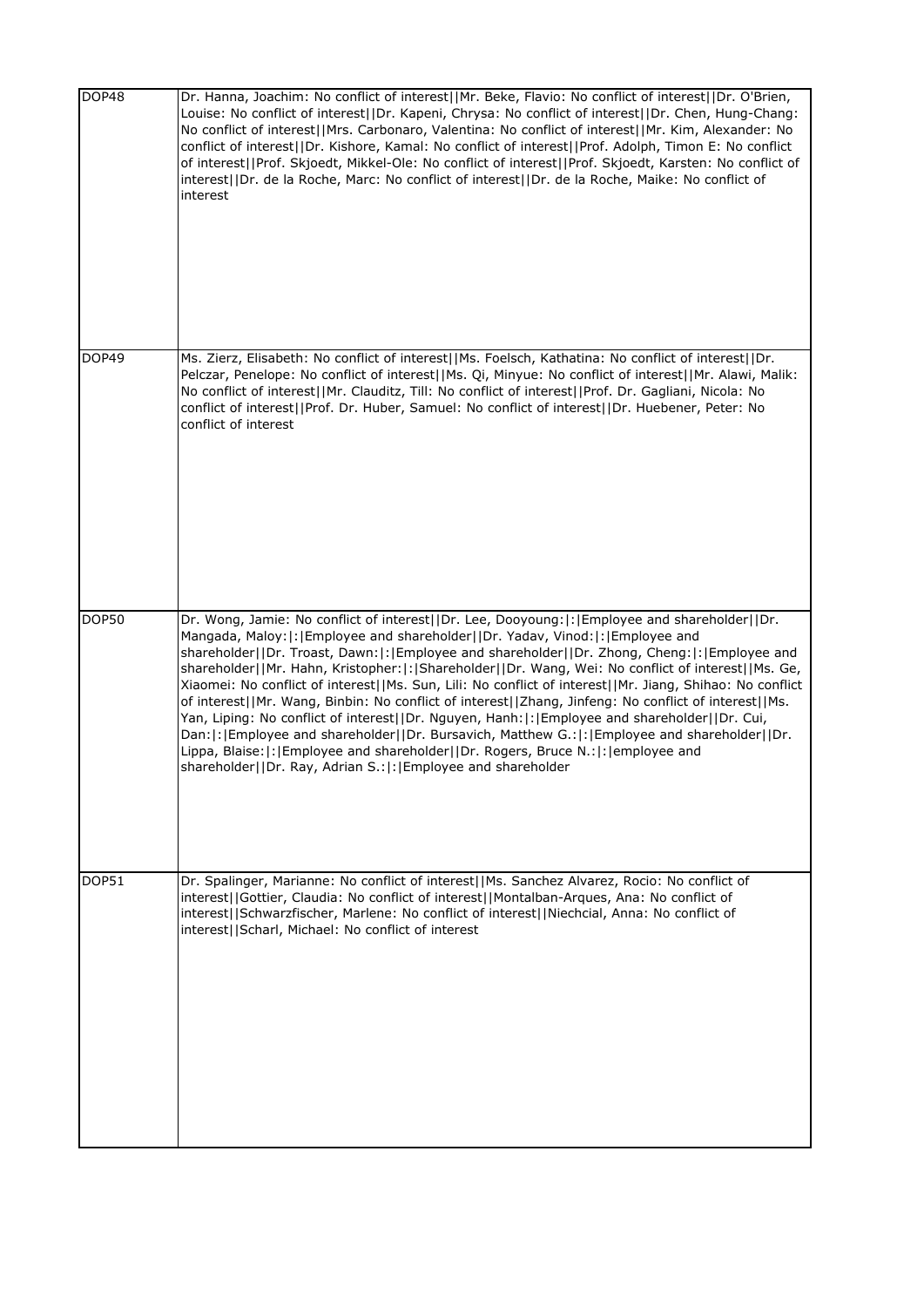| <b>DOP52</b> | Mrs. Potari-gul, Lejla: : Getting support from Unilever.  Mr. Modos, Dezso: : Dezso Modos worked<br>as consultant for HEALX and IOTA Pharmaceuticals.   Ms. Fonseca, Sonia: No conflict of<br>interest  Mr. Madgwick, Matthew: : Getting support from BenevolentAI.  Mr. Thomas, John P: No<br>conflict of interest  Mr. Sudhakar, Padhmanand: No conflict of interest  Ms. Booth, Catherine: No<br>conflict of interest  Mr. Stentz, Régis: No conflict of interest  Mr. Carding, Simon R: No conflict of<br>interest  Mr. Korcsmaros, Tamas: : Getting support from Unilever and BenevolentAI.                                                                                                                                                                                                                                                                                                                                                                                                                                                                    |
|--------------|---------------------------------------------------------------------------------------------------------------------------------------------------------------------------------------------------------------------------------------------------------------------------------------------------------------------------------------------------------------------------------------------------------------------------------------------------------------------------------------------------------------------------------------------------------------------------------------------------------------------------------------------------------------------------------------------------------------------------------------------------------------------------------------------------------------------------------------------------------------------------------------------------------------------------------------------------------------------------------------------------------------------------------------------------------------------|
| DOP53        | Bourgonje, Arno Rolf: No conflict of interest  Mr. Andreu-Sánchez, Sergio: No conflict of<br>interest  Dr. Vogl, Thomas: No conflict of interest  Dr. Hu, Shixian: No conflict of interest  Dr. Vich<br>Vila, Arnau: No conflict of interest  Dr. Leviatan, Sigal: No conflict of interest  Dr. Kurilshikov,<br>Alexander: No conflict of interest  Dr. Klompus, Shelley: No conflict of interest  Dr. Kalka, Iris N.:<br>No conflict of interest  Dr. van Dullemen, Hendrik M.: No conflict of interest  Prof. Weinberger,<br>Adina: No conflict of interest  Dr. Visschedijk, Marijn C.: No conflict of interest  Dr. Festen,<br>Eleonora A. M.: No conflict of interest  Prof. Dr. Faber, Klaas Nico: No conflict of interest  Prof. Dr.<br>Wijmenga, Cisca: No conflict of interest  Prof. Dr. Dijkstra, Gerard: No conflict of interest  Prof.<br>Dr. Segal, Eran: No conflict of interest  Prof. Dr. Fu, Jingyuan: No conflict of interest  Prof. Dr.<br>Zhernakova, Alexandra: No conflict of interest  Prof. Dr. Weersma, Rinse K.: No conflict of interest |
| <b>DOP54</b> | Dr. Shilova, Irina:  :  paid as an employee for Second Genome  Mr. La Chat, Chip:  :  Paid as an<br>employee at Second Genome  Ms. Nigatu, Eskedar: :  paid as an employee of Second<br>Genome.  Ms. Messner, Elisabeth: : paid as an employee of Second Genome  Ms. Desnoyer,<br>Jill: :  paid as an employee of Second Genome  Dr. Willcoxon, Michi: :  paid as an employee of<br>Second Genome  Ms. Banas, Stefanie: : paid as an employee of Second Genome  Dr.<br>Ravichandar, Divya:  :   paid as an employee of Second Genome  Dr. Narayan, Nicole:  :   paid as an<br>employee of Second Genome  Mr. DeSantis, Todd: : paid as an employee of Second Genome  Dr.<br>Dabbagh, Karim:  :   employed at Second Genome     Yamamoto, Lynn:  :   paid as an employee of<br>Second Genome                                                                                                                                                                                                                                                                         |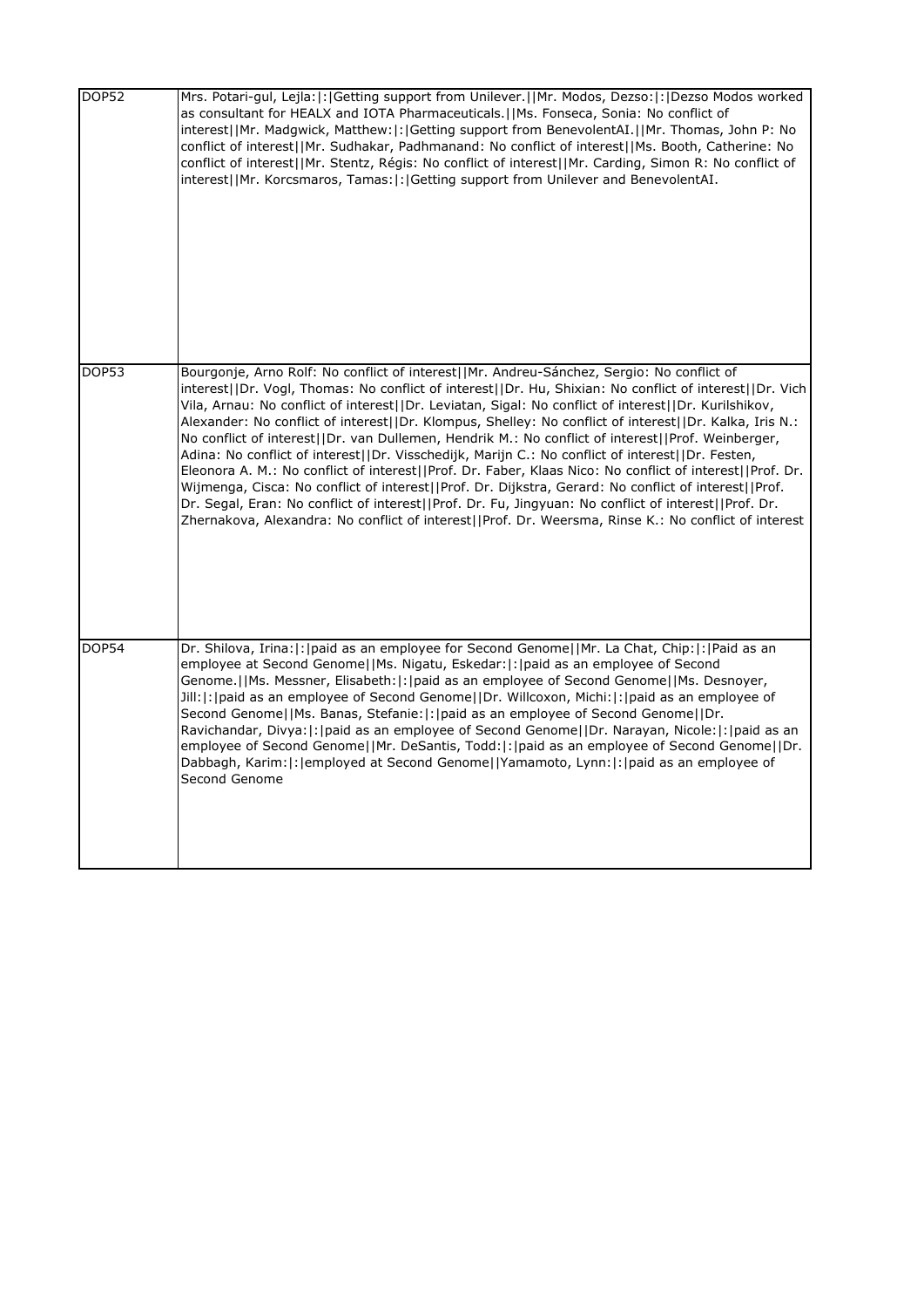| <b>DOP55</b> | Leong, Rupert:  :  Grant support from NHMRC, GESA, Janssen, Shire, Endochoice, Ferring; and                                                                                                         |
|--------------|-----------------------------------------------------------------------------------------------------------------------------------------------------------------------------------------------------|
|              | consulting fees from Janssen Research & Development, LLC. Aspen, AbbVie, Celgene, Ferring,                                                                                                          |
|              | Pfizer, Hospira, Novartis, Dr Falk Pharma, MSD, Takeda.  Dr. Sands, Bruce: : Reports consulting                                                                                                     |
|              | fees from 4D Pharma, AbbVie, Abivax, Allergan, Amgen, AstraZeneca, Baxalta Bioscience India,                                                                                                        |
|              | Boehringer-Ingelheim, Boston Pharmaceuticals, Capella Bioscience, Celltrion Healthcare, Ferring,                                                                                                    |
|              | Genentech, Gilead Sciences, GlaxoSmithKline, Hoffmann-La Roche, Immunic, InDex                                                                                                                      |
|              | Pharmaceuticals, Inotrem, Ironwood Pharmaceuticals, Janssen, Johnson & Johnson, Kallyope, Lilly,                                                                                                    |
|              | Morphic Therapeutic, Oppilan Pharma, OSE Immunotherapeutics, Otsuka, Palatin Technologies,                                                                                                          |
|              | Pfizer, Progenity, Prometheus Laboratories, Prometheus Biosciences IBD, Protagonist Therapeutics,                                                                                                   |
|              | Redhill Biopharma, Rheos Medicines, Salix Pharmaceuticals, Seres Therapeutics, Shire, Sienna                                                                                                        |
|              | Biopharmaceuticals, Surrozen, Takeda, TARGET RWE, USWM Enterprises, Viela Bio, Vivelix                                                                                                              |
|              | Pharmaceuticals; grants and consulting fees from Arena Pharmaceuticals, Celgene, and Theravance                                                                                                     |
|              | Biopharma R&D consulting fees and stock options from Ventyx Biosciences; and stock options                                                                                                          |
|              | from Vivante Health.  Prof. Peyrin-Biroulet, Laurent: : tbd  Marano, Colleen: : Employee of                                                                                                         |
|              | Janssen Research & Development, LLC (a fully owned subsidiary of Johnson & Johnson) and stock                                                                                                       |
|              | options in Johnson & Johnson.   Miao, Ye:  :  Employee of Janssen Research & Development, LLC (a                                                                                                    |
|              | fully owned subsidiary of Johnson & Johnson) and stock options in Johnson & Johnson.   Izanec,                                                                                                      |
|              | James:  :   Employee of Janssen Scientific Affairs, LLC (a fully owned subsidiary of Johnson &                                                                                                      |
|              | Johnson) and stock options in Johnson & Johnson.  Prof. Feagan, Brian: : Received grant/research                                                                                                    |
|              | support from AbbVie Inc., Amgen Inc., AstraZeneca/MedImmune Ltd., Atlantic Pharmaceuticals                                                                                                          |
|              | Ltd., Boehringer-Ingelheim, Celgene Corporation, Celltech, Genentech Inc/Hoffmann-La Roche                                                                                                          |
|              | Ltd., Gilead Sciences Inc., GlaxoSmithKline (GSK), Janssen Research & Development LLC., Pfizer                                                                                                      |
|              | Inc., Receptos Inc. / Celgene International, Sanofi, Santarus Inc., Takeda Development Center                                                                                                       |
|              | Americas Inc., Tillotts Pharma AG, UCB; a consultant for Abbott/AbbVie, AdMIRx Inc., Akebia                                                                                                         |
|              | Therapeutics, Allergan, Amgen, Applied Molecular Transport Inc., Aptevo Therapeutics, Asta                                                                                                          |
|              | Pharma, Astra Zeneca, Atlantic Pharma, Avir Pharma, Biogen Idec, BioMx Israel, Boehringer-                                                                                                          |
|              | Ingelheim, Boston Pharmaceuticals, Bristol-Myers Squibb, Calypso Biotech, Celgene, Elan/Biogen,                                                                                                     |
|              | EnGene, Ferring Pharma, Roche/Genentech, Galapagos, Galen/Atlantica, GiCare Pharma, Gilead,                                                                                                         |
|              | Gossamer Pharma, GSK, Inception IBD Inc, Intact Therapeutics, JnJ/Janssen, Kyowa Kakko Kirin                                                                                                        |
|              | Co Ltd., Lexicon, Lilly, Lycera BioTech, Merck, Mesoblast Pharma, Millennium, Nestles, Nextbiotix,                                                                                                  |
|              | Novonordisk, ParImmune, Parvus Therapeutics Inc., Pfizer, Prometheus Therapeutics and                                                                                                               |
|              | Diagnostics, Progenity, Protagonist, Qu Biologics, Rebiotix, Receptos, Salix Pharma, Shire, Sienna                                                                                                  |
|              | Biologics, Sigmoid Pharma, Sterna Biologicals, Synergy Pharma Inc., Takeda, Teva Pharma,                                                                                                            |
|              | TiGenix, Tillotts, UCB Pharma, Vertex Pharma, Vivelix Pharma, VHsquared Ltd., Zyngenia; a                                                                                                           |
|              | member of the speakers bureau for Abbott/AbbVie, JnJ/Janssen, Lilly, Takeda, Tillotts, UCB                                                                                                          |
|              | Pharma; a member of the scientific advisory board for Abbott/AbbVie, Allergan, Amgen, Astra                                                                                                         |
|              | Zeneca, Atlantic Pharma, Avaxia Biologics Inc., Boehringer-Ingelheim, Bristol-Myers Squibb,                                                                                                         |
|              | Celgene, Centocor Inc., Elan/Biogen, Galapagos, Genentech/Roche, JnJ/Janssen, Merck, Nestles,                                                                                                       |
|              | Novartis, Novonordisk, Pfizer, Prometheus Laboratories, Protagonist, Salix Pharma, Sterna                                                                                                           |
|              | Biologicals, Takeda, Teva, TiGenix, Tillotts Pharma AG, UCB Pharma; and Senior Scientific Officer -                                                                                                 |
|              | Robarts Clinical Trials Inc.   Dr. Rubin, David: : Research funding from Takeda, and has served as                                                                                                  |
|              | a consultant to AbbVie, Altrubio, Allergan, Inc., Arena Pharmaceuticals, Aslan Pharmaceuticals,<br>Athos Therapeutics, Bellatrix Pharmaceuticals, Boehringer Ingelheim, Ltd., Bristol Myers Squibb, |
|              |                                                                                                                                                                                                     |
|              | Celgene Corp/Syneos, Connect BioPharma, GalenPharma/Atlantica, Genentech/Roche, InDex<br>Pharmaceuticals, Ironwood Pharmaceuticals, Iterative Scopes, Janssen Pharmaceuticals, Eli Lilly,           |
|              | Materia Prima, Pfizer, Prometheus Biosciences, Reistone, Takeda, Techlab, Inc and is a co-founder                                                                                                   |
|              | of Cornerstones Health, Inc.                                                                                                                                                                        |
|              |                                                                                                                                                                                                     |
|              |                                                                                                                                                                                                     |
|              |                                                                                                                                                                                                     |
|              |                                                                                                                                                                                                     |
|              |                                                                                                                                                                                                     |
|              |                                                                                                                                                                                                     |
|              |                                                                                                                                                                                                     |
|              |                                                                                                                                                                                                     |
|              |                                                                                                                                                                                                     |
|              |                                                                                                                                                                                                     |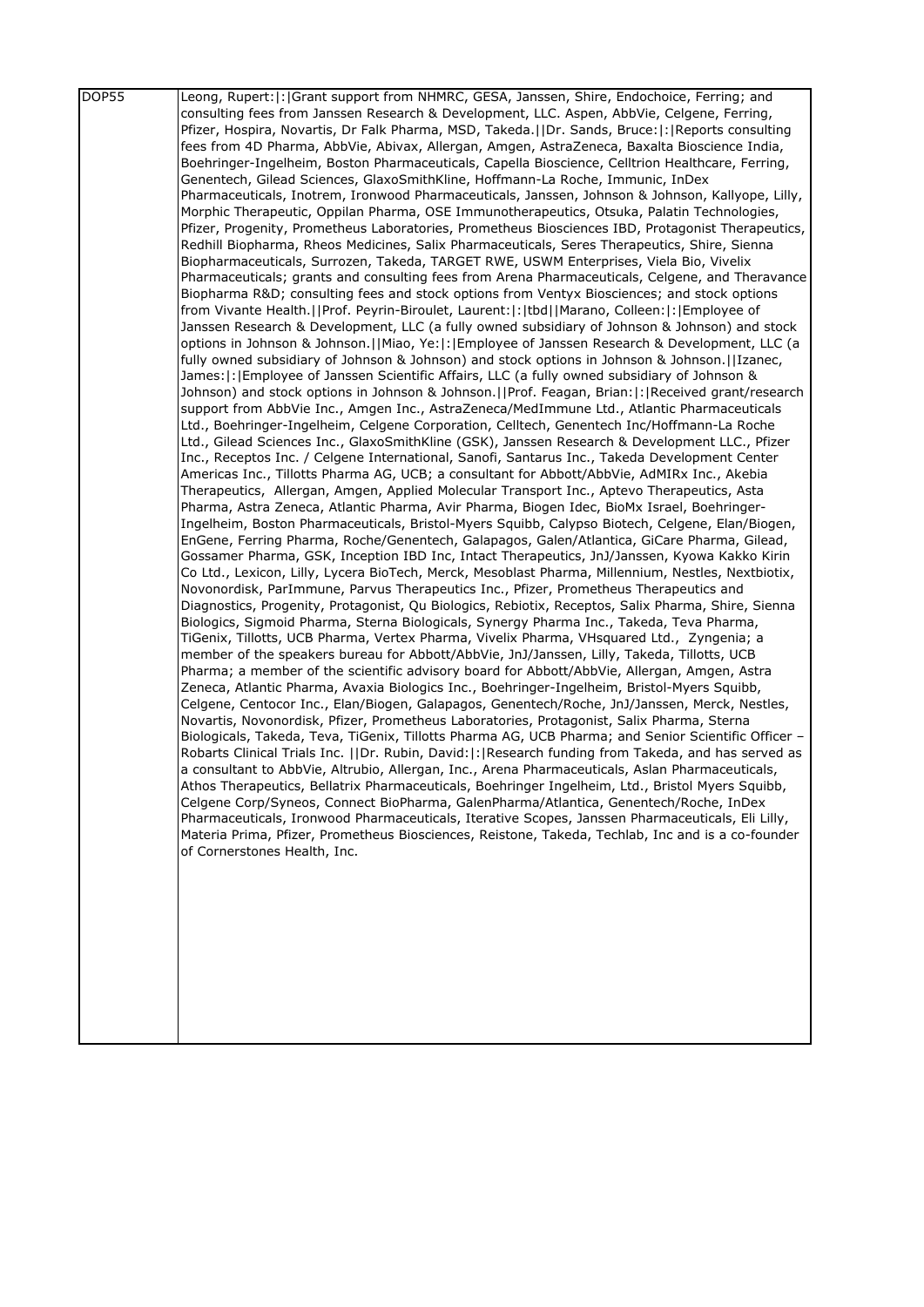| <b>DOP56</b> | Reinisch, Walter:  :   Speaker for AbbVie, Celltrion, Falk Pharma, Janssen, Mitsubishi Tanabe Pharma<br>Corporation, Pfizer, Shire, and Takeda; consultant for AbbVie, Algernon Pharmaceuticals, Amgen,<br>AM Pharma, AMT, AOP Orphan, Arena Pharmaceuticals, Astellas, Roland Berger, Bioclinica,<br>Boehringer Ingelheim, Bristol Myers Squibb, Celgene, Celltrion, Covance, Eli Lilly, Falk Pharma,<br>Galapagos, Gilead, Grünenthal, ICON, InDex Pharmaceuticals, Inova, Intrinsic Imaging, Janssen,<br>Johnson & Johnson, LivaNova, Mallinckrodt, Mitsubishi Tanabe Pharma Corporation, Merck Sharp &<br>Dohme, Nash Pharmaceuticals, OMass Therapeutics, Parexel, Peri Consulting, Pharmacosmos,<br>Prometheus, Protagonist Therapeutics, Provention Bio, Roche/Genentech, Robarts Clinical Trial,<br>Sandoz, Seres Therapeutics, Setpoint Medical, Sigmoid Pharma, Sublimity, Takeda, Therakos,<br>Theravance, TiGenix, and Zealand Pharma; advisory board member for AbbVie, Amgen, Boehringer<br>Ingelheim, Bristol Myers Squibb, Celgene, Celltrion, Galapagos, Grünenthal, Inova, Janssen,<br>Johnson & Johnson, Mitsubishi Tanabe Pharma Corporation, Merck Sharp & Dohme,<br>Pharmacosmos, Pfizer, Prometheus, Roche/Genentech, Sandoz, Takeda, Therakos, TiGenix, and<br>Zealand Pharma   De Hertogh, Gert: No conflict of interest  Protic, Marijana: : Employee and<br>shareholder of Eli Lilly and Company  Chan, Lai Shan: : Employee and shareholder of Eli Lilly and<br>Company  Magro, Fernando: : Speaker and honoraria from Merck Sharp & Dohme, Abbvie, Vifor,<br>Falk, Laboratorios Vitoria, Ferring, Hospira and Biogen.   Pollack, Paul: : Employee and<br>shareholder of Eli Lilly and Company  Feagan, Brian G: : Grant/research support from Abbvie,<br>Janssen, Takeda, Boehringer Ingelheim, Celgene, Gilead, Pfizer, Tillotts, UCB, GSK; has received<br>consulting fees from Abbott/AbbVie, AgomAB Therapeutics, Allakos, Allergan, Amgen, Applied<br>Molecular Transport Inc, Aptevo Therapeutics, Astra Zeneca, Atlantic Pharma, BioMx Israel,<br>Boehringer-Ingelheim, Bristol-Myers Squibb, Calypso Biotech, Celgene, Connect BioPharma,<br>Everest Clinical Research Corp., Galapagos, Galen Atlantica, Genentech/Roche, Gilead, Gossamer<br>Pharma, GSK, Hoffmann-LaRoche, Index Pharma, ImmunExt, Janssen, Kaleido Biosciences, Kyowa<br>Kakko Kirin Co Ltd., Leadiant, Lilly, Lument AB, Merck, Millenium, Mylan, Nestles, Nextbiotix, Origo<br>BioPharma, Pandion Therapeutics, ParImmune, Parvus Therapeutics Inc., Pfizer, Prometheus<br>Therapeutics and Diagnostics, Progenity, Protagonist, Qu Biologics, Rebiotix, Receptos, Salix<br>Pharma, Sandoz, Sanofi, Shire, Surrozen Inc., Takeda,Tillotts, UCB Pharma, VHsquared Ltd., Ysios,<br>Zealand Pharma; has received speaker fees from Abbvie, Janssen, Pfizer, Takeda; has participated<br>on a Data Safety Monitoring Board or Advisory Board for AbbVie, Allergan, Amgen, Astra Zeneca,<br>Boehringer-Ingelheim, Bristol-Myers Squibb, Celgene, Genentech/Roche, Janssen, Novartis, Origo<br>BioPharma, Pfizer, Prometheus, Protagonist, Takeda, Tillotts Pharma, Surrozen.     Harpaz,<br>Noam:  :   Service contracts and/or consultancy agreements: Abbvie Inc, Lilly USA   Pai,<br>Rish:  :   Consulting fees from Alimentiv Inc., Allergan, Verily, Eli Lilly, and AbbVie |
|--------------|---------------------------------------------------------------------------------------------------------------------------------------------------------------------------------------------------------------------------------------------------------------------------------------------------------------------------------------------------------------------------------------------------------------------------------------------------------------------------------------------------------------------------------------------------------------------------------------------------------------------------------------------------------------------------------------------------------------------------------------------------------------------------------------------------------------------------------------------------------------------------------------------------------------------------------------------------------------------------------------------------------------------------------------------------------------------------------------------------------------------------------------------------------------------------------------------------------------------------------------------------------------------------------------------------------------------------------------------------------------------------------------------------------------------------------------------------------------------------------------------------------------------------------------------------------------------------------------------------------------------------------------------------------------------------------------------------------------------------------------------------------------------------------------------------------------------------------------------------------------------------------------------------------------------------------------------------------------------------------------------------------------------------------------------------------------------------------------------------------------------------------------------------------------------------------------------------------------------------------------------------------------------------------------------------------------------------------------------------------------------------------------------------------------------------------------------------------------------------------------------------------------------------------------------------------------------------------------------------------------------------------------------------------------------------------------------------------------------------------------------------------------------------------------------------------------------------------------------------------------------------------------------------------------------------------------------------------------------------------------------------------------------------------------------------------------------------------------------------------------------------------------------------------------------------------------------------------------------------------------------------------------------------------------------------------------------------------------------------------------------------------------|
| DOP57        | Dr. Afonso, Joao: No conflict of interest  Dr. Mascarenhas, Miguel: No conflict of interest  Dr.<br>Ribeiro, Tiago: No conflict of interest  Dr. Cardoso, Pedro: No conflict of interest  Dr. Gonçalves,<br>Raguel: No conflict of interest  Prof. Ferreira, João: No conflict of interest  Dr. Andrade, Ana<br>Patrícia: No conflict of interest  Prof. Dr. Mascarenhas Saraiva, Miguel: No conflict of interest  Dr.<br>Cardoso, Hélder: No conflict of interest  Prof. Dr. Macedo, Guilherme: No conflict of interest                                                                                                                                                                                                                                                                                                                                                                                                                                                                                                                                                                                                                                                                                                                                                                                                                                                                                                                                                                                                                                                                                                                                                                                                                                                                                                                                                                                                                                                                                                                                                                                                                                                                                                                                                                                                                                                                                                                                                                                                                                                                                                                                                                                                                                                                                                                                                                                                                                                                                                                                                                                                                                                                                                                                                                                                                                                              |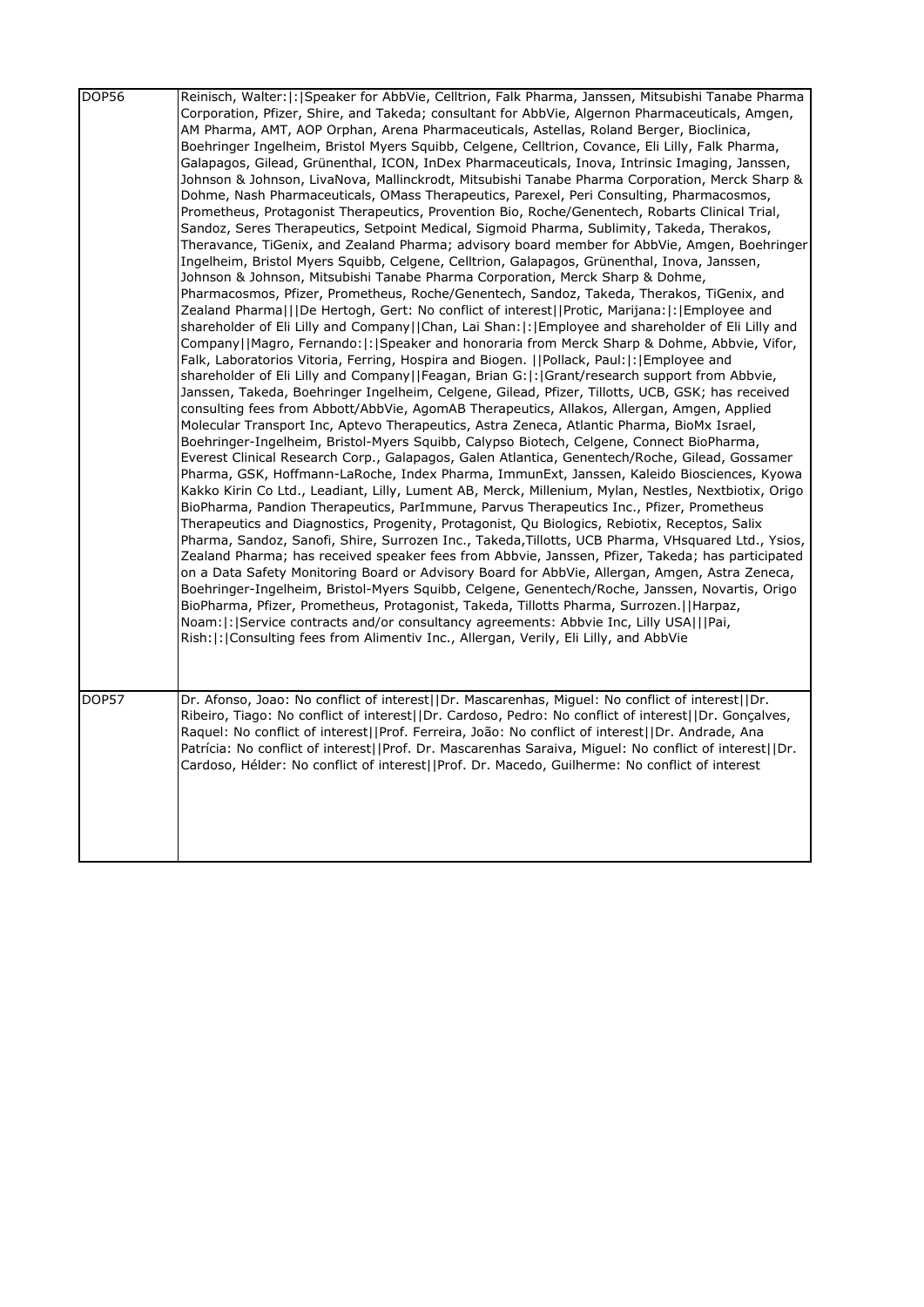| DOP58        | Peyrin-Biroulet, Laurent:  :   Personal fees from AbbVie, Allergan, Alma, Amgen, Applied Molecular<br>Transport, Arena, Biogen, BMS, Boehringer Ingelheim, Celgene, Celltrion, Eli Lilly, Enterome,<br>Enthera, Ferring, Fresenius Kabi, Genentech, Gilead, Hikma, Index Pharmaceuticals, Janssen, MSD,<br>Mylan, Nestlé, Norgine, Oppilan Pharma, OSE Immunotherapeutics, Pfizer, Pharmacosmos, Roche,<br>Samsung Bioepis, Sandoz, Sterna, Sublimity Therapeutics, Takeda, Therevance, Tillotts and Vifor;<br>grants from AbbVie, MSD and Takeda; and stock options from CTMA. This study was sponsored by<br>Takeda. Editorial support was provided by Vardit Dror, PhD, of Excel Medical Affairs, and funded by<br>Takeda.  Dr. Adsul, Shashi: : An employee of Takeda and holds Takeda stock or stock options.<br>This study was sponsored by Takeda. Editorial support was provided by Vardit Dror, PhD, of Excel<br>Medical Affairs, and funded by Takeda.   Dr. Dehmeshki, Jamshid:  :   An employee of IAG and holds<br>IAG stock or stock options. This study was sponsored by Takeda. Editorial support was provided by<br>Vardit Dror, PhD, of Excel Medical Affairs, and funded by Takeda. [JDr. Kubassova, Olga: [: An<br>employee of IAG and holds IAG stock or stock options. This study was sponsored by Takeda.<br>Editorial support was provided by Vardit Dror, PhD, of Excel Medical Affairs, and funded by Takeda.                                                                                                                                                                                                                                                                                                                                                                                                                                     |
|--------------|-----------------------------------------------------------------------------------------------------------------------------------------------------------------------------------------------------------------------------------------------------------------------------------------------------------------------------------------------------------------------------------------------------------------------------------------------------------------------------------------------------------------------------------------------------------------------------------------------------------------------------------------------------------------------------------------------------------------------------------------------------------------------------------------------------------------------------------------------------------------------------------------------------------------------------------------------------------------------------------------------------------------------------------------------------------------------------------------------------------------------------------------------------------------------------------------------------------------------------------------------------------------------------------------------------------------------------------------------------------------------------------------------------------------------------------------------------------------------------------------------------------------------------------------------------------------------------------------------------------------------------------------------------------------------------------------------------------------------------------------------------------------------------------------------------------------------------------------------------------------------------|
| DOP59        | Colombel, Jean-Frédéric: : Research grants: AbbVie, Janssen Pharmaceuticals and Takeda<br>payment for lectures: AbbVie, Amgen, Allergan, Inc. Ferring Pharmaceuticals, Shire, and Takeda<br>consulting fees: AbbVie, Amgen, Arena Pharmaceuticals, Boehringer Ingelheim, Celgene<br>Corporation, Celltrion, Eli Lilly, Enterome, Ferring Pharmaceuticals, Geneva, Genentech, Janssen<br>Pharmaceuticals, Landos, Ipsen, Imedex, Medimmune, Merck, Novartis, O Mass, Otsuka, Pfizer,<br>Shire, Takeda, Tigenix, Viela bio stock options: Intestinal Biotech Development and Genfit.   Rubin,<br>David: : Consultant: Abbvie, Alimentiv Inc., Altrubio, Arena Pharmaceuticals, Aslan<br>Pharmaceuticals, Athos Therapeutics, Bellatrix Pharmaceuticals, Boehringer Ingelheim, Ltd., Bristol-<br>Myers Squibb, Celgene Corp/Syneos, ClostraBio, Connect BioPharma, EcoR1,<br>GalenPharma/Atlantica Genentech/Roche, Gilead Sciences, Ironwood Pharmaceuticals, Iterative<br>Scopes, Janssen Pharmaceuticals, Lilly USA, Materia Prima, Pfizer, Prometheus Biosciences,<br>Takeda, Techlab, Inc Grant Support: Takeda Board of Trustees: American College of<br>Gastroenterology Co-founder/CFO: Cornerstones Health, Inc. (non-profit) Stock options:<br>Altrubio  Dr. Schott, Jean-Pierre: : Employee and stockholder of Iterative Scopes.  Dr. Gottlieb,<br>Klaus:  :   Employee and stockholder of Eli Lilly and Company.     Dr. Erisson, Lavi:  :   Employee and<br>stockholder of Iterative Scopes, Inc.  Dr. Prucka, Bill: : Employee and stockholder of Eli Lilly.  Ms.<br>Phillips, Sloane:  :   Employee and shareholder of Iterative Scopes, Inc.     Dr. Kwon,<br>John:  :   Employee and stockholder of Gilead Sciences, Inc.     Dr. Ng, Jonathan:  :   CEO and<br>stockholder of Iterative Scopes.  Dr. McGill, James: : Employee and shareholder of Eli Lilly. |
| DOP60        | Dr. Engel, Tal:  :   advisory fees from Stuff that works  Mr. Dotan, Eran:  :   employee of STW  Prof.<br>Dr. Ben-Horin, Shomron:  :   as stated in ECCO annual COI statement  Prof. Dr. Kopylov, Uri: No<br>conflict of interest                                                                                                                                                                                                                                                                                                                                                                                                                                                                                                                                                                                                                                                                                                                                                                                                                                                                                                                                                                                                                                                                                                                                                                                                                                                                                                                                                                                                                                                                                                                                                                                                                                           |
| <b>DOP61</b> | Ms. Yu, Si: No conflict of interest  Dr. Li, Hui: No conflict of interest  Dr. Li, Yue: No conflict of<br>interest  Dr. Xu, Hui: No conflict of interest  Dr. Tan, Bei: No conflict of interest  Mr. Tian, Bowen:<br>No conflict of interest  Ms. Dai, Yimin: No conflict of interest  Dr. Tian, Feng: No conflict of<br>interest  Dr. Qian, Jiaming: No conflict of interest                                                                                                                                                                                                                                                                                                                                                                                                                                                                                                                                                                                                                                                                                                                                                                                                                                                                                                                                                                                                                                                                                                                                                                                                                                                                                                                                                                                                                                                                                               |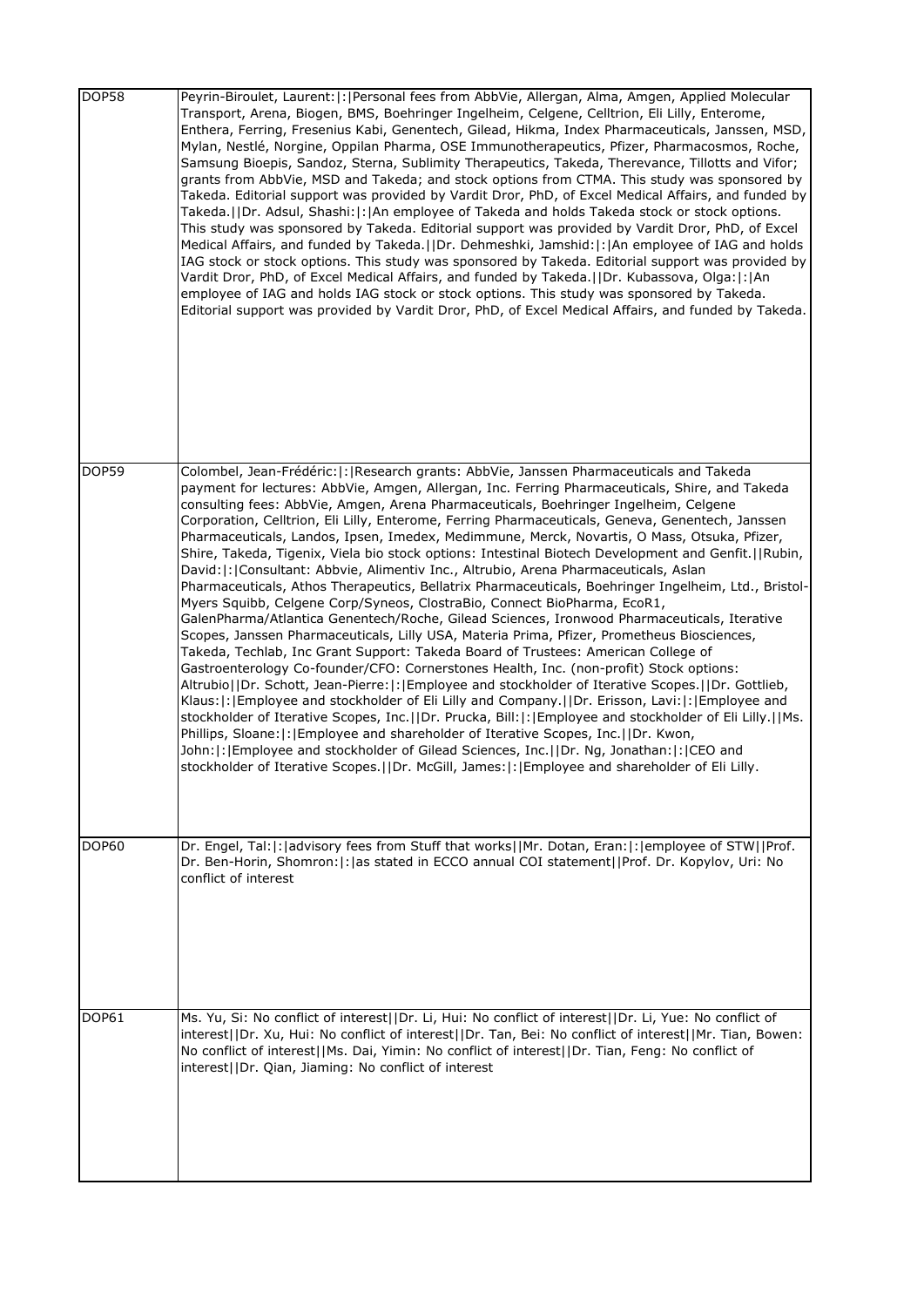| DOP62 | Prof. Ben-Horin, Shomron:  :   consultancy and/or advisory board fees from Abbvie, Novartis,<br>Schering-Plough, Janssen, Celltrion, GSK, Pfizer Galmed and Takeda, and research support from<br>Abbvie, Janssen, Celltrion, Galmed and Takeda  Dr. Novack, Lena: No conflict of interest  Prof.<br>Mao, ren:   :   speaker fees from Janssen, Falk, Takeda and Ipson.     Dr. Guo, Jing: No conflict of<br>interest  Dr. Zhao, Yue: No conflict of interest  Mr. Sergienko, Ruslan: No conflict of interest  Mr.<br>Zhang, Jian: No conflict of interest  Prof. Kobayashi, Kobayashi: : lecture fees from Mitsubishi-<br>Tanabe Pharma, Eisai, Kyorin Pharmaceutical, Abbvie, Janssen, JIMRO, EA Pharma, Astellas,<br>Mochida Pharmaceutical, Takeda Pharmaceutical, Gilead Sciences, Celltrion, Nippon Kayaku,<br>Thermo Fisher Diagnostics; advisory and/or consultancy fees from Gilead Sciences, Janssen, Pfizer,<br>Kyorin Pharmaceutical, Mochida Pharmaceutical, Takeda Pharmaceutical, Eli Lilly, Ferring<br>Pharmaceuticals, Nippon Kayaku, Alfresa Pharma, Bristol-Myers Squibb, Research grants from EA<br>Pharma, Thermo Fisher Diagnostics, Alfresa Pharma and Nippon Kayaku  Prof. Hibi,<br>Toshifumi:   :   lecture fees from Mitsubishi-Tanabe Pharma, Kyorin Pharmaceutical, Abbvie GK,<br>Janssen, Mochida Pharmaceutical, JIMRO, Takeda Pharmaceutical, Gilead Sciences, Miyarisan<br>Pharmaceutical, Kissei Pharmaceutical, Zeria Pharmaceutical, Ferring Pharmaceutical, Nippon<br>Kayaku, Advisory/consultancy fees from Mitsubishi-Tanabe Pharma, Takeda Pharmaceutical, EA<br>Pharma, Janssen, Eli Lilly, Pfizer, Zeria Pharmaceutical; Research grant: Abbvie GK, JIMRO, Zeria<br>Pharmaceutical  Prof. Chowers, Yehuda: : research grants, speaker and advisory fees from<br>Abbvie, speaker and advisor fees from Janssen, grant speaker and advisory fees from<br>Takeda  Prof. Peyrin-Biroulet, Laurent: : consulting fees from Merck, Abbvie, Janssen, Genentech,<br>Mitsubishi, Ferring, Norgine, Tillots, Vifor, Pharmacosmos, BMS, UCB-pharma, Hospira, Celltrion,<br>Takeda, Biogaran, Boehringer-Ingelheim, Lilly, Pfizer, HAC-Pharma, Index Pharmaceuticals,<br>Amgen, Sandoz, Forward Pharma GmbH, Celgene, Biogen, Lycera, Samsung Bioepis. Lecture fees<br>from Merck, Abbvie, Takeda, Janssen, Ferring, Norgine, Tillots, Vifor, Mitsubishi, HAC-<br>pharma  Prof. Colombel, Jean Frederic Colombel: : Consultant, advisory board member, and<br>speaker for AbbVie, BMS, Ferring, Genentech, Giuliani, Given Imaging, Merck, Millennium, Pfizer,<br>Prometheus, Sanofi, Schering Plough, Takeda, Teva, and UCB Pharma  Prof. Kaplan, Gilaad G<br>Kaplan:  :   honoraria for speaking or consultancy from Abbvie, Janssen, Pfizer, Amgen, and Takeda.<br>He has received research support from Ferring, Janssen, Abbvie, GlaxoSmith Kline, Merck, and<br>Shire. Consultant for Gilead  Prof. Chen, Min-hu: : speaker fees from Janssen, Falk, Takeda,<br>AbbVie, and Ipson |
|-------|---------------------------------------------------------------------------------------------------------------------------------------------------------------------------------------------------------------------------------------------------------------------------------------------------------------------------------------------------------------------------------------------------------------------------------------------------------------------------------------------------------------------------------------------------------------------------------------------------------------------------------------------------------------------------------------------------------------------------------------------------------------------------------------------------------------------------------------------------------------------------------------------------------------------------------------------------------------------------------------------------------------------------------------------------------------------------------------------------------------------------------------------------------------------------------------------------------------------------------------------------------------------------------------------------------------------------------------------------------------------------------------------------------------------------------------------------------------------------------------------------------------------------------------------------------------------------------------------------------------------------------------------------------------------------------------------------------------------------------------------------------------------------------------------------------------------------------------------------------------------------------------------------------------------------------------------------------------------------------------------------------------------------------------------------------------------------------------------------------------------------------------------------------------------------------------------------------------------------------------------------------------------------------------------------------------------------------------------------------------------------------------------------------------------------------------------------------------------------------------------------------------------------------------------------------------------------------------------------------------------------------------------------------------------------------------------------------------------------------------------------------------------------------------------------------------------------------------------------------------------------------------------------------------------------------------------------------------------------------------------------------------------|
| DOP63 | Mr. Volkers, Adriaan: No conflict of interest  Ms. Straatmeijer, Tessa: No conflict of interest  Dr.<br>Duijvestein, Marjolijn: No conflict of interest  Ms. Sales, Amber: No conflict of interest  Mr. Levran,<br>Amit: No conflict of interest  Dr. van Schaik, Fiona: No conflict of interest  Dr. Jeroen, Maljaars:<br>No conflict of interest  Dr. Gecse, Krisztina: No conflict of interest  Prof. Dr. Ponsioen, Cyriel: No<br>conflict of interest  Dr. Grootjans, Joep: No conflict of interest  Mr. Hanzel, Jurij: No conflict of<br>interest  Dr. Tack, Greetje: No conflict of interest  Mr. Jansen, Jeroen: No conflict of interest  Dr.<br>Hoentjen, Frank: No conflict of interest  Dr. de Boer, Nanne: No conflict of interest  Dr. van der<br>Marel, Sander: No conflict of interest  Prof. Dr. Dijkstra, Gerard: No conflict of interest  Prof. Dr.<br>Oldenburg, Bas: No conflict of interest  Dr. Löwenberg, Mark: No conflict of interest  Dr. van der<br>meulen, Andrea: No conflict of interest  Prof. Dr. D'Haens, Geert: No conflict of interest                                                                                                                                                                                                                                                                                                                                                                                                                                                                                                                                                                                                                                                                                                                                                                                                                                                                                                                                                                                                                                                                                                                                                                                                                                                                                                                                                                                                                                                                                                                                                                                                                                                                                                                                                                                                                                                                                                                                            |
| DOP64 | Sultan, Mutaz: No conflict of interest  Millman, Peri: No conflict of interest  McCourt, Blake: No<br>conflict of interest  Kol, Nitzan: No conflict of interest  Lev, Atar: No conflict of interest  Matar,<br>Manar: No conflict of interest  Barel, Ortal: No conflict of interest  Shamir, Raanan: No conflict of<br>interest  Wilschanski, Michael: No conflict of interest  Konnikova, Lliza: No conflict of<br>interest  Somech, Raz: No conflict of interest  Dr. Shouval, Dror: No conflict of interest                                                                                                                                                                                                                                                                                                                                                                                                                                                                                                                                                                                                                                                                                                                                                                                                                                                                                                                                                                                                                                                                                                                                                                                                                                                                                                                                                                                                                                                                                                                                                                                                                                                                                                                                                                                                                                                                                                                                                                                                                                                                                                                                                                                                                                                                                                                                                                                                                                                                                                    |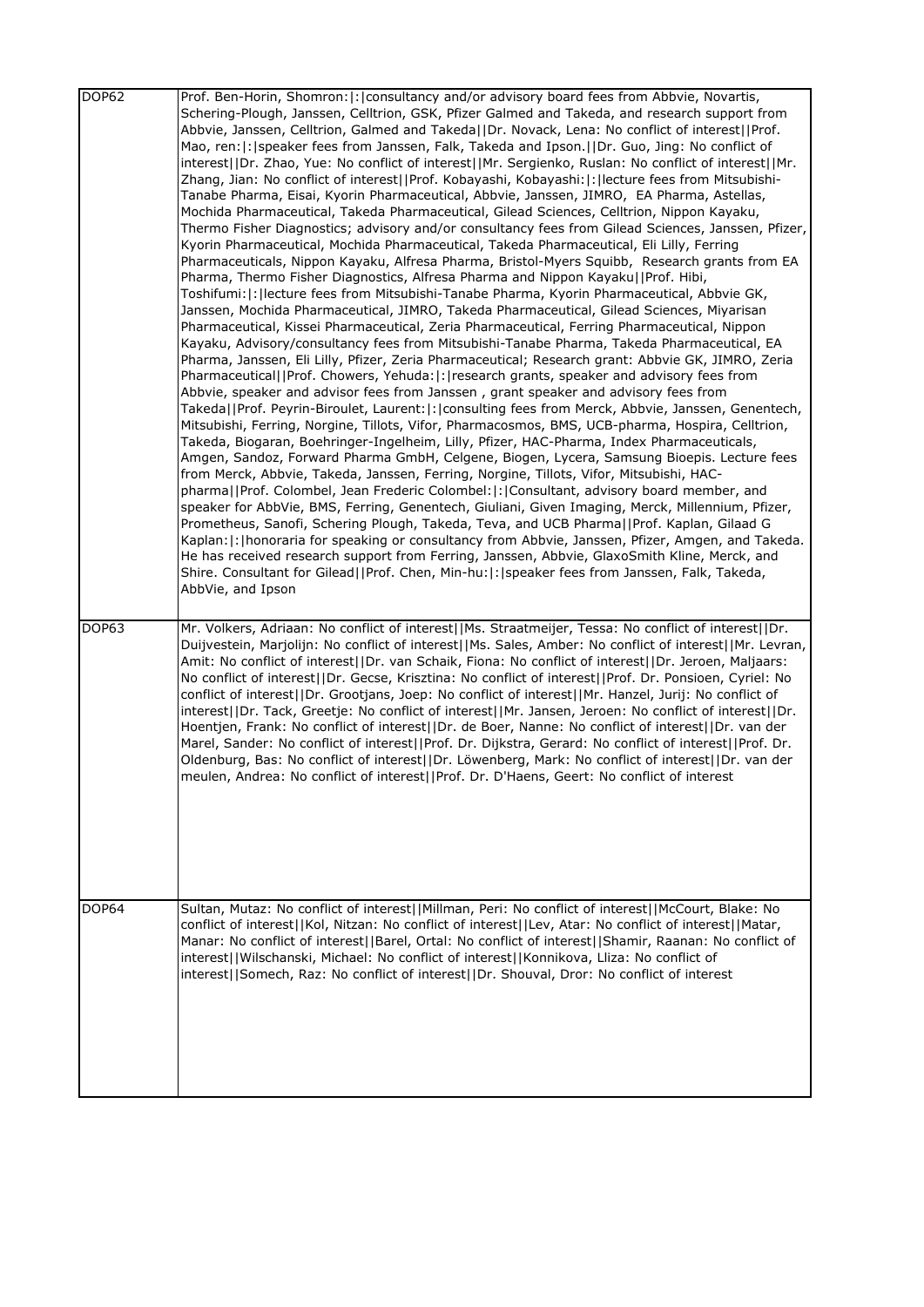| DOP65        | Prof. Dr. Turner, Dan: No conflict of interest  Marcovitch, Liron: No conflict of interest  Mrs. Focht,<br>Gili: No conflict of interest  Mrs. Carmon, Natalie: No conflict of interest  Mrs. Tersigni, Claudia: No<br>conflict of interest  Dr. Ledder , Oren: No conflict of interest  Lev Tzion, Raffi: No conflict of<br>interest  Mrs. Frost, Karen: No conflict of interest  Dr. Church, Peter C.: No conflict of<br>interest  Prof. Baldassano, Robert: No conflict of interest  Prof. Dr. Otley, Anthony: No conflict of<br>interest  Dr. Kappelman, Michael: No conflict of interest  Prof. Griffiths, Anne: No conflict of<br>interest                                                                                                                                                                                                                                                                                                                                                                                                                                                                                                                                                                                                                                                                                                                                                                                                              |
|--------------|---------------------------------------------------------------------------------------------------------------------------------------------------------------------------------------------------------------------------------------------------------------------------------------------------------------------------------------------------------------------------------------------------------------------------------------------------------------------------------------------------------------------------------------------------------------------------------------------------------------------------------------------------------------------------------------------------------------------------------------------------------------------------------------------------------------------------------------------------------------------------------------------------------------------------------------------------------------------------------------------------------------------------------------------------------------------------------------------------------------------------------------------------------------------------------------------------------------------------------------------------------------------------------------------------------------------------------------------------------------------------------------------------------------------------------------------------------------|
| <b>DOP66</b> | Martinelli, Massimo: No conflict of interest  Fedele, Flora: No conflict of interest  Prof. Romano,<br>Claudio: No conflict of interest  Aloi, Marina: No conflict of interest  Prof. Lionetti, Paolo: No<br>conflict of interest  Dr. Alvisi, Patrizia: No conflict of interest  Dr. Panceri, Roberto: No conflict of<br>interest  Dr. Bramuzzo, Matteo: No conflict of interest  Dr. Illiceto, Mariateresa: No conflict of<br>interest  Dr. Bosa, Luca: No conflict of interest  Norsa, Lorenzo: No conflict of interest  Dr.<br>Pastore, Maria: No conflict of interest  Dr. Graziano, Francesco: No conflict of interest  Dr. Arrigo,<br>Serena: No conflict of interest  Dr. Felici, Enrico: No conflict of interest  Dr. Gatti, Simona: No<br>conflict of interest  Dr. Fuoti, Maurizio: No conflict of interest  Dr. Strisciuglio, Caterina: No conflict<br>of interest  Dr. Dipasquale, Valeria: No conflict of interest  Dr. D'Arcangelo, Giulia: No conflict of<br>interest  Scarallo, Luca: No conflict of interest  Labriola, Flavio: No conflict of interest  Prof. Miele,<br>Erasmo: No conflict of interest                                                                                                                                                                                                                                                                                                                                    |
| DOP67        | Ms. Vuijk, Stephanie: No conflict of interest  Ms. Jongsma, Myrthe: No conflict of interest  Ms.<br>Hoeven, Britt: No conflict of interest  Dr. Cozijnsen, Maarten: : MAC reports grants from ZonMw<br>and Crocokids, and grants and non-financial support from Pfizer during the conduct of the<br>study.  Ms. van Pieterson, Merel: No conflict of interest  Dr. de Meij, Tim: No conflict of<br>interest  Mr. Norbruis, Obbe: No conflict of interest  Dr. Groeneweg, Michael: No conflict of<br>interest  Dr. Wolters, Victorien: No conflict of interest  Dr. van Wering, Herbert: No conflict of<br>interest  Dr. Hummel, Thalia: : TH received a consultant fee from Pfizer, outside the submitted<br>work. IIDr. Stapelbroek, Janneke:  : IJS reports personal fees from Nutricia, outside the submitted<br>work.  Ms. van der Feen, Cathelijne: No conflict of interest  Dr. van Rheenen, Patrick: No conflict<br>of interest  Dr. van Wijk, Michiel: : MPvW reports personal fees from Danone and Laborie, outside<br>the submitted work. [[Dr. Teklenburg, Sarah: No conflict of interest [Dr. Poleij, Marten: No conflict<br>of interest  Prof. Dr. Escher, Johanna: : JCE received consultant fees from Abbvie and Janssen, as<br>well as research support from MSD and Nutricia. IIDr. de Ridder, Lissy: I: ILdR reports grants from<br>ZonMW, ECCO, Crocokids and Pfizer and consultancy fees from Abbvie, during the conduct of the<br>study. |
| DOP68        | Mr. Svolos, Vaios: No conflict of interest  Hansen, Richard: No conflict of interest  Russell,<br>Richard: No conflict of interest  Gaya, Daniel R: No conflict of interest  John Paul, Seenan: No<br>conflict of interest  Macdonald, Jonathan: No conflict of interest  Nichols, Ben: No conflict of<br>interest  Papadopoulou, Rodanthi: No conflict of interest  Logan, Michael: No conflict of<br>interest  Mckirdy, Shona: No conflict of interest  Gervais, Richard: No conflict of interest  Ijaz,<br>Umer: No conflict of interest  Milling, Simon: No conflict of interest  Shields, Stephanie: No conflict<br>of interest  Wilson, David: No conflict of interest  Henderson, Paul: No conflict of interest  Din,<br>Shahida: No conflict of interest  Ho, Gwo-Tzer: No conflict of interest  Gerasimidis, Konstantinos:<br>No conflict of interest                                                                                                                                                                                                                                                                                                                                                                                                                                                                                                                                                                                                |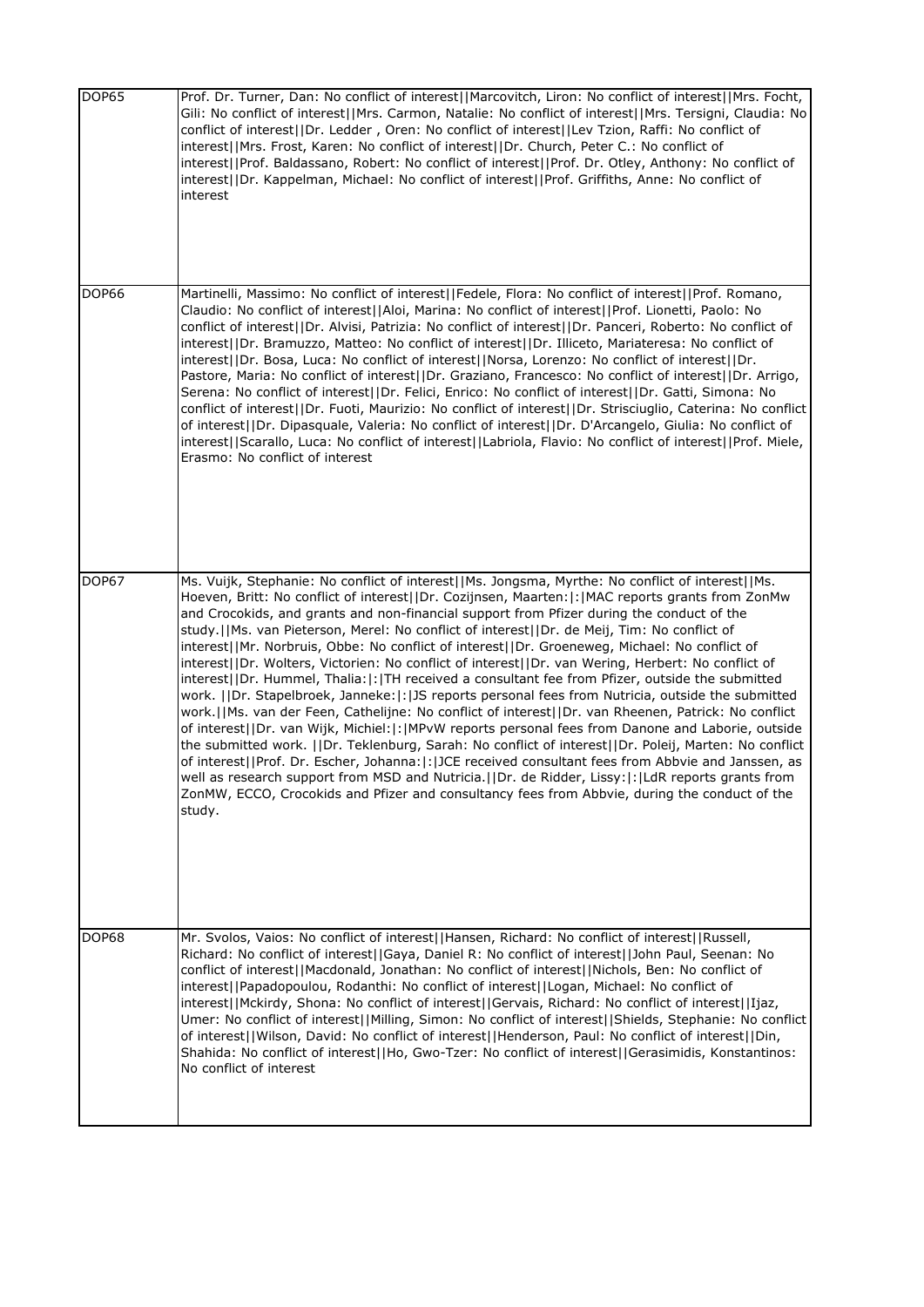| DOP69 | Dr. Guz Mark, Anat: No conflict of interest  Aloi, Marina: No conflict of interest  Scarallo, Luca: No<br>conflict of interest  Bramuzzo, Matteo: No conflict of interest  Escher, Johanna C.: No conflict of<br>interest  Alvisi, Patrizia: No conflict of interest  Henderson, Paul: No conflict of interest  Hojsak,<br>Iva: No conflict of interest  Lev-Tzion, Raffi: No conflict of interest  El-Matary, Wael: No conflict of<br>interest  Schwerd, Tobias: No conflict of interest  Weiss, Batia: No conflict of interest  Sladek,<br>Malgorzata: No conflict of interest  Strisciuglio, Caterina: No conflict of interest  Müller, Katalin: No<br>conflict of interest  Olbjørn, Christine: No conflict of interest  Tzivinikos, Christos: No conflict of<br>interest  Yerushalmy-Feler, Anat: No conflict of interest  Christiaens, Annick: No conflict of<br>interest  Norsa, Lorenzo: No conflict of interest  Viola, Irene: No conflict of interest  de Ridder,<br>Lissy: No conflict of interest  Shouval, Dror: No conflict of interest  Lega, Sara: No conflict of<br>interest  Lionetti, Paolo: No conflict of interest  Catassi, Giulia: No conflict of interest  Assa, Amit:<br>No conflict of interest                                                                                                                                                               |
|-------|-----------------------------------------------------------------------------------------------------------------------------------------------------------------------------------------------------------------------------------------------------------------------------------------------------------------------------------------------------------------------------------------------------------------------------------------------------------------------------------------------------------------------------------------------------------------------------------------------------------------------------------------------------------------------------------------------------------------------------------------------------------------------------------------------------------------------------------------------------------------------------------------------------------------------------------------------------------------------------------------------------------------------------------------------------------------------------------------------------------------------------------------------------------------------------------------------------------------------------------------------------------------------------------------------------------------------------------------------------------------------------------------|
| DOP70 | Mr. Mahmoud, Remi: No conflict of interest  Savelkoul, Edo: No conflict of interest  Mr. Mares,<br>Wout: No conflict of interest  Mr. Goetgebuer, Rogier: No conflict of interest  Prof. Dr. Witteman,<br>Ben: No conflict of interest  Dr. de Koning, Daan: No conflict of interest  Dr. Minderhoud, Itta: No<br>conflict of interest  Dr. van Tuyl, Sebastiaan: No conflict of interest  Dr. van Boeckel, Petra: No<br>conflict of interest  Dr. Mahmmod, Nofel: No conflict of interest  Dr. Lutgens, Maurice: No conflict<br>of interest  Dr. Horjus, Carmen: No conflict of interest  Dr. Römkens, Tessa: No conflict of<br>interest  Mrs. Akol-Simsek, Dilek: No conflict of interest  Mr. Jansen, Jeroen: No conflict of<br>interest  Prof. Dr. Hoentjen, Frank: : F.H. has served on advisory boards, or as speaker or<br>consultant for Abbvie, Celgene, Janssen-Cilag, MSD, Takeda, Celltrion, Teva, Sandoz and Dr. Falk,<br>and has received unrestricted grants from Dr. Falk, Janssen-Cilag, Abbvie.  Dr. Jharap, Bindia: No<br>conflict of interest  Prof. Dr. Oldenburg, Bas: : Grants: Pfizer, Galapagos, Takeda, Ferring,<br> Advisory boards: Takeda, Pfizer, Janssen, BMS<br>Celltrion;                                                                                                                                                                              |
| DOP71 | Dr. Weinstein, Cindy Lj:  :   Employee of Merck Sharp & Dohme Corp., a subsidiary of Merck & Co.,<br>Inc., Kenilworth, NJ, USA and may hold stock/stock options in the company.  Dr. Meehan, Alan<br>G.:  :   Employee of Merck Sharp & Dohme Corp., a subsidiary of Merck & Co., Inc., Kenilworth, NJ,<br>USA and may hold stock/stock options in the company.   Lin, Jianxin:   :   Employee of Merck Sharp &<br>Dohme Corp., a subsidiary of Merck & Co., Inc., Kenilworth, NJ, USA and may hold stock/stock<br>options in the company.  Dr. Govoni, Marinella: : Employee of MSD Italy, a subsidiary of Merck &<br>Co., Inc., Kenilworth, NJ, USA and may hold stock/stock options in the company.  Dr. Qureshi,<br>Zaina P.:  :   Employee of Merck Sharp & Dohme Corp., a subsidiary of Merck & Co., Inc.,<br>Kenilworth, NJ, USA and may hold stock/stock options in the company.                                                                                                                                                                                                                                                                                                                                                                                                                                                                                                |
| DOP72 | Dr. Waterman, Matti:  :   Dr. Waterman received consultant and speaker fees from Janssen, Abbvie,<br>Takeda, Neopharm, BMS and Pfizer  Ms. Lavi, Idit: No conflict of interest  Ms. Harel, Sasha: No<br>conflict of interest  Ms. Focht, Gili: No conflict of interest  Dr. Loewenberg Weisband, Jiska: No<br>conflict of interest  Ms. Greenfeld, Shira: No conflict of interest  Prof. Kariv, Revital: No conflict of<br>interest  Dr. Ledderman, Natan: No conflict of interest  Dr. Matz, Eran: No conflict of<br>interest  Prof. Keinan-Boker, Lital: No conflict of interest  Ms. Eizenstein, Sapir: No conflict of<br>interest  Prof. Dotan, Iris: : Professor Dotan recieved fees or grants from Abbvie, Athos, Arena,<br>Altman Research, Cambridge Healthcare, Janssen, Celltrion, Ferring, Falk Pharma, Gilead,<br>Galapagos, Sangamo, Sublimity, Sandoz, Neopharm, Nestle, DSM, Celgene/BMS, Wildbio, Food<br>Industries Organization, Iterative scopes, Integra Holdings, Pfizer, Rafa laboratories,<br>Roche/Genentech, Takeda  Prof. Turner, Dan: : Over the past 3 years Dr. Turner received<br>consultation fees, research grant, royalties, or honorarium from Janssen, Pfizer, Hospital for Sick<br>Children, Ferring, Abbvie, Takeda, Atlantic Health, Shire, Celgene, Lilly, Roche, ThermoFisher,<br>BMS, SorrisoPharm  Prof. Levi, Zohar: No conflict of interest |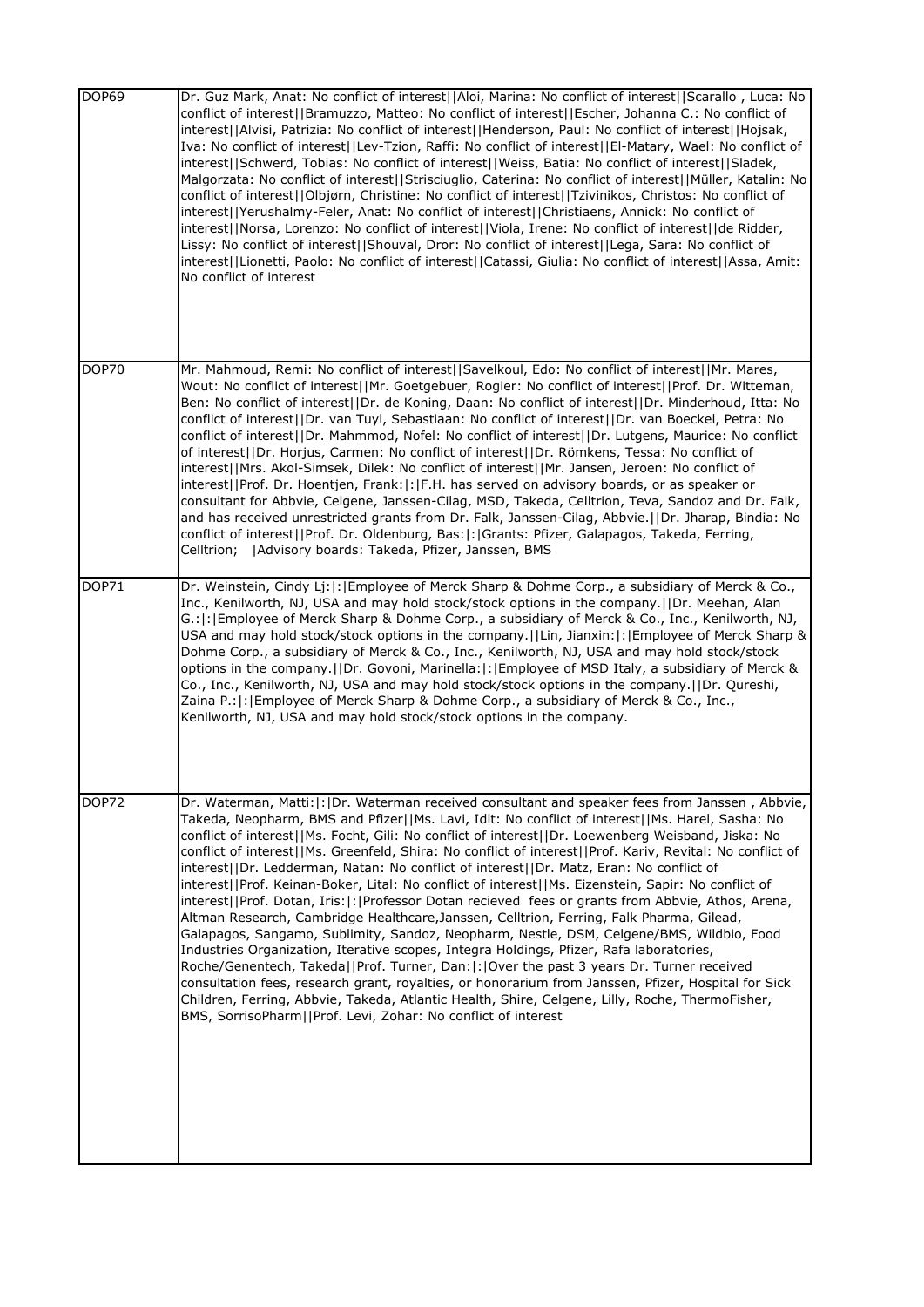| DOP73 | Prof. Peyrin-Biroulet, Laurent:  :  LP received personal fees from Galapagos, AbbVie, Janssen,                                 |
|-------|--------------------------------------------------------------------------------------------------------------------------------|
|       | Genentech, Ferring, Tillots, Pharmacosmos, Celltrion, Takeda, Boerhinger-Ingelheim, Pfizer, Index                              |
|       | Pharmaceuticals, Sandoz, Celgene, Biogen, Samsung Bioepis, Alma, Sterna, Nestle, Inotrem,                                      |
|       | Enterome, Allergan, MSD, Roche, Arena, Gilead, Hikma, Amgen, BMS, Vifor, Norgine, Mylan, Lilly,                                |
|       | Fresenius Kabi, Oppilan Pharma, Sublimity Therapeutics, Applied Molecular Transport, OSE                                       |
|       | Immunotherapeutics, Enthera, Theravance.  Prof. Arkkila, Perttu: : PA has been an advisory board                               |
|       | member of Janssen.   Prof. Armuzzi, Alessandro:   :   AA has been a consultant for AbbVie, Allergan,                           |
|       | Amgen, Biogen, Bristol Myers Squibb, Celgene, Celltrion, Ferring, Gilead, Janssen, Lilly, MSD,                                 |
|       | Mylan, Pfizer, Roche, Samsung Bioepis, Sandoz, Takeda  Prof. Atreya, Raja: :  RA declares the                                  |
|       | following paid or unpaid consultancies, or sources of honoraria payments, which could potentially                              |
|       | be viewed as a conflict of interest: AbbVie, Amgen, Arena Pharmaceuticals, Biogen, Boehringer                                  |
|       | Ingelheim, Bristol Myers Squibb, Celgene, Celltrion Healthcare, DrFalk Pharma, Ferring, Fresenius                              |
|       | Kabi, Galapagos, Gilead, GlaxoSmithKline, InDex Pharmaceuticals, Janssen-Cilag, Kliniksa                                       |
|       | Pharmaceuticals, MSD Sharp & Dohme, Novartis, Pandion Therapeutics, Pfizer, Roche Pharma,                                      |
|       | Samsung Bioepsis, Stelic Institute, Sterna Biologicals, Takeda Pharma, Tillotts Pharma AG,                                     |
|       | Viatris.     Prof. Danese, Silvio:   :   SD has received consultancy fees from AbbVie, Allergan, Amgen,                        |
|       | AstraZeneca, Athos Therapeutics, Biogen, Boehringer-Ingelheim, Celgene, Celltrion, Eli Lilly,                                  |
|       | Enthera, Ferring Pharmaceuticals Inc., Gilead, Hospira, Inotrem, Janssen, Johnson & Johnson,                                   |
|       | MSD, Mundipharma, Mylan, Pfizer, Roche, Sandoz, Sublimity Therapeutics, Takeda, TiGenix, UCB                                   |
|       | Inc., Vifor, and lecture fees from AbbVie, Amgen, Ferring Pharmaceuticals Inc., Gilead, Janssen,<br>Mylan, Pfizer, and Takeda. |
|       |                                                                                                                                |
|       |                                                                                                                                |
|       |                                                                                                                                |
|       |                                                                                                                                |
|       |                                                                                                                                |
|       |                                                                                                                                |
|       |                                                                                                                                |
|       |                                                                                                                                |
|       |                                                                                                                                |
|       |                                                                                                                                |
|       |                                                                                                                                |
|       |                                                                                                                                |
|       |                                                                                                                                |
|       |                                                                                                                                |
|       |                                                                                                                                |
|       |                                                                                                                                |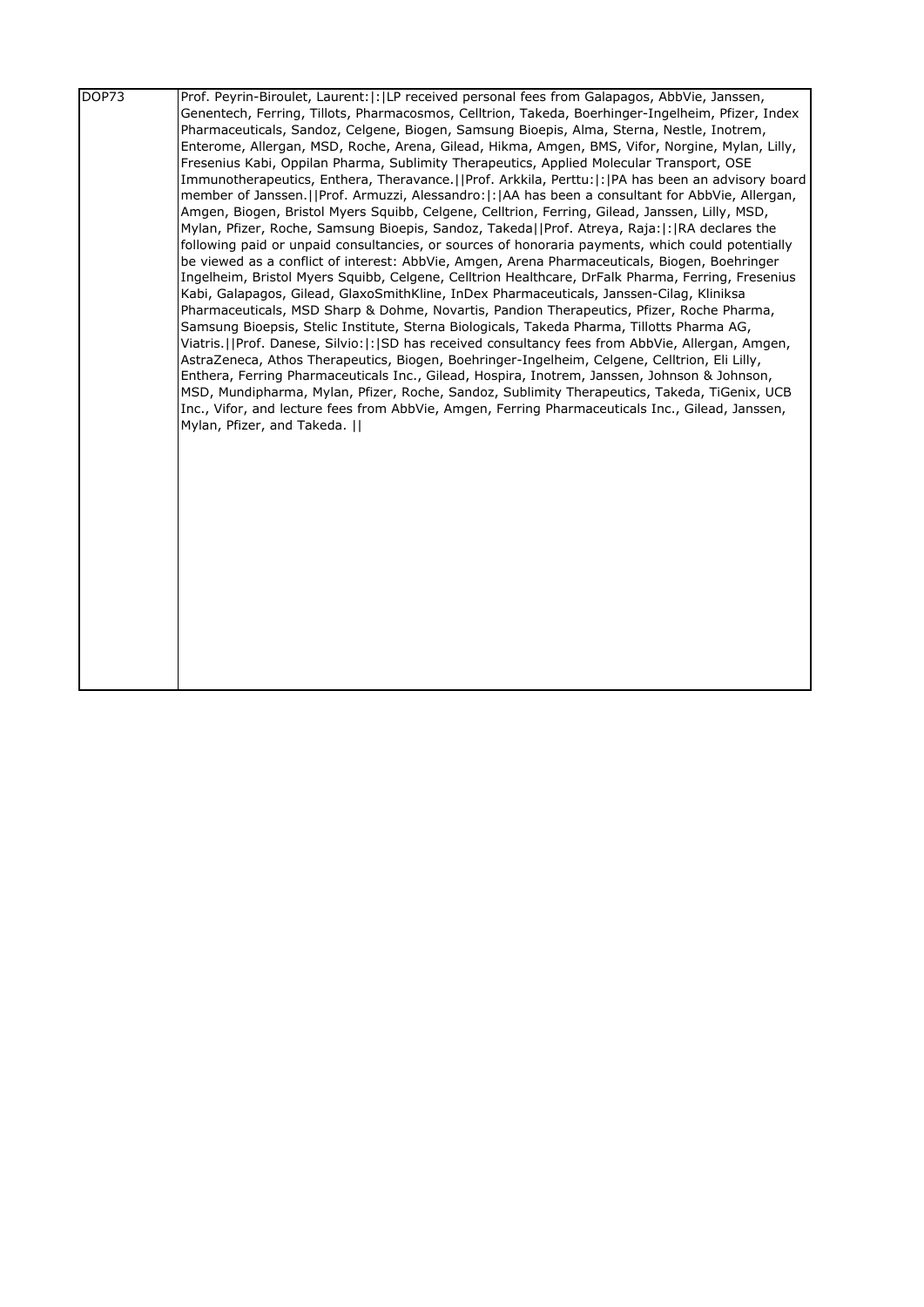Prof. Ferrante, Marc:|:|MF receives research grant from Amgen, Biogen, Janssen, Pfizer, Takeda receives consultancy fees from Abbvie, Boehringer-Ingelheim, Janssen, MSD, Pfizer, Sandoz, Takeda receives speaker's fee from Abbvie, Amgen, Biogen, Boehringer-Ingelheim, Falk, Ferring, Janssen, Lamepro, MSD, Mylan, Pfizer, Takeda.||Dr. Guardiola, Jordi:|:|JG has served as a speaker, a consultant, an advisory member for or has received research funding from Roche, MSD, Abbvie, Kern Pharma, Takeda, Janssen, Pfizer, Ferring, Chiesi and GE Healthcare.||Prof. Jahnsen, Jørgen:|:|JJ has been a speaker, consultant or advisory board member (ABM) for AbbVie, Astro Pharma, Boerhinger-Ingelheim, BMS, Celltrion, Ferring, Giliad, Hikma, Janssen, Meda, MSD, Napp Pharma, Novartis, Orion Pharma, Pfizer, Pharmacosmos, Roche, Takeda, Tillotts, Sandoz, Unimedic Pharma. ||Prof. Louis, Edouard:|:|EL has received research grants from Takeda, Pfizer, Janssen, educational grants from Abbvie, Takeda, Janssen, has received speaker fees from Abbvie, Ferring, MSD, Falk, Takeda, Janssen, Pfizer, Celgene, has been an ABM of Abbvie, Ferring, MSD, Takeda, Celgene, Janssen, Gilead-Galapagos, Arena, Pfizer, Eli Lilly, and a consultant of Abbvie. ||Prof. Lukas, Milan:|:|ML has received financial supports for research and educational activities from Takeda, Janssen, Pfizer, has been an ABM of Janssen, Takeda, Egis.||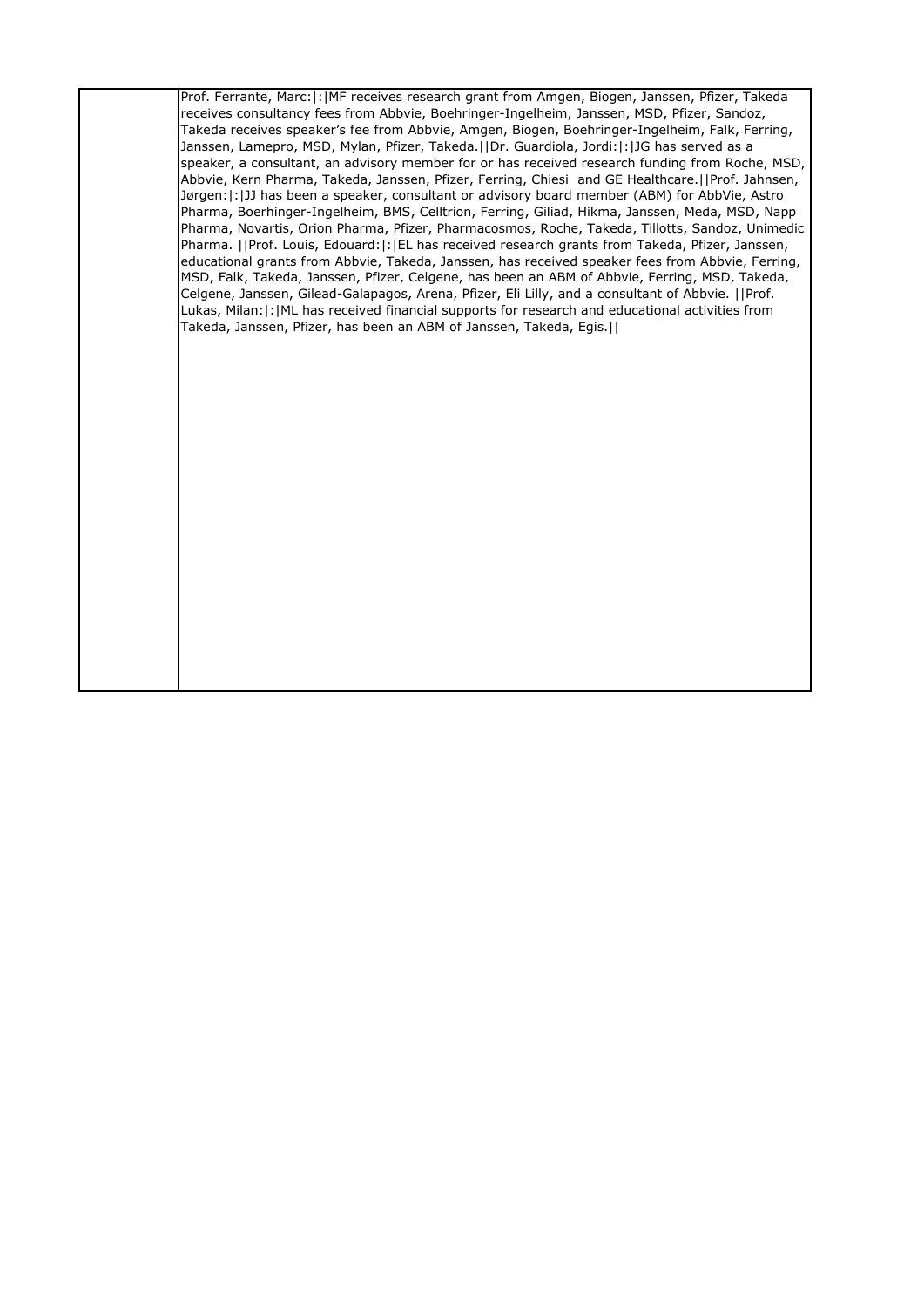|       | Prof. Reinisch, Walter:  :   WR has been a speaker for Abbott Laboratories, Abbvie, Aesca, Aptalis,<br>Astellas, Centocor, Celltrion, Danone Austria, Elan, Falk, Ferring, Immundiagnostik, Mitsubishi<br>Tanabe Pharma Corporation, MSD, Otsuka, PDL, Pharmacosmos, PLS Education, Schering-Plough,<br>Shire, Takeda, Therakos, Vifor, Yakult, a consultant for Abbott Laboratories, Abbvie, Aesca,<br>Algernon, Amgen, AM Pharma, AMT, AOP Orphan, Arena Pharmaceuticals, Astellas, Astra Zeneca,<br>Avaxia, Roland Berger GmBH, Bioclinica, Biogen IDEC, Boehringer-Ingelheim, Bristol-Myers<br>Squibb, Cellerix, Chemocentryx, Celgene, Centocor, Celltrion, Covance, Danone Austria, DSM,<br>Elan, Eli Lilly, Ernest & Young, Falk, Ferring, Galapagos, Gatehouse Bio Inc., Genentech, Gilead,<br>Grünenthal, ICON, Index Pharma, Inova, Intrinsic Imaging, Janssen, J&J, Kyowa Hakko Kirin<br>Pharma, Lipid Therapeutics, LivaNova, Mallinckrodt, Medahead, MedImmune, Millenium, Mitsubishi<br>Tanabe Pharma Corporation, MSD, Nash Pharmaceuticals, Nestle, Nippon Kayaku, Novartis, Ocera,<br>OMass, Otsuka, Parexel, PDL, Periconsulting, Pharmacosmos, Philip Morris Institute, Pfizer, Procter<br>& Gamble, Prometheus, Protagonist, Provention, Quell Therapeutics, Robarts Clinical Trial, Sandoz,<br>Schering-Plough, Second Genome, Seres Therapeutics, Setpointmedical, Sigmoid, Sublimity,<br>Takeda, Therakos, Theravance, Tigenix, UCB, Vifor, Zealand, Zyngenia, 4SC, an ABM for Abbott<br>Laboratories, Abbvie, Aesca, Amgen, AM Pharma, Astellas, Astra Zeneca, Avaxia, Biogen IDEC,<br>Boehringer-Ingelheim, Bristol-Myers Squibb, Cellerix, Chemocentryx, Celgene, Centocor, Celltrion,<br>Danone Austria, DSM, Elan, Ferring, Galapagos, Genentech, Grünenthal, Inova, Janssen, J&J,<br>Kyowa Hakko Kirin Pharma, Lipid Therapeutics, MedImmune, Millenium, Mitsubishi Tanabe Pharma<br>Corporation, MSD, Nestle, Novartis, Ocera, Otsuka, PDL, Pharmacosmos, Pfizer, Procter & Gamble,<br>Prometheus, Sandoz, Schering-Plough, Second Genome, Setpointmedical, Takeda, Therakos,<br>Tigenix, UCB, Zealand, Zyngenia, 4SC, has received research funding from Abbott Laboratories,<br>Abbvie, Aesca, Centocor, Falk, Immundiagnostik, Janssen, MSD, Sandoz, Takeda.   Prof. Roblin,<br>Xavier: :   XR Celltrion, MSD, Janssen, Takeda, Pfizer, Amgen, Gilead, Tillots.  Prof. Philip J.<br>Smith:  :   Advisory Board Membership and speaker fees : Janssen, Celltrion, Takeda Speaker fees :<br>Tillotts, Dr Falk Pharma  Mr. Kwon, Taek Sang: : Other: Employee of Celltrion Healthcare  Ms.<br>Kim, Jee Young:  :   Other : Employee of Celltrion Healthcare    Dr. Yoon, Sang Wook:  :   Other :<br>Employee of Celltrion Healthcare  Dr. Kim, Dong Hyeon: : Other : Employee of Celltrion<br>Healthcare |
|-------|----------------------------------------------------------------------------------------------------------------------------------------------------------------------------------------------------------------------------------------------------------------------------------------------------------------------------------------------------------------------------------------------------------------------------------------------------------------------------------------------------------------------------------------------------------------------------------------------------------------------------------------------------------------------------------------------------------------------------------------------------------------------------------------------------------------------------------------------------------------------------------------------------------------------------------------------------------------------------------------------------------------------------------------------------------------------------------------------------------------------------------------------------------------------------------------------------------------------------------------------------------------------------------------------------------------------------------------------------------------------------------------------------------------------------------------------------------------------------------------------------------------------------------------------------------------------------------------------------------------------------------------------------------------------------------------------------------------------------------------------------------------------------------------------------------------------------------------------------------------------------------------------------------------------------------------------------------------------------------------------------------------------------------------------------------------------------------------------------------------------------------------------------------------------------------------------------------------------------------------------------------------------------------------------------------------------------------------------------------------------------------------------------------------------------------------------------------------------------------------------------------------------------------------------------------------------------------------------------------------------------------------------------------------------------------------------------------------------------------------------------------------------------------------------------------------------------------------|
| DOP74 | Desoki, Rofaida: No conflict of interest  Dr. Balendran, Karthiha: No conflict of interest  Dr.<br>Kapizioni, Christina: No conflict of interest  Ms. Shawky, Rasha: No conflict of interest  Prof.<br>Parkes, Miles: No conflict of interest  Dr. Raine, Timothy: No conflict of interest                                                                                                                                                                                                                                                                                                                                                                                                                                                                                                                                                                                                                                                                                                                                                                                                                                                                                                                                                                                                                                                                                                                                                                                                                                                                                                                                                                                                                                                                                                                                                                                                                                                                                                                                                                                                                                                                                                                                                                                                                                                                                                                                                                                                                                                                                                                                                                                                                                                                                                                                             |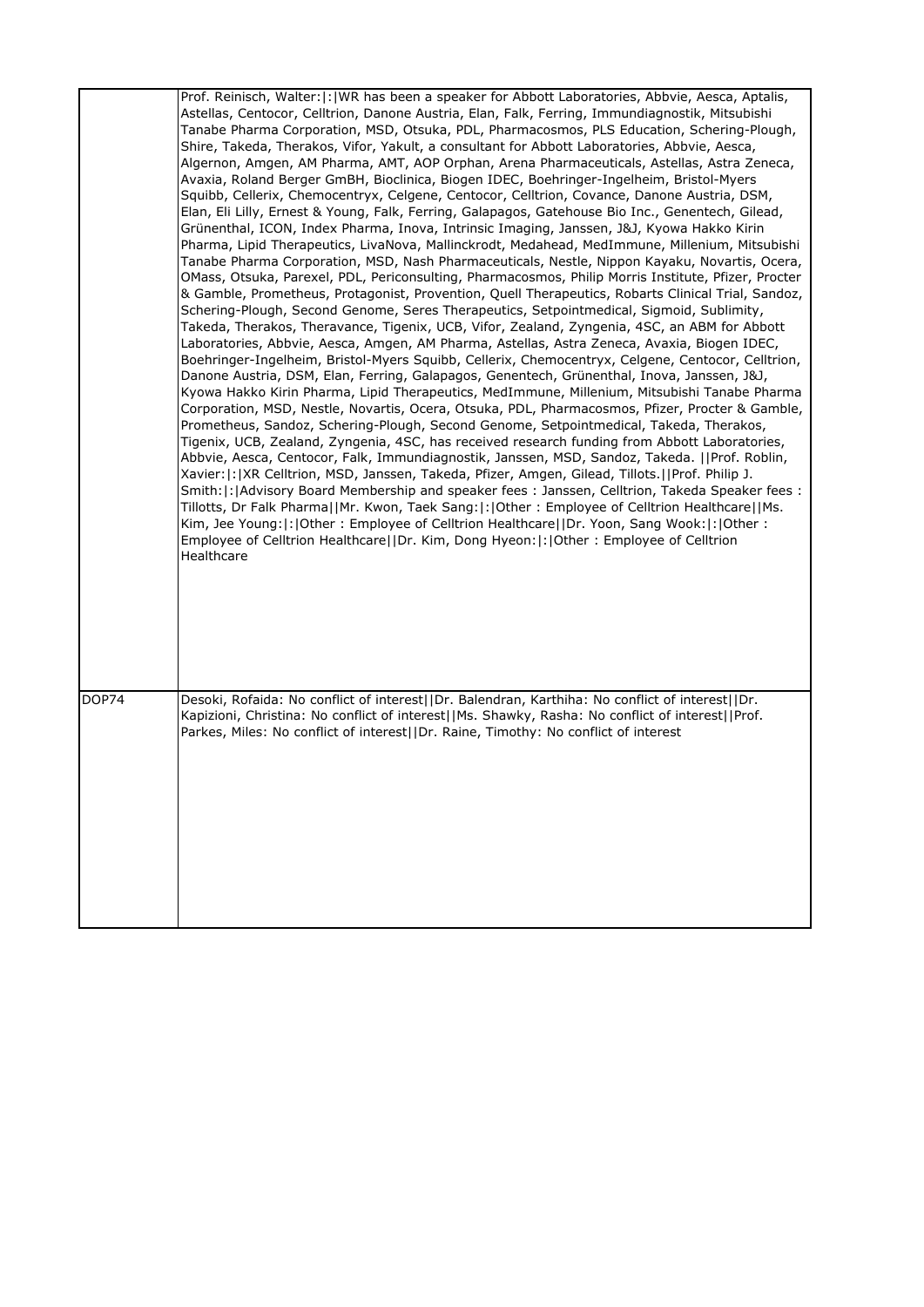| DOP75        | Ms. Straatmijer, Tessa: No conflict of interest  Dr. Visschedijk, Marijn: No conflict of interest  Dr.<br>de Vries, Annemarie: No conflict of interest  Dr. Hoentjen, Frank: No conflict of interest  Dr. van<br>Bodegraven, Adriaan A: No conflict of interest  Dr. Bodelier, Alexander G.L.: No conflict of<br>interest  Dr. de Boer, Nanne K.H.: No conflict of interest  Prof. Dr. Dijkstra, Gerard: No conflict of<br>interest  Dr. Festen, Eleonora A.M.: No conflict of interest  Mrs. Horjus, Carmen: No conflict of<br>interest  Mr. Jansen, Jeroen M.: No conflict of interest  Dr. Jharap, Bindia: No conflict of<br>interest  Mr. Mares, Wout: No conflict of interest  Prof. Dr. Oldenburg, Bas: No conflict of<br>interest  Prof. Dr. Ponsioen, Cyriel Y: No conflict of interest  Mrs. Romkens, Tessa E.H.: No conflict<br>of interest  Mrs. Srivastava, Nidhi: No conflict of interest  Mr. van der Voorn, Michael MPJA: No<br>conflict of interest  Dr. West, Rachel L: No conflict of interest  Prof. Dr. van der Woude, Janneke<br>C.: No conflict of interest  Dr. Wolvers, Marije D.J.: No conflict of interest  Prof. Dr. Pierik,<br>Marieke: No conflict of interest  Dr. van der Meulen, Andrea E: No conflict of interest  Dr.<br>Duijvestein, Marjolijn: No conflict of interest                                                                                                                                                                                    |
|--------------|-----------------------------------------------------------------------------------------------------------------------------------------------------------------------------------------------------------------------------------------------------------------------------------------------------------------------------------------------------------------------------------------------------------------------------------------------------------------------------------------------------------------------------------------------------------------------------------------------------------------------------------------------------------------------------------------------------------------------------------------------------------------------------------------------------------------------------------------------------------------------------------------------------------------------------------------------------------------------------------------------------------------------------------------------------------------------------------------------------------------------------------------------------------------------------------------------------------------------------------------------------------------------------------------------------------------------------------------------------------------------------------------------------------------------------------------------------------------------------------------------|
| <b>DOP76</b> | Prof. Dr. Buisson, Anthony: No conflict of interest  Dr. Nachury, Maria: : MN received board<br>membership, consultancy, or lecture fees from Abbvie, Adacyte, Amgen, Arena, Biogen, CTMA,<br>Celltrion, Ferring, Fresenius-Kabi, Janssen, Mayoli-Spindler, MSD, Pfizer, Takeda  Prof. Dr. Fumery,<br>Mathurin: : Consulting/lecture fees for Abbvie, Amgen, Arena, Biogen, Celtrion, CTMA, Galapagos,<br>Janssen, MSD, Pfizer, Takeda, Tillotts. MSD, Gilead, Celgene, Sandoz and Ferring.  Dr. Guilmoteau,<br>Thomas: No conflict of interest  Dr. Leclerc, Eloïse: No conflict of interest  Dr. Altwegg,<br>Romain:  :   received lecture and consulting fees from Abbvie, Janssen, MSD, Pfizer, Takeda.     Dr.<br>Serrero, Mélanie:  :  Pfizer, Abbvie, Takeda, Janssen, MSD, Amgen, Ferring, Tillot, Celltrion  Prof.<br>Dr. Mathieu, Nicolas: No conflict of interest  Prof. Dr. Treton, Xavier: No conflict of interest  Prof.<br>Dr. Vuitton, Lucine: No conflict of interest  Dr. Pereira, Bruno: No conflict of interest  Prof. Dr.<br>Amiot, Aurélien: No conflict of interest  Prof. Dr. Bouguen, Guillaume: : lecture fees from Abbvie,<br>Ferring, MSD, Takeda and Pfizer and consultant fees from Takeda, Janssen.                                                                                                                                                                                                                                                            |
| DOP77        | Dr. Di Giuseppe, Romina: No conflict of interest  Dr. Plachta-Danielzik, Sandra: No conflict of<br>interest  Bokemeyer, Bernd: : consulting fees from: AbbVie, MSD, Shire, Ferring, Hospira, Takeda,<br>Movetis, Shield Therapeutics, Pfizer, Biogen, Janssen, Hexal, and Celgene, outside the submitted<br>work. Financial support for lectures and teaching from: AbbVie, Ferring, MSD, Merckle, Falk, HLR,<br>Shield Therapeutics, Pfizer, Celltrion, Takeda, Janssen, and Mundipharma, outside the submitted<br>work. Grant and financial support for research from AbbVie and Ferring, outside the submitted<br>work.  Dr. Efken, Philipp: No conflict of interest  Dr. Mohl, Wolfgang: No conflict of interest  Dr.<br>Hoffstadt, Martin: No conflict of interest  Dr. Krause, Thomas: No conflict of interest  Dr.<br>Schweitzer, Axel: No conflict of interest  Prof. Dr. Schnoy, Elisabeth: No conflict of interest  Prof.<br>Dr. Atreya, Raja: No conflict of interest  Dr. Teich, Niels: No conflict of interest  Dr. Trentmann,<br>Leo: No conflict of interest  Prof. Dr. Ehehalt, Robert: No conflict of interest  Ms. Franzenburg,<br>Sina: No conflict of interest  Ms. Hartmann, Petra: No conflict of interest  Prof. Dr. Schreiber,<br>Stefan:  :   Personal fees from Abbvie, Arena, BMS, Biogen, Celltrion, Celgene, IMAB, Gilead, MSD,<br>Mylan, Pfizer, Fresenius, Janssen, Takeda, Theravance, provention Bio, from Protagonist, Falk,<br>outside the submitted work. |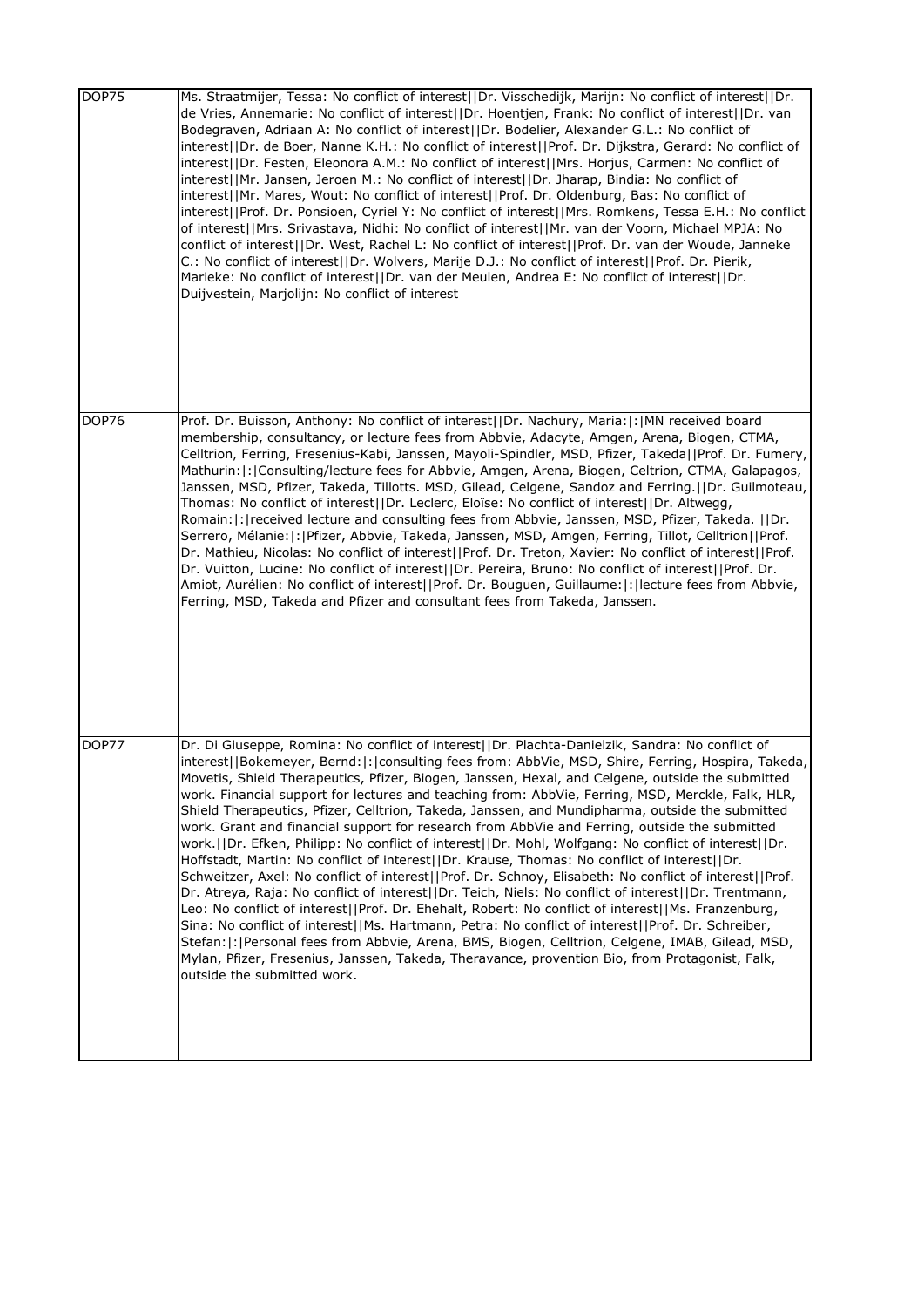| DOP78 | Dr. García García, María José: No conflict of interest  Rivero, Montserrat: No conflict of<br>interest  Ms. Fernández-Clotet, Agnes: No conflict of interest  de Francisco, Ruth: No conflict of<br>interest  Sicilia, Beatriz: No conflict of interest  Mesonero, Francisco: No conflict of interest  de<br>Castro, María Luisa: No conflict of interest  Casanova, María José: No conflict of<br>interest  Bertoletti, Federico: No conflict of interest  García Alonso, Francisco Javier: No conflict of<br>interest  López García, Alicia: No conflict of interest  Julián, Belén: No conflict of interest  Calvet,<br>Xavier: No conflict of interest  Barreiro-de Acosta, Manuel: No conflict of interest  Jara, Lorena: No<br>conflict of interest  Varela, Pilar: No conflict of interest  Nuñez, Alejandro: No conflict of<br>interest  Ricart, Elena: No conflict of interest  Riestra, Sabino: No conflict of interest  Arias, Lara:<br>No conflict of interest  Rodríguez, María: No conflict of interest  Arranz, Laura: No conflict of<br>interest  Pajares, Ramón: No conflict of interest  Dr. Mena, Raquel: No conflict of interest  Calafat,<br>Margalida: No conflict of interest  Camo, Patricia: No conflict of interest  Jiménez, Laura: No<br>conflict of interest  Ponferrada, Angel: No conflict of interest  Madrigal, Rosa Eva: No conflict of<br>interest  Llao, Jordina: No conflict of interest  Sesé, Eva: No conflict of interest  Almela, Pedro: No<br>conflict of interest  Codesido, Laura: No conflict of interest  de la Maza, Saioa: No conflict of<br>interest  Leal, Carlos: No conflict of interest  Sánchez, Eugenia: No conflict of interest  Pineda<br>Mariño, Juan Ramón: No conflict of interest  Domènech, Eugeni: No conflict of interest  Chaparro*,<br>María: No conflict of interest  P. Gisbert*, Javier: No conflict of interest                                                                                                                                                                                                                                                                                                                                                                                                                                                                                                                                                                                                                                                                                                                                                                                                                                                                                                                                                     |
|-------|-------------------------------------------------------------------------------------------------------------------------------------------------------------------------------------------------------------------------------------------------------------------------------------------------------------------------------------------------------------------------------------------------------------------------------------------------------------------------------------------------------------------------------------------------------------------------------------------------------------------------------------------------------------------------------------------------------------------------------------------------------------------------------------------------------------------------------------------------------------------------------------------------------------------------------------------------------------------------------------------------------------------------------------------------------------------------------------------------------------------------------------------------------------------------------------------------------------------------------------------------------------------------------------------------------------------------------------------------------------------------------------------------------------------------------------------------------------------------------------------------------------------------------------------------------------------------------------------------------------------------------------------------------------------------------------------------------------------------------------------------------------------------------------------------------------------------------------------------------------------------------------------------------------------------------------------------------------------------------------------------------------------------------------------------------------------------------------------------------------------------------------------------------------------------------------------------------------------------------------------------------------------------------------------------------------------------------------------------------------------------------------------------------------------------------------------------------------------------------------------------------------------------------------------------------------------------------------------------------------------------------------------------------------------------------------------------------------------------------------------------------------------------------------------------------------------------------------------|
| DOP79 | Sudhakar, Padhmanand: No conflict of interest  Salomon, Benita: No conflict of<br>Research support from Pfizer.  -<br>interest  Verstockt, Bram: : B Verstockt reports  -<br>Speaker's fees from Abbvie, Biogen, Chiesi, Falk, Ferring, Galapagos, Janssen, MondayNightIBD,<br>MSD, Pfizer, R-Biopharm, Takeda and Truvion.  -<br>Consultancy fees from Alimentiv, Applied<br>Strategic, Atheneum, Bristol Myers Squibb, Guidepont, Ipsos, Janssen, Progenity, Sandoz, Sosei<br>Heptares and Takeda.   Dr. Ungaro, Ryan:  :   R.C. Ungaro reports consulting and/or speaking fees<br>from AbbVie, Bristol Myers Squibb, Eli Lilly, Janssen, Pfizer and Takeda; research support from<br>AbbVie, Boehringer Ingelheim, and Pfizer.  Dr. Aden, Konrad: No conflict of interest  Prof. Dr.<br>D'Haens, Geert:  :  GR D'Haens reports consultancy and/or speakers' fees from AbbVie, ActoGeniX,<br>AIM, Allergan, Amgen, Arena Pharmaceuticals, Boehringer Ingelheim, Celgene/Receptos, Celltrion,<br>Cosmo Technologies, Elan Pharmaceuticals, enGene, Falk, Ferring, Galapagos, Genentech, Gilead<br>Sciences, Giuliani SpA, Given Imaging, Gossamer Bio, GSK, Janssen, Lilly, MSD, Neovacs, Novo<br>Nordisk, Otsuka, PDL BioPharma, Pfizer, Progenity, Prometheus Laboratories, Robarts Clinical<br>Trials, Salix, Schering-Plough, Seres/Nestlé, SetPoint, Shire, Takeda, Tillotts, UCB Pharma,<br>Versant, and Vifor Pharma; research grants from AbbVie, Falk, Given Imaging, Janssen, MSD, and<br>PhotoPill; and speaking honoraria from AbbVie, Ferring, MSD, Norgine, Shire, Tillotts, Tramedico,<br>and UCB Pharma.   Komori, Kiyomi:   :   Employed by Arena Pharmaceuticals   Guay,<br>Heath:  :   Employed by AbbVie Inc.     Prof. Dr. Silverberg, Mark:   :   M. Silverberg reports research<br>support and consulting fees from Janssen, AbbVie, Takeda, and Prometheus  Prof. Dr. Vermeire*,<br>Séverine:  :  S Vermeire reports -<br>Research Support from AbbVie, J&J, Pfizer, Galapagos and<br>Consulting and/or speaking fees from AbbVie, Abivax, Agomab, Arena<br>Takeda -<br>Pharmaceuticals, Avaxia, Bristol Myers Squibb, Boehringer Ingelheim, Celgene, Dr Falk Pharma,<br>Ferring, Galapagos, Genentech-Roche, Gilead, GSK, Hospira, Janssen, Mundipharma, MSD, Pfizer,<br>Prodigest, Progenity, Prometheus, Robarts Clinical Trials, Second Genome, Shire, Surrozen,<br>Takeda, Theravance, and Tillots Pharma AG    Prof. Dr. Halfvarson*, Jonas: : J Halfvarson reports<br> - Research Support from MSD, Janssen and Takeda - Consulting and/or speaking fees from<br>Abbvie, Janssen, MSD, Pfizer, Vifor Pharma, Takeda, Tillotts Pharma, Celgene, Sandoz, Shire,<br>Ferring, Prometheus Laboratories Inc., Thermo Fisher Scientific, Celltrion, Novartis, Gilead,<br>Galapagos, Aqilion, Index Pharma, Linc, |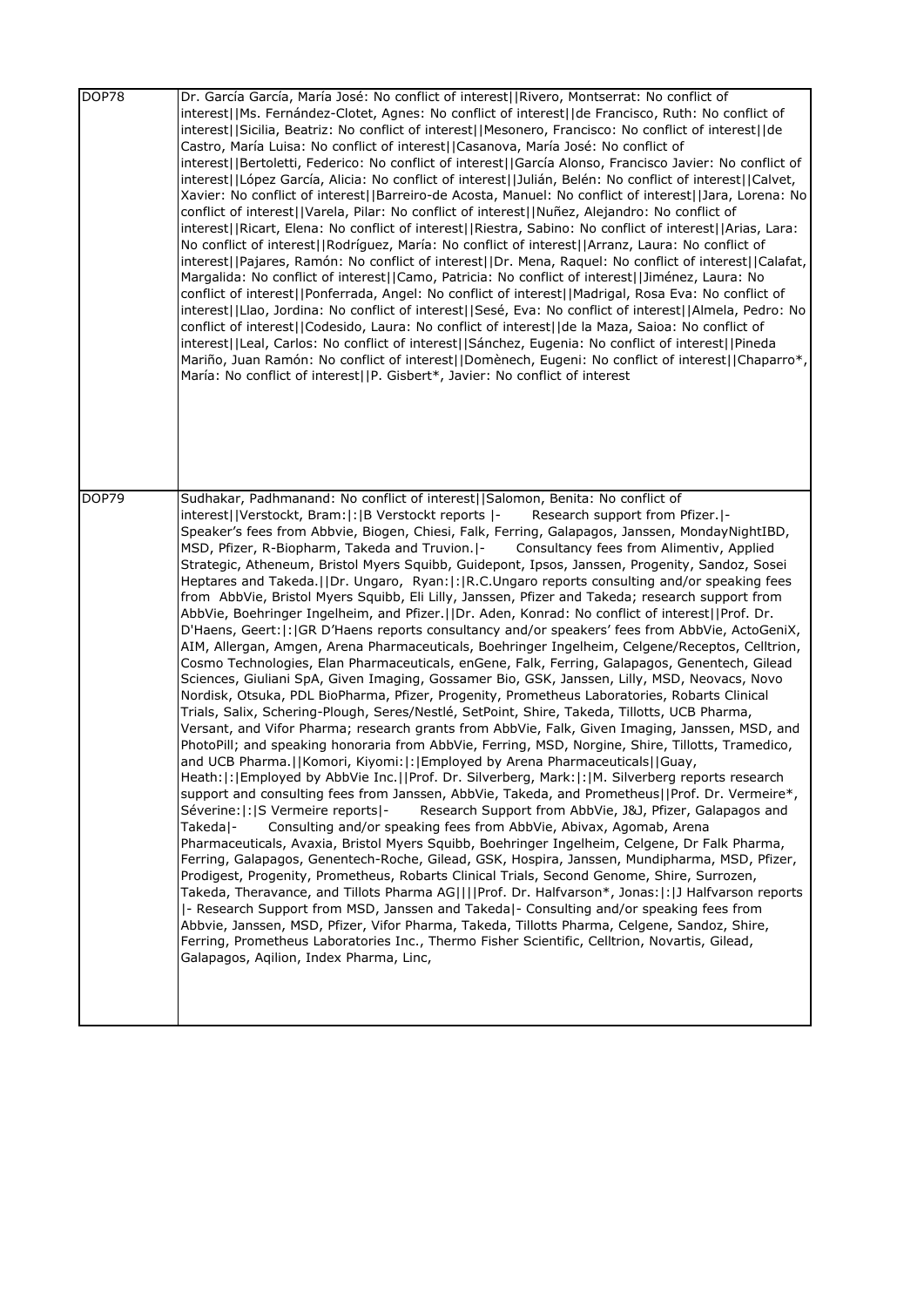| <b>DOP80</b> | Dr. Hassan-Zahraee, Mina: :   M H-Z is an employee of Pfizer.  Dr. Ye, Zhan: :   ZY is an employee<br>of Pfizer.  Mrs. Xi, Li: : LX is an employee of Pfizer.  Dr. Banerjee, Anindita: : AB is an employee<br>of Pfizer.     Dr. He, Wen:   :   WH is an employee of Pfizer.     Dr. Dushin, Elizabeth:   :   ED is an<br>employee of Pfizer.  Dr. Lee, Julie: : JL is an employee of Pfizer.  Prof. Dr. Altintas, Engin: : EA<br>has received speaker fees from Pfizer.  Prof. Dr. Romatowski, Jacek: No conflict of interest  Prof.<br>Dr. Leszczyszyn, Jaroslaw: : JL has received speaker fees from Pfizer.   Prof. Dr. Danese,<br>Silvio:  :  SD has received consultancy fees from Pfizer.    Prof. Dr. Sandborn, William J.:  :  WJS<br>reports: research grants from AbbVie, Abivax, Arena Pharmaceuticals, Boehringer Ingelheim,<br>Celgene, Genentech, Gilead Sciences, GlaxoSmithKline, Janssen, Lilly, Pfizer, Prometheus<br>Biosciences, Seres Therapeutics, Shire, Takeda, Theravance Biopharma; consulting fees from<br>AbbVie, Abivax, AdMIRx, Alfasigma, Alimentiv (previously Robarts Clinical Trials, owned by<br>Alimentiv Health Trust), Alivio Therapeutics, Allakos, Amgen, Applied Molecular Transport, Arena<br>Pharmaceuticals, Bausch Health (Salix), BeiGene, Bellatrix Pharmaceuticals, Boehringer Ingelheim,<br>Boston Pharmaceuticals, Bristol-Myers Squibb, Celgene, Celltrion, Cellularity, Cosmo<br>Pharmaceuticals, Escalier Biosciences, Equillium, Forbion, Genentech/Roche, Gilead Sciences,<br>Glenmark Pharmaceuticals, Gossamer Bio, Immunic (Vital Therapies), Index Pharmaceuticals,<br>Intact Therapeutics, Janssen, Kyverna Therapeutics, Landos Biopharma, Lilly, Oppilan Pharma<br>(acquired by Ventyx Biosciences), Otsuka, Pandion Therapeutics, Pfizer, Progenity, Prometheus<br>Biosciences, Prometheus Laboratories, Protagonists Therapeutics, Provention Bio, Reistone<br>Biopharma, Seres Therapeutics, Shanghai Pharma Biotherapeutics, Shire, Shoreline Biosciences,<br>Sublimity Therapeutics, Surrozen, Takeda, Theravance Biopharma, Thetis Pharmaceuticals, Tillotts<br>Pharma, UCB, Vedanta Biosciences, Ventyx Biosciences, Vimalan Biosciences, Vivelix<br>Pharmaceuticals, Vivreon Biosciences, Zealand Pharma; stock or stock options from Allakos,<br>BeiGene, Gossamer Bio, Oppilan Pharma (acquired by Ventyx Biosciences), Prometheus<br>Biosciences, Prometheus Laboratories Progenity, Shoreline Biosciences, Ventyx Biosciences,<br>Vimalan Biosciences, Vivreon Biosciences; and employee at Shoreline Biosciences.     Dr. Banfield,<br>Christopher:  :  CB is an employee of Pfizer.    Dr. Gale, Jeremy:  :  JG is an employee of Pfizer.    Dr.<br>Peeva, Elena:   :   EP is an employee of Pfizer.     Dr. Vincent, Michael:   :   MV is an employee of<br>Pfizer.   Dr. Hyde, Craig:  :  CH is an employee of Pfizer.   Prof. Dr. Longman, Randy:  :  RL reports:<br>consultant to Pfizer and BMS.  Dr. Hung, Kenneth E.: : KEH is an employee of Pfizer. |
|--------------|-------------------------------------------------------------------------------------------------------------------------------------------------------------------------------------------------------------------------------------------------------------------------------------------------------------------------------------------------------------------------------------------------------------------------------------------------------------------------------------------------------------------------------------------------------------------------------------------------------------------------------------------------------------------------------------------------------------------------------------------------------------------------------------------------------------------------------------------------------------------------------------------------------------------------------------------------------------------------------------------------------------------------------------------------------------------------------------------------------------------------------------------------------------------------------------------------------------------------------------------------------------------------------------------------------------------------------------------------------------------------------------------------------------------------------------------------------------------------------------------------------------------------------------------------------------------------------------------------------------------------------------------------------------------------------------------------------------------------------------------------------------------------------------------------------------------------------------------------------------------------------------------------------------------------------------------------------------------------------------------------------------------------------------------------------------------------------------------------------------------------------------------------------------------------------------------------------------------------------------------------------------------------------------------------------------------------------------------------------------------------------------------------------------------------------------------------------------------------------------------------------------------------------------------------------------------------------------------------------------------------------------------------------------------------------------------------------------------------------------------------------------------------------------------------------------------------------------------------------------------------------------------------------------------------------------------------------------------------------------------------------------------------------------------|
| <b>DOP81</b> | Verstockt, Bram:  :  Financial support for research from Pfizer; lecture fees from AbbVie, Biogen,<br>Chiesi, Falk, Ferring, Galapagos, Janssen, MondayNightIBD, MSD, Pfizer, R-Biopharm, Takeda and<br>Truvion; consultancy fees from Applied Strategic, Atheneum, Bristol Myers Squibb, Guidepoint,<br>Ipsos, Janssen, Progenity, Sandoz, Sosei Heptares and Takeda  Al Mahi, Naim: : Employee of<br>AbbVie and may own stock/options   Pivorunas, Valerie: : Employee of AbbVie and may own<br>stock/options   Smaoui, Nizar: : Employee of AbbVie and may own stock/options   Guay,<br>Heath:  :   Employee of AbbVie and may own stock/options     Kennedy, Nicholas A.:   :   Research<br>grants from AbbVie, Biogen, Celgene, Celltrion, Galapagos, MSD, Napp, Pfizer, Pharmacosmos,<br>Roche and Takeda; speaker and/or advisory board member for Allergan, Amgen, Falk, Janssen,<br>Mylan, Pharmacosmos, Takeda and Tillotts; support to attend meetings from AbbVie, Falk, Janssen<br>and Norgine  Hanauer, Stephen B.: : Consultancy and speaker fees, and institutional support,<br>from AbbVie  Ferrante, Marc: : Research grants from AbbVie, Amgen, Biogen, Janssen, Pfizer and<br>Takeda; consultancy fees from AbbVie, Boehringer Ingelheim, Celltrion, Janssen, Lilly, Medtronic,<br>MSD, Pfizer, Sandoz, Takeda and Thermo Fisher; speaker fees from AbbVie, Amgen, Biogen,<br>Boehringer Ingelheim, Falk, Ferring, Janssen, Lamepro, MSD, Mylan, Pfizer, Sandoz, Takeda and<br>Truvion Healthcare  Panés, Julian: : Research grants from AbbVie and Pfizer; consultancy and/or<br>speaker fees from Abbott, AbbVie, Arena Pharmaceuticals, Boehringer Ingelheim, Celgene,<br>Celltrion, Genentech-Roche, GSK, Janssen, Nestle, Origo, Pandion, Pfizer, Progenity, Takeda,<br>Theravance and Wasserman  Vermeire, Séverine: : Research grants from AbbVie, J&J, MSD, Pfizer<br>and Takeda; speaker fees from AbbVie, Falk, Ferring, Hospira, MSD, Pfizer, Takeda and Tillotts;<br>consultant for AbbVie, Avaxia, Celgene, Ferring, Galapagos, Genentech/Roche, Gilead, Robarts<br>Clinical Trials, Hospira, Janssen, MSD, Mundipharma, Pfizer, Prodigest, Prometheus, Second<br>Genome, Shire and Takeda                                                                                                                                                                                                                                                                                                                                                                                                                                                                                                                                                                                                                                                                                                                                                                                                               |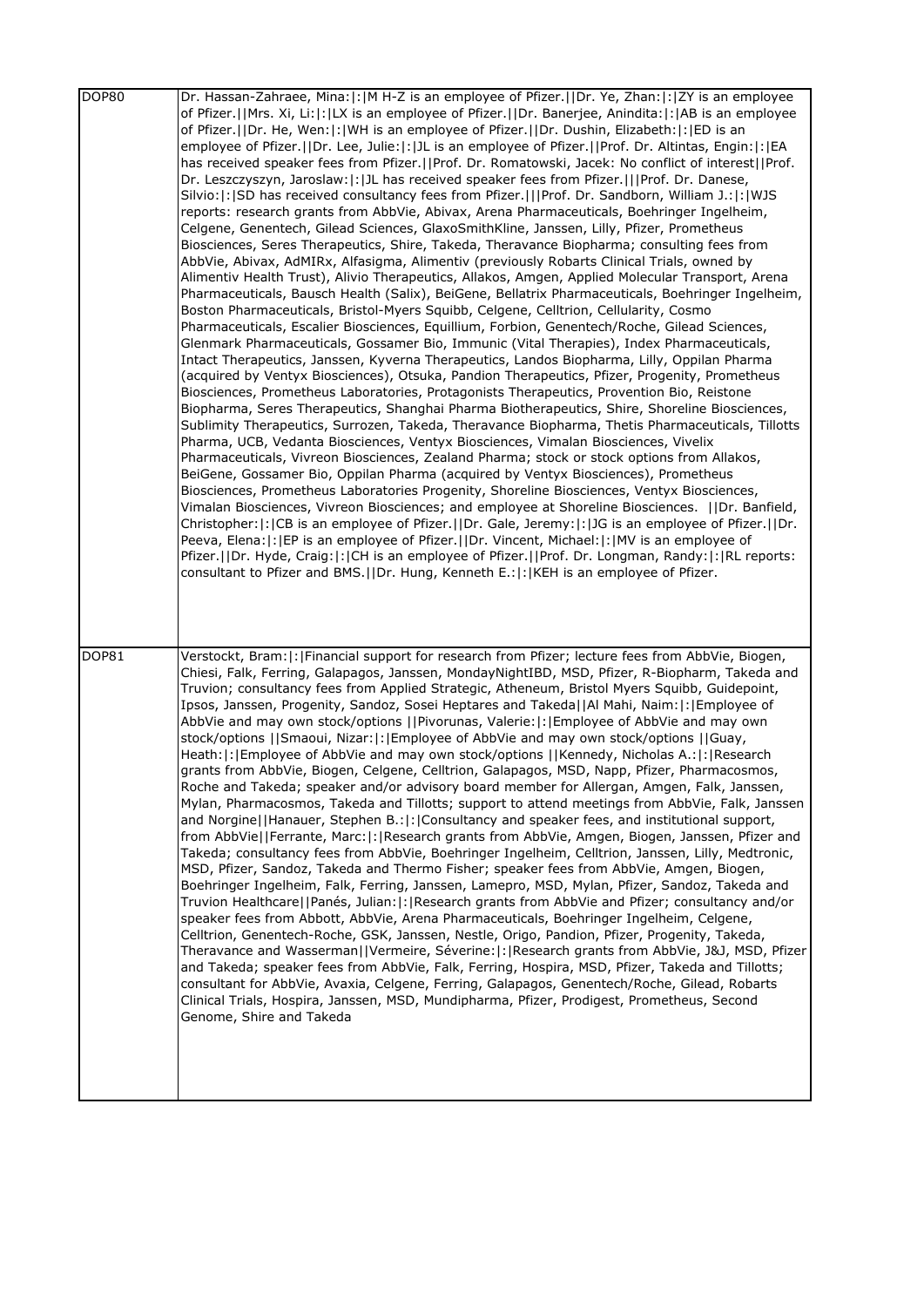| DOP82 | Schreiber, Stefan Wolfgang:  : ISS has been a consultant for AbbVie, Amgen, Arena                     |
|-------|-------------------------------------------------------------------------------------------------------|
|       | Pharmaceuticals, Bristol Myers Squibb, Boehringer Ingelheim, Celltrion, Dr Falk Pharma, Ferring,      |
|       | Fresenius, Galapagos, Genentech, Gilead, GlaxoSmithKline, IMAB-Biopharma, Janssen, Lilly, Merck,      |
|       | Novartis/Sandoz, Pfizer, Protagonist, Takeda, and Theravance.  Cross, Raymond: : RC has               |
|       | received consulting fees from AbbVie, Bristol Myers Squibb, Janssen, Lilly, Pfizer, Samsung Bioepis,  |
|       | and Takeda.   Panaccione, Remo:   :   RP has received consulting fees from AbbVie, Abbott, Alimentiv, |
|       | Amgen, Arena Pharmaceuticals, AstraZeneca, Bristol Myers Squibb, Boehringer Ingelheim,                |
|       | Celgene, Celltrion, Cosmos Pharmaceuticals, Eisai, Elan, Ferring, Galapagos, Genentech, Gilead        |
|       | Sciences, GlaxoSmithKline, Janssen, Lilly, Merck, Mylan, Oppilan Pharma, Pandion Pharma, Pfizer,      |
|       | Progenity, Protagonist Therapeutics, Roche, Sandoz, Satisfai Health, Schering-Plough, Shire,          |
|       | Sublimity Therapeutics, Takeda, Theravance, and UCB; speaker fees from AbbVie, Arena                  |
|       | Pharmaceuticals, Celgene, Ferring, Gilead Sciences, Janssen, Lilly, Merck, Pfizer, Roche, Sandoz,     |
|       | Shire, and Takeda. He has received research/educational support from AbbVie, Ferring, Janssen,        |
|       | Pfizer, and Takeda and has served on an advisory board for AbbVie, Amgen, Arena                       |
|       | Pharmaceuticals, Bristol Myers Squibb, Celgene, Celltrion, Ferring, Galapagos, Genentech, Gilead      |
|       | Sciences, GlaxoSmithKline, Janssen, Lilly, Merck, Mylan, Oppilan Pharma, Pandion Pharma, Pfizer,      |
|       | Sandoz, Shire, Sublimity Therapeutics, Takeda, and Theravance.     D'Haens, Geert:   :   GDH has      |
|       | served as an advisor for AbbVie, Ablynx, Active Biotech AB, Agomab Therapeutics, Alimentiv,           |
|       | Allergan, Alphabiomics, Amakem, Amgen, AM Pharma, Applied Molecular Therapeutics, Arena               |
|       | Pharmaceuticals, AstraZeneca, Biogen, Bristol Myers Squibb, Boehringer Ingelheim, Celltrion, DSM      |
|       | Pharma; Echo Pharmaceuticals, Engene, Exeliom Biosciences, Ferring, Dr Falk Pharma, Galapagos,        |
|       | Genentech/Roche, Gilead, GlaxoSmithKline, Gossamerbio, Immunic, Johnson and Johnson, Kintai           |
|       | Therapeutics, Lilly, Lument, Lycera, Medtronic, Merck Sharp & Dome, Mitsubishi Tanabe Pharma,         |
|       | Novo Nordisk, Otsuka, Pfizer, Photopill, ProciseDx, Prodigest, Progenity, Prometheus                  |
|       | laboratories/Nestlé, Protagonist, RedHill, Samsung Bioepis, Sandoz, Seres, Setpoint, Shire, Takeda,   |
|       | Teva, Tillotts, Topivert, Versant, and Vifor.                                                         |
|       |                                                                                                       |
|       |                                                                                                       |
|       |                                                                                                       |
|       |                                                                                                       |
|       |                                                                                                       |
|       |                                                                                                       |
|       |                                                                                                       |
|       |                                                                                                       |
|       |                                                                                                       |
|       |                                                                                                       |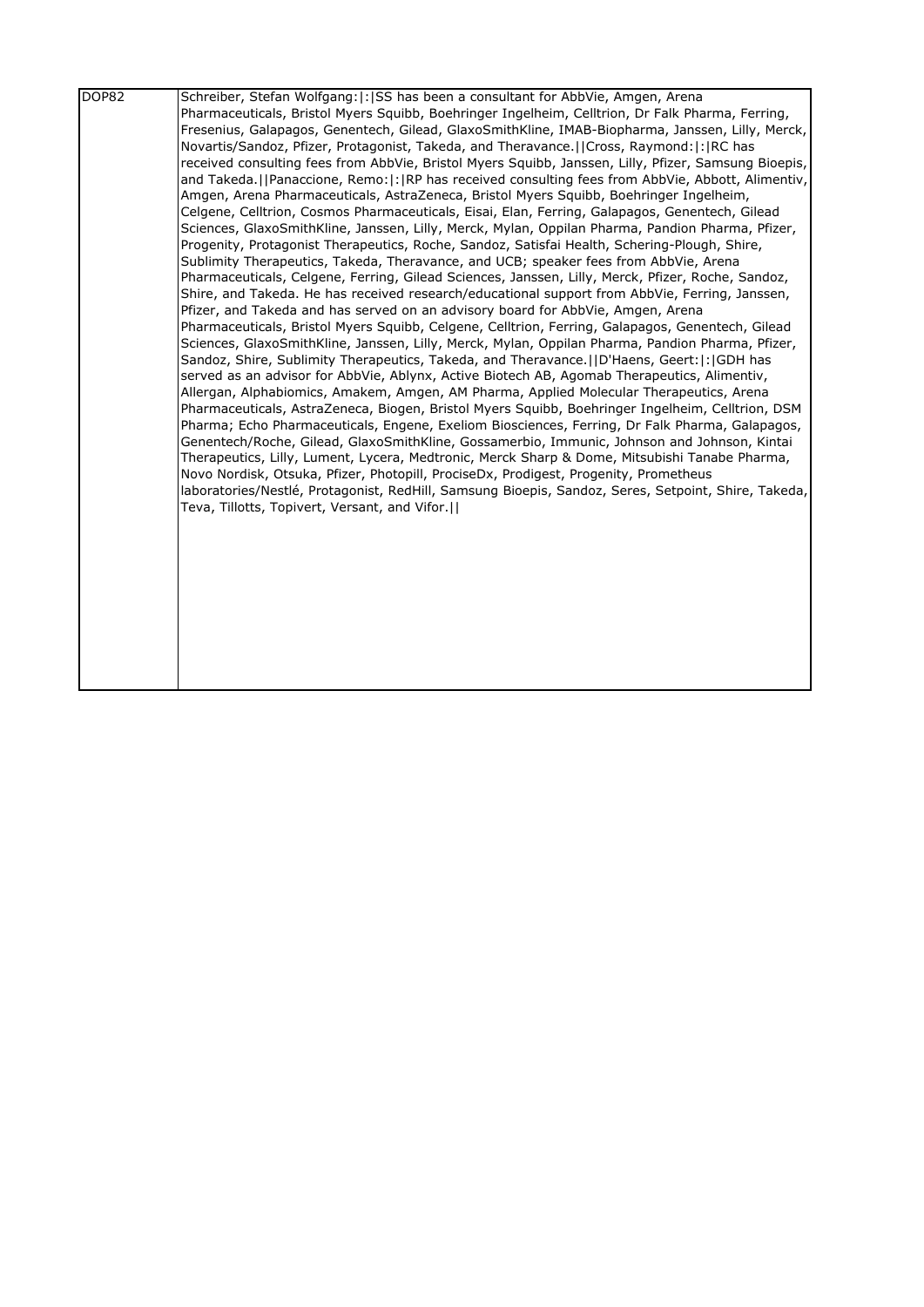Bossuyt, Peter:|:|PB has received financial support for research from AbbVie, Amgen, Janssen, Mundipharma, Mylan, and Pfizer; lecture fees from AbbVie, Janssen, Pfizer, and Takeda; and advisory board fees from AbbVie, Arena Pharmaceuticals, Bristol Myers Squibb, Hospira, Janssen, Merck, Mundipharma, Pentax Medical, Pfizer, PSI CRO, Roche, Sandoz, and Takeda. ||Colombel, Jean-Frederic:|:|J-FC has received research grants from AbbVie, Janssen, and Takeda; speaker fees from AbbVie, Allergan, Amgen, Ferring, Shire, and Takeda; and consulting fees from AbbVie, Amgen, Arena Pharmaceuticals, Boehringer Ingelheim, Bristol Myers Squibb, Celgene, Ferring, Galmed, Genentech, GlaxoSmithKline, Imedex, Immunic, Iterative Scopes, Janssen, Kaleido, Lilly, Merck, Microba, Novartis, PBM Capital, Pfizer, Sanofi, Takeda, TiGenix, and Vifor. He also holds stock options in Intestinal Biotech Development.||Louis, Edouard:|:|EL has received research grants from Takeda, Pfizer, and Janssen; educational grants from AbbVie, Takeda, and Janssen; speaker fees from AbbVie, Celgene, Dr Falk Pharma, Ferring, Janssen, Merck Sharp & Dohme, Pfizer, and Takeda. He has participated in advisory boards for AbbVie, Arena Pharmaceuticals, Celgene, Ferring, Janssen, Gilead-Galapagos, Lilly, Merck Sharp & Dohme, Pfizer, and Takeda; and has been a consultant for AbbVie.||Dubinsky, Marla:|:|MD has been a consultant for AbbVie, Arena Pharmaceuticals, Celgene, Genentech, Gilead, Janssen, Lilly, Pfizer, Prometheus Labs, Salix, Takeda, and UCB and has received research grants from AbbVie, Janssen, Pfizer, and Prometheus Labs.||Kligys, Kristina:|:|KK is a full-time employee of AbbVie, and may own AbbVie stock or options.||Neimark, Ezequiel:|:|EN is a full-time employee of AbbVie, and may own AbbVie stock or options.||Song, Alexandra:|:|AS is a full-time employee of AbbVie, and may own AbbVie stock or options.||Zambrano, Javier:|:|JZ is a full-time employee of AbbVie, and may own AbbVie stock or options.||Cheng, Erica:|:|EC is a full-time employee of AbbVie, and may own AbbVie stock or options.||Ferrante, Marc:|:|MF has been a consultant for AbbVie, Boehringer Ingelheim, Celltrion, Janssen, Lilly, Medtronic, Merck, Pfizer, Sandoz, Takeda, and Thermo Fisher; has received research grants from AbbVie, Amgen, Biogen, Janssen, Pfizer, and Takeda; and received speaker's fees from AbbVie, Amgen, Biogen, Boehringer Ingelheim, Dr Falk Pharma, Ferring, Janssen, Lamepro BV, Merck, Mylan, Pfizer, Sandoz, Takeda, and Truvion Healthcare.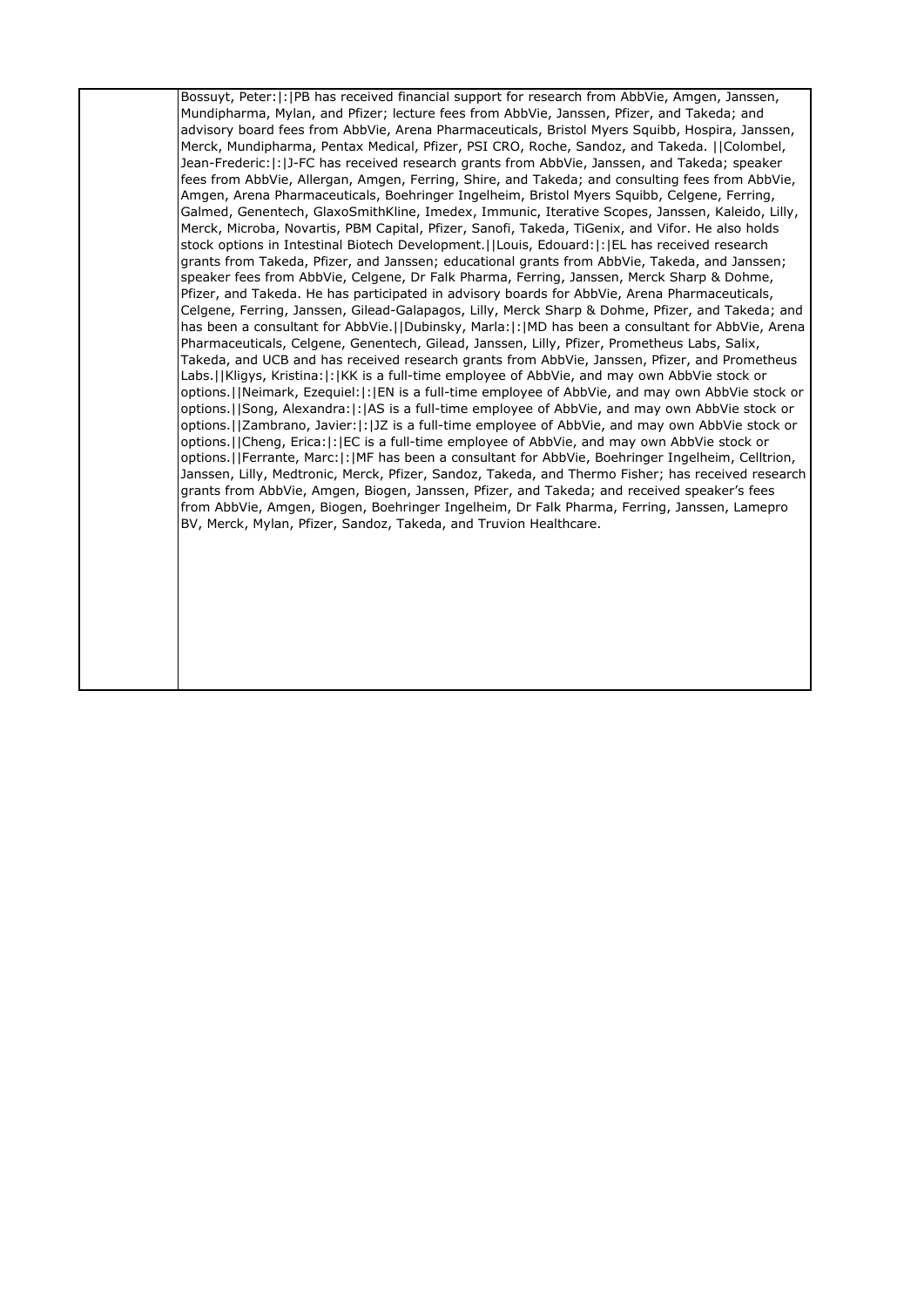| DOP83 | Atreya, Raja: :  RA has been a consultant and/or speaker for AbbVie, Amgen, Arena                                                                                                              |
|-------|------------------------------------------------------------------------------------------------------------------------------------------------------------------------------------------------|
|       | Pharmaceuticals, Biogen, Boehringer Ingelheim, Bristol Myers Squibb, Celgene, Celltrion, Dr Falk                                                                                               |
|       | Pharma, Ferring, Fresenius Kabi, Galapagos, Gilead, GlaxoSmithKline, InDex Pharmaceuticals,                                                                                                    |
|       | Janssen-Cilag, Kiniksa Pharmaceuticals, Lilly, Merck Sharp & Dohme, Novartis, Pandion                                                                                                          |
|       | Therapeutics, Pfizer, Roche, Samsung Bioepsis, Stelic Institute, Takeda, Tillotts Pharma AG, and                                                                                               |
|       | Viatris.  Feagan, Brian: : BF has served as a consultant for Alimentiv Inc., Bristol Myers Squibb,                                                                                             |
|       | and Celgene.  Shchukina, Oksana: : OS has received consulting fees from AbbVie, Bristol Myers                                                                                                  |
|       | Squibb, Ferring, Janssen, Pfizer, and Takeda. She has received speaker`s fees from AbbVie,                                                                                                     |
|       | Ferring, Janssen, Pfizer, Shire, and Takeda.  Jairath, Vipul: : VJ has received consulting fees from                                                                                           |
|       | AbbVie, Alimentiv Inc., Arena Pharmaceuticals, Bristol Myers Squibb, Celltrion, Ferring, Fresenius                                                                                             |
|       | Kabi, Genentech, Gilead, GlaxoSmithKline, Janssen, Lilly, Merck, Mylan, Pendopharm, Pfizer,                                                                                                    |
|       | Roche, Sandoz, Takeda, and Topivert. He has received speaker's fees from AbbVie, Ferring,                                                                                                      |
|       | Janssen, Pfizer, Shire, and Takeda.  Rieder, Florian: : FR has been a consultant or advisory board                                                                                             |
|       | member to AbbVie, 89Bio, Agomab, Allergan, Boehringer Ingelheim, Bristol Myers Squibb, Clinical                                                                                                |
|       | Data Interchange Standards Consortium, Cowen, Galmed, Genentech, Gilead, Gossamer,                                                                                                             |
|       | Guidepoint, Helmsley, InDex Pharmaceuticals, Janssen, Koutif, Mestag, Metacrine, Morphic,                                                                                                      |
|       | Organovo, Origo, Pfizer, Pliant, Prometheus Biosciences, Receptos, RedX, Roche, Samsung,                                                                                                       |
|       | Surmodics, Surrozen, Takeda, Techlab, Theravance, Thetis, UCB, and Ysios.  Hisamatsu,                                                                                                          |
|       | Tadakazu:  :  TH has received research grants from AbbVie, Alfresa Pharma, Daiichi Sankyo, EA                                                                                                  |
|       | Pharma, JIMRO, Kyorin Pharmaceutical, Mitsubishi Tanabe Pharma, Mochida Pharmaceutical,                                                                                                        |
|       | Nippon Kayaku, Pfizer, Takeda, and Zeria Pharmaceutical; consulting fees from AbbVie, Celgene,<br>EA Pharma, Janssen, Nichi-Iko, and Pfizer; and lecture fees from AbbVie, EA Pharma, Janssen, |
|       | JIMRO, Kyorin Pharmaceutical, Mitsubishi Tanabe Pharma, Mochida Pharmaceutical, Pfizer, and                                                                                                    |
|       | Takeda.  Siegmund, Britta: : BS has served as a consultant for AbbVie, Arena Pharmaceuticals,                                                                                                  |
|       | Bristol Myers Squibb, Boehringer Ingelheim, Celgene, Dr Falk Pharma, Galapagos, Janssen, Lilly,                                                                                                |
|       | Pfizer, Prometheus, and Takeda and received speaker's fees from AbbVie, CED Service GmbH, Dr                                                                                                   |
|       | Falk Pharma, Ferring, Janssen, Novartis, Pfizer, and Takeda.  Rizzo, Joanne: : JR is a full-time                                                                                               |
|       | employee of AbbVie, and may own AbbVie stock or options.   Kligys, Kristina:  :  Full-time employee                                                                                            |
|       | of AbbVie and may own AbbVie stock or options.   Neimark, Ezequiel:  :  Full-time employee of                                                                                                  |
|       | AbbVie and may own AbbVie stock or options. [Song, Alexandra: [: Full-time employee of AbbVie                                                                                                  |
|       | and may own AbbVie stock or options.  Zambrano, Javier: : Full-time employee of AbbVie and                                                                                                     |
|       | may own AbbVie stock or options. [[Mallick, Madhuja: [: [Full-time employee of AbbVie and may own                                                                                              |
|       | AbbVie stock or options. [Cheng, Erica:  :  Full-time employee of AbbVie and may own AbbVie stock                                                                                              |
|       | or options. [ Armuzzi, Alessandro:  :  AA has been a consultant or advisory board member for                                                                                                   |
|       | AbbVie, Allergan, Amgen, Arena Pharmaceuticals, Biogen, Bristol Myers Squibb, Celgene, Celltrion,                                                                                              |
|       | Ferring, Galapagos, Gilead, Janssen, Lilly, Merck, Mylan, Pfizer, Roche, Samsung Bioepis, Sandoz,                                                                                              |
|       | Sofar SpA, and Takeda; has received speaker's fees from AbbVie, Amgen, Arena Pharmaceuticals,                                                                                                  |
|       | Biogen, Bristol Myers Squibb, Celltrion, Ferring, Galapagos, Gilead, Janssen, Medtronic, Merck,                                                                                                |
|       | Mitsubishi Tanabe Pharma, Nikkiso, Novartis, Pfizer, Roche, Samsung Bioepis, Sandoz, Takeda, and                                                                                               |
|       | TiGenix; and received research grants from Merck, Pfizer, and Takeda.                                                                                                                          |
|       |                                                                                                                                                                                                |
|       |                                                                                                                                                                                                |
|       |                                                                                                                                                                                                |
|       |                                                                                                                                                                                                |
|       |                                                                                                                                                                                                |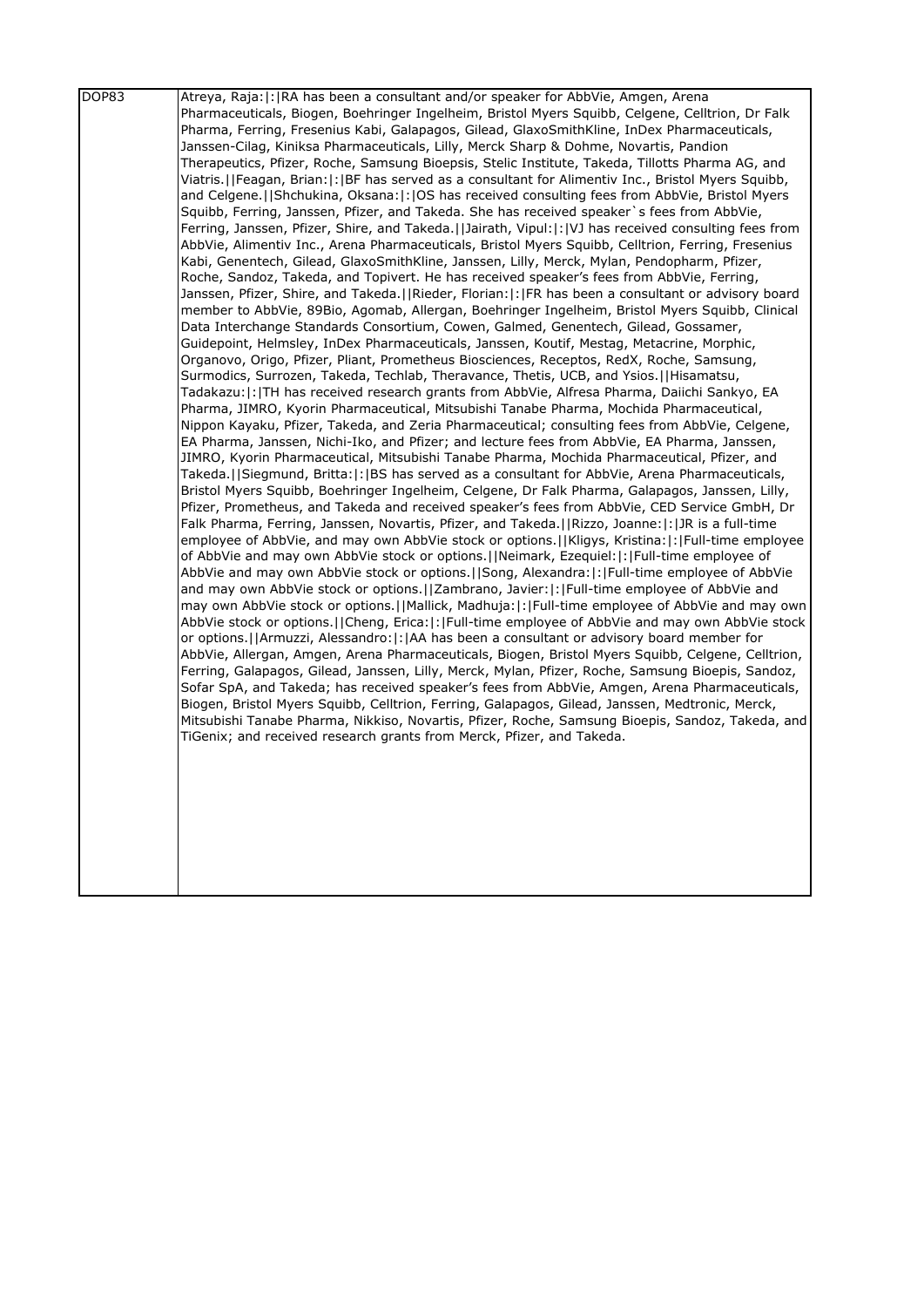| DOP84 | Dr. Irving, Peter Miles: No conflict of interest  Dr. Abreu, Maria: : Consulted or served on an<br>advisory board: AbbVie Inc, Bellatrix Pharmaceuticals, Bristol Myers Squibb, Eli Lilly<br>Pharmaceuticals, Gilead, Janssen Ortho, LLC, Prometheus Biosciences, Microba, UCB Biopharma;<br>Teaching, lecturing, or speaking: Alimentiv, Arena Pharmaceuticals, Janssen, Prime CME, Takeda<br>Pharmaceuticals, Intellisphere LLC (HCP Live Institutional Perspectives in GI), Bristol Myers Squibb,<br>Focus Medical; Grants/Research Support: Prometheus, Takeda, Pfizer  Dr. Axler,<br>Jeffrey:  :  Consulting Fees: Abbvie, Janssen, Ferring, Takeda; Speaker Fees: Abbvie, Janssen,<br>Ferring, Takeda; Advisory Board: Abbvie, Janssen, Ferring, Merck, Pfizer, Takeda;<br>Research/Educational Support: Abbvie, Ferring, Janssen, Pfizer, Takeda   Dr. Gao, Xiang: No<br>conflict of interest  Dr. Torres, Joana: : Speaker fees: Janssen and Galapagos; Advisory board<br>fees: Janssen, Pfizer, and Galapagos; Research support: Janssen and Abbvie.  Dr. Neimark,<br>Ezequiel:  :   AbbVie employee and may own AbbVie stock and/or options  Dr. Song,<br>Alexandra:  :   AbbVie employee and may own AbbVie stock and/or options  Dr. Wallace,<br>Kori: : AbbVie employee and may own AbbVie stock and/or options.  Dr. Kligys, Kristina: : AbbVie<br>employee and may own AbbVie stock and/or options. IIDr. Berg, Sofie:  :  AbbVie employees and<br>may own AbbVie stock and/or options.     Dr. Liao, Xiaomei:   :   AbbVie employee and may own<br>AbbVie stock and/or options.  Dr. Panaccione, Remo: : Consulting Fees: AbbVie, Abbott, Alimentiv<br>(formerly Robarts), Amgen, Arena Pharmaceuticals, AstraZeneca, Atlantic Pharma, Biogen, Bristol-<br>Myers Squibb, Boehringer Ingelheim, Celgene, Celltrion, Cosmos Pharmaceuticals, Eisai, Elan, Eli<br>Lilly, Ferring, Galapagos, Genentech, Gilead Sciences, Glaxo-Smith Kline, Janssen, Merck, Mylan,<br>Oppilan, Pandion Pharma, Pfizer, Progenity, Protagonist Therapeutics, Roche, Satisfai Health,<br>Sandoz, Shire, Sublimity Therapeutics, Theravance Biopharma, UCB, Takeda Pharmaceuticals.<br>Speaker Fees: AbbVie, Amgen, Arena Pharmaceuticals, Bristol-Myers Squibb, Celgene, Eli Lilly,<br>Ferring, Gilead Sciences, Janssen, Merck, Pfizer, Roche, Sandoz, Shire, Takeda Pharmaceuticals<br>Advisory Board: AbbVie, Amgen, Arena Pharmaceuticals,, Bristol-Myers Squibb, Celgene, Celltrion, |
|-------|--------------------------------------------------------------------------------------------------------------------------------------------------------------------------------------------------------------------------------------------------------------------------------------------------------------------------------------------------------------------------------------------------------------------------------------------------------------------------------------------------------------------------------------------------------------------------------------------------------------------------------------------------------------------------------------------------------------------------------------------------------------------------------------------------------------------------------------------------------------------------------------------------------------------------------------------------------------------------------------------------------------------------------------------------------------------------------------------------------------------------------------------------------------------------------------------------------------------------------------------------------------------------------------------------------------------------------------------------------------------------------------------------------------------------------------------------------------------------------------------------------------------------------------------------------------------------------------------------------------------------------------------------------------------------------------------------------------------------------------------------------------------------------------------------------------------------------------------------------------------------------------------------------------------------------------------------------------------------------------------------------------------------------------------------------------------------------------------------------------------------------------------------------------------------------------------------------------------------------------------------------------------------------------------------------------------------------------------------------------------------------------------------------------------------------------------------------------------------------------|
|       | Eli Lilly, Ferring, Galapagos, Genentech, Gilead Sciences, Glaxo-Smith Kline, Janssen, Merck,<br>Mylan, Oppilan Pharma, Pandion Pharma, Pfizer, Sandoz, Shire, Sublimity Therapeutics,<br>Theravance Biopharma, Takeda Pharmaceuticals Research/ Educational Support: AbbVie, Ferring,<br>Janssen, Pfizer, Takeda.                                                                                                                                                                                                                                                                                                                                                                                                                                                                                                                                                                                                                                                                                                                                                                                                                                                                                                                                                                                                                                                                                                                                                                                                                                                                                                                                                                                                                                                                                                                                                                                                                                                                                                                                                                                                                                                                                                                                                                                                                                                                                                                                                                   |
| DOP85 | Baert, Filip J.:   :   FB has been a consultant and/or speaker for AbbVie, Arena Pharmaceuticals,<br>Biogen, Bristol Myers Squibb, Celgene, Celltrion, Dr Falk Pharma, Ferring, Galapagos, Janssen,<br>Merck, Mundipharma, Pfizer, Sandoz, Takeda, and Vifor Pharma. He has received research grants<br>from AbbVie, Amgen, Chiesi, Ipsen, Janssen, and Merck.  Atreya, Raja: : RA has been a<br>consultant and/or speaker for AbbVie, Amgen, Arena Pharmaceuticals, Biogen, Boehringer<br>Ingelheim, Bristol Myers Squibb, Celgene, Celltrion, Dr Falk Pharma, Ferring, Fresenius Kabi,<br>Galapagos, Gilead, GlaxoSmithKline, InDex Pharmaceuticals, Janssen-Cilag, Kiniksa<br>Pharmaceuticals, Lilly, Merck Sharp & Dohme, Novartis, Pandion Therapeutics, Pfizer, Roche,<br>Samsung Bioepsis, Stelic Institute, Takeda, Tillotts Pharma AG, and Viatris.   Kakuta, Yoichi:   :   YK<br>has received honoraria and/or research funding from AbbVie, Daiichi Sankyo, EA Pharma, Janssen,<br>JIMRO, Kyowa Kirin, Mochida, and Pfizer.  Long, Millie: : MDL has received consulting fees from<br>AbbVie, Bristol Myers Squibb, Calibr, Genentech, Janssen, Lilly, Pfizer, Prometheus, Roche, Salix,<br>Takeda, Target Pharmasolutions, Theravance, and Valeant. She has received research funding from<br>Pfizer and Takeda.  Roblin, Xavier: : XR has received consulting fees from AbbVie, Janssen-Cilag,<br>Merck Sharp & Dohme, Pfizer, and Takeda.   Neimark, Ezequiel:   :   EN is a full-time employee of<br>AbbVie, and may own AbbVie stock or options.   Song, Alexandra:  :   AS is a full-time employee of<br>AbbVie, and may own AbbVie stock or options.   Wallace, Kori:  :  KW is a full-time employee of<br>AbbVie, and may own AbbVie stock or options.  Kingys, Kristina: : KK is a full-time employee of<br>AbbVie, and may own AbbVie stock or options.   Mallick, Madhuja:  :   MM is a full-time employee of<br>AbbVie, and may own AbbVie stock or options.   Liao, Xiaomei:   :   XL is a full-time employee of<br>AbbVie, and may own AbbVie stock or options.   Lim, Allen:   :   AL has received research funding<br>from AbbVie, Janssen, Lilly, and Takeda and has served on advisory boards for AbbVie, Ferring,                                                                                                                                                                                                                                      |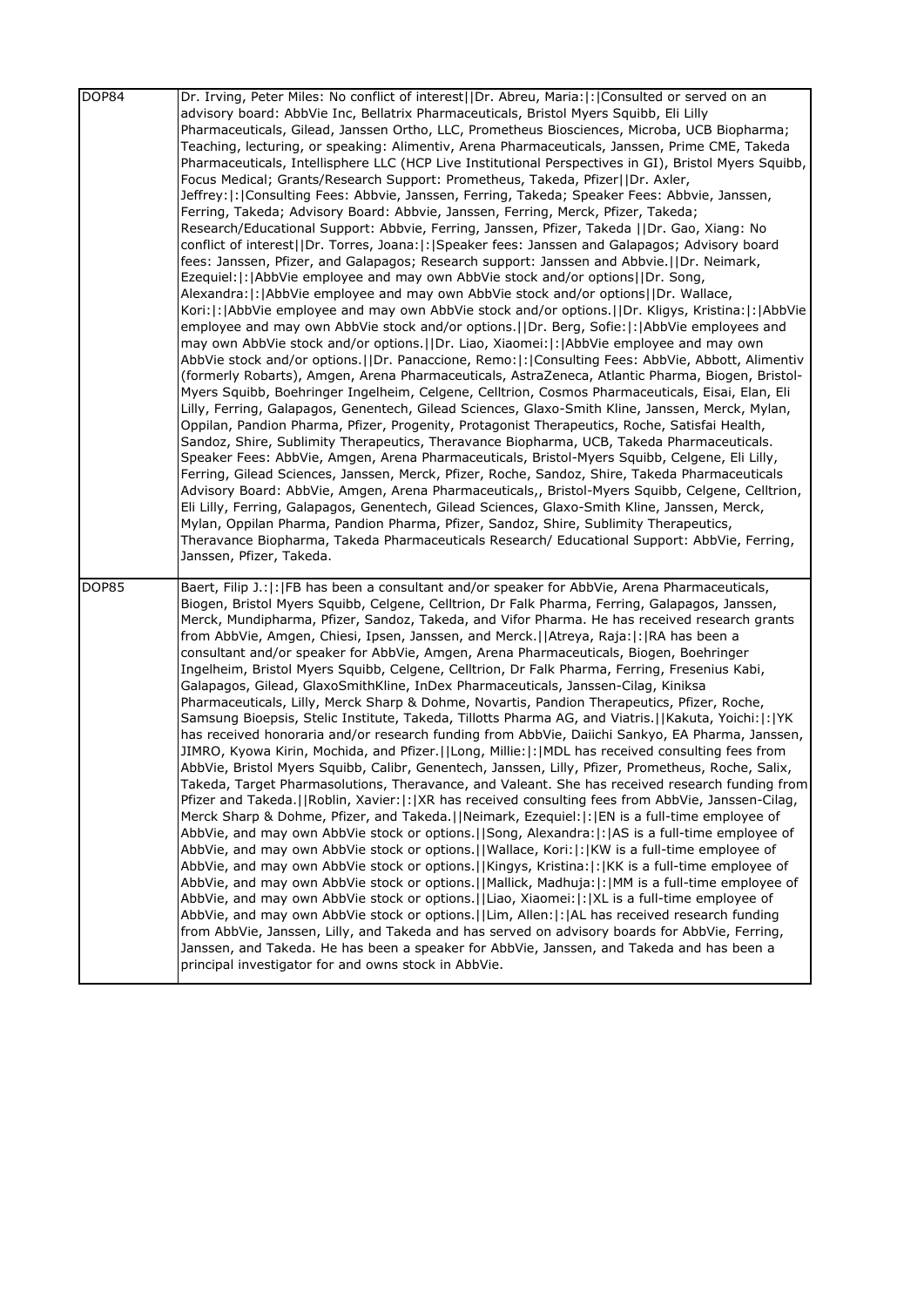| DOP86 | Dr. Steere, Boyd:  :   Employee and shareholder of Eli Lilly and Company   IDr. Powell,              |
|-------|------------------------------------------------------------------------------------------------------|
|       | Nicholas:  :   Speaker, advisory consultant fees and/or grants from Abbvie, Allergan, Astra-Zeneca,  |
|       | Bristol-Myers Squibb, Celgene, Dr Falk Pharma UK Ltd, Ferring, Galapagos, Janssen, Roche, Pfizer,    |
|       | Sobi, Takeda, Tillotts, Vifor  Dr. Higgs, Richard: : Employee and shareholder of Eli Lilly and       |
|       | Company  Ms. Wang, Ying Cindy: : Employee and shareholder of Eli Lilly and Company  Dr. Milch,       |
|       | Catherine:  :   Employee and shareholder of Eli Lilly and Company     Dr. Sandborn, William          |
|       | [J.:  :   Research grants from Abbvie, Abivax, Arena Pharmaceuticals, Boehringer Ingelheim, Celgene, |
|       | Genentech, Gilead Sciences, Glaxo Smith Kline, Janssen, Lilly, Pfizer, Prometheus Biosciences,       |
|       | Seres Therapeutics, Shire, Takeda, Theravance Biopharma; consulting fees from Abbvie, Abivax,        |
|       | Admirx, Alfasigma, Alimentiv (Robarts Clinical Trials, owned by Health Academic Research Trust       |
|       | [HART]), Alivio Therapeutics, Allakos, Amgen, Applied Molecular Transport, Arena Pharmaceuticals,    |
|       | Bausch Health (Salix), Beigene, Bellatrix Pharmaceuticals, Boehringer Ingelheim, Boston              |
|       | Pharmaceuticals, Bristol Meyers Squibb, Celgene, Celltrion, Cellularity, Cosmo Pharmaceuticals,      |
|       | Escalier Biosciences, Equillium, Forbion, Genentech/Roche, Gilead Sciences, Glenmark                 |
|       | Pharmaceuticals, Gossamer Bio, Immunic (Vital Therapies), Index Pharmaceuticals, Intact              |
|       | Therapeutics, Janssen, Kyverna Therapeutics, Landos Biopharma, Lilly, Oppilan Pharma, Otsuka,        |
|       | Pandion Therapeutics, Pfizer, Progenity, Prometheus Biosciences, Protagonists Therapeutics,          |
|       | Provention Bio, Reistone Biopharma, Seres Therapeutics, Shanghai Pharma Biotherapeutics, Shire,      |
|       | Shoreline Biosciences, Sublimity Therapeutics, Surrozen, Takeda, Theravance Biopharma, Thetis        |
|       | Pharmaceuticals, Tillotts Pharma, UCB, Vendata Biosciences, Ventyx Biosciences, Vimalan              |
|       | Biosciences, Vivelix Pharmaceuticals, Vivreon Biosciences, Zealand Pharma; and stock or stock        |
|       | options from Allakos, BeiGene, Gossamer Bio, Oppilan Pharma, Prometheus Biosciences, Progenity,      |
|       | Shoreline Biosciences, Ventyx Biosciences, Vimalan Biosciences. Spouse: Iveric Bio - consultant,     |
|       | stock options; Progenity - stock; Oppilan Pharma - consultant, stock options; Prometheus             |
|       | Biosciences - employee, stock options; Ventyx Biosciences - stock options; Vimalan Biosciences -     |
|       | stock options.                                                                                       |
|       |                                                                                                      |
|       |                                                                                                      |
|       |                                                                                                      |
|       |                                                                                                      |
|       |                                                                                                      |
|       |                                                                                                      |
|       |                                                                                                      |
|       |                                                                                                      |
|       |                                                                                                      |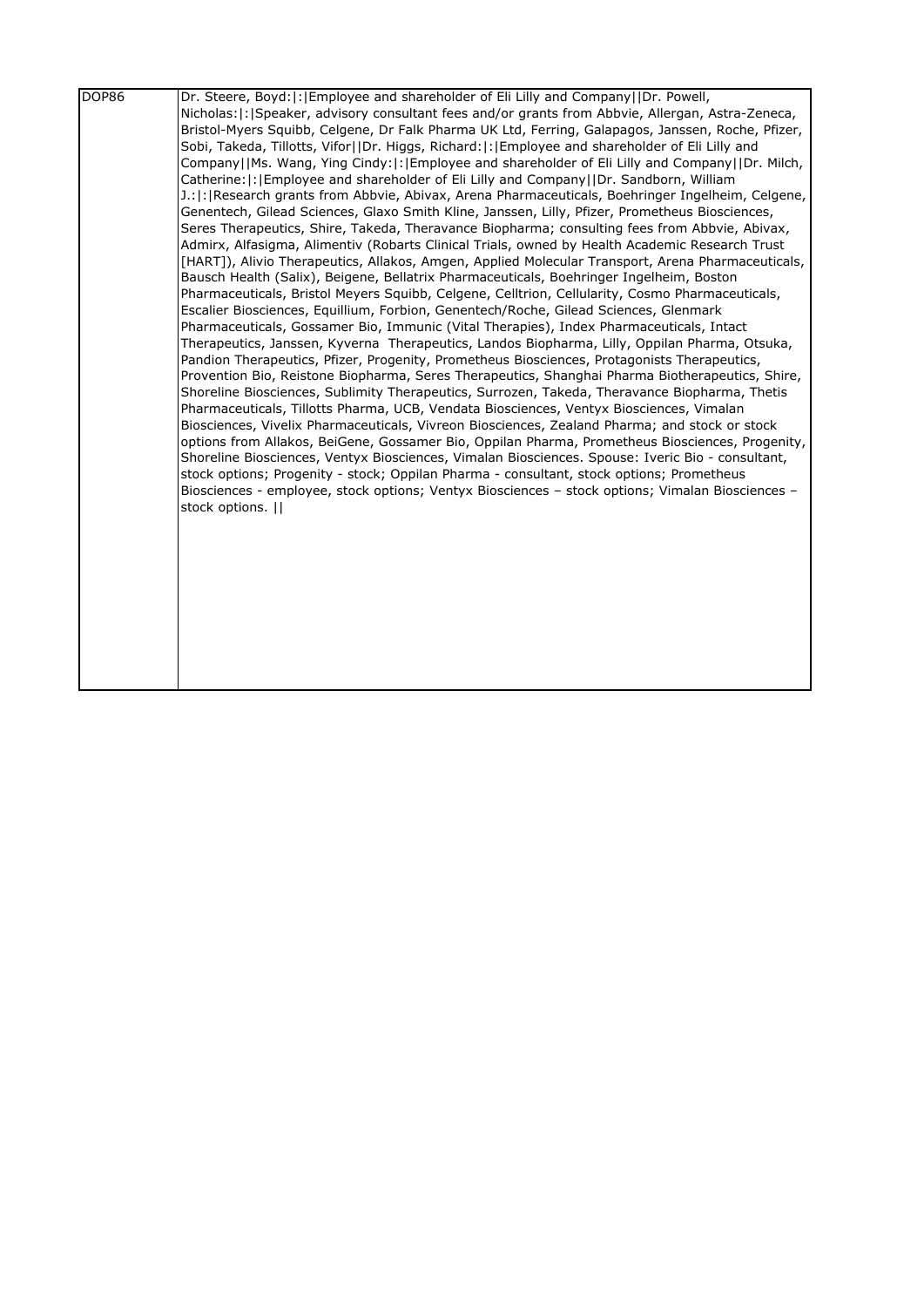Dr. Sands, Bruce E.:|:|Research grants from Celgene, Janssen, Takeda, Pfizer, Theravance Biopharma R&D; consulting fees from 4D Pharma, Abbvie, Allergan, Amgen, Arena Pharmaceuticals, AstraZeneca, Bacainn Therapeutics, Boehringer-Ingelheim, Boston Pharmaceuticals, Capella Bioscience, Celgene, Celltrion Healthcare, F.Hoffmann-La Roche, Ferring, Gilead, Immunic, Index Pharmaceuticals, Ironwood Pharmaceuticals, Janssen, Lilly, Morphic Therapeutic, Oppilan Pharma, OSE Immunotherapeutics, Otsuka, Palatin Technologies, Pfizer, Progenity, Prometheus Biosciences, Prometheus Laboratories, Protagonist Therapeutics, Redhill Biopharma, Rheos Medicines, Salix Pharmaceuticals, Seres Therapeutics, Shire, Sienna Biopharmaceuticals, Surrozen, Takeda, Target PharmaSolutions, Theravance Biopharma R&D, USWM Enterprises, Viela Bio, Vivelix Pharmaceuticals||Dr. Reinisch, Walter:|:|Speaker for AbbVie, Celltrion, Falk Pharma, Janssen, Mitsubishi Tanabe Pharma Corporation, Pfizer, Shire, and Takeda; consultant for AbbVie, Algernon Pharmaceuticals, Amgen, AM Pharma, AMT, AOP Orphan, Arena Pharmaceuticals, Astellas, Roland Berger, Bioclinica, Boehringer Ingelheim, Bristol Myers Squibb, Celgene, Celltrion, Covance, Eli Lilly, Falk Pharma, Galapagos, Gilead, Grünenthal, ICON, InDex Pharmaceuticals, Inova, Intrinsic Imaging, Janssen, Johnson & Johnson, LivaNova, Mallinckrodt, Mitsubishi Tanabe Pharma Corporation, Merck Sharp & Dohme, Nash Pharmaceuticals, OMass Therapeutics, Parexel, Peri Consulting, Pharmacosmos, Prometheus, Protagonist Therapeutics, Provention Bio, Roche/Genentech, Robarts Clinical Trial, Sandoz, Seres Therapeutics, Setpoint Medical, Sigmoid Pharma, Sublimity, Takeda, Therakos, Theravance, TiGenix, and Zealand Pharma; advisory board member for AbbVie, Amgen, Boehringer Ingelheim, Bristol Myers Squibb, Celgene, Celltrion, Galapagos, Grünenthal, Inova, Janssen, Johnson & Johnson, Mitsubishi Tanabe Pharma Corporation, Merck Sharp & Dohme, Pharmacosmos, Pfizer, Prometheus, Roche/Genentech, Sandoz, Takeda, Therakos, TiGenix, and Zealand Pharma||Dr. D'Haens, Geert:|:|Advisor for AbbVie, Ablynx, Allergan, Alphabiomics, Amakem, Amgen, AM Pharma, Arena Pharmaceuticals, AstraZeneca, Avaxia, Biogen, Boehringer Ingelheim, Bristol-Myers Squibb, Celgene/Receptos, Celltrion, Cosmo, Dr Falk Pharma, Echo Pharmaceuticals, Eli Lilly and Company, Engene, Ferring, Galapagos, Genentech/Roche, Gilead, GlaxoSmithKline, Gossamerbio, Hospira/Pfizer, Immunic, Johnson and Johnson, Kintai Therapeutics, Lycera, Medimetrics, Medtronics, Merck Sharp Dome, Millenium/Takeda, Mitsubishi Pharma, Mundipharma, Nextbiotics, Novo Nordisk, Otsuka, Pfizer/Hospira, Photopill, Prodigest, Progenity, Prometheus Laboratories/Nestle, Protagonist, RedHill; Robarts Clinical Trials, Salix, Samsung Bioepis, Sandoz, Seres/Nestle, Setpoint, Shire, Teva, Tigenix, Tillotts, Topivert, Versant, and Vifor||Krishnan, Gary:|:|Employee and shareholder of Eli Lilly and Company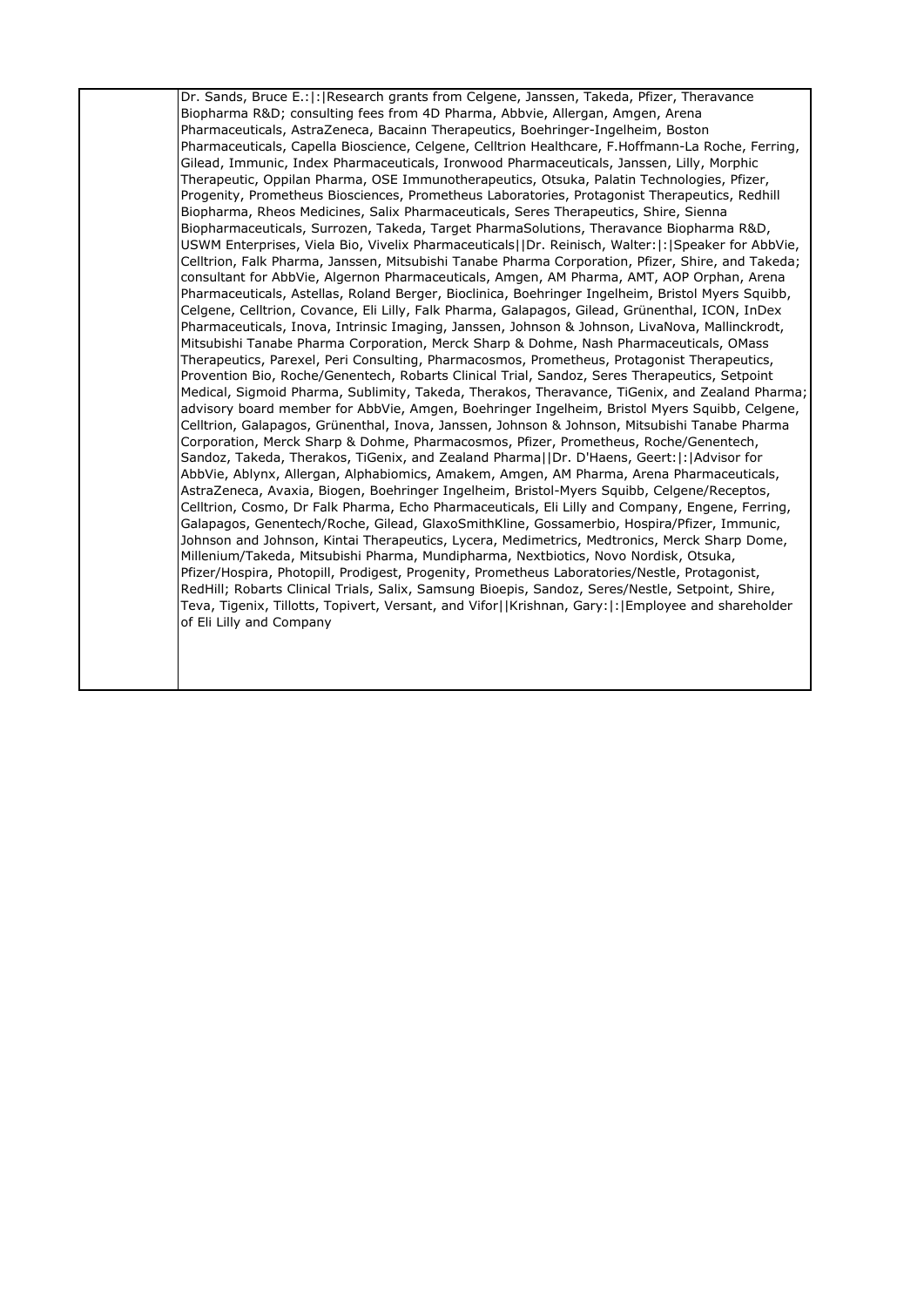| DOP87 | Magro, Fernando:  :   Speaker and honoraria from Merck Sharp & Dohme, Abbvie, Vifor, Falk,<br>Laboratorios Vitoria, Ferring, Hospira and Biogen. IIIDe Hertogh, Gert: No conflict of<br>interest  Protic, Marijana: : Employee and shareholder of Eli Lilly and Company  Chan, Lai<br>Shan:  :   Employee and shareholder of Eli Lilly and Company     Pollack, Paul:  :   Employee and<br>shareholder of Eli Lilly and Company  Feagan, Brian G: : Grant/research support from Abbvie,<br>Janssen, Takeda, Boehringer Ingelheim, Celgene, Gilead, Pfizer, Tillotts, UCB, GSK; has received<br>consulting fees from Abbott/AbbVie, AgomAB Therapeutics, Allakos, Allergan, Amgen, Applied<br>Molecular Transport Inc, Aptevo Therapeutics, Astra Zeneca, Atlantic Pharma, BioMx Israel,<br>Boehringer-Ingelheim, Bristol-Myers Squibb, Calypso Biotech, Celgene, Connect BioPharma,<br>Everest Clinical Research Corp., Galapagos, Galen Atlantica, Genentech/Roche, Gilead, Gossamer<br>Pharma, GSK, Hoffmann-LaRoche, Index Pharma, ImmunExt, Janssen, Kaleido Biosciences, Kyowa<br>Kakko Kirin Co Ltd., Leadiant, Lilly, Lument AB, Merck, Millenium, Mylan, Nestles, Nextbiotix, Origo<br>BioPharma, Pandion Therapeutics, ParImmune, Parvus Therapeutics Inc., Pfizer, Prometheus<br>Therapeutics and Diagnostics, Progenity, Protagonist, Qu Biologics, Rebiotix, Receptos, Salix<br>Pharma, Sandoz, Sanofi, Shire, Surrozen Inc., Takeda, Tillotts, UCB Pharma, VHsquared Ltd., Ysios,<br>Zealand Pharma; has received speaker fees from Abbvie, Janssen, Pfizer, Takeda; has participated                                                                                                                                                                                              |
|-------|-------------------------------------------------------------------------------------------------------------------------------------------------------------------------------------------------------------------------------------------------------------------------------------------------------------------------------------------------------------------------------------------------------------------------------------------------------------------------------------------------------------------------------------------------------------------------------------------------------------------------------------------------------------------------------------------------------------------------------------------------------------------------------------------------------------------------------------------------------------------------------------------------------------------------------------------------------------------------------------------------------------------------------------------------------------------------------------------------------------------------------------------------------------------------------------------------------------------------------------------------------------------------------------------------------------------------------------------------------------------------------------------------------------------------------------------------------------------------------------------------------------------------------------------------------------------------------------------------------------------------------------------------------------------------------------------------------------------------------------------------------------------------------------------------|
|       | on a Data Safety Monitoring Board or Advisory Board for AbbVie, Allergan, Amgen, Astra Zeneca,<br>Boehringer-Ingelheim, Bristol-Myers Squibb, Celgene, Genentech/Roche, Janssen, Novartis, Origo<br>BioPharma, Pfizer, Prometheus, Protagonist, Takeda, Tillotts Pharma, Surrozen.   Harpaz,<br>Noam:  : Service contracts and/or consultancy agreements: Abbvie Inc, Lilly USA   Pai,<br>Rish:  :   Consulting fees from Alimentiv Inc., Allergan, Verily, Eli Lilly, and AbbVie     Reinisch,<br>Walter:   :   Speaker for AbbVie, Celltrion, Falk Pharma, Janssen, Mitsubishi Tanabe Pharma<br>Corporation, Pfizer, Shire, and Takeda; consultant for AbbVie, Algernon Pharmaceuticals, Amgen,<br>AM Pharma, AMT, AOP Orphan, Arena Pharmaceuticals, Astellas, Roland Berger, Bioclinica,<br>Boehringer Ingelheim, Bristol Myers Squibb, Celgene, Celltrion, Covance, Eli Lilly, Falk Pharma,<br>Galapagos, Gilead, Grünenthal, ICON, InDex Pharmaceuticals, Inova, Intrinsic Imaging, Janssen,<br>Johnson & Johnson, LivaNova, Mallinckrodt, Mitsubishi Tanabe Pharma Corporation, Merck Sharp &<br>Dohme, Nash Pharmaceuticals, OMass Therapeutics, Parexel, Peri Consulting, Pharmacosmos,<br>Prometheus, Protagonist Therapeutics, Provention Bio, Roche/Genentech, Robarts Clinical Trial,<br>Sandoz, Seres Therapeutics, Setpoint Medical, Sigmoid Pharma, Sublimity, Takeda, Therakos,<br>Theravance, TiGenix, and Zealand Pharma; advisory board member for AbbVie, Amgen, Boehringer<br>Ingelheim, Bristol Myers Squibb, Celgene, Celltrion, Galapagos, Grünenthal, Inova, Janssen,<br>Johnson & Johnson, Mitsubishi Tanabe Pharma Corporation, Merck Sharp & Dohme,<br>Pharmacosmos, Pfizer, Prometheus, Roche/Genentech, Sandoz, Takeda, Therakos, TiGenix, and<br>Zealand Pharma |
| DOP88 | Dr. Bello, Francesca: No conflict of interest  Dr. Lördal, Mikael: No conflict of interest  Mr.<br>Johansson, Fredrik: No conflict of interest  Dr. Sabhan, Haider: No conflict of interest  Dr. Muhsen,<br>Samer: No conflict of interest  Dr. Borin, Alexandra: No conflict of interest  Mr. Forsberg,<br>Ole: : Employee, Janssen Cilag AB  Mrs. Wennerström, Christina: : Employee, Janssen Cilag<br>AB  Dr. Söderman, Charlotte: No conflict of interest  Prof. Dr. Almer, Sven: : Consulting and<br>research grant from Janssen Cilag AB                                                                                                                                                                                                                                                                                                                                                                                                                                                                                                                                                                                                                                                                                                                                                                                                                                                                                                                                                                                                                                                                                                                                                                                                                                                  |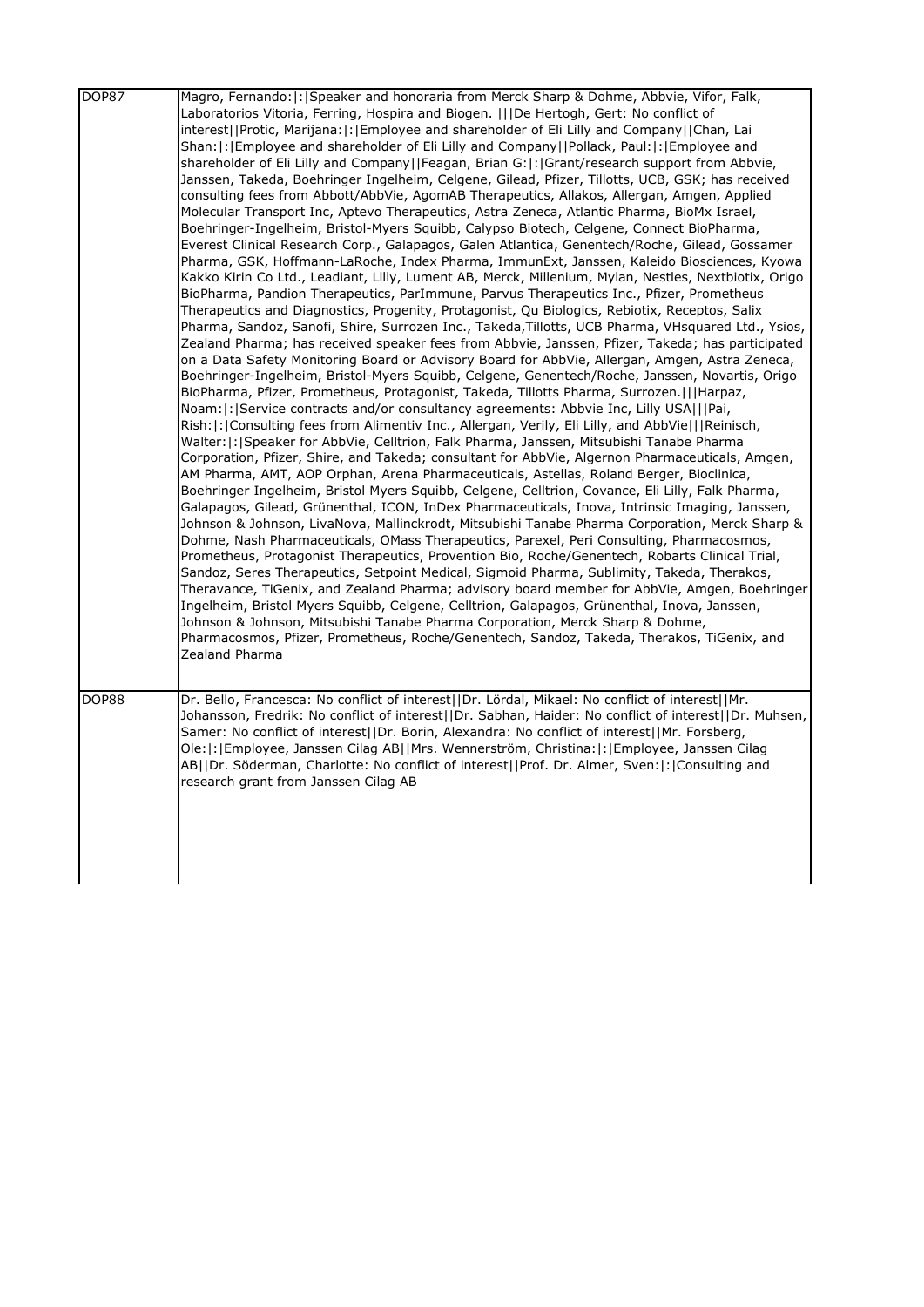| DOP89 | Dr. Wang, Zhigang:  :   Zhigang Wang received a doctoral research grant from the Research<br>Foundation - Flanders (FWO), Belgium (grant number 1SF2922N).  Dr. Kantasiripitak, Wannee: No<br>conflict of interest  Dr. Verstockt, Bram: :  B Verstockt reports  -Research support from Pfizer. -<br>Speaker's fees from Abbvie, Biogen, Chiesi, Falk, Ferring, Galapagos, Janssen, MondayNightIBD,<br>MSD, Pfizer, R-Biopharm, Takeda and Truvion.   Consultancy fees from Alimentiv, Applied<br>Strategic, Atheneum, Bristol Myers Squibb, Guidepont, Ipsos, Janssen, Progenity, Sandoz, Sosei<br>Heptares and Takeda.   Prof. João, Sabino:  :   J Sabino reports   - Research support: Galapagos.   -<br>Speaker's fees: Abbvie, Falk, Takeda, Janssen, and Fresenius.   Consultancy fees: Janssen,<br>[Ferring.] Prof. Ferrante, Marc:  :   M Ferrante reports   - Research support: AbbVie, Amgen, Biogen,<br>Janssen, Pfizer, Takeda and Viatris -Speaker's fees: AbbVie, Amgen, Biogen, Boehringer<br>Ingelheim, Falk, Ferring, Janssen, Lamepro, MSD, Mylan, Pfizer, Sandoz, Takeda and Truvion<br>Healthcare -Consultancy fees: AbbVie, Boehringer Ingelheim, Celltrion, Janssen, Lilly, Medtronic,<br>MSD, Pfizer, Sandoz, Takeda and Thermo Fisher  Prof. Declerck, Paul: No conflict of interest  Prof.<br>D'Haens, Geert: No conflict of interest  Prof. Laharie, David: No conflict of interest  Prof. Vermeire,<br>Séverine:  :  S Vermeire reports -Research Support from AbbVie, J&J, Pfizer, Galapagos and<br>Takeda -Consulting and/or speaking fees from AbbVie, Abivax, Agomab, Arena Pharmaceuticals,<br>Avaxia, Bristol Myers Squibb, Boehringer Ingelheim, Celgene, Dr Falk Pharma, Ferring, Galapagos,<br>Genentech-Roche, Gilead, GSK, Hospira, Janssen, Mundipharma, MSD, Pfizer, Prodigest, Progenity,<br>Prometheus, Robarts Clinical Trials, Second Genome, Shire, Surrozen, Takeda, Theravance, and<br>Tillots Pharma AG   Prof. Dreesen, Erwin: : E.D. received a postdoctoral research grant from the<br>Research Foundation - Flanders (FWO), Belgium (grant number 12X9420N) and received<br>consultancy fees from argenx and Janssen (all honoraria/fees paid to the University)                                                                                                                                                                                                                                                                                                                                                                                                                                                                                                                                                                                                                                                                                                                                                                                                                                                                                                                                                                                                                                                                                                                                                                                                |
|-------|----------------------------------------------------------------------------------------------------------------------------------------------------------------------------------------------------------------------------------------------------------------------------------------------------------------------------------------------------------------------------------------------------------------------------------------------------------------------------------------------------------------------------------------------------------------------------------------------------------------------------------------------------------------------------------------------------------------------------------------------------------------------------------------------------------------------------------------------------------------------------------------------------------------------------------------------------------------------------------------------------------------------------------------------------------------------------------------------------------------------------------------------------------------------------------------------------------------------------------------------------------------------------------------------------------------------------------------------------------------------------------------------------------------------------------------------------------------------------------------------------------------------------------------------------------------------------------------------------------------------------------------------------------------------------------------------------------------------------------------------------------------------------------------------------------------------------------------------------------------------------------------------------------------------------------------------------------------------------------------------------------------------------------------------------------------------------------------------------------------------------------------------------------------------------------------------------------------------------------------------------------------------------------------------------------------------------------------------------------------------------------------------------------------------------------------------------------------------------------------------------------------------------------------------------------------------------------------------------------------------------------------------------------------------------------------------------------------------------------------------------------------------------------------------------------------------------------------------------------------------------------------------------------------------------------------------------------------------------------------------------------------------------------------------------------------------------------------------------------------------------------------------------------------------------------------------------------------------------------------------------------------------------------------------------------------------------------------------------------------------------------------------------------------------|
| DOP90 | Peyrin-Biroulet, Laurent:  :  L. Peyrin-Biroulet report grants from AbbVie, Fresenius Kabi, MSD and<br>Takeda; reports stock options from CTMA; and reports personal fees from AbbVie, Allergan, Alma,<br>Amgen, Applied Molecular Transport, Arena, Biogen, Boehringer Ingelheim, Bristol-Myers Squibb,                                                                                                                                                                                                                                                                                                                                                                                                                                                                                                                                                                                                                                                                                                                                                                                                                                                                                                                                                                                                                                                                                                                                                                                                                                                                                                                                                                                                                                                                                                                                                                                                                                                                                                                                                                                                                                                                                                                                                                                                                                                                                                                                                                                                                                                                                                                                                                                                                                                                                                                                                                                                                                                                                                                                                                                                                                                                                                                                                                                                                                                                                                             |
|       | Celgene, Celltrion, Enterome, Enthera, Ferring, Fresenius Kabi, Galapagos, Genentech, Gilead,<br>Hikma, Index Pharmaceuticals, Inotrem, Janssen, Lilly, MSD, Mylan, Nestlé, Norgine, Oppilan<br>Pharma, OSE Immunotherapeutics, Pandion Therapeutics, Pfizer, Pharmacosmos, Roche, Samsung<br>Bioepis, Sandoz, Sterna, Sublimity Therapeutics, Takeda, Theravance, Tillots and Vifor.  Vermeire,<br>Séverine:  : S. Vermeire reports grants/research support from AbbVie, Janssen, MSD, Pfizer and<br>Takeda; reports honoraria/consulting fees from AbbVie, Amgen, Arena, Celgene, Ferring,<br>Galapagos, Genentech/Roche, Gilead, GlaxoSmithKline, Hospira, Janssen, Lilly, MSD,<br>Mundipharma, Pfizer Inc., Progenity, Second Genome, Shire and Takeda; reports participation in<br>company-sponsored speaker bureaux with AbbVie, Ferring, Hospira, Janssen, MSD, Pfizer, Takeda<br>and Tillots; and reports research grants from AbbVie, Galapagos, Johnson & Johnson, Pfizer and<br>Takeda.    Dr. D'Haens, Gert R:   :  G.R. D'Haens has served as advisor for AbbVie, Ablynx, Allergan,<br>Alphabiomics, Amgen, Applied Molecular Therapeutics, Arena Pharmaceuticals, AstraZeneca, Bristol-<br>Myers Squibb, Boehringer Ingelheim, Celltrion, Dr Falk Pharma, Eli Lilly, Exeliom Biosciences,<br>Ferring, Galapagos, Genentech/Roche, Gilead, GlaxoSmithKline, Gossamerbio, Pfizer, Immunic,<br>Johnson and Johnson, Kintai Therapeutics, Takeda, Medtronics, Mitsubishi Pharma, MSD,<br>Mundipharma, ProciseDx, Prodigest, Progenity, Prometheus Laboratories/Nestlé, Protagonist,<br>RedHill, Alimentiv, Samsung Bioepis, Sandoz, Seres, Setpoint and Tillotts; and reports speaker<br>fees from AbbVie, Biogen, Ferring, Johnson & Johnson, MSD, Mundipharma, Norgine, Pfizer,<br>Samsung Bioepis, Shire, Millenium/Takeda, Tillotts and Vifor.   Prof. Panés, Julian:  :  J. Panés<br>reports grants from AbbVie and Pfizer; reports consultancy fees/honorarium from AbbVie, Arena,<br>Boehringer Ingelheim, Celgene, Genentech/Roche, GlaxoSmithKline, Janssen, Origo, Pandion,<br>Pfizer, Progenity, Takeda, Theravance and Wasserman; reports support for travel to meetings from<br>AbbVie and Takeda, during the conduct of the study; reports payment for lectures including service<br>on speaker bureaux from Abbott, Janssen, Pfizer and Takeda; and reports payment for<br>development of educational presentations from Abbott, Janssen, Pfizer and Roche.     Dr. Dignass,<br>Axel:  :  A. Dignass reports fees for participation in review activities, such as data monitoring<br>boards, statistical analysis, end point committees and the like from Falk, during the conduct of the<br>study; reports consultancy fees from AbbVie, Amgen, Celgene/BristolMyers Squibb, Falk, Ferring,<br>Fresenius Kabi, Gilead, Galapagos, Janssen, MSD, Pfizer, Pharmacosmos, Roche/Genentech,<br>Sandoz/Hexal, Takeda, Tillotts and Vifor; reports lecture fees including service on speaker bureaux<br>from AbbVie, Falk Foundation, Ferring, Janssen, Med Update GmbH, MSD, Pfizer, Pharmacosmos,<br>Streamed up, Takeda, Tillotts and Vifor; reports payment for manuscript preparation from Falk<br>Foundation, Pfizer, Takeda, Thieme, Tillotts and Uni-Med Verlag; and reports payment for<br>Idevelonment of educational presentations from Ferring and Tillotts, outside of the submitted |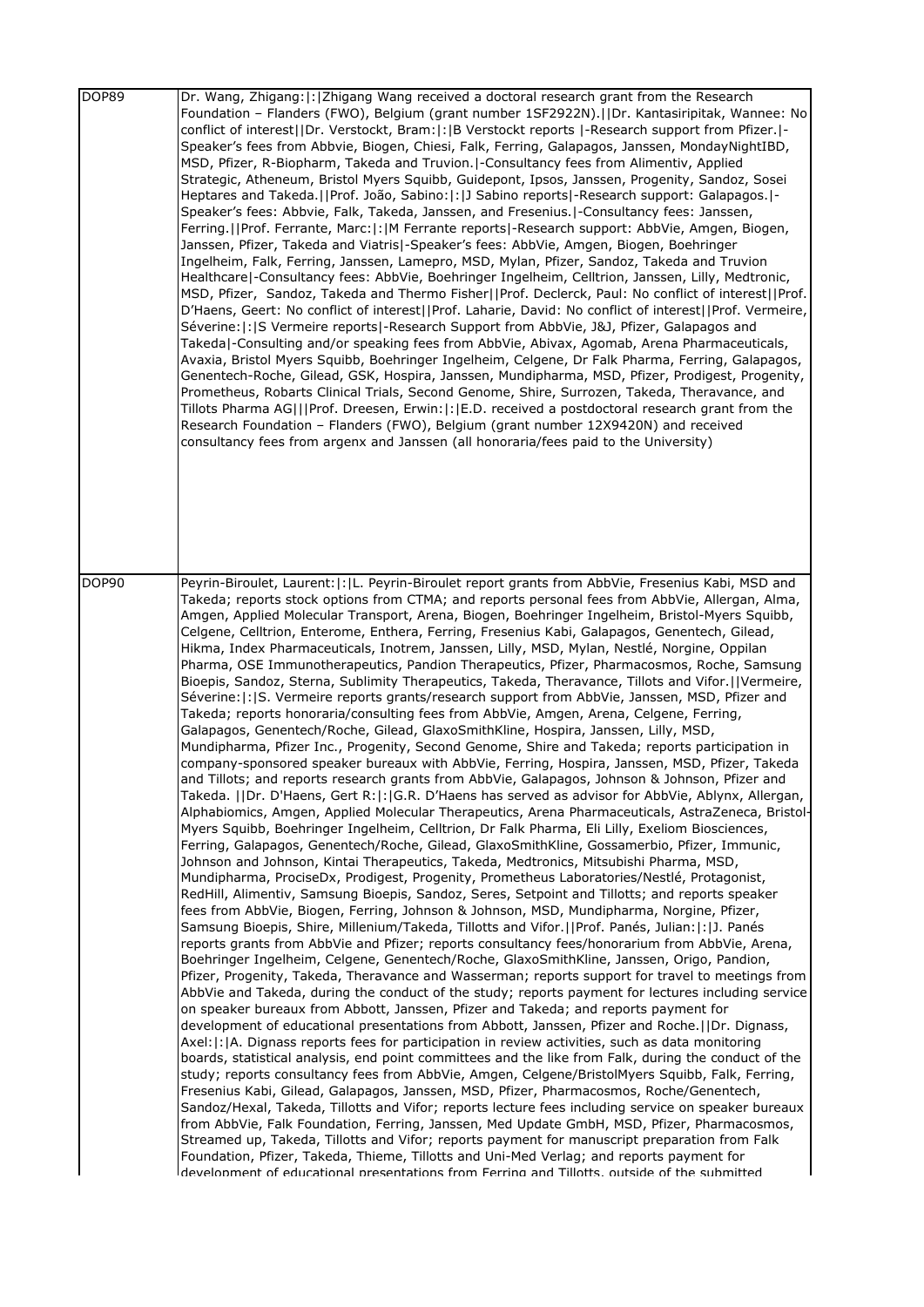| N01 | incirc or cualdatorial proportationio from norming una milottoy patolale or the publimeter<br>work.  Dr. Magro, Fernando: : F. Magro reports fees for lectures from AbbVie, Falk, Ferring,<br>Hospira, Lab Vitoria, MSD, OM Pharma, PharmaKern, Schering, Takeda and Vifor.   Mrs. Le Bars,<br>Manuela:  :  M. Le Bars is an employee of Janssen-Cilag SARL, and has restricted stocks.   Mrs.<br>Lahaye, Marjolein:  :  M. Lahaye is an employee of Janssen-Cilag B.V., and has restricted<br>stocks.  Mr. Nazar, Maciej: : M. Nazar is an employee of Janssen-Cilag Polska Sp. z o.o, and has<br>restricted stocks.   Mrs. Ni, Lioudmila: : L. Ni is an employee of Janssen-Cilag Russia, and has<br>restricted stocks.   Mrs. Bravatà , Ivana: : I. Bravatà is an employee of Janssen-Cilag S.p.A., and<br>has restricted stocks.   Mr. Lavie, Frederic: : F. Lavie is an employee of Janssen-Cilag, and has<br>restricted stocks.   Dr. Daperno, Marco: : M. Daperno reports consulting fees (e.g., advisory<br>boards) from Abbvie, Janssens, Takeda, Pfizer, SOFAR, Bioclinica and Roche.   Dr. Lukáš,<br>Milan:  :   M. Lukáš reports fees/honorarium for lectures from Abbvie, Celltrion, Ferring and Takeda.<br>  Dr. Armuzzi , Alessandro: : A. Armuzzi reports consulting fees from AbbVie, Allergan, Amgen,<br>Arena, Biogen, Bristol-Myers Squibb, Celgene, Celltrion, Ferring, Galapagos, Gilead, Janssen, Lilly,<br>MSD, Mylan, Pfizer, Roche, Samsung Bioepis, Sandoz, Sofar and Takeda; lecture fees from AbbVie,<br>Amgen, Biogen, Bristol-Myers Squibb, Chiesi, Ferring, Galapagos, Hospira, Janssen, MSD,<br>Mitsubishi Tanabe, Nikkiso, Pfizer, Samsung Bioepis, Sandoz, Takeda and Tigenix; and research<br>grants from MSD, Takeda and Pfizer.   Dr. Löwenberg , Mark: : M. Löwenberg has served as a<br>speaker and/or principal investigator for Abbvie, Alimentiv, Bristol Myers Squibb, Celgene,<br>Covidien, Dr. Falk, Ferring Pharmaceuticals, Galapagos, Gilead, GlaxoSmithKline, Janssen-Cilag,<br>Merck Sharp & Dohme, Pfizer, Protagonist therapeutics, Receptos, Takeda, Tillotts, Tramedico; and<br>has received research grants from AbbVie, Merck Sharp & Dohme, Dr Falk, Achmea healthcare,<br>Galapagos and ZonMW.   Dr. Gaya, Daniel R: : D.R. Gaya reports personal fees from AbbVie,<br>Janssen and Takeda; and a travel grant from Vifor.   Prof. Danese , Silvio: : S. Danese reports<br>consultancy fees from AbbVie, Allergan, Amgen, AstraZeneca, Athos Therapeutics, Biogen,<br>Boehringer Ingelheim, Celgene, Celltrion, Eli Lilly, Enthera, Ferring Pharmaceuticals Inc., Gilead,<br>Hospira, Inotrem, Janssen, Johnson & Johnson, MSD, Mundipharma, Mylan, Pfizer, Roche, Sandoz,<br>Sublimity Therapeutics, Takeda, TiGenix, UCB Inc. and Vifor; and reports lecture fees from AbbVie,<br>Amgen, Ferring Pharmaceuticals Inc., Gilead, Janssen, Mylan, Pfizer and Takeda.<br>De Dycker, Els: No conflict of interest  Ms. Hoefkens, Eveline: No conflict of interest  Ms. Asnong,<br>Katrien: No conflict of interest  Ms. Geens, Patricia: No conflict of interest  Ms. Lembrechts, Nikki:<br>No conflict of interest  Ms. Lambrechts, Tessy: No conflict of interest  Ms. Van de Schoot, Ils: No<br>conflict of interest  Ms. Paps, Ariane: No conflict of interest  Prof. Dr. Vermeire, Séverine: : S.V.<br>has received grants from AbbVie, J&J, Pfizer, and Takeda; and has received consulting and/or<br>speaking fees from AbbVie, Arena Pharmaceuticals, Avaxia, Boehringer-Ingelheim, Celgene,<br>Dr.   Falk Pharma, Ferring, Galapagos, Genentech-Roche, Gilead,   Hospira, Janssen, Mundipharma,<br>MSD, Pfizer, Prodigest,   Progenity, Prometheus, Robarts Clinical Trials, Second   Genome, Shire,<br>Takeda, Theravance, and Tillots Pharma AG.   Dr. Pouillon, Lieven: : LP has received advisory<br>board fees from Galapagos, Janssen-Cilag, Sandoz, and Takeda; presentation fees from AbbVie<br>and Ferring; grant support from Takeda; and personal fees from AbbVie, Ferring, Norgine, and<br>Takeda.  Prof. Dr. Ferrante, Marc: : Consultant and/or speaker: AbbVie, Amgen, Biogen,<br>Boehringer Ingelheim, Celltrion, Dr Falk, Ferring, Janssen, Lamepro, Lilly, Medtronic, MSD, Pfizer,<br>Sandoz, Takeda, Thermo Fisher, Truvion Healthcare and Viatris; research grant: AbbVie, Amgen,<br>Biogen, Janssen, Pfizer, Takeda and Viatris  Dr. Bossuyt, Peter: : PB has received financial support<br>for research from Pfizer, Amgen and Mylan; lecture fees from AbbVie, Takeda, , Lilly, Celltrion and<br>Janssen; advisory board fees from Abbvie, Arena pharmaceuticals, BMS, Celltrion, Takeda,<br>Galapagos, Janssen, Dr Falk, Lilly, Roche, PSI-CRO and Pentax. |
|-----|-----------------------------------------------------------------------------------------------------------------------------------------------------------------------------------------------------------------------------------------------------------------------------------------------------------------------------------------------------------------------------------------------------------------------------------------------------------------------------------------------------------------------------------------------------------------------------------------------------------------------------------------------------------------------------------------------------------------------------------------------------------------------------------------------------------------------------------------------------------------------------------------------------------------------------------------------------------------------------------------------------------------------------------------------------------------------------------------------------------------------------------------------------------------------------------------------------------------------------------------------------------------------------------------------------------------------------------------------------------------------------------------------------------------------------------------------------------------------------------------------------------------------------------------------------------------------------------------------------------------------------------------------------------------------------------------------------------------------------------------------------------------------------------------------------------------------------------------------------------------------------------------------------------------------------------------------------------------------------------------------------------------------------------------------------------------------------------------------------------------------------------------------------------------------------------------------------------------------------------------------------------------------------------------------------------------------------------------------------------------------------------------------------------------------------------------------------------------------------------------------------------------------------------------------------------------------------------------------------------------------------------------------------------------------------------------------------------------------------------------------------------------------------------------------------------------------------------------------------------------------------------------------------------------------------------------------------------------------------------------------------------------------------------------------------------------------------------------------------------------------------------------------------------------------------------------------------------------------------------------------------------------------------------------------------------------------------------------------------------------------------------------------------------------------------------------------------------------------------------------------------------------------------------------------------------------------------------------------------------------------------------------------------------------------------------------------------------------------------------------------------------------------------------------------------------------------------------------------------------------------------------------------------------------------------------------------------------------------------------------------------------------------------------------------------------------------------------------------------------------------------------------------------------------------------------------------------------------------------------------------------------------------------------------------------------------------------------------------------------------------------------------------------------------------------------------------------------------------------------------------------------------------------------------------------------------------------------------------------------------------------------------------------------------------------------------------------------------------------------------------------|
| N02 | Mrs. Herrerias, Giedre: No conflict of interest  Dr. Barros, Jaqueline Ribeiro: No conflict of<br>interest  Mrs. Lopes, Marina Amorim: No conflict of interest  Prof. Dr. Saad-Hossne, Rogerio: No<br>conflict of interest  Prof. Dr. Baima, Julio Pinheiro: No conflict of interest  Prof. Dr. Sassaki, Ligia                                                                                                                                                                                                                                                                                                                                                                                                                                                                                                                                                                                                                                                                                                                                                                                                                                                                                                                                                                                                                                                                                                                                                                                                                                                                                                                                                                                                                                                                                                                                                                                                                                                                                                                                                                                                                                                                                                                                                                                                                                                                                                                                                                                                                                                                                                                                                                                                                                                                                                                                                                                                                                                                                                                                                                                                                                                                                                                                                                                                                                                                                                                                                                                                                                                                                                                                                                                                                                                                                                                                                                                                                                                                                                                                                                                                                                                                                                                                                                                                                                                                                                                                                                                                                                                                                                                                                                                                                                      |
|     | Yukie: No conflict of interest                                                                                                                                                                                                                                                                                                                                                                                                                                                                                                                                                                                                                                                                                                                                                                                                                                                                                                                                                                                                                                                                                                                                                                                                                                                                                                                                                                                                                                                                                                                                                                                                                                                                                                                                                                                                                                                                                                                                                                                                                                                                                                                                                                                                                                                                                                                                                                                                                                                                                                                                                                                                                                                                                                                                                                                                                                                                                                                                                                                                                                                                                                                                                                                                                                                                                                                                                                                                                                                                                                                                                                                                                                                                                                                                                                                                                                                                                                                                                                                                                                                                                                                                                                                                                                                                                                                                                                                                                                                                                                                                                                                                                                                                                                                      |
| N03 | Ms. Johansson, Ellen: No conflict of interest  Dr. Lovén Wickman, Ulrica: No conflict of interest                                                                                                                                                                                                                                                                                                                                                                                                                                                                                                                                                                                                                                                                                                                                                                                                                                                                                                                                                                                                                                                                                                                                                                                                                                                                                                                                                                                                                                                                                                                                                                                                                                                                                                                                                                                                                                                                                                                                                                                                                                                                                                                                                                                                                                                                                                                                                                                                                                                                                                                                                                                                                                                                                                                                                                                                                                                                                                                                                                                                                                                                                                                                                                                                                                                                                                                                                                                                                                                                                                                                                                                                                                                                                                                                                                                                                                                                                                                                                                                                                                                                                                                                                                                                                                                                                                                                                                                                                                                                                                                                                                                                                                                   |
|     |                                                                                                                                                                                                                                                                                                                                                                                                                                                                                                                                                                                                                                                                                                                                                                                                                                                                                                                                                                                                                                                                                                                                                                                                                                                                                                                                                                                                                                                                                                                                                                                                                                                                                                                                                                                                                                                                                                                                                                                                                                                                                                                                                                                                                                                                                                                                                                                                                                                                                                                                                                                                                                                                                                                                                                                                                                                                                                                                                                                                                                                                                                                                                                                                                                                                                                                                                                                                                                                                                                                                                                                                                                                                                                                                                                                                                                                                                                                                                                                                                                                                                                                                                                                                                                                                                                                                                                                                                                                                                                                                                                                                                                                                                                                                                     |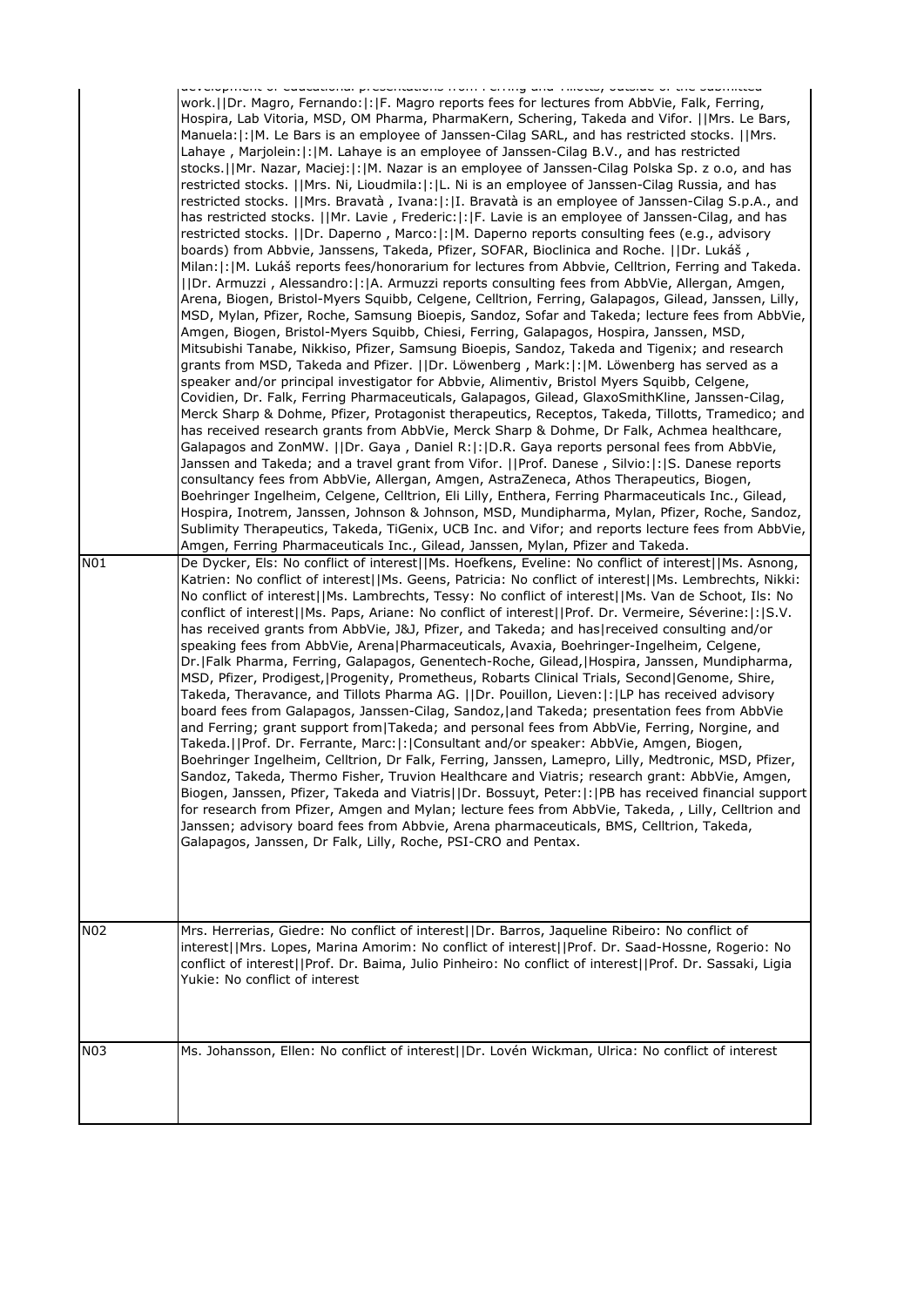| N04        | Ms. Thapwong, Parichat: No conflict of interest  Prof. Norton, Christine: No conflict of interest  Dr.<br>Rowland, Emma: No conflict of interest  Ms. Farah, Noora: No conflict of interest  Dr. Czuber-<br>Dochan, Wladyslawa: No conflict of interest                                                                                                                                  |
|------------|------------------------------------------------------------------------------------------------------------------------------------------------------------------------------------------------------------------------------------------------------------------------------------------------------------------------------------------------------------------------------------------|
| <b>N05</b> | Haj Natour, Ola: No conflict of interest  Prof. Magnezi, Racheli: No conflict of interest  Prof. Dr.<br>Ben Horin, Shomron: No conflict of interest  Ms. Lipkin, Miri: No conflict of interest  Dr. Ungar,<br>Bella: No conflict of interest  Mr. Galper, Alex: No conflict of interest  Mrs. Sina, Sigalit: No conflict<br>of interest  Prof. Dr. Kopylov, Uri: No conflict of interest |
| <b>N06</b> | Ms. Radford, Shellie: No conflict of interest  Dr. Leighton, Paul: No conflict of interest  Prof. Coad,<br>Jane: No conflict of interest  Dr. Moran, Gordon: No conflict of interest                                                                                                                                                                                                     |
| <b>N07</b> | Ms. Radford, Shellie: No conflict of interest  Dr. Moran, Gordon: No conflict of interest                                                                                                                                                                                                                                                                                                |
| <b>N08</b> | Ms. Kotkowicz Szczur, Marta: No conflict of interest  Mrs. Matuszczyk, Małgorzata: No conflict of<br>interest  Prof. Dr. Kierkuś, Jarosław: No conflict of interest                                                                                                                                                                                                                      |
| N09        | Dr. Martinato, Matteo: No conflict of interest  Dr. Comoretto, Rosanna Irene: No conflict of<br>interest  Dr. Monaco, Eleonora: No conflict of interest  Dr. Ocagli, Honora: No conflict of<br>interest  Prof. Gregori, Dario: No conflict of interest                                                                                                                                   |
| N10        | Mrs. Gil Zaragozano, Elena: No conflict of interest  Dr. Wiskin, Anthony: No conflict of interest  Dr.<br>Williams, Joanna: No conflict of interest                                                                                                                                                                                                                                      |
| N11        | Mrs. Hamzawi, Mary: No conflict of interest  Ms. Hickey, Yvonne: No conflict of interest  Dr.<br>Brannick, Susan: No conflict of interest  Ms. Brett Kilmurray, Orna: No conflict of interest  Dr.<br>Jones, Fiona: No conflict of interest  Dr. Sheridan, Juliette: No conflict of interest  Dr. Cullen,<br>Garret: No conflict of interest                                             |
| N12        | Ms. Black, Jacqueline: No conflict of interest  Dr. Sweeney, Louise: No conflict of interest  Yuan,<br>Yuhan: No conflict of interest  Singh, Harinder: No conflict of interest  Prof. Norton, Christine: No<br>conflict of interest  Dr. Czuber-Dochan, Wladyslawa: No conflict of interest                                                                                             |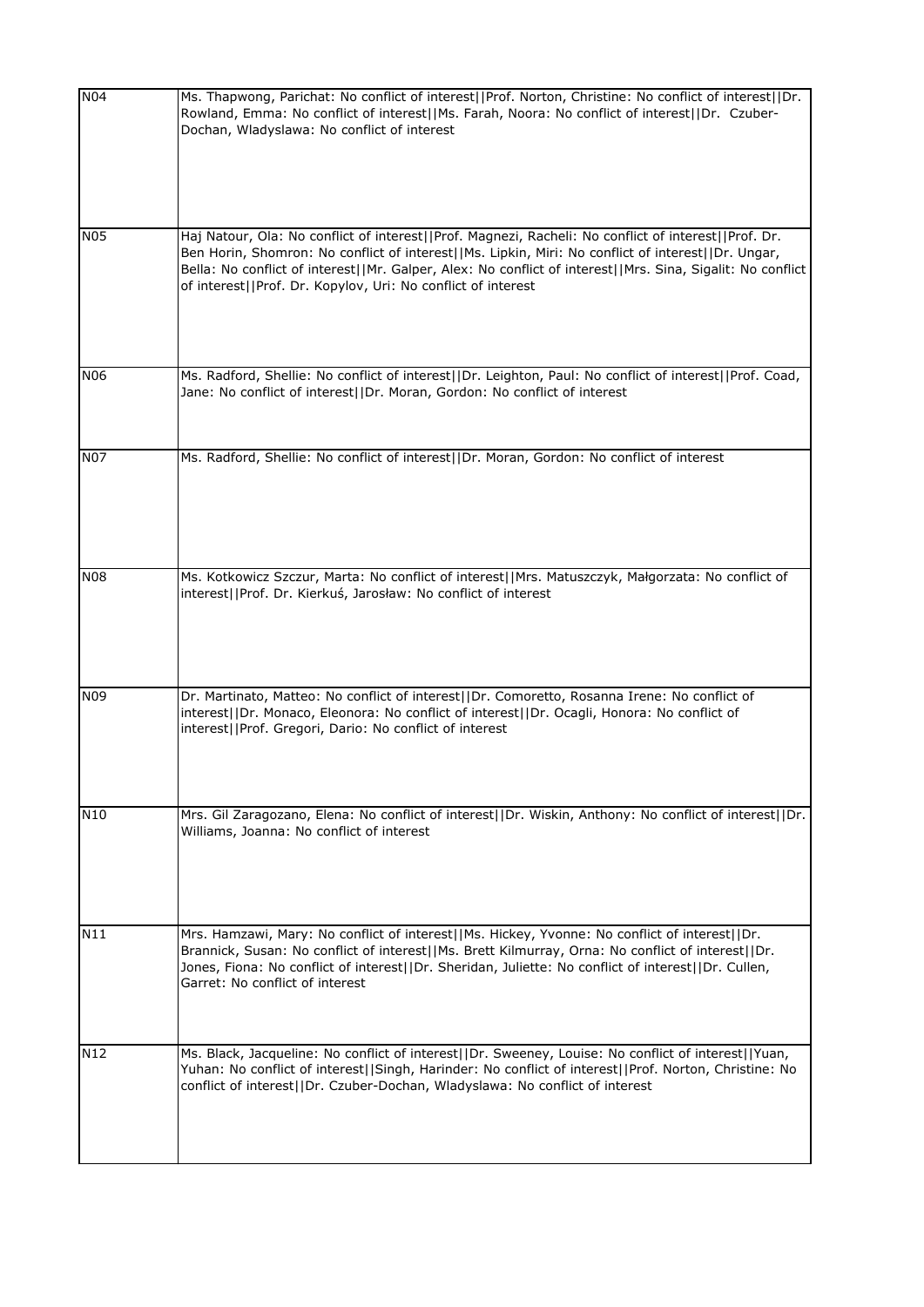| N13             | Dr. Kemp, Karen:  :   Has received funding and/or speaker fees from Abbvie, Takeda, MSD, Janssen,<br>Dr Falk, Warner Chilcott, Shield   Mrs. Avery, Pearl: No conflict of interest  Ms. Bryant, Ruby: No<br>conflict of interest  Ms. Cross, Amanda: No conflict of interest  Ms. Danter, Kayleigh: No conflict of<br>interest  Mr. Kneebone, Andrew: No conflict of interest  Ms. Morris, Deborah: No conflict of<br>interest  Ms. Walker, Amy: No conflict of interest  Ms. Whitley, Lisa: No conflict of interest  Prof.<br>Dibley, Lesley: No conflict of interest                                                                                                                                                                                                                                                                                                                                                                                                                                                                                                                                                                                                                                                                                                                                                                                                                                                                                                                                                                                                                                                                          |
|-----------------|-------------------------------------------------------------------------------------------------------------------------------------------------------------------------------------------------------------------------------------------------------------------------------------------------------------------------------------------------------------------------------------------------------------------------------------------------------------------------------------------------------------------------------------------------------------------------------------------------------------------------------------------------------------------------------------------------------------------------------------------------------------------------------------------------------------------------------------------------------------------------------------------------------------------------------------------------------------------------------------------------------------------------------------------------------------------------------------------------------------------------------------------------------------------------------------------------------------------------------------------------------------------------------------------------------------------------------------------------------------------------------------------------------------------------------------------------------------------------------------------------------------------------------------------------------------------------------------------------------------------------------------------------|
| N14             | Dr. Rudnik, Agata: No conflict of interest  Dr. Piotrowicz, Grażyna: No conflict of interest  Mrs.<br>Piotrowicz, Adam: No conflict of interest  Prof. Dr. Bidzan, Mariola: No conflict of interest  Prof. Dr.<br>Rydzewska, Grażyna: No conflict of interest                                                                                                                                                                                                                                                                                                                                                                                                                                                                                                                                                                                                                                                                                                                                                                                                                                                                                                                                                                                                                                                                                                                                                                                                                                                                                                                                                                                   |
| N <sub>15</sub> | Mrs. Hamzawi, Mary: No conflict of interest  Dr. Brannick, Susan: No conflict of interest  Hickey,<br>Yvonne: No conflict of interest  Dr. Jones, Fiona: No conflict of interest  Ms. Brett Kilmurray, Orna:<br>No conflict of interest  Sheridan, Juliette: No conflict of interest  Dr. Cullen, Garret: No conflict of<br>interest                                                                                                                                                                                                                                                                                                                                                                                                                                                                                                                                                                                                                                                                                                                                                                                                                                                                                                                                                                                                                                                                                                                                                                                                                                                                                                            |
| N16             | Dr. Kemp, Karen:  :  Has received funding and speaker fees from Abbvie, Takeda, MSD, Janssen, Dr<br>Falk, Warner Chilcott and Shield.   Mrs. Avery, Pearl: No conflict of interest  Ms. Bryant, Ruby: No<br>conflict of interest  Ms. Cross, Amanda: No conflict of interest  Ms. Danter, Kayleigh: No conflict of<br>interest  Mr. Kneebone, Andrew: No conflict of interest  Ms. Morris, Deborah: No conflict of<br>interest  Ms. Walker, Amy: No conflict of interest  Ms. Whitley, Lisa: No conflict of interest  Prof.<br>Dibley, Lesley: No conflict of interest                                                                                                                                                                                                                                                                                                                                                                                                                                                                                                                                                                                                                                                                                                                                                                                                                                                                                                                                                                                                                                                                          |
| N17             | Mrs. Hamzawi, Mary: No conflict of interest  Ms. Brannick, Susan: No conflict of interest  Ms.<br>Hickey, Yvonne: No conflict of interest  Dr. Cullen, Garret: No conflict of interest  Dr. Sheridan,<br>Juliette: No conflict of interest                                                                                                                                                                                                                                                                                                                                                                                                                                                                                                                                                                                                                                                                                                                                                                                                                                                                                                                                                                                                                                                                                                                                                                                                                                                                                                                                                                                                      |
| N18             | Hoekx, Sien: No conflict of interest  Vanderstappen, Julie: No conflict of interest  Wellens, Judith:<br>No conflict of interest  Dr. Verstockt, Bram: : -Research support from Pfizer. -Speaker's fees from<br>Abbvie, Biogen, Chiesi, Falk, Ferring, Galapagos, Janssen, MondayNightIBD, MSD, Pfizer, R-<br>Biopharm, Takeda and Truvion.  -Consultancy fees from Alimentiv, Applied Strategic, Atheneum,<br>Bristol Myers Squibb, Guidepont, Ipsos, Janssen, Progenity, Sandoz, Sosei Heptares and<br>Takeda.  Prof. Dr. Marc, Ferrante: : -Research support: AbbVie, Amgen, Biogen, Janssen, Pfizer,<br>Takeda and Viatris  -Speaker's fees: AbbVie, Amgen, Biogen, Boehringer Ingelheim, Falk, Ferring,<br>Janssen, Lamepro, MSD, Mylan, Pfizer, Sandoz, Takeda and Truvion Healthcare -Consultancy fees:<br>AbbVie, Boehringer Ingelheim, Celltrion, Janssen, Lilly, Medtronic, MSD, Pfizer, Sandoz, Takeda<br>and Thermo Fisher   Prof. Dr. Vermeire, Séverine: : -Research Support from AbbVie, J&J, Pfizer,<br>Galapagos and Takeda -Consulting and/or speaking fees from AbbVie, Abivax, Agomab, Arena<br>Pharmaceuticals, Avaxia, Bristol Myers Squibb, Boehringer Ingelheim, Celgene, Dr Falk Pharma,<br>Ferring, Galapagos, Genentech-Roche, Gilead, GSK, Hospira, Janssen, Mundipharma, MSD, Pfizer,<br>Prodigest, Progenity, Prometheus, Robarts Clinical Trials, Second Genome, Shire, Surrozen,<br>Takeda, Theravance, and Tillots Pharma AG  Prof. Dr. Guedelha Sabino, João: : -Research<br>support: Galapagos.   - Speaker's fees: Abbvie, Falk, Takeda, Janssen, and Fresenius.   - Consultancy<br>fees: Janssen, Ferring. |
| N19             | Kjaer-Mikkelsen, Else: No conflict of interest  Ms. Hindhede, Anne: No conflict of interest  Dr.<br>Bager, Palle: No conflict of interest                                                                                                                                                                                                                                                                                                                                                                                                                                                                                                                                                                                                                                                                                                                                                                                                                                                                                                                                                                                                                                                                                                                                                                                                                                                                                                                                                                                                                                                                                                       |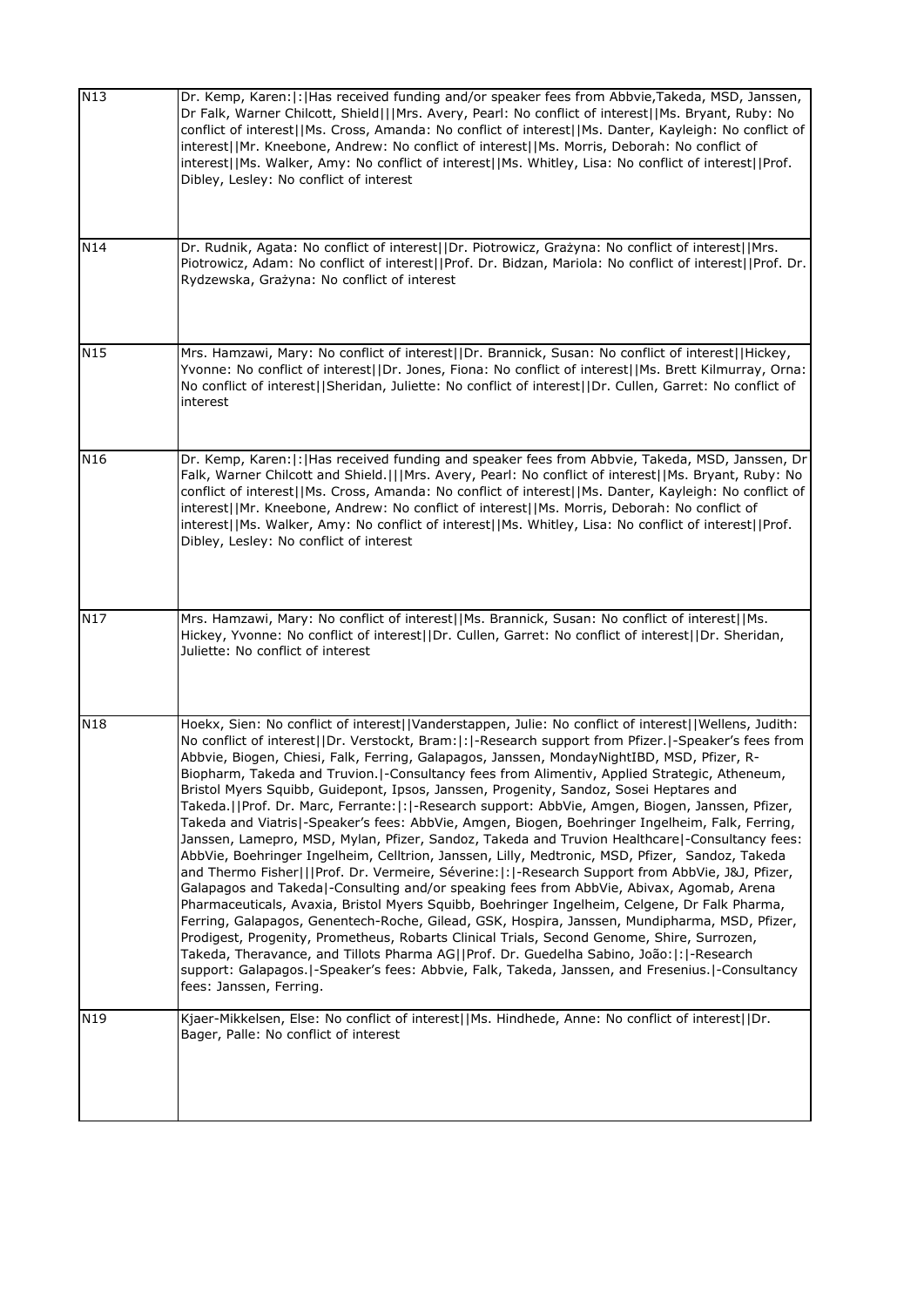| N20              | Ms. AL-HASANI, Aya: No conflict of interest  Mrs. Younge, Lisa: No conflict of interest  Mrs. Chana,<br>Angela: No conflict of interest                                                                                                                                                                                                                                                                                                                                                                                                                                                                                                                                                                                                                                                                                                                                                                                                                                                                                                                                                                                                                                                                                                                                                                                                                                                                                                                                                                                                                                                                                                                                                                                                                                                                                                                                                                                                                                                                                                                                                                                                                                                                                                                                                                                                                                                                                                                                                                                                                                                                                                                          |
|------------------|------------------------------------------------------------------------------------------------------------------------------------------------------------------------------------------------------------------------------------------------------------------------------------------------------------------------------------------------------------------------------------------------------------------------------------------------------------------------------------------------------------------------------------------------------------------------------------------------------------------------------------------------------------------------------------------------------------------------------------------------------------------------------------------------------------------------------------------------------------------------------------------------------------------------------------------------------------------------------------------------------------------------------------------------------------------------------------------------------------------------------------------------------------------------------------------------------------------------------------------------------------------------------------------------------------------------------------------------------------------------------------------------------------------------------------------------------------------------------------------------------------------------------------------------------------------------------------------------------------------------------------------------------------------------------------------------------------------------------------------------------------------------------------------------------------------------------------------------------------------------------------------------------------------------------------------------------------------------------------------------------------------------------------------------------------------------------------------------------------------------------------------------------------------------------------------------------------------------------------------------------------------------------------------------------------------------------------------------------------------------------------------------------------------------------------------------------------------------------------------------------------------------------------------------------------------------------------------------------------------------------------------------------------------|
| OP01             | Prof. Dr. Louis, Edouard: No conflict of interest  Dr. Resche-Rigon, Matthieu: No conflict of<br>interest  Dr. Laharie, David: No conflict of interest  Dr. Satsangi, Jack: No conflict of interest  Dr.<br>Ding, Nik: No conflict of interest  Dr. Preiss, Jan: No conflict of interest  Dr. d'haens, geert: No<br>conflict of interest  Dr. picon, laurence: No conflict of interest  Dr. bossuyt, peter: No conflict of<br>interest  Dr. vuitton, lucine: No conflict of interest  Dr. irving, peter: No conflict of interest  Dr.<br>bouhnik, yoram: No conflict of interest  Dr. viennot, stephanie: No conflict of interest  Dr. lamb,<br>christopher: No conflict of interest  Dr. pollock, richard: No conflict of interest  Dr. baert, filip: No<br>conflict of interest  Dr. nachury, maria: No conflict of interest  Dr. mathurin, fumery: No conflict of<br>interest  Dr. Gilletta, Cyrielle: No conflict of interest  Dr. colombel, jean-Frederic: No conflict of<br>interest  Dr. hertervig, erik: No conflict of interest                                                                                                                                                                                                                                                                                                                                                                                                                                                                                                                                                                                                                                                                                                                                                                                                                                                                                                                                                                                                                                                                                                                                                                                                                                                                                                                                                                                                                                                                                                                                                                                                                         |
| OP <sub>02</sub> | Prof. Dr. Guedelha Sabino, João:  :  -Research support: Galapagos.  -Speaker's fees: Abbvie, Falk,<br>Takeda, Janssen, and Fresenius. -Consultancy fees: Janssen, Ferring.  Mr. Tarassishin, Leonid: No<br>conflict of interest  Agrawal, Manasi: : Manasi Agrawal is supported by the National Institute of<br>Diabetes and Digestive and Kidney Diseases (K23DK129762-01).  Eisele, Caroline: No conflict of<br>interest  Barré, Amélie: No conflict of interest  Dubinsky, Marla: No conflict of interest  Stone,<br>Joanne: No conflict of interest  Nair, Nile: No conflict of interest  Debebe, Anketse: No conflict of<br>interest  Hawkins, Kelly: No conflict of interest  Rendon, Alexa: No conflict of interest  Hu,<br>Jianzhong: No conflict of interest  Colombel, Jean-frederic: No conflict of interest  Peter, Inga: No<br>conflict of interest  Torres, Joana: No conflict of interest                                                                                                                                                                                                                                                                                                                                                                                                                                                                                                                                                                                                                                                                                                                                                                                                                                                                                                                                                                                                                                                                                                                                                                                                                                                                                                                                                                                                                                                                                                                                                                                                                                                                                                                                                         |
| OP <sub>03</sub> | Dr. Caenepeel, Clara: No conflict of interest  Ms. Deleu, Sara: No conflict of interest  Ms. Arnauts,<br>Kaline: No conflict of interest  Mr. Vazquez Castellanos, Jorge Francisco: No conflict of<br>interest  Ms. Braekeleire, Sara: No conflict of interest  Ms. Machiels, Kathleen: No conflict of<br>interest  Dr. Baert, Filip: No conflict of interest  Dr. Mana, Fazia: No conflict of interest  Dr.<br>Pouillon, Lieven: No conflict of interest  Dr. Hindryckx, Pieter: No conflict of interest  Dr. Lobaton,<br>Triana: No conflict of interest  Prof. Dr. Louis, Edouard: No conflict of interest  Prof. Dr.<br>Franchimont, Denis: No conflict of interest  Prof. Dr. Ferrante, Marc: : - Research support:<br>AbbVie, Amgen, Biogen, Janssen, Pfizer, Takeda and Viatris - Speaker's fees: AbbVie, Amgen,<br>Biogen, Boehringer Ingelheim, Falk, Ferring, Janssen, Lamepro, MSD, Mylan, Pfizer, Sandoz,<br>Takeda and Truvion Healthcare - Consultancy fees: AbbVie, Boehringer Ingelheim, Celltrion,<br>Janssen, Lilly, Medtronic, MSD, Pfizer, Sandoz, Takeda and Thermo Fisher  Prof. Dr. Sabino,<br>Research support: Galapagos. - Speaker's fees: Abbvie, Falk, Takeda, Janssen, and<br>João: : -<br>Consultancy fees: Janssen, Ferring.  Ms. Vieira-Silva, Sara: No conflict of<br>Fresenius.  -<br>interest  Mr. Falony, Gwen: No conflict of interest  Prof. Raes, Jeroen: : Financial support for<br>research: Danone, Nestle, MRM health, Prodigest, Janssen Pharmaceuticals, Cargill,<br>Beneo   Consulting and/or speaking fees: Yakult, Tsumura, Dr Falk Pharma, GSK, MRM health,<br>Biofortis, Ferring, Merck, Nutricia, Takeda, Janssen Pharmaceuticals Séverine Vermeire Financial<br>support for research: AbbVie, J&J, Pfizer, and Takeda Consulting and/or speaking fees: AbbVie,<br>Arena Pharmaceuticals, Avaxia, Boehringer Ingelheim, Celgene, Dr Falk Pharma, Ferring,<br>Galapagos, Genentech-Roche, Gilead, Hospira, Janssen, Mundipharma, MSD, Pfizer, Prodigest,<br>Progenity, Prometheus, Robarts Clinical Trials, Second Genome, Shire, Takeda, Theravance, and<br>Tillots Pharma AG.     Prof. Dr. Vermeire, Séverine:   :   - Research Support from AbbVie, J&J, Pfizer,<br>Galapagos and Takeda - Consulting and/or speaking fees from AbbVie, Abivax, Agomab, Arena<br>Pharmaceuticals, Avaxia, Bristol Myers Squibb, Boehringer Ingelheim, Celgene, Dr Falk Pharma,<br>Ferring, Galapagos, Genentech-Roche, Gilead, GSK, Hospira, Janssen, Mundipharma, MSD, Pfizer,<br>Prodigest, Progenity, Prometheus, Robarts Clinical Trials, Second Genome, Shire, Surrozen,<br>Takeda, Theravance, and Tillots Pharma AG |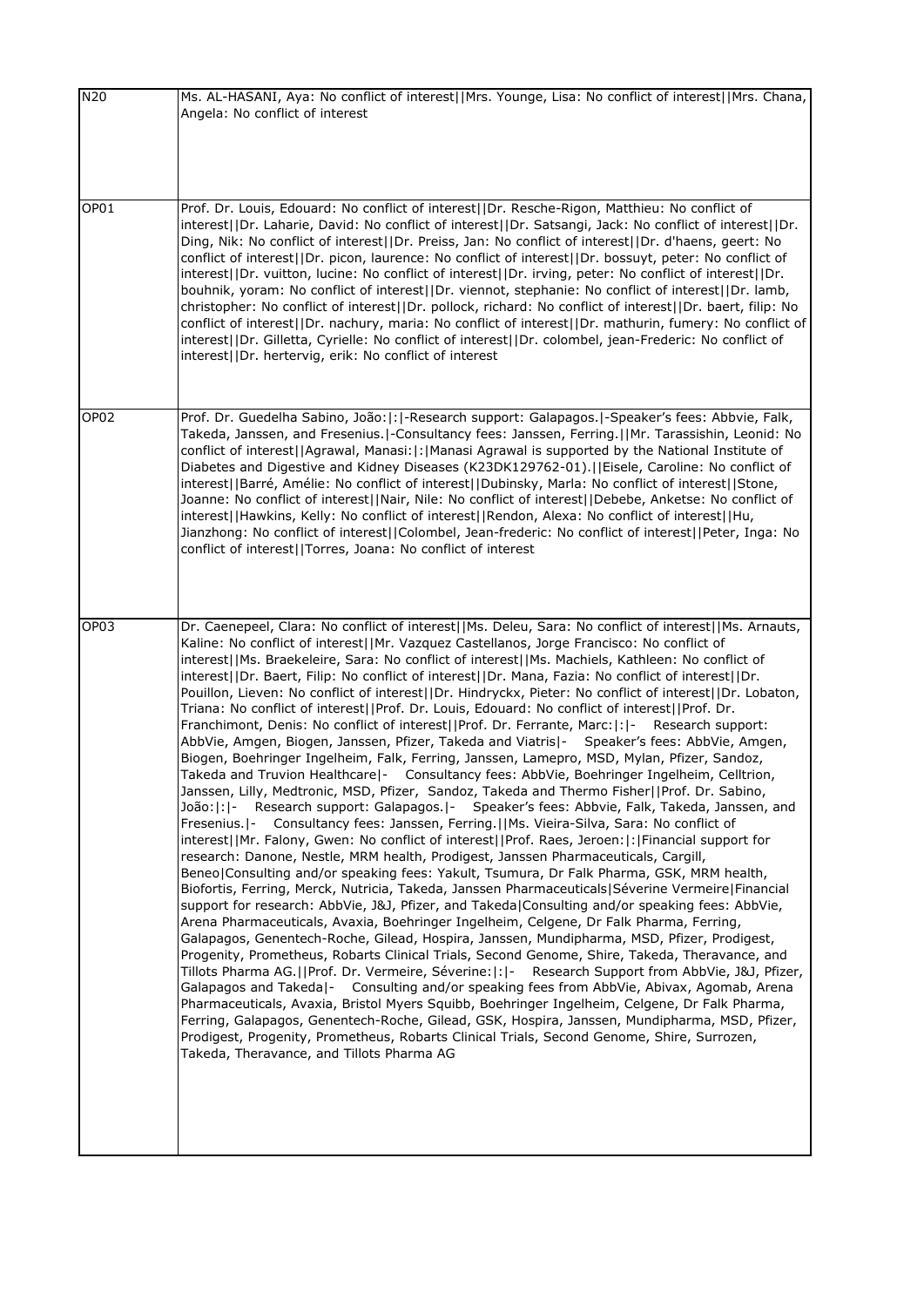| OP04 | Travis, Simon:   :   Has received research support, been advisor to or lectured for Abacus; AbbVie;  |
|------|------------------------------------------------------------------------------------------------------|
|      | Actial; ai4gi; Alcimed; Allergan; Amgen; Aptel; Arena; Asahi; Aspen; Astellas; Atlantic;             |
|      | AstraZeneca; Barco; Biocare; Biogen; BLPharma; Boehringer Ingelheim; BMS; Buhlmann; Calcico;         |
|      | Celgene; Cellerix; Cerimon; ChemoCentryx; Chiesi; CisBio; ComCast; Coronado; Cosmo; Ducentis;        |
|      | Dynavax; Elan; ECCO; Enterome; Falk; Ferring; FPRT Bio; Galapagos; Genentech/Roche;                  |
|      | Genzyme; Gilead; Glenmark; Grunenthal; GSK; GW Pharmaceuticals; Helmsley Trust;                      |
|      | Immunocore; Immunometabolism; Indigo; IOIBD; Janssen; Lexicon; Lilly; Medarex; MediAdd;              |
|      | Medtrix; Merck; Merrimack; Millenium; Neovacs; Norman Collisson Foundation Novartis; Novo            |
|      | Nordisk; NPS-Nycomed; Ocera; Optima; Origin; Otsuka; Palau; Pentax; Pfizer; Pharmaventure;           |
|      | Phillips; P&G Pronota; Proximagen; Resolute; Robarts; Sandoz; Santarus; Satisfai; Sensyne;           |
|      | Shire; SigmoidPharma; Souffinez; Syndermix; Synthon; Takeda; Theravance; Tigenix; Tillotts;          |
|      | Topivert; Trino Therapeutics with Wellcome Trust; TxCell; UCB Pharma; Vifor. We thank the            |
|      | patients who participated in the trial, their caregivers, and the study investigators and members of |
|      | the EARNEST study team. This study was sponsored by Takeda. Medical writing support was              |
|      | provided by Adele Blair, PhD, of Excel Medical Affairs, and funded by Takeda.[[Silverberg, Mark      |
|      | S.:  :  Has received research support from: AbbVie; Janssen; Takeda; Prometheus; Pfizer; Gilead.     |
|      | Has received speaker fees, consulting fees, or advisory board fees from: AbbVie; Janssen; Takeda;    |
|      | Pfizer; Gilead. We thank the patients who participated in the trial, their caregivers, and the study |
|      | investigators and members of the EARNEST study team. This study was sponsored by Takeda.             |
|      | Medical writing support was provided by Adele Blair, PhD, of Excel Medical Affairs, and funded by    |
|      | Takeda.   Danese, Silvio:   :   Has received lecture/consulting fees from: AbbVie; Allergan; Biogen; |
|      | Boehringer Ingelheim; Celgene; Celltrion; Ferring; Hospira; Johnson & Johnson; Merck; Merck          |
|      | Sharp & Dohme; Mundipharma; Pfizer; Sandoz; Takeda; TiGenix; UCB; Vifor. We thank the                |
|      | patients who participated in the trial, their caregivers, and the study investigators and members of |
|      | the EARNEST study team. This study was sponsored by Takeda. Medical writing support was              |
|      | provided by Adele Blair, PhD, of Excel Medical Affairs, and funded by Takeda.  Gionchetti,           |
|      | Paolo:  :  Has received honoraria or consultation fees from: Janssen; AbbVie; Pfizer; Celgene;       |
|      | Takeda; Ferring; MSD; Alfa-Sigma; Amgen; Gilead; Arena. Has participated in a company                |
|      | sponsored speaker's bureau for: AbbVie; Janssen; Takeda; Ferring; MSD; Sofar; Chiesi. We thank       |
|      | the patients who participated in the trial, their caregivers, and the study investigators and        |
|      | members of the EARNEST study team. This study was sponsored by Takeda. Medical writing               |
|      | support was provided by Adele Blair, PhD, of Excel Medical Affairs, and funded by                    |
|      | Takeda.  Löwenberg, Mark: : Has served as speaker and/or principal investigator for: AbbVie;         |
|      | Alimentiv; Bristol Myers Squibb; Celgene; Covidien; Dr. Falk; Ferring Pharmaceuticals; Galapagos;    |
|      | Gilead; GlaxoSmithKline; Janssen-Cilag; Merck Sharp & Dohme; Pfizer; Protagonist therapeutics;       |
|      | Receptos; Takeda; Tillotts; Tramedico. He has received research grants from: AbbVie; Merck           |
|      | <b>I</b> Sharp & Dohme: Dr Falk: Achmea healthcare: Galapagos: ZonMW. We thank the patients who      |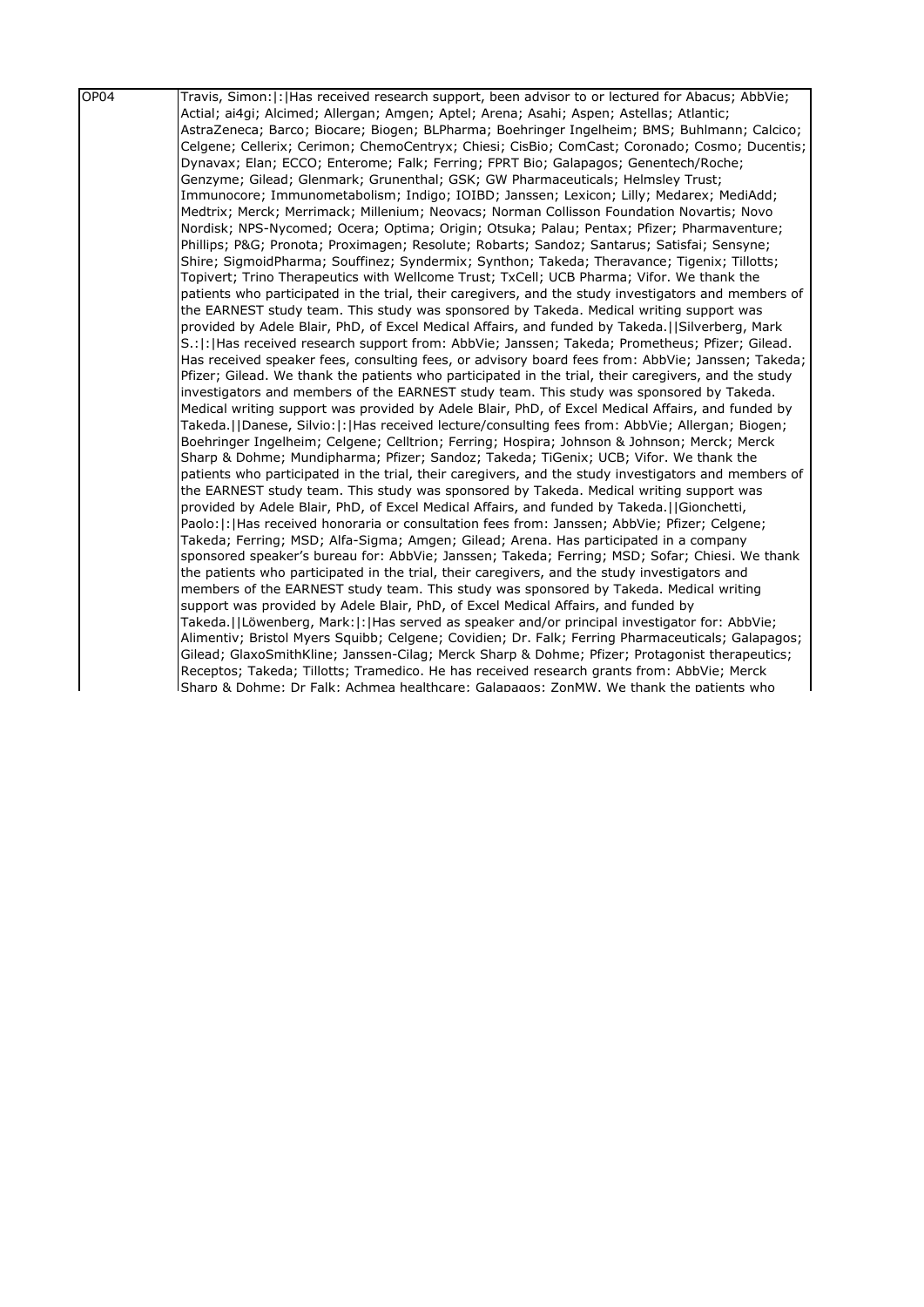| participated in the trial, their caregivers, and the study investigators and members of the EARNEST<br>study team. This study was sponsored by Takeda. Medical writing support was provided by Adele<br>Blair, PhD, of Excel Medical Affairs, and funded by Takeda.[JJairath, Vipul: [:   Vipul Jairath Has<br>received consulting/advisory board fees from: AbbVie; Alimentiv Inc (formerly Robarts Clinical<br>Trials); Arena Pharmaceuticals; Asahi Kasei Pharma; Asieris; Bristol Myers Squibb; Celltrion; Eli<br>Lilly; Ferring; Flagship Pioneering; Fresenius Kabi; Galapagos; GlaxoSmithKline; Genentech;<br>Gilead; Janssen; Merck; Mylan; Pandion; Pendopharm; Pfizer; Protagonist; Reistone Biopharma;<br>Roche; Sandoz; Second Genome; Takeda; Teva; Topivert. Has received speaker's fees from:<br>Abbvie; Ferring; Galapagos; Janssen; Pfizer; Shire; Takeda. We thank the patients who<br>participated in the trial, their caregivers, and the study investigators and members of the EARNEST<br>study team. This study was sponsored by Takeda. Medical writing support was provided by Adele<br>Blair, PhD, of Excel Medical Affairs, and funded by Takeda.   Feagan, Brian G.:  :  Consultant:<br>AbbVie; AdMIRx; AgomAB Therapeutics; Akebia; Alivio Therapeutics; Allakos; Amgen; Applied<br>Molecular Transport Inc; Arena Pharma; Avir; Azora Therapeutics; Boehringer-Ingelheim; Boston<br>Pharma; Celgene/BMS; Connect BioPharma; Cytoki; Disc Medicine; Everest Clinical Research<br>Corp.; Eli Lilly; Equillium; Ferring; Galapagos; Galen Atlantica; Genentech/Roche; Gilead;<br>Glenmark; Gossamer Pharma; GSK; Hoffmann-LaRoche; Hot Spot Therapeutics; Index Pharma;<br>ImmunExt; Intact Therapeutics; Janssen; Japan Tobacco Inc.; Kaleido Biosciences; Leadiant;<br>Millennium; MiroBio; Morphic Therapeutics; Mylan; OM Pharma; Origo BioPharma; Otsuka; Pandion<br>Therapeutics; Pfizer; Prometheus Therapeutics and Diagnostics; Progenity; PTM Therapeutics; Q32<br>Bio; Rebiotix; RedHill; Biopharma; REDX; Sandoz; Sanofi; Seres Therapeutics; Surrozen Inc.;<br>Takeda; Teva; Thelium; Theravance; Tigenix; Tillotts; UCB Pharma; VHsquared Ltd.; Viatris; Ysios;<br>Zealand Pharma. Speaker's bureau: Abbvie; Janssen, Takeda. Member, Scientific Advisory Board:<br>AbbVie; Amgen; Boehringer-Ingelheim; Celgene/BMS; Genentech/Roche; Janssen; Novartis;<br>Origo BioPharma; Pfizer; Prometheus; Takeda; Tillotts Pharma; Teva; Progenity; Index;<br>Ecor1Capital; Morphic; GSK. Member, Board of Directors: Alimentiv Inc., London (Senior Scientific<br>Director). Stock/shareholder: Gossamer Pharma. We thank the patients who participated in the<br>trial, their caregivers, and the study investigators and members of the EARNEST study team. This<br>study was sponsored by Takeda. Medical writing support was provided by Adele Blair, PhD, of<br>Excel Medical Affairs, and funded by Takeda.  Bressler, Brian: :   Advisor/Speaker: Ferring,<br>Janssen, Abbvie, Takeda, Pfizer, Novartis, BMS, Merck. Advisor: Alimentiv, Gilead, Iterative<br>Scopes, AMT, Celgene, Microbiome Insights, Merck, Amgen, Pendopharm, Genentech, BMS,<br>Allergan, Protagonist, Fresenius Kabi, Mylan, Bausch Health. Research support: Janssen, Abbvie,<br>GSK, BMS, Amgen, Genentech, Merck, BI, Qu Biologic, Celgene, Alvine. Stock Options: Qu Biologic.<br>We thank the patients who participated in the trial, their caregivers, and the study investigators<br>and members of the EARNEST study team. This study was sponsored by Takeda. Medical writing<br>support was provided by Adele Blair, PhD, of Excel Medical Affairs, and funded by<br>Takeda.  Lindner, Dirk: : Employee of Takeda and holds Takeda stock or stock options. We thank<br>the patients who participated in the trial, their caregivers, and the study investigators and<br>members of the EARNEST study team. This study was sponsored by Takeda. Medical writing<br>support was provided by Adele Blair, PhD, of Excel Medical Affairs, and funded by Takeda.  Escher,<br>Armella:  :   Employee of Takeda and holds Takeda stock or stock options. We thank the patients<br>who participated in the trial, their caregivers, and the study investigators and members of the<br>EARNEST study team. This study was sponsored by Takeda. Medical writing support was provided<br>by Adele Blair, PhD, of Excel Medical Affairs, and funded by Takeda.  Jones, Stephen: : External<br>consultant to Takeda. We thank the patients who participated in the trial, their caregivers, and the<br>study investigators and members of the EARNEST study team. This study was sponsored by<br>Takeda. Medical writing support was provided by Adele Blair, PhD, of Excel Medical Affairs, and<br>funded by Takeda.   Shen, Bo:   :   Consulting for: Janssen; Salix; AbbVie; Takeda; Theravance;<br>Robarts Clinical Trials. We thank the patients who participated in the trial, their caregivers, and the<br>Ms. Shavit, Zivia: No conflict of interest  Dr. Stein, Ronen: No conflict of interest  Dr. Aloi, Marina:<br>No conflict of interest  Dr. Ledder, Oren: No conflict of interest  Mrs. Focht, Gili: No conflict of<br>interest  Dr. Urlep, Darja: No conflict of interest  Dr. Hyams, Jeffrey: No conflict of interest  Prof.<br>Broide, Efrat: No conflict of interest  Dr. Vais, Batya: No conflict of interest  Dr. Levine, Jeremiah:<br>No conflict of interest  Dr. Shouval, Dror: No conflict of interest  Dr. Matar, Manar: No conflict of<br>interest  Prof. Assa, Amit: No conflict of interest  Dr. Rosh, Joel: No conflict of interest  Dr.<br>Hussey, Seamus: No conflict of interest  Prof. Markowitz, James: No conflict of interest  Dr.<br>Yerushalmy-Feler, Anat: No conflict of interest  Dr. Miele, Erasmo: No conflict of interest  Prof.<br>Shaoul, Ron: No conflict of interest  Prof. Russell, Richard K: No conflict of interest  Turner, Dan:<br>No conflict of interest |      |                                                                                                              |
|--------------------------------------------------------------------------------------------------------------------------------------------------------------------------------------------------------------------------------------------------------------------------------------------------------------------------------------------------------------------------------------------------------------------------------------------------------------------------------------------------------------------------------------------------------------------------------------------------------------------------------------------------------------------------------------------------------------------------------------------------------------------------------------------------------------------------------------------------------------------------------------------------------------------------------------------------------------------------------------------------------------------------------------------------------------------------------------------------------------------------------------------------------------------------------------------------------------------------------------------------------------------------------------------------------------------------------------------------------------------------------------------------------------------------------------------------------------------------------------------------------------------------------------------------------------------------------------------------------------------------------------------------------------------------------------------------------------------------------------------------------------------------------------------------------------------------------------------------------------------------------------------------------------------------------------------------------------------------------------------------------------------------------------------------------------------------------------------------------------------------------------------------------------------------------------------------------------------------------------------------------------------------------------------------------------------------------------------------------------------------------------------------------------------------------------------------------------------------------------------------------------------------------------------------------------------------------------------------------------------------------------------------------------------------------------------------------------------------------------------------------------------------------------------------------------------------------------------------------------------------------------------------------------------------------------------------------------------------------------------------------------------------------------------------------------------------------------------------------------------------------------------------------------------------------------------------------------------------------------------------------------------------------------------------------------------------------------------------------------------------------------------------------------------------------------------------------------------------------------------------------------------------------------------------------------------------------------------------------------------------------------------------------------------------------------------------------------------------------------------------------------------------------------------------------------------------------------------------------------------------------------------------------------------------------------------------------------------------------------------------------------------------------------------------------------------------------------------------------------------------------------------------------------------------------------------------------------------------------------------------------------------------------------------------------------------------------------------------------------------------------------------------------------------------------------------------------------------------------------------------------------------------------------------------------------------------------------------------------------------------------------------------------------------------------------------------------------------------------------------------------------------------------------------------------------------------------------------------------------------------------------------------------------------------------------------------------------------------------------------------------------------------------------------------------------------------------------------------------------------------------------------------------------------------------------------------------------------------------------------------------------------------------------------------------------------------------------------------------------------------------------------------------------------------------------------------------------------------------------------------------------------------------------------------------------------------------------------------------------------------------------------------------------------------------------------------------------------------------------------------------------------------------------------------------------------------------------------------------------------------------------------------------------------------------------------------------------------------------------------------------------------------------|------|--------------------------------------------------------------------------------------------------------------|
|                                                                                                                                                                                                                                                                                                                                                                                                                                                                                                                                                                                                                                                                                                                                                                                                                                                                                                                                                                                                                                                                                                                                                                                                                                                                                                                                                                                                                                                                                                                                                                                                                                                                                                                                                                                                                                                                                                                                                                                                                                                                                                                                                                                                                                                                                                                                                                                                                                                                                                                                                                                                                                                                                                                                                                                                                                                                                                                                                                                                                                                                                                                                                                                                                                                                                                                                                                                                                                                                                                                                                                                                                                                                                                                                                                                                                                                                                                                                                                                                                                                                                                                                                                                                                                                                                                                                                                                                                                                                                                                                                                                                                                                                                                                                                                                                                                                                                                                                                                                                                                                                                                                                                                                                                                                                                                                                                                                                                                                                                                                                                                                                                                                                                                                                                                                                                                                                                                                                                                                                                                |      | complex with a positive provided interesting weakening and the company of the second service powerful critic |
|                                                                                                                                                                                                                                                                                                                                                                                                                                                                                                                                                                                                                                                                                                                                                                                                                                                                                                                                                                                                                                                                                                                                                                                                                                                                                                                                                                                                                                                                                                                                                                                                                                                                                                                                                                                                                                                                                                                                                                                                                                                                                                                                                                                                                                                                                                                                                                                                                                                                                                                                                                                                                                                                                                                                                                                                                                                                                                                                                                                                                                                                                                                                                                                                                                                                                                                                                                                                                                                                                                                                                                                                                                                                                                                                                                                                                                                                                                                                                                                                                                                                                                                                                                                                                                                                                                                                                                                                                                                                                                                                                                                                                                                                                                                                                                                                                                                                                                                                                                                                                                                                                                                                                                                                                                                                                                                                                                                                                                                                                                                                                                                                                                                                                                                                                                                                                                                                                                                                                                                                                                |      |                                                                                                              |
|                                                                                                                                                                                                                                                                                                                                                                                                                                                                                                                                                                                                                                                                                                                                                                                                                                                                                                                                                                                                                                                                                                                                                                                                                                                                                                                                                                                                                                                                                                                                                                                                                                                                                                                                                                                                                                                                                                                                                                                                                                                                                                                                                                                                                                                                                                                                                                                                                                                                                                                                                                                                                                                                                                                                                                                                                                                                                                                                                                                                                                                                                                                                                                                                                                                                                                                                                                                                                                                                                                                                                                                                                                                                                                                                                                                                                                                                                                                                                                                                                                                                                                                                                                                                                                                                                                                                                                                                                                                                                                                                                                                                                                                                                                                                                                                                                                                                                                                                                                                                                                                                                                                                                                                                                                                                                                                                                                                                                                                                                                                                                                                                                                                                                                                                                                                                                                                                                                                                                                                                                                | OP05 |                                                                                                              |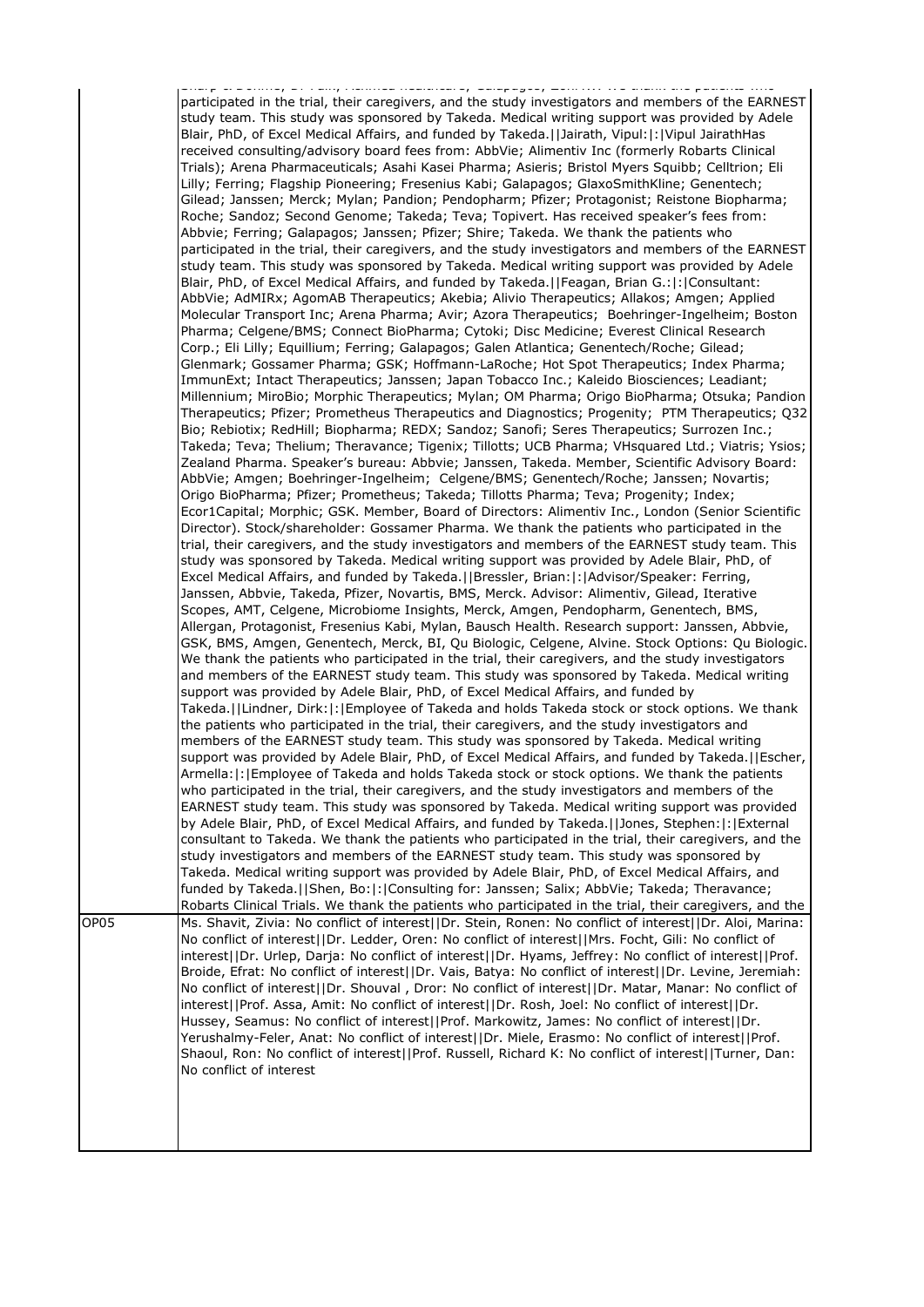| OP <sub>06</sub> | Ms. Ovesen, Pernille Dige: No conflict of interest  Dr. Ilvemark, Johan F. K. F.: No conflict of<br>interest  Dr. Attauabi, Mohamed: No conflict of interest  Dr. Seidelin, Jakob Benedict: No conflict<br>of interest                                                                                                                                                                                                                                                                                                                                                                                                                                                                                                                                                                                                                                                                                                                                                                                                                                                                                                                                                                                                                                                                                                                                                                                                                                                                                                                                                                                                                                                                                                                                                                                                                                                                                                                                                                                                                                                                                                                                                                                                                                                                                                                                                                                                                                                                                                                                                                                                                                                                                                                                                                                                                                                                                                                                                                                                                                                                                                                                                                                                                                                 |
|------------------|------------------------------------------------------------------------------------------------------------------------------------------------------------------------------------------------------------------------------------------------------------------------------------------------------------------------------------------------------------------------------------------------------------------------------------------------------------------------------------------------------------------------------------------------------------------------------------------------------------------------------------------------------------------------------------------------------------------------------------------------------------------------------------------------------------------------------------------------------------------------------------------------------------------------------------------------------------------------------------------------------------------------------------------------------------------------------------------------------------------------------------------------------------------------------------------------------------------------------------------------------------------------------------------------------------------------------------------------------------------------------------------------------------------------------------------------------------------------------------------------------------------------------------------------------------------------------------------------------------------------------------------------------------------------------------------------------------------------------------------------------------------------------------------------------------------------------------------------------------------------------------------------------------------------------------------------------------------------------------------------------------------------------------------------------------------------------------------------------------------------------------------------------------------------------------------------------------------------------------------------------------------------------------------------------------------------------------------------------------------------------------------------------------------------------------------------------------------------------------------------------------------------------------------------------------------------------------------------------------------------------------------------------------------------------------------------------------------------------------------------------------------------------------------------------------------------------------------------------------------------------------------------------------------------------------------------------------------------------------------------------------------------------------------------------------------------------------------------------------------------------------------------------------------------------------------------------------------------------------------------------------------------|
| OP07             | Prof. Dr. SCHREIBER, Stefan:  :   Has been speaker/consultant for AbbVie, Amgen, BMS, Falk,<br>Ferring, Galapagos/Gilead, Genentech/Roche, Janssen, MSD, Pfizer, Takeda   Prof. Dr. Feagan,<br>Brian:  :   Reports grants and personal fees from AbbVie, Amgen, AstraZeneca, Bristol-Myers Squibb<br>(BMS), Janssen Biotech/Centocor, JnJ/Janssen, Pfizer, Receptos and Takeda; personal fees from<br>Ablynx, ActoGeniX, AdMIRx Inc., Akebia Therapeutics Inc., Allergan, Atlantic Pharma, Avaxia<br>Biologics Inc., Avir Pharma, Baxter Healthcare Corporation, Biogen Idec, BiomX Israel, Boehringer<br>Ingelheim, Boston Pharmaceuticals, Calypso Biotech, Celgene, Elan/Biogen, enGene, Ferring,<br>Galapagos, Genentech/Roche, gICare Pharma, Gilead, Given Imaging, Gossamer Pharma, GSK,<br>Inception IBD Inc., Ironwood, Japan Tobacco Inc., Kyowa Hakko Kirin Co Ltd, Lexicon, Lilly, Lycera<br>Biotech, Merck, Mesoblast Pharma, Millennium, Nestlé, Nextbiotix, Novartis, Novo Nordisk,<br>Par'Immune, Progenity, Prometheus Therapeutics and Diagnostics, Protagonist, Qu Biologics, Salix,<br>Shire, Sienna Biologics, Sigmoid Pharma, Synergy Pharma, Teva Pharma, TiGenix, Tillotts, UCB,<br>Vertex, VHsquared, Vivelix Pharma, Wyeth, Zealand and Zyngenia; and is the Senior Scientific<br>Director, Alimentiv Inc. and a Professor of Medicine at Western University.  Prof. Peyrin-Biroulet,<br>Laurent:  :   Reports personal fees from AbbVie, Allergan, Alma, Amgen, Applied Molecular<br>Transport, Arena, Biogen, BMS, Boehringer Ingelheim, Celgene, Celltrion, Enterome, Enthera,<br>Ferring, Fresenius Kabi, Galapagos, Genentech, Gilead, Hikma, Index Pharmaceuticals, Inotrem,<br>Janssen, Lilly, MSD, Mylan, Nestlé, Norgine, Oppilan Pharma, OSE Immunotherapeutics, Pfizer,<br>Pharmacosmos, Roche, Samsung Bioepis, Sandoz, Sterna, Sublimity Therapeutics, Takeda,<br>Theravance, Tillotts and Vifor; grants from AbbVie, MSD and Takeda; and stock options from<br>CTM.  Prof. Dr. Vermeire, Severine: : Reports grants from AbbVie, J&J, Pfizer and Takeda; and<br>personal fees from AbbVie, Arena Pharmaceuticals, Avaxia Biologics Inc., Boehringer Ingelheim,<br>Celgene, Dr Falk Pharma, Ferring, Galapagos, Genentech/Roche, Gilead, Hospira, Janssen,<br>Mundipharma, MSD, Pfizer, ProDigest, Progenity, Prometheus, Robarts Clinical Trials, Second<br>Genome, Shire, Takeda, Theravance and Tillotts Pharma AG.  Faes, Margaux: : Employee and<br>shareholder of Galapagos NV.  Harris, Kristina: : Employee and shareholder of Galapagos<br>NV.  Oortwijn, Alessandra: : Employee and shareholder of Galapagos NV.  Daniele,<br>Patrick:  :   Employee of Cytel Health Canada which received funding from Galapagos NV to conduct<br>the analysis.     Patel, Haridarshan:   :   Employee and shareholder of Galapagos NV.     Prof. Dr.<br>Danese, Silvio:  :   Reports personal fees from AbbVie, Allergan, Amgen, AstraZeneca, Athos<br>Therapeutics, Biogen, Boehringer Ingelheim, Celgene, Celltrion, Eli Lilly, Enthera, Ferring<br>Pharmaceuticals Inc., Gilead, Hospira, Inotrem, Janssen, J&J, MSD, Mundipharma, Mylan, Pfizer,<br>Roche, Sandoz, Sublimity Therapeutics, Takeda, TiGenix, UCB Inc. and Vifor. |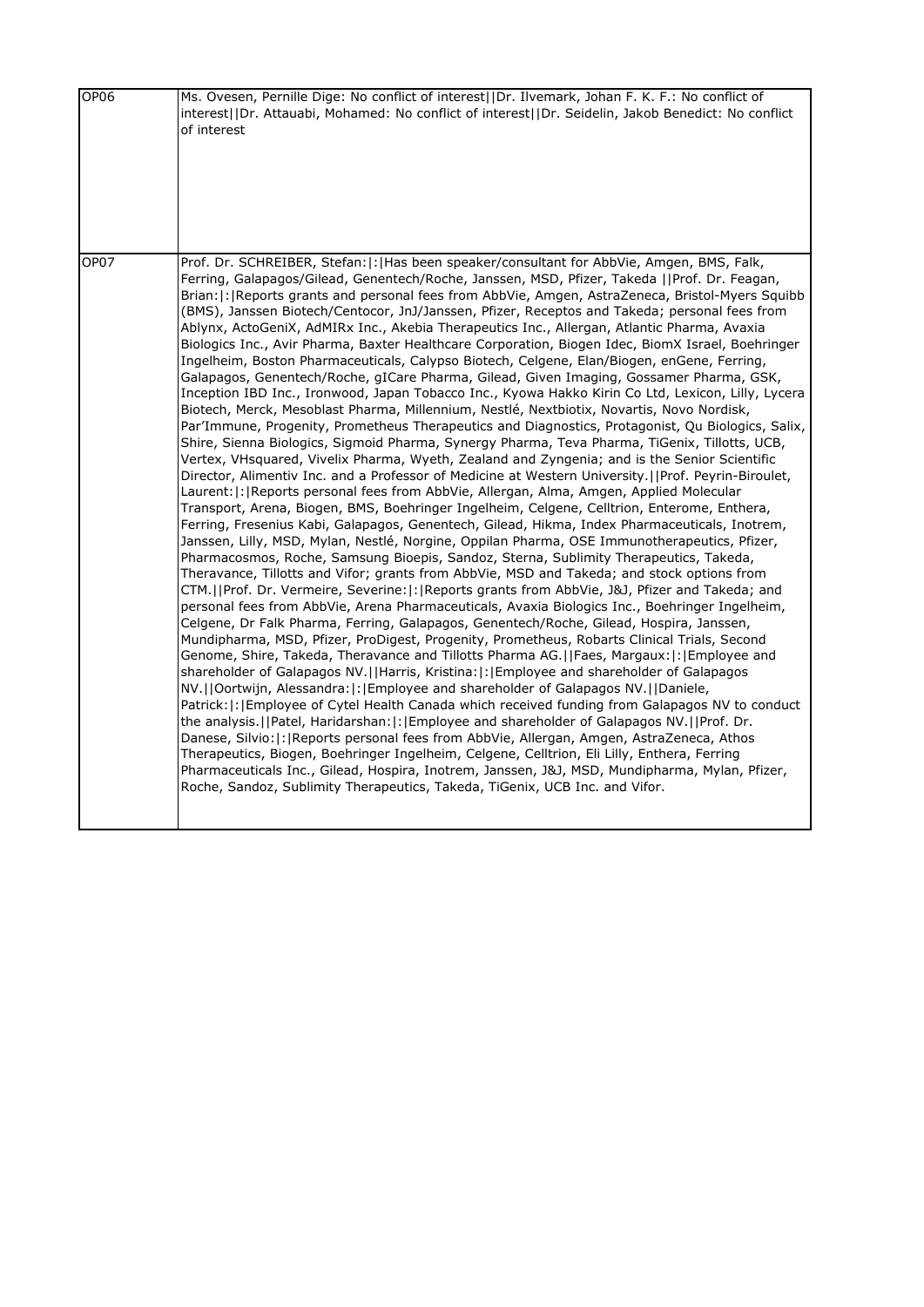| OP <sub>08</sub> | Danese, Silvio:  :   received consultancy fees from AbbVie, Allergan, Amgen, AstraZeneca, Biogen,<br>Boehringer Ingelheim, Celgene, Celltrion, Ferring, Gilead, Hospira, Janssen, Johnson & Johnson,<br>MSD, Mundipharma, Pfizer, Roche, Sandoz, Takeda, TiGenix, UCB, and Vifor Pharma.   IDr. Tran,<br>Jacinda:  :  Jacinda Tran was a summer intern at AbbVie at the time this study was conducted and<br>is currently a PhD student at the University of Washington. [IDr. D'Haens, Geert:  :   served as an<br>adviser for AbbVie, Ablynx, Allergan, Alphabiomics, Amakem, Amgen, AM Pharma, Arena<br>Pharmaceuticals, AstraZeneca, Avaxia, Biogen, Bristol Meyers Squibb, Boehringer Ingelheim,<br>Celgene/Receptos, Celltrion, Cosmo, Echo Pharmaceuticals, Eli Lilly, Engene, Ferring, DrFALK<br>Pharma, Galapagos, Genentech/Roche, Gilead, Glaxo Smith Kline, Gossamerbio, Hospira/Pfizer,<br>Immunic, Johnson and Johnson, Kintai Therapeutics, Lycera, Medimetrics, Millenium/Takeda,<br>Medtronics, Mitsubishi Pharma, Merck Sharp Dome, Mundipharma, Nextbiotics, Novonordisk,<br>Otsuka, Pfizer/Hospira, Photopill, Prodigest, Prometheus laboratories/Nestle, Progenity,                                                                                                                                                                                                                                                                                                                                                                                 |
|------------------|--------------------------------------------------------------------------------------------------------------------------------------------------------------------------------------------------------------------------------------------------------------------------------------------------------------------------------------------------------------------------------------------------------------------------------------------------------------------------------------------------------------------------------------------------------------------------------------------------------------------------------------------------------------------------------------------------------------------------------------------------------------------------------------------------------------------------------------------------------------------------------------------------------------------------------------------------------------------------------------------------------------------------------------------------------------------------------------------------------------------------------------------------------------------------------------------------------------------------------------------------------------------------------------------------------------------------------------------------------------------------------------------------------------------------------------------------------------------------------------------------------------------------------------------------------------------------|
|                  | Protagonist, RedHill, Robarts Clinical Trials, Salix, Samsung Bioepis, Sandoz, Seres/Nestle,<br>Setpoint, Shire, Teva, Tigenix, Tillotts, Topivert, Versant and Vifor, and has received speaker fees<br>from AbbVie, Biogen, Ferring, Johnson and Johnson, Merck Sharp Dome, Mundipharma, Norgine,<br>Pfizer, Samsung Bioepis, Shire, Millenium/Takeda, Tillotts and Vifor.  Dr. Rubin, David<br>T.:  :   received grant support from Takeda; and has served as a consultant for AbbVie, Altrubio,<br>Arena Pharmaceuticals, Bellatrix Pharmaceuticals, Boehringer Ingelheim Ltd., Bristol-Myers Squibb,                                                                                                                                                                                                                                                                                                                                                                                                                                                                                                                                                                                                                                                                                                                                                                                                                                                                                                                                                                 |
|                  | Celgene Corp/Syneos, Connect BioPharma, GalenPharma/Atlantica, Genentech/Roche, Gilead<br>Sciences, InDex Pharmaceuticals, Ironwood Pharmaceuticals, Iterative Scopes, Janssen<br>Pharmaceuticals, Lilly, Materia Prima, Pfizer, Prometheus Biosciences, Reistone, Takeda, and<br>Techlab Inc.     Dr. Aoyama, Nobuo: No conflict of interest     Dr. Zhou, Wen:   :   full-time employee of<br>AbbVie and may hold AbbVie stock and/or stock options.     Dr. James, Barbara:   :   full-time                                                                                                                                                                                                                                                                                                                                                                                                                                                                                                                                                                                                                                                                                                                                                                                                                                                                                                                                                                                                                                                                           |
|                  | employee of AbbVie and may hold AbbVie stock and/or stock options.     Dr. Yao, Xuan:   :   full-time<br>employee of AbbVie and may hold AbbVie stock and/or stock options.     Dr. SanchezGonzalez,<br>Yuri:  :  full-time employee of AbbVie and may hold AbbVie stock and/or stock options.   Dr.<br>Panaccione, Remo:  :   received consulting fees from AbbVie, Abbott, Alimentiv (formerly Robarts),<br>Amgen, Arena Pharmaceuticals, AstraZeneca, Bristol-Myers Squibb, Boehringer Ingelheim,<br>Celgene, Celltrion, Cosmos Pharmaceuticals, Eisai, Elan, Eli Lilly, Ferring, Galapagos, Genentech,<br>Gilead Sciences, Glaxo-Smith Kline, Janssen, Merck, Mylan, Oppilan, Pandion, Pharma, Pandion<br>Pharma, Pfizer, Progenity, Protagonist Therapeutics, Roche, Satisfai Health, Sandoz, Schering-<br>Plough, Shire, Sublimity Therapeutics, Theravance Biopharma, UCB, and Takeda Pharmaceuticals;<br>speaker fees from AbbVie, Arena Pharmaceuticals, Celgene, Eli Lilly, Ferring, Gilead Sciences,<br>Janssen, Merck, Pfizer, Roche, Sandoz, Shire, and Takeda Pharmaceuticals; has served on the<br>advisory boards for AbbVie, Amgen, Arena Pharmaceuticals, Bristol-Myers Squibb, Celgene,<br>Celltrion, Eli Lilly, Ferring, Galapagos, Genentech, Gilead Sciences, Glaxo-Smith Kline, Janssen,<br>Merck, Mylan, Oppilan Pharma, Pandion Pharma, Pfizer, Sandoz, Shire, Sublimity Therapeutics,<br>Theravance Biopharma, and Takeda Pharmaceuticals; and has received research/educational<br>support from AbbVie, Ferring, Janssen, Pfizer, and Takeda. |
|                  |                                                                                                                                                                                                                                                                                                                                                                                                                                                                                                                                                                                                                                                                                                                                                                                                                                                                                                                                                                                                                                                                                                                                                                                                                                                                                                                                                                                                                                                                                                                                                                          |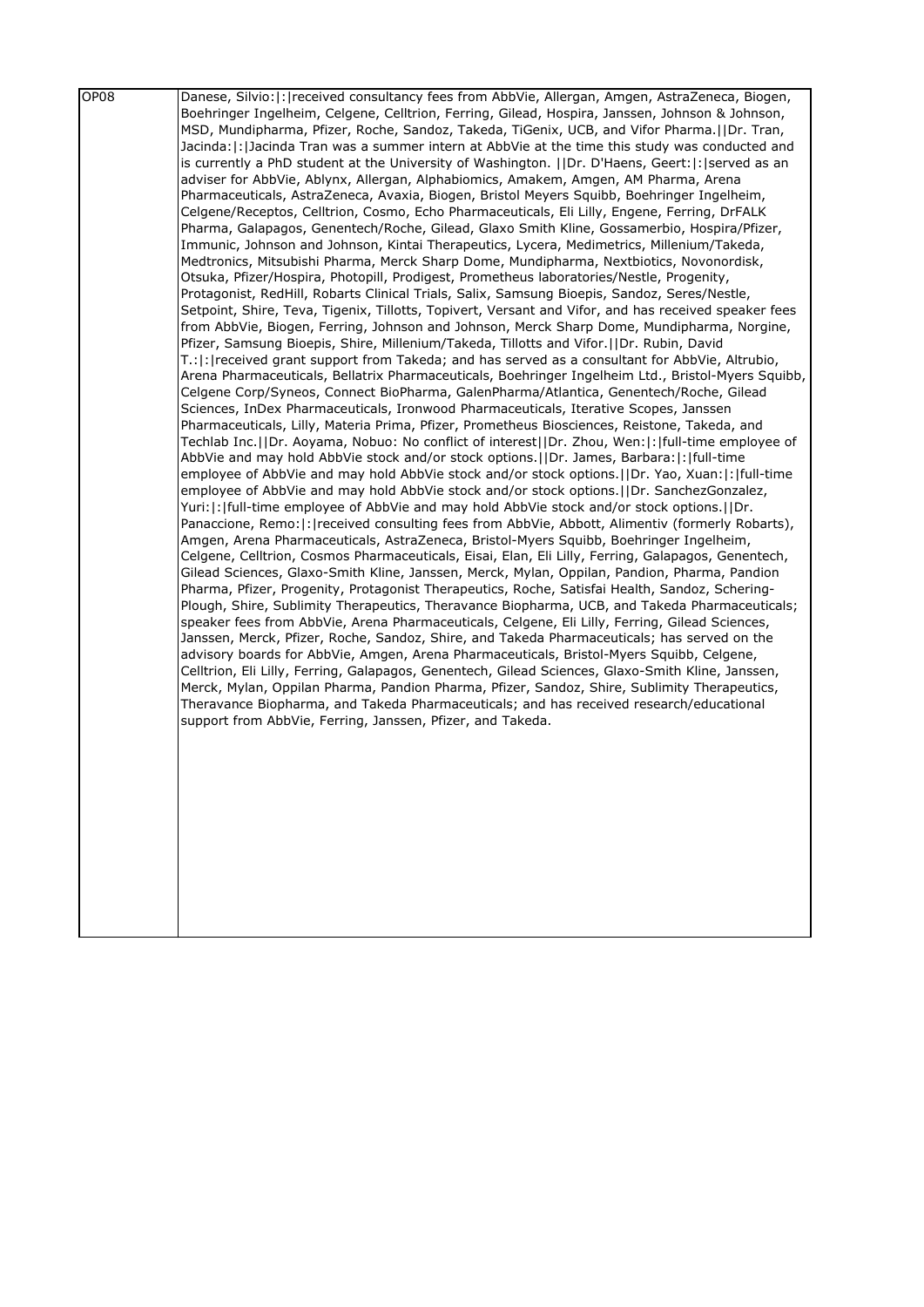| OP <sub>09</sub> | Dr. Jørgensen, Kristin Kaasen: No conflict of interest  Dr. Syversen, Silje W: : Dr Syversen reports                                                                                               |
|------------------|----------------------------------------------------------------------------------------------------------------------------------------------------------------------------------------------------|
|                  | grants from Norwegian Regional Health Authorities and grants from South-Eastern Norway                                                                                                             |
|                  | Regional Health Authorities during the conduct of the study; personal fees fromThermo Fisher                                                                                                       |
|                  | outside the submitted work  Dr. Goll, Guro L: : Dr Goll reports grants from South-Eastern Norway                                                                                                   |
|                  | Regional Health Authorities during the conduct of the study; personal fees from AbbVie, personal                                                                                                   |
|                  | fees from Pfizer, personal fees from Sandoz, personal fees from Celltrion, personal fees from Lilly,                                                                                               |
|                  | personal fees from UCB, personal fees from Celltrion, and personal fees from Boehringer Ingelheim                                                                                                  |
|                  | outside the submitted work  Mrs. Bjørlykke, Kristin H: No conflict of interest  Dr. Sandanger,                                                                                                     |
|                  | Øystein: No conflict of interest  Dr. Sexton, Joseph: No conflict of interest  Mrs. Brun, Marthe K:                                                                                                |
|                  | No conflict of interest  Mr. Noraberg, Geir: No conflict of interest  Mr. Ystrøm, Carl M: No conflict                                                                                              |
|                  | of interest  Mrs. Seeberg, Kathrine A: No conflict of interest  Mrs. Blomgren, Ingrid M: No conflict                                                                                               |
|                  | of interest  Mr. Torp, Roald: No conflict of interest  Dr. Mørk, Cato: : Dr Mørk reports personal                                                                                                  |
|                  | fees from Novartis Norge AS, personal fees from LEO Pharma AS, personal fees from ACO Hud                                                                                                          |
|                  | Norge AS, personal fees from Cellgene AS, personal fees from Abbvie, and personal fees from                                                                                                        |
|                  | Galderma Nordic AB outside the submitted work.   Prof. Kvien, Tore K: : Dr Kvien reports grants                                                                                                    |
|                  | from Norwegian Regional Health Authorities (inter-regional KLINBEFOSK grants) and grants from                                                                                                      |
|                  | South-Eastern Norway Regional Health Authorities during the conduct of the study; grants from                                                                                                      |
|                  | AbbVie, grants from Amgen, personal fees from Amgen, grants from BMS, personal fees from                                                                                                           |
|                  | Celltrion, personal fees from Egis, personal fees from Evapharma, personal fees from Ewopharma,                                                                                                    |
|                  | personal fees from Gilead, personal fees from Hikma, personal fees from Mylan, grants from                                                                                                         |
|                  | Novartis, personal fees from Oktal, grants from Novartis, grants from Pfizer, personal fees from                                                                                                   |
|                  | Pfizer, personal fees from Sandoz, personal fees from Sanofi, grants from UCB, and personal fees<br>from UCB outside the submitted work. [IDr. Bolstad, Nils:  :  Dr Bolstad reports personal fees |
|                  | from Roche, personal fees from Janssen, and personal fees from Novartis outside the submitted                                                                                                      |
|                  | work  Prof. Haavardsholm, Espen A: : Dr Haavardsholm reports grants from Norwegian Regional                                                                                                        |
|                  | Health Authorities (interregional KLINBEFORSK grants) and grants from The South-Eastern Norway                                                                                                     |
|                  | Regional Health Authority during the conduct of the study; personal fees from Pfizer, personal fees                                                                                                |
|                  | from AbbVie, personal fees from Celgene, personal fees from Novartis, personal fees from Janssen,                                                                                                  |
|                  | personal fees from Gilead, personal fees from Eli-Lilly, and personal fees from UCB outside the                                                                                                    |
|                  | submitted work  Prof. Jahnsen, Jørgen: No conflict of interest                                                                                                                                     |
|                  |                                                                                                                                                                                                    |
|                  |                                                                                                                                                                                                    |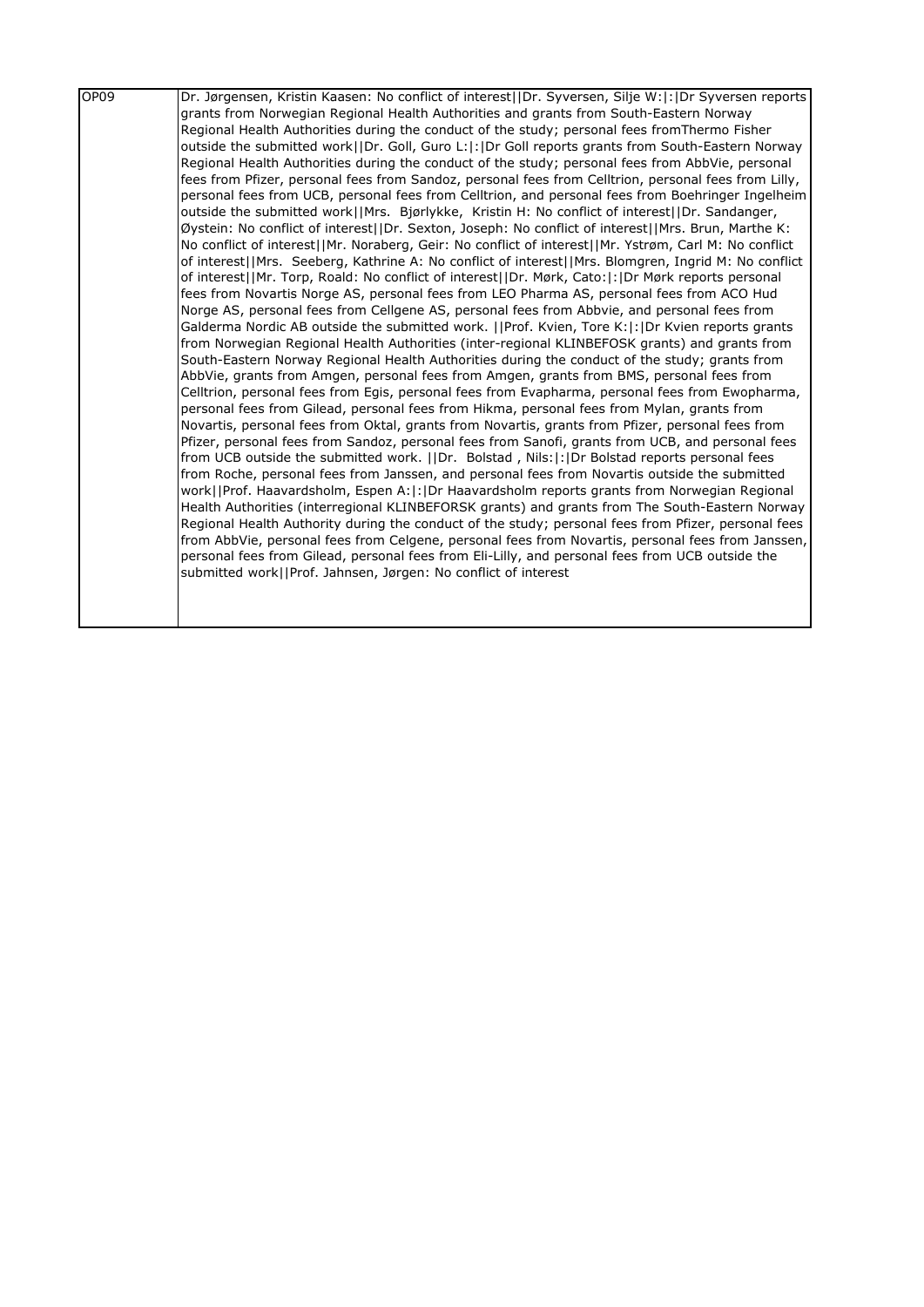| OP10        | Dr. Narula, Neeraj:  :  Neeraj Narula holds a McMaster University Department of Medicine Internal                                                                                                           |
|-------------|-------------------------------------------------------------------------------------------------------------------------------------------------------------------------------------------------------------|
|             | Career Award. Neeraj Narula has received honoraria from Janssen, Abbvie, Takeda, Pfizer, Merck,<br>Sandoz, Novartis, and Ferring.  Ms. Wong, Emily: No conflict of interest  Dr. Dulai,                     |
|             | Parambir:   :   Parambir S. Dulai is supported by a Digestive Diseases Research Center grant NIH                                                                                                            |
|             | DK120515 and a Research Scholar Award from the American Gastroenterology Association.                                                                                                                       |
|             | Parmabir S.Dulai has received research support and consulting for Takeda, Abbvie, Janssen,                                                                                                                  |
|             | Pfizer.  Dr. Marshall, John: : John K. Marshall has received honoraria from Janssen, AbbVie,                                                                                                                |
|             | Allergan, Bristol-Meyer-Squibb, Ferring, Janssen, Lilly, Lupin, Merck, Pfizer, Pharmascience, Roche,                                                                                                        |
|             | Shire, Takeda and Teva.  Dr. Jairath, Vipul: : Vipul Jairath has received consulting/advisory board<br>fees from AbbVie, Alimentiv Inc (formerly Robarts Clinical Trials), Arena pharmaceuticals, Asieris,  |
|             | Bristol Myers Squibb, Celltrion, Eli Lilly, Ferring, Fresenius Kabi, Galapagos, GlaxoSmithKline,                                                                                                            |
|             | Genetech, Gilead, Janssen, Merck, Mylan, Pandion, Pendopharm, Pfizer, Reistone Biopharma,                                                                                                                   |
|             | Roche, Sandoz, Takeda, Teva, Topivert; speaker's fees from, Abbvie, Ferring, Galapagos, Janssen                                                                                                             |
|             | Pfizer Shire, Takeda.  Dr. Reinisch, Walter: : Walter Reinisch has received support for the                                                                                                                 |
|             | following: Speaker for Abbott Laboratories, Abbvie, Aesca, Aptalis, Astellas, Centocor, Celltrion,                                                                                                          |
|             | Danone Austria, Elan, Falk Pharma GmbH, Ferring, Immundiagnostik, Mitsubishi Tanabe Pharma<br>Corporation, MSD, Otsuka, PDL, Pharmacosmos, PLS Education, Schering-Plough, Shire, Takeda,                   |
|             | Therakos, Vifor, Yakult,  Consultant for Abbott Laboratories, Abbvie, Aesca, Algernon, Amgen, AM                                                                                                            |
|             | Pharma, AMT, AOP Orphan, Arena Pharmaceuticals, Astellas, Astra Zeneca, Avaxia, Roland Berger                                                                                                               |
|             | GmBH, Bioclinica, Biogen IDEC, Boehringer-Ingelheim, Bristol-Myers Squibb, Cellerix,                                                                                                                        |
|             | Chemocentryx, Celgene, Centocor, Celltrion, Covance, Danone Austria, DSM, Elan, Eli Lilly, Ernest                                                                                                           |
|             | & Young, Falk Pharma GmbH, Ferring, Galapagos, Genentech, Gilead, Grünenthal, ICON, Index                                                                                                                   |
|             | Pharma, Inova, Janssen, Johnson & Johnson, Kyowa Hakko Kirin Pharma, Lipid Therapeutics,<br>LivaNova, Mallinckrodt, Medahead, MedImmune, Millenium, Mitsubishi Tanabe Pharma Corporation,                   |
|             | MSD, Nash Pharmaceuticals, Nestle, Nippon Kayaku, Novartis, Ocera, OMass, Otsuka, Parexel, PDL,                                                                                                             |
|             | Periconsulting, Pharmacosmos, Philip Morris Institute, Pfizer, Procter & Gamble, Prometheus,                                                                                                                |
|             | Protagonist, Provention, Robarts Clinical Trial, Sandoz, Schering-Plough, Second Genome, Seres                                                                                                              |
|             | Therapeutics, Setpointmedical, Sigmoid, Sublimity, Takeda, Therakos, Theravance, Tigenix, UCB,                                                                                                              |
|             | Vifor, Zealand, Zyngenia, and 4SC,  Advisory board member for Abbott Laboratories, Abbvie,<br>Aesca, Amgen, AM Pharma, Astellas, Astra Zeneca, Avaxia, Biogen IDEC, Boehringer-Ingelheim,                   |
|             | Bristol-Myers Squibb, Cellerix, Chemocentryx, Celgene, Centocor, Celltrion, Danone Austria, DSM,                                                                                                            |
|             | Elan, Ferring, Galapagos, Genentech, Grünenthal, Inova, Janssen, Johnson & Johnson, Kyowa                                                                                                                   |
|             | Hakko Kirin Pharma, Lipid Therapeutics, MedImmune, Millenium, Mitsubishi Tanabe Pharma                                                                                                                      |
|             | Corporation, MSD, Nestle, Novartis, Ocera, Otsuka, PDL, Pharmacosmos, Pfizer, Procter & Gamble,                                                                                                             |
|             | Prometheus, Sandoz, Schering-Plough, Second Genome, Setpointmedical, Takeda, Therakos,                                                                                                                      |
|             | Tigenix, UCB, Zealand, Zyngenia, and 4SC.                                                                                                                                                                   |
| OP11        | Dr. Fachal, Laura: No conflict of interest  the International IBD Genetics Consortium, on behalf of:<br>No conflict of interest                                                                             |
|             |                                                                                                                                                                                                             |
|             |                                                                                                                                                                                                             |
|             |                                                                                                                                                                                                             |
|             |                                                                                                                                                                                                             |
| <b>OP12</b> | Dr. Pellino, Gianluca: No conflict of interest  Dr. Rottoli, Matteo: No conflict of interest  Dr.                                                                                                           |
|             | Mineccia, Michela: No conflict of interest  Dr. Frontali, Alice: No conflict of interest  Mr. Celentano,                                                                                                    |
|             | Valerio: No conflict of interest  Dr. Colombo, Francesco: No conflict of interest  Prof. Ardizzone,<br>Sandro: No conflict of interest  Dr. Martí, Marc: No conflict of interest  Prof. Espín-Basany, Eloy: |
|             | No conflict of interest  Dr. Ferrero, Alessandro: No conflict of interest  Dr. Panis, Yves: No conflict                                                                                                     |
|             | of interest  Prof. Poggioli, Gilberto: No conflict of interest  Prof. Sampietro, Gianluca M: No conflict                                                                                                    |
|             | of interest                                                                                                                                                                                                 |
|             |                                                                                                                                                                                                             |
|             |                                                                                                                                                                                                             |
|             |                                                                                                                                                                                                             |
| OP13        | Dr. Holubar, Stefan: No conflict of interest  Dr. Prien, Christopher: No conflict of interest  Dr. Jia,                                                                                                     |
|             | Xue: No conflict of interest  Dr. Liska, David: No conflict of interest  Dr. Kessler, Hermann: No                                                                                                           |
|             | conflict of interest  Dr. Valente, Michael: No conflict of interest  Dr. Lightner, Amy: No conflict of                                                                                                      |
|             | interest  Dr. Gorgun, Emre: No conflict of interest  Dr. Hull, Tracy: No conflict of interest  Dr.                                                                                                          |
|             | Steele, Scott: No conflict of interest                                                                                                                                                                      |
|             |                                                                                                                                                                                                             |
|             |                                                                                                                                                                                                             |
|             |                                                                                                                                                                                                             |
|             |                                                                                                                                                                                                             |
|             |                                                                                                                                                                                                             |
|             |                                                                                                                                                                                                             |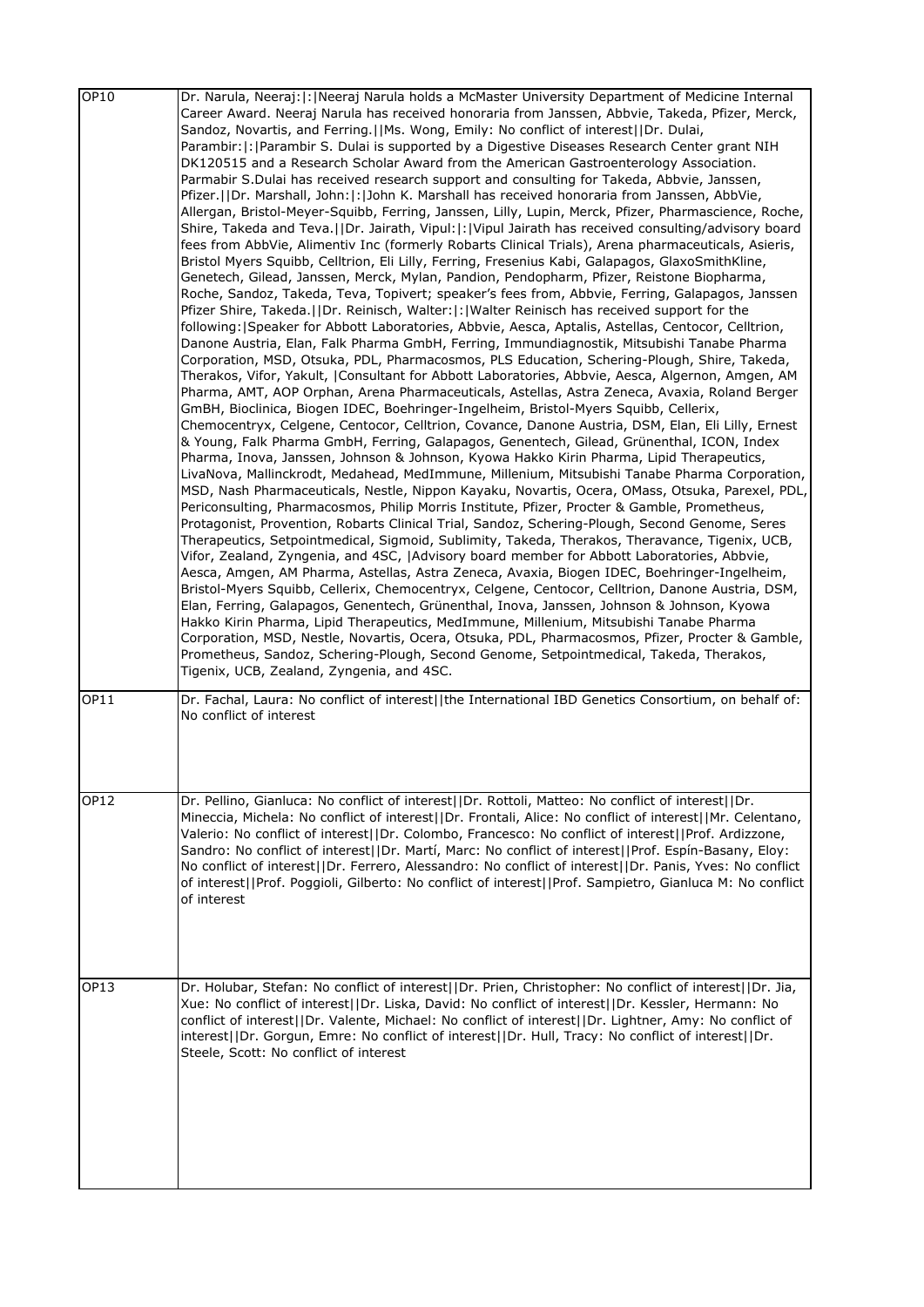| <b>OP14</b> | Dr. Krzak, Monika: No conflict of interest  Dr. Taylor, Leland: No conflict of interest  Mr. Alegbe,<br>Tobi: No conflict of interest  Mrs. Ghouraba, Mennatallah: No conflict of interest  Dr. Strickland,<br>Michelle: No conflict of interest  Mr. Przybilla, Moritz: No conflict of interest  Dr. Noell, Guillaume:<br>No conflict of interest  Dr. Iyer, Vivek: No conflict of interest  Ms. Cheam, Ai Xian: No conflict of<br>interest  Ms. Matte, Julie: No conflict of interest  Dr. Parkes, Miles: No conflict of interest  Dr.<br>McIntyre, Rebecca: No conflict of interest  Dr. Raine, Tim: No conflict of interest  Dr. Anderson,<br>Carl: No conflict of interest                                                                                                                                                                                                                                                                                                                                                                                                                                                                                                                                                                                                                                                                                                                                                                                                                                                                                                                    |
|-------------|----------------------------------------------------------------------------------------------------------------------------------------------------------------------------------------------------------------------------------------------------------------------------------------------------------------------------------------------------------------------------------------------------------------------------------------------------------------------------------------------------------------------------------------------------------------------------------------------------------------------------------------------------------------------------------------------------------------------------------------------------------------------------------------------------------------------------------------------------------------------------------------------------------------------------------------------------------------------------------------------------------------------------------------------------------------------------------------------------------------------------------------------------------------------------------------------------------------------------------------------------------------------------------------------------------------------------------------------------------------------------------------------------------------------------------------------------------------------------------------------------------------------------------------------------------------------------------------------------|
| <b>OP15</b> | Dr. Villanacci, Vincenzo: No conflict of interest  Dr. Parigi, Tommaso Lorenzo: No conflict of<br>interest  Ms. Del Amor, Rocío: No conflict of interest  Mr. Mesguer Esbrì,  Pablo: No conflict of<br>interest  Dr. Gui, Xianyong: No conflict of interest  Ms. Bazarova, Alina: No conflict of<br>interest  Prof. Dr. Bhandari, Pradeep: No conflict of interest  Prof. Dr. Bisschops, Raf: No conflict<br>of interest  Prof. Dr. Danese, Silvio: No conflict of interest  Prof. Dr. De Hertogh, Gert: No conflict<br>of interest  Dr. Ferraz, Jose G: No conflict of interest  Prof. Dr. Götz, Martin: No conflict of<br>interest  Prof. Grisan, Enrico: No conflict of interest  Prof. Dr. Hayee, Bu: No conflict of<br>interest  Prof. Dr. Kiesslich, Ralf: No conflict of interest  Prof. Dr. Lazarev, Mark: No conflict of<br>interest  Mr. Mandelli, Giulio: No conflict of interest  Ms. Monica, Melissa Anna Teresa: No conflict<br>of interest  Prof. Dr. Panaccione, Remo: No conflict of interest  Prof. Dr. Parra-Blanco, Adolfo: No<br>conflict of interest  Prof. Dr. Pastorelli, Luca: No conflict of interest  Prof. Dr. Rath, Timo: No<br>conflict of interest  Dr. Røyset, Elin S: No conflict of interest  Dr. Shivaji, Uday: No conflict of<br>interest  Dr. Tontini, Gian Eugenio: No conflict of interest  Prof. Dr. Vieth, Michael: No conflict of<br>interest  Dr. Zardo, Davide: No conflict of interest  Prof. Dr. Ghosh, Subrata: No conflict of<br>interest  Prof. Naranjo, Valery: No conflict of interest  Prof. Dr. Iacucci, Marietta: No conflict of<br>interest |
| OP16        | Iacucci, Marietta: No conflict of interest  Dr. Cannatelli, Rosanna: No conflict of interest  Dr. Parigi,<br>Tommaso Lorenzo: No conflict of interest  Dr. Buda, Andrea: No conflict of interest  Dr. Labarile,<br>Nunzia: No conflict of interest  Dr. Nardone, Olga Maria: No conflict of interest  Dr. Tontini, Gian<br>Eugenio: No conflict of interest  Dr. Rimondi, Alessandro: No conflict of interest  Ms. Bazarova,<br>Alina: No conflict of interest  Prof. Dr. Bhandari, Pradeep: No conflict of interest  Prof. Dr.<br>Bisschops, Raf: No conflict of interest  Prof. Dr. De Hertogh, Gert: No conflict of interest  Ms. Del<br>Amor, Rocio: No conflict of interest  Prof. Dr. Ferraz, Jose G: No conflict of interest  Prof. Dr.<br>Goetz, Martin: No conflict of interest  Dr. Gui, Xianyong: No conflict of interest  Prof. Dr. Hayee,<br>Bu: No conflict of interest  Prof. Dr. Kiesslich, Ralf: No conflict of interest  Prof. Dr. Lazarev, Mark:<br>No conflict of interest  Prof. Naranjo, Valery: No conflict of interest  Prof. Dr. Panaccione, Remo:<br>No conflict of interest  Prof. Dr. Parra-Blanco, Adolfo: No conflict of interest  Prof. Dr. Pastorelli,<br>Luca: No conflict of interest  Prof. Dr. Rath, Timo: No conflict of interest  Dr. Røyset, Elin S: No<br>conflict of interest  Prof. Dr. Vieth, Michael: No conflict of interest  Dr. Villanacci, Vincenzo: No<br>conflict of interest  Dr. Zardo, Davide: No conflict of interest  Prof. Dr. Ghosh, Subrata: No conflict<br>of interest  Prof. Dr. Grisan, Enrico: No conflict of interest               |
| OP17        | Dr. Plachta-Danielzik, Sandra: No conflict of interest  Dr. di Giuseppe, Romina: No conflict of<br>interest  Bokemeyer, Bernd: : Consulting fees from: AbbVie, MSD, Shire, Ferring, Hospira,<br>Takeda, Movetis, Shield Therapeutics, Pfizer, Biogen, Janssen, Hexal, and Celgene, outside the<br>submitted work. Financial support for lectures and teaching from: AbbVie, Ferring, MSD, Merckle,<br>Falk, HLR, Shield Therapeutics, Pfizer, Celltrion, Takeda, Janssen, and Mundipharma, outside the<br>submitted work. Grant and financial support for research from AbbVie and Ferring, outside the<br>submitted work.  Dr. Efken, Philipp: No conflict of interest  Dr. Mohl, Wolfgang: No conflict of<br>interest  Dr. Krause, Thomas: No conflict of interest  Dr. Hoffstadt, Martin: No conflict of<br>interest  Prof. Dr. Ehehalt, Robert: No conflict of interest  Dr. Trentmann, Leo: No conflict of<br>interest  Dr. Schweitzer, Axel: No conflict of interest  Dr. Jessen, Petra: No conflict of interest  Ms.<br>Franzenburg, Sina: No conflict of interest  Mrs. Hartmann, Petra: No conflict of interest  Prof. Dr.<br>Schreiber, Stefan:  :  Personal fees from Abbvie, Arena, BMS, Biogen, Celltrion, Celgene, IMAB,<br>Gilead, MSD, Mylan, Pfizer, Fresenius, Janssen, Takeda, Theravance, provention Bio, from<br>Protagonist, Falk, outside the submitted work                                                                                                                                                                                                                |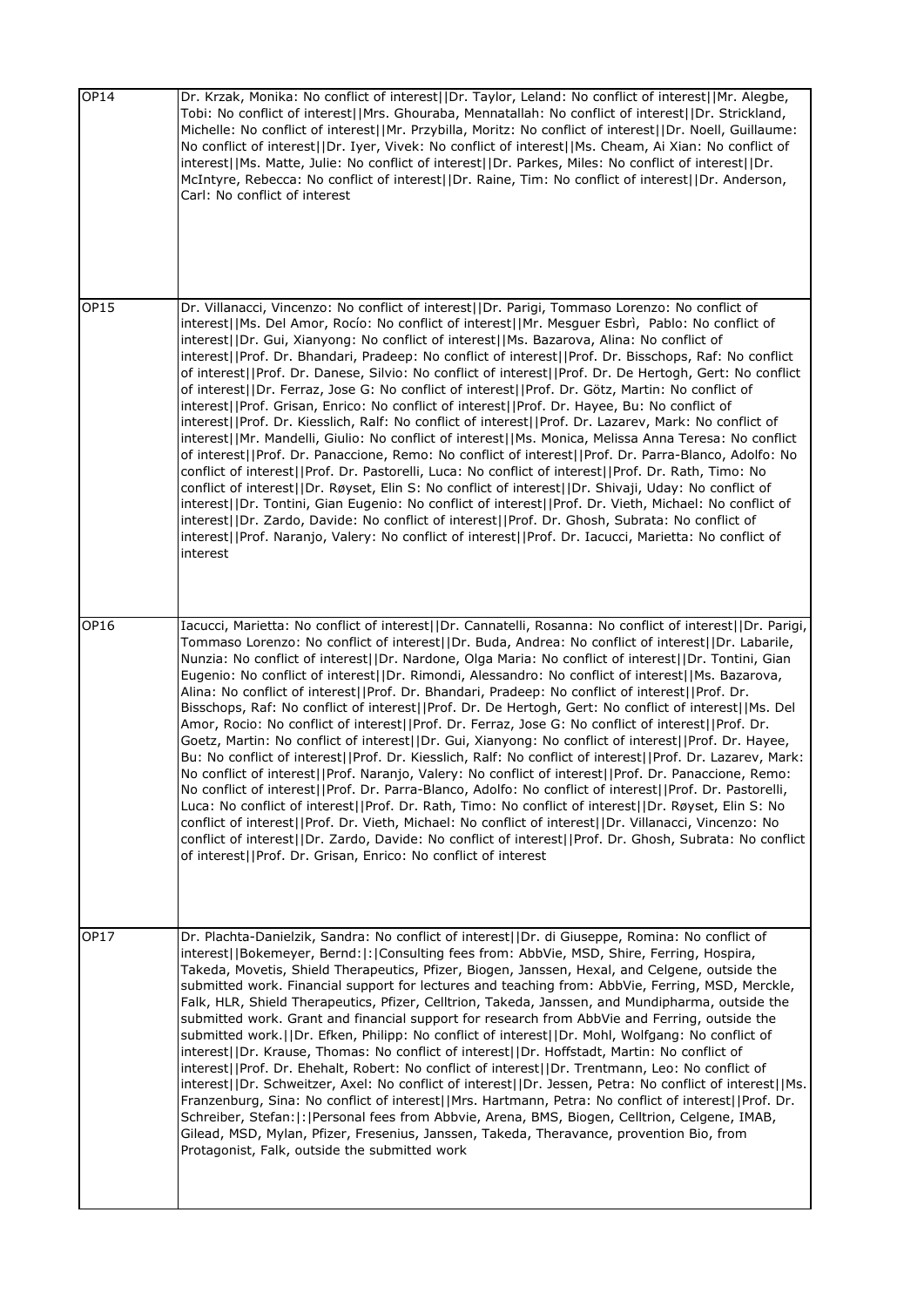| OP18 | Prof. Dr. Reinisch, Walter:  :   Prof. Dr. Walter Reinisch has served as a speaker for Abbott         |
|------|-------------------------------------------------------------------------------------------------------|
|      | Laboratories, AbbVie, AESCA Pharma GmbH, Aptalis, Astellas, Celltrion, Centocor, Danone Austria,      |
|      | Elan Pharmaceuticals, Dr Falk Pharma, Ferring Pharmaceuticals, Immundiagnostik, Medice,               |
|      | Mitsubishi Tanabe Pharma Corporation, MSD, Otsuka, PDL, Pharmacosmos, PLS Education,                  |
|      | Schering-Plough, Shire, Takeda, Therakos, Vifor Pharma, Yakult Pharmaceutical Industry as a           |
|      | consultant for Abbott Laboratories, AbbVie, AESCA Pharma GmbH, Algernon Pharmaceuticals,              |
|      | Amgen, AM Pharma, AMT, AOP Orphan, Arena Pharmaceuticals, Astellas, Astra Zeneca, Avaxia,             |
|      | Bioclinica, Biogen, Boehringer Ingelheim, Bristol Myers Squibb, Calyx, Celgene, Cellerix, Celltrion,  |
|      |                                                                                                       |
|      | Centocor, ChemoCentryx, Covance, Danone Austria, DSM Pharmaceutical Solutions, Elan                   |
|      | Pharmaceuticals, Eli Lilly, Ernest & Young, Dr Falk Pharma, Ferring Pharmaceuticals, Galapagos,       |
|      | Gatehouse Bio Inc., Genentech, Gilead, Grünenthal, ICON, Index Pharma, Inova, Intrinsic Imaging,      |
|      | Janssen, Johnson & Johnson, Kyowa Kirin, Landos Biopharma, Lipid Therapeutics, LivaNova,              |
|      | Mallinckrodt, Medahead, MedImmune, Millenium Pharmaceuticals, Mitsubishi Tanabe Pharma                |
|      | Corporation, MSD, Nash Pharmaceuticals, Nestle, Nippon Kayaku, Novartis, Ocera, OMass, Otsuka,        |
|      | Parexel, PDL, Periconsulting, Pfizer, Pharmacosmos, Philip Morris Institute, Pfizer, Procter &        |
|      | Gamble, Prometheus Laboratories, Protagonist Therapeutics, Provention, Quell Therapeutics,            |
|      | Robarts Clinical Trial, Roland Berger GmbH, Sandoz, Schering-Plough, Second Genome, Seres             |
|      | Therapeutics, Setpointmedical, Sigmoid, Sublimity, Takeda, Teva Pharma, Therakos, Theravance,         |
|      | Tigenix, UCB, Vifor, Zealand, Zyngenia and 4SC as an advisory board member for Abbott                 |
|      | Laboratories, AbbVie, AESCA Pharma GmbH, Amgen, AM Pharma, Astellas, Astra Zeneca, Avaxia,            |
|      | Biogen, Boehringer Ingelheim, Bristol Myers Squibb, Celgene, Cellerix, Celltrion, Centocor,           |
|      | ChemoCentryx, Danone Austria, DSM Pharmaceutical Solutions, Elan Pharmaceuticals, Ferring,            |
|      | Galapagos, Genentech, Grünenthal, Inova, Janssen, Johnson & Johnson, Kyowa Kirin, Lipid               |
|      | Therapeutics, MedImmune, Millenium Pharmaceuticals, Mitsubishi Tanabe Pharma Corporation,             |
|      | MSD, Nestle, Novartis, Ocera, Otsuka, PDL, Pfizer, Pharmacosmos, Procter & Gamble, Prometheus         |
|      | Laboratories, Sandoz, Schering-Plough, Second Genome, Setpoint Medical, Takeda, Therakos,             |
|      | TiGenix, UCB, Zealand Pharma, Zyngenia and 4SC and has received research funding from Abbott          |
|      | Laboratories, AbbVie, AESCA Pharma GmbH, Centocor, Dr Falk Pharma, Immundiagnostik,                   |
|      | Janssen, MSD, Sandoz, Takeda.  Prof. Dr. Colombel, Jean-Frederic: : Prof. Dr. Jean-Frederic           |
|      | Colombel reports receiving research grants from AbbVie, Janssen Pharmaceuticals and Takeda            |
|      | receiving payment for lectures from AbbVie, Allergan, Inc., Amgen, Ferring Pharmaceuticals, Shire     |
|      | and Takeda receiving consulting fees from AbbVie, Amgen, Arena Pharmaceuticals, Boehringer            |
|      | Ingelheim, Bristol Myers Squibb, Celgene, Eli Lilly, Ferring Pharmaceuticals, Galmed Research,        |
|      | Geneva Pharmaceuticals, GlaxoSmithKline, Iterative Scopes, Janssen Pharmaceuticals, Kaleido           |
|      | Biosciences, Landos Biopharma, Inc., Otsuka Pharmaceutical, Pfizer, Prometheus Laboratories,          |
|      | Sanofi, Takeda, TiGenix and hold stock options in Intestinal Biotech Development.     Prof. Dr.       |
|      | D'Haens, Geert R: :  Prof. Dr. Geert R D'Haens has served as adviser for AbbVie, Ablynx, Active       |
|      | Biotech AB, AgomAb Therapeutics, Alimentiv, Allergan, AlphaBiomics, Amakem, Amgen, AM                 |
|      | Pharma, Applied Molecular Therapeutics, Arena Pharmaceuticals, AstraZeneca, Avaxia, Biogen,           |
|      | Boehringer Ingelheim, Bristol Myers Squibb/Celgene, Celltrion, Cosmo Pharmaceuticals, Dr Falk         |
|      | Pharma, DSM Pharmaceutical Solutions, Echo Pharmaceuticals, Eli Lilly, enGene, Exeliom                |
|      | Biosciences, Ferring Pharmaceuticals, Galapagos, Genentech/Roche, Gilead, GlaxoSmithKline,            |
|      | Gossamer Bio, Immunic, Johnson & Johnson, Kintai Therapeutics, Inc., Lument, Lycera,                  |
|      | Medimetriks Pharmaceuticals, Inc., Medtronic, Merck Sharp Dohme, Mitsubishi Tanabe Pharma             |
|      | Corporation, Mundipharma, Nextbiotics, Novo Nordisk, Otsuka Pharmaceutical, Pfizer, PhotoPill,        |
|      | ProciseDx, Prodigest, Prometheus Laboratories/Nestle, Progenity, Protagonist Therapeutics, RedHill    |
|      | Biopharma, Salix Pharmaceuticals, Samsung Bioepis, Sandoz, Seres/Nestec/Nestle, Setpoint, Shire,      |
|      | Takeda, Teva, Tigenix, Tillotts Pharma, TopiVert Pharma, Versant and Vifor Pharma received            |
|      | speaker fees from AbbVie, Biogen, Ferring, Galapagos/Gilead, Johnson & Johnson, Merck Sharp           |
|      | Dohme, Millenium/Takeda, Mundipharma, Norgine, Pfizer, Samsung Bioepis, Shire, Tillotts Pharma        |
|      | and Vifor.  Prof. Dr. Rimola, Jordi: : Prof. Dr. Jordi Rimola reports receiving research grants from  |
|      | AbbVie and Genentech receiving payment for lectures from Gilead, Janssen Pharmaceuticals and          |
|      | Takeda receiving consulting fees from Alimentiv, Boehringer Ingelheim, Janssen Pharmaceuticals,       |
|      | Takeda, TiGenix and Origo.  Dr. DeHaas-Amatsaleh, Angela: : Dr. Angela DeHaas-Amatsaleh is an         |
|      | employee of Galapagos and has received warrants from Galapagos. [IDr. McKevitt, Matt:  :  Dr. Matt    |
|      | McKevitt is an employee and shareholder of Gilead Sciences, Inc.  Dr. Ren, Xuehan: : Dr. Xuehan       |
|      | Ren is an employee and shareholder of Gilead Sciences, Inc.  Dr. Serone, Adrian: : Dr. Adrian         |
|      | Serone was an employee and shareholder of Gilead Sciences Inc. during the conduct of the              |
|      | study.  Prof. Dr. Schwartz, David A: : Prof. Dr. David A Schwartz has served as an adviser for        |
|      | AbbVie, Gilead, Janssen, Takeda and UCB, and is a DMSB member for Tract.   Dr. Gecse, Krisztina       |
|      | B:  :   Dr. Krisztina B Gecse has received grants from Pfizer Inc and Celltrion consultancy fees from |
|      | AbbVie, Arena Pharmaceuticals, Galapagos, Gilead, Immunic Therapeutics, Janssen                       |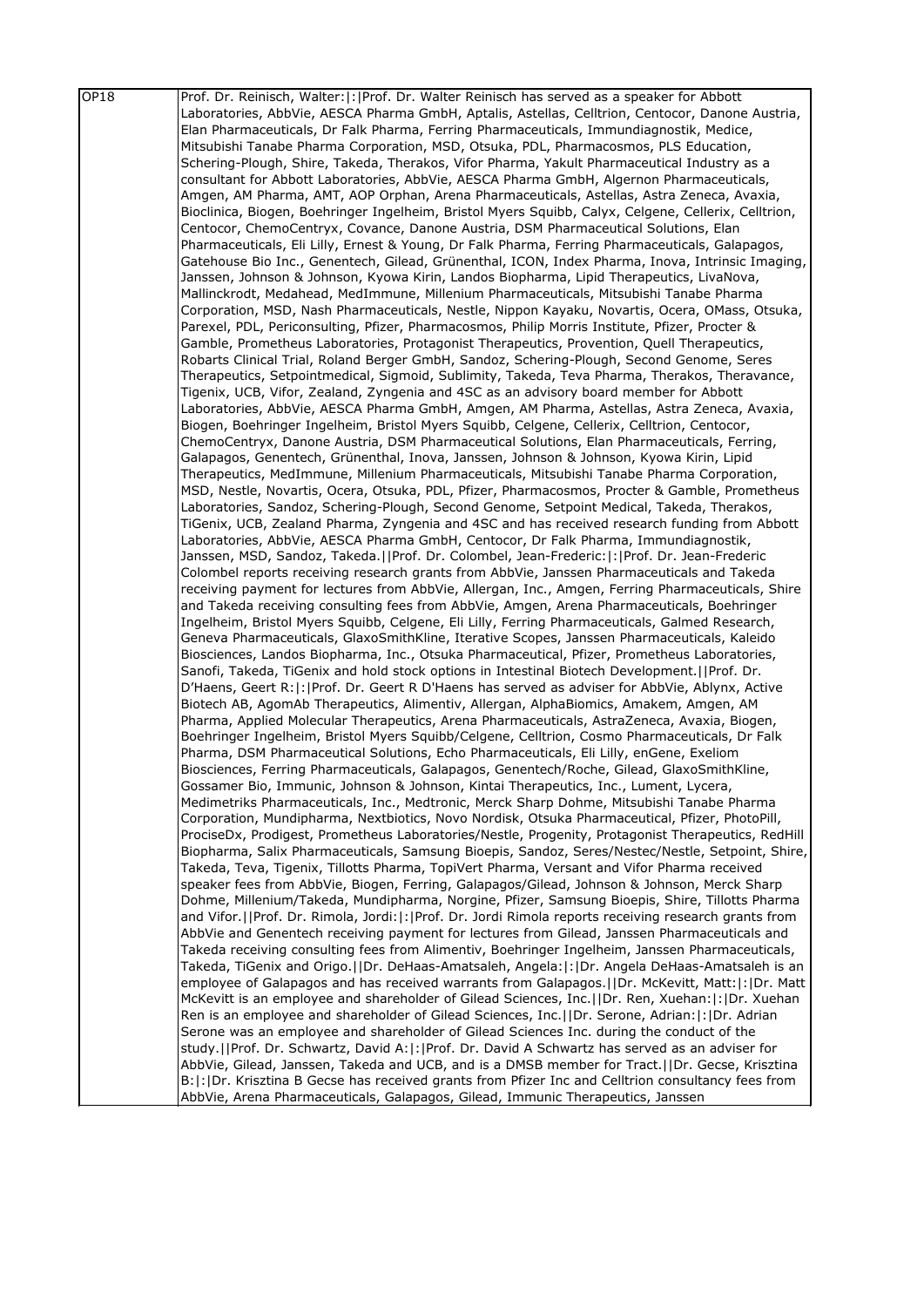| OP19        | Dr. Geldof, Jeroen: No conflict of interest  Dr. Iqbal, Nusrat: No conflict of interest  Dr. LeBlanc,<br>Jean-Frédéric: No conflict of interest  Ms. Sawyer, Rachel: No conflict of interest  Dr. Buskens,<br>Christianne: No conflict of interest  Prof. Dr. Bemelman, Willem: No conflict of interest  Dr. Gecse,<br>Krisztina: No conflict of interest  Dr. Lundby, Lilli: No conflict of interest  Prof. Lightner, Amy L.:<br>No conflict of interest  Prof. Danese, Silvio: No conflict of interest  Prof. Spinelli, Antonino: No<br>conflict of interest  Dr. Carvello, Michele: No conflict of interest  Prof. Faiz, Omar: No conflict of<br>interest  Dr. Warusavitarne, Janindra: No conflict of interest  Dr. Lung, Phillip: No conflict of<br>interest  Prof. De Looze, Danny: No conflict of interest  Prof. D'Hoore, André: No conflict of<br>interest  Prof. Vermeire, Séverine: No conflict of interest  Prof. Hart, Ailsa: No conflict of<br>interest  Dr. Tozer, Phil: No conflict of interest                                                                                                                                                                                                                                                                                                                                                                                                                                                                                                                   |
|-------------|-----------------------------------------------------------------------------------------------------------------------------------------------------------------------------------------------------------------------------------------------------------------------------------------------------------------------------------------------------------------------------------------------------------------------------------------------------------------------------------------------------------------------------------------------------------------------------------------------------------------------------------------------------------------------------------------------------------------------------------------------------------------------------------------------------------------------------------------------------------------------------------------------------------------------------------------------------------------------------------------------------------------------------------------------------------------------------------------------------------------------------------------------------------------------------------------------------------------------------------------------------------------------------------------------------------------------------------------------------------------------------------------------------------------------------------------------------------------------------------------------------------------------------------|
| <b>OP20</b> | Ms. Constable, Laura: No conflict of interest  Ms. Iqbal, Nusrat: No conflict of interest  Mr.<br>Cozzetto, Domenico: No conflict of interest  Prof. Hart, Ailsa: No conflict of interest  Mr. Tozer,<br>Phil: No conflict of interest  Dr. Powell, Nick: No conflict of interest                                                                                                                                                                                                                                                                                                                                                                                                                                                                                                                                                                                                                                                                                                                                                                                                                                                                                                                                                                                                                                                                                                                                                                                                                                                 |
| OP21        | Dr. Alexander, James: No conflict of interest  Dr. Kennedy, Nick: No conflict of interest  Dr.<br>Ibraheim, Hajir: No conflict of interest  Dr. Anandabaskaran, Sulak: No conflict of interest  Dr.<br>Saifuddin, Aamir: No conflict of interest  Castro Seoane, Rocio: No conflict of interest  Dr. Liu,<br>Zhigang: No conflict of interest  Ms. Nice, Rachel: No conflict of interest  Bewshea, Claire: No<br>conflict of interest  D'Mello, Andrea: No conflict of interest  Constable, Laura: No conflict of<br>interest  Dr. Jones, Gareth-Rhys: No conflict of interest  Dr. Balarajah, Sharmili: No conflict of<br>interest  Dr. Fiorentino, Francesca: No conflict of interest  Prof. Dr. Sebastian, Shaji: No conflict of<br>interest  Dr. Irving, Peter M: No conflict of interest  Hicks, Lucy: No conflict of interest  Williams,<br>Horace: No conflict of interest  Kent, Alex: No conflict of interest  Linger, Rachel: No conflict of<br>interest  King, Rebecca: No conflict of interest  Parkes, Miles: No conflict of interest  Kok,<br>Klaartje: No conflict of interest  Patel, Kamal: No conflict of interest  Altmann, Daniel: No conflict<br>of interest  Prof. Boyton, Rosemary: No conflict of interest  Goodhand, James: No conflict of<br>interest  Prof. Hart, Ailsa: No conflict of interest  Prof. Lees, Charlie: No conflict of interest  Prof.<br>Ahmad, Tariq: No conflict of interest  Dr. Powell, Nick: : Financial support for this work was<br>provided as a Research Grant by Pfizer Ltd. |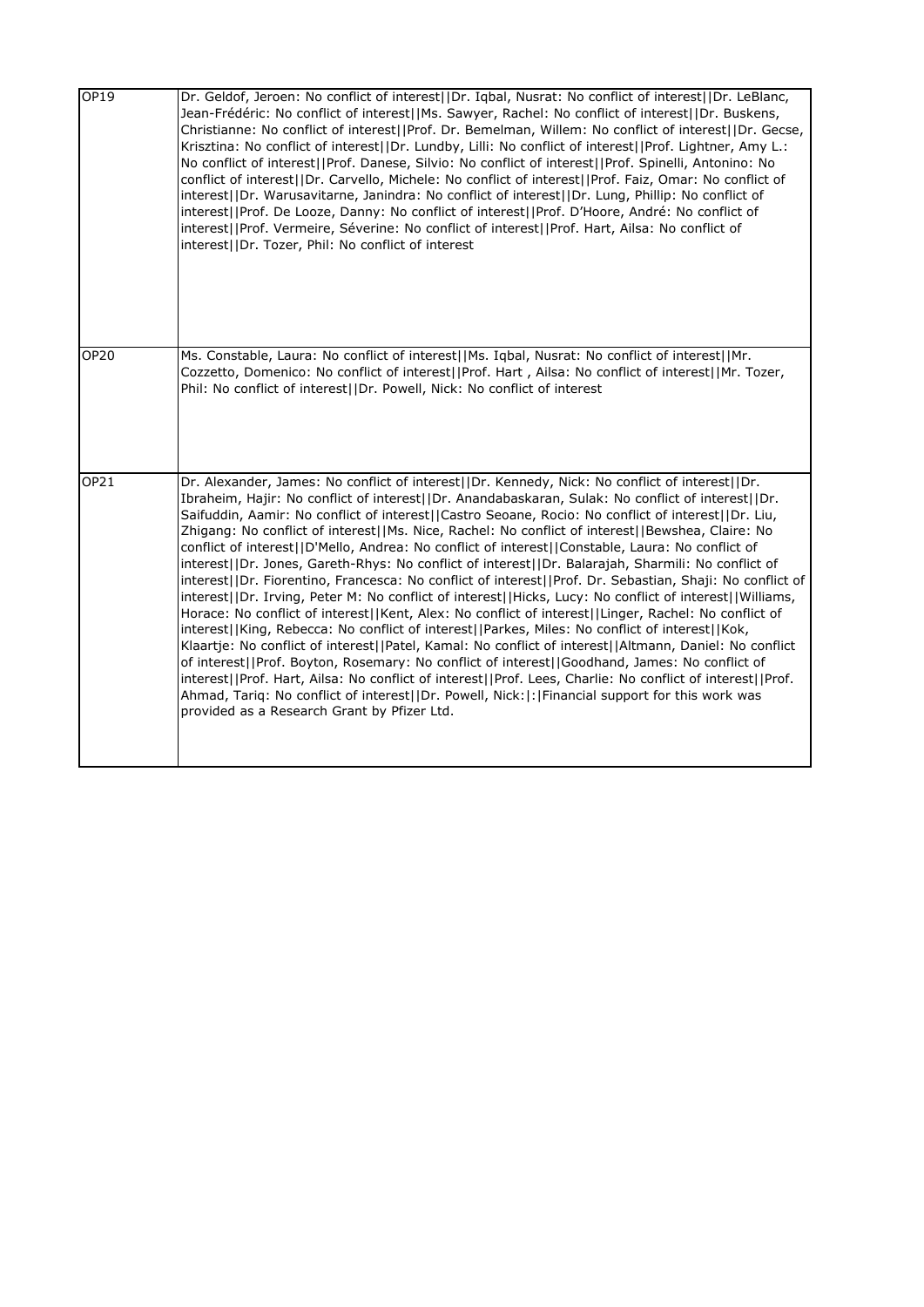| OP <sub>22</sub> | Dr. Lin, Simeng:  :  Dr. S Lin reports non-financial support from Pfizer, non-financial support from     |
|------------------|----------------------------------------------------------------------------------------------------------|
|                  | Ferring, outside the submitted work.     Dr. Kennedy, Nicholas A.:   :   Dr. Kennedy reports grants from |
|                  | F. Hoffmann-La Roche AG, grants from Biogen Inc, grants from Celltrion Healthcare, grants from           |
|                  | Galapagos NV, non-financial support from Immundiagnostik, during the conduct of the study;               |
|                  | grants and non-financial support from AbbVie, grants and personal fees from Celltrion, personal          |
|                  | fees and non-financial support from Janssen, personal fees from Takeda, personal fees and non-           |
|                  | financial support from Dr Falk, outside the submitted work. [JDr. Saifuddin, Aamir: [: ]Dr Saifuddin     |
|                  | has received travel expense support from Dr Falk Pharma.   Dr. Muñoz Sandoval, Diana: No                 |
|                  | conflict of interest  Dr. Reynolds, Catherine J: No conflict of interest  Dr. Seoane, Rocio Castro: No   |
|                  | conflict of interest  Dr. Kottoor, Sherine H: No conflict of interest  Dr. Pieper, Franziska P: No       |
|                  | conflict of interest  Dr. Lin, Kai-Min: No conflict of interest  Butler, David K: No conflict of         |
|                  | interest  Dr. Chanchlani, Neil: No conflict of interest  Ms. Nice, Rachel: No conflict of interest  Dr.  |
|                  | Chee, Desmond:  :  Dr. Chee reports non-financial support from Ferring, personal fees and non-           |
|                  | financial support from Pfizer, outside the submitted work. [IMs. Bewshea, Claire: No conflict of         |
|                  | interest (IDr. Janjua, Malik: No conflict of interest (IDr. McDonald, Timothy J: No conflict of          |
|                  | interest  Prof. Sebastian, Shaji: : Prof. Sebastian reports grants from Takeda, Abbvie,                  |
|                  | AMGEN, Tillots Pharma, personal fees from Jaansen, Takeda, Galapagos, Celltrion, Falk                    |
|                  | Pharma, Tillots pharma, Cellgene, Pfizer, Pharmacocosmos, outside the submitted work. (IDr.              |
|                  | Alexander, James L:  :  Dr Alexander reports sponsorship from Vifor Pharma for                           |
|                  | accommodation/travel to BSG 2019, outside the submitted work.  Ms. Constable, Laura: No                  |
|                  | conflict of interest  Prof. Lee, James C: : Dr Lee reports personal fees from Abbvie, personal fees      |
|                  | from C4X Discovery, personal fees from PredictImmune and personal fees from AG pus                       |
|                  | diagnostics.   Dr. Murray, Charles D: No conflict of interest  Prof. Hart, Ailsa                         |
|                  | L:  :   Dr Hart reports personal fees from Abbvie, personal fees from Allergan, personal fees from       |
|                  | BMS, personal fees from Celltrion, personal fees from Falk, personal fees from GSK, personal fees        |
|                  | from Takeda, personal fees from Pfizer, personal fees from Janssen, personal fees from Galapogos,        |
|                  | personal fees from Astra Zeneca, outside the submitted work.     Dr. Irving, Peter M:   :   Dr Irving    |
|                  | reports grants and personal fees from Takeda, grants from MSD, grants and personal fees from             |
|                  | Pfizer, personal fees from Galapagos, personal fees from Gilead, personal fees from Abbvie,              |
|                  | personal fees from Janssen, personal fees from Boehringer Ingelheim, personal fees from Topivert,        |
|                  | personal fees from VH2, personal fees from Celgene, personal fees from Arena, personal fees from         |
|                  | Samsung Bioepis, personal fees from Sandoz, personal fees from Procise, personal fees from               |
|                  | Prometheus, outside the submitted work.     Dr. Jones, Gareth-Rhys:  :   Dr Jones has received           |
|                  | speaker fees from Takeda, Ferring and Janssen.   Dr. Kok, Klaartje B: : Dr. Kok reports personal         |
|                  | fees from Janssen, personal fees from Takeda, personal fees from PredictImmune, personal fees            |
|                  | from Amgen, outside the submitted work. I IDr. Lamb, Christopher A:  : IDr. Lamb reports grants          |
|                  | lfrom Genentech, grants and personal fees from Janssen, grants and personal fees from Takeda.            |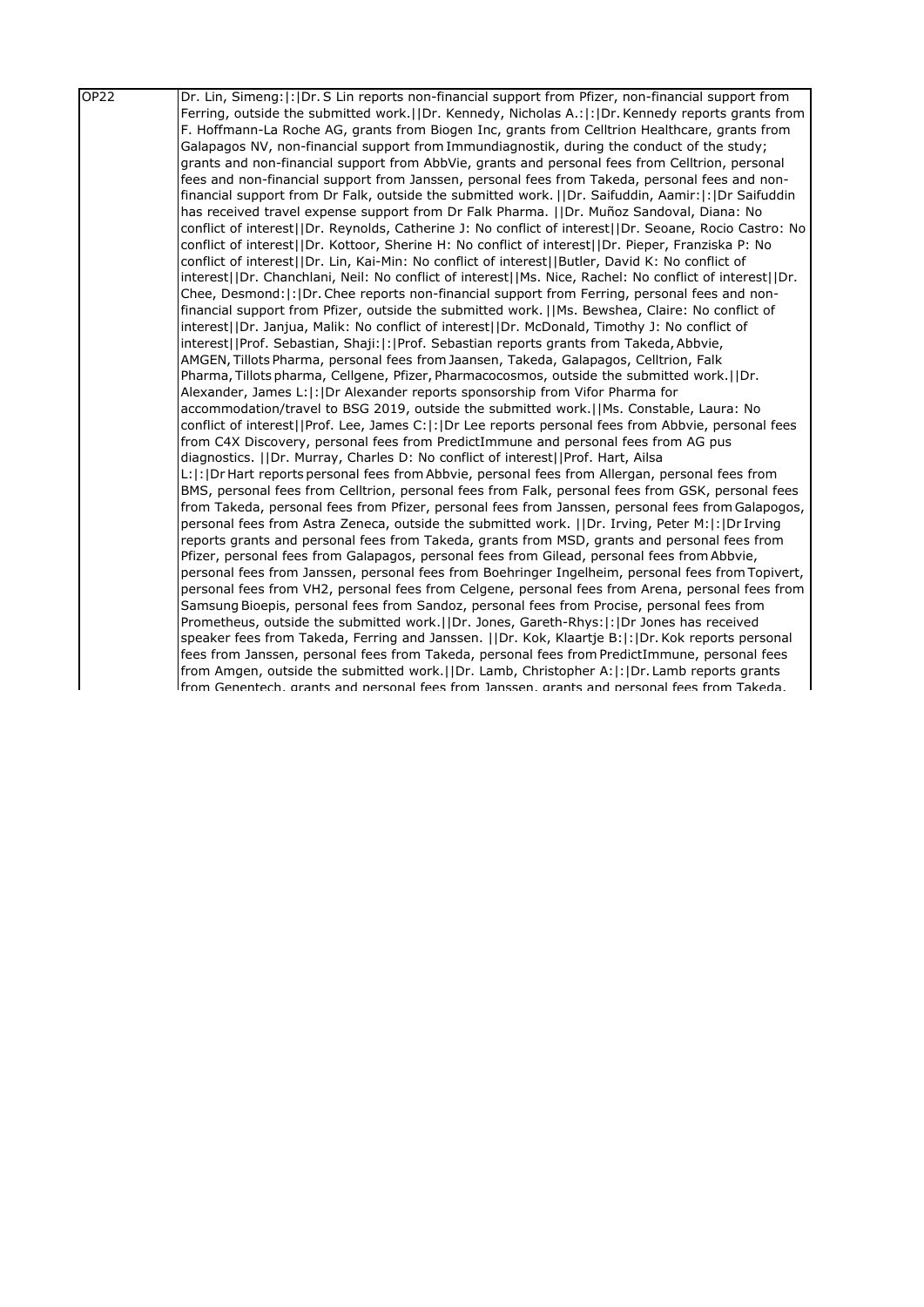from Genentech, grants and personal fees from Janssen, grants and personal fees from Takeda, grants from AbbVie, personal fees from Ferring, grants from Eli Lilly, grants from Pfizer, grants from Roche, grants from UCB Biopharma, grants from Sanofi Aventis, grants from Biogen IDEC, grants from Orion OYJ, personal fees from Dr Falk Pharma, grants from AstraZeneca, outside the submitted work.||Prof. Lees, Charlie W:|:|Prof. Lees reports personal fees from Abbvie, personal fees from Janssen, personal fees from Pfizer, personal fees from Takeda, grants from Gilead, personal fees from Gilead, personal fees from Galapagos, personal fees from Iterative Scopes, personal fees from Trellus Health, personal fees from Celltion, personal fees from Ferring, personal fees from BMS, during the conduct of the study.||Prof. Altmann, Daniel M:|:|Prof Altmann are members of the Global T cell Expert Consortium and have consulted for Oxford Immunotec outside the submitted work.||Prof. Boyton, Rosemary J:|:|Prof Boyton are members of the Global T cell Expert Consortium and have consulted for Oxford Immunotec outside the submitted work.||Dr. Goodhand, James R:|:|Dr. Goodhand reports grants from F. Hoffmann-La Roche AG, grants from Biogen Inc, grants from Celltrion Healthcare, grants from Galapagos NV, non-financial support from Immundiagnostik, during the conduct of the study.||Dr. Powell, Nick:|:|Dr. Powell reports personal fees from Takeda, personal fees from Janssen, personal fees from Pfizer, personal fees from Bristol-Myers Squibb, personal fees from Abbvie, personal fees from Roche, personal fees from Lilly, personal fees from Allergan, personal fees from Celgene, outside the submitted work; and Dr. Powell has served as a speaker/advisory board member for Abbvie, Allergan, Bristol Myers Squibb, Celgene, Falk, Ferring, Janssen, Pfizer, Tillotts, Takeda and Vifor Pharma.  ||Prof. Ahmad, Tariq:|:| Prof. Ahmad reports grants and non-financial support from F. Hoffmann-La Roche AG, grants from Biogen Inc, grants from Celltrion Healthcare, grants from Galapagos NV, non-financial support from Immundiagnostik,  during the conduct of the study; personal fees from Biogen inc, grants and personal fees from Celltrion Healthcare, personal fees and non-financial support from Immundiagnostik, personal fees from Takeda, personal fees from ARENA, personal fees from Gilead, personal fees from Adcock Ingram Healthcare, personal fees from Pfizer, personal fees from Genentech, non-financial support from Tillotts, outside the submitted work.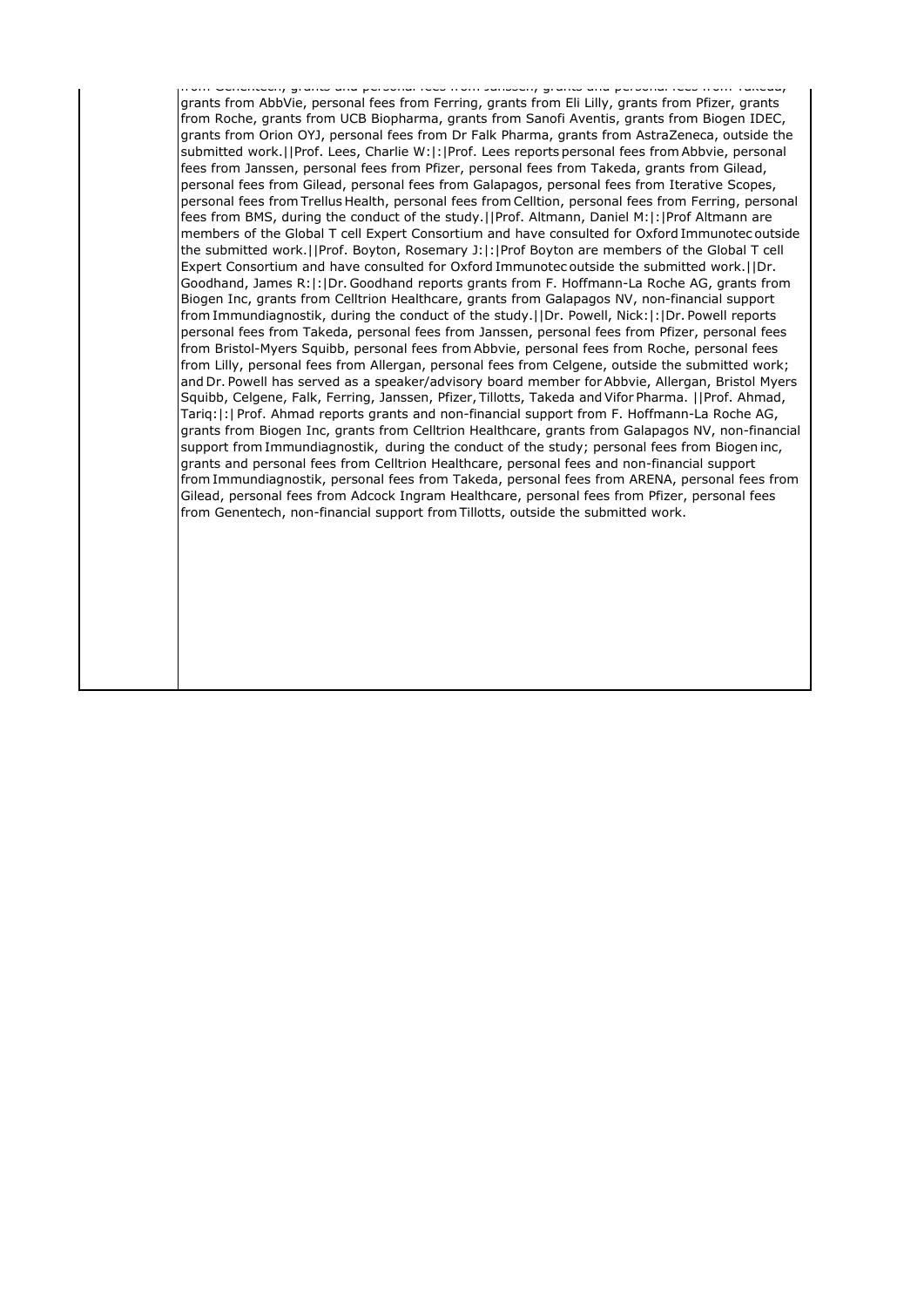| OP <sub>23</sub> | Dignass, Axel:  :   Research support and investigator for AbbVie, Dr. Falk Pharma, Celgene/ BMS,                                                                                                 |
|------------------|--------------------------------------------------------------------------------------------------------------------------------------------------------------------------------------------------|
|                  | Gilead, Janssen, Biogen and Takeda; consultant for AbbVie, Amgen, Celgene/ BMS, Boehringer                                                                                                       |
|                  | Ingelheim, Biogen, Dr Falk Pharma, Ferring, Fresenius Kabi, Celltrion, Sandoz/ Hexal, Lilly,                                                                                                     |
|                  | Janssen, MSD, Pfizer, Roche, Takeda, Tillotts, and Vifor; and speaker bureaus for AbbVie, Falk                                                                                                   |
|                  | Foundation, Ferring, Janssen, Med Update, Streamed-Up, MSD, Pfizer, Galapagos, Roche, Takeda,                                                                                                    |
|                  | Tillotts, and Vifor.     Dr. Rubin, David:  :   Abbvie, Abgenomics, Allegran, Inc., Arena Pharmaceuticals,                                                                                       |
|                  | Bellatrix Pharmaceuticals, Boehringer Ingelheim, Ltd., Bristol-Myers Squibb, CDx Diagnostics,                                                                                                    |
|                  | Celgene Corp/Syneos, Check-cap, Dizal Pharmaceuticals, GalenPharma/Atlantica,                                                                                                                    |
|                  | Genentech/Roche, Gilead Sciences, Ichnos Sciences S.A., InDex Pharmaceuticals, Iterative Scopes,                                                                                                 |
|                  | JanssenPharmaceuticals, Lilly, Materia Prima, Narrow River Management, Pfizer, Prometheus                                                                                                        |
|                  | Laboratories, Reistone, Takeda.  Prof. Bressler, Brian: : TBD  Huang, Kuan-Hsiang: : Employee of                                                                                                 |
|                  | Janssen Research & Development, LLC (a fully owned subsidiary of Johnson & Johnson) and stock                                                                                                    |
|                  | options in Johnson & Johnson.   Shipitofsky, Nicole:   :   Employee of Janssen Research &                                                                                                        |
|                  | Development, LLC (a fully owned subsidiary of Johnson & Johnson) and stock options in Johnson &                                                                                                  |
|                  | Johnson.   Germinaro, Matthew:  :   Employee of Janssen Research & Development, LLC (a fully                                                                                                     |
|                  | owned subsidiary of Johnson & Johnson) and stock options in Johnson & Johnson.   [Zhang,                                                                                                         |
|                  | Hongyan:  :   Employee of Janssen Research & Development, LLC (a fully owned subsidiary of                                                                                                       |
|                  | Johnson & Johnson) and stock options in Johnson & Johnson.[JJohanns, Jewel: : : [Employee of                                                                                                     |
|                  | Janssen Research & Development, LLC (a fully owned subsidiary of Johnson & Johnson) and stock<br>options in Johnson & Johnson.   Prof. Feagan, Brian:  :  Received grant/research support from   |
|                  | AbbVie Inc., Amgen Inc., AstraZeneca/MedImmune Ltd., Atlantic Pharmaceuticals Ltd., Boehringer-                                                                                                  |
|                  | Ingelheim, Celgene Corporation, Celltech, Genentech Inc/Hoffmann-La Roche Ltd., Gilead Sciences                                                                                                  |
|                  | Inc., GlaxoSmithKline (GSK), Janssen Research & Development LLC., Pfizer Inc., Receptos Inc. /                                                                                                   |
|                  | Celgene International, Sanofi, Santarus Inc., Takeda Development Center Americas Inc., Tillotts                                                                                                  |
|                  | Pharma AG, UCB; a consultant for Abbott/AbbVie, AdMIRx Inc., Akebia Therapeutics, Allergan,                                                                                                      |
|                  | Amgen, Applied Molecular Transport Inc., Aptevo Therapeutics, Asta Pharma, Astra Zeneca,                                                                                                         |
|                  | Atlantic Pharma, Avir Pharma, Biogen Idec, BioMx Israel, Boehringer-Ingelheim, Boston                                                                                                            |
|                  | Pharmaceuticals, Bristol-Myers Squibb, Calypso Biotech, Celgene, Elan/Biogen, EnGene, Ferring                                                                                                    |
|                  | Pharma, Roche/Genentech, Galapagos, Galen/Atlantica, GiCare Pharma, Gilead, Gossamer Pharma,                                                                                                     |
|                  | GSK, Inception IBD Inc, Intact Therapeutics, JnJ/Janssen, Kyowa Kakko Kirin Co Ltd., Lexicon,                                                                                                    |
|                  | Lilly, Lycera BioTech, Merck, Mesoblast Pharma, Millennium, Nestles, Nextbiotix, Novonordisk,                                                                                                    |
|                  | ParImmune, Parvus Therapeutics Inc., Pfizer, Prometheus Therapeutics and Diagnostics, Progenity,                                                                                                 |
|                  | Protagonist, Qu Biologics, Rebiotix, Receptos, Salix Pharma, Shire, Sienna Biologics, Sigmoid                                                                                                    |
|                  | Pharma, Sterna Biologicals, Synergy Pharma Inc., Takeda, Teva Pharma, TiGenix, Tillotts, UCB                                                                                                     |
|                  | Pharma, Vertex Pharma, Vivelix Pharma, VHsquared Ltd., Zyngenia; a member of the speakers                                                                                                        |
|                  | bureau for Abbott/AbbVie, JnJ/Janssen, Lilly, Takeda, Tillotts, UCB Pharma; a member of the                                                                                                      |
|                  | scientific advisory board for Abbott/AbbVie, Allergan, Amgen, Astra Zeneca, Atlantic Pharma,                                                                                                     |
|                  | Avaxia Biologics Inc., Boehringer-Ingelheim, Bristol-Myers Squibb, Celgene, Centocor Inc.,<br>Elan/Biogen, Galapagos, Genentech/Roche, JnJ/Janssen, Merck, Nestles, Novartis, Novonordisk,       |
|                  | Pfizer, Prometheus Laboratories, Protagonist, Salix Pharma, Sterna Biologicals, Takeda, Teva,                                                                                                    |
|                  | TiGenix, Tillotts Pharma AG, UCB Pharma; and Senior Scientific Officer - Robarts Clinical Trials Inc.                                                                                            |
|                  | Dr. Sandborn, William: : Reports grants from AbbVie, Aviva, Arena Pharmaceuticals, Boehringer                                                                                                    |
|                  | Ingelheim, Celgene, Genentech, Gilead Sciences, GlaxoSmithKline, Janssen, Lilly, Pfizer,                                                                                                         |
|                  | Prometheus Biosciences, Seres Therapeutics, Shire, Takeda, and TheraVance Biopharma;                                                                                                             |
|                  | consulting fees from AbbVie, Abivax, Admirx, Alfa sigma, Alimentiv (previously Robarts Clinical                                                                                                  |
|                  | Trials, owned by Alimentiv Health Trust), Alivio Therapeutics, Allakos, Allergan, Amgen, Applied                                                                                                 |
|                  | Molecular Transport, Arena Pharmaceuticals, Avexegen Therapeutics, Bausch Health (Salix),                                                                                                        |
|                  | BeiGene, Bellatrix Pharmaceuticals, Boehringer Ingelheim, Boston Pharmaceuticals, Bristol Meyers                                                                                                 |
|                  | Squibb, Celgene, Celltrion, Cellularity, Conatus, Cosmo Pharmaceuticals, Equillium, Escalier                                                                                                     |
|                  | Biosciences, Ferring, Forbion, Genentech/Roche, Gilead Sciences, Glenmark Pharmaceuticals,                                                                                                       |
|                  | Gossamer Bio, Immunic (Vital Therapies), Incyte, Index Pharmaceuticals, Intact Therapeutics,                                                                                                     |
|                  | Janssen, Kyowa Kirin Pharmaceutical Research, Kyverna Therapeutics, Landos Biopharma, Lilly,                                                                                                     |
|                  | Miraca Life Sciences, Nivalis Therapeutics, Novartis, Nutrition Science Partners, Oppilan Pharma                                                                                                 |
|                  | (acquired by Ventyx Biosciences), Otsuka, Pandion Therapeutics, Paul Hastings, Pfizer, Progenity,                                                                                                |
|                  | Prometheus Biosciences, Prometheus Laboratories, Protagonists Therapeutics, Provention Bio,                                                                                                      |
|                  | Reistone Biopharma, Ritter Pharmaceuticals, Seres Therapeutics, Shanghai Pharma                                                                                                                  |
|                  | Biotherapeutics, Shire, Shoreline Biosciences, Sienna Biopharmaceuticals, Sigmoid Biotechnologies,<br>Sterna Biologicals, Sublimity Therapeutics, Surrozen, Takeda, Theravance Biopharma, Thetis |
|                  | Pharmaceuticals, Tigenix, Tillotts Pharma, UCB Pharma, Vendata Biosciences, Ventyx Biosciences,                                                                                                  |
|                  | Vimalan Biosciences, Vivelix Pharmaceuticals, Vivreon Biosciences, and Zealand Pharma; and stock                                                                                                 |
|                  | or stock options from Allakos, BeiGene, Gossamer Bio, Oppilan Pharma (acquired by Ventyx                                                                                                         |
|                  | Biosciences), Prometheus Biosciences, Prometheus Laboratories, Progenity, Shoreline Biosciences,                                                                                                 |
|                  | Ventyx Biosciences, Vimalan Biosciences, and Vivreon Biosciences; and employment at Shoreline                                                                                                    |
|                  | Biosciences. Spouse: Iveric Bio - consultant, stock options; Oppilan Pharma (acquired by Ventyx                                                                                                  |
|                  | Biosciences) - consultant, stock options; Progenity - stock; Prometheus Biosciences - employee,                                                                                                  |
|                  | stock. stock options: Prometheus Laboratories - stock. stock options. consultant: Ventvx                                                                                                         |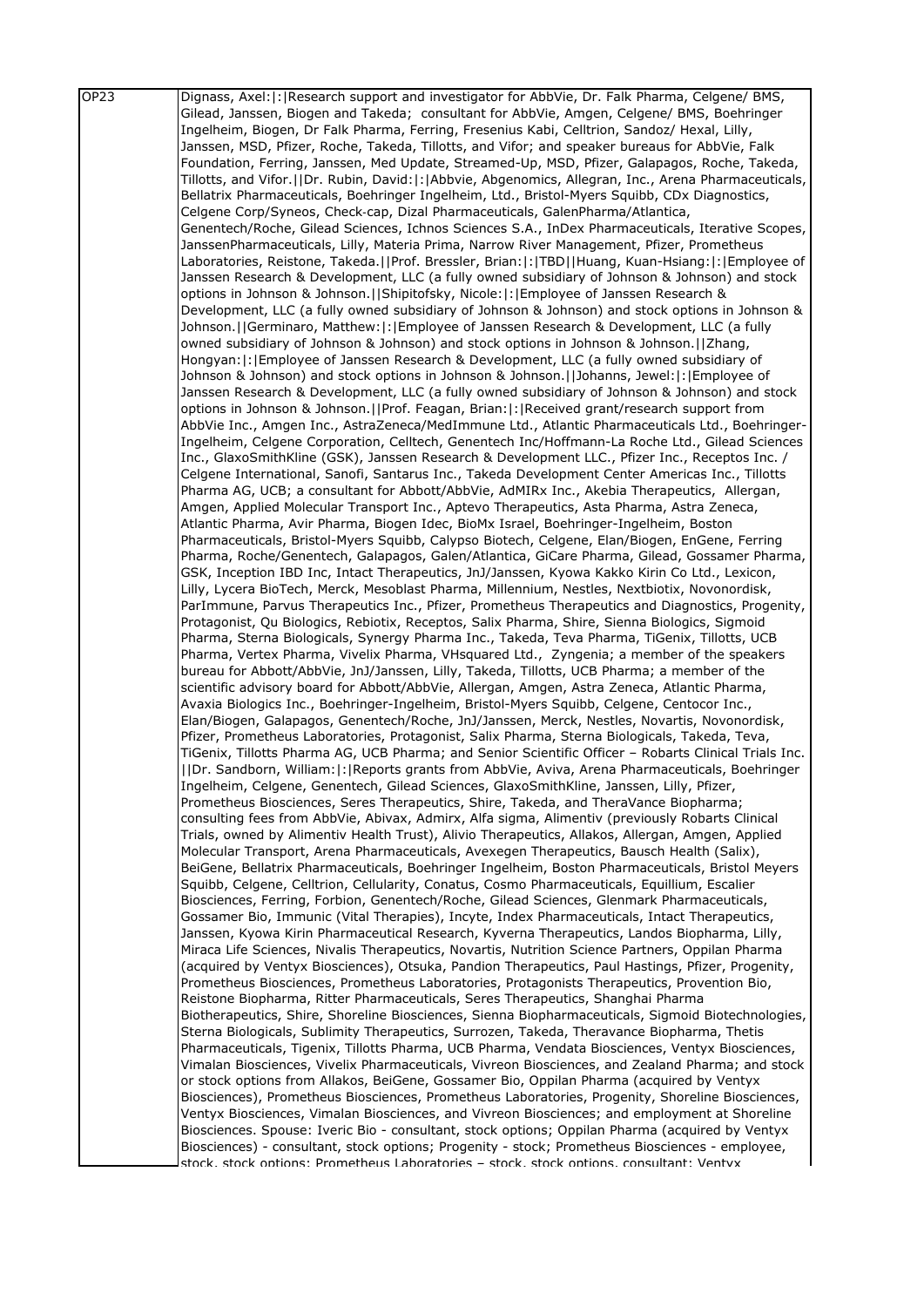|      | <b>TERMINIST CONTROLLER</b><br>acading acadis appliancy componeding validing<br>Biosciences - stock, stock options; and Vimalan Biosciences - stock, stock options.     Dr. Sands,<br>Bruce:  :   Reports consulting fees from 4D Pharma, AbbVie, Abivax, Allergan, Amgen, AstraZeneca,<br>Baxalta Bioscience India, Boehringer-Ingelheim, Boston Pharmaceuticals, Capella Bioscience,<br>Celltrion Healthcare, Ferring, Genentech, Gilead Sciences, GlaxoSmithKline, Hoffmann-La Roche,<br>Immunic, InDex Pharmaceuticals, Inotrem, Ironwood Pharmaceuticals, Janssen, Johnson &<br>Johnson, Kallyope, Lilly, Morphic Therapeutic, Oppilan Pharma, OSE Immunotherapeutics, Otsuka,<br>Palatin Technologies, Pfizer, Progenity, Prometheus Laboratories, Prometheus Biosciences IBD,<br>Protagonist Therapeutics, Redhill Biopharma, Rheos Medicines, Salix Pharmaceuticals, Seres<br>Therapeutics, Shire, Sienna Biopharmaceuticals, Surrozen, Takeda, TARGET RWE, USWM<br>Enterprises, Viela Bio, Vivelix Pharmaceuticals; grants and consulting fees from Arena<br>Pharmaceuticals, Celgene, and Theravance Biopharma R&D consulting fees and stock options from<br>Ventyx Biosciences; and stock options from Vivante Health.     Prof. Hisamatsu,<br>Tadakazu:   :   Received grant support from AbbVie, Daiichi-Sankyo, EA Pharma Co, Ltd. JIMRO,<br>Mitsubishi Tanabe Pharma Corporation, Mochida Pharmacuetical Co., Ltd., Nippon Kayaku Co., Ltd.,<br>Pfizer Inc., Takeda Pharmaceutical Co., Ltd., consulting fees from EA Pharma Co, Ltd., Janssen<br>Research & Development, LLC.,, and lecture fees from AbbVie, EA Pharma Co, Ltd, Mitsubishi<br>Tanabe Pharma Corporation, Takeda Pharmaceutical Co., Ltd.  Dr. Lichtenstein, Gary: : TBD  Prof.<br>Panes, Julian:  :  Grants from MSD, Abbvie and Pfizer; consulting fees/honorarium from Abbvie,<br>Arena, Boehringer Ingelheim, Celgene, Celltrion, Genentech - Roche, GSK, Janssen, MSD,<br>OppilanOrigo, Pandion, Pfizer, Progenity Takeda, Theravance and Wassermann, TiGenix, Arena,<br>Neste, Pfizer and Progenity; support for travel to meetings from Abbvie and Takeda, during the<br>conduct of the study; payment for lectures including service on speakers bureaus from Abbott,<br>MSD, Takeda, Janssen and Pfizer; payment for development of educational presentations from<br>Abbott, MSD, Roche, Pfizer and Janssen  Dr. Allegretti, Jessica: : Consultant for Artugen, BMS,<br>Finch Therapeutics, Iterative Scopes, Janssen, Pfizer, Takeda. Research support from Merck.<br>Speaker for BMS. Steering Committee member and investigator for Janssen. Unpaid advisor to<br>Openbiome. |
|------|---------------------------------------------------------------------------------------------------------------------------------------------------------------------------------------------------------------------------------------------------------------------------------------------------------------------------------------------------------------------------------------------------------------------------------------------------------------------------------------------------------------------------------------------------------------------------------------------------------------------------------------------------------------------------------------------------------------------------------------------------------------------------------------------------------------------------------------------------------------------------------------------------------------------------------------------------------------------------------------------------------------------------------------------------------------------------------------------------------------------------------------------------------------------------------------------------------------------------------------------------------------------------------------------------------------------------------------------------------------------------------------------------------------------------------------------------------------------------------------------------------------------------------------------------------------------------------------------------------------------------------------------------------------------------------------------------------------------------------------------------------------------------------------------------------------------------------------------------------------------------------------------------------------------------------------------------------------------------------------------------------------------------------------------------------------------------------------------------------------------------------------------------------------------------------------------------------------------------------------------------------------------------------------------------------------------------------------------------------------------------------------------------------------------------------------------------------------------------------------------------------------------------------------------------------------------------------------------------------------------------------------------------------------------------|
| OP24 | Danese, Silvio:  :  Consultancy fees from AbbVie, Alimentiv, Allergan, Amgen, AstraZeneca, Athos<br>Therapeutics, Biogen, Boehringer Ingelheim, Celgene, Celltrion, Eli Lilly, Enthera, Ferring<br>Pharmaceuticals Inc., Gilead, Hospira, Inotrem, Janssen, Johnson & Johnson, MSD, Mundipharma,                                                                                                                                                                                                                                                                                                                                                                                                                                                                                                                                                                                                                                                                                                                                                                                                                                                                                                                                                                                                                                                                                                                                                                                                                                                                                                                                                                                                                                                                                                                                                                                                                                                                                                                                                                                                                                                                                                                                                                                                                                                                                                                                                                                                                                                                                                                                                                          |
|      | Mylan, Pfizer, Roche, Sandoz, Sublimity Therapeutics, Takeda, TiGenix, UCB Inc. and Vifor; and                                                                                                                                                                                                                                                                                                                                                                                                                                                                                                                                                                                                                                                                                                                                                                                                                                                                                                                                                                                                                                                                                                                                                                                                                                                                                                                                                                                                                                                                                                                                                                                                                                                                                                                                                                                                                                                                                                                                                                                                                                                                                                                                                                                                                                                                                                                                                                                                                                                                                                                                                                            |
|      | reports lecture fees from AbbVie, Amgen, Ferring Pharmaceuticals Inc., Gilead, Janssen, Mylan,<br>Pfizer and Takeda  Prof. Panaccione, Remo: : Received consulting fees from AbbVie, Abbott,<br>Alimentiv (formerly Robarts), Amgen, Arena, AstraZeneca, Bristol-Myers Squibb, Boehringer<br>Ingelheim Celgene, Celltrion, Cosmos Pharmaceuticals, Eisai, Elan, Eli Lilly, Ferring, Galapagos,<br>Genentech, Gilead Sciences, Glaxo-Smith Kline, Janssen, Merck, Mylan, Oppilan Pharma, Pandion                                                                                                                                                                                                                                                                                                                                                                                                                                                                                                                                                                                                                                                                                                                                                                                                                                                                                                                                                                                                                                                                                                                                                                                                                                                                                                                                                                                                                                                                                                                                                                                                                                                                                                                                                                                                                                                                                                                                                                                                                                                                                                                                                                           |
|      | Therapeutics, Pfizer, Progenity, Protagonist Therapeutics, Roche, Satisfai Health, Sandoz, Schering-<br>Plough, Shire, Sublimity Therapeutics, Theravance, UCB, and Takeda; speaker fees from AbbVie,<br>Arena, Celgene, Eli Lilly, Ferring, Gilead Sciences, Janssen, Merck, Pfizer, Roche, Sandoz, Shire,                                                                                                                                                                                                                                                                                                                                                                                                                                                                                                                                                                                                                                                                                                                                                                                                                                                                                                                                                                                                                                                                                                                                                                                                                                                                                                                                                                                                                                                                                                                                                                                                                                                                                                                                                                                                                                                                                                                                                                                                                                                                                                                                                                                                                                                                                                                                                               |
|      | and Takeda; research/educational support from AbbVie, Ferring, Janssen, Pfizer, and Takeda; and<br>has served on an advisory board for AbbVie, Amgen, Arena,, Bristol-Myers Squibb, Celgene,<br>Celltrion, Eli Lilly, Ferring, Galapagos, Genentech, Gilead Sciences, Glaxo-Smith Kline, Janssen,                                                                                                                                                                                                                                                                                                                                                                                                                                                                                                                                                                                                                                                                                                                                                                                                                                                                                                                                                                                                                                                                                                                                                                                                                                                                                                                                                                                                                                                                                                                                                                                                                                                                                                                                                                                                                                                                                                                                                                                                                                                                                                                                                                                                                                                                                                                                                                         |
|      | Merck, Mylan, Oppilan Pharma, Pandion Pharma, Pfizer, Sandoz, Shire, Sublimity Therapeutics,<br>Theravance, and Takeda.     Dr. Rubin, David T.:  :   Research funding from Takeda, and has served                                                                                                                                                                                                                                                                                                                                                                                                                                                                                                                                                                                                                                                                                                                                                                                                                                                                                                                                                                                                                                                                                                                                                                                                                                                                                                                                                                                                                                                                                                                                                                                                                                                                                                                                                                                                                                                                                                                                                                                                                                                                                                                                                                                                                                                                                                                                                                                                                                                                        |
|      | as a consultant to AbbVie, Altrubio, Allergan, Inc., Arena Pharmaceuticals, Aslan Pharmaceuticals,<br>Athos Therapeutics, Bellatrix Pharmaceuticals, Boehringer Ingelheim, Ltd., Bristol Myers Squibb,                                                                                                                                                                                                                                                                                                                                                                                                                                                                                                                                                                                                                                                                                                                                                                                                                                                                                                                                                                                                                                                                                                                                                                                                                                                                                                                                                                                                                                                                                                                                                                                                                                                                                                                                                                                                                                                                                                                                                                                                                                                                                                                                                                                                                                                                                                                                                                                                                                                                    |
|      | Celgene Corp/Syneos, Connect BioPharma, GalenPharma/Atlantica, Genentech/Roche, InDex<br>Pharmaceuticals, Ironwood Pharmaceuticals, Iterative Scopes, Janssen Pharmaceuticals, Eli Lilly,<br>Materia Prima, Pfizer, Prometheus Biosciences, Reistone, Takeda, Techlab, Inc and is a co-founder                                                                                                                                                                                                                                                                                                                                                                                                                                                                                                                                                                                                                                                                                                                                                                                                                                                                                                                                                                                                                                                                                                                                                                                                                                                                                                                                                                                                                                                                                                                                                                                                                                                                                                                                                                                                                                                                                                                                                                                                                                                                                                                                                                                                                                                                                                                                                                            |
|      | of Cornerstones Health, Inc.   Dr. Sands, Bruce E.: : Discloses research grants from Takeda,<br>Pfizer, Theravance Biopharma R&D, Janssen; consulting fees from 4D Pharma, Abivax, Abbvie,                                                                                                                                                                                                                                                                                                                                                                                                                                                                                                                                                                                                                                                                                                                                                                                                                                                                                                                                                                                                                                                                                                                                                                                                                                                                                                                                                                                                                                                                                                                                                                                                                                                                                                                                                                                                                                                                                                                                                                                                                                                                                                                                                                                                                                                                                                                                                                                                                                                                                |
|      | Alimentiv, Allergan, Amgen, Arena Pharmaceuticals, AstraZeneca, Bacainn Therapeutics,<br>Boehringer-Ingelheim, Boston Pharmaceuticals, Bristol-Myers Squibb, Calibr, Capella Bioscience,                                                                                                                                                                                                                                                                                                                                                                                                                                                                                                                                                                                                                                                                                                                                                                                                                                                                                                                                                                                                                                                                                                                                                                                                                                                                                                                                                                                                                                                                                                                                                                                                                                                                                                                                                                                                                                                                                                                                                                                                                                                                                                                                                                                                                                                                                                                                                                                                                                                                                  |
|      | Celgene, Celltrion Healthcare, ClostraBio, Enthera, F.Hoffmann-La Roche, Ferring, Galapagos,<br>Gilead, Glaxo SmithKline, GossamerBio, Immunic, Index Pharmaceuticals, Innovation                                                                                                                                                                                                                                                                                                                                                                                                                                                                                                                                                                                                                                                                                                                                                                                                                                                                                                                                                                                                                                                                                                                                                                                                                                                                                                                                                                                                                                                                                                                                                                                                                                                                                                                                                                                                                                                                                                                                                                                                                                                                                                                                                                                                                                                                                                                                                                                                                                                                                         |
|      | Pharmaceuticals, Ironwood Pharmaceuticals, Janssen, Kaleido, Kallyope, Lilly, MiroBio, Morphic<br>Therapeutic, Oppilan Pharma, OSE Immunotherapeutics, Otsuka, Palatin Technologies, Pfizer,                                                                                                                                                                                                                                                                                                                                                                                                                                                                                                                                                                                                                                                                                                                                                                                                                                                                                                                                                                                                                                                                                                                                                                                                                                                                                                                                                                                                                                                                                                                                                                                                                                                                                                                                                                                                                                                                                                                                                                                                                                                                                                                                                                                                                                                                                                                                                                                                                                                                              |
|      | Progenity, Prometheus Biosciences, Prometheus Laboratories, Protagonist Therapeutics, Q32 Bio,<br>Redhill Biopharma, Rheos Medicines, Salix Pharmaceuticals, Seres Therapeutics, Shire, Sienna                                                                                                                                                                                                                                                                                                                                                                                                                                                                                                                                                                                                                                                                                                                                                                                                                                                                                                                                                                                                                                                                                                                                                                                                                                                                                                                                                                                                                                                                                                                                                                                                                                                                                                                                                                                                                                                                                                                                                                                                                                                                                                                                                                                                                                                                                                                                                                                                                                                                            |
|      | Biopharmaceuticals, Sun Pharma, Surrozen, Takeda, Target PharmaSolutions, Teva Branded<br>Pharmaceutical Products R&D, Thelium, Theravance Biopharma R&D, TLL Pharma, USWM                                                                                                                                                                                                                                                                                                                                                                                                                                                                                                                                                                                                                                                                                                                                                                                                                                                                                                                                                                                                                                                                                                                                                                                                                                                                                                                                                                                                                                                                                                                                                                                                                                                                                                                                                                                                                                                                                                                                                                                                                                                                                                                                                                                                                                                                                                                                                                                                                                                                                                |
|      | Enterprises, Ventyx Biosciences, Viela Bio, Vivante Health, Vivelix Pharmaceuticals; and stock for<br>Vivante Health and Ventyx Biosciences.   Prof. Reinisch, Walter:  :   Speaker for Abbott Laboratories,                                                                                                                                                                                                                                                                                                                                                                                                                                                                                                                                                                                                                                                                                                                                                                                                                                                                                                                                                                                                                                                                                                                                                                                                                                                                                                                                                                                                                                                                                                                                                                                                                                                                                                                                                                                                                                                                                                                                                                                                                                                                                                                                                                                                                                                                                                                                                                                                                                                              |
|      | lAbbVie. Aesca. Aptalis. Astellas. Centocor. Celltrion. Danone Austria. Elan. Falk Pharma GmbH.                                                                                                                                                                                                                                                                                                                                                                                                                                                                                                                                                                                                                                                                                                                                                                                                                                                                                                                                                                                                                                                                                                                                                                                                                                                                                                                                                                                                                                                                                                                                                                                                                                                                                                                                                                                                                                                                                                                                                                                                                                                                                                                                                                                                                                                                                                                                                                                                                                                                                                                                                                           |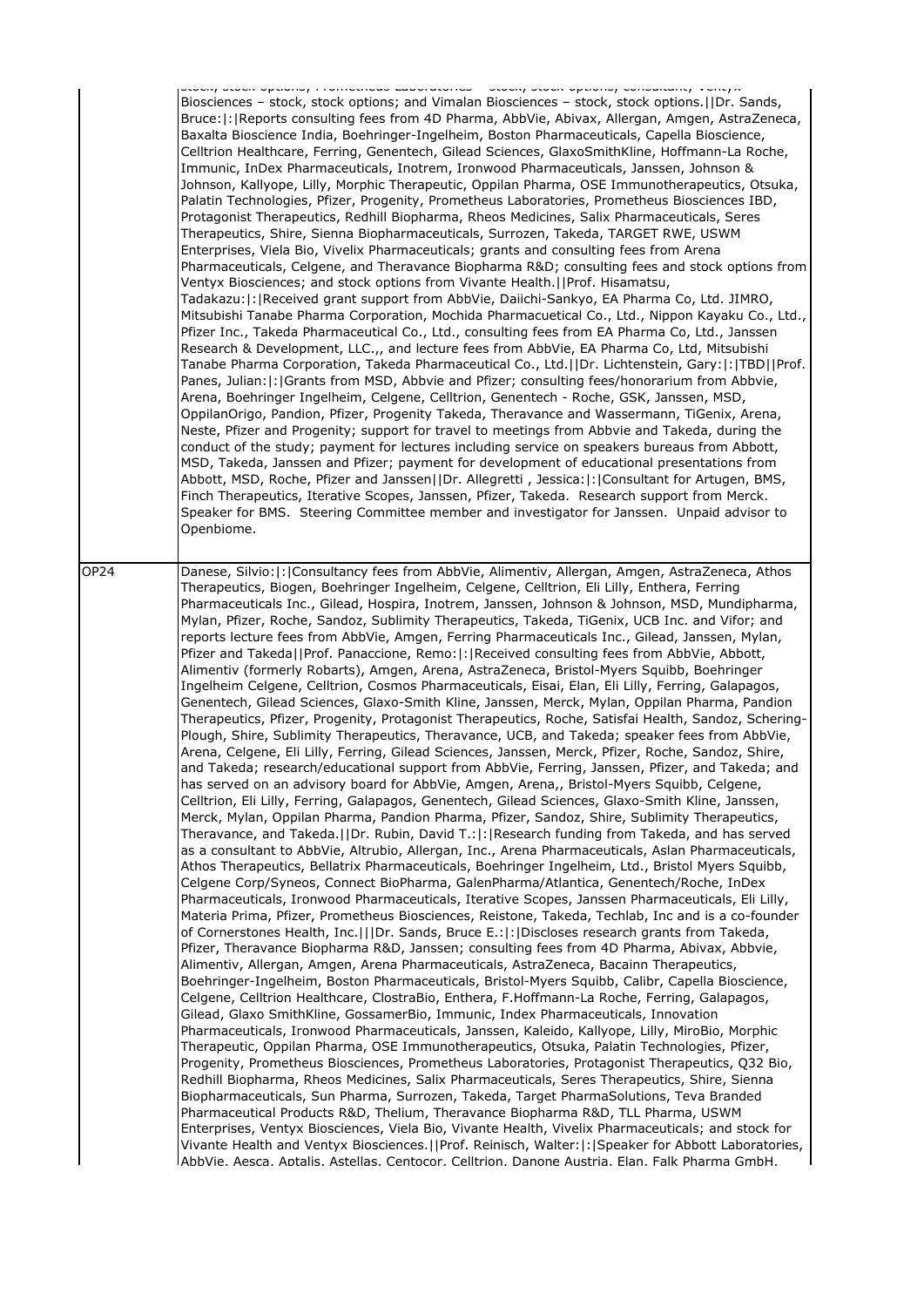AbbVie, Aesca, Aptalis, Astellas, Centocor, Celltrion, Danone Austria, Elan, Falk Pharma GmbH, Ferring, Immundiagnostik, Mitsubishi Tanabe Pharma Corporation, MSD, Otsuka, PDL, Pharmacosmos, PLS Education, Schering-Plough, Shire, Takeda, Therakos, Vifor, and Yakult; consultant for Abbott Laboratories, AbbVie, Aesca, Algernon, Amgen, AM Pharma, AMT, AOP Orphan, Arena Pharmaceuticals, Astellas, Astra Zeneca, Avaxia, Roland Berger GmBH, Bioclinica, Biogen IDEC, Boehringer-Ingelheim, Bristol Myers Squibb, Cellerix, Chemocentryx, Celgene, Centocor, Celltrion, Covance, Danone Austria, DSM, Elan, Eli Lilly, Ernest & Young, Falk Pharma GmbH, Ferring, Galapagos, Gatehouse Bio Inc., Genentech, Gilead, Grünenthal, ICON, Index Pharma, Inova, Intrinsic Imaging, Janssen, Johnson & Johnson, Kyowa Hakko Kirin Pharma, Lipid Therapeutics, LivaNova, Mallinckrodt, Medahead, MedImmune, Millenium, Mitsubishi Tanabe Pharma Corporation, MSD, Nash Pharmaceuticals, Nestle, Nippon Kayaku, Novartis, Ocera, OMass, Otsuka, Parexel, PDL, Periconsulting, Pharmacosmos, Philip Morris Institute, Pfizer, Procter & Gamble, Prometheus, Protagonist, Provention, Quell Therapeutics, Robarts Clinical Trial, Sandoz, Schering-Plough, Second Genome, Seres Therapeutics, Setpointmedical, Sigmoid, Sublimity, Takeda, Therakos, Theravance, Tigenix, UCB, Vifor, Zealand, Zyngenia, and 4SC; advisory board member for Abbott Laboratories, AbbVie, Aesca, Amgen, AM Pharma, Astellas, Astra Zeneca, Avaxia, Biogen IDEC, Boehringer-Ingelheim, Bristol Myers Squibb, Cellerix, Chemocentryx, Celgene, Centocor, Celltrion, Danone Austria, DSM, Elan, Ferring, Galapagos, Genentech, Grünenthal, Inova, Janssen, Johnson & Johnson, Kyowa Hakko Kirin Pharma, Lipid Therapeutics, MedImmune, Millenium, Mitsubishi Tanabe Pharma Corporation, MSD, Nestle, Novartis, Ocera, Otsuka, PDL, Pharmacosmos, Pfizer, Procter & Gamble, Prometheus, Sandoz, Schering-Plough, Second Genome, Setpointmedical, Takeda, Therakos, Tigenix, UCB, Zealand, Zyngenia, and 4SC; Research funding from Abbott Laboratories, AbbVie, Aesca, Centocor, Falk Pharma GmbH, Immundiagnostik, Janssen, MSD, Sandoz, and Takeda.||Prof. D'Haens, Geert:|:|Reports serving as an investigator, consultant, and Steering Committee Member for Janssen;.|has served as advisor for Abbvie, Ablynx, Active Biotech AB, Agomab Therapeutics, Alimentiv, Allergan, Alphabiomics, Amakem, Amgen, AM Pharma, Applied Molecular Therapeutics; Arena Pharmaceuticals, AstraZeneca, Avaxia, Biogen, Bristol Meiers Squibb/Celgene, Boehringer Ingelheim, Celltrion, Cosmo, DSM Pharma; Echo Pharmaceuticals, Eli Lilly, Engene, Exeliom Biosciences; Ferring, DrFALK Pharma, Galapagos, Genentech/Roche, Gilead, Glaxo Smith Kline, Gossamerbio, Pfizer, Immunic, Johnson and Johnson, Kintai Therapeutics, Lument, Lycera, Medimetrics, Takeda, Medtronic, Mitsubishi Pharma, Merck Sharp Dome, Mundipharma, Nextbiotics, Novonordisk, Otsuka, Photopill, ProciseDx, Prodigest, Prometheus laboratories/Nestle, Progenity, Protagonist, RedHill, Salix, Samsung Bioepis, Sandoz, Seres/Nestec/Nestle, Setpoint, Shire, Teva, Tigenix, Tillotts, Topivert, Versant and Vifor;||||Prof. Panés, Julián:|:|Grants from MSD, Abbvie and Pfizer; consulting fees/honorarium from Abbvie, Arena, Boehringer Ingelheim, Celgene, Celltrion, Genentech - Roche, GSK, Janssen, MSD, OppilanOrigo, Pandion, Pfizer, Progenity Takeda,

Theravance and Wassermann, TiGenix, Arena, Neste, Pfizer and Progenity; support for travel to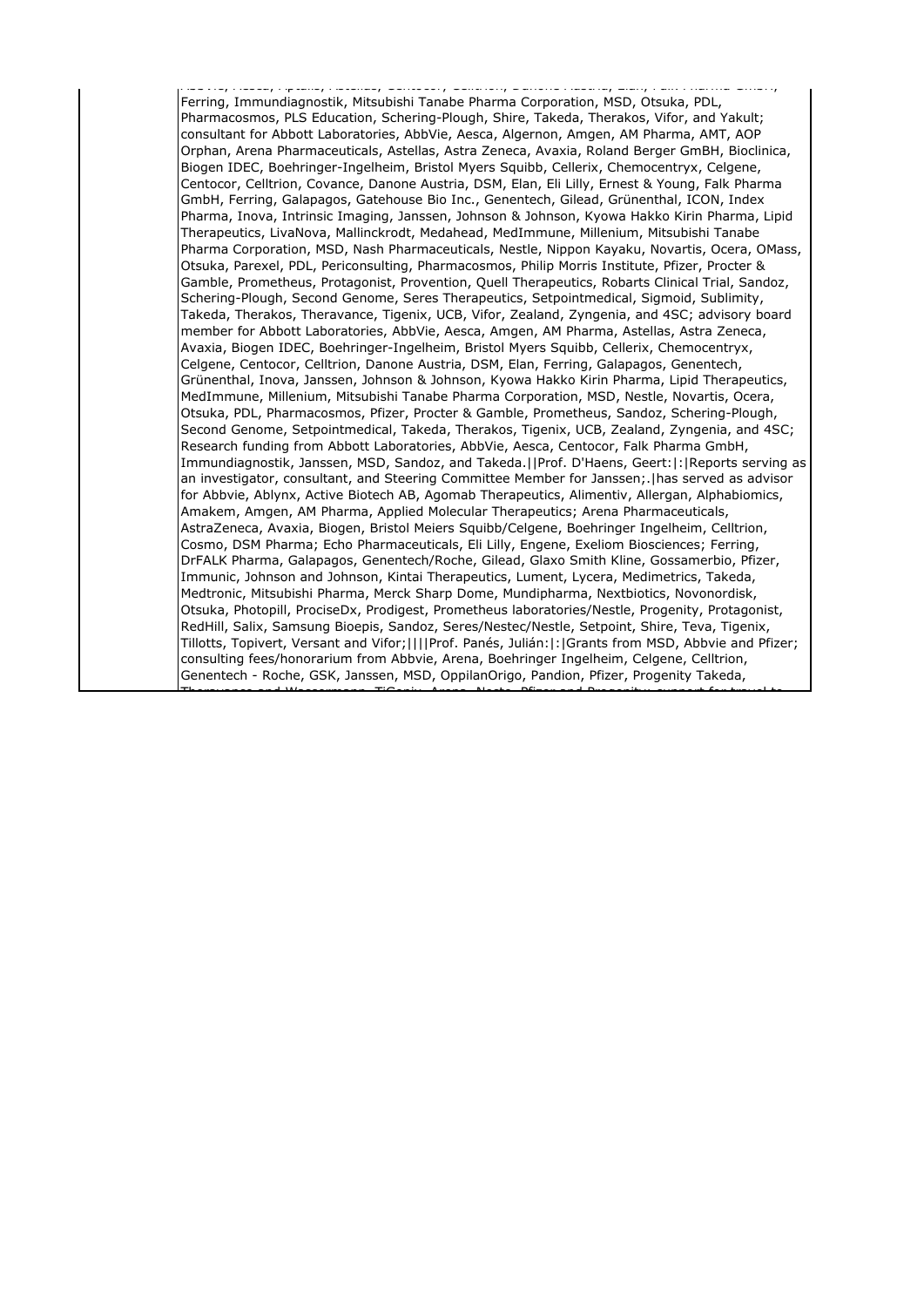Prof. Hisamatsu, Tadakazu:|:|Has performed joint research with Alfresa Pharma Co. Ltd., and EA Pharma Co. Ltd.; grant support from Mitsubishi Tanabe Pharma Corporation, EA Pharma Co. Ltd., AbbVie GK, JIMRO Co. Ltd., Zeria Pharmaceutical Co. Ltd., Daiichi-Sankyo, Kyorin Pharmaceutical Co. Ltd., Nippon Kayaku Co. Ltd., Takeda Pharmaceutical Co. Ltd., Pfizer Inc., Mochida Pharmaceutical Co., Ltd, JIMRO Co. Ltd; consulting fees from EA Pharma Co. Ltd., AbbVie GK, Celgene K.K., Janssen Pharmaceutical K.K., Pfizer Inc., Nichi-Iko Pharmaceutical Co., Ltd; and lecture fees from Mitsubishi Tanabe Pharma Corporation, AbbVie GK, EA pharma Co. Ltd., Kyorin Pharmaceutical Co. Ltd., JIMRO Co., Janssen Pharmaceutical K.K., Mochida Pharmaceutical Co., Ltd., Takeda Pharmaceutical Co. Ltd., and Pfizer Inc.||Prof. Andrews, Jane M.:|:|Served as a consultant for, received speakers' fees and/or research support from Abbott, AbbVie, Allergan, Anatara, AstraZeneca, Bayer, BMS, Celegene, Celltrion, Falk, Ferring, Gilead, Hospira, Immunic, Janssen, MSD, Nestle, Novartis, Pfizer, Sandoz, Shire, Takeda, and Vifor.||Prof. Feagan, Brian:|:|Received grant/research support from AbbVie Inc., Amgen Inc., AstraZeneca/MedImmune Ltd., Atlantic Pharmaceuticals Ltd., Boehringer-Ingelheim, Celgene Corporation, Celltech, Genentech Inc/Hoffmann-La Roche Ltd., Gilead Sciences Inc., GlaxoSmithKline, Janssen Research & Development LLC., Pfizer Inc., Receptos Inc./Celgene International, Sanofi, Santarus Inc., Takeda Development Center Americas Inc., Tillotts Pharma AG, UCB; a consultant for Abbott/AbbVie, AdMIRx Inc., Akebia Therapeutics, Allergan, Amgen, Applied Molecular Transport Inc., Aptevo Therapeutics, Asta Pharma, Astra Zeneca, Atlantic Pharma, Avir Pharma, Biogen Idec, BioMx Israel, Boehringer-Ingelheim, Boston Pharmaceuticals, Bristol Myers Squibb, Calypso Biotech, Celgene, Elan/Biogen, EnGene, Ferring Pharma, Roche/Genentech, Galapagos, Galen/Atlantica, GiCare Pharma, Gilead, Gossamer Pharma, GlaxoSmithKline, Inception IBD Inc, Intact Therapeutics, Johnson & Johnson/Janssen, Kyowa Kakko Kirin Co Ltd., Lexicon, Eli Lilly, Lycera BioTech, Merck, Mesoblast Pharma, Millennium, Nestles, Nextbiotix, Novonordisk, ParImmune, Parvus Therapeutics Inc., Pfizer, Prometheus Therapeutics and Diagnostics, Progenity, Protagonist, Qu Biologics, Rebiotix, Receptos, Salix Pharma, Shire, Sienna Biologics, Sigmoid Pharma, Sterna Biologicals, Synergy Pharma Inc., Takeda, Teva Pharma, TiGenix, Tillotts, UCB Pharma, Vertex Pharma, Vivelix Pharma, VHsquared Ltd., Zyngenia; a member of the speakers bureau for Abbott/AbbVie, Johnson & Johnson/Janssen, Eli Lilly, Takeda, Tillotts, UCB Pharma; a member of the scientific advisory board for Abbott/AbbVie, Allergan, Amgen, Astra Zeneca, Atlantic Pharma, Avaxia Biologics Inc., Boehringer-Ingelheim, Bristol Myers Squibb, Celgene, Centocor Inc., Elan/Biogen, Galapagos, Genentech/Roche, Johnson & Johnson/Janssen, Merck, Nestles, Novartis, Novonordisk, Pfizer, Prometheus Laboratories, Protagonist, Salix Pharma, Sterna Biologicals, Takeda, Teva, TiGenix, Tillotts Pharma AG, UCB Pharma; and Senior Scientific Officer – Robarts Clinical Trials Inc.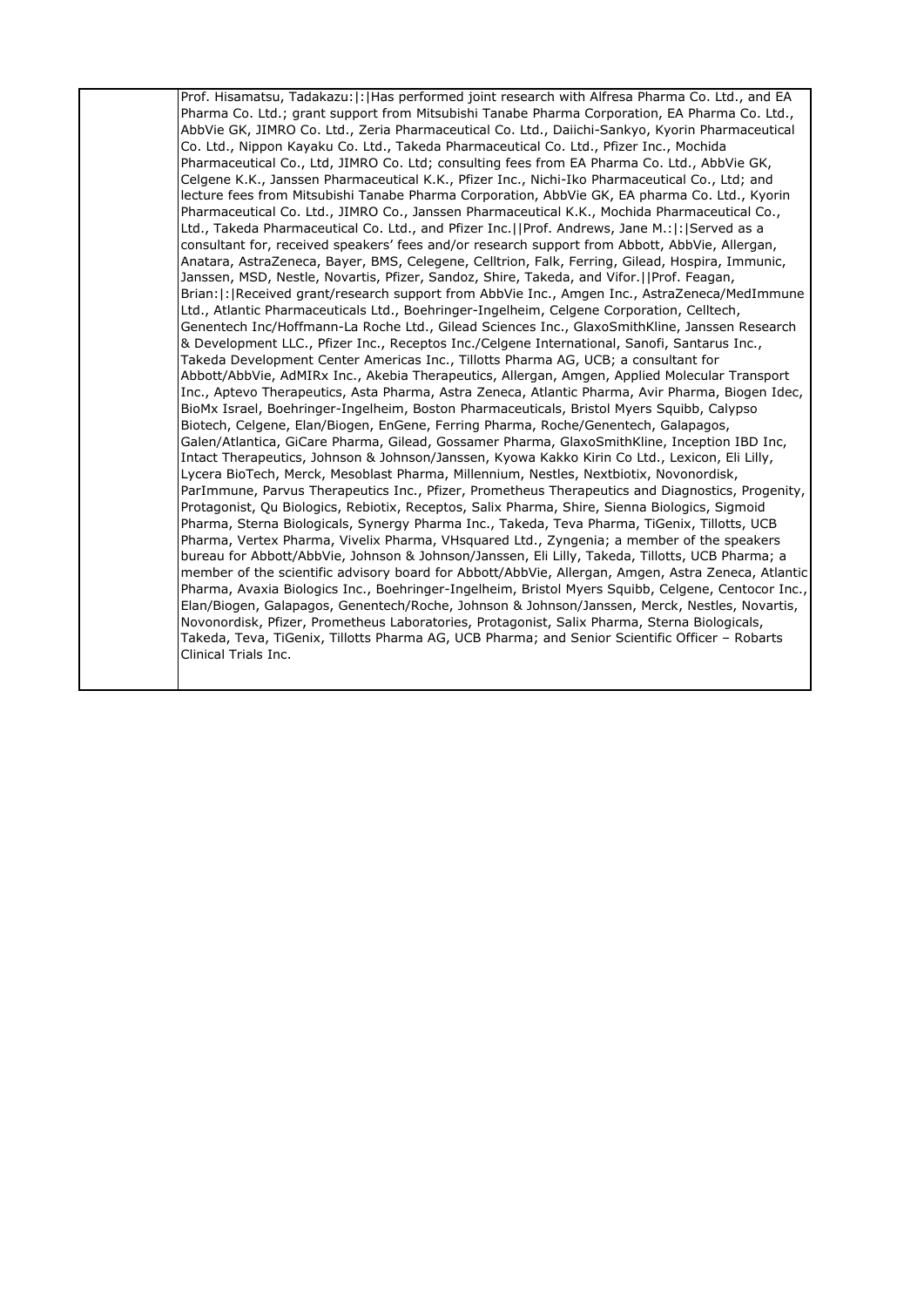| OP <sub>25</sub> | Prof. Dr. Ferrante, Marc: No conflict of interest (IDr. Cao, Qian: No conflict of interest (IDr. Fujii, |
|------------------|---------------------------------------------------------------------------------------------------------|
|                  | Toshimitsu:  :   Research support from AbbVie GK, Alfresa Corporation, Boehringer Ingelheim GmbH,       |
|                  | Bristol-Myers Squibb, Celgene, EA Pharma, Eisai, Gilead Sciences, Janssen, Kissei, Lilly, and           |
|                  | Takeda. and personal fees from AbbVie GK, Ajinomoto Pharma, Boehringer Ingelheim, Bristol-              |
|                  | Myers Squibb, Daiichi Sankyo, EA Pharma, Janssen, Kissei, Kyorin, Kyowa Hakko Kirin, Mitsubishi-        |
|                  | Tanabe, Mochida, Nichiiko, Nippon Kayaku, Takeda, and Zeria Pharma. IDr. Rausch,                        |
|                  | Astrid:   :   Consultant and/or speaker: Abbvie, Takeda, Amgen, Janssen and Bagó    Dr. Neimark,        |
|                  | Ezequiel: No conflict of interest  Dr. Song, Alexandra: : AbbVie employee and may own AbbVie            |
|                  | stock and/or options.     Dr. Wallace, Kori:  :   AbbVie employee and may own AbbVie stock and/or       |
|                  | options. IDr. Kligys, Kristina:  : AbbVie employee and may own AbbVie stock and/or options. IDr.        |
|                  | Zhou, Qing:  :   AbbVie employee and may own AbbVie stock and/or options.     Dr. Kalabic,              |
|                  | Jasmina:  :   AbbVie employee and may own AbbVie stock and/or options.     Prof. Dr. Feagan, Brian      |
|                  | G.:  :  Consultant and/or speaker: Abbott/AbbVie, AgomAB Therapeutics, Allakos, Allergan, Amgen,        |
|                  | Applied Molecular Transport Inc, Aptevo Therapeutics, Astra Zeneca, Atlantic Pharma, BioMx Israel,      |
|                  | Boehringer-Ingelheim, Bristol-Myers Squibb, Calypso Biotech, Celgene, Connect BioPharma,                |
|                  | Everest Clinical Research Corp., Galapagos, Galen Atlantica, Genentech/Roche, Gilead, Gossamer          |
|                  | Pharma, GSK, Hoffmann-LaRoche, Index Pharma, Janssen, Kyowa Kakko Kirin Co Ltd., Leadiant,              |
|                  | Lilly, Lument AB, Merck, Millenium, Mylan, Nestles, Nextbiotix, Novartis, Origo BioPharma, Pandion      |
|                  | Therapeutics, ParImmune, Parvus Therapeutics Inc., Pfizer, Prometheus Therapeutics and                  |
|                  | Diagnostics, Progenity, Protagonist, Qu Biologics, Rebiotix, Receptos, Salix Pharma, Sandoz,            |
|                  | Sanofi, Shire, Surrozen Inc., Takeda, Tillotts, UCB Pharma, VHsquared Ltd., Viatris, Ysios, Zealand     |
|                  | Pharma; research grant/other financial support: AbbVie Inc., Amgen Inc.,                                |
|                  | AstraZeneca/MedImmune Ltd., Atlantic Pharmaceuticals Ltd., Boehringer-Ingelheim, Celgene                |
|                  | Corporation, Celltech, Genentech Inc/Hoffmann-La Roche Ltd., Gilead Sciences Inc.,                      |
|                  | GlaxoSmithKline (GSK), Gossamer Pharma, Janssen Research & Development LLC., Pfizer Inc.,               |
|                  | Receptos Inc. / Celgene International, Sanofi, Santarus Inc., Takeda Development Center Americas        |
|                  | Inc., Tillotts Pharma AG, UCB; speaker: AbbVie, Janssen, Takeda; stockholder: Gossamer Pharma           |
|                  |                                                                                                         |
|                  |                                                                                                         |
|                  |                                                                                                         |
|                  |                                                                                                         |
|                  |                                                                                                         |
|                  |                                                                                                         |
|                  |                                                                                                         |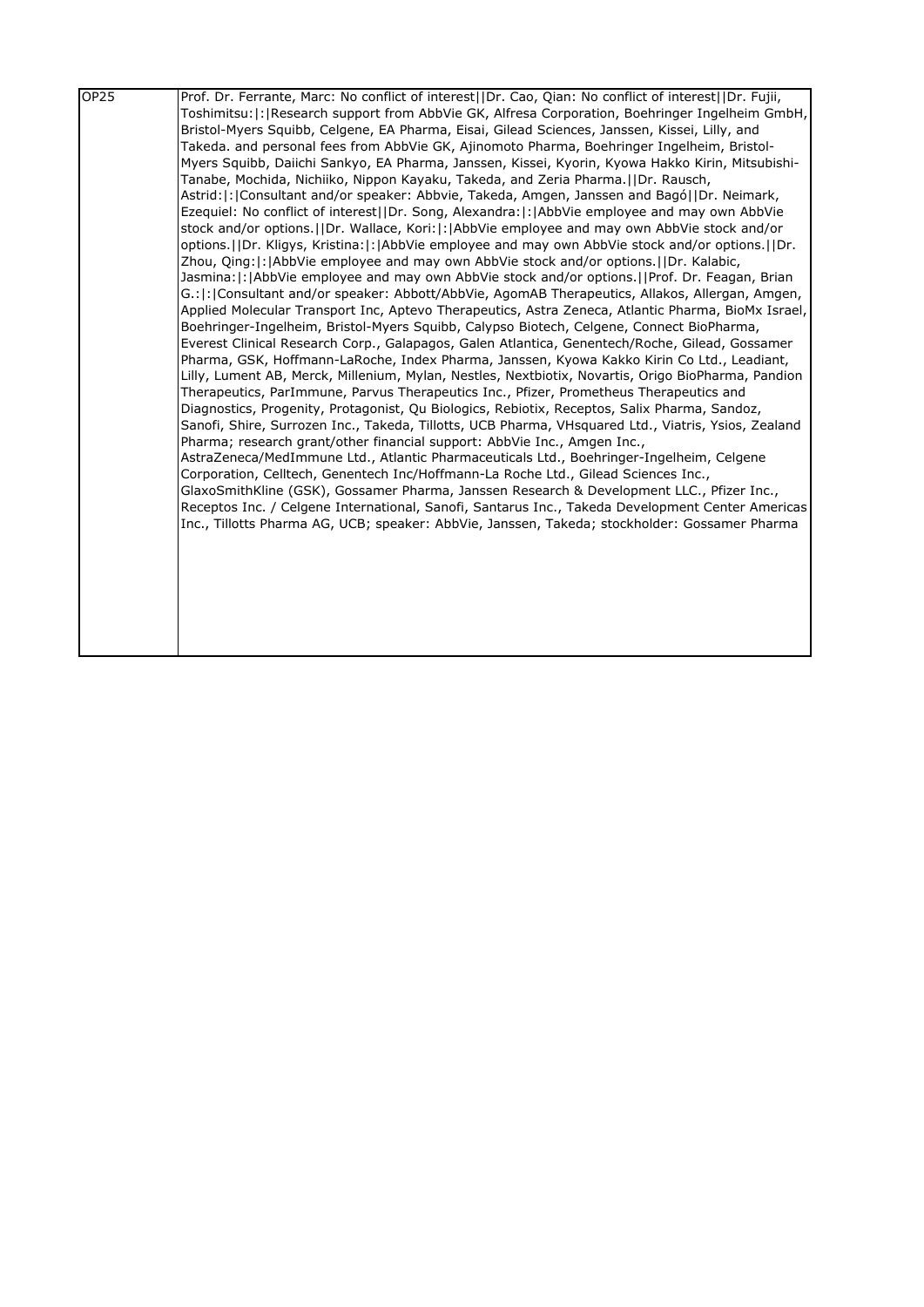| OP26 | D'Haens, Geert:  :  advisor for AbbVie, Ablynx, Allergan, Alphabiomics, Amakem, Amgen, AM                |
|------|----------------------------------------------------------------------------------------------------------|
|      | Pharma, Arena Pharmaceuticals, AstraZeneca, Avaxia, Biogen, Boehringer Ingelheim, Bristol-Myers          |
|      | Squibb, Celgene/Receptos, Celltrion, Cosmo, Dr Falk Pharma, Echo Pharmaceuticals, Eli Lilly and          |
|      | Company, Engene, Ferring, Galapagos, Genentech/Roche, Gilead, GlaxoSmithKline, Gossamerbio,              |
|      | Hospira/Pfizer, Immunic, Johnson and Johnson, Kintai Therapeutics, Lycera, Medimetrics,                  |
|      | Medtronics, Merck Sharp Dome, Millenium/Takeda, Mitsubishi Pharma, Mundipharma, Nextbiotics,             |
|      | Novo Nordisk, Otsuka, Pfizer/Hospira, Photopill, Prodigest, Progenity, Prometheus                        |
|      | Laboratories/Nestle, Protagonist, RedHill; Robarts Clinical Trials, Salix, Samsung Bioepis, Sandoz,      |
|      | Seres/Nestle, Setpoint, Shire, Teva, Tigenix, Tillotts, Topivert, Versant, and Vifor   Prof. Dr.         |
|      | Kobayashi, Taku:  :  Lecture fees from Mitsubishi-Tanabe Pharma, Eisai, Kyorin Pharmaceutical,           |
|      | Abbvie, Janssen, JIMRO, EA Pharma, Astellas, Mochida Pharmaceutical, Takeda Pharmaceutical,              |
|      | Gilead Sciences, Celltrion, Nippon Kayaku, Thermo Fisher Diagnostics; advisory and/or consultancy        |
|      | fees from Gilead Sciences, Janssen, Pfizer, Kyorin Pharmaceutical, Mochida Pharmaceutical, Takeda        |
|      | Pharmaceutical, Eli Lilly, Ferring Pharmaceuticals, Nippon Kayaku, Alfresa Pharma, Bristol-Myers         |
|      |                                                                                                          |
|      | Squibb, Research grants from EA Pharma, Thermo Fisher Diagnostics, Alfresa Pharma and Nippon             |
|      | Kayaku. Toshifumi Hibi received lecture fees from Mitsubishi-Tanabe Pharma, Kyorin                       |
|      | Pharmaceutical, Abbvie GK, Janssen, Mochida Pharmaceutical, JIMRO, Takeda Pharmaceutical,                |
|      | Gilead Sciences, Miyarisan Pharmaceutical, Kissei Pharmaceutical, Zeria Pharmaceutical, Ferring          |
|      | Pharmaceutical, Nippon Kayaku, Advisory/consultancy fees from Mitsubishi-Tanabe Pharma,                  |
|      | Takeda Pharmaceutical, EA Pharma, Janssen, Eli Lilly, Pfizer, Zeria Pharmaceutical; Research grant:      |
|      | Abbvie GK, JIMRO, Zeria Pharmaceutical.       Dr. Morris, Nathan:   :   Employee and shareholder of Eli  |
|      | Lilly and Company  Dr. Lissoos, Trevor: : Employee and shareholder of Eli Lilly and Company  Ms.         |
|      | Hoover, Amy:  :   Employee and shareholder of Eli Lilly and Company     Dr. Li, Xingyuan:   :   Employee |
|      | and shareholder of Eli Lilly and Company  Dr. Arora, Vipin: : Employee and shareholder of Eli Lilly      |
|      | and Company  Dr. Milch, Catherine: : Employee and shareholder of Eli Lilly and Company  Dr.              |
|      | Sandborn, William J: :   research grants from Abbvie, Abivax, Arena Pharmaceuticals, Boehringer          |
|      | Ingelheim, Celgene, Genentech, Gilead Sciences, Glaxo Smith Kline, Janssen, Lilly, Pfizer,               |
|      | Prometheus Biosciences, Seres Therapeutics, Shire, Takeda, Theravance Biopharma; consulting              |
|      | fees from Abbvie, Abivax, Admirx, Alfasigma, Alimentiv (Robarts Clinical Trials, owned by Health         |
|      | Academic Research Trust [HART]), Alivio Therapeutics, Allakos, Amgen, Applied Molecular                  |
|      | Transport, Arena Pharmaceuticals, Bausch Health (Salix), Beigene, Bellatrix Pharmaceuticals,             |
|      | Boehringer Ingelheim, Boston Pharmaceuticals, Bristol Meyers Squibb, Celgene, Celltrion,                 |
|      | Cellularity, Cosmo Pharmaceuticals, Escalier Biosciences, Equillium, Forbion, Genentech/Roche,           |
|      | Gilead Sciences, Glenmark Pharmaceuticals, Gossamer Bio, Immunic (Vital Therapies), Index                |
|      | Pharmaceuticals, Intact Therapeutics, Janssen, Kyverna Therapeutics, Landos Biopharma, Lilly,            |
|      | Oppilan Pharma, Otsuka, Pandion Therapeutics, Pfizer, Progenity, Prometheus Biosciences,                 |
|      | Protagonists Therapeutics, Provention Bio, Reistone Biopharma, Seres Therapeutics, Shanghai              |
|      | Pharma Biotherapeutics, Shire, Shoreline Biosciences, Sublimity Therapeutics, Surrozen, Takeda,          |
|      | Theravance Biopharma, Thetis Pharmaceuticals, Tillotts Pharma, UCB, Vendata Biosciences, Ventyx          |
|      | Biosciences, Vimalan Biosciences, Vivelix Pharmaceuticals, Vivreon Biosciences, Zealand Pharma;          |
|      | and stock or stock options from Allakos, BeiGene, Gossamer Bio, Oppilan Pharma, Prometheus               |
|      | Biosciences, Progenity, Shoreline Biosciences, Ventyx Biosciences, Vimalan Biosciences. Spouse:          |
|      | Iveric Bio - consultant, stock options; Progenity - stock; Oppilan Pharma - consultant, stock            |
|      | options; Prometheus Biosciences - employee, stock options; Ventyx Biosciences - stock options;           |
|      | Vimalan Biosciences - stock options.    Dr. Sands, Bruce E: : research grants from Celgene,              |
|      | Janssen, Takeda, Pfizer, Theravance Biopharma R&D consulting fees from 4D Pharma, Abbvie,                |
|      | Allergan, Amgen, Arena Pharmaceuticals, AstraZeneca, Bacainn Therapeutics, Boehringer-                   |
|      | Ingelheim, Boston Pharmaceuticals, Capella Bioscience, Celgene, Celltrion Healthcare, F.Hoffmann-        |
|      | La Roche, Ferring, Gilead, Immunic, Index Pharmaceuticals, Ironwood Pharmaceuticals, Janssen,            |
|      | Lilly, Morphic Therapeutic, Oppilan Pharma, OSE Immunotherapeutics, Otsuka, Palatin                      |
|      | Technologies, Pfizer, Progenity, Prometheus Biosciences, Prometheus Laboratories, Protagonist            |
|      | Therapeutics, Redhill Biopharma, Rheos Medicines, Salix Pharmaceuticals, Seres Therapeutics,             |
|      | Shire, Sienna Biopharmaceuticals, Surrozen, Takeda, Target PharmaSolutions, Theravance                   |
|      | Biopharma R&D, USWM Enterprises, Viela Bio, Vivelix Pharmaceuticals                                      |
|      |                                                                                                          |
|      |                                                                                                          |
|      |                                                                                                          |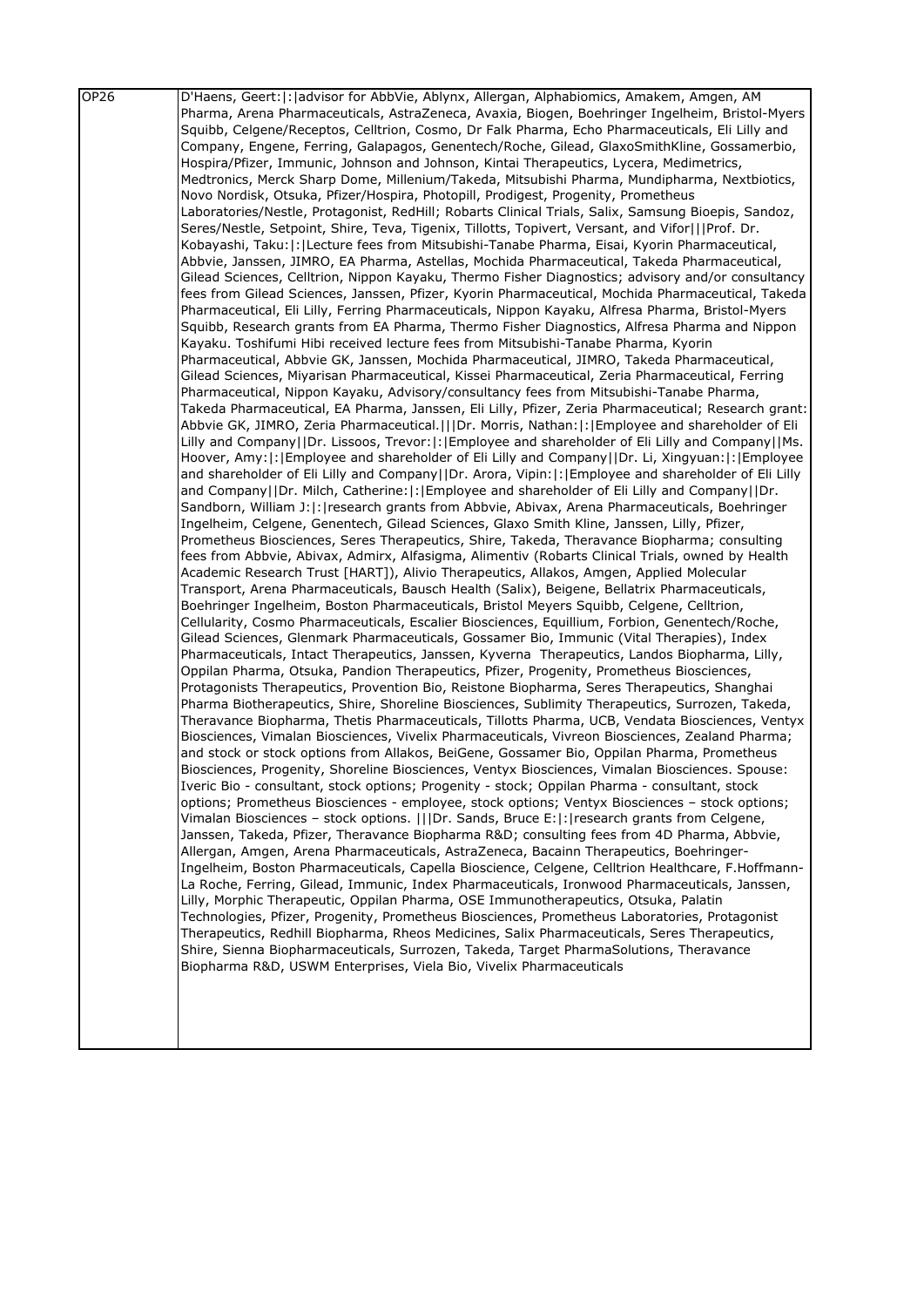| OP27        | Lee, Caroline:  :  CL is an employee of Arena Pharmaceuticals, Inc.     Ramaiya, Atul:   :   AR is an<br>employee of Arena Pharmaceuticals, Inc.  Tang, Yong: : YT is an employee of Arena<br>Pharmaceuticals, Inc.  Sapone, Anna: : AS is an employee of Arena Pharmaceuticals, Inc.  Shan,<br>Kevin: : KS is an employee of Arena Pharmaceuticals, Inc.  Randle, Andrenika: : AR is an<br>employee of Arena Pharmaceuticals, Inc.  Grundy, John: : JS is an employee of Arena<br>Pharmaceuticals, Inc.                                                                                                                                                                                                                                                                                                                                                                                                                                                                                                                                                                                                                                                                                                                                                                                                                                                                                                                                                                                                                                                                                                                                                                                                                                                                                                                                                                                                                                                    |
|-------------|-------------------------------------------------------------------------------------------------------------------------------------------------------------------------------------------------------------------------------------------------------------------------------------------------------------------------------------------------------------------------------------------------------------------------------------------------------------------------------------------------------------------------------------------------------------------------------------------------------------------------------------------------------------------------------------------------------------------------------------------------------------------------------------------------------------------------------------------------------------------------------------------------------------------------------------------------------------------------------------------------------------------------------------------------------------------------------------------------------------------------------------------------------------------------------------------------------------------------------------------------------------------------------------------------------------------------------------------------------------------------------------------------------------------------------------------------------------------------------------------------------------------------------------------------------------------------------------------------------------------------------------------------------------------------------------------------------------------------------------------------------------------------------------------------------------------------------------------------------------------------------------------------------------------------------------------------------------|
| <b>OP28</b> | Dr. Truyens, Marie: No conflict of interest  Prof. Dr. Lobaton, Triana: No conflict of interest  Ms.<br>Peeters, Anneleen: No conflict of interest  Prof. Dr. Ferrante, Marc: No conflict of interest  Prof.<br>Dr. Vermeire, Séverine: No conflict of interest  Dr. Bossuyt, Peter: No conflict of interest  Dr.<br>Pouillon, Lieven: No conflict of interest  Prof. Dr. Dewint, Pieter: No conflict of interest  Dr.<br>Cremer, Anneline: No conflict of interest  Prof. Dr. Peeters, Harald: No conflict of interest  Dr.<br>Lambrecht, Guy: No conflict of interest  Prof. Dr. Louis, Edouard: No conflict of interest  Prof. Dr.<br>Rahier, Jean-Francois: No conflict of interest  Prof. Dr. Dewit, Olivier: No conflict of interest  Dr.<br>Muls, Vinciane: No conflict of interest  Dr. Holvoet, Tom: No conflict of interest  Dr.<br>Vandermeulen, Liv: No conflict of interest  Dr. Gonzales, Gerard Bryan: No conflict of<br>interest  Prof. Dr. Laukens, Debby: No conflict of interest  Prof. Dr. De Vos, Martine: No conflict of<br>interest                                                                                                                                                                                                                                                                                                                                                                                                                                                                                                                                                                                                                                                                                                                                                                                                                                                                                                  |
| OP29        | Joustra, Vincent: No conflict of interest  Ms. Hageman, Ishtu: No conflict of interest  Mr. Li Yim,<br>Andrew: No conflict of interest  Dr. Levin, Evgeni: No conflict of interest  Prof. Dr. Satsangi, Jack:<br>No conflict of interest  Dr. Adams, Alex: No conflict of interest  Prof. Dr. De Jonge, Wouter: No<br>conflict of interest  Dr. Henneman, Peter: No conflict of interest  Prof. Dr. D'Haens, Geert: No<br>conflict of interest                                                                                                                                                                                                                                                                                                                                                                                                                                                                                                                                                                                                                                                                                                                                                                                                                                                                                                                                                                                                                                                                                                                                                                                                                                                                                                                                                                                                                                                                                                              |
| <b>OP30</b> | Verstockt, Bram:  :   Research grants from Pfizer; lecture fees from AbbVie, Biogen, Chiesi, Falk,<br>Ferring, Galapagos, Janssen, MondayNightIBD, MSD, Pfizer, R-Biopharm, Takeda and Truvion;<br>consultancy fees from Applied Strategic, Atheneum, Bristol Myers Squibb, Guidepoint, Ipsos,<br>Janssen, Progenity, Sandoz, Sosei Heptares and Takeda. IDr. Blink Polakow, Sarah:  :   Employee of<br>AbbVie, and may own stock/options.     Dr. Mahi, Naim:   :   Employee of AbbVie, and may own<br>stock/options.  Dr. Lee, John: : Employee of AbbVie, and may own stock/options.  Dr. Wang,<br>Jing: : Employee of AbbVie, and may own stock/options.  Dr. Guay, Heath: : Employee of AbbVie,<br>and may own stock/options.     Dr. Salas, Azucena:   :   Research grants from AbbVie, Alimentiv Inc,<br>Boehringer Ingelheim, GSK, Origo Biopharma, Roche-Genentech and Scipher Medicine; consulting<br>fees from Alimentiv Inc, Genentech, GSK, HotSpot Therapeutics, Morphic Therapeutic, Origo<br>Biopharma, Pfizer and Surrozen.  Dr. Panés, Julian: : Research grants from AbbVie and Pfizer;<br>consultancy and/or speaker fees from Abbott, AbbVie, Arena Pharmaceuticals, Boehringer<br>Ingelheim, Celgene, Celltrion, Genentech/Roche, GSK, Janssen, Nestle, Orifo, Pandion, Pfizer,<br>Progenity, Takeda, Theravance and Wasserman.     Dr. Ungaro, Ryan C.:   :   Research grants from<br>AbbVie, Boehringer Ingelheim, Eli Lilly and Pfizer; consultancy fees from AbbVie, Bristol Myers<br>Squibb, Janssen, Pfizer and Takeda.  Dr. Vermeire, Severine: :  Research grants from AbbVie, J&J,<br>MSD, Pfizer and Takeda; speaker fees from AbbVie, Falk, Ferring, Hospira, MSD, Pfizer, Takeda<br>and Tillotts; consultant for AbbVie, Avaxia, Celgene, Ferring, Galapagos, Genentech/Roche, Gilead,<br>Robarts Clinical Trials, Hospira, Janssen, MSD, Mundipharma, Pfizer, Prodigest, Prometheus,<br>Second Genome, Shire and Takeda. |
| OP31        | Dr. Haberman Ziv, Yael: No conflict of interest  Braun, Tzipi: No conflict of interest  Amir, Amnon:<br>No conflict of interest  Levhar, Nina: No conflict of interest  Malik, Alona: No conflict of<br>interest  Neuman, Sandra: No conflict of interest  Picard, Orit: No conflict of interest  Yavzuri,<br>Miri: No conflict of interest  Efroni, Gilat: No conflict of interest  Hadar, Rotem: No conflict of<br>interest  Ben-Horin, Shomron: No conflict of interest                                                                                                                                                                                                                                                                                                                                                                                                                                                                                                                                                                                                                                                                                                                                                                                                                                                                                                                                                                                                                                                                                                                                                                                                                                                                                                                                                                                                                                                                                  |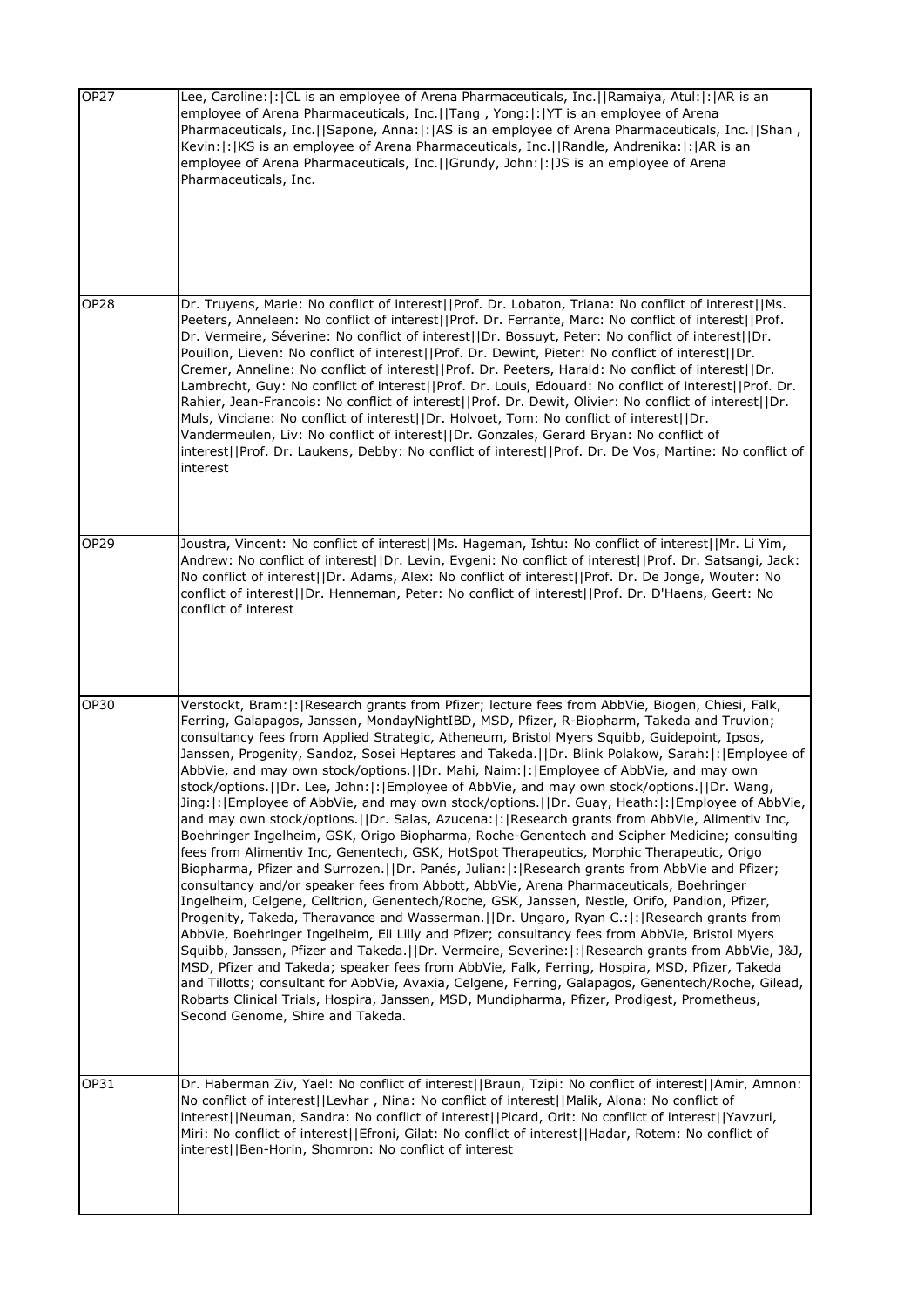| OP32 | Prof. Hong, Sung Noh: No conflict of interest  Ms. Joo Hye, Song: No conflict of interest  Prof.<br>Dong Kyung, Chang: No conflict of interest  Prof. Young-Ho, Kim: No conflict of interest  Ms. ji<br>eun, kim: No conflict of interest  Ye Ji, Shin: No conflict of interest                                                                                                                                                                                                                                                                                                                                                                                                                                                                                                                                                                                                                                                                                                                                                                                                                                                                                                                                                                                                                                                                                                                                                                                                                                                                                                                                                                                                                                                                                                                                                                                                                                                                                                                                                                                                                                                                                                                                                                                                                                                                                                                                                                                                                                                                                                                                                                                                                                                                                                                                                                                                                                                                                                                                                                                                                                                                                                                                                                                                                                                                                                                                                                                                                                                             |
|------|---------------------------------------------------------------------------------------------------------------------------------------------------------------------------------------------------------------------------------------------------------------------------------------------------------------------------------------------------------------------------------------------------------------------------------------------------------------------------------------------------------------------------------------------------------------------------------------------------------------------------------------------------------------------------------------------------------------------------------------------------------------------------------------------------------------------------------------------------------------------------------------------------------------------------------------------------------------------------------------------------------------------------------------------------------------------------------------------------------------------------------------------------------------------------------------------------------------------------------------------------------------------------------------------------------------------------------------------------------------------------------------------------------------------------------------------------------------------------------------------------------------------------------------------------------------------------------------------------------------------------------------------------------------------------------------------------------------------------------------------------------------------------------------------------------------------------------------------------------------------------------------------------------------------------------------------------------------------------------------------------------------------------------------------------------------------------------------------------------------------------------------------------------------------------------------------------------------------------------------------------------------------------------------------------------------------------------------------------------------------------------------------------------------------------------------------------------------------------------------------------------------------------------------------------------------------------------------------------------------------------------------------------------------------------------------------------------------------------------------------------------------------------------------------------------------------------------------------------------------------------------------------------------------------------------------------------------------------------------------------------------------------------------------------------------------------------------------------------------------------------------------------------------------------------------------------------------------------------------------------------------------------------------------------------------------------------------------------------------------------------------------------------------------------------------------------------------------------------------------------------------------------------------------------|
| OP33 | Colombel, Jean-Frédéric:  :  JFC has served as consultant, speaker and/or stockholder for AbbVie,<br>Amgen, Allergan, Arena, Boehringer Ingelheim, Celgene, Celltrion, Eli Lilly, Enterome, Ferring,<br>Genentech, Geneva, Genfit, Imedex, Intestinal Biotech Development, Ipsen, Janssen, Landos,<br>Medimmune, Merck, Novartis, OMass, Otsuka, Pfizer, Shire, Takeda, Tigenix and Viela.     Dr. Cao,<br>Qian: No conflict of interest  Dr. Ghosh, Subrata: : SG has served as steering committee member<br>for AbbVie, Boehringer Ingelheim, Celgene and Janssen. Advisory committee member for AbbVie.<br>Receives speaker fees from AbbVie, Janssen, Pfizer and Takeda. Consultant to Boehringer<br>Ingelheim, Celgene, Eli Lilly, Gilead and Roche.    Dr. Reinisch, Walter:  :  WR has received grants<br>from Celgene, Celltrion, Centocor, Covance, Danone Austria, DSM, Elan, Eli Lilly, Ernest & Young,<br>Falk Pharma GmbH, Ferring, Galapagos, Gatehouse Bio Inc., Genentech, Gilead, Grünenthal, ICON,<br>Index Pharma, Inova, Intrinsic Imaging, Janssen, Johnson & Johnson, Kyowa Hakko Kirin Pharma,<br>Landos Biopharma, Lipid Therapeutics, LivaNova, Mallinckrodt, Medahead, MedImmune,<br>Millennium, Mitsubishi Tanabe Pharma Corporation, MSD, Nash Pharmaceuticals, Nestlé, Nippon<br>Kayaku, Novartis, Ocera, Omass, Otsuka, Parexel, PDL, Periconsulting, Pfizer, Pharmacosmos,<br>Philip Morris Institute, Procter & Gamble, Prometheus, Protagonist, Provention, Quell Therapeutics,<br>Robarts Clinical Trial, Sandoz, Schering-Plough, Second Genome, Seres Therapeutics,<br>Setpointmedical, Sigmoid, Sublimity, Takeda, Teva Pharma, Therakos, Theravance, Tigenix, UCB,<br>Vifor, Zealand, Zyngenia and 4SC. Advisory board member for Abbott Laboratories, AbbVie, Aesca,<br>AM Pharma, Amgen, Astellas, AstraZeneca, Avaxia, Biogen IDEC, Boehringer Ingelheim, Bristol<br>Myers Squibb, Celgene, Cellerix, Celltrion, Centocor, Chemocentryx, Danone Austria, DSM, Elan,<br>Ferring, Galapagos, Genentech, Grünenthal, Inova, Janssen, Johnson & Johnson, Kyowa Hakko<br>Kirin Pharma, Lipid Therapeutics, MedImmune, Millennium, Mitsubishi Tanabe Pharma Corporation,<br>MSD, Nestlé, Novartis, Ocera, Otsuka, PDL, Pfizer, Pharmacosmos, Procter & Gamble, Prometheus,<br>Sandoz, Schering-Plough, Second Genome, Setpointmedical, Takeda, Therakos, Tigenix, UCB,<br>Zealand, Zyngenia and 4SC. Has received research funding from Abbott Laboratories, AbbVie,<br>Aesca, Centocor, Falk Pharma GmbH, Immundiagnostik, Janssen, MSD, Sandoz and Takeda.  Dr.<br>Zhou, Wen: : Full-time employee of AbbVie and may hold AbbVie stock or stock options  Dr. Ilo,<br>Dapo:  :  Full-time employee of AbbVie and may hold AbbVie stock or stock options  Dr. Shu,<br>Lei:  :  Full-time employee of AbbVie and may hold AbbVie stock or stock options  Dr. Yao,<br>Xuan: : Full-time employee of AbbVie and may hold AbbVie stock or stock options.  Dr. Rubin,<br>David T.:  :   DTR has served as a consultant for AbbVie, Allergan Inc., Altrubio, Arena<br>Pharmaceuticals, Bellatrix Pharmaceuticals, Boehringer Ingelheim Ltd., Bristol Myers Squibb,<br>Celgene Corp/Syneos, Connect BioPharma, GalenPharma/Atlantica, Genentech/Roche, Gilead<br>Sciences, InDex Pharmaceuticals, Ironwood Pharmaceuticals, Iterative Scopes, Janssen<br>Pharmaceuticals, Eli Lilly, Materia Prima, Pfizer, Prometheus Biosciences, Reistone, Takeda and<br>Techlab Inc. Receives research funding from Takeda. |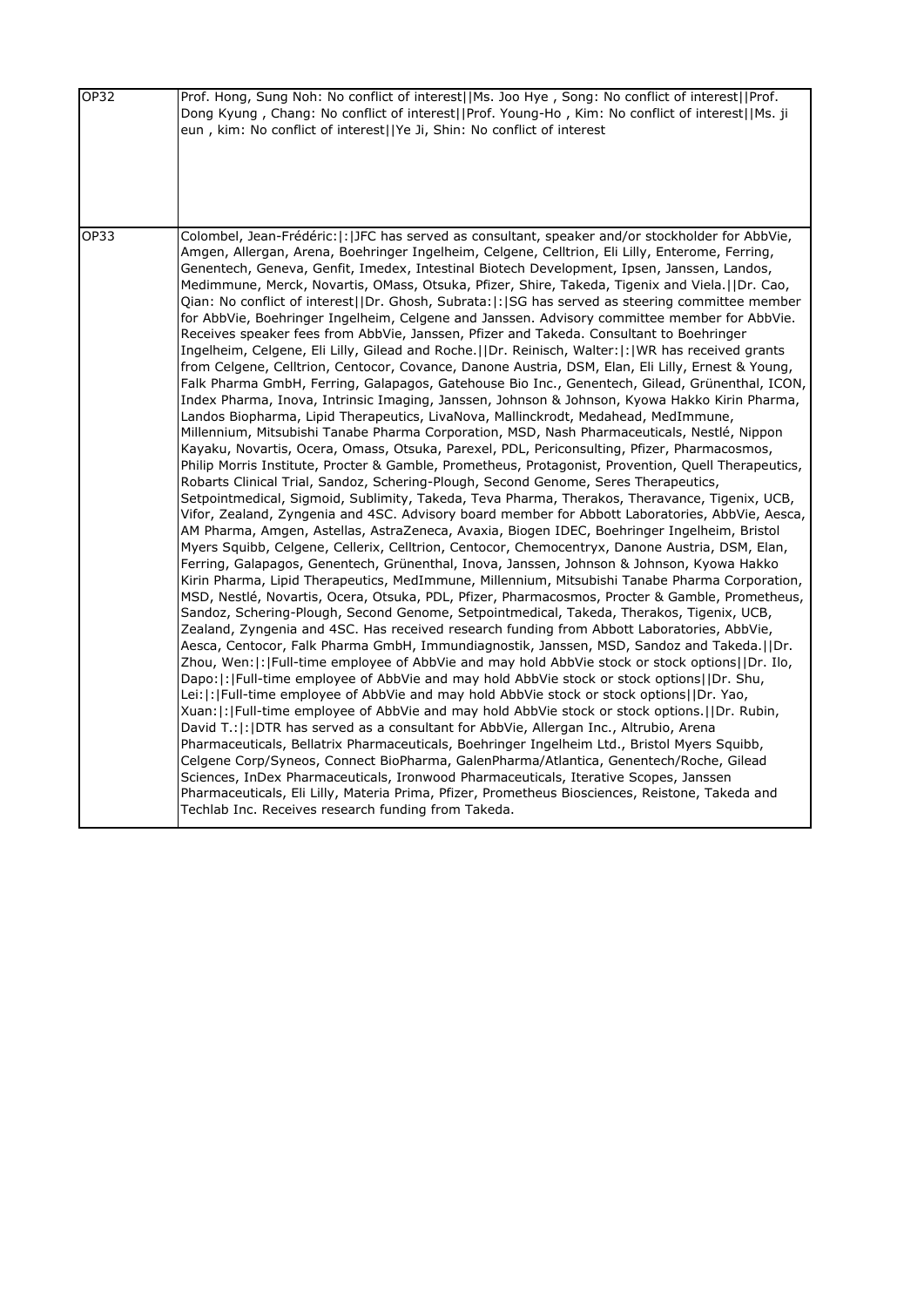| OP34        | Panaccione, Remo:  :   received consulting fees, speaker fees, and research support from AbbVie.<br>[Dr. Collins, Eric B.:  :   has received consulting fees and research support from AbbVie  Dr.<br>Melmed, Gil Y.:  :   has consulted for AbbVie, Arena, Boehringer-Ingelheim, Bristol-Meyers<br>Squibb/Celgene, Entasis, Ferring, Janssen, Medtronic, Pfizer, Shionogi, Takeda, Techlab, and has<br>received research grants from Pfizer  Dr. Vermeire, Severine: : has received grants from AbbVie,<br>J&J, Pfizer, and Takeda; and has received consulting and/or speaking fees from AbbVie, Arena<br>Pharmaceuticals, Avaxia, Boehringer Ingelheim, Celgene, Dr Falk Pharma, Ferring, Galapagos,<br>Genentech-Roche, Gilead, Hospira, Janssen, Mundipharma, MSD, Pfizer, Prodigest, Progenity,<br>Prometheus, Robarts Clinical Trials, Second Genome, Shire, Takeda, Theravance, and Tillots<br>Pharma AG  Dr. Danese, Silvio: : has served as a speaker, consultant, and advisory board<br>member for Schering-Plough, AbbVie, Actelion, Alphawasserman, AstraZeneca, Cellerix, Cosmo<br>Pharmaceuticals, Ferring, Genentech, Grunenthal, Johnson and Johnson, Millenium Takeda, MSD,<br>Nikkiso Europe GmbH, Novo Nordisk, Nycomed, Pfizer, Pharmacosmos, UCB Pharma and Vifor  Dr.<br>Higgins, Peter D.R,:  :   has received consultancy support from AbbVie, Pfizer, and Eli Lilly; and<br>research grants from AbbVie, Pfizer, and Eli Lilly  Dr. Zhou, Wen: :  AbbVie employee and may<br>own AbbVie stock and/or options  Dr. Ilo, Dapo: : AbbVie employee and may own AbbVie stock<br>and/or options  Dr. Sharma, Dolly: : AbbVie employee and may own AbbVie stock and/or<br>options  Dr. Sanchez Gonzalez, Yuri: : AbbVie employee and may own AbbVie stock and/or<br>options  Dr. Wang, Si-Tien: : has received consulting fees and research support from AbbVie |
|-------------|------------------------------------------------------------------------------------------------------------------------------------------------------------------------------------------------------------------------------------------------------------------------------------------------------------------------------------------------------------------------------------------------------------------------------------------------------------------------------------------------------------------------------------------------------------------------------------------------------------------------------------------------------------------------------------------------------------------------------------------------------------------------------------------------------------------------------------------------------------------------------------------------------------------------------------------------------------------------------------------------------------------------------------------------------------------------------------------------------------------------------------------------------------------------------------------------------------------------------------------------------------------------------------------------------------------------------------------------------------------------------------------------------------------------------------------------------------------------------------------------------------------------------------------------------------------------------------------------------------------------------------------------------------------------------------------------------------------------------------------------------------------------------------------------------------------------------------------------------------------------------------|
| <b>OP35</b> | Ms. Mortreux, Perrine: No conflict of interest  Dr. Leroyer, Ariane: No conflict of interest  Dr.<br>Dupont, Claire: No conflict of interest  Dr. Ley, Delphine: : Abbvie  Dr. Bertrand, Valérie: No<br>conflict of interest  Dr. Spyckerelle, Claire: No conflict of interest  Dr. Guillon, Nathalie: No conflict<br>of interest  Prof. Desreumaux, Pierre: No conflict of interest  Dr. Gower-Rousseau, Corinne: No<br>conflict of interest  Prof. Savoye, Guillaume: No conflict of interest  Fumery, Mathurin: : Abbvie,<br>ferring, Tillots, Janssen, Takeda, MSD, biogen, Amgen, celltrion, Sandoz, Pfizer, Celgene, Gilead,<br>Bohringer, Arena  Prof. Turck, Dominique: No conflict of interest  Prof. Siproudhis,<br>Laurent:  :  Takeda, Abbvie, Janssen, Ferring, Biogen  Dr. Sarter, Hélène: No conflict of interest                                                                                                                                                                                                                                                                                                                                                                                                                                                                                                                                                                                                                                                                                                                                                                                                                                                                                                                                                                                                                                                   |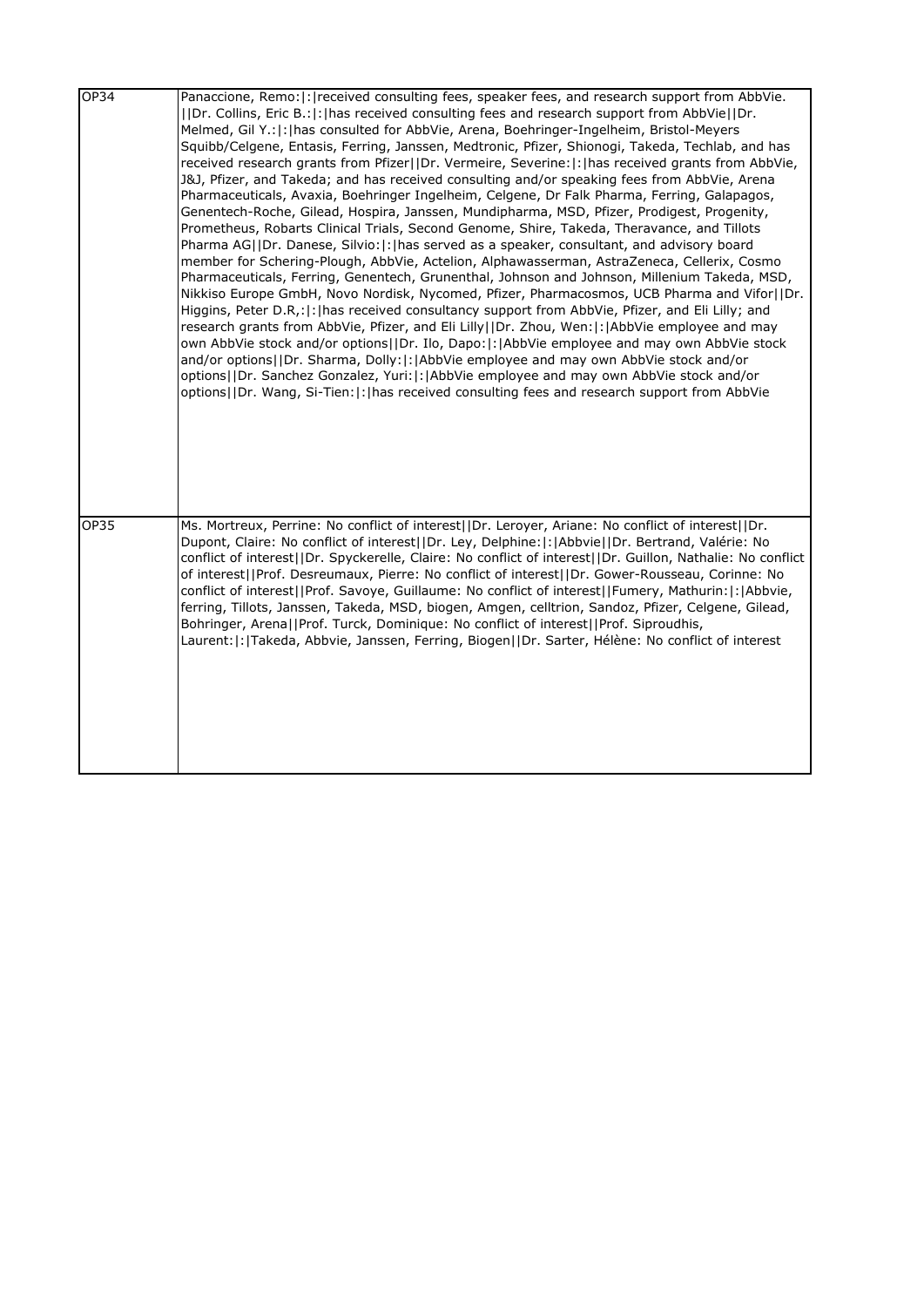| OP36 | Sands, Bruce E: : Reports consulting fees from 4D Pharma, AbbVie, Abivax, Allergan, Amgen,         |
|------|----------------------------------------------------------------------------------------------------|
|      | AstraZeneca, Baxalta Bioscience India, Boehringer-Ingelheim, Boston Pharmaceuticals, Capella       |
|      | Bioscience, Celltrion Healthcare, Ferring, Genentech, Gilead Sciences, GlaxoSmithKline, Hoffmann-  |
|      | La Roche, Immunic, InDex Pharmaceuticals, Inotrem, Ironwood Pharmaceuticals, Janssen, Johnson      |
|      | & Johnson, Kallyope, Lilly, Morphic Therapeutic, Oppilan Pharma, OSE Immunotherapeutics,           |
|      | Otsuka, Palatin Technologies, Pfizer, Progenity, Prometheus Laboratories, Prometheus Biosciences   |
|      | IBD, Protagonist Therapeutics, Redhill Biopharma, Rheos Medicines, Salix Pharmaceuticals, Seres    |
|      | Therapeutics, Shire, Sienna Biopharmaceuticals, Surrozen, Takeda, TARGET RWE, USWM                 |
|      | Enterprises, Viela Bio, Vivelix Pharmaceuticals; grants and consulting fees from Arena             |
|      | Pharmaceuticals, Celgene, and Theravance Biopharma R&D consulting fees and stock options from      |
|      | Ventyx Biosciences; and stock options from Vivante Health.[[Feagan, Brian G.: : :   received       |
|      | grant/research support from AbbVie Inc., Amgen Inc., AstraZeneca/MedImmune Ltd., Atlantic          |
|      | Pharmaceuticals Ltd., Boehringer-Ingelheim, Celgene Corporation, Celltech, Genentech               |
|      | Inc/Hoffmann-La Roche Ltd., Gilead Sciences Inc., GlaxoSmithKline, Janssen Research &              |
|      | Development LLC., Pfizer Inc., Receptos Inc./Celgene International, Sanofi, Santarus Inc., Takeda  |
|      | Development Center Americas Inc., Tillotts Pharma AG, UCB; a consultant for Abbott/AbbVie,         |
|      | AdMIRx Inc., Akebia Therapeutics, Allergan, Amgen, Applied Molecular Transport Inc., Aptevo        |
|      | Therapeutics, Asta Pharma, Astra Zeneca, Atlantic Pharma, Avir Pharma, Biogen Idec, BioMx          |
|      | Israel, Boehringer-Ingelheim, Boston Pharmaceuticals, Bristol Myers Squibb, Calypso Biotech,       |
|      | Celgene, Elan/Biogen, EnGene, Ferring Pharma, Roche/Genentech, Galapagos, Galen/Atlantica,         |
|      | GiCare Pharma, Gilead, Gossamer Pharma, GlaxoSmithKline, Inception IBD Inc, Intact                 |
|      | Therapeutics, Johnson & Johnson/Janssen, Kyowa Kakko Kirin Co Ltd., Lexicon, Eli Lilly, Lycera     |
|      | BioTech, Merck, Mesoblast Pharma, Millennium, Nestles, Nextbiotix, Novonordisk, ParImmune,         |
|      | Parvus Therapeutics Inc., Pfizer, Prometheus Therapeutics and Diagnostics, Progenity, Protagonist, |
|      | Qu Biologics, Rebiotix, Receptos, Salix Pharma, Shire, Sienna Biologics, Sigmoid Pharma, Sterna    |
|      | Biologicals, Synergy Pharma Inc., Takeda, Teva Pharma, TiGenix, Tillotts, UCB Pharma, Vertex       |
|      | Pharma, Vivelix Pharma, VHsquared Ltd., Zyngenia; a member of the speakers bureau for              |
|      | Abbott/AbbVie, Johnson & Johnson/Janssen, Eli Lilly, Takeda, Tillotts, UCB Pharma; a member of     |
|      | the scientific advisory board for Abbott/AbbVie, Allergan, Amgen, Astra Zeneca, Atlantic Pharma,   |
|      | Avaxia Biologics Inc., Boehringer-Ingelheim, Bristol Myers Squibb, Celgene, Centocor Inc.,         |
|      | Elan/Biogen, Galapagos, Genentech/Roche, Johnson & Johnson/Janssen, Merck, Nestles, Novartis,      |
|      | Novonordisk, Pfizer, Prometheus Laboratories, Protagonist, Salix Pharma, Sterna Biologicals,       |
|      | Takeda, Teva, TiGenix, Tillotts Pharma AG, UCB Pharma; and Senior Scientific Officer - Robarts     |
|      | Clinical Trials Inc.  Dr. Sandborn, William J.: : Reports grants from AbbVie, Aviva, Arena         |
|      | Pharmaceuticals, Boehringer Ingelheim, Celgene, Genentech, Gilead Sciences, GlaxoSmithKline,       |
|      | Janssen, Lilly, Pfizer, Prometheus Biosciences, Seres Therapeutics, Shire, Takeda, and TheraVance  |
|      | Biopharma; consulting fees from AbbVie, Abivax, Admirx, Alfa sigma, Alimentiv (previously Robarts) |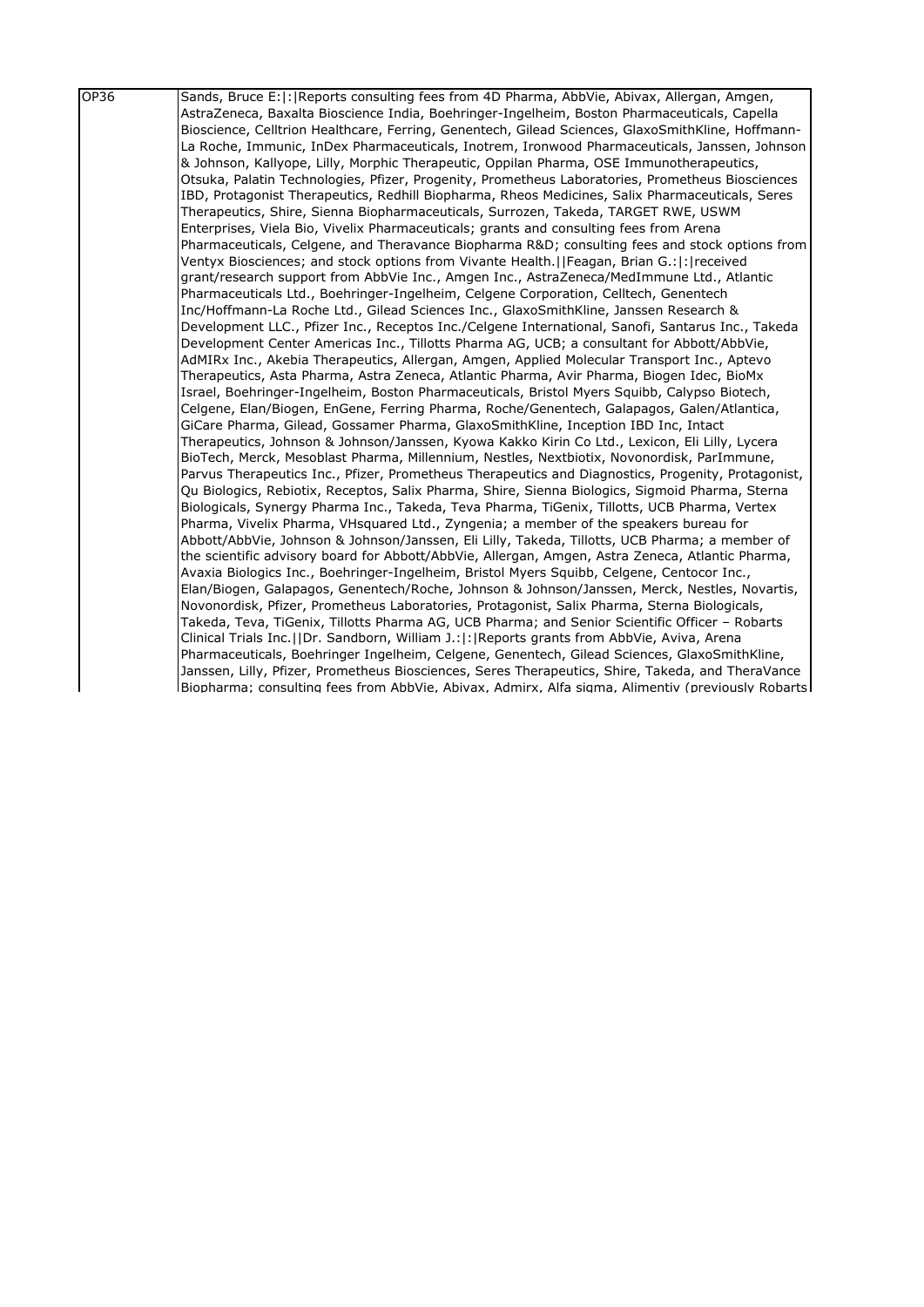|      | راجع جالاجاتهن المستجلسات وعليلوك عاشا وللسياعية والعاليقات وجالا عاعدا البيحان حججا والمتعقلية وعشائمها وحاليته                                                                                                                                                                                                                                                                                                                                                                                                                                                                                                                                                                                                                                                                                                                                                                                                                                                                                                                                                                                                                                                                                                                                                                                                                                                                                                                                                                                                                                                                                                                                                                                                                                                                                                                                                                                                                                                                                                                                                                                                                                                                                                                                                                                                                                                                                                                                                                                                                                                                                                                                                                                                                                                                                                                                                                                                                                                                                                                                                                                                                                                                                                                                                                                                                                                                                                                                                                                                                                                                                                             |
|------|------------------------------------------------------------------------------------------------------------------------------------------------------------------------------------------------------------------------------------------------------------------------------------------------------------------------------------------------------------------------------------------------------------------------------------------------------------------------------------------------------------------------------------------------------------------------------------------------------------------------------------------------------------------------------------------------------------------------------------------------------------------------------------------------------------------------------------------------------------------------------------------------------------------------------------------------------------------------------------------------------------------------------------------------------------------------------------------------------------------------------------------------------------------------------------------------------------------------------------------------------------------------------------------------------------------------------------------------------------------------------------------------------------------------------------------------------------------------------------------------------------------------------------------------------------------------------------------------------------------------------------------------------------------------------------------------------------------------------------------------------------------------------------------------------------------------------------------------------------------------------------------------------------------------------------------------------------------------------------------------------------------------------------------------------------------------------------------------------------------------------------------------------------------------------------------------------------------------------------------------------------------------------------------------------------------------------------------------------------------------------------------------------------------------------------------------------------------------------------------------------------------------------------------------------------------------------------------------------------------------------------------------------------------------------------------------------------------------------------------------------------------------------------------------------------------------------------------------------------------------------------------------------------------------------------------------------------------------------------------------------------------------------------------------------------------------------------------------------------------------------------------------------------------------------------------------------------------------------------------------------------------------------------------------------------------------------------------------------------------------------------------------------------------------------------------------------------------------------------------------------------------------------------------------------------------------------------------------------------------------------|
|      | Clinical Trials, owned by Alimentiv Health Trust), Alivio Therapeutics, Allakos, Allergan, Amgen,<br>Applied Molecular Transport, Arena Pharmaceuticals, Avexegen Therapeutics, Bausch Health<br>(Salix), BeiGene, Bellatrix Pharmaceuticals, Boehringer Ingelheim, Boston Pharmaceuticals, Bristol<br>Meyers Squibb, Celgene, Celltrion, Cellularity, Conatus, Cosmo Pharmaceuticals, Equillium, Escalier<br>Biosciences, Ferring, Forbion, Genentech/Roche, Gilead Sciences, Glenmark Pharmaceuticals,<br>Gossamer Bio, Immunic (Vital Therapies), Incyte, Index Pharmaceuticals, Intact Therapeutics,<br>Janssen, Kyowa Kirin Pharmaceutical Research, Kyverna Therapeutics, Landos Biopharma, Lilly,<br>Miraca Life Sciences, Nivalis Therapeutics, Novartis, Nutrition Science Partners, Oppilan Pharma<br>(acquired by Ventyx Biosciences), Otsuka, Pandion Therapeutics, Paul Hastings, Pfizer, Progenity,<br>Prometheus Biosciences, Prometheus Laboratories, Protagonists Therapeutics, Provention Bio,<br>Reistone Biopharma, Ritter Pharmaceuticals, Seres Therapeutics, Shanghai Pharma<br>Biotherapeutics, Shire, Shoreline Biosciences, Sienna Biopharmaceuticals, Sigmoid Biotechnologies,<br>Sterna Biologicals, Sublimity Therapeutics, Surrozen, Takeda, Theravance Biopharma, Thetis<br>Pharmaceuticals, Tigenix, Tillotts Pharma, UCB Pharma, Vendata Biosciences, Ventyx Biosciences,<br>Vimalan Biosciences, Vivelix Pharmaceuticals, Vivreon Biosciences, and Zealand Pharma; and stock<br>or stock options from Allakos, BeiGene, Gossamer Bio, Oppilan Pharma (acquired by Ventyx<br>Biosciences), Prometheus Biosciences, Prometheus Laboratories, Progenity, Shoreline Biosciences,<br>Ventyx Biosciences, Vimalan Biosciences, and Vivreon Biosciences; and employment at Shoreline<br>Biosciences. Spouse: Iveric Bio - consultant, stock options; Oppilan Pharma (acquired by Ventyx<br>Biosciences) - consultant, stock options; Progenity - stock; Prometheus Biosciences - employee,<br>stock, stock options; Prometheus Laboratories - stock, stock options, consultant; Ventyx<br>Biosciences - stock, stock options; and Vimalan Biosciences - stock, stock options.  Shipitofsky,<br>Nicole:  :   employee of Janssen Research & Development, LLC. at the time of the study and own<br>stock/stock options. [[Marko, Melissa: [: [employee of Janssen Research & Development, LLC. at the<br>time of the study and own stock/stock options. [Sheng, Shihong: [: ]employee of Janssen Research<br>& Development, LLC. at the time of the study and own stock/stock options. [JJohanns,<br>Jewel:  :   employee of Janssen Research & Development, LLC. at the time of the study and own<br>stock/stock options.   Germinaro, Matthew: : employee of Janssen Research & Development, LLC.<br>at the time of the study and own stock/stock options.   Vetter, Marion: : employee of Janssen<br>Research & Development, LLC. at the time of the study and own stock/stock options. IlPanés,<br>Julian: : has received grants from MSD, Abbvie and Pfizer; consulting fees/honorarium from<br>Abbvie, Arena, Boehringer Ingelheim, Celgene, Celltrion, Genentech - Roche, GSK, Janssen, MSD,<br>OppilanOrigo, Pandion, Pfizer, Progenity Takeda, Theravance and Wassermann, TiGenix, Arena,<br>Neste, Pfizer and Progenity; support for travel to meetings from Abbvie and Takeda, during the<br>conduct of the study; payment for lectures including service on speakers bureaus from Abbott,<br>MSD, Takeda, Janssen and Pfizer; payment for development of educational presentations from |
|      |                                                                                                                                                                                                                                                                                                                                                                                                                                                                                                                                                                                                                                                                                                                                                                                                                                                                                                                                                                                                                                                                                                                                                                                                                                                                                                                                                                                                                                                                                                                                                                                                                                                                                                                                                                                                                                                                                                                                                                                                                                                                                                                                                                                                                                                                                                                                                                                                                                                                                                                                                                                                                                                                                                                                                                                                                                                                                                                                                                                                                                                                                                                                                                                                                                                                                                                                                                                                                                                                                                                                                                                                                              |
| OP37 | Ms. Mathew, Liya: No conflict of interest  Mr. Savage, Michael: No conflict of interest  Dr. Pardieu,<br>Claire: No conflict of interest  Dr. O'Brien, Megan: No conflict of interest  Prof. Sze, Siu Kwan: No<br>conflict of interest  Prof. Eberl, Matthias: No conflict of interest  Dr. Stagg, Andrew: : AJS has<br>received funding for research from Gilead and Abbvie. [IDr. Gasparetto, Marco: No conflict of<br>interest  Dr. Kok, Klaartje: No conflict of interest  Prof. Lindsay, James: No conflict of interest  Dr.<br>McCarthy, Neil: : NEM has received consultancy fees and funding for research from ImCheck<br>Therapeutics SAS.                                                                                                                                                                                                                                                                                                                                                                                                                                                                                                                                                                                                                                                                                                                                                                                                                                                                                                                                                                                                                                                                                                                                                                                                                                                                                                                                                                                                                                                                                                                                                                                                                                                                                                                                                                                                                                                                                                                                                                                                                                                                                                                                                                                                                                                                                                                                                                                                                                                                                                                                                                                                                                                                                                                                                                                                                                                                                                                                                                          |
|      |                                                                                                                                                                                                                                                                                                                                                                                                                                                                                                                                                                                                                                                                                                                                                                                                                                                                                                                                                                                                                                                                                                                                                                                                                                                                                                                                                                                                                                                                                                                                                                                                                                                                                                                                                                                                                                                                                                                                                                                                                                                                                                                                                                                                                                                                                                                                                                                                                                                                                                                                                                                                                                                                                                                                                                                                                                                                                                                                                                                                                                                                                                                                                                                                                                                                                                                                                                                                                                                                                                                                                                                                                              |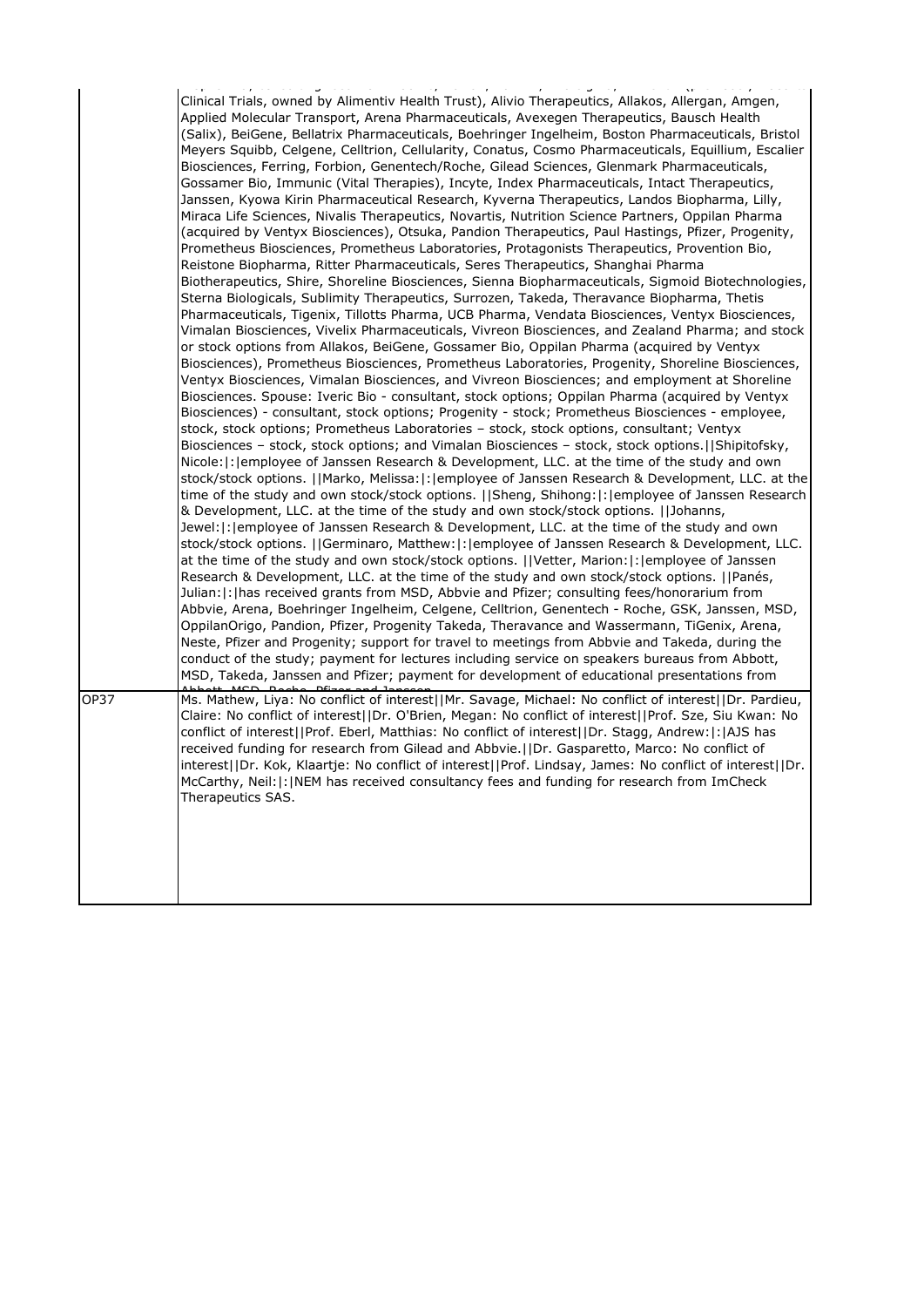| OP38 | Dr. Sandborn, William J: :   Grants: AbbVie, Abivax, Arena Pharmaceuticals, Boehringer Ingelheim,                                                                                                 |
|------|---------------------------------------------------------------------------------------------------------------------------------------------------------------------------------------------------|
|      | Celgene, Genentech, Gilead Sciences, GlaxoSmithKline, Janssen, Lilly, Pfizer Inc, Prometheus                                                                                                      |
|      | Biosciences, Seres Therapeutics, Shire, Takeda and Theravance Biopharma   Personal fees                                                                                                           |
|      | (consulting): AbbVie, Abivax, Admirx, Alfasigma, Alimentiv (previously Robarts Clinical Trials,                                                                                                   |
|      | owned by Alimentiv Health Trust), Alivio Therapeutics, Allakos, Amgen, Applied Molecular                                                                                                          |
|      | Transport, Arena Pharmaceuticals, Bausch Health (Salix), Beigene, Bellatrix Pharmaceuticals,                                                                                                      |
|      | Boehringer Ingelheim, Boston Pharmaceuticals, Bristol-Myers Squibb, Celgene, Celltrion,                                                                                                           |
|      | Cellularity, Cosmo Pharmaceuticals, Escalier Biosciences, Equillium, Forbion, Genentech/Roche,                                                                                                    |
|      | Gilead Sciences, Glenmark Pharmaceuticals, Gossamer Bio, Immunic (Vital Therapies), Index                                                                                                         |
|      | Pharmaceuticals, Intact Therapeutics, Janssen, Kyverna Therapeutics, Landos Biopharma, Lilly,                                                                                                     |
|      | Oppilan Pharma, Otsuka, Pandion Therapeutics, Pfizer Inc, Progenity, Prometheus Biosciences,                                                                                                      |
|      | Prometheus Laboratories, Protagonists Therapeutics, Provention Bio, Reistone Biopharma, Seres                                                                                                     |
|      | Therapeutics, Shanghai Pharma Biotherapeutics, Shire, Shoreline Biosciences, Sublimity                                                                                                            |
|      | Therapeutics, Surrozen, Takeda, Theravance Biopharma, Thetis Pharmaceuticals, Tillotts, UCB,                                                                                                      |
|      | Vendata Biosciences, Ventyx Biosciences, Vimalan Biosciences, Vivelix Pharmaceuticals, Vivreon                                                                                                    |
|      | Biosciences and Zealand Pharma Personal fees (shareholder): Allakos, BeiGene, Gossamer Bio,<br>Oppilan Pharma, Prometheus Biosciences, Prometheus Laboratories Progenity, Shoreline               |
|      | Biosciences, Ventyx Biosciences, Vimalan Biosciences and Vivreon Biosciences  Dr. D'Haens, Geert                                                                                                  |
|      | R:  :   Personal fees (fees participation in review activities such as data monitoring boards, statistical                                                                                        |
|      | analysis, end point committees and the like): AbbVie, Ablynx, Amakem, AM Pharma, Avaxia,                                                                                                          |
|      | Biogen, Bristol-Myers Squibb, Boehringer Ingelheim, Celgene, Celltrion, Cosmo, Covidien, Dr. Falk                                                                                                 |
|      | Pharma, Engene, Ferring Pharmaceuticals, Galapagos, Gilead Sciences, GlaxoSmithKline, Hospira,                                                                                                    |
|      | Johnson & Johnson, Medimetrics, Millennium/Takeda, Mitsubishi Pharma, MSD, Mundipharma, Novo                                                                                                      |
|      | Nordisk, Pfizer Inc, Prometheus Laboratories/Nestlé, Receptos, Robarts Clinical Trials, Salix,                                                                                                    |
|      | Sandoz, Setpoint, Shire, Teva, TiGenix, Tillotts, Topivert, Versant and Vifor Other (speaker fees):                                                                                               |
|      | AbbVie, Ferring Pharmaceuticals, Johnson & Johnson, Millennium/Takeda, MSD, Mundipharma,                                                                                                          |
|      | Norgine, Pfizer Inc, Shire, Tillotts and Vifor  Dr. Sands, Bruce E: : Grants: Arena Pharmaceuticals,                                                                                              |
|      | Celgene and Theravance Biopharma R&D Personal fees: 4D Pharma, AbbVie, Abivax, Allergan,                                                                                                          |
|      | Amgen, Arena Pharmaceuticals, AstraZeneca, Baxalta Bioscience India, Boehringer Ingelheim,                                                                                                        |
|      | Boston Pharmaceuticals, Capella Bioscience, Celgene, Celltrion Healthcare, Ferring                                                                                                                |
|      | Pharmaceuticals, Genentech, Gilead Sciences, GlaxoSmithKline, Hoffmann-La Roche, Immunic,                                                                                                         |
|      | InDex Pharmaceuticals, Inotrem, Ironwood Pharmaceuticals, Janssen, Johnson & Johnson,                                                                                                             |
|      | Kallyope, Lilly, Morphic Therapeutic, Oppilan Pharma, OSE Immunotherapeutics, Otsuka, Palatin                                                                                                     |
|      | Technologies, Pfizer Inc, Progenity, Prometheus Biosciences IBD, Prometheus Laboratories,                                                                                                         |
|      | Protagonist Therapeutics, Redhill Biopharma, Rheos Medicines, Salix Pharmaceuticals, Seres                                                                                                        |
|      | Therapeutics, Shire, Sienna Biopharmaceuticals, Surrozen, Takeda, TARGET RWE, Theravance                                                                                                          |
|      | Biopharma R&D, USWM Enterprises, Ventyx Biosciences, Viela Bio and Vivelix Pharmaceuticals<br>[Personal fees (shareholder): Ventyx Biosciences and Vivante Health   Non-financial support: Lilly, |
|      | Pfizer Inc and Takeda  Panaccione, Remo: :  Personal fees (consulting): AI4GI, AbbVie, Amgen,                                                                                                     |
|      | Arena Pharmaceuticals, Atlantic Healthcare, BioBalance, Boehringer Ingelheim, Bristol-Myers                                                                                                       |
|      | Squibb, Celgene, Coronado Biosciences, Cosmo Technologies, Eagle, Eisai Medical Research, Elan,                                                                                                   |
|      | Eli Lilly, EnGene, Ferring Pharmaceuticals, Genentech, Gilead Sciences, Given Imaging,                                                                                                            |
|      | GlaxoSmithKline, Innomar, Janssen, Lycera, Meda, Merck & Co., Merck Research Laboratories,                                                                                                        |
|      | Novo Nordisk, PDL Biopharma, Pfizer Inc, Prometheus Laboratories, Protagonist, Receptos, Robarts                                                                                                  |
|      | Clinical Trials, Sandoz, Sanofi Genzyme, Satisfai Health, Shire, Sigmoid Pharma, Specialty Rx,                                                                                                    |
|      | Sublimity, Takeda and TherAdvance Personal fees (fees participation in review activities such as                                                                                                  |
|      | data monitoring boards, statistical analysis, end point committees and the like): AI4GI, AbbVie,                                                                                                  |
|      | Amgen, Arena Pharmaceuticals, Atlantic Healthcare, BioBalance, Boehringer Ingelheim, Bristol-                                                                                                     |
|      | Myers Squibb, Celgene, Coronado Biosciences, Cosmo Technologies, Eagle, Eisai Medical Research,                                                                                                   |
|      | Elan, Eli Lilly, EnGene, Ferring Pharmaceuticals, Genentech, Gilead Sciences, Given Imaging,                                                                                                      |
|      | GlaxoSmithKline, Innomar, Janssen, Lycera, Meda, Merck & Co., Merck Research Laboratories,                                                                                                        |
|      | Novo Nordisk, PDL Biopharma, Pfizer Inc, Prometheus Laboratories, Protagonist, Receptos, Robarts                                                                                                  |
|      | Clinical Trials, Sandoz, Sanofi Genzyme, Satisfai Health, Shire, Sigmoid Pharma, Specialty Rx,                                                                                                    |
|      | Sublimity, Takeda and TherAdvance  Prof. Ng, Siew C: : Grants: AbbVie, Ferring Pharmaceuticals                                                                                                    |
|      | and Olympus Other (speaker fees): AbbVie, Ferring Pharmaceuticals, Janssen, Menarini, Takeda,                                                                                                     |
|      | Tillotts and Pfizer Inc Other (Scientific co-founder): GenieBiome Limited Other (holds a                                                                                                          |
|      | directorship): Microbiota I Center  Dr. Lawendy, Nervin: : Personal fees (shareholder): Pfizer                                                                                                    |
|      | Inc Other (employee): Pfizer Inc    Dr. Kulisek, Nicole: : Personal fees (shareholder): Pfizer                                                                                                    |
|      | Inc Other (employee): Pfizer Inc    Dr. Guo, Xiang: : Personal fees (shareholder): Pfizer Inc Other                                                                                               |
|      | (employee): Pfizer Inc    Mr. Mundayat, Rajiv: :  Personal fees (shareholder): Pfizer Inc Other<br>(employee): Pfizer Inc   Prof. Su, Chinyu: : Personal fees (shareholder): Pfizer Inc  Other    |
|      | (employee): Pfizer Inc    Dr. Panés, Julian: :  Grants: AbbVie and Pfizer Inc Personal fees: AbbVie,                                                                                              |
|      | Arena, Athos, Boehringer Ingelheim, Celgene, Celltrion, Ferring Pharmaceuticals, Galapagos,                                                                                                       |
|      | Genentech/Roche, GlaxoSmithKline, Immunic, Janssen, Mirum, Morphic, Nestlé, Origo, Pandion,                                                                                                       |
|      | Pfizer Inc, Progenity, Takeda, Theravance Biopharma and Wassermann                                                                                                                                |
|      |                                                                                                                                                                                                   |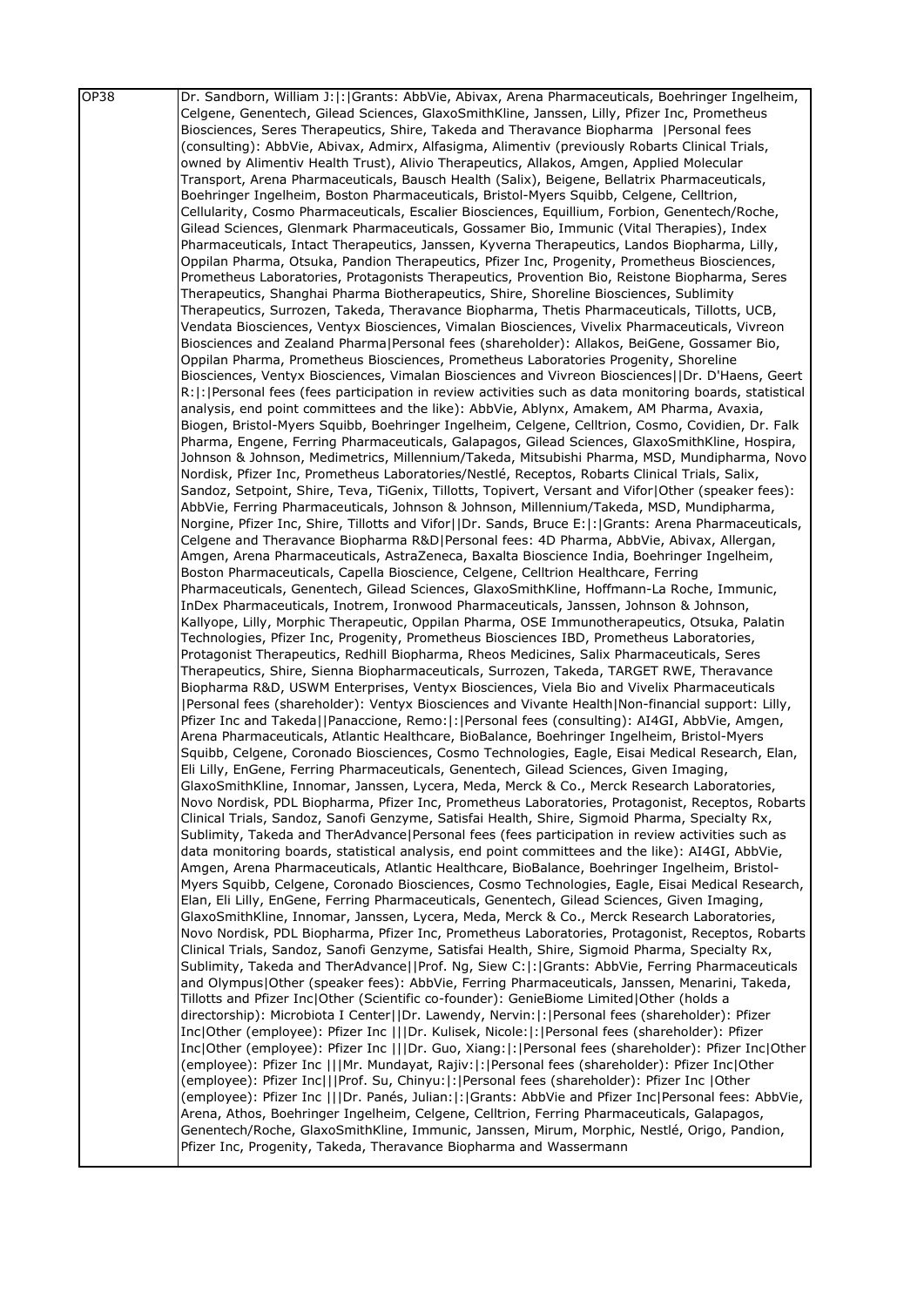| OP39 | Peyrin-Biroulet, Laurent:  :  LP-B has received personal fees from AbbVie, Allergan, Alma Bio<br>Therapeutics, Amgen, Arena, Biogen, Boehringer Ingelheim, Celgene, Celltrion, Enterome, Ferring,<br>Genentech, Gilead, Hikma, Index Pharmaceuticals, Janssen, Merck, Nestlé, Pfizer, Pharmacosmos,<br>Roche, Samsung Bioepis, Sandoz, Sterna Biological, Takeda, and Tillotts Pharma, and grants from<br>AbbVie, Merck, and Takeda. He also holds CTMA stock options. [Colombel, Jean-Frederic: [: [J-FC]<br>has received research grants from AbbVie, Janssen, and Takeda; speaker fees from AbbVie,<br>Allergan, Amgen, Ferring, Shire, and Takeda; and consulting fees from AbbVie, Amgen, Arena,<br>Boehringer Ingelheim, Bristol Myers Squibb, Celgene, Ferring, Galmed, Genentech,<br>GlaxoSmithKline, Imedex, Immunic, Iterative Scopes, Janssen, Kaleido, Lilly, Merck, Microba,<br>Novartis, PBM Capital, Pfizer, Sanofi, Takeda, TiGenix, and Vifor. He also holds stock options in<br>Intestinal Biotech Development.   Louis, Edouard:   :   EL has received research grants from Takeda,<br>Pfizer, and Janssen; educational grants from AbbVie, Takeda, and Janssen; speaker fees from<br>AbbVie, Celgene, Ferring, Falk, Takeda, Janssen, Merck, and Pfizer. He has participated in advisory<br>boards for AbbVie, Arena, Celgene, Ferring, Gilead-Galapagos, Janssen, Lilly, Merck, Pfizer, and<br>Takeda; he has been a consultant for AbbVie.  Ferrante, Marc: : MF has been a consultant for<br>AbbVie, Boehringer Ingelheim, Celltrion, Janssen, Lilly, Medtronic, Merck, Pfizer, Sandoz, Takeda,<br>and Thermo Fisher; has received research grants from AbbVie, Amgen, Biogen, Janssen, Pfizer,<br>and Takeda; and received speaker's fees from AbbVie, Amgen, Biogen, Boehringer Ingelheim, Dr<br>Falk Pharma, Ferring, Janssen, Lamepro BV, Merck, Mylan, Pfizer, Sandoz, Takeda, and Truvion<br>Healthcare.  Motoya, Satoshi: : SM has received honoraria and/or research funding from AbbVie,<br>Eisai, Janssen, Mitsubishi Tanabe Pharma, Mochida, and Takeda. [Panaccione, Remo: [: [RP has<br>received consulting fees from AbbVie, Abbott, Alimentiv, Amgen, Arena, AstraZeneca, Bristol Myers<br>Squibb, Boehringer Ingelheim, Celgene, Celltrion, Cosmos Pharmaceuticals, Eisai, Elan, Ferring,<br>Galapagos, Genentech, Gilead Sciences, GlaxoSmithKline, Janssen, Lilly, Merck, Mylan, Oppilan<br>Pharma, Pandion Pharma, Pfizer, Progenity, Protagonist Therapeutics, Roche, Sandoz, Satisfai<br>Health, Schering-Plough, Shire, Sublimity Therapeutics, Theravance, UCB, and Takeda; speaker<br>fees from AbbVie, Arena, Celgene, Ferring, Gilead Sciences, Janssen, Lilly, Merck, Pfizer, Roche,<br>Sandoz, Shire, and Takeda; and research/educational support from AbbVie, Ferring, Janssen,<br>Pfizer, and Takeda. He has served on an advisory board for AbbVie, Amgen, Arena, Bristol Myers<br>Squibb, Celgene, Celltrion, Ferring, Galapagos, Genentech, Gilead Sciences, GlaxoSmithKline,<br>Janssen, Lilly, Merck, Mylan, Oppilan Pharma, Pandion Pharma, Pfizer, Sandoz, Shire, Sublimity<br>Therapeutics, Takeda, and Theravance. I Torres, Joana: I: JJT has received consulting fees from<br>Janssen, Galapagos, and Pfizer and has received honoraria and/or research funding from AbbVie<br>and Janssen. [JUngaro, Ryan C.:  : RCU has served as an advisory board member or consultant for<br>AbbVie, Bristol Myers Squibb, Janssen, Pfizer, and Takeda, and has received research support from<br>AbbVie, Boehringer Ingelheim, Lilly, and Pfizer.  Kligys, Kristina: : KK is a full-time employee of<br>AbbVie and may own AbbVie stock or options.     Kalabic, Jasmina:   :   JK is a full-time employee of<br>AbbVie, and may own AbbVie stock or options.  Zambrano, Javier: : JZ is a full-time employee of<br>AbbVie, and may own AbbVie stock or options.   [Zhang, Yafei:   :   YZ is a full-time employee of<br>AbbVie, and may own AbbVie stock or options. I D'Haens, Geert R.:   :   GRD has served as advisor<br>for AbbVie, Ablynx, Active Biotech AB, Agomab Therapeutics, Alimentiv, Allergan, Alphabiomics,<br>Amakem, Amgen, AM Pharma, Applied Molecular Therapeutics, Arena, AstraZeneca, Biogen, |
|------|------------------------------------------------------------------------------------------------------------------------------------------------------------------------------------------------------------------------------------------------------------------------------------------------------------------------------------------------------------------------------------------------------------------------------------------------------------------------------------------------------------------------------------------------------------------------------------------------------------------------------------------------------------------------------------------------------------------------------------------------------------------------------------------------------------------------------------------------------------------------------------------------------------------------------------------------------------------------------------------------------------------------------------------------------------------------------------------------------------------------------------------------------------------------------------------------------------------------------------------------------------------------------------------------------------------------------------------------------------------------------------------------------------------------------------------------------------------------------------------------------------------------------------------------------------------------------------------------------------------------------------------------------------------------------------------------------------------------------------------------------------------------------------------------------------------------------------------------------------------------------------------------------------------------------------------------------------------------------------------------------------------------------------------------------------------------------------------------------------------------------------------------------------------------------------------------------------------------------------------------------------------------------------------------------------------------------------------------------------------------------------------------------------------------------------------------------------------------------------------------------------------------------------------------------------------------------------------------------------------------------------------------------------------------------------------------------------------------------------------------------------------------------------------------------------------------------------------------------------------------------------------------------------------------------------------------------------------------------------------------------------------------------------------------------------------------------------------------------------------------------------------------------------------------------------------------------------------------------------------------------------------------------------------------------------------------------------------------------------------------------------------------------------------------------------------------------------------------------------------------------------------------------------------------------------------------------------------------------------------------------------------------------------------------------------------------------------------------------------------------------------------------------------------------------------------------------------------------------------------------------------------------------------------------------------------------------------------------------------------------------------------------------------------------------------------------------------------------------------------------------------------------------------------------------------------------------------------------------------------------------------------------------|
|      | Boehringer Ingelheim, Bristol Meyers Squibb, Celltrion, DSM Pharma, Echo Pharmaceuticals,                                                                                                                                                                                                                                                                                                                                                                                                                                                                                                                                                                                                                                                                                                                                                                                                                                                                                                                                                                                                                                                                                                                                                                                                                                                                                                                                                                                                                                                                                                                                                                                                                                                                                                                                                                                                                                                                                                                                                                                                                                                                                                                                                                                                                                                                                                                                                                                                                                                                                                                                                                                                                                                                                                                                                                                                                                                                                                                                                                                                                                                                                                                                                                                                                                                                                                                                                                                                                                                                                                                                                                                                                                                                                                                                                                                                                                                                                                                                                                                                                                                                                                                                                                                    |
|      | Engene, Exeliom Biosciences, Ferring, Dr Falk Pharma, Galapagos, Genentech/Roche, Gilead,<br>GlaxoSmithKline, Gossamerbio, Immunic, Johnson and Johnson, Kintai Therapeutics, Lilly, Lument,<br>Lycera, Medtronic, Mitsubishi Tanabe Pharma, Merck Sharp Dome, Novo Nordisk, Otsuka, Pfizer,<br>Photopill, ProciseDx, Prodigest, Progenity, Prometheus laboratories/Nestlé, Protagonist, RedHill,<br>Samsung Bioepis, Sandoz, Seres, Setpoint, Shire, Takeda, Teva, Tillotts, Topivert, Versant, and<br>Vifor.                                                                                                                                                                                                                                                                                                                                                                                                                                                                                                                                                                                                                                                                                                                                                                                                                                                                                                                                                                                                                                                                                                                                                                                                                                                                                                                                                                                                                                                                                                                                                                                                                                                                                                                                                                                                                                                                                                                                                                                                                                                                                                                                                                                                                                                                                                                                                                                                                                                                                                                                                                                                                                                                                                                                                                                                                                                                                                                                                                                                                                                                                                                                                                                                                                                                                                                                                                                                                                                                                                                                                                                                                                                                                                                                                               |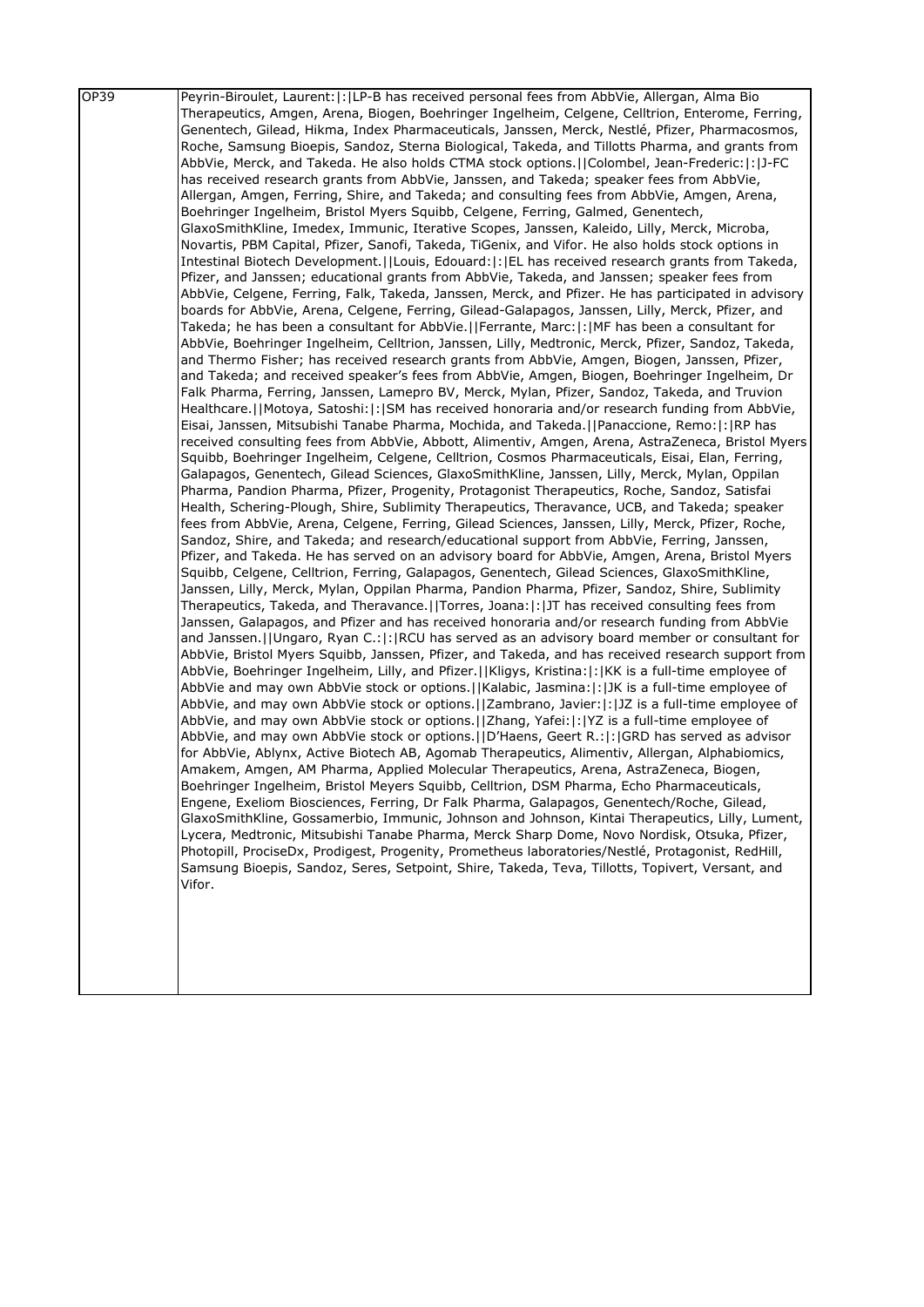| <b>OP40</b> | Bossuyt, Peter:  :  PB has received financial support for research from AbbVie, Amgen, Janssen,         |
|-------------|---------------------------------------------------------------------------------------------------------|
|             | Mundipharma, Mylan, and Pfizer; lecture fees from AbbVie, Celltrion, Janssen, Pfizer, and Takeda;       |
|             | and advisory board fees from AbbVie, Arena pharmaceuticals, Bristol Myers Squibb, Hospira,              |
|             | Janssen, Lilly, Merck, Mundipharma, Pentax Medical, Pfizer, PSI CRO, Roche, Sandoz, and                 |
|             | Takeda.  Bresso, Francesca: No conflict of interest  Dubinsky, Marla: : MD has been a consultant        |
|             | for AbbVie, Arena, Celgene, Genentech, Gilead, Janssen, Lilly, Pfizer, Prometheus Labs, Salix,          |
|             | Takeda, and UCB and has received research grants from AbbVie, Janssen, Pfizer, and Prometheus           |
|             | Labs.  Ha, Christina: : CH has received financial support from Genentech, Lilly, and Pfizer;            |
|             | consultant fees from AbbVie and Genentech; speaker's fees from AbbVie; and advisory board fees          |
|             | from AbbVie, Bristol Myers Squibb, Genentech, Janssen, Pfizer, and Takeda. [[Siegel, Corey: [: CS]      |
|             | has received consulting or advisory board fees from AbbVie, Amgen, Bristol Myers Squibb,                |
|             | Janssen, Lilly, Pfizer, Prometheus, and Takeda; speaker fees from AbbVie, Celgene, Janssen,             |
|             | Pfizer, and Takeda; and grant support from AbbVie, Janssen, Pfizer, and Takeda.[[Zambrano,              |
|             | Javier:  :  JZ is a full-time employee of AbbVie, and may own AbbVie stock or options.   Kligys,        |
|             | Kristina:  :   KK is a full-time employee of AbbVie, and may own AbbVie stock or options.     Kalabic,  |
|             | Jasmina:  :  JK is a full-time employee of AbbVie, and may own AbbVie stock or options.   Zhang,        |
|             | Yafei:  :  YZ is a full-time employee of AbbVie, and may own AbbVie stock or options.     Panaccione,   |
|             | Remo:  :  RP has received consulting fees from AbbVie, Abbott, Alimentiv, Amgen, Arena,                 |
|             | AstraZeneca, Bristol Myers Squibb, Boehringer Ingelheim, Celgene, Celltrion, Cosmos                     |
|             | Pharmaceuticals, Eisai, Elan, Ferring, Galapagos, Genentech, Gilead Sciences, GlaxoSmithKline,          |
|             | Janssen, Lilly, Merck, Mylan, Oppilan Pharma, Pandion Pharma, Pfizer, Progenity, Protagonist            |
|             | Therapeutics, Roche, Sandoz, Satisfai Health, Schering-Plough, Shire, Sublimity Therapeutics,           |
|             | Takeda, Theravance, and UCB; speaker fees from AbbVie, Arena, Celgene, Ferring, Gilead                  |
|             | Sciences, Janssen, Lilly, Merck, Pfizer, Roche, Sandoz, Shire, and Takeda; research/educational         |
|             | support from AbbVie, Ferring, Janssen, Pfizer, and Takeda; and has served on an advisory board          |
|             | for AbbVie, Amgen, Arena, Bristol Myers Squibb, Celgene, Celltrion, Ferring, Galapagos,                 |
|             | Genentech, Gilead Sciences, GlaxoSmithKline, Janssen, Lilly, Merck, Mylan, Oppilan Pharma,              |
|             | Pandion Pharma, Pfizer, Sandoz, Shire, Sublimity Therapeutics, Takeda, and Theravance.                  |
|             |                                                                                                         |
|             |                                                                                                         |
| P001        | Dr. Lo, Jonathan: No conflict of interest  Cozzetto, Domenico: No conflict of interest  Mr.             |
|             | Madgwick, Matthew: No conflict of interest  Ms. Sieh, Jillian Yong Xin Sieh: No conflict of             |
|             | interest  Mr. Olbei, Marton: No conflict of interest  Dr. Alexander, James L: No conflict of            |
|             | interest  Dr. Miguens Blanco, Jesus: No conflict of interest  Ms. Kudo, Hiromi: No conflict of          |
|             | interest  Dr. Ibraheim, Hajir: No conflict of interest  Dr. Liu, Zhigang: No conflict of interest  Dr.  |
|             |                                                                                                         |
|             | Castro Seoane, Rocio: No conflict of interest  Prof. Goldin, Robert: No conflict of interest  Prof.     |
|             | Marchesi, Julian: No conflict of interest  Dr. Korcsmaros, Tamas: No conflict of interest  Prof. Lord,  |
|             | Graham: No conflict of interest  Dr. Powell, Nick: No conflict of interest                              |
|             |                                                                                                         |
|             |                                                                                                         |
|             |                                                                                                         |
|             |                                                                                                         |
|             |                                                                                                         |
|             |                                                                                                         |
| P002        | Dr. Kelm, Matthias: No conflict of interest  Dr. Burkard, Nathalie: No conflict of interest  Mr.        |
|             | Hoerner, Marius: No conflict of interest  Prof. Germer, Christoph-Thomas: No conflict of                |
|             | interest  Prof. Schlegel, Nicolas: No conflict of interest  Dr. Flemming, Sven: No conflict of interest |
|             |                                                                                                         |
|             |                                                                                                         |
|             |                                                                                                         |
|             |                                                                                                         |
| P003        | Ms. Rodger, Beverley: No conflict of interest  Dr. Gordon, Hannah: No conflict of interest  Dr. Hoti,   |
|             | Inva: No conflict of interest  Dr. Stagg, Andrew: No conflict of interest  Prof. Dr. Lindsay, James:    |
|             | No conflict of interest                                                                                 |
|             |                                                                                                         |
|             |                                                                                                         |
|             |                                                                                                         |
|             |                                                                                                         |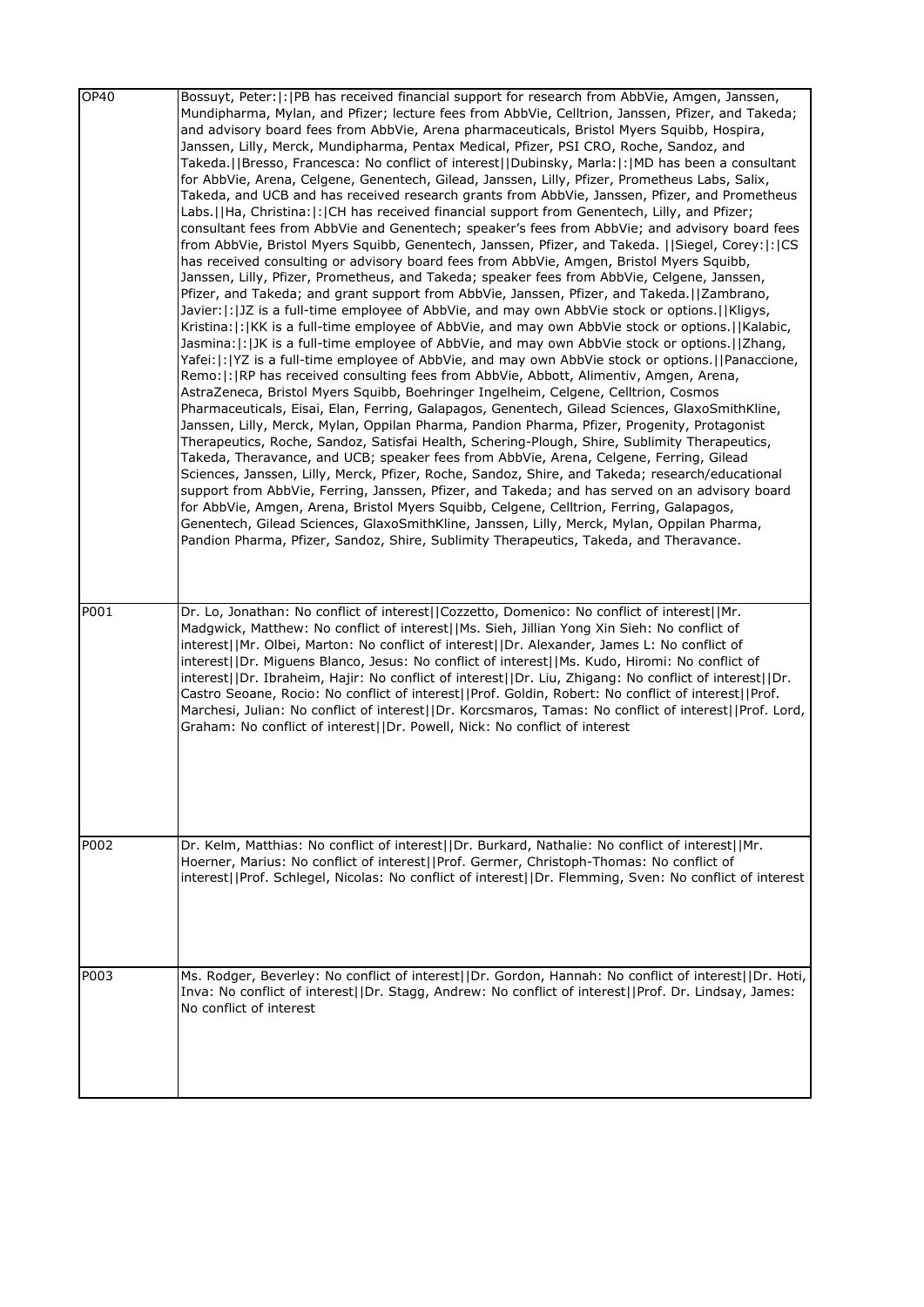| P004 | Ms. Arnauts, Kaline: No conflict of interest  Dr. Sudhakar, Padhmanand: No conflict of interest  Dr.<br>Verstockt, Sare: No conflict of interest  Ms. Lapierre, Cynthia: No conflict of interest  Ms. Potche,<br>Selina: No conflict of interest  Dr. Caenepeel, Clara: No conflict of interest  Prof. Dr. Verstockt,<br>Bram:  :  -Research support from Pfizer.  -Speaker's fees from Abbvie, Biogen, Chiesi, Falk, Ferring,<br>Galapagos, Janssen, MondayNightIBD, MSD, Pfizer, R-Biopharm, Takeda and Truvion. -Consultancy<br>fees from Alimentiv, Applied Strategic, Atheneum, Bristol Myers Squibb, Guidepont, Ipsos,<br>Janssen, Progenity, Sandoz, Sosei Heptares and Takeda.   Prof. Dr. Raes, Jeroen:  :  Financial<br>support for research from Beneo, Cargill, Colruyt group, Danone, DSM, J&J, MRM/Prodigest,<br>Nestle, Pfizer and Takeda   Consulting and/or speaking fees from Aphea, Biofortis, DSM, Ferring,<br>GSK, Janssen Pharmaceuticals, Metagenics, MSD, MRM/Prodigest, Nutricia, Takeda,<br>Tsumura   Prof. Dr. Vermeire, Séverine: : -Research Support from AbbVie, J&J, Pfizer, Galapagos<br>and Takeda -Consulting and/or speaking fees from AbbVie, Abivax, Agomab, Arena<br>Pharmaceuticals, Avaxia, Bristol Myers Squibb, Boehringer Ingelheim, Celgene, Dr Falk Pharma,<br>Ferring, Galapagos, Genentech-Roche, Gilead, GSK, Hospira, Janssen, Mundipharma, MSD, Pfizer,<br>Prodigest, Progenity, Prometheus, Robarts Clinical Trials, Second Genome, Shire, Surrozen,<br>Takeda, Theravance, and Tillots Pharma AG   Prof. Dr. Sabino, João: : -Research support:<br>Galapagos.   - Speaker's fees: Abbvie, Falk, Takeda, Janssen, and Fresenius.   - Consultancy fees:<br>Janssen, Ferring.   Prof. Dr. Verfaillie, Catherine: No conflict of interest  Prof. Dr. Ferrante,<br>Marc:  :  -Research support: AbbVie, Amgen, Biogen, Janssen, Pfizer, Takeda and Viatris -Speaker's<br>fees: AbbVie, Amgen, Biogen, Boehringer Ingelheim, Falk, Ferring, Janssen, Lamepro, MSD, Mylan,<br>Pfizer, Sandoz, Takeda and Truvion Healthcare -Consultancy fees: AbbVie, Boehringer Ingelheim,<br>Celltrion, Janssen, Lilly, Medtronic, MSD, Pfizer, Sandoz, Takeda and Thermo Fisher |
|------|------------------------------------------------------------------------------------------------------------------------------------------------------------------------------------------------------------------------------------------------------------------------------------------------------------------------------------------------------------------------------------------------------------------------------------------------------------------------------------------------------------------------------------------------------------------------------------------------------------------------------------------------------------------------------------------------------------------------------------------------------------------------------------------------------------------------------------------------------------------------------------------------------------------------------------------------------------------------------------------------------------------------------------------------------------------------------------------------------------------------------------------------------------------------------------------------------------------------------------------------------------------------------------------------------------------------------------------------------------------------------------------------------------------------------------------------------------------------------------------------------------------------------------------------------------------------------------------------------------------------------------------------------------------------------------------------------------------------------------------------------------------------------------------------------------------------------------------------------------------------------------------------------------------------------------------------------------------------------------------------------------------------------------------------------------------------------------------------------------------------------------------------------------------------------------------------------------------|
| P005 | Dr. Masi, Letizia: No conflict of interest  Dr. Petito, Valentina: No conflict of interest  Dr. Fidaleo,<br>Marco: No conflict of interest  Dr. Palucci, Ivana: No conflict of interest  Dr. Del Chierico, Federica:<br>No conflict of interest  Dr. Ivagnes, Vittorio: No conflict of interest  Dr. Mercuri, Antonella: No<br>conflict of interest  Dr. Graziani, Cristina: No conflict of interest  Dr. Lopetuso, Loris Riccardo: No<br>conflict of interest  Prof. Dr. Armuzzi, Alessandro: No conflict of interest  Prof. Dr. Gasbarrini,<br>Antonio: No conflict of interest  Prof. Dr. Pani, Giovambattista: No conflict of interest  Prof. Dr.<br>Scaldaferri, Franco: No conflict of interest                                                                                                                                                                                                                                                                                                                                                                                                                                                                                                                                                                                                                                                                                                                                                                                                                                                                                                                                                                                                                                                                                                                                                                                                                                                                                                                                                                                                                                                                                                            |
| P006 | Cristina, Tocia: No conflict of interest  Prof. Dr. Mateescu, Bogdan: No conflict of interest  Dr.<br>Mitroi, Anca: No conflict of interest  Dr. Cozaru, Georgiana: No conflict of interest  Dr. Brinzan,<br>Costel: No conflict of interest  Dr. State, Monica: No conflict of interest  Dr. Dumitru, Andrei: No<br>conflict of interest  Dr. Rafti, Raluca: No conflict of interest  Dr. Dina, Elena: No conflict of<br>interest  Dr. Alexandrescu, Luana: No conflict of interest  Prof. Dr. Dumitru, Eugen: No conflict of<br>interest                                                                                                                                                                                                                                                                                                                                                                                                                                                                                                                                                                                                                                                                                                                                                                                                                                                                                                                                                                                                                                                                                                                                                                                                                                                                                                                                                                                                                                                                                                                                                                                                                                                                       |
| P007 | Dr. Tran, Florian:  :   Speaker's fee for Janssen and Falk (Symposia) without relationship to<br>presented study  Dr. Stengel, Stephanie: No conflict of interest  Dr. Yang, Hui: No conflict of<br>interest  Dr. Bernardes, Joana Pimenta: No conflict of interest  Dr. Lopez-Agudelo, Victor: No<br>conflict of interest  Ms. Bordoni, Dora: No conflict of interest  Dr. Falk-Paulsen, Maren: No conflict<br>of interest  Dr. Jentzsch, Marlene: No conflict of interest  Dr. Messner, Berith: No conflict of<br>interest  Prof. Dr. Schreiber, Stefan: : Consulting in advisory boards of Abbvie, Arena, BMS,<br>Biogen, Celltrion, Celgene, IMAB, Gilead, MSD, Mylan, Pfizer, Fresenius, Janssen, Takeda,<br>Theravance, provention Bio, Protagonist, Falk  Prof. Dr. Rosenstiel, Philip: No conflict of interest                                                                                                                                                                                                                                                                                                                                                                                                                                                                                                                                                                                                                                                                                                                                                                                                                                                                                                                                                                                                                                                                                                                                                                                                                                                                                                                                                                                           |
| P008 | Dr. Lu, Chenggang:  :  Lu C. is a current employee of Surrozen Inc. and a shareholder of Surrozen<br>Stock.  Dr. Xie, Ligin: : Xie L. is a current employee of Surrozen Inc. and a shareholder of<br>Surrozen Stock.  Ms. Shah, Darshini: : Shah D. is a current employee of Surrozen Inc. and a<br>shareholder of Surrozen Stock.  Dr. Newman, Maureen: : Newman M. is a current employee of<br>Surrozen Inc. and a shareholder of Surrozen Stock.  Dr. Baribault, Helene: :  Baribault H. is a<br>current employee of Surrozen Inc. and a shareholder of Surrozen Stock.  Dr. Yeh, Wen-<br>chen:  :  Yeh W. is a current employee of Surrozen Inc. and a shareholder of Surrozen Stock.    Dr.<br>Li, Yang:  :  Li Y. is a current employee of Surrozen Inc. and a shareholder of Surrozen Stock.                                                                                                                                                                                                                                                                                                                                                                                                                                                                                                                                                                                                                                                                                                                                                                                                                                                                                                                                                                                                                                                                                                                                                                                                                                                                                                                                                                                                              |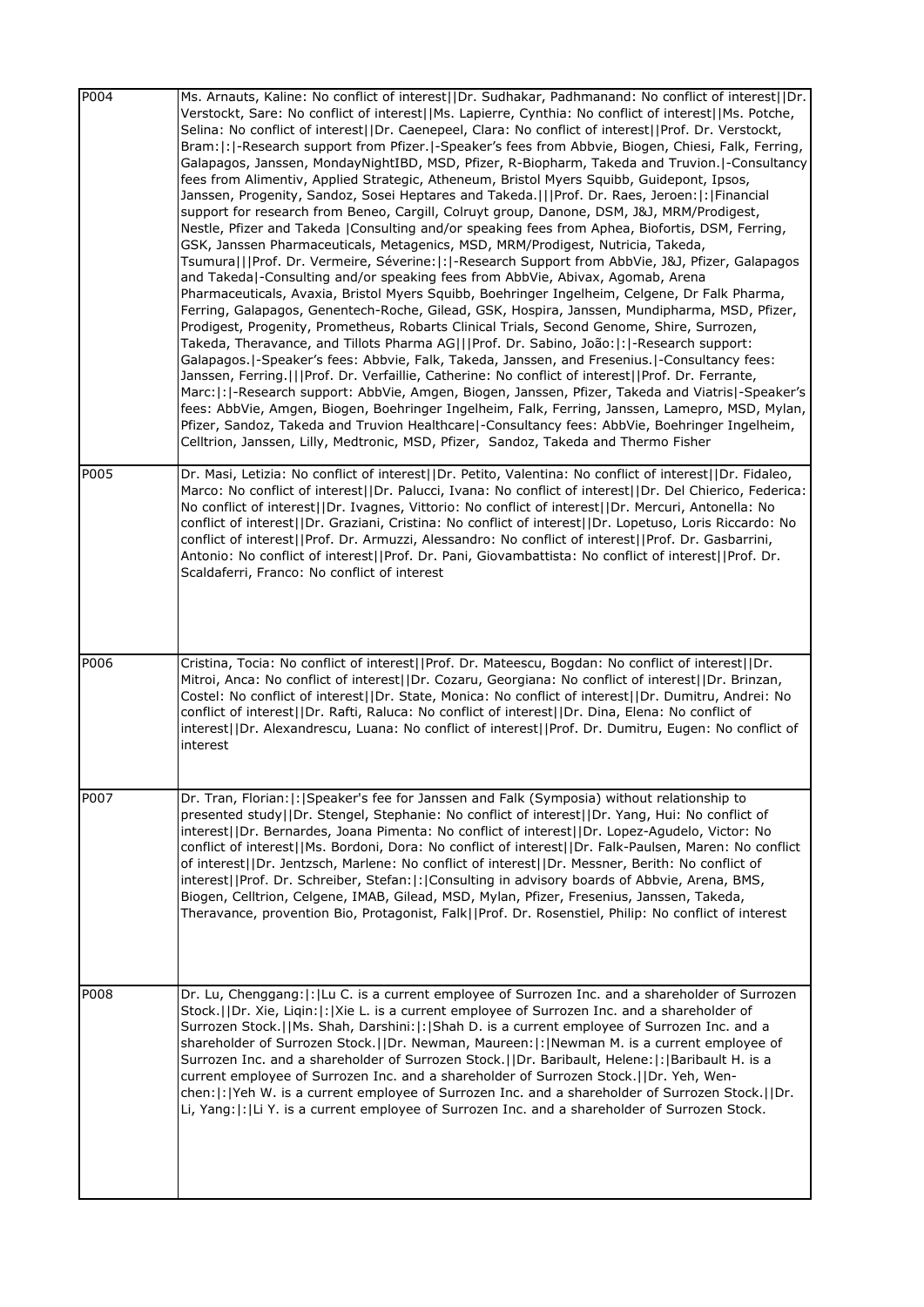| P009 | Dr. Hermangild Kottoor, Sherine: No conflict of interest  Dr. ibraheim, Hajir: No conflict of<br>interest  Dr. Polychronis, Pavlidis: No conflict of interest  Senthuran, Balachandran: No conflict of<br>interest  Jameson, Ella: No conflict of interest  Dr. Samaan, Mark: No conflict of interest  Prof.<br>Irving, Peter: No conflict of interest  Dr. Powell, Nick: No conflict of interest                                                                                                                                                                                                                                                                                                                                                                                                                                                                                                                                                                                                                                                                                                                                                                                                                                                                                                                                                                                                                                                                                                                                                                                                                                                                                                                                                                                                                                                                      |
|------|------------------------------------------------------------------------------------------------------------------------------------------------------------------------------------------------------------------------------------------------------------------------------------------------------------------------------------------------------------------------------------------------------------------------------------------------------------------------------------------------------------------------------------------------------------------------------------------------------------------------------------------------------------------------------------------------------------------------------------------------------------------------------------------------------------------------------------------------------------------------------------------------------------------------------------------------------------------------------------------------------------------------------------------------------------------------------------------------------------------------------------------------------------------------------------------------------------------------------------------------------------------------------------------------------------------------------------------------------------------------------------------------------------------------------------------------------------------------------------------------------------------------------------------------------------------------------------------------------------------------------------------------------------------------------------------------------------------------------------------------------------------------------------------------------------------------------------------------------------------------|
| P010 | Prof. Iaquinto, Gaetano Ciro: No conflict of interest  Dr. Mazzarella, Giuseppe: No conflict of<br>interest  Dr. Rotondi Aufiero, Vera: No conflict of interest                                                                                                                                                                                                                                                                                                                                                                                                                                                                                                                                                                                                                                                                                                                                                                                                                                                                                                                                                                                                                                                                                                                                                                                                                                                                                                                                                                                                                                                                                                                                                                                                                                                                                                        |
| P011 | Dr. Modos, Dezso: No conflict of interest  Mrs. Gul, Lejla: : Lejla Gul is an industrial PhD<br>sponsored by Unilever  Dr. Lo, Jonathan: No conflict of interest  Mr. Madgwick,<br>Matthew:  :   Matthew MAdgwick's PhD studentships is co-founded by Benovalent AI  Dr. Cozzetto,<br>Domenico: No conflict of interest  Prof. Lord, Graham: :  Graham Lord holds a consultancy position<br>with F. Hoffmann-La Roche AG [Roche]. GML and RG hold a patent for the manufacture of<br>regulatory T cells for the treatment of inflammatory bowel disease [PCT/GB2019/053618].  Dr.<br>Korcsmaros, Tamas:  :   TK is supported by BenevolentAI and Unilever.     Dr. Powell,<br>Nick:  :  Consulting or Advisory Role: Allergan, AbbVie, Celgene   Speakers' Bureau: Bristol-Myers<br>Squibb, Takeda, AbbVie, Tillotts Pharma Travel, Accommodations, Expenses: AbbVie, Takeda                                                                                                                                                                                                                                                                                                                                                                                                                                                                                                                                                                                                                                                                                                                                                                                                                                                                                                                                                                                           |
| P012 | Dr. Filidou, Eirini: No conflict of interest  Mr. Kandilogiannakis, Leonidas: No conflict of<br>interest  Dr. Kokkotis, George: No conflict of interest  Ms. Tarapatzi, Gesthimani: No conflict of<br>interest  Dr. Arvanitidis, Konstantinos: No conflict of interest  Dr. Drygiannakis, Ioannis: No<br>conflict of interest  Dr. Valatas, Vassilis: No conflict of interest  Dr. Paspaliaris, Vasilis: No conflict<br>of interest  Prof. Dr. Kolios, George: No conflict of interest  Prof. Dr. Bamias, Giorgios: No conflict<br>of interest                                                                                                                                                                                                                                                                                                                                                                                                                                                                                                                                                                                                                                                                                                                                                                                                                                                                                                                                                                                                                                                                                                                                                                                                                                                                                                                         |
| P013 | Dr. Paraskevopoulou, Maria:  :   Maria D. Paraskevopoulou is an employee of Takeda<br>Pharmaceuticals U.S.A., Inc. and has stock or stock options.   Mayer, Lena:  :  Lena Sophie Mayer<br>was supported by the Deutsche Forschungsgemeinschaft (DFG, German Research Foundation,<br>MA8128/1-1).  Dr. Krueger, Andy: : Andy Krueger is an employee of Takeda Pharmaceuticals<br>U.S.A., Inc. and has stock or stock options.   Pattekar, Ajinkya: No conflict of interest  Ramos,<br>Andre: No conflict of interest  Fulton, MaryKate: No conflict of interest  Wai Lau, Chi: No conflict of<br>interest  Chau, Lilian: No conflict of interest  Ren, Yue: No conflict of interest  Tondon, Rashmi:<br>No conflict of interest  Al Garawi, Amal: : Amal A. Al Garawi is an employee of Takeda<br>Pharmaceuticals U.S.A., Inc. and has stock or stock options.     Bittinger, Kyle: No conflict of<br>interest  Fogt, Franz: No conflict of interest  Yajnik, Vijay: : Vijay Yajnik is an employee of Takeda<br>Pharmaceuticals U.S.A., Inc. and has stock or stock options.   Lee, Hongzhe: No conflict of<br>interest  Lewis, James: : James D. Lewis has had consulting and/or advisory board related income<br>from Merck, Celgene, Bristol Meyer-Squibb, Janssen Pharmaceuticals, Bridge Biotherapeutics,<br>Entasis Therapeutics, AbbVie, Pfizer, Gilead, Arena Pharmaceuticals, Protagonist Therapeutics, and<br>Scipher Medicine and research funding from AbbVie, Janssen, and Takeda.   Wu, Gary: No conflict<br>of interest  Bewtra, Meenakshi: : Meenakshi Bewtra has received grants from Takeda, GSK, and<br>Iterative Scopes, and consulting fees from BMS, Pfizer, and Abbvie.   Tomov, Vesselin: No conflict<br>of interest  Juarez, Julius: : Julius Juarez is an employee of Takeda Pharmaceuticals U.S.A., Inc.<br>and has stock or stock options. |
| P014 | Ms. Faggin, Sofia: No conflict of interest  Dr. Cerantola, Silvia: No conflict of interest  Ms. Dal Prà,<br>Anna: No conflict of interest  Ms. Caldana, Giorgia: No conflict of interest  Dr. Bosi, Annalisa: No<br>conflict of interest  Mr. Banfi, Davide: No conflict of interest  Prof. Dr. Giaroni, Cristina: No conflict<br>of interest  Prof. Dr. Savarino, Edoardo: : Edoardo Savarino has received lecture or consultancy<br>fees from Abbvie, Alfasigma, Amgen, Bristol-Myers Squibb, EG Stada Group, Fresenius Kabi,<br>Grifols, Janssen, Innovamedica, Malesci, Medtronic, Merck & Co, Novartis, Reckitt Benckiser,<br>Sandoz, SILA, Sofar, Takeda, Unifarco  Prof. Dr. Giron, Maria Cecilia: No conflict of interest                                                                                                                                                                                                                                                                                                                                                                                                                                                                                                                                                                                                                                                                                                                                                                                                                                                                                                                                                                                                                                                                                                                                      |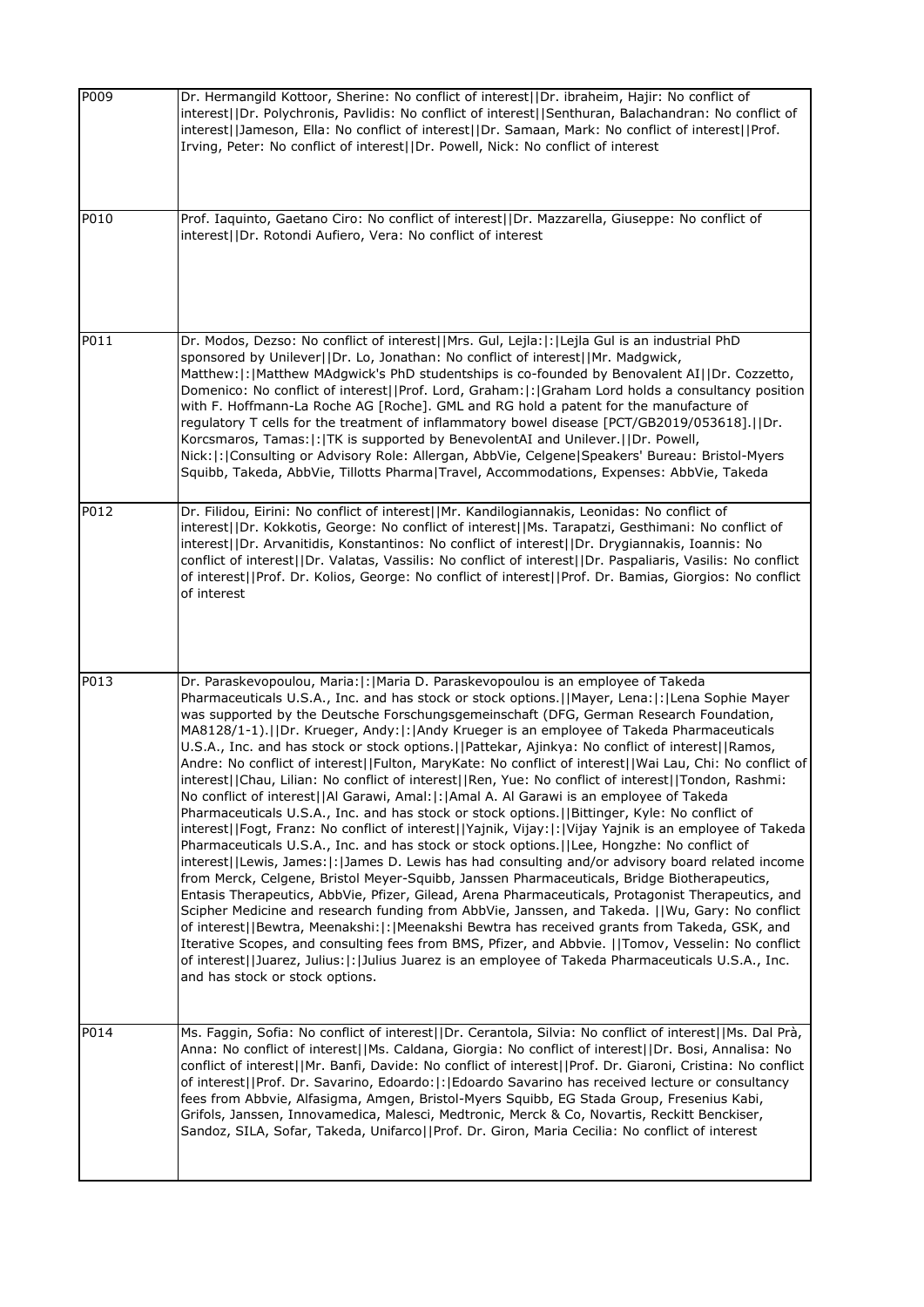| P015 | Ms. Alali, Safaa: No conflict of interest  Prof. Chaussard, John: No conflict of interest  Prof. Li-<br>Thiao-Té, Sébastien: No conflict of interest  Prof. Ogier-Denis, Éric: No conflict of interest  Dr.<br>Percy-du-sert, Alice: No conflict of interest  Prof. Dr. Treton, Xavier: No conflict of interest  Prof.<br>Zaag, Hatem: No conflict of interest                                                                                                                                                                                                                                                                                                                                                                                                                                                                                                                                                                                                                                                                                                                                                                                                                                                                                                                |
|------|-------------------------------------------------------------------------------------------------------------------------------------------------------------------------------------------------------------------------------------------------------------------------------------------------------------------------------------------------------------------------------------------------------------------------------------------------------------------------------------------------------------------------------------------------------------------------------------------------------------------------------------------------------------------------------------------------------------------------------------------------------------------------------------------------------------------------------------------------------------------------------------------------------------------------------------------------------------------------------------------------------------------------------------------------------------------------------------------------------------------------------------------------------------------------------------------------------------------------------------------------------------------------------|
| P016 | Mrs. Abbas Egbariya, Haya: No conflict of interest  Dr. Ben-Shoshan, Marina: No conflict of<br>interest  Mrs. Braun, Zipi: No conflict of interest  Mrs. Berger, Tal: No conflict of interest  Mrs.<br>granot, Maya: No conflict of interest  Dr. Loberman-Nachum, Nurit: No conflict of interest  Prof.<br>Dr. Vais, Batia: No conflict of interest  Prof. Gal Mor, Ohad: No conflict of interest  Dr. Amir,<br>Amnon: No conflict of interest  Dr. Haberman, Yael: No conflict of interest                                                                                                                                                                                                                                                                                                                                                                                                                                                                                                                                                                                                                                                                                                                                                                                  |
| P017 | Dr. Koch, Stefan: No conflict of interest  Dr. Münch, Andreas: : Financial support from Ferring<br>Pharmaceuticals (Switzerland). Salary for consultancies from Tillotts Pharma AG, Ferring, Vifor and<br>Dr Falk Pharma; speaker's honoraria from Tillotts Pharma AG and Vifor  Escudero-Hernández,<br>Celia:  :   financial support from Ferring Pharmaceuticals (Switzerland)                                                                                                                                                                                                                                                                                                                                                                                                                                                                                                                                                                                                                                                                                                                                                                                                                                                                                              |
| P018 | Ms. Montse, Baldán Martín: No conflict of interest  Dr. Azkargorta, Mikel: No conflict of<br>interest  Dr. Iloro, Ibon: No conflict of interest  Dr. Ortega Moreno, Lorena: No conflict of<br>interest  Dr. Aldars Garcia, Laila: No conflict of interest  Dr. Soleto Fernández, Irene: No conflict of<br>interest  Dr. Ramirez, Cristina: No conflict of interest  Dr. Riestra, Sabino: No conflict of<br>interest  Dr. Rivero, Montserrat: No conflict of interest  Dr. Gutierrez, Ana: No conflict of<br>interest  Dr. Rodríguez-Lago, Iago: No conflict of interest  Dr. Fernández-Salazar, Luis: No conflict<br>of interest  Dr. Ceballos, Daniel: No conflict of interest  Dr. Benítez, José Manuel: No conflict of<br>interest  Dr. Aguas, Mariam: No conflict of interest  Dr. Bastón-Rey, Iria: No conflict of<br>interest  Dr. Bermejo, Fernando: No conflict of interest  Dr. Casanova, María José: No conflict of<br>interest  Dr. Llorente, Rufo: No conflict of interest  Dr. Ber, Yolanda: No conflict of interest  Dr.<br>Royo, Vanesa: No conflict of interest  Dr. Esteve, María: No conflict of interest  Dr. Elortza, Felix:<br>No conflict of interest  Dr. Chaparro, María: No conflict of interest  Dr. Gisbert, Javier P.: No<br>conflict of interest |
| P019 | Ms. Wang, Yang: No conflict of interest  Ms. Zhou, Jean: No conflict of interest  Mr. Chang, Calvin:<br>No conflict of interest  Dr. Roedder, Silke: No conflict of interest  Dr. Bonne-Annee, Sandra: No<br>conflict of interest  Dr. Marchand, Bruno: No conflict of interest  Mr. Hung, Kevin: No conflict of<br>interest  Dr. Currie, Kevin: No conflict of interest  Dr. Clarke, Astrid: No conflict of interest                                                                                                                                                                                                                                                                                                                                                                                                                                                                                                                                                                                                                                                                                                                                                                                                                                                         |
| P020 | Ms. Coll, Sandra: No conflict of interest  Dr. Seco, Marta: No conflict of interest  Ms. Bauset,<br>Cristina: No conflict of interest  Mr. Lis, Lluis: No conflict of interest  Dr. Cosín-Roger, Jesus: No<br>conflict of interest  Dr. Ortiz-Masia, Dolores: No conflict of interest  Dr. Gisbert-Ferrandiz, Laura:<br>No conflict of interest  Dr. Barrachina, Dolores: No conflict of interest  Dr. Calatayud, Sara: No<br>conflict of interest                                                                                                                                                                                                                                                                                                                                                                                                                                                                                                                                                                                                                                                                                                                                                                                                                            |
| P021 | Dr. Wang, Zheng: No conflict of interest  Prof. Dr. Hong, Yang: No conflict of interest  Hong, Lv:<br>No conflict of interest  Changzhi, Huang: No conflict of interest  Prof. Dr. Jiaming, Qian: No conflict<br>of interest                                                                                                                                                                                                                                                                                                                                                                                                                                                                                                                                                                                                                                                                                                                                                                                                                                                                                                                                                                                                                                                  |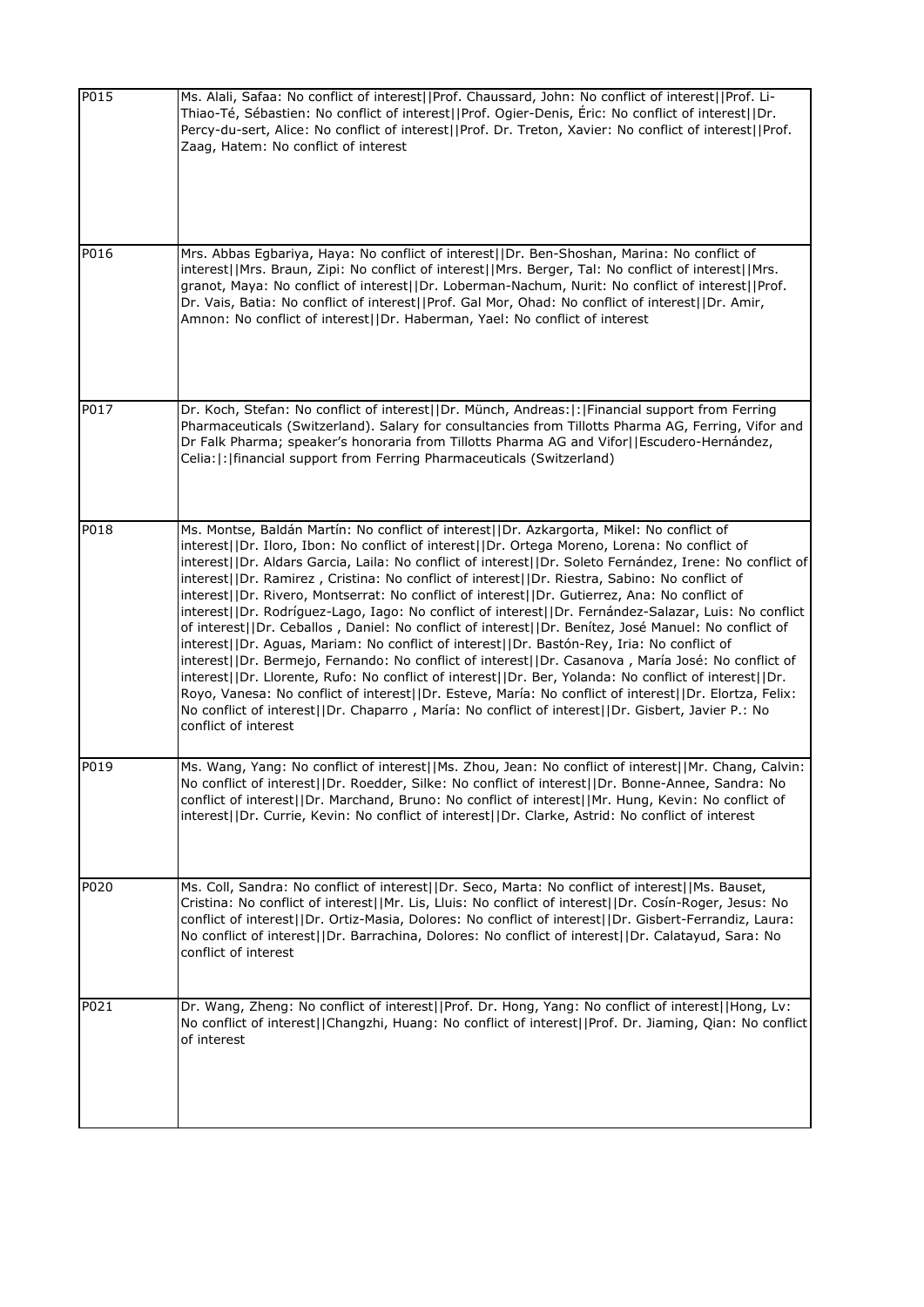| P <sub>022</sub> | Arosa García, Laura: No conflict of interest  Mr. Camba-Gómez, Miguel: No conflict of interest  Dr.<br>Calviño-Suárez, Cristina: No conflict of interest  Dr. Bastón-Rey, Iria: No conflict of interest  Dr.<br>Ferreiro-Iglesias, Rocío: No conflict of interest  Mrs. Porto, Marisol: No conflict of interest  Mrs.<br>Nieto-García, Laura: No conflict of interest  Prof. Dr. Domínguez-Muñoz, Juan Enrique: No conflict<br>of interest  Dr. Barreiro-de Acosta, Manuel: No conflict of interest  Dr. Conde-Aranda, Javier: No<br>conflict of interest                                                                                                                                                                                                                                                                                                                                          |
|------------------|----------------------------------------------------------------------------------------------------------------------------------------------------------------------------------------------------------------------------------------------------------------------------------------------------------------------------------------------------------------------------------------------------------------------------------------------------------------------------------------------------------------------------------------------------------------------------------------------------------------------------------------------------------------------------------------------------------------------------------------------------------------------------------------------------------------------------------------------------------------------------------------------------|
| P023             | Mrs. Korwel, Katarina Marta: No conflict of interest  Dr. Hjortswang, Henrik: No conflict of<br>interest  Dr. Eberhardson, Michael: No conflict of interest  Pihl Lesnovska, Katarina: No conflict of<br>interest                                                                                                                                                                                                                                                                                                                                                                                                                                                                                                                                                                                                                                                                                  |
| P024             | Dr. Raulf, Friedrich:  :   Employee and shareholder of Novartis Pharma AG   Mrs. Delucis-Bronn,<br>Corinne: : Employee and shareholder of Novartis Pharma AG  Mrs. Angevaare, Eline: : Employee<br>and shareholder of Novartis Pharma AG  Mrs. Caesar, Nadja: : Employee and shareholder of<br>Novartis Pharma AG  Mrs. Marcantonio, Antje: : Employee and shareholder of Novartis Pharma<br>AG  Mrs. Ceci, Melanie: : Employee and shareholder of Novartis Pharma AG  Dr. Regnier,<br>Catherine:  :   Employee and shareholder of Novartis Pharma AG    Dr. Bonal, Claire:  :   Employee and<br>shareholder of Novartis Pharma AG  Dr. Siegel, Richard: : Employee and shareholder of Novartis<br>Pharma AG  Prof. Dr. Niess, Jan Hendrik: No conflict of interest  Dr. Wieczorek,<br>Grazyna: : Employee and shareholder of Novartis Pharma AG  Prof. Dr. Hrúz, Petr: No conflict of<br>interest |
| P025             | Ms. Norman, Evangeline: No conflict of interest                                                                                                                                                                                                                                                                                                                                                                                                                                                                                                                                                                                                                                                                                                                                                                                                                                                    |
| P026             | Dr. Hodges, Phoebe: No conflict of interest  Ms. Mulenga, Chola: No conflict of interest  Mrs.<br>Banda, Rosemary: No conflict of interest  Prof. Kelly, Paul: No conflict of interest                                                                                                                                                                                                                                                                                                                                                                                                                                                                                                                                                                                                                                                                                                             |
| P027             | Ms. Soleto, Irene: No conflict of interest  Mr. Fernández-Tomé, Samuel: No conflict of interest  Ms.<br>Mora-Gutiérrez, Irene: No conflict of interest  Ms. Baldan-Martin, Montserrat: No conflict of<br>interest  Ms. Ramirez, Cristina: No conflict of interest  Dr. Santander, Cecilio: No conflict of<br>interest  Dr. Moreno-Monteagudo, José Andrés: No conflict of interest  Dr. Casanova, María José:<br>No conflict of interest  Dr. Casals, Fernando: No conflict of interest  Dr. Casabona, Sergio: No<br>conflict of interest  Dr. Becerro, Irene: No conflict of interest  Dr. Chaparro, María: No conflict of<br>interest  Mr. Bernardo, David: No conflict of interest  Dr. Gisbert, Javier P: No conflict of interest                                                                                                                                                              |
| P028             | Mrs. Zhou, Zhou: No conflict of interest  Ms. Plug, Leonie G.: No conflict of interest  Mrs. de Jonge-<br>Muller, Eveline S.M.: No conflict of interest  Mr. Abou Elmagd, Amir: No conflict of interest  Dr.<br>van der Meulen-de Jong, Andrea E.: No conflict of interest  Dr. Barnhoorn, Marieke C.: No conflict<br>of interest  Dr. Hawinkels, Lukas J.A.C.: No conflict of interest                                                                                                                                                                                                                                                                                                                                                                                                                                                                                                            |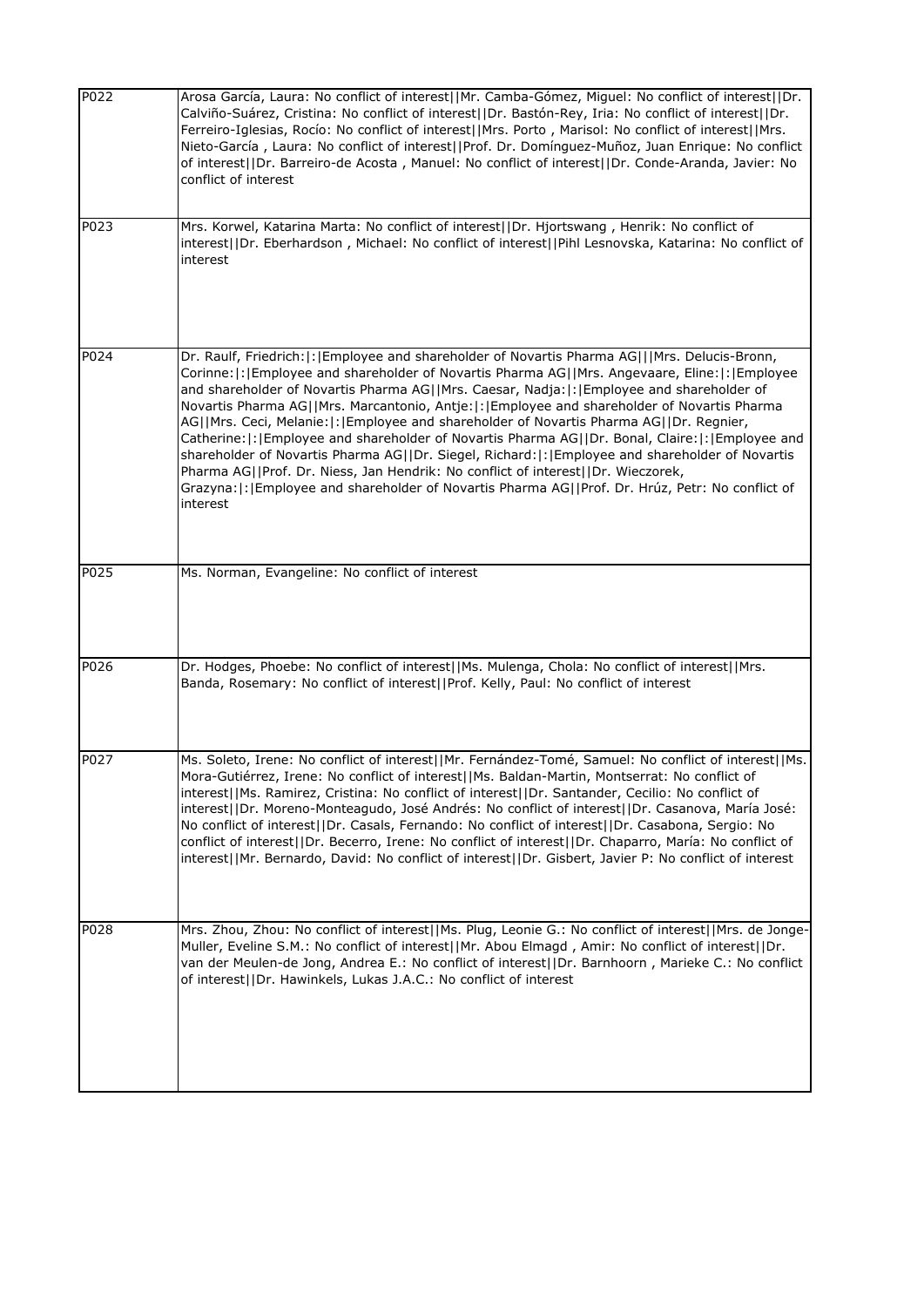| P029 | Mrs. Pallikkunnath James, Jaslin: No conflict of interest  Dr. Schnack Nielsen, Boye: No conflict of<br>interest  Dr. Langholz, Ebbe: No conflict of interest  Dr. Mikkel, Malham: No conflict of<br>interest  Dr. Estrid, Høgdall: No conflict of interest  Dr. Buhl Riis, Lene: No conflict of interest                                                                                                                                                                                                                                                                                                                                                                                                                                                                                                                                                                                                                                                                                                                                                                                                                                                                                                                                                                                                                                                                                                                                                                                                                                                                                                                                              |
|------|--------------------------------------------------------------------------------------------------------------------------------------------------------------------------------------------------------------------------------------------------------------------------------------------------------------------------------------------------------------------------------------------------------------------------------------------------------------------------------------------------------------------------------------------------------------------------------------------------------------------------------------------------------------------------------------------------------------------------------------------------------------------------------------------------------------------------------------------------------------------------------------------------------------------------------------------------------------------------------------------------------------------------------------------------------------------------------------------------------------------------------------------------------------------------------------------------------------------------------------------------------------------------------------------------------------------------------------------------------------------------------------------------------------------------------------------------------------------------------------------------------------------------------------------------------------------------------------------------------------------------------------------------------|
| P030 | Dr. Verstockt, Bram:  :  -Research support from Pfizer.  -Speaker's fees from Abbvie, Biogen, Chiesi,<br>Falk, Ferring, Galapagos, Janssen, MondayNightIBD, MSD, Pfizer, R-Biopharm, Takeda and<br>Truvion.   Consultancy fees from Alimentiv, Applied Strategic, Atheneum, Bristol Myers Squibb,<br>Guidepont, Ipsos, Janssen, Progenity, Sandoz, Sosei Heptares and Takeda.   Dr. Verstockt, Sare:<br>No conflict of interest  Dr. Bislenghi, Gabriele: No conflict of interest  Prof. Sabino, João: : -<br>Research support: Galapagos.   - Speaker's fees: Abbvie, Falk, Takeda, Janssen, and Fresenius.   -<br>Consultancy fees: Janssen, Ferring.   Prof. Ferrante, Marc: : -Research support: AbbVie, Amgen,<br>Biogen, Janssen, Pfizer, Takeda and Viatris -Speaker's fees: AbbVie, Amgen, Biogen, Boehringer<br>Ingelheim, Falk, Ferring, Janssen, Lamepro, MSD, Mylan, Pfizer, Sandoz, Takeda and Truvion<br>Healthcare -Consultancy fees: AbbVie, Boehringer Ingelheim, Celltrion, Janssen, Lilly, Medtronic,<br>MSD, Pfizer, Sandoz, Takeda and Thermo Fisher   Prof. D'Hoore, André: No conflict of<br>interest  Prof. Vermeire, Séverine: : -Research Support from AbbVie, J&J, Pfizer, Galapagos and<br>Takeda -Consulting and/or speaking fees from AbbVie, Abivax, Agomab, Arena Pharmaceuticals,<br>Avaxia, Bristol Myers Squibb, Boehringer Ingelheim, Celgene, Dr Falk Pharma, Ferring, Galapagos,<br>Genentech-Roche, Gilead, GSK, Hospira, Janssen, Mundipharma, MSD, Pfizer, Prodigest, Progenity,<br>Prometheus, Robarts Clinical Trials, Second Genome, Shire, Surrozen, Takeda, Theravance, and<br>Tillots Pharma AG         |
| P031 | Dr. Hammoudi, Nassim:  :   NH received honorarium for consultancy from Janssen.     Ms. Hamoudi,<br>Sarah: No conflict of interest  Ms. Bonnereau, Julie: No conflict of interest  Ms. Bottois, Hugo: No<br>conflict of interest  Mr. Perez, Kevin: No conflict of interest  Ms. Bezault, Madeleine: No conflict of<br>interest  Dr. Hassid, Deborah: No conflict of interest  Mr. Chardiny, Victor: No conflict of<br>interest  Ms. Celine, Grand: No conflict of interest  Mr. Gergaud, Brice: No conflict of interest  Dr.<br>Bonnet, Joelle: No conflict of interest  Dr. Chedouba, Leila: No conflict of interest  Dr. Tran Minh,<br>My-Linh: : MLTM received honoraria from Abbvie and Janssen  Prof. Dr. Gornet, Jean-Marc: : JMG<br>has been a speaker and/advisory board member for Abbvie, Amgen, Celltrion, Takeda, Janssen<br>and Sanofi Genzyme.     Dr. Baudry, Clotilde: No conflict of interest     Dr. Corte, Hélène: No conflict<br>of interest  Prof. Dr. Maggiori, Leon: No conflict of interest  Prof. Dr. Toubert, Antoine: No conflict<br>of interest  Ms. McBride, Jacqueline: No conflict of interest  Ms. Brochier, Camille: No conflict of<br>interest  Ms. Neighbors, Margaret: No conflict of interest  Dr. Le Bourhis, Lionel: No conflict of<br>interest  Prof. Dr. Allez, Matthieu: : MA received grant supports from Innate Pharma, Janssen,<br>Takeda, Genentech/Roche, and honoraria for teaching activities or consultancy from Abbvie,<br>Amgen, Biogen, Boehringer-Ingelheim, Bristol Myers Squibb, Celgene, Celltrion, Ferring,<br>Genentech, Gilead, IQVIA, Janssen, Novartis, Pfizer, Roche, Takeda, Tillots. |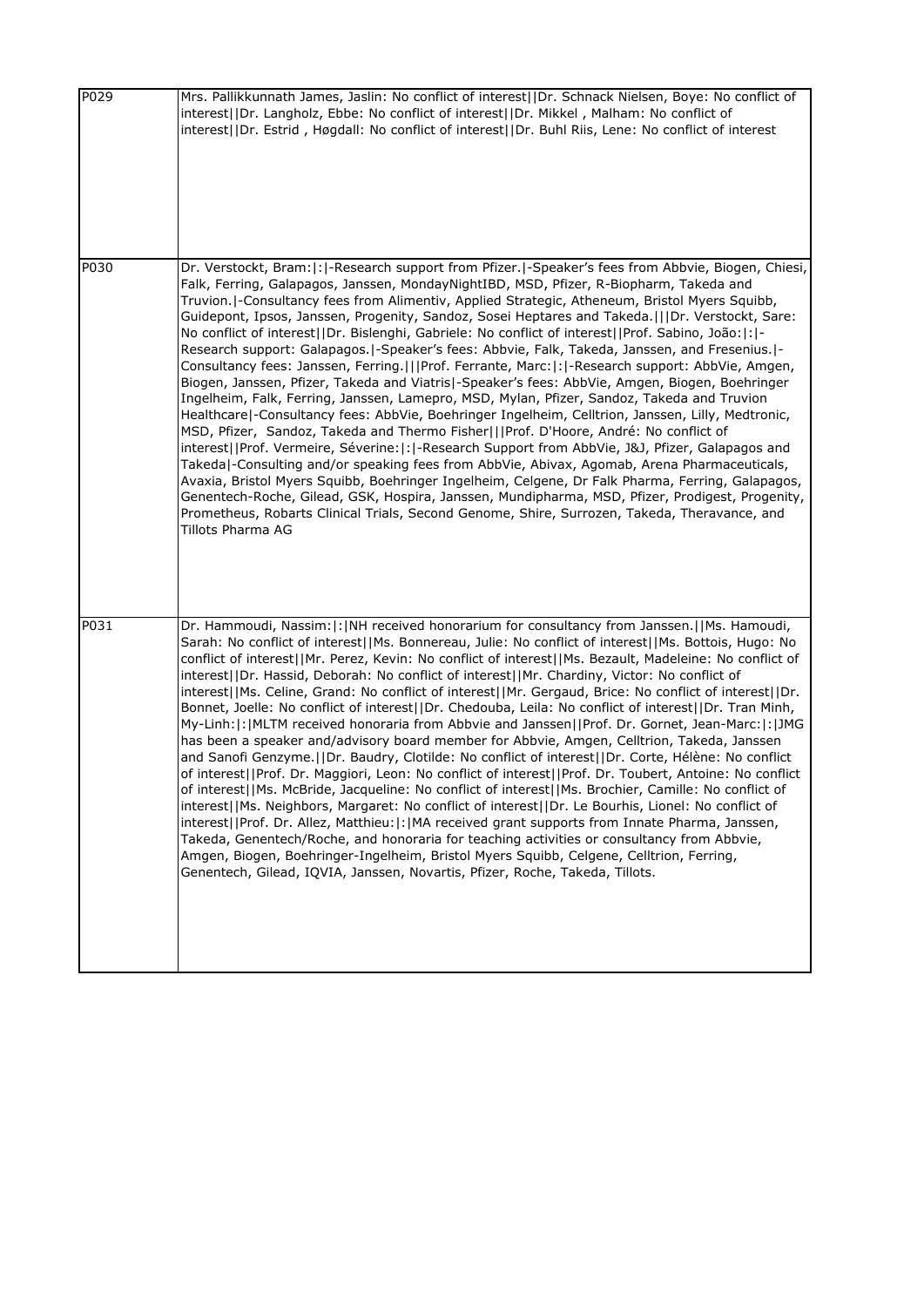| P032 | Dr. Ungar, Bella: No conflict of interest  Ms. Yavzori, Miri: No conflict of interest  Dr. Fudim, Ella:<br>No conflict of interest  Dr. Picard, Orit: No conflict of interest  Prof. Kopylov, Uri: No conflict of<br>interest  Eliakim, Rami: No conflict of interest  Shouval, Dror: No conflict of interest  Prof. Levin,<br>Yishai: No conflict of interest  Dr. Savidor, Alon: No conflict of interest  Dr. Ben-Moshe, Shani: No<br>conflict of interest  Dr. Manco, Rita: No conflict of interest  Ms. Dan, Stav: No conflict of<br>interest  Ms. Egozi, Adi: No conflict of interest  Dr. Bahar Halpern, Keren: No conflict of<br>interest  Dr. Mayer, Chen: No conflict of interest  Prof. Barshak, Iris: No conflict of interest  Prof.<br>Ben-Horin, Shomron: No conflict of interest  Prof. Itzkovitz, Shalev: No conflict of interest                                                                                                                                                                                                                                                                                                                                                                                 |
|------|----------------------------------------------------------------------------------------------------------------------------------------------------------------------------------------------------------------------------------------------------------------------------------------------------------------------------------------------------------------------------------------------------------------------------------------------------------------------------------------------------------------------------------------------------------------------------------------------------------------------------------------------------------------------------------------------------------------------------------------------------------------------------------------------------------------------------------------------------------------------------------------------------------------------------------------------------------------------------------------------------------------------------------------------------------------------------------------------------------------------------------------------------------------------------------------------------------------------------------|
| P033 | Ms. Karmi, Naomi: No conflict of interest  Mr. Sun, Shiqiang: No conflict of interest  Ms. de Jong,<br>Sofie:  :   Is partially funded by Takeda based on a collaborative research project  Ms. Bangma,<br>Amber: No conflict of interest  Mr. Teunis, Johan: No conflict of interest  Dr. Paraskevopoulou,<br>Maria:  :  An employee of Takeda Pharmaceuticals  Dr. Juarez, Julius:  :  An employee of Takeda<br>Pharmaceuticals   This study was performed in collaboration with Takeda Pharmaceuticals GI Drug<br>Discovery Unit   Dr. Bleck, Bertram: :  An employee of Takeda Pharmaceuticals  Dr. Farahmand,<br>Saman:  :   An employee of Takeda Pharmaceuticals  Prof. Dr. Weersma, Rinse:  :   Acted as<br>consultant for Takeda, received unrestricted research grants from Takeda, Johnson and Johnson,<br>Tramedico and Ferring and received speaker fees from MSD, Abbvie and Janssen Pharmaceuticals.<br>  Dr. Bigaeva, Emilia: : Is partially funded by Takeda based on a collaborative research<br>project  Dr. Festen, Eleonora: : Receives funding for collaborative research from Takeda<br>Pharmaceuticals   This study was performed in collaboration with Takeda Pharmaceuticals GI Drug<br>Discovery Unit |
| P034 | Dr. Tran, Florian: No conflict of interest  Ms. Scharmacher, Alena: No conflict of interest  Dr.<br>Mishra, Neha: No conflict of interest  Mr. Barann, Nathan: No conflict of interest  Dr. Sievers,<br>Laura Katharina: No conflict of interest  Dr. Juzenas, Simonas: No conflict of interest  Dr.<br>Bernardes, Joana Pimenta: No conflict of interest  Dr. Lessing, Matthias: No conflict of interest  Dr.<br>Lassen, Arne: No conflict of interest  Prof. Dr. Rosenstiel, Philip: No conflict of interest  Prof. Dr.<br>Schreiber, Stefan:  :   Consulting in advisory boards of Abbvie, Arena, BMS, Biogen, Celltrion,<br>Celgene, IMAB, Gilead, MSD, Mylan, Pfizer, Fresenius, Janssen, Takeda, Theravance, provention<br>Bio, Protagonist, Falk                                                                                                                                                                                                                                                                                                                                                                                                                                                                          |
| P035 | Dr. Thapaliya, Gita: No conflict of interest  Dr. Eldeghaidy, Sally: No conflict of interest  Ms.<br>Radford, Shellie: No conflict of interest  Prof. Francis, Susan: No conflict of interest  Moran,<br>Gordon: No conflict of interest                                                                                                                                                                                                                                                                                                                                                                                                                                                                                                                                                                                                                                                                                                                                                                                                                                                                                                                                                                                         |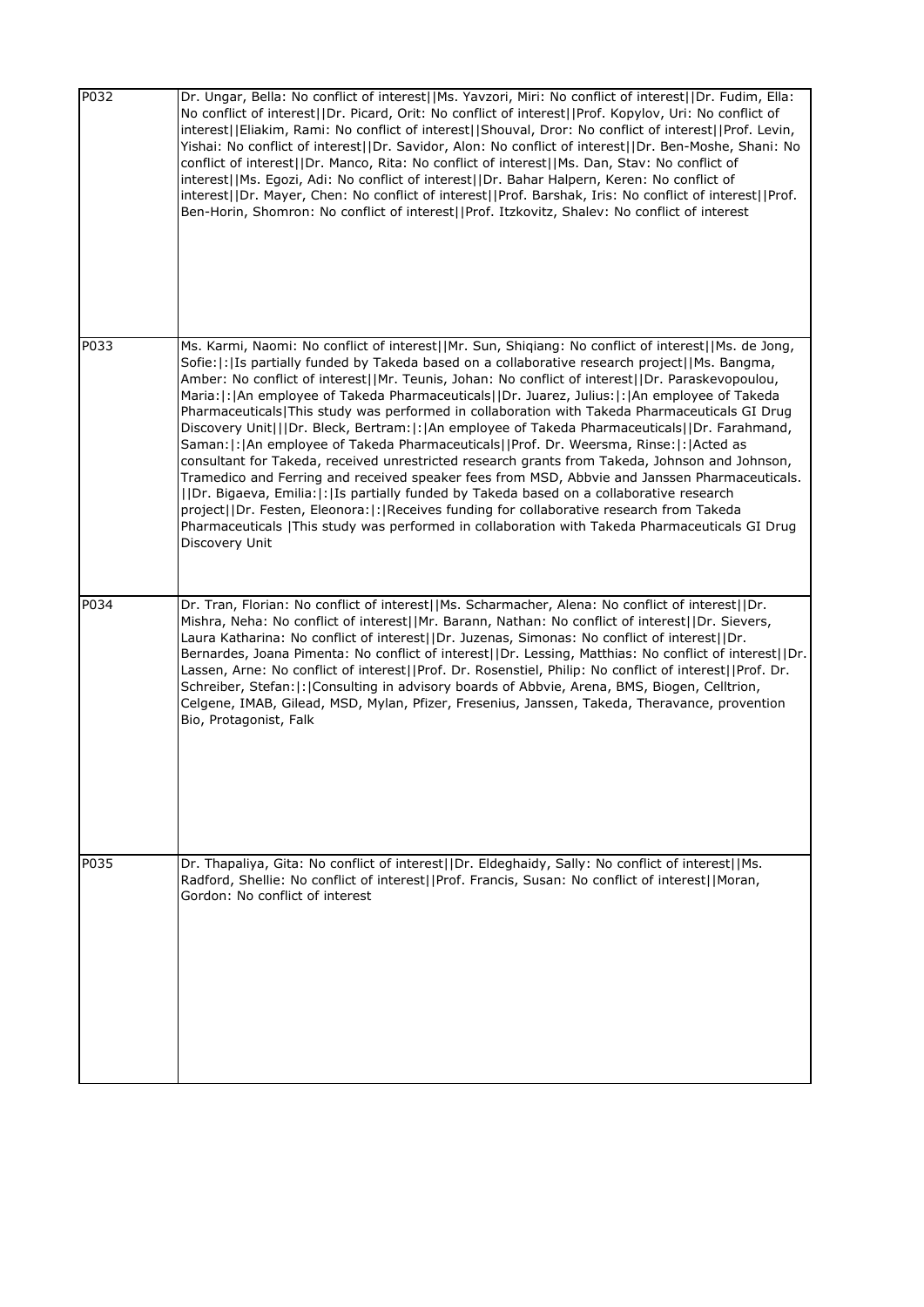| P036 | Mrs. Zhou, Zhou: No conflict of interest  Ms. Plug, Leonie G.: No conflict of interest  Mrs. de Jonge-<br>Muller, Eveline S.M.: No conflict of interest  Ms. van de Beek, Lydia M.: No conflict of interest  Ms.<br>Brands, Lei: No conflict of interest  Dr. van der Meulen-de Jong, Andrea E.: No conflict of<br>interest  Dr. Hawinkels, Lukas J.A.C.: No conflict of interest  Dr. Barnhoorn, Marieke C.: No<br>conflict of interest                                                                                                                                                                                                                                 |
|------|--------------------------------------------------------------------------------------------------------------------------------------------------------------------------------------------------------------------------------------------------------------------------------------------------------------------------------------------------------------------------------------------------------------------------------------------------------------------------------------------------------------------------------------------------------------------------------------------------------------------------------------------------------------------------|
| P037 | Dr. Cristina, Tocia: No conflict of interest  Prof. Dr. Mateescu, Bogdan: No conflict of interest  Dr.<br>Mitroi, Anca: No conflict of interest  Dr. Cozaru, Georgiana: No conflict of interest  Dr. Brinzan,<br>Costel: No conflict of interest  Dr. State, Monica: No conflict of interest  Dr. Dumitru, Andrei: No<br>conflict of interest  Dr. Rafti, Raluca: No conflict of interest  Dr. Dina, Elena: No conflict of<br>interest  Dr. Alexandrescu, Luana: No conflict of interest  Prof. Dr. Dumitru, Eugen: No conflict of<br>interest                                                                                                                           |
| P038 | Dr. Martin, Julia: No conflict of interest  Aksan, Aysegül: : Consultancy, research funding:<br>Immundiagnostik AG and Vifor Pharma.   Steinhilber, Dieter: No conflict of interest  Dr. Ulrich-<br>Rückert, Sandra: No conflict of interest  Prof. Dr. Stein, Jürgen Michael: : Consulting: Abbvie,<br>Bristol Myers Squibb, Dr Schär, Falk, Ferring, Fresenius Kabi, Immundiagnostik, Janssen, Medice,<br>MSD, Pfizer, Pharmacosmos, Shire, Takeda, Thermofisher, Vifor. Board member: Abbvie, Bristol<br>Myers Squibb, Dr Schär, Ferring, Fresenius Kabi, Immundiagnostik, Janssen, MSD, NPS,<br>Pharmacosmos, Takeda, Vifor and Shield. Lecturing fees: Vifor Pharma |
| P039 | Dr. Gordon, Hannan: No conflict of interest  Ms. Rodger, Beverley: No conflict of interest  Dr.<br>Hornsby, Eve: No conflict of interest  Dr. McGuire, Joshua: No conflict of interest  Dr. Kok, Klaarjte<br>Bel: No conflict of interest  Prof. Lindsay, James O.: No conflict of interest  Dr. Stagg, Andrew J.:<br>No conflict of interest                                                                                                                                                                                                                                                                                                                            |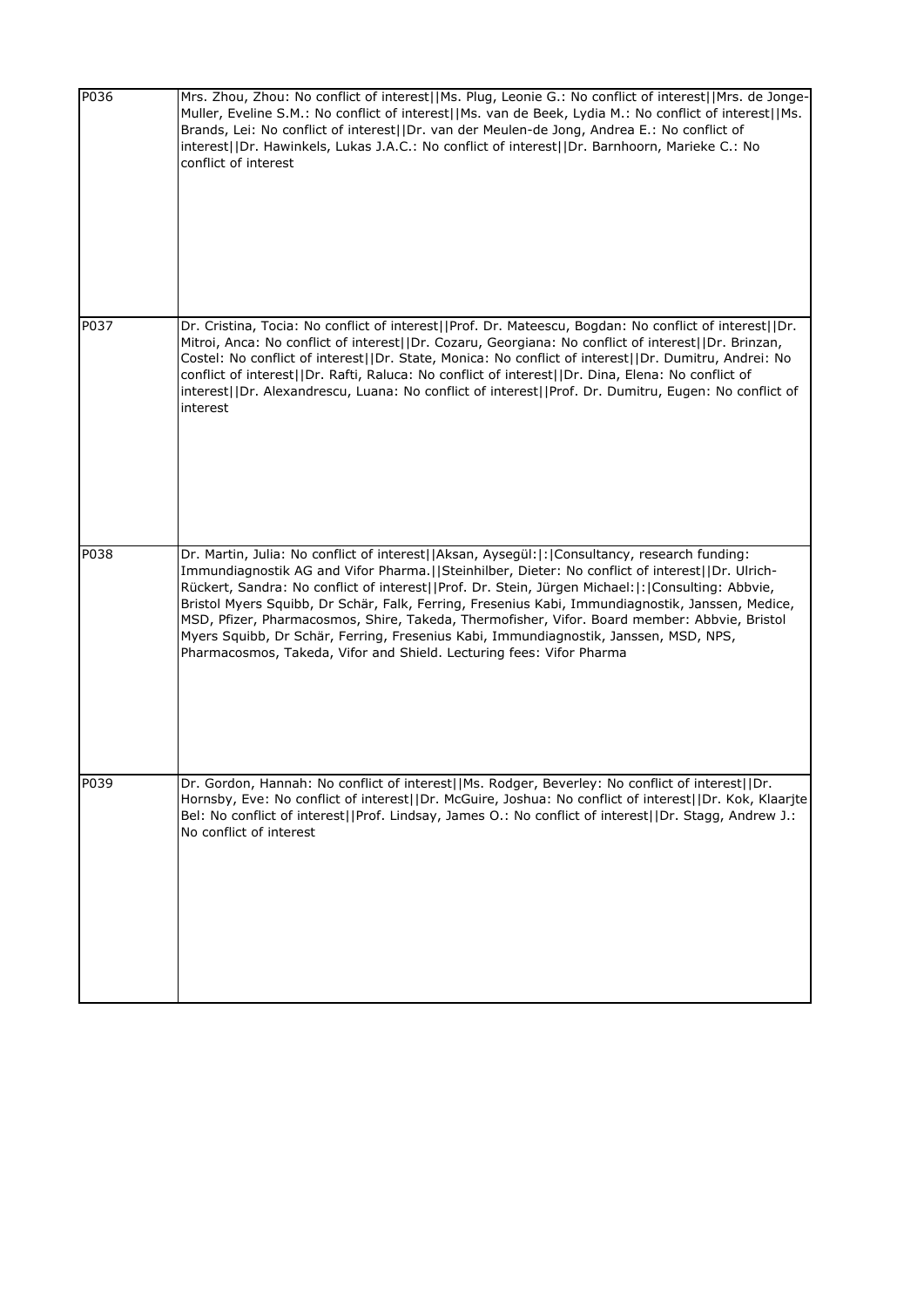| P040 | Dr. Doherty, Jayne: No conflict of interest  Dr. Stack, Roisin: No conflict of interest  Dr. O' Morain,<br>Neil: No conflict of interest  Ms. Girod, Parker: No conflict of interest  Ms. Tosetto, Miriam: No<br>conflict of interest  Ms. Inzitari, Rosanna: No conflict of interest  Dr. Sheridan, Juliette: No conflict<br>of interest  Dr. Cullen, Garret: No conflict of interest  Dr. Buckley, Maire: No conflict of<br>interest  Prof. Mulcahy, Hugh: No conflict of interest  Prof. Ryan, Elizabeth J: No conflict of<br>interest  Mr. Daghfal, David: No conflict of interest  Prof. Doran, Peter: No conflict of<br>interest  Prof. O Morain, Colm: No conflict of interest  Prof. Dr. Doherty, Glen: No conflict of<br>interest                                                                                                                                                                                                                                                                                                                                                                                                                                                                                                                                                                                                                                                                                                                                                                                                                                                                                                                                                                                                                                                                                                                                                                                                                                                                                                                                                                                                                                                                                                                                                                                                                  |
|------|-------------------------------------------------------------------------------------------------------------------------------------------------------------------------------------------------------------------------------------------------------------------------------------------------------------------------------------------------------------------------------------------------------------------------------------------------------------------------------------------------------------------------------------------------------------------------------------------------------------------------------------------------------------------------------------------------------------------------------------------------------------------------------------------------------------------------------------------------------------------------------------------------------------------------------------------------------------------------------------------------------------------------------------------------------------------------------------------------------------------------------------------------------------------------------------------------------------------------------------------------------------------------------------------------------------------------------------------------------------------------------------------------------------------------------------------------------------------------------------------------------------------------------------------------------------------------------------------------------------------------------------------------------------------------------------------------------------------------------------------------------------------------------------------------------------------------------------------------------------------------------------------------------------------------------------------------------------------------------------------------------------------------------------------------------------------------------------------------------------------------------------------------------------------------------------------------------------------------------------------------------------------------------------------------------------------------------------------------------------|
| P041 | Mr. Van Oostrom, Joep: : speaker fees from Tillots  Mr. Hanzel, Jurij: : speaker fees from Abbvie,<br>Janssen, and Takeda; consulting fees from Alimentiv Inc  Dr. Verstockt, Bram: : Research support<br>from Pfizer.   Speaker's fees from Abbvie, Biogen, Chiesi, Falk, Ferring, Galapagos, Janssen, MSD,<br>Pfizer, R-Biopharm, Takeda and Truvion.   Consultancy fees from Alimentiv, Applied Strategic,<br>Atheneum, Bristol Myers Squibb, Guidepont, Ipsos, Janssen, Progenity, Sandoz, Sosei Heptares<br>and Takeda.      Dr. Singh, Sharat: No conflict of interest    Mr. Smith, Jeffrey: No conflict of<br>interest  Mr. Stylli, Jack: No conflict of interest  Prof. Dr. Vermeire, Séverine: : grants from<br>AbbVie, Johnson & Johnson, Pfizer, and Takeda; and consulting or speaking fees from AbbVie,<br>Arena Pharmaceuticals, Avaxia, Boehringer Ingelheim, Celgene, Dr Falk Pharma, Ferring,<br>Galapagos, Gilead, Hospira, Janssen, Mundipharma, Merck Sharp & Dohme (MSD), Pfizer,<br>ProDigest, Progenity, Prometheus, Robarts Clinical Trials, Roche/Genentech, Second Genome,<br>Shire, Takeda, Theravance, and Tillotts Pharma.   Prof. Dr. D'Haens, Geert:  :   D'Haens has served<br>as advisor for Abbvie, Ablynx, Active Biotech AB, Agomab Therapeutics, Alimentiv, Allergan,<br>Alphabiomics, Amakem, Amgen, AM Pharma, Applied Molecular Therapeutics; Arena<br>Pharmaceuticals, AstraZeneca, Avaxia, Biogen, Bristol Meiers Squibb/Celgene, Boehringer<br>Ingelheim, Celltrion, Cosmo, DSM Pharma; Echo Pharmaceuticals, Eli Lilly, Engene, Exeliom<br>Biosciences; Ferring, DrFALK Pharma, Galapagos, Genentech/Roche, Gilead, Glaxo Smith Kline,<br>Gossamerbio, Pfizer, Immunic, Johnson and Johnson, Kintai Therapeutics, Lument, Lycera,<br>Medimetrics, Takeda, Medtronic, Mitsubishi Pharma, Merck Sharp Dome, Mundipharma,<br>Nextbiotics, Novonordisk, Otsuka, Photopill, ProciseDx, Prodigest, Prometheus laboratories/Nestle,<br>Progenity, Protagonist, RedHill, Salix, Samsung Bioepis, Sandoz, Seres/Nestec/Nestle, Setpoint,<br>Shire, Teva, Tigenix, Tillotts, Topivert, Versant and Vifor; received speaker fees from Abbvie,<br>Biogen, Ferring, Galapagos/Gilead, Johnson and Johnson, Merck Sharp Dome, Mundipharma,<br>Norgine, Pfizer, Samsung Bioepis, Shire, Millenium/Takeda, Tillotts and Vifor. |
| P042 | MS. Montfort-Ferre, Diandra: No conflict of interest  Dr. Menacho, Margarita: No conflict of<br>interest  Dr. Caro, Aleidis: No conflict of interest  Dr. Espina, Beatriz: No conflict of interest  Mr.<br>Boronat-Toscano, Albert: No conflict of interest  Mrs. Nuñez-Roa, Cati: No conflict of interest  Dr.<br>Martí, Marc: No conflict of interest  Dr. Espin, Eloy: No conflict of interest  Prof. Dr. Vendrell, Joan:<br>No conflict of interest  Dr. Fernández-Veledo, Sonia: No conflict of interest  Dr. Serena, Carolina:<br>No conflict of interest                                                                                                                                                                                                                                                                                                                                                                                                                                                                                                                                                                                                                                                                                                                                                                                                                                                                                                                                                                                                                                                                                                                                                                                                                                                                                                                                                                                                                                                                                                                                                                                                                                                                                                                                                                                             |
| P043 | Ms. Coquant, Garance: No conflict of interest  Dr. Aguanno, Doriane: No conflict of interest  Mr.<br>Brot, Loic: No conflict of interest  Ms. Belloir, Christine: No conflict of interest  Dr. Briand, Loic: No<br>conflict of interest  Prof. Grill, Jean-Pierre: No conflict of interest  Dr. De Sordi, Luisa: No conflict<br>of interest  Dr. Thenet, Sophie: No conflict of interest  Seksik, Philippe: : Seksik P reports<br>consulting fees from Pfizer, Astellas, Janssen, Fresenius Kabi, Takeda, Abbvie, Merck-MSD, Pilège<br>and Biocodex and grants from Biocodex and Janssen. These COIs are unrelated to the current<br>work.                                                                                                                                                                                                                                                                                                                                                                                                                                                                                                                                                                                                                                                                                                                                                                                                                                                                                                                                                                                                                                                                                                                                                                                                                                                                                                                                                                                                                                                                                                                                                                                                                                                                                                                  |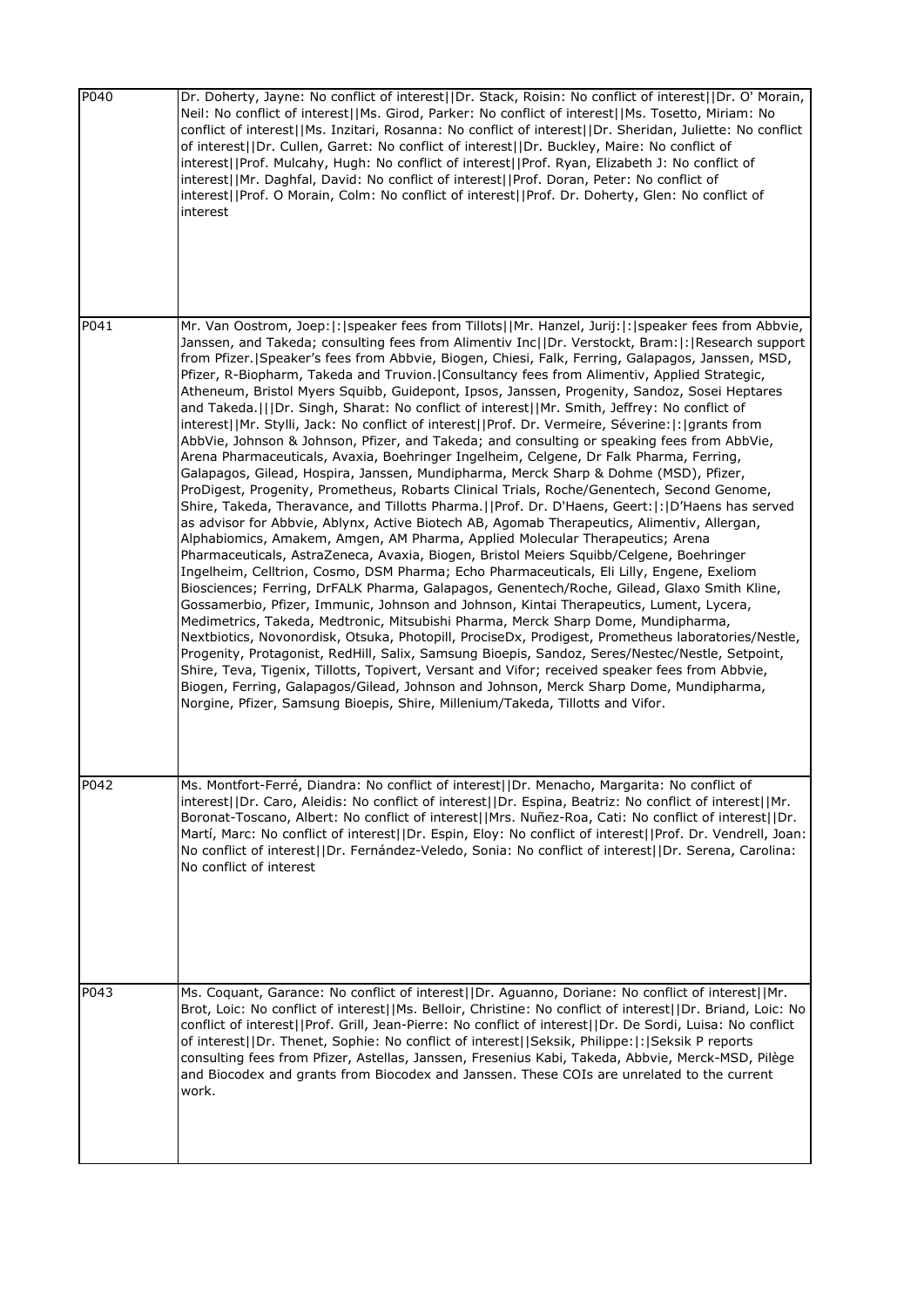| P044 | Dr. Cerantola, Silvia: No conflict of interest  Ms. Faggin, Sofia: No conflict of interest  Dr. Caputi,<br>Valentina: No conflict of interest  Ms. Cortese, Valentina: No conflict of interest  Dr. Bosi,<br>Annalisa: No conflict of interest  Mr. Banfi, Davide: No conflict of interest  Mrs. Rambaldo, Anna:<br>No conflict of interest  Prof. Dr. Porzionato, Andrea: No conflict of interest  Dr. Giaroni, Cristina:<br>No conflict of interest  Prof. Dr. Savarino, Edoardo Vincenzo: : Edoardo Savarino has received<br>lecture or consultancy fees from Abbvie, Alfasigma, Amgen, Bristol-Myers Squibb, EG Stada Group,<br>Fresenius Kabi, Grifols, Janssen, Innovamedica, Malesci, Medtronic, Merck & Co, Novartis, Reckitt<br>Benckiser, Sandoz, SILA, Sofar, Takeda, Unifarco  Prof. Dr. Giron, Maria Cecilia: No conflict of<br>interest |
|------|-------------------------------------------------------------------------------------------------------------------------------------------------------------------------------------------------------------------------------------------------------------------------------------------------------------------------------------------------------------------------------------------------------------------------------------------------------------------------------------------------------------------------------------------------------------------------------------------------------------------------------------------------------------------------------------------------------------------------------------------------------------------------------------------------------------------------------------------------------|
| P045 | Ms. Heredia, Maud: No conflict of interest  Dr. Costes, Lea M.M.: No conflict of interest  Dr.<br>Tindemans, Irma: No conflict of interest  Dr. Aardoom, Martine A.: No conflict of interest  Mr.<br>Klomberg, Renz C.W.: No conflict of interest  Mr. Kemos, Polychronis: No conflict of interest  Dr.<br>Joosse, Maria E.: No conflict of interest  Mrs. van Haaften, Danielle H.: No conflict of interest  Mr.<br>Tuk, Bastiaan: No conflict of interest  Prof. Dr. Ruemmele, Frank: No conflict of interest  Prof. Dr.<br>Croft, Nick M.: No conflict of interest  Prof. Dr. Escher, Johanna C.: No conflict of interest  Dr. de<br>Ridder, Lissy: No conflict of interest  Dr. Samsom, Janneke N.: No conflict of interest                                                                                                                       |
| P046 | Dr. Strisciuglio, Caterina: No conflict of interest  Dr. Tortora, Chiara: No conflict of interest  Dr. Di<br>Paola, Alessandra: No conflict of interest  Dr. Creoli, Mara: No conflict of interest  Dr. Cenni,<br>Sabrina: No conflict of interest  Dr. Argenziano, Maura: No conflict of interest  Dr. Martinelli,<br>Massimo: No conflict of interest  Dr. Miele, Erasmo: No conflict of interest  Dr. Rossi, Francesca:<br>No conflict of interest                                                                                                                                                                                                                                                                                                                                                                                                 |
| P047 | Mrs. Notararigo, Sara: No conflict of interest  Dr. Viñuela-Roldán, Juan: No conflict of interest  Ms.<br>Zurita-Gonzalez, Maria Jesus: No conflict of interest  Dr. Dominguez Medina, Eduardo: No conflict<br>of interest  Dr. Dominguez-Munos, J. Enrique: No conflict of interest  Barreiro-de Acosta, Manuel:<br>No conflict of interest                                                                                                                                                                                                                                                                                                                                                                                                                                                                                                          |
| P048 | Dr. Mekori - Domachevsky, Ehud (Udi): No conflict of interest  Ms. Avinir, Asia: No conflict of<br>interest  Ms. Dar, Shira: No conflict of interest  Ms. Haj, Ola: No conflict of interest  Prof. Dr. Ben<br>Horin, Shomron: No conflict of interest  Prof. Dr. Gothelf, Doron: No conflict of interest  Prof. Dr.<br>Kopylov, Uri: No conflict of interest  Dr. Taler, Michal: No conflict of interest                                                                                                                                                                                                                                                                                                                                                                                                                                              |
| P049 | Dr. Song, Eun Mi: No conflict of interest  Mrs. Joo, Yang Hee: No conflict of interest  Prof. Park,<br>Yehyun: No conflict of interest  Prof. Choe, A Reum: No conflict of interest  Prof. Tae, Chung<br>Hyun: No conflict of interest  Prof. Moon, Chang Mo: No conflict of interest  Prof. Kim, Seong-Eun:<br>No conflict of interest  Prof. Jung, Hye-Kyung: No conflict of interest  Prof. Shim, Ki-Nam: No<br>conflict of interest  Prof. Jung, Sung-Ae: No conflict of interest                                                                                                                                                                                                                                                                                                                                                                 |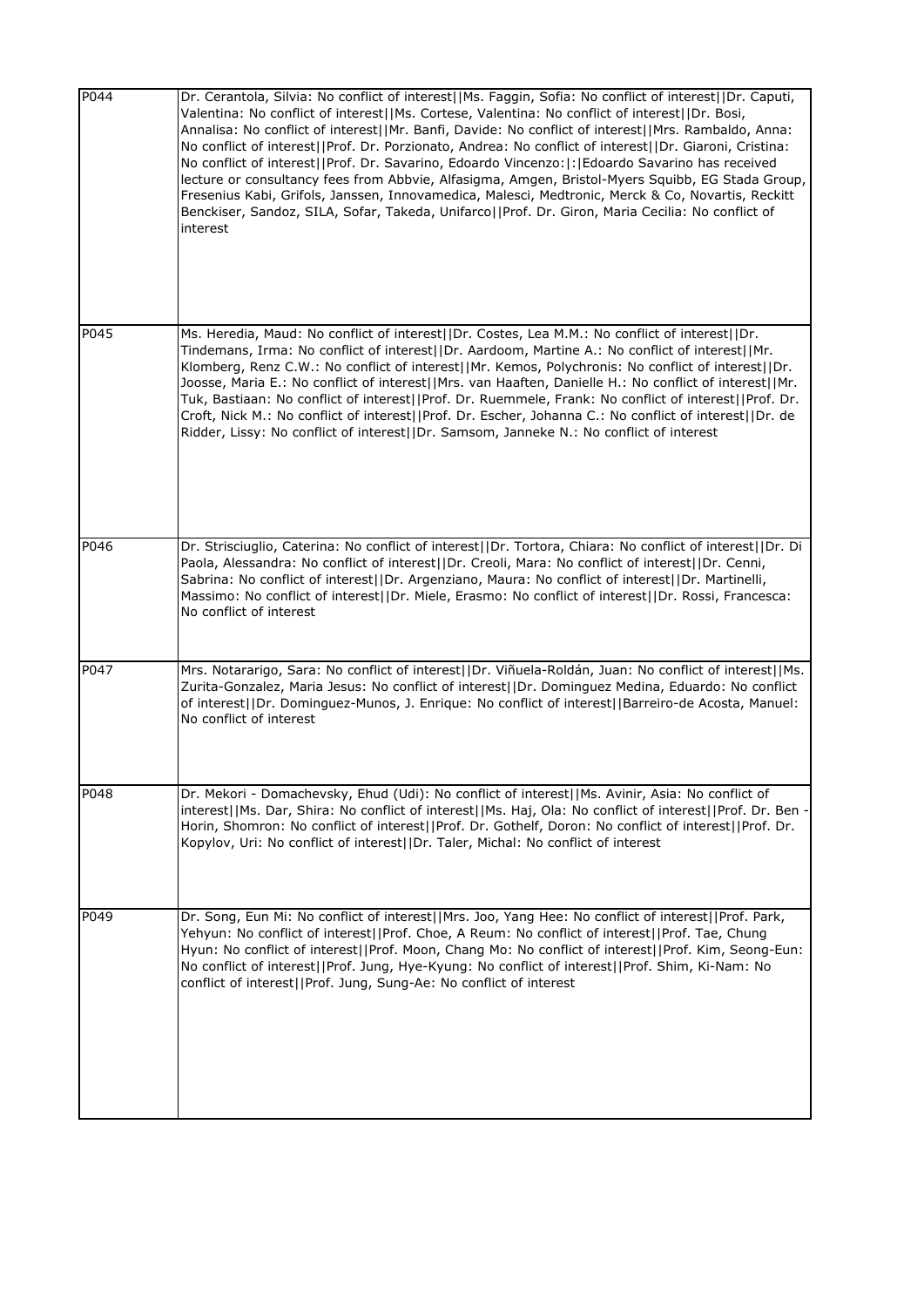| P050 | Dr. Hu, Jianzhong: No conflict of interest  Agrawal, Manasi: No conflict of interest  Dr. Tarassishin,<br>Leonid: No conflict of interest  Ms. Rendon, Alexa: No conflict of interest  Ms. Picker, Mellissa: No<br>conflict of interest  Ms. Kalash, Olivia: No conflict of interest  Ms. Eisele, Caroline: No conflict of<br>interest  Dr. Ching, Jessica YL: No conflict of interest  Ms. Wong, Angie: No conflict of<br>interest  Zhan, Hui: No conflict of interest  Prof. Dr. Ng, Siew C: No conflict of interest  Prof. Dr.<br>Colombel, Jean-Frederic: No conflict of interest  Prof. Dr. Peter, Inga: No conflict of interest |
|------|---------------------------------------------------------------------------------------------------------------------------------------------------------------------------------------------------------------------------------------------------------------------------------------------------------------------------------------------------------------------------------------------------------------------------------------------------------------------------------------------------------------------------------------------------------------------------------------------------------------------------------------|
| P051 | Edo, Maria Mar: No conflict of interest  Macias-Ceja, Dulce Carolina: No conflict of interest  Bauset,<br>Cristina: No conflict of interest  Lis-Lopez, Luis: No conflict of interest  Coll, Sandra: No conflict of<br>interest  Seco-Cervera, Marta: No conflict of interest  Cosin-Roger, Jesus: No conflict of<br>interest  Calatayud, Sara: No conflict of interest  Barrachina, M Dolores: No conflict of<br>interest  Prof. Dr. Ortiz-Masiá, Dolores: No conflict of interest                                                                                                                                                   |
| P052 | Ms. Schiffer, Anna: No conflict of interest  Dr. Tran, Florian: No conflict of interest  Dr. Sievers,<br>Laura Katharina: No conflict of interest  Dr. Kümpers, Julia: No conflict of interest  Dr. Hinrichsen,<br>Holger: No conflict of interest  Dr. Seegers, Barbara: No conflict of interest  Dr. Bergfeld, Arne: No<br>conflict of interest  Dr. Lessing, Matthias: No conflict of interest  Prof. Dr. Schreiber, Stefan: No<br>conflict of interest  Prof. Dr. Bacher, Petra: No conflict of interest                                                                                                                          |
| P053 | Ms. Raschdorf, Annika: No conflict of interest  Dr. Preisker, Sophie: No conflict of interest  Ms.<br>Brethack, Ann-Kathrin: No conflict of interest  Dr. Bokemeyer, Arne: No conflict of interest  Prof.<br>Dr. Bettenworth, Dominik: No conflict of interest  Prof. Dr. Sina, Christian: No conflict of<br>interest  Dr. Derer, Stefanie: No conflict of interest                                                                                                                                                                                                                                                                   |
| P054 | Ms. Sosnovski, Katya: No conflict of interest  Mrs. BenShoShan, Marina: No conflict of<br>interest  Mrs. Braun, Tzipi: No conflict of interest  Prof. Barshack, Iris: No conflict of<br>interest  Prof. Denson, Lee: No conflict of interest  Dr. Haberman, Yael: No conflict of interest                                                                                                                                                                                                                                                                                                                                             |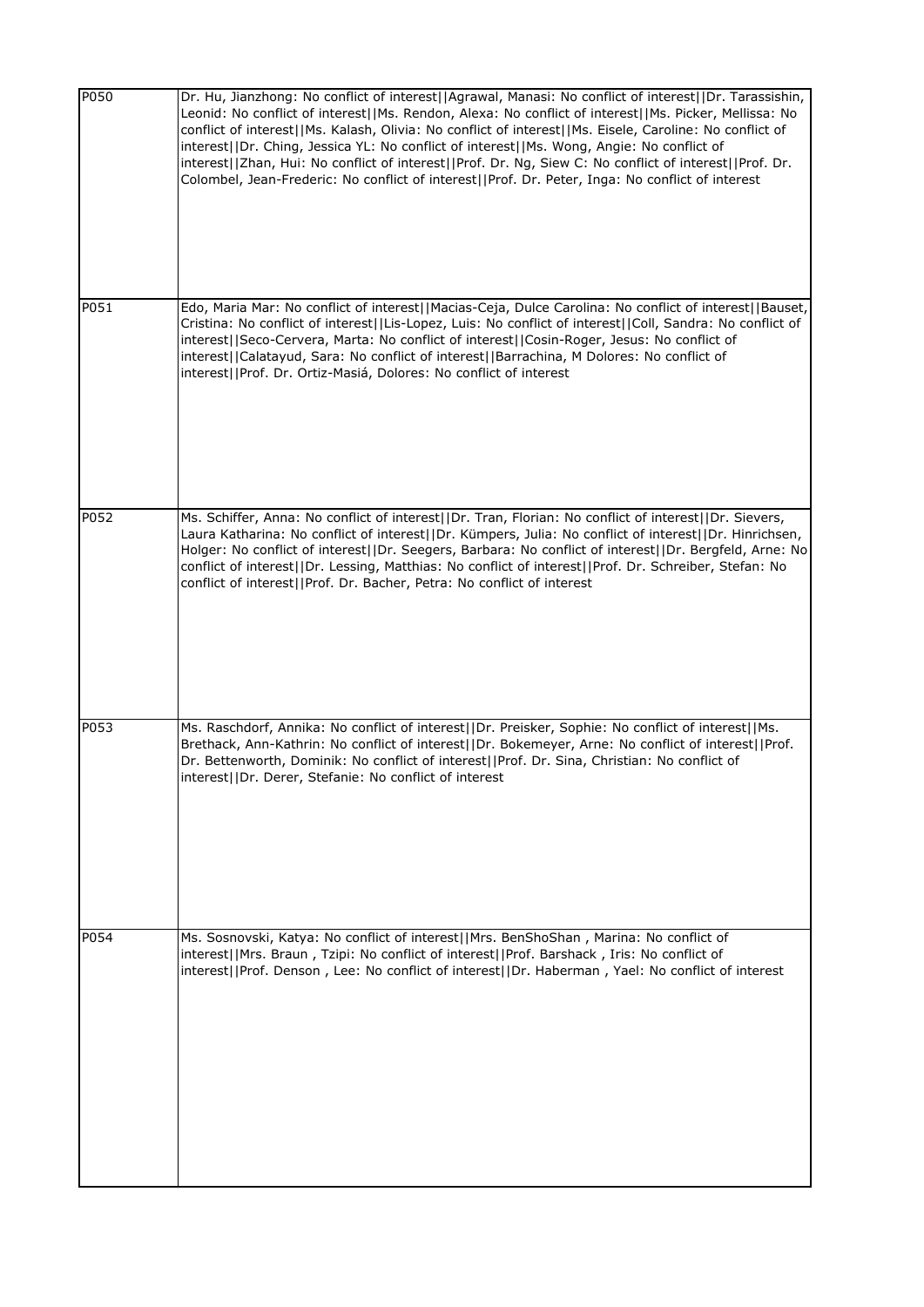| P055 | Dr. Ziegler, Jörn: No conflict of interest  Mr. Gerbeth, Lorenz: No conflict of interest  Mr.<br>Brunkhorst, Max Felix: No conflict of interest  Dr. Glauben, Rainer: No conflict of interest  Dr.<br>Weidinger, Carl: No conflict of interest  Prof. Dr. Siegmund, Britta: : BS has served as consultant<br>for Abbvie, Arena, BMS, Boehringer, Celgene, Falk, Galapagos, Janssen, Lilly, Pfizer, Prometheus<br>and Takeda and received speaker's fees from Abbvie, CED Service GmbH, Falk, Ferring, Janssen,<br>Novartis, Pfizer, Takeda [served as representative of the Charité].                                                                                                                                                                                                                                                               |
|------|-----------------------------------------------------------------------------------------------------------------------------------------------------------------------------------------------------------------------------------------------------------------------------------------------------------------------------------------------------------------------------------------------------------------------------------------------------------------------------------------------------------------------------------------------------------------------------------------------------------------------------------------------------------------------------------------------------------------------------------------------------------------------------------------------------------------------------------------------------|
| P056 | Ms. Garrido Trigo, Alba: No conflict of interest  Veny, Marisol: No conflict of interest  Dotti,<br>Isabella: No conflict of interest  Esteller, Miriam: No conflict of interest  Sulpice, Eric: No conflict of<br>interest  Jary, Dorothée: No conflict of interest  Clément, Flora: No conflict of interest  Gidrol,<br>Xavier: No conflict of interest  Navarro, Fabrice: No conflict of interest  Salas, Azucena: No conflict<br>of interest                                                                                                                                                                                                                                                                                                                                                                                                    |
| P057 | Ms. Bierwirth, Sandra: No conflict of interest  Mr. Sorbie, Adam: No conflict of interest  Dr.<br>Coleman, Olivia: No conflict of interest  Dr. Reuß, Elena: No conflict of interest  Mr. Weber,<br>Philipp: No conflict of interest  Mr. Köhler, Nikolai: No conflict of interest  Prof. Dr. Kacprowski,<br>Tim: No conflict of interest  Dr. Dunkel, Andreas: No conflict of interest  Dr. Pauling, Josch: No<br>conflict of interest  Dr. Ecker, Josef: No conflict of interest  Prof. Dr. Baumbach, Jan: No conflict of<br>interest  Prof. Dr. Rosenstiel, Philip: No conflict of interest  Dr. Steiger, Katja: No conflict of<br>interest  Mr. Wirbel, Jakob: No conflict of interest  Dr. Zeller, Georg: No conflict of interest  Prof.<br>Dr. Janssen, Klaus-Peter: No conflict of interest  Prof. Dr. Haller, Dirk: No conflict of interest |
| P058 | Ms. Hecker, Julia: No conflict of interest  Ms. Letizia, Marilena: No conflict of interest  Dr.<br>Loescher, Britt-Sabina: No conflict of interest  Prof. Dr. Franke, Andre: No conflict of interest  Dr.<br>Weidinger, Carl: No conflict of interest  Prof. Dr. Siegmund, Britta: : Served as consultant for<br>Abbvie, Arena, BMS, Boehringer, Celgene, Falk, Janssen, Lilly, Pfizer, Prometheus and Takeda and<br>received speaker's fees from Abbvie, CED Service GmbH, Falk, Ferring, Janssen, Novartis, Pfizer,<br>Takeda [served as representative of the Charité].                                                                                                                                                                                                                                                                          |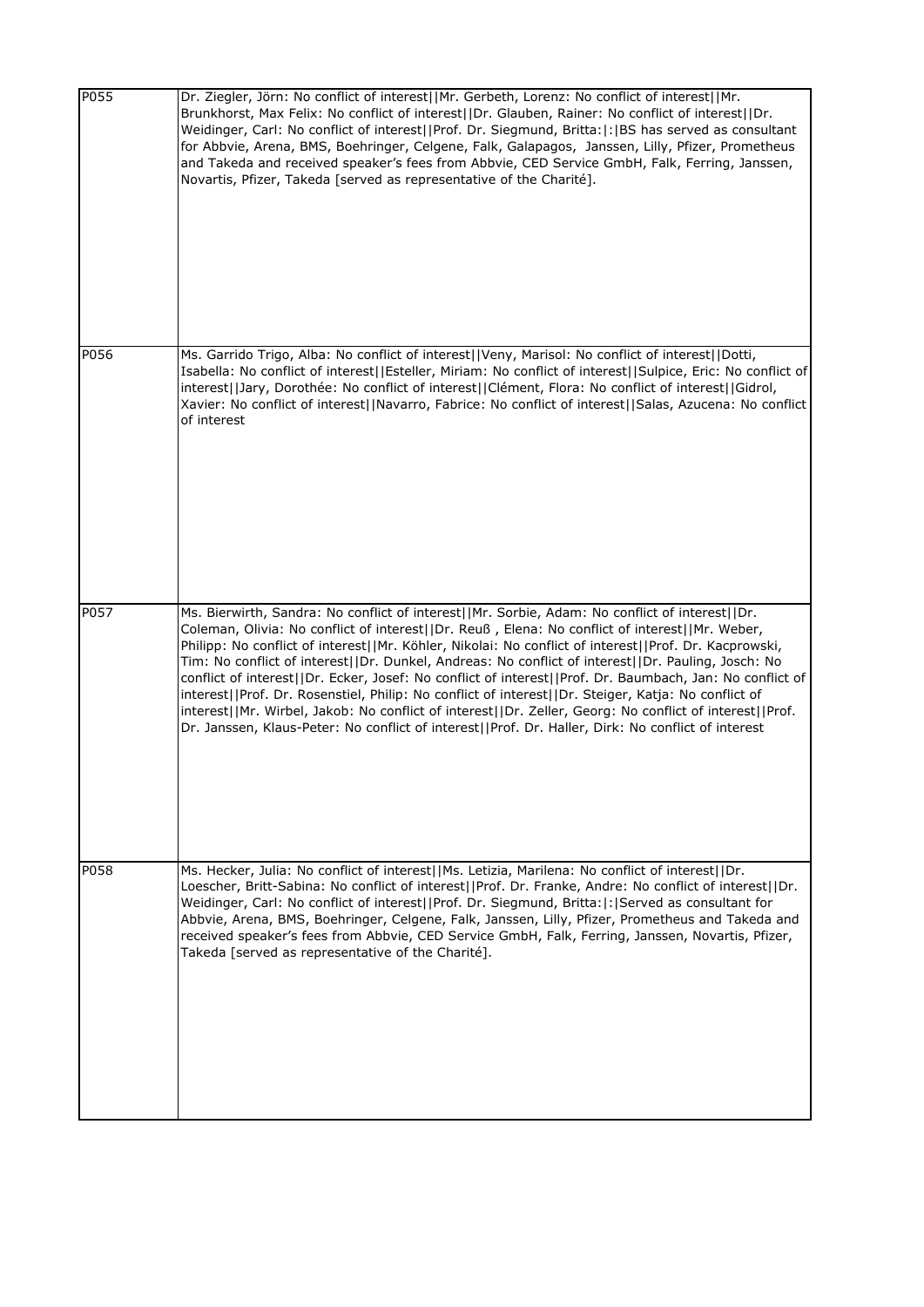| P059 | Dr. Metwaly, Amira: No conflict of interest  Ms. Calasan, Jelena: No conflict of interest  Dr.<br>Waldschmitt, Nadine: No conflict of interest  Dr. Khaloian, Sevana: No conflict of interest  Ms.<br>Häcker, Deborah: No conflict of interest  Mr. Ahmed, Mohamed: No conflict of interest  Dr. F.<br>Butto, Ludovica: No conflict of interest  Mr. Hammoudi, Nassim: No conflict of interest  Dr. Le<br>Bourhis, Lionel: No conflict of interest  Dr. Mayorgas, Aida: No conflict of interest  Mr. Siebert,<br>Kolja: No conflict of interest  Dr. Basic, Marijana: No conflict of interest  Prof. Dr. Zeissig,<br>Sebastian: No conflict of interest  Dr. Schwerd, Tobias: No conflict of interest  Prof. Dr. Allez,<br>Matthieu: No conflict of interest  Prof. Dr. Panes, Julian: No conflict of interest  Dr. Salas,<br>Azucena: No conflict of interest  Prof. Dr. Bleich, André: No conflict of interest  Dr. Cominelli,<br>Fabio: No conflict of interest  Prof. Dr. Haller, Dirk: No conflict of interest |
|------|---------------------------------------------------------------------------------------------------------------------------------------------------------------------------------------------------------------------------------------------------------------------------------------------------------------------------------------------------------------------------------------------------------------------------------------------------------------------------------------------------------------------------------------------------------------------------------------------------------------------------------------------------------------------------------------------------------------------------------------------------------------------------------------------------------------------------------------------------------------------------------------------------------------------------------------------------------------------------------------------------------------------|
| P060 | Dr. Liu, Zhigang: No conflict of interest  Dr. Lo, Jonathan: No conflict of interest  Dr. Alexander,<br>James: No conflict of interest  Dr. Cozzetto, Domenico: No conflict of interest  Dr. Powell, Nick: No<br>conflict of interest                                                                                                                                                                                                                                                                                                                                                                                                                                                                                                                                                                                                                                                                                                                                                                               |
| P061 | Ms. Heredia, Maud: No conflict of interest  Mr. Charrout, Mohammed: No conflict of interest  Mr.<br>Klomberg, Renz C.W.: No conflict of interest  Dr. Aardoom, Martine A.: No conflict of interest  Ms.<br>Jongsma, Maria M.E.: No conflict of interest  Mr. Kemos, Polychronis: No conflict of interest  Mrs.<br>van Haaften, Danielle H.: No conflict of interest  Mr. Tuk, Bastiaan: No conflict of interest  Mrs.<br>van Berkel, Lisette A.: No conflict of interest  Dr. Bley Folly, Brenda: No conflict of interest  Dr.<br>Mahfouz, Ahmed: No conflict of interest  Prof. Dr. Reinders, Marcel J.T.: No conflict of<br>interest  Prof. Dr. Ruemmele, Frank: No conflict of interest  Prof. Dr. Croft, Nick: No conflict of<br>interest  Prof. Dr. Escher, Johanna C.: No conflict of interest  Dr. de Ridder, Lissy: No conflict of<br>interest  Dr. Samsom, Janneke N.: No conflict of interest                                                                                                             |
| P062 | Mr. Mcging, Jordan: No conflict of interest  Ms. Nicholas, Rosemary: No conflict of interest  Dr.<br>Serres, Sébastien: No conflict of interest  Prof. Greenhaff, Paul: No conflict of interest  Prof.<br>Francis, Susan: No conflict of interest  Dr. Moran, Gordon W.: : GWM is in receipt of research<br>funding from Janssen, Arla foods and Astra Zeneca. Dr Moran is a consultant for Alimentiv.                                                                                                                                                                                                                                                                                                                                                                                                                                                                                                                                                                                                              |
| P063 | Barendregt, Danielle: No conflict of interest  Dr. Joosse, Maria Elisabeth: No conflict of<br>interest  Ms. van Berkel, Lisette A.: No conflict of interest  Ms. van Schoonhoven, Anne: No<br>conflict of interest   Dr. Samsom, Janneke N.: No conflict of interest                                                                                                                                                                                                                                                                                                                                                                                                                                                                                                                                                                                                                                                                                                                                                |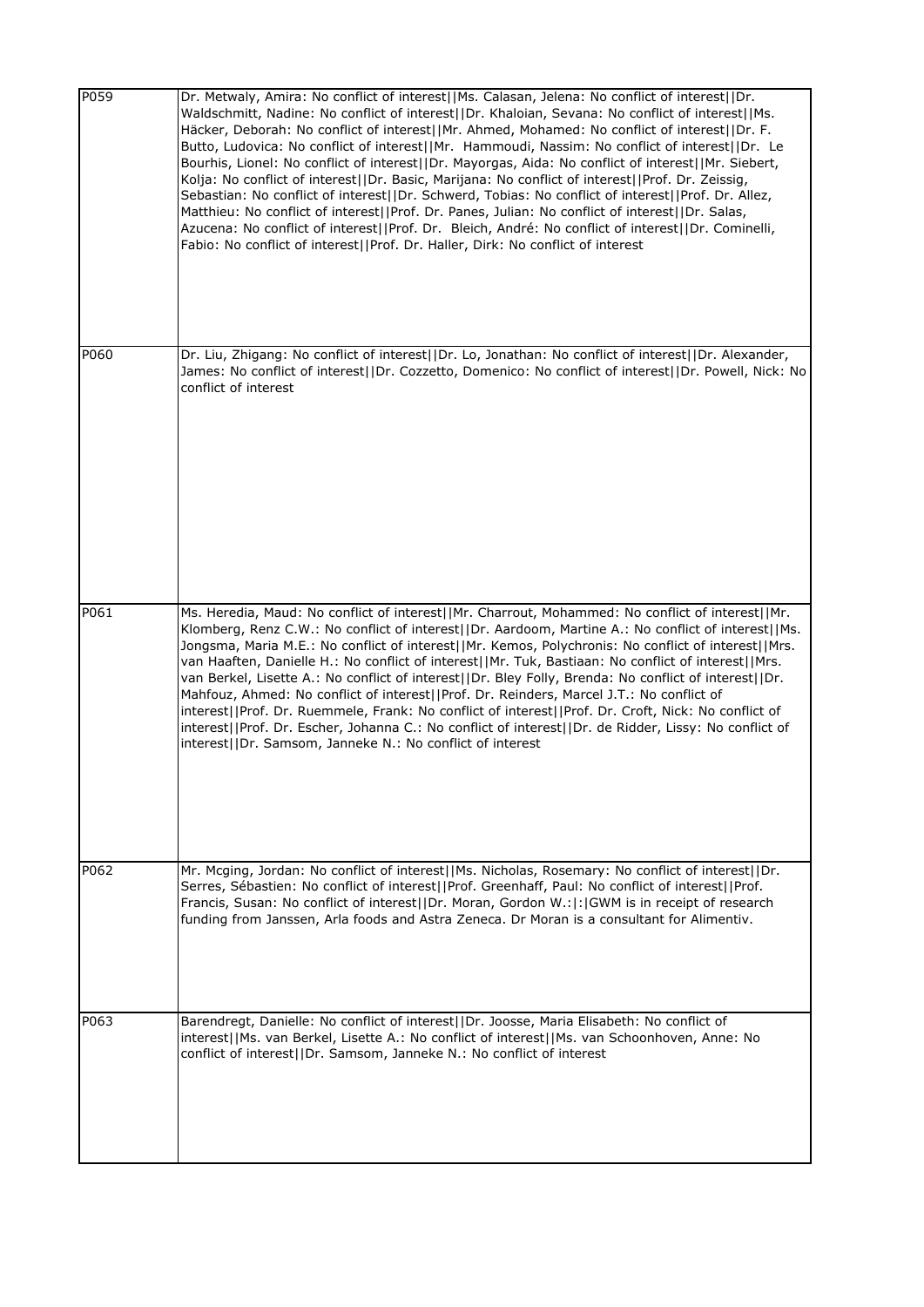| P064 | Dr. Peelen, Evelyn:  :   EP is an employee of Immunic AG and owns stock-options of the parent<br>company of Immunic AG.  Dr. Muehler, Andreas: : AM is an employee of Immunic AG and owns<br>shares and stock-options of the parent company of Immunic AG  Dr. Vitt, Daniel: : DV is an<br>employee of Immunic AG and owns shares and stock-options of the parent company of Immunic<br>AG.  Dr. Kohlhof, Hella: : HK is an employee of Immunic AG and owns shares and stock-options of<br>the parent company of Immunic AG.                                                                                                                                                                                                                                                                |
|------|---------------------------------------------------------------------------------------------------------------------------------------------------------------------------------------------------------------------------------------------------------------------------------------------------------------------------------------------------------------------------------------------------------------------------------------------------------------------------------------------------------------------------------------------------------------------------------------------------------------------------------------------------------------------------------------------------------------------------------------------------------------------------------------------|
| P065 | Ms. Molnár, Tünde: No conflict of interest  Mr. Jójárt, Boldizsár: No conflict of interest  Dr. Resál,<br>Tamás: No conflict of interest  Dr. Szántó, Kata: No conflict of interest  Dr. Kata, Diána: No<br>conflict of interest  Dr. Földesi, Imre: No conflict of interest  Prof. Dr. Molnár, Tamás: No conflict<br>of interest  Dr. Maléth, József: No conflict of interest  Dr. Farkas, Klaudia: No conflict of interest                                                                                                                                                                                                                                                                                                                                                                |
| P066 | Dr. Leibovitzh, Haim: No conflict of interest  Nayeri, Shadi: No conflict of interest  Borowski,<br>Krzysztof: No conflict of interest  Hernandez-Rocha, Cristian: No conflict of interest  Lee, Sun-Ho:<br>No conflict of interest  Turpin, Williams: No conflict of interest  Stempak, Joanne: No conflict of<br>interest  Sandhu, Iqbaljit: No conflict of interest  Milgrom, Raquel: No conflict of interest  Smith,<br>Michelle I: No conflict of interest  Croitoru, Kenneth: No conflict of interest  Hirschfield, Gideon M.:<br>No conflict of interest  Gulamhusein, Aliya: No conflict of interest  Prof. Dr. Silverberg, Mark S.:<br>No conflict of interest                                                                                                                     |
| P067 | Dr. Bernardo, David: No conflict of interest  Ms. Arribas-Rodriguez, Elisa: No conflict of<br>interest  Ms. De Castro, Carolina G: No conflict of interest  Ms. Fiz-Lopez, Aida: No conflict of<br>interest  Mr. De Prado, Angel: No conflict of interest  Dr. Fernandez-Salazar, Luis: No conflict of<br>interest  Dr. Barrio, Jesus: No conflict of interest  Dr. Izquierdo, Sandra: No conflict of<br>interest  Dr. Garcia-Alonso, Javier: No conflict of interest  Dr. De Andres, Beatriz: No conflict of<br>interest  Dr. Garcia-Abril, Jose Maria: No conflict of interest  Dr. Romero, Alejandro: No conflict of<br>interest  Dr. Sanchez-Gonzalez, Javier: No conflict of interest  Dr. Garrote, Jose A: No conflict of<br>interest  Prof. Arranz, Eduardo: No conflict of interest |
| P068 | Dr. Peters, Diane: No conflict of interest  Ms. Norris, Lauren: No conflict of interest  Dr. Tenora,<br>Lukas: No conflict of interest  Dr. Snajdr, Ivan: No conflict of interest  Dr. Zhu, Xiaolei: No conflict<br>of interest  Dr. Sakamoto, Shinji: No conflict of interest  Dr. Veeravalli, Vijayabhaskar: No conflict<br>of interest  Dr. Thomas, Ajit: No conflict of interest  Dr. Majer, Pavel: No conflict of interest  Dr.<br>Rais, Rana: No conflict of interest  Dr. Slusher, Barbara: No conflict of interest                                                                                                                                                                                                                                                                  |
| P069 | Mrs. Schanne, Gabrielle: No conflict of interest  Mrs. Zoumpoulaki, Martha: No conflict of<br>interest  Ms. Demignot, Sylvie: No conflict of interest  Mr. Delsuc, Nicolas: No conflict of<br>interest  Ms. Policar, Clotilde: No conflict of interest  Mr. Seksik, Philippe: No conflict of interest                                                                                                                                                                                                                                                                                                                                                                                                                                                                                       |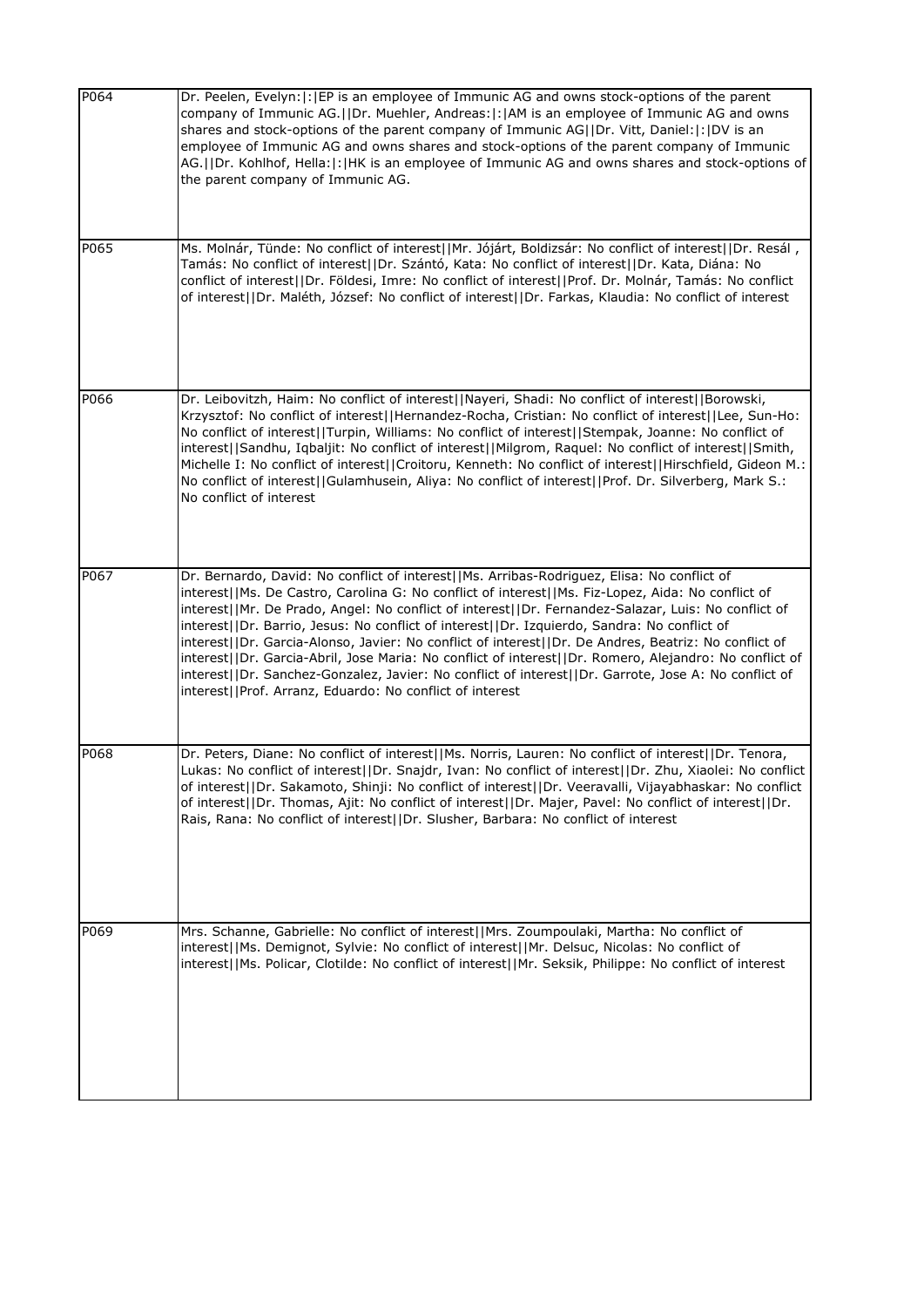| P070 | Dr. Van De Bunt, Martijn: : Employee and shareholder of Cytoki Pharma ApS  Dr. Norrild, Jens<br>Chr.:  :   Employee and shareholder of Cytoki Pharma ApS  Dr. Sass-Ørum, Kristian:  :   Employee<br>and shareholder of Novo Nordisk A/S  Dr. Kjølbye, Anne Louise: : [Employee and shareholder of<br>Cytoki Pharma ApS  Dr. Jorgensen, Rasmus: : Employee and shareholder of Cytoki Pharma ApS                                                                                                                                                                                                                                                                                                                                                                                                                                                                                                                                                                                                                                                                                                                                                                                                                                                                                                                                                                                                                                                                                                                                                                                                                                                                                                                                                                                                                                                                                                                                                                                                                          |
|------|-------------------------------------------------------------------------------------------------------------------------------------------------------------------------------------------------------------------------------------------------------------------------------------------------------------------------------------------------------------------------------------------------------------------------------------------------------------------------------------------------------------------------------------------------------------------------------------------------------------------------------------------------------------------------------------------------------------------------------------------------------------------------------------------------------------------------------------------------------------------------------------------------------------------------------------------------------------------------------------------------------------------------------------------------------------------------------------------------------------------------------------------------------------------------------------------------------------------------------------------------------------------------------------------------------------------------------------------------------------------------------------------------------------------------------------------------------------------------------------------------------------------------------------------------------------------------------------------------------------------------------------------------------------------------------------------------------------------------------------------------------------------------------------------------------------------------------------------------------------------------------------------------------------------------------------------------------------------------------------------------------------------------|
| P071 | Mr. Grigorian, Maximilian: No conflict of interest  Mrs. Salié, Henrike: No conflict of interest  Dr.<br>Mayer, Lena Sophie: No conflict of interest  Dr. Globig, Anna-Maria: No conflict of interest  Mrs.<br>Hockenjos, Birgit: No conflict of interest  Mr. Krimmel, Laurenz: No conflict of interest  Prof. Dr.<br>Thimme, Robert: No conflict of interest  Prof. Dr. Bengsch, Bertram: No conflict of interest  Prof.<br>Dr. Hasselblatt, Peter: No conflict of interest                                                                                                                                                                                                                                                                                                                                                                                                                                                                                                                                                                                                                                                                                                                                                                                                                                                                                                                                                                                                                                                                                                                                                                                                                                                                                                                                                                                                                                                                                                                                           |
| P073 | Ms. Jacobs, Inge: No conflict of interest  Ms. Deleu, Sara: No conflict of interest  Mr. Cremer,<br>Jonathan: No conflict of interest  Prof. Dr. Guedelha Sabino, João: : -Research support:<br>Galapagos.   - Speaker's fees: Abbvie, Falk, Takeda, Janssen, and Fresenius.   - Consultancy fees:<br>Janssen, Ferring.   Prof. Dr. Ferrante, Marc: : -Research support: AbbVie, Amgen, Biogen,<br>Janssen, Pfizer, Takeda and Viatris -Speaker's fees: AbbVie, Amgen, Biogen, Boehringer<br>Ingelheim, Falk, Ferring, Janssen, Lamepro, MSD, Mylan, Pfizer, Sandoz, Takeda and Truvion<br>Healthcare -Consultancy fees: AbbVie, Boehringer Ingelheim, Celltrion, Janssen, Lilly, Medtronic,<br>MSD, Pfizer, Sandoz, Takeda and Thermo Fisher   Prof. Dr. Vermeire, Séverine: : -Research<br>Support from AbbVie, J&J, Pfizer, Galapagos and Takeda -Consulting and/or speaking fees from<br>AbbVie, Abivax, Agomab, Arena Pharmaceuticals, Avaxia, Bristol Myers Squibb, Boehringer<br>Ingelheim, Celgene, Dr Falk Pharma, Ferring, Galapagos, Genentech-Roche, Gilead, GSK, Hospira,<br>Janssen, Mundipharma, MSD, Pfizer, Prodigest, Progenity, Prometheus, Robarts Clinical Trials,<br>Second Genome, Shire, Surrozen, Takeda, Theravance, and Tillots Pharma AG   Prof. Dr.<br>Breynaert, Christine:  :   consultancy fees from Ablynx     Dr. Verstockt, Bram:  :   - Research support<br>from Pfizer.  -Speaker's fees from Abbvie, Biogen, Chiesi, Falk, Ferring, Galapagos, Janssen,<br>MondayNightIBD, MSD, Pfizer, R-Biopharm, Takeda and Truvion. -Consultancy fees from Alimentiv,<br>Applied Strategic, Atheneum, Bristol Myers Squibb, Guidepont, Ipsos, Janssen, Progenity, Sandoz,<br>Sosei Heptares and Takeda.    Prof. Dr. Vanuytsel, Tim:  :  -<br>Consulting fees: Baxter, Takeda,<br>VectivBio, Shire, Dr. Falk Pharma, Truvion, Zealand Pharma, Naturex  -<br>Lecturing fees:<br>Abbott, Fresenius Kabi, Menarini, Truvion, Takeda, Dr. Falk Pharma  -<br>Research grants:<br>Danone, VectivBio |
| P074 | Dr. Fletcher, Russell: No conflict of interest  Dr. Xie, Liqin: : Employee and shareholder of<br>Surrozen  Phipps, Jacqueline: : former employee, shareholder  Dr. Sanman, Laura: : Employee,<br>Shareholder  Deshmukh, Shalaka: : former employee, shareholder  Shah, Darshini: : employee,<br>shareholder  Hill, Natalie: : employee, shareholder  Liu, Angela: : former employee,<br>shareholder  Gupta, Suhani: : employee, shareholder  Sura, Asmiti: : employee, shareholder  Dr.<br>Chen, Hui: : employee, shareholder  Dr. Ye, Jay: : employee, shareholder  Dr. Yeh, Wen-<br>Chen: : employee, shareholder  Dr. Li, Yang: : employee, shareholder  Dr. Lu,<br>Chenggang:  :   employee, shareholder                                                                                                                                                                                                                                                                                                                                                                                                                                                                                                                                                                                                                                                                                                                                                                                                                                                                                                                                                                                                                                                                                                                                                                                                                                                                                                            |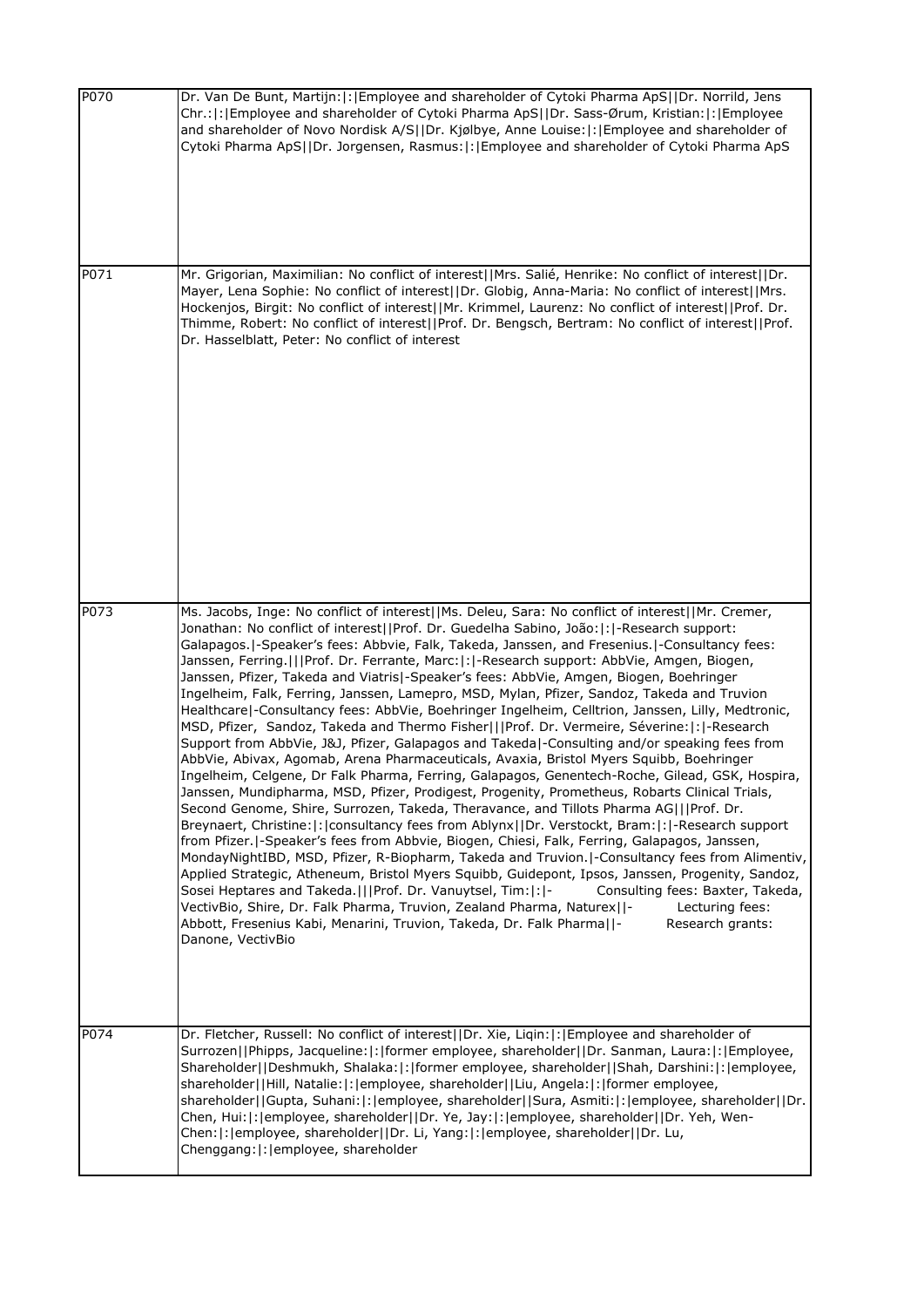| P075              | Dr. Leppkes, Moritz: No conflict of interest  Ms. Lindemann, Aylin: No conflict of interest  Mrs.<br>Gößwein, Stefanie: No conflict of interest  Dr. Paulus, Susanne: No conflict of interest  Mr. Roth,<br>Dominik: No conflict of interest  Ms. Hartung, Anne: No conflict of interest  Dr. Liebing, Eva: No<br>conflict of interest  Dr. Zundler, Sebastian: No conflict of interest  Mr. Acera, Miguel Gonzalez: No<br>conflict of interest  Dr. Patankar, Jay V.: No conflict of interest  Mr. Mascia, Fabrizio: No conflict of<br>interest  Dr. Scheibe, Kristina: No conflict of interest  Prof. Dr. Hoffmann, Markus: No conflict of<br>interest  Prof. Dr. Uderhardt, Stefan: No conflict of interest  Dr. Schauer, Christine: No conflict of<br>interest  Dr. Foersch, Sebastian: No conflict of interest  Dr. Neufert, Clemens: No conflict of<br>interest  Prof. Dr. Vieth, Michael: No conflict of interest  Prof. Dr. Schett, Georg: No conflict of<br>interest  Prof. Dr. Atreya, Raja: No conflict of interest  Dr. Kühl, Anja A.: No conflict of<br>interest  Prof. Dr. Bleich, André: No conflict of interest  Prof. Dr. Becker, Christoph: No conflict of<br>interest  Prof. Dr. Herrmann, Martin: No conflict of interest  Prof. Dr. Neurath, Markus F.: No<br>conflict of interest |
|-------------------|---------------------------------------------------------------------------------------------------------------------------------------------------------------------------------------------------------------------------------------------------------------------------------------------------------------------------------------------------------------------------------------------------------------------------------------------------------------------------------------------------------------------------------------------------------------------------------------------------------------------------------------------------------------------------------------------------------------------------------------------------------------------------------------------------------------------------------------------------------------------------------------------------------------------------------------------------------------------------------------------------------------------------------------------------------------------------------------------------------------------------------------------------------------------------------------------------------------------------------------------------------------------------------------------------------|
| P076              | Bourgonje, Arno Rolf: No conflict of interest  Ms. Roo-Brand, Geesje: No conflict of interest  Ms.<br>Lisotto, Paola: No conflict of interest  Mr. Sadaghian Sadabad, Mehdi: No conflict of interest  Ms.<br>Reitsema, Rosanne D.: No conflict of interest  Dr. de Goffau, Marcus C.: No conflict of<br>interest  Prof. Faber, Klaas Nico: No conflict of interest  Prof. Dijkstra, Gerard: No conflict of<br>interest  Dr. Harmsen, Hermie J. M.: No conflict of interest                                                                                                                                                                                                                                                                                                                                                                                                                                                                                                                                                                                                                                                                                                                                                                                                                              |
| P077              | Ms. Becker, Marte: No conflict of interest  Dr. Koelink, Pim: No conflict of interest  Ms. de Krijger,<br>Manon: No conflict of interest  Prof. Dr. Bemelman, Willem: No conflict of interest  Prof. Dr. de<br>Jonge, Wouter: No conflict of interest  Dr. Buskens, Christianne: No conflict of interest  Dr.<br>Wildenberg, Manon: No conflict of interest                                                                                                                                                                                                                                                                                                                                                                                                                                                                                                                                                                                                                                                                                                                                                                                                                                                                                                                                             |
| P <sub>0</sub> 78 | Corcoran, Roisin: No conflict of interest  Ms. O'Connell, Fiona: No conflict of interest  Prof.<br>O'Sullivan, Jacintha: No conflict of interest  Prof. Kevans, David: No conflict of interest                                                                                                                                                                                                                                                                                                                                                                                                                                                                                                                                                                                                                                                                                                                                                                                                                                                                                                                                                                                                                                                                                                          |
| P079              | Prof. Atanassova, Antonia: No conflict of interest  Dr. Georgieva, Avgustina Chavdarova: No<br>conflict of interest                                                                                                                                                                                                                                                                                                                                                                                                                                                                                                                                                                                                                                                                                                                                                                                                                                                                                                                                                                                                                                                                                                                                                                                     |
| P080              | Dr. Chesnel, Laurent: No conflict of interest  Dr. Acton, Susan: : Employee and share holder of<br>Artugen therapeutics                                                                                                                                                                                                                                                                                                                                                                                                                                                                                                                                                                                                                                                                                                                                                                                                                                                                                                                                                                                                                                                                                                                                                                                 |
| P081              | Dr. Valdes, Teresa: No conflict of interest  Prof. Dr. Vilches Arenas, Angel: No conflict of<br>interest  Dr. Maldonado Perez, Belen: No conflict of interest  Mr. Castro Laria, Luisa: No conflict of<br>interest  Dr. Merino Bohorquez, Vicente: No conflict of interest  Prof. Dr. Argüelles Arias, Federico:<br>No conflict of interest                                                                                                                                                                                                                                                                                                                                                                                                                                                                                                                                                                                                                                                                                                                                                                                                                                                                                                                                                             |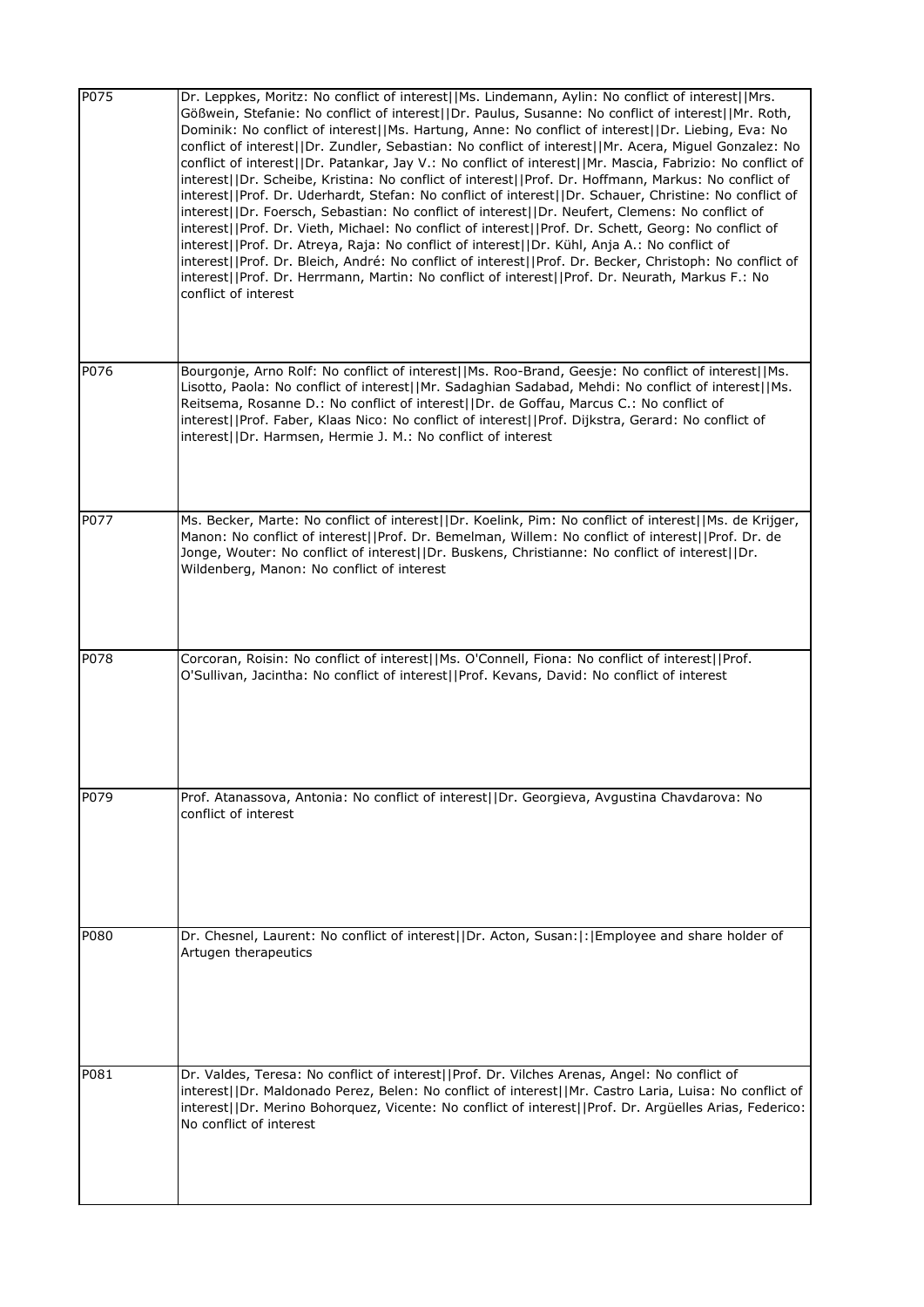| P082 | Dr. Dragoni, Gabriele:  :  Gabriele Dragoni received speaker fees from Novartis, and travel grants<br>from AbbVie, Janssen, Pfizer and Takeda. For the year 2020, he has received a research grant on<br>"The role of PADI4 in Crohn's disease: the citrullination of proteins in the transition from<br>inflammation to fibrosis" from the European Crohn's and Colitis Organisation (ECCO). [Mr. Ke, Bo-<br>Jun: No conflict of interest  Dr. Verstockt, Bram: : Research support from Pfizer. Speaker's fees<br>from Abbvie, Biogen, Chiesi, Falk, Ferring, Galapagos, Janssen, MondayNightIBD, MSD, Pfizer, R-<br>Biopharm, Takeda and Truvion.   Consultancy fees from Alimentiv, Applied Strategic, Atheneum,<br>Bristol Myers Squibb, Guidepont, Ipsos, Janssen, Progenity, Sandoz, Sosei Heptares and<br>Takeda.  Mr. Abdurahiman, Saeed: No conflict of interest  Dr. Innocenti, Tommaso: No conflict of<br>interest  Prof. Dr. Giudici, Francesco: No conflict of interest  Prof. Dr. De Hertogh, Gert: No<br>conflict of interest  Dr. Milla, Monica: No conflict of interest  Dr. Bagnoli, Siro: No conflict of<br>interest  Mrs. Picariello, Lucia: No conflict of interest  Prof. Dr. Galli, Andrea: No conflict of<br>interest  Prof. Matteoli, Gianluca: No conflict of interest  Prof. Dr. Vermeire, Séverine: : Has<br>received grants from: AbbVie, J&J, Pfizer, Galapagos, Takeda Has received consulting and/or<br>speaking fees from: AbbVie, AbolerIS Pharma, AgomAb, Alimentiv, Arena Pharmaceuticals,<br>AstraZeneca, Avaxia, BMS, Boehringer Ingelheim, Celgene, CVasThera, Dr Falk Pharma, Ferring,<br>Galapagos, Genentech-Roche, Gilead, GSK, Hospira, Imidomics, Janssen, J&J, Lilly, Materia Prima,<br>MiroBio, Morphic, MrMHealth, Mundipharma, MSD, Pfizer, Prodigest, Progenity, Prometheus,<br>Robarts Clinical Trials, Second Genome, Shire, Surrozen, Takeda, Theravance, Tillots Pharma AG,<br>Zealand Pharma |
|------|-----------------------------------------------------------------------------------------------------------------------------------------------------------------------------------------------------------------------------------------------------------------------------------------------------------------------------------------------------------------------------------------------------------------------------------------------------------------------------------------------------------------------------------------------------------------------------------------------------------------------------------------------------------------------------------------------------------------------------------------------------------------------------------------------------------------------------------------------------------------------------------------------------------------------------------------------------------------------------------------------------------------------------------------------------------------------------------------------------------------------------------------------------------------------------------------------------------------------------------------------------------------------------------------------------------------------------------------------------------------------------------------------------------------------------------------------------------------------------------------------------------------------------------------------------------------------------------------------------------------------------------------------------------------------------------------------------------------------------------------------------------------------------------------------------------------------------------------------------------------------------------------------------------------------------------------------------|
| P083 | Dr. Serena, Carolina: No conflict of interest  Mrs. Montfort-Ferré, Diandra: No conflict of<br>interest  Dr. Caro, Aleidis: No conflict of interest  Dr. Menacho, Margarita: No conflict of<br>interest  Dr. Espina, Beatriz: No conflict of interest  Mr. Boronat-Toscano, Albert: No conflict of<br>interest  Dr. Martí, Marc: No conflict of interest  Dr. Espín, Eloy: No conflict of interest  Dr. Millán,<br>Monica: No conflict of interest  Dr. Vendrell, Joan: No conflict of interest  Dr. Fernández-Veledo,<br>Sonia: No conflict of interest                                                                                                                                                                                                                                                                                                                                                                                                                                                                                                                                                                                                                                                                                                                                                                                                                                                                                                                                                                                                                                                                                                                                                                                                                                                                                                                                                                                            |
| P084 | Dr. Corcoran, Roisin: No conflict of interest  Ms. O'Connell, Fiona: No conflict of interest  Prof.<br>O'Sullivan, Jacintha: No conflict of interest  Prof. Kevans, David: No conflict of interest                                                                                                                                                                                                                                                                                                                                                                                                                                                                                                                                                                                                                                                                                                                                                                                                                                                                                                                                                                                                                                                                                                                                                                                                                                                                                                                                                                                                                                                                                                                                                                                                                                                                                                                                                  |
| P085 | Dr. Grabherr, Felix: No conflict of interest  Dr. Meyer, Moritz: No conflict of interest  Mr. Schmitz,<br>Julian Justus: No conflict of interest  Dr. Schwärzler, Julian: No conflict of interest  Dr. Mayr, Lisa:<br>No conflict of interest  Ms. Philipp, Maureen: No conflict of interest  Dr. Jukic, Almina: No conflict<br>of interest  Dr. Grander, Christoph: No conflict of interest  Prof. Tilg, Herbert: No conflict of<br>interest  Prof. Adolph, Timon Erik: No conflict of interest                                                                                                                                                                                                                                                                                                                                                                                                                                                                                                                                                                                                                                                                                                                                                                                                                                                                                                                                                                                                                                                                                                                                                                                                                                                                                                                                                                                                                                                    |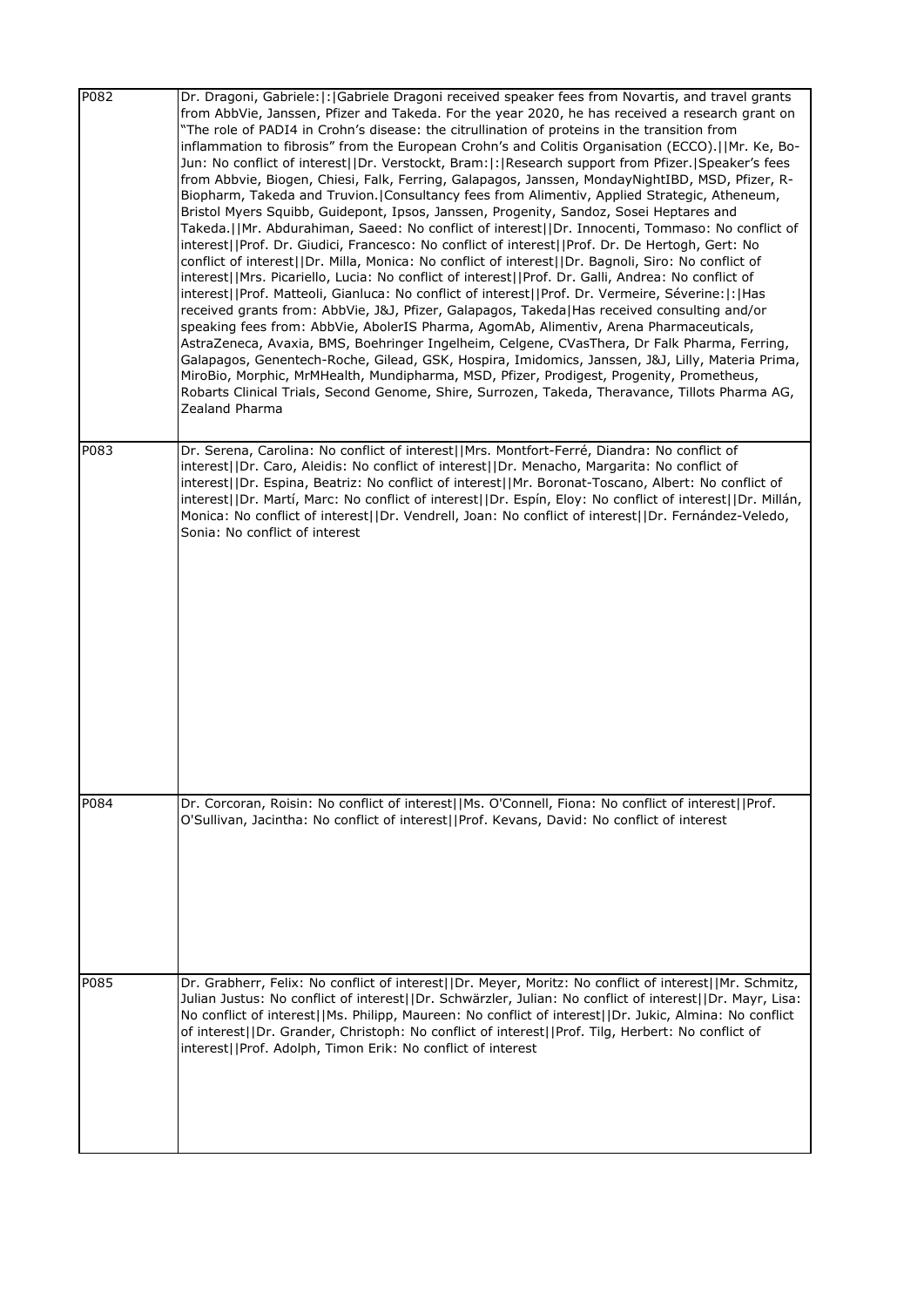| P086 | Dr. Hu, Shixian: No conflict of interest  Bourgonje, Arno Rolf: No conflict of interest  Dr. Gacesa,<br>Ranko: No conflict of interest  Ms. Jansen, Bernadien H.: No conflict of interest  Ms. Bangma,<br>Amber: No conflict of interest  Mr. Hidding, Iwan: No conflict of interest  Dr. Festen, Eleonora A.<br>M.: No conflict of interest  Dr. van Dullemen, Hendrik M.: No conflict of interest  Dr. Visschedijk,<br>Marijn C.: No conflict of interest  Prof. Dr. Dijkstra, Gerard: No conflict of interest  Dr. Harmsen,<br>Hermie J. M.: No conflict of interest  Dr. Vich Vila, Arnau: No conflict of interest  Dr. Spekhorst,<br>Lieke M.: No conflict of interest  Prof. Dr. Weersma, Rinse K.: : This study was funded by Takeda<br>Development Center of Americas, Inc                                                                                                                                                                                                                                                                                                                                                                                                                                                                                                                                                                                                                                                                                                                                                                                                                                                                                                                                                                                                                                                                                                                                                                                                                                                                                                                                                                                                                                                                                                                                                                                                                                                                                                                                                                                                                                                                                                                                                                                                                                                                                                                              |
|------|-----------------------------------------------------------------------------------------------------------------------------------------------------------------------------------------------------------------------------------------------------------------------------------------------------------------------------------------------------------------------------------------------------------------------------------------------------------------------------------------------------------------------------------------------------------------------------------------------------------------------------------------------------------------------------------------------------------------------------------------------------------------------------------------------------------------------------------------------------------------------------------------------------------------------------------------------------------------------------------------------------------------------------------------------------------------------------------------------------------------------------------------------------------------------------------------------------------------------------------------------------------------------------------------------------------------------------------------------------------------------------------------------------------------------------------------------------------------------------------------------------------------------------------------------------------------------------------------------------------------------------------------------------------------------------------------------------------------------------------------------------------------------------------------------------------------------------------------------------------------------------------------------------------------------------------------------------------------------------------------------------------------------------------------------------------------------------------------------------------------------------------------------------------------------------------------------------------------------------------------------------------------------------------------------------------------------------------------------------------------------------------------------------------------------------------------------------------------------------------------------------------------------------------------------------------------------------------------------------------------------------------------------------------------------------------------------------------------------------------------------------------------------------------------------------------------------------------------------------------------------------------------------------------------|
| P087 | Dubinsky, Marla C:  :   Consulting fee for AbbVie Inc, Arena Pharmaceuticals, Boehringer Ingelheim<br>International GmbH, Bristol-Myers Squibb Company, Celgene Corporation, Eli Lilly and Company,<br>F. Hoffman-La Roche Ltd, Genentech Inc, Gilead, Janssen Global Services LLC, Pfizer Inc,<br>Prometheus Biosciences, Takeda Pharmaceuticals USA Inc, UCB SA. Contract research for AbbVie<br>Inc, Janssen Global Services LLC, Pfizer Inc, Prometheus Biosciences. Licensing fee for Takeda<br>Pharmaceuticals USA Inc. Stock ownership in Trellus Health Inc.  Schreiber,<br>Stefan:  :   Consultancies and invited lectures: AbbVie, Amgen, Arena, BMS, Celltrion, Falk, Ferring,<br>Galapagos/Gilead, Genentech/Roche, Lilly, Janssen, MSD, Pfizer, Takeda,  Potts Bleakman,<br>Alison:  :  Alison Potts Bleakman is an employee and stockholder of Eli Lilly and Company     Kayhan,<br>Cem:  :  Cem Kayhan is an employee and stockholder of Eli Lilly and Company  Ellis,<br>Hilary:  :   Hilary Ellis is an employee of Adelphi Real World, who were paid consultants to Eli Lilly<br>and Company in connection with the development of this publication  Hunter Gibble,<br>Theresa:  :  Theresa Hunter Gibble is an employee and stockholder of Eli Lilly and Company     Flynn,<br>Eoin:  :   Eoin Flynn is an employee and stockholder of Eli Lilly and Company   Suldecki,<br>Grzegorz:  :   Grzegorz Suldecki is an employee of Adelphi Real World, who were paid consultants to<br>Eli Lilly and Company in connection with the development of this publication  Travis,<br>Simon: : Grant: Ferring, Abbvie, Schering-Plough, MSD, Procter & Gamble, Warner Chilcott,<br>International Organisation of IBD, ECCO, UCB, Vifor, Normal Collison Foundation, Buhlmann,<br>Takeda, Janssen, Pfizer, Lilly  Other: Abacus; AbbVie; Actial; ai4gi; Alcimed; Allergan; Amgen;<br>Aptel; Arena; Asahi; Aspen; Astellas; Atlantic; AstraZeneca; Barco; Biocare; Biogen; BLPharma;<br>Boehringer Ingelheim; BMS; Buhlmann; Calcico; Celgene; Cellerix; Cerimon; ChemoCentryx;<br>Chiesi; CisBio; ComCast; Coronado; Cosmo; Ducentis; Dynavax; Elan; Enterome; Equillium; Falk;<br>Ferring; FPRT Bio; Galapagos; Genentech/Roche; Genzyme; Gilead; Glenmark; Grunenthal; GSK;<br>GW Pharmaceuticals; Immunocore; Immunometabolism; Indigo; Janssen; Lexicon; Lilly; Medarex;<br>Medtrix; Merck; Merrimack; Mestag; Millenium; Neovacs; Novartis; Novo Nordisk; NPS-Nycomed;<br>Ocera; Optima; Origin; Otsuka; Palau; Pentax; Pfizer; Pharmaventure; Phesi; Phillips; P&G<br>Pronota; Proximagen; Resolute; Robarts; Sandoz; Santarus; Satisfai; Sensyne Health; Shire;<br>SigmoidPharma; Sorriso; Souffinez; Syndermix; Synthon; Takeda; Theravance; Tigenix; Tillotts;<br>Topivert; Trino Therapeutics with Wellcome Trust; TxCell; UCB Pharma; Vertex; VHsquared; Vifor;<br>Warner Chilcott and Zeria |
| P088 | Mrs. Bauset, Cristina: No conflict of interest  Dr. Carda-Diéguez, Miguel: No conflict of<br>interest  Mrs. Buetas, Elena: No conflict of interest  Mrs. Coll, Sandra: No conflict of interest  Mr.<br>Lis-López, Lluís: No conflict of interest  Dr. Seco-Cervera, Marta: No conflict of interest  Dr.<br>Navarro, Francisco: No conflict of interest  Prof. Dr. Mira, Álex: No conflict of interest  Prof. Dr.<br>Calatayud, Sara: No conflict of interest  Prof. Dr. Barrachina, M. Dolores: No conflict of<br>interest  Dr. Cosín-Roger, Jesús: No conflict of interest                                                                                                                                                                                                                                                                                                                                                                                                                                                                                                                                                                                                                                                                                                                                                                                                                                                                                                                                                                                                                                                                                                                                                                                                                                                                                                                                                                                                                                                                                                                                                                                                                                                                                                                                                                                                                                                                                                                                                                                                                                                                                                                                                                                                                                                                                                                                     |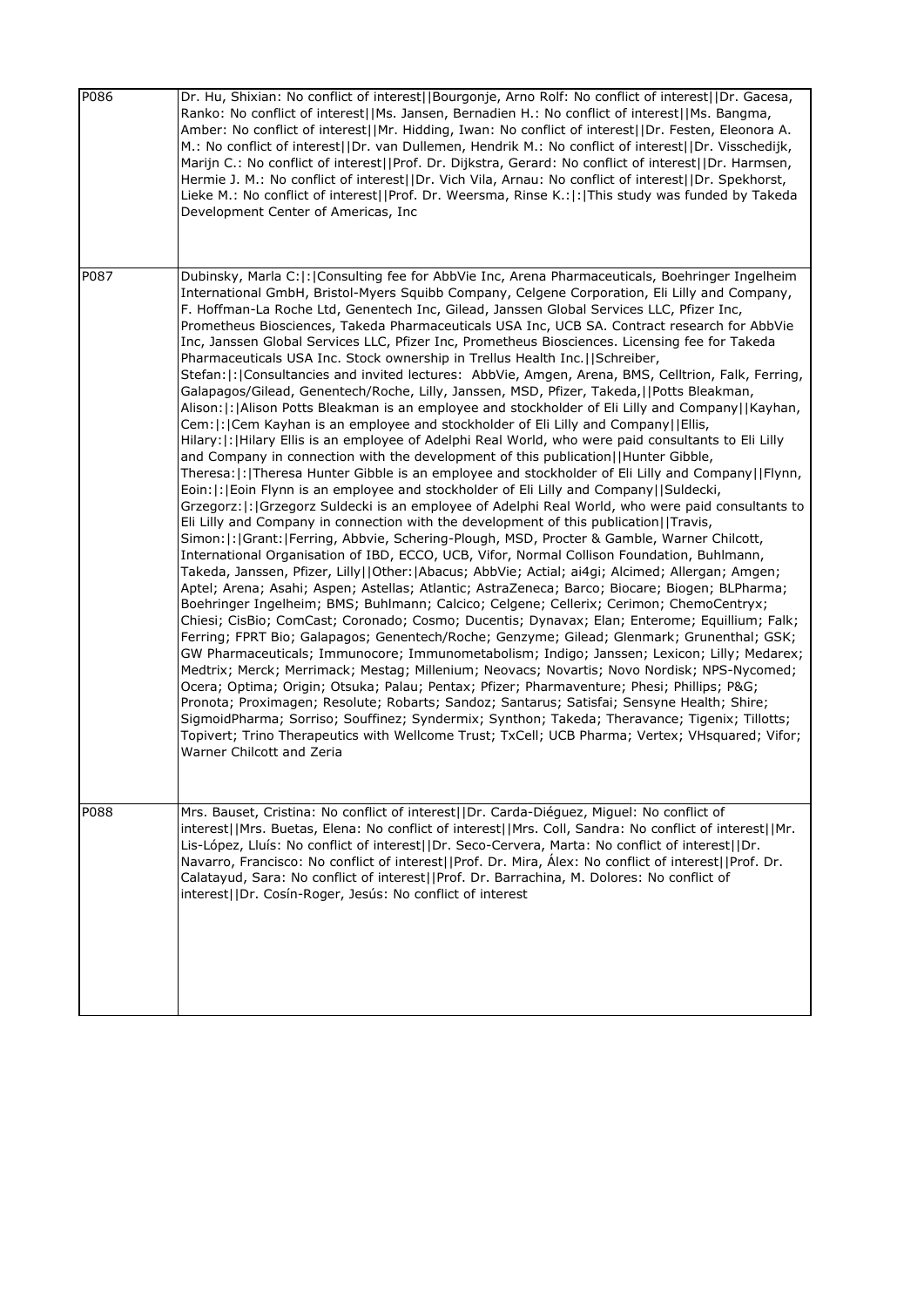| P089 | Dr. Haberman Ziv, Yael: No conflict of interest  Braun, Tzipi: No conflict of interest  Sosnovski,<br>Katya: No conflict of interest  Amir, Amnon: No conflict of interest  VanDussen, Kelli: No conflict<br>of interest  Igor Ulitsky, Igor Ulitsky: No conflict of interest  Griffiths, Anne: No conflict of<br>interest  Walters, Thomas: No conflict of interest  Mack, David: No conflict of interest  Boyle,<br>Brendan: No conflict of interest  Kugathasan, Subra: No conflict of interest  Jegga, Anil: No<br>conflict of interest  Hyams, Jeffrey: No conflict of interest  Denson, Lee: No conflict of interest |
|------|----------------------------------------------------------------------------------------------------------------------------------------------------------------------------------------------------------------------------------------------------------------------------------------------------------------------------------------------------------------------------------------------------------------------------------------------------------------------------------------------------------------------------------------------------------------------------------------------------------------------------|
| P090 | Mr. Olbei, Marton: No conflict of interest  Dr. Thomas, John: No conflict of interest  Dr. Hautefort,<br>Isabelle: No conflict of interest  Dr. Treveil, Agatha: No conflict of interest  Mr. Bohar, Balazs: No<br>conflict of interest  Mr. Madgwick, Matthew: No conflict of interest  Ms. Gul, Lejla: No conflict of<br>interest  Ms. Csabai, Luca: No conflict of interest  Dr. Modos, Dezso: No conflict of interest  Dr.<br>Korcsmaros, Tamas: No conflict of interest                                                                                                                                               |
| P091 | Mrs. Melon, Elisa: No conflict of interest  Mrs. Corraliza, Ana María: No conflict of interest  Mrs.<br>Garrido, Alba: No conflict of interest  Veny, Marisol: No conflict of interest  Masamunt, Maria<br>Carme: No conflict of interest  Giner, Angel: No conflict of interest  Ordás, Ingrid: No conflict of<br>interest  Fernández, Agnès: No conflict of interest  Ricart, Elena: No conflict of interest  Panés,<br>Julià: : Has a research grant from Pfizer.  Salas, Azucena: : Has a research grant from Pfizer                                                                                                   |
| P092 | Dr. Zhang, Eva: No conflict of interest  Dr. Bond, Katherine: No conflict of interest  Dr. Nguyen,<br>Oanh: No conflict of interest  Ms. Allen, Lilith: No conflict of interest  Dr. Kedzierski, Lukasz: No<br>conflict of interest  Prof. Kedzierka, Katherine: No conflict of interest  Dr. Christensen, Britt: No<br>conflict of interest                                                                                                                                                                                                                                                                               |
| P093 | Ms. Tarapatzi, Gesthimani: No conflict of interest  Dr. Filidou, Eirini: No conflict of interest  Mr.<br>Kandilogiannakis, Leonidas: No conflict of interest  Dr. Spathakis, Michail: No conflict of<br>interest  Dr. Arvanitidis, Konstantinos: No conflict of interest  Dr. Kotzampassi, Katerina: No<br>conflict of interest  Prof. Dr. Kolios, George: No conflict of interest  Prof. Dr. Vradelis, Stergios: No<br>conflict of interest                                                                                                                                                                               |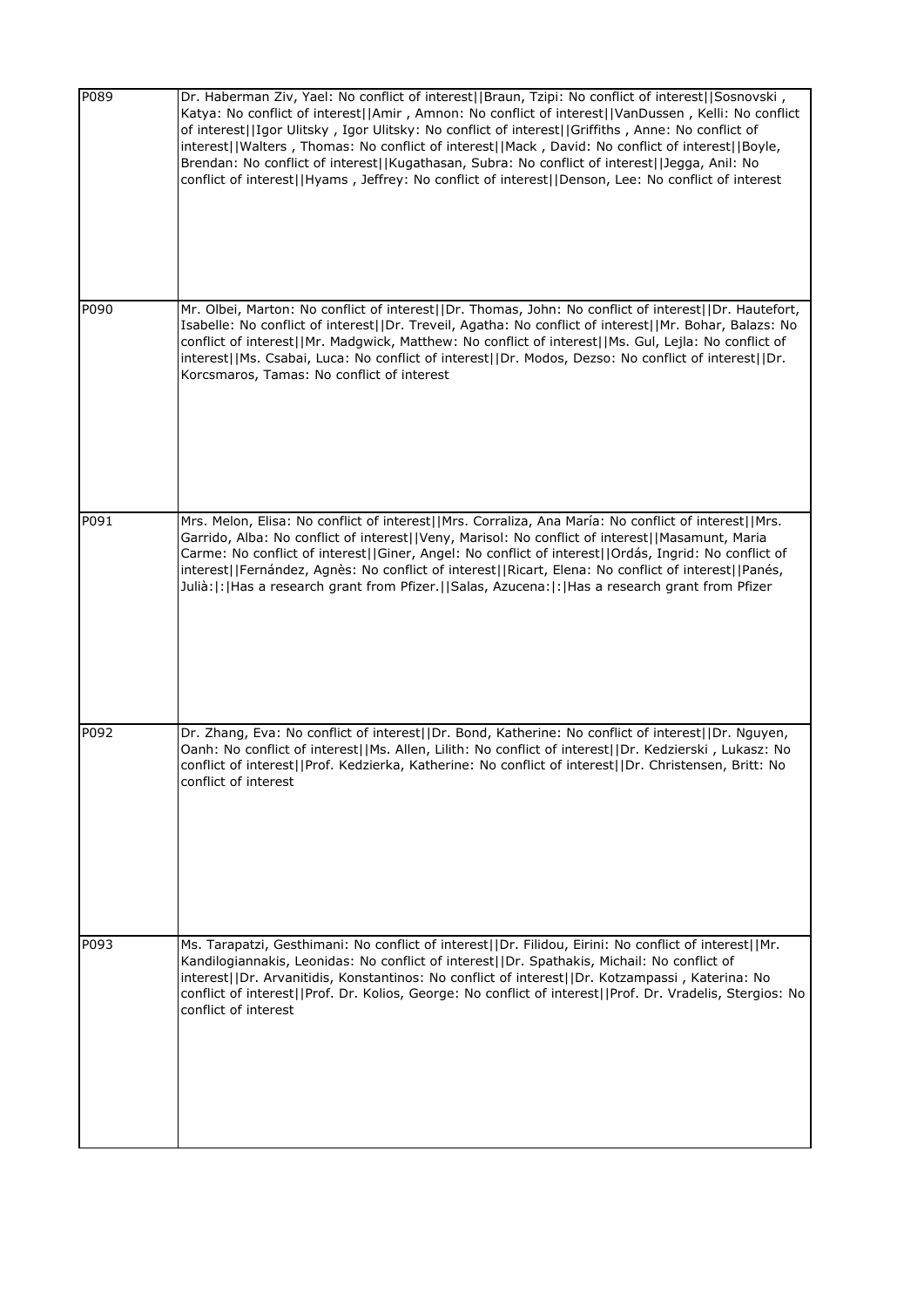| P094 | Dr. Seco-Cervera, Marta: No conflict of interest  Bauset, Cristina: No conflict of interest  Santana-<br>Plata, Carlos: No conflict of interest  Civera-Barrachina, Maria: No conflict of interest  Prof. Dr.<br>Ortiz-Masià, Dolores: No conflict of interest  Prof. Dr. Calatayud, Sara: No conflict of interest  Prof.<br>Dr. Barrachina, María Dolores: No conflict of interest                                                                                                                                                                                                                                                                                                                                                                                                                                                                                                                                                                                                                                                                                                                                                                                                                                                                                              |
|------|----------------------------------------------------------------------------------------------------------------------------------------------------------------------------------------------------------------------------------------------------------------------------------------------------------------------------------------------------------------------------------------------------------------------------------------------------------------------------------------------------------------------------------------------------------------------------------------------------------------------------------------------------------------------------------------------------------------------------------------------------------------------------------------------------------------------------------------------------------------------------------------------------------------------------------------------------------------------------------------------------------------------------------------------------------------------------------------------------------------------------------------------------------------------------------------------------------------------------------------------------------------------------------|
| P095 | Ms. Deleu, Sara: No conflict of interest  Dr. Arnauts, Kaline: No conflict of interest  Dr. Machiels,<br>Kathleen:  :   Pfizer Medical advisor employee in inflammation and immunology since<br>5/01/2021.  Dr. Huys, Geert R.B.: No conflict of interest  Prof. Dr. Thevelein, Johan: : VIB and KU<br>Leuven have submitted a patent application (15 Sept. 2017; EP 17191252.0.) based on the<br>possible beneficial effect of S. boulardii produced acetic acid for its commercial use as<br>probiotic.  Prof. Dr. Raes, Jeroen: : Financial support for research: Danone, Nestle, MRM health,<br>Prodigest, Janssen Pharmaceuticals, Cargill, Beneo Consulting and/or speaking fees: Yakult,<br>Tsumura, Dr Falk Pharma, GSK, MRM health, Biofortis, Ferring, Merck, Nutricia, Takeda, Janssen<br>Pharmaceuticals   Prof. Dr. Vermeire, Severine: : Financial support for research: AbbVie, J&J,<br>Pfizer, and Takeda   Consulting and/or speaking fees: AbbVie, Arena Pharmaceuticals, Avaxia,<br>Boehringer Ingelheim, Celgene, Dr Falk Pharma, Ferring, Galapagos, Genentech-Roche, Gilead,<br>Hospira, Janssen, Mundipharma, MSD, Pfizer, Prodigest, Progenity, Prometheus, Robarts Clinical<br>Trials, Second Genome, Shire, Takeda, Theravance, and Tillots Pharma AG. |
| P096 | Ms. Letizia, Marilena: No conflict of interest  Dr. Kaufmann, Ulrike: No conflict of interest  Dr.<br>Wang, Yin-Hu: No conflict of interest  Mr. Gerbeth, Lorenz: No conflict of interest  Ms. Sand,<br>Annegret: No conflict of interest  Mr. Brunkhorst, Max: No conflict of interest  Dr. Böttcher,<br>Chotima: No conflict of interest  Dr. Schlickeiser, Stephan: No conflict of interest  Ms. Fernández-<br>Zapata, Camila: No conflict of interest  Dr. Kunkel, Désirée: No conflict of interest  Prof. Dr.<br>Siegmund, Britta:  :  B.S. has served as consultant for Abbvie, Arena, BMS, Boehringer, Celgene,<br>Falk, Galapagos, Janssen, Lilly, Pfizer, Prometheus and Takeda and received speaker's fees from<br>Abbvie, CED Service GmbH, Falk, Ferring, Janssen, Novartis, Pfizer, Takeda [payments were made<br>to the institution].  Prof. Feske, Stefan: : S.F. is a scientific cofounder of CalciMedica.  Weidinger,<br>Carl: No conflict of interest                                                                                                                                                                                                                                                                                                          |
| P097 | Dr. Gudiño, Victoria: No conflict of interest  Dr. Cho, Jae-Won: No conflict of interest  Dr.<br>Corraliza, Ana M: No conflict of interest  Dr. Caballol, Berta: No conflict of interest  Ms. Masamunt,<br>Maica C: No conflict of interest  Mr. Giner, Angel: No conflict of interest  Dr. Ordàs, Ingrid: No<br>conflict of interest  Dr. Ricart, Elena: No conflict of interest  Dr. Hemberg, Martin: No conflict of<br>interest  Dr. Panés, Julià: No conflict of interest  Dr. Salas, Azucena: No conflict of interest                                                                                                                                                                                                                                                                                                                                                                                                                                                                                                                                                                                                                                                                                                                                                       |
| P098 | Prof. Gazouli, Maria: No conflict of interest  Dr. Dovrolis, Nikolas: No conflict of interest  Prof.<br>Kolios, George: No conflict of interest                                                                                                                                                                                                                                                                                                                                                                                                                                                                                                                                                                                                                                                                                                                                                                                                                                                                                                                                                                                                                                                                                                                                  |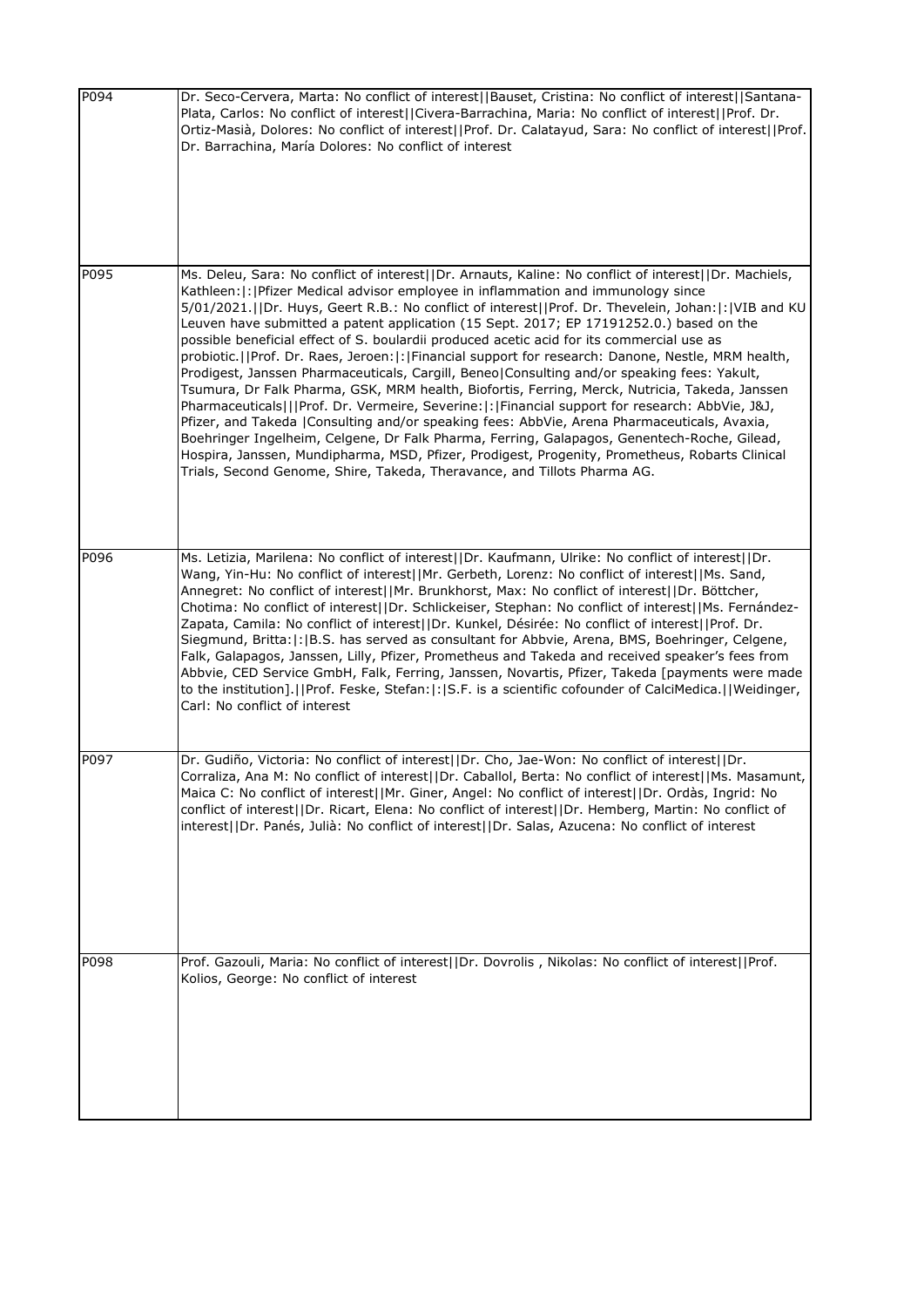| P099 | Werner, Lael: No conflict of interest  Weiss, Batya: No conflict of interest  Matar, Manar: No<br>conflict of interest  Shamir, Raanan: No conflict of interest  Dr. Shouval, Dror: : Grant fees -<br>Takeda Speakers fee - AbbVie                                                                                                                                                                                                                                                                                                                                                                    |
|------|-------------------------------------------------------------------------------------------------------------------------------------------------------------------------------------------------------------------------------------------------------------------------------------------------------------------------------------------------------------------------------------------------------------------------------------------------------------------------------------------------------------------------------------------------------------------------------------------------------|
| P100 | Mrs. Jongsma, Maria M.E.: No conflict of interest  Dr. Costes, Lea M.M.: No conflict of interest  Dr.<br>Tindemans, Irma: No conflict of interest  Dr. Cozijnsen, Martinus A.: No conflict of interest  Mrs.<br>Raatgreep, Rolien H. C.: No conflict of interest  Mrs. van Pieterson, Merel: No conflict of<br>interest  Dr. Li, Yunlei: No conflict of interest  Prof. Dr. Escher, Johanna C.: No conflict of<br>interest  Dr. de Ridder, Lissy: No conflict of interest  Dr. Samsom, Janneke N.: No conflict of<br>interest                                                                         |
| P101 | Ms. Yao, Lingya: No conflict of interest  Dr. Cao, Qian: No conflict of interest                                                                                                                                                                                                                                                                                                                                                                                                                                                                                                                      |
| P102 | Dr. O'Connell, Jim:  :  Funding from Takeda Pharmaceutical Company was use to purchase multiplex<br>plates. []O'Connell, Fiona: No conflict of interest[]Prof. O'Sullivan, Jacintha: No conflict of<br>interest  Prof. Dr. Kevans, David: No conflict of interest                                                                                                                                                                                                                                                                                                                                     |
| P103 | Ms. Hageman, Ishtu: No conflict of interest  Mr. Elfiky, Ahmed: No conflict of interest  Ms. Becker,<br>Marte: No conflict of interest  Mr. Joustra, Vincent: No conflict of interest  Dr. Buskens,<br>Christianne: No conflict of interest  Mr. Li Yim, Andrew: No conflict of interest  Dr. Hakvoort, Theo:<br>No conflict of interest  Mr. Verhoeff, Jan: No conflict of interest  Dr. Garcia Vallejo, Juan: No<br>conflict of interest  Prof. Dr. D'Haens, Geert: No conflict of interest  Dr. Wildenberg, Manon: No<br>conflict of interest  Prof. Dr. De Jonge, Wouter: No conflict of interest |
| P104 | Dr. Soh, Hosim: No conflict of interest  Dr. Park, Seona: No conflict of interest  Prof. Dr. Lee,<br>Hyun Jung: No conflict of interest  Prof. Dr. Koh, Seong-Joon: No conflict of interest  Prof. Dr. Im,<br>Jong Pil: No conflict of interest  Prof. Dr. Kim, Joo Sung: No conflict of interest                                                                                                                                                                                                                                                                                                     |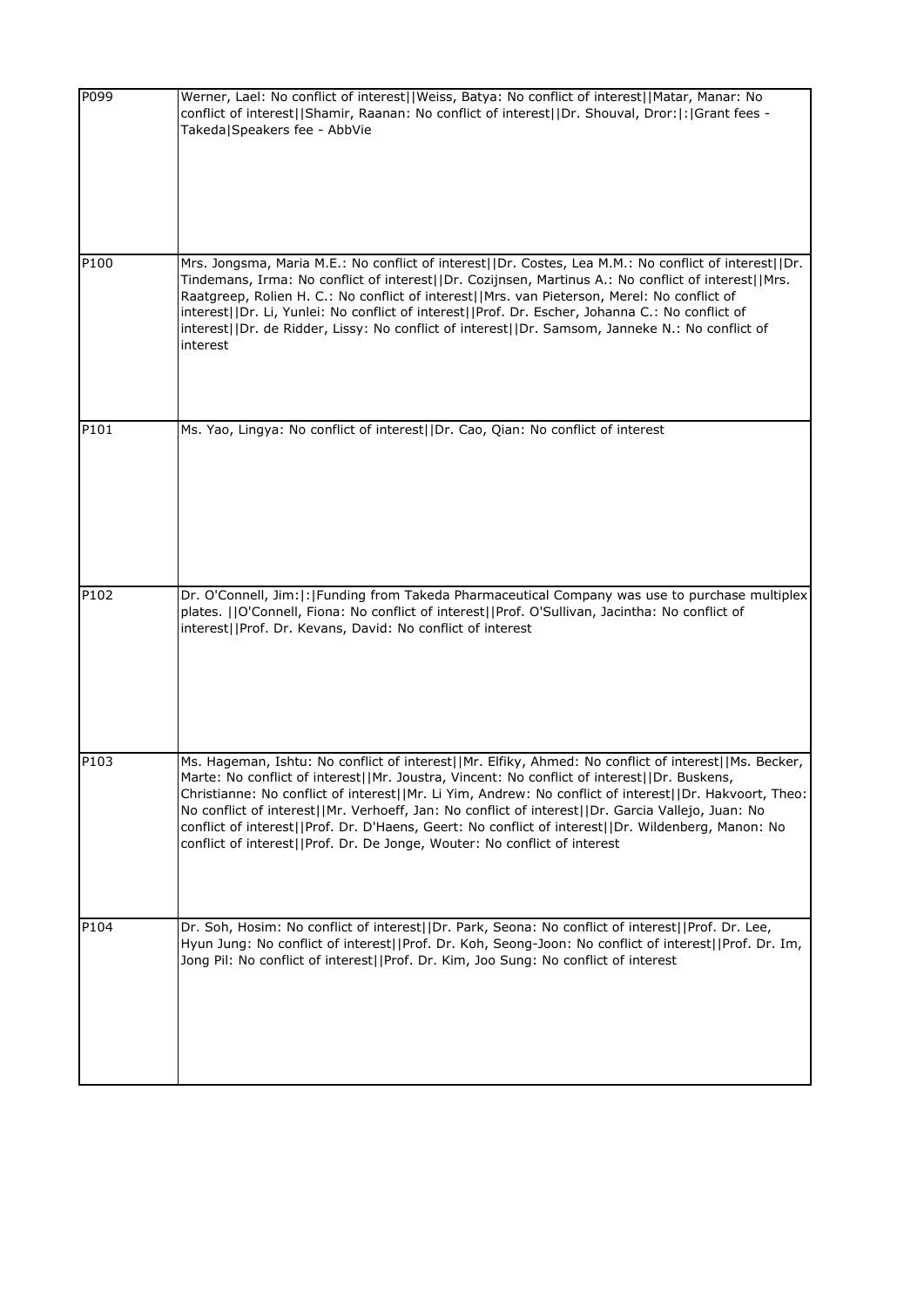| P105 | Ms. Karaliute, Indre: No conflict of interest  Dr. Ramonaite, Rima: No conflict of interest  Prof. Dr.<br>Kupcinskas, Juozas: No conflict of interest  Dr. Misiunas, Audrius: No conflict of interest  Mrs.<br>Denkovskiene, Erna: No conflict of interest  Prof. Dr. Gleba, Yuri: No conflict of interest  Dr.<br>Razanskiene, Ausra: No conflict of interest  Dr. Skieceviciene, Jurgita: No conflict of interest                                                                                                                                                                                                                    |
|------|----------------------------------------------------------------------------------------------------------------------------------------------------------------------------------------------------------------------------------------------------------------------------------------------------------------------------------------------------------------------------------------------------------------------------------------------------------------------------------------------------------------------------------------------------------------------------------------------------------------------------------------|
| P106 | Ms. Edo, Maria Mar: No conflict of interest  Ms. Macias-Ceja, Dulce Carolina: No conflict of<br>interest  Bauset, Cristina: No conflict of interest  Lis, Luis: No conflict of interest  Ms. Coll,<br>Sandra: No conflict of interest  Seco-Cervera, Marta: No conflict of interest  Dr. Cosin-Roger,<br>Jesus: No conflict of interest  Prof. Dr. Calatayud, Sara: No conflict of interest  Prof. Dr.<br>Barrachina, M Dolores: No conflict of interest  Prof. Dr. Ortiz-Masiá, Dolores: No conflict of interest                                                                                                                      |
| P107 | Dr. Burrello, Claudia: No conflict of interest  Dr. Strati, Francesco: No conflict of interest  Mrs.<br>Diaz-Basabe, Angelica: No conflict of interest  Mrs. Lattanzi, Georgia: No conflict of interest  Dr.<br>Lopez, Gianluca: No conflict of interest  Dr. Trombetta, Elena: No conflict of interest  Dr. Conforti,<br>Francesco Simone: No conflict of interest  Dr. Botti, Fiorenzo: No conflict of interest  Prof. Vecchi,<br>Maurizio: No conflict of interest  Prof. Fantini, Massimo Claudio: No conflict of interest  Prof.<br>Caprioli, Flavio: No conflict of interest  Prof. Facciotti, Federica: No conflict of interest |
| P108 | Dr. Cavallaro, Paul: No conflict of interest  Dr. Bordeianou, Liliana: No conflict of interest                                                                                                                                                                                                                                                                                                                                                                                                                                                                                                                                         |
| P109 | Mr. Kim, Jihoon: No conflict of interest  Prof. Dr. Kim, Hyunil: No conflict of interest  Dr. Park,<br>Soon Chang: No conflict of interest  Mr. Lee, Jung Kuk: No conflict of interest  Prof. Kang, Dae<br>Ryong: No conflict of interest  Prof. Dr. Kim, Su Young: No conflict of interest  Prof. Dr. Kim, Hyun-<br>Soo: No conflict of interest  Prof. Dr. Kim, Hee Man: No conflict of interest                                                                                                                                                                                                                                     |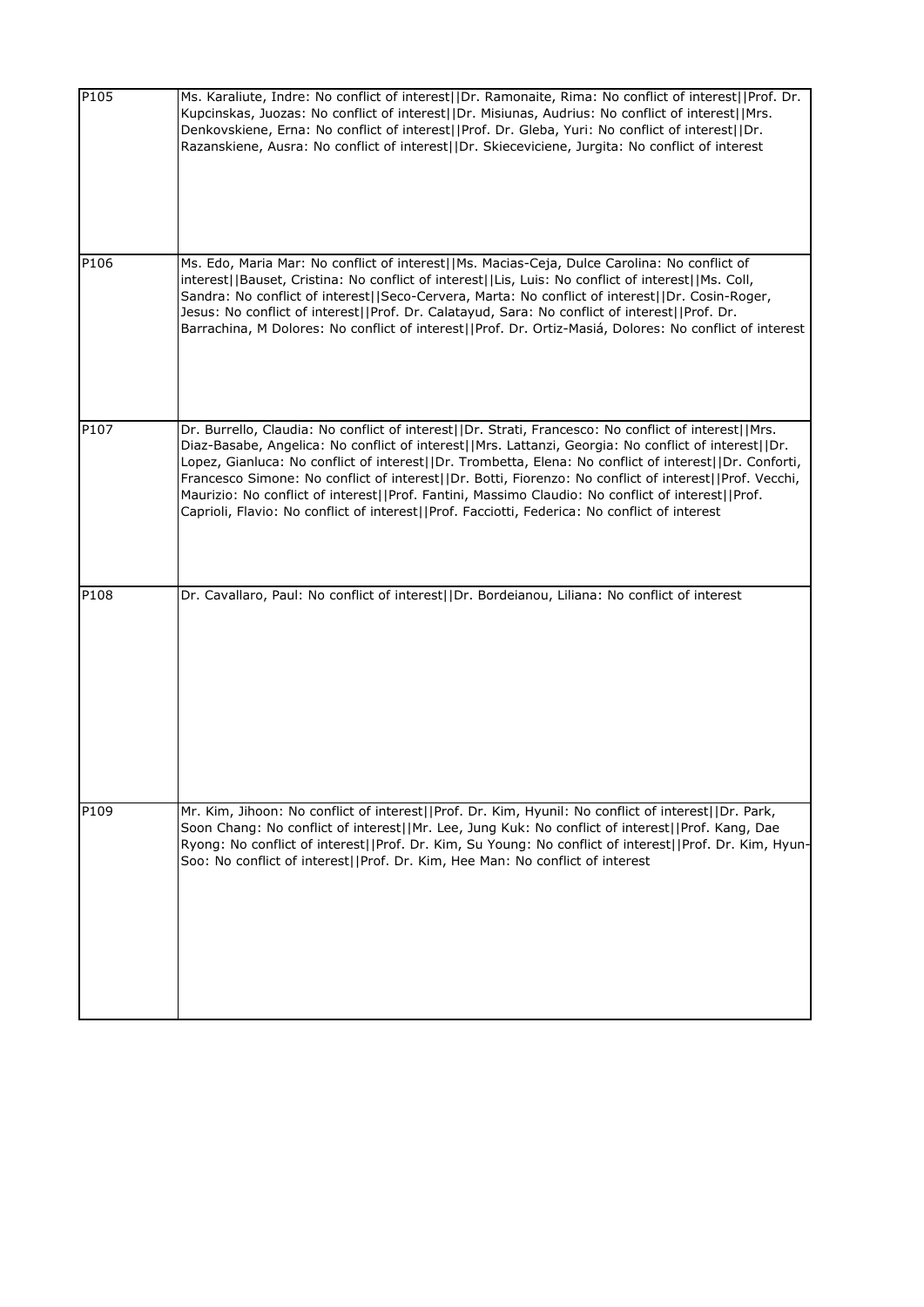| P110 | Mr. Sassine, Samuel: No conflict of interest  Ms. Djani, Lisa: No conflict of interest  Ms. Cambron-<br>Asselin, Christine: No conflict of interest  Mr. Savoie-Robichaud, Mathieu: No conflict of<br>interest  Ms. Lin, Yi Fan: No conflict of interest  Ms. Qaddouri, Marwa: No conflict of interest  Ms.<br>Fadela-Zekhnine, Souhila: No conflict of interest  Dr. Grzywacz, Kelly: No conflict of interest  Dr.<br>Groleau, Véronique: No conflict of interest  Dr. Dirks, Martha: No conflict of interest  Dr. Drouin,<br>Eric: No conflict of interest  Dr. Halac, Ugur: No conflict of interest  Dr. Marchand, Valérie: No<br>conflict of interest  Dr. Girard, Chloé: No conflict of interest  Dr. Courbette, Olivier: No conflict of<br>interest  Dr. Patey, Natalie: No conflict of interest  Dr. Dal Soglio, Dorothée: No conflict of<br>interest  Dr. Deslandres, Colette: No conflict of interest  Dr. Jantchou, Prévost: No conflict of<br>interest |
|------|-------------------------------------------------------------------------------------------------------------------------------------------------------------------------------------------------------------------------------------------------------------------------------------------------------------------------------------------------------------------------------------------------------------------------------------------------------------------------------------------------------------------------------------------------------------------------------------------------------------------------------------------------------------------------------------------------------------------------------------------------------------------------------------------------------------------------------------------------------------------------------------------------------------------------------------------------------------------|
| P111 | Dr. Nguyen, Anke: No conflict of interest  Dr. Sparrow, Miles P: No conflict of interest  Dr. Moore,<br>Gregory: No conflict of interest  Prof. Gibson, Peter R: No conflict of interest                                                                                                                                                                                                                                                                                                                                                                                                                                                                                                                                                                                                                                                                                                                                                                          |
| P112 | Ms. Bretschneider, Fabienne: No conflict of interest  Kormilez, Diana: No conflict of interest  Sari,<br>Soner: No conflict of interest  Pflaum, Theresa: No conflict of interest  Le, Huy Duc: No conflict of<br>interest  Nikolaus, Susanna: No conflict of interest  Lassen, Arne: No conflict of<br>interest  Rosenstiel, Philip: No conflict of interest  Roecken, Christoph: No conflict of<br>interest  Szymczak, Silke: No conflict of interest  Schreiber, Stefan: No conflict of interest  Prof.<br>Dr. Aden, Konrad: No conflict of interest                                                                                                                                                                                                                                                                                                                                                                                                           |
| P113 | Clancy, Cillian: No conflict of interest  Dr. Connelly, Tara: No conflict of interest  Ms. Jia, Xue: No<br>conflict of interest  Dr. Lipman, Jeremy: No conflict of interest  Dr. Lightner, Amy: No conflict of<br>interest  Dr. Hull, Tracy: No conflict of interest  Dr. Steele, Scott: No conflict of interest  Dr.<br>Holubar, Stefan: No conflict of interest                                                                                                                                                                                                                                                                                                                                                                                                                                                                                                                                                                                                |
| P114 | Dr. Taxonera Samso, Carlos:  :  CT has served as a speaker, consultant, and advisory board<br>member for or has received research funding from MSD, AbbVie, Pfizer, Takeda, Janssen, Ferring,<br>Faes Farma, Shire Pharmaceuticals, Dr. Falk Pharma, Galapagos, and Tillots.   Mr. Olivares, David:<br>No conflict of interest  Dr. Blanco, Ignacio: No conflict of interest  Dr. Velasco, Elena: No conflict<br>of interest  Dr. Molina, Sara: No conflict of interest  Dr. López, Gonzalo: No conflict of<br>interest  Dr. López-García, Olga Neva: No conflict of interest  Dr. Alba, Cristina: No conflict of<br>interest  Dr. Rey, Enrique: No conflict of interest                                                                                                                                                                                                                                                                                          |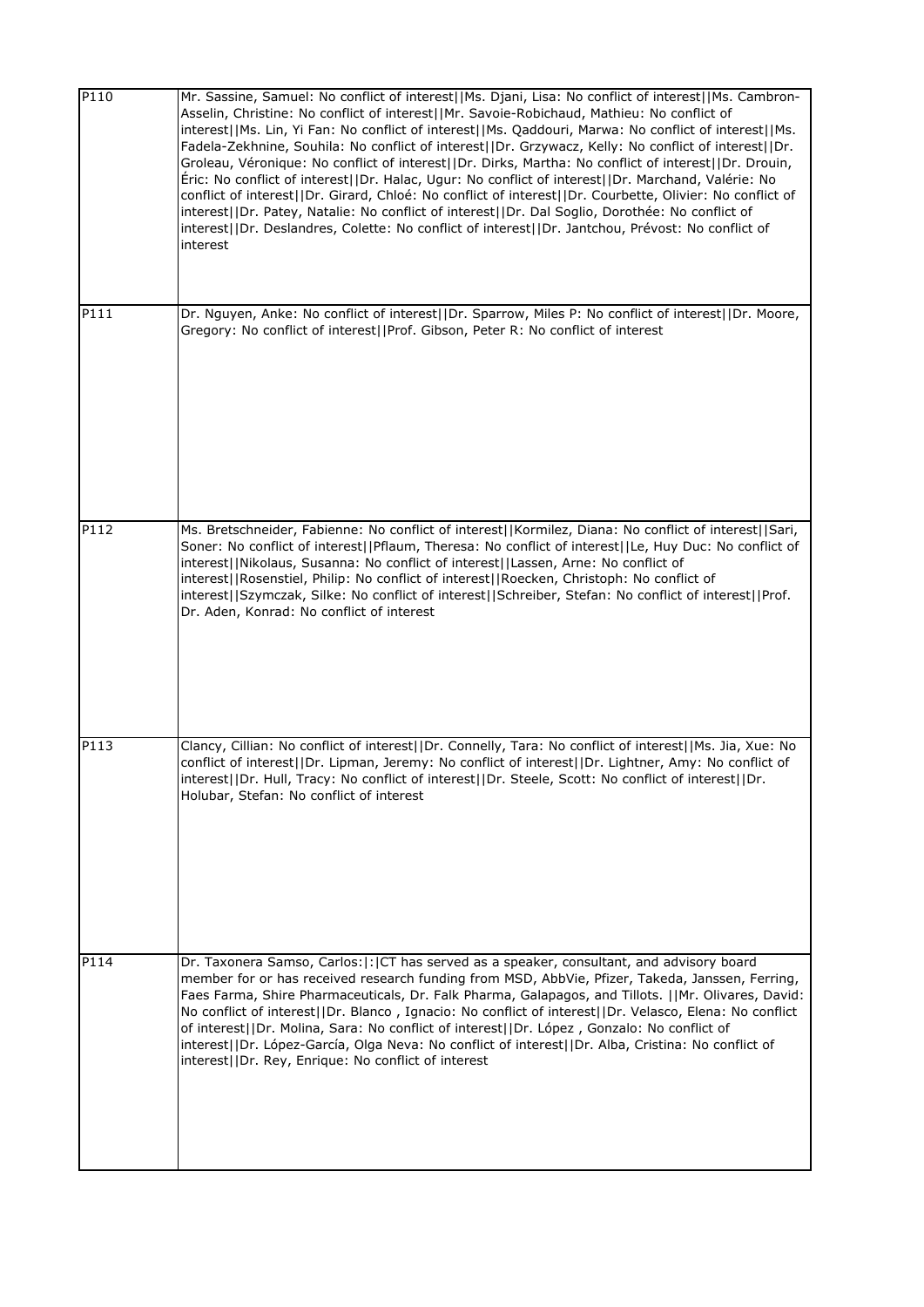| P115 | Mrs. Fierens, Liselotte: No conflict of interest  Mrs. De Dycker, Els: No conflict of interest  Mr. Joly,<br>Johan: No conflict of interest  Mrs. Vanhoutvin, Tine: No conflict of interest  Prof. Dr. Verschueren,<br>Patrick:  :   Research Support from Pfizer  Speaker's fees from Eli Lilly, MSD, Galapagos,<br>Roularta   Consulting fees from Galapagos, Gilead, Pfizer, Sidekick Health   Participation to advisory<br>boards from Eli Lilly, Nordic Pharma, Galapagos, Gilead, Pfizer, ABBVIE, Celltrion, BMS, UCB   Prof.<br>Dr. De Haes, Petra:  :   Consulting and/or speaking fees from Celgene, GSK, Novartis  Prof. Dr.<br>Sabino, João:  :  Research support: Galapagos.  Speaker's fees: Abbvie, Falk, Takeda, Janssen, and<br>Fresenius.   Consultancy fees: Janssen, Ferring  Prof. Dr. Vermeire, Séverine:  :   Research Support<br>from AbbVie, J&J, Pfizer, Galapagos and Takeda Consulting and/or speaking fees from AbbVie,<br>Abivax, Agomab, Arena Pharmaceuticals, Avaxia, Bristol Myers Squibb, Boehringer Ingelheim,<br>Celgene, Dr Falk Pharma, Ferring, Galapagos, Genentech-Roche, Gilead, GSK, Hospira, Janssen,<br>Mundipharma, MSD, Pfizer, Prodigest, Progenity, Prometheus, Robarts Clinical Trials, Second<br>Genome, Shire, Surrozen, Takeda, Theravance, and Tillots Pharma AG   Prof. Dr. Ferrante,<br>Marc:  :  Research support: AbbVie, Amgen, Biogen, Janssen, Pfizer, Takeda and Viatris Speaker's<br>fees: AbbVie, Amgen, Biogen, Boehringer Ingelheim, Falk, Ferring, Janssen, Lamepro, MSD, Mylan,<br>Pfizer, Sandoz, Takeda and Truvion Healthcare Consultancy fees: AbbVie, Boehringer Ingelheim,<br>Celltrion, Janssen, Lilly, Medtronic, MSD, Pfizer, Sandoz, Takeda and Thermo Fisher |
|------|---------------------------------------------------------------------------------------------------------------------------------------------------------------------------------------------------------------------------------------------------------------------------------------------------------------------------------------------------------------------------------------------------------------------------------------------------------------------------------------------------------------------------------------------------------------------------------------------------------------------------------------------------------------------------------------------------------------------------------------------------------------------------------------------------------------------------------------------------------------------------------------------------------------------------------------------------------------------------------------------------------------------------------------------------------------------------------------------------------------------------------------------------------------------------------------------------------------------------------------------------------------------------------------------------------------------------------------------------------------------------------------------------------------------------------------------------------------------------------------------------------------------------------------------------------------------------------------------------------------------------------------------------------------------------------------------------------------------------------------------|
| P116 | Mrs. Hendrix, Evelien M.B.: No conflict of interest  Dr. Spooren, Corinne E.G.M.: :  CS reports<br>invited speaking fees (outside the submitted work) from Janssen Pharmaceuticals. CS reports a<br>grant from European Union seventh framework program (nr. 305564) outside the submitted work.<br>[ Mrs. Grommen, Devina: No conflict of interest  Dr. Mujagic, Zlatan: No conflict of interest  Prof.<br>Dr. Pierik, Marieke J.:  :   MP reports non-financial support from AbbVie, Dr. Falk Pharma, Johnson &<br>Johnson, Takeda, Ferring, ImmunoDiagnostics, MSD (outside the submitted work). MP reports a<br>grant from European Union seventh framework program (nr. 305564) outside the submitted<br>work.   Prof. Dr. Jonkers, Daisy M.A.E.:  :   DJ reports a grant from European Union seventh<br>framework program (nr. 305564) outside the submitted work. Part of the work of DJ is financed by<br>Grant Top Knowledge Institute (Well on Wheat), the Carbokinietics program as part of the NWO-<br>CCC Partnership program and H2020 (nr. 848228/DISCOvERIE), all outside the submitted work.                                                                                                                                                                                                                                                                                                                                                                                                                                                                                                                                                                                                                               |
| P117 | Dr. Dolinger, Michael:  :  Consultant for Neurologica Corp., a subsidiary of Samsung Electronics Co.,<br>Ltd  Dr. Stauber, Zachary: No conflict of interest  Dr. Spencer, Elizabeth: No conflict of<br>interest  Dr. Kayal, Maia: No conflict of interest  Dr. Pittman, Nanci: No conflict of interest  Dr.<br>Colombel, Jean-Frederic: No conflict of interest  Dr. Dubinsky, Marla: No conflict of interest                                                                                                                                                                                                                                                                                                                                                                                                                                                                                                                                                                                                                                                                                                                                                                                                                                                                                                                                                                                                                                                                                                                                                                                                                                                                                                                               |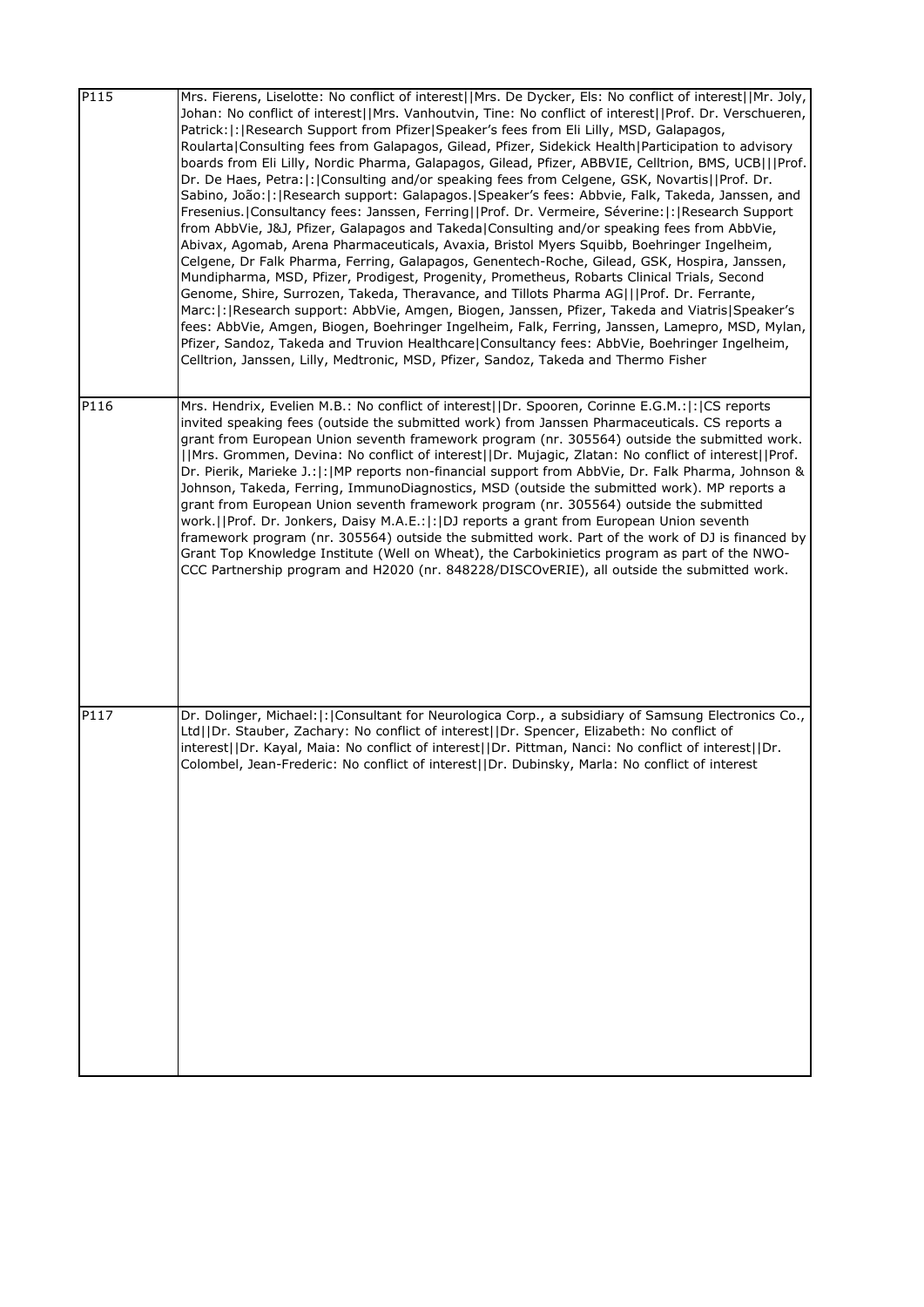| P118 | Ms. Gonzalez Vivo, Maria: No conflict of interest  Urpí Ferreruela, Miguel: No conflict of<br>interest  Castro Senosiain, Beatriz: No conflict of interest  Pérez-Martínez, Isabel: No conflict of<br>interest  Barrio, Jesús: No conflict of interest  Codesido Prado, Laura: No conflict of<br>interest  Caballol Oliva, Berta: No conflict of interest  Pedrera Roman, Victoria: No conflict of<br>interest  Piqueras Cano, Marta: No conflict of interest  Rodríguez Moranta, Francisco: No conflict of<br>interest  Casanova González, Maria José: No conflict of interest  Ramos, Laura: No conflict of<br>interest  Iborra, Marisa: No conflict of interest  Tardillo Marin, Carlos: No conflict of<br>interest  Barreiro-de Acosta, Manuel: No conflict of interest  Lorente Poyatos, Rufo H: No conflict<br>of interest  Orts Jorquera, Beatriz: No conflict of interest  Bujanda Fernández, Luis: No conflict of<br>interest  Zabana, Yamile: No conflict of interest  López-García, Alicia: No conflict of<br>interest  Riestra, Sabino: No conflict of interest  Vega-Villaamil, Pablo: No conflict of<br>interest  Montoro, Miguel: No conflict of interest  Gisbert, Javier P: No conflict of interest  Nos,<br>Pilar: No conflict of interest  Rodriguez Gonzalez, G Esther: No conflict of interest  Porto Silva,<br>Marisol: No conflict of interest  Gutiérrez-Casbas, Ana: No conflict of interest  Domenech, Eugeni:<br>No conflict of interest  Márquez, Lucia: No conflict of interest                                                                                                                                                                                                                                                                       |
|------|------------------------------------------------------------------------------------------------------------------------------------------------------------------------------------------------------------------------------------------------------------------------------------------------------------------------------------------------------------------------------------------------------------------------------------------------------------------------------------------------------------------------------------------------------------------------------------------------------------------------------------------------------------------------------------------------------------------------------------------------------------------------------------------------------------------------------------------------------------------------------------------------------------------------------------------------------------------------------------------------------------------------------------------------------------------------------------------------------------------------------------------------------------------------------------------------------------------------------------------------------------------------------------------------------------------------------------------------------------------------------------------------------------------------------------------------------------------------------------------------------------------------------------------------------------------------------------------------------------------------------------------------------------------------------------------------------------------------------------------------------------------------------------|
| P119 | Dr. Barberio, Brigida:  :   Speaker's Fees from Alphasigma, Sofar, Doxapharma, Procise.     Prof.<br>Savarino, Edoardo:   :   ES has received lecture or consultancy fees from Takeda, Merck & Co, Bristol-<br>Myers Squibb, Abbvie, Amgen, Novartis, Fresenius Kabi, Sandoz, Sofar, Janssen.  Dr. Verstockt,<br>$Bram: : -$<br>Research support from Pfizer.  -<br>Speaker's fees from Abbvie, Biogen, Chiesi,<br>Falk, Ferring, Galapagos, Janssen, MondayNightIBD, MSD, Pfizer, R-Biopharm, Takeda and<br>Consultancy fees from Alimentiv, Applied Strategic, Atheneum, Bristol Myers<br>Truvion. I-<br>Squibb, Guidepont, Ipsos, Janssen, Progenity, Sandoz, Sosei Heptares and Takeda.   Prof. Fumery,<br>Mathurin:  :   Abbvie, Janssen, Fresenius, Takeda, MSD, Biogen, Amgen, Celltrion, Sandoz, Pfizer,<br>Celgene, Gilead, Bohringer, Arena.   Dr. Pugliese, Daniela: No conflict of interest  Dr. Bertani,<br>Lorenzo:  :  Lecture fees from Pharmanutra and Janssen  Dr. Buda, Andrea: No conflict of<br>interest  Dr. Dragoni, Gabriele: : Gabriele Dragoni received speaker fees from Novartis, and travel<br>grants from AbbVie, Janssen, Pfizer and Takeda.   Dr. Goren, Idan:  :  Institutional research grant<br>from Pfizer, Research travel grant from the European Crohn's and Colitis Organisation (ECCO) and<br>the International International Organization for the Study of Inflammatory Bowel Diseases<br>(IOIBD)  Dr. Laish, Ido: No conflict of interest  Prof. Spinelli, Antonio: No conflict of interest  Dr.<br>Teich, Niels:  :  N. Teich reports personal fees from AbbVie, Falk Foundation, Janssen and Takeda<br>outside the submitted work.   Dr. Truyens, Marie: No conflict of interest  Dr. Ellul, Pierre: : as per<br>JCC/ECCO submissions |
| P120 | Dr. Yanai, Henit: No conflict of interest  Sharar Fischler, Tali: No conflict of interest  Dr. Goren,<br>Idan: No conflict of interest  Dr. Ollech, Jacob: No conflict of interest  Dr. Snir, Yifat: No conflict of<br>interest  Dr. Broitman, Yelena: No conflict of interest  Mrs. Barkan, Revital: No conflict of<br>interest  Mrs. Peffer-Gik, Tamar: No conflict of interest  Mrs. Raykhel, Barbara: No conflict of<br>interest  Ms. Kutukov, Lena: No conflict of interest  Mrs. Friedeberg, Adi: No conflict of<br>interest  Mrs. Pauker, Maor: No conflict of interest  Dr. Eran-Banai, Hagar: No conflict of<br>interest  Dr. Avni-Biron, Irit: No conflict of interest  Prof. Dr. Dotan, Iris: No conflict of interest                                                                                                                                                                                                                                                                                                                                                                                                                                                                                                                                                                                                                                                                                                                                                                                                                                                                                                                                                                                                                                                   |
| P121 | Dr. Doherty, Jayne: No conflict of interest  Dr. Stack, Roisin: No conflict of interest  Dr. O Morain,<br>Neil: No conflict of interest  Dr. Corcoran, Roisin: No conflict of interest  Prof. Ryan, Barbara: No<br>conflict of interest  Prof. Dr. Doherty, Glen: No conflict of interest  Prof. Dr. Mc Namara, Deirdre:<br>No conflict of interest  Prof. Kevans, David: No conflict of interest                                                                                                                                                                                                                                                                                                                                                                                                                                                                                                                                                                                                                                                                                                                                                                                                                                                                                                                                                                                                                                                                                                                                                                                                                                                                                                                                                                                  |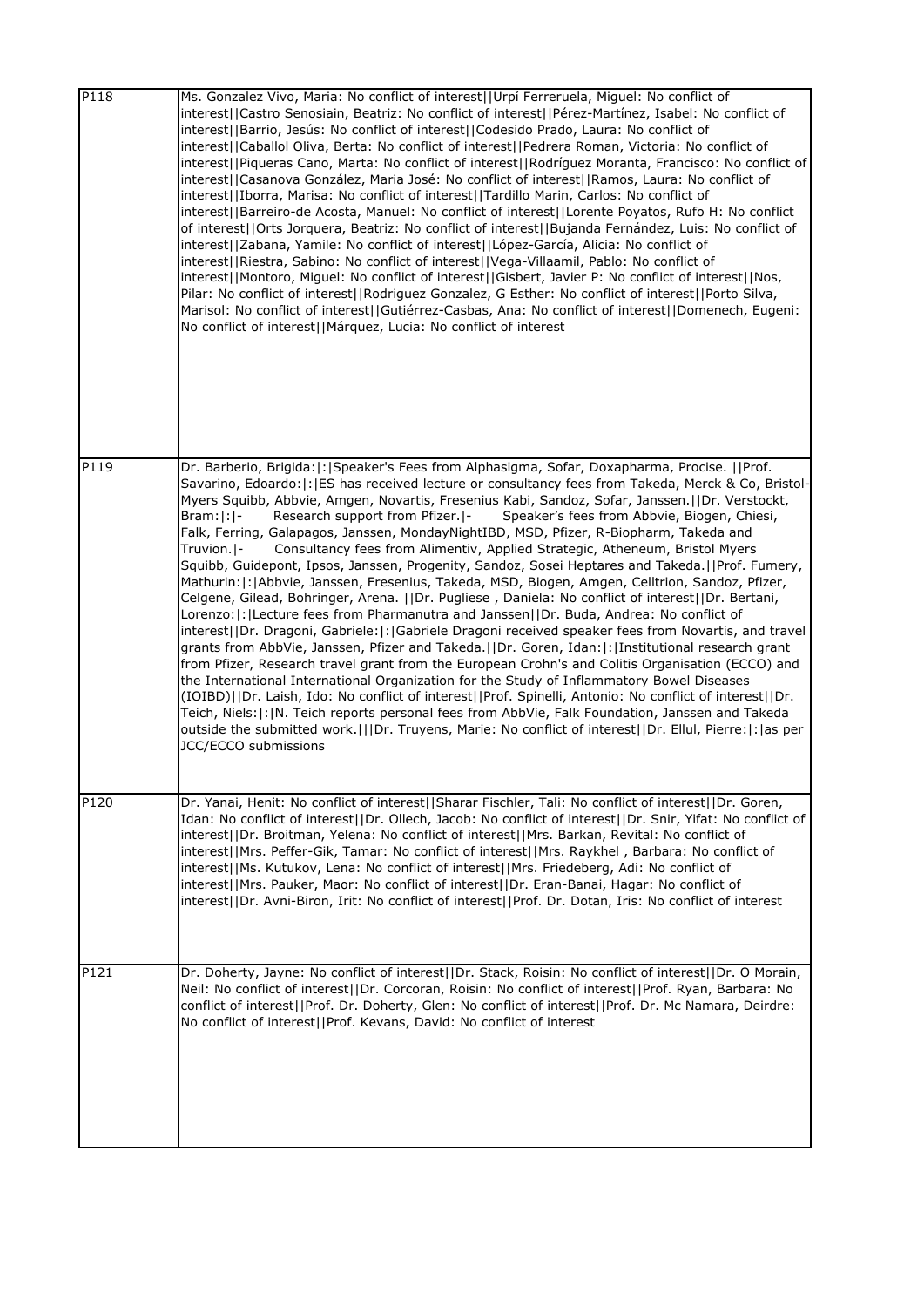| P122 | Dr. Saiz Chumillas, Rosa Maria:  :   Scientific advice, research support and / or training activities<br>from Abbvie, Janssen, Norgine and Takeda.  Dr. Alba, Lorena: No conflict of interest  Dr. Gonzalez-<br>Lama, Yago:  :   Scientific advice, research support and / or training activities from Tillots Pharma,<br>Kern Pharma, Abbvie, Janssen, Pfizer and Takeda.     Dr. Velayos, Benito:   :   Support for research<br>and / or training activities of Tillots Pharma, Janssen and Takeda.  Dr. Suarez, Patricia: : Fees for<br>training activities, research support and advaisory for Takeda, Janssen, MSD, AbbVie, Pziser,<br>Ferring, Falk.  Dr. Maroto-Martin, Carlos: No conflict of interest  Dr. Nuñez, Alejandro: : Support<br>for Jannsen and AbbVie training activities.  Dr. Hernandez, Luis: No conflict of interest  Dr. Relea,<br>Lucia:  :  Scientific advice, research support and / or training activities from Tillots Pharma, Kern<br>Pharma, Abbvie, Janssen, Pfizer and Takeda.   Dr. Fernandez-Salazar, Luis:  :   Support for research<br>and / or training activities of Tillots Pharma, Janssen and Takeda.     Dr. Sierra-Ausin,<br>Monica:  :  Fees for training activities, research support and advaisory for Takeda, Janssen, MSD,<br>AbbVie, Pziser, Ferring, Falk.  Dr. Barrio, Jesus: : Dr. Jesús Barrio has served as a speaker or<br>consultant and has received research or education funding from MSD, Abbvie, Takeda, Janssen,<br>and Ferring.  Dr. Muñoz, Fernando: : Scientific advice, research support and / or training activities<br>from Tillots Pharma, Kern Pharma, Abbvie, Janssen, Pfizer and Takeda.  Dr. Arias,<br>Lara:  :  Scientific advice, research support and / or training activities from Tillots Pharma, Kern<br>Pharma, Abbvie, Janssen, Pfizer and Takeda.  Dr. Sicilia, Beatriz: : Scientific advice, research<br>support and / or training activities from Tillots Pharma, Kern Pharma, Abbvie, Janssen, Pfizer and<br>Takeda. |
|------|-------------------------------------------------------------------------------------------------------------------------------------------------------------------------------------------------------------------------------------------------------------------------------------------------------------------------------------------------------------------------------------------------------------------------------------------------------------------------------------------------------------------------------------------------------------------------------------------------------------------------------------------------------------------------------------------------------------------------------------------------------------------------------------------------------------------------------------------------------------------------------------------------------------------------------------------------------------------------------------------------------------------------------------------------------------------------------------------------------------------------------------------------------------------------------------------------------------------------------------------------------------------------------------------------------------------------------------------------------------------------------------------------------------------------------------------------------------------------------------------------------------------------------------------------------------------------------------------------------------------------------------------------------------------------------------------------------------------------------------------------------------------------------------------------------------------------------------------------------------------------------------------------------------------------------------------------------------------------------------------------------------|
| P123 | Prof. Dr. Yoon, Hyuk: No conflict of interest  Dr. Park, Jin: No conflict of interest  Kim, Hae Young:<br>No conflict of interest  Lee, Yoon Jin: No conflict of interest  Shin, Cheol Min: No conflict of<br>interest  Park, Young Soo: No conflict of interest  Kim, Nayoung: No conflict of interest  Lee, Dong                                                                                                                                                                                                                                                                                                                                                                                                                                                                                                                                                                                                                                                                                                                                                                                                                                                                                                                                                                                                                                                                                                                                                                                                                                                                                                                                                                                                                                                                                                                                                                                                                                                                                          |
|      | Ho: No conflict of interest                                                                                                                                                                                                                                                                                                                                                                                                                                                                                                                                                                                                                                                                                                                                                                                                                                                                                                                                                                                                                                                                                                                                                                                                                                                                                                                                                                                                                                                                                                                                                                                                                                                                                                                                                                                                                                                                                                                                                                                 |
| P124 | Dr. Klimova, Katerina: No conflict of interest  Dr. Ajaz, Ibreez: No conflict of interest  Dr. Padilla<br>Suarez, Camilo: No conflict of interest                                                                                                                                                                                                                                                                                                                                                                                                                                                                                                                                                                                                                                                                                                                                                                                                                                                                                                                                                                                                                                                                                                                                                                                                                                                                                                                                                                                                                                                                                                                                                                                                                                                                                                                                                                                                                                                           |
| P125 | Dr. Jun, Yu Kyung: No conflict of interest  Ms. Kim, A Hyeon: No conflict of interest  Dr. Park, Jin:<br>No conflict of interest  Dr. Choi, Eunhyung: No conflict of interest  Dr. Yoon, Hyuk: No conflict of<br>interest  Dr. Kang, Hyoun woo: No conflict of interest  Dr. Lee, Hyun Jung: No conflict of<br>interest  Dr. Im, Jong Pil: No conflict of interest  Dr. Kim, Joo Sung: No conflict of interest  Dr.<br>Seong-Joon, Koh: No conflict of interest                                                                                                                                                                                                                                                                                                                                                                                                                                                                                                                                                                                                                                                                                                                                                                                                                                                                                                                                                                                                                                                                                                                                                                                                                                                                                                                                                                                                                                                                                                                                             |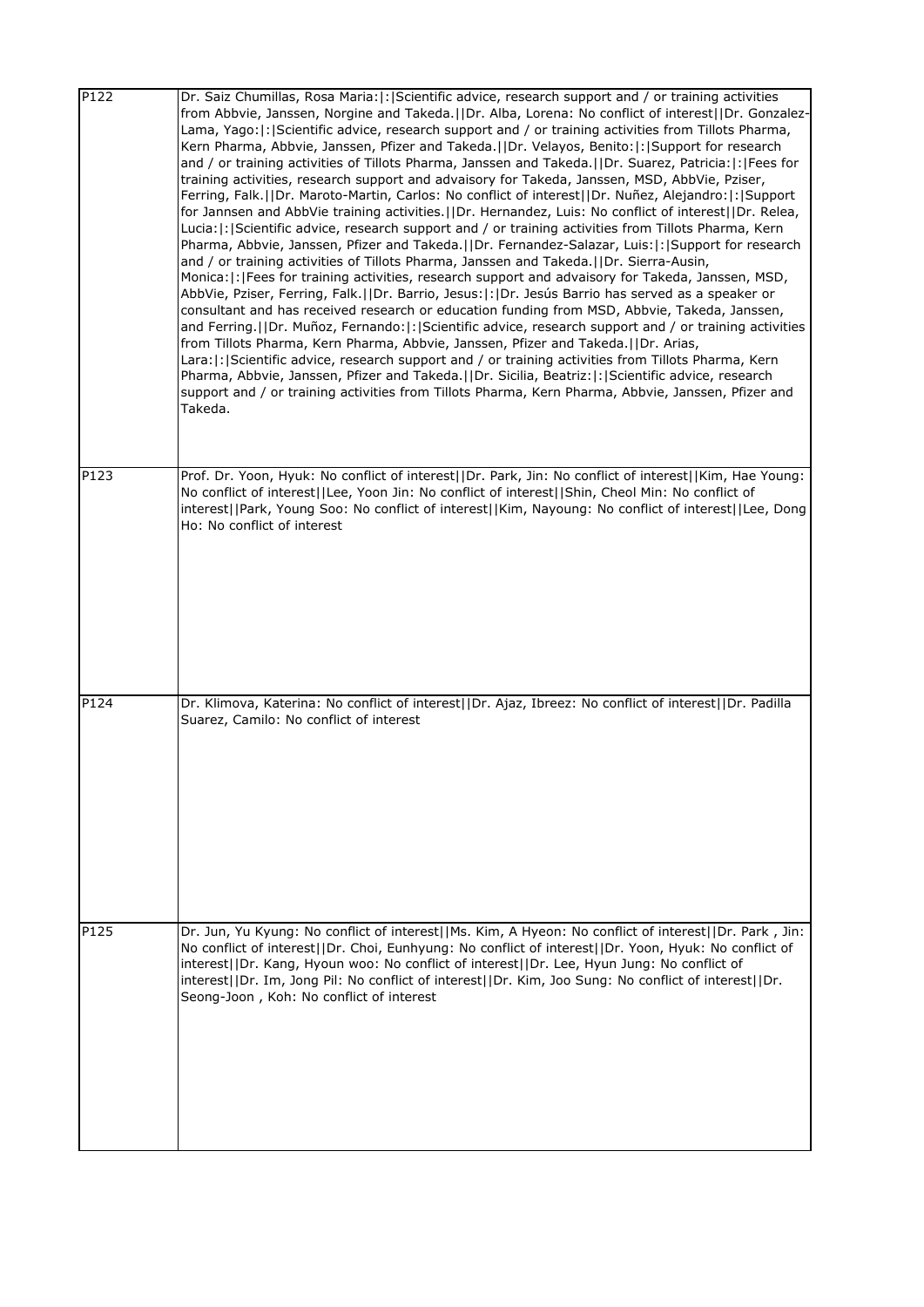| P126 | Mr. Bak, Michiel: No conflict of interest  Dr. van Ruler, Oddeke: No conflict of interest  Dr.<br>Bodelier, Alexander: No conflict of interest  Prof. Dr. Dijkstra, Gerard: No conflict of interest  Dr.<br>Romberg-Camps, Marielle: No conflict of interest  Dr. de Boer, Nanne: No conflict of interest  Dr.<br>Hoentjen, Frank: No conflict of interest  Prof. Dr. Stassen, Laurents: No conflict of interest  Dr.<br>van der Meulen - de Jong, Andrea: No conflict of interest  Dr. West, Rachel: No conflict of<br>interest  Prof. Dr. van der Woude, C.Janneke: No conflict of interest  Dr. de Vries, Annemarie: No<br>conflict of interest                                                                                                                                                                                                                                                                                                   |
|------|------------------------------------------------------------------------------------------------------------------------------------------------------------------------------------------------------------------------------------------------------------------------------------------------------------------------------------------------------------------------------------------------------------------------------------------------------------------------------------------------------------------------------------------------------------------------------------------------------------------------------------------------------------------------------------------------------------------------------------------------------------------------------------------------------------------------------------------------------------------------------------------------------------------------------------------------------|
| P127 | Bourgonje, Arno Rolf: No conflict of interest  Ms. Alexdottir, Marta: No conflict of interest  Ms.<br>Loveikyte, Roberta: No conflict of interest  Dr. Pehrsson, Martin: No conflict of interest  Dr. Bay-<br>Jensen, Anne-Christine: No conflict of interest  Dr. van Dullemen, Hendrik M.: No conflict of<br>interest  Dr. Visschedijk, Marijn C.: No conflict of interest  Dr. Festen, Eleonora A. M.: No conflict<br>of interest  Prof. Dr. Weersma, Rinse K.: No conflict of interest  Prof. Dr. Karsdal, Morten A.: No<br>conflict of interest  Prof. Dr. Faber, Klaas Nico: No conflict of interest  Dr. Mortensen, Joachim H.:<br>No conflict of interest  Prof. Dr. Dijkstra, Gerard: No conflict of interest                                                                                                                                                                                                                               |
| P128 | Terracciano, Fulvia: No conflict of interest  Bossa, Fabrizio: No conflict of interest  Marra,<br>Antonella: No conflict of interest  Valvano, Maria Rosa: No conflict of interest  Carparelli, Sonia:<br>No conflict of interest  Ippolito, Massimo Antonio: No conflict of interest  Perri, Francesco: No<br>conflict of interest                                                                                                                                                                                                                                                                                                                                                                                                                                                                                                                                                                                                                  |
| P129 | Ms. Bevers, Nanja: No conflict of interest  Mrs. Adriaans, Greetje M.C: No conflict of interest  Mrs.<br>Aliu, Arta: No conflict of interest  Mr. Rezazadeh Ardabili, Ashkan: No conflict of interest  Mrs.<br>Vreugdenhil, Anita C.E: No conflict of interest  Mr. de Almeida, Rui: No conflict of interest  Mr. van<br>Rheenen, Patrick F.: No conflict of interest  Ms. Pierik, Marieke J.: : MJ Pierik reports grants and<br>non-financial support from Falk Pharma, grants from European Commission, grants from ZONMW<br>(Dutch national research fund), grants and non-financial support from Takeda, grants and non-<br>financial support from Johnson and Johnson, grants and non-financial support from Abbvie, non-<br>financial support from Ferring, non-financial support from Immunodiagnostics, non-financial<br>support from MSD, all outside the submitted work                                                                    |
| P130 | Dr. Madarame, Akira: No conflict of interest  Dr. Fukuzawa, Masakatsu: No conflict of interest  Dr.<br>Uchida, Kumiko: No conflict of interest  Dr. Nemoto, Daiki: No conflict of interest  Dr. Shinohara,<br>Hirokazu: No conflict of interest  Dr. Yamanishi, Fumito: No conflict of interest  Dr. Matsumoto,<br>Sho: No conflict of interest  Dr. Suzuki, Yuka: No conflict of interest  Dr. Muramatsu, Takahiro: No<br>conflict of interest  Dr. Kagawa, Yasuyuki: No conflict of interest  Dr. Matsumoto, Taisuke: No<br>conflict of interest  Dr. Morise, Takashi: No conflict of interest  Dr. Yamaguchi, Hayato: No conflict<br>of interest  Dr. Sugimoto, Akihiko: No conflict of interest  Dr. Kono, Shin: No conflict of<br>interest  Dr. Yamauchi, Yoshiya: No conflict of interest  Dr. Naito, Sakiko: No conflict of<br>interest  Prof. Dr. Kawai, Takashi: No conflict of interest  Prof. Dr. Itoi, Takao: No conflict of<br>interest |
| P131 | Dr. El Hajj, Weam: No conflict of interest  Ms. Buisson, Anne: No conflict of interest  Mr. Olympie,<br>Alain: No conflict of interest  Ms. Ravel, Marie Hélène: No conflict of interest  Ms. Devos, Corinne:<br>No conflict of interest  Dr. Trang, Caroline: No conflict of interest  Prof. Dr. Nahon, Stéphane: No<br>conflict of interest                                                                                                                                                                                                                                                                                                                                                                                                                                                                                                                                                                                                        |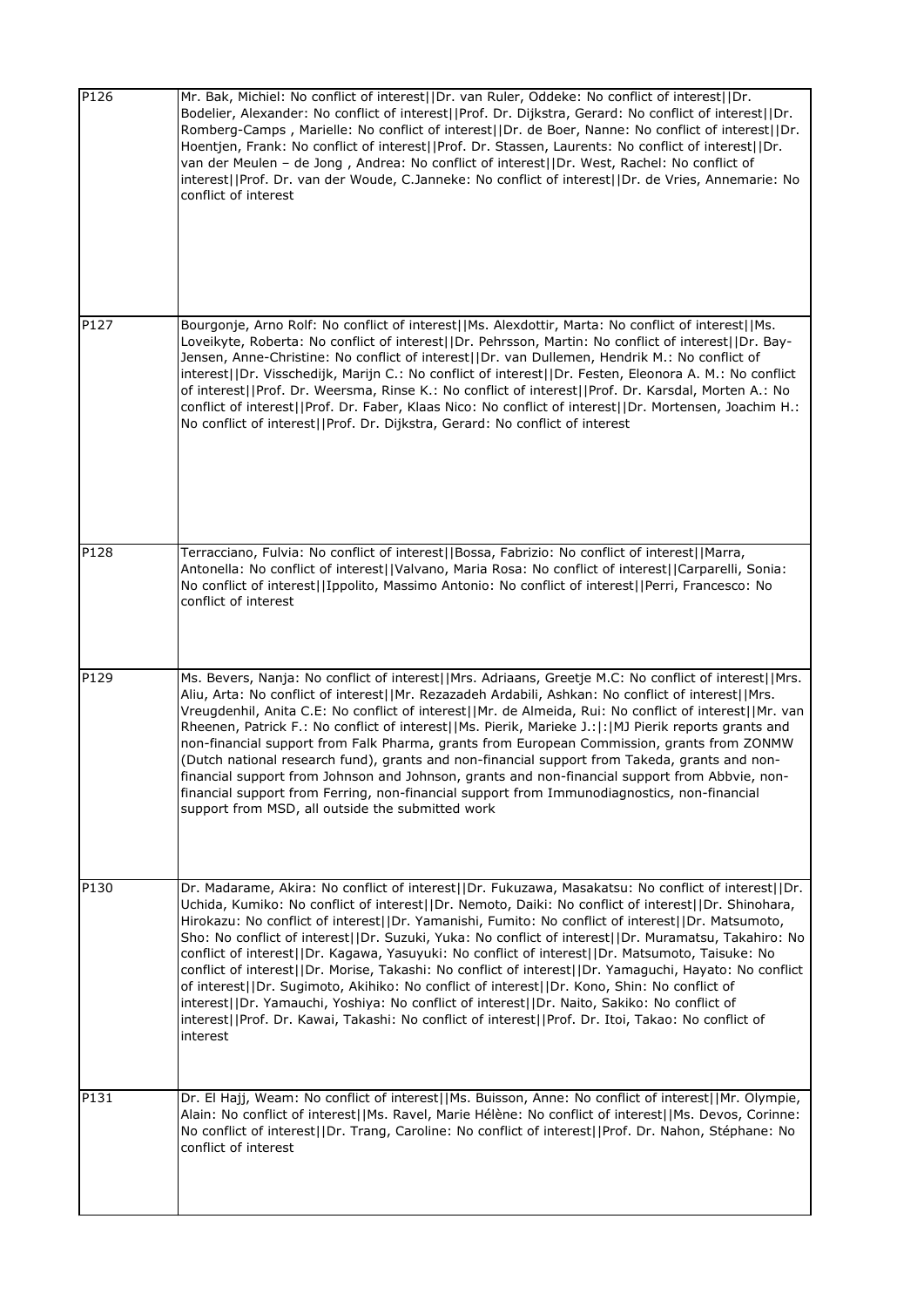| Ms. Mcalinn, Jade: No conflict of interest  Prof. Feakins, Roger: No conflict of interest                                                                                                                                                                                                                                                                      |
|----------------------------------------------------------------------------------------------------------------------------------------------------------------------------------------------------------------------------------------------------------------------------------------------------------------------------------------------------------------|
|                                                                                                                                                                                                                                                                                                                                                                |
| Dr. Cerna, Karin: No conflict of interest  Dr. Kastylova, Kristyna: No conflict of interest  Mr. Sebek,<br>Petr: No conflict of interest  Dr. Luxova, Stepanka: No conflict of interest  Prof. Dr. Lukas, Milan:<br>No conflict of interest                                                                                                                    |
| Dr. Capela, Tiago: No conflict of interest  Dr. Macedo Silva, Vitor: No conflict of interest  Dr.<br>Freitas, Marta: No conflict of interest  Dr. Cúrdia Gonçalves, Tiago: No conflict of interest  Dr.<br>Magalhães, Joana: No conflict of interest                                                                                                           |
| Ms. Gainullina, Gulia: No conflict of interest  Prof. Dr. Abdulganieva, Diana: No conflict of<br>interest  Dr. Kirillova, Elina: No conflict of interest  Dr. Odintsova, Alfia: No conflict of interest                                                                                                                                                        |
| Dr. Fajardo, Ingrid: No conflict of interest  Zabana, Yamile: No conflict of interest  Dr. Salas,<br>Antonio: No conflict of interest  Dr. Aceituno, Montserrat: No conflict of interest  Dr. Ruiz, Laura:<br>No conflict of interest  Dr. Esteve, Maria: No conflict of interest  Dr. Fernández-Bañares,<br>Fernando: No conflict of interest                 |
| Prof. Dr. Babayeva-Sadigova, Gulustan: No conflict of interest  Dr. Makhmudov, Umud: No conflict<br>of interest  Dr. Quliyev, Farid: No conflict of interest  Dr. Asadova, Gunay: No conflict of<br>interest  Dr. Mirzazade, Orkhan: No conflict of interest  Dr. Samadova, Tunzala: No conflict of<br>interest  Dr. Hasanova, Aychin: No conflict of interest |
|                                                                                                                                                                                                                                                                                                                                                                |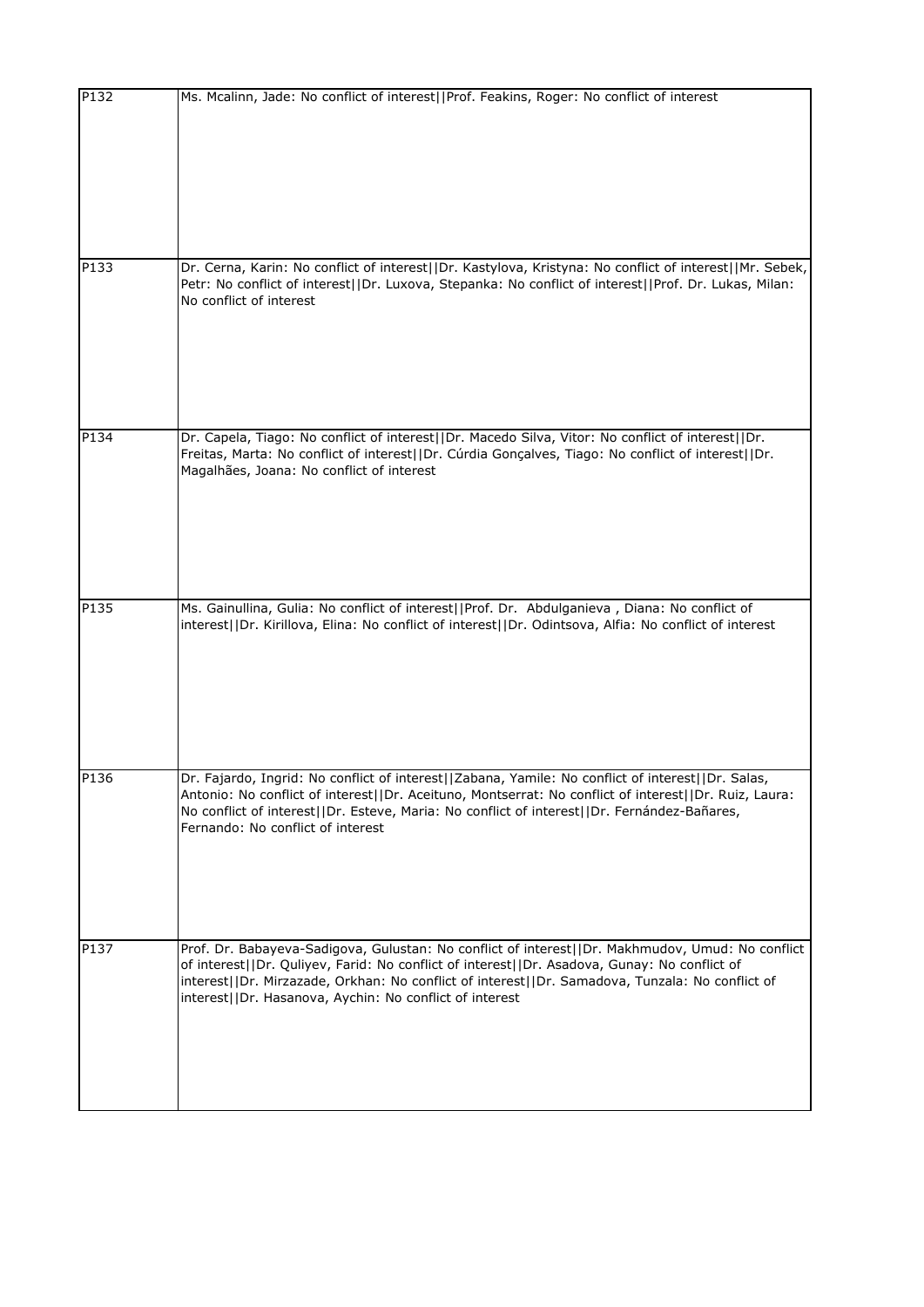| P138             | Dubinsky, Marla C: No conflict of interest  Dr. Delbecque, Laure: : [Employee and stock holder at<br>Eli Lilly and Company  Dr. Lewis, James: No conflict of interest  Dr. Hunter, Theresa: : Employee<br>and stock holder at Eli Lilly and Company  Dr. Shan, Mingyang: : Employee and stock holder at Eli<br>Lilly and Company                                                                                                                                                                                                                                                                                                                                                                                                                                                                                                                                                                                                                                                                                                                                                                                                                                                                                                                                                                                                                                                                                                                                                                                                                                                                                                                                  |
|------------------|-------------------------------------------------------------------------------------------------------------------------------------------------------------------------------------------------------------------------------------------------------------------------------------------------------------------------------------------------------------------------------------------------------------------------------------------------------------------------------------------------------------------------------------------------------------------------------------------------------------------------------------------------------------------------------------------------------------------------------------------------------------------------------------------------------------------------------------------------------------------------------------------------------------------------------------------------------------------------------------------------------------------------------------------------------------------------------------------------------------------------------------------------------------------------------------------------------------------------------------------------------------------------------------------------------------------------------------------------------------------------------------------------------------------------------------------------------------------------------------------------------------------------------------------------------------------------------------------------------------------------------------------------------------------|
| P <sub>139</sub> | Dr. Morão, Bárbara: No conflict of interest  Dr. Velho, Sónia: No conflict of interest  Dr. Agostinho,<br>Lisa: No conflict of interest  Prof. Dr. Torres, Joana: No conflict of interest  Prof. Dr. Cravo,<br>Marília: No conflict of interest                                                                                                                                                                                                                                                                                                                                                                                                                                                                                                                                                                                                                                                                                                                                                                                                                                                                                                                                                                                                                                                                                                                                                                                                                                                                                                                                                                                                                   |
| P140             | Prof. Vuitton, Lucine: No conflict of interest  Dr. Bourrier, Anne: No conflict of interest  Dr. Uzzan,<br>Mathieu: No conflict of interest  Dr. Nachury, Maria: No conflict of interest  Prof. Amiot, Aurelien:<br>No conflict of interest  Prof. Roblin, Xavier: No conflict of interest  Prof. Allez, Mathieu: No conflict<br>of interest  Dr. Altwegg, Romain: No conflict of interest  Dr. Vidon, Mathias: No conflict of<br>interest  Prof. Bourreille, Arnaud: No conflict of interest  Dr. Serrero, Melanie: No conflict of<br>interest  Dr. Pelletier, Anne-Laure: No conflict of interest  Dr. Filippi, Jerome: No conflict of<br>interest  Dr. Gilletta, Cyrielle: No conflict of interest  Dr. Simon, Marion: No conflict of<br>interest  Prof. Laharie, David: No conflict of interest  Dr. Nahon, Stéphane: No conflict of<br>interest  Dr. Duveau, Nicolas: No conflict of interest  Dr. Biron, Amélie: No conflict of interest  Dr.<br>Viennot, Stéphanie: No conflict of interest  Prof. Abitbol, Vered: No conflict of interest  Mrs.<br>Elgharabawy, Yasmine: No conflict of interest  Prof. Peyrin-Biroulet, Laurent: No conflict of interest                                                                                                                                                                                                                                                                                                                                                                                                                                                                                                 |
| P141             | Mr. Sassine, Samuel: No conflict of interest  Ms. Fadela Zekhnine, Souhila: No conflict of<br>interest  Ms. Qaddouri, Marwa: No conflict of interest  Ms. Djani, Lisa: No conflict of interest  Ms.<br>Cambron-Asselin, Christine: No conflict of interest  Mr. Savoie-Robichaud, Mathieu: No conflict of<br>interest  Ms. Lin, Yi Fan: No conflict of interest  Dr. Grzywacz, Kelly: No conflict of interest  Dr.<br>Groleau, Véronique: No conflict of interest  Dr. Dirks, Martha: No conflict of interest  Dr. Drouin,<br>Éric: No conflict of interest  Dr. Halac, Ugur: No conflict of interest  Dr. Marchand, Valérie: No<br>conflict of interest  Dr. Girard, Chloé: No conflict of interest  Dr. Courbette, Olivier: No conflict of<br>interest  Dr. Patey, Natalie: No conflict of interest  Dr. Dal Soglio, Dorothée: No conflict of<br>interest  Dr. Deslandres, Colette: No conflict of interest  Dr. Jantchou, Prévost: No conflict of<br>interest                                                                                                                                                                                                                                                                                                                                                                                                                                                                                                                                                                                                                                                                                                  |
| P142             | Ms. Malamut, Georgia:  :   Support for travel and registration fees for congress: Amgen,<br>Janssen  Dr. Simon, Marion: No conflict of interest  Dr. Nachury, Maria: : Abbvie, Adacyte,<br>Amgen, Arena, Biogen, CTMA, Celltrion, Ferring, Fresenius-Kabi, Janssen, Mayoli-Spindler, MSD,<br>Pfizer, Takeda  Dr. Uzzan, Mathieu: : Janssen, Takeda  Dr. Serrero, Melanie: : Boarding or lecture<br>fees from Abbvie, Amgen, Biogen, Celltrion, Ferring, Janssen, Pfizer, MSD, Takeda, Tillots.  Prof.<br>Dr. Fumery, Mathurin:  :   Abbvie, Janssen, fresenius, Takeda, MSD, biogen, Amgen, celltrion,<br>Sandoz, Pfizer, Celgene, Gilead, Bohringer, Arena  Dr. Trang-Poisson, Caroline: : AbbVie, Amgen,<br>Celltrion, MSD, Sandoz, Janssen, Pfizer, Takeda   Dr. Zallot, Camille: : C Zallot received board<br>membership, consultancy, or lecture fees from Abbvie, Janssen, Pfizer, Takeda.  Dr. Abitbol,<br>.Vered: : Takeda, Amgen, Mylan, Sandoz, Janssen, Fresenius, Gilead ,Tillotts , celltrion, Pfizer  Dr<br>Charbit-Henrion, Fabienne: No conflict of interest  Dr. Gornet, Jean Marc: : Janssen, Abbvie,<br>Takeda, Galapagos  Prof. Picard, Capucine: No conflict of interest  Dr. Cerf-Bensussan,<br>Nadine:  :   Provision for equipment: Takeda    Prof. Dr. Chaussade, Stanislas: No conflict of<br>interest  Prof. Dr. Sokol, Harry: : Research grant: Danone, Biocodex, Enterome Consulting:<br>Carenity, Abbvie, Astellas, Danone, Ferring, Mayoly Spindler, MSD, Novartis, Roche, Tillots,<br>Enterome, Maat, BiomX Conference: Abbvie, Novartis, Takeda, MSD, Biocodex, Mayoly Spindler,<br>Sanofi, Amgen Co-funder: Exeliom Biosciences |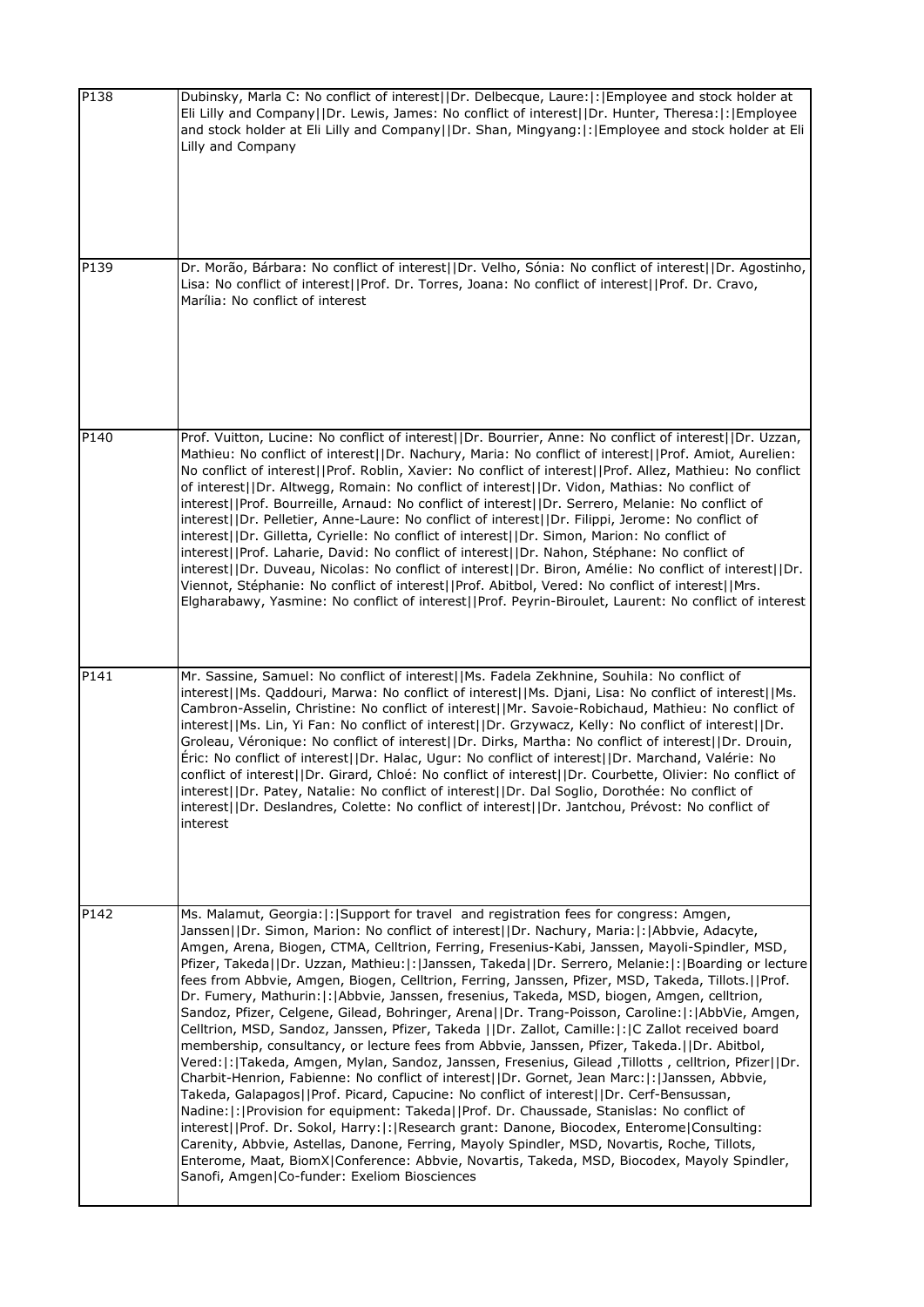| P143             | Mr. Sassine, Samuel: No conflict of interest  Mr. Savoie-Robichaud, Mathieu: No conflict of<br>interest  Ms. Lin, Yi Fan: No conflict of interest  Ms. Djani, Lisa: No conflict of interest  Ms.<br>Christine, Cambron-Asselin: No conflict of interest  Ms. Qaddouri, Marwa: No conflict of<br>interest  Ms. Fadela Zekhnine, Souhila: No conflict of interest  Dr. Grzywacz, Kelly: No conflict of<br>interest  Dr. Groleau, Véronique: No conflict of interest  Dr. Dirks, Martha: No conflict of<br>interest  Dr. Drouin, Éric: No conflict of interest  Dr. Halac, Ugur: No conflict of interest  Dr.<br>Marchand, Valérie: No conflict of interest  Dr. Girard, Chloé: No conflict of interest  Dr. Courbette,<br>Olivier: No conflict of interest  Dr. Patey, Natalie: No conflict of interest  Dr. Dal Soglio, Dorothée:<br>No conflict of interest  Dr. Deslandres, Colette: No conflict of interest  Dr. Jantchou, Prévost: No<br>conflict of interest                                                                                                                                                                                                                                                                                                        |
|------------------|-------------------------------------------------------------------------------------------------------------------------------------------------------------------------------------------------------------------------------------------------------------------------------------------------------------------------------------------------------------------------------------------------------------------------------------------------------------------------------------------------------------------------------------------------------------------------------------------------------------------------------------------------------------------------------------------------------------------------------------------------------------------------------------------------------------------------------------------------------------------------------------------------------------------------------------------------------------------------------------------------------------------------------------------------------------------------------------------------------------------------------------------------------------------------------------------------------------------------------------------------------------------------|
| P144             | Dr. Shin, Seungyong: No conflict of interest  Ms. Kim, Seok-Young: No conflict of interest  Dr.<br>Park, Soo Jung: No conflict of interest  Dr. Im, Jong Pil: No conflict of interest  Dr. Kim, Hyo Jong:<br>No conflict of interest  Dr. Lee, Kang-Moon: No conflict of interest  Dr. Kim, Ji Won: No conflict of<br>interest  Dr. Jung, Sung-Ae: No conflict of interest  Dr. Lee, Jun: No conflict of interest  Dr. Kang,<br>Sang-Bum: No conflict of interest  Dr. Shin, Sung Jae: No conflict of interest  Dr. Kim, Eun Sun:<br>No conflict of interest  Dr. Kim, You Sun: No conflict of interest  Dr. Kim, Tae Oh: No conflict of<br>interest  Dr. Kim, Hyun-Soo: No conflict of interest  Dr. Park, Dong II: No conflict of interest  Dr.<br>Kim, Hyung Kil: No conflict of interest  Dr. Kim, Eun Soo: No conflict of interest  Dr. Kim, Young-<br>Ho: No conflict of interest  Dr. Teng, Dennis: No conflict of interest  Ms. Kim, Jong-Hwa: No<br>conflict of interest  Prof. Kim, Wonyong: No conflict of interest  Mr. Saeed, Maham: No conflict of<br>interest  Dr. Moon, Jung Min: No conflict of interest  Dr. Kim, Kisung: No conflict of interest  Dr.<br>Choi, Chang Hwan: No conflict of interest  Prof. Choi, Hyung-Kyoon: No conflict of interest |
| P <sub>145</sub> | Dr. Nascimento, Catarina: No conflict of interest  Dr. Frias Gomes, Catarina: No conflict of<br>interest  Dr. Morão, Bárbara: No conflict of interest  Dr. Cúrdia Gonçalves, Tiago: No conflict of<br>interest  Dr. Dias de Castro, Francisca: No conflict of interest  Dr. Moreira, Maria João: No conflict<br>of interest  Prof. Dr. Cotter, José: No conflict of interest  Dr. Pereira, Flávio: No conflict of<br>interest  Dr. Caldeira, Ana: No conflict of interest  Dr. Rosa, Coelho: No conflict of interest  Prof.<br>Dr. Macedo, Guilherme: No conflict of interest  Dr. Macedo, Cláudia: No conflict of interest  Dr.<br>Ferreira, Margarida: No conflict of interest  Prof. Dr. Cravo, Marília: No conflict of interest  Dr.<br>Glória, Luísa: No conflict of interest  Prof. Dr. Torres, Joana: No conflict of interest  Dr. Palmela,<br>Carolina: No conflict of interest                                                                                                                                                                                                                                                                                                                                                                                 |
| P146             | Mr. Klomberg, Renz: No conflict of interest  Ms. van der Wal, Hella: No conflict of interest  Ms.<br>Sarbagili, Chen: No conflict of interest  Mr. Kemos, Polychronis: No conflict of interest  Prof. Dr.<br>Ruemelle, Frank: No conflict of interest  Prof. Dr. Croft, Nicholas: No conflict of interest  Dr. de<br>Ridder, Lissy: No conflict of interest  Prof. Dr. Levine, Arie: No conflict of interest                                                                                                                                                                                                                                                                                                                                                                                                                                                                                                                                                                                                                                                                                                                                                                                                                                                            |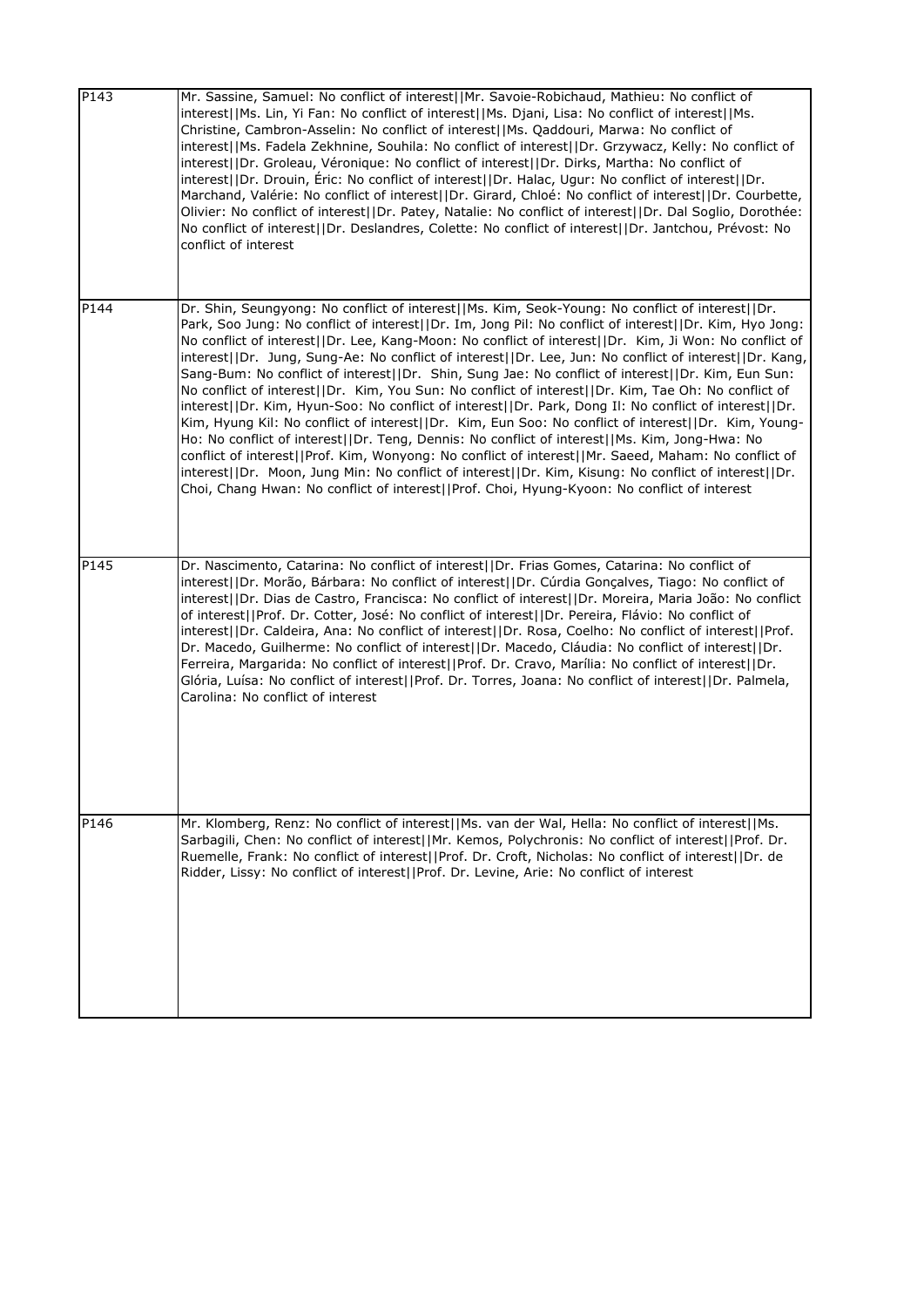| Prof. Broide, Efrat: No conflict of interest  Dr. Richter, Vered: No conflict of interest  Dr. Mari,<br>Amir: No conflict of interest  Dr. Khoury, Tawifik: No conflict of interest  Prof. Shirin, Haim: No<br>conflict of interest  Dr. Naftali, Timna: No conflict of interest                                                                                                                                                                                                                                                                                                                                                                                                                                                                                                                                                                                                                                                                                                                                                                                                                                                                                                                                                        |
|-----------------------------------------------------------------------------------------------------------------------------------------------------------------------------------------------------------------------------------------------------------------------------------------------------------------------------------------------------------------------------------------------------------------------------------------------------------------------------------------------------------------------------------------------------------------------------------------------------------------------------------------------------------------------------------------------------------------------------------------------------------------------------------------------------------------------------------------------------------------------------------------------------------------------------------------------------------------------------------------------------------------------------------------------------------------------------------------------------------------------------------------------------------------------------------------------------------------------------------------|
| Dr. Rodríguez-Lago, Iago: No conflict of interest  Mr. Aguirre, Urko: No conflict of interest  Dr.<br>Ramírez de la Piscina, Patricia: No conflict of interest  Dr. Muñagorri, Ana: No conflict of<br>interest  Dr. Zapata, Eva: No conflict of interest  Dr. Higuera, Rebeca: No conflict of interest  Dr.<br>Montalvo, Isabel: No conflict of interest  Dr. Iriarte, Ainara: No conflict of interest  Dr. Fernández-<br>Calderón, María: No conflict of interest  Dr. Arreba, Paz: No conflict of interest  Dr. Carrascosa,<br>Juan: No conflict of interest  Dr. Cabriada, José Luis: No conflict of interest  Dr. Barreiro-de<br>Acosta, Manuel: No conflict of interest                                                                                                                                                                                                                                                                                                                                                                                                                                                                                                                                                            |
| Dr. White, Katherine: No conflict of interest  Dr. Makin, Alistair: No conflict of interest                                                                                                                                                                                                                                                                                                                                                                                                                                                                                                                                                                                                                                                                                                                                                                                                                                                                                                                                                                                                                                                                                                                                             |
| Dr. Bezzio, Cristina: No conflict of interest  Dr. Guarino, Alessia Dalila: No conflict of interest  Dr.<br>Fiorino, Gionata: No conflict of interest  Prof. Armuzzi, Alessandro: No conflict of interest  Dr.<br>Ribaldone, Davide Giuseppe: No conflict of interest  Dr. Furfaro, Federica: No conflict of<br>interest  Dr. Pugliese, Daniela: No conflict of interest  Dr. Vernero, Marta: No conflict of<br>interest  Dr. Variola, Angela: No conflict of interest  Dr. Gerardi, Viviana: No conflict of<br>interest  Scucchi, Ludovica: No conflict of interest  Dr. Viganò, Chiara: No conflict of interest  Prof.<br>Caprioli, Flavio Andrea: No conflict of interest  Dr. Roselli, Jenny: No conflict of interest  Dr.<br>Coppini, Francesca: No conflict of interest  Prof. Ardizzone, Sandro: No conflict of interest  Dr.<br>Onali, Sara: No conflict of interest  Prof. Zingone, Fabiana: No conflict of interest  Prof. Daperno,<br>Marco: No conflict of interest  Dr. Cortellezzi, Claudio: No conflict of interest  Dr. Carparelli, Sonia:<br>No conflict of interest  Dr. Soriano, Alessandra: No conflict of interest  Dr. Manes, Gianpiero: No<br>conflict of interest  Dr. Saibeni, Simone: No conflict of interest |
| Desoki, Rofaida: No conflict of interest  Dr. Ahmed, Mohamed: No conflict of interest  Dr. Taylor,<br>Kevin: No conflict of interest  Dr. Woodward, Jeremy: No conflict of interest  Dr. Corbett, Gareth:<br>No conflict of interest  Prof. Parkes, Miles: No conflict of interest                                                                                                                                                                                                                                                                                                                                                                                                                                                                                                                                                                                                                                                                                                                                                                                                                                                                                                                                                      |
| Sikirica, Mirko: : : Janssen employee and shareholder  Mr. Lynch, John: : :  Janssen employee and<br>shareholder  Mr. Kershaw, Jim: : Employee of Adelphi Real World  Ms. Lukanova,<br>Rina:  :   Employee of Adelphi Real World  Mr. Baker, Sam:  :   Employee of Adelphi Real World  Mr.<br>Milligan, Gary:  :   Employee of Adelphi Real World                                                                                                                                                                                                                                                                                                                                                                                                                                                                                                                                                                                                                                                                                                                                                                                                                                                                                       |
|                                                                                                                                                                                                                                                                                                                                                                                                                                                                                                                                                                                                                                                                                                                                                                                                                                                                                                                                                                                                                                                                                                                                                                                                                                         |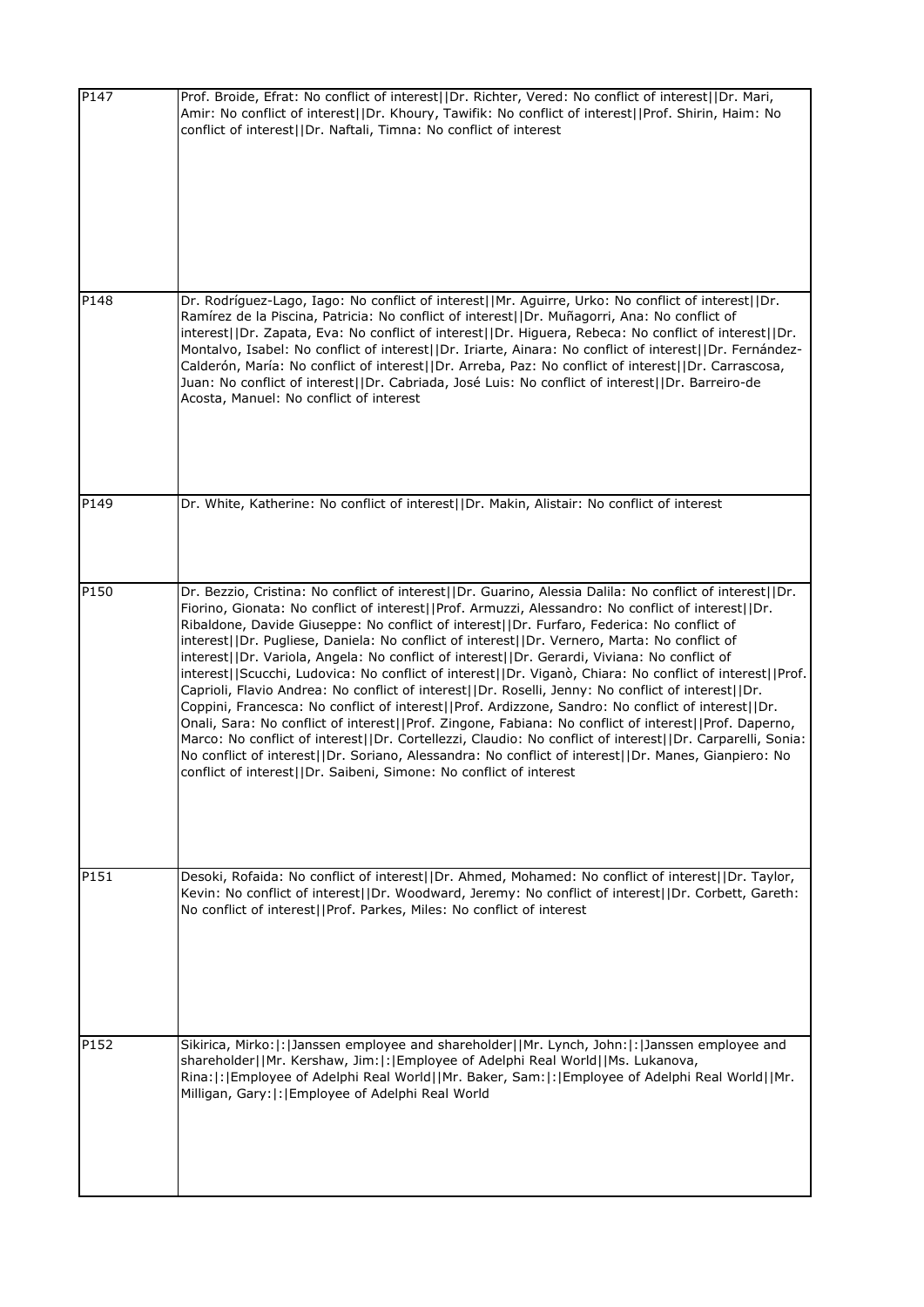| P153 | White, Ian: : Received fees as a speaker, trainer and investigator for Takeda (Darvadstrocel)  Ms.<br>Karki, Chitra: : Employee and shareholder of Takeda Pharmaceuticals.  Dr. Geransar,<br>Parnia:  :   Employee and shareholder of Takeda Pharmaceuticals.     Mr. Worsfold,<br>Andrew:  :   Contracted by Takeda to provide evidence generation services.     Dr. Leisle,<br>Lilia:  :   Participated in this study as an employee of Ingress-Health HWM GmbH, an affiliate of<br>Cytel, Inc The work of Ingress-Health HWM GmbH was funded by Takeda Development Center<br>Americas, Inc.  Dr. Junker, Sophia: : Participated in this study as an employee of Ingress-Health<br>HWM GmbH, an affiliate of Cytel, Inc The work of Ingress-Health HWM GmbH was funded by<br>Takeda Development Center Americas, Inc.  Dr. Fleshner, Philip: : Takeda Consultant. |
|------|---------------------------------------------------------------------------------------------------------------------------------------------------------------------------------------------------------------------------------------------------------------------------------------------------------------------------------------------------------------------------------------------------------------------------------------------------------------------------------------------------------------------------------------------------------------------------------------------------------------------------------------------------------------------------------------------------------------------------------------------------------------------------------------------------------------------------------------------------------------------|
| P154 | Luo, Yi: : Employee and Shareholder for Bristol Myers Squibb  Mr. Saini, Jasmine: : Employee and<br>Shareholder for Bristol Myers Squibb  Dr. Mortensen, Joachim: : full time employee at Nordic<br>Bioscience  Dr. Bay-Jensen, Anne: : full time employee at Nordic Bioscience  Dr. Karsdal,<br>Morten:  :  full time employee at Nordic Bioscience  Dr. Greenawalt, Danielle:  :  Employee and<br>Shareholder for Bristol Myers Squibb  Dr. Harris, Sarah: : Employee and Shareholder for Bristol<br>Myers Squibb                                                                                                                                                                                                                                                                                                                                                 |
| P155 | Dr. Rimmer, Peter: No conflict of interest  Dr. Cheesbrough, Jonathan: No conflict of interest  Ms.<br>Palmer, Liberty: No conflict of interest  Ms. Meade, Isabel: No conflict of interest  Dr. Zaman Mim,<br>Musharrat Tasnuva: No conflict of interest  Dr. Mohamed, Zamzam: No conflict of interest  Dr.<br>Shariff, Sharafaath: No conflict of interest  Dr. Sharma, Naveen: No conflict of interest  Dr.<br>Cooney, Rachel: No conflict of interest  Dr. Quraishi, Mohammed Nabil: No conflict of<br>interest  Prof. Iqbal, Tariq: No conflict of interest                                                                                                                                                                                                                                                                                                    |
| P156 | Dr. Ribeiro, Tiago: No conflict of interest  Dr. Mascarenhas, Miguel: No conflict of interest  Dr.<br>Afonso, João: No conflict of interest  Dr. Cardoso, Hélder: No conflict of interest  Dr. Andrade, Ana<br>Patrícia: No conflict of interest  Prof. Dr. Lopes, Susana: No conflict of interest  Prof. Dr.<br>Mascarenhas Saraiva, Miguel: No conflict of interest  Prof. Dr. Ferreira, João: No conflict of<br>interest  Prof. Dr. Macedo, Guilherme: No conflict of interest                                                                                                                                                                                                                                                                                                                                                                                   |
| P157 | Dr. Ori, Blich: No conflict of interest  Dr. Shlomo, Yellinek: No conflict of interest  Prof. Petachia,<br>Reissman: No conflict of interest  Prof. Eran, Goldin: No conflict of interest  Dr. Koslowsky,<br>Benjamin: No conflict of interest                                                                                                                                                                                                                                                                                                                                                                                                                                                                                                                                                                                                                      |
| P158 | Dr. Capela, Tiago: No conflict of interest  Macedo Silva, Vitor: No conflict of interest  Dr. Freitas,<br>Marta: No conflict of interest  Sousa Magalhães, Rui: No conflict of interest  Dr. Cúrdia Gonçalves,<br>Tiago: No conflict of interest  Dr. Dias de Castro, Francisca: No conflict of interest  Dr. Moreira,<br>Maria João: No conflict of interest  Prof. Cotter, José: No conflict of interest                                                                                                                                                                                                                                                                                                                                                                                                                                                          |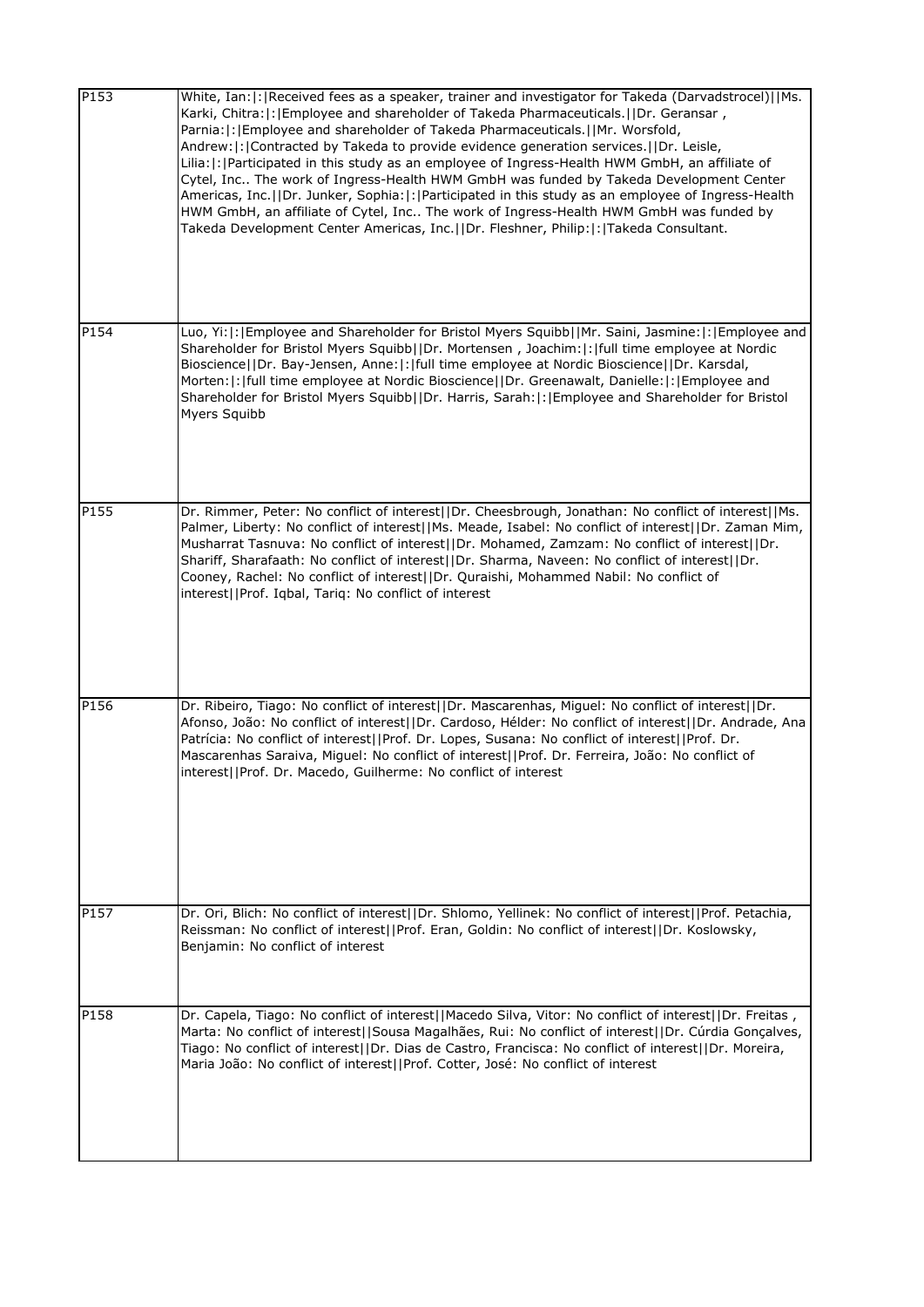| P159 | Dr. Cenni, Sabrina: No conflict of interest  Dr. Casertano, Marianna: No conflict of interest  Dr.<br>Caprio, Angela Maria: No conflict of interest  Dr. Pacella, Daniela: No conflict of interest  Prof. Dr.<br>Miele, Erasmo: No conflict of interest  Dr. Martinelli, Massimo: No conflict of interest  Prof. Dr.<br>Staiano, Annamaria: No conflict of interest  Dr. Strisciuglio, Caterina: No conflict of interest                                                                 |
|------|------------------------------------------------------------------------------------------------------------------------------------------------------------------------------------------------------------------------------------------------------------------------------------------------------------------------------------------------------------------------------------------------------------------------------------------------------------------------------------------|
| P160 | Prof. Dr. Kopylov, Uri: No conflict of interest  Ms. Lipkin, Miri: No conflict of interest  Dr. Ungar,<br>Bella: No conflict of interest  Ms. Haj, Ola: No conflict of interest  Dr. Shachar, Eyal: No conflict of<br>interest  Dr. Lahat, Adi: : Takeda- advisory board  Prof. Dr. Ben-Horin, Shomron: No conflict of<br>interest  Prof. Dr. Eliakim, Rami: No conflict of interest                                                                                                     |
| P161 | Mustonen, Aaro: No conflict of interest  Dr. Asikainen, Suvi: No conflict of interest  Mrs.<br>Hermansson, Lisse-Lotte: No conflict of interest  Dr. Jussila, Airi: No conflict of interest                                                                                                                                                                                                                                                                                              |
| P162 | Dr. Crispino, Federica: No conflict of interest  Dr. Brinch, Daniele: No conflict of interest  Dr.<br>Scrivo, Barbara: No conflict of interest  Dr. Celsa, Ciro: No conflict of interest  Dr. Di Grado,<br>Giuseppe: No conflict of interest  Dr. Sapia, Alessia: No conflict of interest  Prof. Petta, Salvatore:<br>No conflict of interest  Dr. Cappello, Maria: No conflict of interest                                                                                              |
| P163 | Dr. Correia, João: No conflict of interest  Dr. Gomes, Catarina: No conflict of interest  Dr. Afecto,<br>Edgar: No conflict of interest  Dr. Estevinho, Manuela: No conflict of interest  Dr. Rodrigues,<br>Adélia: No conflict of interest  Dr. Silva, Ana Paula: No conflict of interest  Dr. Fernandes, Carlos:<br>No conflict of interest  Dr. Ponte, Ana: No conflict of interest  Dr. Silva, João Carlos: No conflict of<br>interest  Dr. Freitas, Teresa: No conflict of interest |
| P164 | Mrs. Tulewicz-Marti, Edyta: No conflict of interest  Dr. Łodyga, Michał: No conflict of interest  Dr.<br>Stępień-Wrochna, Beata: No conflict of interest  Mr. Lewandowski, Konrad: No conflict of<br>interest  Prof. Rydzewska, Grażyna: No conflict of interest                                                                                                                                                                                                                         |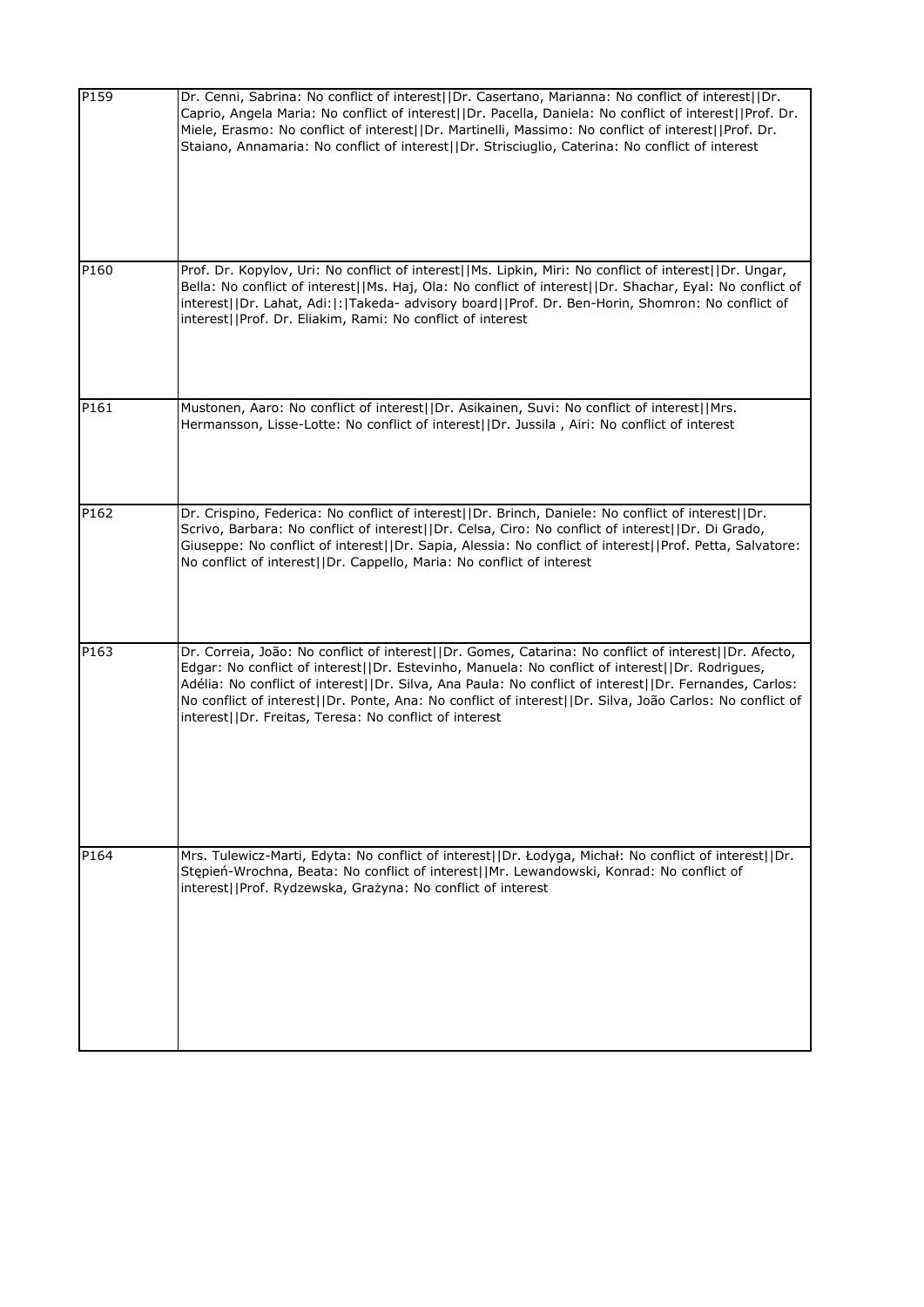| P165 | Ms. Alison, Santoyo Chávez: No conflict of interest  Dr. Ylse, Gutierrez Grobe: No conflict of<br>interest  Ms. Viridiana, Mendoza Martínez: No conflict of interest  Prof. Dr. Bueno Hernández,<br>Nallely: No conflict of interest                                                                                                                                                                                                                                                                                                                                                                                                             |
|------|--------------------------------------------------------------------------------------------------------------------------------------------------------------------------------------------------------------------------------------------------------------------------------------------------------------------------------------------------------------------------------------------------------------------------------------------------------------------------------------------------------------------------------------------------------------------------------------------------------------------------------------------------|
| P166 | Mr. Mattila, Juho: No conflict of interest  Dr. Stenholm, Teppo: No conflict of interest  Dr.<br>Löyttyniemi, Eliisa: No conflict of interest  Dr. Koffert, Jukka: No conflict of interest                                                                                                                                                                                                                                                                                                                                                                                                                                                       |
| P167 | Dr. Bislenghi, Gabriele: No conflict of interest  Dr. Denolf, Melvin: No conflict of interest  Prof. Dr.<br>Wolthuis, Albert: No conflict of interest  Prof. Dr. D'Hoore, Andrè: No conflict of interest                                                                                                                                                                                                                                                                                                                                                                                                                                         |
| P168 | Dr. Vieujean, Sophie: No conflict of interest  Dr. Delanaye, Pierre: No conflict of interest  Mrs.<br>Seidel, Laurence: No conflict of interest  Prof. Dr. Cavalier, Etienne: No conflict of interest  Mr.<br>Pierre, Nicolas: No conflict of interest  Prof. Dr. Louis, Edouard: No conflict of interest                                                                                                                                                                                                                                                                                                                                        |
| P169 | Dr. Sempere Robles, Laura: No conflict of interest  Dr. Bernabeu, Purificación: No conflict of<br>interest  Dr. Cameo Lorenzo, Jose Ignacio: No conflict of interest  Dr. Laveda, Raquel: No conflict<br>of interest  Dr. García, Mariana Fe: No conflict of interest  Dr. Aguas, Mariam: No conflict of<br>interest  Dr. Belén, Olivia: No conflict of interest  Prof. Dr. Zapater, Pedro: No conflict of<br>interest  Prof. Dr. van-der Hofstadt, Carlos: No conflict of interest  Prof. Dr. Jover, Rodrigo: No<br>conflict of interest  Dr. Gutiérrez, Ana: No conflict of interest  Prof. Dr. Ruiz, María Teresa: No<br>conflict of interest |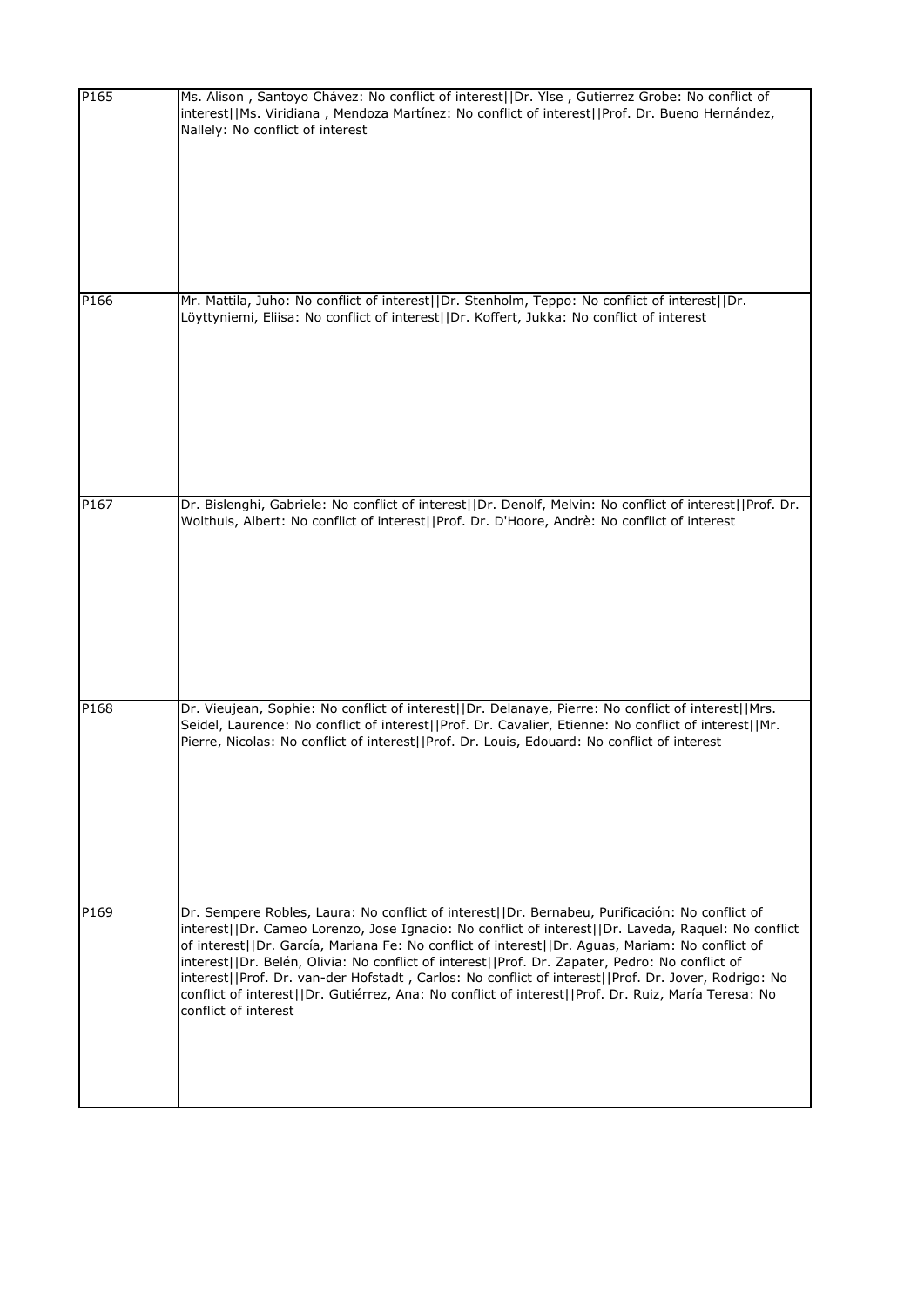| P170 | Dr. Nguyen, Anke: No conflict of interest  Ms. Burns, Megan: No conflict of interest  Dr. Lambell,<br>Kate: No conflict of interest  Dr. Holt, Darcy: No conflict of interest  Dr. Herath, Madhuni: No<br>conflict of interest  Prof. Gibson, Peter R: No conflict of interest  Prof. Ebeling, Peter: No conflict of<br>interest  Dr. Milat, Frances: No conflict of interest  Dr. Moore, Gregory: No conflict of interest                       |
|------|--------------------------------------------------------------------------------------------------------------------------------------------------------------------------------------------------------------------------------------------------------------------------------------------------------------------------------------------------------------------------------------------------------------------------------------------------|
| P171 | Dr. Labarile, Nunzia: No conflict of interest  Dr. Parigi, Tommaso: No conflict of interest  Dr.<br>Smith, Samuel CL: No conflict of interest  Dr. Hejmadi, Rahul: No conflict of interest  Dr. Nardone,<br>Olga M: No conflict of interest  Dr. Cannatelli, Rosanna: No conflict of interest  Dr. Shivaji, Uday:<br>No conflict of interest  Prof. Ghosh, Subrata: No conflict of interest  Prof. Iacucci, Marietta: No<br>conflict of interest |
| P172 | Dr. Seah, Dean: No conflict of interest  Prof. Gow, Paul: No conflict of interest  Dr. Vaughan,<br>Rhys: No conflict of interest  Dr. Grace, Josephine: No conflict of interest  Prof. De Cruz, Peter: No<br>conflict of interest  Dr. Choy, Matthew: No conflict of interest                                                                                                                                                                    |
| P173 | Dr. Graca-Pakulska, Katarzyna: No conflict of interest  Prof. Błogowski, Wojciech: No conflict of<br>interest  Dr. Zawada, Iwona: No conflict of interest  Prof. Urasińska, Elżbieta: No conflict of<br>interest  Dr. Deskur, Anna: No conflict of interest  Prof. Bielicki, Dariusz: No conflict of<br>interest  Dr. Dąbkowski, Krzysztof: No conflict of interest  Prof. Starzynska, Teresa: No conflict of<br>interest                        |
| P174 | Dr. Le, Puo-Hsien: No conflict of interest  Prof. Dr. Chiu, Cheng-Hsun: No conflict of interest  Prof.<br>Chiu, Cheng-Tang: No conflict of interest                                                                                                                                                                                                                                                                                              |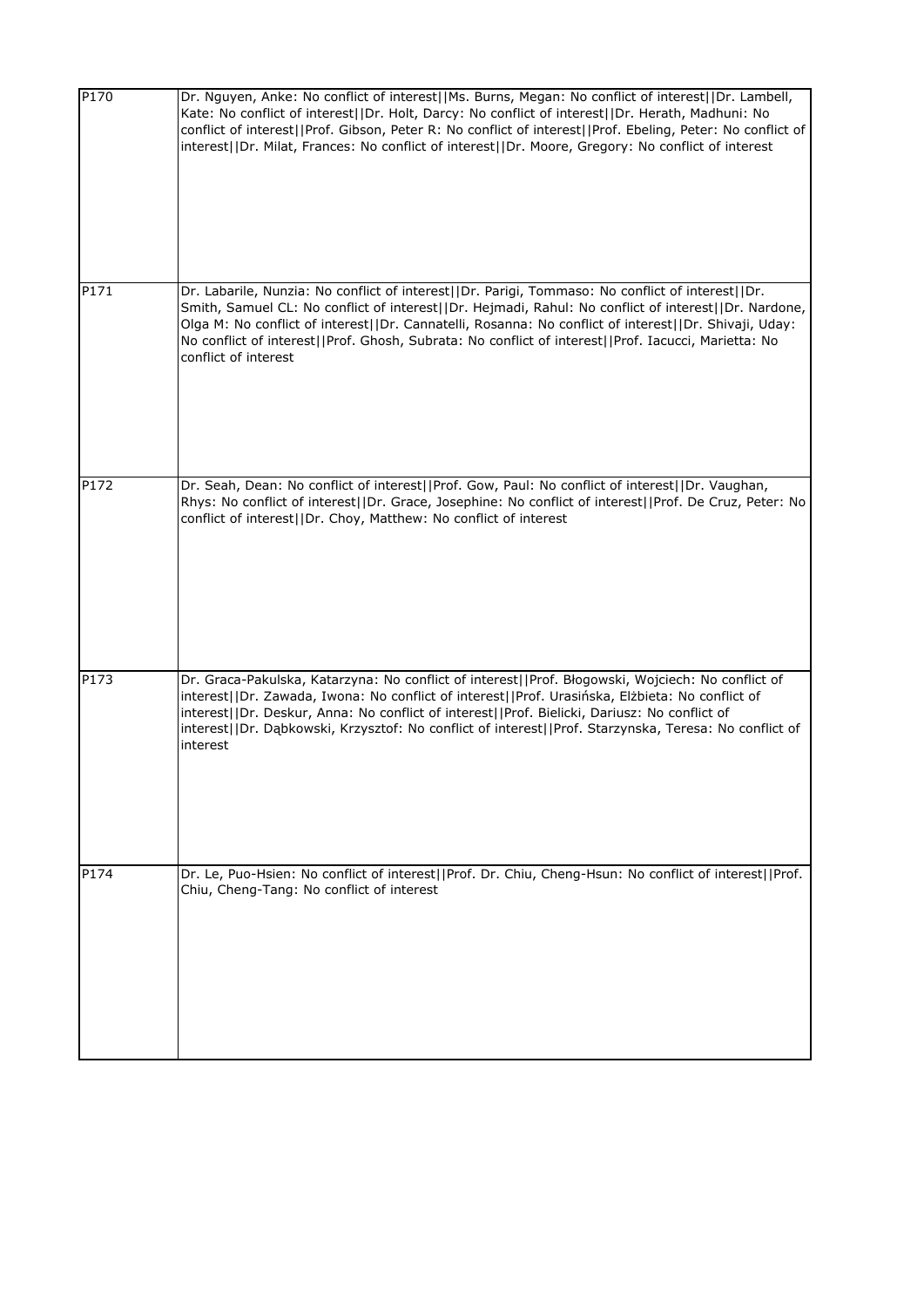| P175 | Banerjee, Rupa: No conflict of interest  Dr. Pal, Partha: No conflict of interest  Ms. Akki,<br>Yamunasrivalli: No conflict of interest  Mrs. Adigopula, Bhargavi: No conflict of interest  Dr. Reddy,<br>D. Nageshwar: No conflict of interest                                                                                                                                                                                                                                                                                                                                                                                                                                                                       |
|------|-----------------------------------------------------------------------------------------------------------------------------------------------------------------------------------------------------------------------------------------------------------------------------------------------------------------------------------------------------------------------------------------------------------------------------------------------------------------------------------------------------------------------------------------------------------------------------------------------------------------------------------------------------------------------------------------------------------------------|
| P176 | Ms. Loveikyte, Roberta: No conflict of interest  Dr. Bourgonje, Arno Rolf: No conflict of<br>interest  Mr. van der Reijden, Johan j: No conflict of interest  Ms. Bulthuis, Marian I c: No conflict<br>of interest  Dr. Hawinkels, Luuk j a c: No conflict of interest  Prof. Dr. van Goor, Harry: No conflict<br>of interest  Dr. van der Meulen-de Jong, Andrea e: No conflict of interest  Prof. Dr. Dijkstra,<br>Gerard: No conflict of interest                                                                                                                                                                                                                                                                  |
| P177 | Prof. Dr. Huynh, Hien: : Advisory board: Abbvie, Janssen; Research support: Janssen, Abbvie  Mr.<br>Ma, Henry: No conflict of interest  Prof. Dr. Isaac, Daniela: No conflict of interest  Prof. Dr. Novak,<br>Kerri: No conflict of interest  Dr. Almeida, Patricia: No conflict of interest  Mr. Kim, Justin: No<br>conflict of interest  Ms. Kuc, Anna: No conflict of interest  Prof. Dr. Carroll, Matthew: No conflict of<br>interest  Prof. Dr. Wine, Eytan: : Advisory board: Abbvie, Janssen, Nestle; Speaker - Abbvie,<br>Nestle.                                                                                                                                                                            |
| P178 | Dr. Góes de Codes, Lina Maria: No conflict of interest  Ms. Costa de Jeus, Ana Carolina: No<br>conflict of interest  Dr. Góes de Codes, João Jorge: No conflict of interest  Dr. da Silva Beda<br>Sacramento, Carolina: No conflict of interest  Dr. Dias Marques da Cruz, Isabela: No conflict of<br>interest  Mr. Freitas Ferreira, Reginaldo: No conflict of interest  Dr. Baqueiro Sena, Natalie: No<br>conflict of interest  Dr. Moreira Gusmão, Viviane: No conflict of interest  Dr. Araujo Mota, Jaciane:<br>No conflict of interest  Dr. Pamponet Motta, Marina: No conflict of interest  Prof. Martins Netto,<br>Eduardo: No conflict of interest  Prof. Oliveira santana, Genoile: No conflict of interest |
| P179 | Ms. Reijntjes, Maud: No conflict of interest  de Voogd, Floris: No conflict of interest  Prof. Dr.<br>Bemelman, Willem: No conflict of interest  Prof. Dr. d'Haens, Geert: No conflict of interest  Dr.<br>Buskens, Christianne: No conflict of interest  Dr. Gecse, Krisztina: No conflict of interest                                                                                                                                                                                                                                                                                                                                                                                                               |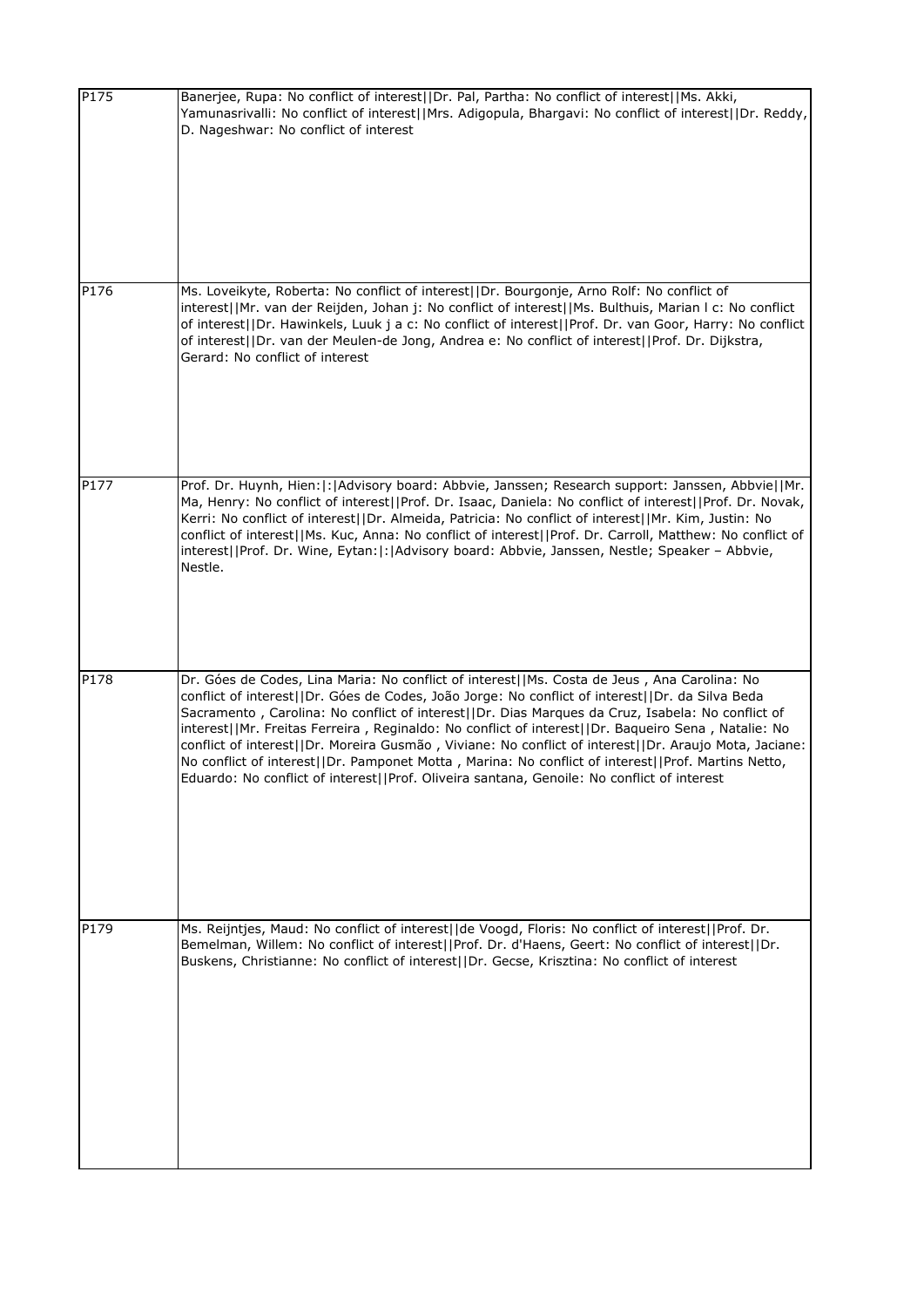| P180 | Dr. Kim, Na Young: No conflict of interest  Prof. Dr. Lee, Yoo Jin: No conflict of interest  Prof. Dr.<br>Kim, Kyeong Ok: No conflict of interest  Prof. Dr. Kim, Eun Soo: No conflict of interest  Prof. Dr.<br>Lee, Hyun Seok: No conflict of interest  Prof. Dr. Kim, Sung Kook: No conflict of interest  Jang,<br>Byung Ik: No conflict of interest  Prof. Dr. Kim, Eun Young: No conflict of interest  Prof. Dr. Cho,<br>Kwang Bum: No conflict of interest  Prof. Dr. Kim, jeongseok: No conflict of interest                                                                                                                                                                                                                                                                                                                                                                                                                                                                                                                                                                                                                                                                                                                                                                                                                                                                                                                                                                                                                                                                                                                                                                                                                                                                                                                                                                                                                                                                                                                                |
|------|----------------------------------------------------------------------------------------------------------------------------------------------------------------------------------------------------------------------------------------------------------------------------------------------------------------------------------------------------------------------------------------------------------------------------------------------------------------------------------------------------------------------------------------------------------------------------------------------------------------------------------------------------------------------------------------------------------------------------------------------------------------------------------------------------------------------------------------------------------------------------------------------------------------------------------------------------------------------------------------------------------------------------------------------------------------------------------------------------------------------------------------------------------------------------------------------------------------------------------------------------------------------------------------------------------------------------------------------------------------------------------------------------------------------------------------------------------------------------------------------------------------------------------------------------------------------------------------------------------------------------------------------------------------------------------------------------------------------------------------------------------------------------------------------------------------------------------------------------------------------------------------------------------------------------------------------------------------------------------------------------------------------------------------------------|
| P181 | Kucharzik, Torsten:  :  TK has received lecture and consulting fees from AbbVie.    Dr. Helwig,<br>Ulf: : UH has received lecture and consulting fees from AbbVie.  Prof. Dr. Seibold, Frank: : FS has<br>received lecture and consulting fees from AbbVie.     Prof. Dr. Biedermann, Luc:  :   LB has received<br>lecture and consulting fees from AbbVie. [[Prof. Dr. Högenauer, Christoph:  : CH has received<br>lecture and consulting fees from AbbVie. []Dr. Fischer, Imma: [: [I. Fischer has received consulting<br>fees from AbbVie.  Dr. Kolterer, Stefanie: : SK is an AbbVie employee and may own AbbVie stock<br>or options.   AbbVie sponsored the study; contributed to the design; participated in the collection,<br>analysis, and interpretation of data; in writing, reviewing, and approval of the final version.<br>Statistical analysis support was provided by Dr. Imma Fischer, Biostatistik Tübingen, which was<br>funded by AbbVie. No honoraria or payments were made for authorship.   Mr. Rath, Stefan: :  SR<br>is an AbbVie employee and may own AbbVie stock or options. (AbbVie sponsored the study;<br>contributed to the design; participated in the collection, analysis, and interpretation of data; in<br>writing, reviewing, and approval of the final version. Statistical analysis support was provided by<br>Dr. Imma Fischer, Biostatistik Tübingen, which was funded by AbbVie. No honoraria or payments<br>were made for authorship.   Ms. Hammer, Leonie: :  LH is an AbbVie employee and may own<br>AbbVie stock or options.   AbbVie sponsored the study; contributed to the design; participated in<br>the collection, analysis, and interpretation of data; in writing, reviewing, and approval of the final<br>version. Statistical analysis support was provided by Dr. Imma Fischer, Biostatistik Tübingen,<br>which was funded by AbbVie. No honoraria or payments were made for authorship.   Prof. Dr.<br>Maaser, Christian:  :   CM has received lecture and consulting fees from AbbVie. |
| P182 | Dr. Holubar, Stefan: No conflict of interest  Dr. Qazi, Taha: No conflict of interest  Dr. Savage,<br>Erica: No conflict of interest  Dr. Ream, Justin: No conflict of interest  Dr. Lightner, Amy: No<br>conflict of interest  Dr. Rieder, Florian: No conflict of interest  Dr. Gordon, Ilyssa: No conflict of<br>interest  Dr. Baker, Mark: No conflict of interest  Dr. Hull, Tracy: No conflict of interest  Dr.<br>Steele, Scott: No conflict of interest                                                                                                                                                                                                                                                                                                                                                                                                                                                                                                                                                                                                                                                                                                                                                                                                                                                                                                                                                                                                                                                                                                                                                                                                                                                                                                                                                                                                                                                                                                                                                                                    |
| P183 | Ms. Janssen, Laura: No conflict of interest  Mr. Creemers, Rob: No conflict of interest  Dr. van<br>Bodegraven, Adriaan: No conflict of interest  Prof. Dr. Pierik, Marieke: No conflict of interest                                                                                                                                                                                                                                                                                                                                                                                                                                                                                                                                                                                                                                                                                                                                                                                                                                                                                                                                                                                                                                                                                                                                                                                                                                                                                                                                                                                                                                                                                                                                                                                                                                                                                                                                                                                                                                               |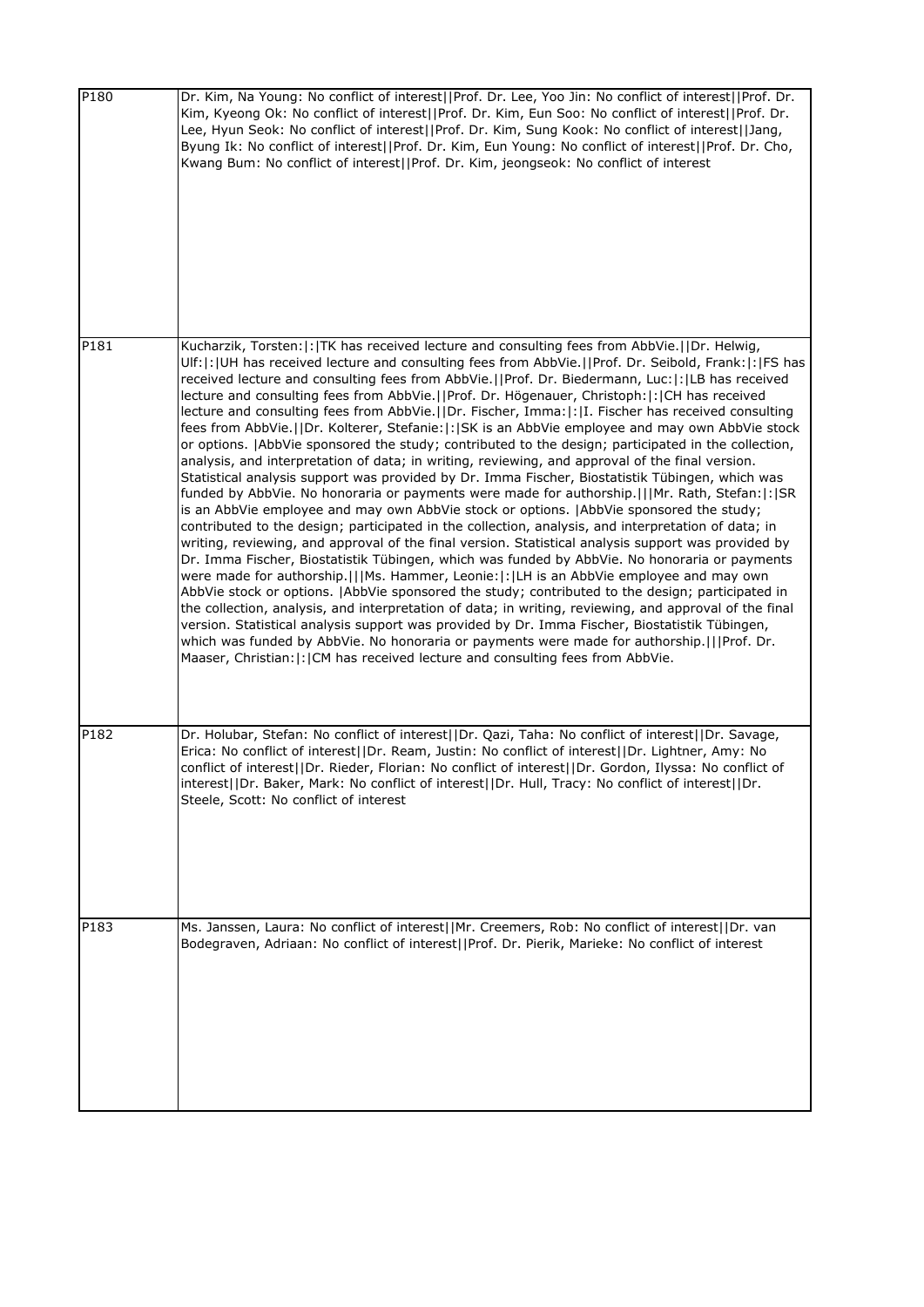| P184 | Dr. Shehab, Mohammad: No conflict of interest  Mrs. Alasfour, Hajer: No conflict of interest  Mrs.<br>Abdullah, Israa: No conflict of interest  Ms. Alhendi, Ghadeer: No conflict of interest  Alhadab,<br>Anwar: No conflict of interest  Dr. Alfadhli, Ahmad: No conflict of interest  Dr. Ziyab, Ali: No<br>conflict of interest  Dr. Battat, Robert: No conflict of interest                                                                                                                                                                                                                                                                                                                                                                    |
|------|-----------------------------------------------------------------------------------------------------------------------------------------------------------------------------------------------------------------------------------------------------------------------------------------------------------------------------------------------------------------------------------------------------------------------------------------------------------------------------------------------------------------------------------------------------------------------------------------------------------------------------------------------------------------------------------------------------------------------------------------------------|
| P185 | Dr. Sina, Marsela: No conflict of interest  Pemaj, Xhensila: No conflict of interest  Akshija, Ilir: No<br>conflict of interest  Prifti, Skerdi: No conflict of interest                                                                                                                                                                                                                                                                                                                                                                                                                                                                                                                                                                            |
|      |                                                                                                                                                                                                                                                                                                                                                                                                                                                                                                                                                                                                                                                                                                                                                     |
| P186 | Dr. Hudson, Alexandra: No conflict of interest  Dr. Huynh, Hien Q.: : Speaker fee Janssen,<br>adboard Abbvie, research funding Abbvie, Takada, Janssen  Mr. Ma, Henry: No conflict of<br>interest  Ms. Kuc, Anna: No conflict of interest  Mr. Kim, Justin: No conflict of interest  Dr.<br>Almeida, Patricia: No conflict of interest  Dr. Carroll, Matthew W.: No conflict of interest  Dr. Wine,<br>Eytan:  :   Honoraria from AbbVie, Jannsen, Nestle Health Sciences, Mead Johnson Nutrition.     Dr.<br>Thompson, Adrienne: No conflict of interest  Dr. Isaac, Daniela M.: No conflict of interest                                                                                                                                           |
| P187 | Dr. Facanali, Carolina: No conflict of interest  Prof. Dr. Sobrado, Carlos Walter: No conflict of<br>interest  Dr. meirelles carregaro, Bruna: No conflict of interest  Dr. Borba, Marcelo Rodrigues: No<br>conflict of interest  Prof. Dr. Nahas, Sergio Carlos: No conflict of interest                                                                                                                                                                                                                                                                                                                                                                                                                                                           |
| P188 | Mr. Rueda Sanchez, Jesus: No conflict of interest  Ms. Suarez Ferrer, Cristina Julia: No conflict of<br>interest  Mr. Poza Cordon, Joaquin: No conflict of interest  Mr. Camara Baena, Sergio: No conflict<br>of interest  Ms. Keco Huerga, Alma: No conflict of interest  Mr. Garcia de la Borbolla Serres, Jesus:<br>No conflict of interest  Mr. Martin Arranz, Eduardo: No conflict of interest  Ms. Sanchez Azofra,<br>Maria: No conflict of interest  Mr. Rueda Garcia, Jose Luis: No conflict of interest  Ms. Garcia<br>Ramirez, Laura: No conflict of interest  Mr. Noci Belda, Jesus: No conflict of interest  Ms. Verges<br>Martinez-Meco, Tamara: No conflict of interest  Ms. Martin Arranz, Maria Dolores: No conflict of<br>interest |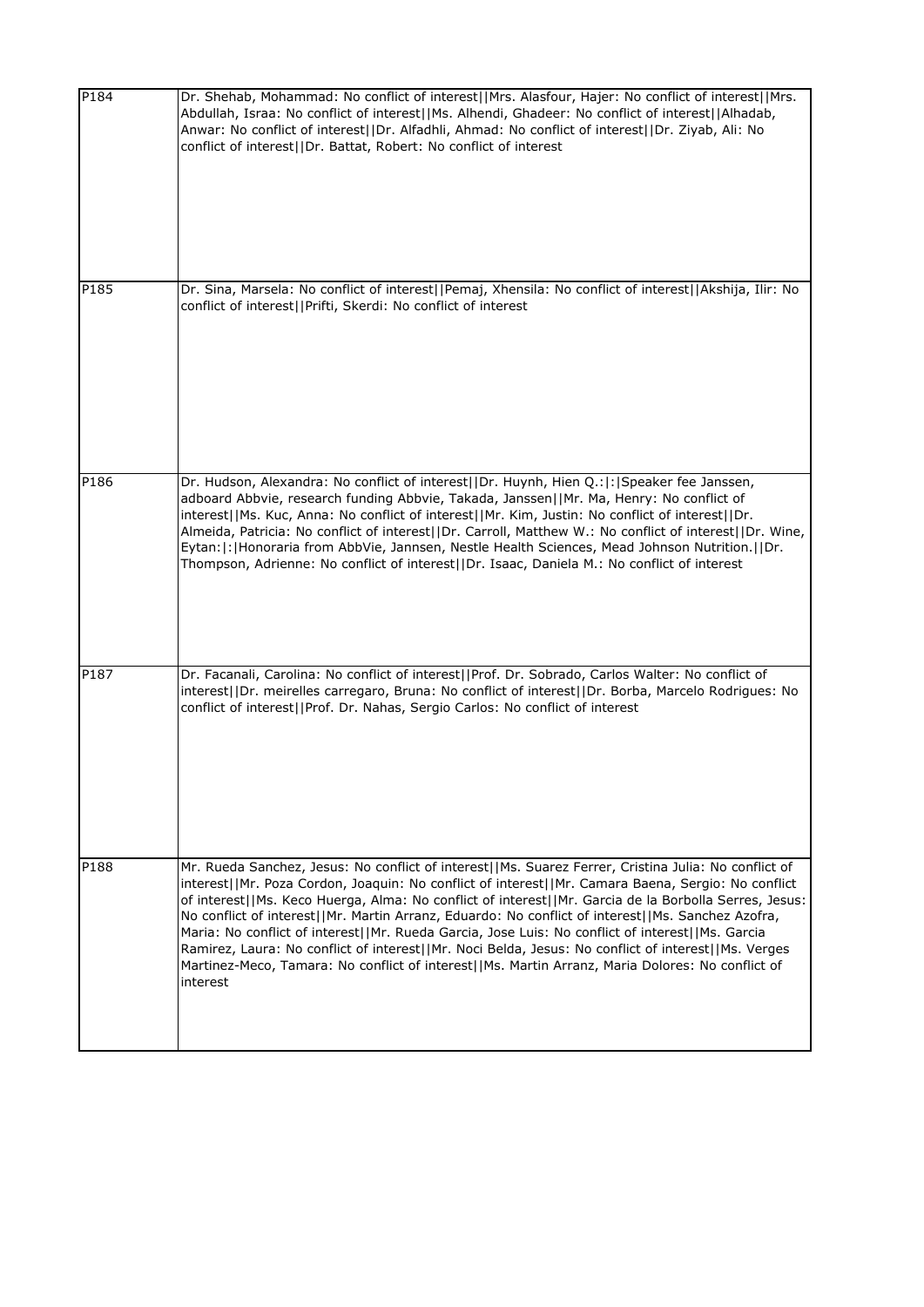| P189 | Dr. Tandon, Parul: No conflict of interest  Ms. O'Connor, Katie: No conflict of interest  Dr.<br>Steinhart, Hillary: No conflict of interest  Dr. Desphande, Amol: No conflict of interest  Dr.<br>Maxwell, Cynthia: No conflict of interest  Dr. Huang, Vivian: No conflict of interest                                                                                                                                                                                                                                              |
|------|---------------------------------------------------------------------------------------------------------------------------------------------------------------------------------------------------------------------------------------------------------------------------------------------------------------------------------------------------------------------------------------------------------------------------------------------------------------------------------------------------------------------------------------|
| P190 | Mr. Mustonen, Aaro: No conflict of interest  Dr. Asikainen, Suvi: No conflict of interest  Mrs.<br>Toivonen, Tanja: No conflict of interest  Jussila, Airi Tellervo: No conflict of interest                                                                                                                                                                                                                                                                                                                                          |
| P191 | Dr. Tanaka, Makoto:  :  This study was supported by the Grant Program for Research Study in<br>NAKATANI Foundation.   The web-survey (collaborative research) was funded by Takeda.   Dr.<br>Kawakami, Aki: No conflict of interest  Ms. Sakagami, Kayoko: No conflict of interest  Ms. Terai,<br>Tomoko: : Tomoko Terai is an employee of Takeda.  Dr. Fernandez, Jovelle: : Jovelle Fernandez<br>is an employee of Takeda.     Prof. Keefer, Laurie: No conflict of interest    Dr. Ito, Hiroaki: No conflict<br>of interest        |
| P192 | Dr. Levartovsky, Asaf: No conflict of interest  Ms. Ovdat, Tal: No conflict of interest  Dr. Barash,<br>Yiftach: No conflict of interest  Dr. Ben-Shatach, Zohar: No conflict of interest  Dr. Skinezes, Yael:<br>No conflict of interest  Dr. Jesin, Stuart: No conflict of interest  Dr. Klempfner, Robert: No conflict<br>of interest  Prof. Grossman, Ehud: No conflict of interest  Prof. Kopylov, Uri: No conflict of<br>interest  Prof. Ben-Horin, Shomron: No conflict of interest  Dr. Ungar, Bella: No conflict of interest |
| P193 | Dr. Shariff, Sharafaath: No conflict of interest  Dr. Sharma, Neel: No conflict of interest  Dr.<br>Quraishi, Mohammed Nabil: No conflict of interest  Dr. Cooney, Rachel: No conflict of<br>interest  Prof. Iqbal, Tariq: No conflict of interest  Dr. Rimmer, Peter: No conflict of interest                                                                                                                                                                                                                                        |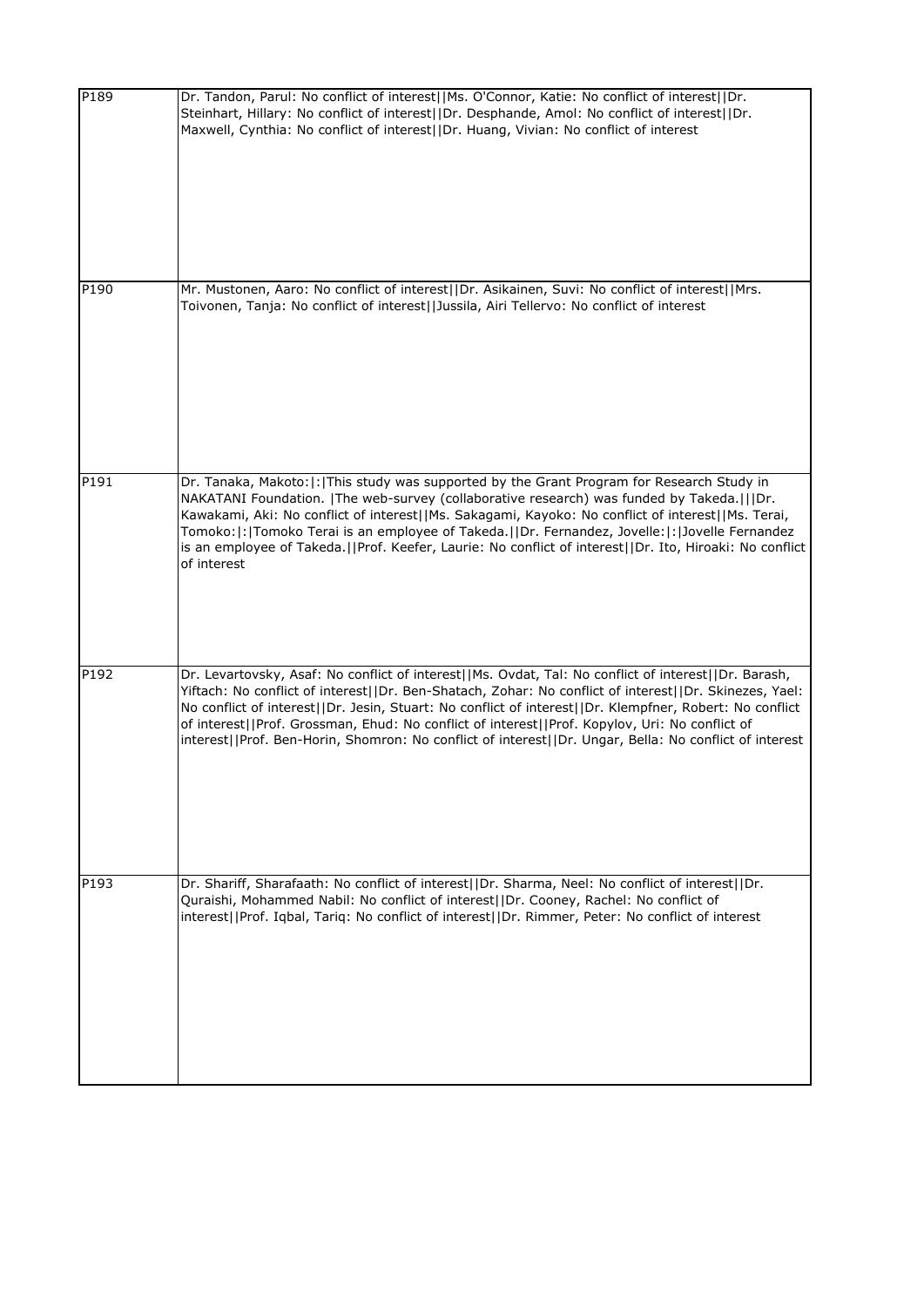| P194 | Ms. Van Der Does De Willebois, Eline: No conflict of interest  Dr. Duijvestein, Marjolijn: No conflict<br>of interest  Dr. Wasmann, Karin: No conflict of interest  Prof. Dr. D'Haens, Geert: No conflict of<br>interest  Dr. Buskens, Christianne: No conflict of interest  Prof. Dr. Bemelman, Willem: No conflict<br>of interest                                                                                                                                                                                                                                                                                                                                                                                                                                                                                                                                                                                                                                              |
|------|----------------------------------------------------------------------------------------------------------------------------------------------------------------------------------------------------------------------------------------------------------------------------------------------------------------------------------------------------------------------------------------------------------------------------------------------------------------------------------------------------------------------------------------------------------------------------------------------------------------------------------------------------------------------------------------------------------------------------------------------------------------------------------------------------------------------------------------------------------------------------------------------------------------------------------------------------------------------------------|
| P195 | Prof. Dr. Lee, Hyun Seok: No conflict of interest  Dr. Chiorean, Michael: No conflict of interest                                                                                                                                                                                                                                                                                                                                                                                                                                                                                                                                                                                                                                                                                                                                                                                                                                                                                |
| P196 | Ms. Nice, Rachel: No conflict of interest  Goodhand, James R: No conflict of interest  Kennedy,<br>Nicholas: No conflict of interest  Ahmad, Tariq: No conflict of interest  Winyard, Paul: No conflict of<br>interest  McDonald, Timothy J: No conflict of interest                                                                                                                                                                                                                                                                                                                                                                                                                                                                                                                                                                                                                                                                                                             |
| P197 | Dr. Honap, Sailish:  :  SH has received lecture fees from Pfizer, Janssen, and Takeda.    Dr. Meade,<br>Susanna: : SM has received lecture fees from Dr Falk Pharma.  Dr. Spencer, Ashley: No conflict of<br>interest  Dr. Pavlidis, Polychronis: : PP has received research funding from Galapagos.  Dr. Luber,<br>Raphael:  :   RL has received educational grants from Ferring, Pfizer and Vifor Pharma.     Dr. Calonje,<br>Eduardo: No conflict of interest  Dr. Rashid, Ellie: No conflict of interest  Prof. Bunker,<br>Christopher: No conflict of interest  Dr. Lewis, Fiona: No conflict of interest  Dr. Irving,<br>Peter:  :  PMI has received lecture fees from Abbvie, Warner Chilcott, Ferring, Falk Pharma, Takeda,<br>MSD, Johnson and Johnson, Shire and Pfizer. Financial support for research: MSD, Takeda and<br>Pfizer. Advisory fees: Abbvie, Warner Chilcott, Takeda, MSD, Vifor Pharma, Pharmacosmos,<br>Topivert, Genentech, Hospira, Samsung Bioepis. |
| P198 | Mr. Radford-Smith, Daniel: No conflict of interest  Dr. Yates, Abi: No conflict of interest  Hageman,<br>Ishtu: No conflict of interest  Dr. Joustra, Vincent: No conflict of interest  Dr. Li Yim, Andrew: No<br>conflict of interest  Dr. Davids, Mark: No conflict of interest  Dr. Henneman, Peter: No conflict of<br>interest  Dr. Hakvoort, Theo: No conflict of interest  D'Haens, Greet: No conflict of interest  Prof.<br>de Jong, Wouter: No conflict of interest  Anthony, Daniel: No conflict of interest  Prof. Dr.<br>Satsangi, Jack: No conflict of interest  Dr. Probert, Fay: No conflict of interest                                                                                                                                                                                                                                                                                                                                                           |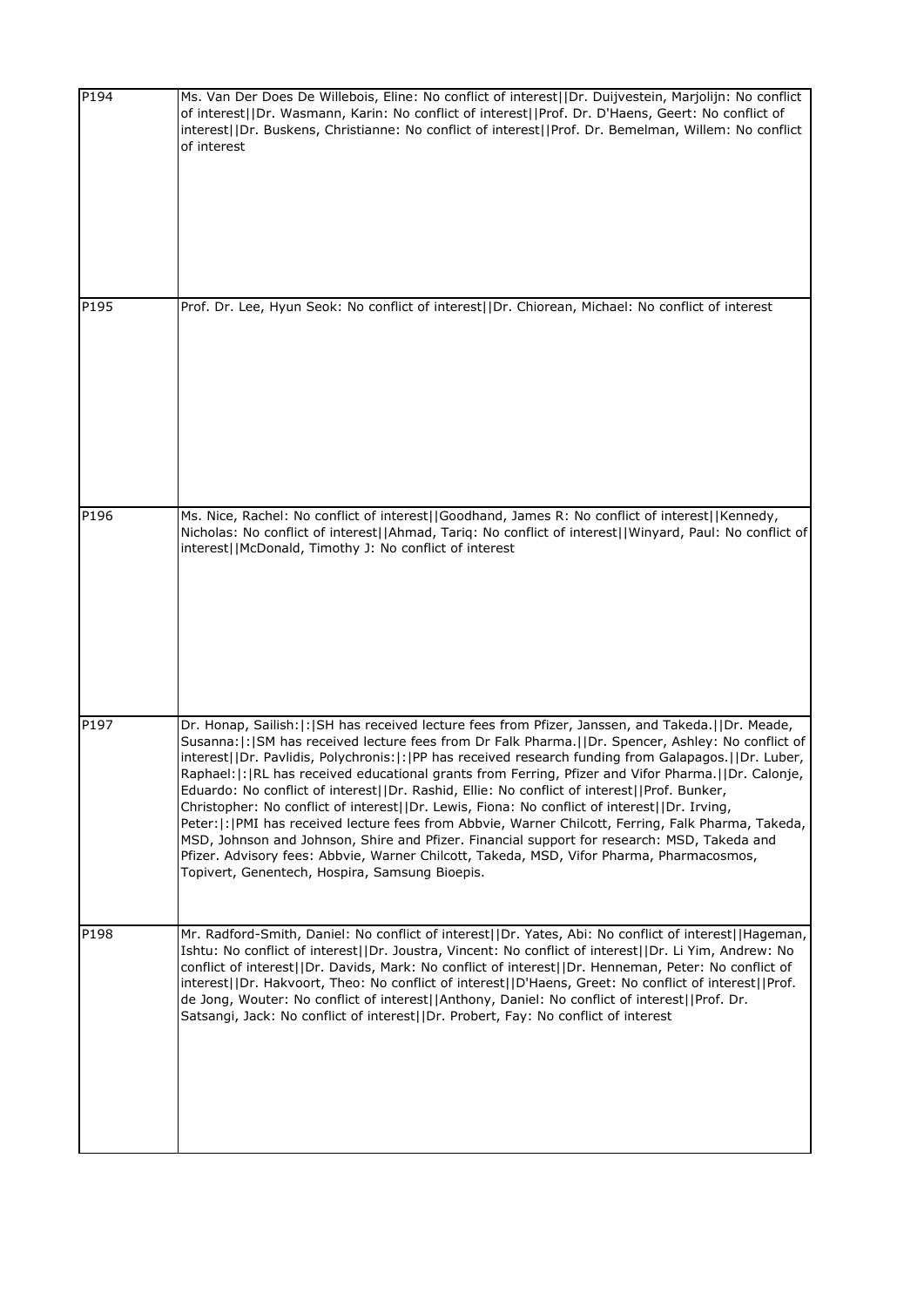| P199 | Dr. Rottoli, Matteo: No conflict of interest  Pezzuto, Paola: No conflict of interest  Fallani, Guido:<br>No conflict of interest  Pellino, Gianluca: No conflict of interest  Rizzello, Fernando: No conflict of<br>interest  Gionchetti, Paolo: No conflict of interest  Poggioli, Gilberto: No conflict of interest                                                                                                                                                                                                                                                                                                                                                                                                                                                                                                                                                                                                                                                                                                                                                                                                                                           |
|------|------------------------------------------------------------------------------------------------------------------------------------------------------------------------------------------------------------------------------------------------------------------------------------------------------------------------------------------------------------------------------------------------------------------------------------------------------------------------------------------------------------------------------------------------------------------------------------------------------------------------------------------------------------------------------------------------------------------------------------------------------------------------------------------------------------------------------------------------------------------------------------------------------------------------------------------------------------------------------------------------------------------------------------------------------------------------------------------------------------------------------------------------------------------|
| P200 | Dr. Tamilarasan, Aravind Gokul: No conflict of interest  Dr. Tran, Yvonne: No conflict of<br>interest  Dr. Paramsothy, Sudarshan: No conflict of interest  Prof. Dr. Leong, Rupert: No conflict of<br>interest                                                                                                                                                                                                                                                                                                                                                                                                                                                                                                                                                                                                                                                                                                                                                                                                                                                                                                                                                   |
| P201 | Belvedere, Angela: No conflict of interest  Gerti, Dajti: No conflict of interest  Canavese, Anna: No<br>conflict of interest  Pulcina, Guenda: No conflict of interest  Romano, Angela: No conflict of<br>interest  Poggioli, Gilberto: No conflict of interest  Dr. Rottoli, Matteo: No conflict of interest                                                                                                                                                                                                                                                                                                                                                                                                                                                                                                                                                                                                                                                                                                                                                                                                                                                   |
| P202 | Dr. Ruiz-Cerulla, Alexandra: No conflict of interest  Dr. Blat Serra, Rosa: No conflict of<br>interest  Ms. Sánchez-Pastor, Elena: No conflict of interest  Dr. Notta, Paula C: No conflict of<br>interest  Dr. Rodríguez-Alonso, Lorena: : -Lorena Rodríguez-Alonso has served as a speaker for<br>Takeda, Pfizer and MSD, and she has served as advisor for Abbvie.  Dr. Aràjol Gonzalez, Clàudia:<br>No conflict of interest  Dr. Serra Nilsson, Katja: No conflict of interest  Ms. Antón Güell, Sílvia: No<br>conflict of interest  Dr. Serrano Santacruz, Inmaculada: No conflict of interest  Dr. Luque Gómez,<br>Ana: No conflict of interest  Prof. Dr. Aran, Josep M: No conflict of interest  Dr. Rodríguez-<br>Moranta, Francisco:  :  -Francisco Rodríguez-Moranta has served as a speaker for Abbvie, Takeda,<br>Pfizer, Jansen and MSD, and he has served as advisor for Abbvie, Jansen, MSD and Pfizer.  Dr.<br>Guardiola Capon, Jordi:   :   - Jordi Guardiola has served as a speaker, as consultant or has received<br>research or education funding from MSD, Abbvie, Kern, Pfizer, Takeda, Janssen, Ferring, Roche<br>and General Electric. |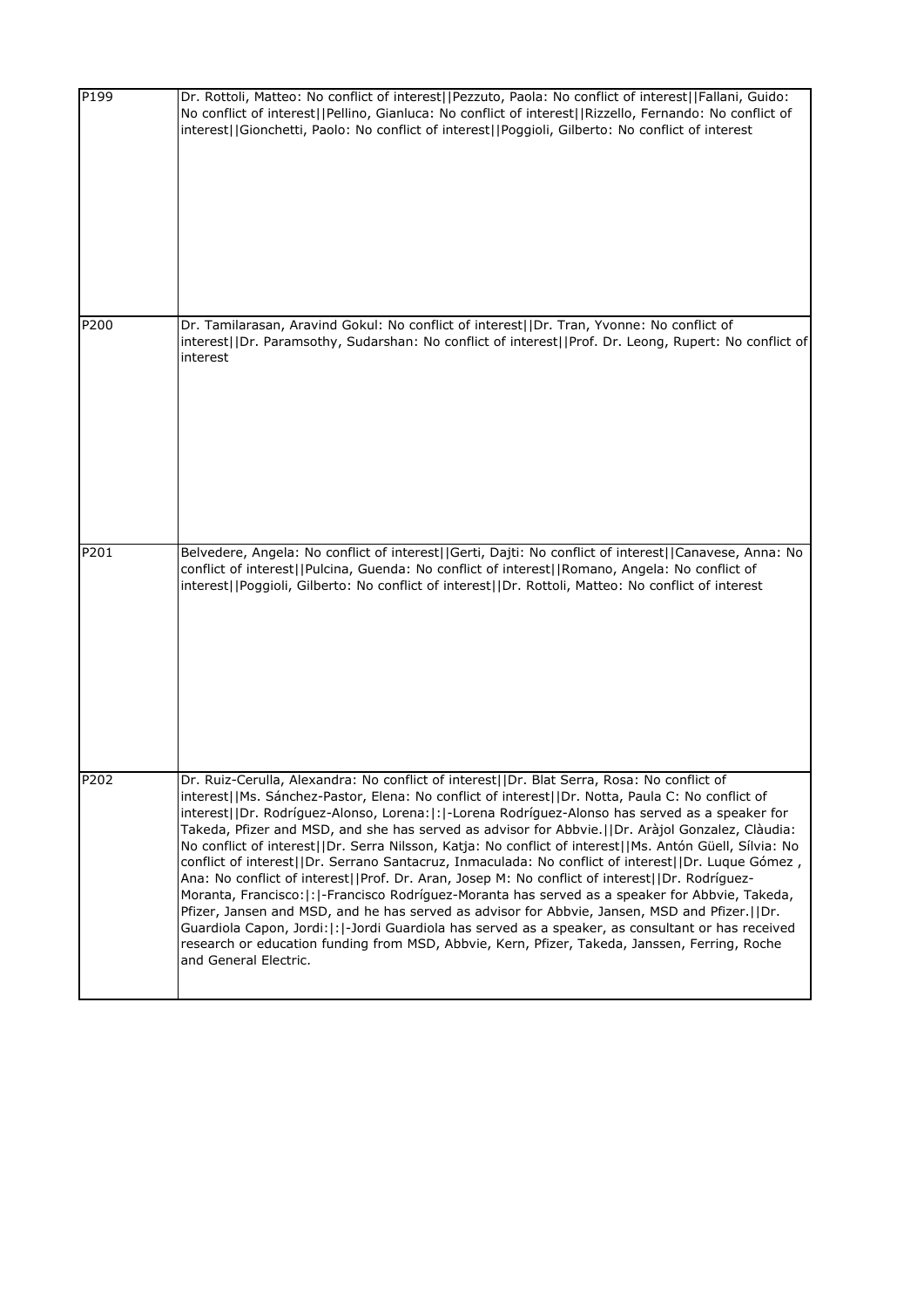| P <sub>203</sub> | Dr. Narula, Neeraj:  :  Neeraj Narula holds a McMaster University Department of Medicine Internal     |
|------------------|-------------------------------------------------------------------------------------------------------|
|                  | Career Award. Neeraj Narula has received honoraria from Janssen, Abbvie, Takeda, Pfizer, Merck,       |
|                  | Sandoz, Novartis, and Ferring.  Ms. Wong, Emily: No conflict of interest  Dr. Dulai,                  |
|                  | Parambir:  :   Parambir S. Dulai is supported by a Digestive Diseases Research Center grant NIH       |
|                  | DK120515 and a Research Scholar Award from the American Gastroenterology Association.                 |
|                  | Parmabir S.Dulai has received research support and consulting for Takeda, Abbvie, Janssen,            |
|                  | Pfizer.  Dr. Marshall, John: : John K. Marshall has received honoraria from Janssen, AbbVie,          |
|                  | Allergan, Bristol-Meyer-Squibb, Ferring, Janssen, Lilly, Lupin, Merck, Pfizer, Pharmascience, Roche,  |
|                  |                                                                                                       |
|                  | Shire, Takeda and Teva.  Dr. Jairath, Vipul: : Vipul Jairath has received consulting/advisory board   |
|                  | fees from AbbVie, Alimentiv Inc (formerly Robarts Clinical Trials), Arena pharmaceuticals, Asieris,   |
|                  | Bristol Myers Squibb, Celltrion, Eli Lilly, Ferring, Fresenius Kabi, Galapagos, GlaxoSmithKline,      |
|                  | Genetech, Gilead, Janssen, Merck, Mylan, Pandion, Pendopharm, Pfizer, Reistone Biopharma,             |
|                  | Roche, Sandoz, Takeda, Teva, Topivert; speaker's fees from, Abbvie, Ferring, Galapagos, Janssen       |
|                  | Pfizer Shire, Takeda  Dr. Reinisch, Walter: : Walter Reinisch has received support for the            |
|                  | following: Speaker for Abbott Laboratories, Abbvie, Aesca, Aptalis, Astellas, Centocor, Celltrion,    |
|                  | Danone Austria, Elan, Falk Pharma GmbH, Ferring, Immundiagnostik, Mitsubishi Tanabe Pharma            |
|                  | Corporation, MSD, Otsuka, PDL, Pharmacosmos, PLS Education, Schering-Plough, Shire, Takeda,           |
|                  | Therakos, Vifor, Yakult,  Consultant for Abbott Laboratories, Abbvie, Aesca, Algernon, Amgen, AM      |
|                  | Pharma, AMT, AOP Orphan, Arena Pharmaceuticals, Astellas, Astra Zeneca, Avaxia, Roland Berger         |
|                  | GmBH, Bioclinica, Biogen IDEC, Boehringer-Ingelheim, Bristol-Myers Squibb, Cellerix,                  |
|                  | Chemocentryx, Celgene, Centocor, Celltrion, Covance, Danone Austria, DSM, Elan, Eli Lilly, Ernest     |
|                  | & Young, Falk Pharma GmbH, Ferring, Galapagos, Genentech, Gilead, Grünenthal, ICON, Index             |
|                  | Pharma, Inova, Janssen, Johnson & Johnson, Kyowa Hakko Kirin Pharma, Lipid Therapeutics,              |
|                  | LivaNova, Mallinckrodt, Medahead, MedImmune, Millenium, Mitsubishi Tanabe Pharma Corporation,         |
|                  | MSD, Nash Pharmaceuticals, Nestle, Nippon Kayaku, Novartis, Ocera, OMass, Otsuka, Parexel, PDL,       |
|                  | Periconsulting, Pharmacosmos, Philip Morris Institute, Pfizer, Procter & Gamble, Prometheus,          |
|                  | Protagonist, Provention, Robarts Clinical Trial, Sandoz, Schering-Plough, Second Genome, Seres        |
|                  | Therapeutics, Setpointmedical, Sigmoid, Sublimity, Takeda, Therakos, Theravance, Tigenix, UCB,        |
|                  | Vifor, Zealand, Zyngenia, and 4SC,  Advisory board member for Abbott Laboratories, Abbvie,            |
|                  | Aesca, Amgen, AM Pharma, Astellas, Astra Zeneca, Avaxia, Biogen IDEC, Boehringer-Ingelheim,           |
|                  | Bristol-Myers Squibb, Cellerix, Chemocentryx, Celgene, Centocor, Celltrion, Danone Austria, DSM,      |
|                  | Elan, Ferring, Galapagos, Genentech, Grünenthal, Inova, Janssen, Johnson & Johnson, Kyowa             |
|                  |                                                                                                       |
|                  | Hakko Kirin Pharma, Lipid Therapeutics, MedImmune, Millenium, Mitsubishi Tanabe Pharma                |
|                  | Corporation, MSD, Nestle, Novartis, Ocera, Otsuka, PDL, Pharmacosmos, Pfizer, Procter & Gamble,       |
|                  | Prometheus, Sandoz, Schering-Plough, Second Genome, Setpointmedical, Takeda, Therakos,                |
|                  | Tigenix, UCB, Zealand, Zyngenia, and 4SC.                                                             |
|                  |                                                                                                       |
|                  |                                                                                                       |
|                  |                                                                                                       |
|                  |                                                                                                       |
|                  |                                                                                                       |
|                  |                                                                                                       |
|                  |                                                                                                       |
|                  |                                                                                                       |
|                  |                                                                                                       |
|                  |                                                                                                       |
|                  |                                                                                                       |
|                  |                                                                                                       |
|                  |                                                                                                       |
| P204             | Dr. Mortensen, Joachim:  :  Full time employee at Nordic Bioscience A/S  Dr. Focht, Gili: No conflict |
|                  | of interest  Mr. Pehrsson, Martin: : Full time employee at Nordic Bioscience A/S  Prof. Dr.           |
|                  |                                                                                                       |
|                  | Griffiths, Anne M.: No conflict of interest  Ms. Alexdóttir, Marta Sorokina: : Full time employee at  |
|                  | Nordic Bioscience  Dr. Church, Peter C.: No conflict of interest  Prof. Dr. Baldassano, Robert N.:    |
|                  | No conflict of interest  Dr. Bay-Jensen, Anne-Christine: : Full time employee at Nordic Bioscience    |
|                  | A/S  Dr. Silverstein, Jared: No conflict of interest  Prof. Karsdal, Morten Asser: : Full time        |
|                  | employee at Nordic Bioscience A/S  Prof. Dr. Turner, Dan: No conflict of interest                     |
|                  |                                                                                                       |
|                  |                                                                                                       |
|                  |                                                                                                       |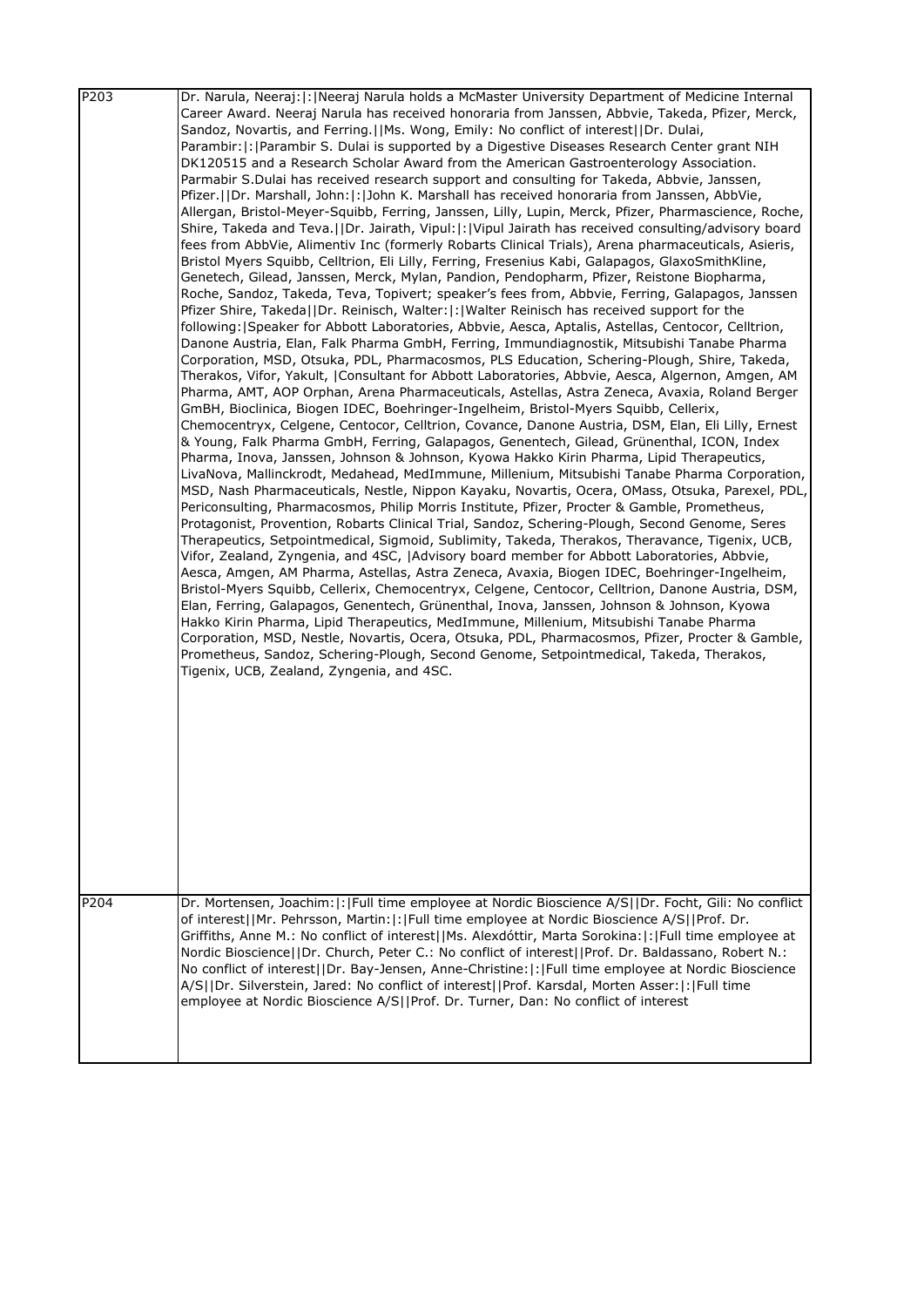| P205             | Dr. Freitas, Marta: No conflict of interest  Dr. Capela, Tiago: No conflict of interest  Dr. Macedo<br>Silva, Vítor: No conflict of interest  Dr. Arieira, Cátia: No conflict of interest  Dr. Xavier, Sofia: No<br>conflict of interest  Dr. Cúrdia Gonçalves, Tiago: No conflict of interest  Dr. Boal Carvalho, Pedro:<br>No conflict of interest  Dr. Dias de Castro, Francisca: No conflict of interest  Dr. Rosa, Bruno: No<br>conflict of interest  Dr. Moreira, Maria João: No conflict of interest  Prof. Dr. Cotter, José: No<br>conflict of interest                                                                                                                                                                                                                                                                                                                                                                                                                                                                                                                                                                                                                                                                        |
|------------------|----------------------------------------------------------------------------------------------------------------------------------------------------------------------------------------------------------------------------------------------------------------------------------------------------------------------------------------------------------------------------------------------------------------------------------------------------------------------------------------------------------------------------------------------------------------------------------------------------------------------------------------------------------------------------------------------------------------------------------------------------------------------------------------------------------------------------------------------------------------------------------------------------------------------------------------------------------------------------------------------------------------------------------------------------------------------------------------------------------------------------------------------------------------------------------------------------------------------------------------|
| P206             | Dr. Correia, João: No conflict of interest  Dr. Ponte, Ana: No conflict of interest  Dr. Proença,<br>Luísa: No conflict of interest  Dr. Rodrigues, Adélia: No conflict of interest  Dr. Pinho, Rolando: No<br>conflict of interest  Dr. Leite, Sónia: No conflict of interest  Dr. Fernandes, Carlos: No conflict of<br>interest  Dr. Rodrigues, Jaime: No conflict of interest  Dr. Silva, João Carlos: No conflict of<br>interest  Dr. Gomes, Catarina: No conflict of interest  Dr. Afecto, Edgar: No conflict of<br>interest  Dr. Estevinho, Maria Manuela: No conflict of interest  Dr. Freitas, Teresa: No conflict of<br>interest                                                                                                                                                                                                                                                                                                                                                                                                                                                                                                                                                                                              |
| P <sub>207</sub> | Ms. Lelong, Margaux: No conflict of interest  Mr. Nancey, Stephane: No conflict of interest  Mr.<br>Bouguen, Guillaume: No conflict of interest  Mr. Allez, Matthieu: No conflict of interest  Ms.<br>Serrero, Melanie: No conflict of interest  Mr. Chupin, Antoine: No conflict of interest  Mr. Caillo,<br>Ludovic: No conflict of interest  Ms. Viennot, Stephanie: No conflict of interest  Mr. Blanc, Pierre:<br>No conflict of interest  Mr. Reimund, Jean-Marie: No conflict of interest  Mr. Laharie, David: No<br>conflict of interest  Mr. olivier, Raphael: No conflict of interest  Mr. Laurent, Peyrin-Biroulet: No<br>conflict of interest  Ms. dib, Nina: No conflict of interest  Ms. De Maissin, Astrid: No conflict of<br>interest  Ms. Montuclard, Céline: No conflict of interest  Ms. Trang-Poisson, Caroline: No conflict of<br>interest  Ms. Gaillot, Géraldine: No conflict of interest  Ms. Bressollette-Bodin, Céline: No conflict<br>of interest  Ms. Berthome, Mathilde: No conflict of interest  Ms. Burel, Marianne: No conflict of<br>interest  Ms. Vavasseur, Fabienne: No conflict of interest  Mr. Bourreille, Arnaud: No conflict of<br>interest  Ms. Le Berre, Catherine: No conflict of interest |
| P208             | Ms. Gainullina, Gulia: No conflict of interest  Prof. Dr. Abdulganieva, Diana: No conflict of<br>interest  Dr. Kirillova, Elina: No conflict of interest  Dr. Odintsova, Alfia: No conflict of interest                                                                                                                                                                                                                                                                                                                                                                                                                                                                                                                                                                                                                                                                                                                                                                                                                                                                                                                                                                                                                                |
| P209             | Dr. Veisman, Ido: No conflict of interest  Dr. Oppenheim, Amit: No conflict of interest  Dr. Sub<br>laban, Zuheir: No conflict of interest  Dr. Kenig, Ariel: No conflict of interest  Dr. Ukashi, Offir: No<br>conflict of interest  Dr. Shacham-Shmueli, Einat: No conflict of interest  Dr. Engel, Tal: No conflict<br>of interest  Prof. Dr. Kopylov, Uri: No conflict of interest  Prof. Dr. Ben-Horin, Shomron: No<br>conflict of interest  Dr. Lang, Alon: No conflict of interest                                                                                                                                                                                                                                                                                                                                                                                                                                                                                                                                                                                                                                                                                                                                              |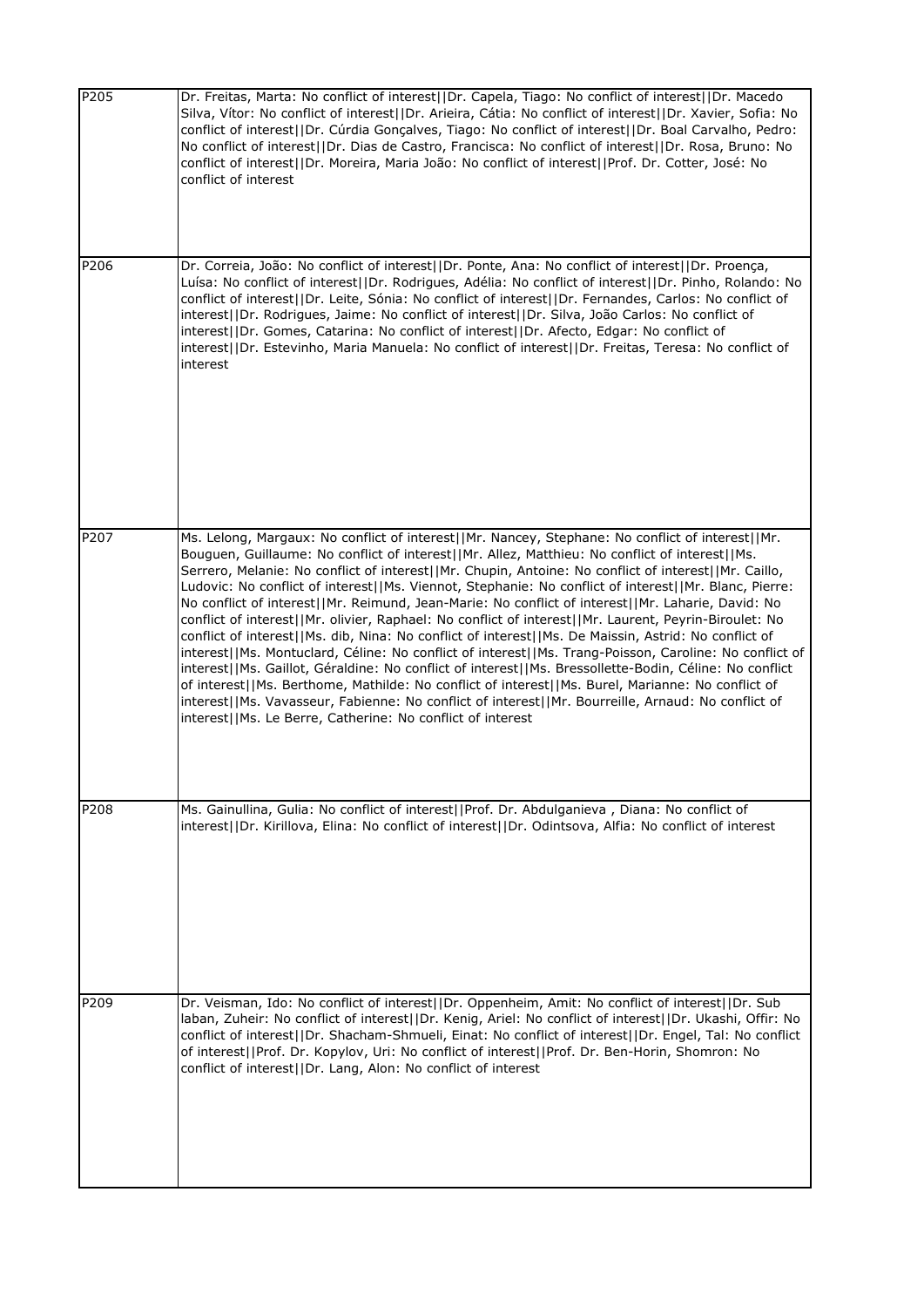| P210 | Ms. Sequeira, Cristiana: No conflict of interest  Dr. Santos, Inês: No conflict of interest  Dr.<br>Coelho, Mariana: No conflict of interest  Dr. Teixeira, Cristina: No conflict of interest  Dr.<br>Mangualde, João: No conflict of interest  Dr. Cremers, Isabelle: No conflict of interest  Dr. Oliveira,<br>Ana: No conflict of interest                                                                                                                                                          |
|------|--------------------------------------------------------------------------------------------------------------------------------------------------------------------------------------------------------------------------------------------------------------------------------------------------------------------------------------------------------------------------------------------------------------------------------------------------------------------------------------------------------|
| P211 | Dr. Bezzio, Cristina: No conflict of interest  Dr. Guarino, Alessia Dalila: No conflict of interest  Dr.<br>Arena, Ilaria: No conflict of interest  Dr. Della Corte, Cristina: No conflict of interest  Dr. Devani,<br>Massimo: No conflict of interest  Dr. Manes, Gianpiero: No conflict of interest  Dr. Schettino,<br>Mario: No conflict of interest  Dr. Sablich, Emanuele: No conflict of interest  Dr. Vernero, Marta:<br>No conflict of interest  Dr. Saibeni, Simone: No conflict of interest |
| P212 | Dr. Doherty, Jayne: No conflict of interest  Dr. Stack, Roisin: No conflict of interest  Dr. O Morain,<br>Neil: No conflict of interest  Prof. Dr. Mc Namara, Deirdre: No conflict of interest  Coe, Carolann:<br>No conflict of interest  Prof. Kevans, David: No conflict of interest  Prof. Dr. Doherty, Glen: No<br>conflict of interest                                                                                                                                                           |
| P213 | Dr. Martínez-Domínguez, Samuel Jesús: No conflict of interest  Dr. García Mateo, Sandra: No<br>conflict of interest  Gallego Llera, Beatriz: No conflict of interest  Gargallo-Puyuelo, Carla<br>Jerusalén: No conflict of interest  Refaie, Engy: No conflict of interest  Arroyo Villarino, Maria<br>Teresa: No conflict of interest  Laredo de la Torre, Viviana: No conflict of interest  Alfambra<br>Cabrejas, Erika: No conflict of interest  Gomollón García, Fernando: No conflict of interest |
| P214 | Dr. Vytautas, Kiudelis: No conflict of interest  Ms. Varkalaite, Greta: No conflict of interest  Ms.<br>Vaitkeviciute, Evelina: No conflict of interest  Ms. Arstikyte, Justina: No conflict of interest  Dr.<br>Skieceviciene, Jurgita: No conflict of interest  Prof. Dr. Kupcinskas, Juozas: No conflict of interest                                                                                                                                                                                |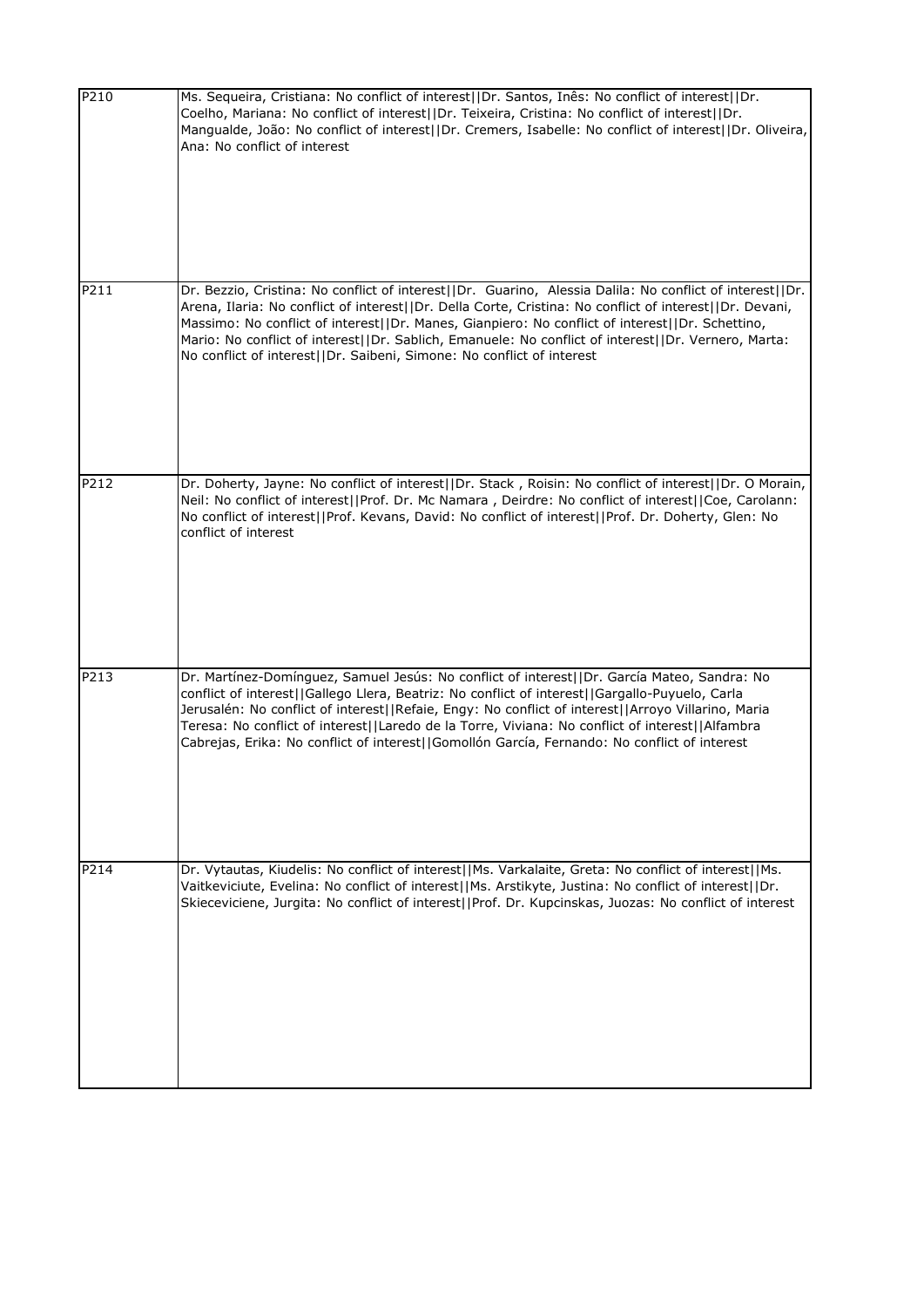| P215 | Dr. Elosua Gonzalez, Alfonso: No conflict of interest  Dr. Rullan, María: No conflict of interest  Dr.<br>Rubio, Saioa: No conflict of interest  Dr. Oquiñena, Susana: No conflict of interest  Dr. Macías,<br>Elena: No conflict of interest  Dr. Elizalde, Inmaculada: No conflict of interest  Dr. Vicuña, Miren:<br>No conflict of interest  Dr. Aznárez, Maria Rosario: No conflict of interest  Dr. Juanmartiñena, Jose<br>Francisco: No conflict of interest  Dr. Borda, Ana: No conflict of interest  Dr. Rodriguez, Cristina:<br>No conflict of interest  Dr. Fernández-Urién, Ignacio: No conflict of interest  Dr. Nantes, Óscar: No<br>conflict of interest |
|------|-------------------------------------------------------------------------------------------------------------------------------------------------------------------------------------------------------------------------------------------------------------------------------------------------------------------------------------------------------------------------------------------------------------------------------------------------------------------------------------------------------------------------------------------------------------------------------------------------------------------------------------------------------------------------|
| P216 | Ms. Matuszczyk, Malgorzata: No conflict of interest  Dr. Meglicka, Monika: No conflict of<br>interest  Dr. Wiernicka, Anna: No conflict of interest  Dr. Jarzebicka, Dorota: No conflict of<br>interest  Dr. Osiecki, Marcin: No conflict of interest  Mrs. Kotkowicz-Szczur, Marta: No conflict of<br>interest  Prof. Kierkus, Jaroslaw: No conflict of interest                                                                                                                                                                                                                                                                                                       |
| P217 | Dr. Domislović, Viktor: No conflict of interest  Prof. Brinar, Marko: No conflict of interest  Prof.<br>Čukovic-Čavka, Silvija: No conflict of interest  Dr. Turk, Nikša: No conflict of interest  Dr. Grgić,<br>Dora: No conflict of interest  Dr. Barišić, Ana: No conflict of interest  Dr. Jelaković, Mislav: No<br>conflict of interest  Prof. Krznarić, Željko: No conflict of interest                                                                                                                                                                                                                                                                           |
| P218 | Dr. Marra, Antonella: No conflict of interest   Terracciano, Fulvia: No conflict of interest   Bossa,<br>Fabrizio: No conflict of interest  Pastore, Maria Rosa: No conflict of interest  Marseglia, Antonio:<br>No conflict of interest  Di Rodi, Angelica: No conflict of interest  Valvano, Maria Rosa: No conflict<br>of interest  Carparelli, Sonia: No conflict of interest  Ippolito, Massimo Antonio: No conflict of<br>interest  D'Altilia, Mario: No conflict of interest  Ferrara, Dolores: No conflict of interest  Esposito,<br>Francesco: No conflict of interest  Bucci, Cristina: No conflict of interest  Perri, Francesco: No<br>conflict of interest |
| P219 | Ms. Ramos Lopez, Laura: No conflict of interest  Hernández, Anjara: No conflict of interest  Carrillo<br>Palau, Marta: No conflict of interest  Hernández-Camba, Alejandro: No conflict of interest  Alonso-<br>Abreu, Inmaculada: No conflict of interest  Reygosa, Cristina: No conflict of interest  Vela,<br>Milagros: No conflict of interest  Rodríguez, G. Esther: No conflict of interest  González-Mendez,<br>Yanira: No conflict of interest  Tardillo, Carlos: No conflict of interest  Arranz, Laura: No conflict of<br>interest  Benítez-Zafra, Federica: No conflict of interest  Prof. Dr. Hernández-Guerra, Manuel: No<br>conflict of interest          |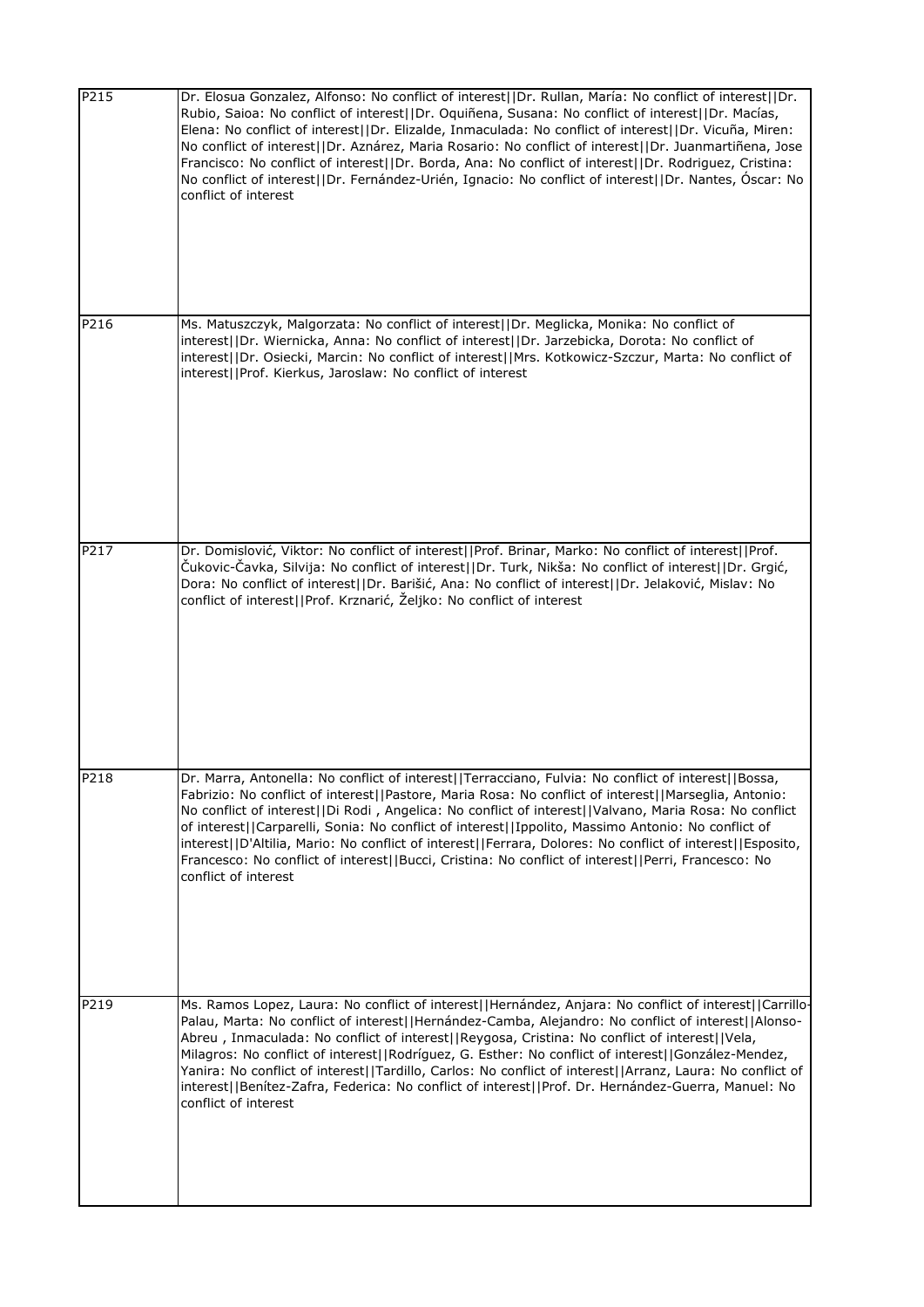| P220 | Dr. Sambuelli, Alicia: No conflict of interest  Dr. Gil, Anibal: No conflict of interest  Dr. Tirado,<br>Pablo: No conflict of interest  Prof. Huernos, Sergio: No conflict of interest  Dr. Negreira, Silvia: No<br>conflict of interest  Dr. Goncalves, Silvina: No conflict of interest  Prof. Rothwain, Maria Jose: No<br>conflict of interest  Dr. Candel, Ivanna: No conflict of interest                                                                                                                                                                                                                                                                                                |
|------|------------------------------------------------------------------------------------------------------------------------------------------------------------------------------------------------------------------------------------------------------------------------------------------------------------------------------------------------------------------------------------------------------------------------------------------------------------------------------------------------------------------------------------------------------------------------------------------------------------------------------------------------------------------------------------------------|
| P221 | Dr. Silva, Andrea Pereira: No conflict of interest  Dr. Madeira, Joana: No conflict of interest  Dr.<br>Sant'Anna, Mariana: No conflict of interest  Dr. Temido, Maria José: No conflict of interest  Dr.<br>Fernandes, Alexandra: No conflict of interest  Dr. Lopes, Sandra: No conflict of interest  Dr.<br>Ferreira, Ana Margarida: No conflict of interest  Dr. Mendes, Sofia: No conflict of interest  Dr.<br>Ferreira, Manuela: No conflict of interest  Dr. Silva, Mario Rui: No conflict of interest  Dr.<br>Cipriano, Maria Augusta: No conflict of interest  Prof. Dr. Figueiredo, Pedro: No conflict of<br>interest  Dr. Portela, Francisco: No conflict of interest               |
| P222 | Ms. Viola, Irene: No conflict of interest  Dr. Costa, Stefano: No conflict of interest  Dr. Pellegrino,<br>Salvatore: No conflict of interest  Dr. Acri, Giuseppe: No conflict of interest  Prof. Romano,<br>Claudio: No conflict of interest                                                                                                                                                                                                                                                                                                                                                                                                                                                  |
| P223 | Dr. Jung, Byung Wook: No conflict of interest  Prof. Dr. Kang, Eun Ae: No conflict of interest  Prof.<br>Dr. Park, Soo Jung: No conflict of interest  Prof. Dr. Park, Jae Jun: No conflict of interest  Prof. Dr.<br>Cheon, Jae Hee: No conflict of interest  Prof. Dr. Kim, Tae II: No conflict of interest  Prof. Dr. Park,<br>Jihye: No conflict of interest                                                                                                                                                                                                                                                                                                                                |
| P224 | Ms. Heisler, Courtney Grace: No conflict of interest  Dr. Rohatinsky, Noelle: No conflict of<br>interest  Dr. Stewart, Michael: No conflict of interest  Dr. Vallis, Michael: No conflict of<br>interest  Dr. Shepherd, Tiffany: No conflict of interest  Dr. Wozney, Lori: No conflict of<br>interest  Dr. Cassidy, Christine: No conflict of interest  Ms. Currie, Barbara: No conflict of<br>interest  Ms. Phalen-Kelly, Kelly: No conflict of interest  Ms. Robar, Jessica: No conflict of<br>interest  Dr. Targownik, Laura: No conflict of interest  Ms. Huard, Thea: No conflict of<br>interest  Ms. Neil, Emily: No conflict of interest  Dr. Jones, Jennifer: No conflict of interest |
| P225 | Prof. Rispo, Antonio: No conflict of interest  Dr. Mainenti, Pier Paolo: No conflict of interest  Dr.<br>Testa, Anna: No conflict of interest  Dr. de Sire, Roberto: No conflict of interest  Dr. Imperatore,<br>Nicola: No conflict of interest  Dr. Nardone, Olga Maria: No conflict of interest  Dr. Ricciolino,<br>Simona: No conflict of interest  Dr. Patturelli, Marta: No conflict of interest  Dr. Olmo, Oriana: No<br>conflict of interest  Dr. Calabrese, Giulio: No conflict of interest  Prof. Castiglione, Fabiana: No<br>conflict of interest                                                                                                                                   |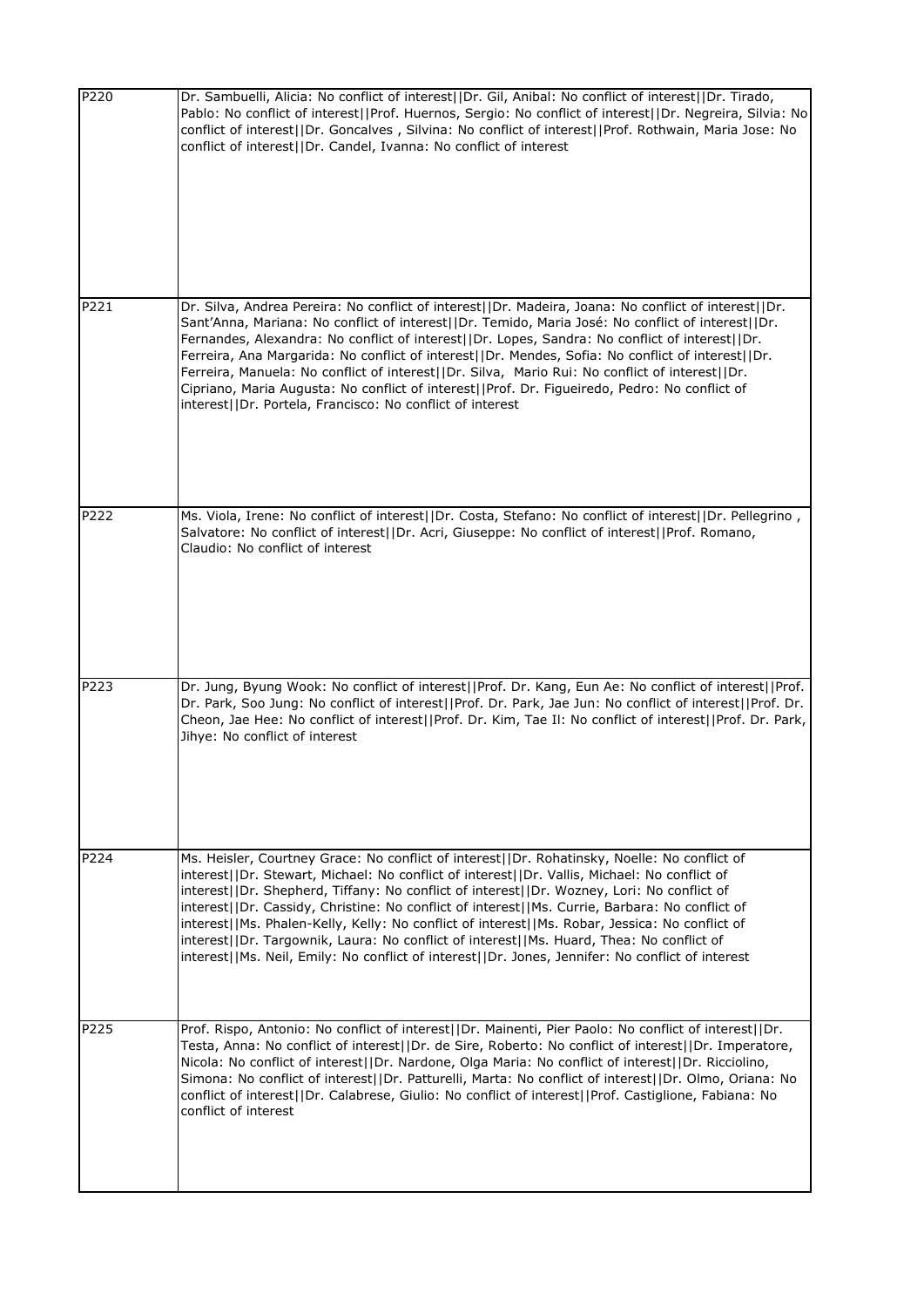| P226 | Ms. García Mateo, Sandra: No conflict of interest  Mr. Martínez-Dominguez, Samuel J.: No conflict<br>of interest  Ms. Aso Gonzalvo, María C.: No conflict of interest  Ms. Refaie, Engy: No conflict of<br>interest  Ms. Gallego Llera, Beatriz: No conflict of interest  Alfambra Cabrejas, Erika: No conflict<br>of interest  Mr. Sanz, Borja: No conflict of interest  Mrs. Amigó Grau, Núria: No conflict of<br>interest  Dr. Ribalta, Josep: No conflict of interest  Martínez-Micaelo, Neus: No conflict of<br>interest  Gargallo-Puyuelo, Carla J.: No conflict of interest  Prof. Gomollón, Fernando: No conflict<br>of interest |
|------|------------------------------------------------------------------------------------------------------------------------------------------------------------------------------------------------------------------------------------------------------------------------------------------------------------------------------------------------------------------------------------------------------------------------------------------------------------------------------------------------------------------------------------------------------------------------------------------------------------------------------------------|
| P227 | Banerjee, Rupa: No conflict of interest  Dr. Pal, Partha: No conflict of interest  Prof. Hilmi, Ida: No<br>conflict of interest  Dr. Rahman, Masudur: No conflict of interest  Dr. Aye, Than Than: No conflict<br>of interest  Dr. Joshi, Neeraj: No conflict of interest  Prof. Ghoshal, Uday: No conflict of<br>interest  Dr. Alavinejad, Pezhman: No conflict of interest  Dr. Peddi, Kiran: No conflict of<br>interest  Ms. Mudigonda, Shirisha: No conflict of interest                                                                                                                                                             |
| P229 | Dr. Elosua Gonzalez, Alfonso: No conflict of interest  Dr. Rullan, María: No conflict of interest  Dr.<br>Rubio, Saioa: No conflict of interest  Dr. Elizalde, Inmaculada: No conflict of interest  Dr.<br>Rodríguez, Cristina: No conflict of interest  Dr. Aznárez, Maria Rosario: No conflict of interest  Dr.<br>Vicuña, Miren: No conflict of interest  Dr. Juanmartiñena, Jose Francisco: No conflict of<br>interest  Fernández-Urién, Ignacio: No conflict of interest  Dr. Nantes, Óscar: No conflict of<br>interest                                                                                                             |
| P230 | Dr. Allocca, Mariangela: No conflict of interest  Dr. Dell'Avalle, Cecilia: No conflict of interest  Dr.<br>Radice, Simona: No conflict of interest  Dr. Bonifacio, Cristiana: No conflict of interest  Dr. Furfaro,<br>Federica: No conflict of interest  Dr. Zilli, Alessandra: No conflict of interest  Dr. D'Amico,<br>Ferdinando: No conflict of interest  Prof. Dr. Peyrin-Biroulet, Laurent: No conflict of interest  Prof.<br>Dr. Danese, Silvio: No conflict of interest  Dr. Fiorino, Gionata: No conflict of interest                                                                                                         |
| P231 | Ms. Connelly, Tara: No conflict of interest  Mr. Clancy, Cillian: No conflict of interest  Mr. Cheong,<br>Ju Yong: No conflict of interest  Ms. Jia, Xue: No conflict of interest  Mr. Kessler, Hermann: No<br>conflict of interest  Mr. Valente, Michael: No conflict of interest  Dr. Holubar, Stefan: No conflict of<br>interest                                                                                                                                                                                                                                                                                                      |
| P232 | Dr. Thomann, Anne: No conflict of interest  Dr. Wuestenberg, Torsten: No conflict of<br>interest  Wirbel, Jakob: No conflict of interest  Prof. Zeller, Georg: No conflict of interest  Prof. Dr.<br>Thomann, Philipp: No conflict of interest  Ms. Knoedler, Laura-Louise: No conflict of interest  Prof.<br>Dr. Ebert, Matthias: No conflict of interest  Dr. Reindl, Wolfgang: No conflict of interest                                                                                                                                                                                                                                |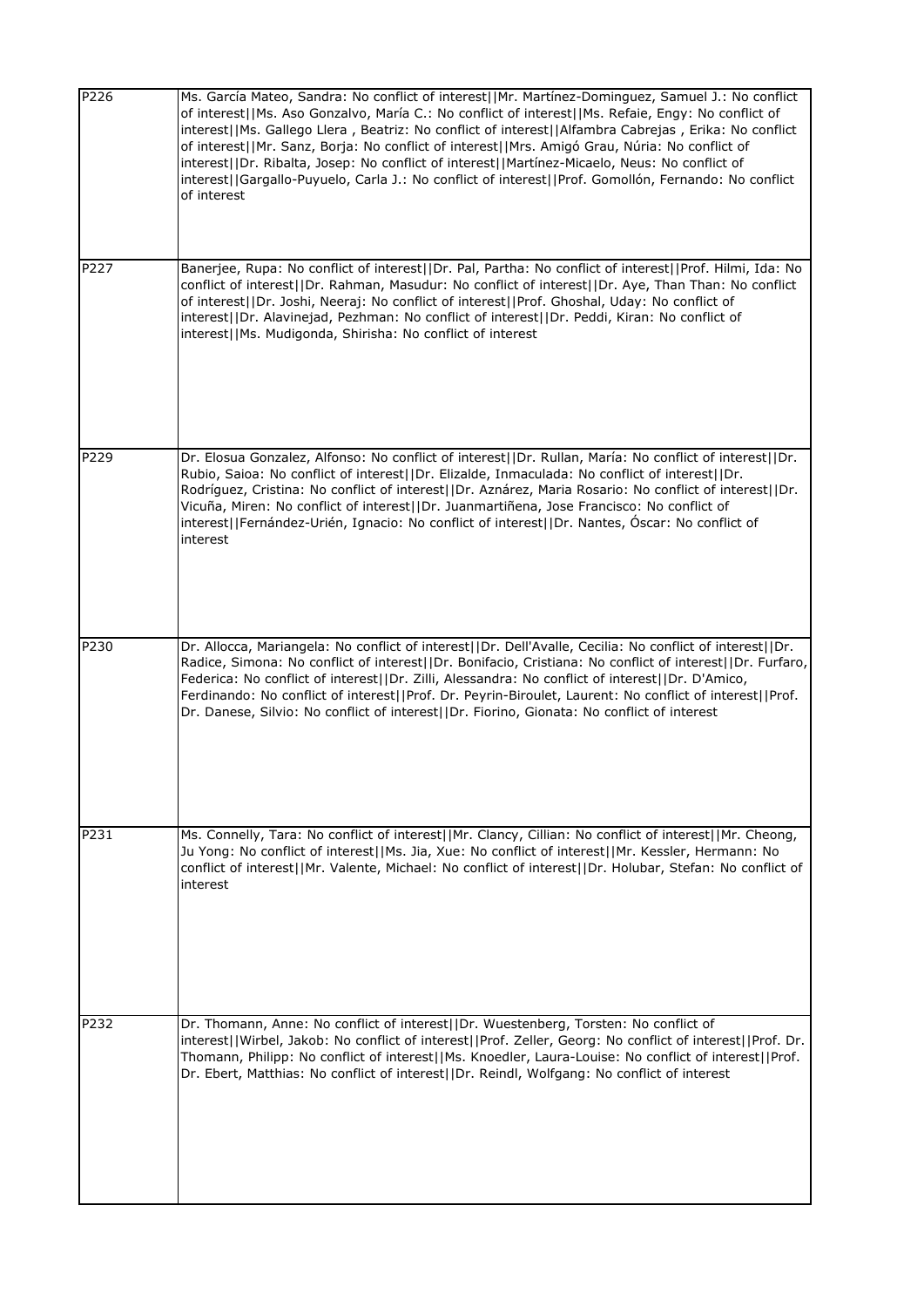| P233 | Prof. Dr. Kim, Kyeong Ok: No conflict of interest  Prof. Dr. Jang, Byung Ik: No conflict of<br>interest  Prof. Dr. Lee, Yoo Jin: No conflict of interest  Prof. Dr. Lee, Hyun Seok: No conflict of<br>interest  Prof. Dr. Kim, Eun Soo: No conflict of interest  Dr. Jung, Yun Jin: No conflict of<br>interest  Prof. Dr. Kim, Eun Young: No conflict of interest  Prof. Dr. Kim, Sung Kook: No conflict of<br>interest  Prof. Dr. Yang, Chang Heon: No conflict of interest                                                                                                                                                                                                                                                                                                                                                                                                                              |
|------|-----------------------------------------------------------------------------------------------------------------------------------------------------------------------------------------------------------------------------------------------------------------------------------------------------------------------------------------------------------------------------------------------------------------------------------------------------------------------------------------------------------------------------------------------------------------------------------------------------------------------------------------------------------------------------------------------------------------------------------------------------------------------------------------------------------------------------------------------------------------------------------------------------------|
| P234 | Dr. Loly, Jean-Philippe: No conflict of interest  Dr. Vieujean, Sophie: No conflict of interest  Prof.<br>Dr. Reenaers, Catherine: No conflict of interest  Prof. Dr. Van Kemseke, Catherine: No conflict of<br>interest  Ms. Seidel, Laurence: No conflict of interest  Prof. Dr. Somja, Joan: No conflict of<br>interest  Prof. Dr. Louis, Edouard: No conflict of interest                                                                                                                                                                                                                                                                                                                                                                                                                                                                                                                             |
| P235 | Dr. Viazis, Nikolaos: No conflict of interest  Dr. Theodoropoulou, Angeliki: No conflict of<br>interest  Mrs. Zampeli, Evanthia: No conflict of interest  Dr. Karmiris, Konstantinos: No conflict of<br>interest  Dr. Tzouvala, Maria: No conflict of interest  Dr. Bamias, George: No conflict of<br>interest  Dr. Koutroubakis, Ioannis: No conflict of interest  Mr. Liatsos, Christos: No conflict of<br>interest  Mr. Koustenis, Kanellos: No conflict of interest  Mr. Veretanos, Christos: No conflict of<br>interest  Mrs. Papathanasiou, Evgenia: No conflict of interest  Mrs. Zacharopoulou, Eirini: No<br>conflict of interest  Dr. Tribonias, George: No conflict of interest  Mrs. Kitsou, Vasiliki: No conflict<br>of interest  Mr. Drygiannakis, Ioannis: No conflict of interest  Dr. Michopoulos, Spyros: No conflict<br>of interest  Dr. Mantzaris, Gerasimos: No conflict of interest |
| P236 | Le, Huy-Duc: No conflict of interest  Pflaum, Theresa: No conflict of interest  Sari, Soner: No<br>conflict of interest  Bretschneider, Fabienne: No conflict of interest  Nikolaus, Susanna: No conflict<br>of interest  Lassen, Arne: No conflict of interest  Schreiber, Stefan: No conflict of interest  Prof.<br>Dr. Aden, Konrad: No conflict of interest  Roecken, Christoph: No conflict of interest                                                                                                                                                                                                                                                                                                                                                                                                                                                                                              |
| P237 | Bourgonje, Arno Rolf: No conflict of interest  Mr. Wichers, Sietse J.: No conflict of interest  Mr. Hu,<br>Shixian: No conflict of interest  Dr. van Dullemen, Hendrik M.: No conflict of interest  Dr.<br>Visschedijk, Marijn C.: No conflict of interest  Prof. Dr. Faber, Klaas Nico: No conflict of<br>interest  Dr. Festen, Eleonora A. M.: No conflict of interest  Prof. Dr. Dijkstra, Gerard: No conflict<br>of interest  Prof. Dr. Samsom, Janneke N.: No conflict of interest  Prof. Dr. Weersma, Rinse K.: No<br>conflict of interest  Dr. Spekhorst, Lieke M.: No conflict of interest                                                                                                                                                                                                                                                                                                        |
| P238 | Dr. Attauabi, Mohamed: No conflict of interest  Dr. Madsen, Gorm Roager: No conflict of<br>interest  Prof. Dr. Bendtsen, Flemming: No conflict of interest  Dr. Wilkens, Rune: No conflict of<br>interest  Dr. Ilvemark, Johan F.K.F.: No conflict of interest  Dr. Theede, Klaus: No conflict of<br>interest  Dr. Boysen, Trine: No conflict of interest  Dr. Bjerrum, Jacob Tveiten: No conflict of<br>interest  Dr. Seidelin, Jakob Benedict: No conflict of interest  Dr. Burisch, Johan: No conflict of<br>interest                                                                                                                                                                                                                                                                                                                                                                                  |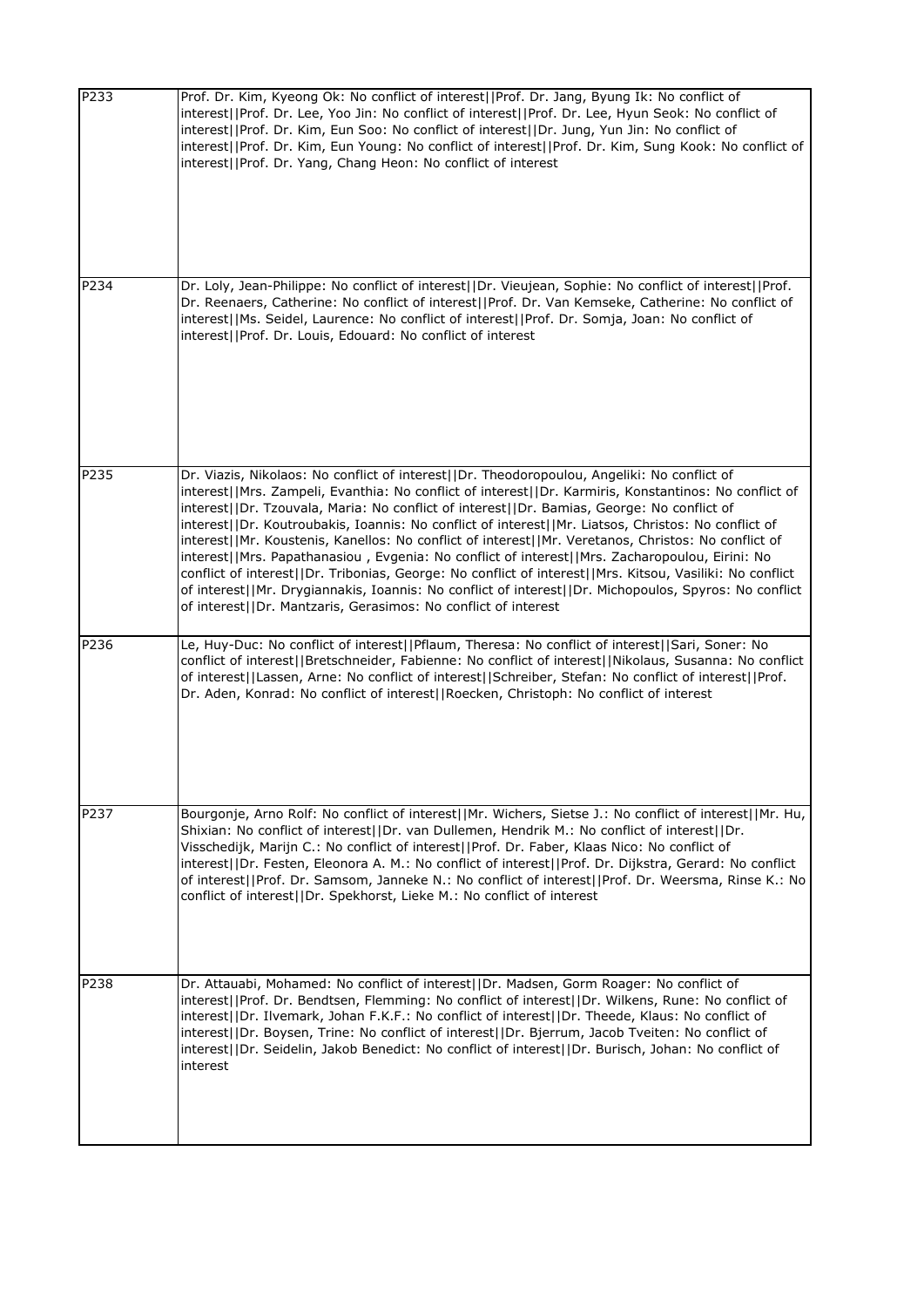| P239 | Dr. Tay, Shu: No conflict of interest  Dr. Teh, Kevin Kim Jun: No conflict of interest  Dr. Wang, Lai<br>Mun: No conflict of interest  Dr. Tan, Malcolm: No conflict of interest                                                                                                                                                                                                                                                                                                                                                                                                                                                                                                                                                                                                                                                                                                                                                                                                                                                                                                                                                                                                                                                                                                                                                  |
|------|-----------------------------------------------------------------------------------------------------------------------------------------------------------------------------------------------------------------------------------------------------------------------------------------------------------------------------------------------------------------------------------------------------------------------------------------------------------------------------------------------------------------------------------------------------------------------------------------------------------------------------------------------------------------------------------------------------------------------------------------------------------------------------------------------------------------------------------------------------------------------------------------------------------------------------------------------------------------------------------------------------------------------------------------------------------------------------------------------------------------------------------------------------------------------------------------------------------------------------------------------------------------------------------------------------------------------------------|
| P240 | Dr. Herrador Paredes, María: No conflict of interest  Ms. Fernández Cano, María Carmen: No<br>conflict of interest  Mr. Sánchez Capilla, Antonio Damián: No conflict of interest  Ms. Martín<br>Rodrírguez, María del Mar: No conflict of interest  Ms. Cabello Tapia, María José: No conflict of<br>interest  Mr. Redondo Cerezo, Eduardo: No conflict of interest                                                                                                                                                                                                                                                                                                                                                                                                                                                                                                                                                                                                                                                                                                                                                                                                                                                                                                                                                               |
| P241 | Dr. Cifù, Adriana: No conflict of interest  Dr. Marino, Marco: No conflict of interest  Dr. Sablich,<br>Renato: No conflict of interest  Dr. Carletti, Marina: No conflict of interest  Dr. Blasone, Nadia: No<br>conflict of interest  Dr. Milloch, Sabrina: No conflict of interest  Prof. Dr. Curcio, Francesco: No<br>conflict of interest  Dr. Fabris, Martina: No conflict of interest                                                                                                                                                                                                                                                                                                                                                                                                                                                                                                                                                                                                                                                                                                                                                                                                                                                                                                                                      |
| P242 | Prof. Dr. Babayeva-Sadigova, Gulustan: No conflict of interest  Dr. Makhmudov, Umud: No<br>conflict of interest  Dr. Asadova, Gunay: No conflict of interest  Dr. Quliyev, Farid: No conflict of<br>interest  Dr. Samadova, Tunzala: No conflict of interest  Dr. Mirzazade, Orkhan: No conflict of<br>interest  Dr. Hasanova, Aychin: No conflict of interest                                                                                                                                                                                                                                                                                                                                                                                                                                                                                                                                                                                                                                                                                                                                                                                                                                                                                                                                                                    |
| P243 | Dr. Montero Moretón, Ángela Martina: No conflict of interest  Dr. Bastón Rey, Iria: No conflict of<br>interest  Dr. Calvino Suarez, Cristina: No conflict of interest  Dr. De la Iglesia García, Daniel: No<br>conflict of interest  Dr. Ferreiro Iglesias, Rocío: No conflict of interest  Dr. Maestro Antolín, Sergio:<br>No conflict of interest  Dr. Santos Santamarta, Fernando: No conflict of interest  Dr. Pérez Millán,<br>Antonio Germán: No conflict of interest  Dr. Dominguez-Munoz, Enrique: No conflict of<br>interest  Dr. Barreiro-de Acosta, Manuel: No conflict of interest                                                                                                                                                                                                                                                                                                                                                                                                                                                                                                                                                                                                                                                                                                                                    |
| P244 | Dr. Lev Zion, Raffi: No conflict of interest  Ms. Focht, Gili: No conflict of interest  Ms. Lujan, Rona:<br>No conflict of interest  Ms. Mendelovici, Adi: No conflict of interest  Ms. Friss, Chagit: No conflict of<br>interest  Dr. Greenfeld, Shira: No conflict of interest  Prof. Kariv, Revital: : Last 3 years received<br>consultation fee, research grant, royalties, or honorarium from Takeda and Pfizer.  Dr. Ben-Tov,<br>Amir: No conflict of interest  Dr. Matz, Eran: No conflict of interest  Dr. Nevo, Daniel: No conflict<br>of interest  Dr. Barak-Corren, Yuval: No conflict of interest  Prof. Dotan, Iris: : Last 3 years<br>received consultation fee, research grant, royalties, or honorarium from Janssen, Pfizer, Ferring,<br>Abbvie, Takeda, Celgene/BMS, Roche/Genentech Janssen, Arena, Neopharm, Gilead, Galapagos,<br>Celltrion, Rafa Laboratories, Falk Pharma, MSD, Cambridge Healthcare, Sublimity, Nestle, Wild<br>Biotech, Food industries organization, Integra Holdings, Abbott, Athos, Peer voice, Medscape,<br>Mediahuset, GSK  Prof. Turner, Dan: : Last 3 years received consultation fee, research grant,<br>royalties, or honorarium from Janssen, Pfizer, Ferring, Abbvie, Takeda, Atlantic Health, Shire,<br>Celgene, Lilly, Roche, ThermoFisher, BMS, SorrisoPharma, Cytoreason. |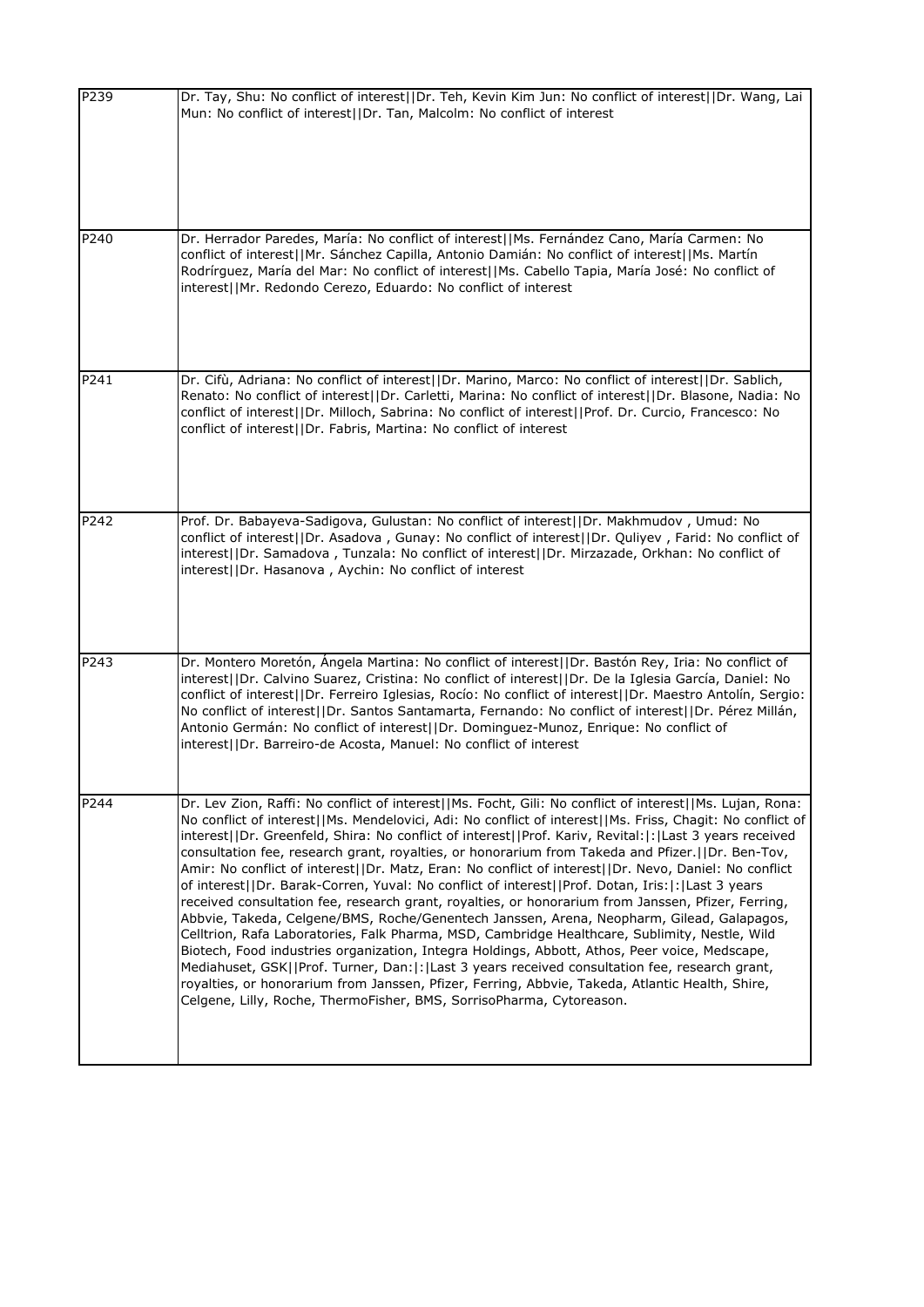| P245 | Dr. Elawad, Mamoun Abdelrahman: No conflict of interest  Kumar, Manoj: No conflict of<br>interest  Saadaui, Marwa: No conflict of interest  Elhag, Duaa: No conflict of interest  Akobeng,<br>Anthony: No conflict of interest  Al-Mudahka, Fatma: No conflict of interest  Hendaus, Mohamed:<br>No conflict of interest  Al Khodor, Souhaila: No conflict of interest                                                                                                                                                                                                                                                                                     |
|------|------------------------------------------------------------------------------------------------------------------------------------------------------------------------------------------------------------------------------------------------------------------------------------------------------------------------------------------------------------------------------------------------------------------------------------------------------------------------------------------------------------------------------------------------------------------------------------------------------------------------------------------------------------|
| P246 | Sikirica, Mirko: No conflict of interest  Mr. Lynch, John: : Janssen employee and shareholder  Mr.<br>Kershaw, Jim: : Employee of Adelphi Real World  Ms. Lukanova, Rina: : Employee of Adelphi Real<br>World  Mr. Baker, Sam: : Employee of Adelphi Real World  Mr. Milligan, Gary: : Employee of<br>Adelphi Real World                                                                                                                                                                                                                                                                                                                                   |
| P247 | Dr. Moura, Cristiano S: No conflict of interest  Mr. Lukusa, Luck: No conflict of interest  Ms. Wong,<br>Emily CL: No conflict of interest  Dr. Lakatos, Peter L: No conflict of interest  Dr. Afif, Waqqas: No<br>conflict of interest  Dr. Narula, Neeraj: No conflict of interest  Dr. Bernatsky, Sasha: No conflict of<br>interest                                                                                                                                                                                                                                                                                                                     |
| P248 | Mrs. Belén Galipienso, Olivia: No conflict of interest  Cameo, José: No conflict of<br>interest  Bernabeu, Purificación: No conflict of interest  Mira, Cristina: No conflict of<br>interest  García, María del Mar: No conflict of interest  Pomares, Cristina: No conflict of<br>interest  Muñoz, Diana: No conflict of interest  Canales, Natalia: No conflict of interest  Gutierrez,<br>Ana: No conflict of interest  Zapater, Pedro: No conflict of interest  van-der Hofstadt, Carlos: No<br>conflict of interest  Jover, Rodrigo: No conflict of interest  Ruiz, María Teresa: No conflict of<br>interest  Sempere, Laura: No conflict of interest |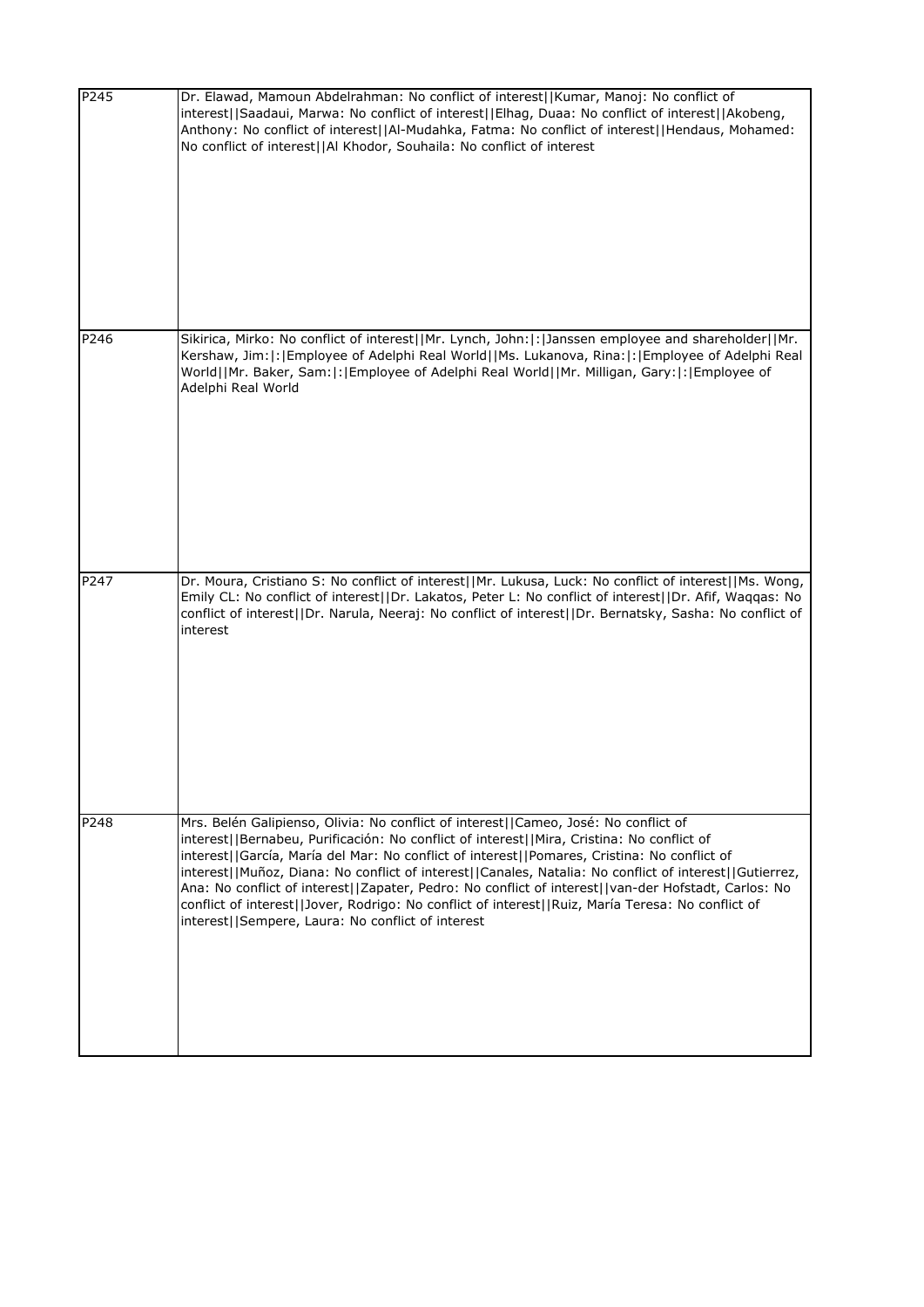| P249 | Mrs. Veyrard, Pauline: No conflict of interest  Mr. Roblin, Xavier: No conflict of interest  Mr. Mao,<br>Ren: No conflict of interest  Mr. Nancey, Stéphane: No conflict of interest  Mr. waeckel, louis: No<br>conflict of interest  Mrs. Berger, Anne emmanuelle: No conflict of interest  Mr. Williet, Nicolas: No<br>conflict of interest  Mrs. Bastide, laetitia: No conflict of interest  Mrs. Barrau, Mathilde: No conflict<br>of interest  Mr. tournier, quentin: No conflict of interest  Mr. Paul, Stephane: No conflict of interest |
|------|------------------------------------------------------------------------------------------------------------------------------------------------------------------------------------------------------------------------------------------------------------------------------------------------------------------------------------------------------------------------------------------------------------------------------------------------------------------------------------------------------------------------------------------------|
| P250 | Dr. Bray, Kurt: : Employee of ProciseDx Inc.  Ms. Bahur, Bayda: : Employee of ProciseDx<br>Inc.     Dr. Yadav, Manisha:   :   Employee of ProciseDx Inc.     Mr. Skinner, Michael:   :   Employee of<br>ProciseDx Inc.  Dr. Wong, Matthew: : Employee of ProciseDx Inc.  Mr. Chon, Kevin: : Employee<br>of ProciseDx Inc.  Ms. Huang, Ruo: : Employee of ProciseDx Inc.  Ms. Day, Valerie: : Employee of<br>ProciseDx Inc.  Dr. Mimms, Larry: : Employee of ProciseDx Inc.  Dr. Hale, Michael: : Employee of<br>ProciseDx Inc.                 |
| P251 | Dr. Kim, Ga Hee: No conflict of interest  Prof. Dr. Kim, Jihun: No conflict of interest  Prof. Dr.<br>Park, Sang Hyoung: No conflict of interest  Prof. Dr. Ahn, Ji Yong: No conflict of interest  Prof. Dr.<br>Ye, Byong Duk: No conflict of interest  Prof. Dr. Jung, Hwoon-Yong: No conflict of interest  Prof.<br>Dr. Yang, Suk-Kyun: No conflict of interest                                                                                                                                                                              |
| P252 | Dr. Viola, Anna:  :   The study was supported by a grant from Ferring S.p.A.     Dr. Demarzo, Maria<br>Giulia: No conflict of interest  Dr. Abbruzzese, Alfredo: No conflict of interest  Dr. Chiappetta,<br>Michele Francesco: No conflict of interest  Dr. Costantino, Giuseppe: No conflict of interest  Prof.<br>Alibrandi, Angela: No conflict of interest  Prof. Fries, Walter: No conflict of interest                                                                                                                                  |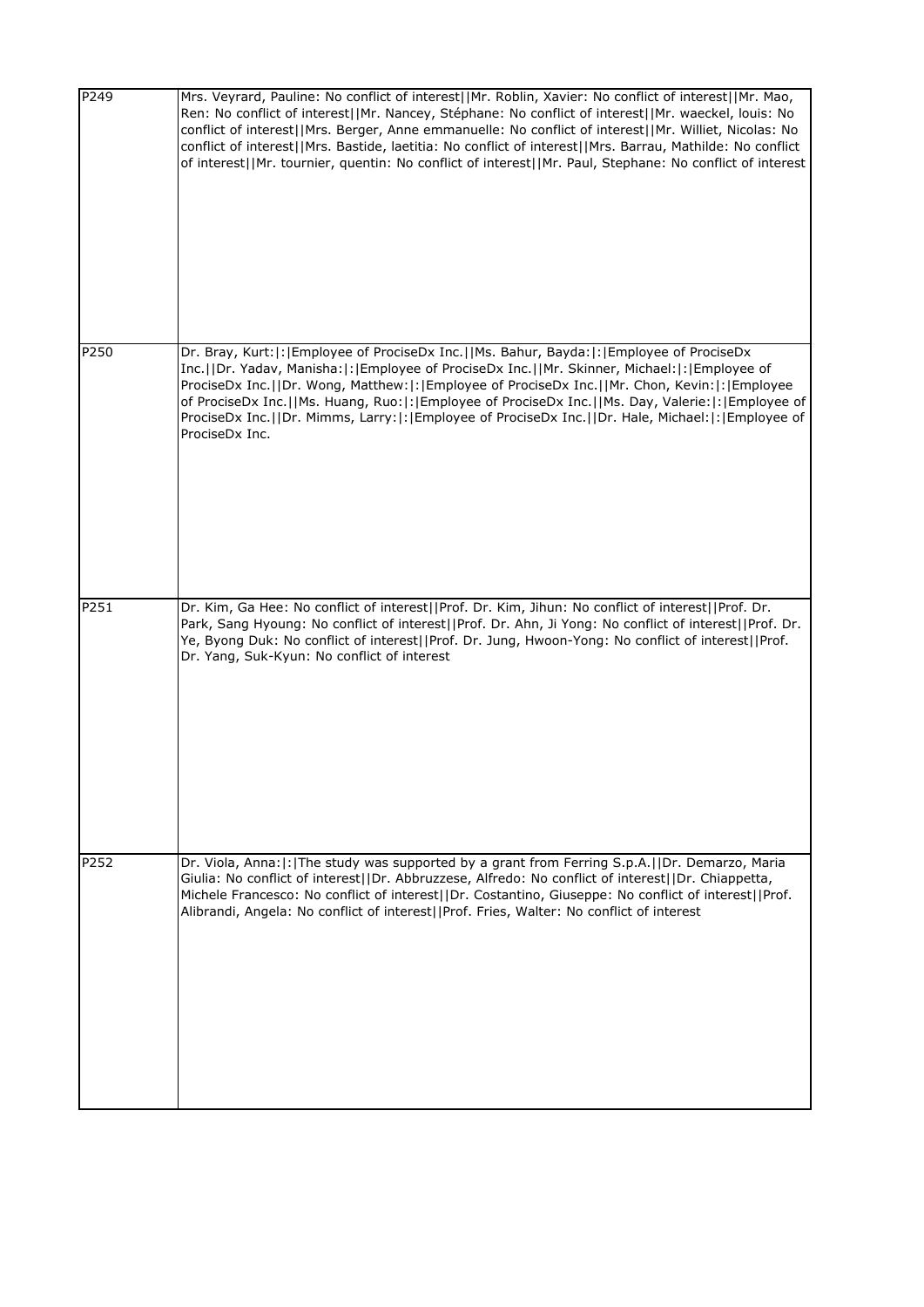| P253 | Dr. Javed, Asima: No conflict of interest  Dr. Butterworth, Jeffrey: No conflict of interest  Dr.<br>Townson, Gillian: No conflict of interest                                                                                                                                                                                                                                                                                                                                                                                                                                                                                                                                                                                                                                                                                                                                                                                                                                                                                                                                                                                                                                                                                                                                                                                                                                                                                                                                                                                                                                                                                                                                                                                                                                                                                                                                                                                                                                                                                                                                                                                                                                                                                                                                                                                                                                                                         |
|------|------------------------------------------------------------------------------------------------------------------------------------------------------------------------------------------------------------------------------------------------------------------------------------------------------------------------------------------------------------------------------------------------------------------------------------------------------------------------------------------------------------------------------------------------------------------------------------------------------------------------------------------------------------------------------------------------------------------------------------------------------------------------------------------------------------------------------------------------------------------------------------------------------------------------------------------------------------------------------------------------------------------------------------------------------------------------------------------------------------------------------------------------------------------------------------------------------------------------------------------------------------------------------------------------------------------------------------------------------------------------------------------------------------------------------------------------------------------------------------------------------------------------------------------------------------------------------------------------------------------------------------------------------------------------------------------------------------------------------------------------------------------------------------------------------------------------------------------------------------------------------------------------------------------------------------------------------------------------------------------------------------------------------------------------------------------------------------------------------------------------------------------------------------------------------------------------------------------------------------------------------------------------------------------------------------------------------------------------------------------------------------------------------------------------|
| P254 | Ms. de Jong, Djuna Chanel: No conflict of interest  Ms. Reijntjes, Maud: No conflict of interest  Ms.<br>Wessels, Elise: No conflict of interest  Dr. Buskens, Christianne: No conflict of interest  Dr.<br>Hompes, Roel: No conflict of interest  Dr. Löwenberg, Mark: No conflict of interest  Dr. Gecse,<br>Krisztina: No conflict of interest  Prof. Dr. D'Haens, Geert: No conflict of interest  Prof. Dr.<br>Bemelman, Willem: No conflict of interest  Dr. Duijvestein, Marjolijn: No conflict of interest                                                                                                                                                                                                                                                                                                                                                                                                                                                                                                                                                                                                                                                                                                                                                                                                                                                                                                                                                                                                                                                                                                                                                                                                                                                                                                                                                                                                                                                                                                                                                                                                                                                                                                                                                                                                                                                                                                      |
| P255 | Krishnan, Gary:  :   Employee and shareholder of Eli Lilly and Company    Dr. Steere,<br>Boyd:  :   Employee and shareholder of Eli Lilly and Company   Mr. Higgs, Richard:  :   Employee and<br>shareholder of Eli Lilly and Company  Ms. Wang, Ying Cindy: : Employee and shareholder of Eli<br>Lilly and Company  Dr. Harris, Cynthia J: : Employee and shareholder of Eli Lilly and<br>Company  Dr. Milch, Catherine: : Employee and shareholder of Eli Lilly and Company  Dr.<br>Escobar, Rodrigo:  :   Employee and shareholder of Eli Lilly and Company     Prof. Dr. Reinisch,<br>Walter:  :  Speaker for AbbVie, Celltrion, Falk Pharma, Janssen, Mitsubishi Tanabe Pharma<br>Corporation, Pfizer, Shire, and Takeda; consultant for AbbVie, Algernon Pharmaceuticals, Amgen,<br>AM Pharma, AMT, AOP Orphan, Arena Pharmaceuticals, Astellas, Roland Berger, Bioclinica,<br>Boehringer Ingelheim, Bristol Myers Squibb, Celgene, Celltrion, Covance, Eli Lilly, Falk Pharma,<br>Galapagos, Gilead, Grünenthal, ICON, InDex Pharmaceuticals, Inova, Intrinsic Imaging, Janssen,<br>Johnson & Johnson, LivaNova, Mallinckrodt, Mitsubishi Tanabe Pharma Corporation, Merck Sharp &<br>Dohme, Nash Pharmaceuticals, OMass Therapeutics, Parexel, Peri Consulting, Pharmacosmos,<br>Prometheus, Protagonist Therapeutics, Provention Bio, Roche/Genentech, Robarts Clinical Trial,<br>Sandoz, Seres Therapeutics, Setpoint Medical, Sigmoid Pharma, Sublimity, Takeda, Therakos,<br>Theravance, TiGenix, and Zealand Pharma; advisory board member for AbbVie, Amgen, Boehringer<br>Ingelheim, Bristol Myers Squibb, Celgene, Celltrion, Galapagos, Grünenthal, Inova, Janssen,<br>Johnson & Johnson, Mitsubishi Tanabe Pharma Corporation, Merck Sharp & Dohme,<br>Pharmacosmos, Pfizer, Prometheus, Roche/Genentech, Sandoz, Takeda, Therakos, TiGenix, and<br>Zealand Pharma  Prof. Dr. Dubinsky, Marla: : Consulting fees: Abbvie, Arena Pharmaceuticals,<br>Boehringer Ingelheim International GmbH, Bristol-Meyer Squibb, Celgene Corporation, Eli Lilly and<br>Company, F. Hoffmann-La Roche Ltd, Genentech Inc, Gilead, Janssen Global Services, Pfizer Inc,<br>Prometheus Biosciences, Takeda Pharmaceuticals, UCB SA; Contracted Research: Abbvie Inc,<br>Janssen Global Services, Pfizer Inc, Prometheus Biosciences; Stock interest: Trellus Health Inc;<br>Licensing fee: Takeda Pharmaceuticals USA |

 $\overline{\phantom{a}}$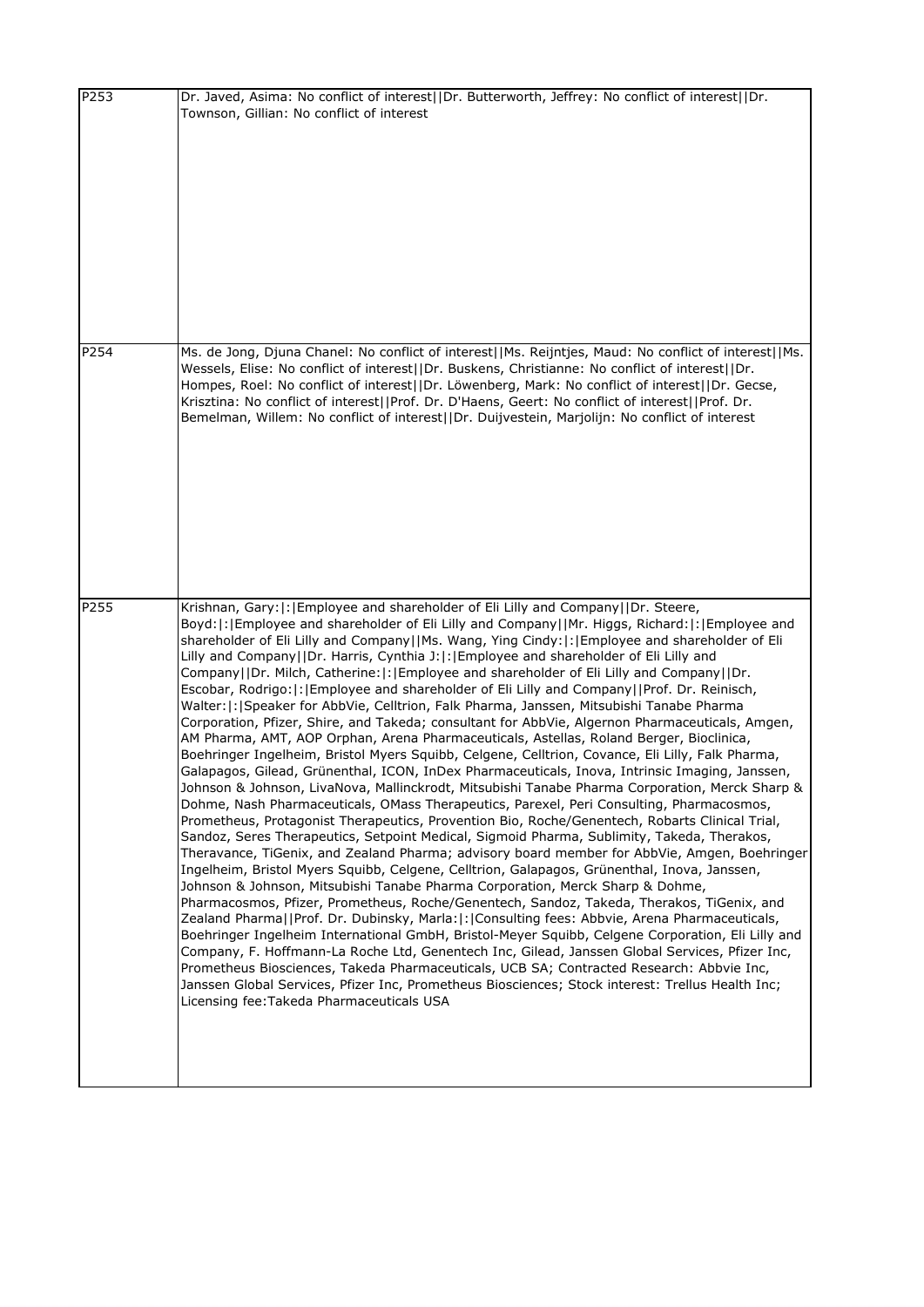| P256 | Giuffrida, Enrica: No conflict of interest  Mangia, Michela: No conflict of interest  Figini, Valeria: No<br>conflict of interest  Carli, Edoardo: No conflict of interest  Colombo, Anna: No conflict of<br>interest  Mendolaro, Marco: No conflict of interest  Lavagna, Alessandro: No conflict of<br>interest  Lia, Caterina: No conflict of interest  Bonina, Matteo: No conflict of interest  Martínez De<br>Carnero, Flavio: No conflict of interest  Morello, Enrico: No conflict of interest  Cosimato, Maurizio:<br>No conflict of interest  Rocca, Rodolfo: No conflict of interest  Pagna, Guido: No conflict of<br>interest  Dr. Daperno, Marco: No conflict of interest                                                                                                                                                                                                                                                                                                                                                                                                                                                                                                                                                                                                                                                                                                                                                                                                                                                                      |
|------|------------------------------------------------------------------------------------------------------------------------------------------------------------------------------------------------------------------------------------------------------------------------------------------------------------------------------------------------------------------------------------------------------------------------------------------------------------------------------------------------------------------------------------------------------------------------------------------------------------------------------------------------------------------------------------------------------------------------------------------------------------------------------------------------------------------------------------------------------------------------------------------------------------------------------------------------------------------------------------------------------------------------------------------------------------------------------------------------------------------------------------------------------------------------------------------------------------------------------------------------------------------------------------------------------------------------------------------------------------------------------------------------------------------------------------------------------------------------------------------------------------------------------------------------------------|
| P257 | Dr. Alsoud, Dahham: No conflict of interest  Prof. Dr. Sabino, João: : -Research support:<br>Galapagos.   - Speaker's fees: Abbvie, Falk, Takeda, Janssen, and Fresenius.   - Consultancy fees:<br>Janssen, Ferring.   Prof. Dr. Ferrante, Marc: : -Research support: AbbVie, Amgen, Biogen,<br>Janssen, Pfizer, Takeda and Viatris -Speaker's fees: AbbVie, Amgen, Biogen, Boehringer<br>Ingelheim, Falk, Ferring, Janssen, Lamepro, MSD, Mylan, Pfizer, Sandoz, Takeda and Truvion<br>Healthcare -Consultancy fees: AbbVie, Boehringer Ingelheim, Celltrion, Janssen, Lilly, Medtronic,<br>MSD, Pfizer, Sandoz, Takeda and Thermo Fisher   Dr. Verstockt, Bram: : -Research support from<br>Pfizer.  -Speaker's fees from Abbvie, Biogen, Chiesi, Falk, Ferring, Galapagos, Janssen,<br>MondayNightIBD, MSD, Pfizer, R-Biopharm, Takeda and Truvion. -Consultancy fees from Alimentiv,<br>Applied Strategic, Atheneum, Bristol Myers Squibb, Guidepont, Ipsos, Janssen, Progenity, Sandoz,<br>Sosei Heptares and Takeda.       Prof. Dr. Vermeire, Séverine:   :   - Research Support from AbbVie, J&J,<br>Pfizer, Galapagos and Takeda -Consulting and/or speaking fees from AbbVie, Abivax, Agomab,<br>Arena Pharmaceuticals, Avaxia, Bristol Myers Squibb, Boehringer Ingelheim, Celgene, Dr Falk<br>Pharma, Ferring, Galapagos, Genentech-Roche, Gilead, GSK, Hospira, Janssen, Mundipharma,<br>MSD, Pfizer, Prodigest, Progenity, Prometheus, Robarts Clinical Trials, Second Genome, Shire,<br>Surrozen, Takeda, Theravance, and Tillots Pharma AG |
| P258 | Dr. Attauabi, Mohamed: No conflict of interest  Mr. Wewer, Mads Damsgaard: No conflict of<br>interest  Prof. Dr. Bendtsen, Flemming: No conflict of interest  Dr. Seidelin, Jakob Benedict: No<br>conflict of interest  Dr. Burisch, Johan: No conflict of interest                                                                                                                                                                                                                                                                                                                                                                                                                                                                                                                                                                                                                                                                                                                                                                                                                                                                                                                                                                                                                                                                                                                                                                                                                                                                                        |
| P259 | Ms. García Mateo, Sandra: No conflict of interest  Martínez-Domínguez, Samuel J.: No conflict of<br>interest  Ballesta Martínez, Sara: No conflict of interest  Espinosa Rueda, Judith: No conflict of<br>interest  Tejero Justes, Carlos: No conflict of interest  Aso Gonzalvo, María C.: No conflict of<br>interest  Gallego Llera, Beatriz: No conflict of interest  Alfambra Cabreja, Erika: No conflict of<br>interest  Baptista, Pedro M.: No conflict of interest  Nocito Colón, María M.L: No conflict of<br>interest  Gargallo-Puyuelo, Carla J.: No conflict of interest  Gomollón, Fernando: No conflict of<br>interest                                                                                                                                                                                                                                                                                                                                                                                                                                                                                                                                                                                                                                                                                                                                                                                                                                                                                                                        |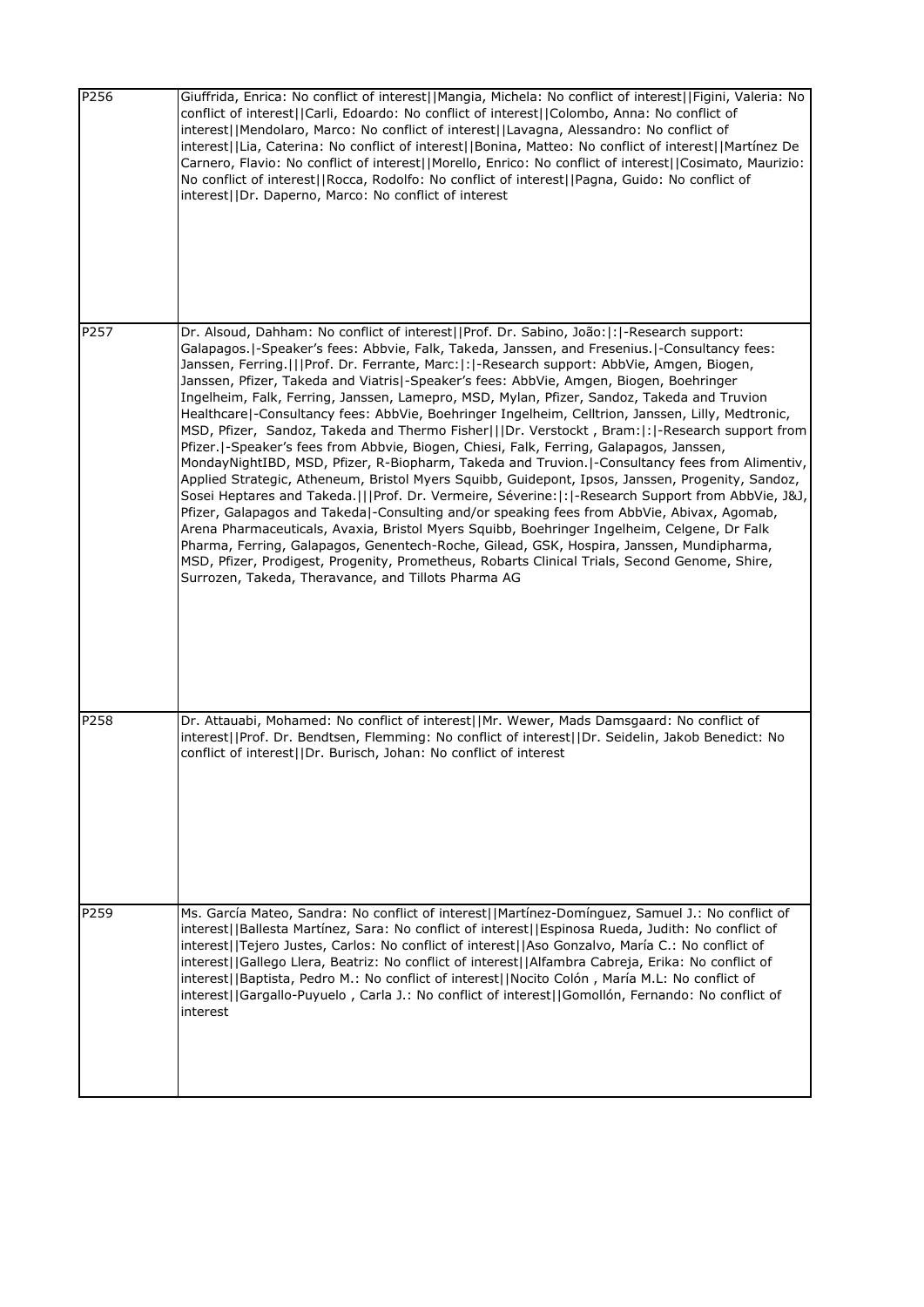| P <sub>260</sub> | Eder, Piotr Michał:  :  Lecture or travel grants from Takeda, Janssen, Sanofi, Pfizer, Recordati.     Dr.<br>Verstock, Bram:  :   1. Research support from Pfizer.   2. Speaker's fees from Abbvie, Biogen, Chiesi,<br>Falk, Ferring, Galapagos, Janssen, MondayNightIBD, MSD, Pfizer, R-Biopharm, Takeda and<br>Truvion. 3. Consultancy fees from Alimentiv, Applied Strategic, Atheneum, Bristol Myers Squibb,<br>Guidepont, Ipsos, Janssen, Progenity, Sandoz, Sosei Heptares and Takeda.   Dr. Culver, Emma:<br>No conflict of interest  Dr. Dragoni, Gabriele: : Gabriele Dragoni received speaker fees from<br>Novartis, and travel grants from AbbVie, Janssen, Pfizer and Takeda.  Dr. Kredel, Lea Isabell: No<br>conflict of interest  Dr. de Paredes, Ana Garcia Garcia: No conflict of interest  Dr. Kaniewska,<br>Magdalena: No conflict of interest  Dr. Leibovitzh, Haim: No conflict of interest  Prof. Oracz,<br>Grzegorz: No conflict of interest  Dr. Ribaldone, Davide Giuseppe: No conflict of interest  Dr.<br>Wypych, Joanna: No conflict of interest  Dr. Badaoui, Abdenor: No conflict of interest  Dr. Rahier,<br>Jean-Francois: : Speaker fee: Abbvie, MSD, Takeda, Pfizer, Ferring, Falk, Biogen, Amgen,<br>Celltrion.   Consultancy: Abbvie, Takeda, Hospira, Mundipharma, MSD, Pfizer, GlaxoSK, Janssen,<br>Celltrion   Research grand: Takeda, Abbvie  Dr. Bezzio, Cristina: No conflict of interest  Dr.<br>Bossuyt, Peter:  :  PB has received financial support for research from Pfizer, Amgen and Mylan;<br>lecture fees from AbbVie, Takeda, , Lilly, Celltrion and Janssen; advisory board fees from Abbvie,<br>Arena pharmaceuticals, BMS, Celltrion, Takeda, Galapagos, Janssen, Dr Falk, Lilly, Roche, PSI-CRO<br>and Pentax.     Dr. Falloon, Katherine: No conflict of interest  Dr. Vozzo, Catherine Frakes: No<br>conflict of interest  Dr. Jess, Tine: No conflict of interest  Dr. Larsen, Lone: No conflict of<br>interest  Prof. Olensen, Søren Schou: No conflict of interest  Prof. Starzyńska, Teresa: No conflict<br>of interest  Dr. Chaparro, María: : M Chaparro has served as a speaker, or has received research<br>or education funding from MSD, Abbvie, Hospira, Pfizer, Takeda, Janssen, Ferring, Shire<br>Pharmaceuticals, Falk Pharma, Tillotts Pharma  Dr. Dror, Dikla: No conflict of interest  Prof. Ellul,<br>Pierre: No conflict of interest  Dr. Gromny, Iga: No conflict of interest  Dr. Maciejewska,<br>Katarzyna: No conflict of interest  Dr. Peleg, Noam: No conflict of interest  Prof. Shitrit, Ariella Bar-<br>Gil: No conflict of interest  Dr. Szwed, Łukasz: No conflict of interest  Prof. Talar-Wojnarowska,<br>Renata: No conflict of interest  Dr. Snir, Yifat: No conflict of interest  Dr. Zittan, Eran: No conflict<br>of interest  Dr. Goren, Idan: : Institutional research grant from Pfizer, Research travel grant from<br>the European Crohn's and Colitis Organisation (ECCO) and the International International<br>Organization for the Study of Inflammatory Bowel Diseases (IOIBD) |
|------------------|--------------------------------------------------------------------------------------------------------------------------------------------------------------------------------------------------------------------------------------------------------------------------------------------------------------------------------------------------------------------------------------------------------------------------------------------------------------------------------------------------------------------------------------------------------------------------------------------------------------------------------------------------------------------------------------------------------------------------------------------------------------------------------------------------------------------------------------------------------------------------------------------------------------------------------------------------------------------------------------------------------------------------------------------------------------------------------------------------------------------------------------------------------------------------------------------------------------------------------------------------------------------------------------------------------------------------------------------------------------------------------------------------------------------------------------------------------------------------------------------------------------------------------------------------------------------------------------------------------------------------------------------------------------------------------------------------------------------------------------------------------------------------------------------------------------------------------------------------------------------------------------------------------------------------------------------------------------------------------------------------------------------------------------------------------------------------------------------------------------------------------------------------------------------------------------------------------------------------------------------------------------------------------------------------------------------------------------------------------------------------------------------------------------------------------------------------------------------------------------------------------------------------------------------------------------------------------------------------------------------------------------------------------------------------------------------------------------------------------------------------------------------------------------------------------------------------------------------------------------------------------------------------------------------------------------------------------------------------------------------------------------------------------------------------------------------------------------|
| P261             | Atreya, Raja: No conflict of interest  Dr. Redondo, Isabel: : Employee and stock holder at Eli Lilly<br>and Company  Dr. Hill, Julie: : Employee and stock holder of Eli Lilly and Company  Dr. Streit,<br>Petra:  :  Employee and stock holder at Eli Lilly and Company  Dr. Hartz, Susanne:  :  Employee and<br>stock holder at Eli Lilly and Company  Dr. Knight, Hannah: No conflict of interest  Dr. Barlow,<br>Sophie: No conflict of interest  Dr. Hennessy, Fritha: No conflict of interest  Dr. Hunter,<br>Theresa:  :   Employee and stock holder at Eli Lilly and Company                                                                                                                                                                                                                                                                                                                                                                                                                                                                                                                                                                                                                                                                                                                                                                                                                                                                                                                                                                                                                                                                                                                                                                                                                                                                                                                                                                                                                                                                                                                                                                                                                                                                                                                                                                                                                                                                                                                                                                                                                                                                                                                                                                                                                                                                                                                                                                                                                                                                                                 |
| P262             | Prof. Dr. Roblin, Xavier: No conflict of interest  Dr. Berger, anne emmanuelle: No conflict of<br>interest  Dr. Bastide, Laetitia: No conflict of interest  Dr. Tournier, Quentin: No conflict of<br>interest  Dr. Veyrard, pauline: No conflict of interest  Prof. Paul, stephane: No conflict of interest                                                                                                                                                                                                                                                                                                                                                                                                                                                                                                                                                                                                                                                                                                                                                                                                                                                                                                                                                                                                                                                                                                                                                                                                                                                                                                                                                                                                                                                                                                                                                                                                                                                                                                                                                                                                                                                                                                                                                                                                                                                                                                                                                                                                                                                                                                                                                                                                                                                                                                                                                                                                                                                                                                                                                                          |
| P263             | Dr. Gramaglia, Simone Maria Calogero: No conflict of interest  Dr. Cucinotta, Ugo: No conflict of<br>interest  Dr. Dipasquale, Valeria: No conflict of interest  Dr. Arrigo, Serena: No conflict of<br>interest  Dr. Gandullia, Paolo: No conflict of interest  Prof. Dr. Romano, Claudio: No conflict of<br>interest                                                                                                                                                                                                                                                                                                                                                                                                                                                                                                                                                                                                                                                                                                                                                                                                                                                                                                                                                                                                                                                                                                                                                                                                                                                                                                                                                                                                                                                                                                                                                                                                                                                                                                                                                                                                                                                                                                                                                                                                                                                                                                                                                                                                                                                                                                                                                                                                                                                                                                                                                                                                                                                                                                                                                                |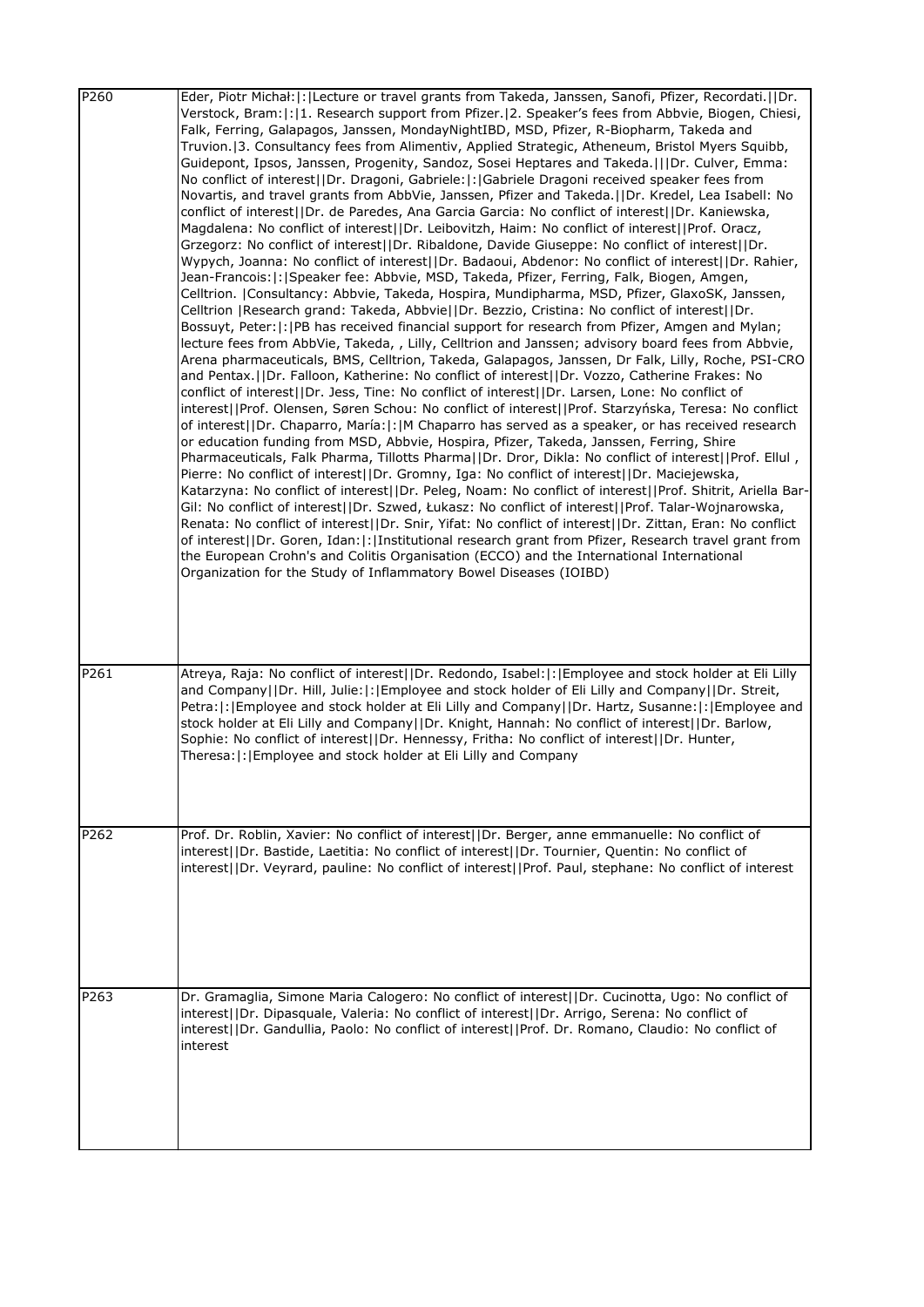| P264 | Dr. Primas, Christian: No conflict of interest  Prof. Dr. Waldhör, Thomas: No conflict of<br>interest  Dr. Kozbial, Karin: No conflict of interest  Dr. Dawoud, Christopher: No conflict of<br>interest  Prof. Dr. Riss, Stefan: No conflict of interest  Prof. Dr. Reinisch, Walter: No conflict of<br>interest  Mr. Niapri, Majid: No conflict of interest  Mr. Kutschera, Maximillian: No conflict of<br>interest  Prof. Dr. Kazemi-Shirazi, Lili: No conflict of interest  Dr. Reinisch, Sieglinde: No conflict of<br>interest  Dr. Dabsch, Stefanie: No conflict of interest  Mr. Pedarnig, Nikolaus: No conflict of<br>interest  Mr. Angermann, Hubert: No conflict of interest  Prof. Dr. Novacek, Gottfried: No conflict<br>of interest |
|------|-------------------------------------------------------------------------------------------------------------------------------------------------------------------------------------------------------------------------------------------------------------------------------------------------------------------------------------------------------------------------------------------------------------------------------------------------------------------------------------------------------------------------------------------------------------------------------------------------------------------------------------------------------------------------------------------------------------------------------------------------|
| P265 | Dr. Calini, Giacomo: No conflict of interest  Dr. Abdalla, Solafah: No conflict of interest  Dr. Abd El<br>Aziz, Mohamed A.: No conflict of interest  Dr. Benammi, Sarah: No conflict of interest  Prof. Dr.<br>Merchea, Amit: No conflict of interest  Prof. Dr. Behm, Kevin T.: No conflict of interest  Prof. Dr.<br>Mathis, Kellie L.: No conflict of interest  Prof. Dr. Larson, David W.: No conflict of interest                                                                                                                                                                                                                                                                                                                         |
| P266 | Dr. Dias, Emanuel: No conflict of interest  Dr. Nunes, Amadeu Corte-Real: No conflict of<br>interest  Dr. Garrido, Isabel: No conflict of interest  Dr. Andrade, Patrícia: No conflict of<br>interest  Prof. Lopes, Susana: No conflict of interest  Prof. Dr. Macedo, Guilherme: No conflict of<br>interest                                                                                                                                                                                                                                                                                                                                                                                                                                    |
| P267 | Dr. Allocca, Mariangela: No conflict of interest  Dr. Dell'Avalle, Cecilia: No conflict of interest  Dr.<br>Radice, Simona: No conflict of interest  Dr. Furfaro, Federica: No conflict of interest  Dr. Zilli,<br>Alessandra: No conflict of interest  Dr. D'Amico, Ferdinando: No conflict of interest  Prof. Dr.<br>Peyrin-Biroulet, Laurent: No conflict of interest  Dr. Fiorino, Gionata: No conflict of interest  Prof.<br>Dr. Danese, Silvio: No conflict of interest                                                                                                                                                                                                                                                                   |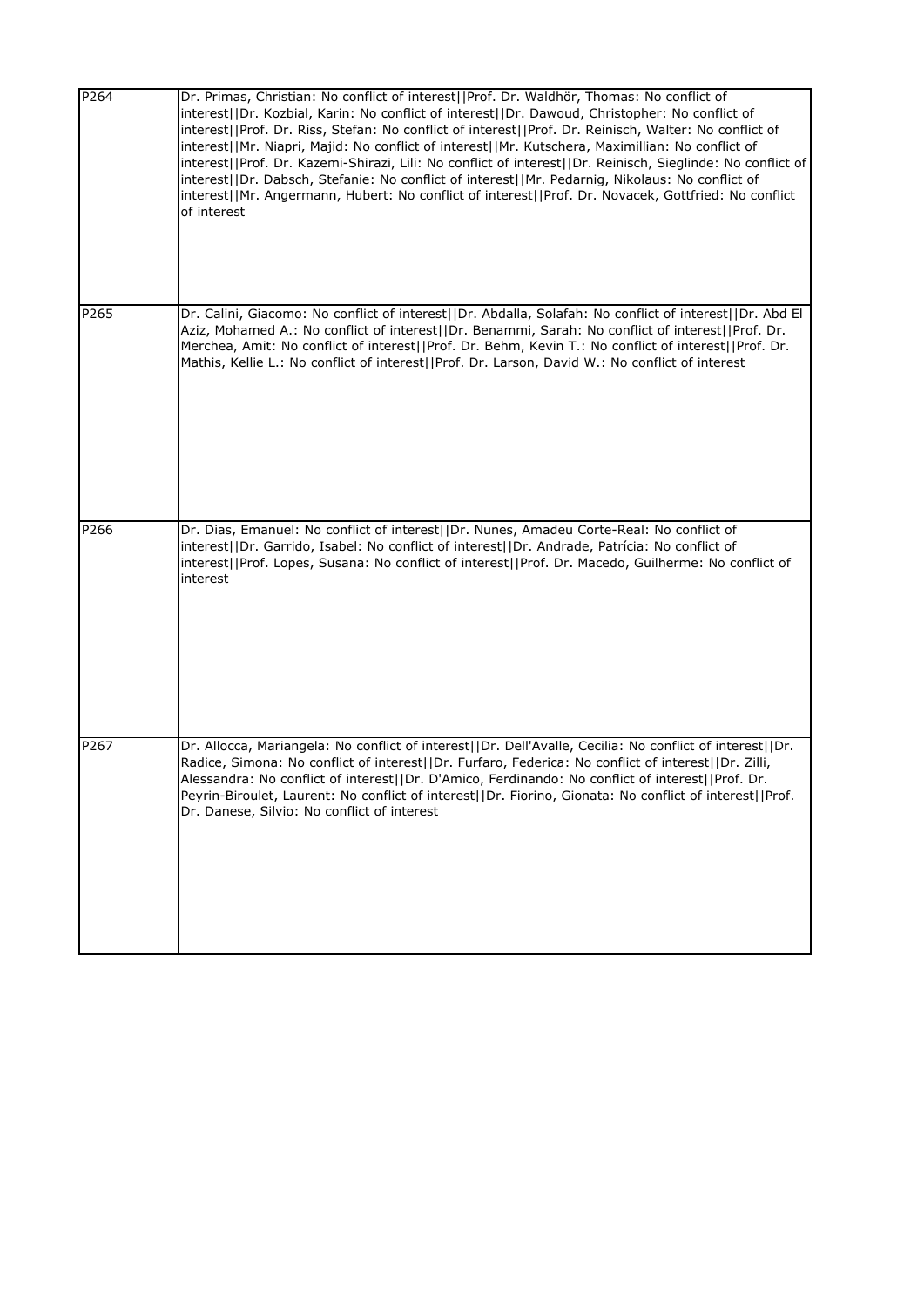| P268 | Dr. Bezzio, Cristina: No conflict of interest  Dr. Costa, Stefania: No conflict of interest  Dr.<br>Armuzzi, Alessandro: No conflict of interest  Dr. Furfaro, Federica: No conflict of interest  Dr.<br>Ardizzone, Sandro: No conflict of interest  Dr. Milla, Monica: No conflict of interest  Dr. Bossa,<br>Fabrizio: No conflict of interest  Dr. Orlando, Ambrogio: No conflict of interest  Dr. Caprioli, Flavio<br>Andrea: No conflict of interest  Prof. Castiglione, Fabiana: No conflict of interest  Dr. Viganò,<br>Chiara: No conflict of interest  Dr. Ribaldone, Davide Giuseppe: No conflict of interest  Prof.<br>Zingone, Fabiana: No conflict of interest  Dr. Monterubbianesi, Rita: No conflict of interest  Dr.<br>Imperatore, Nicola: No conflict of interest  Dr. Festa, Stefano: No conflict of interest  Dr. Daperno,<br>Marco: No conflict of interest  Dr. Scucchi, Ludovica: No conflict of interest  Dr. Ferronato,<br>Antonio: No conflict of interest  Dr. Pastorelli, Luca: No conflict of interest  Dr. Balestrieri, Paola:<br>No conflict of interest  Prof. Ricci, Chiara: No conflict of interest  Dr. Cappello, Maria: No conflict of<br>interest  Dr. Felice, Carla: No conflict of interest  Dr. Coppini, Francesca: No conflict of<br>interest  Dr. Alvisi, Patrizia: No conflict of interest  Dr. Gerardi, Viviana: No conflict of interest  Dr.<br>Variola, Angela: No conflict of interest  Dr. Mazzuoli, Silvia: No conflict of interest  Dr. Lenti, Marco<br>Vincenzo: No conflict of interest  Dr. Alessandro, Sartini: No conflict of interest  Dr. Buda, Andrea:<br>No conflict of interest  Dr. Micheli, Federica: No conflict of interest  Dr. Ciardo, Valeria: No conflict<br>of interest  Dr. Casella, Giovanni: No conflict of interest  Dr. Viscido, Angelo: No conflict of<br>interest  Dr. Bodini, Giorgia: No conflict of interest  Dr. Fiorino, Gionata: No conflict of<br>interest  Dr. Vernero, Marta: No conflict of interest  Dr. Saibeni, Simone: No conflict of interest |
|------|------------------------------------------------------------------------------------------------------------------------------------------------------------------------------------------------------------------------------------------------------------------------------------------------------------------------------------------------------------------------------------------------------------------------------------------------------------------------------------------------------------------------------------------------------------------------------------------------------------------------------------------------------------------------------------------------------------------------------------------------------------------------------------------------------------------------------------------------------------------------------------------------------------------------------------------------------------------------------------------------------------------------------------------------------------------------------------------------------------------------------------------------------------------------------------------------------------------------------------------------------------------------------------------------------------------------------------------------------------------------------------------------------------------------------------------------------------------------------------------------------------------------------------------------------------------------------------------------------------------------------------------------------------------------------------------------------------------------------------------------------------------------------------------------------------------------------------------------------------------------------------------------------------------------------------------------------------------------------------------------------------------------------------------|
| P269 | Mrs. Kellerman, Raizy:  :   Intel employee  Mr. Bleiweiss, Amit:  :   Intel employee  Ms. Samuel,<br>Shimrit:  :   Intel employee  Dr. Barzilay, Oranit: No conflict of interest  Dr. Margalit Yehuda,<br>Reuma: No conflict of interest  Prof. Dr. ZImlichman, Eyal: No conflict of interest  Prof. Dr.<br>Eliakim, Rami: No conflict of interest  Prof. Dr. Ben-Horin, Shomron: No conflict of interest  Dr.<br>Klang, Eyal: No conflict of interest  Prof. Dr. Kopylov, Uri: No conflict of interest                                                                                                                                                                                                                                                                                                                                                                                                                                                                                                                                                                                                                                                                                                                                                                                                                                                                                                                                                                                                                                                                                                                                                                                                                                                                                                                                                                                                                                                                                                                                  |
| P270 | Dr. Marra, Antonella: No conflict of interest  Dr. Dell'Aquila, Paola: No conflict of interest  Prof. Di<br>Leo, Alfredo: No conflict of interest  Prof. Principi, Maria Beatrice: No conflict of interest                                                                                                                                                                                                                                                                                                                                                                                                                                                                                                                                                                                                                                                                                                                                                                                                                                                                                                                                                                                                                                                                                                                                                                                                                                                                                                                                                                                                                                                                                                                                                                                                                                                                                                                                                                                                                               |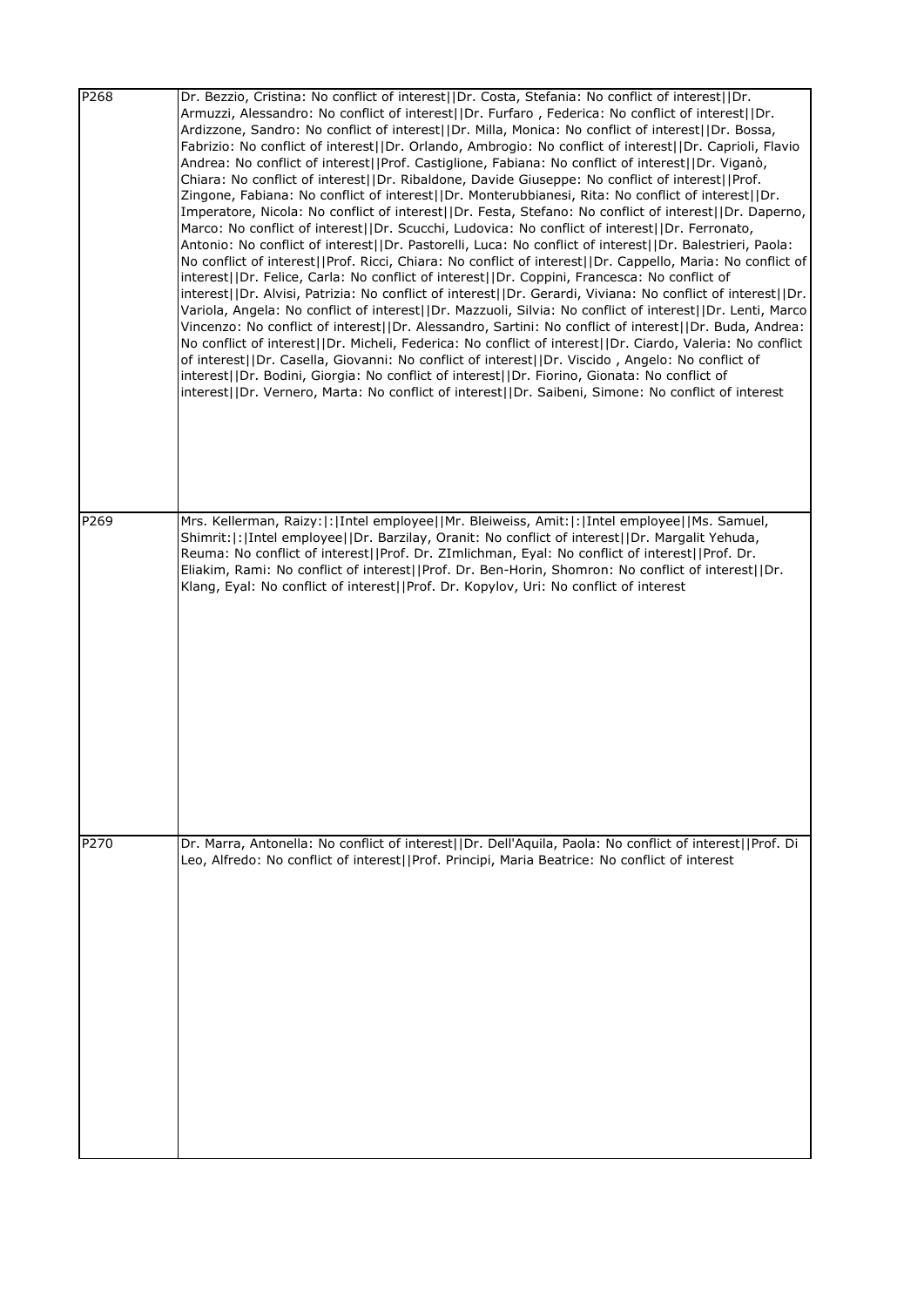| P271 | Dr. Strande, Vibeke:  :  This work was sponsored by funds from Takeda  Prof. Småstuen, Milada<br>Cvancarova: No conflict of interest  Dr. Huppertz-Hauss, Gert: No conflict of interest  Dr.<br>Perminow, Gøri: No conflict of interest  Dr. Henriksen, Magne: No conflict of interest  Dr.<br>Bengtson, May-Bente: No conflict of interest  Dr. Høie, Ole: No conflict of interest  Dr. Ricanek,<br>Petr: No conflict of interest  Dr. Opheim, Randi: No conflict of interest  Dr. Cetinkaya, Raziye<br>Boyar: No conflict of interest  Dr. Torp, Roald: No conflict of interest  Dr. Vatn, Simen: No conflict<br>of interest  Dr. Aabrekk, Tone Bergene: No conflict of interest  Dr. Detlie, Trond Espen: : Detlie<br>TE has served as speaker, consultant or advisory board member for AbbVie, Ferring, Pfizer,<br>Pharmacosmos, Tillotts and Vifor Pharma. He has received unrestricted research grants from<br>AbbVie and Pharmacosmos.   Prof. Dr. Hovde, Øistein: No conflict of interest  Dr. Høivik, Marte<br>Lie:  :   Investigator inititated research grants from Takeda, Pfizer, Tillotts, Ferring and Janssen.<br>Speaker honoraria from Takeda, Tillotts, Ferring, AbbVie and Meda. Advisory board Takeda  Dr.<br>Kristensen, Vendel A.:  :  Janssen-Cilag AS (speaker), Takeda AS (consultant fees + scientific<br>advisory board), Tillotts Pharma AG (advisory board) |
|------|------------------------------------------------------------------------------------------------------------------------------------------------------------------------------------------------------------------------------------------------------------------------------------------------------------------------------------------------------------------------------------------------------------------------------------------------------------------------------------------------------------------------------------------------------------------------------------------------------------------------------------------------------------------------------------------------------------------------------------------------------------------------------------------------------------------------------------------------------------------------------------------------------------------------------------------------------------------------------------------------------------------------------------------------------------------------------------------------------------------------------------------------------------------------------------------------------------------------------------------------------------------------------------------------------------------------------------------------------------------------------------------|
| P272 | Dr. Bernabeu, Purificación: No conflict of interest  Dr. Cameo, José Ignacio: No conflict of<br>interest  Dr. Gutiérrez, Ana: No conflict of interest  Dr. García, Gloria: No conflict of interest  Dr.<br>García, Mariana Fe: No conflict of interest  Dr. Aguas, Mariam: No conflict of interest  Dr. Belen,<br>Olivia: No conflict of interest  Prof. Dr. Zapater, Pedro: No conflict of interest  Mrs. Cabezos,<br>Paula: No conflict of interest  Mrs. Andreu, Almudena: No conflict of interest  Prof. Dr. Jover,<br>Rodrigo: No conflict of interest  Prof. Dr. van-der Hofstadt, Carlos: No conflict of interest  Prof.<br>Dr. Ruiz, María Teresa: No conflict of interest  Dr. Sempere, Laura: No conflict of interest                                                                                                                                                                                                                                                                                                                                                                                                                                                                                                                                                                                                                                                          |
| P273 | Dr. Zahra Bianco, Eliezer: No conflict of interest  Dr. Tabone, Trevor: No conflict of interest  Dr.<br>Cassar, Peter: No conflict of interest  Dr. Agius, David: No conflict of interest  Dr. Zammit,<br>Daniela: No conflict of interest  Dr. Vella Baldacchino, Andrea: No conflict of interest  Dr. Scicluna,<br>Catriona: No conflict of interest  Dr. Gatt, Kelly: No conflict of interest  Dr. Ciantar, Maxine: No<br>conflict of interest  Dr. Montobello, Bianca: No conflict of interest  Prof. Dr. Ellul, Pierre: No conflict <br>of interest  Dr. Sciberras, Martina: No conflict of interest                                                                                                                                                                                                                                                                                                                                                                                                                                                                                                                                                                                                                                                                                                                                                                                |
| P274 | Dr. Nguyen, Anke: No conflict of interest  Dr. Holt, Darcy: No conflict of interest  Ms. Burns,<br>Megan: No conflict of interest  Dr. Herath, Madhuni: No conflict of interest  Prof. Gibson, Peter R:<br>No conflict of interest  Prof. Ebeling, Peter: No conflict of interest  Dr. Milat, Frances: No conflict of<br>interest  Dr. Moore, Gregory: No conflict of interest                                                                                                                                                                                                                                                                                                                                                                                                                                                                                                                                                                                                                                                                                                                                                                                                                                                                                                                                                                                                           |
| P275 | Dr. Szymanska, Edyta: No conflict of interest  Mrs. Bierla, Joanna: No conflict of interest  Mrs.<br>Wierzbicka, Aldona: No conflict of interest  Dr. Dadalski, Maciej: No conflict of interest  Mrs.<br>Konopka, Ewa: No conflict of interest  Prof. Cukrowska, Bozena: No conflict of interest  Prof.<br>Kierkus, Jaroslaw: No conflict of interest                                                                                                                                                                                                                                                                                                                                                                                                                                                                                                                                                                                                                                                                                                                                                                                                                                                                                                                                                                                                                                    |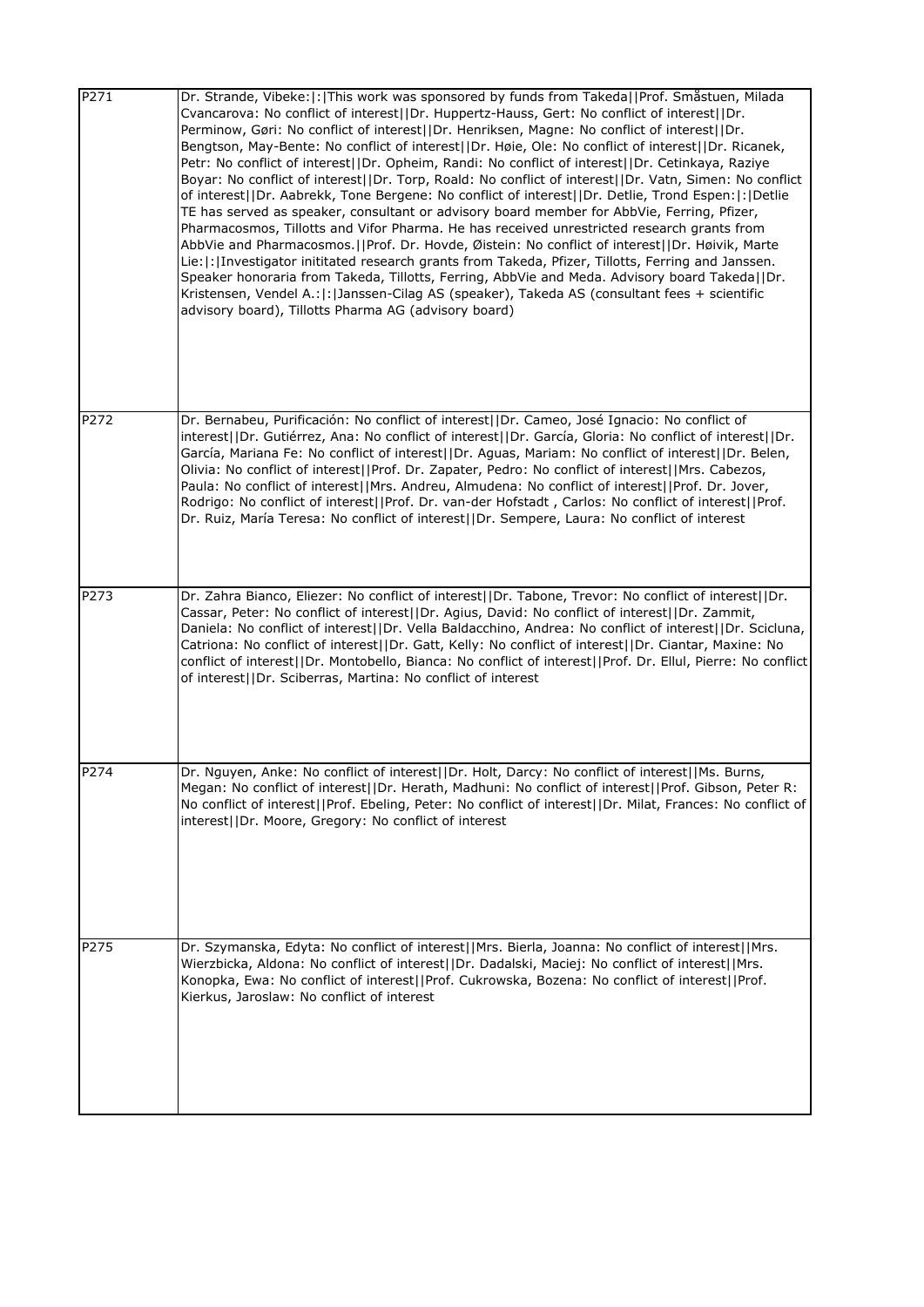| P276 | Dr. Nishio, Masafumi: No conflict of interest  Dr. Shibata, Wataru: No conflict of interest  Prof. Dr.<br>Ajioka, Yoichi: No conflict of interest  Dr. Hirasawa, Kingo: No conflict of interest  Mrs. Takase,<br>Akiko: No conflict of interest  Dr. Chiba, Sawako: No conflict of interest  Dr. Inayama, Yoshiaki:<br>No conflict of interest  Dr. Ueda, Wataru: No conflict of interest  Dr. Okawa, Kiyotaka: No conflict<br>of interest  Dr. Tsunoda, Syotaro: No conflict of interest  Dr. Azuma, Daisuke: No conflict of<br>interest  Dr. Yaguchi, Katsuki: No conflict of interest  Dr. Fujii, Kodai: No conflict of interest  Dr.<br>Nakamori, Yoshinori: No conflict of interest  Dr. Madarame, Akira: No conflict of interest  Dr.<br>Nishida, Daisuke: No conflict of interest  Dr. Fuse, Masahiro: No conflict of interest  Dr. Araki,<br>Kentaro: No conflict of interest  Dr. Saigusa, Yusuke: No conflict of interest  Dr. Kimura, Hideaki:<br>No conflict of interest  Dr. Kato, Jun: No conflict of interest  Prof. Dr. Maeda, Shin: No conflict of<br>interest  Dr. Kunisaki, Reiko: No conflict of interest |
|------|-------------------------------------------------------------------------------------------------------------------------------------------------------------------------------------------------------------------------------------------------------------------------------------------------------------------------------------------------------------------------------------------------------------------------------------------------------------------------------------------------------------------------------------------------------------------------------------------------------------------------------------------------------------------------------------------------------------------------------------------------------------------------------------------------------------------------------------------------------------------------------------------------------------------------------------------------------------------------------------------------------------------------------------------------------------------------------------------------------------------------------|
| P277 | Dr. Tran, Florian: No conflict of interest  Mr. Schrinner, Florian: No conflict of interest  Prof. Dr.<br>Nikolaus, Susanna: No conflict of interest  Dr. Kümpers, Julia: No conflict of interest  Dr. Sievers,<br>Laura Katharina: No conflict of interest  Dr. Lessing, Anna: No conflict of interest  Dr. Lintner,<br>Johannes: No conflict of interest  Dr. Lessing, Matthias: No conflict of interest  Prof. Dr.<br>Rosenstiel, Philip: No conflict of interest  Dr. Aden, Konrad: No conflict of interest  Prof. Dr.<br>Franke, Andre: No conflict of interest  Prof. Dr. Schreiber, Stefan: : Consulting in advisory boards<br>of Abbvie, Arena, BMS, Biogen, Celltrion, Celgene, IMAB, Gilead, MSD, Mylan, Pfizer, Fresenius,<br>Janssen, Takeda, Theravance, provention Bio, Protagonist, Falk  Grants from EU/IMI2JU projects:<br>ImmUniverse, 3TR; German Federal Ministry of Education and Research: GUIDE-IBD, iTREAT;<br>German Research Foundation: Cluster of Excellence "Precision Medicine in Chronic Inflammation"                                                                                         |
| P278 | Dr. Thakor, Amit: No conflict of interest  Dr. Johnson, Matthew: No conflict of interest  Dr. Wye,<br>John: No conflict of interest                                                                                                                                                                                                                                                                                                                                                                                                                                                                                                                                                                                                                                                                                                                                                                                                                                                                                                                                                                                           |
| P279 | Dr. Resál, Tamás: No conflict of interest  Dr. Bacsur, Péter: No conflict of interest  Dr. Lupas,<br>Dániel: No conflict of interest  Dr. Szántó, Kata: No conflict of interest  Dr. Rutka, Mariann: No<br>conflict of interest  Dr. Fábián, Anna: No conflict of interest  Dr. Bor, Renáta: No conflict of<br>interest  Dr. Szepes, Zoltán: No conflict of interest  Dr. Farkas, Klaudia: No conflict of interest  Dr.<br>Varga, Márta: No conflict of interest  Prof. Dr. Molnár, Tamás: No conflict of interest                                                                                                                                                                                                                                                                                                                                                                                                                                                                                                                                                                                                            |
| P280 | Dr. Nylund, Kim: : Speaker honoraria Takeda and Janssen-Cilag AS  Dr. Sævik, Fredrik: No<br>conflict of interest  Dr. von Volkmann, Hilde Løland: No conflict of interest  Prof. Dr. Gilja, Odd<br>Helge: No conflict of interest                                                                                                                                                                                                                                                                                                                                                                                                                                                                                                                                                                                                                                                                                                                                                                                                                                                                                             |
| P281 | Ms. Pradera Cibreiro, Carmen: No conflict of interest  Ms. Ramos Alonso, Marta: No conflict of<br>interest  Mr. Fernández López, Martín: No conflict of interest  Dr. Molina Arriero, Gema: No conflict<br>of interest  Ms. Fraga Iriso, Rebeca: No conflict of interest  Ms. González Furelos, Tania: No<br>conflict of interest  Ms. Ollero Pena, Virginia: No conflict of interest  Ms. Echarri Piudo, Ana: No<br>conflict of interest                                                                                                                                                                                                                                                                                                                                                                                                                                                                                                                                                                                                                                                                                     |
| P282 | Xiao, Zhu: No conflict of interest  Wu, Lexi: No conflict of interest  Cao, Qian: No conflict of<br>interest                                                                                                                                                                                                                                                                                                                                                                                                                                                                                                                                                                                                                                                                                                                                                                                                                                                                                                                                                                                                                  |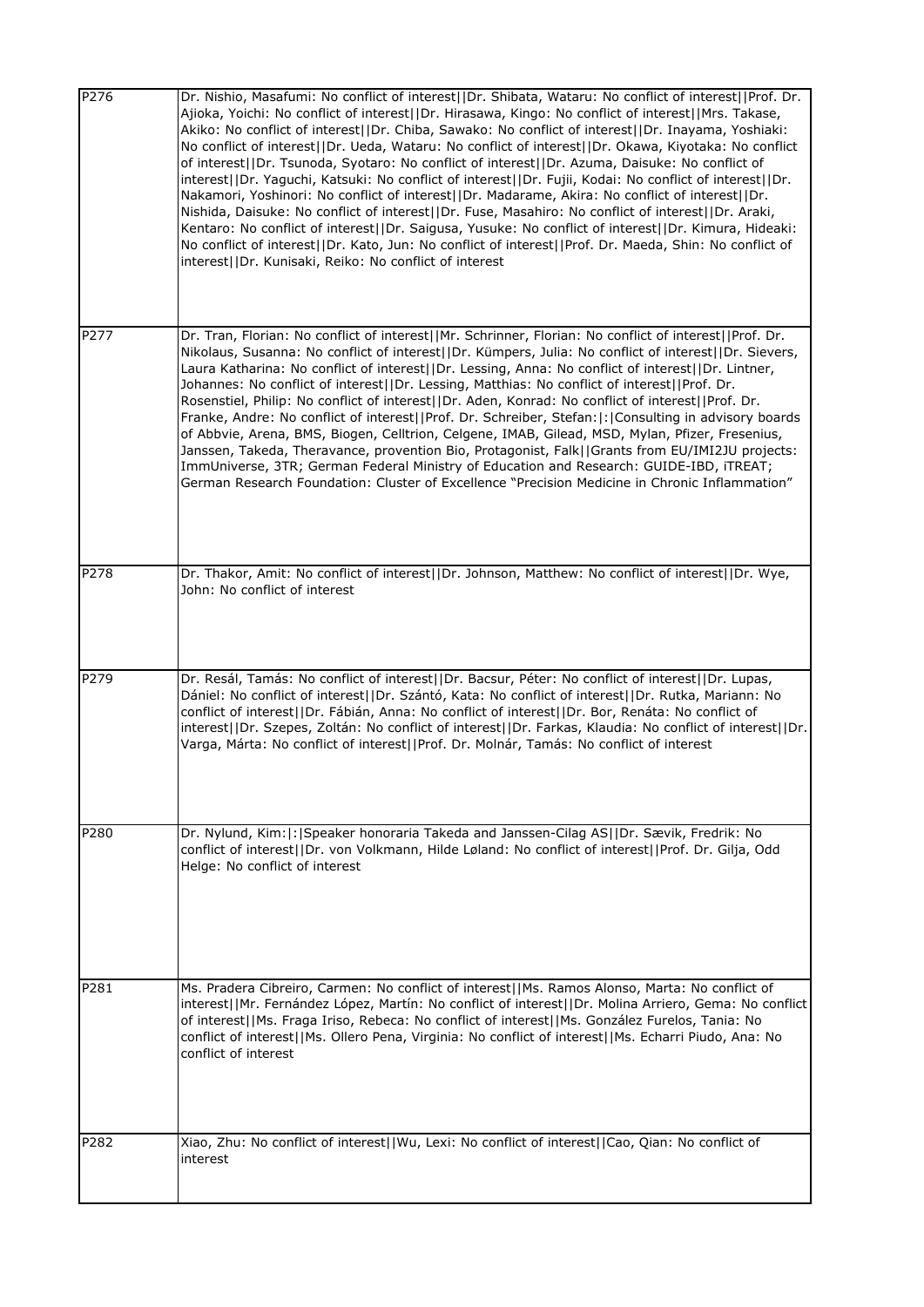| P283 | Truyens, Marie: No conflict of interest  Ms. Pijoan Comas, Eva: No conflict of interest  Ms.<br>Glorieus, Elien: No conflict of interest  Dr. Geldof, Jeroen: No conflict of interest  Prof. Dr. Lobatón<br>Ortega, Triana: No conflict of interest                                                                                                                                                                                                                                                                                                                                                                                                                                                                                                                                                                                                                                                                                                                                                                                                                                                                                                                                                                                                                                                                                                                                                                                                                                                                                                                                                                                                                                                                                                                                                                                                                                                                                                                                                                                                                                                                                                                                                                                                                                                                                                                                                                                                                                                                                          |
|------|----------------------------------------------------------------------------------------------------------------------------------------------------------------------------------------------------------------------------------------------------------------------------------------------------------------------------------------------------------------------------------------------------------------------------------------------------------------------------------------------------------------------------------------------------------------------------------------------------------------------------------------------------------------------------------------------------------------------------------------------------------------------------------------------------------------------------------------------------------------------------------------------------------------------------------------------------------------------------------------------------------------------------------------------------------------------------------------------------------------------------------------------------------------------------------------------------------------------------------------------------------------------------------------------------------------------------------------------------------------------------------------------------------------------------------------------------------------------------------------------------------------------------------------------------------------------------------------------------------------------------------------------------------------------------------------------------------------------------------------------------------------------------------------------------------------------------------------------------------------------------------------------------------------------------------------------------------------------------------------------------------------------------------------------------------------------------------------------------------------------------------------------------------------------------------------------------------------------------------------------------------------------------------------------------------------------------------------------------------------------------------------------------------------------------------------------------------------------------------------------------------------------------------------------|
| P284 | Ms. Arkenbosch, Jeanine H.: No conflict of interest  Ms. Beelen, Evelien M.J.: No conflict of<br>interest  Prof. Dr. Dijkstra, Gerard: No conflict of interest  Dr. Romberg-Camps, Marielle: No<br>conflict of interest  Dr. Duijvestein, Marjolijn: No conflict of interest  Dr. Hoentjen, Frank: No<br>conflict of interest  Dr. van der Marel, Sander: No conflict of interest  Dr. Maljaars, P.W.Jeroen:<br>No conflict of interest  Dr. Jansen, Sita: No conflict of interest  Dr. de Boer, Nanne K.: No conflict<br>of interest  Dr. West, Rachel: No conflict of interest  Dr. Horjus, Carmen: No conflict of<br>interest  Prof. Dr. Stassen, Laurents P.S.: No conflict of interest  Dr. van Schaik, Fiona: No<br>conflict of interest  Dr. van Ruler, Oddeke: No conflict of interest  Dr. Jharap, Bindia J.H.: No<br>conflict of interest  Dr. Erler, Nicole E.: No conflict of interest  Dr. Doukas, Michael: No conflict of<br>interest  Dr. Ooms, Ariadne H.A.G.: No conflict of interest  Dr. Kats-Ugurlu, Gursah: No conflict of<br>interest  Prof. Dr. van der Woude, Janneke: No conflict of interest  Dr. De Vries, Annemarie C.: No<br>conflict of interest                                                                                                                                                                                                                                                                                                                                                                                                                                                                                                                                                                                                                                                                                                                                                                                                                                                                                                                                                                                                                                                                                                                                                                                                                                                                                                                                                               |
| P285 | Dr. P. Bernardes, Joana: No conflict of interest  Dr. Mishra, Neha: No conflict of interest  Schulte-<br>Schrepping, Jonas: No conflict of interest  Herresthal, Stefanie: No conflict of interest  Dr. Tran,<br>Florian:  :   Received speaker's fee from Janssen and Falk  Prof. Aden, Konrad: No conflict of<br>interest  Prof. Beyer, Marc: No conflict of interest  Prof. Schultze, Joachim: No conflict of<br>interest  Prof. Rosenstiel, Philip: No conflict of interest                                                                                                                                                                                                                                                                                                                                                                                                                                                                                                                                                                                                                                                                                                                                                                                                                                                                                                                                                                                                                                                                                                                                                                                                                                                                                                                                                                                                                                                                                                                                                                                                                                                                                                                                                                                                                                                                                                                                                                                                                                                              |
| P286 | Biedermann, Luc:  :  Personal fees (consulting): AbbVie, Calypso, Esocap, Ewopharma, Falk, Ferring<br>Pharmaceuticals, Janssen, MSD, Pfizer Inc, Sanofi, Shire, Takeda and Vifor Personal fees (fees<br>participation in review activities such as data monitoring boards, statistical analysis, end point<br>committees and the like): AbbVie, Calypso, Esocap, Ewopharma, Falk, Ferring Pharmaceuticals,<br>Janssen, MSD, Pfizer Inc, Sanofi, Shire, Takeda and Vifor  Dubinsky, Marla C: : Personal fees<br>(consulting): AbbVie, Bristol-Myers Squibb, Celgene, Eli Lilly, Gilead Sciences, Janssen, Pfizer Inc,<br>Prometheus Labs, Takeda and UCB.  Dr. Vermeire, Séverine: : Grants: AbbVie, Galapagos,<br>Johnson & Johnson, Pfizer Inc and Takeda Other (speaker fees): AbbVie, Alimentiv, Arena<br>Pharmaceuticals, AstraZeneca, Avaxia, Bristol-Myers Squibb, Boehringer Ingelheim, Celgene, Dr<br>Falk Pharma, Ferring Pharmaceuticals, Galapagos, Genentech-Roche, Gilead Sciences,<br>GlaxoSmithKline, Hospira, Janssen, Johnson & Johnson, Lilly, Materia Prima, MiroBio, Morphic,<br>Mundipharma, MSD, Pfizer Inc, Prodigest, Progenity, Prometheus, Robarts Clinical Trials, Second<br>Genome, Shire, Surrozen, Takeda, Theravance and Tillots Pharma AG  Fellmann, Marc: :  Personal<br>fees (shareholder): Pfizer Inc Other (employee): Pfizer Inc   Dr. Gardiner, Sean: : Personal fees<br>(shareholder): Pfizer Inc Other (employee): Pfizer Inc   Dr. Hur, Peter: : Personal fees<br>(shareholder):Pfizer Inc Other (employee): Pfizer Inc   Mr. Mundayat, Rajiv: : Personal fees<br>(shareholder): Pfizer Inc Other (employee): Pfizer Inc  Dr. Panés, Julian: : Grants: AbbVie and<br>Pfizer Inc Personal fees: AbbVie, Arena, Athos, Boehringer Ingelheim, Celgene, Celltrion, Ferring<br>Pharmaceuticals, Galapagos, Genentech/Roche, GlaxoSmithKline, Immunic, Janssen, Mirum,<br>Morphic, Nestlé, Origo, Pandion, Pfizer Inc, Progenity, Takeda, Theravance Biopharma and<br>Wassermann  Rubin, David T: : Grants: Takeda Personal fees (consulting): AbbVie, Altrubio,<br>Allergan Inc, Arena Pharmaceuticals, Aslan Pharmaceuticals, Athos Therapeutics, Bellatrix<br>Pharmaceuticals, Boehringer Ingelheim, Bristol-Myers Squibb, Celgene Corp/Syneos, Connect<br>BioPharma, GalenPharma/Atlantica, Genentech/Roche, Glycominds, Index Pharmaceuticals,<br>Ironwood Pharmaceuticals, Iterative Scopes, Janssen, Lilly, Materia Prima, Pfizer Inc, Prometheus<br>Biosciences, Reistone, Takeda and Techlab Inc |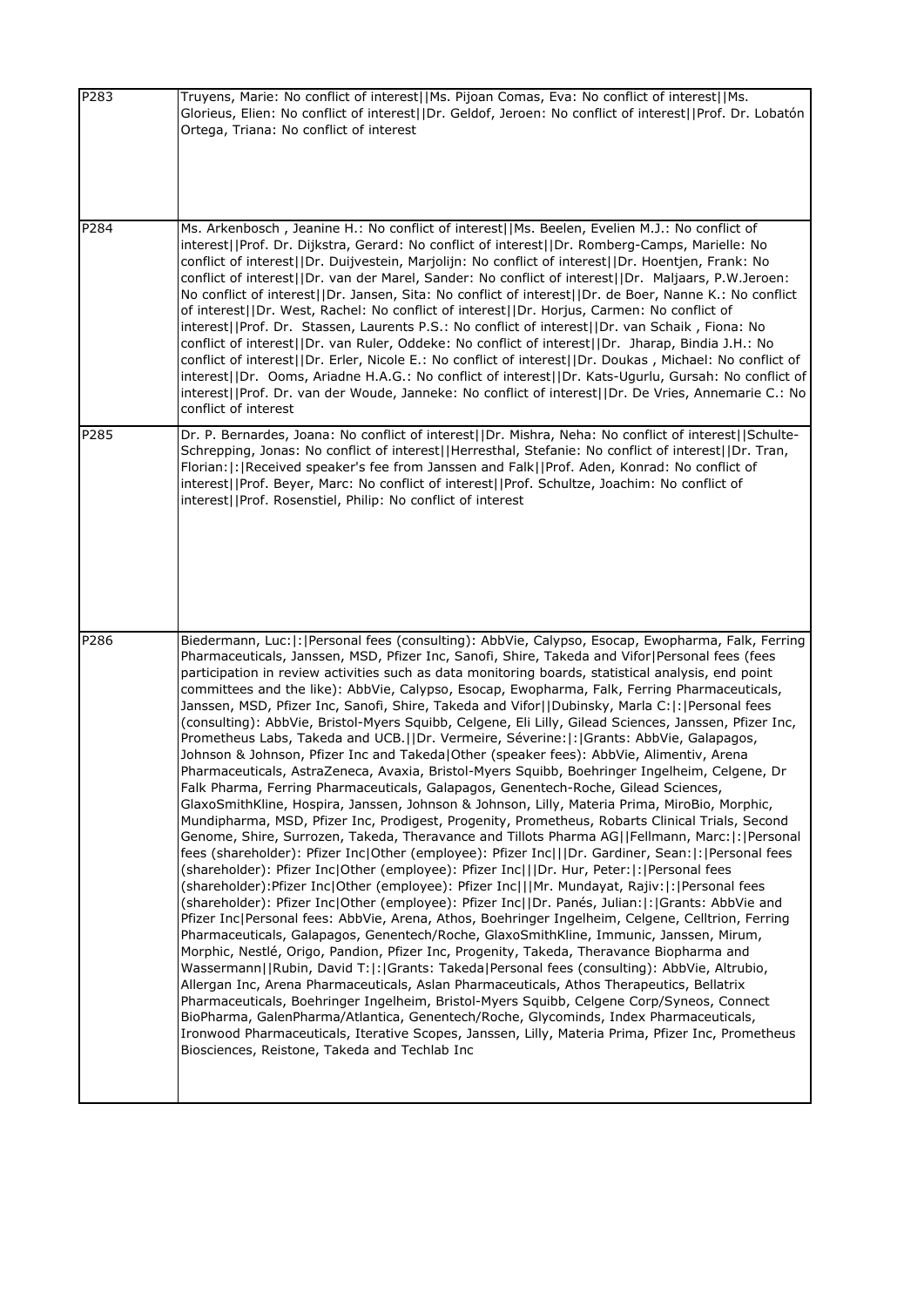| P287 | Dr. Madsen, Gorm Roager: No conflict of interest  Dr. Wilkens, Rune: No conflict of interest  Dr.<br>Boysen, Trine: No conflict of interest  Dr. Burisch, Johan: No conflict of interest  Dr. Bryant,<br>Robert: No conflict of interest  Dr. Carter, Dan: No conflict of interest  Dr. Gecse, Krisztina: No<br>conflict of interest  Prof. Maaser, Christian: No conflict of interest  Prof. Maconi, Giovanni: No<br>conflict of interest  Dr. Novak, Kerri: No conflict of interest  Dr. Palmela, Carolina: : Grants from<br>Janssen and Laboratorios Vitoria.  Ms. Nayahangan, Leizl Joy: No conflict of interest  Dr.<br>Tolsgaard, Martin Grønnebæk: No conflict of interest                                                                                                                                                                                                                                                                                                                                                                                                                                                                                                                                                                                                                                                                                                                                                                                                                                                                                                                                         |
|------|---------------------------------------------------------------------------------------------------------------------------------------------------------------------------------------------------------------------------------------------------------------------------------------------------------------------------------------------------------------------------------------------------------------------------------------------------------------------------------------------------------------------------------------------------------------------------------------------------------------------------------------------------------------------------------------------------------------------------------------------------------------------------------------------------------------------------------------------------------------------------------------------------------------------------------------------------------------------------------------------------------------------------------------------------------------------------------------------------------------------------------------------------------------------------------------------------------------------------------------------------------------------------------------------------------------------------------------------------------------------------------------------------------------------------------------------------------------------------------------------------------------------------------------------------------------------------------------------------------------------------|
| P288 | Mrs. Derks, Monica: No conflict of interest  Mr. te Groen, Maarten: No conflict of interest  Dr.<br>Peters, Charlotte P: No conflict of interest  Prof. Dr. Dijkstra, Gerard: No conflict of interest  Dr. de<br>Vries, Annemarie C: No conflict of interest  Dr. Römkens, Tessa EH: No conflict of interest  Dr.<br>Horjus, Carmen S: No conflict of interest  Dr. de Boer, Nanne K: No conflict of interest  Prof. Dr.<br>Nagtegaal, Iris D: No conflict of interest  Dr. Derikx, Lauranne AAP: No conflict of interest  Dr.<br>Hoentjen, Frank: No conflict of interest                                                                                                                                                                                                                                                                                                                                                                                                                                                                                                                                                                                                                                                                                                                                                                                                                                                                                                                                                                                                                                                |
| P289 | Dr. Martin Cardona, Albert:  :  Dr. Albert Martín-Cardona has received financial support for travelling<br>and educational activities from Abbvie, Biogen, Ferring, Jannsen, MSD, Takeda, Dr Falk Pharma<br>and Tillotts.     Dr. Horta, Diana: No conflict of interest    Dr. Florez-Diez, Pablo: No conflict of<br>interest  Dr. Vela, Milagros: No conflict of interest  Dr. Mesonero, Francisco: No conflict of<br>interest  Dr. Ramos Belinchón, Clara: No conflict of interest  Dr. García, María José: No conflict of<br>interest  Dr. Masnou, Helena: No conflict of interest  Dr. de la Peña-Negro, Luisa: No conflict of<br>interest  Dr. Suárez Ferrer, Cristina: No conflict of interest  Dr. Casanova, Maria Jose: : María<br>José Casanova, has received education funding from Pfizer, Takeda, Janssen, MSD, Ferring and<br>Abbvie.  Dr. Ortiz Durán, Maria: No conflict of interest  Dr. Peña, Elena: No conflict of interest  Dr.<br>Calvet, Xavier: No conflict of interest  Dr. Fernández Prada, Samuel J: No conflict of interest  Dr.<br>González-Muñoza, Carlos: No conflict of interest  Dr. Piqueras, Marta: No conflict of interest  Dr.<br>Rodríguez-Lago, Iago: No conflict of interest  Dr. Sainz, Empar: No conflict of interest  Dr. Bas-<br>Cutrina, Francesc: No conflict of interest   Dr. Manceñido Marcos, Noemi: No conflict of<br>interest  Dr. Ojeda, Asunción: No conflict of interest  Dr. Orts, Beatriz: No conflict of interest  Dr.<br>Sicilia, Beatriz: No conflict of interest  Dr. Domènech, Eugeni: No conflict of interest  Dr. Esteve,<br>Maria: No conflict of interest |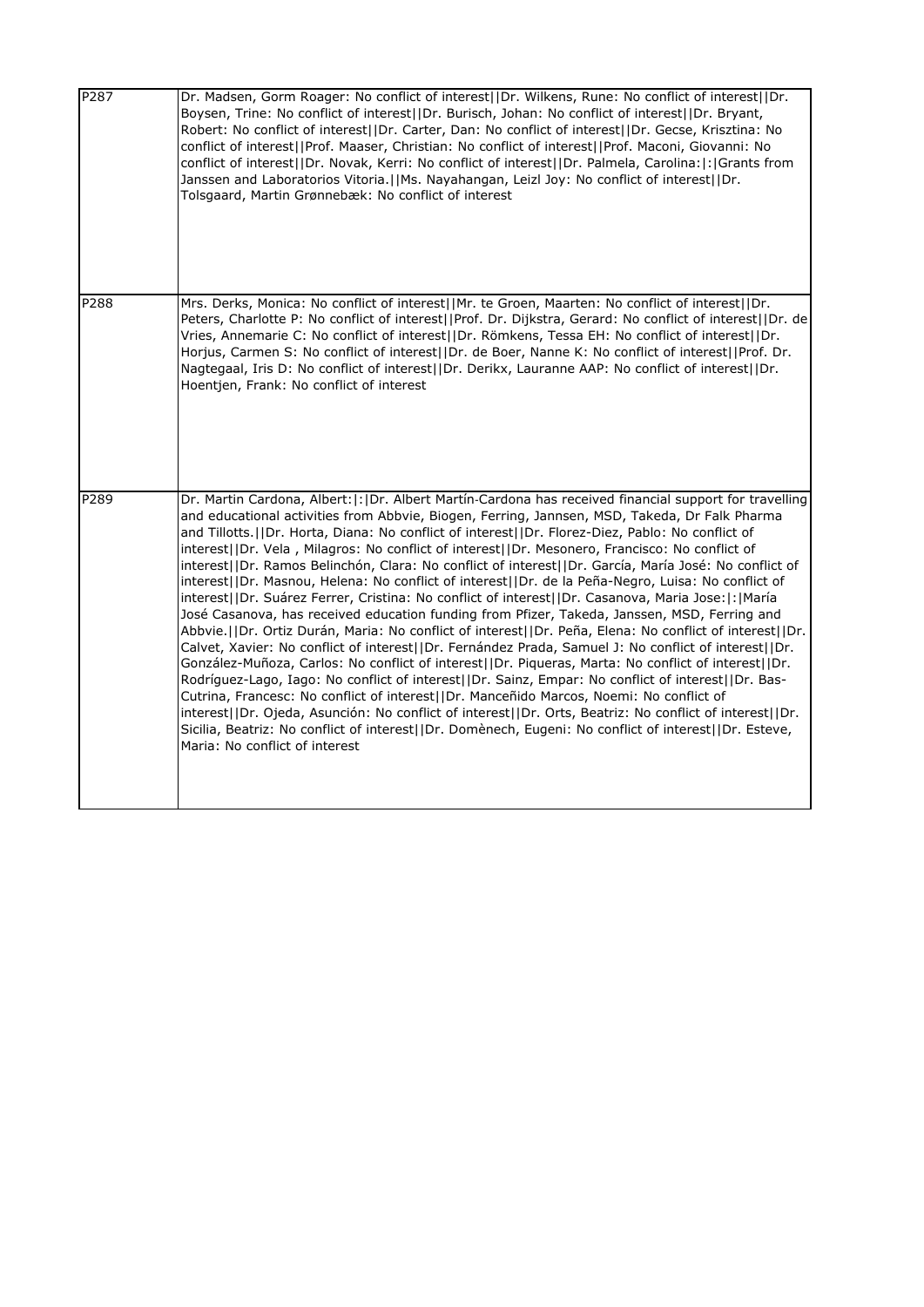| Dr. Ferreiro Iglesias, Rocio:  :  Takeda, MSD, Abbvie, Janssen, Pfizer, Palex, Shire Pharmaceuticals,<br>Tillotts Pharma y Casenrecordati  Ms. Porto Silva, Maria Sol: No conflict of interest  Dr. Marín,<br>Sandra: No conflict of interest  Dr. Casanova, María José: No conflict of interest  Dr. Mañosa,                                                                                                                                                                                                                                                                                                                                                                                                                                                                                                                                                                                                                                                                                                                                                                                                                                                                                                                                                                                                                                                                                                                                                                                                                                                                                                                                                                                                                                                                                                                                                                                                                                                                                                                                                                                                                                                                                                                                                                                                                                                                                                             |
|---------------------------------------------------------------------------------------------------------------------------------------------------------------------------------------------------------------------------------------------------------------------------------------------------------------------------------------------------------------------------------------------------------------------------------------------------------------------------------------------------------------------------------------------------------------------------------------------------------------------------------------------------------------------------------------------------------------------------------------------------------------------------------------------------------------------------------------------------------------------------------------------------------------------------------------------------------------------------------------------------------------------------------------------------------------------------------------------------------------------------------------------------------------------------------------------------------------------------------------------------------------------------------------------------------------------------------------------------------------------------------------------------------------------------------------------------------------------------------------------------------------------------------------------------------------------------------------------------------------------------------------------------------------------------------------------------------------------------------------------------------------------------------------------------------------------------------------------------------------------------------------------------------------------------------------------------------------------------------------------------------------------------------------------------------------------------------------------------------------------------------------------------------------------------------------------------------------------------------------------------------------------------------------------------------------------------------------------------------------------------------------------------------------------------|
| Miriam: No conflict of interest  Dr. González-Muñoza, Carlos: No conflict of interest  Ms. de<br>Francisco, Ruth: No conflict of interest  Ms. Caballol, Berta: No conflict of interest  Ms. Arias, Lara:                                                                                                                                                                                                                                                                                                                                                                                                                                                                                                                                                                                                                                                                                                                                                                                                                                                                                                                                                                                                                                                                                                                                                                                                                                                                                                                                                                                                                                                                                                                                                                                                                                                                                                                                                                                                                                                                                                                                                                                                                                                                                                                                                                                                                 |
| No conflict of interest  Ms. Piqueras, Marta: :  Takeda, Abbvie, Janssen  Dr. Zabana,<br>Yamile:  :  Abbvie, MSD, Ferring, Amgen, Janssen, Pfizer, DrFalk, Tillots, Galapagos, Takeda.      Ms.<br>Rivero, Montserrat:  :   MSD, Abbvie, Pfizer, Takeda and Janssen  Prof. Calvet, Xavier: No conflict of<br>interest  Dr. Mesonero, Francisco: No conflict of interest  Ms. Varela Trastoy, Pilar: No conflict of<br>interest  Ms. Busta Nistal, Reyes: No conflict of interest  Ms. Gomez Perosanz, Raquel: No conflict<br>of interest  Mr. Vega, Pablo: No conflict of interest  Ms. Gonzalez Vivo, María: No conflict of<br>interest  Dr. Iborra, Marisa: No conflict of interest  Mrs. Jimenez Marquez, Laura: No conflict of<br> interest  Mrs. Madero, Lucia: No conflict of interest  Mr. Rodríguez-Lago, Iago: : MSD, Pfizer,<br>Abbvie, Takeda, Janssen, Tillotts Pharma, Shire Pharmaceuticals, Roche, Ferring, Dr. Falk Pharma,<br>Galapagos, Otsuka Pharmaceutical and Adacyte. [IMrs. Rodriguez Gonzalez, María: No conflict of<br>interest  Vera, Isabel: No conflict of interest  Mr. Ponferrada Diaz, Angel: No conflict of<br>interest  Vela, Milagros: No conflict of interest  Ms. Torrealba, Leyanira: No conflict of interest  Mr.<br>Van Domselaar, Manuel: No conflict of interest  Ms. Iglesias, Eva: No conflict of interest  Prof. P.<br>Gisbert, Javier:  :   MSD, Abbvie, Pfizer, Kern Pharma, Biogen, Mylan, Takeda, Janssen, Roche,<br>Sandoz, Celgene, Gilead/Galapagos, Ferring, Faes Farma, Shire Pharmaceuticals, Dr. Falk Pharma,<br>Tillotts Pharma, Chiesi, Casen Fleet, Gebro Pharma, Otsuka Pharmaceutical, Norgine and Vifor<br>Pharma.   Calafat, Margalida: No conflict of interest    Dr. García-Planella, Esther: No conflict of<br>interest  Mr. Perez-Martinez, Isabel: No conflict of interest  Dr. Ricart, Elena: No conflict of<br>interest  Ms. Sicilia, Beatriz: : Abbvie, FAES, Chiesi, Dr. Falk, Ferring, MSD, Tillots Pharma, Khern<br>Pharma, Janssen, Pfizer y Takeda  Ms. Mena, Raquel: No conflict of interest  Ms. Nieto, Laura: No<br>conflict of interest  Dr. Domenech, Eugeni: No conflict of interest  Prof. Barreiro-de Acosta,<br>Manuel:  :   Pfizer, MSD, Takeda, Abbvie, Kern, Janssen, Fresenius Kabi, Biogen, Ferring, Faes<br>Farma, Shire Pharmaceuticals, Dr Falk Pharma, Chiesi, Gebro Pharma, Otsuka Pharmaceuticals,<br>and Tillotts Pharma |
| Dr. Ikeda, Aya: No conflict of interest  Dr. Kunisaki, Reiko: No conflict of interest  Dr. Aoki,<br>Shigeru: No conflict of interest  Dr. Yaguchi, Katsuki: No conflict of interest  Mr. Asami, Shunsuke:<br>No conflict of interest  Dr. Furusawa, Kyoko: No conflict of interest  Dr. Atsusaka, Reo: No conflict<br>of interest  Dr. Azuma, Daisuke: No conflict of interest  Dr. Tsunoda, Shotaro: No conflict of<br>interest  Dr. Fujii, Kodai: No conflict of interest  Dr. Nishida, Daisuke: No conflict of interest  Dr.<br>Madarame, Akira: No conflict of interest  Dr. Nishio, Masafumi: No conflict of interest  Dr.<br>Ogashiwa, Tsuyoshi: No conflict of interest  Dr. Nakamori, Yoshinori: No conflict of interest  Mr.<br>Fuse, Masahiro: No conflict of interest  Mr. Daibo, Susumu: No conflict of interest  Dr. Araki,<br>Kentaro: No conflict of interest  Dr. Kimura, Hideaki: No conflict of interest  Dr. Suzuki, Ryoichi:<br>No conflict of interest  Mr. Go, Hirofumi: No conflict of interest  Mr. Saigusa, Yusuke: No conflict of<br>interest  Prof. Dr. Maeda, Shin: No conflict of interest                                                                                                                                                                                                                                                                                                                                                                                                                                                                                                                                                                                                                                                                                                                                                                                                                                                                                                                                                                                                                                                                                                                                                                                                                                                                                                   |
|                                                                                                                                                                                                                                                                                                                                                                                                                                                                                                                                                                                                                                                                                                                                                                                                                                                                                                                                                                                                                                                                                                                                                                                                                                                                                                                                                                                                                                                                                                                                                                                                                                                                                                                                                                                                                                                                                                                                                                                                                                                                                                                                                                                                                                                                                                                                                                                                                           |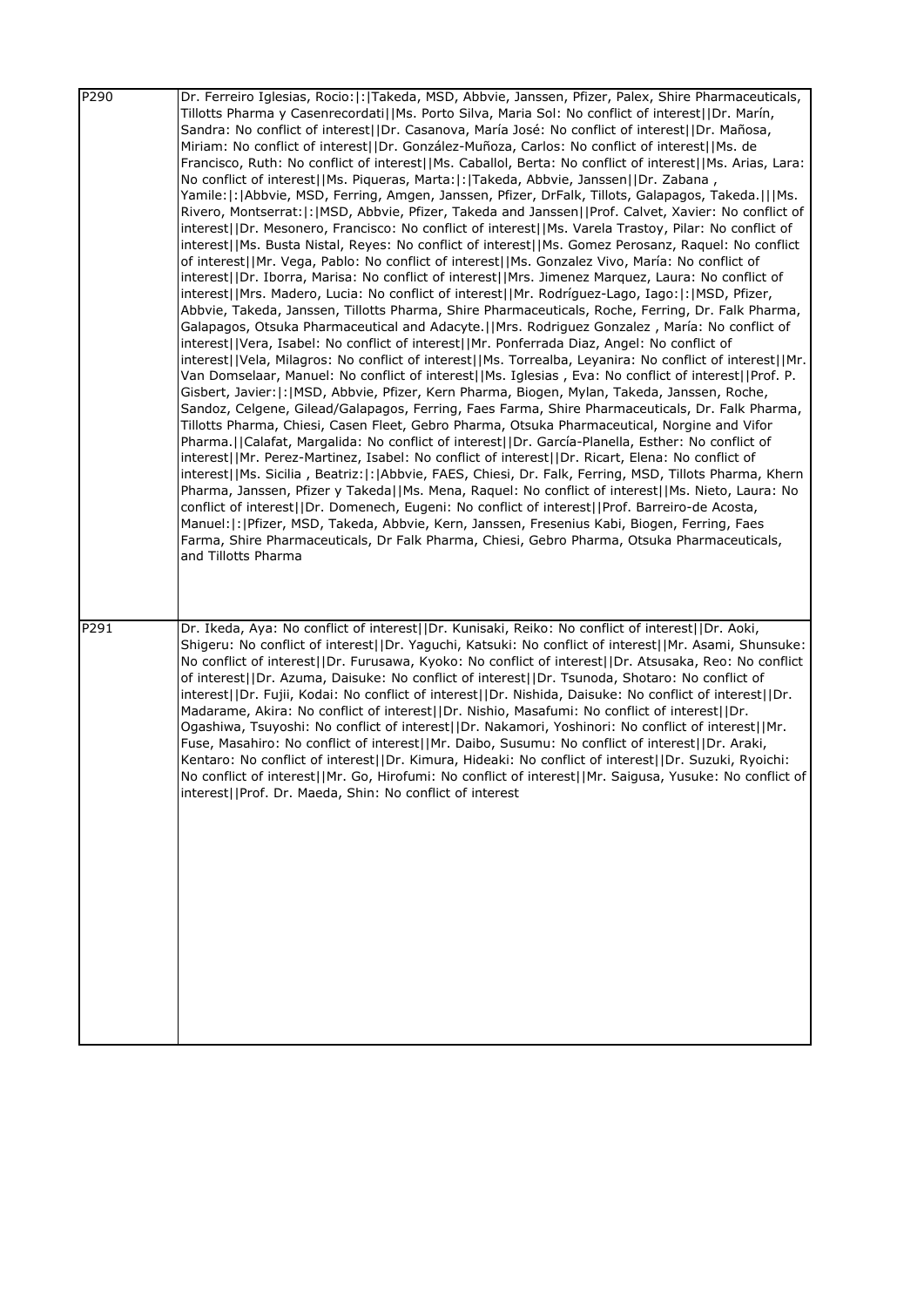| P292 | Dr. Taxonera Samso, Carlos: No conflict of interest  Dr. Fernández-Aceñero, María Jesús: No<br>conflict of interest  Mr. Olivares, David: No conflict of interest  Dr. Calvo, Marta: No conflict of<br>interest  Dr. Casis, Begoña: No conflict of interest  Dr. Bermejo, Fernando: No conflict of<br>interest  Dr. López Serrano, Pilar: No conflict of interest  Dr. Iborra, Marisa: No conflict of<br>interest  Dr. Mesonero, Francisco: No conflict of interest  Dr. Boscá Watts, Maia: No conflict of<br>interest  Dr. Díaz del Arco, Cristina: No conflict of interest  Dr. Vera, Isabel: No conflict of<br>interest  Ms. Olivares, Sonsoles: No conflict of interest  Dr. Alba, Cristina: No conflict of interest                                                                                                                                                                                                                                                                                                                                                                                                                                                                                                                                                                                                                                                                                                                                                                                                                                                                                                                                                                                                                                                                                                                                                                                           |
|------|--------------------------------------------------------------------------------------------------------------------------------------------------------------------------------------------------------------------------------------------------------------------------------------------------------------------------------------------------------------------------------------------------------------------------------------------------------------------------------------------------------------------------------------------------------------------------------------------------------------------------------------------------------------------------------------------------------------------------------------------------------------------------------------------------------------------------------------------------------------------------------------------------------------------------------------------------------------------------------------------------------------------------------------------------------------------------------------------------------------------------------------------------------------------------------------------------------------------------------------------------------------------------------------------------------------------------------------------------------------------------------------------------------------------------------------------------------------------------------------------------------------------------------------------------------------------------------------------------------------------------------------------------------------------------------------------------------------------------------------------------------------------------------------------------------------------------------------------------------------------------------------------------------------------|
| P293 | Dr. Burisch, Johan:  :  Dr. Burisch reports personal fees from AbbVie, personal fees from Janssen-<br>Cilag, personal fees from Celgene, grants and personal fees from MSD, personal fees from Pfizer,<br>grants and personal fees from Takeda, grants and personal fees from Tillots Pharma, personal fees<br>from Samsung Bioepis, grants from Bristol Myers Squibb, grants from Novo Nordisk, personal fees<br>from Pharmacosmos, personal fees from Ferring, outside the submitted work.     Prof. Hart,<br>Ailsa:  :   Professor Hart has served as consultant, advisory board member or speaker for AbbVie,<br>Arena, Atlantic, Bristol-Myers Squibb, Celgene, Celltrion, Falk, Ferring, Janssen, MSD, Napp<br>Pharmaceuticals, Pfizer, Pharmacosmos, Shire and Takeda. She also serves on the Global Steering<br>Committee for Genentech.   Ms. Oortwijn, Alessandra:  :   Alessandra Oortwijn is an employee of<br>Galapagos NV.  Ms. Khalid, Javaria Mona: : Javaria Mona Khalid is an employee of Galapagos<br>NV.  Ms. Hennessy, Fritha: : Fritha Hennessy is an employee of Adelphi.  Ms. Knight,<br>Hannah:  :  Hannah Knight is an employee of Adelphi.    Ms. Meadows, Rachael:  :  Rachael Meadows<br>is an employee of Adelphi.  Mr. Patel, Haridarshan: : Haridarshan Patel is an employee of<br>Galapagos NV.  Prof. Armuzzi, Alessandro: : Alessandro Armuzzi: consulting and/or advisory<br>board fees from AbbVie, Allergan, Amgen, Arena, Biogen, Bristol-Myers Squibb, Celltrion, Eli-Lilly,<br>Ferring, Galapagos, Gilead, Janssen, MSD, Mylan, Pfizer, Roche, Samsung Bioepis, Sandoz,<br>Takeda; lecture and/or speaker bureau fees from AbbVie, Amgen, Biogen, Bristol-Myers Squibb,<br>Celltrion, Eli-Lilly, Ferring, Galapagos, Gilead, Janssen, MSD, Mitsubishi Tanabe, Novartis, Pfizer,<br>Roche, Samsung Bioepis, Sandoz, Takeda, Tigenix; research grants: MSD, Pfizer, Takeda. |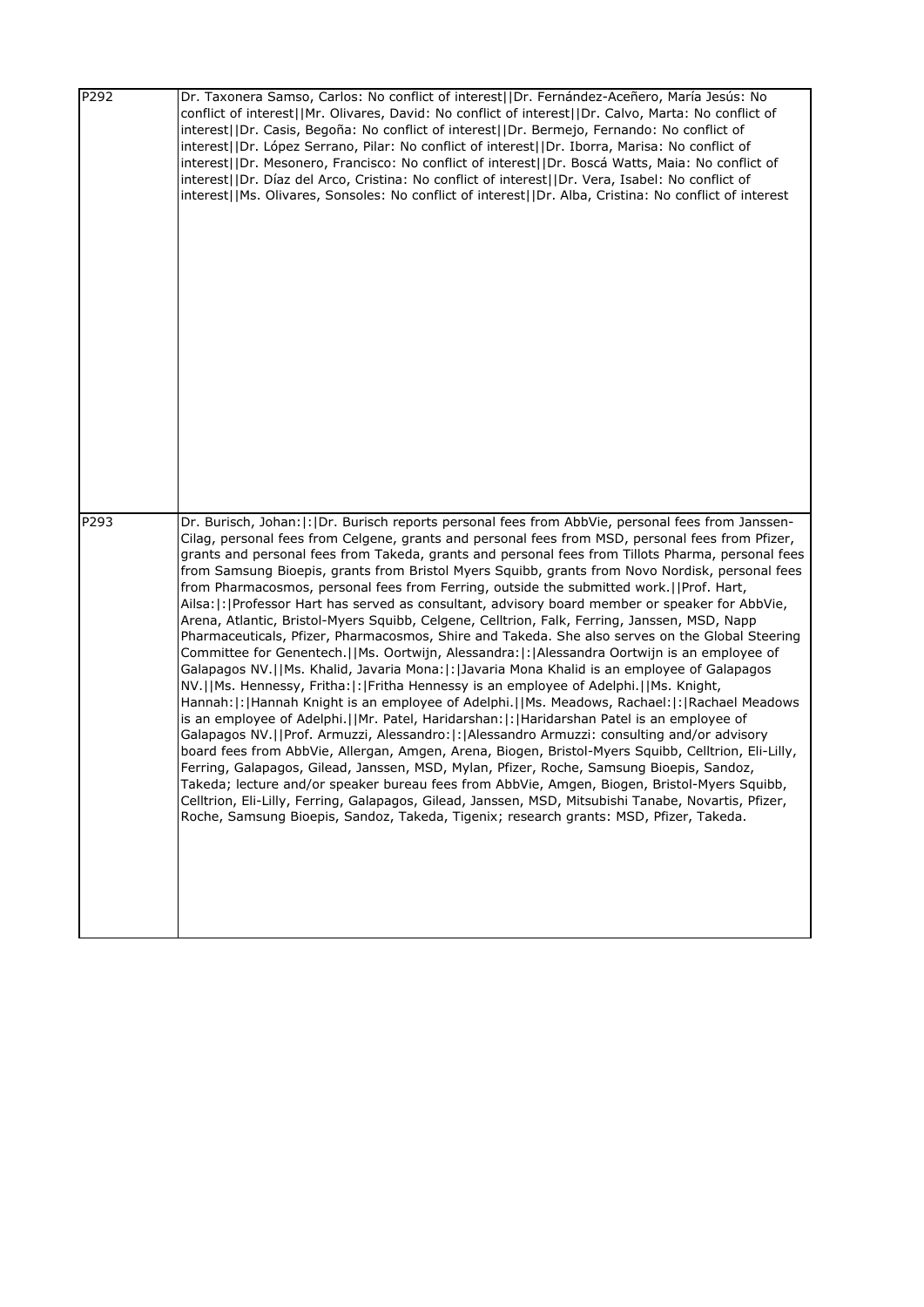| P294 | Dr. Tran, Florian:  :  Speaker's fee for Janssen and Falk (Symposia) without relationship to<br>presented study  Prof. Dr. Nikolaus, Susanna: No conflict of interest  Mr. Schrinner, Florian: No<br>conflict of interest  Dr. Kümpers, Julia: No conflict of interest  Dr. Lessing, Anna: No conflict of<br>interest  Dr. Lintner, Johannes: No conflict of interest  Dr. Lessing, Matthias: No conflict of<br>interest  Dr. Sievers, Laura Katharina: No conflict of interest  Prof. Dr. Rosenstiel, Philip: No<br>conflict of interest  Dr. Aden, Konrad: No conflict of interest  Prof. Dr. Franke, Andre: No conflict<br>of interest  Prof. Dr. Schreiber, Stefan: : Consulting in advisory boards of Abbvie, Arena, BMS,<br>Biogen, Celltrion, Celgene, IMAB, Gilead, MSD, Mylan, Pfizer, Fresenius, Janssen, Takeda,<br>Theravance, provention Bio, Protagonist, Falk  Grants from EU/IMI2JU projects: ImmUniverse,<br>3TR; German Federal Ministry of Education and Research: GUIDE-IBD, iTREAT; German Research<br>Foundation: Cluster of Excellence "Precision Medicine in Chronic Inflammation" |
|------|------------------------------------------------------------------------------------------------------------------------------------------------------------------------------------------------------------------------------------------------------------------------------------------------------------------------------------------------------------------------------------------------------------------------------------------------------------------------------------------------------------------------------------------------------------------------------------------------------------------------------------------------------------------------------------------------------------------------------------------------------------------------------------------------------------------------------------------------------------------------------------------------------------------------------------------------------------------------------------------------------------------------------------------------------------------------------------------------------------|
| P295 | Ms. Mtir, Maha: No conflict of interest  Dr. Hassine, Hajer: No conflict of interest  Mrs. Kahlaoui,<br>Fatma: No conflict of interest  Dr. Cherif, Dhouha: No conflict of interest  Dr. Tlili, Raja: No conflict<br>of interest  Prof. Kchir, Hela: No conflict of interest  Prof. Dr. Maamouri, Nadia: No conflict of<br>interest                                                                                                                                                                                                                                                                                                                                                                                                                                                                                                                                                                                                                                                                                                                                                                        |
| P296 | Dr. Alshahrani, Abdulaziz: No conflict of interest                                                                                                                                                                                                                                                                                                                                                                                                                                                                                                                                                                                                                                                                                                                                                                                                                                                                                                                                                                                                                                                         |
| P297 | Dr. Borruel, Natalia: No conflict of interest  Dr. Martí, Marc: No conflict of interest  Dr. Armario,<br>David: No conflict of interest  Ms. Ibarz, Arantxa: No conflict of interest  Dr. Robles, Virginia: No<br>conflict of interest  Dr. Herrera, Claudia: No conflict of interest  Dr. Mayorga, Luis: No conflict of<br>interest  Ms. Pérez, Zahira: No conflict of interest  Dr. Alonso, Carla: No conflict of interest  Dr.<br>Elena, Céspedes: No conflict of interest  Dr. Planes, Marina: No conflict of interest  Ms. Oller,<br>Elena: No conflict of interest  Dr. Espín, Eloy: No conflict of interest  Dr. Casellas, Francesc: No<br>conflict of interest                                                                                                                                                                                                                                                                                                                                                                                                                                     |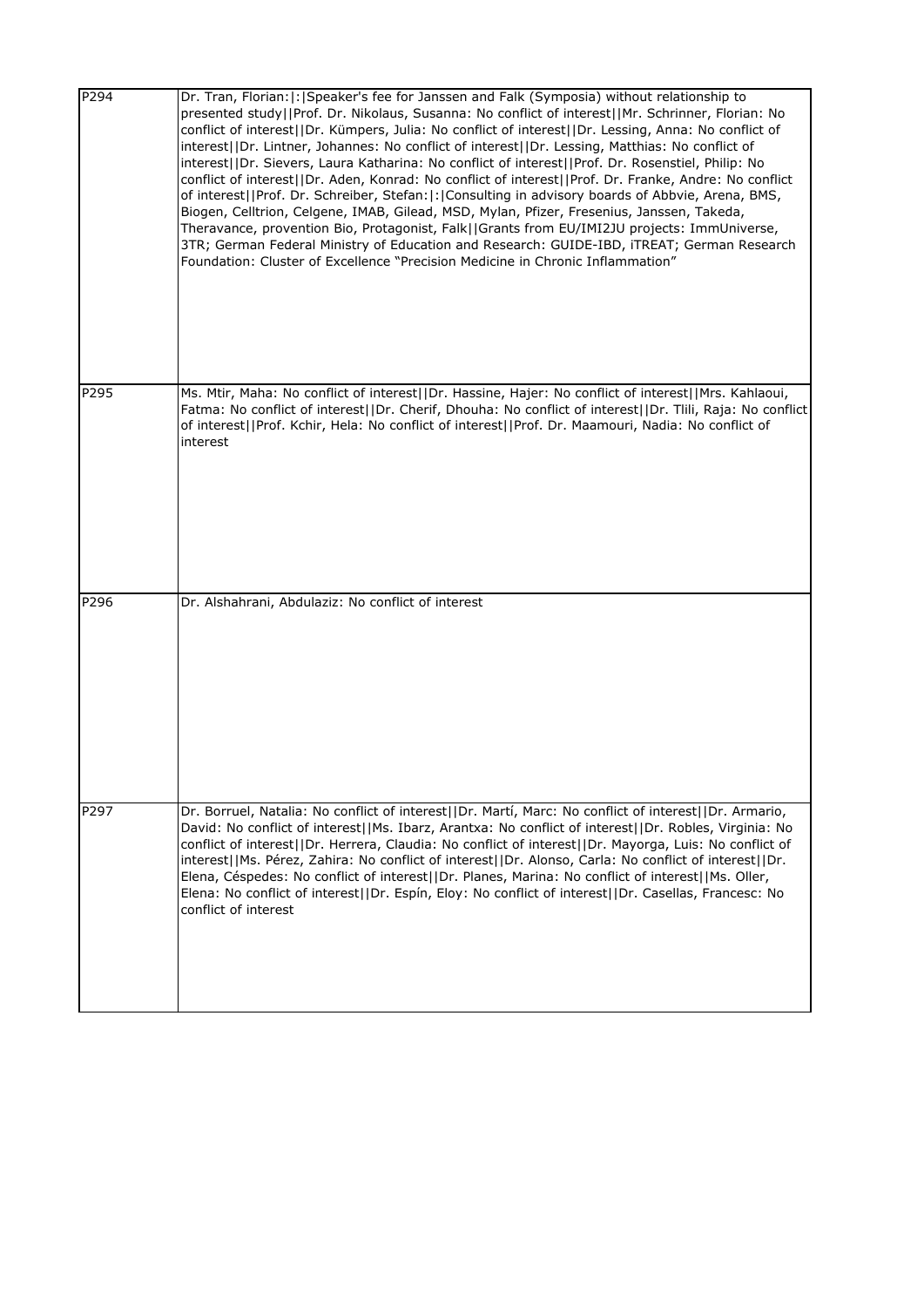| P298 | Dr. Prentice, Ralley: No conflict of interest  Dr. Wright, Emily: No conflict of interest  Dr. Flanagan,<br>Emma: No conflict of interest  Dr. Goldberg, Rimma: No conflict of interest  Dr. Prideaux, Ilana:<br>No conflict of interest  Ms. Ross, Alyson: No conflict of interest  Ms. Burns, Megan: No conflict of<br>interest  Dr. Bell, Sally: : Sally Bell has received consultation fees from AbbVie and Janssen,<br>research grants for other investigator-driven studies/clinical trial funding from AbbVie, Ferring<br>Janssen and Shire and has received speaker's fees from AbbVie and Janssen.                                                                                                                                                                                                                                                                                                                                                                                                                                                                                                                                                                                                                                                                                                                                                                                                                                                                                                                                                                                                                                                                                                                                                                                                                                                                                                                                                                                                                                                                                                                                                                                                                                                                                 |
|------|---------------------------------------------------------------------------------------------------------------------------------------------------------------------------------------------------------------------------------------------------------------------------------------------------------------------------------------------------------------------------------------------------------------------------------------------------------------------------------------------------------------------------------------------------------------------------------------------------------------------------------------------------------------------------------------------------------------------------------------------------------------------------------------------------------------------------------------------------------------------------------------------------------------------------------------------------------------------------------------------------------------------------------------------------------------------------------------------------------------------------------------------------------------------------------------------------------------------------------------------------------------------------------------------------------------------------------------------------------------------------------------------------------------------------------------------------------------------------------------------------------------------------------------------------------------------------------------------------------------------------------------------------------------------------------------------------------------------------------------------------------------------------------------------------------------------------------------------------------------------------------------------------------------------------------------------------------------------------------------------------------------------------------------------------------------------------------------------------------------------------------------------------------------------------------------------------------------------------------------------------------------------------------------------|
| P299 | Dr. Miyoshi, Jun:  :  Jun Miyoshi received lecture fees from JIMRO Co., Takeda Pharmaceutical Co.,<br>Ltd., AbbVie GK, and Janssen Pharmaceutical K.K. as well as consulting fees from Takeda<br>Pharmaceutical Co., Ltd. and EA pharma Co., Ltd.   Mr. Maeda, Tsubasa: No conflict of<br>interest  Prof. Matsuoka, Katsuyoshi: : Katsuyoshi Matsuoka has served as a scientific adviser for<br>EA Pharma; served on advisory boards for Bristol-Meyers Squibb, and Eli Lilly and Company;<br>received speaker fees from Mitsubishi Tanabe Pharma, Takeda Pharmaceutical, Janssen, AbbVie,<br>EA Pharma, Pfizer Inc, Mochida Pharmaceutical, Kyorin Pharmaceutical, Zeria Pharmaceutical,<br>Kissei Pharmacetucal, and JIMRO; and received research grants from Mitsubishi Tanabe Pharma,<br>Mochida Pharmaceutical, Kyorin Pharmaceutical, AbbVie, Takeda Pharmaceutical, Nippon Kayaku,<br>EA Pharma, Kissei Pharmaceutical, and JIMRO Co.   Dr. Saito, Daisuke: No conflict of interest  Dr.<br>Morikubo, Hiromu: No conflict of interest  Dr. Matsuura, Minoru: : Minoru Matsuura received<br>consulting and lecture fees from Janssen Pharmaceutical K.K., Takeda Pharmaceutical Co., Ltd.,<br>AbbVie GK, Mitsubishi Tanabe Pharma Corporation, Kyorin Pharmaceutical Co., Ltd., Mochida<br>Pharmaceutical Co., Ltd., JIMRO Co., Nippon Kayaku Co., Ltd., Mylan EPD G.K., Aspen Japan Co.,<br>Ltd., and EA pharma Co., Ltd.  Dr. Tamura, Satoshi: No conflict of interest  Prof. Hisamatsu,<br>Tadakazu:  :  Tadakazu Hisamatsu performed Joint Research with Alfresa Pharma Co., Ltd. and EA<br>pharma Co., Ltd.; received grant support from Mitsubishi Tanabe Pharma Corporation, EA pharma<br>Co., Ltd., AbbVie GK, JIMRO Co., Ltd., Zeria Pharmaceutical Co., Ltd., Daiichi-Sankyo, Kyorin<br>Pharmaceutical Co., Ltd., Nippon Kayaku Co., Ltd., Takeda Pharmaceutical Co., Ltd., Pfizer Inc.,<br>and Mochida Pharmaceutical Co., Ltd.; and received consulting and lecture fees from EA pharma<br>Co., Ltd., AbbVie GK, Celgene K.K., Janssen Pharmaceutical K.K., Pfizer Inc., Nichi-Iko<br>Pharmaceutical Co., Ltd., Mitsubishi Tanabe Pharma Corporation, Kyorin Pharmaceutical Co., Ltd.,<br>JIMRO Co., Mochida Pharmaceutical Co., Ltd., and Takeda Pharmaceutical Co. Ltd. |
| P300 | Dr. Gramaglia, Simone Maria Calogero: No conflict of interest  Dr. Cucinotta, Ugo: No conflict of<br>interest  Dr. Dipasquale, Valeria: No conflict of interest  Dr. Serena, Arrigo: No conflict of<br>interest  Dr. Gandullia, Paolo: No conflict of interest  Prof. Dr. Romano, Claudio: No conflict of<br>interest                                                                                                                                                                                                                                                                                                                                                                                                                                                                                                                                                                                                                                                                                                                                                                                                                                                                                                                                                                                                                                                                                                                                                                                                                                                                                                                                                                                                                                                                                                                                                                                                                                                                                                                                                                                                                                                                                                                                                                       |
| P301 | Ranjan, Mukesh Kumar: No conflict of interest  Dr. Vuyyuru, Sudheer Kumar: No conflict of<br>interest  Dr. Kante, Bhaskar: No conflict of interest  Dr. Kumar, Peeyush: No conflict of<br>interest  Dr. Mundhra, Sandeep K: No conflict of interest  Dr. Golla, Rithvik: No conflict of<br>interest  Prof. Sharma, Raju: No conflict of interest  Prof. Sahni, Peush: No conflict of interest  Dr.<br>Das, Prasenjit: No conflict of interest  Prof. Makharia, Govind: No conflict of interest  Dr. Kedia,<br>Saurabh: No conflict of interest  Prof. Ahuja, Vineet: No conflict of interest                                                                                                                                                                                                                                                                                                                                                                                                                                                                                                                                                                                                                                                                                                                                                                                                                                                                                                                                                                                                                                                                                                                                                                                                                                                                                                                                                                                                                                                                                                                                                                                                                                                                                                |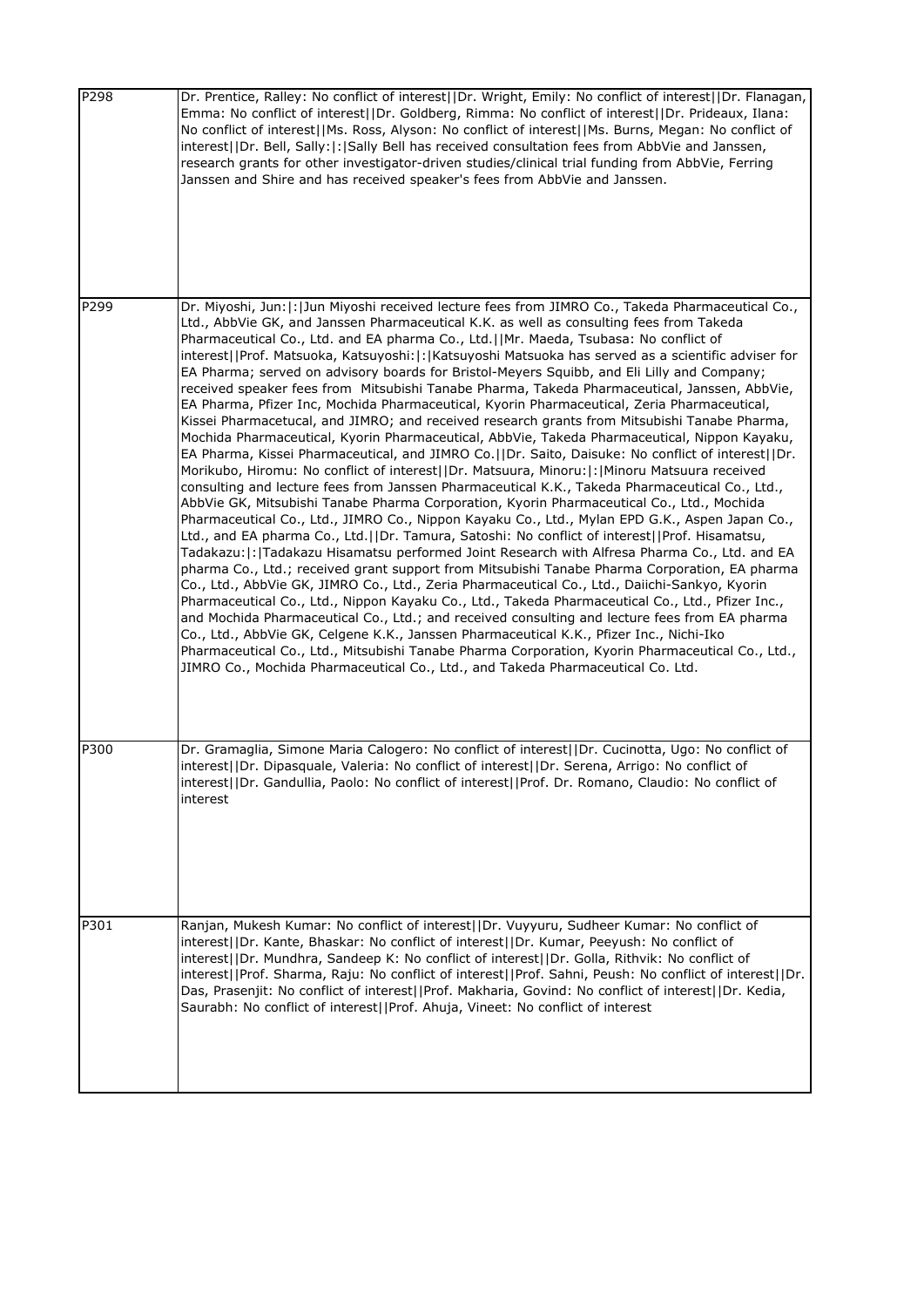| P302 | Ms. Tønjum, Tuva Koomey: No conflict of interest  Anisdahl, Karoline: No conflict of<br>interest  Folseraas, Trine: No conflict of interest  Midgard, Håvard: No conflict of interest  Høivik,<br>Marte Lie: No conflict of interest                                                                                                                                                                                                                                                                  |
|------|-------------------------------------------------------------------------------------------------------------------------------------------------------------------------------------------------------------------------------------------------------------------------------------------------------------------------------------------------------------------------------------------------------------------------------------------------------------------------------------------------------|
| P303 | Dr. Robertson, Alice: No conflict of interest  Dr. Hawkins, Isobel: No conflict of interest  Ms.<br>Wilkinson, Samantha: No conflict of interest  Dr. Patel, Rajan: No conflict of interest                                                                                                                                                                                                                                                                                                           |
| P304 | Dr. Pedro, Juliana: No conflict of interest  Dr. Coelho Rodrigues, Inês: No conflict of interest  Dr.<br>Botto, Inês: No conflict of interest  Dr. Fernandes, Samuel: No conflict of interest  Dr. Bernardo,<br>Sónia: No conflict of interest  Dr. Gonçalves, Ana Rita: No conflict of interest  Dr. Moura Santos,<br>Paula: No conflict of interest  Dr. Valente, Ana: No conflict of interest  Dr. Correia, Luis: No<br>conflict of interest  Prof. Dr. Tato Marinho, Rui: No conflict of interest |
| P305 | Dr. Shafrir, Asher: No conflict of interest  Katz, Lior: No conflict of interest  Zinger, Adar: No<br>conflict of interest  Safadi, Rifaat: No conflict of interest  Kaliski, Itai: No conflict of interest                                                                                                                                                                                                                                                                                           |
| P306 | Dr. Juif, Lea: No conflict of interest  Dr. Calame, paul: No conflict of interest  Dr. Chausset, clara:<br>No conflict of interest  Dr. Koch, stephane: No conflict of interest  Dr. Briot, charline: No conflict of<br>interest  Dr. De Billy, marjolaine: No conflict of interest  Prof. Vuitton, lucine: No conflict of<br>interest                                                                                                                                                                |
| P307 | Dr. Sciberras, Nicole: No conflict of interest  Dr. Pisani, Anthea: No conflict of interest  Dr.<br>Vassallo, Claire: No conflict of interest  Dr. Zahra Bianco, Eliezer: No conflict of interest  Dr. Ellul,<br>Pierre: No conflict of interest                                                                                                                                                                                                                                                      |
| P308 | Mr. Meredith, Joseph John: No conflict of interest  Mrs. Armstrong, Katherine: No conflict of<br>interest  Prof. Russell, Richard K: No conflict of interest  Dr. Henderson, Paul: No conflict of<br>interest  Prof. Wilson, David C: No conflict of interest                                                                                                                                                                                                                                         |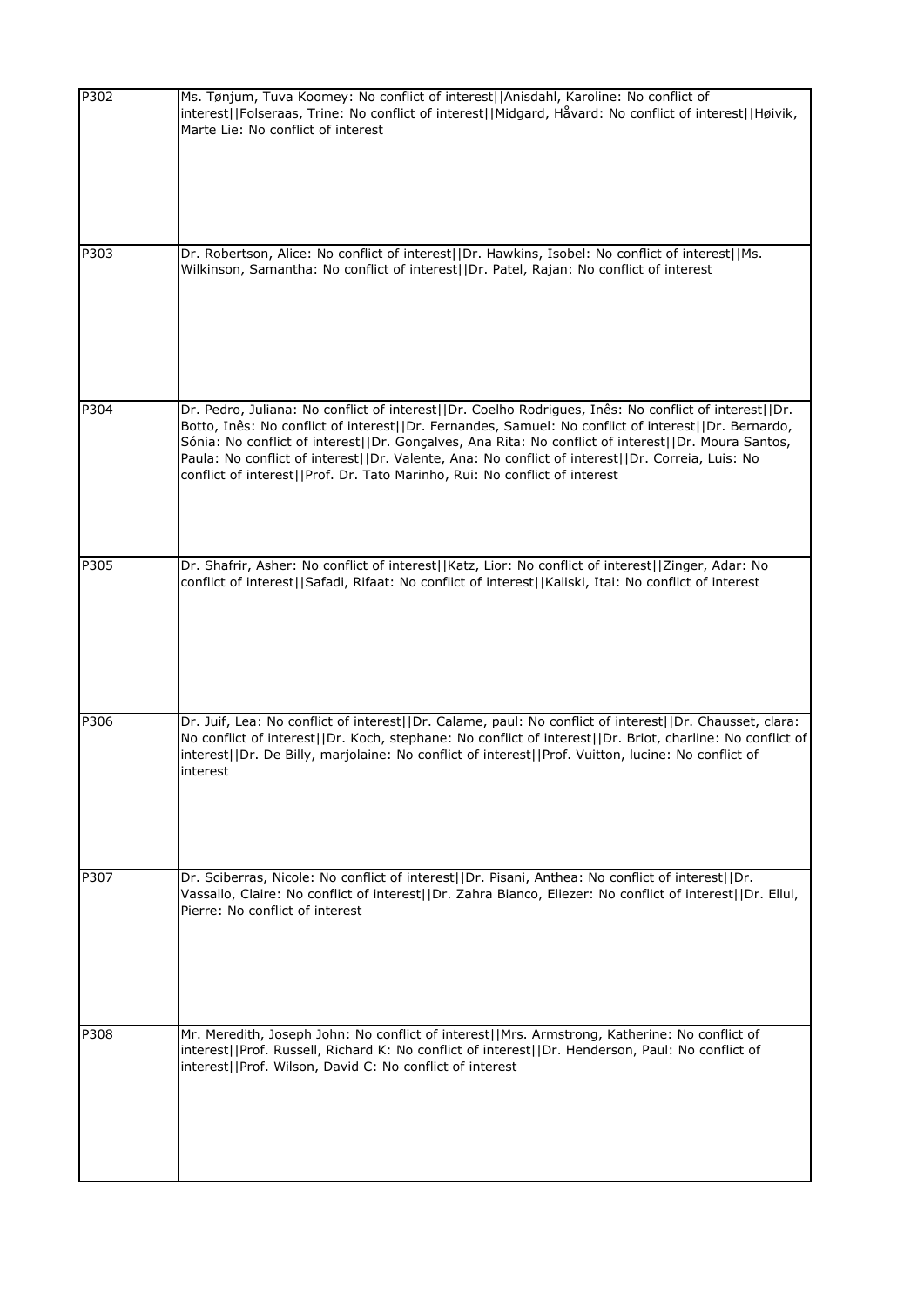| P309 | Dr. Savelkoul, Edo: No conflict of interest  Dr. Mahmoud, Remi: No conflict of interest  Dr. De<br>Jong, Dirk: No conflict of interest  Dr. Van Dop, Willemijn: No conflict of interest  Dr. Römkens,<br>Tessa: No conflict of interest  Dr. Nissen, Loes: No conflict of interest  Dr. Mahmmod, Nofel: No<br>conflict of interest  Dr. Van Boeckel, Petra: No conflict of interest  Dr. Lutgens, Maurice: No<br>conflict of interest  Dr. Mares, Wout: No conflict of interest  Dr. Epping, Ludger: No conflict of<br>interest  Dr. Minderhoud, Itta: No conflict of interest  Dr. Jansen, Jeroen: No conflict of<br>interest  Dr. Gisbertz, Ingrid: No conflict of interest  Dr. Boekema, Paul: No conflict of<br>interest  Dr. De Koning, Daan: No conflict of interest  Dr. Horjus, Carmen: No conflict of<br>interest  Dr. Jharap, Bindia: No conflict of interest  Prof. Dr. Oldenburg, Bas: : Grant: Pfizer,<br>Galapagos, Takeda, Ferring, Celltrion; Advisory boards: Takeda, Pfizer, Janssen, BMS  Dr.<br>Hoentjen, Frank:  :  On advisory boards, or as speaker or consultant for Abbvie, Celgene, Janssen-<br>Cilag, MSD, Takeda, Celltrion, Teva, Sandoz and Dr. Falk, and has received unrestricted grants<br>from Dr. Falk, Janssen-Cilag, Abbvie.                                                                                                                                                                                                                                                                                                                                                                                                                                                                                                                    |
|------|--------------------------------------------------------------------------------------------------------------------------------------------------------------------------------------------------------------------------------------------------------------------------------------------------------------------------------------------------------------------------------------------------------------------------------------------------------------------------------------------------------------------------------------------------------------------------------------------------------------------------------------------------------------------------------------------------------------------------------------------------------------------------------------------------------------------------------------------------------------------------------------------------------------------------------------------------------------------------------------------------------------------------------------------------------------------------------------------------------------------------------------------------------------------------------------------------------------------------------------------------------------------------------------------------------------------------------------------------------------------------------------------------------------------------------------------------------------------------------------------------------------------------------------------------------------------------------------------------------------------------------------------------------------------------------------------------------------------------------------------------------------------------------------|
| P310 | Dr. Kim, Kwang Woo: No conflict of interest  Ms. Ha, Hyeonjin: No conflict of interest  Dr. Jun,<br>Yukyung: No conflict of interest  Prof. Dr. Lee, Hyun Jung: No conflict of interest  Prof. Dr. Yoon,<br>Hyuk: No conflict of interest  Prof. Dr. Kang, Hyoun Woo: No conflict of interest  Prof. Dr. Im, Jong<br>Pil: No conflict of interest  Prof. Dr. Kim, Joo Sung: No conflict of interest  Prof. Dr. Koh, Seong-<br>Joon: No conflict of interest                                                                                                                                                                                                                                                                                                                                                                                                                                                                                                                                                                                                                                                                                                                                                                                                                                                                                                                                                                                                                                                                                                                                                                                                                                                                                                                          |
| P311 | Kim, Seulji: No conflict of interest  Mr. Seungwoo, Lee: No conflict of interest  Prof. Kyungdo,<br>Han: No conflict of interest  Prof. Dr. Hyun Jung, Lee: No conflict of interest  Prof. Dr. Jong Pil,<br>Im: No conflict of interest  Prof. Dr. Joo Sung, Kim: No conflict of interest                                                                                                                                                                                                                                                                                                                                                                                                                                                                                                                                                                                                                                                                                                                                                                                                                                                                                                                                                                                                                                                                                                                                                                                                                                                                                                                                                                                                                                                                                            |
| P312 | Prof. Ben-Horin, Shomron:  :   consultancy and/or advisory board fees from Schering-Plough,<br>AbbVie, Celltrion, Pfizer, Ferring, Janssen, Takeda; Galmed, BMS and Novartis and has received<br>research support from Celltrion, AbbVie, Janssen, Galmed & Takeda  Dr. Har-Noy, Ofir: : non-<br>restricted educational grant from Ferring  Prof. Katsanos, Konstantinos H: No conflict of<br>interest  Prof. Xavier, Roblin: : consultancy and/or advisory board fees from MSD, AbbVie,<br>Celltrion, Ferring, Janssen, Takeda; Gilead and Amgen  Prof. Chen, Min-hu: No conflict of<br>interest  Prof. Gao, Xiang: No conflict of interest  Dr. Schwartz, Doron: : speaker fee from<br>Janssen, Takeda, AbbVie, Ferring, Neopharm and consultancy/advisory fees from Rafa, Takeda,<br>AbbVie  Prof. Cheon, Jae Hee: No conflict of interest  Dr. Cesarini, Monica: No conflict of<br>interest  Prof. Bojic, Daniela: No conflict of interest  Prof. Protic, Marijana: : Previously an<br>employee of Tillotts Pharma  Dr. Theodoropoulou, Angeliki: No conflict of interest  Dr. Abu-Kaf,<br>Heba: No conflict of interest  Dr. Engel, Tal: No conflict of interest  Dr. Tang, Jian: No conflict of<br>interest  Dr. Veyrard, Pauline: No conflict of interest  Dr. Lin, Xiaoqing: No conflict of<br>interest  Prof. Mao, Ren: No conflict of interest  Prof. Christodoulou, Dimitrios: : consulting<br>/speaking from Janssen, MSD, Takeda, Pfizer, Ferring and Galenica  Prof. Karmiris,<br>Konstantinos:  :   speaker fees from Abbvie, Aenorasis, Janssen, MSD, Pfizer and Takeda and<br>consultancy or advisory board member fees from Abbvie, Amgen, Ferring, Galenica, Genesis,<br>Janssen, MSD, Pfizer and Takeda  Dr. Knezevic-Ivanovski, Tamara: No conflict of interest |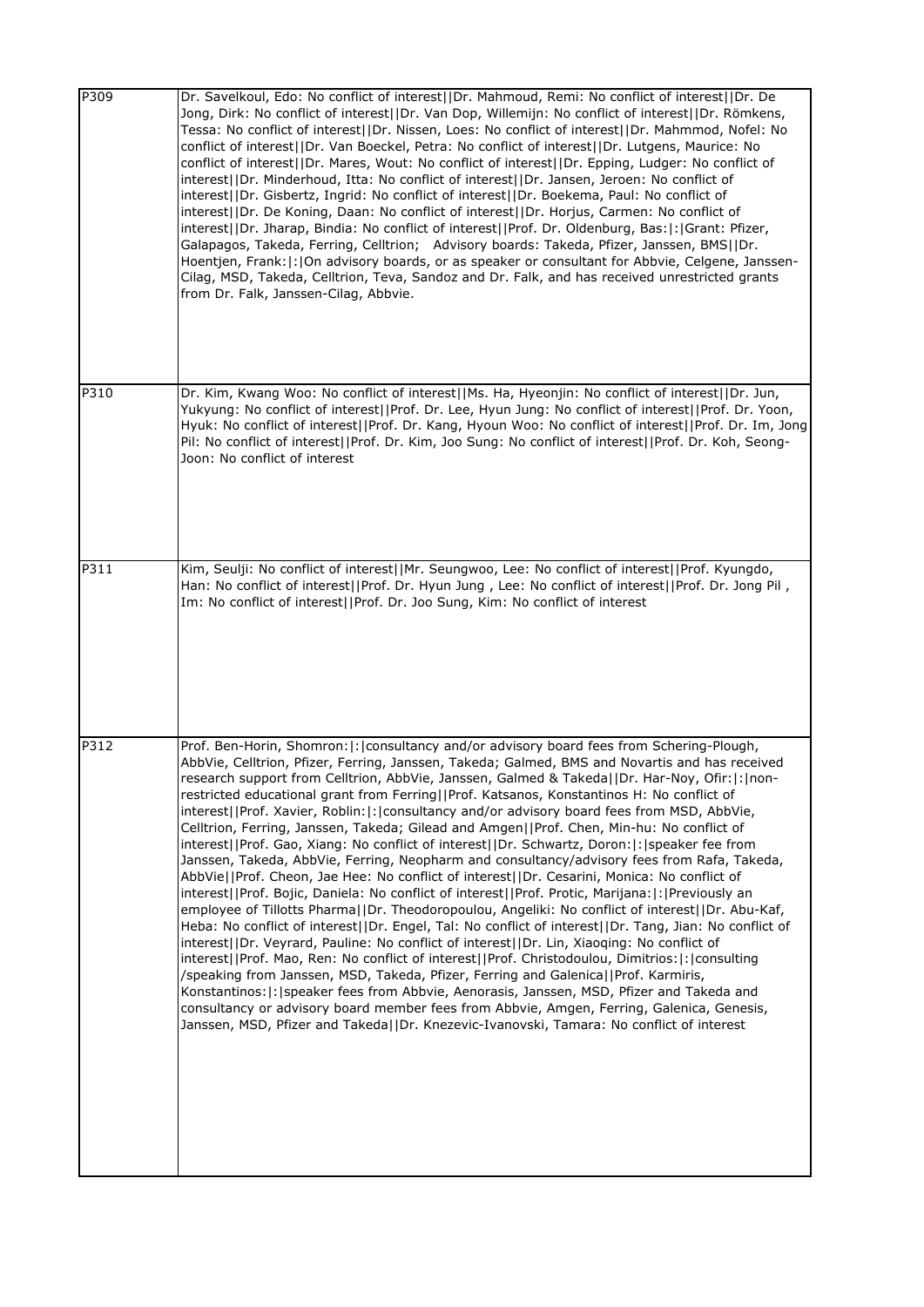| P313 | Dr. Rabinowitz, Keren Masha: No conflict of interest  Mrs. Navon, Michal: No conflict of<br>interest  Dr. Edelman-Klapper, Hadar: No conflict of interest  Dr. Zittan, Eran: : has received<br>research support and consulting fees from Janssen, Abbvie, Takeda, Neopharm, Celgene and<br>Pfizer.   Prof. Bar-Gil Shitrit, Ariella: :  Grant support from Takeda and Janssen, consultancy and<br>lectures fees from Takeda, Janssen, Abbvie, Pfizer, Neopharm and BMS.  Dr. Goren, Idan: No<br>conflict of interest  Dr. Avni-Biron, Irit: No conflict of interest  Dr. Ollech, Jacob E.: No conflict of<br>interest  Dr. Lichtenstein, Lev: No conflict of interest  Dr. Banai-Eran, Hagar: No conflict of<br>interest  Dr. Yanai, Henit: No conflict of interest  Dr. Snir, Yifat: No conflict of interest  Dr.<br>Pauker, Maor H.: No conflict of interest  Mrs. Friedenberg, Adi: No conflict of interest  Dr. Levy-<br>Barda, Adva: No conflict of interest  Dr. Segal, Arie: No conflict of interest  Dr. Broitman, Yelena:<br>No conflict of interest  Dr. Maoz, Eran: No conflict of interest  Dr. Ovadia, Baruch: No conflict of<br>interest  Dr. Aharoni Golan, Maya: No conflict of interest  Dr. Shachar, Eyal: No conflict of<br>interest  Prof. Ben-Horin, Shomron: No conflict of interest  Dr. Perets, Tsachi-Tsadok: No conflict<br>of interest  Dr. Ben Zvi, Haim: No conflict of interest  Prof. Eliakim, Rami: No conflict of<br>interest  Mrs. Barkan, Revital: No conflict of interest  Mrs. Goren, Sophy: No conflict of<br>interest  Mrs. Krugliak, Noy: No conflict of interest  Mrs. Werbner, Michal: No conflict of<br>interest  Dr. Alter, Joel: No conflict of interest  Dr. Dessau, Moshe: No conflict of interest  Dr. Gal-<br>Tanamy, Meital: No conflict of interest  Prof. Cohen, Dani: No conflict of interest  Dr. Freund,<br>Natalia T.: No conflict of interest  Prof. Dotan, Iris: : Consultation/advisory board: Abbvie, Athos,<br>Arena, Cambridge Healthcare, Celltrion, Celgene/BMS, DSM, Ferring, Food Industries Organization,<br>Iterative Scopes, Integra Holdings, Janssen, MSD, Neopharm, Pfizer, Rafa laboratories,<br>Roche/Genentech, Sangamo, Sublimity, Takeda, Wildbio Speaking/teaching: Abbvie, Altman,<br>Celltrion, Celgene/BMS, Ferring, Falk Pharma, Janssen, MSD, Neopharm, Nestle, Pfizer, Rafa<br>laboratories, Roche/Genentech, Sandoz, Takeda |
|------|------------------------------------------------------------------------------------------------------------------------------------------------------------------------------------------------------------------------------------------------------------------------------------------------------------------------------------------------------------------------------------------------------------------------------------------------------------------------------------------------------------------------------------------------------------------------------------------------------------------------------------------------------------------------------------------------------------------------------------------------------------------------------------------------------------------------------------------------------------------------------------------------------------------------------------------------------------------------------------------------------------------------------------------------------------------------------------------------------------------------------------------------------------------------------------------------------------------------------------------------------------------------------------------------------------------------------------------------------------------------------------------------------------------------------------------------------------------------------------------------------------------------------------------------------------------------------------------------------------------------------------------------------------------------------------------------------------------------------------------------------------------------------------------------------------------------------------------------------------------------------------------------------------------------------------------------------------------------------------------------------------------------------------------------------------------------------------------------------------------------------------------------------------------------------------------------------------------------------------------------------------------------------------------------------------------------------------------------------------------------------------------------------------------|
| P314 | Dr. Amano, Takahiro: No conflict of interest  Prof. Dr. Shinzaki, Shinichiro: : Speaker fees :<br>Abbvie Inc, EA Pharma Co., Ltd., Janssen Pharmaceutical K.K., Mitsubishi-Tanabe Pharma<br>Corporation   Advisory fees: Janssen Pharmaceutical K.K.     Dr. Asakura, Akiko: No conflict of<br>interest  Dr. Tashiro, Taku: No conflict of interest  Dr. Otake, Yuriko: No conflict of interest  Dr.<br>Tani, Mizuki: No conflict of interest  Dr. Yoshihara, Takeo: No conflict of interest  Prof. Dr. Inoue,<br>Takahiro: No conflict of interest  Prof. Dr. Takehara, Tetsuo: No conflict of interest                                                                                                                                                                                                                                                                                                                                                                                                                                                                                                                                                                                                                                                                                                                                                                                                                                                                                                                                                                                                                                                                                                                                                                                                                                                                                                                                                                                                                                                                                                                                                                                                                                                                                                                                                                                                         |
| P315 | Karki, Chitra: : Employee and shareholder of Takeda.  Dr. Sharpe, Emily: : Employee of Trinity <br>Partners, LLC  Dr. Hantsbarger, Gary: : Employee and shareholder of Takeda.  Dr. Lee,<br>Kate:  :  Has served on advisory boards for Takeda Pharmaceuticals.    Dr. Perovic, Marko: No<br>conflict of interest  Ms. Raven, Leanne: : Has served on advisory boards for Takeda<br>Pharmaceuticals and Roche.   Ms. Sajak-Szczerba, Magdalena: No conflict of interest  Ms. Silber,<br>Abigail:  :   Employee of Trinity Partners, LLC.     Dr. Yoon, Anabelle:  :   Employee of Takeda<br>Phamaceuticals.   IDr. Tozer, Philip:  :   Received speakers' fees for Ferring and Takeda and served on<br>advisory boards for Takeda.                                                                                                                                                                                                                                                                                                                                                                                                                                                                                                                                                                                                                                                                                                                                                                                                                                                                                                                                                                                                                                                                                                                                                                                                                                                                                                                                                                                                                                                                                                                                                                                                                                                                               |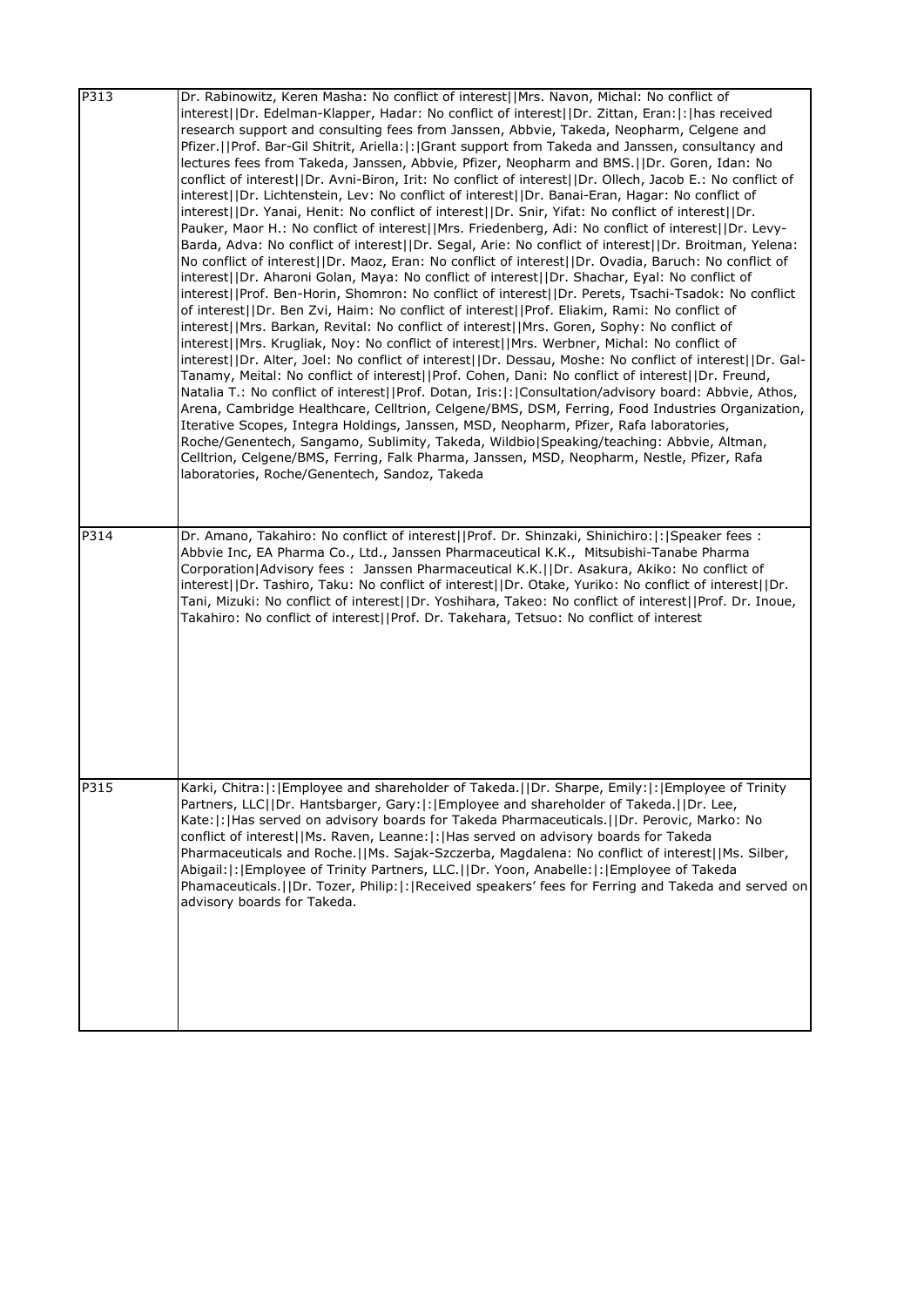| P316 | Sands, Bruce E:  :   Discloses research grants from Takeda, Pfizer, Theravance Biopharma R&D,<br>Janssen; consulting fees from 4D Pharma, Abivax, Abbvie, Alimentiv, Allergan, Amgen, Arena              |
|------|----------------------------------------------------------------------------------------------------------------------------------------------------------------------------------------------------------|
|      | Pharmaceuticals, AstraZeneca, Bacainn Therapeutics, Boehringer-Ingelheim, Boston                                                                                                                         |
|      | Pharmaceuticals, Bristol-Myers Squibb, Calibr, Capella Bioscience, Celgene, Celltrion Healthcare,<br>ClostraBio, Enthera, F.Hoffmann-La Roche, Ferring, Galapagos, Gilead, Glaxo SmithKline,             |
|      | GossamerBio, Immunic, Index Pharmaceuticals, Innovation Pharmaceuticals, Ironwood                                                                                                                        |
|      | Pharmaceuticals, Janssen, Kaleido, Kallyope, Lilly, MiroBio, Morphic Therapeutic, Oppilan Pharma,                                                                                                        |
|      | OSE Immunotherapeutics, Otsuka, Palatin Technologies, Pfizer, Progenity, Prometheus Biosciences,<br>Prometheus Laboratories, Protagonist Therapeutics, Q32 Bio, Redhill Biopharma, Rheos Medicines,      |
|      | Salix Pharmaceuticals, Seres Therapeutics, Shire, Sienna Biopharmaceuticals, Sun Pharma,                                                                                                                 |
|      | Surrozen, Takeda, Target PharmaSolutions, Teva Branded Pharmaceutical Products R&D, Thelium,                                                                                                             |
|      | Theravance Biopharma R&D, TLL Pharma, USWM Enterprises, Ventyx Biosciences, Viela Bio,<br>Vivante Health, Vivelix Pharmaceuticals; and stock for Vivante Health and Ventyx                               |
|      | Biosciences.  Dignass, Axel: : Discloses receiving fees for participation in clinical trials, review                                                                                                     |
|      | activities, such as data monitoring boards, statistical analysis, end point committees from Falk,                                                                                                        |
|      | AbbVie, Janssen, Gilead, Celgene/Bristol Myers Squibb, and Pfizer; consultancy fees from AbbVie,                                                                                                         |
|      | MSD, Ferring, Roche/Genentech, Takeda, Vifor, Pharmacosmos, Boehringer-Ingelheim, Gilead,<br>Galapagos, Biogen, Falk, Janssen, Pfizer, Sandoz/Hexal, Celgene/Bristol Myers Squibb, Tillotts,             |
|      | Lilly, Amgen and Fresenius Kabi; payment from lectures including service on speakers bureaus                                                                                                             |
|      | from Falk Foundation, Ferring, MSD, AbbVie, Vifor, Janssen, Pfizer, Tillotts, Takeda, Lilly, Gilead/                                                                                                     |
|      | Galapagos; payment for development of educational presentations from Tillotts and<br>Ferring.   Irving, Peter:  :  Discloses lecture fees from AbbVie, BMS, Celgene, Celltrion, Falk                     |
|      | Pharma, Ferring, Galapagos, Gilead, MSD, Janssen, Pfizer, Takeda, Tillotts, Sapphire Medical,                                                                                                            |
|      | Sandoz, Shire, Warner Chilcott; Discloses financial support for research from Celltrion, MSD, Pfizer,                                                                                                    |
|      | Takeda; Discloses advisory fees from AbbVie, Arena, Boehringer-Ingelheim, BMS, Celgene,                                                                                                                  |
|      | Celltrion, Genentech, Gilead, Hospira, Janssen, Lilly, MSD, Pfizer, Pharmacosmos, Prometheus,<br>Roche, Sandoz, Samsung Bioepis, Takeda, Topivert, VH2, Vifor Pharma, Warner                             |
|      | Chilcott.   Chiorean, Michael:   :   Discloses conflict of interest with Bristol Myers Squibb, Pfizer,                                                                                                   |
|      | Takeda, Janssen, AbbVie, Arena, Lilly, and Medtronic.  Long, Millie: : Discloses consulting for                                                                                                          |
|      | Pfizer, Janssen, Takeda, AbbVie, Theravance, BMS, Lilly, Genentech, Roche, Salix, Valeant, Target<br>pharmasolutions, Calibr, Prometheus. [[Eren, Devrim:  : [Employee of Bristol Myers Squibb]   Ahmad, |
|      | Harris A.:  :   Employee of Bristol Myers Squibb  Osterman, Mark T.:  :   Employee of Bristol Myers                                                                                                      |
|      | Squibb  Petersen, AnnKatrin: : Employee of Bristol Myers Squibb  Elegbe, Ayanbola: : Employee                                                                                                            |
|      | of Bristol Myers Squibb  Ritter, Tim: No conflict of interest  Danese, Silvio: : Discloses receiving                                                                                                     |
|      | honoraria as a speaker, consultant, and/or advisory board member from AbbVie, Allergan, Amgen,<br>AstraZeneca, Athos Therapeutics, Biogen, Boehringer Ingelheim, Celgene, Celltrion, Eli Lilly,          |
|      | Enthera, Ferring Pharmaceuticals Inc., Gilead, Hospira, Inotrem, Janssen, Johnson & Johnson,                                                                                                             |
|      | MSD, Mundipharma, Mylan, Pfizer, Roche, Sandoz, Sublimity Therapeutics, Takeda, TiGenix, UCB                                                                                                             |
|      | Inc., and Vifor.                                                                                                                                                                                         |
|      |                                                                                                                                                                                                          |
|      |                                                                                                                                                                                                          |
|      |                                                                                                                                                                                                          |
|      |                                                                                                                                                                                                          |
|      |                                                                                                                                                                                                          |
|      |                                                                                                                                                                                                          |
|      |                                                                                                                                                                                                          |
| P317 | Ms. Straatmijer, Tessa: No conflict of interest  Dr. Biemans, Vince B.C.: No conflict of interest  Dr.                                                                                                   |
|      | Moes, Dirk Jan A.R.: No conflict of interest  Dr. Hoentjen, Frank: No conflict of interest  Dr. ter<br>Heine, Rob: No conflict of interest  Dr. Maljaars, P.W. Jeroen: No conflict of interest  Mrs.     |
|      | Theeuwen, Rosaline: No conflict of interest  Prof. Dr. Pierik, Marieke: No conflict of interest  Dr.                                                                                                     |
|      | Duijvestein, Marjolijn: No conflict of interest  Dr. van der Meulen, Andrea E.: No conflict of interest                                                                                                  |
|      |                                                                                                                                                                                                          |
|      |                                                                                                                                                                                                          |
| P318 | Dr. Drügg Hahn, Gustavo: No conflict of interest  Dr. Golovics, Petra: No conflict of interest  Dr.                                                                                                      |
|      | Wetwittayakhlang, Panu: No conflict of interest  Santa Maria, Dirlene: No conflict of                                                                                                                    |
|      | interest  Britto, Usiara: No conflict of interest  Dr. Wild, Gary: No conflict of interest  Dr. Afif,                                                                                                    |
|      | Waqqas: No conflict of interest  Dr. Bessissow, Talat: No conflict of interest  Dr. Bitton, Alain: No                                                                                                    |
|      | conflict of interest  Prof. Dr. Lakatos, Péter Laszlo: No conflict of interest                                                                                                                           |
|      |                                                                                                                                                                                                          |
|      |                                                                                                                                                                                                          |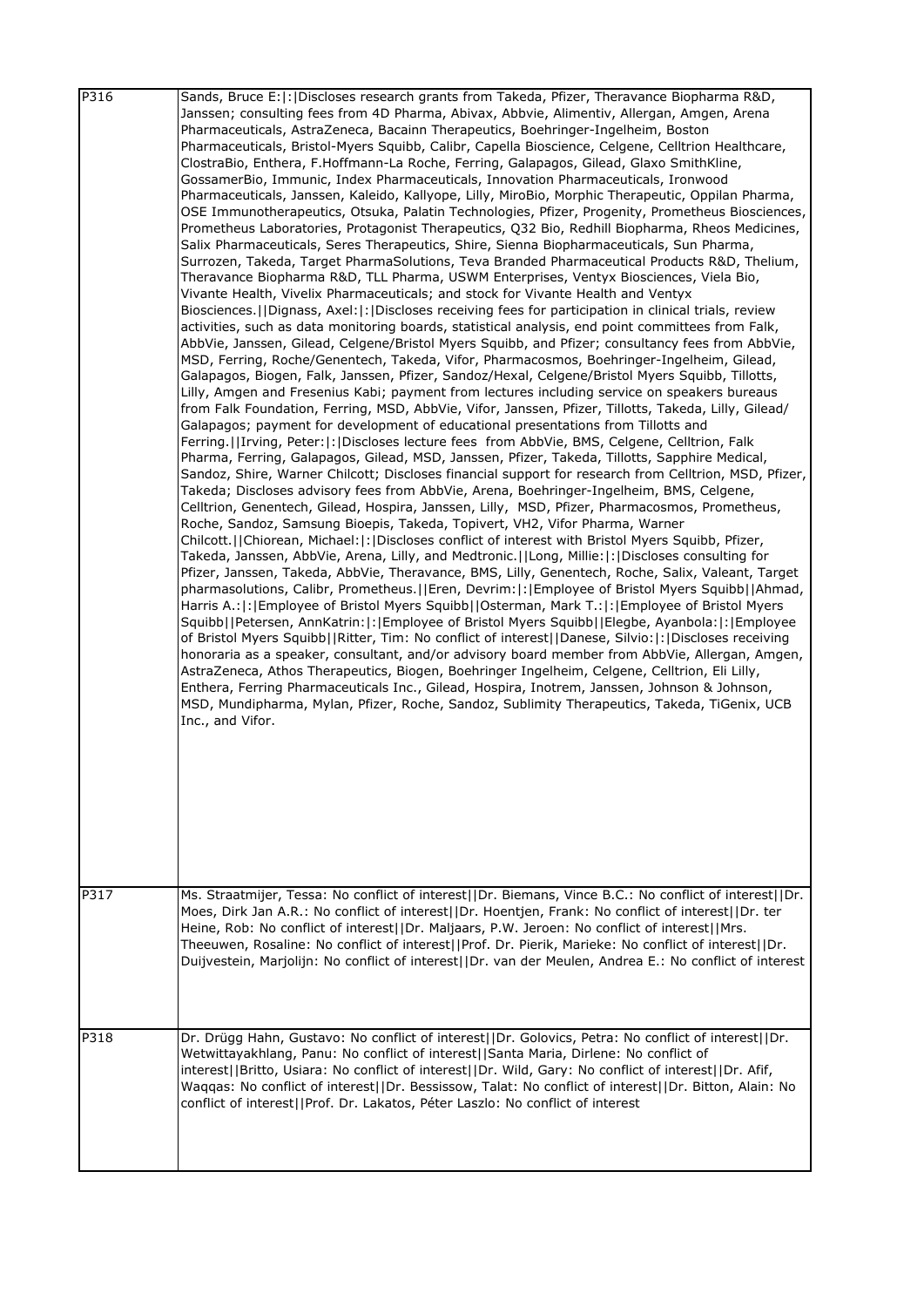| P319 | Dr. Aleman Gonzalez, Haidee: No conflict of interest  Dr. Ramachandran, Sankaranarayanan: No<br>conflict of interest  Ms. Whitehead, Emma: No conflict of interest  Mrs. Pattinson, Alison: No<br>conflict of interest  Mrs. Stamp, Katie: No conflict of interest  Mr. Turnbull, Jack: No conflict of<br>interest  Mrs. Myers, Sally: No conflict of interest  Mrs. Talbot, Alison: No conflict of interest  Prof.<br>Sebastian, Shaji: No conflict of interest                                                                                                                                                                                                                                                                                                                                                                                                                                                                                                                                                                                                                                                                                                                                                                                                                |
|------|---------------------------------------------------------------------------------------------------------------------------------------------------------------------------------------------------------------------------------------------------------------------------------------------------------------------------------------------------------------------------------------------------------------------------------------------------------------------------------------------------------------------------------------------------------------------------------------------------------------------------------------------------------------------------------------------------------------------------------------------------------------------------------------------------------------------------------------------------------------------------------------------------------------------------------------------------------------------------------------------------------------------------------------------------------------------------------------------------------------------------------------------------------------------------------------------------------------------------------------------------------------------------------|
| P320 | Ms. Yu, Natalie: No conflict of interest  Dr. Tassone, Daniel: No conflict of interest  Dr. Lee, Tanya:<br>No conflict of interest  Mr. Phan, Steven: No conflict of interest  Mr. Wu, Damien M.: No conflict of<br>interest  Mr. Tjahyadi, Jason: No conflict of interest  Dr. Dutt, Krishneel: No conflict of<br>interest  Dr. Liou, Hana: No conflict of interest  Dr. Wang, Luke: No conflict of interest  Dr. Zhang,<br>Jason: No conflict of interest  Dr. Basnayake, Chamara: No conflict of interest  Dr. Wright, Emily:<br>No conflict of interest  Dr. Lust, Mark: No conflict of interest  Dr. Niewiadomski, Ola: No conflict of<br>interest  Prof. Dr. Kamm, Michael A.: No conflict of interest  Prof. Dr. Connell, William: No conflict<br>of interest  Prof. Dr. Thompson, Alexander: No conflict of interest  Prof. Dr. Hilmi, Ida: No conflict<br>of interest  Prof. Dr. Affendi Raja Ali, Raja: No conflict of interest  Prof. Dr. Wei, Shu Chen: No<br>conflict of interest  Prof. Dr. De Cruz, Peter: No conflict of interest  Prof. Dr. van Langenberg,<br>Daniel: No conflict of interest  Prof. Dr. Moore, Gregory T.: No conflict of interest  Prof. Dr.<br>Friedman, Antony B.: No conflict of interest  Ding, Nik John Sheng: No conflict of interest |
| P321 | Wetwittayakhlang, Panu: No conflict of interest  Dr. Golovics, Petra: No conflict of interest  Dr.<br>Hahn, Gustavo: No conflict of interest  Dr. Bessissow, Talat: No conflict of interest  Dr. Afif,<br>Waqqas: No conflict of interest  Dr. Wild, Gary: No conflict of interest  Prof. Dr. Bitton, Alain: No<br>conflict of interest  Prof. Dr. Lakatos, Péter Laszlo: No conflict of interest                                                                                                                                                                                                                                                                                                                                                                                                                                                                                                                                                                                                                                                                                                                                                                                                                                                                               |
| P322 | Ms. Céspedes Martínez, Elena: No conflict of interest  Dr. Robles, Virginia: No conflict of<br>interest  Dr. Miarons, Marta: No conflict of interest  Dr. Herrera-De Guise, Claudia: No conflict of<br>interest  Mr. Mayorga-Ayala, Luis: No conflict of interest  Ms. Perez, Zahira: No conflict of<br>interest  Ms. Oller, Elena: No conflict of interest  Dr. Casellas, Francesc: No conflict of interest  Dr.<br>Borruel, Natalia: No conflict of interest                                                                                                                                                                                                                                                                                                                                                                                                                                                                                                                                                                                                                                                                                                                                                                                                                  |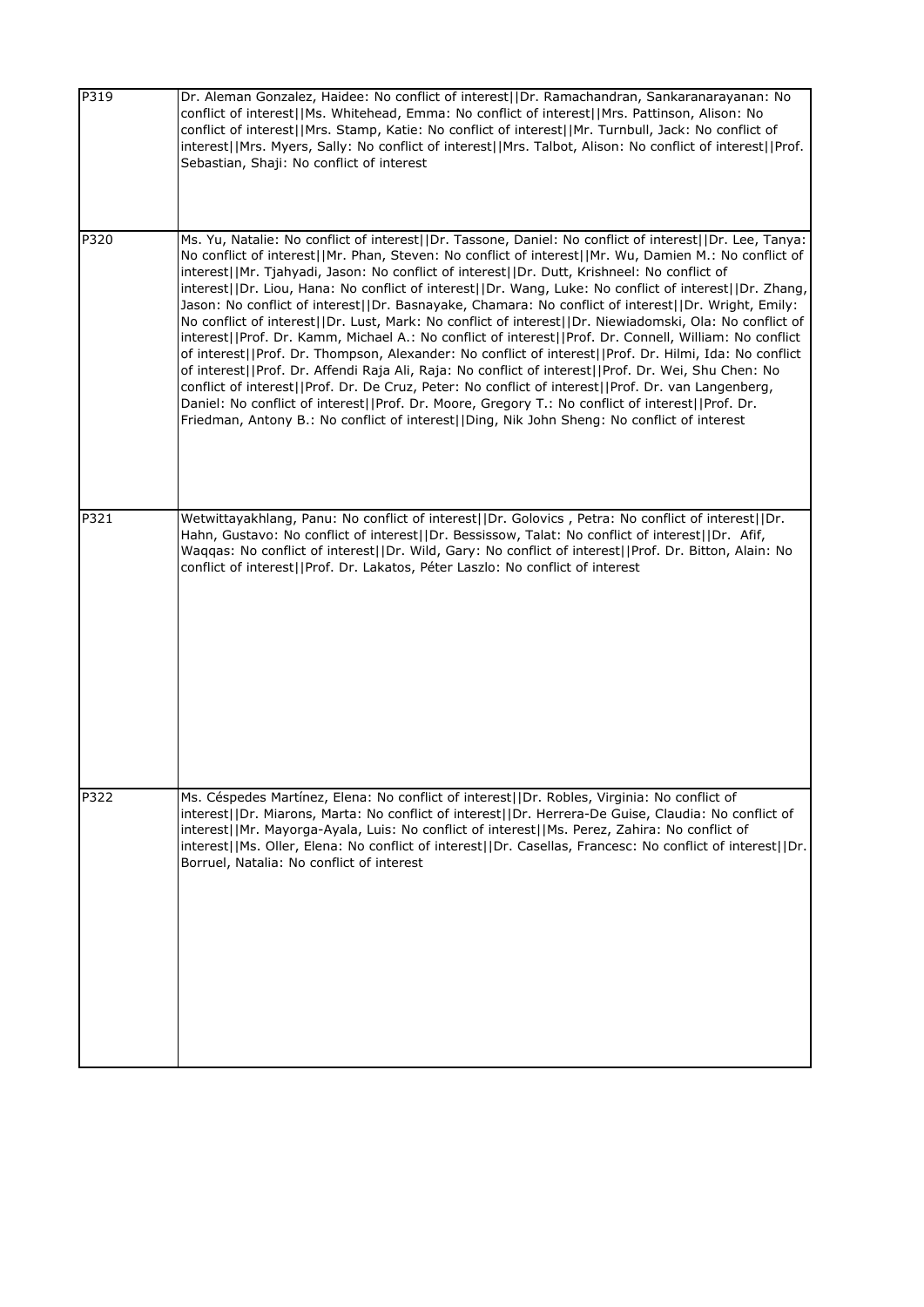| P323 | Dr. Fliss Isakov, Naomi: No conflict of interest  Dr. Kornblum, Jasmine: No conflict of interest  Dr.<br>Zemel, Meir: No conflict of interest  Dr. Hirsch, Ayal: No conflict of interest  Prof. Dr. Maharshak,<br>Nitsan: No conflict of interest                                                                                                                                                                                                                                                                                                                                                                                                                                                                                                                                                                                                                                                                                                                                                                                                                                                                                                                                                                                                                                                                                                                                                                                                                                                                                                                                              |
|------|------------------------------------------------------------------------------------------------------------------------------------------------------------------------------------------------------------------------------------------------------------------------------------------------------------------------------------------------------------------------------------------------------------------------------------------------------------------------------------------------------------------------------------------------------------------------------------------------------------------------------------------------------------------------------------------------------------------------------------------------------------------------------------------------------------------------------------------------------------------------------------------------------------------------------------------------------------------------------------------------------------------------------------------------------------------------------------------------------------------------------------------------------------------------------------------------------------------------------------------------------------------------------------------------------------------------------------------------------------------------------------------------------------------------------------------------------------------------------------------------------------------------------------------------------------------------------------------------|
| P324 | Prof. Dr. Gordon, Morris:  :   Since February 2018, I have received travel fees to attend international<br>scientific and training meetings from Pharma companies. These grants included no honoraria,<br>inducement, advisory role or any other relationship and were restricted to the travel and meeting<br>related costs of attending such meetings. These include: DDW May 2018, Advances in IBD<br>December 2018 and DDW May 2019. The companies include: Biogaia (2018-19), Ferring (2018),<br>synergy (bankrupt - 2018) and Tillots (2018-19). None of these companies have had any<br>involvement in any works completed by me and I have never had any payments for any other<br>activities for them. From these dates onwards, I have made a personal undertaking to take no<br>further funds from any pharmaceutical or formula company in any form for travel or other related<br>activities.   Ms. Sinopoulou, Vassiliki: No conflict of interest    Dr. Pana, Mirela:   :   Mirela Pana has<br>received speaker honoraria from Janssen  Prof. Dr. Moran, Gordon: :  Gordon Moran has received<br>educational support from Abbvie, Janssen, NAPP, Takeda Pharmaceuticals, Merck Sharp & Dohme<br>Ltd, Ferring and Dr Falk. He has received speaker honoraria from Merck Sharp & Dohme Ltd,<br>Abbvie, Janssen, Pfizer, Ferring and Takeda Pharmaceuticals. He attended advisory boards for<br>Abbvie, Celgene, Takeda Pharmaceuticals, Janssen, Medtronic, AstraZeneca, Phebra<br>Pharmaceuticals, Servertus Associates Ltd and Dr Falk. Dr Moran is a consultant for Alimentiv. |
| P325 | Ms. Mtir, Maha: No conflict of interest  Dr. Hassine, Hajer: No conflict of interest  Mrs. Kahlaoui,<br>Fatma: No conflict of interest  Dr. Cherif, Dhouha: No conflict of interest  Dr. Tlili, Raja: No conflict<br>of interest  Prof. Kchir, Hela: No conflict of interest  Prof. Dr. Maamouri, Nadia: No conflict of<br>interest                                                                                                                                                                                                                                                                                                                                                                                                                                                                                                                                                                                                                                                                                                                                                                                                                                                                                                                                                                                                                                                                                                                                                                                                                                                            |
| P326 | Ms. Mckirdy, Shona: No conflict of interest  Dr. Russell, Richard: : Richard Russell has received<br>speaker's fees, travel support and participated in medical board meetings with Nestle. (IDr.<br>Hansen, Richard:  :   Richard Hansen has received speaker's fees, travel support and consultancy<br>fees from Nutricia and 4D pharma.  Dr. Svolos, Vaios: No conflict of interest  Mr. Gkikas,<br>Konstantinos: No conflict of interest  Dr. Logan, Michael: No conflict of interest  Prof. Gerasimidis,<br>Konstantinos:  :   Konstantinos Gerasimidis reports personal fees from Nutricia, research grants and<br>personal fees from Nestle Health Science, personal fees from Dr Falk, Abbott, Servier, Mylan, and<br>Baxter.                                                                                                                                                                                                                                                                                                                                                                                                                                                                                                                                                                                                                                                                                                                                                                                                                                                          |
| P327 | Dr. Shields, Stephanie: No conflict of interest  Dr. Dunlop, Allan: No conflict of interest  Dr. Barry,<br>Sarah: No conflict of interest  Dr. Galloway, Peter: No conflict of interest  Dr. Seenan, John Paul:<br>No conflict of interest  Dr. Macdonald, Jonathan: No conflict of interest                                                                                                                                                                                                                                                                                                                                                                                                                                                                                                                                                                                                                                                                                                                                                                                                                                                                                                                                                                                                                                                                                                                                                                                                                                                                                                   |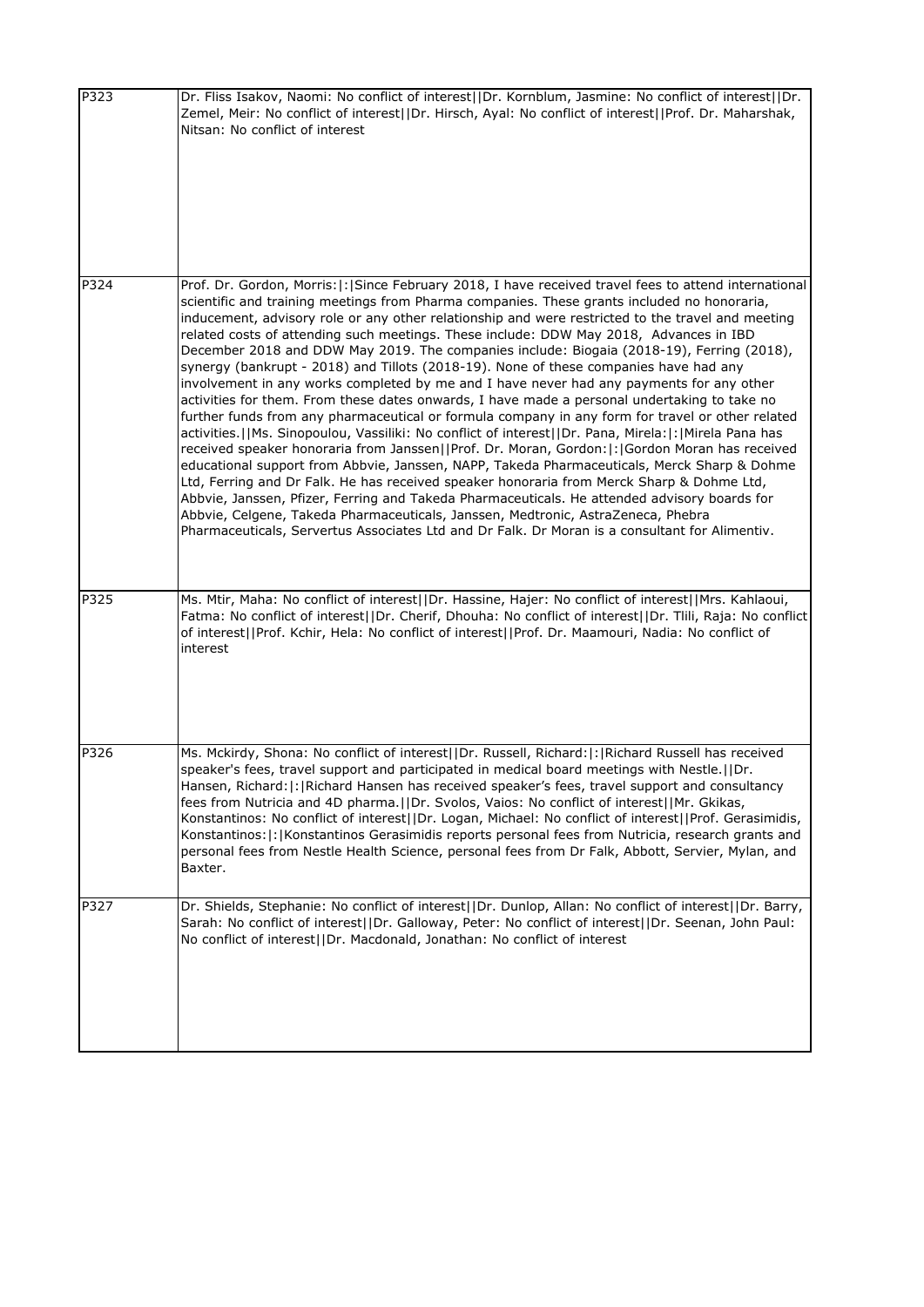| P328 | Perrigoue, Jacqueline:  :   Employee of Janssen Research & Development, LLC (a fully owned<br>subsidiary of Johnson & Johnson) and stock options in Johnson & Johnson.   Muniz-Bongers,<br>Luciana:  :   Employee of Janssen Research & Development, LLC (a fully owned subsidiary of<br>Johnson & Johnson) and stock options in Johnson & Johnson.[[Ong, Luvena:[:[Employee of<br>Janssen Research & Development, LLC (a fully owned subsidiary of Johnson & Johnson) and stock<br>options in Johnson & Johnson.   Chen, Yanqing:  :   Employee of Janssen Research & Development,<br>LLC (a fully owned subsidiary of Johnson & Johnson) and stock options in Johnson &<br>Johnson.   Chang, Leon:  :  Employee of Janssen Research & Development, LLC (a fully owned<br>subsidiary of Johnson & Johnson) and stock options in Johnson & Johnson.[ Ngo,<br>Karen:  :   Employee of Janssen Research & Development, LLC (a fully owned subsidiary of Johnson<br>& Johnson) and stock options in Johnson & Johnson.  Stojmirovic, Aleksandar: : Employee of<br>Janssen Research & Development, LLC (a fully owned subsidiary of Johnson & Johnson) and stock<br>options in Johnson & Johnson.   O'Brien, Christopher:  :   Employee of Janssen Research &<br>Development, LLC (a fully owned subsidiary of Johnson & Johnson) and stock options in Johnson &<br>Johnson.     Germinaro, Matthew:   :   Employee of Janssen Research & Development, LLC (a fully<br>owned subsidiary of Johnson & Johnson) and stock options in Johnson & Johnson.  Rao,<br>Rajesh:  :   Employee of Janssen Research & Development, LLC (a fully owned subsidiary of Johnson<br>& Johnson) and stock options in Johnson & Johnson.   Vetter, Marion:  :  Employee of Janssen<br>Research & Development, LLC (a fully owned subsidiary of Johnson & Johnson) and stock options<br>in Johnson & Johnson.   Towne, Jennifer:  :  Employee of Janssen Research & Development, LLC (a<br>fully owned subsidiary of Johnson & Johnson) and stock options in Johnson & Johnson. |
|------|----------------------------------------------------------------------------------------------------------------------------------------------------------------------------------------------------------------------------------------------------------------------------------------------------------------------------------------------------------------------------------------------------------------------------------------------------------------------------------------------------------------------------------------------------------------------------------------------------------------------------------------------------------------------------------------------------------------------------------------------------------------------------------------------------------------------------------------------------------------------------------------------------------------------------------------------------------------------------------------------------------------------------------------------------------------------------------------------------------------------------------------------------------------------------------------------------------------------------------------------------------------------------------------------------------------------------------------------------------------------------------------------------------------------------------------------------------------------------------------------------------------------------------------------------------------------------------------------------------------------------------------------------------------------------------------------------------------------------------------------------------------------------------------------------------------------------------------------------------------------------------------------------------------------------------------------------------------------------------------------------------------------------------------------------------|
| P329 | Ms. Witjes, Caroline: No conflict of interest  Ms. Patel, Abhilashaben: No conflict of interest  Mr.<br>Zocche, David: No conflict of interest  Mr. van 't Hullenaar, , Casper: No conflict of interest  Ms.<br>Cripps, Sarah: No conflict of interest  Prof. Travis, Simon: No conflict of interest  Mr. George,<br>Bruce: No conflict of interest                                                                                                                                                                                                                                                                                                                                                                                                                                                                                                                                                                                                                                                                                                                                                                                                                                                                                                                                                                                                                                                                                                                                                                                                                                                                                                                                                                                                                                                                                                                                                                                                                                                                                                      |
| P330 | Dr. Knezevic, Tamara: No conflict of interest  Mrs. Cujic, Danica: No conflict of interest  Dr.<br>Odanovic, Olga: No conflict of interest  Dr. Kralj, Djordje: No conflict of interest  Ms. Marija,<br>Gnjatovic: No conflict of interest  Dr. Kalaba, Ana: No conflict of interest  Dr. Vrinic Kalem,<br>Dusica: No conflict of interest  Prof. Dr. Svorcan, Petar: No conflict of interest  Dr. Markovic,<br>Srdjan: No conflict of interest                                                                                                                                                                                                                                                                                                                                                                                                                                                                                                                                                                                                                                                                                                                                                                                                                                                                                                                                                                                                                                                                                                                                                                                                                                                                                                                                                                                                                                                                                                                                                                                                          |
| P331 | Dr. Estevinho, Maria Manuela: No conflict of interest  Dr. Sottomayor, Catarina: No conflict of<br>interest  Alves, Catarina: No conflict of interest  Dr. Santago, Mafalda: No conflict of interest  Dr.<br>Ministro, Paula: No conflict of interest  Prof. Dr. Lago, Paula: No conflict of interest  Prof. Dr.<br>Correia, Luís: No conflict of interest  Prof. Gonçalves, Raquel: No conflict of interest  Dr. Carvalho,<br>Diana: No conflict of interest  Prof. Dr. Portela, Francisco: No conflict of interest  Prof. Dr. Dias,<br>Cláudia Camila: No conflict of interest  Prof. Dr. Dignass, Axel: No conflict of interest  Prof. Dr.<br>Danese, Sílvio: No conflict of interest  Prof. Dr. Peyrin-Biroulet, Laurent: No conflict of<br>interest  Prof. Dr. Magro, Fernando: No conflict of interest                                                                                                                                                                                                                                                                                                                                                                                                                                                                                                                                                                                                                                                                                                                                                                                                                                                                                                                                                                                                                                                                                                                                                                                                                                             |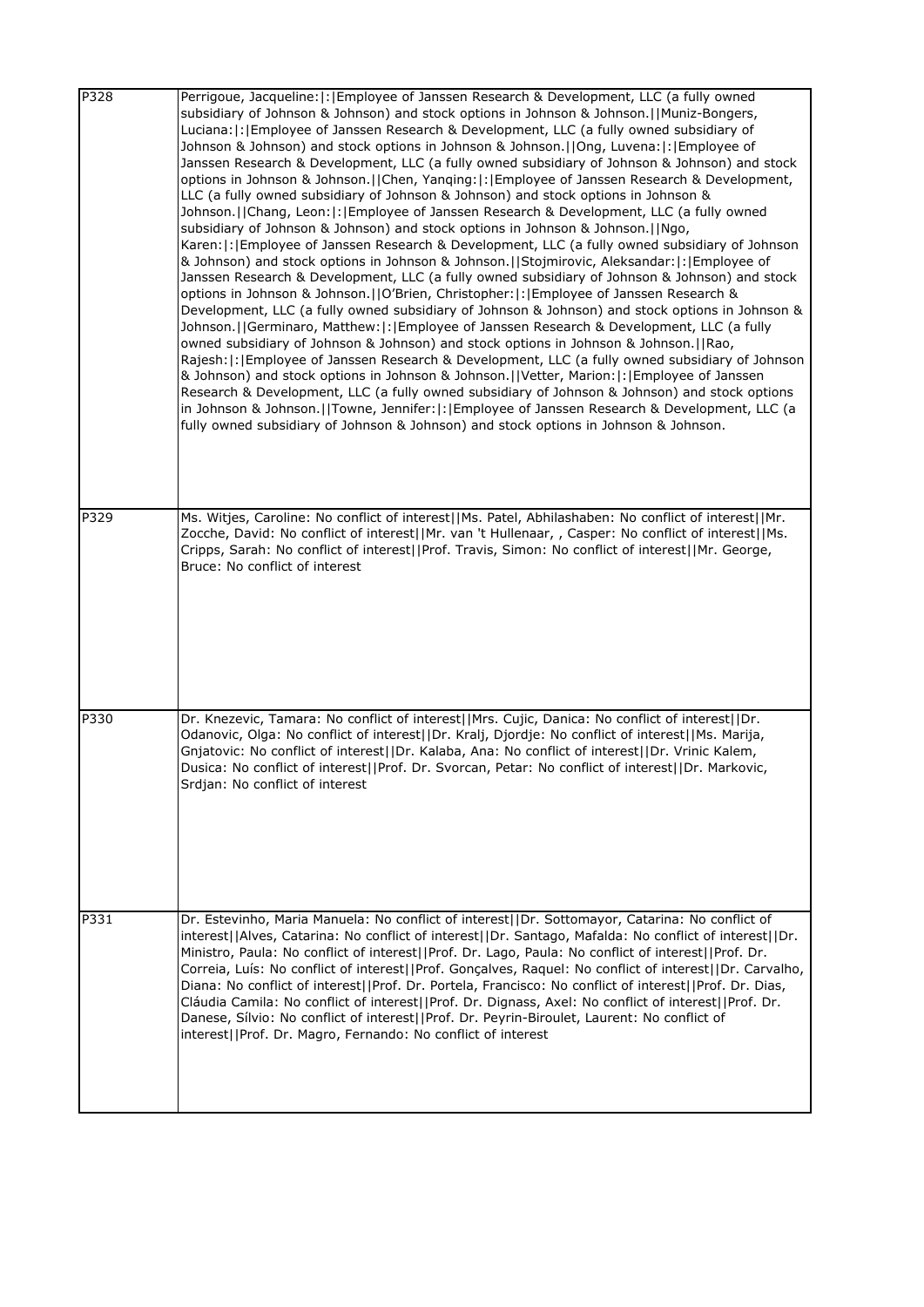| P332 | Dr. Duff, Alexa: No conflict of interest  Dr. De Petrillo, Alessandra: No conflict of interest  Dr.<br>Reynolds, Darren: No conflict of interest  Awoyemi, Elizabeth: No conflict of interest  Dr. Pavilidis,<br>Polychronis: No conflict of interest  Dr. Mawdsley, Joel: No conflict of interest                                                                                                                                                                                                                                                                                                                                                                                                                                                                                                                                                                                                                                                                                                                                                                                                                                                                                                                                                                                                                                                                                                                                                                                                                                                                                                                                                                                          |
|------|---------------------------------------------------------------------------------------------------------------------------------------------------------------------------------------------------------------------------------------------------------------------------------------------------------------------------------------------------------------------------------------------------------------------------------------------------------------------------------------------------------------------------------------------------------------------------------------------------------------------------------------------------------------------------------------------------------------------------------------------------------------------------------------------------------------------------------------------------------------------------------------------------------------------------------------------------------------------------------------------------------------------------------------------------------------------------------------------------------------------------------------------------------------------------------------------------------------------------------------------------------------------------------------------------------------------------------------------------------------------------------------------------------------------------------------------------------------------------------------------------------------------------------------------------------------------------------------------------------------------------------------------------------------------------------------------|
| P333 | Ms. Kantasiripitak, Wannee: No conflict of interest  Mrs. Outtier, An: No conflict of interest  Dr.<br>Thomas, Debby: No conflict of interest  Mr. Kensert, Alexander: No conflict of interest  Mr. Wang,<br>Zhigang: No conflict of interest  Prof. Dr. Sabino, João: :  JS received financial supports for<br>research from Galapagos, speaker fees from Abbvie, Falk, Takeda, Janssen, and Fresenius, and<br>consultancy fees from Janssen and Ferring.     Prof. Wicha, Sebastian G: No conflict of interest    Prof.<br>Dr. Vermeire, Séverine:  :  SV received financial supports for research from AbbVie, Johnson and<br>Johnson, Pfizer, Galapagos and Takeda, and consultancy and/or speaker fees from AbbVie, Abivax,<br>Agomab, Arena Pharmaceuticals, Avaxia, Bristol Myers Squibb, Boehringer Ingelheim, Celgene, Dr<br>Falk Pharma, Ferring, Galapagos, Genentech-Roche, Gilead, GSK, Hospira, Janssen, Mundipharma,<br>MSD, Pfizer, Prodigest, Progenity, Prometheus, Robarts Clinical Trials, Second Genome, Shire,<br>Surrozen, Takeda, Theravance, and Tillots Pharma AG.  Prof. Dr. Ferrante, Marc: : MF received<br>financial supports for research from AbbVie, Amgen, Biogen, Janssen, Pfizer, Takeda and Viatris,<br>speaker fees from AbbVie, Amgen, Biogen, Boehringer Ingelheim, Falk, Ferring, Janssen, Lamepro,<br>MSD, Mylan, Pfizer, Sandoz, Takeda and Truvion Healthcare, and consultancy fees from AbbVie,<br>Boehringer Ingelheim, Celltrion, Janssen, Lilly, Medtronic, MSD, Pfizer, Sandoz, Takeda and<br>Thermo Fisher.  Prof. Dreesen, Erwin: : ED received consultancy fees from argenx and Janssen<br>(all honoraria/fees paid to the University). |
| P334 | Mrs. Aparicio-Serrano, Ana: No conflict of interest  Mr. Zamora Olaya, Javier Manuel: No conflict of<br> interest  Mrs. Ortiz Chimbo, Daniela Samantha: No conflict of interest  Mrs. Rodríguez Tirado,<br>María Isabel: No conflict of interest  Mr. Gómez Pérez, Alberto: No conflict of interest  Ms. Soto<br>Escribano, Pilar: No conflict of interest  Ms. Marín Pedrosa, Sandra: No conflict of interest  Ms.<br>Iglesias Flores, Eva: No conflict of interest  Mr. Benítez, José Manuel: No conflict of interest                                                                                                                                                                                                                                                                                                                                                                                                                                                                                                                                                                                                                                                                                                                                                                                                                                                                                                                                                                                                                                                                                                                                                                     |
| P335 | Dr. Tomašić, Vedran: No conflict of interest  Dr. Kralj, Dominik: No conflict of interest  Dr.<br>Bišćanin, Alen: No conflict of interest  Dr. Caćić, Petra: No conflict of interest  Dr. Ogresta, Doris:<br>No conflict of interest  Dr. Dorosulić, Zdravko: No conflict of interest  Dr. Hrabar, Davor: No<br>conflict of interest                                                                                                                                                                                                                                                                                                                                                                                                                                                                                                                                                                                                                                                                                                                                                                                                                                                                                                                                                                                                                                                                                                                                                                                                                                                                                                                                                        |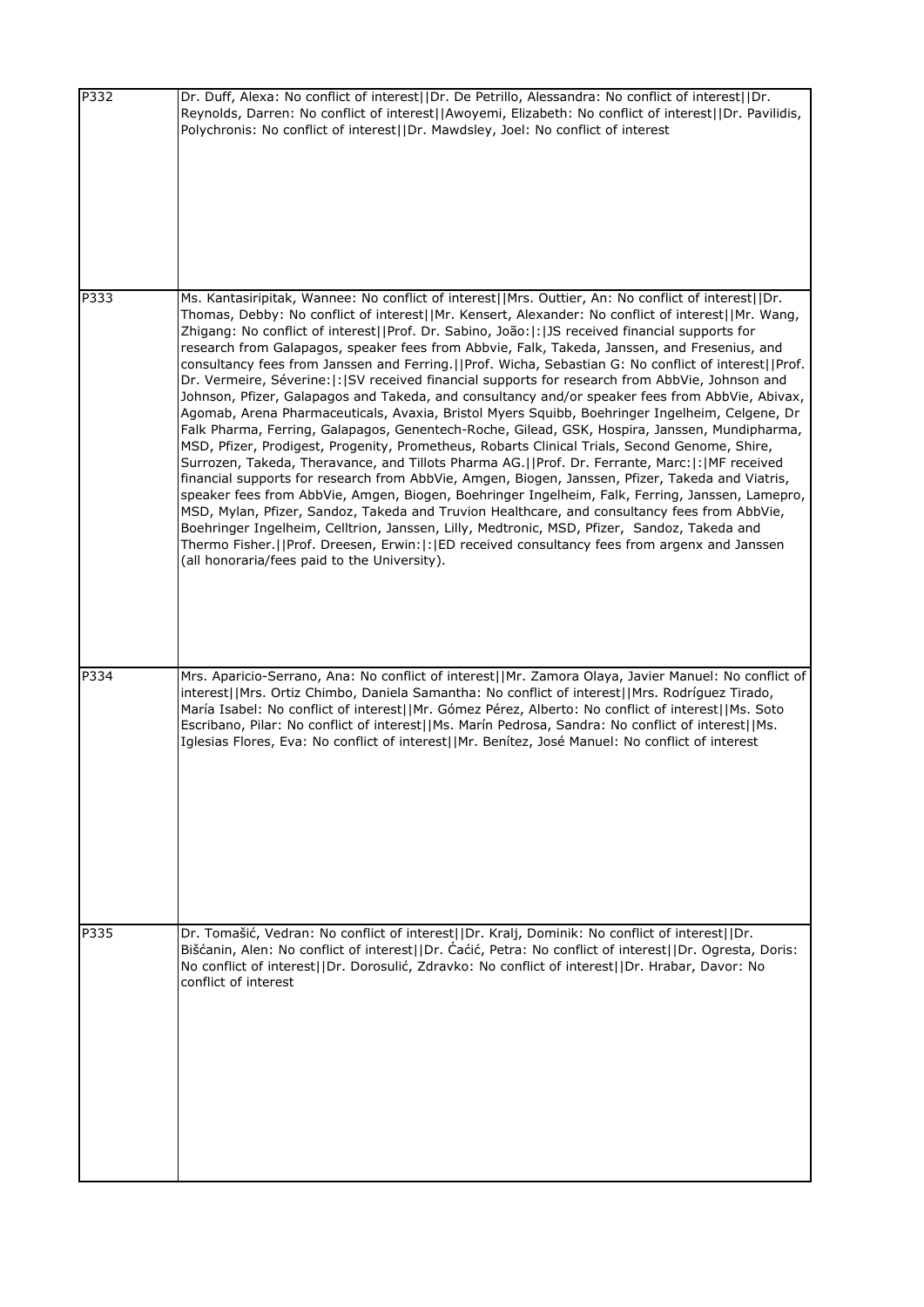| P336 | Ms. Iqbal, Nusrat: No conflict of interest  Ms. Constable, Laura: No conflict of interest  Mr. Tozer,<br>Phillip:  :   Served on advisory boards and as a speaker for Takeda   INSPIRE steering group<br>member  Dr. Lung, Phillip: No conflict of interest  Prof. Hart, Ailsa: : Professor Hart has served on<br>the advisory board for Takeda  Dr. Powell, Nick: :  Dr Powell has served as a speakr/ advisory<br>board member for Takeda |
|------|---------------------------------------------------------------------------------------------------------------------------------------------------------------------------------------------------------------------------------------------------------------------------------------------------------------------------------------------------------------------------------------------------------------------------------------------|
| P337 | Dr. Ametzazurra, Amagoia:  :   Progenika Biopharma - Grifols employee     Mr. Pascual,<br>Javier:  :  Progenika Biopharma - Grifols employee  Ms. Del Rio, Lorena:  :  Progenika Biopharma -<br>Grifols employee  Ms. Urigoitia, Ane: : Progenika Biopharma - Grifols employee  Dr. Nagore,<br>Daniel:  :   Progenika Biopharma - Grifols employee     Dr. Ruiz-Argüello, M Begoña:  :   Progenika<br>Biopharma - Grifols employee          |
| P338 | Dr. Girard, Chloé: No conflict of interest  Ms. Achkar, Serina: No conflict of interest  Mr. Sassine,<br>Samuel: No conflict of interest  Dr. Chapuy, Laurence: No conflict of interest  Dr. Jantchou,<br>Prevost: No conflict of interest  Dr. Deslandres, Colette: No conflict of interest                                                                                                                                                |
| P339 | Mrs. Theodoraki, Eirini: No conflict of interest  Mrs. Orfanoudaki, Eleni: No conflict of interest  Mrs.<br>Foteinogiannopoulou, Kalliopi: No conflict of interest  Mr. Andreou, Nikolaos-Panagiotis: No conflict<br>of interest  Prof. Gazouli, Maria: No conflict of interest  Prof. Koutroubakis, Ioannis: No conflict of<br>interest                                                                                                    |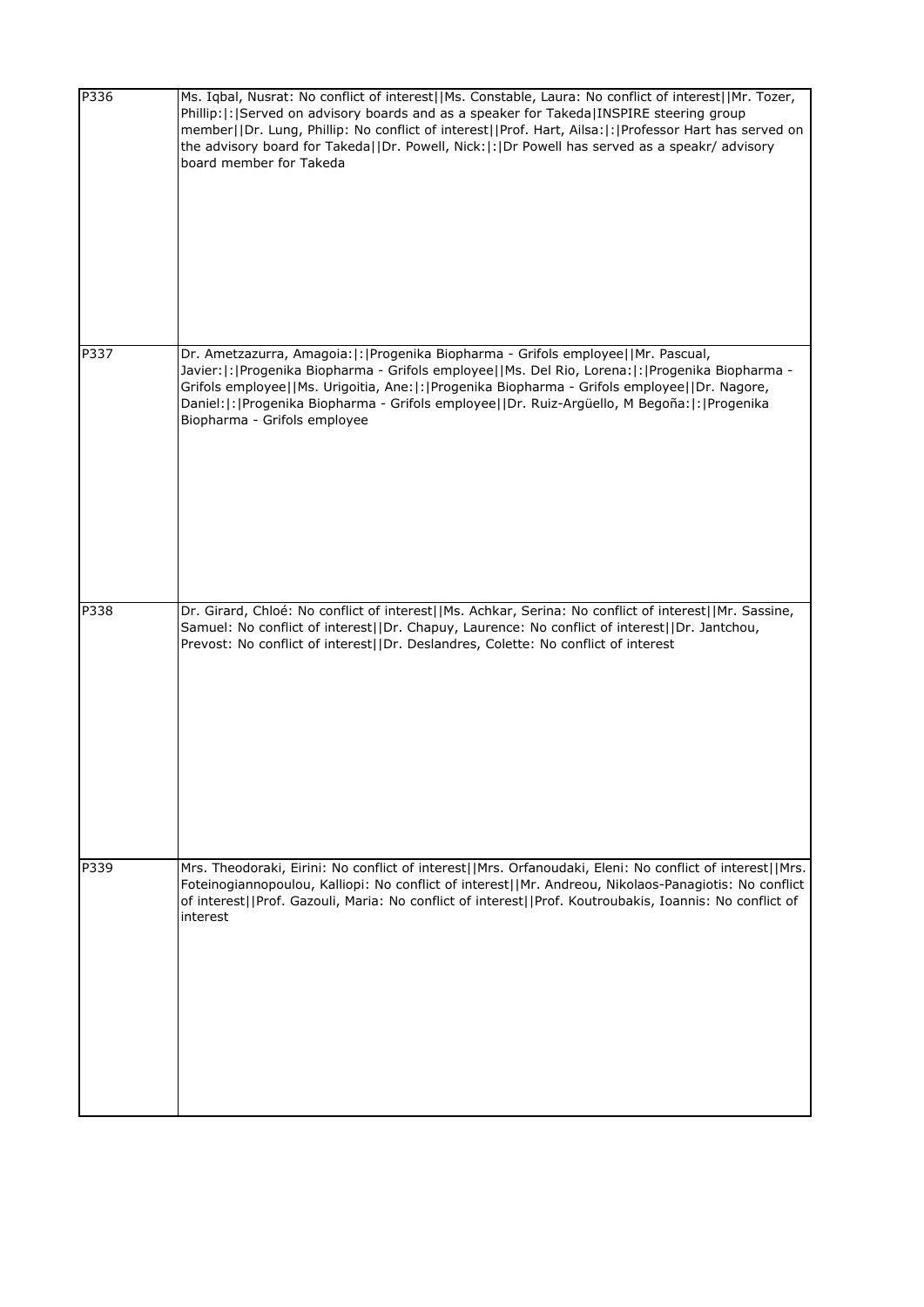| P340 | Dr. Dawson, Patrick: No conflict of interest  Mrs. Sharma, Esha: : Served as a speaker and/or an<br>advisory board member for Takeda, Janssen and Pharmacosmos. (IDr. Dart, Robin J: No conflict of<br>interest  Dr. Lim, Samuel: No conflict of interest  Dr. Anderson, Simon H: No conflict of<br>interest  Dr. Ray, Shuvra: No conflict of interest  Dr. Mawdsley, Joel: No conflict of interest  Dr.<br>Irving, Peter M: : Peter M Irving has served as a speaker for AbbVie, Celgene, Falk Pharma,<br>Ferring, MSD, Janssen, Pfizer, Takeda, Tillotts, Sandoz, Shire and Warner Chilcott, an advisory<br>board member for AbbVie, Arena, Genentech, Gilead, Hospira, Janssen, Lilly, MSD, Pfizer,<br>Pharmacosmos, Prometheus, Roche, Sandoz, Samsung Bioepis, Takeda, Topivert, VH2, Vifor<br>Pharma, and has received research funding from MSD, Pfizer and Takeda.     Dr. Samaan, Mark<br>A:  :   MAS served as a speaker, a consultant and/or an advisory board member for Abbvie, Bristol<br>Myers Squibb, Sandoz, Janssen, Takeda, MSD, Falk and Samsung Bioepis. |
|------|-------------------------------------------------------------------------------------------------------------------------------------------------------------------------------------------------------------------------------------------------------------------------------------------------------------------------------------------------------------------------------------------------------------------------------------------------------------------------------------------------------------------------------------------------------------------------------------------------------------------------------------------------------------------------------------------------------------------------------------------------------------------------------------------------------------------------------------------------------------------------------------------------------------------------------------------------------------------------------------------------------------------------------------------------------------------------------|
| P341 | Dr. Ponce-Bobadilla, Ana Victoria:  :   Employee and shareholder of AbbVie  Dr. Stodtmann,<br>Sven:  :   Employee and shareholder of AbbVie.     Ms. Eckert, Doerthe:  :   Employee and shareholder<br>of AbbVie  Dr. Zhou, Wen: : Employee and shareholder of AbbVie.  Dr. Liu, Wei: : Employee and<br>shareholder of AbbVie.  Dr. Mohamed, Mohamed-Eslam: : [Employee and shareholder of AbbVie.                                                                                                                                                                                                                                                                                                                                                                                                                                                                                                                                                                                                                                                                            |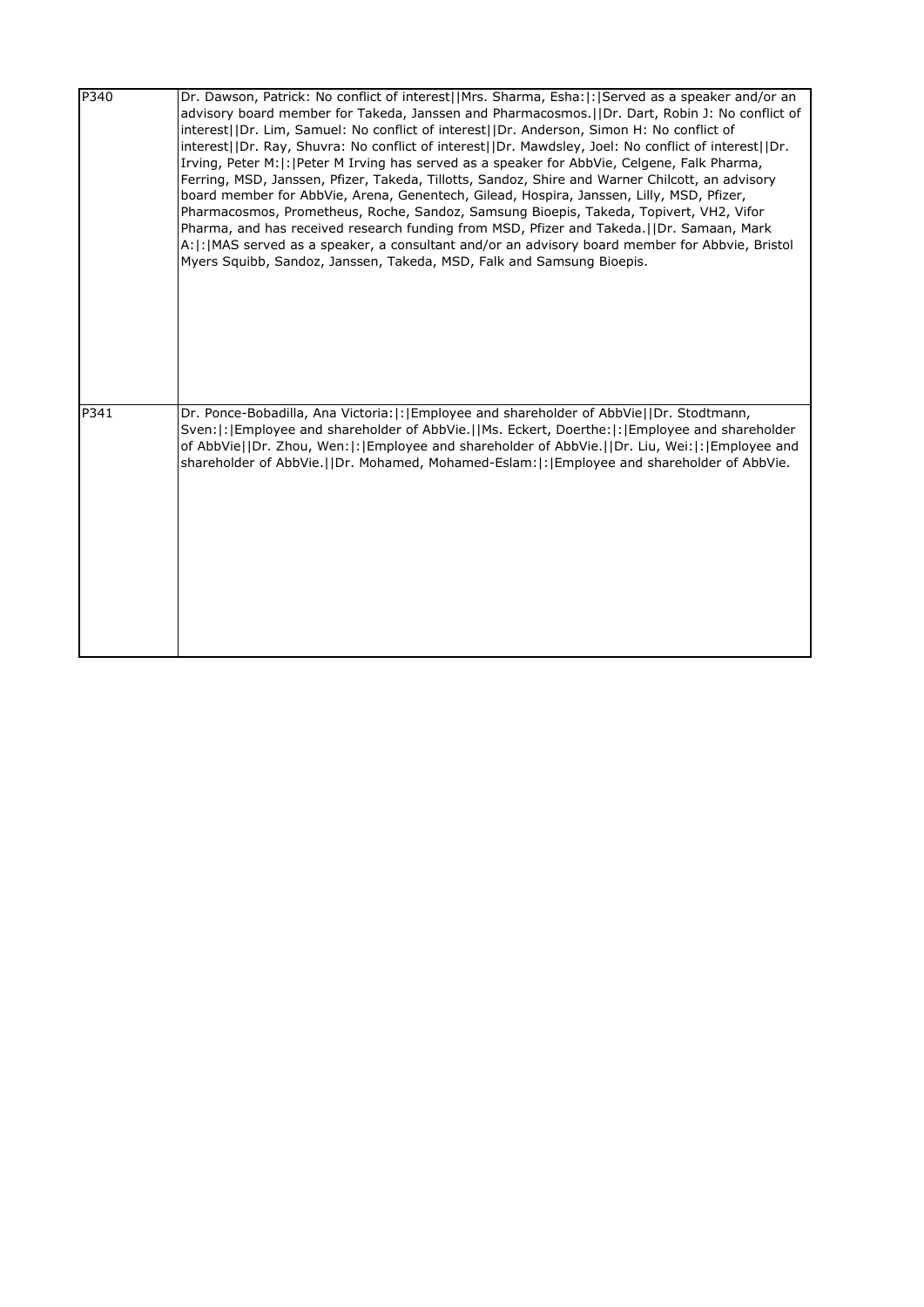| Luke: No conflict of interest  Ms. Martinez Pazos, Vicky: No conflict of interest  Ms. Brann,<br>Stephanie: No conflict of interest  Ms. Wellens, Judith: No conflict of interest  Dr. Kedia, Saurabh:<br>No conflict of interest  Dr. Mak, Joyce Wing Yan: : Dr. Joyce WY Mak received educational grants |  |
|------------------------------------------------------------------------------------------------------------------------------------------------------------------------------------------------------------------------------------------------------------------------------------------------------------|--|
|                                                                                                                                                                                                                                                                                                            |  |
|                                                                                                                                                                                                                                                                                                            |  |
|                                                                                                                                                                                                                                                                                                            |  |
| from Janssen and Takeda. IIDr. Bergemalm, Daniel:  : IDr. Bergemalm reports personal fees from                                                                                                                                                                                                             |  |
| Janssen, Takeda and Ferring  Dr. Argollo, Marjorie: No conflict of interest  Prof. Zaltman, Cyrla:                                                                                                                                                                                                         |  |
| No conflict of interest  Prof. Steinwurz, Flavio: No conflict of interest  Prof. Rubin, David: : David                                                                                                                                                                                                     |  |
| T. Rubin has received grant support from Takeda; and has served as a consultant for Abbvie,                                                                                                                                                                                                                |  |
| Altrubio, Arena Pharmaceuticals, Bristol-Myers Squibb, Genentech/Roche, Gilead Sciences,                                                                                                                                                                                                                   |  |
| Iterative Scopes, Janssen Pharmaceuticals, Lilly, Pfizer, Prometheus Biosciences, Takeda, and                                                                                                                                                                                                              |  |
| Techlab Inc.   Prof. Allez, Matthieu: : Grant support: Innate Pharma, Janssen, Takeda,                                                                                                                                                                                                                     |  |
| Genentech/Roche Speaker fees: Abbvie, Ferring, Genentech, Janssen, Pfizer, Roche, Takeda,                                                                                                                                                                                                                  |  |
| Tillots Consultancy: Abbvie, Amgen, Biogen, Boehringer-Ingelheim, Bristol Myers Squibb, Celgene,                                                                                                                                                                                                           |  |
| Celltrion, Galapagos, Genentech, Gilead, IQVIA, Janssen, Novartis, Pfizer, Roche, Takeda  Prof. Dr.                                                                                                                                                                                                        |  |
| Halfvarson, Jonas:  :  Dr. Halfvarson reports personal fees from Abbvie, grants and personal fees                                                                                                                                                                                                          |  |
| from Janssen, grants and personal fees from MSD, personal fees from Pfizer, personal fees from                                                                                                                                                                                                             |  |
| Vifor Pharma, grants and personal fees from Takeda, personal fees from Tillotts Pharma, personal                                                                                                                                                                                                           |  |
| fees from Celgene, personal fees from Sandoz, personal fees from Shire, personal fees from                                                                                                                                                                                                                 |  |
| Ferring, personal fees from Prometheus Laboratories Inc., non-financial support from Olink                                                                                                                                                                                                                 |  |
| Proteomics, personal fees from Thermo Fisher Scientific, personal fees from Celltrion, personal                                                                                                                                                                                                            |  |
| fees from Novartis, personal fees from Gilead, personal fees from Galapagos, personal fees from                                                                                                                                                                                                            |  |
| Agilion, personal fees from Index Pharma, personal fees from Linc, outside the submitted work.                                                                                                                                                                                                             |  |
|                                                                                                                                                                                                                                                                                                            |  |
|                                                                                                                                                                                                                                                                                                            |  |
|                                                                                                                                                                                                                                                                                                            |  |
|                                                                                                                                                                                                                                                                                                            |  |
|                                                                                                                                                                                                                                                                                                            |  |
|                                                                                                                                                                                                                                                                                                            |  |
|                                                                                                                                                                                                                                                                                                            |  |
|                                                                                                                                                                                                                                                                                                            |  |
|                                                                                                                                                                                                                                                                                                            |  |
|                                                                                                                                                                                                                                                                                                            |  |
|                                                                                                                                                                                                                                                                                                            |  |
|                                                                                                                                                                                                                                                                                                            |  |
|                                                                                                                                                                                                                                                                                                            |  |
|                                                                                                                                                                                                                                                                                                            |  |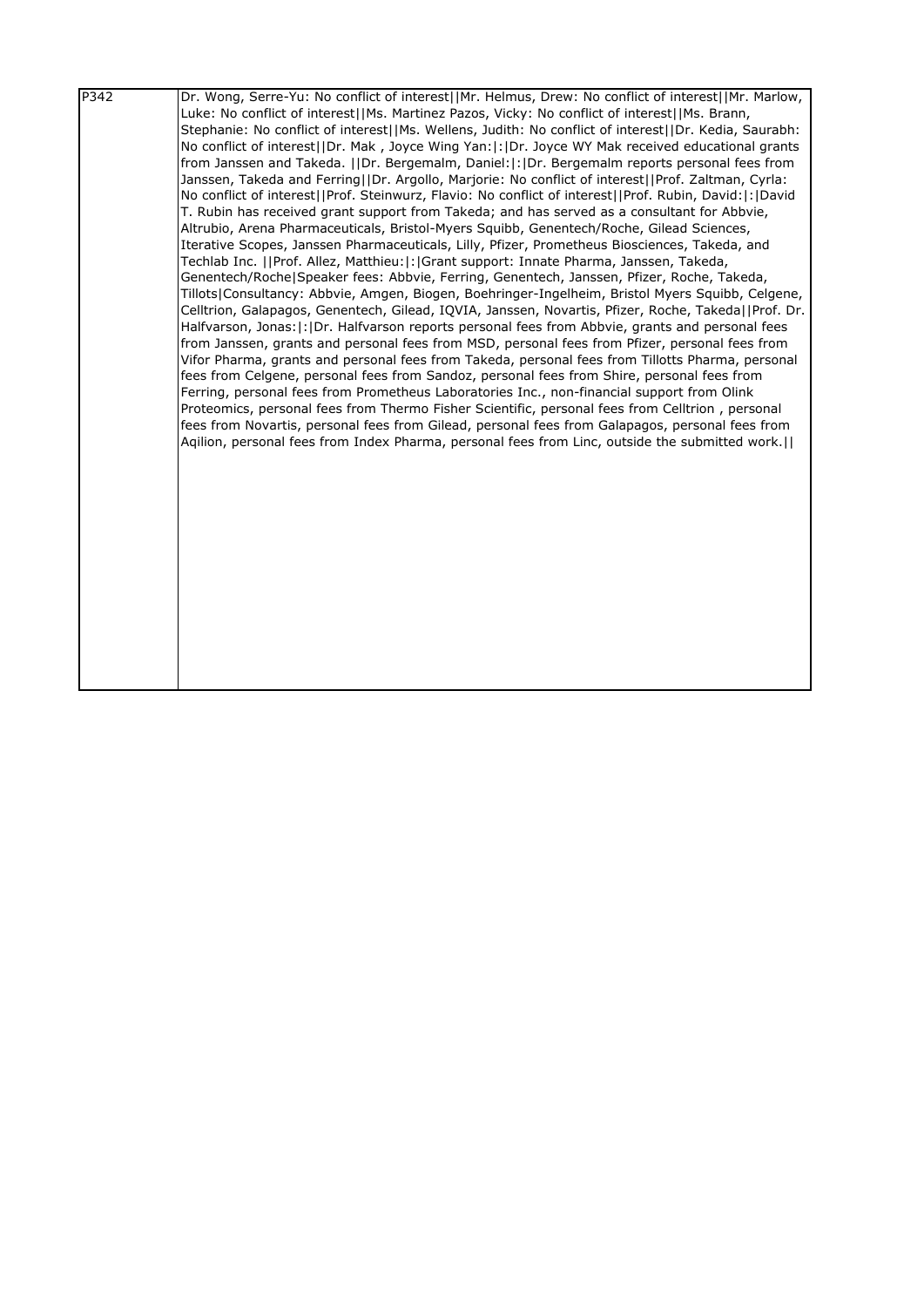|      | Prof. Abreu, Maria T.: No conflict of interest  Prof. Lindsay, James: : James Lindsay received has<br>served as consultant and an advisory board participant for AbbVie, Allergan (Warner Chilcott),<br>Atlantic Healthcare, Bristol Myers Squibb, Celgene, Celltrion, Ferring Pharmaceuticals, Galapagos,<br>Gilead, GSK, Janssen, Lilly, MSD, Napp, Pfizer, Shire, Takeda, and Vifor Pharma; has received<br>speaker fees and sponsorship for academic meetings from AbbVie, Allergan (Warner Chilcott),<br>Ferring Pharmaceuticals, Janssen, MSD, Napp, Norgine, Pfizer, Shire, Tillotts Pharma, and Takeda;<br>and has received investigator-led research grants from AbbVie, Gilead, Pfizer, Shire, and<br>Takeda  Prof. Dutta, Usha: No conflict of interest  Prof. Silverberg, Mark S.: No conflict of<br>interest  Prof. Ng, Siew Chien: : Dr. Siew Ng has served as speakers for Janssen, Abbvie, Takeda,<br>Ferring, Tilotts, Menarini, Pfizer and have received research grants from Olympus, Ferring, Janssen<br>and Abbvie. She is scientific co-founder of GenieBiome limited and hold provisional patents for<br>Therapeutic and Diagnostic Use of Bacteria in COVID-19 Infection, Therapeutic and Prophylactic<br>Use of Microorganisms and Fecal Virome and Fecal Fungome and Therapeutic Efficacy of Fecal<br>Microbiota Transplantation in recurrent clos difficile infections. []Prof. Ahuja, Vineet: No conflict of<br>interest  Dr. Watanabe, Kenji: : Helmsley Charitable Trust, EA Pharma Co., Ltd., Takeda<br>Pharmaceutical Co., Ltd., EP CRSU Co., Ltd., AbbVie Japan Co., Ltd., Mitsubishi Tanabe Pharma<br>Corporation, JIMRO Co., Ltd., Nippon Kayaku Co.,Ltd., Mochida Pharmaceutical Co., Ltd., AbbVie<br>Japan Co., Ltd., Janssen Pharmaceutical K.K, Pfizer Japan Inc., Kissei Pharmaceutical Co., Ltd.,<br>GlaxoSmithKline K.K., Olympus Corporation, Kyorin Pharmaceutical Co., Ltd., Zeria Pharmaceutical<br>Co., Ltd., Sandoz Pharma K.K.  Prof. Vermeire, Severine: : Has received grants from: AbbVie, J&J,<br>Pfizer, Galapagos, Takeda Has received consulting and/or speaking fees from:  AbbVie, AbolerIS<br>Pharma, AgomAb, Alimentiv, Arena Pharmaceuticals, AstraZeneca, Avaxia, BMS, Boehringer<br>Ingelheim, Celgene, CVasThera, Dr Falk Pharma, Ferring, Galapagos, Genentech-Roche, Gilead,<br>GSK, Hospira, Imidomics, Janssen, J&J, Lilly, Materia Prima, MiroBio, Morphic, MrMHealth,<br>Mundipharma, MSD, Pfizer, Prodigest, Progenity, Prometheus, Robarts Clinical Trials, Second<br>Genome, Shire, Surrozen, Takeda, Theravance, Tillots Pharma AG, Zealand Pharma  Prof.<br>Colombel, Jean-Frederic:  :  Dr. Colombel reports receiving research grants from AbbVie, Janssen<br>Pharmaceuticals and Takeda; receiving payment for lectures from AbbVie, Amgen, Allergan, Inc.<br>Ferring Pharmaceuticals, Shire, and Takeda; receiving consulting fees from AbbVie, Amgen, Arena<br>Pharmaceuticals, Boehringer Ingelheim, BMS, Celgene Corporation, Eli Lilly, Ferring<br>Pharmaceuticals, Galmed Research, Genentech, Galxo Smith Kline, Janssen Pharmaceuticals,<br>Kaleido Biosciences, Imedex, Immunic, Iterative Scopes, Merck, Microba, Novartis, PBM Capital,<br>Pfizer, Sanofi, Takeda, TiGenix, Vifor; and hold stock options in Intestinal Biotech<br>Development.     Prof. Satsangi, Jack:   :   I do not think I have any significant conflicts, relevant to the<br>abstracts. |
|------|---------------------------------------------------------------------------------------------------------------------------------------------------------------------------------------------------------------------------------------------------------------------------------------------------------------------------------------------------------------------------------------------------------------------------------------------------------------------------------------------------------------------------------------------------------------------------------------------------------------------------------------------------------------------------------------------------------------------------------------------------------------------------------------------------------------------------------------------------------------------------------------------------------------------------------------------------------------------------------------------------------------------------------------------------------------------------------------------------------------------------------------------------------------------------------------------------------------------------------------------------------------------------------------------------------------------------------------------------------------------------------------------------------------------------------------------------------------------------------------------------------------------------------------------------------------------------------------------------------------------------------------------------------------------------------------------------------------------------------------------------------------------------------------------------------------------------------------------------------------------------------------------------------------------------------------------------------------------------------------------------------------------------------------------------------------------------------------------------------------------------------------------------------------------------------------------------------------------------------------------------------------------------------------------------------------------------------------------------------------------------------------------------------------------------------------------------------------------------------------------------------------------------------------------------------------------------------------------------------------------------------------------------------------------------------------------------------------------------------------------------------------------------------------------------------------------------------------------------------------------------------------------------------------------------------------------------------------------------------------------------------------------------------------------------------------------------------------------------------------------------------------------------------------------------------------------------------------------------------------------------------------------------------------------------------------------------------------------------------------------------------------------------------------------------------------------------------|
| P343 | Peyrin-Biroulet, Laurent:  :   Merck, Abbvie, Janssen, Genentech/Roche, Ferring, Tillots,<br>Pharmacosmos, Celltrion, Takeda, Boerhinger-Ingelheim, Lilly, Pfizer, Index Pharmaceuticals,<br>Amgen, Sandoz, Celgene, Biogen, Samsung Bioepis, Alma, Sterna, Nestlé, Enterome, Mylan, HAC-<br>Pharma, Allergan, Arena, Gilead, Hikma   Prof. Dr. Bouhnik, Yoram: : Abbvie, Biogaran, Biogen,<br>Boehringer Ingelheim, Cellgène, Ferring, Gilead, Hospira, Janssen, Lilly, Mayoli Spindler, Merck,<br>MSD, Norgine, Pfizer, Roche, Sandoz, Sanofi, Shire, Takeda, Tillots, UCB  Prof. Dr. Laharie<br>David:  :   Abbvie, Biogaran, Biogen, Ferring, HAC-pharma, Janssen, MSD, Novartis, Pfizer,<br>Prometheus, Roche, Takeda, Theradiag, Tillots.   Ms. Elgharabawy, Yasmine: No conflict of interest                                                                                                                                                                                                                                                                                                                                                                                                                                                                                                                                                                                                                                                                                                                                                                                                                                                                                                                                                                                                                                                                                                                                                                                                                                                                                                                                                                                                                                                                                                                                                                                                                                                                                                                                                                                                                                                                                                                                                                                                                                                                                                                                                                                                                                                                                                                                                                                                                                                                                                                                                                                                                                                     |
| P344 | Mr. Zarchi, Roy: No conflict of interest  Mr. Elgressy, Adam: No conflict of interest  Prof. Dr. Ben-<br>Horin, Shomron: No conflict of interest  Prof. Dr. Kopylov, Uri: No conflict of interest                                                                                                                                                                                                                                                                                                                                                                                                                                                                                                                                                                                                                                                                                                                                                                                                                                                                                                                                                                                                                                                                                                                                                                                                                                                                                                                                                                                                                                                                                                                                                                                                                                                                                                                                                                                                                                                                                                                                                                                                                                                                                                                                                                                                                                                                                                                                                                                                                                                                                                                                                                                                                                                                                                                                                                                                                                                                                                                                                                                                                                                                                                                                                                                                                                                       |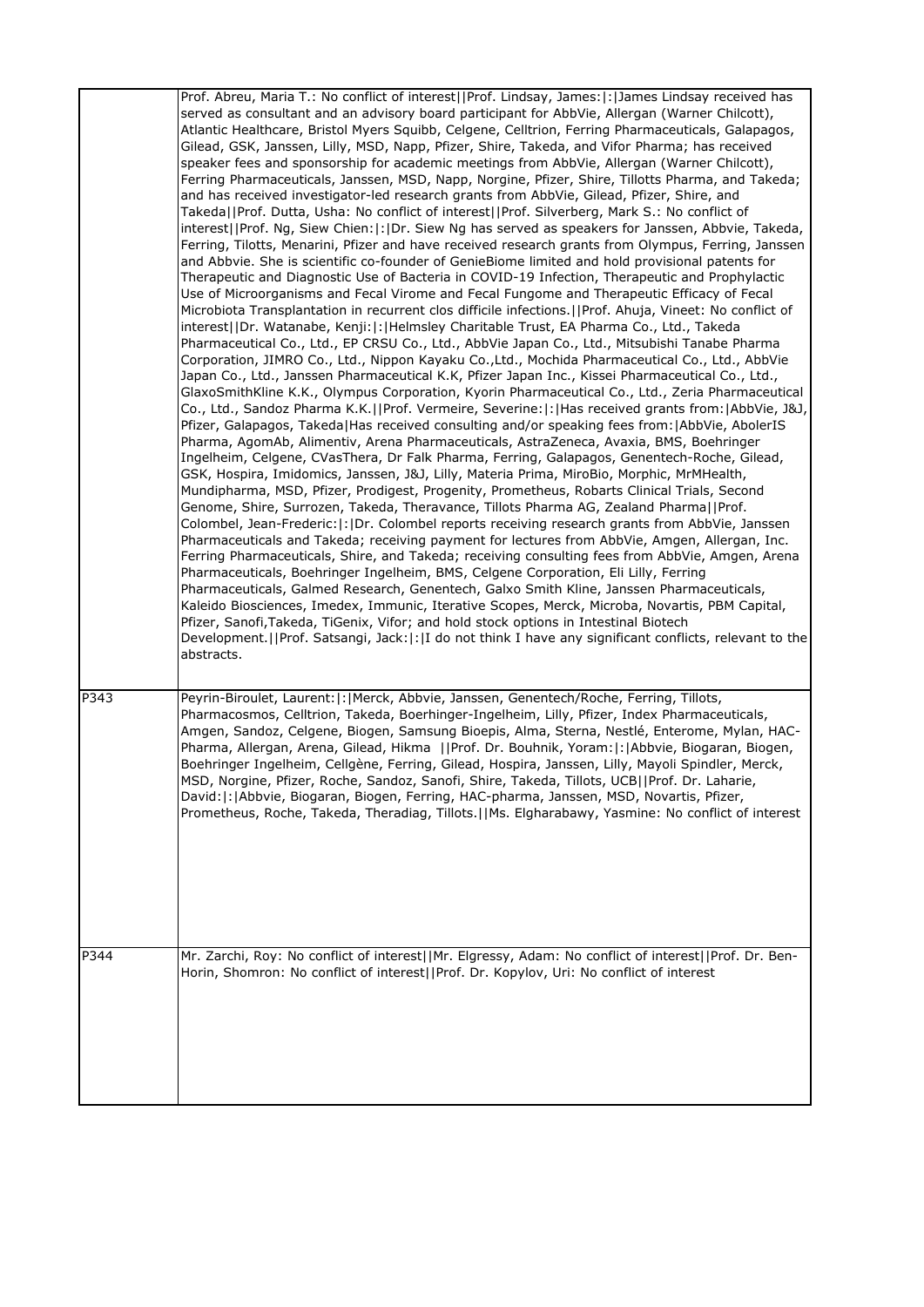| P345 | Dr. Macaluso, Fabio Salvatore:  :   Fabio Salvatore Macaluso served as an advisory board member<br>and/or received lecture grants from AbbVie, Biogen, Galapagos, Janssen, MSD, Pfizer, Samsung<br>Bioepis, and Takeda Pharmaceuticals     Dr. Grova, Mauro: No conflict of interest     Dr. Saladino,<br>Marica: No conflict of interest  Dr. Demarzo, Maria Giulia: No conflict of interest  Dr. Privitera,<br>Antonino Carlo: No conflict of interest  Dr. Giangreco, Emiliano: No conflict of interest  Dr. Garufi,<br>Serena: No conflict of interest  Dr. Renna, Sara: : Sara Renna served as an advisory board<br>member for AbbVie and MSD Pharmaceuticals, and received lecture grants from AbbVie, Janssen,<br>MSD, and Takeda Pharmaceuticals.   Dr. Casà, Angelo: No conflict of interest  Dr. Ventimiglia,<br>Marco: No conflict of interest  Dr. Cappello, Maria: : Maria Cappello served as an advisory board<br>member for AbbVie, MSD, Takeda Pharmaceuticals, and received lecture grants from AbbVie, MSD,<br>Chiesi, and Takeda Pharmaceuticals  Prof. Fries, Walter: : Walter Fries served as an advisory<br>board member and/or received lecture grants from AbbVie, Biogen, MSD, Pfizer, Mundipharma,<br>Zambon, Janssen, Sandoz, and Takeda Pharmaceuticals   Dr. Orlando, Ambrogio:   :   Ambrogio<br>Orlando served as an advisory board member for AbbVie, Galapagos, MSD, Janssen, Pfizer,<br>Samsung Bioepis, and Takeda Pharmaceuticals, and received lecture grants from AbbVie,<br>Galapagos, MSD, Sofar, Chiesi, Janssen, Pfizer, and Takeda Pharmaceuticals |
|------|-----------------------------------------------------------------------------------------------------------------------------------------------------------------------------------------------------------------------------------------------------------------------------------------------------------------------------------------------------------------------------------------------------------------------------------------------------------------------------------------------------------------------------------------------------------------------------------------------------------------------------------------------------------------------------------------------------------------------------------------------------------------------------------------------------------------------------------------------------------------------------------------------------------------------------------------------------------------------------------------------------------------------------------------------------------------------------------------------------------------------------------------------------------------------------------------------------------------------------------------------------------------------------------------------------------------------------------------------------------------------------------------------------------------------------------------------------------------------------------------------------------------------------------------------------------------------------------------------|
| P346 | Ms. Reijntjes, Maud: No conflict of interest  de Jong, Djuna: No conflict of interest  Bocharewicz,<br>Eva: No conflict of interest  Elise, Wessels: No conflict of interest  Dr. Duijvestein, Marjolijn: No<br>conflict of interest  Prof. Dr. Bemelman, Willem: No conflict of interest                                                                                                                                                                                                                                                                                                                                                                                                                                                                                                                                                                                                                                                                                                                                                                                                                                                                                                                                                                                                                                                                                                                                                                                                                                                                                                     |
| P347 | Dr. Grova, Mauro: No conflict of interest  Dr. Crispino, Federica: No conflict of interest  Dr. Maida,<br>Marcello: No conflict of interest  Dr. Vitello, Alessandro: No conflict of interest  Dr. Tesè, Lorenzo:<br>No conflict of interest  Dr. Rizzuto, Giulia: No conflict of interest  Dr. Casà, Angelo: No conflict of<br>interest  Dr. Renna, Sara: : Sara Renna served as an advisory board member for AbbVie, Janssen<br>and MSD Pharmaceuticals, and received lecture grants from AbbVie, Janssen, MSD and Takeda<br>Pharmaceuticals.   Dr. Macaluso, Fabio Salvatore:   :   Fabio Salvatore Macaluso served as an<br>advisory board member and/or received lecture grants from AbbVie, Biogen, Janssen, MSD, Pfizer,<br>Samsung Bioepis, and Takeda Pharmaceuticals  Dr. Orlando, Ambrogio: : Ambrogio Orlando<br>served as an advisory board member for AbbVie, MSD, Janssen, Pfizer, Takeda Pharmaceuticals,<br>and received lecture grants from AbbVie, MSD, Sofar, Chiesi, Janssen, Pfizer, and Takeda<br>Pharmaceuticals.                                                                                                                                                                                                                                                                                                                                                                                                                                                                                                                                                     |
| P348 | Prof. Dr. Buisson, Anthony: No conflict of interest  Mrs. Blanco, Lysa: No conflict of interest  Dr.<br>Manlay, Luc: No conflict of interest  Dr. Reymond, Maud: No conflict of interest  Dr. Rouquette,<br>Olivier: No conflict of interest  Dr. Dubois, Anne: No conflict of interest  Mr. Pereira, Bruno: No<br>conflict of interest                                                                                                                                                                                                                                                                                                                                                                                                                                                                                                                                                                                                                                                                                                                                                                                                                                                                                                                                                                                                                                                                                                                                                                                                                                                       |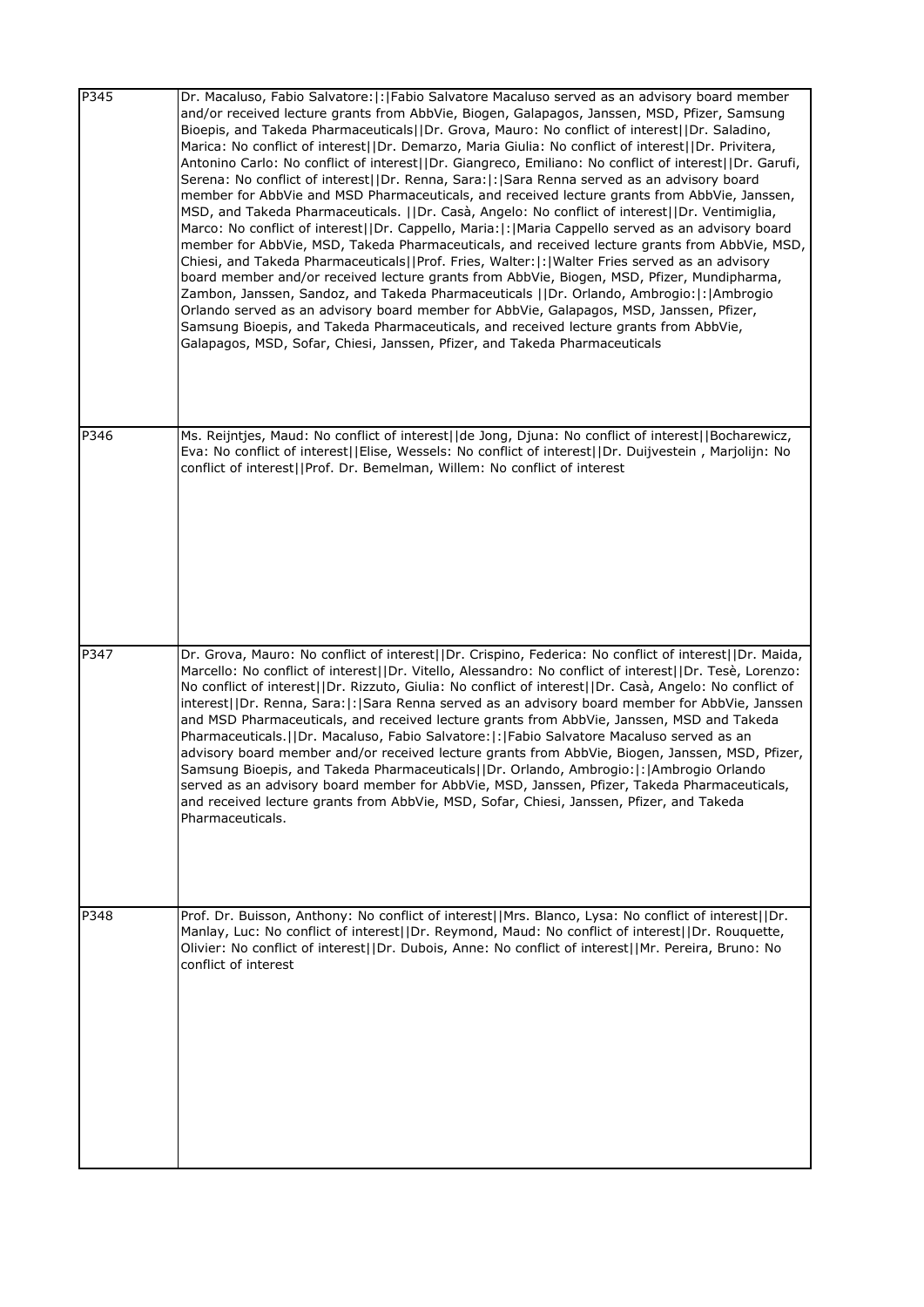| P349 | Mrs. Bastón Rey, Iria: No conflict of interest  Mrs. Calvino Suárez, Cristina: No conflict of<br>interest  Mrs. Luque, Ana Maria: No conflict of interest  Mrs. Caballol, Berta: No conflict of<br>interest  Mr. Soutullo, Carlos: No conflict of interest  Mrs. Bravo, Ana: No conflict of interest  Mr.<br>Castaño, Andrés: No conflict of interest  Mrs. Gros, Beatriz: No conflict of interest  Mrs. Hurtado,<br>Ana: No conflict of interest  Mrs. Vázquez Rey, Teresa: No conflict of interest  Mr. Alonso Galán,<br>Horacio: No conflict of interest  Mrs. Cañete, Fiorella: No conflict of interest  Mrs. Castro, Beatriz:<br>No conflict of interest  Mr. Pérez Galindo, Pablo: No conflict of interest  Mr. González Muñoza,<br>Carlos: No conflict of interest  Mr. El Hajra, Ismael: No conflict of interest  Mrs. Martínez Montiel,<br>Pilar: No conflict of interest  Mrs. Alonso Abreu, Inmaculada: No conflict of interest  Mr. Mesonero,<br>Francisco: No conflict of interest  Mrs. González Vivo, Maria: No conflict of interest  Mrs. Peries,<br>Laia: No conflict of interest  Mr. Martín Arranz, Eduardo: No conflict of interest  Mr. Abril, Carlos:<br>No conflict of interest  Mr. Marín Jiménez, Ignacio: No conflict of interest  Mrs. Baltar, Ruth: No<br>conflict of interest  Mrs. Vicuña, Miren: No conflict of interest  Mrs. Moreno, Nadia: No conflict of<br>interest  Mr. Brunet, Eduard: No conflict of interest  Mr. Rodríguez Lago, Iago: No conflict of<br>interest  Mrs. Rubín de Célix, Cristina: No conflict of interest  Mrs. Fajardo, Ingrid: No conflict of<br>interest  Mrs. Cruz, Noelia: No conflict of interest  Mrs. Rojas Feria, María: No conflict of<br>interest  Mrs. Fernández Clotet, Agnés: No conflict of interest  Mrs. Gimeno, Marta: No conflict of<br>interest  Mrs. Zabana, Yamile: No conflict of interest  Mrs. Suárez Ferrer, Cristina: No conflict of<br>interest  Mr. Barreiro de Acosta, Manuel: No conflict of interest |
|------|-----------------------------------------------------------------------------------------------------------------------------------------------------------------------------------------------------------------------------------------------------------------------------------------------------------------------------------------------------------------------------------------------------------------------------------------------------------------------------------------------------------------------------------------------------------------------------------------------------------------------------------------------------------------------------------------------------------------------------------------------------------------------------------------------------------------------------------------------------------------------------------------------------------------------------------------------------------------------------------------------------------------------------------------------------------------------------------------------------------------------------------------------------------------------------------------------------------------------------------------------------------------------------------------------------------------------------------------------------------------------------------------------------------------------------------------------------------------------------------------------------------------------------------------------------------------------------------------------------------------------------------------------------------------------------------------------------------------------------------------------------------------------------------------------------------------------------------------------------------------------------------------------------------------------------------------------------------------------------------------------|
| P350 | Dr. Poullenot, Florian: No conflict of interest  Prof. Amiot, Aurélien: : Abbvie, Hospira, Takeda,<br>Gilead, Janssen, Fresenius Kabi, Pfizer, Tillotts Pharma and Biocodex  Dr. Nachury,<br>Maria:  :   Abbvie, Adacyte, Amgen, Arena, Biogen, CTMA, Celltrion, Ferring, Fresenius-Kabi,<br>Janssen, Mayoli-Spindler, MSD, Pfizer, Takeda  Dr. Viennot, Stéphanie: No conflict of interest  Dr.<br>Altwegg, Romain: No conflict of interest  Prof. Bouhnik, Yoram: No conflict of interest  Prof.<br>Abitbol, Vered:  :  Takeda Janssen Amgen Sandoz Fresenius Tillotts Mylan celltrion Ferring  Prof.<br>Nancey, Stéphane: No conflict of interest  Prof. Vuitton, Lucine: No conflict of interest  Prof. Peyrin-<br>Biroulet, Laurent: No conflict of interest  Dr. Biron, Amélie: No conflict of interest  Prof. Fumery,<br>Mathurin: No conflict of interest  Dr. Picon, Laurence: No conflict of interest  Dr. Vidon, Mathias:<br>No conflict of interest  Prof. Reenaers, Catherine: No conflict of interest  Dr. Serrero, Mélanie: No<br>conflict of interest  Prof. Savoye, Guillaume: No conflict of interest  Prof. Beaugerie,<br>Laurent:  :   Laurent Beaugerie received consulting fees from BMS, Janssen, and Mylan; lecture fees<br>from Abbvie, BMS, Janssen, MSD, Ferring, and Takeda; research support from Abbvie, Celltrion,<br>Ferring Pharmaceuticals, Hospira-Pfizer, Janssen, MSD, Mylan, Takeda and Tillots   PR declares fees<br>from Abbvie, Amgen and Janssen.   Dr. Rivière, Pauline: : Abbvie, Amgen and Janssen.  Prof.<br>Laharie, David:  :   counseling, boards, transports or fees from Abbvie, Biogaran, Biogen, Ferring,<br>HAC-pharma, Janssen, MSD, Novartis, Pfizer, Prometheus, Roche, Takeda, Theradiag, Tillots                                                                                                                                                                                                                                   |
| P351 | Dr. Watanabe, Kenji:  :  Takeda Pharmaceutical Company Limited  Dr. Mizushima, Tsunekazu: No<br>conflict of interest  Dr. Okita, Yoshiki: No conflict of interest  Dr. Sugita, Akira: No conflict of<br>interest  Mr. Nakaya, Ryo: : employees of Takeda Pharmaceutical Company Limited  Ms. Shibata,<br>Mari: : employees of Takeda Pharmaceutical Company Limited  Mr. Yamaguchi,<br>Takayoshi:   :   employees of Takeda Pharmaceutical Company Limited                                                                                                                                                                                                                                                                                                                                                                                                                                                                                                                                                                                                                                                                                                                                                                                                                                                                                                                                                                                                                                                                                                                                                                                                                                                                                                                                                                                                                                                                                                                                    |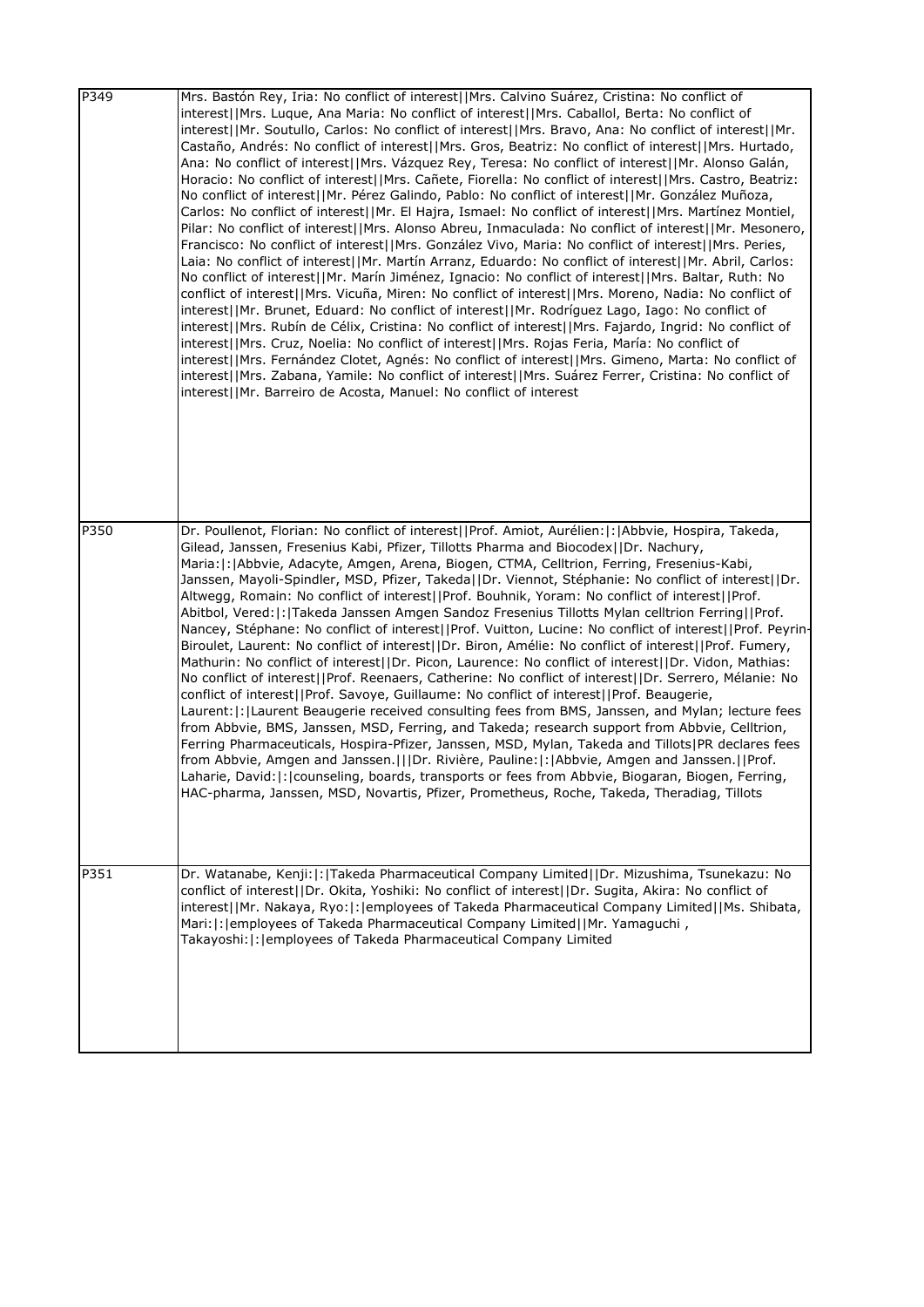| P352 | Dr. Bacsur, Péter: No conflict of interest  Dr. Resál, Tamás: No conflict of interest  Dr. Miheller,<br>Pál: No conflict of interest  Dr. Szamosi, Tamás: No conflict of interest  Dr. Schäfer, Eszter: No<br>conflict of interest  Dr. Sarlós, Patrícia: No conflict of interest  Dr. Iliás, Ákos: No conflict of<br>interest  Dr. Szántó, Kata Judit: No conflict of interest  Dr. Rutka, Mariann: No conflict of<br>interest  Dr. Bálint, Anita: No conflict of interest  Dr. Fábián, Anna: No conflict of interest  Dr. Bor,<br>Renáta: No conflict of interest  Dr. Zoltán, Szepes: No conflict of interest  Dr. Matuz, Mária: No<br>conflict of interest  Prof. Dr. Molnár, Tamás: No conflict of interest  Dr. Farkas, Klaudia: No conflict<br>of interest |
|------|-------------------------------------------------------------------------------------------------------------------------------------------------------------------------------------------------------------------------------------------------------------------------------------------------------------------------------------------------------------------------------------------------------------------------------------------------------------------------------------------------------------------------------------------------------------------------------------------------------------------------------------------------------------------------------------------------------------------------------------------------------------------|
| P353 | Mangia, Michela: No conflict of interest  Dr. Giuffrida, Enrica: No conflict of interest  Figini, Valeria:<br>No conflict of interest  Colombo, Anna: No conflict of interest  Carli, Edoardo: No conflict of<br>interest  Mendolaro, Marco: No conflict of interest  Lavagna, Alessandro: No conflict of<br>interest  Lia, Caterina: No conflict of interest  Bonina, Matteo: No conflict of interest  Martínez De<br>Carnero, Flavio: No conflict of interest  Morello, Enrico: No conflict of interest  Cosimato, Maurizio:<br>No conflict of interest  Rocca, Rodolfo: No conflict of interest  Pagana, Guido: No conflict of<br>interest  Dr. Daperno, Marco: No conflict of interest                                                                        |
| P354 | Dr. Macedo Silva, Vítor: No conflict of interest  Dr. Lima Capela, Tiago: No conflict of interest  Dr.<br>Freitas, Marta: No conflict of interest  Dr. Cúrdia Gonçalves, Tiago: No conflict of interest  Dr. Boal<br>Carvalho, Pedro: No conflict of interest  Dr. Dias de Castro, Francisca: No conflict of interest  Dr.<br>Moreira, Maria João: No conflict of interest  Prof. Dr. Cotter, José: No conflict of interest                                                                                                                                                                                                                                                                                                                                       |
| P355 | Castiglione, Fabiana: No conflict of interest  Imperatore, Nicola: No conflict of interest  Testa,<br>Anna: No conflict of interest  de Sire, Roberto: No conflict of interest  Nardone, Olga Maria: No<br>conflict of interest  Ricciolino, Simona: No conflict of interest  Di Luna, Imma: No conflict of<br>interest  Patturelli, Marta: No conflict of interest  Villani, Guido Daniele: No conflict of<br> interest  Olmo, Oriana: No conflict of interest  Rispo, Antonio: No conflict of interest                                                                                                                                                                                                                                                          |
| P356 | Dr. Serclova, Zuzana:  :  Takeda Consulting  Dr. Lengálová, Markéta: No conflict of interest  Dr.<br>Zusková, Petra: No conflict of interest  Dr. Tremerová, Aneta: No conflict of interest  Mrs.<br>Drvostepova, Lenka: No conflict of interest                                                                                                                                                                                                                                                                                                                                                                                                                                                                                                                  |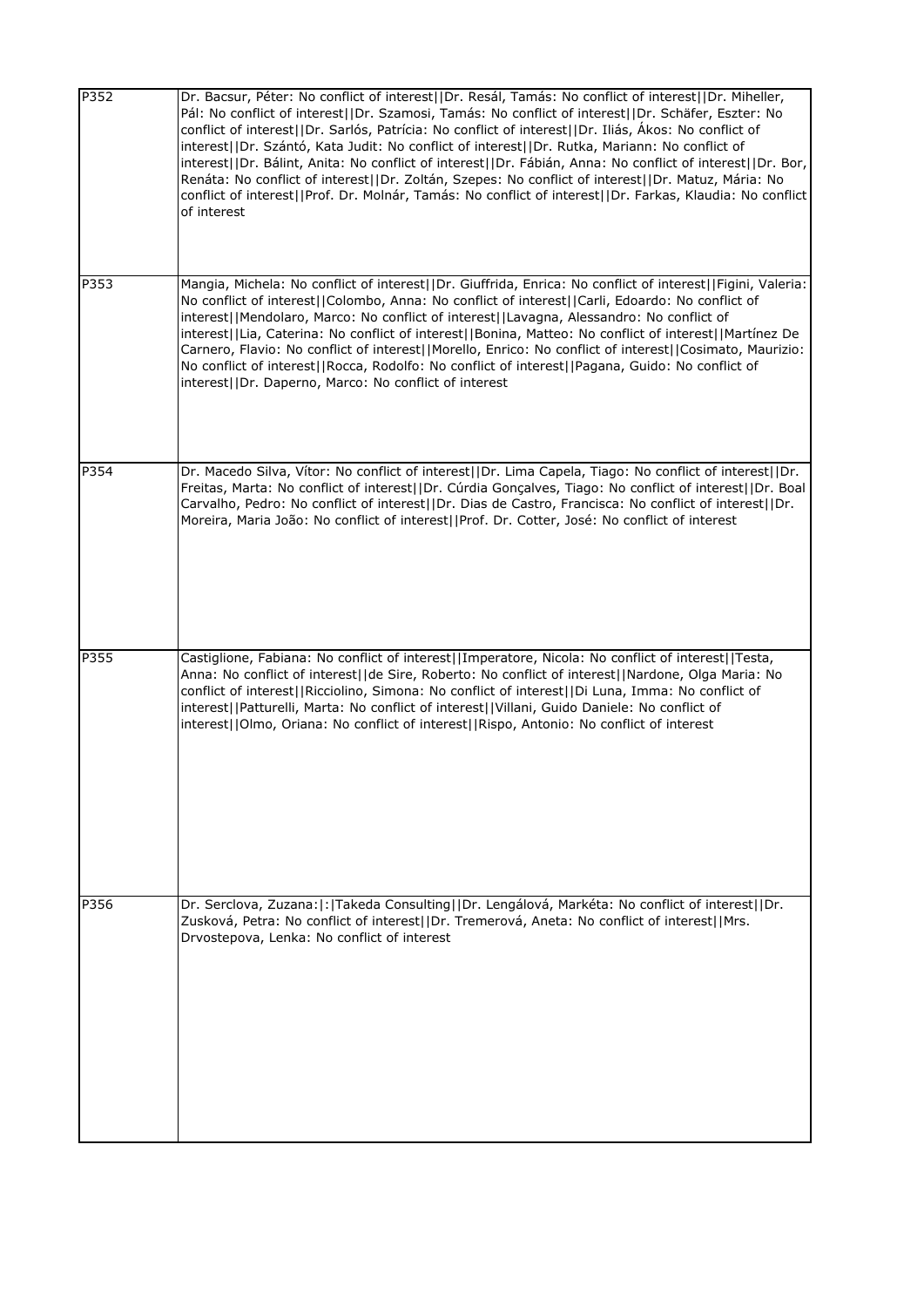| P357 | Dr. Liao, Yuen Wei: No conflict of interest  Dr. Oh, Soo: No conflict of interest  Mr. Wright,<br>Anthony: No conflict of interest  Mr. Evans, Christopher: No conflict of interest  Dr. Duff, Chris: No<br>conflict of interest  Dr. Farmer, Adam: No conflict of interest  Prof. Fryer, Anthony: No conflict of<br>interest                                                                                                                                                                               |
|------|-------------------------------------------------------------------------------------------------------------------------------------------------------------------------------------------------------------------------------------------------------------------------------------------------------------------------------------------------------------------------------------------------------------------------------------------------------------------------------------------------------------|
| P358 | Dr. Granger, Emily: No conflict of interest  Ms. Heyes, Emily: No conflict of interest  Ms. Cahoon,<br>Elizabeth: No conflict of interest  Ms. Riley, Gillian: No conflict of interest  Mr. Kwok, Jon: No<br>conflict of interest  Dr. Shuttleworth, Elinor: No conflict of interest                                                                                                                                                                                                                        |
| P359 | Dr. Laterza, Lucrezia: No conflict of interest  Dr. Boldrini, Luca: No conflict of interest  Dr. Tran,<br>Huong Elena: No conflict of interest  Dr. Votta, Claudio: No conflict of interest  Dr. Larosa, Luigi:<br>No conflict of interest  Dr. Minordi, Laura Maria: No conflict of interest  Dr. Scaldaferri, Franco: No<br>conflict of interest  Prof. Papa, Alfredo: No conflict of interest  Prof. Armuzzi, Alessandro: No<br>conflict of interest  Prof. Gasbarrini, Antonio: No conflict of interest |
| P360 | Dr. Mitrovic, Milos: No conflict of interest  Dr. Jeremić, Miroslav: No conflict of interest  Dr.<br>Zlatković, Dušan: No conflict of interest  Dr. Pantelić, Maša: No conflict of interest  Dr. Vrinić-<br>Kalem, Dušica: No conflict of interest                                                                                                                                                                                                                                                          |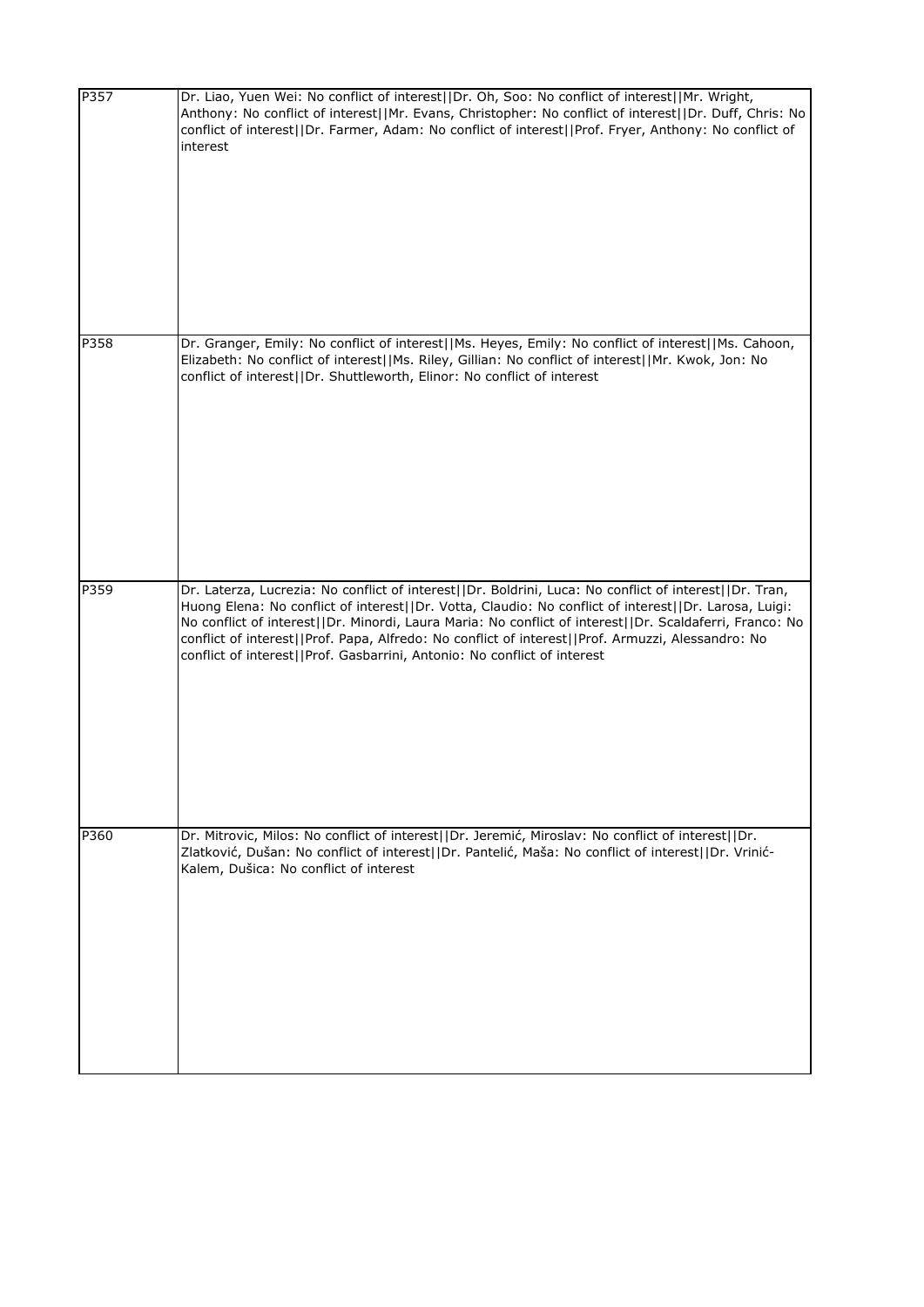| P361 | Dr. Saifuddin, Aamir: No conflict of interest  Dr. Kent, Alexandra: No conflict of interest  Dr.<br>Mehta, Shameer: No conflict of interest  Dr. Hicks, Lucy: No conflict of interest  Dr. Gonzalez,<br>Haidee: No conflict of interest  Dr. Segal, Jonathan: No conflict of interest  Prof. Brooks, Matthew:<br>No conflict of interest  Dr. Subramanian, Sreedhar: No conflict of interest  Dr. Bhala, Neeraj: No<br>conflict of interest  Dr. Conley, Thomas: No conflict of interest  Dr. Patel, Kamal: No conflict of<br>interest  Dr. Lamb, Christopher: No conflict of interest  Dr. Walker, Gareth: No conflict of<br>interest  Dr. Kennedy, Nick: No conflict of interest  Prof. Sebastian, Shaji: No conflict of interest |
|------|-------------------------------------------------------------------------------------------------------------------------------------------------------------------------------------------------------------------------------------------------------------------------------------------------------------------------------------------------------------------------------------------------------------------------------------------------------------------------------------------------------------------------------------------------------------------------------------------------------------------------------------------------------------------------------------------------------------------------------------|
| P362 | Dr. Fuentes-Valenzuela, Esteban: No conflict of interest  Dr. García-Alonso, Francisco Javier: No<br>conflict of interest  Dr. Maroto-Martín, Carlos: No conflict of interest  Dr. Juan-Casamayor,<br>Laura: No conflict of interest  Dr. Garrote Adrados, José Antonio: No conflict of interest  Dr.<br>Almendros Muñoz, Rosendo: No conflict of interest  Mr. de Prado, Ángel: No conflict of<br>interest  Mrs. Marinero, Maria Ángeles: No conflict of interest  Mrs. Calleja Carbajosa, Raquel: No<br>conflict of interest  Dr. Vara Castrodeza, Alejandro: No conflict of interest  Dr. Barrio, Jesús: No<br>conflict of interest                                                                                              |
| P363 | Dr. Kim, Ji Eun: No conflict of interest  Ms. Won, Hojeong: No conflict of interest  Prof. Dr. Kim,<br>Young-Ho: No conflict of interest  Prof. Dr. Kim, Eun Ran: No conflict of interest  Prof. Dr. Hong,<br>Sung Noh: No conflict of interest  Prof. Dr. Chang, Dong Kyung: No conflict of interest                                                                                                                                                                                                                                                                                                                                                                                                                               |
| P364 | Dr. Alborzi Avanaki, Foroogh: No conflict of interest  Dr. Moghbel, Niloofar: No conflict of<br>interest  Dr. Aletaha, Najme: No conflict of interest  Dr. E.Daryani, Naser: No conflict of<br>interest  Dr. Farahvash, Mohammad Jafar: No conflict of interest  Dr. Miroliaii, Arash: No conflict<br>of interest  Dr. Shayegan, Neda: No conflict of interest  Ms. Anjidani, Nassim: No conflict of<br>interest                                                                                                                                                                                                                                                                                                                    |
| P365 | Dr. Darwin, Louise: No conflict of interest  Dr. Wall, Catherine: No conflict of interest  Dr. Su,<br>Heidi: No conflict of interest  Prof. Gearry, Richard B: No conflict of interest                                                                                                                                                                                                                                                                                                                                                                                                                                                                                                                                              |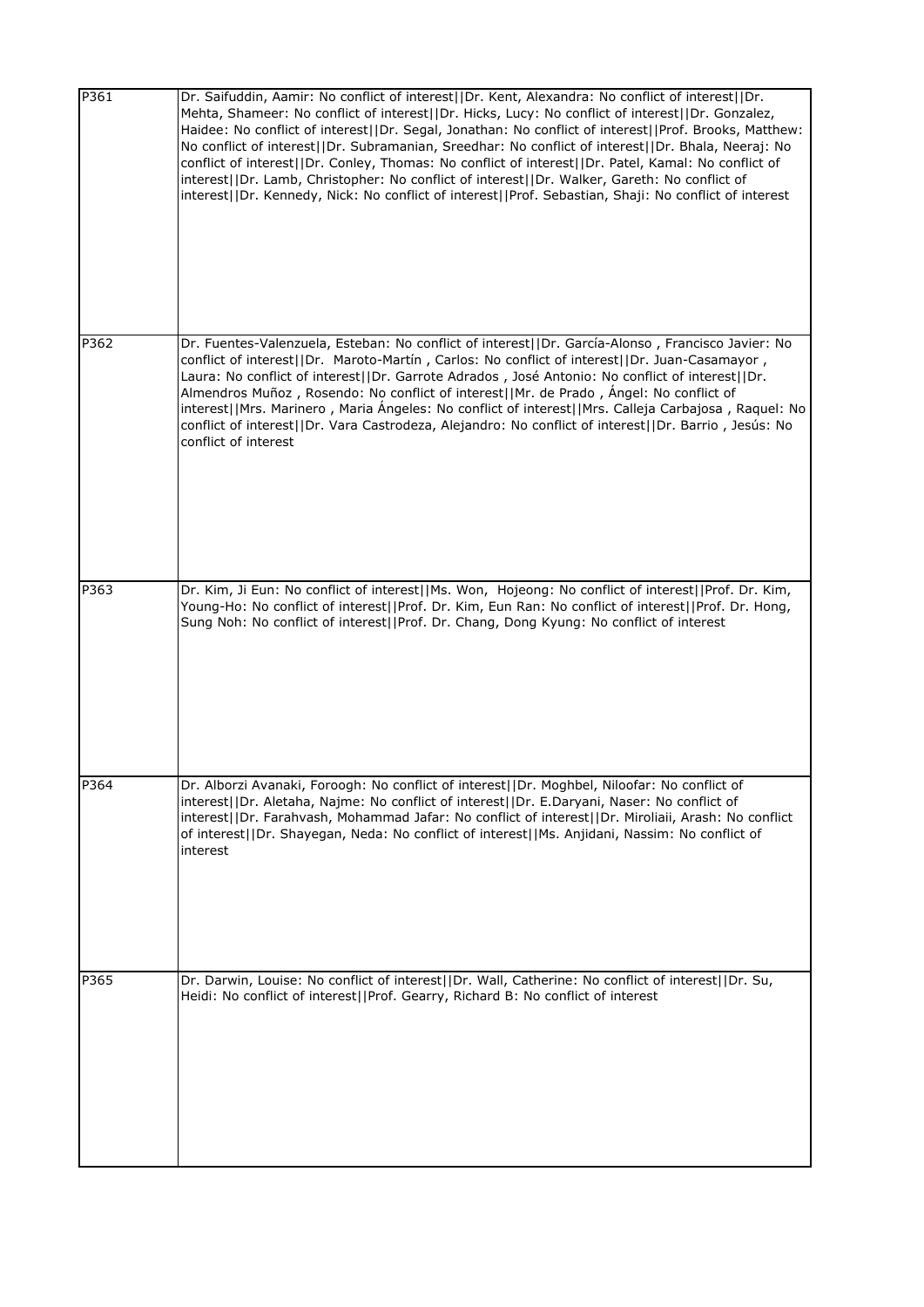| P366 | Mrs. Häcker, Deborah: No conflict of interest  Mr. Siebert, Kolja: No conflict of interest  Dr.<br>Metwaly, Amira: No conflict of interest  Dr. Hölz, Hannes: No conflict of interest  Ms. De Zen,<br>Federica: No conflict of interest  Mr. Köhler, Nikolai: No conflict of interest  Dr. Pauling, Josch K.:<br>No conflict of interest  Ms. Matchado, Monica: No conflict of interest  Dr. List, Markus: No conflict<br>of interest  Dr. Schwerd, Tobias: No conflict of interest  Prof. Dr. Haller, Dirk: No conflict of<br>interest |
|------|-----------------------------------------------------------------------------------------------------------------------------------------------------------------------------------------------------------------------------------------------------------------------------------------------------------------------------------------------------------------------------------------------------------------------------------------------------------------------------------------------------------------------------------------|
| P367 | Mr. Salem, Johny: No conflict of interest  Ms. Ghandour, Fatme: No conflict of interest  Mr. Halabi,<br>Mohamad-Tarek: No conflict of interest  Ms. Douaihy, Thérèse: No conflict of interest  Dr. Matta,<br>Judy: No conflict of interest  Dr. Bedran, Khalil: No conflict of interest  Dr. Farhat, Said: No<br>conflict of interest                                                                                                                                                                                                   |
| P368 | Dr. Fousekis, Fotios: No conflict of interest  Dr. Kourtis, Georgios: No conflict of interest  Dr.<br>Saridi, Maria: No conflict of interest  Dr. Albani, Eleni: No conflict of interest  Prof. Katsanos,<br>Konstantinos: No conflict of interest  Prof. Christodoulou, Dimitrios: No conflict of interest                                                                                                                                                                                                                             |
| P369 | Dr. Wlazło, Magdalena: No conflict of interest  Dr. Jarzębicka, Dorota: No conflict of interest  Dr.<br>Meglicka, Monika: No conflict of interest  Prof. Dr. Kierkuś, Jarosław: No conflict of interest                                                                                                                                                                                                                                                                                                                                 |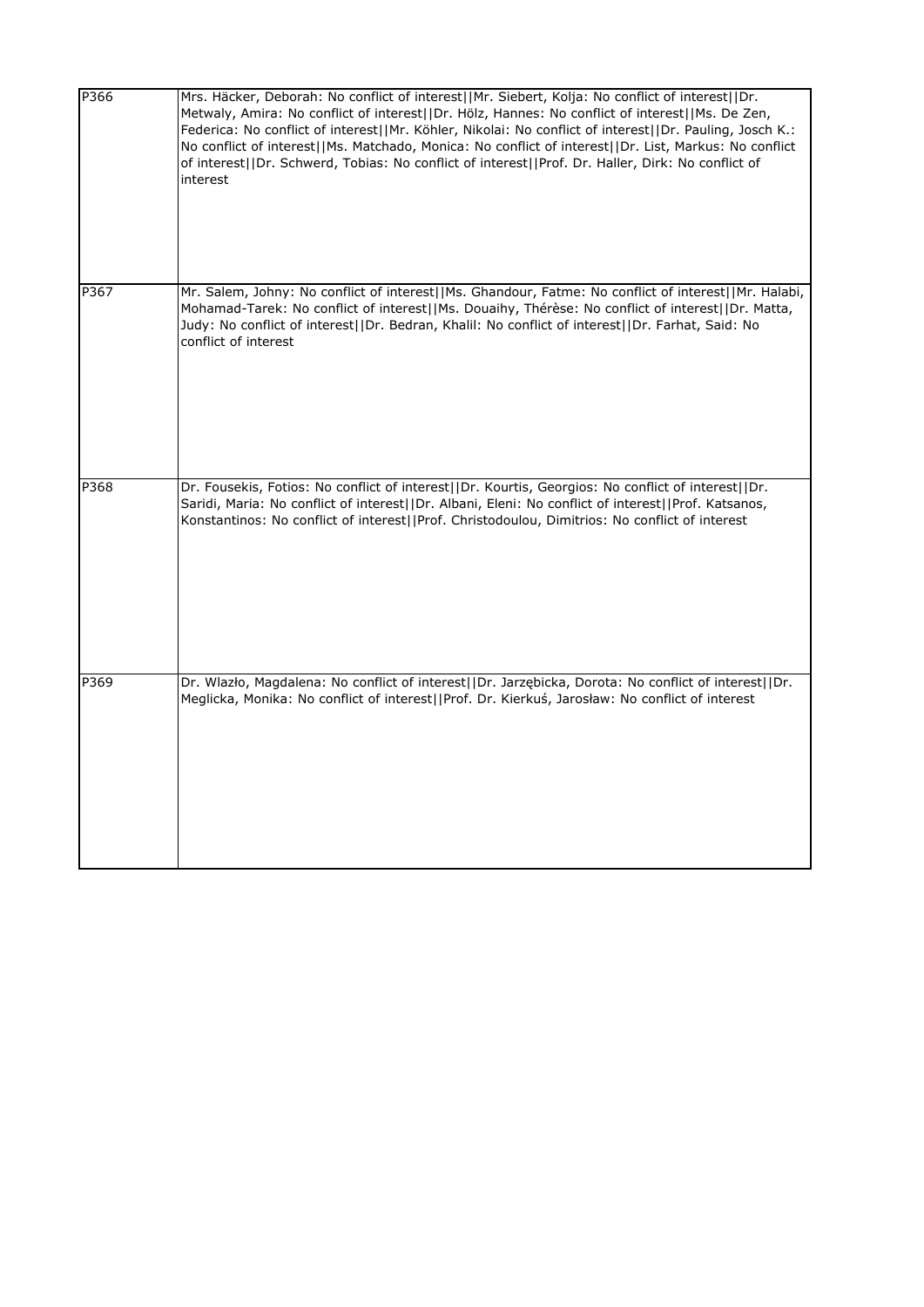| P370 | Panés, Julián:  :   Received financial support for research from AbbVie and Pfizer; received lecture<br>fee(s) from AbbVie, Ferring, Janssen, Pfizer, Takeda; and received consultancy fees from AbbVie, |
|------|----------------------------------------------------------------------------------------------------------------------------------------------------------------------------------------------------------|
|      | Arena, Pharmaceuticals, Boehringer Ingelheim, Celltrion, Ferring, Genentech, GSK, Janssen,                                                                                                               |
|      | Morphic, Nestlé, Origo, Pandion, Pfizer, Robarts, Roche, Takeda, Theravance, and                                                                                                                         |
|      | Wassermann.  Dr. Loftus, Edward V. Jr.: : Received financial support for research from AbbVie,                                                                                                           |
|      | Bristol-Myers Squibb, Celgene, Genentech, Gilead, Gossamer Bio, Janssen, Pfizer, Receptos,                                                                                                               |
|      | Robarts Clinical Trials, Takeda, Theravance, and UCB; and received consultancy fees from AbbVie,                                                                                                         |
|      | Amgen, Arena, Boehringer Ingelheim, Bristol-Myers Squibb, Calibr, Celgene, Eli Lilly, Genentech,                                                                                                         |
|      | Gilead, Gossamer Bio, Iterative Scopes, Janssen, Ono Pharma, Pfizer, Scipher Medicine, Sun                                                                                                               |
|      | Pharma, Takeda, and UCB.  Dr. Higgins, Peter: :  Has received consultancy fees from AbbVie,                                                                                                              |
|      | Amgen, Lilly, Lycera, PRIME Medical Education, Takeda, and UCB; and research funding from                                                                                                                |
|      | AbbVie, Arena, Crohn's and Colitis Foundation, Janssen, Lilly, National Institutes of Health, Pfizer,                                                                                                    |
|      | Takeda, and UCB.  Dr. Lindsay, James O.: : Has served as consultant and an advisory board                                                                                                                |
|      | participant for AbbVie, Allergan (Warner Chilcott), Atlantic Healthcare, Bristol Myers Squibb,                                                                                                           |
|      | Celgene, Celltrion, Ferring Pharmaceuticals, Gilead, GSK, Janssen, Lilly, MSD, Napp, Pfizer, Shire,                                                                                                      |
|      | Takeda, and Vifor Pharma; has received speaker fees and sponsorship for academic meetings from                                                                                                           |
|      | AbbVie, Allergan (Warner Chilcott), Ferring Pharmaceuticals, Janssen, MSD, Napp, Norgine, Pfizer,                                                                                                        |
|      | Shire, Tillotts Pharma, and Takeda; and has received investigator-led research grants from AbbVie,                                                                                                       |
|      | Gilead, Pfizer, Shire, and Takeda.  Dr. Zhou, Wen: : Full-time employee of AbbVie and may hold<br>AbbVie stock and/or stock options. [IDr. Yao, Xuan:  :  Full-time employee of AbbVie and may hold      |
|      | AbbVie stock and/or stock options.     Dr. Ilo, Dapo:  :   Full-time employee of AbbVie and may hold                                                                                                     |
|      | AbbVie stock and/or stock options. [IDr. Phillips, Charles:  : Full-time employee of AbbVie and may                                                                                                      |
|      | hold AbbVie stock and/or stock options.  Ms. Tran, Jacinda: : Was a summer Intern at AbbVie at                                                                                                           |
|      | the time this study was conducted but is currently a PhD student at the University of                                                                                                                    |
|      | Washington.   IDr. Sanchez Gonzalez, Yuri:  :   Full-time employee of AbbVie and may hold AbbVie                                                                                                         |
|      | stock and/or stock options.   IDr. Vermeire, Severine:   :   Senior clinical investigator of the Research                                                                                                |
|      | Foundation-Flanders (FWO); has received grants from AbbVie, J&J, Pfizer, and Takeda; and has                                                                                                             |
|      | received consulting and/or speaking fees from AbbVie, Arena Pharmaceuticals, Avaxia, Boehringer                                                                                                          |
|      | Ingelheim, Celgene, Dr Falk Pharma, Ferring, Galapagos, Genentech-Roche, Gilead, Hospira,                                                                                                                |
|      | Janssen, Mundipharma, MSD, Pfizer, Prodigest, Progenity, Prometheus, Robarts Clinical Trials,                                                                                                            |
|      | Second Genome, Shire, Takeda, Theravance, and Tillots Pharma AG.                                                                                                                                         |
|      |                                                                                                                                                                                                          |
|      |                                                                                                                                                                                                          |
| P371 | Dr. Domènech Moral, Eugeni: No conflict of interest  Dr. Llaó, Jordina: No conflict of interest  Dr.                                                                                                     |
|      | Mañosa, Míriam: No conflict of interest  Dr. Martín-Arranz, Eduardo: No conflict of interest  Dr.                                                                                                        |
|      | Zabana, Yamile: No conflict of interest  Dr. Navarro-Llavat, Mercè: No conflict of interest  Dr.                                                                                                         |
|      | Garcia-Planella, Esther: No conflict of interest  Dr. Busquets, David: No conflict of interest  Dr.                                                                                                      |
|      | Pineda, Juan Ramón: No conflict of interest  Dr. Monfort, David: No conflict of interest  Dr.                                                                                                            |
|      | Gutiérrez, Ana: No conflict of interest  Dr. García-Alonso, Francisco Javier: No conflict of                                                                                                             |
|      | interest  Dr. Menchén, Luis Alberto: No conflict of interest  Dr. Villoria, Albert: No conflict of<br>interest                                                                                           |
|      |                                                                                                                                                                                                          |
|      |                                                                                                                                                                                                          |
|      |                                                                                                                                                                                                          |
|      |                                                                                                                                                                                                          |
|      |                                                                                                                                                                                                          |
|      |                                                                                                                                                                                                          |
| P372 | Dr. Aleman Gonzalez, Haidee: No conflict of interest  Ms. Stamp, Katie: No conflict of interest  Ms.                                                                                                     |
|      | Whitehead, Emma: No conflict of interest  Mrs. Pattinson, Alison: No conflict of interest  Mr.                                                                                                           |
|      | Turnbull, Jack: No conflict of interest  Mrs. Myers, Sally: No conflict of interest  Mrs. Talbot,                                                                                                        |
|      | Alison: No conflict of interest  Prof. Sebastian, Shaji: No conflict of interest                                                                                                                         |
|      |                                                                                                                                                                                                          |
|      |                                                                                                                                                                                                          |
|      |                                                                                                                                                                                                          |
|      |                                                                                                                                                                                                          |
|      |                                                                                                                                                                                                          |
|      |                                                                                                                                                                                                          |
|      |                                                                                                                                                                                                          |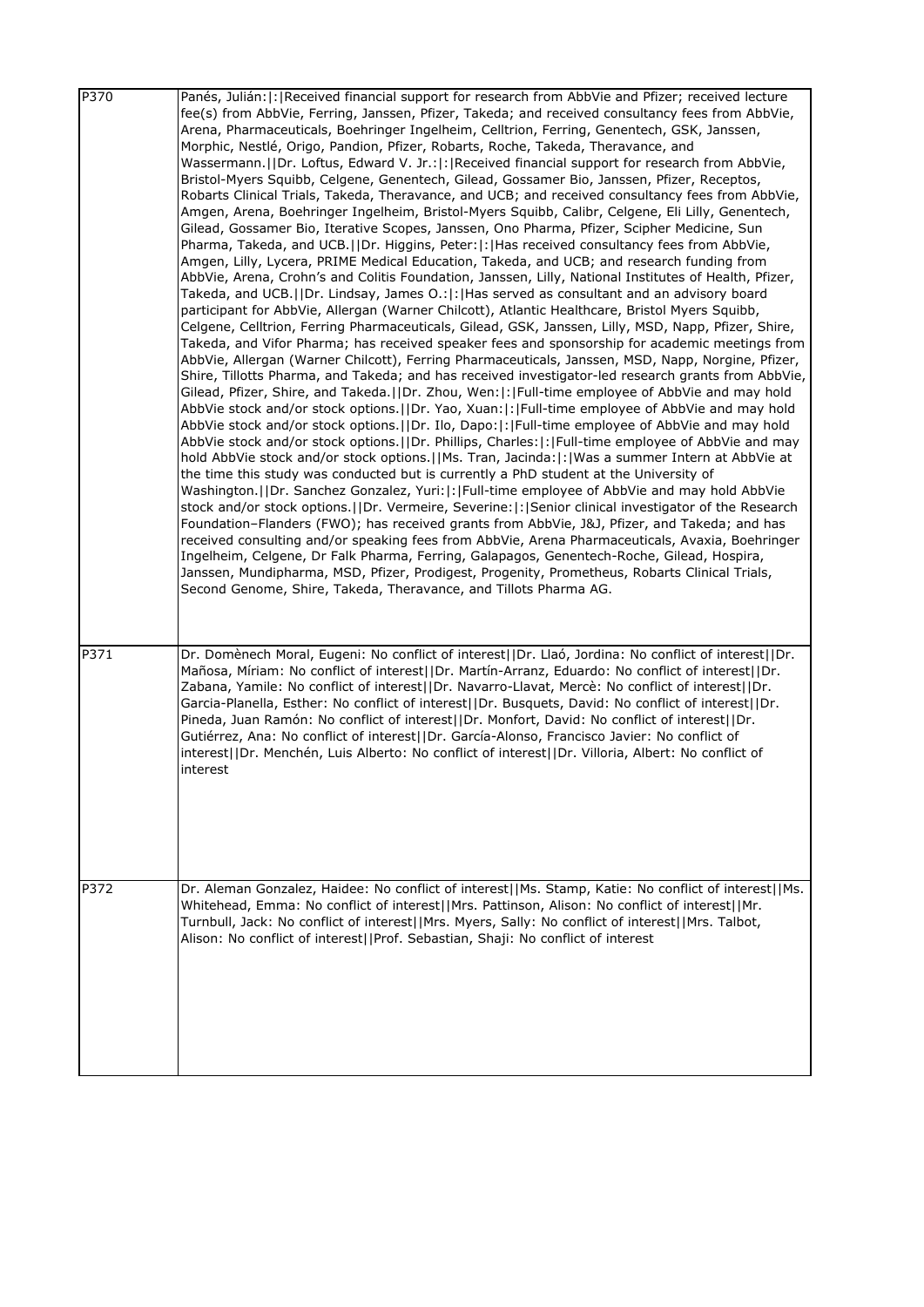| P373 | Dr. Chaparro, Maria:  :   Chaparro has served as a speaker, or has received research or education<br>funding from MSD, Abbvie, Hospira, Pfizer, Takeda, Janssen, Ferring, Shire Pharmaceuticals, Falk<br>Pharma, Tillotts Pharma.  Ms. Acosta, Diana: No conflict of interest  Dr. Rodríguez, Cristina: No<br>conflict of interest  Dr. Vicuña, Miren: No conflict of interest  Dr. Mesonero, Francisco: No conflict<br>of interest  Dr. Barreiro-de Acosta, Manuel: No conflict of interest  Dr. Fernández-Clotet, Agnès:<br>No conflict of interest  Dr. Hernández Martínez, Álvaro: :  Has received fees for benefits,<br>participation in scientific meetings and funding for attendance at congresses from Abbvie, Ferring,<br>Janssen, MSD, Pfizer, Sandoz and Takeda  Dr. Arroyo, María Teresa: No conflict of interest  Dr.<br>Vera Mendoza, Isabel: No conflict of interest  Dr. Sicilia, Beatriz: : Scientific advice, support for<br>research and/or training activities of Tillots Pharma, Kern Pharma, Abbvie, Janssen, Pfizer and<br>Takeda  Dr. Muñoz Villafranca, Carmen: No conflict of interest  Dr. Castro-Poceiro, Jesús: No<br>conflict of interest  Dr. Martínez Cadilla, Jesús: : Has served as a consultant, participated as a<br>speaker, received support for conference attendance or received research funding from Pfizer,<br>Takeda and Janssen.   Dr. Vázquez Morón, Juan María:   :   Has received payments for submissions<br>and advice from MSD, Abbvie, Takeda, Janssen, Kern, Ferring, Faes Farma, Shire Pharmaceuticals,<br>Dr. Falk Pharma, Chiesi, Gebro Pharma and Tillotts Pharma. Has provided scientific advice to<br>, Abbvie, Janssen, Pfizer and Takeda  Dr. Montil, Enrique: No conflict of interest  Dr. Sierra-Ausín<br>Mónica:  :   Has participated as a speaker and assistant in courses/congresses of Janssen, Ferring,<br>MSD, abbvie, Pziser, Takeda, Falk.   Dr. Calafat, Margalida: :  Has served as a speaker, or has<br>received research or education funding or advisory fees for Takeda, Janssen, Faes Farma, Gilead,<br>Pfizer and MSD.   Dr. Leo Carnerero, Eduardo: No conflict of interest  Dr. Manceñido Marcos,<br>Noemi: No conflict of interest  Dr. Torrealba M, Leyanira: No conflict of interest  Dr. Alonso-<br>Galán, Horacio: No conflict of interest  Dr. Benítez, José Manuel: : Has received fees for papers,<br>consultancies, research or other collaborations from the following laboratories: Dr. Falk Pharma,<br>Faes Farma, Ferring, Shire Phamaceuticals, MSC, Abbvie, Takeda, Janssen, Pfizer and<br>Adacyte.     Dr. Ber Nieto, Yolanda: No conflict of interest    Dr. Cabello Tapia, María José: No conflict<br>of interest  Dr. Diz-Lois Palomares, María Teresa: No conflict of interest  Dr. García, María<br>José:  :   Has received financial support for travelling and educational activities from MSD, Janssen,<br>Abbvie, Takeda and Ferring.   Dr. Armesto González, Edisa María: No conflict of interest  Dr.<br>Calvet Calvo, Xavier: No conflict of interest  Dr. Piqueras, Marta: No conflict of interest  Dr.<br>Dueñas Sadornil, Carmen: No conflict of interest  Dr. Pérez Calle, José Lázaro: No conflict of<br>interest  Dr. Botella, Belén: No conflict of interest  Dr. Martínez-Pérez, Teresa de Jesús: : Reports<br>personal fees or non-financial support from ABBIE, AMGEN, MSD, JANSSEN, TAKEDA, PZIFER,<br>CHIESI, TILLOTS, KERN PHARMA, outside the submitted work;   Dr. Ramos, Laura: : Has served<br>as a speaker, or has received education funding from MSD, Abbvie, Adacyte, Takeda, Pfizer,<br>Janssen and Ferring. |
|------|---------------------------------------------------------------------------------------------------------------------------------------------------------------------------------------------------------------------------------------------------------------------------------------------------------------------------------------------------------------------------------------------------------------------------------------------------------------------------------------------------------------------------------------------------------------------------------------------------------------------------------------------------------------------------------------------------------------------------------------------------------------------------------------------------------------------------------------------------------------------------------------------------------------------------------------------------------------------------------------------------------------------------------------------------------------------------------------------------------------------------------------------------------------------------------------------------------------------------------------------------------------------------------------------------------------------------------------------------------------------------------------------------------------------------------------------------------------------------------------------------------------------------------------------------------------------------------------------------------------------------------------------------------------------------------------------------------------------------------------------------------------------------------------------------------------------------------------------------------------------------------------------------------------------------------------------------------------------------------------------------------------------------------------------------------------------------------------------------------------------------------------------------------------------------------------------------------------------------------------------------------------------------------------------------------------------------------------------------------------------------------------------------------------------------------------------------------------------------------------------------------------------------------------------------------------------------------------------------------------------------------------------------------------------------------------------------------------------------------------------------------------------------------------------------------------------------------------------------------------------------------------------------------------------------------------------------------------------------------------------------------------------------------------------------------------------------------------------------------------------------------------------------------------------------------------------------------------------------------------------------------------------------------------------------------------------------------------------------------------------------------------------------------------------------------------------------------------------------------------------------------------------------------------------------------------------------------------------------------------------------------------------------|
|      | Dr. Rodríguez-Grau, María Carmen: No conflict of interest  Dr. Fernández Forcelledo, José Luis:<br>No conflict of interest  Dr. Gutiérrez, Ana: No conflict of interest  Dr. Sesé Abizanda, Eva: No<br>conflict of interest  Dr. Gisbert, Javier P: : Gisbert has served as a speaker, a consultant and<br>advisory member for or has received research funding from MSD, Abbvie, Hospira, Pfizer, Kern<br>Pharma, Biogen, Takeda, Janssen, Roche, Sandoz, Celgene, Ferring, Faes Farma, Shire<br>Pharmaceuticals, Falk Pharma, Tillotts Pharma, Chiesi, Casen Fleet, Gebro Pharma, Otsuka<br>Pharmaceutical, Vifor Pharma.                                                                                                                                                                                                                                                                                                                                                                                                                                                                                                                                                                                                                                                                                                                                                                                                                                                                                                                                                                                                                                                                                                                                                                                                                                                                                                                                                                                                                                                                                                                                                                                                                                                                                                                                                                                                                                                                                                                                                                                                                                                                                                                                                                                                                                                                                                                                                                                                                                                                                                                                                                                                                                                                                                                                                                                                                                                                                                                                                                                                                       |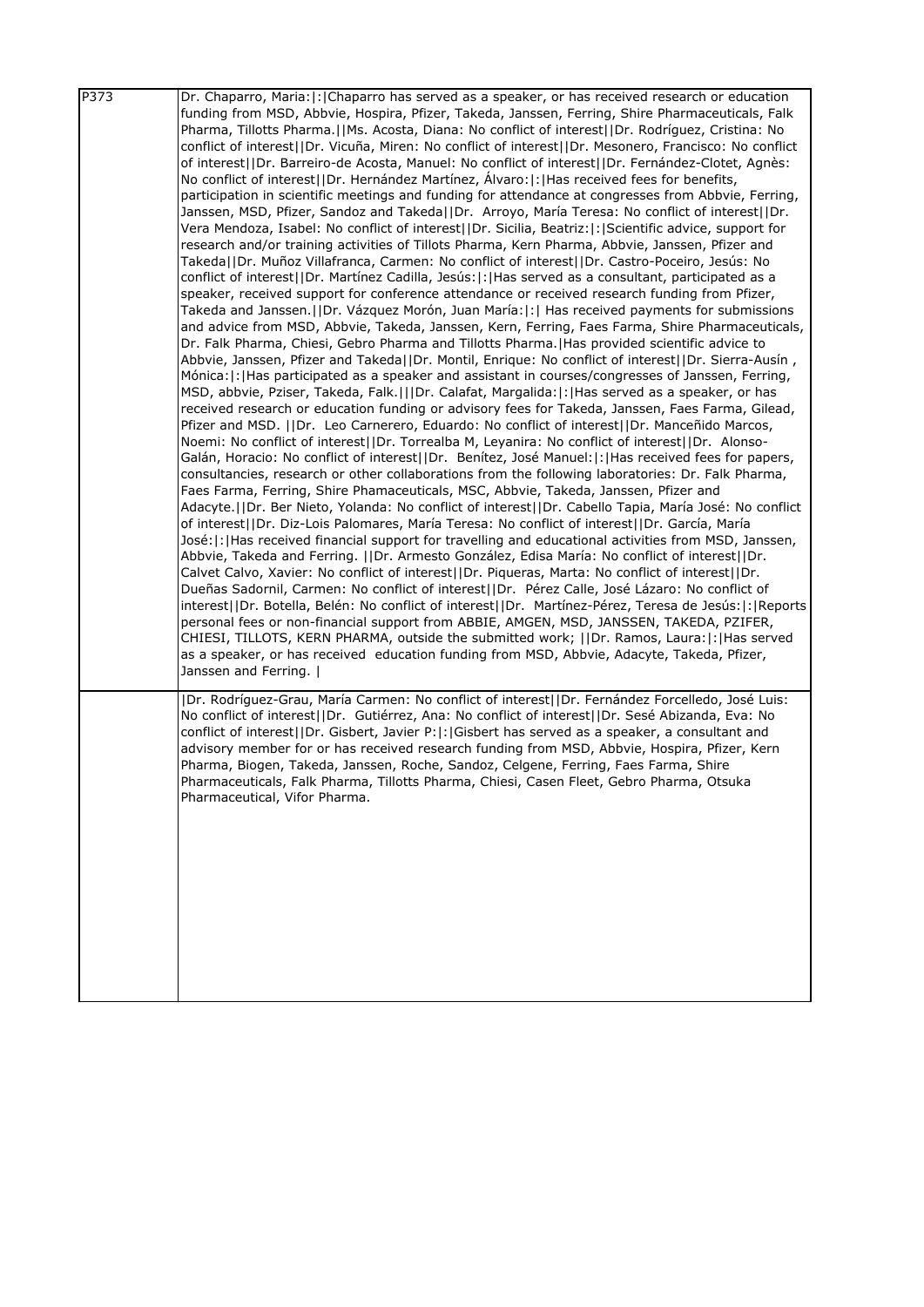| P374 | Ms. Lloyd, Arabella: No conflict of interest  Mrs. Wilkinson, Amy: No conflict of interest  Dr.<br>Aleman Gonzalez, Haidee: No conflict of interest  Dr. Ramachandran, Sankaranarayanan: No<br>conflict of interest  Mrs. Whitehead, Emma: No conflict of interest  Mrs. Pattinson, Alison: No<br>conflict of interest  Mrs. Stamp, Katie: No conflict of interest  Mr. Turnbull, Jack: No conflict of<br>interest  Mrs. Talbot, Alison: No conflict of interest  Prof. Sebastian, Shaji: No conflict of interest                                                                                                                                                                                                                                                                                                                                                                                      |
|------|--------------------------------------------------------------------------------------------------------------------------------------------------------------------------------------------------------------------------------------------------------------------------------------------------------------------------------------------------------------------------------------------------------------------------------------------------------------------------------------------------------------------------------------------------------------------------------------------------------------------------------------------------------------------------------------------------------------------------------------------------------------------------------------------------------------------------------------------------------------------------------------------------------|
| P375 | Dr. Revés, Joana: No conflict of interest  Morão, Bárbara: No conflict of interest  Gomes, Catarina<br>F.: No conflict of interest  Nascimento, Catarina: No conflict of interest  Abreu, Nélia: No conflict of<br>interest  Gonçalves, Tiago Cúrdia: No conflict of interest  Castro, Francisca: No conflict of<br>interest  Freitas, Marta: No conflict of interest  Moreira, Maria João: No conflict of interest  Cotter,<br>José: No conflict of interest  Pereira, Flávio: No conflict of interest  Caldeira, Ana: No conflict of<br>interest  Sousa, Rui: No conflict of interest  Coelho, Rosa: No conflict of interest  Macedo,<br>Guilheme: No conflict of interest  Macedo, Cláudia: No conflict of interest  Ferreira, Margarida: No<br>conflict of interest  Glória, Luísa: No conflict of interest  Torres, Joana: No conflict of<br>interest  Palmela, Carolina: No conflict of interest |
| P376 | Mrs. Wiken, Thea:  :   Consultant fees from Takeda outside the submitted work.     Dr. Høivik, Marte<br>L: : Speaker fees from AbbVie, Meda, Tillotts and Takeda; advisory board Takeda.  Mrs. Buer,<br>Lydia: No conflict of interest  Dr. Bolstad, Nils: : Speaker/consulting honoraria from Takeda,<br>Roche, Janssen, and Novartis.  Prof. Dr. Moum, Bjørn A: : Consultant fees from Takeda, Janssen,<br>AbbVie, Pfizer; advisory board Takeda, Janssen, AbbVie, Pfizer, Sandoz, Pharma Cosmos; speaker<br>fees from Takeda, Janssen, AbbVie, Sandoz, Orion Pharma.  Dr. Medhus, Asle W: No conflict of<br>interest                                                                                                                                                                                                                                                                                |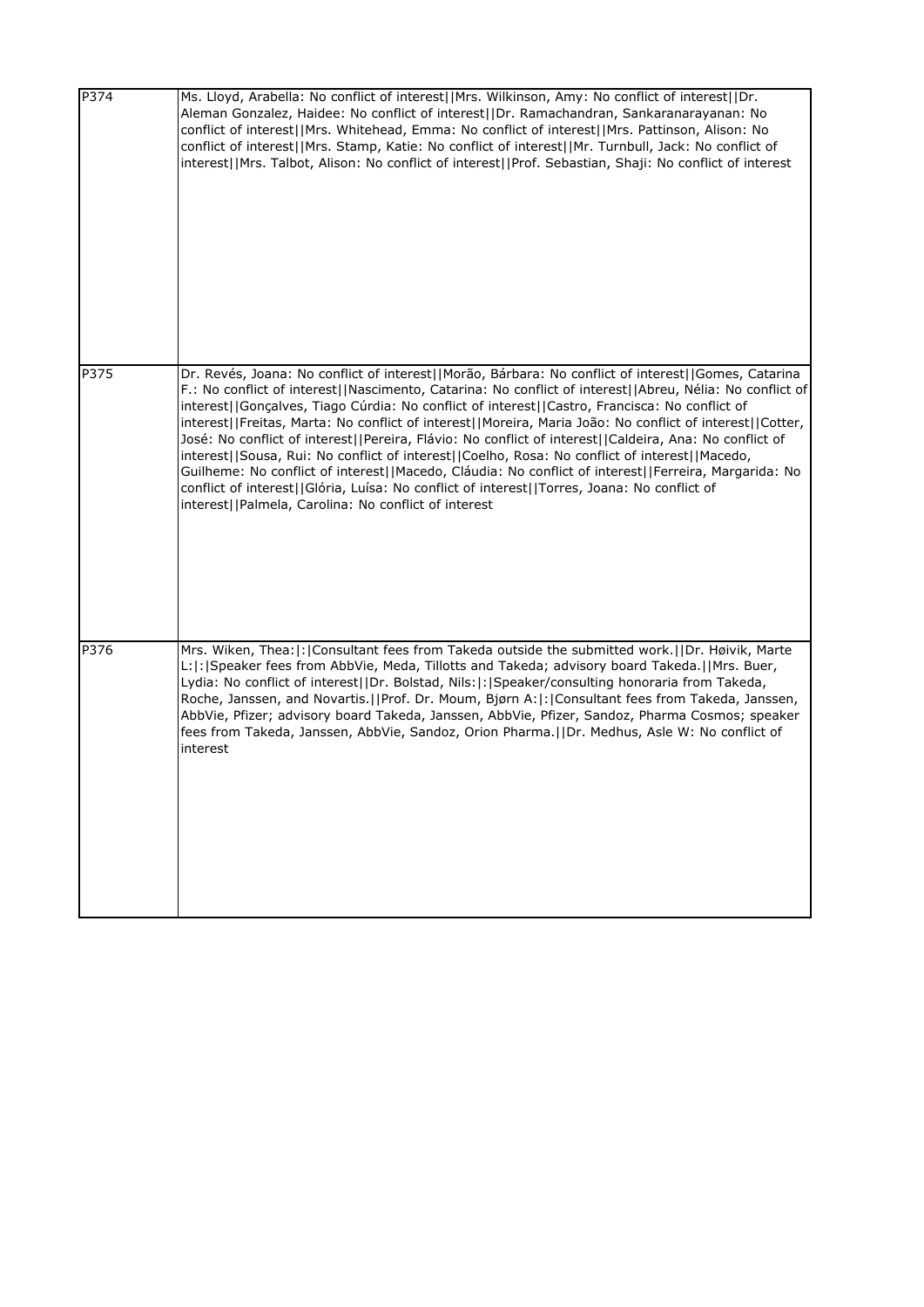| P377 | Allez, Matthieu:  :   Reports consulting and/or lecture fees from AbbVie, Amgen, Biogen, Boehringer- |
|------|------------------------------------------------------------------------------------------------------|
|      | Ingelheim, Bristol Myers Squibb, Celgene, Celltrion, Ferring, Genentech, Gilead, IQVIA, Janssen,     |
|      | Novartis, Pfizer, Roche, Takeda, and Tillots and grant support from Innate Pharma, Janssen,          |
|      | Takeda, and Genentech/Roche.  Dr. Lewis, James D.: : Reports consulting fees from Arena              |
|      | Pharmaceuticals, AbbVie, Bridge Biotherapeutics, Bristol Myers Squibb, Entasis Therapeutics,         |
|      | Gilead, Janssen, Lilly, Merck, Nestle Health Science, Pfizer, Protagonist Therapeutics, Samsung      |
|      | Bioepis, Scipher Medicine, and UCB and research grants from AbbVie, Janssen, and Takeda. [IDr.       |
|      | Hanauer, Stephen B.:  :  Received grant support and fees for consulting, lectures, and serving on    |
|      | an advisory board from Janssen, Abbvie, and Takeda; consulting and or advisory board fees from       |
|      | Pfizer, Receptos, Novartis, Gilead, Boehringer-Ingelheim, Seres Therapeutics, Ferring, Bristol-      |
|      | MyersSquibb, Amgen, Genentech, Merck, Samsung Bioepis, Protagonist, Salix, TiGenix, Allergan,        |
|      | Celgene, Vhsquared; grant support from Abbvie, Janssen, Pfizer, Celgene, Boehringer-Ingelheim,       |
|      | Takeda, Gilead.  Prof. Danese, Silvio: : Consultancy fees from AbbVie, Alimentiv, Allergan, Amgen,   |
|      | AstraZeneca, Athos Therapeutics, Biogen, Boehringer Ingelheim, Celgene, Celltrion, Eli Lilly,        |
|      | Enthera, Ferring Pharmaceuticals Inc., Gilead, Hospira, Inotrem, Janssen, Johnson & Johnson,         |
|      | MSD, Mundipharma, Mylan, Pfizer, Roche, Sandoz, Sublimity Therapeutics, Takeda, TiGenix, UCB         |
|      | Inc. and Vifor; and reports lecture fees from AbbVie, Amgen, Ferring Pharmaceuticals Inc., Gilead,   |
|      | Janssen, Mylan, Pfizer and Takeda.  Irving, Peter M.: : TBD  Gasink, Christopher: : Employee of      |
|      | Janssen Scientific Affairs, LLC (a fully owned subsidiary of Johnson & Johnson) and stock options in |
|      | Johnson & Johnson.  Hoops, Timothy: : Employee of Janssen Pharmaceutical Companies of                |
|      | Johnson & Johnson, and own stock options in Johnson & Johnson.[Izanec, James L.:  :   Employee       |
|      | of Janssen Scientific Affairs, LLC (a fully owned subsidiary of Johnson & Johnson) and stock options |
|      | in Johnson & Johnson.   Ma, Tony:   :   Employee of Janssen Scientific Affairs, LLC (a fully owned   |
|      | subsidiary of Johnson & Johnson) and stock options in Johnson & Johnson. [[Loftus, Jr., Edward       |
|      | V.: : Reports consulting fees from AbbVie, Amgen, Arena, Boehringer Ingelheim, Bristol Myers         |
|      | Squibb, Calibr, Celgene, Genentech, Gilead, Gossamer Bio, Iterative Scopes, Janssen, Lilly, Ono      |
|      | Pharma, Pfizer, Scipher Medicine, Sun Pharma, Takeda, and UCB and research support from              |
|      | AbbVie, Bristol Myers Squibb, Celgene, Genentech, Gilead, Gossamer Bio, Janssen, Pfizer,             |
|      | Receptos, Robarts Clinical Trials, Takeda, Theravance, and UCB. IDr. Scherl, Ellen J.:  :   Reports  |
|      | having received grant support from AbbVie, AstraZeneca, Crohn's and Colitis Foundation, Janssen      |
|      | Research & Development, LLC., New York Crohn's Foundation, Pfizer, UCB, Genentech, Seres             |
|      | Therapeutics, and Celgene; consulting fees: AbbVie, Abgenomics, Crohn's and Colitis Foundation,      |
|      | Evidera, GI Health Foundation, Janssen, Protagonist, Seres, Takeda Stock: Gilead; speaker fees       |
|      | from GI Health Foundation, Prime Therapeutics. [[Prof. Panaccione, Remo: [: [Received consulting]    |
|      | fees from AbbVie, Abbott, Alimentiv (formerly Robarts), Amgen, Arena, AstraZeneca, Bristol-Myers     |
|      | Squibb, Boehringer Ingelheim Celgene, Celltrion, Cosmos Pharmaceuticals, Eisai, Elan, Eli Lilly,     |
|      | IFerring, Galapagos, Genentech, Gilead Sciences, Glaxo-Smith Kline, Janssen, Merck, Mylan,           |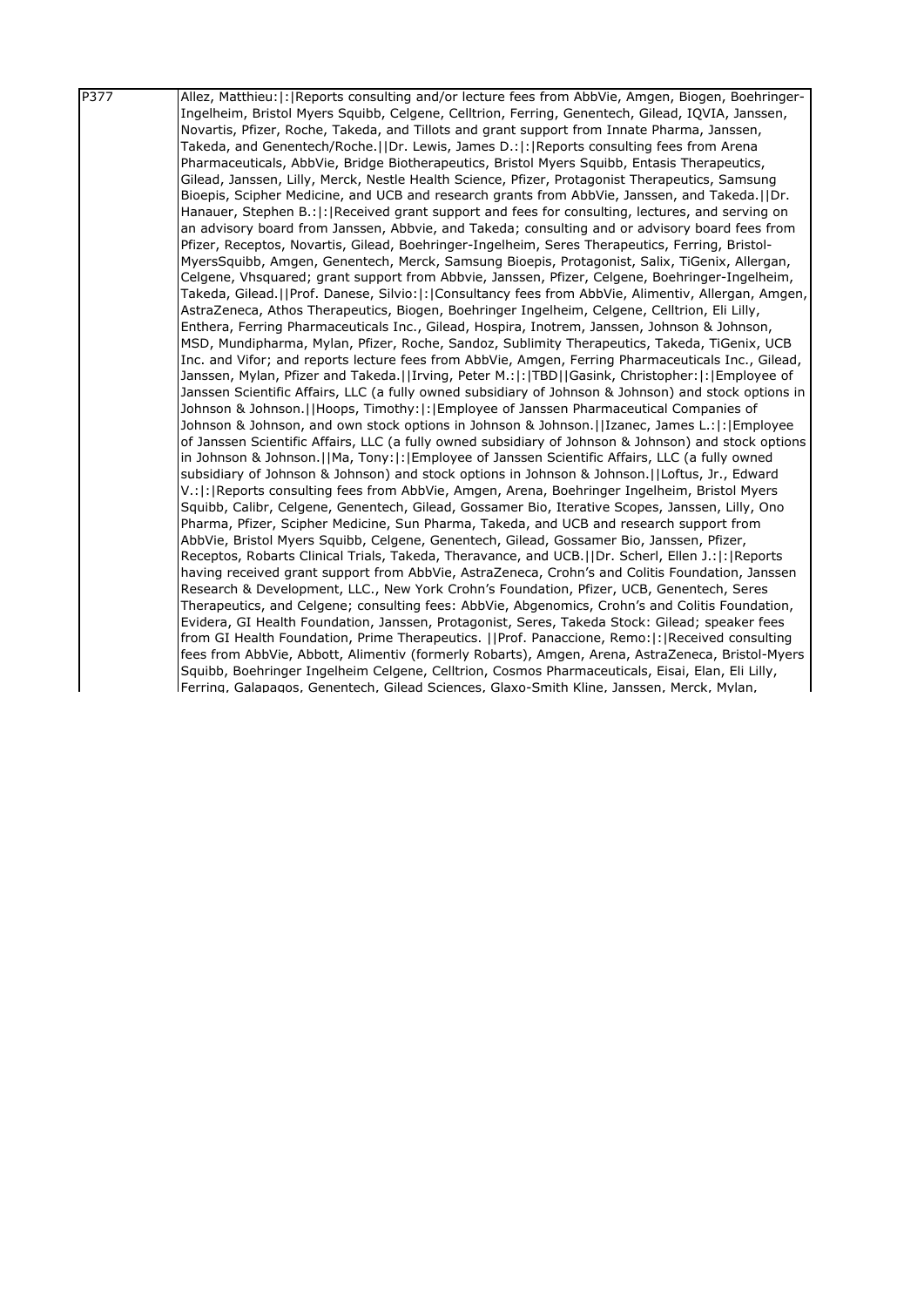Ferring, Galapagos, Genentech, Gilead Sciences, Glaxo-Smith Kline, Janssen, Merck, Mylan, Oppilan Pharma, Pandion Therapeutics, Pfizer, Progenity, Protagonist Therapeutics, Roche, Satisfai Health, Sandoz, Schering-Plough, Shire, Sublimity Therapeutics, Theravance, UCB, and Takeda; speaker fees from AbbVie, Arena, Celgene, Eli Lilly, Ferring, Gilead Sciences, Janssen, Merck, Pfizer, Roche, Sandoz, Shire, and Takeda; research/educational support from AbbVie, Ferring, Janssen, Pfizer, and Takeda; and has served on an advisory board for AbbVie, Amgen, Arena,, Bristol-Myers Squibb, Celgene, Celltrion, Eli Lilly, Ferring, Galapagos, Genentech, Gilead Sciences, Glaxo-Smith Kline, Janssen, Merck, Mylan, Oppilan Pharma, Pandion Pharma, Pfizer, Sandoz, Shire, Sublimity Therapeutics, Theravance, and Takeda.||Dr. Sandborn, William J.:|:|Reports grants from AbbVie, Aviva, Arena Pharmaceuticals, Boehringer Ingelheim, Celgene, Genentech, Gilead Sciences, GlaxoSmithKline, Janssen, Lilly, Pfizer, Prometheus Biosciences, Seres Therapeutics, Shire, Takeda, and TheraVance Biopharma; consulting fees from AbbVie, Abivax, Admirx, Alfa sigma, Alimentiv (previously Robarts Clinical Trials, owned by Alimentiv Health Trust), Alivio Therapeutics, Allakos, Allergan, Amgen, Applied Molecular Transport, Arena Pharmaceuticals, Avexegen Therapeutics, Bausch Health (Salix), BeiGene, Bellatrix Pharmaceuticals, Boehringer Ingelheim, Boston Pharmaceuticals, Bristol Meyers Squibb, Celgene, Celltrion, Cellularity, Conatus, Cosmo Pharmaceuticals, Equillium, Escalier Biosciences, Ferring, Forbion, Genentech/Roche, Gilead Sciences, Glenmark Pharmaceuticals, Gossamer Bio, Immunic (Vital Therapies), Incyte, Index Pharmaceuticals, Intact Therapeutics, Janssen, Kyowa Kirin Pharmaceutical Research, Kyverna Therapeutics, Landos Biopharma, Lilly, Miraca Life Sciences, Nivalis Therapeutics, Novartis, Nutrition Science Partners, Oppilan Pharma (acquired by Ventyx Biosciences), Otsuka, Pandion Therapeutics, Paul Hastings, Pfizer, Progenity, Prometheus Biosciences, Prometheus Laboratories, Protagonists Therapeutics, Provention Bio, Reistone Biopharma, Ritter Pharmaceuticals, Seres Therapeutics, Shanghai Pharma Biotherapeutics, Shire, Shoreline Biosciences, Sienna Biopharmaceuticals, Sigmoid Biotechnologies, Sterna Biologicals, Sublimity Therapeutics, Surrozen, Takeda, Theravance Biopharma, Thetis Pharmaceuticals, Tigenix, Tillotts Pharma, UCB Pharma, Vendata Biosciences, Ventyx Biosciences, Vimalan Biosciences, Vivelix Pharmaceuticals, Vivreon Biosciences, and Zealand Pharma; and stock or stock options from Allakos, BeiGene, Gossamer Bio, Oppilan Pharma (acquired by Ventyx Biosciences), Prometheus Biosciences, Prometheus Laboratories, Progenity, Shoreline Biosciences, Ventyx Biosciences, Vimalan Biosciences, and Vivreon Biosciences; and employment at Shoreline Biosciences. Spouse: Iveric Bio - consultant, stock options; Oppilan Pharma (acquired by Ventyx Biosciences) - consultant, stock options; Progenity - stock; Prometheus Biosciences - employee, stock, stock options; Prometheus Laboratories – stock, stock options, consultant; Ventyx Biosciences – stock, stock options; and Vimalan Biosciences – stock, stock options.||Dr. Sands, Bruce E.:|:|BES discloses research grants from Takeda, Pfizer, Theravance Biopharma R&D, Janssen; consulting fees from 4D Pharma, Abivax, Abbvie, Alimentiv, Allergan, Amgen, Arena Pharmaceuticals, AstraZeneca, Bacainn Therapeutics, Boehringer-Ingelheim, Boston Pharmaceuticals, Bristol-Myers Squibb, Calibr, Capella Bioscience, Celgene, Celltrion Healthcare, ClostraBio, Enthera, F.Hoffmann-La Roche, Ferring, Galapagos, Gilead, Glaxo SmithKline, GossamerBio, Immunic, Index Pharmaceuticals, Innovation Pharmaceuticals, Ironwood Pharmaceuticals, Janssen, Kaleido, Kallyope, Lilly, MiroBio, Morphic Therapeutic, Oppilan Pharma, OSE Immunotherapeutics, Otsuka, Palatin Technologies, Pfizer, Progenity, Prometheus Biosciences, Prometheus Laboratories, Protagonist Therapeutics, Q32 Bio, Redhill Biopharma, Rheos Medicines, Salix Pharmaceuticals, Seres Therapeutics, Shire, Sienna Biopharmaceuticals, Sun Pharma, Surrozen, Takeda, Target PharmaSolutions, Teva Branded Pharmaceutical Products R&D, Thelium, Theravance Biopharma R&D, TLL Pharma, USWM Enterprises, Ventyx Biosciences, Viela Bio, Vivante Health, Vivelix Pharmaceuticals; and stock for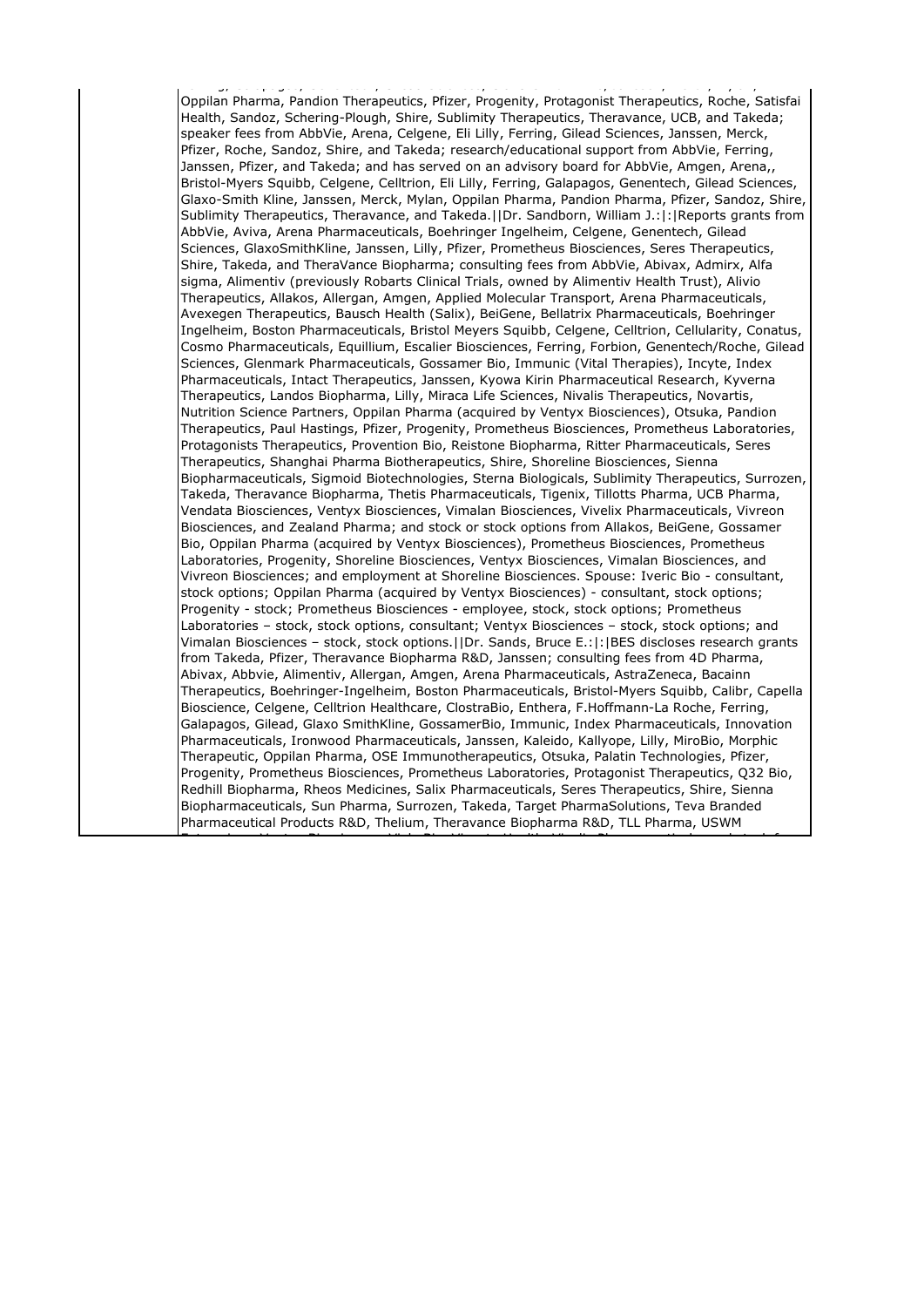| P378 | Dr. Allegretti, Jessica R: : Grants: Merck Personal fees (consulting): Artugen Therapeutics,<br>Baccain, Bristol-Myers Squibb, Celgene, Finch Therapeutics, Iterative Scopes, Janssen, Merck,<br>Morphic, Pandion Therapeutics and Pfizer Inc  Dr. Gecse, Krisztina B: : Grants: Celltrion and Pfizer<br>Inc Personal fees (consulting): AbbVie, Celltrion, Ferring Pharmaceuticals, Immunic Therapeutics,<br>Janssen, Novartis, Pfizer Inc, Samsung Bioepis, Takeda and Tillotts Other (speaker fees): AbbVie,<br>Celltrion, Ferring Pharmaceuticals, Immunic Therapeutics, Janssen, Novartis, Pfizer Inc, Samsung<br>Bioepis, Takeda and Tillotts  Dr. Chiorean, Michael V: : Personal fees (consulting): AbbVie, Arena,<br>Bristol-Myers Squibb, Medtronic, Pfizer Inc, Prometheus and Takeda Other (speaker fees): AbbVie,<br>Bristol-Myers Squibb, Janssen, Medtronic, Pfizer Inc and Takeda  Dr. Argollo, Marjorie: : Personal<br>fees (consulting): Janssen and Takeda  Personal fees (support for travel for meetings to support<br>study): AbbVie, Janssen, Pfizer Inc and Takeda  Dr. Guo, Xiang: : Personal fees (shareholder):<br>Pfizer Inc Other (employee): Pfizer Inc  Dr. Lawendy, Nervin: : Personal fees (shareholder): Pfizer<br>Inc Other (employee): Pfizer Inc  Dr. Su, Chinyu: : Personal fees (shareholder): Pfizer Inc Other<br>(employee): Pfizer Inc  Mr. Mundayat, Rajiv: : Personal fees (shareholder): Pfizer Inc Other<br>(employee): Pfizer Inc  Mr. Paulissen, Jerome: :  Personal fees (contractor): Pfizer Inc Other<br>(employee): Syneos Health  Dr. Salese, Leonardo: : Personal fees (shareholder): Pfizer Inc Other<br>(employee): Pfizer Inc  Irving, Peter Miles: : Grants: Celltrion, Janssen, MSD and Takeda Personal<br>fees (fees participation in review activities such as data monitoring boards, statistical analysis, end<br>point committees and the like): AbbVie, Arena, Boehringer-Ingelheim, Bristol-Myers Squibb,<br>Celgene, Celltrion, Genentech, Gilead Sciences, Hospira, Janssen, Lilly, MSD, Pharmacosmos, Pfizer |
|------|-----------------------------------------------------------------------------------------------------------------------------------------------------------------------------------------------------------------------------------------------------------------------------------------------------------------------------------------------------------------------------------------------------------------------------------------------------------------------------------------------------------------------------------------------------------------------------------------------------------------------------------------------------------------------------------------------------------------------------------------------------------------------------------------------------------------------------------------------------------------------------------------------------------------------------------------------------------------------------------------------------------------------------------------------------------------------------------------------------------------------------------------------------------------------------------------------------------------------------------------------------------------------------------------------------------------------------------------------------------------------------------------------------------------------------------------------------------------------------------------------------------------------------------------------------------------------------------------------------------------------------------------------------------------------------------------------------------------------------------------------------------------------------------------------------------------------------------------------------------------------------------------------------------------------------------------------------------------------------------------------------------------------------------------------------------------------------------|
|      | Inc, Prometheus, Roche, Samsung Bioepis, Sandoz, Takeda, Topivert, VH2, Vifor Pharma and<br>Warner Chilcott Other (lecture fees): AbbVie, Bristol-Myers Squibb, Celgene, Celltrion, Falk<br>Pharma, Ferring Pharmaceuticals, Galapagos, Gilead Sciences, Janssen, MSD, Pfizer Inc, Sandoz,<br>Sapphire Medical, Shire, Takeda, Tillotts and Warner Chilcott                                                                                                                                                                                                                                                                                                                                                                                                                                                                                                                                                                                                                                                                                                                                                                                                                                                                                                                                                                                                                                                                                                                                                                                                                                                                                                                                                                                                                                                                                                                                                                                                                                                                                                                       |
| P379 | Dr. Doherty, Jayne: No conflict of interest  Stack, Roisin: No conflict of interest  Dr. Fennessy,<br>Anne: No conflict of interest  Dr. Cullen, Garret: No conflict of interest  Prof. Mulcahy, Hugh: No<br>conflict of interest  Dr. Sheridan, Juliette: No conflict of interest  Prof. Kevans, David: No conflict<br>of interest  Prof. Dr. Doherty, Glen: No conflict of interest                                                                                                                                                                                                                                                                                                                                                                                                                                                                                                                                                                                                                                                                                                                                                                                                                                                                                                                                                                                                                                                                                                                                                                                                                                                                                                                                                                                                                                                                                                                                                                                                                                                                                             |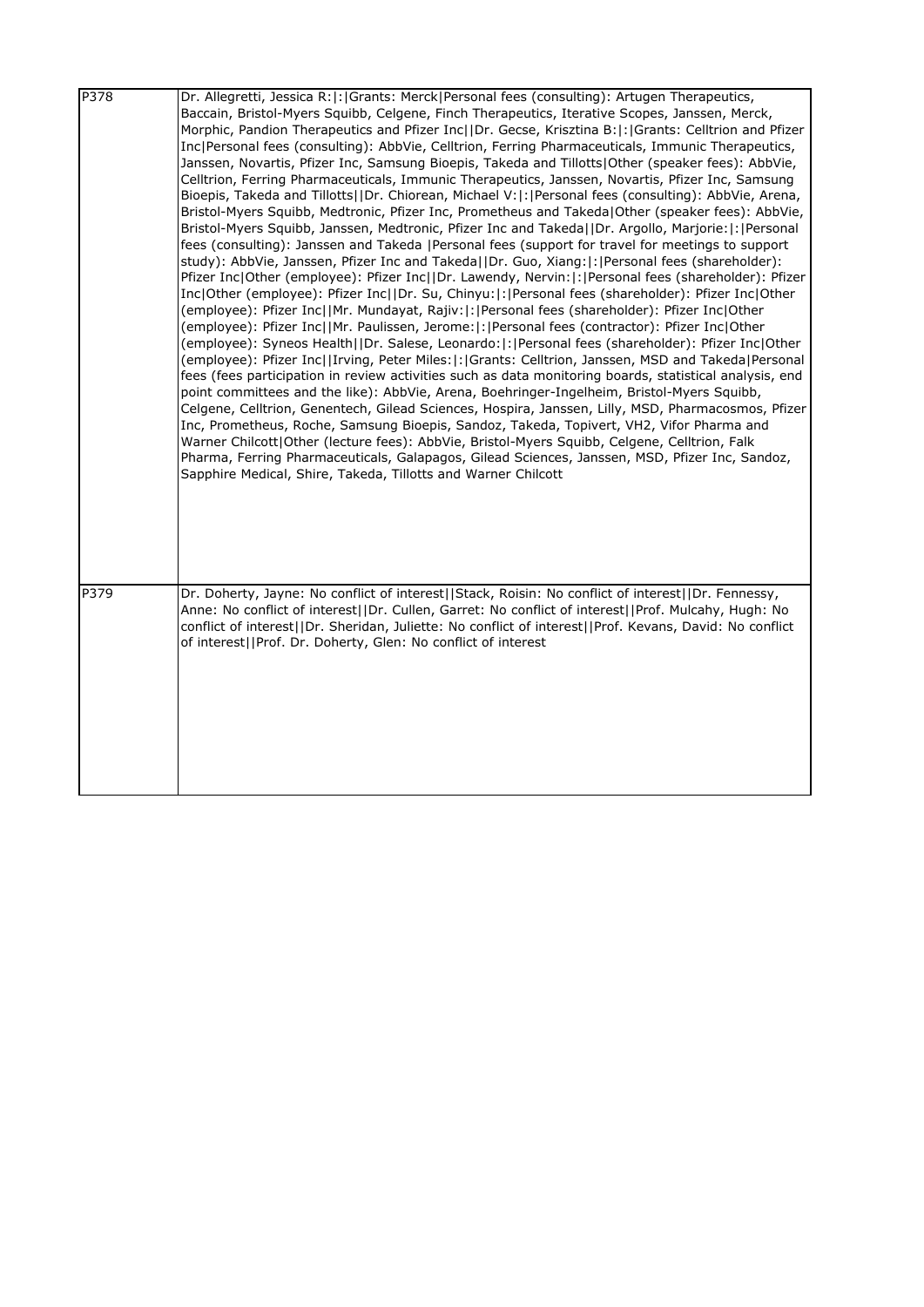| P380 | Feagan, Brian Gordon:  :   Consultant and/or speaker: Abbott/AbbVie, AgomAB Therapeutics,<br>Allakos, Allergan, Amgen, Applied Molecular Transport Inc, Aptevo Therapeutics, Astra Zeneca,<br>Atlantic Pharma, BioMx Israel, Boehringer-Ingelheim, Bristol-Myers Squibb, Calypso Biotech,<br>Celgene, Connect BioPharma, Everest Clinical Research Corp., Galapagos, Galen Atlantica,<br>Genentech/Roche, Gilead, Gossamer Pharma, GSK, Hoffmann-LaRoche, Index Pharma, Janssen,<br>Kyowa Kakko Kirin Co Ltd., Leadiant, Lilly, Lument AB, Merck, Millenium, Mylan, Nestles,<br>Nextbiotix, Novartis, Origo BioPharma, Pandion Therapeutics, ParImmune, Parvus Therapeutics<br>Inc., Pfizer, Prometheus Therapeutics and Diagnostics, Progenity, Protagonist, Qu Biologics,<br>Rebiotix, Receptos, Salix Pharma, Sandoz, Sanofi, Shire, Surrozen Inc., Takeda, Tillotts, UCB<br>Pharma, VHsquared Ltd., Viatris, Ysios, Zealand Pharma; research grant/other financial support:<br>AbbVie Inc., Amgen Inc., AstraZeneca/MedImmune Ltd., Atlantic Pharmaceuticals Ltd., Boehringer-<br>Ingelheim, Celgene Corporation, Celltech, Genentech Inc/Hoffmann-La Roche Ltd., Gilead Sciences<br>Inc., GlaxoSmithKline (GSK), Gossamer Pharma, Janssen Research & Development LLC., Pfizer<br>Inc., Receptos Inc. / Celgene International, Sanofi, Santarus Inc., Takeda Development Center<br>Americas Inc., Tillotts Pharma AG, UCB; speaker: AbbVie, Janssen, Takeda; stockholder: Gossamer<br>Pharma.     Dr. Colombel, Jean-Frederic:   :   Consultant and/or speaker: AbbVie, Amgen, Allergan,<br>Arena Pharmaceuticals, Boehringer Ingelheim, Bristol Myers Squibb, Celgene Corporation, Eli Lilly,<br>Ferring Pharmaceuticals, Galmed Research, Glaxo Smith Kline, Geneva, Iterative Scopes, Janssen<br>Pharmaceuticals, Kaleido Biosciences, Landos, Otsuka, Pfizer, Prometheus, Sanofi, Shire, Takeda,<br>TiGenix; research grants: AbbVie, Janssen Pharmaceuticals and Takeda; stockholder: Intestinal<br>Biotech Development.   Dr. Panaccione, Remo:   :   Consultant and/or speaker: AI4GI, AbbVie, Arena,<br>Amgen, Atlantic Healthcare, BioBalance, Boehringer Ingelheim, Bristol-Myers Squibb, Celgene,<br>Coronado Biosciences, Cosmo Technologies, Eagle, Eisai Medical Research, Elan, Eli Lilly, EnGene,<br>Ferring, Genentech, Gilead, Given Imaging, GlaxoSmithKline, Janssen, Lycera, Meda, Merck & Co.,<br>Merck Research, Merck Serono, Novo Nordisk, PDL Biopharma, Pfizer, Prometheus, Protagonist,<br>Receptos, Robarts Clinical Trials, Salix, Soz, Sanofi Genzyme, Shire, Sigmoid, Sublimity, Takeda,<br>Theravance.     Dr. Schreiber, Stefan:   :   Consultant: AbbVie, Falk Pharma, Ferring, Genentech,<br>GlaxoSmithKline, MSD, Pfizer, Shire, Takeda.  Dr. Ferrante, Marc: : Consultant and/or speaker:<br>AbbVie, Amgen, Biogen, Boehringer Ingelheim, Celltrion, Dr Falk, Ferring, Janssen, Lamepro, Lilly,<br>Medtronic, MSD, Mylan, Pfizer, Sandoz, Takeda, Thermo Fisher, Truvion Healthcare; research<br>grants: AbbVie, Amgen, Biogen, Janssen, Pfizer, Takeda.  Dr. Kamikozuru, Koji: No conflict of<br>interest  Dr. Lee, Wan-Ju: : AbbVie employee and may own AbbVie stock and/or options.  Dr.<br>Griffith, Jenny:  :   AbbVie employee and may own AbbVie stock and/or options.     Dr. Kligys,<br>Kristina:   :   AbbVie employee and may own AbbVie stock and/or options.     Dr. Kalabic,<br>Jasmina:   :   AbbVie employee and may own AbbVie stock and/or options.     Dr. Chen,<br>Naijun:   :   AbbVie employee and may own AbbVie stock and/or options.     Dr. Dubinsky,<br>Marla:  :  Consultant: AbbVie, Takeda, Pfizer, Lilly, Prometheus Labs, Celgene, Genentech, Janssen,<br>Arena, Gilead, Salix, and UCB; research grants: Janssen, AbbVie, Pfizer, and Prometheus Labs. |
|------|------------------------------------------------------------------------------------------------------------------------------------------------------------------------------------------------------------------------------------------------------------------------------------------------------------------------------------------------------------------------------------------------------------------------------------------------------------------------------------------------------------------------------------------------------------------------------------------------------------------------------------------------------------------------------------------------------------------------------------------------------------------------------------------------------------------------------------------------------------------------------------------------------------------------------------------------------------------------------------------------------------------------------------------------------------------------------------------------------------------------------------------------------------------------------------------------------------------------------------------------------------------------------------------------------------------------------------------------------------------------------------------------------------------------------------------------------------------------------------------------------------------------------------------------------------------------------------------------------------------------------------------------------------------------------------------------------------------------------------------------------------------------------------------------------------------------------------------------------------------------------------------------------------------------------------------------------------------------------------------------------------------------------------------------------------------------------------------------------------------------------------------------------------------------------------------------------------------------------------------------------------------------------------------------------------------------------------------------------------------------------------------------------------------------------------------------------------------------------------------------------------------------------------------------------------------------------------------------------------------------------------------------------------------------------------------------------------------------------------------------------------------------------------------------------------------------------------------------------------------------------------------------------------------------------------------------------------------------------------------------------------------------------------------------------------------------------------------------------------------------------------------------------------------------------------------------------------------------------------------------------------------------------------------------------------------------------------------------------------------------------------------------------------------------------------------------------------------------------------------------------------------------------------------------------------------------------------------------------------------------------------------------------------------------------------------------------------------------------------------------------------------------------------------------------------------------------------|
| P381 | Mrs. Skinezes, Yael: No conflict of interest  Mrs. Meir, Zina Yael: No conflict of interest  Ms.<br>Abitbol, Chaya Mushka: No conflict of interest  Dr. Levartovsky, Assaf: No conflict of interest  Dr.<br>Klang, Eyael: No conflict of interest  Prof. Kopylov, Uri: No conflict of interest  Prof. Ben-Horin,<br>Shomron: No conflict of interest  Dr. Ungar, Bella: No conflict of interest                                                                                                                                                                                                                                                                                                                                                                                                                                                                                                                                                                                                                                                                                                                                                                                                                                                                                                                                                                                                                                                                                                                                                                                                                                                                                                                                                                                                                                                                                                                                                                                                                                                                                                                                                                                                                                                                                                                                                                                                                                                                                                                                                                                                                                                                                                                                                                                                                                                                                                                                                                                                                                                                                                                                                                                                                                                                                                                                                                                                                                                                                                                                                                                                                                                                                                                                                                                                                                    |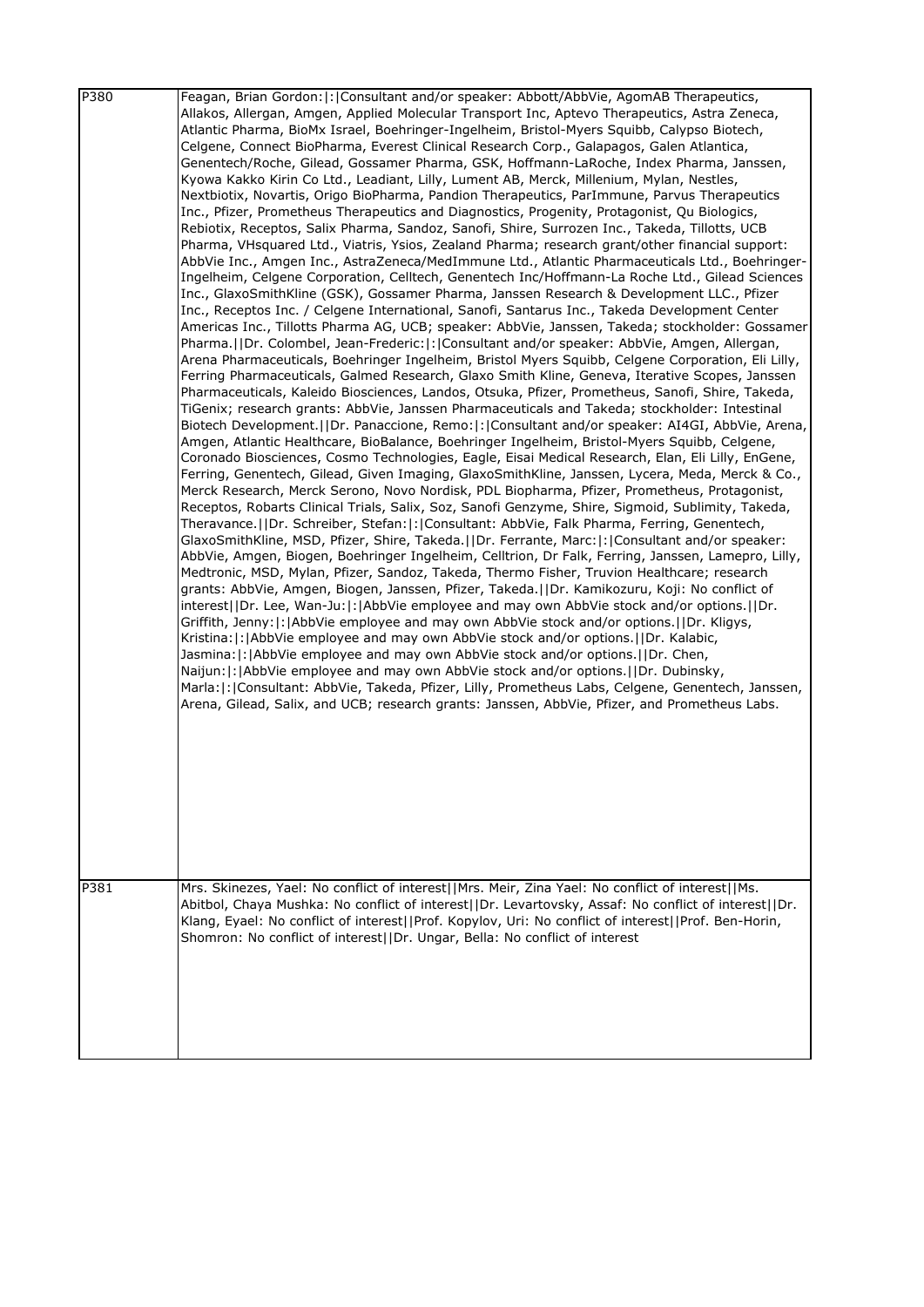| P382 | Dr. Picardo, Sherman:  :   Consultant/Speaker- AbbVie, Falk, Janssen, Pfizer, Takeda   Research<br>Support- Janssen   Dr. Menon, Shankar: No conflict of interest  Dr. So, Kenji: No conflict of<br>interest  Dr. Venugopal, Kannan: No conflict of interest  Prof. Dr. Cheng, Wendy: No conflict of<br>interest  Prof. Dr. Ragunath, Krish: : Olympus: consultancy, educational grants and research<br>grants, Pentax: educational and research grants, Boston Scientific: Consultancy, educational<br>grants, Cook Medical: Research and educational grants, Medtronics: Educational grants, ERBE:<br>Educational grants, CDx diagnostics: consultancy and research support.                                                                                                                                                                                                                                                                                                                                                                                                                                                                                                                                                                                                                                                                                                                                                                                                                                                                                                                                                                                                                                                                                                                                                                                                                                                                                                                                                                                                                                                                                                                                                                                                                                                                                                                                                                                                                                                                                                                                                                                                                                                                                                                                                                                                                                                                                                                                                                                                                                                                                                                                                                                                                     |
|------|----------------------------------------------------------------------------------------------------------------------------------------------------------------------------------------------------------------------------------------------------------------------------------------------------------------------------------------------------------------------------------------------------------------------------------------------------------------------------------------------------------------------------------------------------------------------------------------------------------------------------------------------------------------------------------------------------------------------------------------------------------------------------------------------------------------------------------------------------------------------------------------------------------------------------------------------------------------------------------------------------------------------------------------------------------------------------------------------------------------------------------------------------------------------------------------------------------------------------------------------------------------------------------------------------------------------------------------------------------------------------------------------------------------------------------------------------------------------------------------------------------------------------------------------------------------------------------------------------------------------------------------------------------------------------------------------------------------------------------------------------------------------------------------------------------------------------------------------------------------------------------------------------------------------------------------------------------------------------------------------------------------------------------------------------------------------------------------------------------------------------------------------------------------------------------------------------------------------------------------------------------------------------------------------------------------------------------------------------------------------------------------------------------------------------------------------------------------------------------------------------------------------------------------------------------------------------------------------------------------------------------------------------------------------------------------------------------------------------------------------------------------------------------------------------------------------------------------------------------------------------------------------------------------------------------------------------------------------------------------------------------------------------------------------------------------------------------------------------------------------------------------------------------------------------------------------------------------------------------------------------------------------------------------------------|
| P383 | Dr. Iborra, Marisa: No conflict of interest  Dr. Soutullo, Carlos: No conflict of interest  Dr. Gimeno,<br>Marta: No conflict of interest  Dr. Bastida, Guillermo: No conflict of interest  Dr. Aguas, Mariam:<br>No conflict of interest  Dr. Cerrillo, Elena: No conflict of interest  Dr. Sáez-González, Esteban: No<br>conflict of interest  Dr. Garrido, Alejandro: No conflict of interest  Dr. Mínguez, Alejandro: No<br>conflict of interest  Dr. Bordetas, Javier: No conflict of interest  Dr. Nos, Pilar: No conflict of<br>interest                                                                                                                                                                                                                                                                                                                                                                                                                                                                                                                                                                                                                                                                                                                                                                                                                                                                                                                                                                                                                                                                                                                                                                                                                                                                                                                                                                                                                                                                                                                                                                                                                                                                                                                                                                                                                                                                                                                                                                                                                                                                                                                                                                                                                                                                                                                                                                                                                                                                                                                                                                                                                                                                                                                                                    |
| P384 | Dr. Yanai, Henit: No conflict of interest  Dr. Amir Barak, Hadar: No conflict of interest  Dr.<br>Kagramanova, Anna: No conflict of interest  Dr. Knyazev, Oleg: No conflict of interest  Dr.<br>Sabino, João: No conflict of interest  Dr. Haenen, Shana: No conflict of interest  Mantzaris,<br>Gerassimos J.:  :   Advisor/lecturer for AbbVie, Celgene, Celtrion, Ferrirng, Genesis, Hospira,<br>Janssen, MSD, Mylan, Pfizer, Takeda, Vianex, Falk Pharma; Consultation fees for AbbVie, MSD and<br>Takeda; research support from AbbVie, Genesis, Vianex, MSD, and Ferring.   Dr. Mountaki,<br>Katerina: No conflict of interest  Dr. Pugliese, Daniela: :   speaker fees from AbbVie, Janssen, MSD,<br>Pfizer, Takeda   Dr. Armuzzi, Alessandro: : consulting and/or advisory board fees from AbbVie,<br>Allergan, Amgen, Arena, Biogen, Bristol-Myers Squibb, Celgene, Celltrion, Ferring, Gilead, Janssen,<br>Lilly, MSD, Mylan, Pfizer, Samsung Bioepis, Sandoz, Takeda; lecture and/or speaker bureau fees<br>from AbbVie, Amgen, Biogen, Ferring, Gilead, Janssen, MSD, Mitsubishi-Tanabe, Nikkiso, Novartis,<br>Pfizer, Sandoz, Samsung Bioepis, Takeda; and research grants from MSD, Pfizer, Takeda.      Dr.<br>Furfaro, Federica:  :  Janssen, Pfizer, MSD, Abbvie   Dr. Fiorino, Gionata: No conflict of interest  Dr.<br>Drobne, David:  :   speaker, a consultant and an advisory board member for MSD, Abbvie, Takeda,<br>Pfizer, Janssen, Amgen, Biogen and Krka   Dr. Kurent, Tina: : speaker for Takeda, Abbvie, Pfizer,<br>Janssen and Amgen   Dr. Yassin, Sharif: No conflict of interest  Prof. Maharshak,<br>Nitsan:  :  peaking and/ or consulting fees from Pfizer, Takeda, Janssen, Ferring and grant support<br>from Takeda, Janssen, Abbott, Pfizer.   Dr. Castiglione, Fabiana: : Abbvie, Takeda, Jansen,<br>Pfizer   Dr. Nardone, Olga Maria: : Jansen   Dr. de Sire, Roberto: No conflict of interest  Dr.<br>Farkas, Klaudia:  :  peaker's honoraria from AbbVie, Janssen, Ferring, Takeda and Goodwill<br>Pharma   Dr. Molnar, Tamas: : peaker's honoraria from MSD, AbbVie, Egis, Goodwill Pharma,<br>Takeda, Pfizer and Teva   Prof. Krznaric, Zeljko: : Janssen, Abbvie, Takeda, Celltrion, Pfizer-<br>speaker honoraria   Prof. Brinar, Marko: : Janssen, Abbvie, Takeda, Pfizer- speaker<br>honoraria   Dr. Chashkova, Elena: No conflict of interest  Dr. Margolin, Moran Livne: No conflict of<br>interest  Prof. Kopylov, Uri: No conflict of interest  Dr. Bezzio, Cristina: : Janssen, Abbvie,<br>Takeda  Prof. Bar-Gil Shitrit, Ariella: No conflict of interest  Dr. Lukas, Milan: No conflict of<br>interest  Dr. Chaparro, María: : speaker, as consultant or has received research or education<br>funding from MSD, Abbvie, Hospira, Pfizer, Takeda, Janssen, Ferring, Shire Pharmaceuticals, Dr.<br>Falk Pharma, Tillotts Pharma, Biogen and Gilead.    Dr. Truyens, Marie: No conflict of interest  Dr.<br>Nancey, Stéphane:  :  Janssen, Abbvie, Takeda, MSD, Pfizer, Tillots Pharma, Novartis   Dr. Revés,<br>Joana: No conflict of interest  Dr. Avni-Biron, Irit: No conflict of interest  Ollech, Jacob E: No<br>conflict of interest  Prof. Dotan, Iris: No conflict of interest  Dr. Aharoni Golan, Maya: No conflict<br>of interest |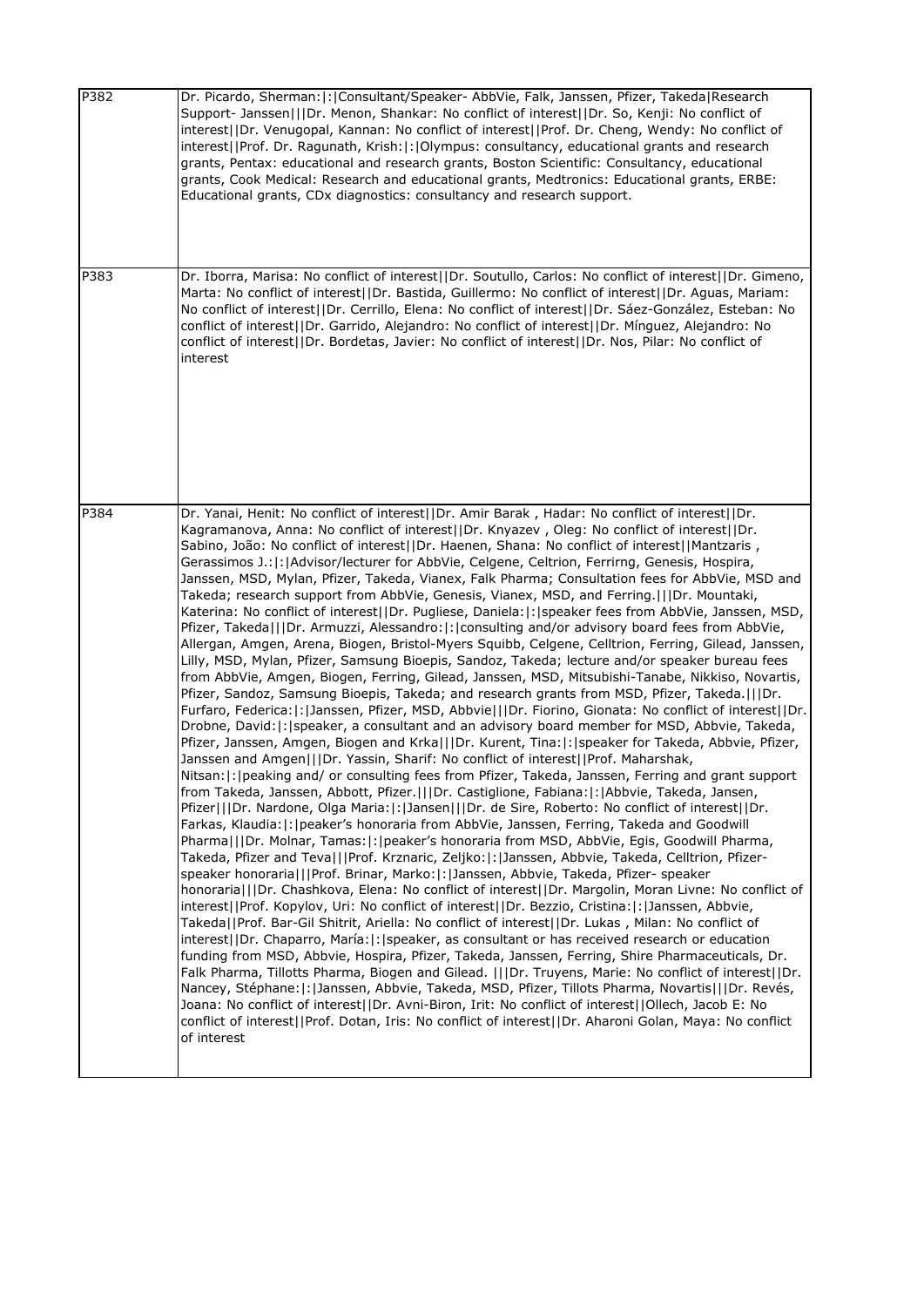| P385 | Dr. Cuomo, Marialaura: No conflict of interest  Ms. Carobbio, Alessandra: No conflict of<br>interest  Prof. Aloi, Marina: No conflict of interest  Dr. Alvisi, Patrizia: No conflict of interest  Dr.<br>Banzato, Claudia: No conflict of interest  Bosa, Luca: No conflict of interest  Dr. Bramuzzo,<br>Matteo: No conflict of interest  Prof. Campanozzi, Angelo: No conflict of interest  Dr. Catassi,<br>Giulia: No conflict of interest  Dr. D'Antiga, Lorenzo: No conflict of interest  Dr. Di Paola, Monica:<br>No conflict of interest  Dr. Felici, Enrico: No conflict of interest  Dr. Fioretti, Maria Teresa: No<br>conflict of interest  Dr. Gatti, Simona: No conflict of interest  Dr. Graziano, Francesco: No conflict<br>of interest  Dr. Lega, Sara: No conflict of interest  Prof. Lionetti, Paolo: No conflict of<br>interest  Dr. Marseglia, Antonio: No conflict of interest  Dr. Martinelli, Massimo: No conflict of<br>interest  Dr. Musto, Francesca: No conflict of interest  Dr. Sansotta, Naire: No conflict of<br>interest  Dr. Scarallo, Luca: No conflict of interest  Dr. Zuin, Giovanna: No conflict of interest  Dr.<br>Norsa, Lorenzo: No conflict of interest |
|------|---------------------------------------------------------------------------------------------------------------------------------------------------------------------------------------------------------------------------------------------------------------------------------------------------------------------------------------------------------------------------------------------------------------------------------------------------------------------------------------------------------------------------------------------------------------------------------------------------------------------------------------------------------------------------------------------------------------------------------------------------------------------------------------------------------------------------------------------------------------------------------------------------------------------------------------------------------------------------------------------------------------------------------------------------------------------------------------------------------------------------------------------------------------------------------------------------|
| P386 | Mr. Hubert, Antoine: No conflict of interest  Mr. Bottieau, Jérémie: No conflict of interest  Mr.<br>Toubeau, Jean-François: No conflict of interest  Prof. Dr. Franchimont, Denis: No conflict of<br>interest  Prof. Vallée, Francois: No conflict of interest  Dr. Liefferinckx, Claire: No conflict of<br>interest                                                                                                                                                                                                                                                                                                                                                                                                                                                                                                                                                                                                                                                                                                                                                                                                                                                                             |
| P387 | Dr. Komeylian, Hamed: No conflict of interest  Dr. Stewart, Michael: No conflict of interest  Ms.<br>Currie, Barbara: No conflict of interest  Ms. Phalen-Kelly, Kelly: No conflict of interest  Ms. Heisler,<br>Courtney Grace: No conflict of interest  Dr. Jones, Jennifer: No conflict of interest                                                                                                                                                                                                                                                                                                                                                                                                                                                                                                                                                                                                                                                                                                                                                                                                                                                                                            |
| P388 | Dr. King, Andrew: No conflict of interest  Dr. Speight, Ally: No conflict of interest                                                                                                                                                                                                                                                                                                                                                                                                                                                                                                                                                                                                                                                                                                                                                                                                                                                                                                                                                                                                                                                                                                             |
| P389 | Lindsay, James:  :  James Lindsay received has served as consultant and an advisory board<br>participant for AbbVie, Allergan (Warner Chilcott), Atlantic Healthcare, Bristol Myers Squibb,<br>Celgene, Celltrion, Ferring Pharmaceuticals, Galapagos, Gilead, GSK, Janssen, Lilly, MSD, Napp,<br>Pfizer, Shire, Takeda, and Vifor Pharma; has received speaker fees and sponsorship for academic<br>meetings from AbbVie, Allergan (Warner Chilcott), Ferring Pharmaceuticals, Janssen, MSD, Napp,<br>Norgine, Pfizer, Shire, Tillotts Pharma, and Takeda; and has received investigator-led research<br>grants from AbbVie, Gilead, Pfizer, Shire, and Takeda.  Mr. Picker, Nils: : Nils Picker is an<br>employee of Ingress-Health; the work of Ingress-Health in this study was funded by Galapagos<br>NV.   Mr. Kromer, Daniel: : Daniel Kromer is an employee of Ingress-Health; the work of Ingress-<br>Health in this study was funded by Galapagos NV.   Mr. Smyth, Michael:   :   Michael Smyth is an<br>employee of Galapagos UK.   Mr. Patel, Hari: : Haridarshan Patel is an employee of Galapagos NV.                                                                               |
| P390 | Mrs. Elorza, Ainara: No conflict of interest  Mrs. Arzallus, Teresa: No conflict of interest  Izagirre,<br>Arantzazu: No conflict of interest  Vicuña, Miren: No conflict of interest  Rodriguez, Cristina: No<br>conflict of interest  Cabriada, José Luis: No conflict of interest  Rodriguez-Lago, Iago: No conflict<br>of interest                                                                                                                                                                                                                                                                                                                                                                                                                                                                                                                                                                                                                                                                                                                                                                                                                                                            |
| P391 | Ms. Carmody, Erin: No conflict of interest  Ms. Haskett, Jennifer: No conflict of interest  Ms.<br>Parkinson-McGraw, Lisa: No conflict of interest  Prof. Dr. Grover, Zubin: No conflict of<br>interest  Prof. Dr. Martinez, Andrea: No conflict of interest  Prof. Dr. Rashid, Mohsin: No conflict of<br>interest  Prof. Dr. Otley, Anthony: : Advisory Boards for Janssen and AbbVie Research site for<br>clinical trials for AbbVie, Pfizer, Eli-Lilly consultant for AbbVie and Pfizer.                                                                                                                                                                                                                                                                                                                                                                                                                                                                                                                                                                                                                                                                                                       |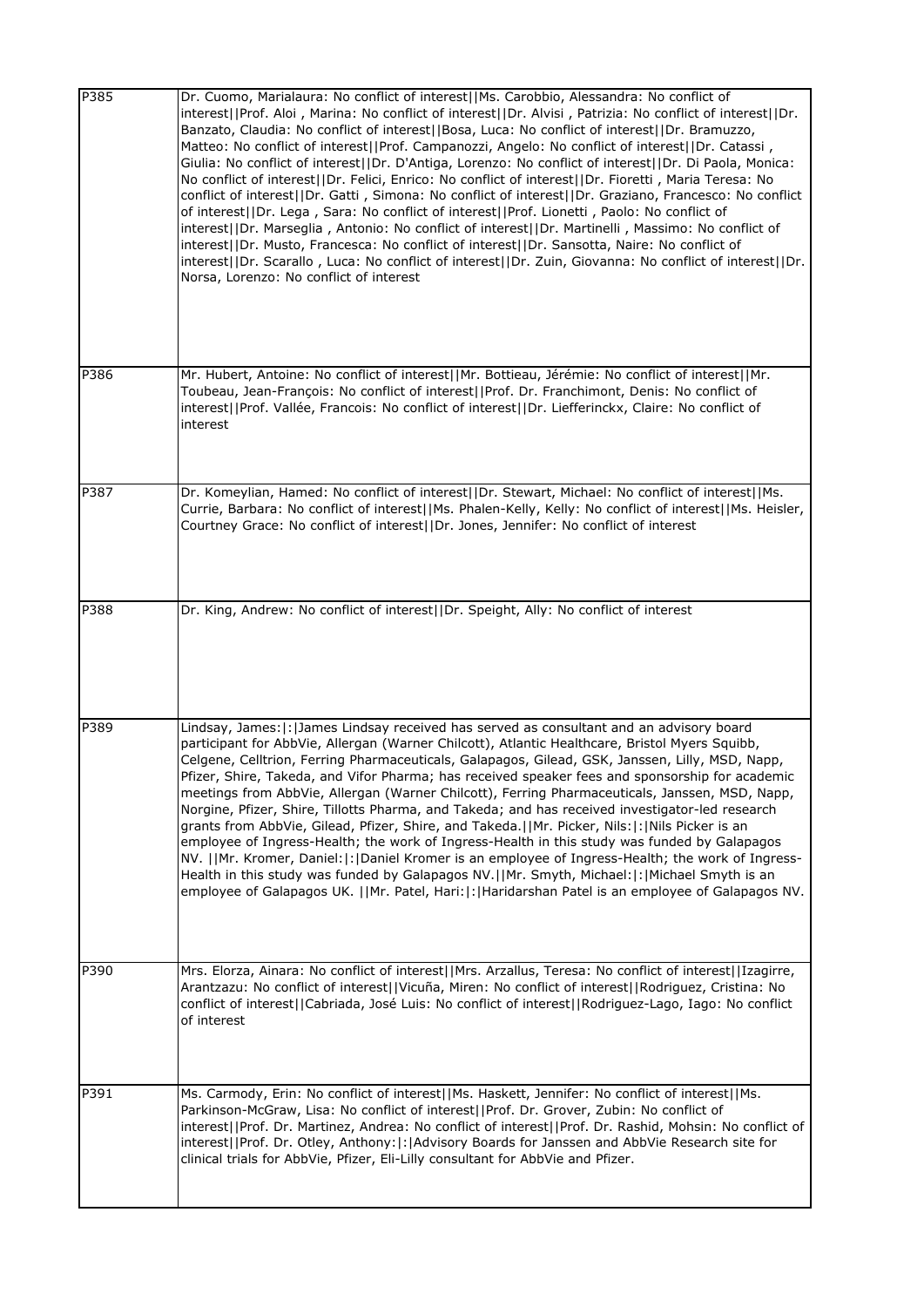| P392 | Dr. Patel, Atif: No conflict of interest  Dr. Joshi, Harshad: No conflict of interest  Dr. Wagh,<br>Adinath: No conflict of interest  Dr. Bhatt, Chetan: No conflict of interest                                                                                                                                                                                                                                                                                                                                                                |
|------|-------------------------------------------------------------------------------------------------------------------------------------------------------------------------------------------------------------------------------------------------------------------------------------------------------------------------------------------------------------------------------------------------------------------------------------------------------------------------------------------------------------------------------------------------|
| P393 | Mrs. Veyrard, Pauline: No conflict of interest  Mr. Pellet, gauthier: No conflict of interest  Mr.<br>Laharie, David: No conflict of interest  Ms. Nachury, Maria: No conflict of interest  Mr. juillerat,<br>pascal: No conflict of interest  Mr. Altwegg, Romain: No conflict of interest  Mr. Nancey, Stephane:<br>No conflict of interest  Mr. Fumery, Mathurin: No conflict of interest  Mr. Allez, matthieu: No<br>conflict of interest  Mrs. Tran minh, My linh: No conflict of interest  Mr. Roblin, Xavier: No conflict<br>of interest |
| P394 | Dr. Nguyen, Anke: No conflict of interest  Ms. Burns, Megan: No conflict of interest  Dr. Herath,<br>Madhuni: No conflict of interest  Dr. Holt, Darcy: No conflict of interest  Prof. Gibson, Peter R: No<br>conflict of interest  Dr. Milat, Frances: No conflict of interest  Prof. Ebeling, Peter: No conflict of<br>interest  Dr. Moore, Gregory: No conflict of interest                                                                                                                                                                  |
| P395 | Dr. Doherty, Jayne: No conflict of interest  Dr. Varley, Rachel: No conflict of interest  Dr. Dunne,<br>Cara: No conflict of interest  Dr. Mc Carthy, Finbar: No conflict of interest  Dr. Hartery, Karen: No<br>conflict of interest  Prof. Dr. Mc Kiernan, Susan: No conflict of interest  Prof. Dr. Kevans, David:<br>No conflict of interest                                                                                                                                                                                                |
| P396 | Mr. Chambers, Jason: No conflict of interest  Dr. Gurpreet, Malhi: No conflict of interest  Dr. Maria,<br>Mikail: No conflict of interest  Prof. Dr. Reena, Khanna: No conflict of interest  Prof. Dr. Aze<br>Suzanne, Wilson: No conflict of interest                                                                                                                                                                                                                                                                                          |
| P397 | Mrs. Rees, Fiona: No conflict of interest  Mrs. Packham, Angela: No conflict of interest  Mrs. St<br>Clair Jones, Anja: No conflict of interest  Dr. Smith, Melissa: No conflict of interest                                                                                                                                                                                                                                                                                                                                                    |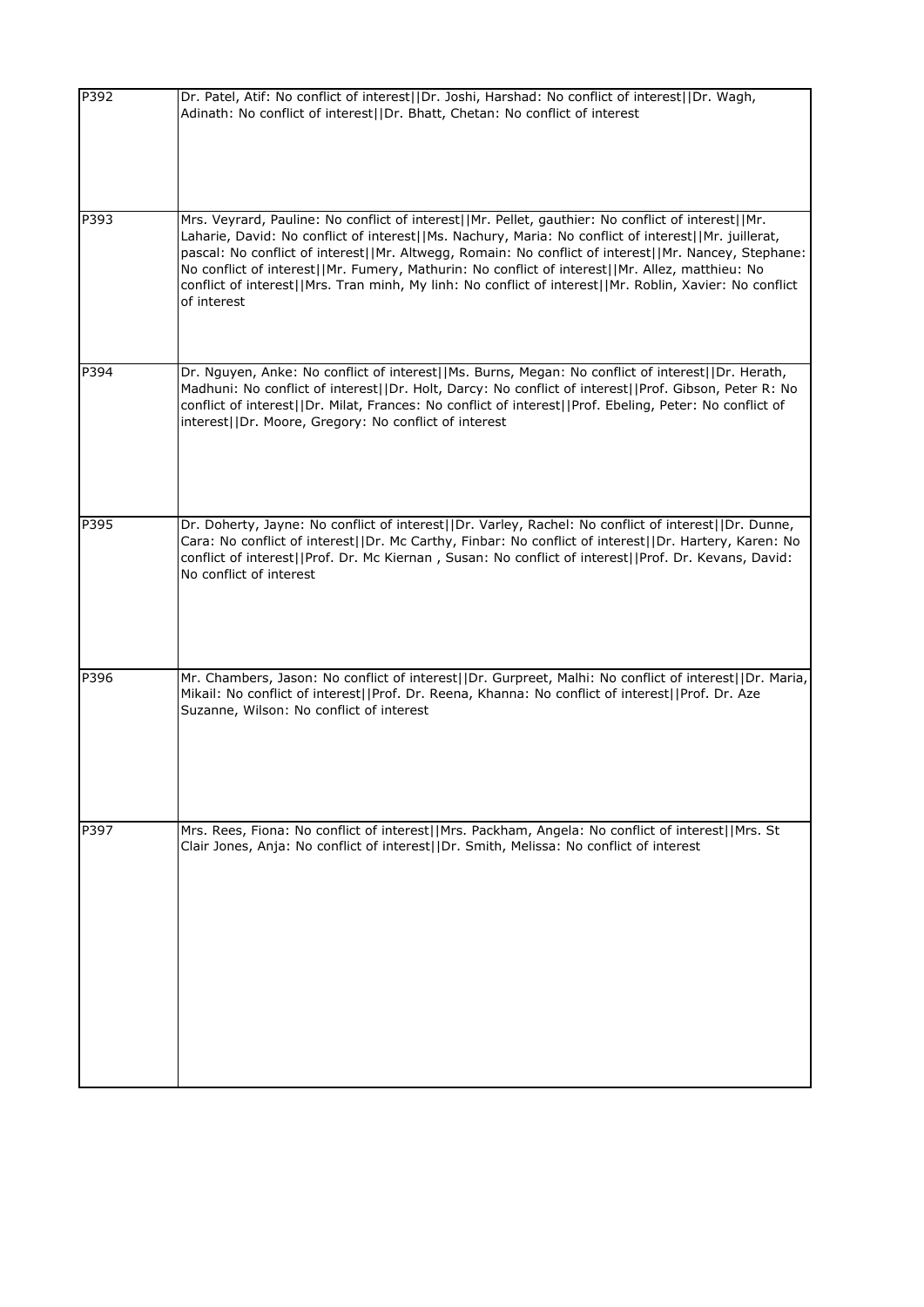| P398 | Dr. Cingolani, Arianna: No conflict of interest  Dr. Felice, Carla: No conflict of interest  Dr.<br>Lombardi, Gianmarco: No conflict of interest  Dr. Onidi, Francesca Maria: No conflict of<br>interest  Dr. Checchin, Davide: No conflict of interest  Dr. Colucci, Raffaele: No conflict of<br>interest  Dr. Grossi, Laurino: No conflict of interest  Dr. Ferronato, Antonio: No conflict of<br>interest  Dr. Rocchi, Chiara: No conflict of interest  Dr. Ascolani, Marta: No conflict of interest  Dr.<br>Binaghi, Laura: No conflict of interest  Dr. Dore, Maria Francesca: No conflict of interest  Dr.<br>Fanini, Lucia: No conflict of interest  Dr. Bulajic, Milutin: No conflict of interest  Dr. Mocci,<br>Giammarco: No conflict of interest                                                                                                                                                                                                                                                                                            |
|------|--------------------------------------------------------------------------------------------------------------------------------------------------------------------------------------------------------------------------------------------------------------------------------------------------------------------------------------------------------------------------------------------------------------------------------------------------------------------------------------------------------------------------------------------------------------------------------------------------------------------------------------------------------------------------------------------------------------------------------------------------------------------------------------------------------------------------------------------------------------------------------------------------------------------------------------------------------------------------------------------------------------------------------------------------------|
| P399 | Dr. Gaspard, Bouteloup: No conflict of interest  Dr. Alexandre, Challine: No conflict of interest  Dr.<br>thibault, voron: No conflict of interest  Dr. Lauren, O'Connell: No conflict of interest  Dr. Clotilde,<br>Debove: No conflict of interest  Dr. Najim, Chafai: No conflict of interest  Prof. yann, parc: No<br>conflict of interest  Prof. Dr. Lefevre, Jeremie: No conflict of interest                                                                                                                                                                                                                                                                                                                                                                                                                                                                                                                                                                                                                                                    |
| P400 | Prof. Dr. Buisson, Anthony:  :   Consulting fees for Abbvie, Amgen, Arena, Biogen, Celtrion, CTMA,<br>Galapagos, Janssen, MSD, Nexbiome, Pfizer, Roche, Takeda and Tillotts. Lecture fees for Abbvie,<br>Amgen, Biogen, Galapagos, Janssen, Mayoli-Spindler, MSD, Norgine, Pfizer, Roche, Takeda, Tillotts<br>and Vifor Pharma. [IDr. Nachury, Maria: [: MN received board membership, consultancy, or lecture<br>fees from Abbvie, Adacyte, Amgen, Arena, Biogen, CTMA, Celltrion, Ferring, Fresenius-Kabi,<br>Janssen, Mayoli-Spindler, MSD, Pfizer, Takeda  Dr. Reymond, Maud: No conflict of interest  Dr.<br>Yzet, Clara: No conflict of interest  Dr. Wils, Pauline: No conflict of interest  Dr. Payen, Laure: No<br>conflict of interest  Dr. Manlay, Luc: No conflict of interest  Dr. Pereira, Bruno: No conflict of<br>interest  Prof. Dr. Fumery, Mathurin: : Consulting/lecture fees for Abbvie, Amgen, Arena, Biogen,<br>Celtrion, CTMA, Galapagos, Janssen, MSD, Pfizer, Takeda, Tillotts. MSD, Gilead, Celgene, Sandoz<br>and Ferring. |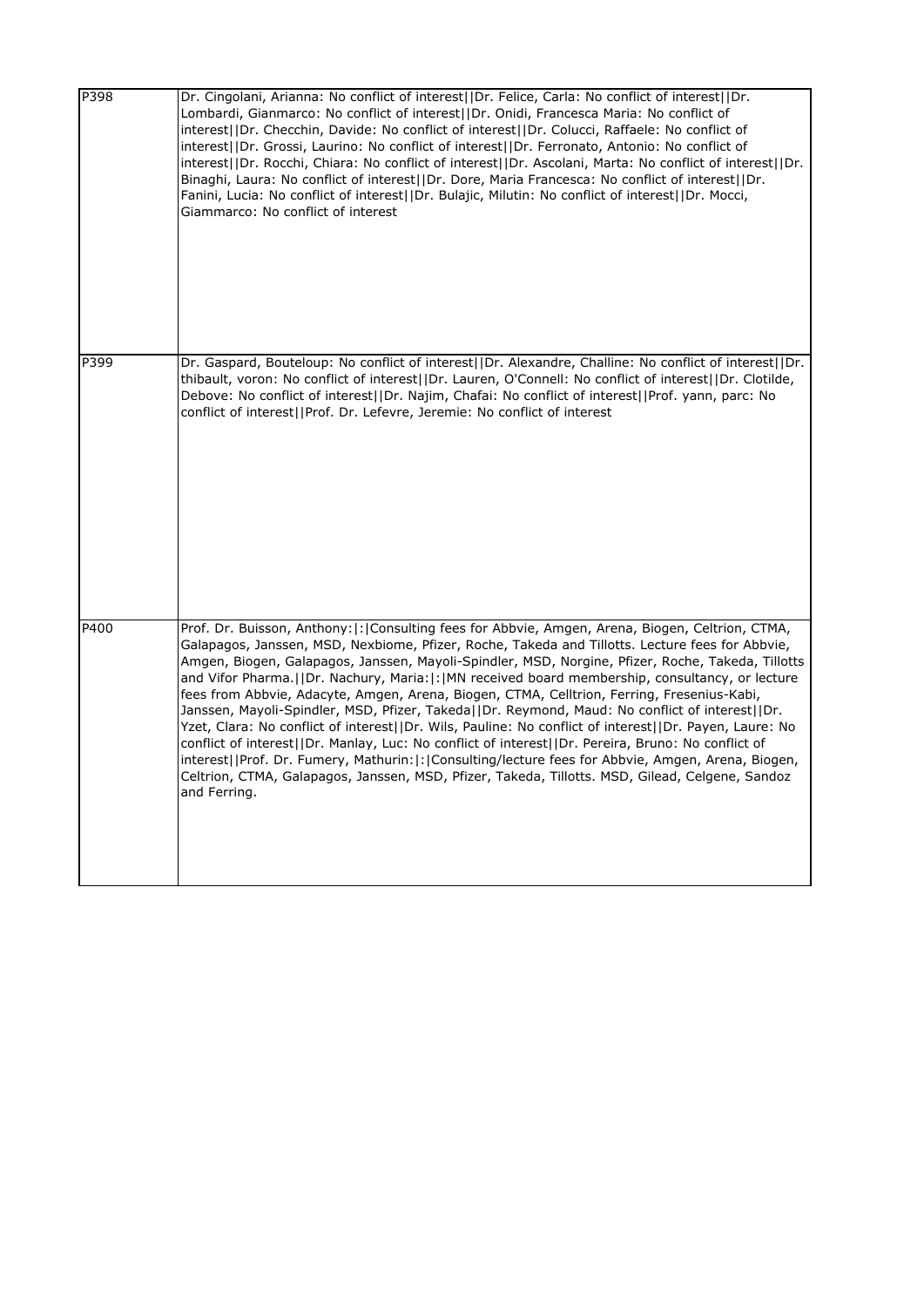| P401 | Dr. Verstockt, Bram:  :  -Research support from Pfizer.  -Speaker's fees from Abbvie, Biogen, Chiesi,<br>Falk, Ferring, Galapagos, Janssen, MondayNightIBD, MSD, Pfizer, R-Biopharm, Takeda and<br>Truvion.   Consultancy fees from Alimentiv, Applied Strategic, Atheneum, Bristol Myers Squibb,<br>Guidepont, Ipsos, Janssen, Progenity, Sandoz, Sosei Heptares and Takeda. IIDr. Alsoud, Dahham:<br>No conflict of interest  Dr. van Oostrom, Joep: No conflict of interest  Mr. Smith, Jeff: : Employee<br>Progenity  Mr. Stylli, Jack: : Employee of Progenity  Mr. Singh, Sujay: No conflict of interest  Ms.<br>van Gennep, Sara: No conflict of interest  Mr. Rahimian, Pejman: : Employee Progenity  Prof.<br>Sabino, João: : -Research support: Galapagos. -Speaker's fees: Abbvie, Falk, Takeda, Janssen,<br>and Fresenius.  -Consultancy fees: Janssen, Ferring.    Prof. Ferrante, Marc:  :  -Research support:<br>AbbVie, Amgen, Biogen, Janssen, Pfizer, Takeda and Viatris -Speaker's fees: AbbVie, Amgen,<br>Biogen, Boehringer Ingelheim, Falk, Ferring, Janssen, Lamepro, MSD, Mylan, Pfizer, Sandoz,<br>Takeda and Truvion Healthcare  -Consultancy fees: AbbVie, Boehringer Ingelheim, Celltrion,<br>Janssen, Lilly, Medtronic, MSD, Pfizer, Sandoz, Takeda and Thermo Fisher   Mr. Singh,<br>Sharat:  :   Employee of Progenity     Prof. D'Haens, Geert:   :   served as advisor for Abbvie, Ablynx,<br>Active Biotech AB, Agomab Therapeutics, Alimentiv, Allergan, Alphabiomics, Amakem, Amgen, AM<br>Pharma, Applied Molecular Therapeutics; Arena Pharmaceuticals, AstraZeneca, Avaxia, Biogen,<br>Bristol Meiers Squibb/Celgene, Boehringer Ingelheim, Celltrion, Cosmo, DSM Pharma; Echo<br>Pharmaceuticals, Eli Lilly, Engene, Exeliom Biosciences; Ferring, DrFALK Pharma, Galapagos,<br>Genentech/Roche, Gilead, Glaxo Smith Kline, Gossamerbio, Pfizer, Immunic, Johnson and Johnson,<br>Kintai Therapeutics, Lument, Lycera, Medimetrics, Takeda, Medtronic, Mitsubishi Pharma, Merck<br>Sharp Dome, Mundipharma, Nextbiotics, Novonordisk, Otsuka, Photopill, ProciseDx, Prodigest,<br>Prometheus laboratories/Nestle, Progenity, Protagonist, RedHill, Salix, Samsung Bioepis, Sandoz,<br>Seres/Nestec/Nestle, Setpoint, Shire, Teva, Tigenix, Tillotts, Topivert, Versant and Vifor; received<br>speaker fees from Abbvie, Biogen, Ferring, Galapagos/Gilead, Johnson and Johnson, Merck Sharp<br>Dome, Mundipharma, Norgine, Pfizer, Samsung Bioepis, Shire, Millenium/Takeda, Tillotts and<br>Vifor.   Prof. Vermeire, Séverine:  :  -Research Support from AbbVie, J&J, Pfizer, Galapagos and<br>Takeda -Consulting and/or speaking fees from AbbVie, Abivax, Agomab, Arena Pharmaceuticals,<br>Avaxia, Bristol Myers Squibb, Boehringer Ingelheim, Celgene, Dr Falk Pharma, Ferring, Galapagos,<br>Genentech-Roche, Gilead, GSK, Hospira, Janssen, Mundipharma, MSD, Pfizer, Prodigest, Progenity,<br>Prometheus, Robarts Clinical Trials, Second Genome, Shire, Surrozen, Takeda, Theravance, and<br>Tillots Pharma AG |
|------|------------------------------------------------------------------------------------------------------------------------------------------------------------------------------------------------------------------------------------------------------------------------------------------------------------------------------------------------------------------------------------------------------------------------------------------------------------------------------------------------------------------------------------------------------------------------------------------------------------------------------------------------------------------------------------------------------------------------------------------------------------------------------------------------------------------------------------------------------------------------------------------------------------------------------------------------------------------------------------------------------------------------------------------------------------------------------------------------------------------------------------------------------------------------------------------------------------------------------------------------------------------------------------------------------------------------------------------------------------------------------------------------------------------------------------------------------------------------------------------------------------------------------------------------------------------------------------------------------------------------------------------------------------------------------------------------------------------------------------------------------------------------------------------------------------------------------------------------------------------------------------------------------------------------------------------------------------------------------------------------------------------------------------------------------------------------------------------------------------------------------------------------------------------------------------------------------------------------------------------------------------------------------------------------------------------------------------------------------------------------------------------------------------------------------------------------------------------------------------------------------------------------------------------------------------------------------------------------------------------------------------------------------------------------------------------------------------------------------------------------------------------------------------------------------------------------------------------------------------------------------------------------------------------------------------------------------------------------------------------------------------------------------------------------------------------|
| P402 | Siegmund, Britta:  :  Consultant for AbbVie, Arena Pharmaceuticals, Bristol Myers Squibb,<br>Boehringer Ingelheim, Celgene, Falk Pharma, Galapagos, Janssen, Lilly, Pfizer, Prometheus, and<br>Takeda; and received speaker's fees from AbbVie, CED Service GmbH, Falk Pharma, Ferring,<br>Janssen, Novartis, Pfizer, and Takeda.  Dr. Melmed, Gil Y.: : Consultant for AbbVie, Arena<br>Pharmaceuticals, Boehringer-Ingelheim, Bristol Myers Squibb, Entasis, Janssen, Medtronic, Pfizer,<br>Samsung Bioepis, Shionogi, Takeda, Techlab, and received research funding from Pfizer.  Dr.<br>Irving, Peter M.:  :   has received lecture fees from AbbVie, Celgene, Falk Pharma, Ferring, MSD,<br>Janssen, Pfizer, Takeda, Tillotts, Sapphire Medical, Sandoz, Shire, and Warner Chilcott; financial<br>support for research from MSD, Pfizer, and Takeda; and advisory fees from AbbVie, Arena,<br>Genentech, Gilead, Hospira, Janssen, Lilly, MSD, Pfizer, Pharmacosmos, Prometheus, Roche,<br>Sandoz, Samsung Bioepis, Takeda, Topivert, VH2, Vifor Pharma, and Warner Chilcott.  Mr. Pai,<br>Ashwini:  :  Employee of Bristol Myers Squibb.   Mr. Patel, Aditya:  :  Employee of Bristol Myers<br>Squibb.  Mr. Sheffield, James K.: : Employee of Bristol Myers Squibb.  Dr. Caldera, Freddy: : has<br>received research support from Takeda Pharmaceuticals and Sanofi; and has been a consultant for<br>Takeda, Arena Pharmaceuticals, GSK, and Celgene.     Dr. Cree, Bruce A.C.:  :   has received personal<br>compensation for consulting from Alexion, Atara, Autobahn, Avotres, EMD Serono, Novartis,<br>Sanofi, and TG Therapeutics; and received research support from Genentech.   IDr. Dubinsky, Marla<br>C.:  :  Consultant for AbbVie, Arena, Bristol Myers Squibb, Eli Lilly, Gilead, Janssen, Pfizer,<br>Prometheus Labs, and Takeda.                                                                                                                                                                                                                                                                                                                                                                                                                                                                                                                                                                                                                                                                                                                                                                                                                                                                                                                                                                                                                                                                                                                                                                                                         |
| P403 | Dr. Puca, Pierluigi: No conflict of interest  Dr. Capobianco, Ivan: No conflict of interest  Dr. Petito,<br>Valentina: No conflict of interest  Dr. Masi, Letizia: No conflict of interest  Dr. Fidaleo, Marco: No<br>conflict of interest  Dr. Del Chierico, Federica: No conflict of interest  Dr. Palucci, Ivana: No<br>conflict of interest  Dr. Lopetuso, Loris Riccardo: No conflict of interest  Dr. Laterza, Lucrezia: No<br>conflict of interest  Dr. Settanni, Carlo Romano: No conflict of interest  Dr. Parisio, Laura: No<br>conflict of interest  Dr. Bibbò, Stefano: No conflict of interest  Dr. Pugliese, Daniela: No conflict of<br>interest  Prof. Dr. Armuzzi, Alessandro: No conflict of interest  Prof. Pani, Giovambattista: No<br>conflict of interest  Prof. Dr. Gasbarrini, Antonio: No conflict of interest  Prof. Dr. Scaldaferri,<br>Franco: No conflict of interest                                                                                                                                                                                                                                                                                                                                                                                                                                                                                                                                                                                                                                                                                                                                                                                                                                                                                                                                                                                                                                                                                                                                                                                                                                                                                                                                                                                                                                                                                                                                                                                                                                                                                                                                                                                                                                                                                                                                                                                                                                                                                                                                                                |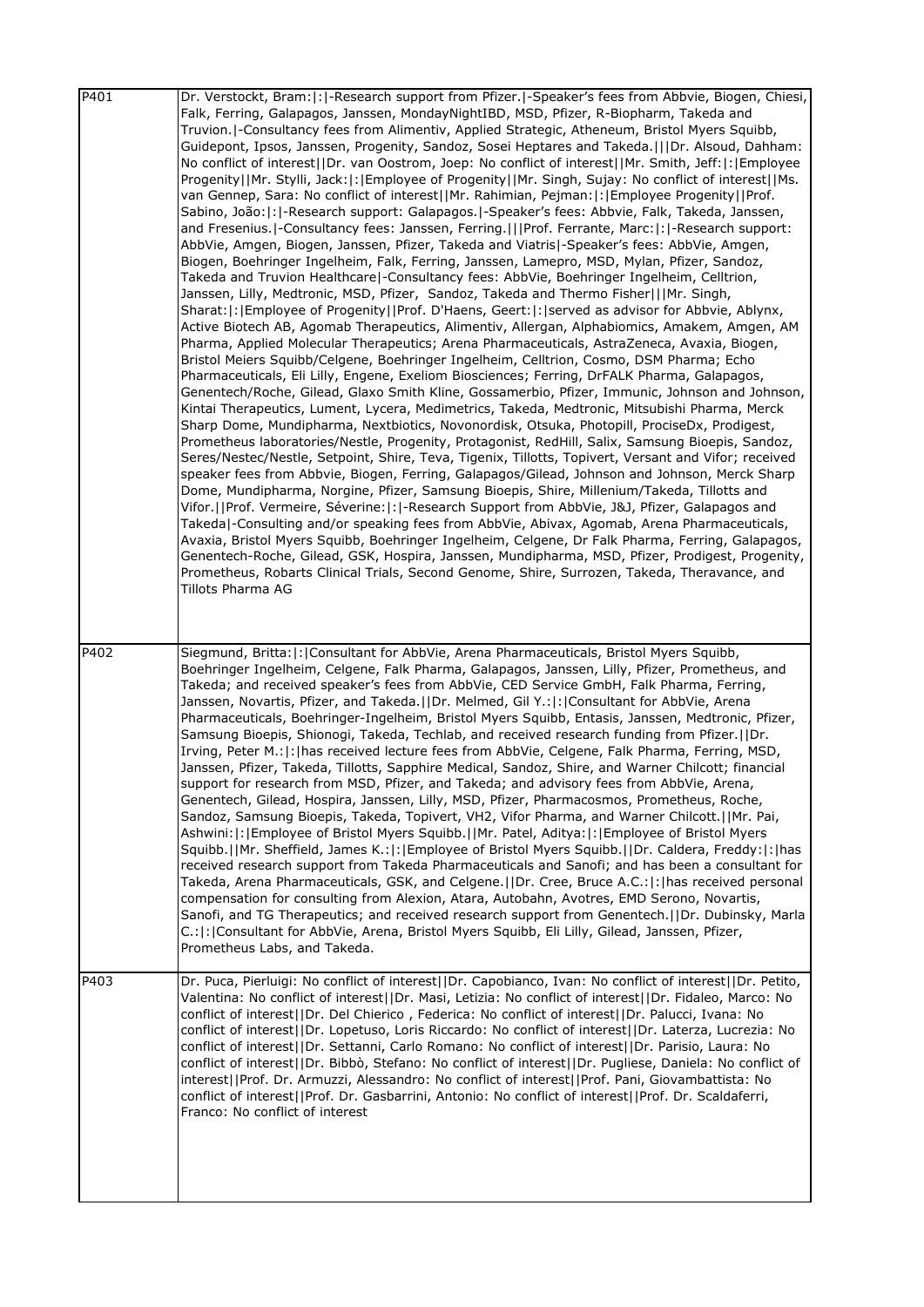| P404 | Dr. Sedano, Rocio:  :   has received consulting fees from Alimentiv Inc.     Hogan,<br>Malcolm:  :   Employee at Alimentiv Inc  McDonald, Cassandra: No conflict of interest  Aswani-<br>Omprakash, Tina:  :   has received consulting fees from AbbVie, Janssen, Takeda, Genentech-Roche,<br>Boehringer Ingelheim, and Arena Pharmaceuticals.   IDr. Ma, Christopher:  :   has received consulting<br>fees from AbbVie, Amgen, AVIR Pharma Inc, Bristol Myers Squibb, Ferring, Fresenius Kabi,<br>Janssen, McKesson, Mylan, Takeda, Pfizer, Roche, and Alimentiv Inc.; speaker's fees from AbbVie,<br>Amgen, AVIR Pharma Inc, Janssen, Takeda, and Pfizer; and research support from Pfizer.  Prof.<br>Dr. Jairath, Vipul:  :   has received consulting/advisory board fees from AbbVie, Alimentiv Inc.,<br>Arena pharmaceuticals, Asieris, Bristol Myers Squibb, Celltrion, Eli Lilly, Ferring, Fresenius Kabi,<br>Galapagos, GlaxoSmithKline, Genentech, Gilead, Janssen, Merck, Mylan, Pandion, Pendopharm,<br>Pfizer, Reistone Biopharma, Roche, Sandoz, Takeda, Teva, and Topivert; and speaker's fees from<br>Abbvie, Ferring, Galapagos, Janssen Pfizer Shire, and Takeda.                                                                                                                                                                                                                                                                          |
|------|-------------------------------------------------------------------------------------------------------------------------------------------------------------------------------------------------------------------------------------------------------------------------------------------------------------------------------------------------------------------------------------------------------------------------------------------------------------------------------------------------------------------------------------------------------------------------------------------------------------------------------------------------------------------------------------------------------------------------------------------------------------------------------------------------------------------------------------------------------------------------------------------------------------------------------------------------------------------------------------------------------------------------------------------------------------------------------------------------------------------------------------------------------------------------------------------------------------------------------------------------------------------------------------------------------------------------------------------------------------------------------------------------------------------------------------------------------------|
| P405 | Dr. Zhao, Mirabella:  :   Travel fees from Takeda Pharma A/S.     Dr. Larsen, Lone: No conflict of<br>interest  Dr. Dige, Anders: : Speakers fee from Tillotts Pharma, Pfizer and MSD, unrelated to<br>present study.  Dr. Hvas, Christian Lodberg: :  Speaker fee from Tillotts Pharma and Takeda,<br>unrelated to the present study.     Dr. Poulsen, Anja: No conflict of interest  Dr. Christiansen,<br>Dagmar: No conflict of interest  Dr. Attauabi, Mohamed: No conflict of interest  Dr. Lo,<br>Bobby:  :   Grants from Tillots Pharma A/S, non-financial support from Janssen-Cilag A/S, MSD. All<br>unrelated to the work submitted.   Mr. Wewer, Mads: No conflict of interest  Ms. Ovesen, Pernille<br>Dige: No conflict of interest  Dr. Petersen, Andreas Munk: No conflict of interest  Prof. Dr.<br>Bendtsen, Flemming: No conflict of interest  Dr. Seidelin, Jakob Benedict: : National coordinator of<br>clinical trials for AbbVie, Eli Lilly, and Roche. Grants from Takeda. All unrelated to the work<br>submitted. (IDr. Burisch, Johan:  :   Personal fees from AbbVie, Janssen-Cilag, and Celgene. Grants<br>and personal fees from MSD. Personal fees from Pfizer. Grants and personal fees from Takeda for<br>participating in advisory boards. Grants and personal fees from Tillotts Pharma. Personal fees from<br>Samsung Bioepis. Grants from Bristol Myers Squibb and Novo Nordisk. All unrelated to the work<br>submitted. |
| P406 | Dr. Nascimento, Catarina: No conflict of interest  Dr. Revés, Joana: No conflict of interest  Dr.<br>Roque Ramos, Lídia: No conflict of interest  Dr. Carolina, Palmela: No conflict of interest  Dr.<br>Fidalgo, Catarina: No conflict of interest  Dr. Glória, Luísa: No conflict of interest  Prof. Dr. Torres,<br>Joana: No conflict of interest                                                                                                                                                                                                                                                                                                                                                                                                                                                                                                                                                                                                                                                                                                                                                                                                                                                                                                                                                                                                                                                                                                        |
| P407 | Dr. Lightner, Amy: No conflict of interest  Dr. Dadgar, Neda: No conflict of interest  Dr. Fulmer,<br>Clifton: No conflict of interest  Dr. Ream, Justin: No conflict of interest  Dr. Nachand, Douglas: No<br>conflict of interest  Dr. Steele, Scott: No conflict of interest                                                                                                                                                                                                                                                                                                                                                                                                                                                                                                                                                                                                                                                                                                                                                                                                                                                                                                                                                                                                                                                                                                                                                                             |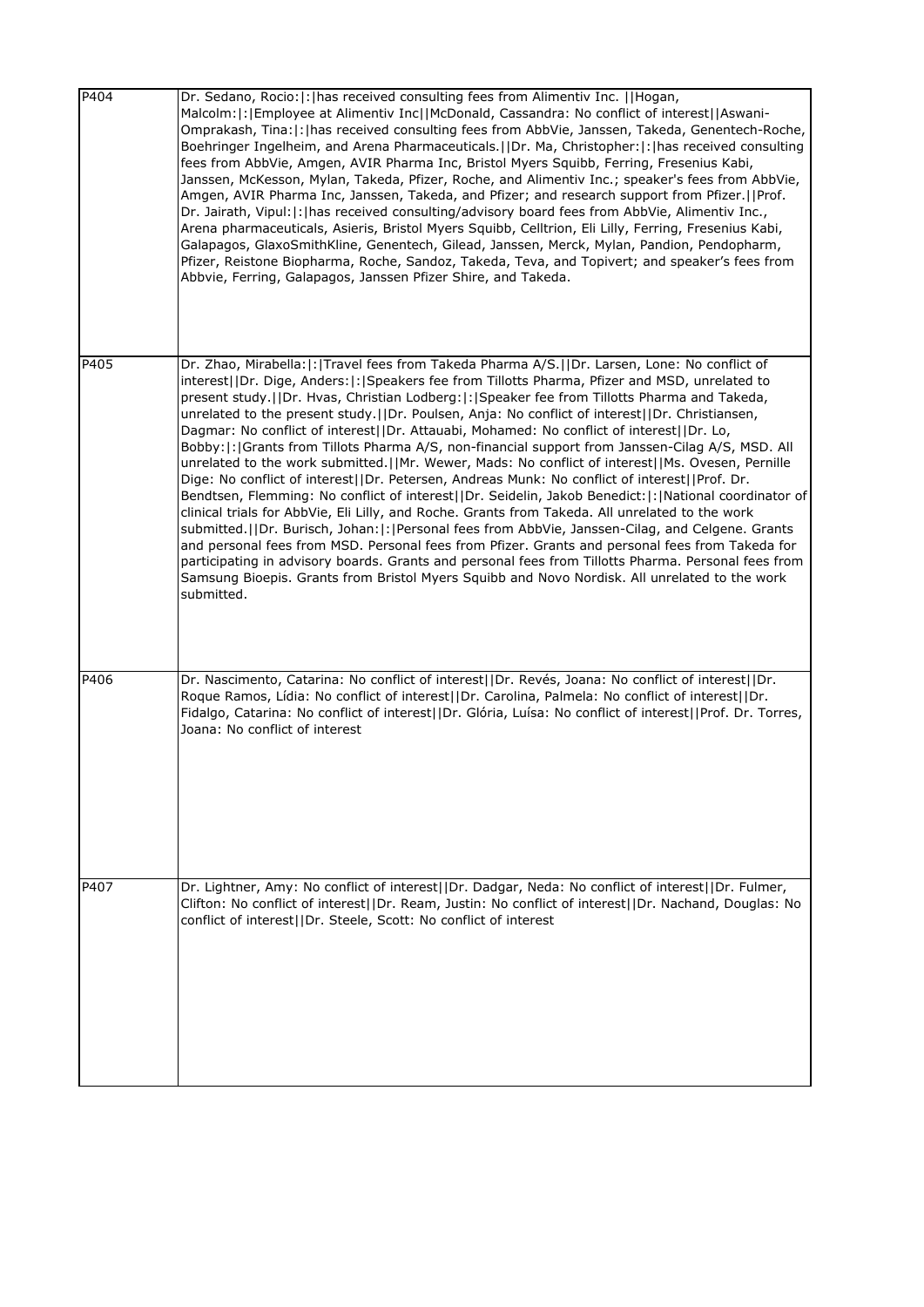| P408 | Dr. Shields, Stephanie: No conflict of interest  Dr. Dunlop, Allan: No conflict of interest  Prof. Dr.<br>Gerasimidis, Konstantinos: No conflict of interest  Mr. Nichols, Ben: No conflict of interest  Dr.<br>Galloway, Peter: No conflict of interest  Dr. Macdonald, Jonathan: No conflict of interest  Dr.<br>Hansen, Richard: No conflict of interest  Dr. Seenan, John Paul: No conflict of interest                                                                                                                                                                                                                                                                                                                                                                                                                                                                                                                                                                                                                                                                                                                                                                                                                                                                                                                                                                                                                                                                                                                                                                                                                                                                                                                                                                                                                                                                                                                                                                                                                                                 |
|------|-------------------------------------------------------------------------------------------------------------------------------------------------------------------------------------------------------------------------------------------------------------------------------------------------------------------------------------------------------------------------------------------------------------------------------------------------------------------------------------------------------------------------------------------------------------------------------------------------------------------------------------------------------------------------------------------------------------------------------------------------------------------------------------------------------------------------------------------------------------------------------------------------------------------------------------------------------------------------------------------------------------------------------------------------------------------------------------------------------------------------------------------------------------------------------------------------------------------------------------------------------------------------------------------------------------------------------------------------------------------------------------------------------------------------------------------------------------------------------------------------------------------------------------------------------------------------------------------------------------------------------------------------------------------------------------------------------------------------------------------------------------------------------------------------------------------------------------------------------------------------------------------------------------------------------------------------------------------------------------------------------------------------------------------------------------|
| P409 | Dr. Quraishi, Mohammed Nabil: No conflict of interest  Dr. Quince, Christopher: No conflict of<br>interest  Ms. Hewitt, Catherine: No conflict of interest  Prof. Beggs, Andrew: No conflict of<br>interest  Prof. Gerasimidis, Konstantinos: No conflict of interest  Dr. Sharma, Naveen: No conflict<br>of interest  Prof. Hawkey, Peter: No conflict of interest  Prof. Oo, Ye: No conflict of interest  Ms.<br>Ives, Natalie: No conflict of interest  Dr. Manzoor, Susan: No conflict of interest  Prof. Loman,<br>Nicholas: No conflict of interest  Dr. Hansen, Richard: No conflict of interest  Prof. Hart, Ailsa: No<br>conflict of interest  Dr. Gaya, Daniel: No conflict of interest  Prof. Iqbal, Tariq: No conflict of<br>interest                                                                                                                                                                                                                                                                                                                                                                                                                                                                                                                                                                                                                                                                                                                                                                                                                                                                                                                                                                                                                                                                                                                                                                                                                                                                                                           |
| P410 | Dr. Suarez Ferrer, Cristina Julia: No conflict of interest  Mesonero, Francisco: No conflict of<br>interest  Caballol, Berta: No conflict of interest  Ballester, Maria Pilar: No conflict of<br>interest  Baston Rey, Iria: No conflict of interest  Castaño Garcia, Andres: No conflict of<br>interest  Miranda Bautista, Jose: No conflict of interest  Saiz Chumillas, Rosa: No conflict of<br>interest  Benitez, Jose Manuel: No conflict of interest  Sanchez Delgado, Laura: No conflict of<br>interest  Lopez-Garcia, Alicia: No conflict of interest  Rubin de Celix, Cristina: No conflict of<br>interest  Lopez Sanroma, Antonio: No conflict of interest  Martin-Arranz, Maria Dolores: No conflict<br>of interest  Fernández-Clotet, Agnes: No conflict of interest  Merino Murgui, Victor: No conflict of<br>interest  Calviño Suárez, Cristina: No conflict of interest  Florez, Pablo: No conflict of<br>interest  Lobato matilla, Maria Elena: No conflict of interest  Sicilia, Beatriz: No conflict of<br>interest  Soto Escribano, Pilar: No conflict of interest  Maroto Martin, Carlos: No conflict of<br>interest  Alonso Abreu, Inmaculada: No conflict of interest  Melcarne, Luigi: No conflict of<br>interest  Plaza Santos, Rocio: No conflict of interest  Marques Cami, Miquel: No conflict of<br>interest  Caballero Mateos, Antonio: No conflict of interest  Gómez Díez, Cesar: No conflict of<br>interest  Calafat, Margalida: No conflict of interest  Alonso Galan, Horacio: No conflict of<br>interest  Vega Villaamil, Pablo: No conflict of interest  Castro Senosiain, Beatriz: No conflict of<br>interest  Guerro Moya, Andrea: No conflict of interest  Rodriguez Diaz, Carmen Yolanda: No<br>conflict of interest  Spicakova, Katerina: No conflict of interest  Manceñido Marcos, Noemi: No<br>conflict of interest  Molina, Gema: No conflict of interest  De Castro, Luisa: No conflict of<br>interest  Mañosa Ciria, Miriam: No conflict of interest  Barreiro-De Acosta, Manuel: No conflict of<br>interest |
| P411 | Dr. Moore, Alice Catherine: No conflict of interest  Mr. Russell, David: No conflict of interest  Dr.<br>Dart, Robin: No conflict of interest  Dr. Dias, Shiluka: No conflict of interest  Dr. Ghuman,<br>Sundeep: No conflict of interest  Dr. Petri, Bianca: No conflict of interest  Ms. Sharma, Esha: No<br>conflict of interest  Dr. Ray, Shuvra: No conflict of interest  Dr. Anderson, Simon: No conflict of<br>interest  Dr. Mawdsley, Joel: No conflict of interest  Dr. Irving, Peter M: No conflict of interest  Dr.<br>Samaan, Mark A: No conflict of interest                                                                                                                                                                                                                                                                                                                                                                                                                                                                                                                                                                                                                                                                                                                                                                                                                                                                                                                                                                                                                                                                                                                                                                                                                                                                                                                                                                                                                                                                                  |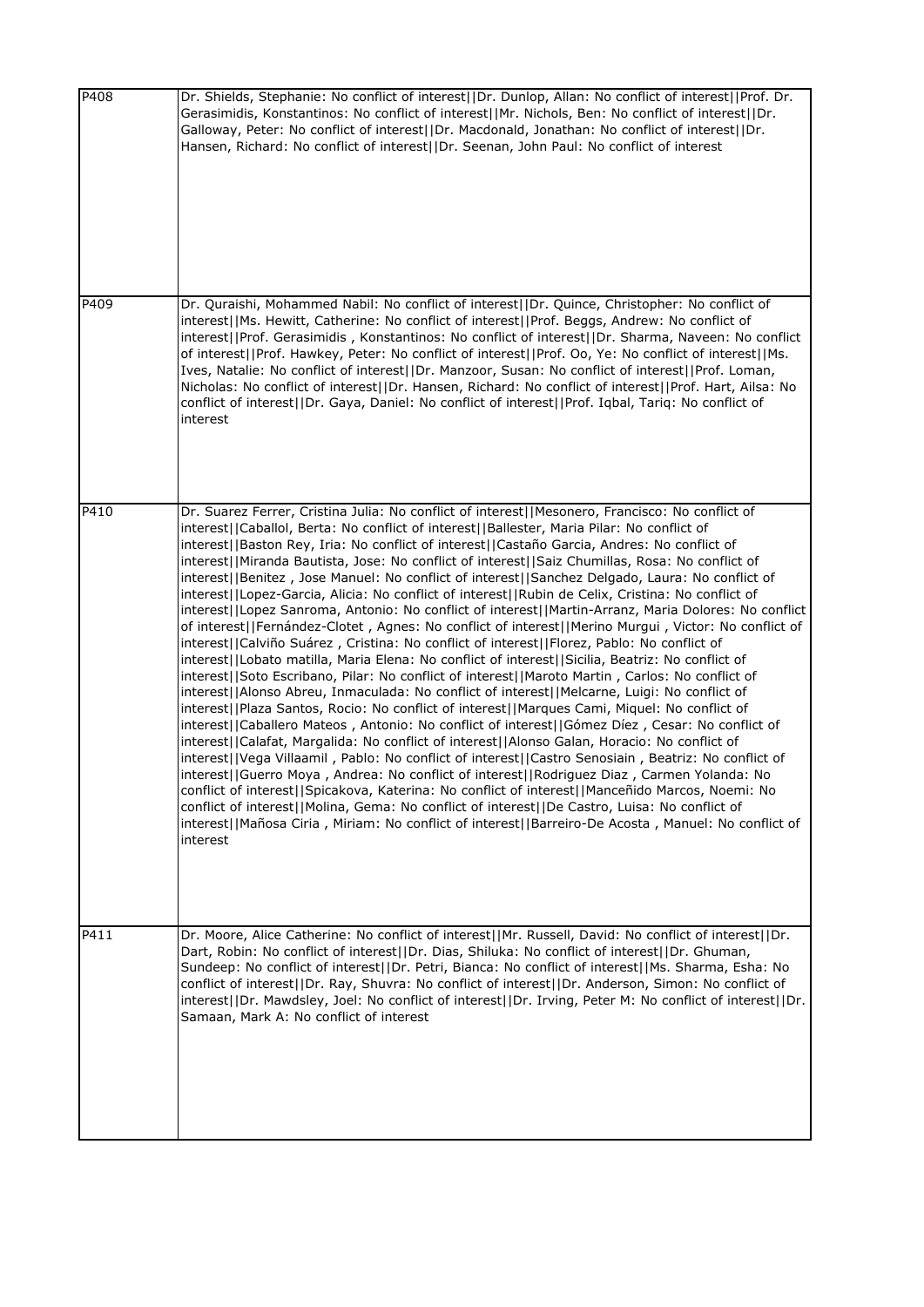| P412 | Dr. Ollech, Jacob: No conflict of interest  Dr. Yanai, Henit: No conflict of interest  Dr. Avni-Biron,<br>Irit: No conflict of interest  Dr. Snir, Yifat: No conflict of interest  Dr. Banai, Hagar: No conflict of<br>interest  Dr. Broitman, Yelena: No conflict of interest  Dr. Goren, Idan: No conflict of<br>interest  Prof. Wasserberg, Nir: No conflict of interest  Dr. White, Ian: No conflict of interest  Prof.<br>Dotan, Iris: No conflict of interest                                                                                                                                                                                                                                                                                      |
|------|----------------------------------------------------------------------------------------------------------------------------------------------------------------------------------------------------------------------------------------------------------------------------------------------------------------------------------------------------------------------------------------------------------------------------------------------------------------------------------------------------------------------------------------------------------------------------------------------------------------------------------------------------------------------------------------------------------------------------------------------------------|
| P413 | Dr. Tran, Ai P: No conflict of interest  Dr. Tassone, Daniel: No conflict of interest  Prof. Nossent,<br>Johannes C: No conflict of interest  Prof. Ding, Nik Sheng: No conflict of interest                                                                                                                                                                                                                                                                                                                                                                                                                                                                                                                                                             |
| P414 | Ms. Bianchi, Rahel: No conflict of interest  Prof. Dr. Von Känel, Roland: No conflict of interest  Dr.<br>Roth, Rene: No conflict of interest  Dr. Schreiner, Philipp: No conflict of interest  Rossel, Jean-<br>Benoit: No conflict of interest  Barry, Mamadou Pathé: No conflict of interest  Dora, Barbara: No<br>conflict of interest  Kloth, Patricia: No conflict of interest  Dr. Juillerat, Pascal: No conflict of<br>interest  Dr. Greuter, Thomas: No conflict of interest  Misselwitz, Benjamin: No conflict of<br>interest  Prof. Dr. Schoepfer, Alain: No conflict of interest  Prof. Dr. Scharl, Michael: No conflict of<br>interest  Prof. Dr. Rogler, Gerhard: No conflict of interest  Dr. Biedermann, Luc: No conflict of<br>interest |
| P415 | Dr. Cox, Selina: No conflict of interest  Dr. Wall, Catherine: No conflict of interest  Ms. Clarke,<br>Hazel: No conflict of interest  Ms. Drysdale, Candice: No conflict of interest  Dr. Czuber-Dochan,<br>Wladyslawa: No conflict of interest  Dr. Lomer, Miranda: No conflict of interest  Prof. Lindsay,<br>James: No conflict of interest  Prof. Whelan, Kevin: No conflict of interest                                                                                                                                                                                                                                                                                                                                                            |
| P416 | Dr. Poredska, Karolina: No conflict of interest  Dr. Kunovský, Lumír: No conflict of interest  Dr.<br>Marek, Filip: No conflict of interest  Prof. Kala, Zdeněk: No conflict of interest  Dr. Ivanecká,<br>Dominika: No conflict of interest  Iesalnieks, Igors: No conflict of interest                                                                                                                                                                                                                                                                                                                                                                                                                                                                 |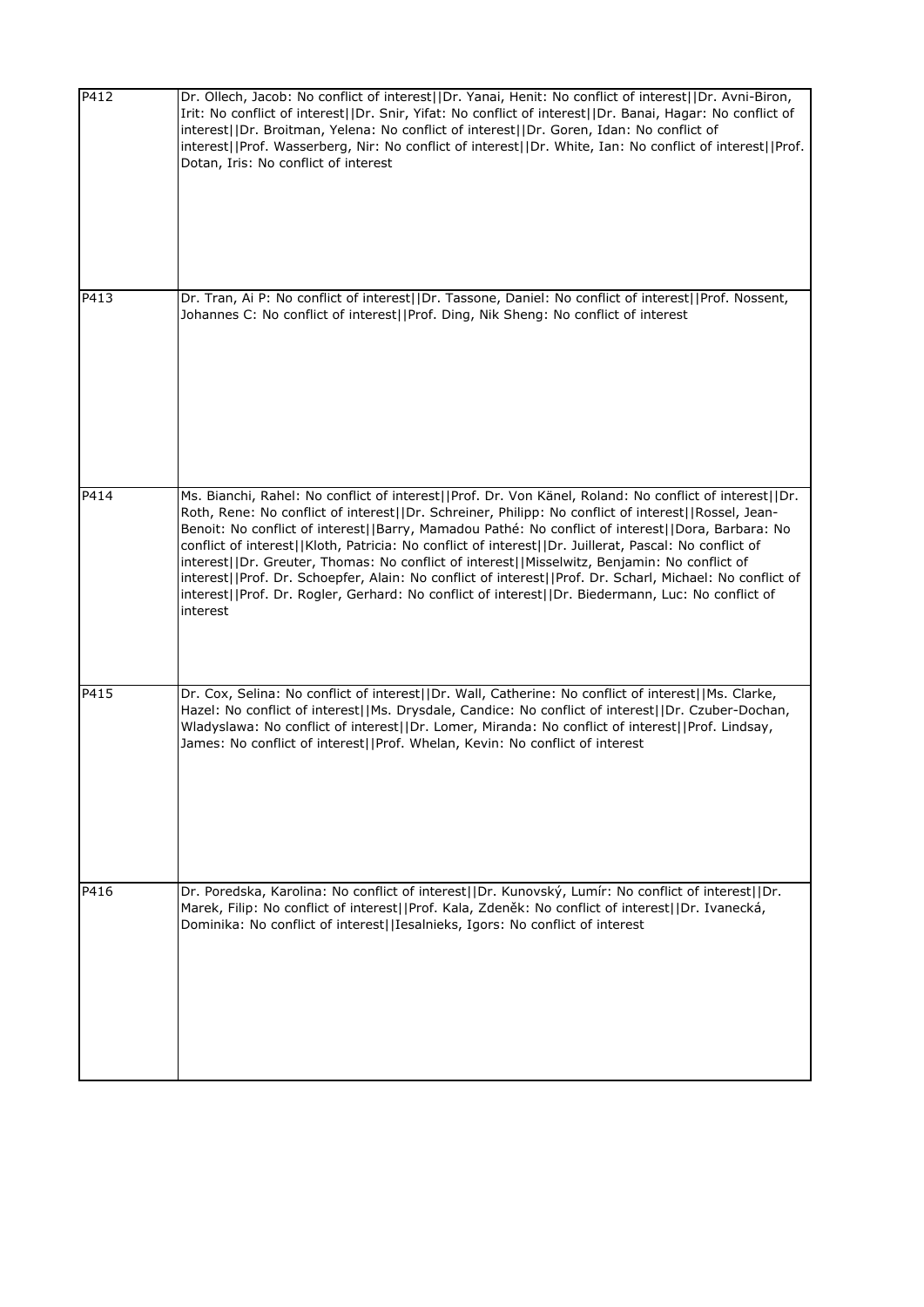| P417 | Dr. Horvath, Miklos: No conflict of interest  Csontos, Ágnes Anna: No conflict of interest  Sárközi,<br>Miklós: No conflict of interest  Cseprekal, Orsolya: No conflict of interest  Prof. Dr. Szijártó, Attila:<br>No conflict of interest  Dr. Miheller, Pál: No conflict of interest                                                                                                                                                                                                                                                                                                                                                                                                                                                                                                                                             |
|------|--------------------------------------------------------------------------------------------------------------------------------------------------------------------------------------------------------------------------------------------------------------------------------------------------------------------------------------------------------------------------------------------------------------------------------------------------------------------------------------------------------------------------------------------------------------------------------------------------------------------------------------------------------------------------------------------------------------------------------------------------------------------------------------------------------------------------------------|
| P418 | Mrs. Gupta, Arti: No conflict of interest  Dr. Singh, Namrata: No conflict of interest  Mrs. Madan,<br>Divya: No conflict of interest  Dr. Farooqui, Maryam: No conflict of interest  Mrs. Singh, Neha: No<br>conflict of interest  Dr. Singh, Mukesh: No conflict of interest  Dr. Virmani, Shubi: No conflict of<br>interest  Ms. Verma, Mehak: No conflict of interest  Mr. Bajaj, Aditya: No conflict of interest  Mrs.<br>Markandey, Manasvini: No conflict of interest  Dr. kante, Bhaskar: No conflict of interest  Dr.<br>Vuyyuru, Sudheer Kumar: No conflict of interest  Dr. Kumar, Peeyush: No conflict of interest  Dr.<br>Sahu, Pabitra: No conflict of interest  Prof. Dr. Makharia, Govind: No conflict of interest  Dr. Kedia,<br>Saurabh: No conflict of interest  Prof. Dr. Ahuja, Vineet: No conflict of interest |
| P419 | Dr. Scarallo, Luca: No conflict of interest  Dr. Peruggia, Edoardo: No conflict of interest  Dr.<br>Fioretti, Lorenzo: No conflict of interest  Dr. Renzo, Sara: No conflict of interest  Dr. Paci, Monica:<br>No conflict of interest  Dr. Naldini, Sara: No conflict of interest  Dr. Barp, Jacopo: No conflict of<br>interest  Dr. Di Paola, Monica: No conflict of interest  Prof. Dr. Lionetti, Paolo: No conflict of<br>interest                                                                                                                                                                                                                                                                                                                                                                                               |
| P420 | Dr. Melotti, Laura: No conflict of interest  Dr. Dussias, Nikolas Konstantine: No conflict of<br>interest  Dr. Belluzzi, Andrea: No conflict of interest  Dr. Salice, Marco: No conflict of interest  Dr.<br>Calabrese, Carlo: No conflict of interest  Prof. Dr. Rizzello, Fernando: No conflict of interest  Prof.<br>Dr. Gionchetti, Paolo: No conflict of interest                                                                                                                                                                                                                                                                                                                                                                                                                                                               |
| P421 | Dr. Albshesh, Ahmad: No conflict of interest  Dr. Ungar, Bella: No conflict of interest  Prof.<br>Kopylov, Uri: No conflict of interest  Prof. Ben-Horin, Shomron: No conflict of interest  Dr. Carter,<br>Dan: No conflict of interest                                                                                                                                                                                                                                                                                                                                                                                                                                                                                                                                                                                              |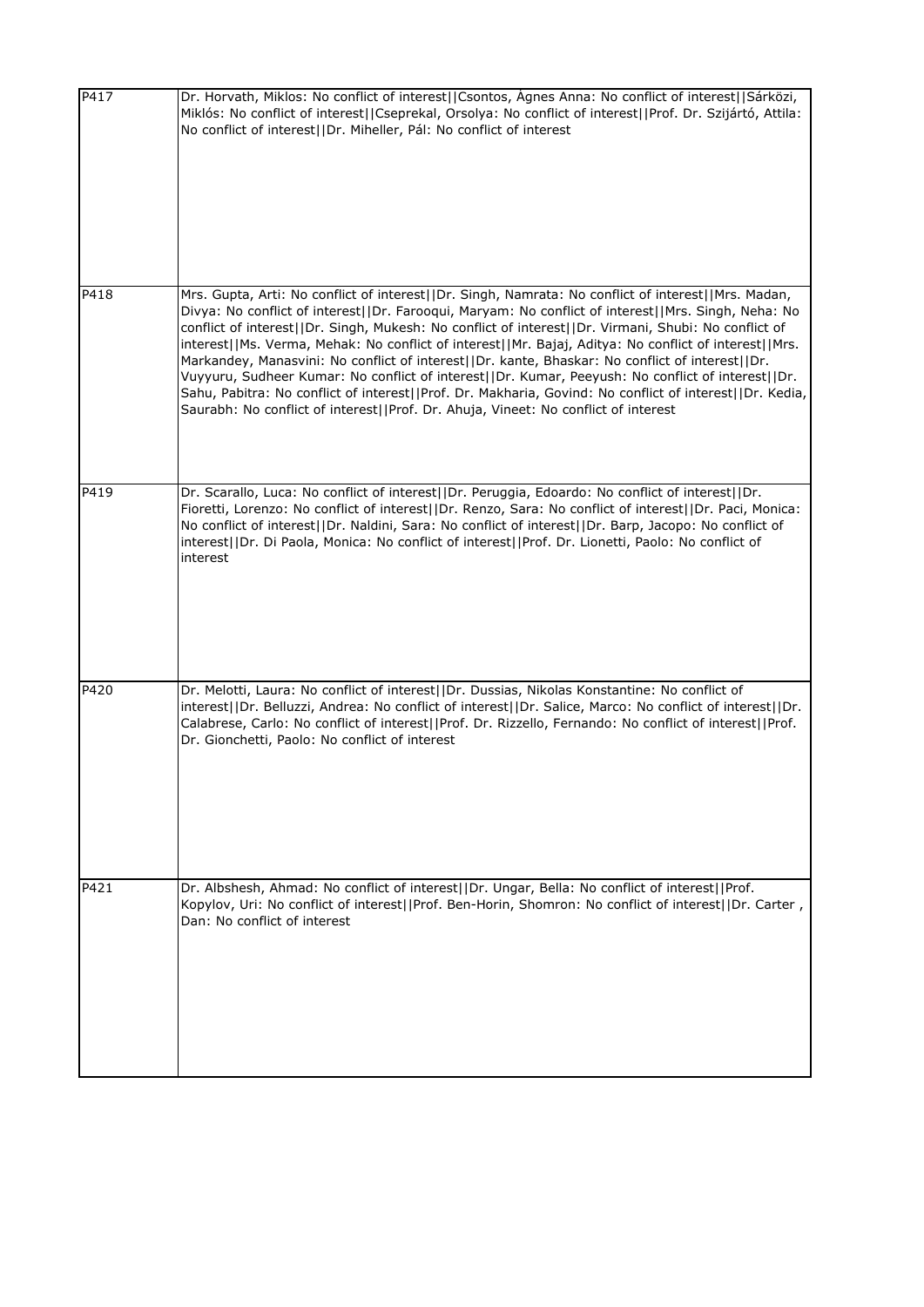| P422 | Dr. Routledge, Emma: No conflict of interest  Dr. Meade, Susanna: No conflict of interest  Ms.<br>Sharma, Esha: No conflict of interest  Dr. Zeki, Sebastian: No conflict of interest  Dr. Ray, Shuvra:<br>No conflict of interest  Dr. Anderson, Simon: No conflict of interest  Prof. Sanderson, Jeremy: No<br>conflict of interest  Dr. Mawdsley, Joel: No conflict of interest  Dr. Samaan, Mark: No conflict of<br>interest                                                                                                                                                                                                                                                                                                   |
|------|------------------------------------------------------------------------------------------------------------------------------------------------------------------------------------------------------------------------------------------------------------------------------------------------------------------------------------------------------------------------------------------------------------------------------------------------------------------------------------------------------------------------------------------------------------------------------------------------------------------------------------------------------------------------------------------------------------------------------------|
| P423 | Dr. Ranjan, Mukesh Kumar: No conflict of interest  Dr. Kumar, Peeyush: No conflict of interest  Dr.<br>Vuyyuru, Sudheer Kumar: No conflict of interest  Dr. Kante, Bhaskar: No conflict of interest  Dr.<br>Sahu, Pabitra: No conflict of interest  Dr. Mundhra, Sandeep: No conflict of interest  Dr. Golla,<br>Rithvik: No conflict of interest  Dr. Singh, Mukesh: No conflict of interest  Virmani, Shubi: No<br>conflict of interest  Dr. Sharma, Raju: No conflict of interest  Dr. Panwar, Rajesh: No conflict of<br>interest  Dr. Das, Prasenjit: No conflict of interest  Dr. Makharia, Govind: No conflict of<br>interest  Dr. Kedia, Saurabh: No conflict of interest  Prof. Dr. Ahuja, Vineet: No conflict of interest |
| P424 | Ms. Alice, Hardman: No conflict of interest  Dr. Gemma, Burdge: No conflict of interest  Dr.<br>Selinger, Christian Philipp:  :  Takeda and Celltrion: consultancy, speaker                                                                                                                                                                                                                                                                                                                                                                                                                                                                                                                                                        |
| P425 | Dr. Georgieva, Avgustina Chavdarova: No conflict of interest  Prof. Atanassova, Antonia: No<br>conflict of interest  Prof. Mirchev, Milko: No conflict of interest                                                                                                                                                                                                                                                                                                                                                                                                                                                                                                                                                                 |
| P426 | Dr. McCormick, Emma: No conflict of interest  Dr. Singh, Pamla: No conflict of interest  Prof.<br>Kevans, David: No conflict of interest                                                                                                                                                                                                                                                                                                                                                                                                                                                                                                                                                                                           |
| P427 | Gaglani, Ria: No conflict of interest  Dr. Balarajah, Sharmili: No conflict of interest  Dr. Williams,<br>Horace: No conflict of interest  Dr. Hicks, Lucy: No conflict of interest                                                                                                                                                                                                                                                                                                                                                                                                                                                                                                                                                |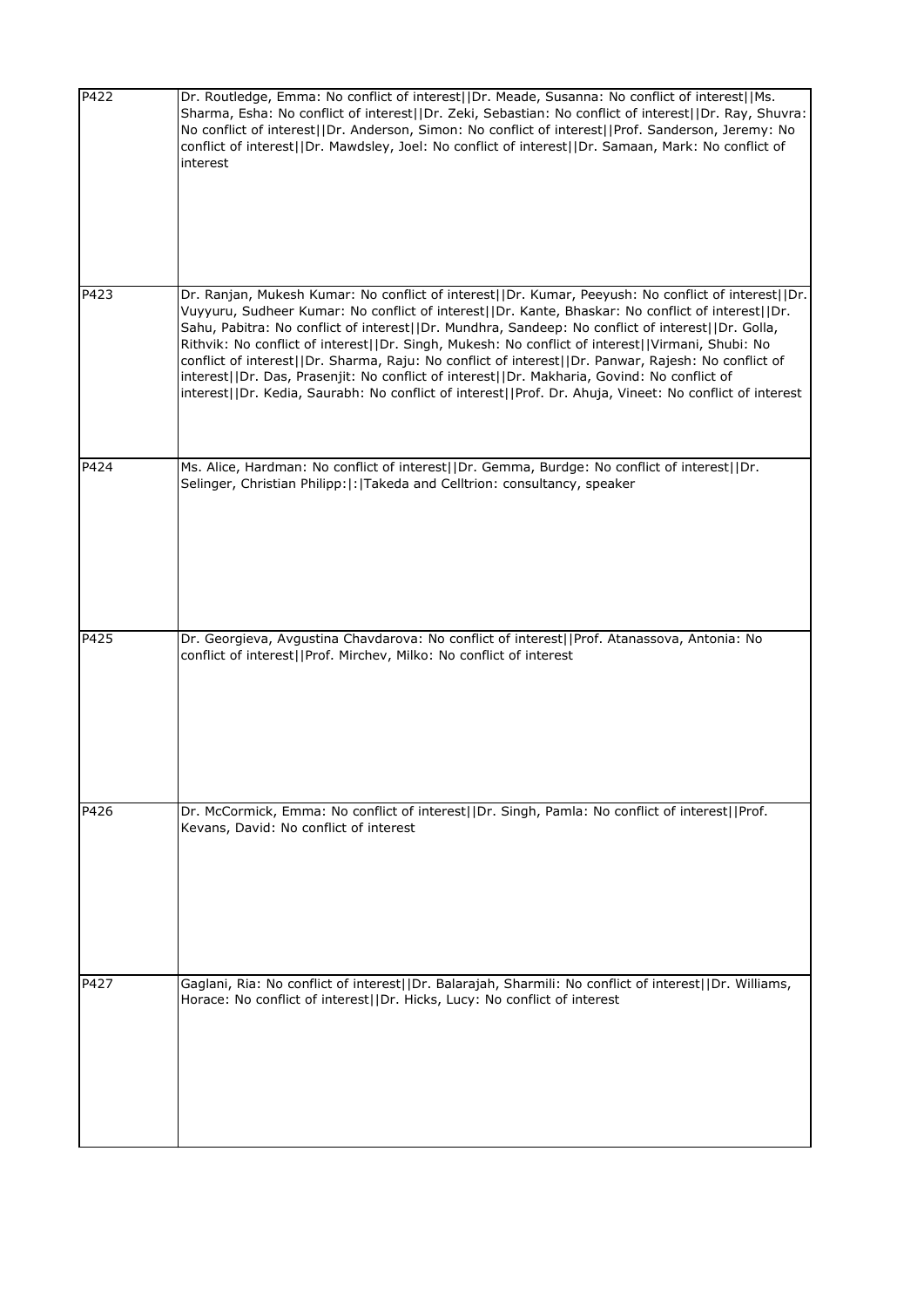| P428 | Dr. Lightner, Amy: No conflict of interest  Dr. Ream, Justin: No conflict of interest  Dr. Nachand,<br>Douglas: No conflict of interest  Dr. Fulmer, Clifton: No conflict of interest  Dr. Regueiro, Miguel:<br>No conflict of interest  Dr. Steele, Scott: No conflict of interest                                                                                                                                                                                                                                                                                                                                                                                                                                                                                                                                                                                                                                                                                                                                                                              |
|------|------------------------------------------------------------------------------------------------------------------------------------------------------------------------------------------------------------------------------------------------------------------------------------------------------------------------------------------------------------------------------------------------------------------------------------------------------------------------------------------------------------------------------------------------------------------------------------------------------------------------------------------------------------------------------------------------------------------------------------------------------------------------------------------------------------------------------------------------------------------------------------------------------------------------------------------------------------------------------------------------------------------------------------------------------------------|
| P429 | Prof. Dr. Mantzaris, Gerassimos:  :   Gerassimos J. Mantzaris received fees as Advisor/lecturer for<br>AbbVie, Celgene, Celtrion, Ferrirng, Genesis, Hospira, Janssen, MSD, Mylan, Pfizer, Takeda, Vianex,<br>Falk Pharma consultation fees for AbbVie, MSD and Takeda research support from AbbVie,<br>Genesis, Vianex, MSD.  Dr. Archavlis, Emmanuel: No conflict of interest  Dr. Christidou, Aggeliki:<br>No conflict of interest  Dr. Viazis, Nikolaos: :  Nikos Viazis received fees as Advisor/lecturer for<br>AbbVie, Amgen, Aenorasis, Ferrirng, Genesis, Janssen, MSD, Pfizer, Takeda,     Dr. Georgios,<br>Karampekos: No conflict of interest                                                                                                                                                                                                                                                                                                                                                                                                        |
| P430 | Dr. Honap, Sailish:  :  Speaker, a consultant, and/or an advisory board member for Pfizer, Janssen,<br>and Takeda.  Mrs. Sharma, Esha: : Speaker and/or an advisory board member for Takeda,<br>Janssen and Pharmacosmos.   Dr. Ray, Shuvra:  :   Meeting support fees for Pharmacosmos.<br>Lecturing fees for Abbvie and Takeda.   Dr. Mawdsley, Joel: No conflict of interest    Dr. Anderson,<br>Simon: No conflict of interest  Dr. Samaan, Mark: :  Speaker, a consultant, and/or an advisory<br>board member for Sandoz, Janssen, Takeda, MSD, Falk, Abbvie, Bristol Myers Squibb and<br>Samsung Bioepis.     Dr. Pavlidis, Polychronis:  :   Received research funding from Galapagos.     Dr.<br>Irving, Peter:  :   Served as a speaker, and/or a consultant, and/or an advisory board member for<br>Abbvie, Warner Chilcott, Ferring, Falk Pharma, Takeda, MSD, Johnson and Johnson, Shire, Pfizer,<br>Vifor Pharma, Pharmacosmos, Topivert, Genentech, Hospira and Samsung Bioepis, and has<br>received research funding from MSD, Takeda and Pfizer. |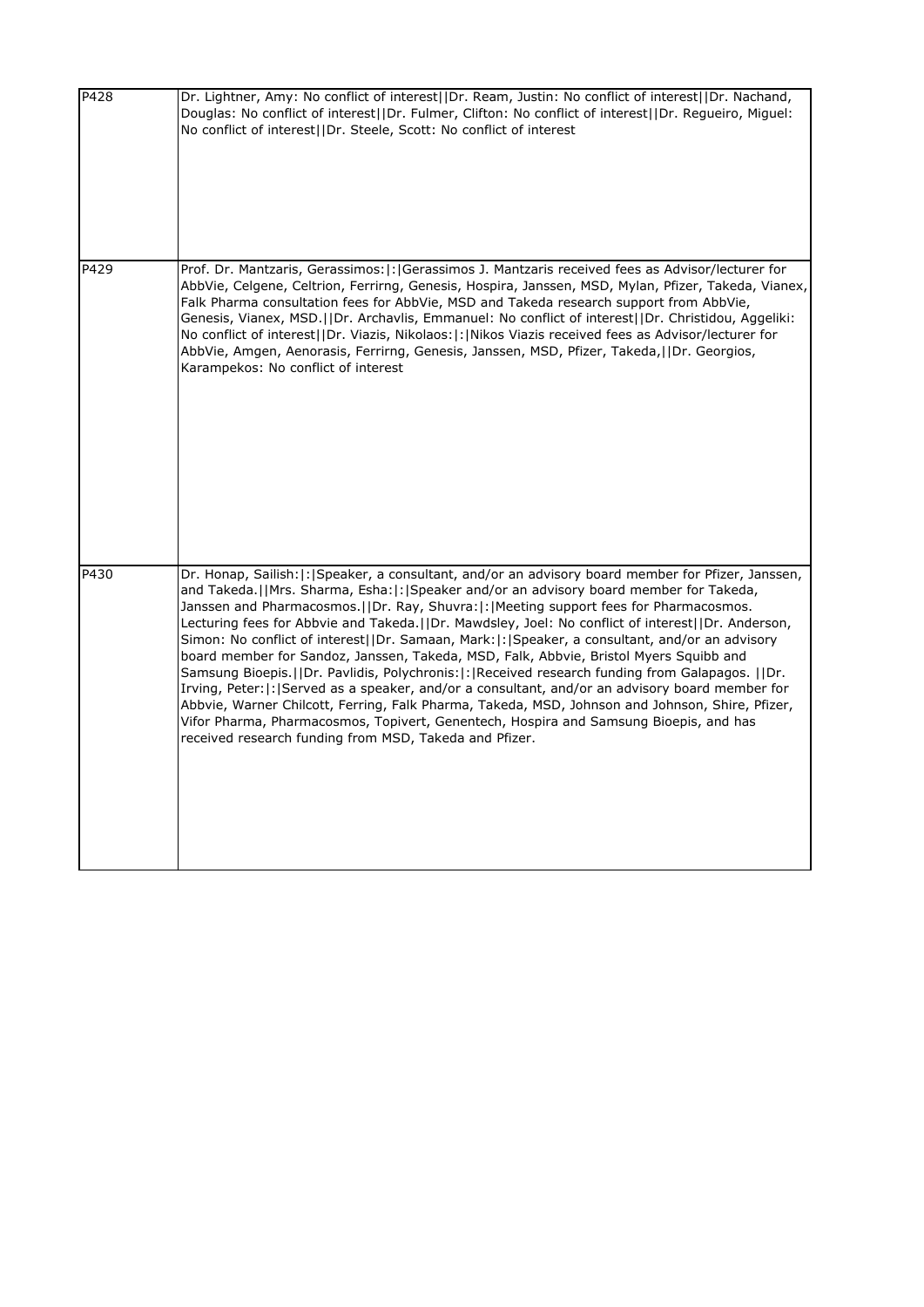| P431 | Reinisch, Walter:  :   Speaker for Abbott Laboratories, AbbVie, Aesca, Aptalis, Astellas, Centocor,<br>Celltrion, Danone Austria, Elan, Falk Pharma GmbH, Ferring, Immundiagnostik, Medice, Mitsubishi<br>Tanabe Pharma Corporation, MSD, Otsuka, PDL, Pharmacosmos, PLS Education, Schering-Plough,<br>Shire, Takeda, Therakos, Vifor, and Yakult; has served as a consultant for Abbott Laboratories,<br>AbbVie, Aesca, Algernon, Amgen, AM Pharma, AMT, AOP Orphan, Arena Pharmaceuticals, Astellas,<br>Astra Zeneca, Avaxia, Roland Berger GmBH, Bioclinica, Biogen IDEC, Boehringer-Ingelheim, Bristol<br>Myers Squibb, Calyx, Cellerix, Chemocentryx, Celgene, Centocor, Celltrion, Covance, Danone<br>Austria, DSM, Elan, Eli Lilly, Ernest & Young, Falk Pharma GmbH, Ferring, Galapagos, Gatehouse<br>Bio Inc., Genentech, Gilead, Grünenthal, ICON, Index Pharma, Inova, Intrinsic Imaging, Janssen,<br>Johnson & Johnson, Kyowa Hakko Kirin Pharma, Landos Biopharma, Lipid Therapeutics, LivaNova,<br>Mallinckrodt, Medahead, MedImmune, Millenium, Mitsubishi Tanabe Pharma Corporation, MSD,<br>Nash Pharmaceuticals, Nestle, Nippon Kayaku, Novartis, Ocera, OMass, Otsuka, Parexel, PDL,<br>Periconsulting, Pharmacosmos, Philip Morris Institute, Pfizer, Procter & Gamble, Prometheus,<br>Protagonist, Provention, Quell Therapeutics, Robarts Clinical Trial, Sandoz, Schering-Plough,<br>Second Genome, Seres Therapeutics, Setpointmedical, Sigmoid, Sublimity, Takeda, Teva Pharma,<br>Therakos, Theravance, Tigenix, UCB, Vifor, Zealand, Zyngenia, and 4SC; has served as an<br>advisory board member for Abbott Laboratories, AbbVie, Aesca, Amgen, AM Pharma, Astellas,<br>Astra Zeneca, Avaxia, Biogen IDEC, Boehringer-Ingelheim, Bristol Myers Squibb, Cellerix,<br>Chemocentryx, Celgene, Centocor, Celltrion, Danone Austria, DSM, Elan, Ferring, Galapagos,<br>Genentech, Grünenthal, Inova, Janssen, Johnson & Johnson, Kyowa Hakko Kirin Pharma, Lipid<br>Therapeutics, MedImmune, Millenium, Mitsubishi Tanabe Pharma Corporation, MSD, Nestle,<br>Novartis, Ocera, Otsuka, PDL, Pharmacosmos, Pfizer, Procter & Gamble, Prometheus, Sandoz,<br>Schering-Plough, Second Genome, Setpointmedical, Takeda, Therakos, Tigenix, UCB, Zealand,<br>Zyngenia, and 4SC; has received research funding from Abbott Laboratories, AbbVie, Aesca,<br>Centocor, Falk Pharma GmbH, Immundiagnostik, Janssen, MSD, Sandoz, Takeda.  Axelrad,<br>Jordan:  :  BioFire Diagnostics - research support; BioFire Diagnostics, Abbvie, and Janssen -<br>consultant and/or advisory board  Ahmad, Harris A.: : employee of Bristol-Myers Squibb<br>Company  Pondel, Marc: : employee of Bristol-Myers Squibb Company  Ather,<br>Shabana:  :   employee of Bristol-Myers Squibb Company     Elegbe, Ayanbola:  :   employee of Bristol-<br>Myers Squibb Company  Sninsky, Charles: : Speaker for Janssen, Abbvie, UCB, Pfizer, BMS,<br>Takeda  Longman, Randy: : consultant for Pfizer and Bristol-Myers Squibb |
|------|------------------------------------------------------------------------------------------------------------------------------------------------------------------------------------------------------------------------------------------------------------------------------------------------------------------------------------------------------------------------------------------------------------------------------------------------------------------------------------------------------------------------------------------------------------------------------------------------------------------------------------------------------------------------------------------------------------------------------------------------------------------------------------------------------------------------------------------------------------------------------------------------------------------------------------------------------------------------------------------------------------------------------------------------------------------------------------------------------------------------------------------------------------------------------------------------------------------------------------------------------------------------------------------------------------------------------------------------------------------------------------------------------------------------------------------------------------------------------------------------------------------------------------------------------------------------------------------------------------------------------------------------------------------------------------------------------------------------------------------------------------------------------------------------------------------------------------------------------------------------------------------------------------------------------------------------------------------------------------------------------------------------------------------------------------------------------------------------------------------------------------------------------------------------------------------------------------------------------------------------------------------------------------------------------------------------------------------------------------------------------------------------------------------------------------------------------------------------------------------------------------------------------------------------------------------------------------------------------------------------------------------------------------------------------------------------------------------------------------------------------------------------------------------------------------------------------------------------------------------------------------------------------------------------------------------------------------------------------------------------------------------------------|
| P432 | Mr. Murphy, Daniel: No conflict of interest  Mr. Wooton, Peter: No conflict of interest  Mr. Jacob,<br>Ian: No conflict of interest                                                                                                                                                                                                                                                                                                                                                                                                                                                                                                                                                                                                                                                                                                                                                                                                                                                                                                                                                                                                                                                                                                                                                                                                                                                                                                                                                                                                                                                                                                                                                                                                                                                                                                                                                                                                                                                                                                                                                                                                                                                                                                                                                                                                                                                                                                                                                                                                                                                                                                                                                                                                                                                                                                                                                                                                                                                                                          |
| P433 | Dr. Garcia-Alvarado, María: No conflict of interest  Dr. Barrio, Jesús: : Support for travel for<br>meetings: Janssen  Dr. Sierra-Ausin, Monica: No conflict of interest  Dr. Arias, Laura: No conflict<br>of interest  Dr. Fernández-Salazar, Luis: No conflict of interest  Dr. Fuentes Coronel, Ana: No<br>conflict of interest  Dr. Arias García, Lara: No conflict of interest  Dr. García-Alonso, Francisco<br>Javier: No conflict of interest  Dr. García-Prada, María: No conflict of interest  Dr. Legido, Jesús:<br>No conflict of interest  Dr. Sánchez-Hernández, José German: No conflict of interest  Dr. Muñoz,<br>Fernando: No conflict of interest                                                                                                                                                                                                                                                                                                                                                                                                                                                                                                                                                                                                                                                                                                                                                                                                                                                                                                                                                                                                                                                                                                                                                                                                                                                                                                                                                                                                                                                                                                                                                                                                                                                                                                                                                                                                                                                                                                                                                                                                                                                                                                                                                                                                                                                                                                                                                          |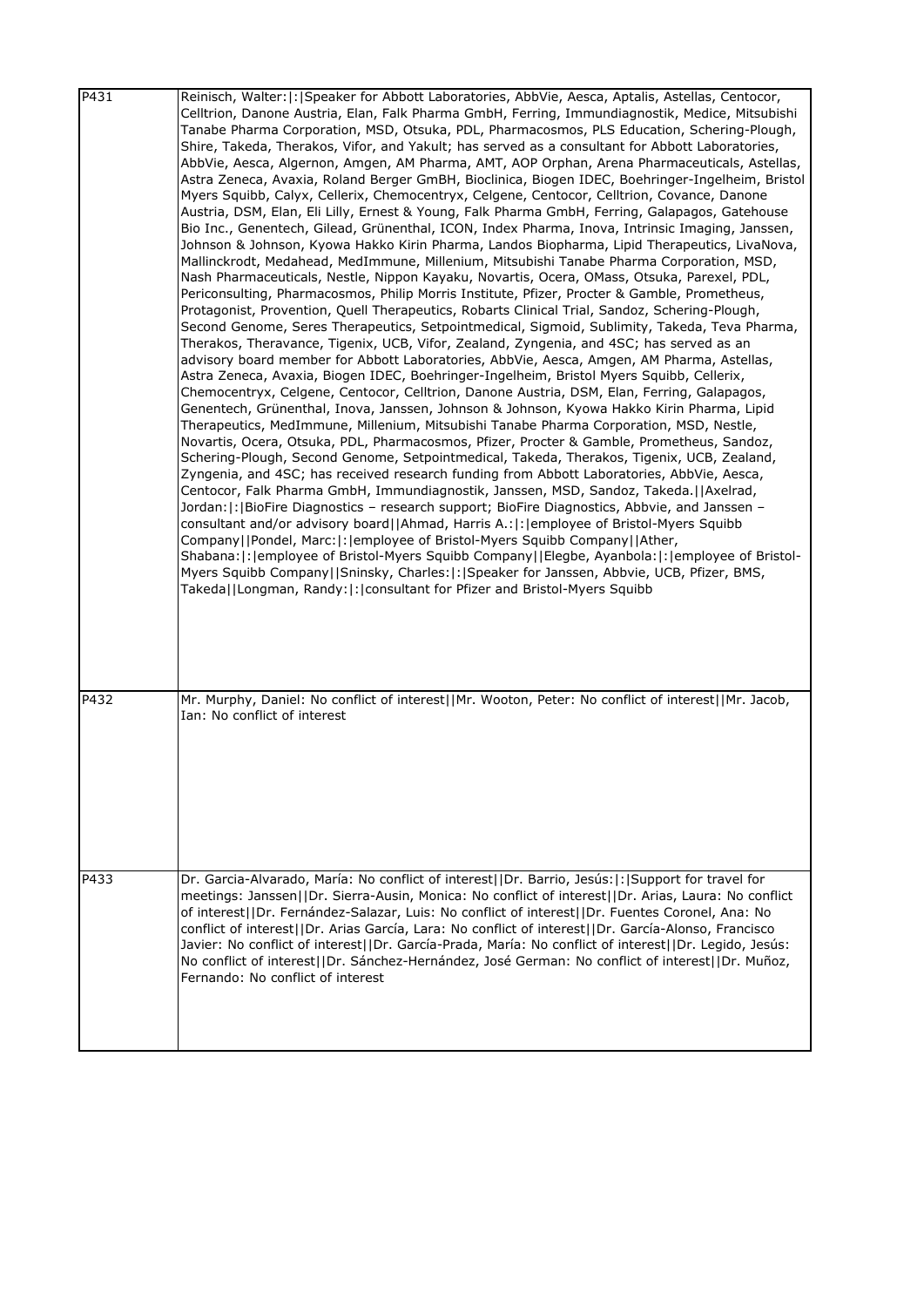| P434 | Dignass, Axel U: : Axel Dignass has received fees for participation in clinical trials, review<br>activities, such as data monitoring boards, statistical analysis, endpoint committees from Falk,<br>AbbVie, Janssen, Gilead, Celgene/ BMS and Pfizer; consultancy fees from AbbVie, MSD, Ferring,<br>Roche/Genentech, Takeda, Vifor, Pharmacosmos, Boehringer-Ingelheim, Gilead, Galapagos,<br>Biogen, Falk, Janssen, Pfizer, Sandoz/Hexal, BMS/Celgene, Tillotts, Lilly, Amgen and Fresenius<br>Kabi; payment from lectures including service on speakers bureaus from Falk Foundation, Ferring,<br>MSD, AbbVie, Vifor, Janssen, Pfizer, Tillotts, Takeda, Lilly, Gilead/ Galapagos; payment for<br>development of educational presentations from Tillotts, Ferring and AbbVie  Prof. Dr. Gisbert,<br>Javier P: :  Dr. Gisbert has served as a speaker, a consultant and advisory member for or has<br>received research funding from MSD, AbbVie, Pfizer, Kern Pharma, Biogen, Mylan, Takeda,<br>Janssen, Roche, Sandoz, Celgene, Gilead, Ferring, Faes Farma, Shire Pharmaceuticals, Dr. Falk<br>Pharma, Tillotts Pharma, Chiesi, Casen Fleet, Gebro Pharma, Otsuka Pharmaceutical, and Vifor<br>Pharma.   Dr. Bossa, Fabrizio:   :   Fabrizio Bossa has served as a speaker, a consultant and advisory<br>member for or has received research funding from MSD, AbbVie, Pfizer, Biogen, Takeda, Janssen,<br>Sandoz, Celgene, and Mundipharma GmbH.  Mr. Freudensprung, Ulrich: : Employee of and may<br>hold stock/stock options in Biogen.  Ms. Addison, Janet: : Employee of and may hold stock/stock<br>options in Biogen. |
|------|-------------------------------------------------------------------------------------------------------------------------------------------------------------------------------------------------------------------------------------------------------------------------------------------------------------------------------------------------------------------------------------------------------------------------------------------------------------------------------------------------------------------------------------------------------------------------------------------------------------------------------------------------------------------------------------------------------------------------------------------------------------------------------------------------------------------------------------------------------------------------------------------------------------------------------------------------------------------------------------------------------------------------------------------------------------------------------------------------------------------------------------------------------------------------------------------------------------------------------------------------------------------------------------------------------------------------------------------------------------------------------------------------------------------------------------------------------------------------------------------------------------------------------------------------------------------------------------------------------------------------------------|
| P435 | Mrs. Elial-Fatal, Sarine: No conflict of interest  Mrs. Pfeffer-Gik, Tamar: No conflict of interest  Mrs.<br>Raykhel, Barbara: No conflict of interest  Mrs. Friedenberg, Adi: No conflict of interest  Ms.<br>Margolis, Lena: No conflict of interest  Mrs. Barkan, Revital: No conflict of interest  Mr. Ollech,<br>Jacob: No conflict of interest  Mrs. Yanai, Henit: No conflict of interest  Mr. Wasserberg, Nir: No<br>conflict of interest  Mr. White, Ian: No conflict of interest  Mrs. Dotan, Iris: No conflict of<br>interest  Mrs. Godny, Lihi: No conflict of interest                                                                                                                                                                                                                                                                                                                                                                                                                                                                                                                                                                                                                                                                                                                                                                                                                                                                                                                                                                                                                                                 |
| P436 | Dipasquale, Valeria: No conflict of interest  Dr. Pellegrino, Salvatore: No conflict of interest  Dr.<br>Cucinotta, Ugo: No conflict of interest  Dr. Citrano, Michele: No conflict of interest  Dr. Graziano,<br>Francesco: No conflict of interest  Dr. Cappello, Maria: No conflict of interest  Dr. Busacca, Anita:<br>No conflict of interest  Dr. Orlando, Ambrogio: No conflict of interest  Dr. Accomando, Salvatore:<br>No conflict of interest  Prof. Romano, Claudio: No conflict of interest                                                                                                                                                                                                                                                                                                                                                                                                                                                                                                                                                                                                                                                                                                                                                                                                                                                                                                                                                                                                                                                                                                                            |
| P437 | Mr. Risto, Anton: No conflict of interest  Prof. Andersson, Roland E: No conflict of interest  Dr.<br>Landerholm, Kalle: No conflict of interest  Dr. Bengtsson, Jonas: No conflict of interest  Dr. Block,<br>Mattias: No conflict of interest  Prof. Myrelid, Pär: No conflict of interest                                                                                                                                                                                                                                                                                                                                                                                                                                                                                                                                                                                                                                                                                                                                                                                                                                                                                                                                                                                                                                                                                                                                                                                                                                                                                                                                        |
| P438 | Dr. Davies, Ben: No conflict of interest  Ms. Lodhia, Maya: No conflict of interest  Dr. Abdalla,<br>Badr: No conflict of interest  Dr. Gupta, Vipin: No conflict of interest                                                                                                                                                                                                                                                                                                                                                                                                                                                                                                                                                                                                                                                                                                                                                                                                                                                                                                                                                                                                                                                                                                                                                                                                                                                                                                                                                                                                                                                       |
| P439 | Prof. Dr. Roblin, Xavier: No conflict of interest  Bastide, laetitia: No conflict of interest  Dr.<br>veyrard, pauline: No conflict of interest  Dr. berger, anne emmanuelle: No conflict of<br>interest  Prof. Paul, stephane: No conflict of interest                                                                                                                                                                                                                                                                                                                                                                                                                                                                                                                                                                                                                                                                                                                                                                                                                                                                                                                                                                                                                                                                                                                                                                                                                                                                                                                                                                             |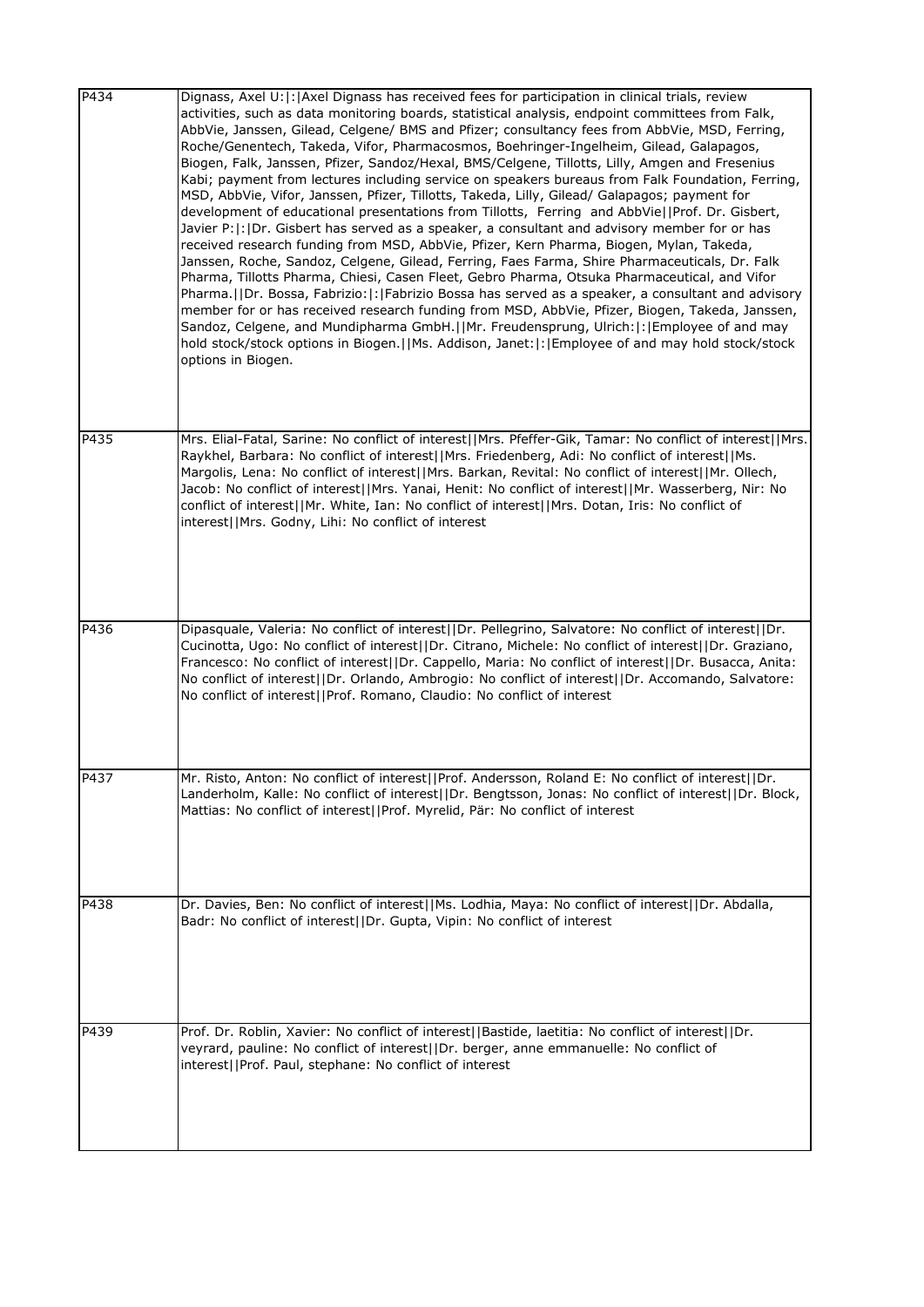| P440 | Dr. Savelkoul, Edo: No conflict of interest  Dr. Thomas, Pepijn: No conflict of interest  Dr. Derikx,<br>Lauranne: No conflict of interest  Mr. Den Broeder, Nathan: No conflict of interest  Dr. Römkens,<br>Tessa: No conflict of interest  Dr. Hoentjen, Frank: : F.H. has served on advisory boards, or as<br>speaker or consultant for Abbvie, Celgene, Janssen-Cilag, MSD, Takeda, Celltrion, Teva, Sandoz<br>and Dr. Falk, and has received unrestricted grants from Dr. Falk, Janssen-Cilag, Abbvie.                                                                                                                                                                                                                                                                                                                                                                                                                                                                                                                                                                                                                                                                                                                                                                                                                                                                                                                                                                                                                                                                                                                                                                                                                                         |
|------|------------------------------------------------------------------------------------------------------------------------------------------------------------------------------------------------------------------------------------------------------------------------------------------------------------------------------------------------------------------------------------------------------------------------------------------------------------------------------------------------------------------------------------------------------------------------------------------------------------------------------------------------------------------------------------------------------------------------------------------------------------------------------------------------------------------------------------------------------------------------------------------------------------------------------------------------------------------------------------------------------------------------------------------------------------------------------------------------------------------------------------------------------------------------------------------------------------------------------------------------------------------------------------------------------------------------------------------------------------------------------------------------------------------------------------------------------------------------------------------------------------------------------------------------------------------------------------------------------------------------------------------------------------------------------------------------------------------------------------------------------|
| P441 | Dr. Moens, Annick: No conflict of interest  Dr. Verstockt, Bram: : -Research support from Pfizer. -<br>Speaker's fees from Abbvie, Biogen, Chiesi, Falk, Ferring, Galapagos, Janssen, MondayNightIBD,<br>MSD, Pfizer, R-Biopharm, Takeda and Truvion.   - Consultancy fees from Alimentiv, Applied<br>Strategic, Atheneum, Bristol Myers Squibb, Guidepont, Ipsos, Janssen, Progenity, Sandoz, Sosei<br>Heptares and Takeda.   Dr. Alsoud, Dahham: No conflict of interest   Prof. Dr. Sabino, Joao:   :   -<br>Research support: Galapagos.   - Speaker's fees: Abbvie, Falk, Takeda, Janssen, and Fresenius.   -<br>Consultancy fees: Janssen, Ferring.  Prof. Dr. Ferrante, Marc: : -Research support: AbbVie,<br>Amgen, Biogen, Janssen, Pfizer, Takeda and Viatris -Speaker's fees: AbbVie, Amgen, Biogen,<br>Boehringer Ingelheim, Falk, Ferring, Janssen, Lamepro, MSD, Mylan, Pfizer, Sandoz, Takeda and<br>Truvion Healthcare -Consultancy fees: AbbVie, Boehringer Ingelheim, Celltrion, Janssen, Lilly,<br>Medtronic, MSD, Pfizer, Sandoz, Takeda and Thermo Fisher  Prof. Dr. Vermeire, Séverine: : -<br>Research Support from AbbVie, J&J, Pfizer, Galapagos and Takeda -Consulting and/or speaking<br>fees from AbbVie, Abivax, Agomab, Arena Pharmaceuticals, Avaxia, Bristol Myers Squibb,<br>Boehringer Ingelheim, Celgene, Dr Falk Pharma, Ferring, Galapagos, Genentech-Roche, Gilead,<br>GSK, Hospira, Janssen, Mundipharma, MSD, Pfizer, Prodigest, Progenity, Prometheus, Robarts<br>Clinical Trials, Second Genome, Shire, Surrozen, Takeda, Theravance, and Tillots Pharma AG                                                                                                                                                |
| P442 | Dr. Alsoud, Dahham: No conflict of interest  Mrs. Compernolle, Griet: No conflict of interest  Mrs.<br>Tops, Sophie: No conflict of interest  Prof. Dr. Sabino, João: : -Research support: Galapagos. -<br>Speaker's fees: Abbvie, Falk, Takeda, Janssen, and Fresenius. -Consultancy fees: Janssen,<br>Ferring.   Prof. Dr. Ferrante, Marc: : -Research support: AbbVie, Amgen, Biogen, Janssen, Pfizer,<br>Takeda and Viatris -Speaker's fees: AbbVie, Amgen, Biogen, Boehringer Ingelheim, Falk, Ferring,<br>Janssen, Lamepro, MSD, Mylan, Pfizer, Sandoz, Takeda and Truvion Healthcare -Consultancy fees:<br>AbbVie, Boehringer Ingelheim, Celltrion, Janssen, Lilly, Medtronic, MSD, Pfizer, Sandoz, Takeda<br>and Thermo Fisher   Dr. Thomas, Debby: No conflict of interest  Prof. Dr. De Hertogh, Gert: No<br>conflict of interest  Prof. Dr. Vermeire, Séverine: : -Research Support from AbbVie, J&J, Pfizer,<br>Galapagos and Takeda -Consulting and/or speaking fees from AbbVie, Abivax, Agomab, Arena<br>Pharmaceuticals, Avaxia, Bristol Myers Squibb, Boehringer Ingelheim, Celgene, Dr Falk Pharma,<br>Ferring, Galapagos, Genentech-Roche, Gilead, GSK, Hospira, Janssen, Mundipharma, MSD, Pfizer,<br>Prodigest, Progenity, Prometheus, Robarts Clinical Trials, Second Genome, Shire, Surrozen,<br>Takeda, Theravance, and Tillots Pharma AG   Dr. Verstockt, Bram: : -Research support from<br>Pfizer.   - Speaker's fees from Abbvie, Biogen, Chiesi, Falk, Ferring, Galapagos, Janssen,<br>MondayNightIBD, MSD, Pfizer, R-Biopharm, Takeda and Truvion.   Consultancy fees from Alimentiv,<br>Applied Strategic, Atheneum, Bristol Myers Squibb, Guidepont, Ipsos, Janssen, Progenity, Sandoz,<br>Sosei Heptares and Takeda. |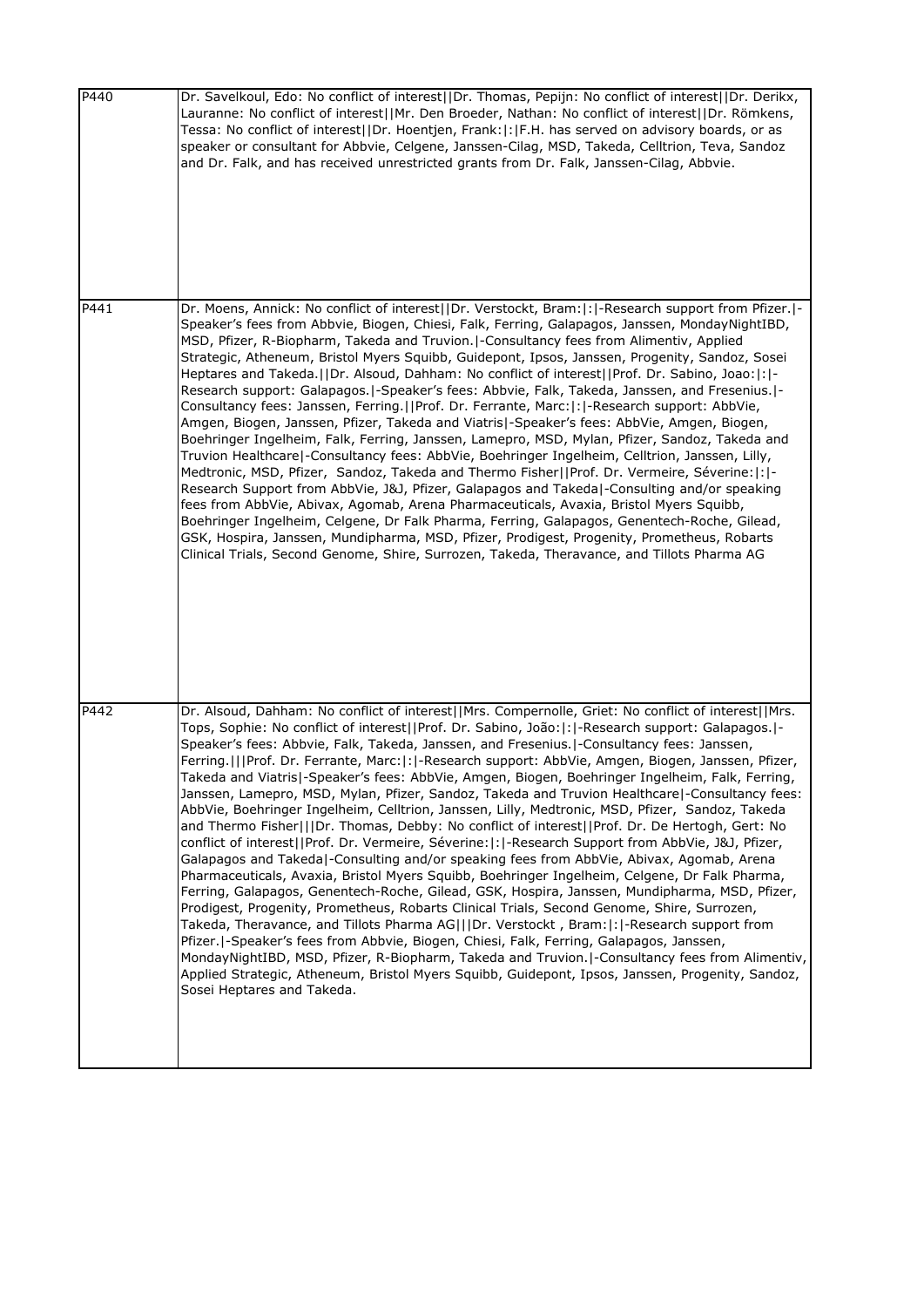| P443 | Dr. Levi, Rachel: No conflict of interest  Dr. Matar, Manar: No conflict of interest  Ms. Zvoluni,<br>Maya: No conflict of interest  Prof. Dr. Shamir, Raanan: No conflict of interest  Prof. Dr. Assa,<br>Amit: No conflict of interest                                                                                                                                                                                                                                                                                                                                                                                                                                                                                                                      |
|------|---------------------------------------------------------------------------------------------------------------------------------------------------------------------------------------------------------------------------------------------------------------------------------------------------------------------------------------------------------------------------------------------------------------------------------------------------------------------------------------------------------------------------------------------------------------------------------------------------------------------------------------------------------------------------------------------------------------------------------------------------------------|
| P444 | Farkas, Klaudia: No conflict of interest  Dr. Matuz, Mária: No conflict of interest  Dr. Kata, Diána:<br>No conflict of interest  Dr. Földesi, Imre: No conflict of interest  Dr. Resál, Tamás: No conflict of<br>interest  Dr. Bacsur, Péter: No conflict of interest  Dr. Szántó, Kata: No conflict of interest  Ms.<br>Kolarovszki-Erdei, Diána: No conflict of interest  Dr. Rutka, Mariann: No conflict of interest  Dr.<br>Fábián, Anna: No conflict of interest  Dr. Bor, Renáta: No conflict of interest  Dr. Szepes, Zoltán:<br>No conflict of interest  Dr. Sarlós, Patrícia: No conflict of interest  Dr. Miheller, Pál: No conflict of<br>interest  Dr. Zacháry, Anita: No conflict of interest  Prof. Dr. Molnár, Tamás: No conflict of interest |
| P445 | Dr. Lontai, Livia: No conflict of interest  Gonczi, Lorant: No conflict of interest  Ms. Komlodi, Nora:<br>No conflict of interest  Ms. Balogh, Fruzsina: No conflict of interest  Dr. Barkai, Laszlo: No conflict<br>of interest  Dr. Ilias, Akos: No conflict of interest  Prof. Dr. Lakatos, Péter Laszlo: No conflict of<br>interest                                                                                                                                                                                                                                                                                                                                                                                                                      |
| P446 | Dr. Benammi, Sarah: No conflict of interest  Dr. Perry, William R.: No conflict of interest  Dr.<br>Calini, Giacomo: No conflict of interest  Dr. Abdalla, Solafah: No conflict of interest  Dr. Shawki,<br>Sherief F.: No conflict of interest  Dr. Larson, David W.: No conflict of interest  Dr. Mathis, Kellie<br>L.: No conflict of interest                                                                                                                                                                                                                                                                                                                                                                                                             |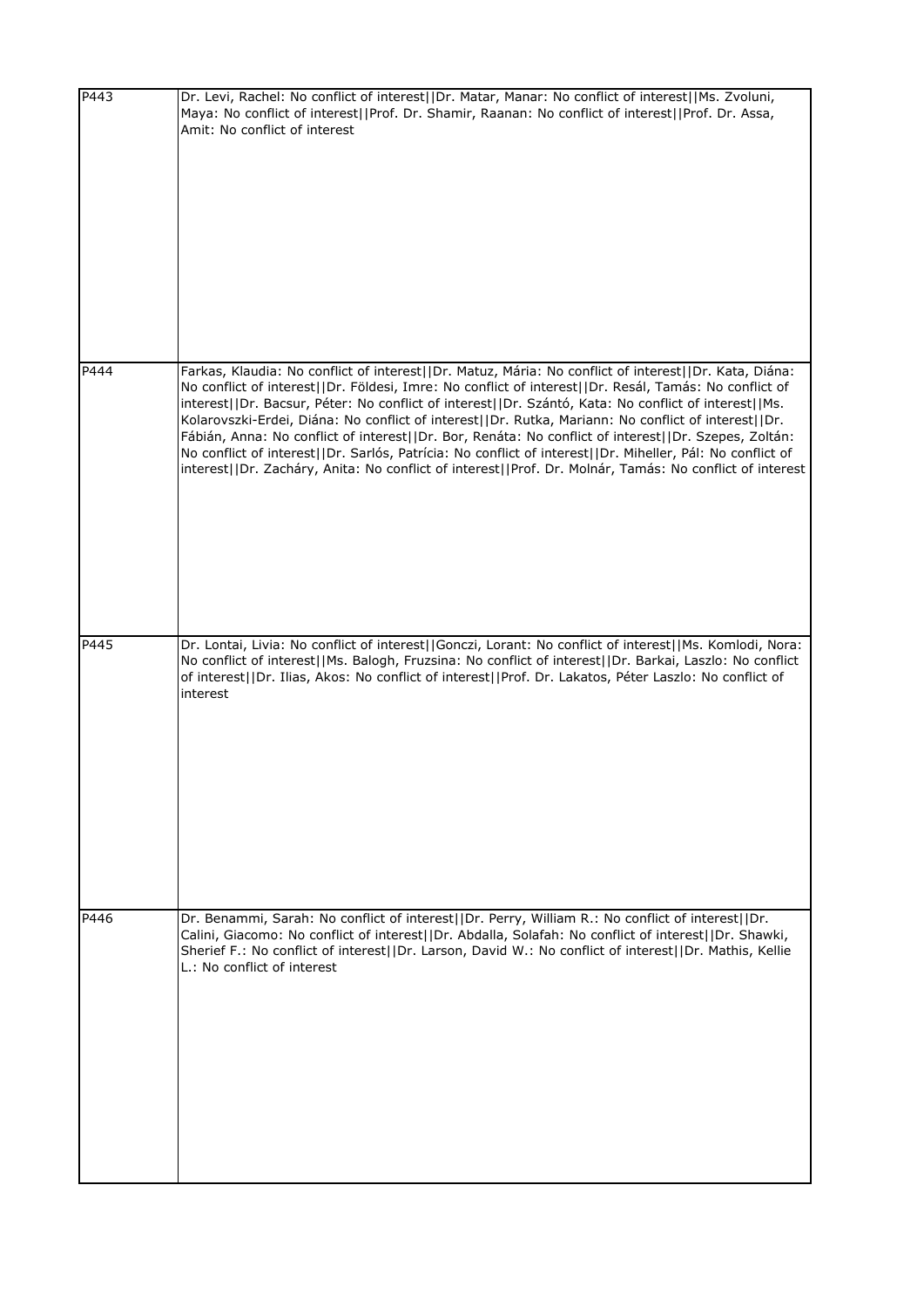| P447 | Dr. Alsoud, Dahham: No conflict of interest  Prof. Dr. Sabino, João: : -Research support:<br>Galapagos.   - Speaker's fees: Abbvie, Falk, Takeda, Janssen, and Fresenius.   - Consultancy fees:<br>Janssen, Ferring.   Prof. Dr. Ferrante, Marc: : -Research support: AbbVie, Amgen, Biogen,<br>Janssen, Pfizer, Takeda and Viatris -Speaker's fees: AbbVie, Amgen, Biogen, Boehringer<br>Ingelheim, Falk, Ferring, Janssen, Lamepro, MSD, Mylan, Pfizer, Sandoz, Takeda and Truvion<br>Healthcare   - Consultancy fees: AbbVie, Boehringer Ingelheim, Celltrion, Janssen, Lilly, Medtronic,<br>MSD, Pfizer, Sandoz, Takeda and Thermo Fisher   Prof. Dr. vermeire, Séverine: : -Research<br>Support from AbbVie, J&J, Pfizer, Galapagos and Takeda -Consulting and/or speaking fees from<br>AbbVie, Abivax, Agomab, Arena Pharmaceuticals, Avaxia, Bristol Myers Squibb, Boehringer<br>Ingelheim, Celgene, Dr Falk Pharma, Ferring, Galapagos, Genentech-Roche, Gilead, GSK, Hospira,<br>Janssen, Mundipharma, MSD, Pfizer, Prodigest, Progenity, Prometheus, Robarts Clinical Trials,<br>Second Genome, Shire, Surrozen, Takeda, Theravance, and Tillots Pharma AG   Dr. Verstockt,<br>Bram:  :  -Research support from Pfizer.  -Speaker's fees from Abbvie, Biogen, Chiesi, Falk, Ferring,<br>Galapagos, Janssen, MondayNightIBD, MSD, Pfizer, R-Biopharm, Takeda and Truvion. -Consultancy<br>fees from Alimentiv, Applied Strategic, Atheneum, Bristol Myers Squibb, Guidepont, Ipsos,<br>Janssen, Progenity, Sandoz, Sosei Heptares and Takeda. |
|------|--------------------------------------------------------------------------------------------------------------------------------------------------------------------------------------------------------------------------------------------------------------------------------------------------------------------------------------------------------------------------------------------------------------------------------------------------------------------------------------------------------------------------------------------------------------------------------------------------------------------------------------------------------------------------------------------------------------------------------------------------------------------------------------------------------------------------------------------------------------------------------------------------------------------------------------------------------------------------------------------------------------------------------------------------------------------------------------------------------------------------------------------------------------------------------------------------------------------------------------------------------------------------------------------------------------------------------------------------------------------------------------------------------------------------------------------------------------------------------------------------------------------------------------------------------|
| P448 | Dr. Kim, Kyuwon: No conflict of interest  Dr. Hong, Hee Seung: No conflict of interest  Dr. Oh,<br>Kyunghwan: No conflict of interest  Dr. Lee, Jae Yong: No conflict of interest  Prof. Hong, Seung<br>Wook: No conflict of interest  Prof. Park, Jin Hwa: No conflict of interest  Prof. Dr. Hwang, Sung<br>Wook: No conflict of interest  Prof. Dr. Yang, Dong-Hoon: No conflict of interest  Prof. Dr. Byeon,<br>Jeong-Sik: No conflict of interest  Prof. Dr. Ye, Byong Duk: No conflict of interest  Prof. Dr. Myung,<br>Seung-Jae: No conflict of interest  Prof. Dr. Yang, Suk-Kyun: No conflict of interest  Prof. Dr. Park,<br>Sang Hyoung: No conflict of interest                                                                                                                                                                                                                                                                                                                                                                                                                                                                                                                                                                                                                                                                                                                                                                                                                                                                          |
| P449 | Dr. De Gregorio, Michael: No conflict of interest  Dr. Tiang, Thomas: No conflict of interest  Dr.<br>Lee, Tanya: No conflict of interest  Dr. Stellingwerf, Merel E: No conflict of interest  Dr.<br>Basnayake, Chamara: No conflict of interest  Prof. Kamm, Michael A: No conflict of interest  Dr.<br>Niewiadomski, Ola: No conflict of interest  Dr. Schulberg, Julien D: No conflict of interest  Dr.<br>Wright, Emily K: No conflict of interest  Dr. Connell, William: No conflict of interest  Prof.<br>Thompson, Alexander J: No conflict of interest  Mr. D'Souza (co-lead senior author), Basil: No<br>conflict of interest  Prof. Ding, Nik S: No conflict of interest                                                                                                                                                                                                                                                                                                                                                                                                                                                                                                                                                                                                                                                                                                                                                                                                                                                                    |
| P450 | Dr. Livne- Margolin, Moran: No conflict of interest  Mr. Ling, Daniel: No conflict of interest  Dr.<br>Attia Konyo, Shani: No conflict of interest  Ms. Haj, Ola: No conflict of interest  Ms. Abitbol, Chaya<br>Mushka: No conflict of interest  Prof. Dr. Ben-Horin, Shomron: :  as per annual ECCO COI  Prof.<br>Dr. Kopylov, Uri: No conflict of interest                                                                                                                                                                                                                                                                                                                                                                                                                                                                                                                                                                                                                                                                                                                                                                                                                                                                                                                                                                                                                                                                                                                                                                                          |
| P451 | Golovics, Petra: No conflict of interest  Dr. LeBlanc, Jean-Frédéric: No conflict of interest  Dr.<br>Drügg Hahn, Gustavo: No conflict of interest   Dr. Wetwittayakhlang, Panu: No conflict of<br>interest  Dr. Qatomah, Abdulrahman: No conflict of interest  Wang, Anna: No conflict of<br>interest  Dr. Boodaghians, Levon: No conflict of interest  Liu, Jeremy: No conflict of interest  Dr.<br>Al Ali, Maryam: No conflict of interest  Wild, Gary E: No conflict of interest  Dr. Afif, Waqqas: No<br>conflict of interest  Dr. Bitton, Alain: No conflict of interest  Dr. Lakatos, Peter Laszlo: No conflict<br>of interest  Dr. Bessissow, Talat: No conflict of interest                                                                                                                                                                                                                                                                                                                                                                                                                                                                                                                                                                                                                                                                                                                                                                                                                                                                   |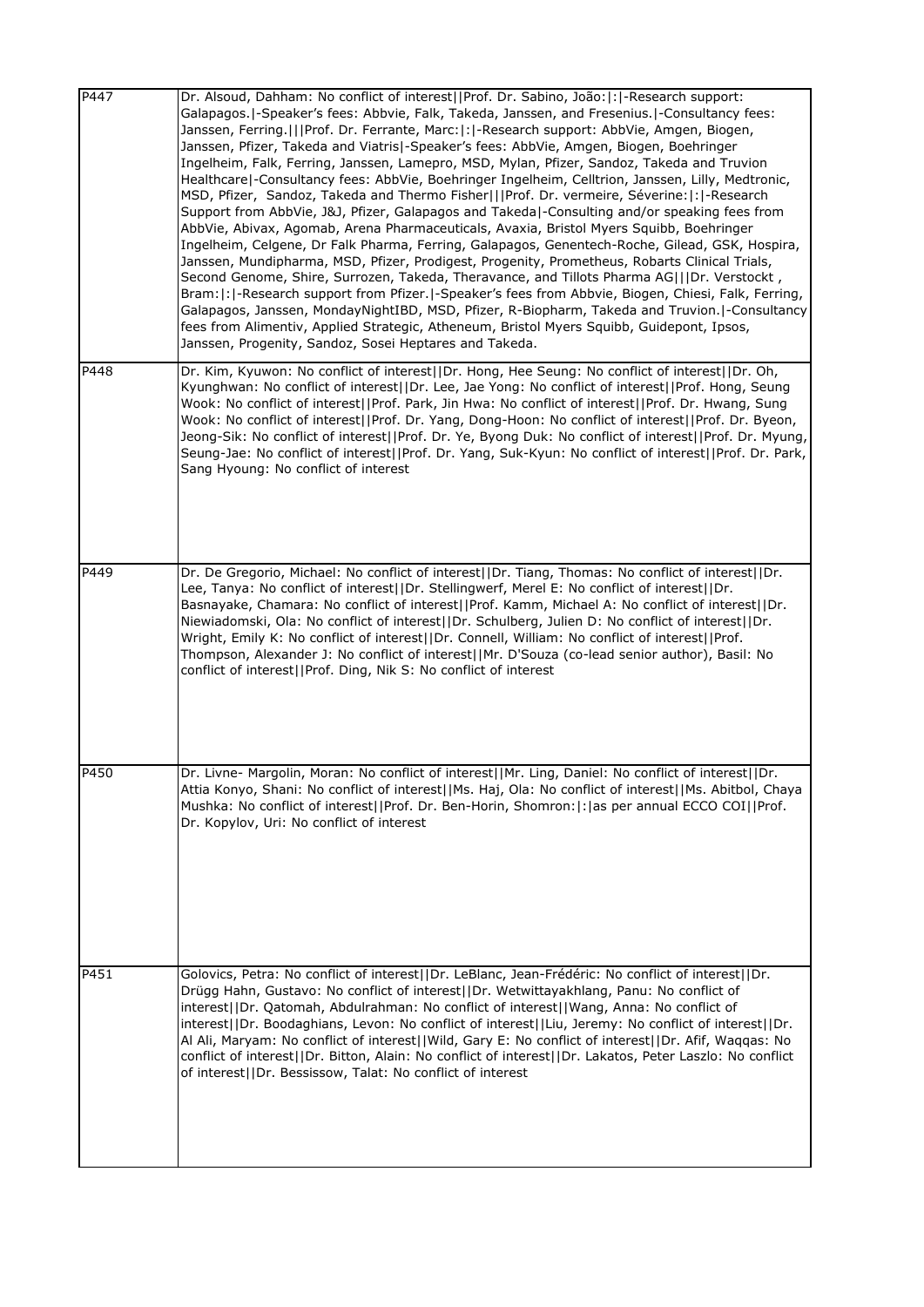| $\overline{P4}$ 52 | Dr. McNally, Mairead: No conflict of interest  Dr. Keating, Eoin: No conflict of interest  Dr. Gray,<br>Emma: No conflict of interest  Dr. McCormick, Emma: No conflict of interest  Dr. Carroll, Andrew:<br>No conflict of interest  Dr. Palmer, Conor: No conflict of interest  Ms. Kennedy, Una: No conflict of<br>interest  Prof. McKiernan, Susan: No conflict of interest  Dr. MacCarthy, Finbar: No conflict of<br>interest  Dr. Dunne, Cara: No conflict of interest  Dr. Hartery, Karen: No conflict of interest  Prof.<br>Egan, Laurence: No conflict of interest  Dr. Slattery, Eoin: No conflict of interest  Prof. Ryan,<br>Barbara: No conflict of interest  Prof. McNamara, Deirdre: No conflict of interest  Prof. O'Connor,<br>Anthony: No conflict of interest  Dr. Breslin, Niall: No conflict of interest  Dr. O'Donnell, Sarah: No<br>conflict of interest  Dr. Cullen, Garret: No conflict of interest  Prof. Mulcahy, Hugh: No conflict of<br>interest  Dr. Sheridan, Juliette: No conflict of interest  Prof. Doherty, Glen: No conflict of<br>interest  Prof. Kevans, David: No conflict of interest |
|--------------------|-------------------------------------------------------------------------------------------------------------------------------------------------------------------------------------------------------------------------------------------------------------------------------------------------------------------------------------------------------------------------------------------------------------------------------------------------------------------------------------------------------------------------------------------------------------------------------------------------------------------------------------------------------------------------------------------------------------------------------------------------------------------------------------------------------------------------------------------------------------------------------------------------------------------------------------------------------------------------------------------------------------------------------------------------------------------------------------------------------------------------------|
| P453               | Mrs. Sharma, Esha:  :   Esha Sharma has served as a speaker and/or an advisory board member for<br>Takeda, Janssen and Pharmacosmos.  Ms. Kotecha, Jaanki: No conflict of interest  Dr.<br>Akintimehin, Abisoye: No conflict of interest  Dr. Ray, Shuvra: No conflict of interest  Dr.<br>Anderson, Simon H: No conflict of interest  Dr. Mawdsley, Joel: No conflict of interest  Dr. Irving,<br>Peter Miles:  :   Peter M Irving has served as a speaker for AbbVie, Celgene, Falk Pharma, Ferring,<br>MSD, Janssen, Pfizer, Takeda, Tillotts, Sandoz, Shire and Warner Chilcott, an advisory board<br>member for AbbVie, Arena, Genentech, Gilead, Hospira, Janssen, Lilly, MSD, Pfizer,<br>Pharmacosmos, Prometheus, Roche, Sandoz, Samsung Bioepis, Takeda, Topivert, VH2, Vifor<br>Pharma, and has received research funding from MSD, Pfizer and Takeda.  Dr. Samaan, Mark<br>Alphonse:  :   Mark Samaan has served as a speaker, a consultant and/or an advisory board<br>member for Abbvie, Bristol Myers Squibb, Sandoz, Janssen, Takeda, MSD, Falk and Samsung<br>Bioepis.                                        |
| P454               | Dr. Saibeni, Simone: No conflict of interest  Dr. Bezzio, Cristina: No conflict of interest  Prof.<br>Armuzzi, Alessandro: No conflict of interest  Dr. Daperno, Marco: No conflict of interest  Dr.<br>Zanetti, Michela: No conflict of interest  Dr. Vernero, Marta: No conflict of interest  Dr. Giorgetti,<br>Gian Marco: No conflict of interest                                                                                                                                                                                                                                                                                                                                                                                                                                                                                                                                                                                                                                                                                                                                                                         |
| P455               | Ms. Sequeira, Cristiana: No conflict of interest  Dr. Santos, Inês: No conflict of interest  Dr.<br>Coelho, Mariana: No conflict of interest  Dr. Teixeira, Cristina: No conflict of interest  Dr.<br>Mangualde, João: No conflict of interest  Dr. Cremers, Isabelle: No conflict of interest  Dr. Oliveira,<br>Ana: No conflict of interest                                                                                                                                                                                                                                                                                                                                                                                                                                                                                                                                                                                                                                                                                                                                                                                 |
| P456               | Mr. Huang, Kaituo: No conflict of interest  Dr. Zhang, Yu: No conflict of interest  Ms. Yao, Lingya:<br>No conflict of interest  Mr. Zhang, Zhou: No conflict of interest  Dr. Liu, Rongbei: No conflict of<br>interest  Prof. Dr. Cao, Qian: No conflict of interest                                                                                                                                                                                                                                                                                                                                                                                                                                                                                                                                                                                                                                                                                                                                                                                                                                                         |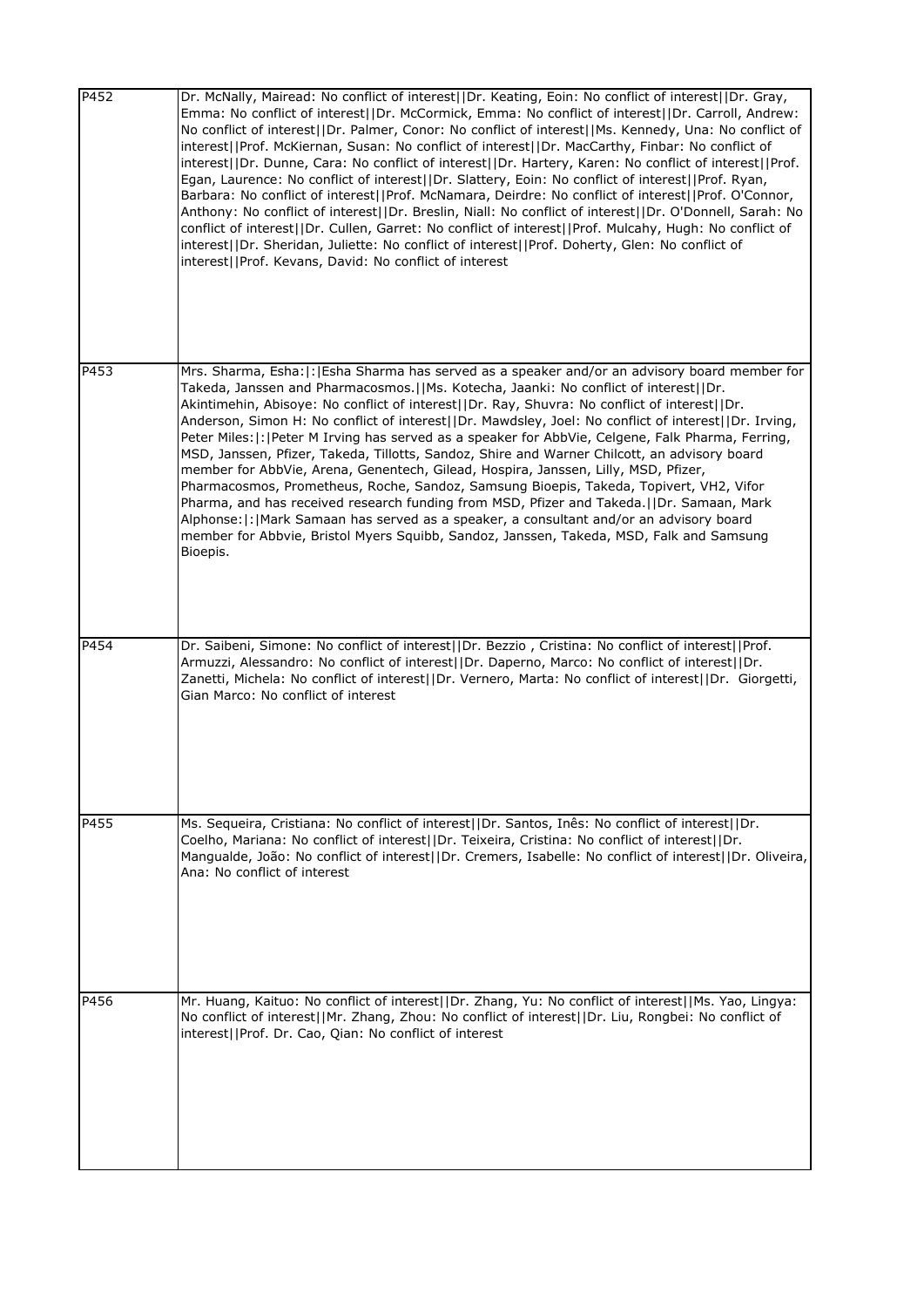| P <sub>457</sub> | Danese, Silvio:  :   Consultancy fees from AbbVie, Alimentiv, Allergan, Amgen, AstraZeneca, Athos                                                                                                  |
|------------------|----------------------------------------------------------------------------------------------------------------------------------------------------------------------------------------------------|
|                  | Therapeutics, Biogen, Boehringer Ingelheim, Celgene, Celltrion, Eli Lilly, Enthera, Ferring                                                                                                        |
|                  | Pharmaceuticals Inc., Gilead, Hospira, Inotrem, Janssen, Johnson & Johnson, MSD, Mundipharma,                                                                                                      |
|                  | Mylan, Pfizer, Roche, Sandoz, Sublimity Therapeutics, Takeda, TiGenix, UCB Inc. and Vifor; and                                                                                                     |
|                  | reports lecture fees from AbbVie, Amgen, Ferring Pharmaceuticals Inc., Gilead, Janssen, Mylan,                                                                                                     |
|                  | Pfizer and Takeda  Dr. Hanauer, Stephen B.: :   Received grant support and fees for consulting,                                                                                                    |
|                  | lectures, and serving on an advisory board from Janssen, Abbvie, and Takeda; consulting and or                                                                                                     |
|                  | advisory board fees from Pfizer, Receptos, Novartis, Gilead, Boehringer-Ingelheim, Seres                                                                                                           |
|                  | Therapeutics, Ferring, Bristol-MyersSquibb, Amgen, Genentech, Merck, Samsung Bioepis,                                                                                                              |
|                  | Protagonist, Salix, TiGenix, Allergan, Celgene, Vhsquared; grant support from Abbvie, Janssen,                                                                                                     |
|                  | Pfizer, Celgene, Boehringer-Ingelheim, Takeda, Gilead.  Prof. Jairath, Vipul: : Consulting fees from                                                                                               |
|                  | AbbVie, Alimentiv Inc. (formerly Robarts Clinical Trials), Arena Pharmaceuticals, Asahi Kasei                                                                                                      |
|                  | Pharma, Asieris, Bristol Myers Squibb, Celltrion, Ferring, Fresenius Kabi, Galapagos,                                                                                                              |
|                  | GlaxoSmithKline, Genentech, Gilead, Janssen, Lilly, Merck, Mylan, Pandion, Pendopharm, Pfizer,                                                                                                     |
|                  | Protagonist, Reistone Biopharma, Roche, Sandoz, Secong Genome, Takeda, Teva, and Topivert and                                                                                                      |
|                  | speaker's fees from AbbVie, Ferring, Galapagos, Janssen, Pfizer, Shire, and Takeda.[[Prof. Mihaly,                                                                                                 |
|                  | Emese: No conflict of interest  Prof. Vicente Lidón, Raquel: :   Received scientific advice, research                                                                                              |
|                  | support and/or training activities from Abbvie, Janssen, MSD, Pfizer, FAES-FARMA, Ferring, Shire                                                                                                   |
|                  | and Takeda  Dr. Ott, Elyssa: : Employee of Janssen Scientific Affairs, LLC (a fully owned                                                                                                          |
|                  | subsidiary of Johnson & Johnson) and stock options in Johnson & Johnson.[IDr. Gasink,                                                                                                              |
|                  | Christopher:  :   Employee of Janssen Scientific Affairs, LLC (a fully owned subsidiary of Johnson &                                                                                               |
|                  | Johnson) and stock options in Johnson & Johnson. [ Miao, Ye:  : [Employee of Janssen Research &                                                                                                    |
|                  | Development, LLC (a fully owned subsidiary of Johnson & Johnson) and stock options in Johnson &                                                                                                    |
|                  | Johnson.   Ma, Tony:   :   Employee of Janssen Research & Development, LLC (a fully owned                                                                                                          |
|                  | subsidiary of Johnson & Johnson) and stock options in Johnson & Johnson.     Marano,                                                                                                               |
|                  | Colleen:  :   Employee of Janssen Research & Development, LLC (a fully owned subsidiary of Johnson                                                                                                 |
|                  | & Johnson) and stock options in Johnson & Johnson. [IDr. Sands, Bruce E.:  :  Discloses research<br>grants from Takeda, Pfizer, Theravance Biopharma R&D, Janssen; consulting fees from 4D Pharma, |
|                  | Abivax, Abbvie, Alimentiv, Allergan, Amgen, Arena Pharmaceuticals, AstraZeneca, Bacainn                                                                                                            |
|                  | Therapeutics, Boehringer-Ingelheim, Boston Pharmaceuticals, Bristol-Myers Squibb, Calibr, Capella                                                                                                  |
|                  | Bioscience, Celgene, Celltrion Healthcare, ClostraBio, Enthera, F.Hoffmann-La Roche, Ferring,                                                                                                      |
|                  | Galapagos, Gilead, Glaxo SmithKline, GossamerBio, Immunic, Index Pharmaceuticals, Innovation                                                                                                       |
|                  | Pharmaceuticals, Ironwood Pharmaceuticals, Janssen, Kaleido, Kallyope, Lilly, MiroBio, Morphic                                                                                                     |
|                  | Therapeutic, Oppilan Pharma, OSE Immunotherapeutics, Otsuka, Palatin Technologies, Pfizer,                                                                                                         |
|                  | Progenity, Prometheus Biosciences, Prometheus Laboratories, Protagonist Therapeutics, Q32 Bio,                                                                                                     |
|                  | Redhill Biopharma, Rheos Medicines, Salix Pharmaceuticals, Seres Therapeutics, Shire, Sienna                                                                                                       |
|                  | Biopharmaceuticals, Sun Pharma, Surrozen, Takeda, Target PharmaSolutions, Teva Branded                                                                                                             |
|                  | Pharmaceutical Products R&D, Thelium, Theravance Biopharma R&D, TLL Pharma, USWM                                                                                                                   |
|                  | Enterprises, Ventyx Biosciences, Viela Bio, Vivante Health, Vivelix Pharmaceuticals; and stock for                                                                                                 |
|                  | Vivante Health and Ventyx Biosciences.                                                                                                                                                             |
|                  |                                                                                                                                                                                                    |
|                  |                                                                                                                                                                                                    |
|                  |                                                                                                                                                                                                    |
|                  |                                                                                                                                                                                                    |
|                  |                                                                                                                                                                                                    |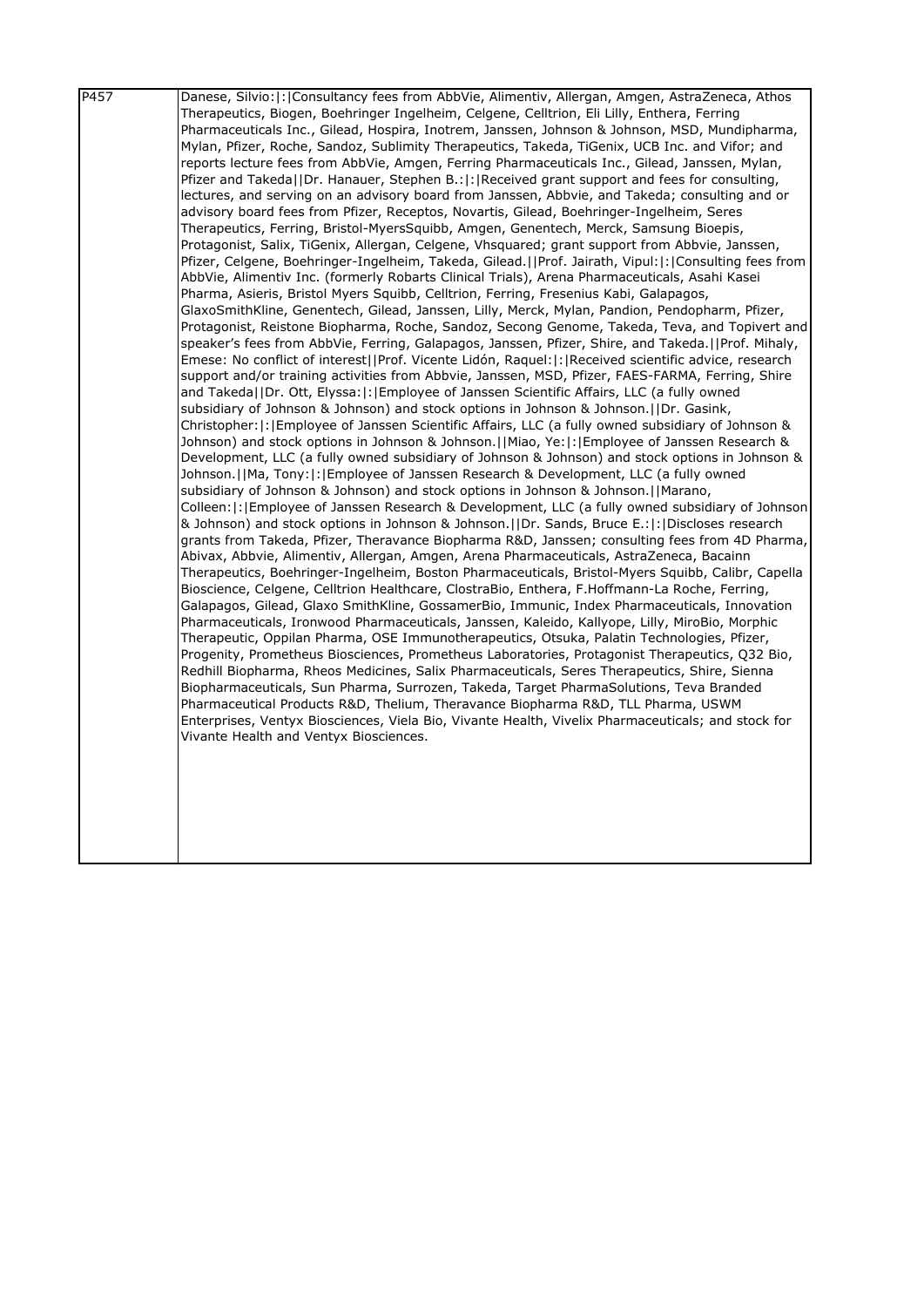| P458 | Dr. Yerushalmy-Feler, Anat: No conflict of interest  Dr. Pujol-Muncunill, Gemma: No conflict of<br>interest  Dr. Martin-de-Carpi, Javier: No conflict of interest  Dr. Kolho, Kaija-Leena: No conflict of<br>interest  Prof. Levine, Arie: No conflict of interest  Dr. Olbjørn, Christine: No conflict of<br>interest  Dr. Granot, Maya: No conflict of interest  Dr. Bramuzzo, Matteo: No conflict of<br>interest  Dr. Jonsson Rolandsdotter8, Helena: No conflict of interest  Dr. Mouratidou, Natalia: No<br>conflict of interest  Dr. Hradsky, Ondřej: No conflict of interest  Dr. Scarallo, Luca: No conflict of<br>interest  Dr. Matar, Manar: No conflict of interest  Dr. Magen Rimon, Ramit: No conflict of<br>interest  Dr. Rinawi, Firas: No conflict of interest  Dr. Shalem, Tzippi: No conflict of interest  Dr.<br>Najajra, Hisham: No conflict of interest  Dr. de Meij, Tim: No conflict of interest  Dr. Aloi, Marina:<br>No conflict of interest  Dr. Velasco Rodríguez-Belvís, Marta: No conflict of interest  Dr. Alvisi,<br>Patrizia: No conflict of interest  Dr. Schneider, Anna-Maria: No conflict of interest  Dr. van<br>Rheenen, Patrick: No conflict of interest  Dr. Navas-López, Víctor Manuel: No conflict of<br>interest  Dr. Kiparissi, Fevronia: No conflict of interest  Dr. Barrio, Josefa: No conflict of<br>interest  Prof. Turner, Dan: No conflict of interest  Prof. Cohen, Shlomi: No conflict of interest |
|------|---------------------------------------------------------------------------------------------------------------------------------------------------------------------------------------------------------------------------------------------------------------------------------------------------------------------------------------------------------------------------------------------------------------------------------------------------------------------------------------------------------------------------------------------------------------------------------------------------------------------------------------------------------------------------------------------------------------------------------------------------------------------------------------------------------------------------------------------------------------------------------------------------------------------------------------------------------------------------------------------------------------------------------------------------------------------------------------------------------------------------------------------------------------------------------------------------------------------------------------------------------------------------------------------------------------------------------------------------------------------------------------------------------------------------------------------------------|
| P459 | Mr. Te Groen, Maarten: No conflict of interest  Ms. Derks, Monica EW: No conflict of interest  Dr.<br>Peters, Charlotte P: No conflict of interest  Prof. Dr. Dijkstra, Gerard: No conflict of interest  Dr.<br>De Vries, Annemarie C: No conflict of interest  Dr. Römkens, Tessa EH: No conflict of interest  Dr.<br>Horjus, Carmen S: No conflict of interest  Dr. De Boer, Nanne KH: No conflict of interest  Dr. De<br>Jong, Michiel E: No conflict of interest  Prof. Dr. Nagtegaal, Iris D: No conflict of interest  Dr.<br>Derikx, Lauranne AAP: No conflict of interest  Dr. Hoentjen, Frank: No conflict of interest                                                                                                                                                                                                                                                                                                                                                                                                                                                                                                                                                                                                                                                                                                                                                                                                                          |
| P460 | Ms. Lemos Garcia, Joana: No conflict of interest  Mrs. Rosa, Isadora: No conflict of interest  Mrs.<br>Saraiva, Sofia: No conflict of interest  Mrs. Moleiro, Joana: No conflict of interest  Mrs. Claro,<br>Isabel: No conflict of interest                                                                                                                                                                                                                                                                                                                                                                                                                                                                                                                                                                                                                                                                                                                                                                                                                                                                                                                                                                                                                                                                                                                                                                                                            |
| P461 | Dr. Kokkotis, Georgios: No conflict of interest  Dr. Kitsou, Konstantina: No conflict of interest  Dr.<br>Xynogalas, Ioannis: No conflict of interest  Prof. Dr. Spoulou, Vana: No conflict of interest  Prof.<br>Dr. Magiorkinis, Gkikas: No conflict of interest  Prof. Dr. Poulakou, Garyphallia: No conflict of<br>interest  Prof. Dr. Syrigos, Konstantinos: No conflict of interest  Prof. Dr. Bamias, Giorgos: No<br>conflict of interest                                                                                                                                                                                                                                                                                                                                                                                                                                                                                                                                                                                                                                                                                                                                                                                                                                                                                                                                                                                                        |
| P462 | Dr. Srinivasan, Ashish:  :   AS has served as a speaker for Sandoz, and received research support<br>from Pfizer.     Dr. De Cruz, Peter:   :   PDC has served as a consultant, an advisory board member, or<br>a speaker for AbbVie, Baxter, Ferring, Janssen, Celltrion, Emerge Health, Shire and Takeda, and<br>received research support from Ferring, Shire, Janssen, AbbVie and Takeda.   Ms. Sam, Melissa:<br>No conflict of interest  Dr. Toong, Catherine: No conflict of interest  Dr. van Langenberg,<br>Daniel:  :   DvL has received educational grants or research support from Pfizer, Takeda, Ferring,<br>Shire and has received consultancy and/or speaker's fees from Pfizer, Janssen, AbbVie, Ferring,<br>Vifor and Emerge Health.                                                                                                                                                                                                                                                                                                                                                                                                                                                                                                                                                                                                                                                                                                   |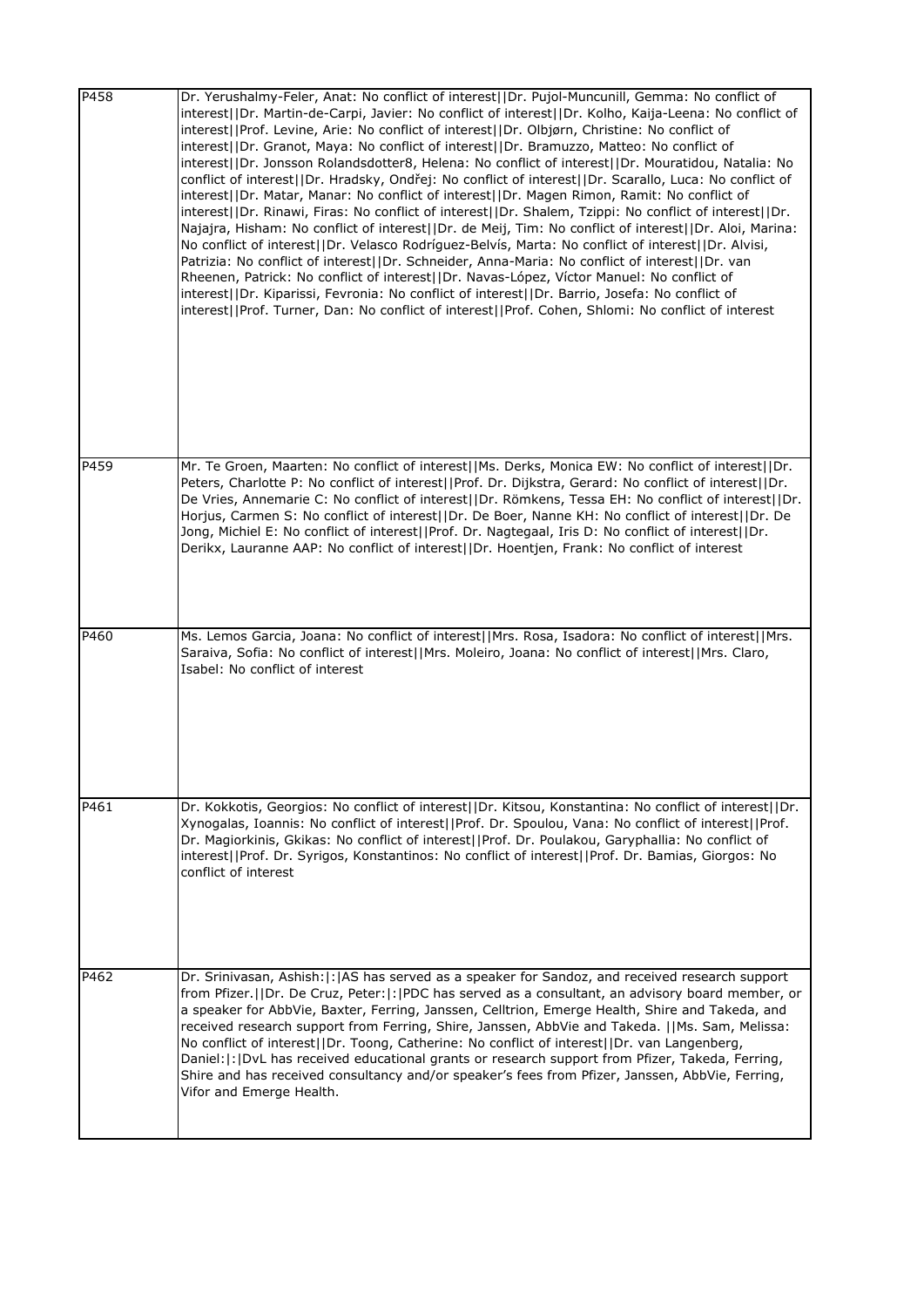| P463 | Mr. Jójárt, Boldizsár: No conflict of interest  Ms. Molnár, Tünde: No conflict of interest  Dr. Kata,<br>Diána: No conflict of interest  Ms. Szabó, Viktória: No conflict of interest  Mr. Varga, Árpád: No<br>conflict of interest  Dr. Resál, Tamás: No conflict of interest  Dr. Bacsúr, Péter: No conflict of<br>interest  Dr. Szántó, Kata: No conflict of interest  Dr. Földesi, Imre: No conflict of interest  Prof.<br>Dr. Molnár, Tamás: No conflict of interest  Dr. Maléth, József: No conflict of interest  Dr. Farkas,<br>Klaudia: No conflict of interest                                                                                                                                                                                                                                                                                                                                                                                                                                                                                                                                                                                                                                                                                                                                                                                                                                                                                                                                                                                                                                                                                                                                                                                                                                                                                                                                                                                                                                                                                                                                                                                                                                                                                                                                                                                                                                 |
|------|---------------------------------------------------------------------------------------------------------------------------------------------------------------------------------------------------------------------------------------------------------------------------------------------------------------------------------------------------------------------------------------------------------------------------------------------------------------------------------------------------------------------------------------------------------------------------------------------------------------------------------------------------------------------------------------------------------------------------------------------------------------------------------------------------------------------------------------------------------------------------------------------------------------------------------------------------------------------------------------------------------------------------------------------------------------------------------------------------------------------------------------------------------------------------------------------------------------------------------------------------------------------------------------------------------------------------------------------------------------------------------------------------------------------------------------------------------------------------------------------------------------------------------------------------------------------------------------------------------------------------------------------------------------------------------------------------------------------------------------------------------------------------------------------------------------------------------------------------------------------------------------------------------------------------------------------------------------------------------------------------------------------------------------------------------------------------------------------------------------------------------------------------------------------------------------------------------------------------------------------------------------------------------------------------------------------------------------------------------------------------------------------------------|
| P464 | Ms. Deben, Debbie: No conflict of interest  Mr. Creemers, Rob: No conflict of interest  Dr. Van<br>Adrichem, Arjan: No conflict of interest  Mrs. Drent, Roosmarie: No conflict of interest  Mrs. Merry,<br>Audrey: No conflict of interest  Dr. Leers, Mathie: No conflict of interest  Dr. Van Bodegraven,<br>Adriaan: No conflict of interest  Dr. Wong, Dennis: No conflict of interest                                                                                                                                                                                                                                                                                                                                                                                                                                                                                                                                                                                                                                                                                                                                                                                                                                                                                                                                                                                                                                                                                                                                                                                                                                                                                                                                                                                                                                                                                                                                                                                                                                                                                                                                                                                                                                                                                                                                                                                                             |
| P465 | Dr. Fumery, Mathurin: No conflict of interest  Prof. Nancey, Stephane: No conflict of interest  Dr.<br>Filippi, Jerome: No conflict of interest  Dr. Altwegg, Romain: No conflict of interest  Prof.<br>Hebuterne, Xavier: No conflict of interest  Prof. Boschetti, Gilles: No conflict of interest  Dr.<br>Veyrard, Pauline: No conflict of interest  Ms. Yzet, Clara: No conflict of interest  Prof. Paul,<br>Stephane: No conflict of interest  Prof. Roblin, Xavier: :  MSD                                                                                                                                                                                                                                                                                                                                                                                                                                                                                                                                                                                                                                                                                                                                                                                                                                                                                                                                                                                                                                                                                                                                                                                                                                                                                                                                                                                                                                                                                                                                                                                                                                                                                                                                                                                                                                                                                                                        |
| P466 | Dr. Nakamura, Shiro: : Sponsorship for this study provided by Janssen Pharmaceutical K.K.<br>(Tokyo, Japan) and Mitsubishi Tanabe Pharma Corporation (Osaka, Japan).  Grants or contracts<br>from Mitsubishi Tanabe Pharma Corporation, EA Pharmaceutical Co., Ltd., AbbVie Inc, Zeria<br>Pharmacceutical Co Ltd, Mochida Pharmaceutical Co., Ltd., Kyorin Holdings Inc, JIMRO Co<br>Ltd. Speaking fees from AbbVie Inc, EA Pharmaceutical Co Ltd, Mitsubishi Tanabe Pharma<br>Corporation., Mochida Pharmaceutical Co., Ltd, Takeda Pharmaceutical Co., Ltd, and Janssen<br>-Pharmaceutical K.K.  Consultant fees for Janssen Pharmaceutical K.K.    Dr. Asano, Teita: : Full<br>time employees of Janssen Pharmaceutical K.K. Sponsorship for this study provided by Janssen<br>Pharmaceutical K.K. (Tokyo, Japan) and Mitsubishi Tanabe Pharma Corporation (Osaka, Japan).<br>[Shareholder of Johnson & Johnson]  Mr. Tanaka, Yoshihito: : Full-time employees of Janssen<br>Pharmaceutical K.K.   Sponsorship for this study provided by Janssen Pharmaceutical K.K. (Tokyo,<br>Japan) and Mitsubishi Tanabe Pharma Corporation (Osaka, Japan).  Shareholder of Johnson &<br>Johnson  Ms. Sugimoto, Kanami: : Full-time employees of Janssen Pharmaceutical<br>K.K. (Sponsorship for this study provided by Janssen Pharmaceutical K.K. (Tokyo, Japan) and<br>Mitsubishi Tanabe Pharma Corporation (Osaka, Japan).  Shareholder of Johnson & Johnson   Mr.<br>Yoshigoe, Shinichi:  :  Full-time employees of Janssen Pharmaceutical K.K.  Sponsorship for this<br>study provided by Janssen Pharmaceutical K.K. (Tokyo, Japan) and Mitsubishi Tanabe Pharma<br>Corporation (Osaka, Japan).   Shareholder of Johnson & Johnson     Dr. Suzuki,<br>Yasuo:  :  Sponsorship for this study provided by Janssen Pharmaceutical K.K. (Tokyo, Japan) and<br>Mitsubishi Tanabe Pharma Corporation (Osaka, Japan).   Grants or contracts from Mitsubishi<br>Tanabe Pharma Corporation, EA Pharmaceutical Co., Ltd., AbbVie Inc, Mochida Pharmaceutical Co.,<br>Ltd, Kissei Pharmaceutical Co., Ltd, JIMRO Co Ltd.   Speaking fees from AbbVie Inc, EA<br>Pharmaceutical Co Ltd, Mitsubishi Tanabe Pharma Corporation., Mochida Pharmaceutical Co., Ltd,<br>Kyorin Pharmaceutical Co., Ltd, ZERIA Pharmaceutical Co., Ltd, and Janssen Pharmaceutical<br>K.K. Consultant fees for Janssen Pharmaceutical K.K. |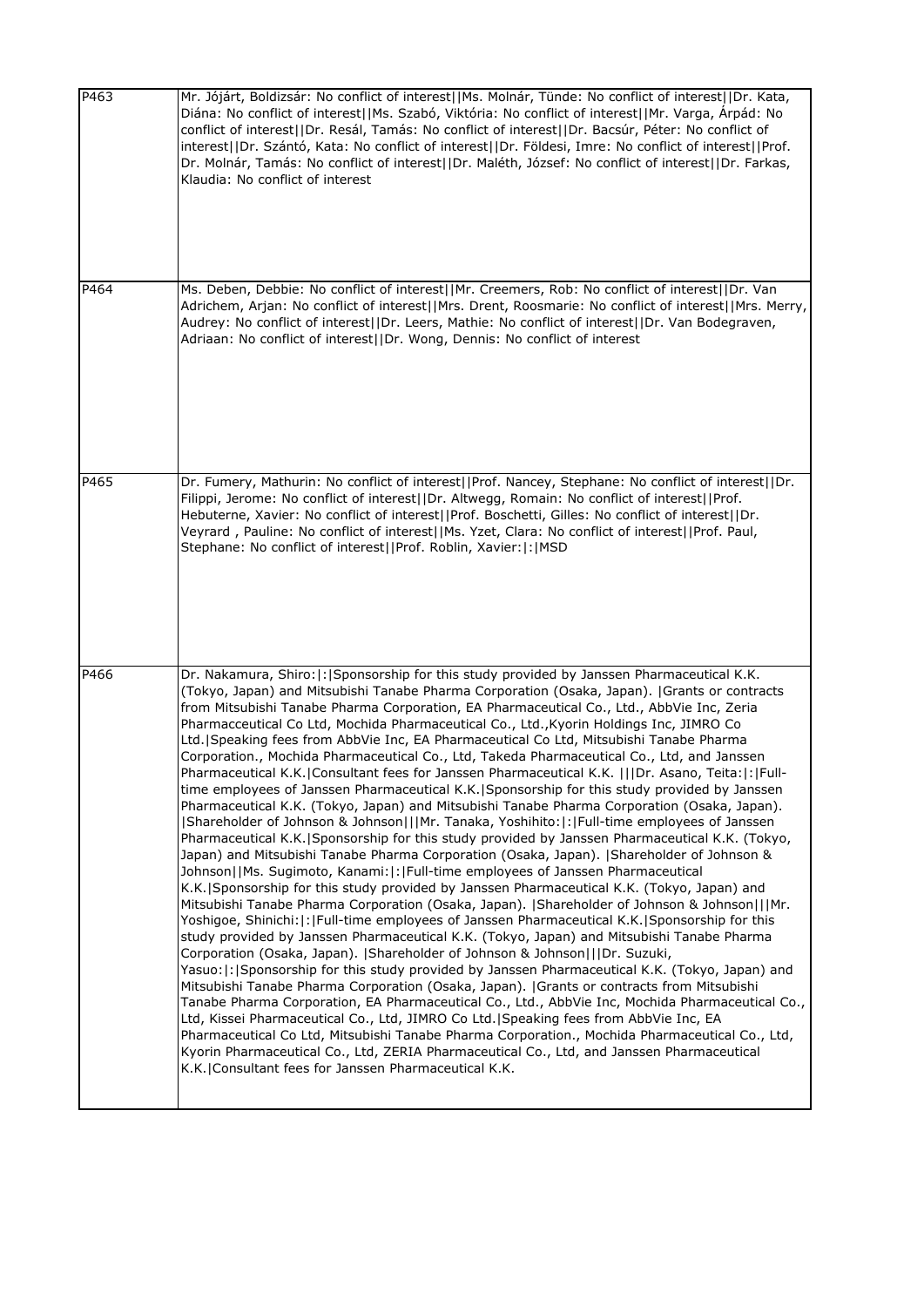| P467 | Mrs. Bjørlykke, Kristin: No conflict of interest  Prof. Jahnsen, Jørgen: No conflict of interest  Prof.<br>Brynskov, Jørn: : Consultant and/or advisory board member and received fees and/or research<br>grants from Abbvie, Pfizer, MSD, Takeda, Janssen and Gilead.  Dr. Molander, Pauliina: : Speaker<br>fees and consulting/advisory board fees from Abbvie, BMS, Celltrion, Janssen-Cilag, MSD, Orion<br>Pharma, Pfizer, Roche, Tillotts Pharma, Takeda and Viatris.     Dr. Eberhardson, Michael: No conflict<br>of interest  Mrs. Davidsdottir, Loà Guðrún: No conflict of interest  Dr. Sipponen, Taina: : Has<br>received advisory board fees and/or research grants from Takeda, Janssen Cilag, and Bristol Myers<br>Squibb and lecture fees from Celltrion, Takeda, Janssen Cilag, and Bristol Myers Squibb.  Dr.<br>Hjortswang, Henrik: No conflict of interest  Mr. Langholz, Ebbe: : Served as advisory board<br>member for Takeda.   Dr. Jørgensen, Kristin Kaasen: :  Reports speakers bureaus from Roche and<br>BMS, advisory board Celltrion and Norgine. (IDr. Steenholdt, Casper: [: Served as advisory board<br>member and speaker for MSD.                                                                                                                                                                                                                                                                                                                                                                                                                                                                                               |
|------|-----------------------------------------------------------------------------------------------------------------------------------------------------------------------------------------------------------------------------------------------------------------------------------------------------------------------------------------------------------------------------------------------------------------------------------------------------------------------------------------------------------------------------------------------------------------------------------------------------------------------------------------------------------------------------------------------------------------------------------------------------------------------------------------------------------------------------------------------------------------------------------------------------------------------------------------------------------------------------------------------------------------------------------------------------------------------------------------------------------------------------------------------------------------------------------------------------------------------------------------------------------------------------------------------------------------------------------------------------------------------------------------------------------------------------------------------------------------------------------------------------------------------------------------------------------------------------------------------------------------------------------------------------------------|
| P468 | Ms. Floden, Lysbeth:  :   employee of Clinical Outcomes Solutions, Chicago, IL, USA  Dr. Pham, Tan<br>P.:  :  employee of Clinical Outcomes Solutions, Chicago, IL, USA  Dr. Kumar, Jinender:  :  employee<br>and shareholder of Bristol Myers Squibb, Princeton, NJ, USA  Dr. Becker, Brandon: : employee<br>and shareholder of Bristol Myers Squibb, Princeton, NJ, USA  Dr. Shaw, James W.: : employee and<br>shareholder of Bristol Myers Squibb, Princeton, NJ, USA  Dr. Tencer, Tom: :  employee and<br>shareholder of Bristol Myers Squibb, Princeton, NJ, USA                                                                                                                                                                                                                                                                                                                                                                                                                                                                                                                                                                                                                                                                                                                                                                                                                                                                                                                                                                                                                                                                                           |
| P469 | Radford, Shellie:  :   None   Sinopoulou, Vassiliki: No conflict of interest   Prof. Dr. Gordon,<br>Morris:  :   Since August 2016, I received travel fees to attend international scientific and training<br>meetings from Pharma companies. These grants included no honoraria, inducement, advisory role,<br>or any other relationship, and were restricted to the travel and meeting-related costs of attending<br>such meetings. The companies include: Biogaia (2017 to 2019), Ferring (2018), Allergan (2017),<br>Synergy (bankrupt in 2018), and Tillots (2017 to 2019). None of these companies had any<br>involvement in any works completed by me, and I have never had any payment for any other<br>activities for them, as confirmed below. From these dates onwards, I have made a personal<br>undertaking to take no further funds from any pharmaceutical or formula company in any form, for<br>travel or other related activities.      Dr. Eldragini, Mohsen Ebrahim Abdelhamid Ali:   :   None     Dr.<br>Darie, Ana-Maria:   :   None     Prof. Dr. Akobeng, Anthony:   :   None     Prof. Dr. Moran, Gordon<br>William:   :   Gordon Moran has received educational support from Abbvie, Janssen, NAPP, Takeda<br>Pharmaceuticals, Merck Sharp & Dohme Ltd, Ferring and Dr Falk. He has received speaker<br>honoraria from Merck Sharp & Dohme Ltd, Abbvie, Janssen, Pfizer, Ferring and Takeda<br>Pharmaceuticals. He attended advisory boards for Abbvie, Celgene, Takeda Pharmaceuticals,<br>Janssen, Medtronic, AstraZeneca, Phebra Pharmaceuticals, Servertus Associates Ltd and Dr Falk.<br>Dr Moran is a consultant for Alimentiv. |
| P470 | Dr. Galhardi Gasparini, Rodrigo:  :   Speaker: Takeda, Janssen and Abbvie  Prof. Dr. Yukie Sassaki,<br>Ligia:  :   Speaker - Takeda and Janssen   Advisory board - Abbvie and Takeda   Research funding -<br>Janssen, Abbvie, Eli Lilly and Roche  Dr. Lima Martins, Adalberta: : Advisory board: Takeda  Prof.<br>Dr. Saad Hossne, Rogerio:  :   Speaker: Abbvie, Janssen, Pfizer, Takeda, Novartis, Fresenius,<br>Amgen Clinical research: Abbvie, Janssen and Pfizer Advisory board: Abbvie, Janssen, Pfizer,<br>Takeda, Fresenius and Amgen  Mr. Watanabe de Oliveira, Renato: : Consulting fees for Takeda<br>- study  Dr. Yang Santos, Claudia: No conflict of interest  Dr. Biatti Barreto, Tania: : Employee <br>Takeda                                                                                                                                                                                                                                                                                                                                                                                                                                                                                                                                                                                                                                                                                                                                                                                                                                                                                                                                 |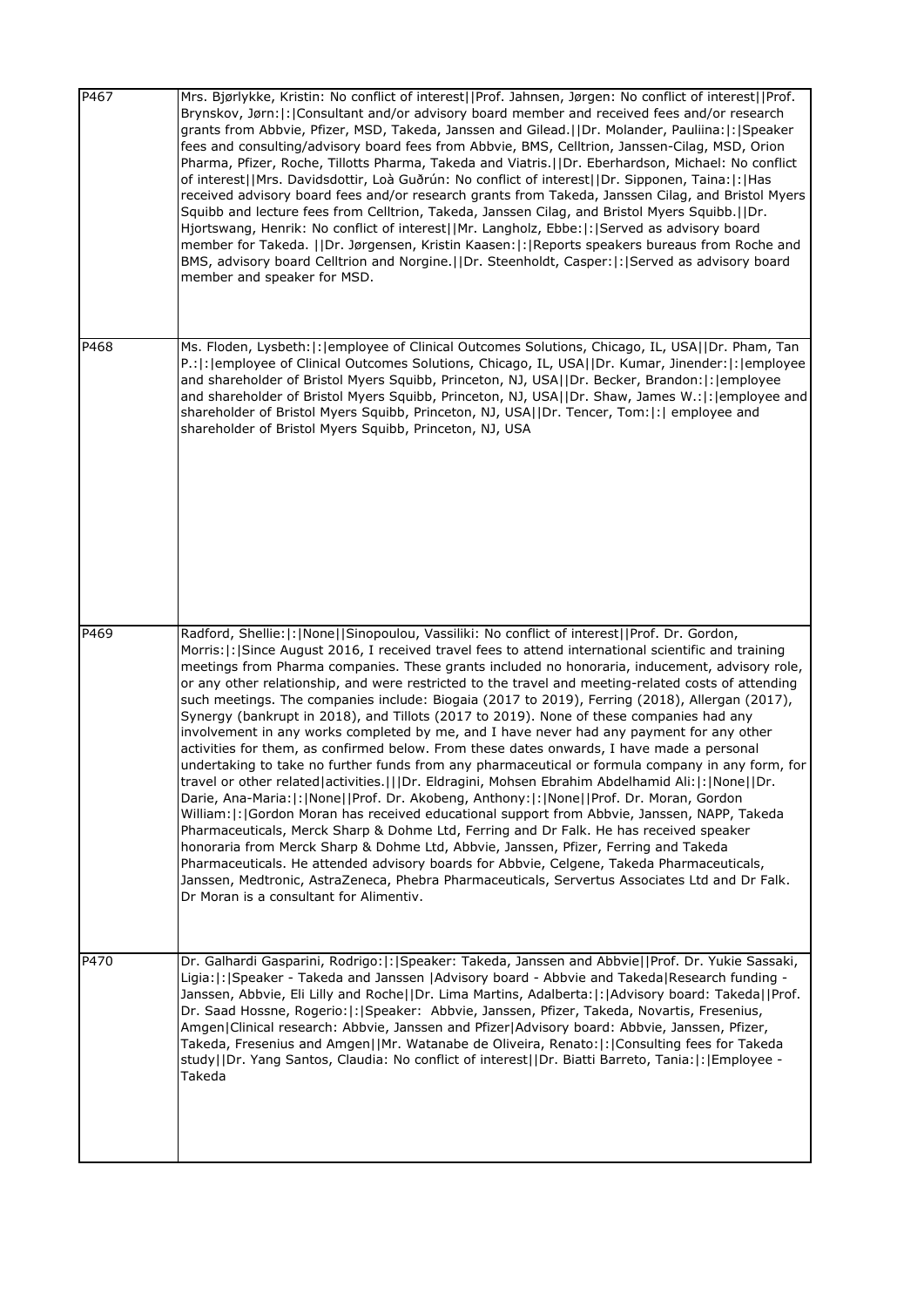| P471 | Dr. Cheesbrough, Jonathan: No conflict of interest  Dr. Quraishi, Mohammed Nabil: No conflict of<br>interest  Dr. Sharma, Naveen: No conflict of interest  Dr. Nassar, Islam: No conflict of interest                                                                                                                                                                                                                                                                                                                                                                                                                                                                                                                                                                                                                                                                                                                                                                                                                                                                                                                                                                                                                                                                                                                                                                                                                                                                                                                                                                                                                                                                                                                                                                                    |
|------|------------------------------------------------------------------------------------------------------------------------------------------------------------------------------------------------------------------------------------------------------------------------------------------------------------------------------------------------------------------------------------------------------------------------------------------------------------------------------------------------------------------------------------------------------------------------------------------------------------------------------------------------------------------------------------------------------------------------------------------------------------------------------------------------------------------------------------------------------------------------------------------------------------------------------------------------------------------------------------------------------------------------------------------------------------------------------------------------------------------------------------------------------------------------------------------------------------------------------------------------------------------------------------------------------------------------------------------------------------------------------------------------------------------------------------------------------------------------------------------------------------------------------------------------------------------------------------------------------------------------------------------------------------------------------------------------------------------------------------------------------------------------------------------|
|      |                                                                                                                                                                                                                                                                                                                                                                                                                                                                                                                                                                                                                                                                                                                                                                                                                                                                                                                                                                                                                                                                                                                                                                                                                                                                                                                                                                                                                                                                                                                                                                                                                                                                                                                                                                                          |
| P472 | Dr. Le Cosquer, Guillaume: No conflict of interest  Dr. Capirchio, Lena: No conflict of interest  Dr.<br>Rivière, Pauline: No conflict of interest  Dr. de Suray, Nicolas: No conflict of interest  Dr.<br>Poullenot, Florian: No conflict of interest  Dr. De Vroey, Bénédicte: No conflict of interest  Dr.<br>Berger, Arthur: No conflict of interest  Dr. Denis, Marie Armelle: No conflict of interest  Prof.<br>Zerbib, Frank: No conflict of interest  Dr. Bachmann, Radu: No conflict of interest  Dr. Remue,<br>Christophe: No conflict of interest  Dr. Celerier, Bertrand: No conflict of interest  Prof. Leonard,<br>Daniel: No conflict of interest  Prof. Denost, Quentin: No conflict of interest  Prof. Kartheuser,<br>Alex: No conflict of interest  Prof. Laharie, David: No conflict of interest  Prof. Dewit, Olivier: No<br>conflict of interest                                                                                                                                                                                                                                                                                                                                                                                                                                                                                                                                                                                                                                                                                                                                                                                                                                                                                                                    |
| P473 | Dr. Fliss Isakov, Naomi: No conflict of interest  Dr. Anbar, Ronit: No conflict of interest  Mrs.<br>Cooperstein, Ahuva: No conflict of interest  Helbert, Gal: No conflict of interest  Dr. Hirsch, Ayal:<br>No conflict of interest  Dr. Ron, Yulia: No conflict of interest  Dr. Thurm, Tamar: No conflict of<br>interest  Prof. Dr. Maharshak, Nitsan: No conflict of interest                                                                                                                                                                                                                                                                                                                                                                                                                                                                                                                                                                                                                                                                                                                                                                                                                                                                                                                                                                                                                                                                                                                                                                                                                                                                                                                                                                                                       |
| P474 | Dr. Jelakovic, Mislav: No conflict of interest  Dr. Turk, Niksa: No conflict of interest  Dr. Brinar,<br>Marko: No conflict of interest  Dr. Barisic, Ana: No conflict of interest  Dr. Grgic, Dora: No conflict<br>of interest  Prof. Cukovic-Cavka, Silvija: No conflict of interest  Prof. Krznaric, Zeljko: No conflict<br>of interest                                                                                                                                                                                                                                                                                                                                                                                                                                                                                                                                                                                                                                                                                                                                                                                                                                                                                                                                                                                                                                                                                                                                                                                                                                                                                                                                                                                                                                               |
| P475 | Sudhakar, Padhmanand: No conflict of interest  Stiers, Rita: No conflict of interest  Dycker, Els<br>De: No conflict of interest  Geens, Patricia: No conflict of interest  Paps, Ariane: No conflict of<br>interest  Lambrechts, Tessy: No conflict of interest  Keersmaekers, Bep: No conflict of<br>interest  Sabino, João: : -Research support: Galapagos. -Speaker's fees: Abbvie, Falk, Takeda,<br>Janssen, and Fresenius.   Consultancy fees: Janssen, Ferring.       Ferrante, Marc:   :   - Research<br>support: AbbVie, Amgen, Biogen, Janssen, Pfizer, Takeda and Viatris -Speaker's fees: AbbVie,<br>Amgen, Biogen, Boehringer Ingelheim, Falk, Ferring, Janssen, Lamepro, MSD, Mylan, Pfizer,<br>Sandoz, Takeda and Truvion Healthcare  - Consultancy fees: AbbVie, Boehringer Ingelheim,<br>Celltrion, Janssen, Lilly, Medtronic, MSD, Pfizer, Sandoz, Takeda and Thermo Fisher   Vermeire,<br>Séverine:  :  -Research Support from AbbVie, J&J, Pfizer, Galapagos and Takeda -Consulting and/or<br>speaking fees from AbbVie, Abivax, Agomab, Arena Pharmaceuticals, Avaxia, Bristol Myers Squibb,<br>Boehringer Ingelheim, Celgene, Dr Falk Pharma, Ferring, Galapagos, Genentech-Roche, Gilead,<br>GSK, Hospira, Janssen, Mundipharma, MSD, Pfizer, Prodigest, Progenity, Prometheus, Robarts<br>Clinical Trials, Second Genome, Shire, Surrozen, Takeda, Theravance, and Tillots Pharma<br>AG   Verstockt, Bram: : -Research support from Pfizer. -Speaker's fees from Abbvie, Biogen,<br>Chiesi, Falk, Ferring, Galapagos, Janssen, MondayNightIBD, MSD, Pfizer, R-Biopharm, Takeda and<br>Truvion.   Consultancy fees from Alimentiv, Applied Strategic, Atheneum, Bristol Myers Squibb,<br>Guidepont, Ipsos, Janssen, Progenity, Sandoz, Sosei Heptares and Takeda. |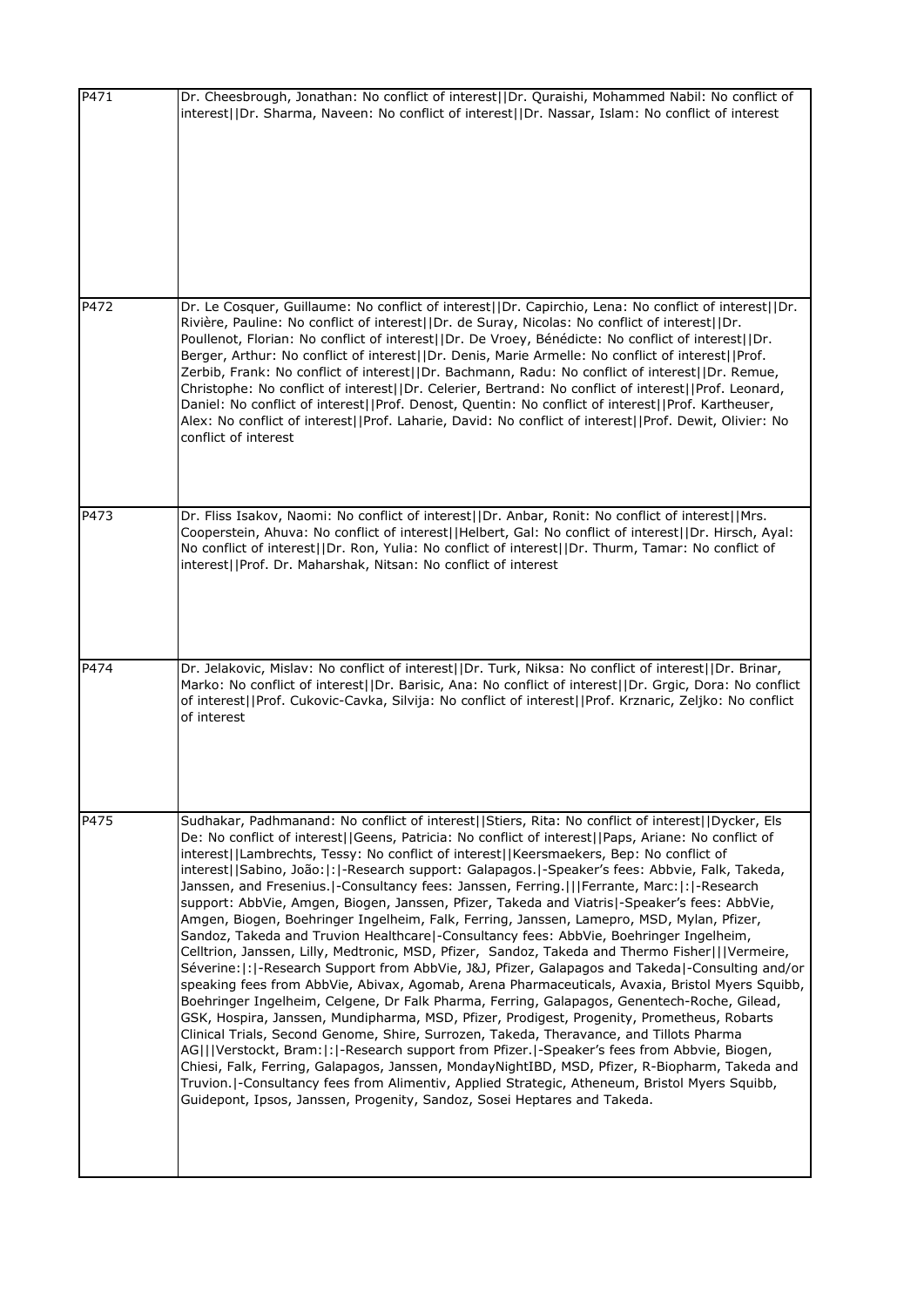| P476 | Ms. Ahmed, Marriam: No conflict of interest  Dr. Chacko, Jerry: No conflict of interest  Dr.<br>Zimerly, Sari: No conflict of interest  Ms. Patel, Abhilasha: No conflict of interest                                                                                                                                                                                                                                                                                                                                                                                                                                                                                                                                                                                                                                                                                                                                                                                                                                                                                                                                                                                                                                                                                                                                                                                                                                                                                                                                                                                                                                                                                                                                                                                                                                                                                                                                                                                                                                                                                                                                                                                                                                                                                                                                                                                                                                                                      |
|------|------------------------------------------------------------------------------------------------------------------------------------------------------------------------------------------------------------------------------------------------------------------------------------------------------------------------------------------------------------------------------------------------------------------------------------------------------------------------------------------------------------------------------------------------------------------------------------------------------------------------------------------------------------------------------------------------------------------------------------------------------------------------------------------------------------------------------------------------------------------------------------------------------------------------------------------------------------------------------------------------------------------------------------------------------------------------------------------------------------------------------------------------------------------------------------------------------------------------------------------------------------------------------------------------------------------------------------------------------------------------------------------------------------------------------------------------------------------------------------------------------------------------------------------------------------------------------------------------------------------------------------------------------------------------------------------------------------------------------------------------------------------------------------------------------------------------------------------------------------------------------------------------------------------------------------------------------------------------------------------------------------------------------------------------------------------------------------------------------------------------------------------------------------------------------------------------------------------------------------------------------------------------------------------------------------------------------------------------------------------------------------------------------------------------------------------------------------|
| P477 | Dr. Allegretti, Jessica R: : Grants: Merck Personal fees (consulting): Artugen Therapeutics,<br>Baccain, Bristol-Myers Squibb, Celgene, Finch Therapeutics, Iterative Scopes, Janssen, Merck,<br>Morphic, Pandion Therapeutics and Pfizer Inc  Gecse, Krisztina B.: : Grants: Celltrion and Pfizer<br>Inc Personal fees (consulting): AbbVie, Celltrion, Ferring Pharmaceuticals, Immunic Therapeutics,<br>Janssen, Novartis, Pfizer Inc, Samsung Bioepis, Takeda and Tillotts Other (speaker fees): AbbVie,<br>Celltrion, Ferring Pharmaceuticals, Immunic Therapeutics, Janssen, Novartis, Pfizer Inc, Samsung<br>Bioepis, Takeda and Tillotts  Dr. Chiorean, Michael V: : Personal fees (consulting): AbbVie, Arena,<br>Bristol-Myers Squibb, Medtronic, Pfizer Inc, Prometheus and Takeda Other (speaker fees): AbbVie,<br>Bristol-Myers Squibb, Janssen, Medtronic, Pfizer Inc and Takeda  Dr. Argollo, Marjorie: : Personal<br>fees (consulting): Janssen and Takeda   Personal fees (support for travel for meetings to support<br>study): AbbVie, Janssen, Pfizer Inc and Takeda  Dr. Guo, Xiang: : Personal fees (shareholder):<br>Pfizer Inc Other (employee): Pfizer Inc   Dr. Lawendy, Nervin: : Personal fees (shareholder):<br>Pfizer Inc   Other (employee): Pfizer Inc   Dr. Su, Chinyu: : Personal fees (shareholder): Pfizer Inc<br> Other (employee): Pfizer Inc  Mr. Mundayat, Rajiv: : Personal fees (shareholder): Pfizer Inc<br> Other (employee): Pfizer Inc   Mr. Paulissen, Jerome: : Personal fees (contractor): Pfizer<br>Inc Other (employee): Syneos Health   Dr. Salese, Leonardo: : Personal fees (shareholder): Pfizer<br>Inc   Other (employee): Pfizer Inc   Dr. Irving, Peter M: :   Grants: Celltrion, Janssen, MSD and<br>Takeda Personal fees (fees participation in review activities such as data monitoring boards,<br>statistical analysis, end point committees and the like): AbbVie, Arena, Boehringer-Ingelheim,<br>Bristol-Myers Squibb, Celgene, Celltrion, Genentech, Gilead Sciences, Hospira, Janssen, Lilly, MSD,<br>Pharmacosmos, Pfizer Inc, Prometheus, Roche, Samsung Bioepis, Sandoz, Takeda, Topivert, VH2,<br>Vifor Pharma and Warner Chilcott Other (lecture fees): AbbVie, Bristol-Myers Squibb, Celgene,<br>Celltrion, Falk Pharma, Ferring Pharmaceuticals, Galapagos, Gilead Sciences, Janssen, MSD, Pfizer<br>Inc, Sandoz, Sapphire Medical, Shire, Takeda, Tillotts and Warner Chilcott |
| P478 | Dr. Orfanoudaki, Eleni: No conflict of interest  Prof. Gazouli, Maria: No conflict of interest  Mrs.<br>Theodoraki, Eirini: No conflict of interest  Mrs. Foteinogiannopoulou, Kalliopi: No conflict of<br>interest  Andreou, Nikolaos Panagiotis: No conflict of interest  Prof. Koutroubakis, Ioannis E.: No<br>conflict of interest                                                                                                                                                                                                                                                                                                                                                                                                                                                                                                                                                                                                                                                                                                                                                                                                                                                                                                                                                                                                                                                                                                                                                                                                                                                                                                                                                                                                                                                                                                                                                                                                                                                                                                                                                                                                                                                                                                                                                                                                                                                                                                                     |
| P479 | Ms. Yao, Lingya: No conflict of interest  Dr. Shao, Bule: No conflict of interest  Dr. Cao, Qian: No<br>conflict of interest                                                                                                                                                                                                                                                                                                                                                                                                                                                                                                                                                                                                                                                                                                                                                                                                                                                                                                                                                                                                                                                                                                                                                                                                                                                                                                                                                                                                                                                                                                                                                                                                                                                                                                                                                                                                                                                                                                                                                                                                                                                                                                                                                                                                                                                                                                                               |
| P480 | Dr. Zelnik Yovel, Dana: No conflict of interest  Mrs. Meyer, Sonya: No conflict of interest  Dr.<br>Richter, Vered: No conflict of interest  Prof. Shirin, Haim: No conflict of interest  Prof. Broide,<br>Efrat: No conflict of interest                                                                                                                                                                                                                                                                                                                                                                                                                                                                                                                                                                                                                                                                                                                                                                                                                                                                                                                                                                                                                                                                                                                                                                                                                                                                                                                                                                                                                                                                                                                                                                                                                                                                                                                                                                                                                                                                                                                                                                                                                                                                                                                                                                                                                  |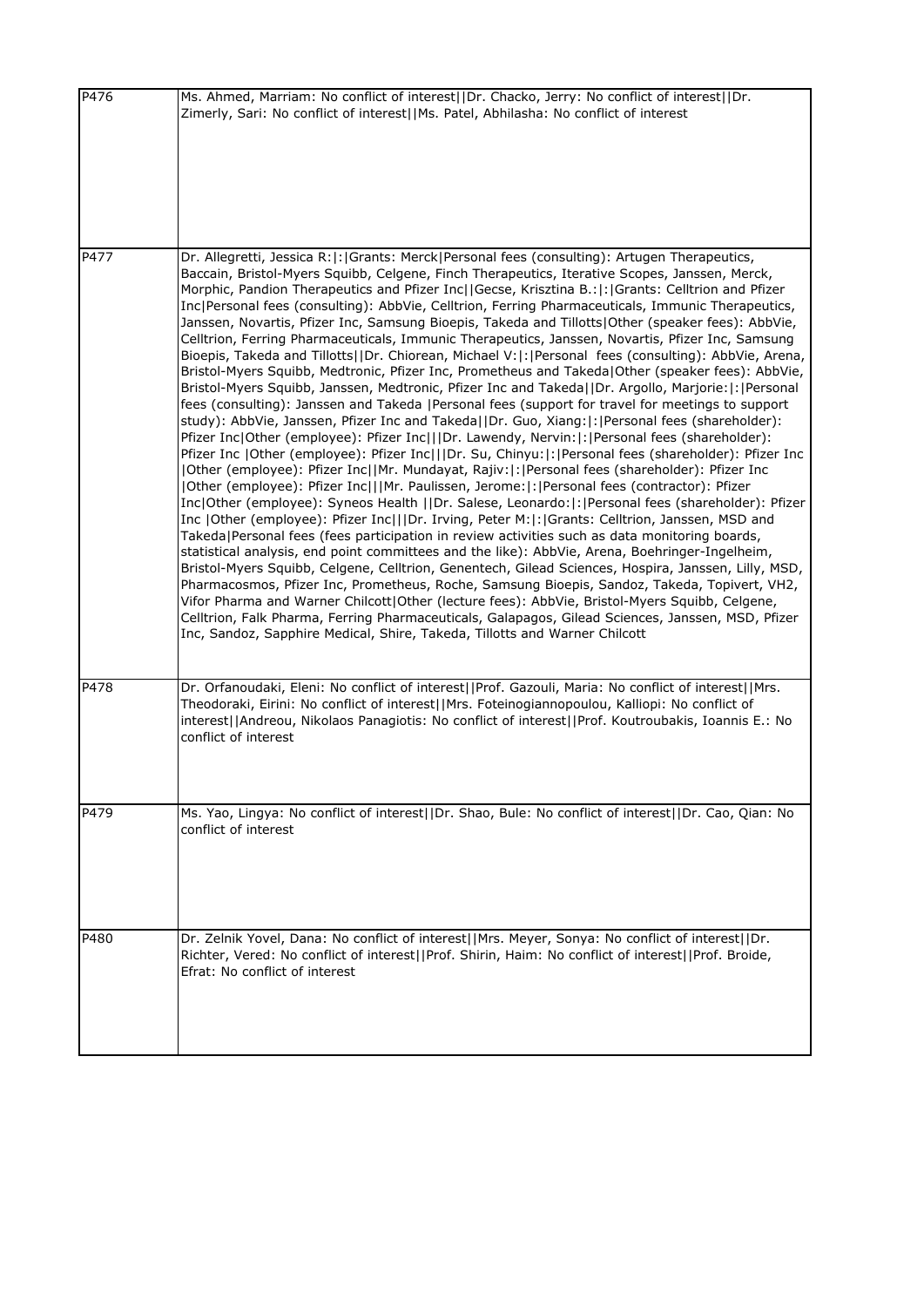| P481 | Dr. Suarez Ferrer, Cristina Julia: No conflict of interest  Mr. Mesonero, Francisco: No conflict of<br>interest  Dr. Caballol, Berta: No conflict of interest  Ballester, Maria Pilar: No conflict of<br>interest  Baston Rey, Iria: No conflict of interest  Castaño Garcia, Andres: No conflict of<br>interest  MIranda Bautista, Jose: No conflict of interest  Saiz Chumillas, Rosa: No conflict of<br>interest  Benitez, Jose Manuel: No conflict of interest  Sanchez Delgado, Laura: No conflict of<br>interest  Lopez-Garcia, Alicia: No conflict of interest  Rubin de Celio, Cristina: No conflict of<br>interest  Alonso Abreu, Inmaculada: No conflict of interest  Melcarne, Luigi: No conflict of<br>interest  Plaza Santos, Rocio: No conflict of interest  Marques Cami, Miquel: No conflict of<br>interest  Caballero Mateos, Antonio: No conflict of interest  Gomez Diez, Cesar: No conflict of<br>interest  Calafat, Margalida: No conflict of interest  Alonso Galan, Horacio: No conflict of<br>interest  Vega Vilaamil, Pablo: No conflict of interest  Castro Sensosian, Beatriz: No conflict of<br>interest  Guerro Moya, Andrea: No conflict of interest  Rodriguez Diaz, Carmen Yolanda: No<br>conflict of interest  Spicakova, Katerina: No conflict of interest  Manceñido Marcos, Noemi: No<br>conflict of interest  Molina, Gema: No conflict of interest  De Castro, Luisa: No conflict of<br>interest  Rodriguez Angulo, Andres: No conflict of interest  Cuevas del Campo, Lidia: No conflict<br>of interest  Rodriguez Grau, Maria Carmen: No conflict of interest  Ramirez, Fernando: No conflict<br>of interest  Gomez Pastrana, Barbara: No conflict of interest  Gonzalez Partida, Irene: No conflict<br>of interest  Botella Mateu, Belen: No conflict of interest  Peña Gonzalez, Elena: No conflict of<br>interest  Iyo, Eduardo: No conflict of interest  Elosua Gonzalez, Alfonso: No conflict of<br>interest  Mañosa Ciria, Miriam: No conflict of interest  Barreiro-De Acosta, Manuel: No conflict of<br>interest |
|------|------------------------------------------------------------------------------------------------------------------------------------------------------------------------------------------------------------------------------------------------------------------------------------------------------------------------------------------------------------------------------------------------------------------------------------------------------------------------------------------------------------------------------------------------------------------------------------------------------------------------------------------------------------------------------------------------------------------------------------------------------------------------------------------------------------------------------------------------------------------------------------------------------------------------------------------------------------------------------------------------------------------------------------------------------------------------------------------------------------------------------------------------------------------------------------------------------------------------------------------------------------------------------------------------------------------------------------------------------------------------------------------------------------------------------------------------------------------------------------------------------------------------------------------------------------------------------------------------------------------------------------------------------------------------------------------------------------------------------------------------------------------------------------------------------------------------------------------------------------------------------------------------------------------------------------------------------------------------------------------------------------------------------------------------------------------|
| P482 | Colclough, James: No conflict of interest  Dr. Ali, Mohamed: No conflict of interest  Dr. Shami,<br>Nafe: No conflict of interest  Ms. Aitchison, Lucy: No conflict of interest  Ms. Hurst, Anne: No<br>conflict of interest  Dr. Shams-Khan, Hafsa: No conflict of interest                                                                                                                                                                                                                                                                                                                                                                                                                                                                                                                                                                                                                                                                                                                                                                                                                                                                                                                                                                                                                                                                                                                                                                                                                                                                                                                                                                                                                                                                                                                                                                                                                                                                                                                                                                                     |
| P483 | Ritter, Timothy E:  :   Speaking Panels for: Bristol Myers Squibb, Janssen, Pfizer, and<br>Takeda Advisory Boards for: AbbVie, Arena Pharmaceuticals, Boehringer Ingelheim, Bristol Myers<br>Squibb, Coral Genomics, Genentech, Gilead Sciences, Gossamer Bio, Intercept Pharmaceuticals,<br>Janssen, Lilly, Pfizer, Prometheus, Sanofi, Takeda  Mehta, Samantha A: No conflict of interest  Van<br>Anglen, Lucinda J: No conflict of interest                                                                                                                                                                                                                                                                                                                                                                                                                                                                                                                                                                                                                                                                                                                                                                                                                                                                                                                                                                                                                                                                                                                                                                                                                                                                                                                                                                                                                                                                                                                                                                                                                   |
| P484 | Dr. Levartovsky, Asaf: No conflict of interest  Dr. Cohen, Ido: No conflict of interest  Ms. Abitbol,<br>Chaya Mushka: No conflict of interest  Dr. Yavzori, Miri: No conflict of interest  Dr. Fudim, Ella: No<br>conflict of interest  Dr. Picard, Orit: No conflict of interest  Prof. Kopylov, Uri: No conflict of<br>interest  Prof. Ben-Horin, Shomron: No conflict of interest  Dr. Ungar, Bella: No conflict of interest                                                                                                                                                                                                                                                                                                                                                                                                                                                                                                                                                                                                                                                                                                                                                                                                                                                                                                                                                                                                                                                                                                                                                                                                                                                                                                                                                                                                                                                                                                                                                                                                                                 |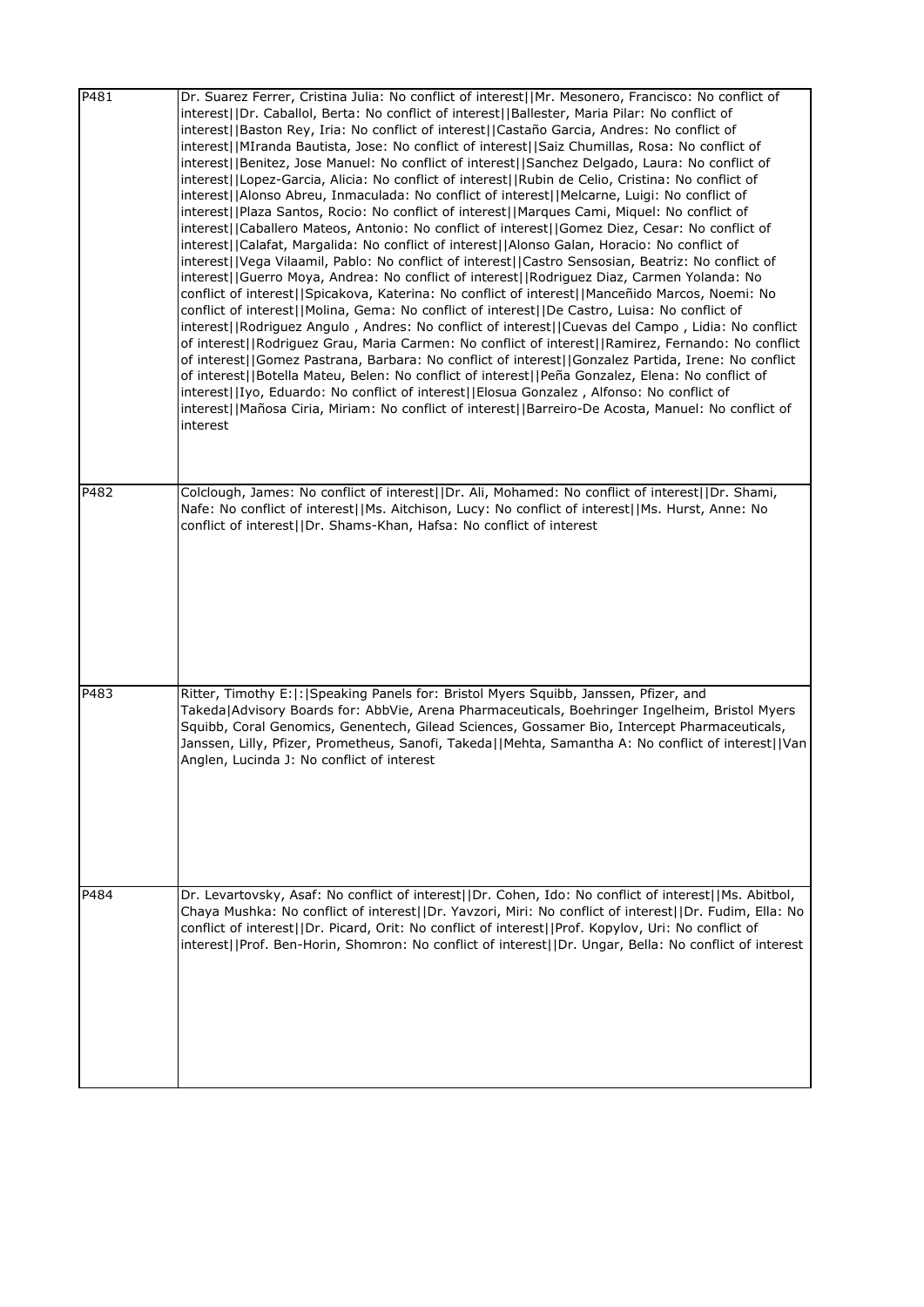| P485 | Dr. Hernandez Camba, Alejandro: No conflict of interest  Dr. Carrillo Palau, Marta: No conflict of<br>interest  Dr. Ramos, Laura: No conflict of interest  Dr. Alonso, Inmaculada: No conflict of<br>interest  Dr. Vela, Milagros: No conflict of interest  Dr. Hernández, Anjara: No conflict of<br>interest  Dr. Arranz, Laura: No conflict of interest  Dr. Hernández, Noemi: No conflict of<br>interest  Dr. Hernández-Guerra, Manuel: No conflict of interest  Dr. Ferráz, Iván: No conflict of<br>interest                                                                                                                                                                                                                                                                                                                                                                                                                                                                                                                                                                                                                                                                                                                                                                                                                                                                                                                                                                                                                                                                                                                                                                                                                                                                                                                                                                                                                                     |
|------|------------------------------------------------------------------------------------------------------------------------------------------------------------------------------------------------------------------------------------------------------------------------------------------------------------------------------------------------------------------------------------------------------------------------------------------------------------------------------------------------------------------------------------------------------------------------------------------------------------------------------------------------------------------------------------------------------------------------------------------------------------------------------------------------------------------------------------------------------------------------------------------------------------------------------------------------------------------------------------------------------------------------------------------------------------------------------------------------------------------------------------------------------------------------------------------------------------------------------------------------------------------------------------------------------------------------------------------------------------------------------------------------------------------------------------------------------------------------------------------------------------------------------------------------------------------------------------------------------------------------------------------------------------------------------------------------------------------------------------------------------------------------------------------------------------------------------------------------------------------------------------------------------------------------------------------------------|
| P486 | Ungaro, Ryan: No conflict of interest  Dr. Siegel, Corey A.: No conflict of interest  Prof. Dr. Cree,<br>Bruce A. C.: No conflict of interest  Prof. Selmaj, Krzysztof W.: No conflict of interest  Dr. Ahmad,<br>Harris A.: No conflict of interest  Ms. Pai, Ashwini: No conflict of interest  Mr. Ather, Shabana: No<br>conflict of interest  Ms. Henry, Alyssa: No conflict of interest  Ms. Charles, Lorna: No conflict of<br>interest  Ms. Petersen, AnnKatrin: No conflict of interest  Mr. Cheng, Chun-Yen: No conflict of<br>interest  Ms. Afsari, Sonia: No conflict of interest  Mr. Sheffield, James: No conflict of interest  Mr.<br>Vaile, John: No conflict of interest  Dr. Colombel, Jean-Frederic: No conflict of interest                                                                                                                                                                                                                                                                                                                                                                                                                                                                                                                                                                                                                                                                                                                                                                                                                                                                                                                                                                                                                                                                                                                                                                                                         |
| P487 | Dr. Chaparro, Maria:  :   Chaparro has served as a speaker, or has received research or education<br>funding from MSD, Abbvie, Hospira, Pfizer, Takeda, Janssen, Ferring, Shire Pharmaceuticals, Falk<br>Pharma, Tillotts Pharma.  Dr. Aguas, Mariam: No conflict of interest  Dr. Livne, Moran: No conflict<br>of interest  Dr. Rivière, Pauline: No conflict of interest  Dr. Bar-Gil Shitrit, Ariella: No conflict of<br>interest  Dr. Myrelid, Pär: No conflict of interest  Dr. Arroyo, Maite: No conflict of interest  Dr.<br>Barreiro-de Acosta, Manuel: No conflict of interest  Dr. Bautista, Michelle: No conflict of<br>interest  Dr. Biancone, Livia: No conflict of interest  Dr. Biron, Irit Avni: No conflict of interest  Dr.<br>Boysen, Trine: No conflict of interest  Dr. Carpio, Daniel: No conflict of interest  Dr. Castro,<br>Beatriz: No conflict of interest  Dr. Dragoni, Gabriele: No conflict of interest  Dr. Ellul, Pierre: No<br>conflict of interest  Dr. Holubar, Stefan D.: No conflict of interest  Dr. de Jorge, Miguel Angel: No<br>conflict of interest  Dr. Leo, Eduardo: No conflict of interest  Dr. Manceñido, Noemí: No conflict of<br>interest  Dr. Moens, Annick: No conflict of interest  Dr. Ramírez de la Piscina, Patricia: No conflict<br>of interest  Dr. Ricanek, Petr: No conflict of interest  Dr. Sebkona, Ladislava: No conflict of<br>interest  Dr. Sempere, Laura: No conflict of interest  Dr. Teich, Niels: No conflict of interest  Dr.<br>Gisbert, Javier P.:  :  Gisbert has served as a speaker, a consultant and advisory member for or has<br>received research funding from MSD, Abbvie, Hospira, Pfizer, Kern Pharma, Biogen, Takeda,<br>Janssen, Roche, Sandoz, Celgene, Ferring, Faes Farma, Shire Pharmaceuticals, Falk Pharma,<br>Tillotts Pharma, Chiesi, Casen Fleet, Gebro Pharma, Otsuka Pharmaceutical, Vifor Pharma.  Dr.<br>Julsgaard, Mette: No conflict of interest |
| P489 | Mr. Jenkinson, Philip: No conflict of interest  Dr. Plevris, Nikolas: :  NP has received consultancy<br>fees from Takeda and speaker fees and travel support from AbbVie, Takeda and Norgine  Dr.<br>Lyons, Mathew: No conflict of interest  Dr. Gros, Beatriz: No conflict of interest  Dr. Derikx,<br>Lauranne: No conflict of interest  Mr. Constantine-Cooke, Nathan: No conflict of interest  Dr.<br>Jones, Gareth: No conflict of interest  Prof. Dr. Lees, Charlie: : CWL has received research support<br>from Gilead, Oshi Health and AbbVie, consultancy fees from AbbVie, Pfizer, Dr Falk, Hospira, MSD,<br>Gilead, Pharmacosmos, Takeda and Vifor, and speaker fees and travel support from AbbVie, Pfizer,<br>Ferring, Hospira, and Takeda.                                                                                                                                                                                                                                                                                                                                                                                                                                                                                                                                                                                                                                                                                                                                                                                                                                                                                                                                                                                                                                                                                                                                                                                             |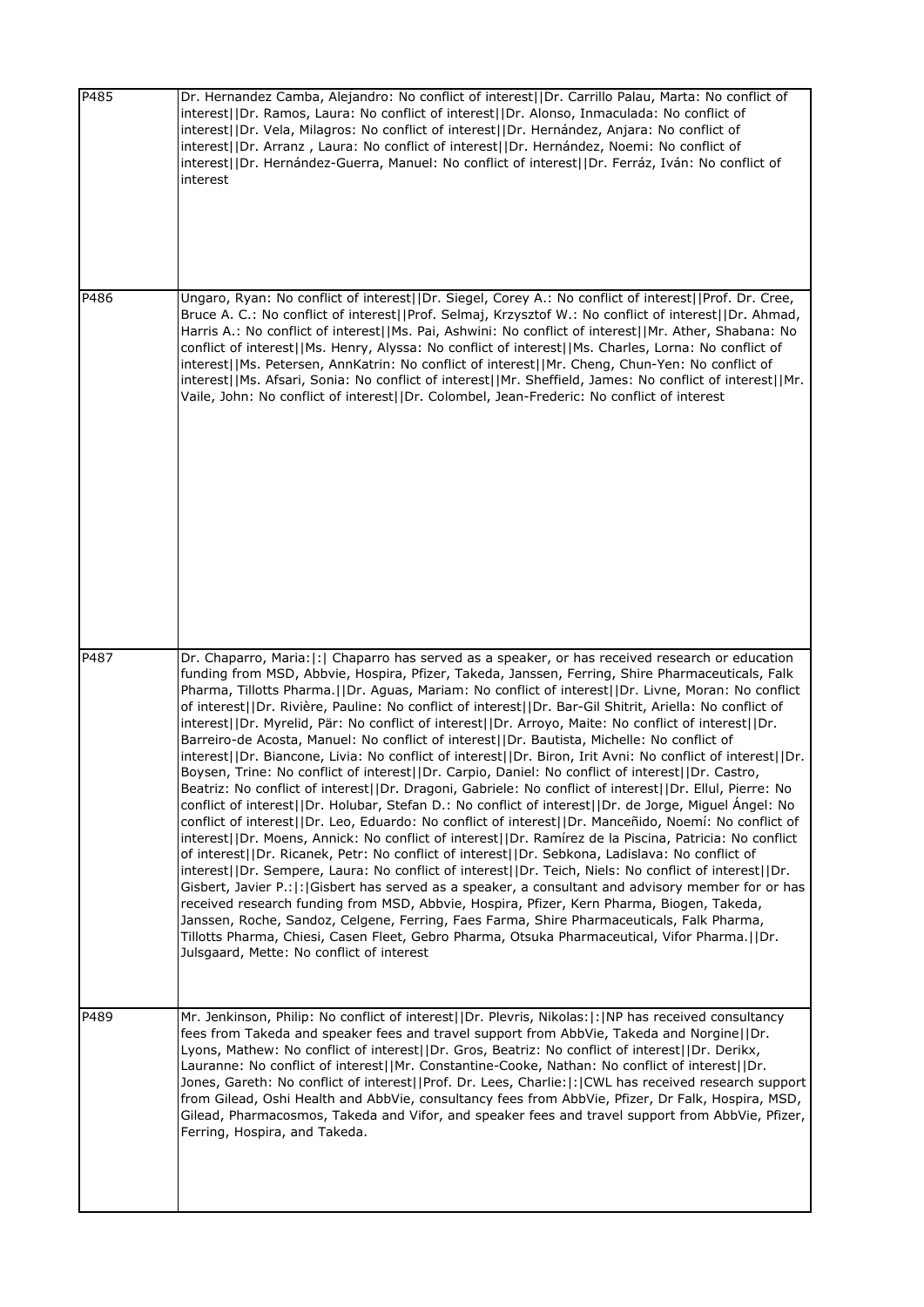| P490 | Dohos, Dóra: No conflict of interest  Dr. Müller, Katalin Eszter: No conflict of interest  Mr. Sipos,<br>Zoltán: No conflict of interest  Dr. Kiss, Szabolcs: No conflict of interest  Dr. Dembrovszky, Fanni:<br>No conflict of interest  Dr. Kovács, Norbert: No conflict of interest  Dr. Solymár, Margit: No conflict<br>of interest  Dr. Erőss, Bálint: No conflict of interest  Dr. Hegyi, Péter: No conflict of<br>interest  Sarlós, Patrícia: No conflict of interest                                                                                                                                                                                                                                                                                                                                                                                                                                                                                                                                                                                                                                                                                                                                                                                                                                                                                                                                                                                                                                                                                                                                                                                                                                                                                                                                                                                                                                                                                                                                                                                                                                                                                                                                                                                                                                                                                                                                                                                                                                                                                                                                                                                                                                                                                                                                                                                                                                                                                                                                                                                                                                                                          |
|------|--------------------------------------------------------------------------------------------------------------------------------------------------------------------------------------------------------------------------------------------------------------------------------------------------------------------------------------------------------------------------------------------------------------------------------------------------------------------------------------------------------------------------------------------------------------------------------------------------------------------------------------------------------------------------------------------------------------------------------------------------------------------------------------------------------------------------------------------------------------------------------------------------------------------------------------------------------------------------------------------------------------------------------------------------------------------------------------------------------------------------------------------------------------------------------------------------------------------------------------------------------------------------------------------------------------------------------------------------------------------------------------------------------------------------------------------------------------------------------------------------------------------------------------------------------------------------------------------------------------------------------------------------------------------------------------------------------------------------------------------------------------------------------------------------------------------------------------------------------------------------------------------------------------------------------------------------------------------------------------------------------------------------------------------------------------------------------------------------------------------------------------------------------------------------------------------------------------------------------------------------------------------------------------------------------------------------------------------------------------------------------------------------------------------------------------------------------------------------------------------------------------------------------------------------------------------------------------------------------------------------------------------------------------------------------------------------------------------------------------------------------------------------------------------------------------------------------------------------------------------------------------------------------------------------------------------------------------------------------------------------------------------------------------------------------------------------------------------------------------------------------------------------------|
| P491 | Prof. Dr. Feagan, Brian Gordon:  :   Reports grants and personal fees from AbbVie, Amgen,<br>AstraZeneca, Bristol-Myers Squibb (BMS), Janssen Biotech/Centocor, JnJ/Janssen, Pfizer, Receptos<br>and Takeda; personal fees from Ablynx, ActoGeniX, AdMIRx Inc., Akebia Therapeutics Inc.,<br>Allergan, Atlantic Pharma, Avaxia Biologics Inc., Avir Pharma, Baxter Healthcare Corporation,<br>Biogen Idec, BiomX Israel, Boehringer Ingelheim, Boston Pharmaceuticals, Calypso Biotech,<br>Celgene, Elan/Biogen, enGene, Ferring, Galapagos, Genentech/Roche, gICare Pharma, Gilead,<br>Given Imaging, Gossamer Pharma, GSK, Inception IBD Inc., Ironwood, Japan Tobacco Inc., Kyowa<br>Hakko Kirin Co Ltd, Lexicon, Lilly, Lycera Biotech, Merck, Mesoblast Pharma, Millennium, Nestlé,<br>Nextbiotix, Novartis, Novo Nordisk, Par'Immune, Progenity, Prometheus Therapeutics and<br>Diagnostics, Protagonist, Qu Biologics, Salix, Shire, Sienna Biologics, Sigmoid Pharma, Synergy<br>Pharma, Teva Pharma, TiGenix, Tillotts, UCB, Vertex, VHsquared, Vivelix Pharma, Wyeth, Zealand<br>and Zyngenia; and is the Senior Scientific Director, Alimentiv Inc. and a Professor of Medicine at<br>Western University.  Prof. Matsuoka, Katsuyoshi: : Reports personal fees from AbbVie, Bristol-<br>Meyers Squibb, Celltrion, EA pharma, Eli Lilly and Company, Gilead, Janssen, JIMRO, Kissei<br>Pharmaceutical, Kyorin Pharmaceutical, Mitsubishi Tanabe Pharma, Mochida Pharmaceutical, Pfizer,<br>Takeda and Zeria Pharmaceutical; and research grants from AbbVie, EA Pharma, JIMRO, Kissei<br>Pharmaceutical, Kyorin Pharmaceutical, Mitsubishi Tanabe Pharma, Mochida Pharmaceutical,<br>Nippon Kayaku and Takeda.  Prof. Rogler, Gerhard: : Reports personal fees from AbbVie,<br>AstraZeneca, Augurix, BMS, Boehringer, Calypso, Celgene, Dr Falk Pharma, Ferring, Fisher,<br>Genentech, Gilead, Janssen, MSD, Novartis, Pfizer, Phadia, Roche, Takeda, Tillots, UCB, Vifor, Vital<br>Solutions and Zeller; and grants from AbbVie, Ardeypharm, Augurix, Calypso, Dr Falk Pharma,<br>Flamentera, MSD, Novartis, Pfizer, Roche, Takeda, Tillots, UCB and Zeller.     Faes,<br>Margaux:  :   Employee and shareholder of Galapagos NV.     Oortwijn, Alessandra:   :   Employee and<br>shareholder of Galapagos NV.  de Haas, Angela: : Employee and shareholder of Galapagos<br>NV.  Rudolph, Christine: : Employee and shareholder of Galapagos NV.  Patel,<br>Haridarshan:  :   Employee and shareholder of Galapagos NV.     Prof. Peyrin-Biroulet,<br>Laurent:  :   Reports personal fees from AbbVie, Allergan, Alma, Amgen, Applied Molecular<br>Transport, Arena, Biogen, BMS, Boehringer Ingelheim, Celgene, Celltrion, Enterome, Enthera,<br>Ferring, Fresenius Kabi, Galapagos, Genentech, Gilead, Hikma, Index Pharmaceuticals, Inotrem,<br>Janssen, Lilly, MSD, Mylan, Nestlé, Norgine, Oppilan Pharma, OSE Immunotherapeutics, Pfizer,<br>Pharmacosmos, Roche, Samsung Bioepis, Sandoz, Sterna, Sublimity Therapeutics, Takeda,<br>Theravance, Tillotts and Vifor; grants from AbbVie, MSD and Takeda; and stock options from CTM. |
| P492 | Dr. Sedano, Rocio:  :   is an employee of Alimentiv Inc.     Hogan, Malcolm:  :   is an employee of<br>Alimentiv Inc.  Zou, Guangyong: : received consulting fees from Alimentiv Inc.  Dr. Narula,<br>Neeraj:  :   holds a McMaster University Department of Medicine Internal Career Award and has<br>received honoraria from Janssen, Abbvie, Takeda, Pfizer, Merck, Sandoz, Novartis, and<br>Ferring  Dr. Singh, Siddharth: :  has received research grants from AbbVie and Janssen; personal<br>fees from Pfizer for ad hoc grant review  Dr. Ma, Christopher: : received consulting fees from<br>AbbVie, Amgen, AVIR Pharma Inc, Bristol Myers Squibb, Ferring, Fresenius Kabi, Janssen,<br>McKesson, Mylan, Takeda, Pfizer, Roche, Alimentiv Inc.; speaker's fees from AbbVie, Amgen, AVIR<br>Pharma Inc, Janssen, Takeda, and Pfizer; research support from Pfizer.   Prof. Dr. Jairath,<br>Vipul: : received consulting/advisory board fees from AbbVie, Alimentiv Inc., Arena<br>pharmaceuticals, Asieris, Bristol Myers Squibb, Celltrion, Eli Lilly, Ferring, Fresenius Kabi,<br>Galapagos, GlaxoSmithKline, Genentech, Gilead, Janssen, Merck, Mylan, Pandion, Pendopharm,<br>Pfizer, Reistone Biopharma, Roche, Sandoz, Takeda, Topivert; speaker's fees from, Abbvie,<br>Ferring, Galapagos, Janssen Pfizer Shire, Takeda                                                                                                                                                                                                                                                                                                                                                                                                                                                                                                                                                                                                                                                                                                                                                                                                                                                                                                                                                                                                                                                                                                                                                                                                                                                                                                                                                                                                                                                                                                                                                                                                                                                                                                                                                                                                                |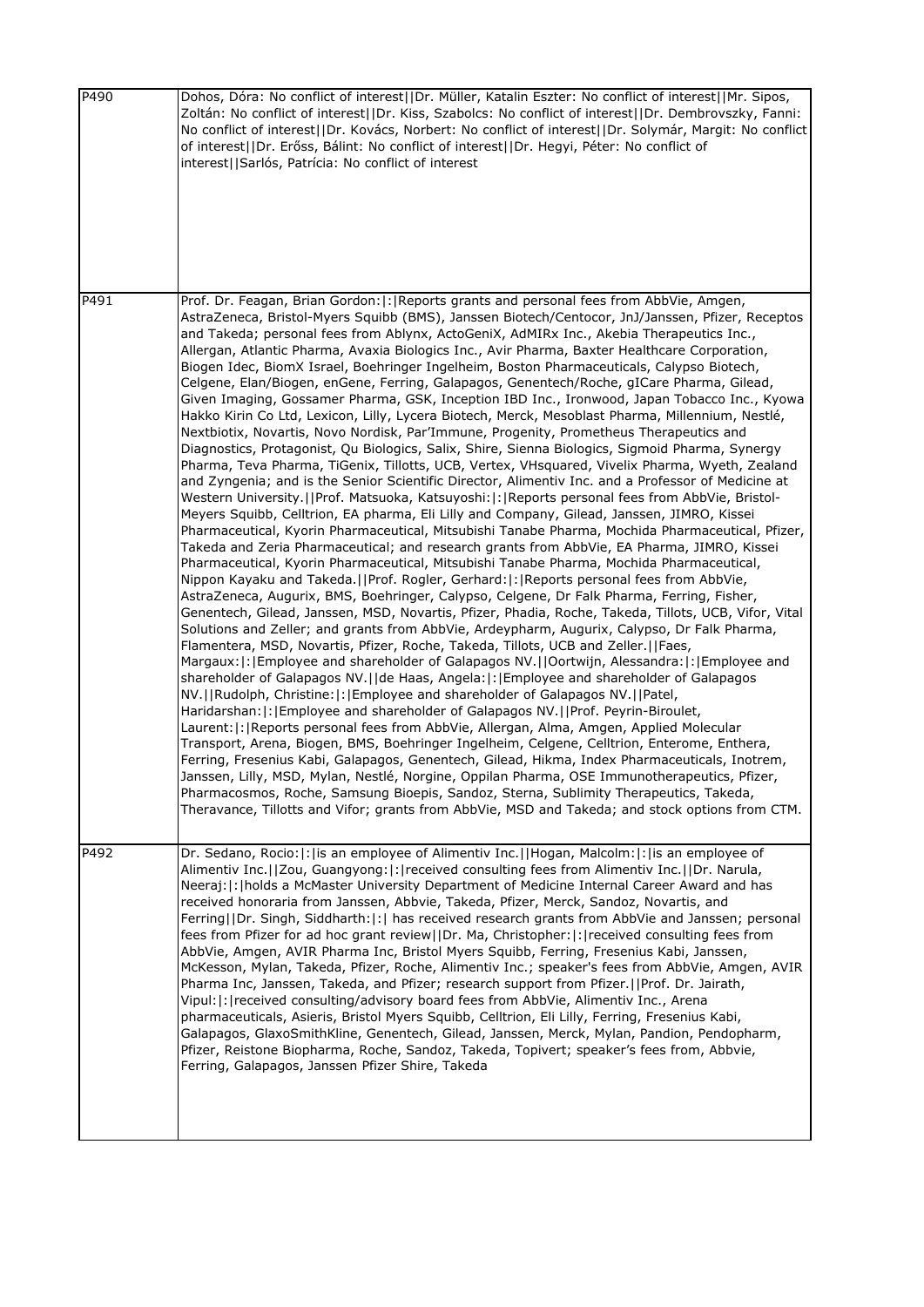| P493 | Dr. Meisner, Jeffrey: No conflict of interest  Ms. Miller, Kelsey: No conflict of interest  Mr. Lee,<br>Jackson:  :   Shareholder: Kaleido Biosciences   Employee: Kaleido Biosciences     Mr. Jose,<br>Adarsh:  :   Employee of Kaleido working in the research team.     Mr. Giuggio, Michael: No conflict of<br>interest  Ms. McComb, Megan: : Stock options with Kaleido Biosciences   Employment with Kaleido<br>Biosciences   Mr. Humphries, Eric: : Employee salary  Company Shareholder   Ms. Rosini,<br>Madeline:  :   Owns shares in Kaleido and has additional options, granted as general employment<br>compensation   Dr. Wingertzahn, Mark: No conflict of interest  Prof. Shanahan,<br>Fergus:  :  Consulting: member of the scientific advisory board of Kaleido Biosciences Shareholder:<br>shareholder of Atlantia Food Clinical Trials  Dr. E.T. van Hylckama Vlieg, Johan: No conflict of<br>interest  Dr. Dowling, Mark: No conflict of interest                                                                                                                                                                                                                                                                                                                                                                                                                                                                                                                                                                                                                                                                                                                                                                                                                                                                                                                                                                                                                                                                                                                                                                                                                                                                                                                                                                                                                                                                                                                                                                                                                                                                                                                                                                                                                           |
|------|-------------------------------------------------------------------------------------------------------------------------------------------------------------------------------------------------------------------------------------------------------------------------------------------------------------------------------------------------------------------------------------------------------------------------------------------------------------------------------------------------------------------------------------------------------------------------------------------------------------------------------------------------------------------------------------------------------------------------------------------------------------------------------------------------------------------------------------------------------------------------------------------------------------------------------------------------------------------------------------------------------------------------------------------------------------------------------------------------------------------------------------------------------------------------------------------------------------------------------------------------------------------------------------------------------------------------------------------------------------------------------------------------------------------------------------------------------------------------------------------------------------------------------------------------------------------------------------------------------------------------------------------------------------------------------------------------------------------------------------------------------------------------------------------------------------------------------------------------------------------------------------------------------------------------------------------------------------------------------------------------------------------------------------------------------------------------------------------------------------------------------------------------------------------------------------------------------------------------------------------------------------------------------------------------------------------------------------------------------------------------------------------------------------------------------------------------------------------------------------------------------------------------------------------------------------------------------------------------------------------------------------------------------------------------------------------------------------------------------------------------------------------------------------------------|
| P494 | Mr. Radford-Smith, Daniel: No conflict of interest  Prof. Satsangi, Jack: No conflict of<br>interest  Prof. Louis, Edouard: No conflict of interest  Prof. Laharie, David: No conflict of<br>interest  Dr. Ding, Nik: No conflict of interest  Prof. Siegmund, Britta: No conflict of interest  Prof.<br>D'Haens, Geert: No conflict of interest  Prof. Erik, Hertervig: No conflict of interest  Dr. Yates, Abi:<br>No conflict of interest  Prof. Anthony, Daniel: No conflict of interest  Prof. Colombel, Jean-Frederic:<br>No conflict of interest  Dr. Probert, Fay: No conflict of interest                                                                                                                                                                                                                                                                                                                                                                                                                                                                                                                                                                                                                                                                                                                                                                                                                                                                                                                                                                                                                                                                                                                                                                                                                                                                                                                                                                                                                                                                                                                                                                                                                                                                                                                                                                                                                                                                                                                                                                                                                                                                                                                                                                                              |
| P495 | Peyrin-Biroulet, Laurent:  :   Laurent Peyrin-Biroulet reports personal fees from AbbVie, Allergan,<br>Alma, Amgen, Applied Molecular Transport, Arena, Biogen, Boehringer Ingelheim, Bristol-Myers<br>Squibb, Celgene, Celltrion, Enterome, Enthera, Ferring, Fresenius, Genentech, Gilead, Hikma,<br>Index Pharmaceuticals, Janssen, Lilly, MSD, Mylan, Nestlé, Norgine, Oppilan Pharma, OSE<br>Immunotherapeutics, Pfizer, Pharmacosmos, Roche, Samsung Bioepis, Sandoz, Sterna, Sublimity<br>Therapeutics, Takeda, Tillots and Vifor; grants from AbbVie, MSD and Takeda; stock options from<br>CTMA.   Panaccione, Remo:   :   Remo Panaccione has received consulting fees from AbbVie, Abbott,<br>Alimentiv (formerly Robarts), Amgen, Arena, AstraZeneca, Bristol-Myers Squibb, Boehringer<br>Ingelheim Celgene, Celltrion, Cosmos Pharmaceuticals, Eisai, Elan, Eli Lilly, Ferring, Galapagos,<br>Genentech, Gilead Sciences, Glaxo-Smith Kline, Janssen, Merck, Mylan, Oppilan Pharma, Pandion<br>Therapeutics, Pfizer, Progenity, Protagonist Therapeutics, Roche, Satisfai Health, Sandoz, Schering-<br>Plough, Shire, Sublimity Therapeutics, Theravance, UCB, and Takeda; speaker fees from AbbVie,<br>Arena, Celgene, Eli Lilly, Ferring, Gilead Sciences, Janssen, Merck, Pfizer, Roche, Sandoz, Shire,<br>and Takeda; research/educational support from AbbVie, Ferring, Janssen, Pfizer, and Takeda; and<br>has served on an advisory board for AbbVie, Amgen, Arena,, Bristol-Myers Squibb, Celgene,<br>Celltrion, Eli Lilly, Ferring, Galapagos, Genentech, Gilead Sciences, Glaxo-Smith Kline, Janssen,<br>Merck, Mylan, Oppilan Pharma, Pandion Pharma, Pfizer, Sandoz, Shire, Sublimity Therapeutics,<br>Theravance, and Takeda.  Gasink, Christopher: : Christopher Gasink reports employment<br>with/funding by Janssen Scientific Affairs, LLC., a wholly owned subsidiary of Johnson & Johnson,<br>and stock ownership in Johnson & Johnson  Hoops, Timothy: : Timothy Hoops reports employment <br>with/funding by Janssen Scientific Affairs, LLC., a wholly owned subsidiary of Johnson & Johnson,<br>and stock ownership in Johnson & Johnson.   Izanec, James L.: :  James L. Izanec report<br>employment with/funding by Janssen Scientific Affairs, LLC., a wholly owned subsidiary of Johnson<br>& Johnson, and stock ownership in Johnson & Johnson.   Ma, Tony:  :  Tony Ma reports employment<br>with/funding by Janssen Scientific Affairs, LLC., a wholly owned subsidiary of Johnson & Johnson,<br>and stock ownership in Johnson & Johnson.     Nazar, Maciej:   :   Maciej Nazar reports employment<br>with/funding by Janssen-Cilag, Polska Sp. z o.o, a wholly owned subsidiary of Johnson & Johnson,<br>and stock ownership in Johnson & Johnson. |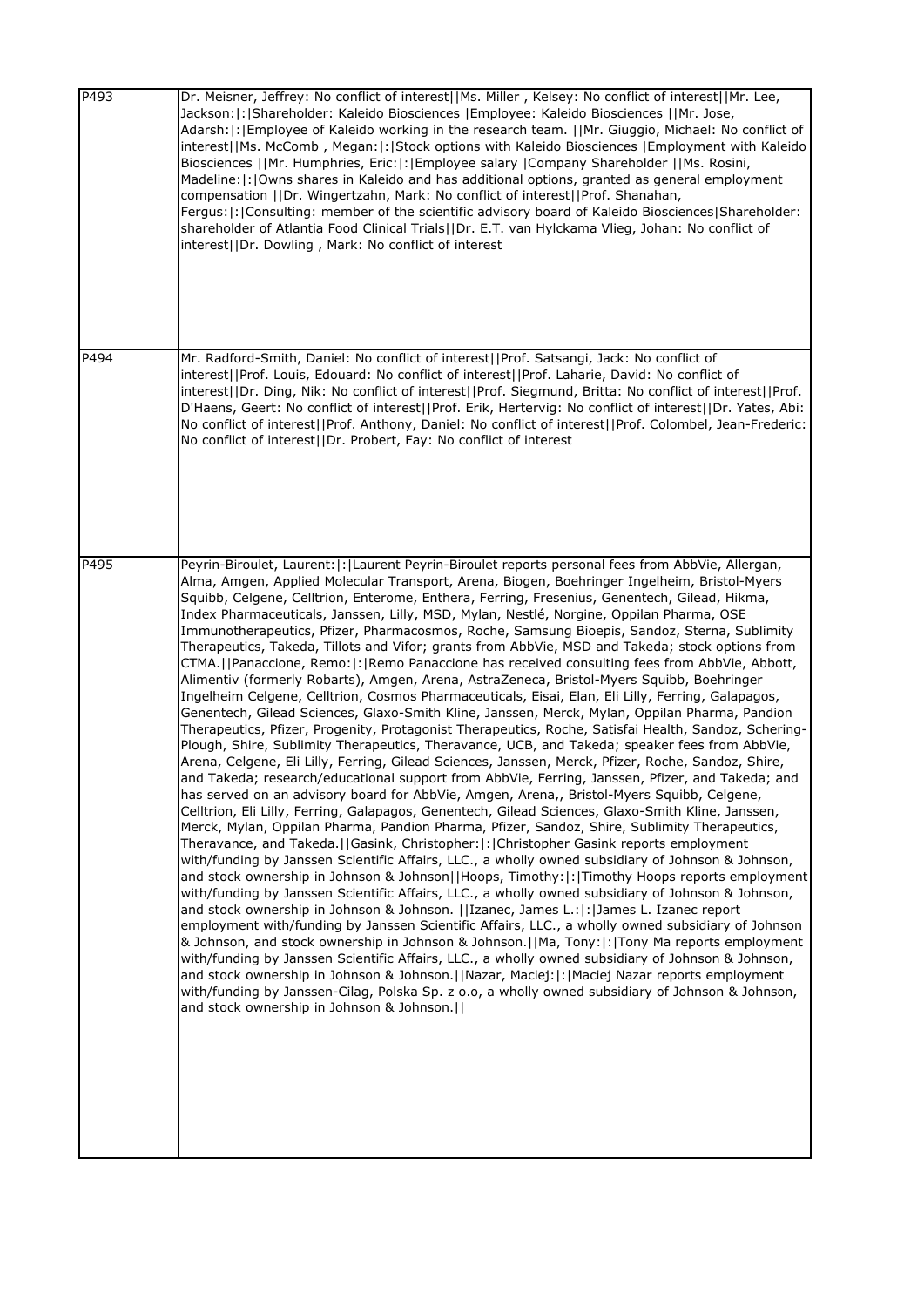|      | Bravata, Ivana:  :   Ivana Bravata reports employment with/funding by Janssen-Cilag, Italy, a wholly<br>owned subsidiary of Johnson & Johnson, and stock ownership in Johnson & Johnson.   Lahaye,<br>Marjolein:  :   Marjolein Lahaye reports employment with/funding by Janssen-Cilag, B.V., Medical<br>Affairs, a wholly owned subsidiary of Johnson & Johnson, and stock ownership in Johnson &<br>Johnson.   Irving, Peter M.:  :  Peter M. Irving reports lecture fees from AbbVie, Celgene, Falk<br>Pharma, Ferring, Janssen, MSD, Pfizer, Sapphire Medical, Sandoz, Shire, Takeda, Tillots, and<br>Warner Chilcott; financial support for research from MSD, Pfizer, and Takeda; and advisory fees<br>from AbbVie, Arena, Genentech, Gilead, Hospira, Janssen, Lilly, MSD, Pfizer, Pharmacosmos,<br>Prometheus, Roche, Sandoz, Samsung Bioepis, Takeda, Topivert, VH2, Vifor Pharma, and Warner<br>Chilcott.   Loftus, Edward V.: : Edward V. Loftus, Jr. reports consulting fees from AbbVie, Amgen,<br>Arena, Boehringer Ingelheim, Bristol Myers Squibb, Calibr, Celgene, Genentech, Gilead, Gossamer<br>Bio, Iterative Scopes, Janssen, Lilly, Ono Pharma, Pfizer, Scipher Medicine, Sun Pharma, Takeda,<br>and UCB and research support from AbbVie, Bristol Myers Squibb, Celgene, Genentech, Gilead,<br>Gossamer Bio, Janssen, Pfizer, Receptos, Robarts Clinical Trials, Takeda, Theravance, and<br>UCB.     Danese, Silvio:   :   Silvio Danese consultancy fees from AbbVie, Alimentiv, Allergan, Amgen,<br>AstraZeneca, Athos Therapeutics, Biogen, Boehringer Ingelheim, Celgene, Celltrion, Eli Lilly,<br>Enthera, Ferring Pharmaceuticals Inc., Gilead, Hospira, Inotrem, Janssen, Johnson & Johnson,<br>MSD, Mundipharma, Mylan, Pfizer, Roche, Sandoz, Sublimity Therapeutics, Takeda, TiGenix, UCB<br>Inc. and Vifor; and reports lecture fees from AbbVie, Amgen, Ferring Pharmaceuticals Inc., Gilead,<br>Janssen, Mylan, Pfizer and Takeda.   Sands, Bruce E.:   :   Bruce E. Sands discloses research grants<br>from Takeda, Pfizer, Theravance Biopharma R&D, Janssen; consulting fees from 4D Pharma,<br>Abivax, Abbvie, Alimentiv, Allergan, Amgen, Arena Pharmaceuticals, AstraZeneca, Bacainn<br>Therapeutics, Boehringer-Ingelheim, Boston Pharmaceuticals, Bristol-Myers Squibb, Calibr, Capella<br>Bioscience, Celgene, Celltrion Healthcare, ClostraBio, Enthera, F.Hoffmann-La Roche, Ferring,<br>Galapagos, Gilead, Glaxo SmithKline, GossamerBio, Immunic, Index Pharmaceuticals, Innovation<br>Pharmaceuticals, Ironwood Pharmaceuticals, Janssen, Kaleido, Kallyope, Lilly, MiroBio, Morphic<br>Therapeutic, Oppilan Pharma, OSE Immunotherapeutics, Otsuka, Palatin Technologies, Pfizer,<br>Progenity, Prometheus Biosciences, Prometheus Laboratories, Protagonist Therapeutics, Q32 Bio,<br>Redhill Biopharma, Rheos Medicines, Salix Pharmaceuticals, Seres Therapeutics, Shire, Sienna<br>Biopharmaceuticals, Sun Pharma, Surrozen, Takeda, Target PharmaSolutions, Teva Branded<br>Pharmaceutical Products R&D, Thelium, Theravance Biopharma R&D, TLL Pharma, USWM<br>Enterprises, Ventyx Biosciences, Viela Bio, Vivante Health, Vivelix Pharmaceuticals; and stock for<br>Vivante Health and Ventyx Biosciences. |
|------|-----------------------------------------------------------------------------------------------------------------------------------------------------------------------------------------------------------------------------------------------------------------------------------------------------------------------------------------------------------------------------------------------------------------------------------------------------------------------------------------------------------------------------------------------------------------------------------------------------------------------------------------------------------------------------------------------------------------------------------------------------------------------------------------------------------------------------------------------------------------------------------------------------------------------------------------------------------------------------------------------------------------------------------------------------------------------------------------------------------------------------------------------------------------------------------------------------------------------------------------------------------------------------------------------------------------------------------------------------------------------------------------------------------------------------------------------------------------------------------------------------------------------------------------------------------------------------------------------------------------------------------------------------------------------------------------------------------------------------------------------------------------------------------------------------------------------------------------------------------------------------------------------------------------------------------------------------------------------------------------------------------------------------------------------------------------------------------------------------------------------------------------------------------------------------------------------------------------------------------------------------------------------------------------------------------------------------------------------------------------------------------------------------------------------------------------------------------------------------------------------------------------------------------------------------------------------------------------------------------------------------------------------------------------------------------------------------------------------------------------------------------------------------------------------------------------------------------------------------------------------------------------------------------------------------------------------------------------------------------------------------------------------------------------------------------------------------------------------------------------------------------------------------------------------------------------------------------------------------------------------------------------------|
| P496 | Dr. Outtier, An: No conflict of interest  Prof. Dr. Louis, Edouard: : Research grant: Janssen, Pfizer,<br>and Takeda; educational grant: AbbVie, Janssen, MSD, and Takeda; speaker fees: AbbVie, Falk,<br>Ferring, Hospira, Janssen, MSD, Pfizer, and Takeda; advisory board: AbbVie, Celgene, Ferring,<br>Hospira, Janssen, MSD, Pfizer, and Takeda, Galapagos, Gilead, Arena, Elli Lilly; consultant:<br>AbbVie  Prof. Dr. Dewit, Olivier: : Olivier Dewit received consulting, lectures fees or travel<br>accommodations from Abbvie, Biogen, Bristol Myers Squibb, Celltrion, Ferring, Fresenius Kabi,<br>Galapagos, Janssen, MSD, Mylan, Pfizer, Sandoz   Ms. Schops, Ganel: No conflict of<br>interest  Prof. Dr. Verstockt, Bram: : -Research support from Pfizer. -Speaker's fees from Abbvie,<br>Biogen, Chiesi, Falk, Ferring, Galapagos, Janssen, MondayNightIBD, MSD, Pfizer, R-Biopharm,<br>Takeda and Truvion.  -Consultancy fees from Alimentiv, Applied Strategic, Atheneum, Bristol Myers<br>Squibb, Guidepont, Ipsos, Janssen, Progenity, Sandoz, Sosei Heptares and Takeda.   Prof. Dr.<br>Sabino, Joao:  :  -Research support: Galapagos.  -Speaker's fees: Abbvie, Falk, Takeda, Janssen,<br>and Fresenius.   Consultancy fees: Janssen, Ferring.    Prof. Dr. Vermeire, Séverine:  :   - Research<br>Support from AbbVie, J&J, Pfizer, Galapagos and Takeda -Consulting and/or speaking fees from<br>AbbVie, Abivax, Agomab, Arena Pharmaceuticals, Avaxia, Bristol Myers Squibb, Boehringer<br>Ingelheim, Celgene, Dr Falk Pharma, Ferring, Galapagos, Genentech-Roche, Gilead, GSK, Hospira,<br>Janssen, Mundipharma, MSD, Pfizer, Prodigest, Progenity, Prometheus, Robarts Clinical Trials,<br>Second Genome, Shire, Surrozen, Takeda, Theravance, and Tillots Pharma AG   Prof. Dr. Ferrante,<br>Marc:  :  -Research support: AbbVie, Amgen, Biogen, Janssen, Pfizer, Takeda and Viatris  -Speaker's<br>fees: AbbVie, Amgen, Biogen, Boehringer Ingelheim, Falk, Ferring, Janssen, Lamepro, MSD, Mylan,<br>Pfizer, Sandoz, Takeda and Truvion Healthcare -Consultancy fees: AbbVie, Boehringer Ingelheim,<br>Celltrion, Janssen, Lilly, Medtronic, MSD, Pfizer, Sandoz, Takeda and Thermo Fisher                                                                                                                                                                                                                                                                                                                                                                                                                                                                                                                                                                                                                                                                                                                                                                                                                                                                                                                                                                                                                                           |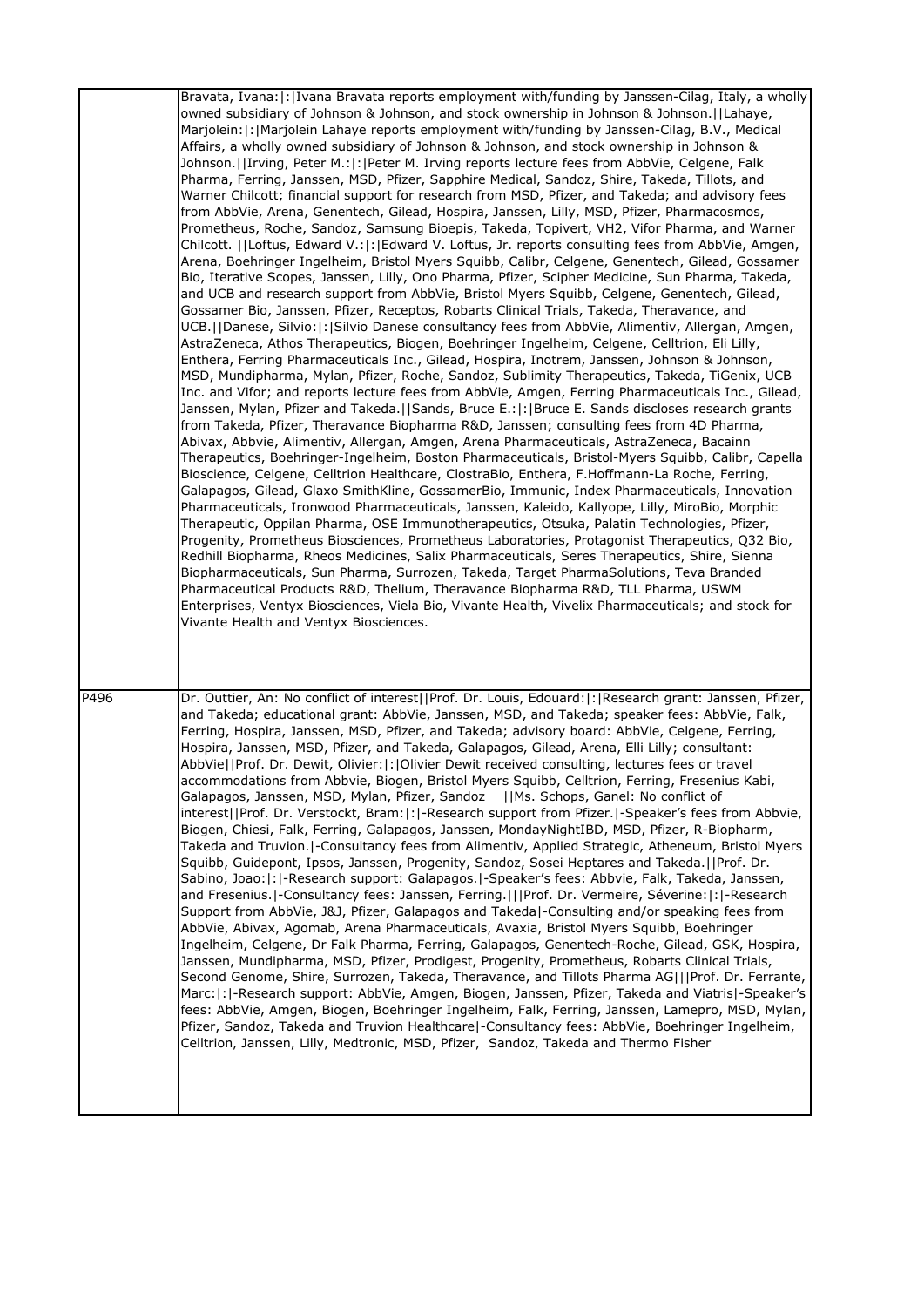| P <sub>497</sub> | Dr. Sagami, Shintaro:  :   Shintaro Sagami has served as a speaker for AbbVie, Takeda<br>Pharmaceutical, Mitsubishi Tanabe Pharma, Nippon Kayaku, and Zeria Pharmaceutical and as an<br>endowed chair for AbbVie, JIMRO, Zeria Pharmaceutical, Kyorin Pharmaceutical, Mochida<br>Pharmaceutical, and EA Pharma.     Dr. Kobayashi, Taku:   :   Taku Kobayashi has served as a<br>speaker, a consultant, or an advisory board member for AbbVie, Ajinomoto Pharma, Asahi Kasei<br>Medical, Astellas, Alfresa Pharma, Celltrion, Covidien, EA Pharma, Eisai, Eli Lilly, Ferring<br>Pharmaceuticals, Gilead Sciences, Janssen Pharmaceutical, JIMRO, Kyorin Pharmaceutical,<br>Mitsubishi Tanabe Pharma, Mochida Pharmaceutical, Nippon Kayaku, Pfizer, Takeda<br>Pharmaceutical, Thermo Scientific, and Zeria Pharmaceutical and has received research funding<br>from AbbVie, Alfresa Pharma, Asahi Kasei Medical, EA Pharma, Kyorin Pharmaceutical, Mochida<br>Pharmaceutical, Nippon Kayaku, Otsuka Holdings, Sekisui Medical, Thermo Fisher Scientific, and<br>Zeria Pharmaceutical.   Mrs. Aihara, Kanako: No conflict of interest  Mrs. Umeda, Misaki: No<br>conflict of interest  Mr. Odajima, Kazuhiro: No conflict of interest  Dr. Morikubo, Hiromu: : Hiromu<br>Morikubo has received research funding from Japan Foundation for Applied Enzymology. [IDr.<br>Asonuma, Kunio:   :   Kunio Asonuma has served as an endowed chair for AbbVie, JIMRO, Zeria<br>Pharmaceutical, Kyorin Pharmaceutical, Mochida Pharmaceutical, and EA Pharma.     Dr. Miyatani,<br>Yusuke:  :  Yusuke Miyatani has served as a speaker for AbbVie and as an endowed chair for<br>AbbVie, JIMRO, Zeria Pharmaceutical, Kyorin Pharmaceutical, Mochida Pharmaceutical, and EA<br>Pharma.   Dr. Fukuda, Tomohiro:   :   Tomohiro Fukuda has received research funding from Mitsubishi<br>Tanabe Pharma.   Dr. Matsubayashi, Mao: No conflict of interest  Dr. Kiyohara, Hiroki: No conflict<br>of interest  Dr. Nakano, Masaru: : Masaru Nakano has served as a speaker or a consultant in<br>Covidien, Mochida Pharmaceutical, Takeda Pharmaceutical, Zeria Pharmaceutical, Kyorin<br>Pharmaceutical, and Nippon Kayaku and has received research funding from Mitsubishi Tanabe<br>Pharma and Japanese Foundation for Research and Promotion of Endoscopy. [[Prof. Dr. Hibi,<br>Toshifumi:   :  Toshifumi Hibi has served as a speaker, a consultant, or an advisory board member<br>for Aspen Japan K.K, JIMRO, AbbVie, Takeda Pharmaceutical, Zeria Pharmaceutical, Mitsubishi<br>Tanabe Pharma, Kyorin Pharmaceutical, Ferring, Gilead Sciences, Janssen Pharmaceutical, Kissei<br>Pharmaceutical, Mochida Pharmaceutical, Nippon Kayaku, Pfizer, Bristol-Myers Squibb, Celltrion, EA<br>Pharma, Eli Lilly, and Nichi-Iko Pharmaceutical and has received research funding from AbbVie,<br>JIMRO, Mitsubishi Tanabe Pharma, Mochida Pharmaceutical, Takeda Pharmaceutical, Zeria<br>Pharmaceutical, Kyorin Pharmaceutical, and Otsuka Holdings. |
|------------------|-----------------------------------------------------------------------------------------------------------------------------------------------------------------------------------------------------------------------------------------------------------------------------------------------------------------------------------------------------------------------------------------------------------------------------------------------------------------------------------------------------------------------------------------------------------------------------------------------------------------------------------------------------------------------------------------------------------------------------------------------------------------------------------------------------------------------------------------------------------------------------------------------------------------------------------------------------------------------------------------------------------------------------------------------------------------------------------------------------------------------------------------------------------------------------------------------------------------------------------------------------------------------------------------------------------------------------------------------------------------------------------------------------------------------------------------------------------------------------------------------------------------------------------------------------------------------------------------------------------------------------------------------------------------------------------------------------------------------------------------------------------------------------------------------------------------------------------------------------------------------------------------------------------------------------------------------------------------------------------------------------------------------------------------------------------------------------------------------------------------------------------------------------------------------------------------------------------------------------------------------------------------------------------------------------------------------------------------------------------------------------------------------------------------------------------------------------------------------------------------------------------------------------------------------------------------------------------------------------------------------------------------------------------------------------------------------------------------------------------------------------------------------------------------------------------------------------------------------------------------------------------------------------------------------------------------------------------------------------------------------------------------------------------------|
| P498             | Dr. Rosiou, Konstantina: No conflict of interest  Mrs. Carbonell, Jenelyn: No conflict of<br>interest  Mrs. Dolby, Vivien: No conflict of interest  Dr. Monfared, Niloufar: No conflict of<br>interest  Dr. Selinger, Christian: : CPS has received unrestricted research grants from Janssen and<br>AbbVie, has provided consultancy to Arena, Galapagos, Dr Falk, AbbVie, Takeda, Fresenius Kabi<br>and Janssen, and had speaker arrangements with Celltrion, Dr Falk, AbbVie, Janssen, Pfizer and<br>Takeda                                                                                                                                                                                                                                                                                                                                                                                                                                                                                                                                                                                                                                                                                                                                                                                                                                                                                                                                                                                                                                                                                                                                                                                                                                                                                                                                                                                                                                                                                                                                                                                                                                                                                                                                                                                                                                                                                                                                                                                                                                                                                                                                                                                                                                                                                                                                                                                                                                                                                                                          |
| P499             | Dr. Morão, Bárbara: No conflict of interest  Dr. Frias Gomes, Catarina: No conflict of interest  Dr.<br>Revés, Joana: No conflict of interest  Dr. Cúrdia Gonçalves, Tiago: No conflict of interest  Dr.<br>Freitas, Marta: No conflict of interest  Dr. Castro, Francisca: No conflict of interest  Dr. Moreira,<br>Maria João: No conflict of interest  Prof. Dr. Cotter, José: No conflict of interest  Dr. Pereira,<br>Flávio: No conflict of interest  Dr. Caldeira, Ana: No conflict of interest  Dr. Sousa, Rui: No conflict<br>of interest  Dr. Coelho, Rosa: No conflict of interest  Prof. Dr. Macedo, Guilherme: No conflict of<br>interest  Dr. Macedo, Cláudia: No conflict of interest  Dr. Ferreira, Margarida: No conflict of<br>interest  Dr. Glória, Luísa: No conflict of interest  Prof. Dr. Torres, Joana: No conflict of<br>interest  Dr. Palmela, Carolina: No conflict of interest                                                                                                                                                                                                                                                                                                                                                                                                                                                                                                                                                                                                                                                                                                                                                                                                                                                                                                                                                                                                                                                                                                                                                                                                                                                                                                                                                                                                                                                                                                                                                                                                                                                                                                                                                                                                                                                                                                                                                                                                                                                                                                                              |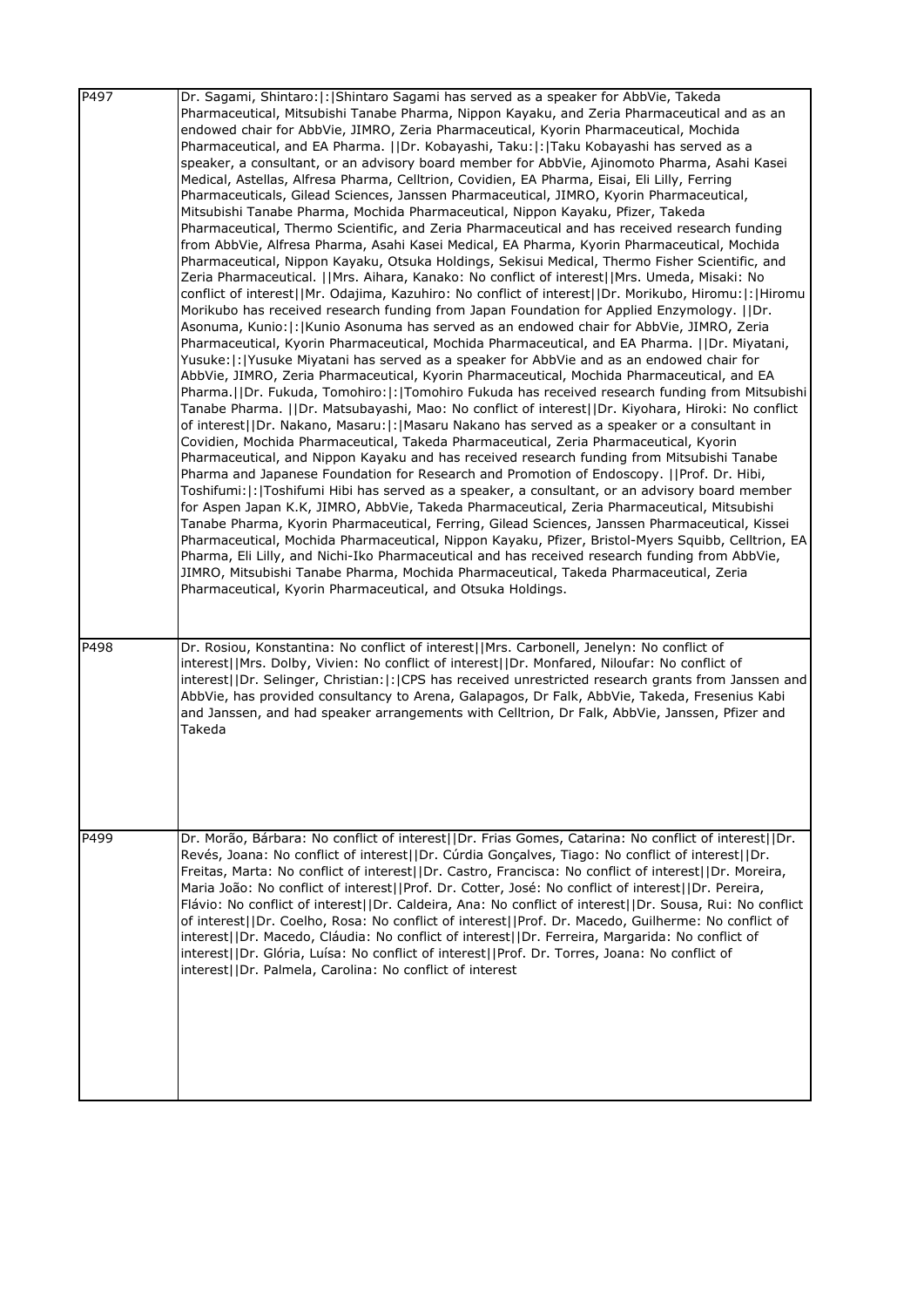| P500 | Dr. Pallmer, Katharina: No conflict of interest  Mrs. Timeus, Susan: No conflict of interest  Dr.<br>Laoun, Raphael: No conflict of interest                                                                                                                                                                                                                                                                                                                                                                                                                                                                                                                                                                                                                                                                                                                                                                                                                                                                                                                                                                                                                                                                                                                                                                                                                                                                                                                                                                                                                                                                                                                                                                                                                                                                                                                                                                                                                                                                                                                                                                                                                                                                                                                                                                                                |
|------|---------------------------------------------------------------------------------------------------------------------------------------------------------------------------------------------------------------------------------------------------------------------------------------------------------------------------------------------------------------------------------------------------------------------------------------------------------------------------------------------------------------------------------------------------------------------------------------------------------------------------------------------------------------------------------------------------------------------------------------------------------------------------------------------------------------------------------------------------------------------------------------------------------------------------------------------------------------------------------------------------------------------------------------------------------------------------------------------------------------------------------------------------------------------------------------------------------------------------------------------------------------------------------------------------------------------------------------------------------------------------------------------------------------------------------------------------------------------------------------------------------------------------------------------------------------------------------------------------------------------------------------------------------------------------------------------------------------------------------------------------------------------------------------------------------------------------------------------------------------------------------------------------------------------------------------------------------------------------------------------------------------------------------------------------------------------------------------------------------------------------------------------------------------------------------------------------------------------------------------------------------------------------------------------------------------------------------------------|
| P501 | Dr. Konikoff, Tom: No conflict of interest  Dr. Yanai, Henit: No conflict of interest  Dr. Banai,<br>Hagar: No conflict of interest  Dr. Avni-Biron, Irit: No conflict of interest  Dr. Snir, Yifat: No<br>conflict of interest  Dr. Broitman, Lena: No conflict of interest  Mrs. Barkan, Revital: No conflict of<br>interest  Mrs. Checholin, Lena: No conflict of interest  Prof. Dotan, Iris: No conflict of interest  Dr.<br>Ollech, Jacob: No conflict of interest                                                                                                                                                                                                                                                                                                                                                                                                                                                                                                                                                                                                                                                                                                                                                                                                                                                                                                                                                                                                                                                                                                                                                                                                                                                                                                                                                                                                                                                                                                                                                                                                                                                                                                                                                                                                                                                                    |
| P502 | Ye, Lingna: No conflict of interest  Mr. Wu, Lexi: No conflict of interest  Tang, Jian: No conflict of<br>interest  Mao, Ren: No conflict of interest  Cao, Qian: No conflict of interest                                                                                                                                                                                                                                                                                                                                                                                                                                                                                                                                                                                                                                                                                                                                                                                                                                                                                                                                                                                                                                                                                                                                                                                                                                                                                                                                                                                                                                                                                                                                                                                                                                                                                                                                                                                                                                                                                                                                                                                                                                                                                                                                                   |
| P503 | Dr. Schneider, Rilla: No conflict of interest  Dr. Jacobson, Kevan: :  Advisory board: Abbvie,<br>Janssen, Merck; Speaker's bureau: Abbvie Janssen; Investigator-initiated research support:<br>Janssen   Dr. Huynh, Hien: :   Advisory board: Abbvie, Janssen, Merck; Research support:<br>Janssen  Dr. Mack, David: No conflict of interest  Dr. Deslandres, Colette: : Advisory Board:<br>Janssen, Abbvie; Speaker: Janssen, Abbvie; Moderator: Janssen, Abbvie, Pfizer  Dr. deBruyn,<br>Jennifer: :   Advisory board: Abbvie, Janssen, Merck, Amgen, Mylan; Speaker: Abbvie  Dr. El-<br>Matary, Wael: : Advisory board: Abbvie, Janssen, Merck; Investigator-initiated research support:<br>Janssen; Speaker: Abbvie  Dr. Otley, Anthony: : Advisory Board: Janssen, AbbVie; Investigator-<br>initiated research support: AbbVie; Consultant: AbbVie, Pfizer; Research Site: AbbVie, Pfizer, Eli-<br>Lilly   Dr. Lawrence, Sally: : Advisory board: Janssen; Speaker: Abbvie  Dr. Wine,<br>Eytan: : Advisory board: Abbvie, Nestle; Speaker: Abbvie, Nestle, Janssen, Mead Johnson<br>Nutrition  Dr. Sherlock, Mary: : Advisory Board: Abbvie, Janssen; Speaker: Abbvie, Janssen  Dr.<br>Critch, Jeffrey: No conflict of interest  Dr. Jantchou, Prévost: No conflict of interest  Dr. Rashid,<br>Mohsin: No conflict of interest  Dr. Carroll, Matthew: No conflict of interest  Dr. Bax,<br>Kevin: :   Advisory board: Abbvie, Janssen, Nestle; Speaker: Nestle  Dr. Seidman, Ernest: No<br>conflict of interest  Dr. Benchimol, Eric: : Legal Consulting (unrelated to IBD medications):<br>Hoffman La-Roche, Peabody & Arnold LLP; Consulting: McKesson Canada  Dr. Ricciuto, Amanda:<br>No conflict of interest  Ms. Wu, Ashley: No conflict of interest  Dr. Pullenayegum, Eleanor: No<br>conflict of interest  Dr. Walters, Thomas: : Consultant: Abbvie, Ferring, Janssen, Merck; Speaker:<br>Abbvie, Ferring, Janssen, Merck, Nestle  Dr. Nguyen, Geoffrey: No conflict of interest  Dr.<br>Griffiths, Anne: : Consultant: Abbvie, Amgen, BristolMyersSquibb, Gossamer, Merck, Janssen,<br>Lilly, Pfizer, Gilead, Roche; Speaker: Abbvie, Janssen, Nestle; Investigator-initiated research<br>support: Abbvie   Dr. Church, Peter: : Consultant: Abbvie, Ferring, Janssen, Merck; Speaker:<br>Abbvie; Research support: Abbvie |
| P504 | Dr. Brownson, Emily: No conflict of interest  Dr. Saunders, Jayne: No conflict of interest  Prof.<br>Gerasimidis, Konstantinos: No conflict of interest  Ms. Karafoulidou, Zoi: No conflict of interest  Dr.<br>Seenan, John Paul: No conflict of interest  Dr. Macdonald, Jonathan: No conflict of interest                                                                                                                                                                                                                                                                                                                                                                                                                                                                                                                                                                                                                                                                                                                                                                                                                                                                                                                                                                                                                                                                                                                                                                                                                                                                                                                                                                                                                                                                                                                                                                                                                                                                                                                                                                                                                                                                                                                                                                                                                                |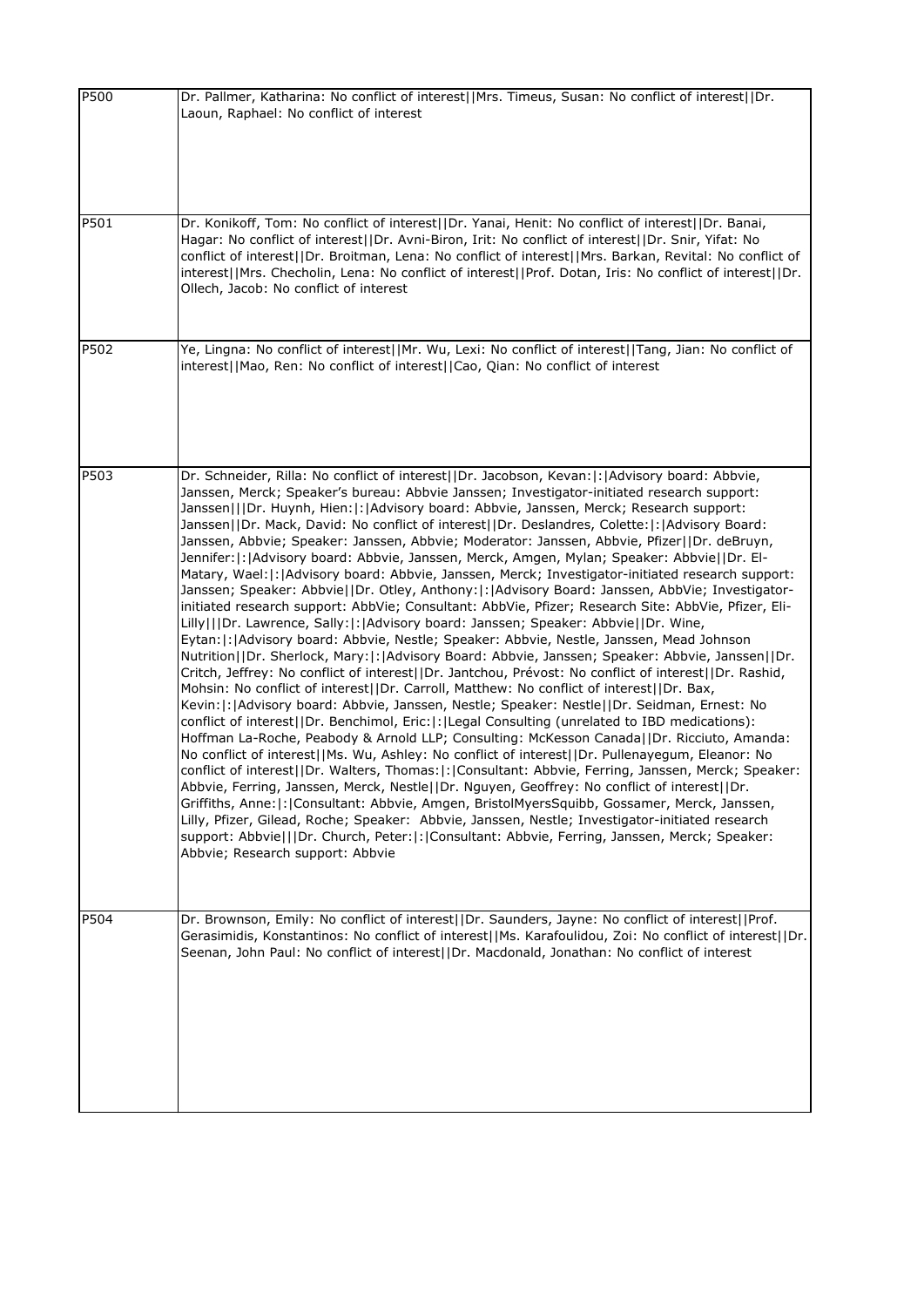| P505 | Mrs. Theodoraki, Eirini: No conflict of interest  Mrs. Orfanoudaki, Eleni: No conflict of<br>interest  Foteinogiannopoulou, Kalliopi: No conflict of interest  Prof. Koutroubakis, ioannis: No<br>conflict of interest                                                                                                                                                                                                                                                                                                                                                                                                                                                                                        |
|------|---------------------------------------------------------------------------------------------------------------------------------------------------------------------------------------------------------------------------------------------------------------------------------------------------------------------------------------------------------------------------------------------------------------------------------------------------------------------------------------------------------------------------------------------------------------------------------------------------------------------------------------------------------------------------------------------------------------|
| P506 | Dr. Bokemeyer, Bernd: : Bernd Bokemeyer received consultancy fees and speaking fees from<br>Abbvie, MSD, Takeda, Pfizer, Celltrion, Biogen, Janssen, Celgene and Galapagos Biopharma<br>Deutschland GmbH.  Mr. Picker, Nils: : Nils Picker is an employee of Ingress-health; the work of<br>Ingress-health in this study was funded by Galapagos NV.   Mr. Kromer, Daniel: : Daniel Kromer is<br>an employee of Ingress-health; the work of Ingress-health in this study was funded by Galapagos<br>NV.   Mr. Rosin, Ludger: : Ludger Rosin is an employee of Galapagos Biopharma Deutschland<br>GmbH.  Mr. Patel, Haridarshan: : Haridarshan Patel is an employee of Galapagos NV.                           |
| P507 | Mr. Zamora Olaya, Javier Manuel: No conflict of interest  Mrs. Aparicio-Serrano, Ana: No conflict of<br>interest  Mr. Gómez Pérez, Alberto: No conflict of interest  Mrs. Ortiz Chimbo, Daniela Samantha:<br>No conflict of interest  Mrs. Rodríguez Tirado, María Isabel: No conflict of interest  Ms. Soto<br>Escribano, Pilar: No conflict of interest  Ms. Marín Pedrosa, Sandra: No conflict of interest  Ms.<br>Iglesias Flores, Eva: No conflict of interest  Mr. Benítez, José Manuel: No conflict of interest                                                                                                                                                                                        |
| P508 | Dr. Revés, Joana: No conflict of interest  Dr. Freire, Gonçalo: No conflict of interest  Sousa, Pedro:<br>No conflict of interest  Primitivo, Ana: No conflict of interest  Nascimento, Catarina: No conflict of<br>interest  Morão, Bárbara: No conflict of interest  Abreu, Nélia: No conflict of interest  Palmela,<br>Carolina: No conflict of interest  Glória, Luísa: No conflict of interest  Torres, Joana: No conflict of<br>interest                                                                                                                                                                                                                                                                |
| P509 | Ms. Sorokina Alexdóttir, Marta: No conflict of interest  Mr. Bourgonje, Arno R.: No conflict of<br>interest  Prof. Dr. Karsdal, Morten A.: No conflict of interest  Dr. Bay-Jensen, Anne-Christine: No<br>conflict of interest  Mr. Pehrsson, Martin: No conflict of interest  Dr. Loveikyte, Roberta: No<br>conflict of interest  Dr. van Dullemen, Henrik M.: No conflict of interest  Dr. Visschedijk, Marijn C.:<br>No conflict of interest  Dr. A. M. Festen, Eleonora: No conflict of interest  Dr. K. Weersma, Rinse:<br>No conflict of interest  Dr. Faber, Klaas Nico: No conflict of interest  Dr. Dijkstra, Gerard: No<br>conflict of interest  Dr. Joachim H., Mortensen: No conflict of interest |
| P510 | Dr. Shehab, Mohammad: No conflict of interest  Dr. Alrashed, Fatema: No conflict of interest  Dr.<br>Heron, Valerie: No conflict of interest  Dr. Restellini, Sophie: No conflict of interest  Dr. Bessissow,<br>Talat: No conflict of interest                                                                                                                                                                                                                                                                                                                                                                                                                                                               |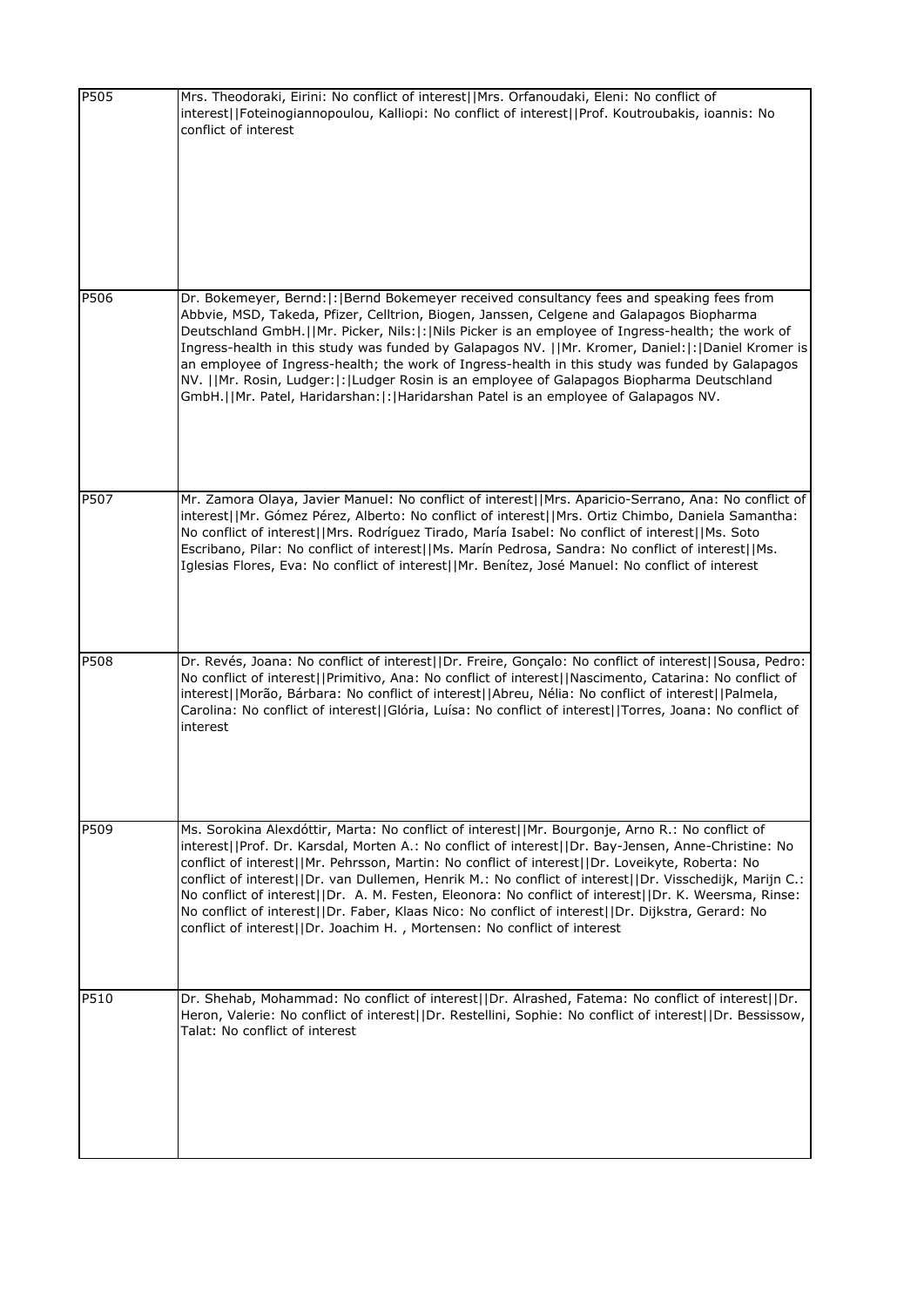| P511 | Dr. Jijón, María Clara: No conflict of interest  Dr. Pujol-Muncunill, Gemma: No conflict of<br>interest  Dr. Lozano Ruf, Ana: No conflict of interest  Dr. Vila Miravet, Victor: No conflict of<br>interest  Ms. Alvarez Carnero, Laura: No conflict of interest  Mrs. García Arenas, Dolores: No<br>conflict of interest  Mrs. Egea Castillo, Natalia: No conflict of interest  Prof. Dr. Martín de Carpi,<br>Javier: No conflict of interest |
|------|------------------------------------------------------------------------------------------------------------------------------------------------------------------------------------------------------------------------------------------------------------------------------------------------------------------------------------------------------------------------------------------------------------------------------------------------|
| P512 | Kadleckova, Barbora: : Takeda - consulting   Podmanicky, Dusan: No conflict of<br>interest  Lipovska, Anna: No conflict of interest  Zelinkova, Zuzana: : Takeda - consulting and<br>grant                                                                                                                                                                                                                                                     |
| P513 | Dr. Biscanin, Alen: No conflict of interest  Dr. Tomasic, Vedran: No conflict of interest  Dr. Babic,<br>Filip: No conflict of interest  Dr. Dorosulic, Zdravko: No conflict of interest  Dr. Kralj, Dominik: No<br>conflict of interest  Dr. Cacic, Petra: No conflict of interest  Dr. Ogresta, Doris: No conflict of<br>interest  Dr. Hrabar, Davor: No conflict of interest                                                                |
| P514 | Dr. SHAH, Rishi: No conflict of interest  Dr. Anandbaskaran, Sulak: No conflict of interest  Prof.<br>Hart, Ailsa: No conflict of interest  Mr. Tozer, Philip: No conflict of interest                                                                                                                                                                                                                                                         |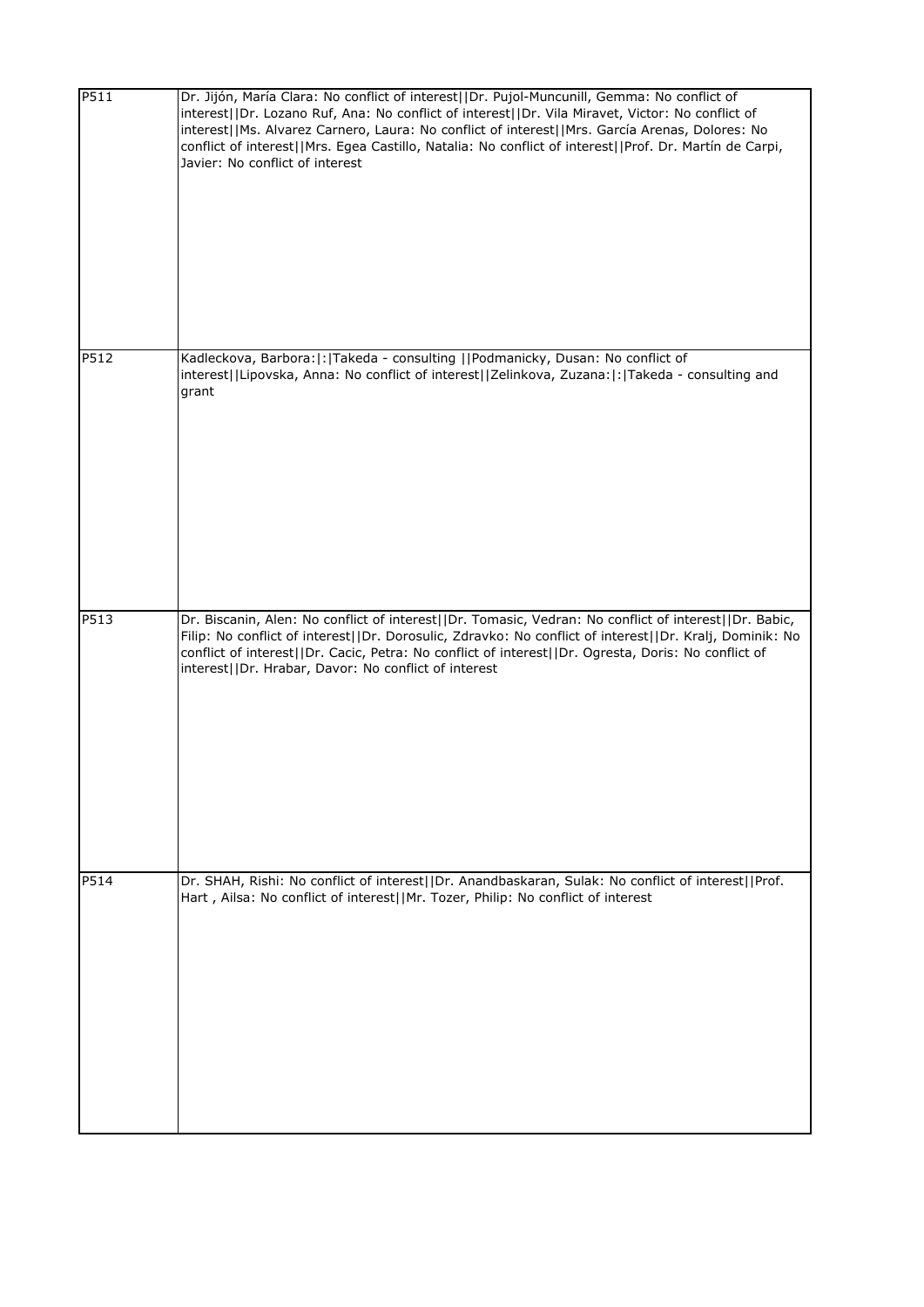| P515 | Dr. Shani, Uriah: No conflict of interest  Dr. Klang, Eyal: No conflict of interest  Dr. Ungar, Bella:<br>No conflict of interest  Prof. Dr. Ben-Horin, Shomron: : as per annual ECCO COI declaration  Prof.<br>Dr. Kopylov, Uri: No conflict of interest                                                                                                                                                                                                                                                                                                                                                                                                                                                                                                                                                                                                                                                                                                                                                                                                                                                                                                                                                                                                                                                                                                                                                                                                                                                                                                                                                                                                                                                                                                                                                                                                                                                                                                                                                                                                                                                                                                                                                                                                                                                                                                                                                                                                                                                                                                                                                                                                                                                                                                                                                                                                                                                                                                                   |
|------|-----------------------------------------------------------------------------------------------------------------------------------------------------------------------------------------------------------------------------------------------------------------------------------------------------------------------------------------------------------------------------------------------------------------------------------------------------------------------------------------------------------------------------------------------------------------------------------------------------------------------------------------------------------------------------------------------------------------------------------------------------------------------------------------------------------------------------------------------------------------------------------------------------------------------------------------------------------------------------------------------------------------------------------------------------------------------------------------------------------------------------------------------------------------------------------------------------------------------------------------------------------------------------------------------------------------------------------------------------------------------------------------------------------------------------------------------------------------------------------------------------------------------------------------------------------------------------------------------------------------------------------------------------------------------------------------------------------------------------------------------------------------------------------------------------------------------------------------------------------------------------------------------------------------------------------------------------------------------------------------------------------------------------------------------------------------------------------------------------------------------------------------------------------------------------------------------------------------------------------------------------------------------------------------------------------------------------------------------------------------------------------------------------------------------------------------------------------------------------------------------------------------------------------------------------------------------------------------------------------------------------------------------------------------------------------------------------------------------------------------------------------------------------------------------------------------------------------------------------------------------------------------------------------------------------------------------------------------------------|
| P516 | Karki, Chitra:  :   Employee and shareholder of Takeda Pharmaceuticals.     Dr. Athavale,<br>Amod:  :   Employee of Trinity Partners, LLC.     Dr. Hantsbarger, Gary:  :   Employee and shareholder<br>of Takeda.  Dr. Lee, Kate: : Has served on advisory boards for Takeda Pharmaceuticals.  Dr.<br>Milicevic, Slobodan:  :   Employee and shareholder of Takeda Pharmaceuticals.     Dr. Perovic, Marko:<br>No conflict of interest  Ms. Raven, Leanne: :  Has served on advisory boards for Takeda<br>Pharmaceuticals and Roche.  Ms. Sajak-Szczerba, Magdalena: No conflict of interest  Mr. Abilash,<br>Vijay:  :   Was an employee of Trinity Partners LLC at the time of this study.     Dr. Tozer,<br>Philip:  :   Received speakers' fees for Ferring and Takeda and served on advisory boards for<br>Takeda.                                                                                                                                                                                                                                                                                                                                                                                                                                                                                                                                                                                                                                                                                                                                                                                                                                                                                                                                                                                                                                                                                                                                                                                                                                                                                                                                                                                                                                                                                                                                                                                                                                                                                                                                                                                                                                                                                                                                                                                                                                                                                                                                                     |
| P517 | Prof. Vermeire, Séverine:  :   Reports grants from AbbVie, J&J, Pfizer and Takeda; and personal fees<br>from AbbVie, Arena Pharmaceuticals, Avaxia Biologics Inc., Boehringer Ingelheim, Celgene, Dr Falk<br>Pharma, Ferring, Galapagos, Genentech/Roche, Gilead, Hospira, Janssen, Mundipharma, MSD,<br>Pfizer, ProDigest, Progenity, Prometheus, Robarts Clinical Trials, Second Genome, Shire, Takeda,<br>Theravance and Tillotts Pharma AG.  Prof. Feagan, Brian: : Reports grants and personal fees from<br>AbbVie, Amgen, AstraZeneca, Bristol Myers Squibb, Janssen Biotech/Centocor, J&J/Janssen, Pfizer,<br>Receptos and Takeda; personal fees from Ablynx, ActoGeniX, Akebia Therapeutics Inc., Allergan,<br>Atlantic Pharma, Avaxia Biologics Inc., Avir Pharma, Baxter Healthcare Corporation, Biogen Idec,<br>BiomX Israel, Boehringer Ingelheim, Boston Pharmaceuticals, Calypso Biotech, Celgene,<br>Elan/Biogen, enGene, Exeliom Biosciences, Ferring, Galapagos, Genentech/Roche, gICare Pharma,<br>Gilead, Given Imaging, Gossamer Bio, GSK, Inception IBD Inc., Ironwood, Japan Tobacco Inc.,<br>Kyowa Hakko Kirin Co. Ltd., Lexicon, Lilly, Lycera Biotech, Merck, Mesoblast Pharma, Millennium,<br>Nestlé, Novartis, Novo Nordisk, Par'Immune, Progenity, Prometheus Therapeutics and Diagnostics,<br>Protagonist, Q32 Bio, Qu Biologics, Salix, Shire, Sienna Biologics, Sigmoid Pharma, Synergy<br>Pharma, Teva Pharma, TiGenix, Tillotts, UCB, Vertex, VHsquared, Vivelix Pharma, Wyeth, Zealand<br>and Zyngenia; and is the Senior Scientific Director of Alimentiv Inc. and a Professor of Medicine at<br>Western University.   Prof. Peyrin-Biroulet, Laurent: : Reports personal fees from AbbVie,<br>Allergan, Alma, Amgen, Applied Molecular Transport, Arena, Biogen, Boehringer Ingelheim, Bristol<br>Myers Squibb, Celgene, Celltrion, Enterome, Enthera, Ferring, Fresenius Kabi, Galapagos,<br>Genentech, Gilead, Hikma, Index Pharmaceuticals, Inotrem, Janssen, Lilly, MSD, Mylan, Nestlé,<br>Norgine, Oppilan Pharma, OSE Immunotherapeutics, Pfizer, Pharmacosmos, Roche, Samsung<br>Bioepis, Sandoz, Sterna, Sublimity Therapeutics, Takeda, Theravance, Tillotts and Vifor; grants<br>from AbbVie, MSD and Takeda; and stock options from CTM.  Oortwijn, Alessandra: : Employee<br>and shareholder of Galapagos NV.     Faes, Margaux:   :   Employee and shareholder of Galapagos NV.<br>  de Haas, Angela: : Employee and shareholder of Galapagos NV.   Prof. Rogler,<br>Gerhard:  :   Reports personal fees from AbbVie, AstraZeneca, Augurix, Bristol Myers Squibb,<br>Boehringer, Calypso, Celgene, Dr Falk Pharma, Ferring, Fisher, Genentech, Gilead, Janssen, MSD,<br>Novartis, Pfizer, Phadia, Roche, Takeda, Tillotts, UCB, Vifor, Vital Solutions and Zeller; and grants<br>from AbbVie, Ardeypharm, Augurix, Calypso, Dr Falk Pharma, Flamentera, MSD, Novartis, Pfizer,<br>Roche, Takeda, Tillotts, UCB and Zeller. |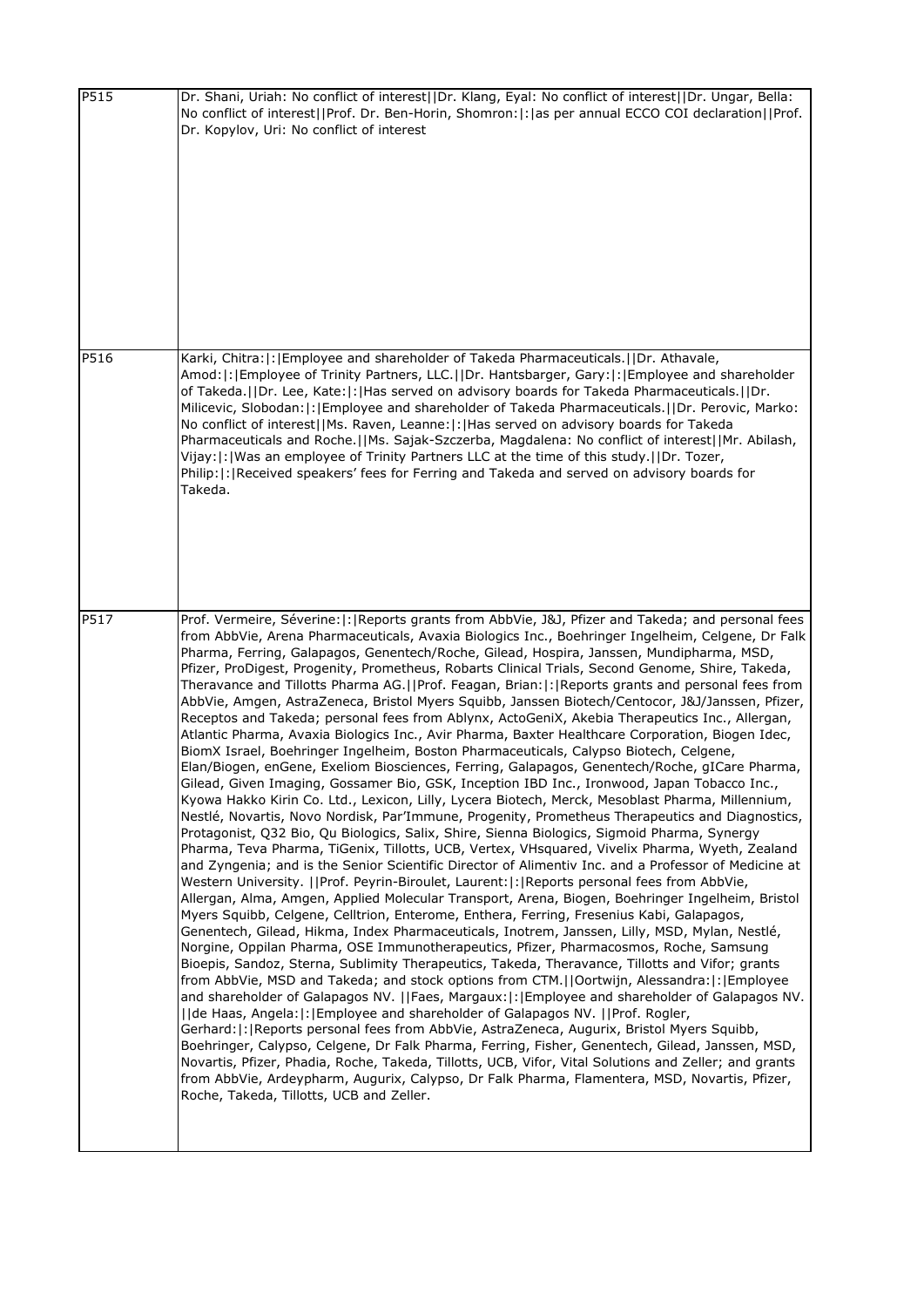| P518 | Jatkowska, Aleksandra:  :  The studentship of Aleksandra Jatkowska is funded by Nestle Health<br>Science and the University of Glasgow. The funders had no role in the conception, design,<br>execution, interpretation, writing or submission of this manuscript.   Ms. White, Bernadette:   :   The<br>studentship of Bernadette White is funded by Nestle Health Science and the University of Glasgow.<br>The funders had no role in the conception, design, execution, interpretation, writing or submission<br>of this manuscript  Mr. Gkikas, Konstantinos: : The studentship of Konstantinos Gkikas is funded<br>by Nestle Health Science and the University of Glasgow. The funders had no role in the conception,<br>design, execution, interpretation, writing or submission of this manuscript  Dr. Seenan, John Paul:<br>No conflict of interest  Dr. MacDonald, Jonathan: No conflict of interest  Prof. Gerasimidis,<br>Konstantinos:  :   Konstantinos Gerasimidis received research funding, speakers fee and travel<br>expenses covered by Nestle Health Science. The funders had no role in the conception, design,<br>execution, interpretation, writing or submission of this manuscript.                                                                                                                                                                                                                                                                                                                                                                                                                                                                                                                                                                                                                                                                                                                                                                                                                                                                                                                                                                                                                                                                                                                                                                                                                                                                                                                                                                                                                                                                                                                                                                                                                                                                                                                                                                                                                                                                                                                                                                                                                                                                                                                                                                                                                                                                                                                                                                                                                                                                                                                                                                                            |
|------|-----------------------------------------------------------------------------------------------------------------------------------------------------------------------------------------------------------------------------------------------------------------------------------------------------------------------------------------------------------------------------------------------------------------------------------------------------------------------------------------------------------------------------------------------------------------------------------------------------------------------------------------------------------------------------------------------------------------------------------------------------------------------------------------------------------------------------------------------------------------------------------------------------------------------------------------------------------------------------------------------------------------------------------------------------------------------------------------------------------------------------------------------------------------------------------------------------------------------------------------------------------------------------------------------------------------------------------------------------------------------------------------------------------------------------------------------------------------------------------------------------------------------------------------------------------------------------------------------------------------------------------------------------------------------------------------------------------------------------------------------------------------------------------------------------------------------------------------------------------------------------------------------------------------------------------------------------------------------------------------------------------------------------------------------------------------------------------------------------------------------------------------------------------------------------------------------------------------------------------------------------------------------------------------------------------------------------------------------------------------------------------------------------------------------------------------------------------------------------------------------------------------------------------------------------------------------------------------------------------------------------------------------------------------------------------------------------------------------------------------------------------------------------------------------------------------------------------------------------------------------------------------------------------------------------------------------------------------------------------------------------------------------------------------------------------------------------------------------------------------------------------------------------------------------------------------------------------------------------------------------------------------------------------------------------------------------------------------------------------------------------------------------------------------------------------------------------------------------------------------------------------------------------------------------------------------------------------------------------------------------------------------------------------------------------------------------------------------------------------------------------------------------------------------------------------|
| P519 | Dr. Casanova, María José:  :   María José Casanova, has received education funding from Pfizer,<br>Takeda, Janssen, MSD, Ferring and Abbvie.  Dr. Chaparro, María: : M. Chaparro has served as a<br>speaker, or has received research or education funding from MSD, Abbvie, Hospira, Pfizer, Takeda,<br>Janssen.   Dr. Nantes, Oscar:  :  O. Nantes, has served as a speaker, or has received education<br>funding from MSD, Abbvie y Pfizer  Dr. Varela, Pilar: No conflict of interest  Dr. Vela-González,<br>Milagros: No conflict of interest  Dr. Montserrat, Rivero: : Montserrat Rivero has served as a<br>speaker, a consultant and advisory member for MSD, Abbvie, Pfizer, Takeda and Janssen  Dr.<br>Sierra, Olivia-Gabarda: No conflict of interest  Dr. Riestra, Sabino: : Sabino Riestra has served as<br>speaker, consultant, and advisory member for or has received research funding from MSD, Abbvie,<br>Takeda,  Janssen, Pfizer, Mylan, Biogen, Kern Pharma  Dr. Barreiro-de Acosta, Manuel: : MB-A has<br>received financial support for travelling and educational activities from or has served as an<br>advisory board member for Pfizer, MSD, Takeda, Abbvie, Kern, Janssen, Fresenius Kabi, Biogen,<br>Ferring, Faes Farma, Shire Pharmaceuticals, Dr Falk Pharma, Chiesi, Gebro Pharma, Otsuka<br>Pharmaceuticals, and Tillotts Pharma.   Dr. Martín-Rodríguez, María Mar:   :   Maria del Mar Martín<br>Rodríguez has received consulting fees from MSD, Takeda, Janssen, Abbvie, Tillotts Pharma, Chiesi<br>y Ferring  Dr. Gargallo-Puyuelo, Carla Jerusalén: : CJ Gargallo-Puyuelo has served as a speaker<br>from Janssen, and has received research funding from Janssen, Abbvie y Takeda   Dr. Reygosa,<br>Cristina: No conflict of interest  Dr. Muñoz, Roser: No conflict of interest  Dr. García de la Filia-<br>Molina, Irene: No conflict of interest  Dr. Núñez-Ortiz, Andrea: : Andrea Núñez-ortiz has received<br>financial support for travelling and educational activities from Pfizer, Abbvie, Takeda, Janssen and<br>Ferring  Dr. Kolle, Lilyan: No conflict of interest  Dr. Calafat, Margalida: : Margalida Calafat has<br>served as a speaker, or has received research or education funding or advisory fees for Takeda,<br>Janssen, Faes Farma, Gilead, Pfizer and MSD  Dr. Huguet, José María: : Jose M. Huguet declares<br>educational activities, research projects, scientific meetings, and advisory boards sponsored by<br>MSD, Ferring, AbbVie, Janssen, Biogen, Sandoz, Kern Pharma, and Takeda  Dr. Iglesias-Flores,<br>Eva: No conflict of interest  Dr. Martínez-Pérez, Teresa Jesús: : TJ MARTÍNEZ PÉREZ reports<br>personal fees or non-financial support from ABBIE, AMGEN, MSD, JANSSEN, TAKEDA, PFIZER,<br>CHIESI, TILLOTS, KERN PHARMA  Dr. Bosch, Orencio: No conflict of interest  Dr. Duque-Alcorta,<br>José María: No conflict of interest  Dr. Frago-Larramona, Santiago: No conflict of interest  Dr.<br>Sánchez-Azofra, María:  :   María Sánchez-Azofra has served as speaker for Janssen and has<br>received financial support for travelling and educational activities from Takeda, Janssen, Tillots and<br>Ferring  Dr. Van Domselaar, Manuel: : Manuel Van Domselaar declares educational and traveling<br>support from Janssen y Takeda  Dr. González-Cosano, Víctor Manuel: No conflict of interest  Dr.<br>Bujanda, Luis: No conflict of interest  Dr. Rubio, Saioa: No conflict of interest  Dr. Mancebo, Alejo:<br>No conflict of interest  Dr. Castro, Beatriz: No conflict of interest  Dr. García-López,<br>Santiago:   :   Santiago García-López has served as a speaker, advisory member for or has received<br>research funding from AbbVie. MSD. Takeda. Janssen, and PfizerHDr. de Francisco. Ruth:l:IRuth |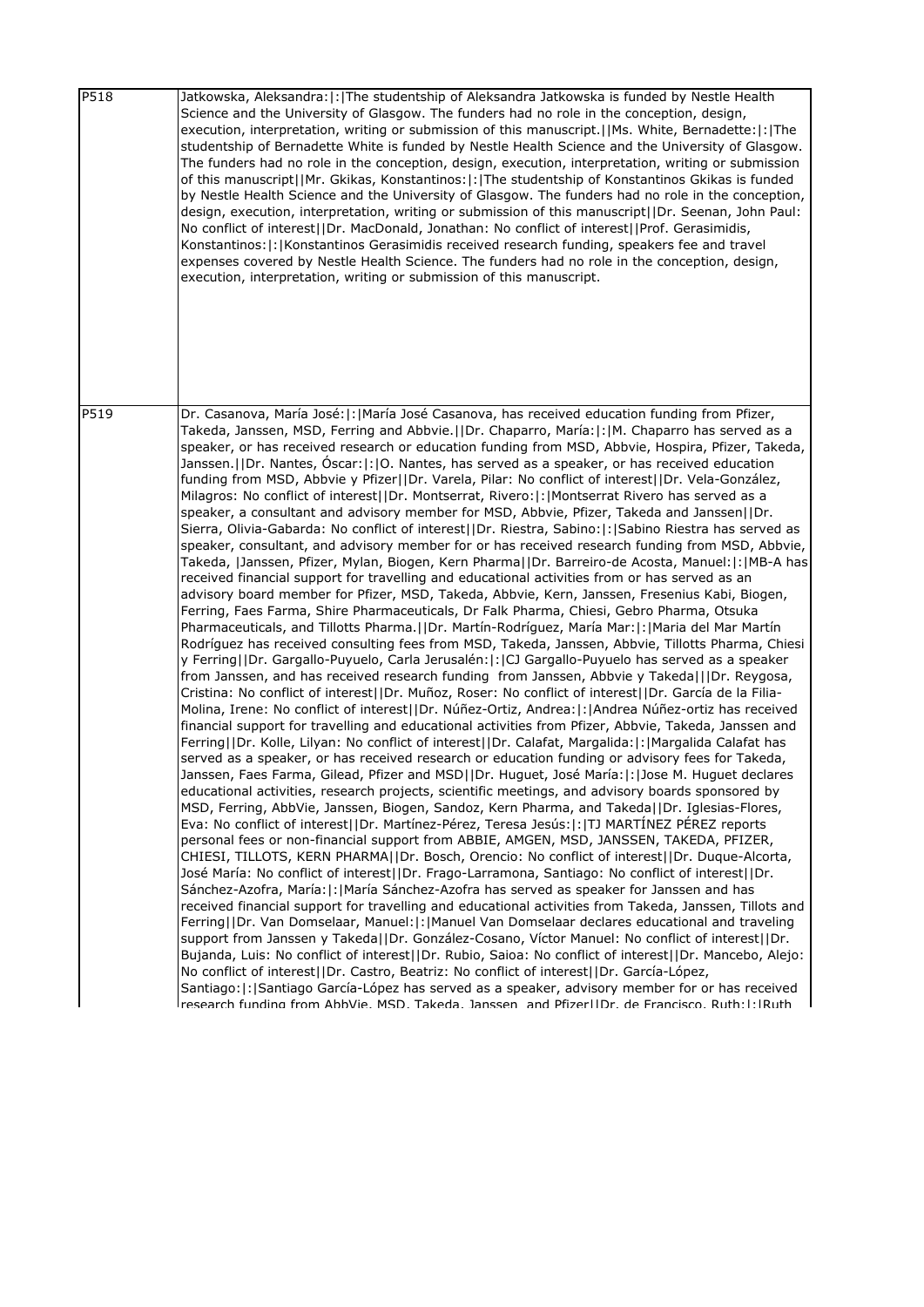|                   | cooping randing monitoacercy most randag sundoon, and miscipalities as mandidooy radinproduct<br>de Francisco has served as speaker, or has received research funding from MSD, Abbvie, Takeda<br>and Janssen.   Ms. Nieto, Laura: No conflict of interest    Dr. Laredo, Viviana: No conflict of<br>interest  Dr. Gutiérrez, Ana: :   AG has served as a speaker, a consultant and advisory member for<br>or has received research funding from MSD, Abbvie, Pfizer, Kern Pharma, Takeda, Janssen,<br>Ferring, Faes Farma, Shire Pharmaceuticals, Tillotts Pharma, Chiesi and Otsuka<br>Pharmaceutical.  Dr. Mesonero, Francisco: No conflict of interest  Dr. Leo-Carnerero,<br>Eduardo:  :   Eduardo Leo Carnerero has received financial support for travelling and educational<br>activities from MSD, Pfizer, Abbvie, Takeda, Janssen, Tillotts Pharma, Shire Pharmaceuticals,<br>Ferring, Dr. Falk Pharma and Otsuka Pharmaceutical.  Dr. Cañete, Fiorella: : Fiorella Cañete has<br>served as a speaker, or has received research or education funding or advisory fees from Takeda,<br>Janssen, MSD, and Ferring.    Dr. Ruiz, Lucía: No conflict of interest  Dr. Gisbert, Javier P.: : JP.<br>Gisbert, has served as a speaker, a consultant and advisory member for or has received research<br>funding from MSD, Abbvie, Hospira, Pfizer, Kern Pharma, Biogen, Takeda, Janssen, Roche,<br>Celgene, Ferring, Faes Farma, Shire Pharmaceuticals, Dr. Falk Pharma, Tillotts Pharma, Chiesi,<br>Casen Fleet, Gebro Pharma, Otsuka Pharmaceutical, Vifor Pharma.                                                                                                                                                                                                                                                                                                                                                                                                                                                                                                                                                                                                                                                                                                                                                                                                                                                                                                                                                                                                                                                                                                                                                                                                                                                      |
|-------------------|-------------------------------------------------------------------------------------------------------------------------------------------------------------------------------------------------------------------------------------------------------------------------------------------------------------------------------------------------------------------------------------------------------------------------------------------------------------------------------------------------------------------------------------------------------------------------------------------------------------------------------------------------------------------------------------------------------------------------------------------------------------------------------------------------------------------------------------------------------------------------------------------------------------------------------------------------------------------------------------------------------------------------------------------------------------------------------------------------------------------------------------------------------------------------------------------------------------------------------------------------------------------------------------------------------------------------------------------------------------------------------------------------------------------------------------------------------------------------------------------------------------------------------------------------------------------------------------------------------------------------------------------------------------------------------------------------------------------------------------------------------------------------------------------------------------------------------------------------------------------------------------------------------------------------------------------------------------------------------------------------------------------------------------------------------------------------------------------------------------------------------------------------------------------------------------------------------------------------------------------------------------------------------------------------------------------------------------------------------------------------------------------------------------------------------------------------------------------------------------------------------------------------------------------------------------------------------------------------------------------------------------------------------------------------------------------------------------------------------------------------------------------------------------------------------------------------------|
| P520              | Dr. Fremberg Ilvemark, Johan:  :   Grants from Abbvie, Takeda, Janssen, ParaTech  Dr. Wilkens,<br>Rune: : Pfizer, AbbVie, Takeda, Janssen, Alimentiv  Dr. Thielsen, Peter: No conflict of interest  Dr.<br>Kirch Dige, Anders: No conflict of interest  Dr. Boysen, Trine: No conflict of interest  Dr. Brynskov,<br>Jørn: No conflict of interest  Dr. Tveiten Bjerrum, Jacob: No conflict of interest  Dr. Seidelin,<br>Jakob: :  Has received unrestricted research grants from Janssen and Takeda and is national<br>coordinator of clinical trials from Boerhinger Ingelheim and Eli Lilly.                                                                                                                                                                                                                                                                                                                                                                                                                                                                                                                                                                                                                                                                                                                                                                                                                                                                                                                                                                                                                                                                                                                                                                                                                                                                                                                                                                                                                                                                                                                                                                                                                                                                                                                                                                                                                                                                                                                                                                                                                                                                                                                                                                                                                              |
| $\overline{P5}21$ | Parkes, Gareth:  :   Received personal payments/honoraria/speaker fees: AbbVie, Allergan, Ferring,<br>Galapagos, Janssen, Napp Pharmaceuticals, Takeda, and Tillotts; has accepted travel grants or<br>fellowships from AbbVie, Ferring, Janssen, Takeda, and Tillotts; and is a Director and Shareholder<br>in Ampersand Health.  Dr. Ungaro, Ryan: : Served as an advisory board member or consultant for<br>AbbVie, Bristol Myers Squibb, Janssen, Pfizer and Takeda and has research grants from Abbvie,<br>Boehringer Ingelheim, and Pfizer.   Dr. Danese, Silvio:  :   Received consultancy fees from AbbVie,<br>Allergan, Amgen, AstraZeneca, Biogen, Boehringer Ingelheim, Celgene, Celltrion, Ferring, Gilead,<br>Hospira, Janssen, Johnson & Johnson, MSD, Mundipharma, Pfizer, Roche, Sandoz, Takeda, TiGenix,<br>UCB, and Vifor Pharma.     Dr. Abreu, Maria:   :   Has been a consultant or served on an advisory<br>board for AbbVie Inc, Alimentiv, Arena, Bellatrix Pharmaceuticals, Bristol Myers Squibb, Cosmo<br>Pharma, Eli Lilly Pharmaceuticals, Gilead, Imedex, Intellisphere, LLC (HSCG) HCP Live Institutional<br>Perspectives in GI, Janssen Ortho, LLC, Prime CME, Prometheus Biosciences; served as a teacher,<br>lecturer, or speaker for Alimentiv, Arena Pharmaceuticals, Intellisphere LLC (HSCG) HCP Live<br>Institutional Perspectives in GI, Janssen, Microba, Takeda Pharmaceuticals, UCB Biopharma; and<br>has received grants/research support from Pfizer, Prometheus, and Takeda.  Dr. Arenson,<br>Ethan:  :   An employee of Adelphi Values, who provides scientific support services within the<br>pharmaceutical and device development industry. [IDr. Zhou, Wen:  : An employee of AbbVie and<br>may own stock or stock options. []Dr. Ilo, Dapo: [: ]An employee of AbbVie and may own stock or<br>stock options.     Dr. Laroux, F. Stephen:   :   An employee of AbbVie and may own stock or stock<br>options.   Prof. Deng, Huiwen:  :  Research fellow and student at University of Illinois at<br>Chicago.     Dr. Sanchez Gonzalez, Yuri:   :   An employee of AbbVie and may own stock or stock<br>options.   Dr. Peyrin-Biroulet, Laurent:  :   Received personal fees from AbbVie, Allergan, Alma,<br>Amgen, Applied Molecular Transport, Arena, Biogen, BMS, Boerhinger Ingelheim, Celgene,<br>Celltrion, Enterome, Enthera, Ferring, Fresenius Kabi, Galapagos, Genentech, Gilead, Hikma, Index<br>Pharmaceuticals, Inotrem, Janssen, Lilly, MSD, Mylan, Nestle, Norgine, Oppilan Pharma, OSE<br>Immunotherapeutics, Pandion Therapeutics, Pfizer, Pharmacosmos, Roche, Samsung Bioepis,<br>Sandoz, Sterna, Sublimity Therapeutics, Takeda, Theravance, Tillots, and Vifor; grants from<br>Abbvie, Fresenius Kabi, MSD, and Takeda; and has stock options with CTMA. |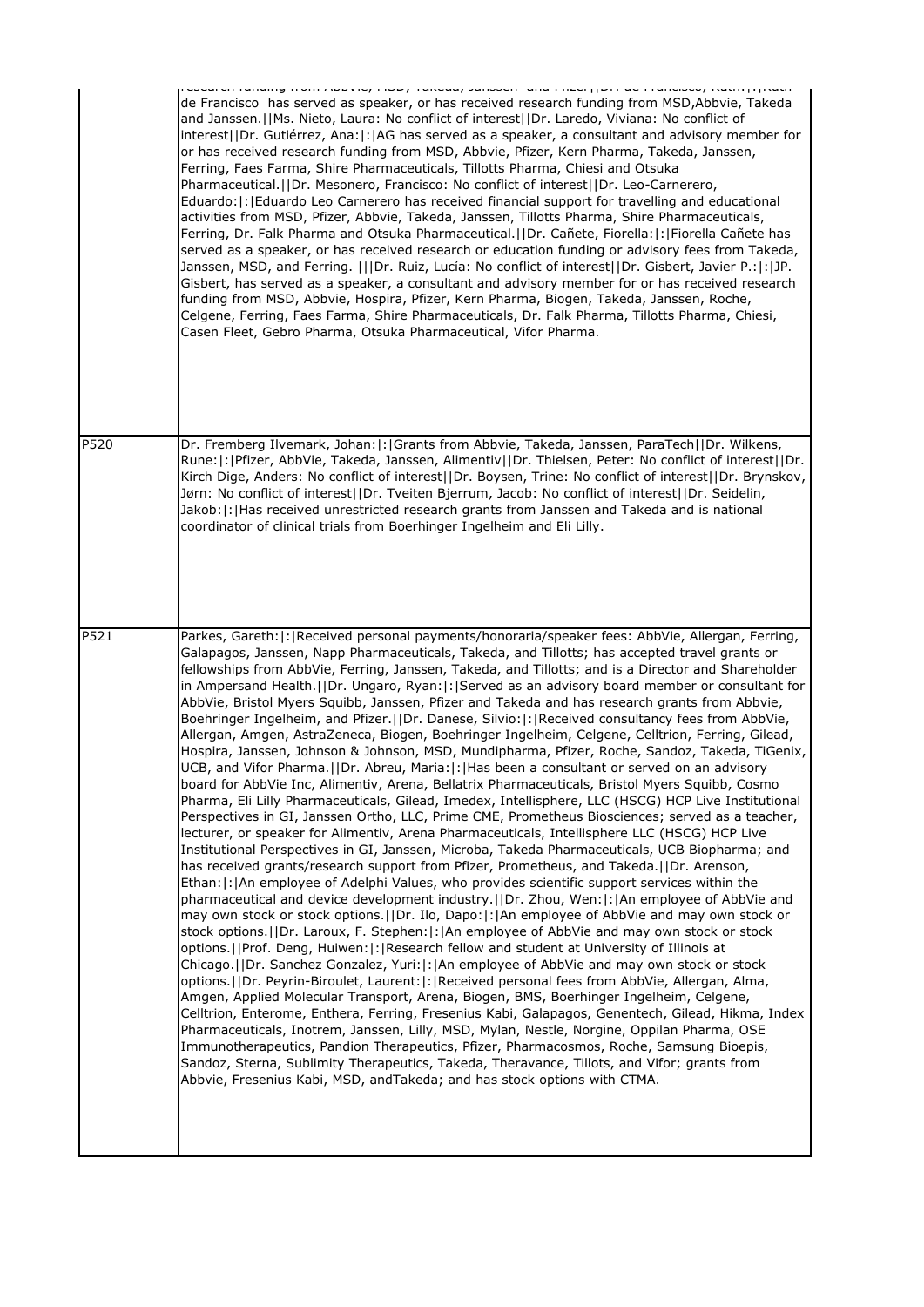| $\overline{P5}22$ | Peyrin-Biroulet, Laurent:  :   Laurent Peyrin-Biroulet has received personal fees from AbbVie,<br>Allergan, Alma Bio Therapeutics, Amgen, Arena, Biogen, Boehringer Ingelheim, Celgene, Celltrion,<br>Enterome, Ferring, Genentech, Gilead, Hikma, Index Pharmaceuticals, Janssen, Merck, Nestlé,<br>Pfizer, Pharmacosmos, Roche, Samsung Bioepis, Sandoz, Sterna Biological, Takeda, and Tillotts<br>Pharma; and grants from AbbVie, Merck, and Takeda. He also holds Clinical Trials Mobile<br>Application (CTMA) stock options.   Siegel, Corey: : Corey A. Siegel is a consultant to AbbVie,<br>BMS, Janssen, Lilly, Pfizer, Prometheus, and Takeda; speaker for CME activities for AbbVie, BMS,<br>Pfizer and Takeda; grants from AbbVie, Janssen, Pfizer and Takeda.   Tanida, Satoshi:  :  Satoshi<br>Tanida has received research grants from EA Pharma Co., Ltd., and AbbVie GK.  Bossuyt,<br>Peter:  :  Peter Bossuyt has received financial support for research from AbbVie, Amgen, Janssen,<br>Mundipharma, Mylan, and Pfizer; lecture fees from AbbVie, Janssen, Pfizer, and Takeda; advisory<br>board fees from Abbvie, Arena pharmaceuticals, Bristol-Myers Squibb, Hospira, Janssen, Merck,<br>Mundipharma, Pentax Medical, Pfizer, PSI CRO, Roche, Sandoz, and Takeda.  Torres,<br>Esther:  :   Esther Torres has conducted research funded by AbbVie.     Dubinsky, Marla:  :   Marla<br>Dubinsky receives consulting fees from AbbVie, Takeda, Pfizer, Lilly, Prometheus Labs, Celgene,<br>Genetech, Janssen, Arena, Gilead, Salix, and UCB and research grants from Janssen, AbbVie,<br>Pfizer, and Prometheus Labs.   Baert, Filip:   :   Filip Baert has been a consultant and/or speaker for<br>AbbVie, Arena Pharmaceuticals, Celltrion, Dr Falk Pharma, Galapagos, Ferring, Janssen, Merck,<br>Mundipharma, Pfizer, Takeda, and Vifor Pharma; and has received research grants from AbbVie,<br>Amgen, Chiesi, Ipsen, and Merck.   Zhou, Wen:   :   Wen Zhou is an AbbVie employee and may own<br>AbbVie stock and/or options.   Klaff, Justin:   :   Justin Klaff is an AbbVie employee and may own<br>AbbVie stock or stock options. [Berg, Sofie: [: Sofie Berg is an AbbVie employees and may own<br>AbbVie stock and/or options.   Laroux, F. Stephen:  :  F. Stephen Laroux is an AbbVie employee and<br>may own AbbVie stock and/or options.   Sanchez Gonzalez, Yuri:   :   Yuri Sanchez Gonzalez is an<br>AbbVie employee and may own stock and/or stock options.                                                                     |
|-------------------|-------------------------------------------------------------------------------------------------------------------------------------------------------------------------------------------------------------------------------------------------------------------------------------------------------------------------------------------------------------------------------------------------------------------------------------------------------------------------------------------------------------------------------------------------------------------------------------------------------------------------------------------------------------------------------------------------------------------------------------------------------------------------------------------------------------------------------------------------------------------------------------------------------------------------------------------------------------------------------------------------------------------------------------------------------------------------------------------------------------------------------------------------------------------------------------------------------------------------------------------------------------------------------------------------------------------------------------------------------------------------------------------------------------------------------------------------------------------------------------------------------------------------------------------------------------------------------------------------------------------------------------------------------------------------------------------------------------------------------------------------------------------------------------------------------------------------------------------------------------------------------------------------------------------------------------------------------------------------------------------------------------------------------------------------------------------------------------------------------------------------------------------------------------------------------------------------------------------------------------------------------------------------------------------------------------------------------------------------------------------------------------------------------------------------------------------------------------------------------------------------------------------------------------------------------------------------|
|                   |                                                                                                                                                                                                                                                                                                                                                                                                                                                                                                                                                                                                                                                                                                                                                                                                                                                                                                                                                                                                                                                                                                                                                                                                                                                                                                                                                                                                                                                                                                                                                                                                                                                                                                                                                                                                                                                                                                                                                                                                                                                                                                                                                                                                                                                                                                                                                                                                                                                                                                                                                                         |
|                   | Yao, Xuan: :   Xuan Yao is an AbbVie employee and may own stock or stock options.     Zhou,<br>Qing:  :  Qing Zhou is an AbbVie employee and may own AbbVie stock and/or options.    Reinisch,<br>Walter:  :   Walter Reinisch has served as a speaker for Abbvie, Aesca, Aptalis, Astellas, Centocor,<br>Celltrion, Danone Austria, Elan, Falk Pharma GmbH, Ferring, Immundiagnostik, Medice, Mitsubishi<br>Tanabe Pharma Corporation, MSD, Otsuka, PDL, Pharmacosmos, PLS Education, Schering-Plough,<br>Shire, Takeda, Therakos, Vifor, Yakult; as a consultant for Abbvie, Aesca, Algernon, Amgen, AM<br>Pharma, AMT, AOP Orphan, Arena Pharmaceuticals, Astellas, Astra Zeneca, Avaxia, Roland Berger<br>GmBH, Bioclinica, Biogen IDEC, Boehringer-Ingelheim, Bristol-Myers Squibb, Calyx, Cellerix,<br>Chemocentryx, Celgene, Centocor, Celltrion, Covance, Danone Austria, DSM, Elan, Eli Lilly, Ernest<br>& Young, Falk Pharma GmbH, Ferring, Galapagos, Gatehouse Bio Inc., Genentech, Gilead,<br>Grünenthal, ICON, Index Pharma, Inova, Intrinsic Imaging, Janssen, Johnson & Johnson, Kyowa<br>Hakko Kirin Pharma, Landos Biopharma, Lipid Therapeutics, LivaNova, Mallinckrodt, Medahead,<br>MedImmune, Millenium, Mitsubishi Tanabe Pharma Corporation, MSD, Nash Pharmaceuticals,<br>Nestle, Nippon Kayaku, Novartis, Ocera, OMass, Otsuka, Parexel, PDL, Periconsulting,<br>Pharmacosmos, Philip Morris Institute, Pfizer, Procter & Gamble, Prometheus, Protagonist,<br>Provention, Quell Therapeutics, Robarts Clinical Trial, Sandoz, Schering-Plough, Second Genome,<br>Seres Therapeutics, Setpointmedical, Sigmoid, Sublimity, Takeda, Teva Pharma, Therakos,<br>Theravance, Tigenix, UCB, Vifor, Zealand, Zyngenia, and 4SC; as an advisory board member for<br>Abbvie, Aesca, Amgen, AM Pharma, Astellas, Astra Zeneca, Avaxia, Biogen IDEC, Boehringer-<br>Ingelheim, Bristol-Myers Squibb, Cellerix, Chemocentryx, Celgene, Centocor, Celltrion, Danone<br>Austria, DSM, Elan, Ferring, Galapagos, Genentech, Grünenthal, Inova, Janssen, Johnson &<br>Johnson, Kyowa Hakko Kirin Pharma, Lipid Therapeutics, MedImmune, Millenium, Mitsubishi<br>Tanabe Pharma Corporation, MSD, Nestle, Novartis, Ocera, Otsuka, PDL, Pharmacosmos, Pfizer,<br>Procter & Gamble, Prometheus, Sandoz, Schering-Plough, Second Genome, Setpointmedical,<br>Takeda, Therakos, Tigenix, UCB, Zealand, Zyngenia, and 4SC, and has received research funding<br>from Abbvie, Aesca, Centocor, Falk Pharma GmbH, Immundiagnostik, Janssen, MSD, Sandoz,<br>Takeda". |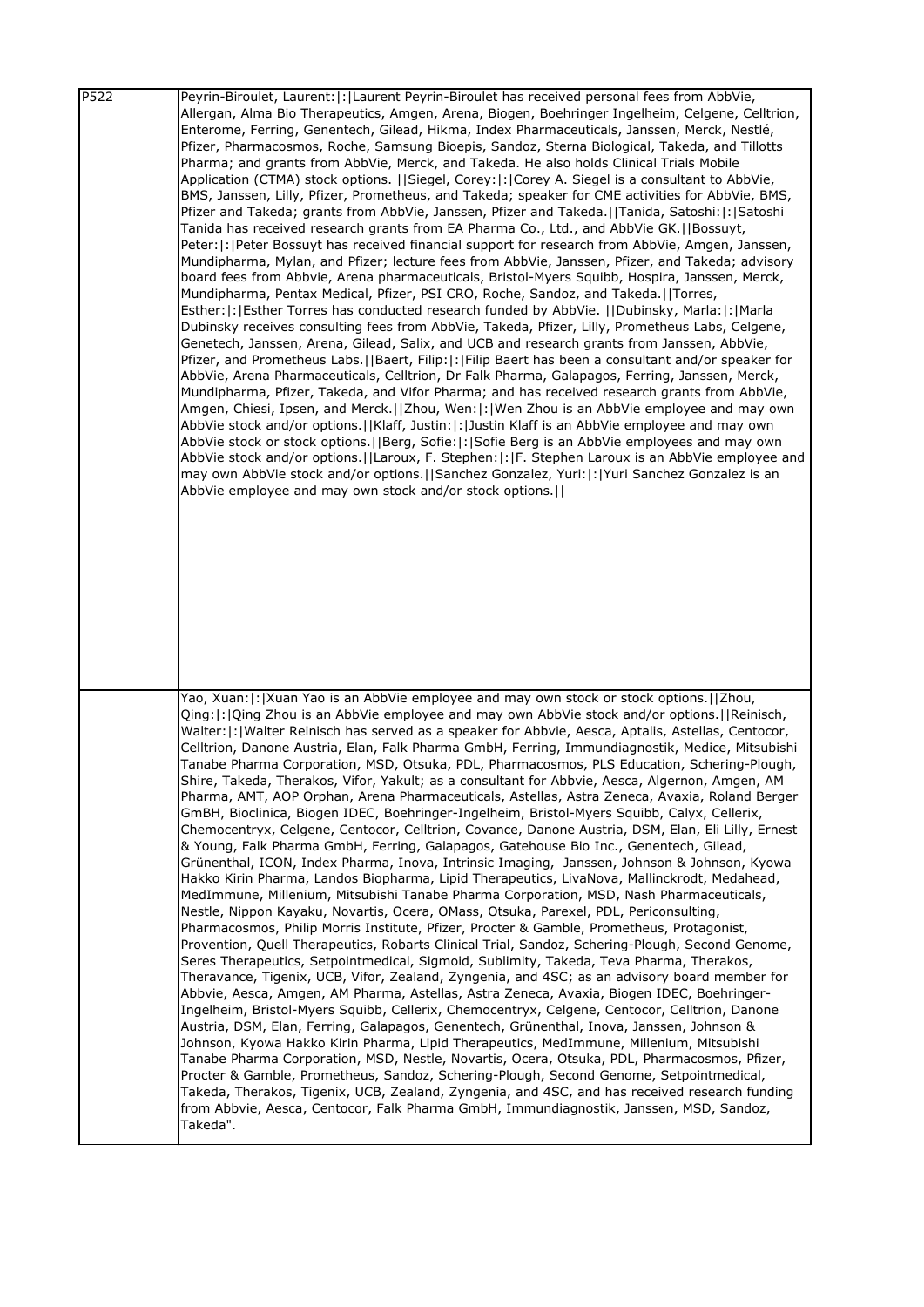| P523 | Dr. Suarez Ferrer, Cristina Julia: No conflict of interest  Mesonero, Francisco: No conflict of<br>interest  Caballol, Berta: No conflict of interest  Ballester, Maria Pilar: No conflict of<br>interest  Baston Rey, Iria: No conflict of interest  Castaño Garcia, Andres: No conflict of<br>interest  Miranda Bautista, Jose: No conflict of interest  Saiz Chumillas, Rosa: No conflict of<br>interest  Benitez, Jose Manuel: No conflict of interest  Sanchez Delgado, Laura: No conflict of<br>interest  Lopez-Garcia, Alicia: No conflict of interest  Rubin de Celix, Cristina: No conflict of<br>interest  Martin-Arranz, Maria Dolores: No conflict of interest  Lopez Sanroman, Antonio: No<br>conflict of interest  Fernandez-Clotet, Agnes: No conflict of interest  Merino Murgui, Victor: No<br>conflict of interest  Calviño Suarez, Cristina: No conflict of interest  Florez, Pablo: No conflict of<br>interest  Lobato Matilla, Maria Elena: No conflict of interest  Sicilia, Beatriz: No conflict of<br>interest  Soto Escribano, Pilar: No conflict of interest  Maroto Martin, Carlos: No conflict of<br>interest  Alonso Abreu, Inmaculada: No conflict of interest  Melcarne, Luigi: No conflict of<br> interest  Elena, Peña Gonzalez: No conflict of interest  Iyo, Eduardo: No conflict of<br>interest  Elosua Gonzalez, Alfonso: No conflict of interest  Saiz, Empar: No conflict of<br>interest  Hernandez Villalba, Luis: No conflict of interest  Perez Galindo, Pablo: No conflict of<br>interest  Torrealba Medina, Leyanira: No conflict of interest  Monsalve Alonso, Sara: No conflict<br>of interest  Olmos Jerez, Jose Antonio: No conflict of interest  Dueñas Sadornil, Carmen: No<br>conflict of interest  Barreiro-De Acosta, Manuel: No conflict of interest |
|------|------------------------------------------------------------------------------------------------------------------------------------------------------------------------------------------------------------------------------------------------------------------------------------------------------------------------------------------------------------------------------------------------------------------------------------------------------------------------------------------------------------------------------------------------------------------------------------------------------------------------------------------------------------------------------------------------------------------------------------------------------------------------------------------------------------------------------------------------------------------------------------------------------------------------------------------------------------------------------------------------------------------------------------------------------------------------------------------------------------------------------------------------------------------------------------------------------------------------------------------------------------------------------------------------------------------------------------------------------------------------------------------------------------------------------------------------------------------------------------------------------------------------------------------------------------------------------------------------------------------------------------------------------------------------------------------------------------------------------------------------------------------------------------------------------------|
| P524 | Ms. Riviere, Pauline:  :  Has received consulting fees from Janssen, Amgen and Abbvie.   Mrs.<br>Kanters, Caitlyn: No conflict of interest  Mr. Ni, Alexander: No conflict of interest  Dr. Pellet,<br>Gauthier: No conflict of interest  Dr. Hupe, Marianne: No conflict of interest  Mrs. Aboulhamid,<br>Nesrine: No conflict of interest  Dr. Poullenot, Florian: : Abbvie, Janssen  Prof. Bitton, Alain: No<br>conflict of interest  Prof. Zerbib, Frank: : Speaker for Janssen  Prof. Lakatos, Peter: No conflict of<br>interest  Prof. Afif, Waqqas: : Advisory Boards/Honoraria: Abbvie, Amgen, Arena Pharmaceuticals,<br>Dynacare, Fresnius-Kabi, Janssen, Merck, Novartis, Pfizer, Sandoz, Takeda.  Prof. Laharie,<br>David:  :   counseling, boards, transports or fees from Abbvie, Biogaran, Biogen, Ferring, HAC-<br>pharma, Janssen, MSD, Novartis, Pfizer, Prometheus, Roche, Takeda, Theradiag, Tillots.  Dr.<br>Bessissow, Talat:  :   Advisory board: Abbvie, Alimentiv, Amgen, Bristol Myers Squibb, Janssen,<br>Pfizer, Roche, Sandoz, Takeda Speaker: Janssen, Abbvie, Takeda, Ferring, Bristol Myers Squibb,<br>Merck, Gilead, Viatris                                                                                                                                                                                                                                                                                                                                                                                                                                                                                                                                                                                                                                               |
| P525 | Prof. Dr. Vavricka, Stephan: No conflict of interest  Dr. Zeitz, Jonas: No conflict of interest  Dr.<br>Madanchi, Mehdi: No conflict of interest  Dr. Biedermann, Luc: No conflict of interest  Dr. Morsy,<br>Yasser: No conflict of interest  Prof. Dr. Scharl, Michael: No conflict of interest  Prof. Gassmann,<br>Max: No conflict of interest  Prof. Dr. Lutz, Thomas: No conflict of interest  Dr. Kunz, Andreas: No<br>conflict of interest  Dr. Bron, Denis: No conflict of interest  Prof. Dr. Rogler, Gerhard: No conflict<br>of interest  Dr. Greuter, Thomas: No conflict of interest                                                                                                                                                                                                                                                                                                                                                                                                                                                                                                                                                                                                                                                                                                                                                                                                                                                                                                                                                                                                                                                                                                                                                                                                          |
| P526 | Ms. Deben, Debbie: No conflict of interest  Ms. Van Moorsel, Fieke: No conflict of interest  Mr.<br>Creemers, Rob: No conflict of interest  Dr. Winkens, Bjorn: No conflict of interest  Dr. Bus, Paul:<br>No conflict of interest  Prof. Dr. Pierik, Marieke: No conflict of interest  Ms. Simsek, Melek: No<br>conflict of interest  Dr. De Boer, Nanne: No conflict of interest  Dr. Wong, Dennis: No conflict of<br>interest  Dr. Van Bodegraven, Adriaan: No conflict of interest                                                                                                                                                                                                                                                                                                                                                                                                                                                                                                                                                                                                                                                                                                                                                                                                                                                                                                                                                                                                                                                                                                                                                                                                                                                                                                                     |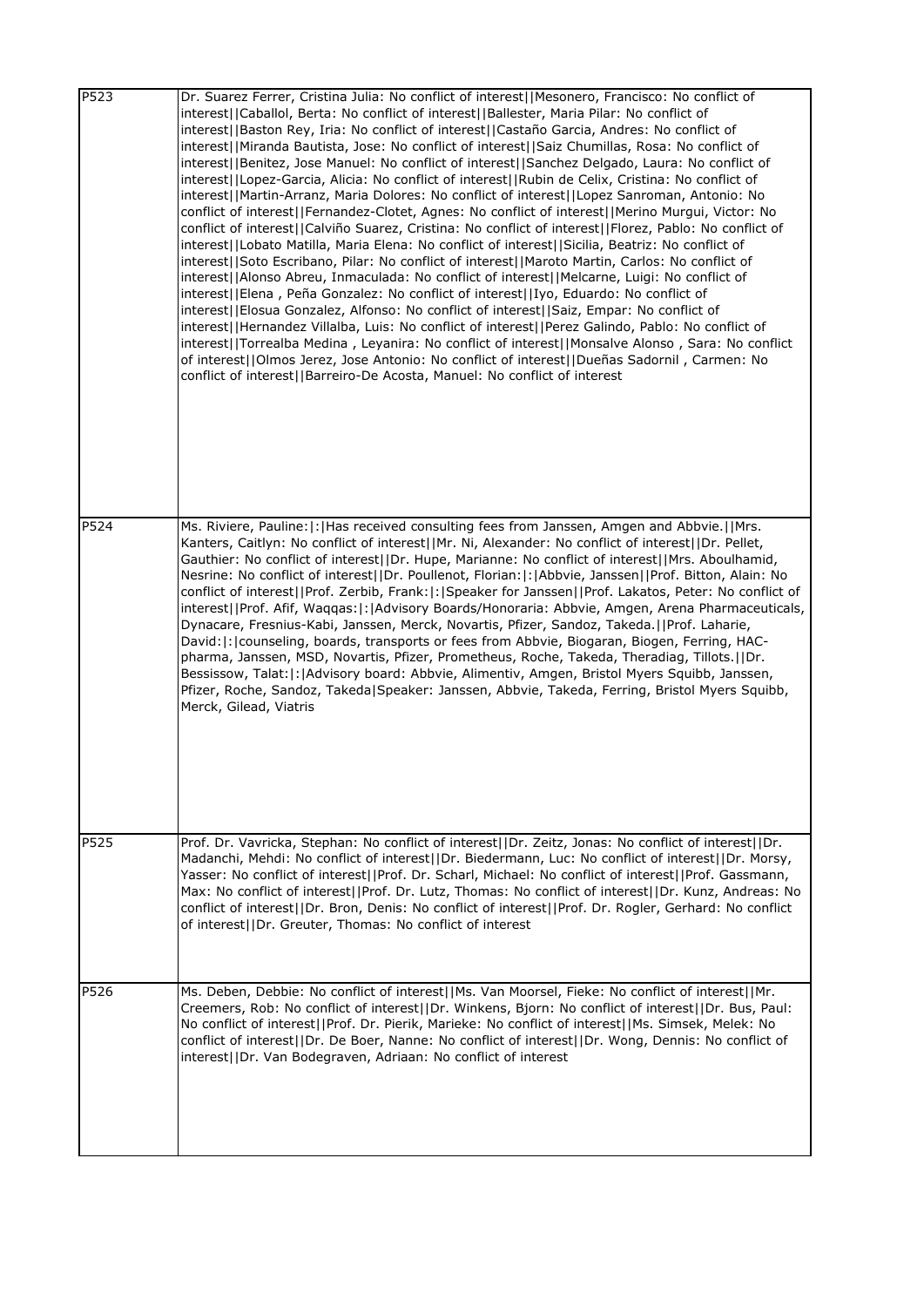| P527 | Dr. Costantino, Andrea: No conflict of interest  Prof. Caprioli, Flavio: : served as consultant to:<br>Mundipharma, Abbvie, MSD, Takeda, Janssen, Roche, Celgene; he received lecture fees from<br>Abbvie, Ferring, Takeda, Allergy Therapeutics, and Janssen and unrestricted research grants from<br>Giuliani, Sofar, MS&D, Takeda, and Abbvie  Prof. Vecchi, Maurizio: : served as consultant to:<br>Abbvie, MSD, Takeda, Janssen-Cilag, Celgene; he received lecturer fees from Abbvie, Ferring,<br>Takeda, MSD, Janssen-Cilag,   Zambon  Dr. Stocco, Davide: No conflict of interest  Prof. Aloi,<br>Marina: No conflict of interest  Prof. Armuzzi, Alessandro: : consultant/advisory board: AbbVie,<br>Allergan, Amgen, Arena Pharmaceuticals, Biogen, BristolMyers Squibb, Celgene, Celltrion, Ferring,<br>Gilead, Janssen, Lilly, Merck, Mylan, Pfizer, Roche, Samsung Bioepis, Sandoz, and Takeda; speaker<br>fees: AbbVie, Amgen, AstraZeneca, Biogen, Bristol-Myers Squibb, Ferring, Gilead, Janssen, Merck,<br>Mitsubishi Tanabe Pharma, Nikkiso, Novartis, Pfizer, Roche, Samsung Bioepis, and Takeda;<br>research funding: Merck, Pfizer, and Takeda  Prof. Ficari, Ferdinando: No conflict of interest  Dr.<br>Manguso, Francesco: No conflict of interest  Dr. Mocci, Giammarco: No conflict of interest  Dr.<br>Orlando, Ambrogio:  :   received lecture grants and/or served as an advisory board member for:<br>AbbVie, Chiesi, Janssen, MSD, Pfizer, Samsung Bioepis, Sofar, and Takeda Pharmaceuticals  Prof.<br>Pironi, Loris: No conflict of interest  Mrs. Radice, Simona: : reports Janssen, and Pfizer, Takeda<br>Pharmaceuticals  Prof. Rizzello, Fernando: No conflict of interest  Dr. Tongiorgi, Alessandra: No<br>conflict of interest  Mr. Leone, Salvo: No conflict of interest  Dr. Bossa, Fabrizio: :  advisory board<br>per biogen, Celgene, MSD, Takeda, and Janssen |
|------|------------------------------------------------------------------------------------------------------------------------------------------------------------------------------------------------------------------------------------------------------------------------------------------------------------------------------------------------------------------------------------------------------------------------------------------------------------------------------------------------------------------------------------------------------------------------------------------------------------------------------------------------------------------------------------------------------------------------------------------------------------------------------------------------------------------------------------------------------------------------------------------------------------------------------------------------------------------------------------------------------------------------------------------------------------------------------------------------------------------------------------------------------------------------------------------------------------------------------------------------------------------------------------------------------------------------------------------------------------------------------------------------------------------------------------------------------------------------------------------------------------------------------------------------------------------------------------------------------------------------------------------------------------------------------------------------------------------------------------------------------------------------------------------------------------------------------------------------------------------------------------------------------------|
| P528 | Dr. Costantino, Andrea:  :   A.C. received lecture fees from Takeda and served as a consultant for<br>Janssen  Prof. Vecchi, Maurizio: : M.V. served as consultant to Abbvie, MSD, Takeda, Janssen-<br>Cilag, and Celgene. He received lecturer fees from Abbvie, Ferring, Takeda, MSD, Janssen, and<br>Zambon. C.C. reports Pfizer, MSD, GSK, Seqirus, and Sanofi-Pasteur.   Dr. Stocco, Davide: No<br>conflict of interest  Dr. Noviello, Daniele: No conflict of interest  Dr. Conforti, Francesco Simone:<br>No conflict of interest  Dr. Maregatti, Margherita: No conflict of interest  Prof. Caprioli,<br>Flavio: : F.C. served as consultant to Mund ipharma, Abbvie, MSD, Takeda, Janssen, Roche, and<br>Celgene. He received lecture fees from Abbvie, Ferring, Takeda, Allergy Therapeutics, Janssen and<br>unrestricted research grants from Giuliani, Sofar, MSD, Takeda, and Abbvie                                                                                                                                                                                                                                                                                                                                                                                                                                                                                                                                                                                                                                                                                                                                                                                                                                                                                                                                                                                                          |
| P529 | Dr. Geldof, Jeroen: No conflict of interest  Prof. Sabino, João: No conflict of interest  Prof.<br>Ferrante, Marc: No conflict of interest  Prof. Lambert, Jo: No conflict of interest  Prof. Lapeere,<br>Hilde: No conflict of interest  Prof. Hillary, Tom: No conflict of interest  Prof. Van Laethem, An: No<br>conflict of interest  Prof. De Vlam, Kurt: No conflict of interest  Prof. Verschueren, Patrick: No<br>conflict of interest  Prof. Lobaton, Triana: No conflict of interest  Prof. Vermeire, Séverine: No<br>conflict of interest                                                                                                                                                                                                                                                                                                                                                                                                                                                                                                                                                                                                                                                                                                                                                                                                                                                                                                                                                                                                                                                                                                                                                                                                                                                                                                                                                       |
| P530 | Dr. Attauabi, Mohamed: No conflict of interest  Dr. Madsen, Gorm Roager: No conflict of<br>interest  Prof. Dr. Bendtsen, Flemming: No conflict of interest  Dr. Seidelin, Jakob Benedict: No<br>conflict of interest  Dr. Burisch, Johan: No conflict of interest                                                                                                                                                                                                                                                                                                                                                                                                                                                                                                                                                                                                                                                                                                                                                                                                                                                                                                                                                                                                                                                                                                                                                                                                                                                                                                                                                                                                                                                                                                                                                                                                                                          |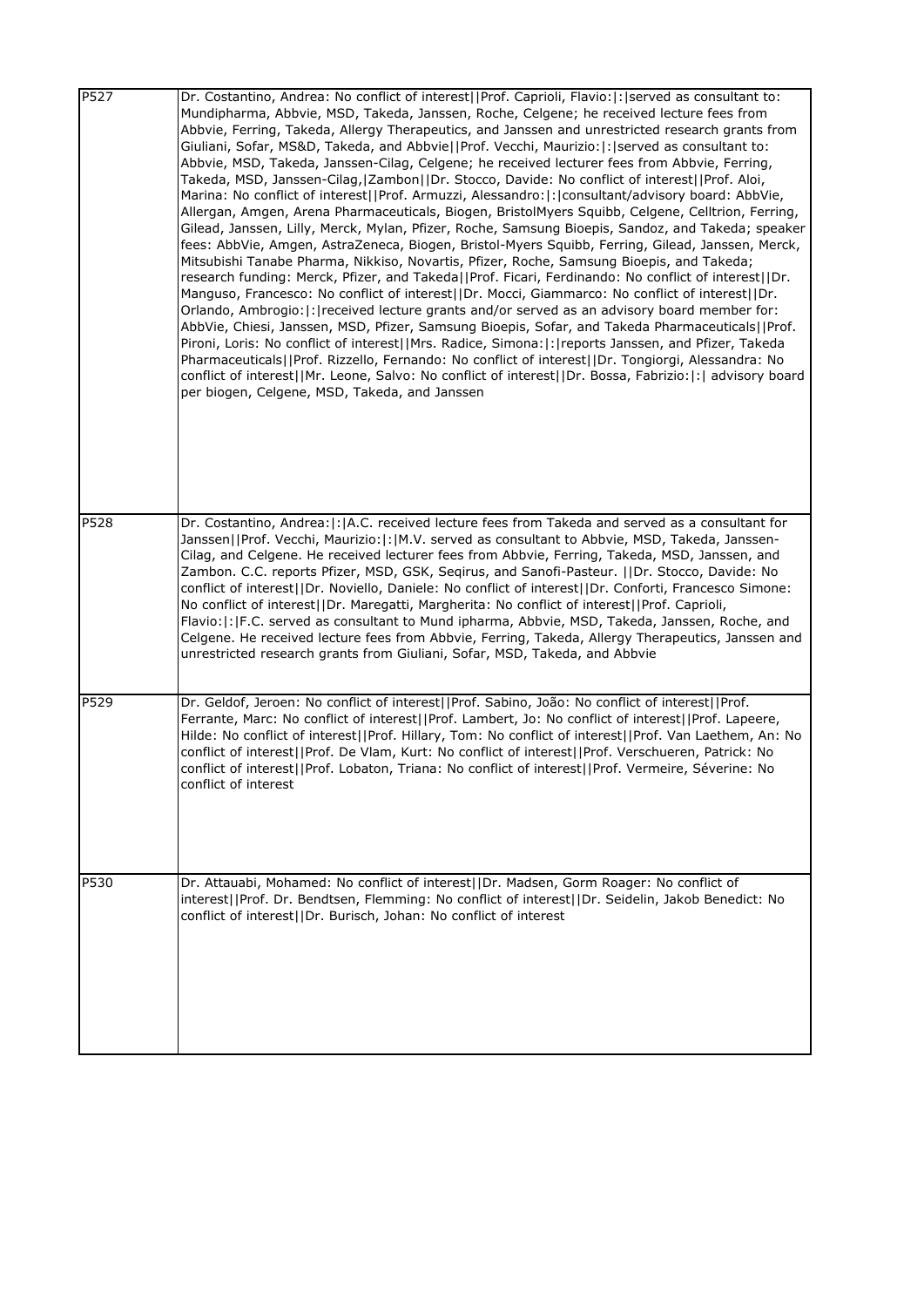| P531 | Kumar, Peeyush: No conflict of interest  Dr. Vuyyuru, Sudheer Kumar: No conflict of interest  Dr.<br>Kante, Bhaskar: No conflict of interest  Dr. Sahu, Pabitra: No conflict of interest  Dr. Goyal,<br>Sandeep: No conflict of interest  Dr. Madhu, Deepak: No conflict of interest  Dr. Jain, Saransh: No<br>conflict of interest  Dr. Ranjan, Mukesh Kumar: No conflict of interest  Dr. Mundhra, Sandeep: No<br>conflict of interest  Dr. Golla, Rithvik: No conflict of interest  Dr. Singh, Mukesh: No conflict of<br>interest  Dr. Virmani, Shubi: No conflict of interest  Ms. Gupta, Anvita: No conflict of interest  Ms.<br>Yadav, Nidhi: No conflict of interest  Dr. Kalaivani, Mani: No conflict of interest  Dr. Sharma,<br>Raju: No conflict of interest  Dr. Das, Prasenjit: No conflict of interest  Dr. Makharia, Govind: No<br>conflict of interest  Dr. Kedia, Saurabh: No conflict of interest  Prof. Dr. Ahuja, Vineet: No conflict<br>of interest                                                                                                                                                                                                                                                                                                                                                                                                                                                                                                                                                                 |
|------|------------------------------------------------------------------------------------------------------------------------------------------------------------------------------------------------------------------------------------------------------------------------------------------------------------------------------------------------------------------------------------------------------------------------------------------------------------------------------------------------------------------------------------------------------------------------------------------------------------------------------------------------------------------------------------------------------------------------------------------------------------------------------------------------------------------------------------------------------------------------------------------------------------------------------------------------------------------------------------------------------------------------------------------------------------------------------------------------------------------------------------------------------------------------------------------------------------------------------------------------------------------------------------------------------------------------------------------------------------------------------------------------------------------------------------------------------------------------------------------------------------------------------------------|
| P532 | Dr. Botto, Inês: No conflict of interest  Dr. Coelho Rodrigues, Inês: No conflict of interest  Dr.<br>Serrazina, Juliana: No conflict of interest  Dr. Fernandes, Samuel: No conflict of interest  Dr.<br>Bernardo, Sónia: No conflict of interest  Dr. Gonçalves, Ana Rita: No conflict of interest  Dr. Moura<br>Santos, Paula: No conflict of interest  Dr. Valente, Ana: No conflict of interest  Dr. Correia, Luis:<br>No conflict of interest  Prof. Dr. Tato Marinho, Rui: No conflict of interest                                                                                                                                                                                                                                                                                                                                                                                                                                                                                                                                                                                                                                                                                                                                                                                                                                                                                                                                                                                                                                |
| P533 | Ms. Kantasiripitak, Wannee: No conflict of interest  Dr. Outtier, An: No conflict of interest  Dr.<br>Thomas, Debby: No conflict of interest  Prof. Dr. Sabino, Joao: : JS received financial supports for<br>research from Galapagos, speaker fees from Abbvie, Falk, Takeda, Janssen, and Fresenius, and<br>consultancy fees from Janssen and Ferring.     Prof. Dr. Vermeire, severine:   :   SV received financial<br>supports for research from AbbVie, Johnson and Johnson, Pfizer, Galapagos and Takeda, and<br>consultancy and/or speaker fees from AbbVie, Abivax, Agomab, Arena Pharmaceuticals, Avaxia,<br>Bristol Myers Squibb, Boehringer Ingelheim, Celgene, Dr Falk Pharma, Ferring, Galapagos,<br>Genentech-Roche, Gilead, GSK, Hospira, Janssen, Mundipharma, MSD, Pfizer, Prodigest, Progenity,<br>Prometheus, Robarts Clinical Trials, Second Genome, Shire, Surrozen, Takeda, Theravance, and<br>Tillots Pharma AG.  Prof. Dr. Ferrante, Marc: : MF received financial supports for research from<br>AbbVie, Amgen, Biogen, Janssen, Pfizer, Takeda and Viatris, speaker fees from AbbVie, Amgen,<br>Biogen, Boehringer Ingelheim, Falk, Ferring, Janssen, Lamepro, MSD, Mylan, Pfizer, Sandoz,<br>Takeda and Truvion Healthcare, and consultancy fees from AbbVie, Boehringer Ingelheim,<br>Celltrion, Janssen, Lilly, Medtronic, MSD, Pfizer, Sandoz, Takeda and Thermo Fisher.  Prof.<br>Dreesen, Erwin:  : [ED received consultancy fees from argenx and Janssen (all honoraria/fees paid<br>to the University). |
| P534 | Mrs. Gros Alcalde, Beatriz: No conflict of interest  Ms. Soto Escribano, Pilar: No conflict of<br>interest  Ms. Marín Pedrosa, Sandra: No conflict of interest  Ms. Medina Medina, Rosario: No<br>conflict of interest  Mr. Benítez, Jose Manuel: No conflict of interest  Ms. Iglesias-Flores, Eva: No<br>conflict of interest                                                                                                                                                                                                                                                                                                                                                                                                                                                                                                                                                                                                                                                                                                                                                                                                                                                                                                                                                                                                                                                                                                                                                                                                          |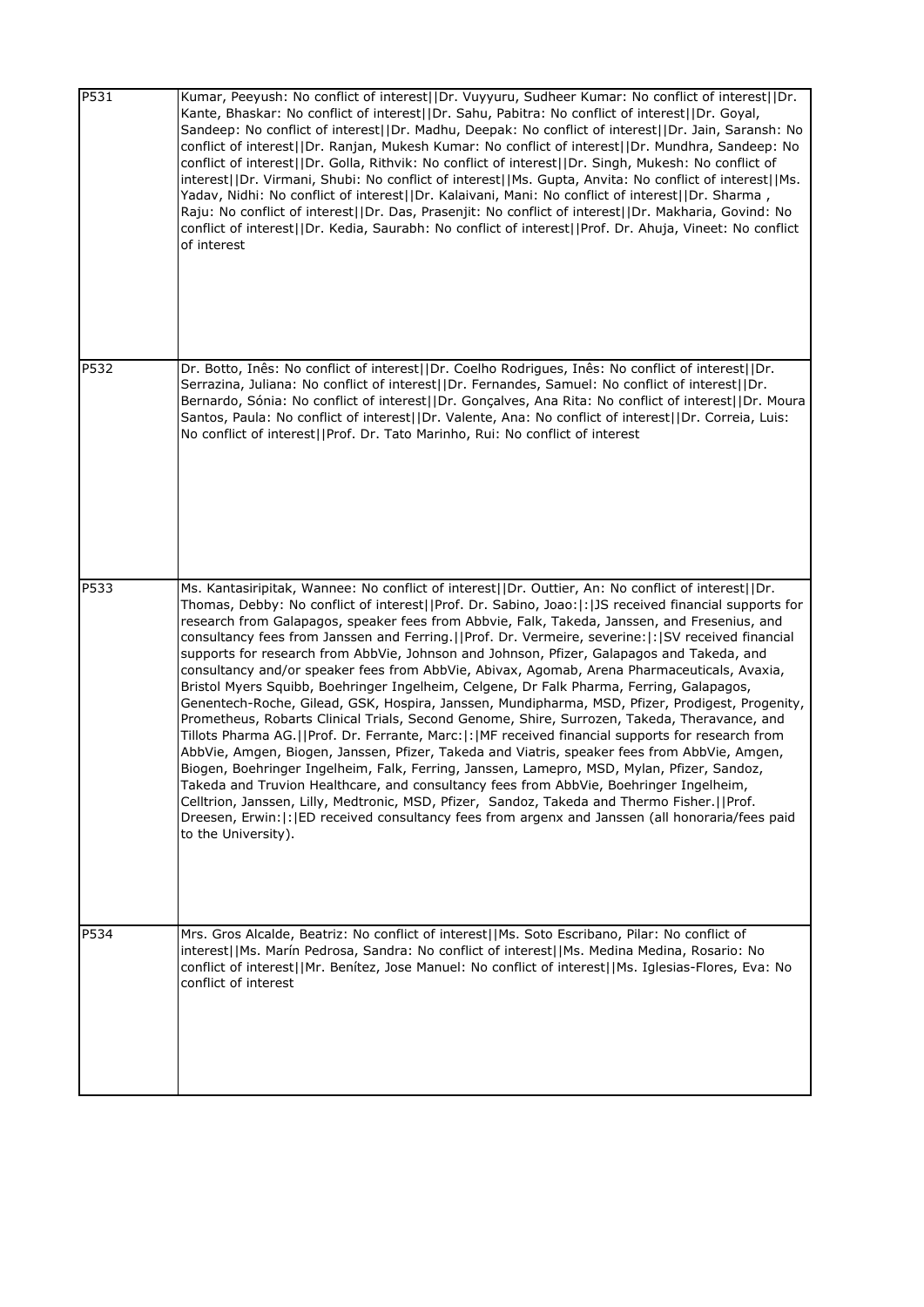| P535 | Dr. Aleman Gonzalez, Haidee: No conflict of interest  Sankaranarayanan, Ramachandran: No<br>conflict of interest  Mrs. Pattinson, Alison: No conflict of interest  Mr. Turnbull, Jack: No conflict of<br>interest  Ms. Katie, Stamp: No conflict of interest  Ms. Whitehead, Emma: No conflict of<br>interest  Mrs. Talbot, Alison: No conflict of interest  Mrs. Myers, Sally: No conflict of interest  Prof.<br>Sebastian, Shaji: No conflict of interest                                  |
|------|----------------------------------------------------------------------------------------------------------------------------------------------------------------------------------------------------------------------------------------------------------------------------------------------------------------------------------------------------------------------------------------------------------------------------------------------------------------------------------------------|
| P536 | Prof. Dr. Yüksel, Ilhami: No conflict of interest  Dr. Baspınar, Batuhan: No conflict of interest  Dr.<br>Durak, Muhammed Bahaddin: No conflict of interest  Dr. Kilic, Vedat: No conflict of interest  Dr.<br>Kivrakoglu, Fatih: No conflict of interest  Dr. Guven, Ibrahim Ethem: No conflict of interest  Dr.<br>Kosar, Kenan: No conflict of interest  Dr. Erdogan, Cagdas: No conflict of interest  Dr. Alkan, Afra:<br>No conflict of interest                                        |
| P537 | Dr. Crothers-Stomps, Lydia: No conflict of interest  Dr. Mohsen, Waled: No conflict of interest  Dr.<br>Kakkadasam Ramaswamy, Pradeep: No conflict of interest  Dr. Mason, Robert: No conflict of<br>interest  Dr. Dzienis, Marcin: No conflict of interest  Dr. Edwards, John: No conflict of interest                                                                                                                                                                                      |
| P538 | Mr. Adamou, Adamos: No conflict of interest  Dr. Müller, Gerhard: No conflict of interest  Prof. Dr.<br>Iesalnieks, Igors: No conflict of interest                                                                                                                                                                                                                                                                                                                                           |
| P539 | Dr. Shafrir, Asher: No conflict of interest  Dr. Benson, Ariel A: No conflict of interest  Dr. Zinger,<br>Adar: No conflict of interest  Dr. Shauli Aharonov, Michal: No conflict of interest  Katz, Lior H: No<br>conflict of interest                                                                                                                                                                                                                                                      |
| P540 | Mr. Ahmed, Mohamed: No conflict of interest  Dr. Metwaly, Amira: No conflict of interest  Mr.<br>Hammoudi, Nassim: No conflict of interest  Dr. Meng, Chen: No conflict of interest  Mr. Köhler,<br>Nikolai: No conflict of interest  Dr. Le Bourhis, Lionel: No conflict of interest  Dr. Pauling, Josch:<br>No conflict of interest  Dr. Kleigrewe, Karin: No conflict of interest  Prof. Dr. Allez, Matthieu: No<br>conflict of interest  Prof. Dr. Haller, Dirk: No conflict of interest |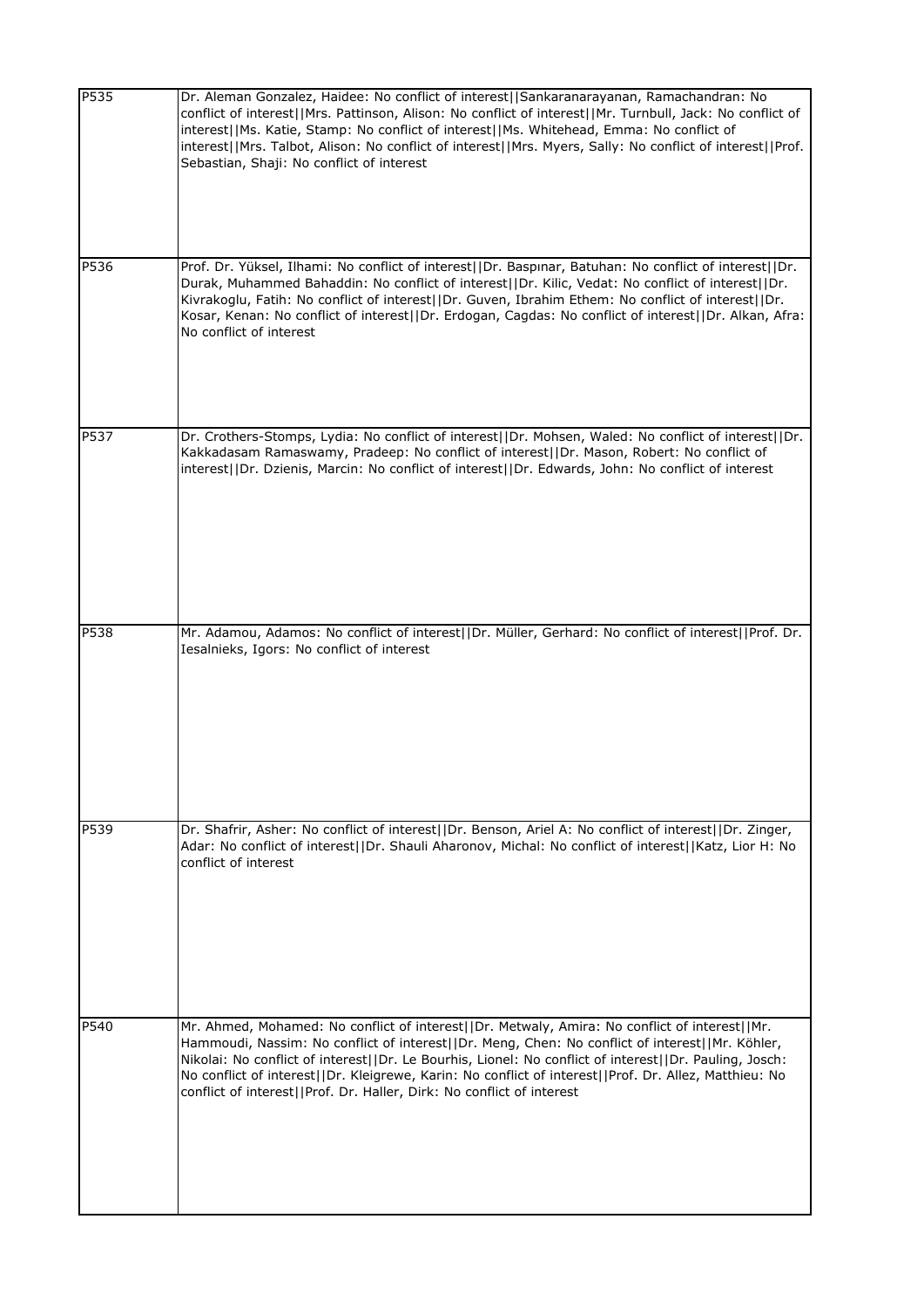| P541 | Ms. Morales Bermúdez, Ana Isabel: No conflict of interest  Bracho González, Manuel: No conflict of<br>interest  Ms. Gómez Rodríguez, Pablo: No conflict of interest  Ms. Olmedo Martín, Raúl: No conflict<br>of interest                                                                                                                                                                                                                                                                                                                                                                                                                                                                                                                                                                                                                                                                                                                                                                                                                                                                                                                                                                                                                                                                                                                                                                                                                                                                                                                                                                                                                                                                                                                                                                                                                                                                                                                                                                                                                                                                                                                                                                                                                                                                                                                                                                                                                                                                                                                                                                                                                                                                                                                                                                                                                                                                                                                                                                                                                                                                                                                                                                                                                                                                                                                                                                                                                                                                                                                          |
|------|---------------------------------------------------------------------------------------------------------------------------------------------------------------------------------------------------------------------------------------------------------------------------------------------------------------------------------------------------------------------------------------------------------------------------------------------------------------------------------------------------------------------------------------------------------------------------------------------------------------------------------------------------------------------------------------------------------------------------------------------------------------------------------------------------------------------------------------------------------------------------------------------------------------------------------------------------------------------------------------------------------------------------------------------------------------------------------------------------------------------------------------------------------------------------------------------------------------------------------------------------------------------------------------------------------------------------------------------------------------------------------------------------------------------------------------------------------------------------------------------------------------------------------------------------------------------------------------------------------------------------------------------------------------------------------------------------------------------------------------------------------------------------------------------------------------------------------------------------------------------------------------------------------------------------------------------------------------------------------------------------------------------------------------------------------------------------------------------------------------------------------------------------------------------------------------------------------------------------------------------------------------------------------------------------------------------------------------------------------------------------------------------------------------------------------------------------------------------------------------------------------------------------------------------------------------------------------------------------------------------------------------------------------------------------------------------------------------------------------------------------------------------------------------------------------------------------------------------------------------------------------------------------------------------------------------------------------------------------------------------------------------------------------------------------------------------------------------------------------------------------------------------------------------------------------------------------------------------------------------------------------------------------------------------------------------------------------------------------------------------------------------------------------------------------------------------------------------------------------------------------------------------------------------------------|
| P542 | Dr. Crispino, Federica: No conflict of interest  Dr. Michielan, Andrea: No conflict of interest  Dr.<br>Tieppo, Chiara: No conflict of interest  Dr. Mazza, Marta: No conflict of interest  Dr. Rogger,<br>Teresa Marzia: No conflict of interest  Dr. Brinch, Daniele: No conflict of interest  Dr. Cappello,<br>Maria: No conflict of interest  Dr. Armelao, Franco: No conflict of interest                                                                                                                                                                                                                                                                                                                                                                                                                                                                                                                                                                                                                                                                                                                                                                                                                                                                                                                                                                                                                                                                                                                                                                                                                                                                                                                                                                                                                                                                                                                                                                                                                                                                                                                                                                                                                                                                                                                                                                                                                                                                                                                                                                                                                                                                                                                                                                                                                                                                                                                                                                                                                                                                                                                                                                                                                                                                                                                                                                                                                                                                                                                                                    |
| P543 | Mrs. Šahinović, Ines: No conflict of interest  Orsic Fric, Vlasta: No conflict of interest  Dr. Konjik,<br>Vlatka: No conflict of interest  Mrs. Pavela, Jasna: No conflict of interest  Dr. Borzan, Vladimir: No<br>conflict of interest  Dr. Šerić, Vatroslav: No conflict of interest                                                                                                                                                                                                                                                                                                                                                                                                                                                                                                                                                                                                                                                                                                                                                                                                                                                                                                                                                                                                                                                                                                                                                                                                                                                                                                                                                                                                                                                                                                                                                                                                                                                                                                                                                                                                                                                                                                                                                                                                                                                                                                                                                                                                                                                                                                                                                                                                                                                                                                                                                                                                                                                                                                                                                                                                                                                                                                                                                                                                                                                                                                                                                                                                                                                          |
| P544 | D'Haens, Geert:  :   Consultant and/or speaker: AbbVie, ActoGeniX, AIM, Allergan, Amgen, Arena,<br>Boehringer Ingelheim, Celgene/Receptos, Celltrion, Cosmo Technologies, Elan, Eli Lilly, enGene, Dr<br>Falk Pharma, Ferring, Galapagos, Genentech, Gilead Sciences, Giuliani SpA, Given Imaging,<br>GlaxoSmithKline, Gossamer Bio, Janssen Biologics, MSD, Neovacs, Norgine, Novo Nordisk, Otsuka,<br>PDL BioPharma, Prometheus, Progenity, Pfizer, Robarts Clinical Trials, Salix, Seres/Nestle, Schering<br>Plough, SetPoint, Shire, Takeda, Tillotts, Tramedico, UCB, Versant, Vifor; research grants: AbbVie,<br>Dr Falk Pharma, Given Imaging, Janssen, MSD, PhotoPill  Dr. Beaton, Melanie: : Honoraria: Shire,<br>Allergan, Pfizer; Advisory Boards: AbbVie, Takeda, Janssen, Lupin, Gilead, Pfizer; Clinical Trials:<br>AbbVie, Novo Nordisk, Gilead, Takeda, Boehringer Ingelheim, Janssen, Pfizer; Research<br>Publications: Abbvie  Dr. Bossuyt, Peter: No conflict of interest  Dr. Dotan, Iris: : Consultant/or<br>speaker: Abbvie, Abbott, Altman, Arena, Athos, BMS/Celgene, Cambridge Healthcare, Celltrion,<br>Falk Pharma, FerringConsultant and /or speaker: Abbvie, Abbott, Altman, Arena, Athos,<br>BMS/Celgene, Cambridge Healthcare, Celltrion, Falk Pharma, Ferring, Food Industries<br>Organiszation, Gilead, Galapagos, Iterative Scopes, Janssen, Nestle, Rafa Laboratories, Pfizer,<br>Roche/Genentech, Sublimity, Takeda, Wild Bio  Dr. Sands, Bruce: : Research grants from Takeda,<br>Pfizer, Theravance Biopharma R&D, Janssen; consulting fees from 4D Pharma, Abivax, Abbvie,<br>Alimentiv, Allergan, Amgen, Arena Pharmaceuticals, AstraZeneca, Bacainn Therapeutics,<br>Boehringer-Ingelheim, Boston Pharmaceuticals, Bristol-Myers Squibb, Calibr, Capella Bioscience,<br>Celgene, Celltrion Healthcare, ClostraBio, Enthera, F.Hoffmann-La Roche, Ferring, Galapagos,<br>Gilead, Glaxo SmithKline, GossamerBio, Immunic, Index Pharmaceuticals, Innovation<br>Pharmaceuticals, Ironwood Pharmaceuticals, Janssen, Kaleido, Kallyope, Lilly, MiroBio, Morphic<br>Therapeutic, Oppilan Pharma, OSE Immunotherapeutics, Otsuka, Palatin Technologies, Pfizer,<br>Progenity, Prometheus Biosciences, Prometheus Laboratories, Protagonist Therapeutics, Q32 Bio,<br>Redhill Biopharma, Rheos Medicines, Salix Pharmaceuticals, Seres Therapeutics, Shire, Sienna<br>Biopharmaceuticals, Sun Pharma, Surrozen, Takeda, Target PharmaSolutions, Teva Branded<br>Pharmaceutical Products R&D, Thelium, Theravance Biopharma R&D, TLL Pharma, USWM<br>Enterprises, Ventyx Biosciences, Viela Bio, Vivante Health, Vivelix Pharmaceuticals; and stock for<br>Vivante Health and Ventyx Biosciences.     Dr. Sugimoto, Ken: No conflict of interest     Dr. Neimark,<br>Ezequiel:   :   AbbVie employees and may own AbbVie stock and/or options.     Dr. Song,<br>Alexandra:  :   AbbVie employee and may own AbbVie stock and/or options.     Dr. Wallace,<br>Kori: : AbbVie employee and may own AbbVie stock and/or options.  Dr. Zhou, Qing: : AbbVie<br>employee and may own AbbVie stock and/or options.  Dr. Kligys, Kristina: : AbbVie employee and<br>may own AbbVie stock and/or options.  Dr. Ferrante, Marc: : Consultant and/or speaker: AbbVie,<br>Amgen, Biogen, Boehringer Ingelheim, Celltrion, Dr Falk, Ferring, Janssen, Lamepro, Lilly,<br>Medtronic, MSD, Mylan, Pfizer, Sandoz, Takeda, Thermo Fisher, Truvion Healthcare; research<br>grant: AbbVie, Amgen, Biogen, Janssen, Pfizer, Takeda |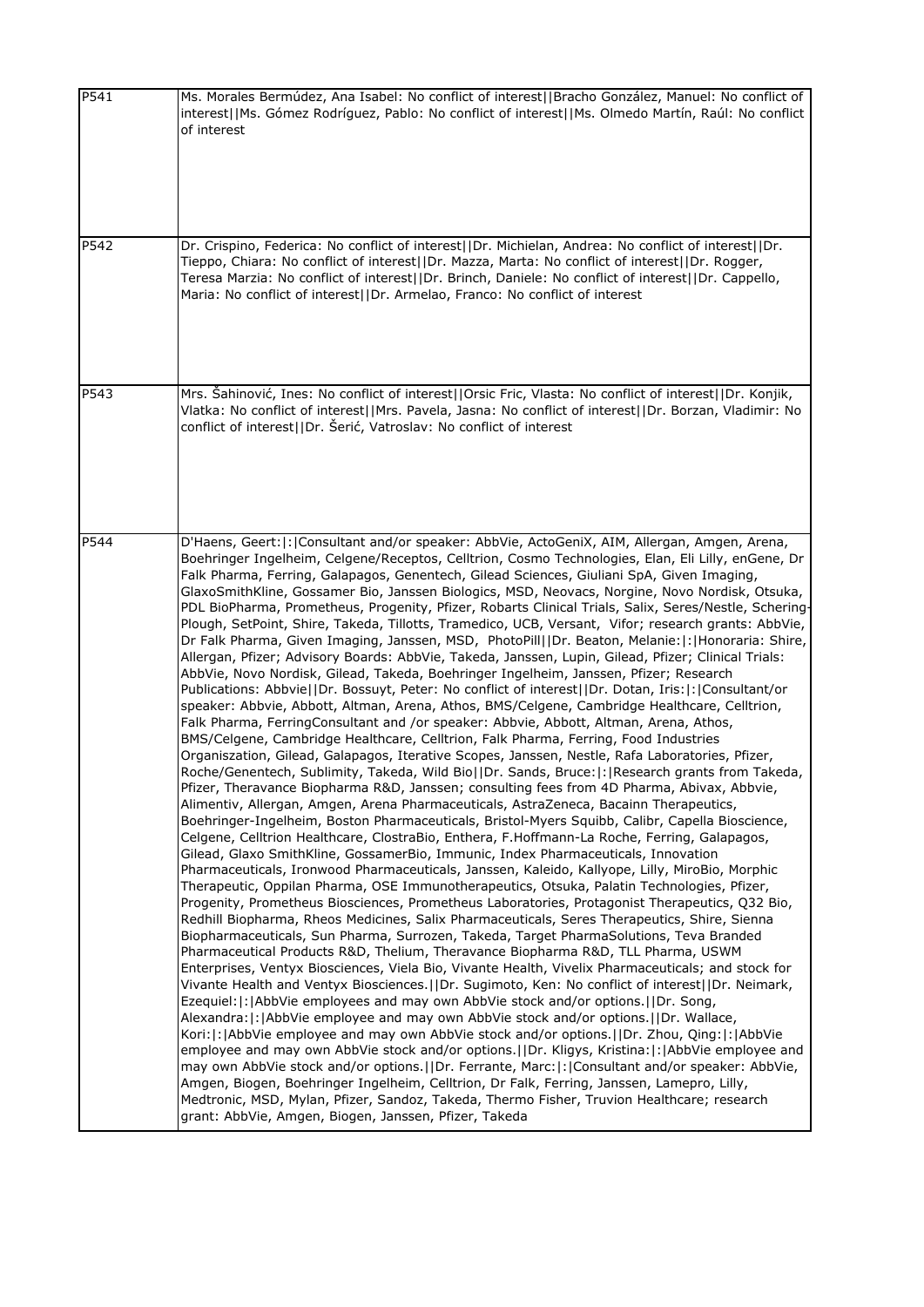| P545 | Dr. Chaparro, Maria:  :   Chaparro has served as a speaker, or has received research or education<br>funding from MSD, Abbvie, Hospira, Pfizer, Takeda, Janssen, Ferring, Shire Pharmaceuticals, Falk<br>Pharma, Tillotts Pharma.  Dr. Gutiérrez, Ana: : has served as a speaker, a consultant and advisory<br>member for or has received research funding or travel fee from MSD, Abbvie, Pfizer, Kern Pharma,<br>Takeda, Janssen, Ferring, Faes Farma, Shire Pharmaceuticals, Tillotts Pharma, Chiesi and Otsuka<br>Pharmaceutical.   Dr. Calviño-Suárez, Cristina: No conflict of interest    Dr. Huguet, José<br>María:  :   declares educational activities, research projects, scientific meetings, and advisory boards<br>sponsored by MSD, Ferring, AbbVie, Janssen, Biogen, Sandoz, Kern Pharma, and Takeda  Dr.<br>Calvo, Marta: No conflict of interest  Dr. Aguas, Mariam: No conflict of interest  Dr. Camargo<br>Camero, Raquel: No conflict of interest  Dr. de Jorge Turrión, Miguel Ángel: No conflict of<br>interest  Dr. Hervías Cruz, Daniel: No conflict of interest  Dr. López Serrano, Pilar: :  has served as<br>a speaker or has received educational grants from Takeda, Janssen, MSD, Amgen and Ferring  Dr.<br>Marín Pedrosa, Sandra: No conflict of interest  Dr. Martínez Montiel, Pilar: No conflict of<br>interest  Dr. Rivero, Montserrat: : has served as a speaker, a consultant and advisory member for<br>MSD, Abbvie, Pfizer, Takeda and Janssen  Dr. Vicente Lidón, Raquel: No conflict of interest  Dr.<br>Arias García, Lara: : has served as speaker or has received research or education funding from<br>MSD; Abbvie; Kern Pharma; Ferring; Faes Farma; Shire Pharmaceuticals; Pfizer; Takeda; Janssen;<br>Tillots Pharma and OtsuKa Pharmaceutical.  Dr. Arroyo, Maite: : has served as a speaker, a<br>consultant and advisory member for Janssen  Dr. Bujanda, Luis: No conflict of interest  Dr.<br>Casanova, María José: No conflict of interest  Dr. Figueiras, Montserrat: No conflict of interest  Dr.<br>Lucendo, Alfredo J.: No conflict of interest  Dr. Manceñido Marcos, Noemí: No conflict of<br>interest  Dr. Márquez, Lucía: No conflict of interest  Dr. Martín-Arranz, María Dolores: No conflict<br>of interest  Dr. Boscá Watts, Maia: No conflict of interest  Dr. Ber, Yolanda: No conflict of<br>interest  Dr. Ramírez de la Piscina Urraca, Patricia: No conflict of interest  Dr. Pérez-Martínez,<br>Isabel: No conflict of interest  Dr. Robles, Virginia: No conflict of interest  Dr. Ruiz-Cerulla,<br>Alexandra: No conflict of interest  Dr. Vázquez Morón, Juan María: No conflict of interest  Dr.<br>Madero, Lucía: No conflict of interest  Dr. Barreiro-de Acosta, Manuel: No conflict of interest  Dr.<br>Capilla, María: No conflict of interest  Dr. Vera Mendoza, Isabel: No conflict of interest  Ms. Acosta,<br>Diana: No conflict of interest  Ms. Brenes, Yanire: No conflict of interest  Ms. Hermida, Sandra: No<br>conflict of interest  Mr. Parra, Pablo: No conflict of interest  Mrs. G. Donday, María: No conflict of<br>interest  Dr. Gisbert, Javier P.: : Gisbert has served as a speaker, a consultant and advisory<br>member for or has received research funding from MSD, Abbvie, Hospira, Pfizer, Kern Pharma,<br>Biogen, Takeda, Janssen, Roche, Sandoz, Celgene, Ferring, Faes Farma, Shire Pharmaceuticals,<br>Falk Pharma, Tillotts Pharma, Chiesi, Casen Fleet, Gebro Pharma, Otsuka Pharmaceutical, Vifor<br>Pharma |
|------|---------------------------------------------------------------------------------------------------------------------------------------------------------------------------------------------------------------------------------------------------------------------------------------------------------------------------------------------------------------------------------------------------------------------------------------------------------------------------------------------------------------------------------------------------------------------------------------------------------------------------------------------------------------------------------------------------------------------------------------------------------------------------------------------------------------------------------------------------------------------------------------------------------------------------------------------------------------------------------------------------------------------------------------------------------------------------------------------------------------------------------------------------------------------------------------------------------------------------------------------------------------------------------------------------------------------------------------------------------------------------------------------------------------------------------------------------------------------------------------------------------------------------------------------------------------------------------------------------------------------------------------------------------------------------------------------------------------------------------------------------------------------------------------------------------------------------------------------------------------------------------------------------------------------------------------------------------------------------------------------------------------------------------------------------------------------------------------------------------------------------------------------------------------------------------------------------------------------------------------------------------------------------------------------------------------------------------------------------------------------------------------------------------------------------------------------------------------------------------------------------------------------------------------------------------------------------------------------------------------------------------------------------------------------------------------------------------------------------------------------------------------------------------------------------------------------------------------------------------------------------------------------------------------------------------------------------------------------------------------------------------------------------------------------------------------------------------------------------------------------------------------------------------------------------------------------------------------------------------------------------------------------------------------------------------------------------------------------------------------------------------------------------------------------------------------------------------------------------------------------------------------------------------|
| P546 | Ranjan, Mukesh Kumar: No conflict of interest  Dr. Kante, Bhaskar: No conflict of<br>interest  Vuyyuru, Sudheer Kumar: No conflict of interest  Dr. Kumar, Peeyush: No conflict of<br>interest  Dr. Mundhra, Sandeep K: No conflict of interest  Golla, Rithvik: No conflict of<br>interest  Prof. Sharma, Raju: No conflict of interest  Dr. Das, Prasenjit: No conflict of<br>interest  Prof. Sahni, Peush: No conflict of interest  Prof. Makharia, Govind: No conflict of<br>interest  Dr. Kedia, Saurabh: No conflict of interest  Prof. Ahuja, Vineet: No conflict of interest                                                                                                                                                                                                                                                                                                                                                                                                                                                                                                                                                                                                                                                                                                                                                                                                                                                                                                                                                                                                                                                                                                                                                                                                                                                                                                                                                                                                                                                                                                                                                                                                                                                                                                                                                                                                                                                                                                                                                                                                                                                                                                                                                                                                                                                                                                                                                                                                                                                                                                                                                                                                                                                                                                                                                                                                                                                                                                                                            |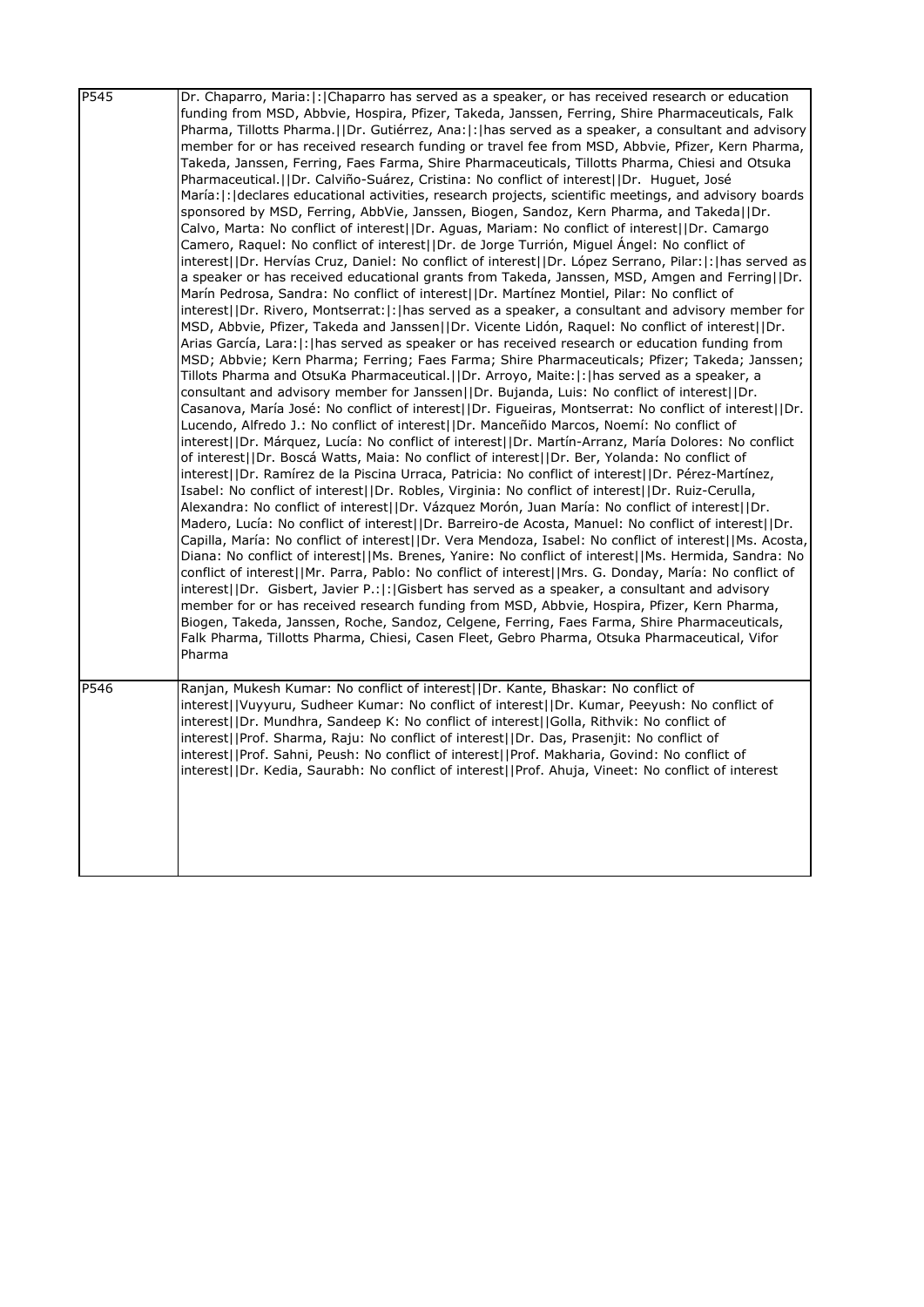| P547 | Schreiber, Stefan:  :   Advisory board fees: AbbVie, Arena, Biogen, Bristol-Myers Squibb, Celltrion,<br>Celgene, Dr Falk Pharma Fresenius, Gilead, I-Mab Biopharma, Janssen, Merck Sharp & Dohme,<br>Mylan, Pfizer, Takeda, Theravance, ProventionBio, Protagonist. This study was sponsored by<br>Takeda. Medical writing support was provided by Isobel Lever, PhD, of Excel Medical Affairs, and<br>funded by Takeda.  Dr. Galinsky, Kevin: : Employee of Takeda and hold Takeda stock or stock<br>options. This study was sponsored by Takeda. Medical writing support was provided by Isobel<br>Lever, PhD, of Excel Medical Affairs, and funded by Takeda.     Dr. Aubrecht, Jiri:   :   Former employee<br>of Takeda and holds Takeda stock or stock options. This study was sponsored by Takeda. Medical<br>writing support was provided by Isobel Lever, PhD, of Excel Medical Affairs, and funded by<br>Takeda.   Dr. Juarez, Julius:   :   Employee of Takeda and hold Takeda stock or stock options. This<br>study was sponsored by Takeda. Medical writing support was provided by Isobel Lever, PhD, of<br>Excel Medical Affairs, and funded by Takeda.  Dr. Agboton, Christian: : Employee of Takeda and<br>hold Takeda stock or stock options. This study was sponsored by Takeda. Medical writing support<br>was provided by Isobel Lever, PhD, of Excel Medical Affairs, and funded by Takeda.     Prof. Loftus<br>Jr, Edward V.:  :   Grant support/ consulting fees: AbbVie, Bristol-Myers Squibb, Celgene/Receptos,<br>Genentech, Gilead, Gossamer Bio, Janssen, Pfizer, Takeda, UCB Consulting fees: Amgen, Arena,<br>Boehringer Ingelheim, CALIBR, Iterative Scopes, Ono Pharma, Scipher Medicine, Sun Pharma<br>Grant support: Robarts Clinical Trials, Theravance Data and safety monitoring board fees: Eli Lilly.<br>This study was sponsored by Takeda. Medical writing support was provided by Isobel Lever, PhD,<br>of Excel Medical Affairs, and funded by Takeda.   Prof. Danese, Silvio:   :   Consulting fees: AbbVie,<br>Allergan, Amgen, AstraZeneca, Biogen, Boehringer Ingelheim, Celgene, Celltrion, Ferring, Gilead,<br>Hospira, Janssen, Johnson & Johnson, Merck Sharp & Dohme, Mundipharma, Pfizer, Roche,<br>Sandoz, Takeda, TiGenix, UCB, and Vifor Advisory board fees: Arena. This study was sponsored by<br>Takeda. Medical writing support was provided by Isobel Lever, PhD, of Excel Medical Affairs, and<br>funded by Takeda. |
|------|-----------------------------------------------------------------------------------------------------------------------------------------------------------------------------------------------------------------------------------------------------------------------------------------------------------------------------------------------------------------------------------------------------------------------------------------------------------------------------------------------------------------------------------------------------------------------------------------------------------------------------------------------------------------------------------------------------------------------------------------------------------------------------------------------------------------------------------------------------------------------------------------------------------------------------------------------------------------------------------------------------------------------------------------------------------------------------------------------------------------------------------------------------------------------------------------------------------------------------------------------------------------------------------------------------------------------------------------------------------------------------------------------------------------------------------------------------------------------------------------------------------------------------------------------------------------------------------------------------------------------------------------------------------------------------------------------------------------------------------------------------------------------------------------------------------------------------------------------------------------------------------------------------------------------------------------------------------------------------------------------------------------------------------------------------------------------------------------------------------------------------------------------------------------------------------------------------------------------------------------------------------------------------------------------------------------------------------------------------------------------------------------------------------------------------------------------------------------------------------|
| P548 | Ms. Van Erp, Liselot W.: No conflict of interest  Mr. Thomas, Pepijn W.A.: No conflict of<br>interest  Dr. Groenen, Marcel J.M.: No conflict of interest  Prof. Bloem, Sjaak: : The chair of<br>professor SB at Nyenrode University is partially sponsored by Janssen Pharmaceuticals, Beerse,<br>Belgium.  Dr. Russel, Maurice G.V.M.: No conflict of interest  Dr. Römkens, Tessa E.H.: : Tessa<br>Römkens has participated in advisory boards, or as a speaker or consultant: Janssen, Takeda,<br>Ferring.   Dr. Wahab, Peter J.: No conflict of interest                                                                                                                                                                                                                                                                                                                                                                                                                                                                                                                                                                                                                                                                                                                                                                                                                                                                                                                                                                                                                                                                                                                                                                                                                                                                                                                                                                                                                                                                                                                                                                                                                                                                                                                                                                                                                                                                                                                      |
| P549 | Dr. Quattrini, Sara: No conflict of interest  Dr. Gatti, Simona: No conflict of interest  Dr. Palpacelli,<br>Alessandra: No conflict of interest  Dr. Mattioli, Silvia: No conflict of interest  Dr. Cianfruglia,<br>Laura: No conflict of interest  Dr. Galezzi, Tiziana: No conflict of interest  Dr. Monachesi, Chiara:<br>No conflict of interest  Dr. Quatraccioni, Claudia: No conflict of interest  Dr. Catassi, Giulia: No<br>conflict of interest  Dr. Di Sario, Antonio: No conflict of interest  Prof. Armeni, Tatiana: No conflict<br>of interest  Prof. Catassi, Carlo: No conflict of interest                                                                                                                                                                                                                                                                                                                                                                                                                                                                                                                                                                                                                                                                                                                                                                                                                                                                                                                                                                                                                                                                                                                                                                                                                                                                                                                                                                                                                                                                                                                                                                                                                                                                                                                                                                                                                                                                      |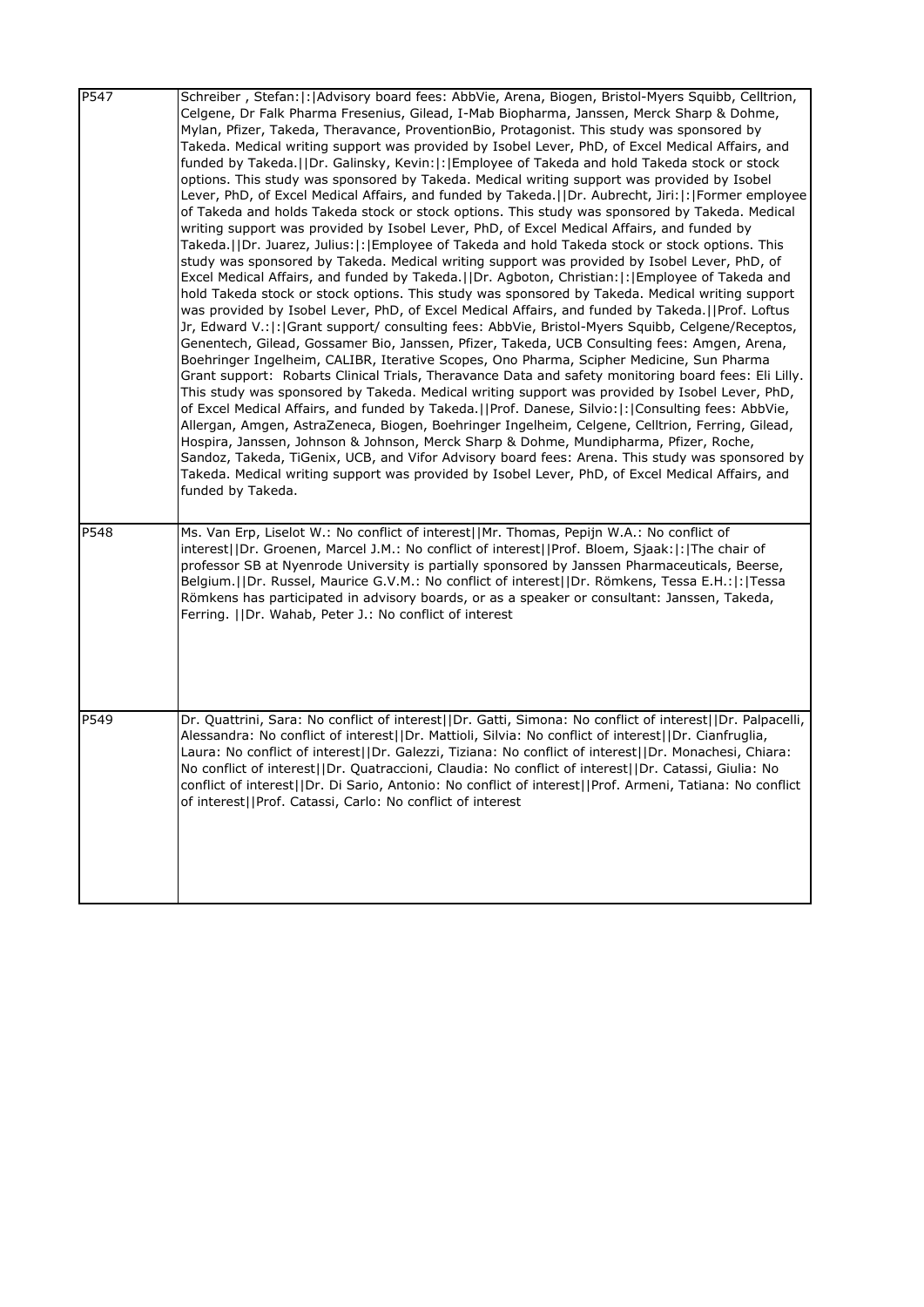| P550 | Dr. Chaparro, Maria:  :   Chaparro has served as a speaker, or has received research or education<br>funding from MSD, Abbvie, Hospira, Pfizer, Takeda, Janssen, Ferring, Shire Pharmaceuticals, Falk<br>Pharma, Tillotts Pharma.  Mrs. G Donday, María: No conflict of interest  Dr. Rubio, Saioa: No<br>conflict of interest  Dr. Nuñez, Andrea: No conflict of interest  Dr. Calviño Suarez, Cristina: No<br>conflict of interest  Dr. Madero, Lucía: No conflict of interest  Dr. Figueira, Montserrat: No conflict<br>of interest  Dr. Rivero, Montserrat: : Montserrat Rivero has served as a speaker, a consultant and<br>advisory member for MSD, Abbvie, Pfizer, Takeda and Janssen  Dr. Pérez Martínez, Isabel: No<br>conflict of interest  Dr. Diz-Lois Palomares, María Teresa: No conflict of interest  Dr. Huguet, José<br>María:  :  Jose M. Huguet declares educational activities, research projects, scientific meetings, and<br>advisory boards sponsored by MSD, Ferring, AbbVie, Janssen, Biogen, Sandoz, Kern Pharma, and<br>Takeda.  Dr. Marín Pedrosa, Sandra: No conflict of interest  Dr. Aguas, Mariam: No conflict of<br>interest  Dr. Arroyo, Maite: No conflict of interest  Dr. Ruiz-Cerulla, Alexandra: No conflict of<br>interest  Dr. Vázquez Morón, Juan María: No conflict of interest  Dr. Fernández-Clotet, Agnes: No<br>conflict of interest  Dr. Guerra, Iván: No conflict of interest  Dr. López Serrano, Pilar: No conflict of<br>interest  Dr. Rodríguez-Lago, Iago: No conflict of interest  Dr. Arias García, Lara: No conflict of<br>interest  Dr. Camargo Camero, Raquel: No conflict of interest  Dr. Casanova, María José: No<br>conflict of interest  Dr. Martínez Montiel, Pilar: No conflict of interest  Dr. Sendra Rumbeu, Pau: No<br>conflict of interest  Dr. Suarez Ferrer, Cristina: No conflict of interest  Dr. Valldosera Gomis,<br>Gemma: No conflict of interest  Dr. Armesto, Rubén: No conflict of interest  Dr. Bujanda, Luis: No<br>conflict of interest  Dr. Calvo Moya, Marta: No conflict of interest  Dr. Hervías Cruz, Daniel: No<br>conflict of interest  Dr. Robles Alonso, Virginia: No conflict of interest  Dr. de Jorge Turrión, Miguel<br>.Angel: No conflict of interest  Dr. Zúñiga de Mora-Figueroa, Beatriz: No conflict of interest  Dr.<br>Molina Arriero, Gema: No conflict of interest  Ms. Acosta, Diana: No conflict of interest  Ms.<br>Brenes, Yanire: No conflict of interest  Ms. Hermida, Sandra: No conflict of interest  Mr. Parra,<br>Pablo: No conflict of interest  Dr. Gisbert, Javier P: No conflict of interest |
|------|-----------------------------------------------------------------------------------------------------------------------------------------------------------------------------------------------------------------------------------------------------------------------------------------------------------------------------------------------------------------------------------------------------------------------------------------------------------------------------------------------------------------------------------------------------------------------------------------------------------------------------------------------------------------------------------------------------------------------------------------------------------------------------------------------------------------------------------------------------------------------------------------------------------------------------------------------------------------------------------------------------------------------------------------------------------------------------------------------------------------------------------------------------------------------------------------------------------------------------------------------------------------------------------------------------------------------------------------------------------------------------------------------------------------------------------------------------------------------------------------------------------------------------------------------------------------------------------------------------------------------------------------------------------------------------------------------------------------------------------------------------------------------------------------------------------------------------------------------------------------------------------------------------------------------------------------------------------------------------------------------------------------------------------------------------------------------------------------------------------------------------------------------------------------------------------------------------------------------------------------------------------------------------------------------------------------------------------------------------------------------------------------------------------------------------------------------------------------------------------------------------------------------------------------------------------------------------------------------------------------------|
| P551 | Mrs. Fabiszewska, Sylwia: No conflict of interest  Mrs. Derda, Edyta: No conflict of interest  Dr.<br>Szymańska, Edyta: No conflict of interest  Dr. Osiecki, Marcin: No conflict of interest  Prof. Dr.<br>Kierkuś, Jarosław: No conflict of interest                                                                                                                                                                                                                                                                                                                                                                                                                                                                                                                                                                                                                                                                                                                                                                                                                                                                                                                                                                                                                                                                                                                                                                                                                                                                                                                                                                                                                                                                                                                                                                                                                                                                                                                                                                                                                                                                                                                                                                                                                                                                                                                                                                                                                                                                                                                                                                |
| P552 | Prof. Dr. Yarur, Andres:  :   Consultant Bristol Myers Squibb, Prometheus Labs. Arena<br>pharmaceuticals, Takeda. Speaker bureau Bristol Myers Squibb  Dr. Ungaro, Ryan: No conflict of<br>interest  Dr. Jain, Anjali: : Employee of Prometheus Labs at the time the study was conducted.<br>  Ms. Nunex, Lizbeth: No conflict of interest  Dr. Spencer, Elizabeth: No conflict of interest  Mrs.<br>Bruss, Alexandra: No conflict of interest  Mr. Berens, Brandon: No conflict of interest  Dr. Beniwal-<br>Patel, Poonam: No conflict of interest  Dr. Dervieux, Thierry: : Employee of Prometheus Labs.<br>  Prof. Dr. Dubinsky, Marla: : Consultant Abbvie, Arena Pharmaceuticals, Boehringer Ingelheim,<br>Bristol Myers Squibb, Celgene, Eli Lilly, Hoffmann-La Roche, Genentech, Gilead, Janssen, Pfizer,<br>Prometheus Biosciences, Takeda and UCB. Contracted research Abbvie, Janssen, Pfizer and<br>Prometheus Labs. Ownership Trellus Health. Licensing Fee Takeda.                                                                                                                                                                                                                                                                                                                                                                                                                                                                                                                                                                                                                                                                                                                                                                                                                                                                                                                                                                                                                                                                                                                                                                                                                                                                                                                                                                                                                                                                                                                                                                                                                                      |
| P554 | Dr. Lim, Samuel: No conflict of interest  Dr. Gros Alcade, Beatriz: No conflict of interest  Dr.<br>Lehmann, Anouk: No conflict of interest  Prof. Lindsay, James: No conflict of interest  Dr. Gaya,<br>Daniel: No conflict of interest  Caulfield, Louise: No conflict of interest  Dr. Dhar, Anjan: No<br>conflict of interest  Ritchie, Susan: No conflict of interest  Dr. Limdi, Jimmy: No conflict of<br>interest  Taylor, Jo: No conflict of interest  Dr. Raine, Tim: No conflict of interest  Balendran,<br>Karthiha: No conflict of interest  Dr. Shuttleworth, Elinor: No conflict of interest  Mr. Kwok, Jon:<br>No conflict of interest  Dr. Cococcia, Sara: No conflict of interest  Dr. Murray, Charles: No conflict<br>of interest  Dr. Walker, Gareth: No conflict of interest  Dr. Aldridge, Robin: No conflict of<br>interest  George, Becky: No conflict of interest  Dr. Colbert, Roghan: No conflict of interest  Dr.<br>Dawson, Patrick: No conflict of interest  Ms. Jameson, Ella: No conflict of interest  Dr. Irving,<br>Peter: No conflict of interest  Ms. Sharma, Esha: No conflict of interest  Prof. Lees, Charlie: No<br>conflict of interest  Dr. Samaa, Mark: No conflict of interest                                                                                                                                                                                                                                                                                                                                                                                                                                                                                                                                                                                                                                                                                                                                                                                                                                                                                                                                                                                                                                                                                                                                                                                                                                                                                                                                                                                             |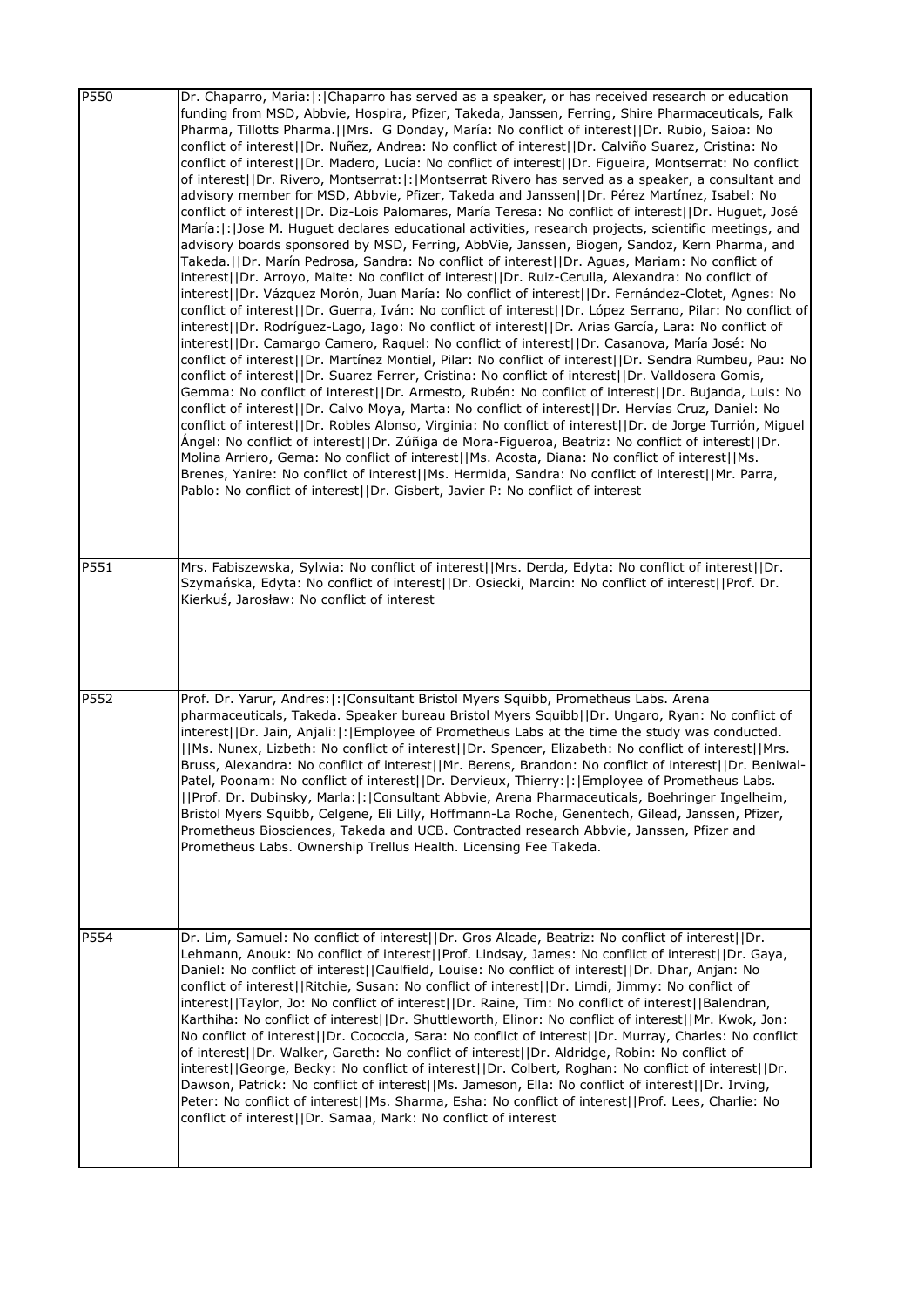| <b>P555</b> | Dr. Proietti, Elisa: No conflict of interest  Mr. Bayoumy, Ahmed: No conflict of interest  Dr.<br>Pauwels, Renske: No conflict of interest  Prof. Dr. van der Woude, Janneke: : C.J. van der Woude<br>received grant support from Falk Benelux and Pfizer; received speaker fees from AbbVie, Takeda,<br>Ferring, Dr. Falk Pharma, Hospira, Pfizer; and served as a consultant for AbbVie, MSD, Takeda,<br>Celgene, Mundipharma and Janssen.   Dr. Doukas, Michail: No conflict of interest  Dr. Oudijk,<br>Lindsey: No conflict of interest  Prof. Dr. Peppelenbosch, Maikel: : M.P. Peppelenbosch received<br>grant support from Pfizer and Janssen  Prof. Dr. Grohmann, Ursula: No conflict of interest  Dr.<br>Crombag, Rose: No conflict of interest  Dr. de Vries, Annemarie: : A.C. de Vries has participated<br>in advisory board and/or received financial compensation from the following companies: Janssen,<br>Takeda, Abbvie and Tramedico.  Dr. Fuhler, Gwenny: : G.M. Fuhler received speaker fees from<br>Janssen |
|-------------|-----------------------------------------------------------------------------------------------------------------------------------------------------------------------------------------------------------------------------------------------------------------------------------------------------------------------------------------------------------------------------------------------------------------------------------------------------------------------------------------------------------------------------------------------------------------------------------------------------------------------------------------------------------------------------------------------------------------------------------------------------------------------------------------------------------------------------------------------------------------------------------------------------------------------------------------------------------------------------------------------------------------------------------|
| P556        | Dr. Ibrahim, Mustafa: :  This study was funded by AbbVie. AbbVie contributed to the study design,<br>research, and interpretation of data, reviewing, and approving the publication. All authors are<br>employees and shareholders of AbbVie.  Dr. Pangan, Aileen: : This study was funded by AbbVie.<br>AbbVie contributed to the study design, research, and interpretation of data, reviewing, and<br>approving the publication. All authors are employees and shareholders of AbbVie. [IDr. Feng,<br>Tiang:  :  This study was funded by AbbVie. AbbVie contributed to the study design, research, and<br>interpretation of data, reviewing, and approving the publication. All authors are employees and<br>shareholders of AbbVie.  Mohamed, Mohamed-Eslam: :  This study was funded by AbbVie. AbbVie<br>contributed to the study design, research, and interpretation of data, reviewing, and approving the<br>publication. All authors are employees and shareholders of AbbVie.                                         |
| <b>P557</b> | Mr. Karategos, Athanasios: No conflict of interest  Yassin, Nuha: No conflict of interest                                                                                                                                                                                                                                                                                                                                                                                                                                                                                                                                                                                                                                                                                                                                                                                                                                                                                                                                         |
| P558        | Ms. Cottron, Clémentine: No conflict of interest  Prof. Treton, Xavier: No conflict of interest  Dr.<br>Altwegg, Romain: No conflict of interest  Prof. Reenaers, Catherine: No conflict of interest  Prof.<br>Amiot, Aurélien: No conflict of interest  Prof. Fumery, Mathurin: No conflict of interest  Prof.<br>Vuitton, Lucine: No conflict of interest  Prof. Peyrin-Biroulet, Laurent: No conflict of interest  Prof.<br>Bouguen, Guillaume: No conflict of interest  Prof. Dewit, Olivier: No conflict of interest  Prof.<br>Nancey, Stéphane: No conflict of interest  Dr. Caillo, Ludovic: No conflict of interest  Prof. Roblin,<br>Xavier: No conflict of interest  Prof. Beylot-Barry, Marie: No conflict of interest  Dr. Rivière,<br>Pauline: No conflict of interest  Prof. Laharie, David: No conflict of interest                                                                                                                                                                                                |
| P559        | Dr. Hirsch, Ayal: No conflict of interest  Dr. Seidenberg, Chen: No conflict of interest  Dr. Fliss<br>Isakov, Naomi: No conflict of interest  Prof. Meiri, David: No conflict of interest  Prof. Maharshak,<br>Nitsan: No conflict of interest                                                                                                                                                                                                                                                                                                                                                                                                                                                                                                                                                                                                                                                                                                                                                                                   |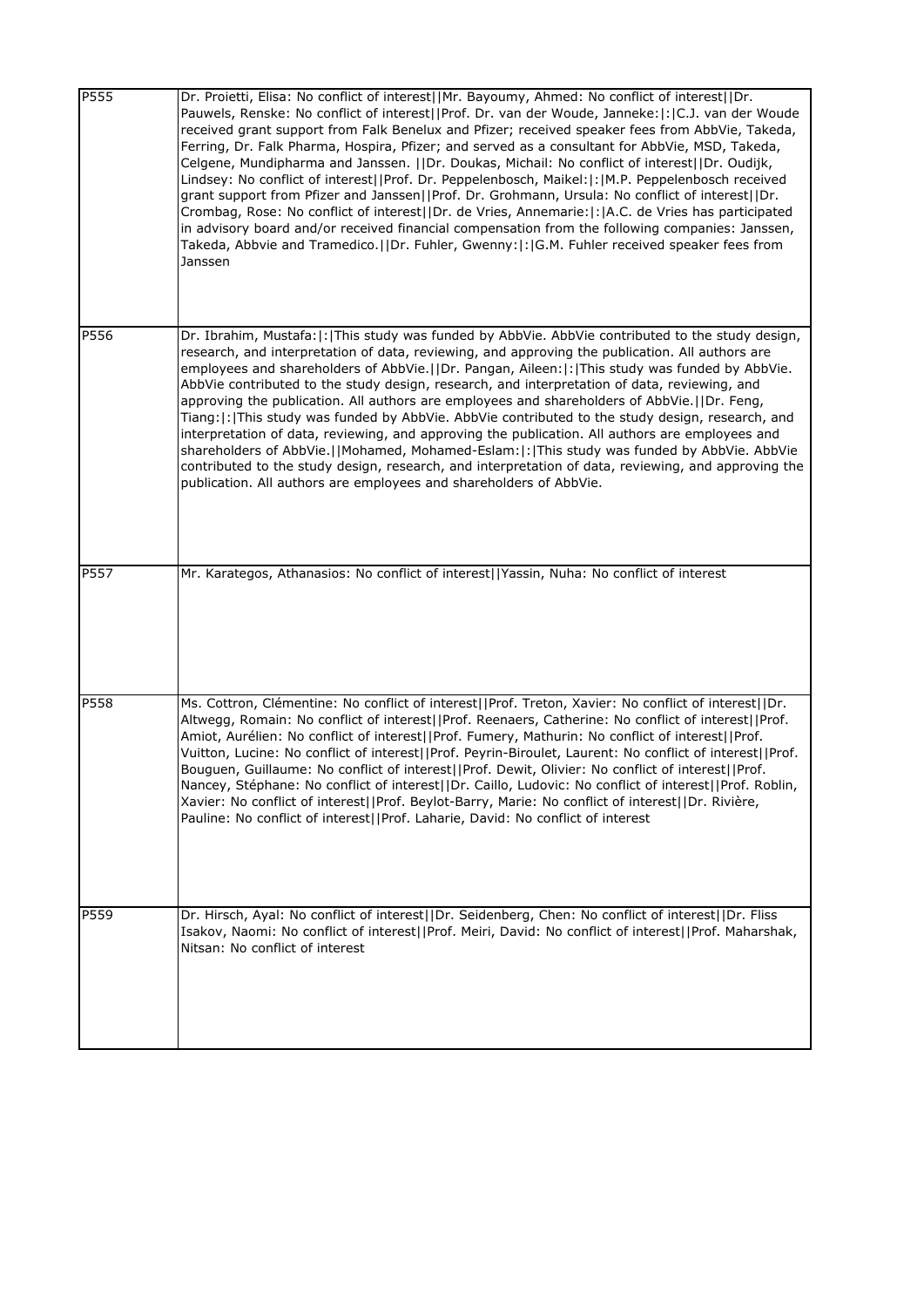| P560 | Dr. Kim, Kyuwon: No conflict of interest  Prof. Hong, Seung Wook: No conflict of interest  Prof.<br>Park, Jin Hwa: No conflict of interest  Prof. Dr. Hwang, Sung Wook: No conflict of interest  Prof.<br>Dr. Park, Sang Hyoung: No conflict of interest   Prof. Dr. Yang, Dong-Hoon: No conflict of<br>interest  Prof. Dr. Byeon, Jeong-Sik: No conflict of interest  Prof. Dr. Myung, Seung-Jae: No<br>conflict of interest  Prof. Dr. Yang, Suk-Kyun: No conflict of interest  Prof. Dr. Yoo, Jun Hwan: No<br>conflict of interest  Prof. Dr. Boo, Sun-Jin: No conflict of interest  Prof. Dr. Kim, Eun Sun: No<br>conflict of interest  Prof. Dr. Lee, Jun: No conflict of interest  Prof. Dr. Kim, Kyeong Ok: No conflict<br>of interest  Prof. Dr. Ye, Byong Duk: : Byong Duk Ye has served on advisory boards for Abbvie<br>Korea, Celltrion, Daewoong Pharma, Ferring Korea, Janssen Korea, Pfizer Korea, Shire Korea, and<br>Takeda Korea; has received research grants from Celltrion and Pfizer Korea; has received<br>consulting fees from Chong Kun Dang Pharm., CJ Red BIO, Daewoong Pharma, Kangstem Biotech,<br>Korea United Pharm. Inc., Medtronic Korea, NanoEntek, Cornerstones Health, and Takeda; has<br>received speaking fees from Abbvie Korea, Celltrion, Ferring Korea, Janssen Korea, Pfizer Korea,<br>Shire Korea, Takeda Korea, IQVIA, and Takeda. |
|------|---------------------------------------------------------------------------------------------------------------------------------------------------------------------------------------------------------------------------------------------------------------------------------------------------------------------------------------------------------------------------------------------------------------------------------------------------------------------------------------------------------------------------------------------------------------------------------------------------------------------------------------------------------------------------------------------------------------------------------------------------------------------------------------------------------------------------------------------------------------------------------------------------------------------------------------------------------------------------------------------------------------------------------------------------------------------------------------------------------------------------------------------------------------------------------------------------------------------------------------------------------------------------------------------------------------------------------------------------------------------------------|
| P561 | Stevens, Toer: No conflict of interest  Dr. Teichert, Christoph: No conflict of interest  Dr. Volkers,<br>Adriaan: No conflict of interest  Dr. Mostafavi Montazeri, Nahid: No conflict of interest  Ms. Bahur,<br>Bayda:  :   Employee of ProciseDx inc.     Dr. Bray, Kurt:  :   Employee of ProciseDx Inc.     Dr. D'Haens,<br>Geert:  :   Consulting fee from ProciseDx Inc.                                                                                                                                                                                                                                                                                                                                                                                                                                                                                                                                                                                                                                                                                                                                                                                                                                                                                                                                                                                                |
| P562 | Lee, Caroline:  :  CL is an employee of Arena Pharmaceuticals, Inc.   Tang, Yong:  :  YT is an<br>employee of Arena Pharmaceuticals, Inc.  Villa-Caballero, Leonel: : LVC is an employee of Arena<br>Pharmaceuticals, Inc.  Liu, Kris: : KL is an employee of Arena Pharmaceuticals, Inc.  Randle,<br>Andrenika:  :   AR is an employee of Arena Pharmaceuticals, Inc.     Grundy, John:   :   JG is an<br>employee of Arena Pharmaceuticals, Inc.                                                                                                                                                                                                                                                                                                                                                                                                                                                                                                                                                                                                                                                                                                                                                                                                                                                                                                                              |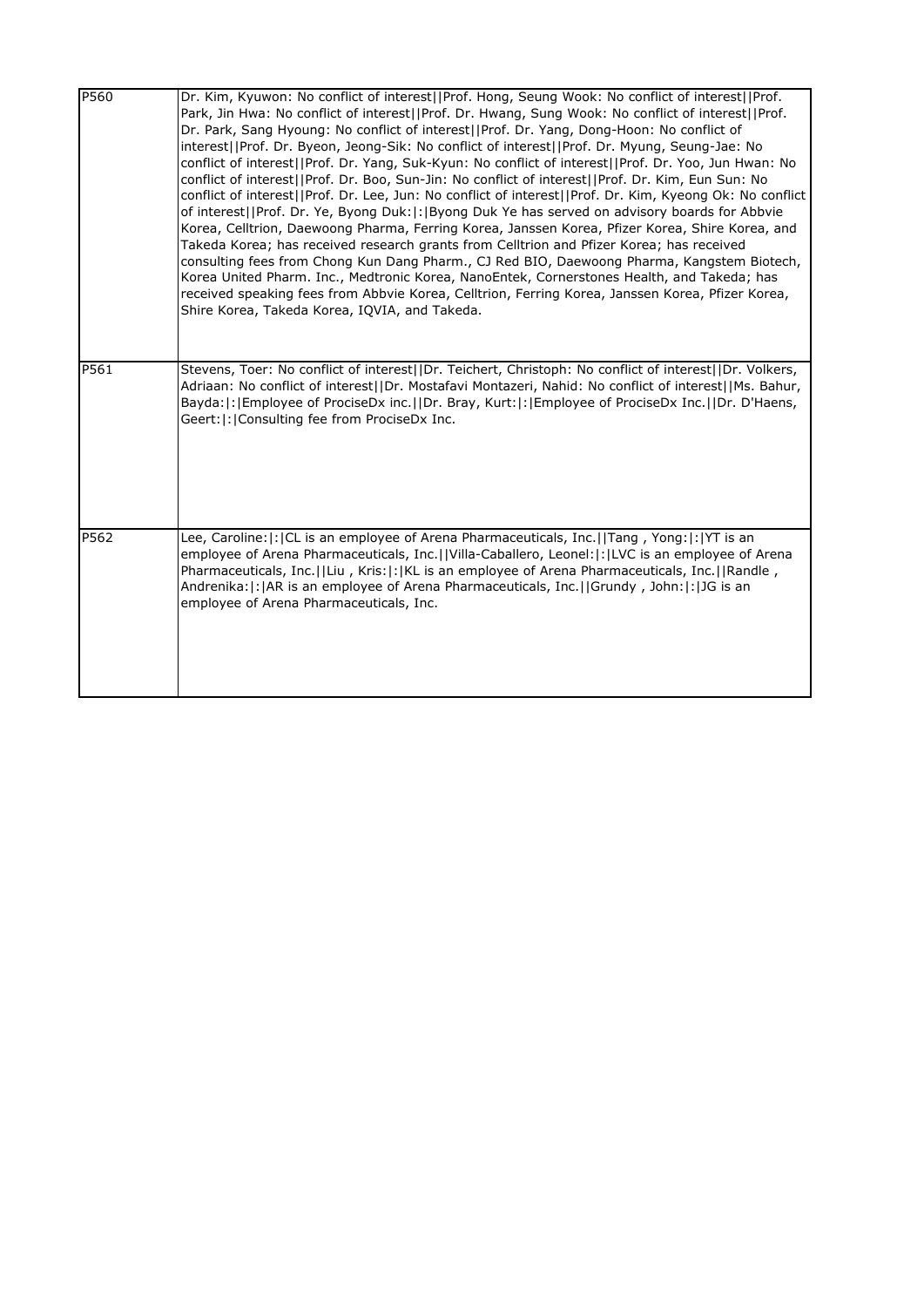| P563<br>P564 | Dr. Rubin, David T: :  Grants: Takeda Personal fees (consulting): AbbVie, Altrubio, Allergan Inc,<br>Arena Pharmaceuticals, Aslan Pharmaceuticals, Athos Therapeutics, Bellatrix Pharmaceuticals,<br>Boehringer Ingelheim, Bristol-Myers Squibb, Celgene Corp/Syneos, Connect BioPharma,<br>GalenPharma/Atlantica, Genentech/Roche, Glycominds, Index Pharmaceuticals, Ironwood<br>Pharmaceuticals, Iterative Scopes, Janssen, Lilly, Materia Prima, Pfizer Inc, Prometheus<br>Biosciences, Reistone, Takeda and Techlab Inc.  Dr. Torres, Joana: : Grants: AbbVie and<br>Janssen Personal fees (fees participation in review activities such as data monitoring boards,<br>statistical analysis, end point committees and the like): Arena Pharmaceuticals, Galapagos, Janssen<br>and Pfizer Inc Other (lecture fees): Galapagos and Janssen  Dr. Regueiro, Miguel: : Personal fees<br>(consulting): AbbVie, ALFASIGMA, S.p.A., Allergan, Amgen, Bristol-Meyer Squibb, Celgene,<br>Genentech, Gilead Sciences, Janssen, Lilly, Miraca Labs, Pfizer Inc, Prometheus, Salix, Seres,<br>Takeda, TARGET Pharma Solutions and UCB Personal fees (fees participation in review activities<br>such as data monitoring boards, statistical analysis, end point committees and the like): AbbVie,<br>ALFASIGMA, S.p.A., Allergan, Amgen, Bristol-Meyer Squibb, Celgene, Genentech, Gilead Sciences,<br>Janssen, Lilly, Miraca Labs, Pfizer Inc, Prometheus, Salix, Seres, Takeda, TARGET Pharma Solutions<br>and UCB Personal fees (payment for writing or reviewing the manuscript): Wolters Kluwer Health<br> Other (unrestricted educational grants): AbbVie, Bristol-Myers Squibb, Celgene, Genentech,<br>Gilead Sciences, Janssen, Pfizer Inc, Takeda and UCB Other (CME companies): CME Outfitters,<br>Cornerstones, GI Health Foundation (GiHF), Imedex, MJH life sciences and Remedy  Dr. Reinisch,<br>Walter: : Grants: Abbott, AbbVie, AESCA, Centocor, Dr. Falk Pharma, Immundiagnostik and MSD<br>[Personal fees (consulting): 4SC, Abbott, AbbVie, AESCA, Amgen, AM Pharma, Astellas,<br>AstraZeneca, Avaxia Biologics, Bioclinica, Biogen Idec, Boehringer Ingelheim, Bristol-Myers Squibb,<br>Celgene, Cellerix, Celltrion, Centocor, ChemoCentryx, Covance, Danone, Dr. Falk Pharma, Elan,<br>Ferring Pharmaceuticals, Galapagos, Genentech, Gilead Sciences, Grünenthal, ICON, Index<br>Pharma, Inova, Janssen, Johnson & Johnson, Kyowa Hakko Kirin Pharma, Lipid Therapeutics,<br>MedImmune, Millennium, Mitsubishi Tanabe Pharma, MSD, Nestlé, Novartis, Ocera, Otsuka, PDL,<br>Pfizer Inc, Pharmacosmos, Procter & Gamble, Prometheus Laboratories, Robarts Clinical Trials,<br>Schering-Plough, Second Genome, SetPoint Medical, Takeda, Therakos, TiGenix, UCB, Vifor and<br>Zyngenia Other (lecture fees): Abbott, AbbVie, AESCA, Aptalis, Celltrion, Centocor, Danone, Dr.<br>Falk Pharma, Elan, Ferring Pharmaceuticals, Immundiagnostik, Mitsubishi Tanabe Pharma, MSD,<br>Otsuka, PDL, Pharmacosmos, Schering-Plough, Shire, Takeda, Therakos, Vifor and Yakult  Dr.<br>Prideaux, Lani: No conflict of interest  Dr. Kotze, Paulo G: : Personal fees: AbbVie, Janssen,<br>Novartis, Pfizer Inc, Takeda and UCB  Dr. Tan, Fiona H: : Personal fees (shareholder): Pfizer Inc<br>Other (employee): Pfizer Inc  Dr. Gardiner, Sean: :  Personal fees (shareholder): Pfizer Inc Other <br>(employee): Pfizer Inc  Mr. Mundayat, Rajiv: : Personal fees (shareholder): Pfizer Inc  Other<br>(employee): Pfizer Inc  Ms. Cadatal, Mary Jane: : Personal fees (shareholder): Pfizer Inc  Other<br>(employee): Pfizer Inc  Ng, Siew: : Grants: AbbVie, Ferring Pharmaceuticals and Olympus Other<br>(speaker fees): AbbVie, Ferring Pharmaceuticals, Janssen, Menarini, Takeda, Tillotts and Pfizer<br>Inc Other (Scientific co-founder): GenieBiome Limited Other (holds a Directorship): Microbiota I<br>Center<br>Ms. Mu, Siyi: No conflict of interest  Ms. Wei, Yunfan: No conflict of interest  Mrs. Weekes, |
|--------------|--------------------------------------------------------------------------------------------------------------------------------------------------------------------------------------------------------------------------------------------------------------------------------------------------------------------------------------------------------------------------------------------------------------------------------------------------------------------------------------------------------------------------------------------------------------------------------------------------------------------------------------------------------------------------------------------------------------------------------------------------------------------------------------------------------------------------------------------------------------------------------------------------------------------------------------------------------------------------------------------------------------------------------------------------------------------------------------------------------------------------------------------------------------------------------------------------------------------------------------------------------------------------------------------------------------------------------------------------------------------------------------------------------------------------------------------------------------------------------------------------------------------------------------------------------------------------------------------------------------------------------------------------------------------------------------------------------------------------------------------------------------------------------------------------------------------------------------------------------------------------------------------------------------------------------------------------------------------------------------------------------------------------------------------------------------------------------------------------------------------------------------------------------------------------------------------------------------------------------------------------------------------------------------------------------------------------------------------------------------------------------------------------------------------------------------------------------------------------------------------------------------------------------------------------------------------------------------------------------------------------------------------------------------------------------------------------------------------------------------------------------------------------------------------------------------------------------------------------------------------------------------------------------------------------------------------------------------------------------------------------------------------------------------------------------------------------------------------------------------------------------------------------------------------------------------------------------------------------------------------------------------------------------------------------------------------------------------------------------------------------------------------------------------------------------------------------------------------------------------------------------------------------------------------------------------------------------------------------------------------------------------------------------------------------------------------------------------------------------------------------------------------------------------------------------------------------------------------------------------------------------------------------------------------------------------------------------------------------------------------------------------------------------|
|              | Elizabeth: No conflict of interest  Mrs. Keetarut, Katie: No conflict of interest                                                                                                                                                                                                                                                                                                                                                                                                                                                                                                                                                                                                                                                                                                                                                                                                                                                                                                                                                                                                                                                                                                                                                                                                                                                                                                                                                                                                                                                                                                                                                                                                                                                                                                                                                                                                                                                                                                                                                                                                                                                                                                                                                                                                                                                                                                                                                                                                                                                                                                                                                                                                                                                                                                                                                                                                                                                                                                                                                                                                                                                                                                                                                                                                                                                                                                                                                                                                                                                                                                                                                                                                                                                                                                                                                                                                                                                                                                                                              |
| P565         | Dr. Todeschini, Alessia: No conflict of interest  Dr. Contaldo, Antonella: No conflict of<br>interest  Prof. Ierardi, Enzo: No conflict of interest  Prof. Di Leo, Alfredo: No conflict of<br>interest  Prof. Principi, Mariabeatrice: No conflict of interest                                                                                                                                                                                                                                                                                                                                                                                                                                                                                                                                                                                                                                                                                                                                                                                                                                                                                                                                                                                                                                                                                                                                                                                                                                                                                                                                                                                                                                                                                                                                                                                                                                                                                                                                                                                                                                                                                                                                                                                                                                                                                                                                                                                                                                                                                                                                                                                                                                                                                                                                                                                                                                                                                                                                                                                                                                                                                                                                                                                                                                                                                                                                                                                                                                                                                                                                                                                                                                                                                                                                                                                                                                                                                                                                                                 |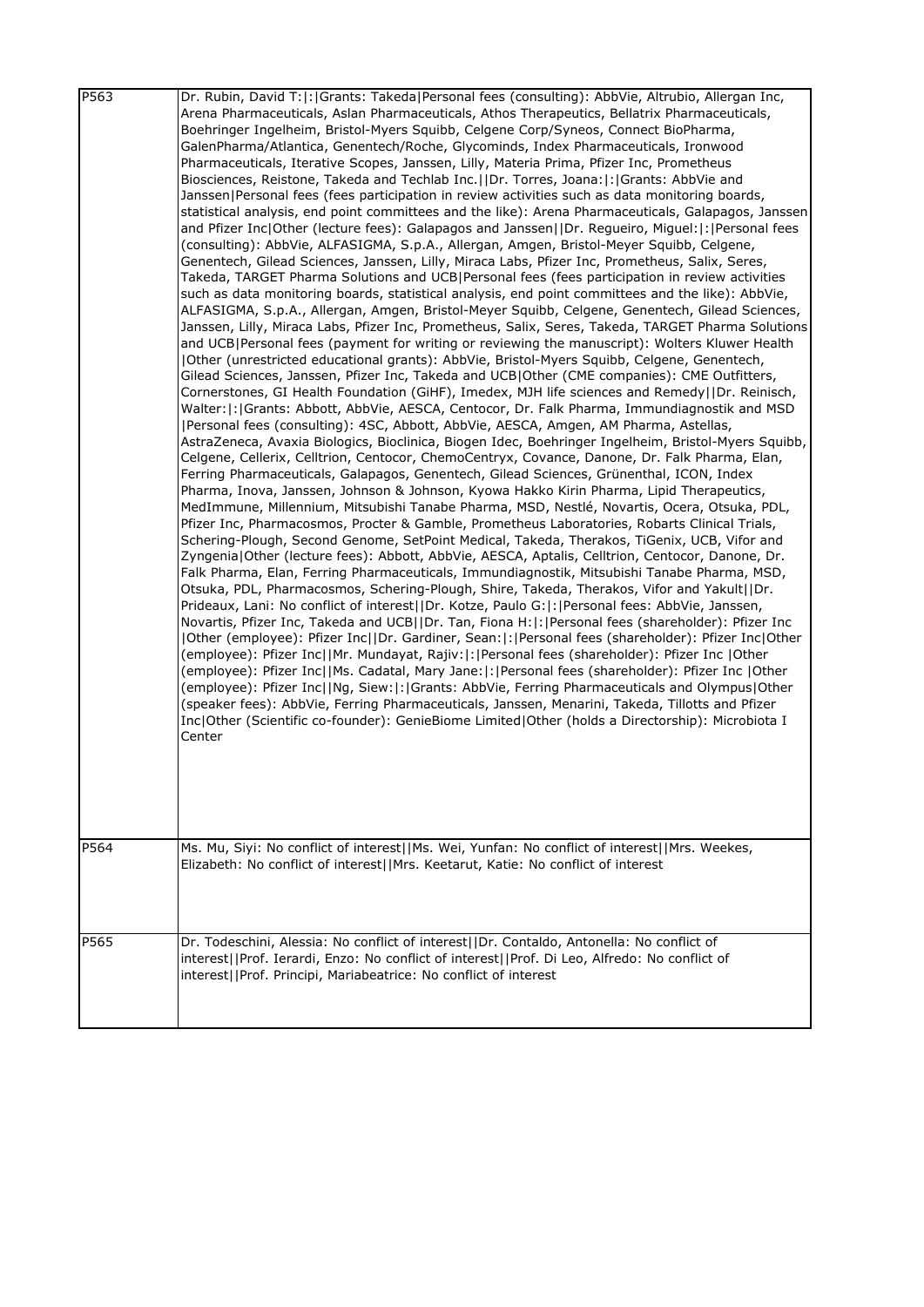| P566 | Dr. López Marte, Paola: No conflict of interest  Ramos-Tollinchi, Lizzie: No conflict of interest  Dr.<br>Rodriguez-Martinó, Esteban: No conflict of interest  Dr. Medina-Prieto, Rafael: No conflict of<br>interest  Ms. Ojeda, Sofia: No conflict of interest  Prof. Dr. Santana-Bagur, Jorge: No conflict of<br>interest  Dr. Pantoja, Petraleigh: No conflict of interest  Dr. Sariol, Carlos A.: No conflict of<br>interest  Prof. Dr. Torres, Esther A.: No conflict of interest                                                                                                                                                                                                                                                                                                                                                                                                                                                                                                                                                                          |
|------|-----------------------------------------------------------------------------------------------------------------------------------------------------------------------------------------------------------------------------------------------------------------------------------------------------------------------------------------------------------------------------------------------------------------------------------------------------------------------------------------------------------------------------------------------------------------------------------------------------------------------------------------------------------------------------------------------------------------------------------------------------------------------------------------------------------------------------------------------------------------------------------------------------------------------------------------------------------------------------------------------------------------------------------------------------------------|
| P567 | Dr. Honap, Sailish:  :   Speaker, a consultant, and/or an advisory board member for Pfizer, Janssen,<br>and Takeda.   Mrs. Sharma, Esha:   :   Speaker and/or an advisory board member for Takeda,<br>Janssen and Pharmacosmos.   Dr. Ray, Shuvra:  :   Meeting support fees from Pharmacosmos.<br>Lecturing fees for Abbvie and Takeda.  Dr. Mawdsley, Joel: No conflict of interest  Dr. Anderson,<br>Simon: No conflict of interest  Dr. Samaan, Mark: : Speaker, a consultant, and/or an advisory<br>board member for Sandoz, Janssen, Takeda, MSD, Falk, Abbvie, Bristol Myers Squibb, and<br>Samsung Bioepis. [IDr. Pavlidis, Polychronis: [: [Received research funding from Galapagos. [IDr.<br>Irving, Peter:  :   Served as a speaker, and/or a consultant, and/or an advisory board member for<br>Abbvie, Warner Chilcott, Ferring, Falk Pharma, Takeda, MSD, Johnson and Johnson, Shire, Pfizer,<br>Vifor Pharma, Pharmacosmos, Topivert, Genentech, Hospira and Samsung Bioepis, and has<br>received research funding from MSD, Takeda and Pfizer. |
| P568 | Dr. Alrashed, Fatema: No conflict of interest  Mrs. Alasfour, Hajer: No conflict of interest  Dr.<br>Shehab, Mohammad: No conflict of interest                                                                                                                                                                                                                                                                                                                                                                                                                                                                                                                                                                                                                                                                                                                                                                                                                                                                                                                  |
| P569 | Mr. Urbonas, Tadas: No conflict of interest  Dr. Ianiro, Gianluca: No conflict of interest  Mr.<br>Gedgaudas, Rolandas: No conflict of interest  Mr. Sabanas, Povilas: No conflict of interest  Mr.<br>Urba, Mindaugas: No conflict of interest  Mr. Kiudelis, Vytautas: No conflict of interest  Prof. Dr.<br>Kiudelis, Gediminas: No conflict of interest  Mr. Petkevicius, Vytenis: No conflict of interest  Prof.<br>Dr. Vitkauskiene, Astra: No conflict of interest  Prof. Dr. Cammarota, Giovanni: No conflict of<br>interest  Prof. Dr. Gasbarrini, Antonio: No conflict of interest  Prof. Dr. Kupcinskas, Juozas: No<br>conflict of interest                                                                                                                                                                                                                                                                                                                                                                                                          |
| P570 | Dr. Orfanoudaki, Eleni: No conflict of interest  Foteinogiannopoulou, Kalliopi: No conflict of<br>interest  Theodoraki, Eirini: No conflict of interest  Drygiannakis, Ioannis: No conflict of<br>interest  Romanos, Ioannis: No conflict of interest  Koutroubakis, Ioannis E.: No conflict of interest                                                                                                                                                                                                                                                                                                                                                                                                                                                                                                                                                                                                                                                                                                                                                        |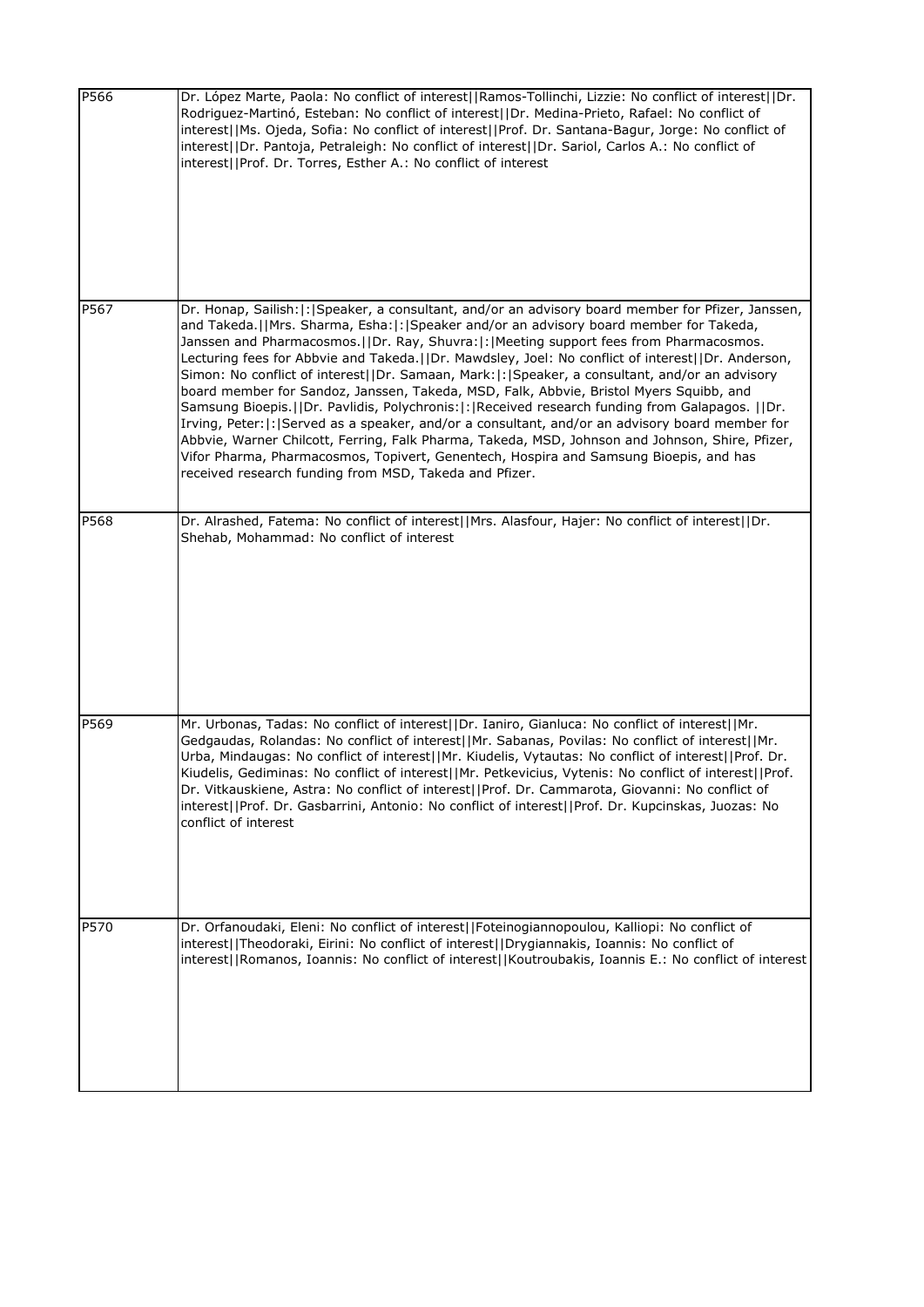| P571 | Dr. Birka, Ilze: No conflict of interest  Ms. Girgensone, Ginta: No conflict of interest  Ms. Anspuka,<br>Līva: No conflict of interest  Prof. Dr. Šantare, Daiga: No conflict of interest                                                                                                                                                                                                                                                                                                                                                                                                                                                                                                                                                                                                                                                                                                                                                                                                                                                                                                                                                                                                                                                                                                                                                                                                                                                                                                                                                                             |
|------|------------------------------------------------------------------------------------------------------------------------------------------------------------------------------------------------------------------------------------------------------------------------------------------------------------------------------------------------------------------------------------------------------------------------------------------------------------------------------------------------------------------------------------------------------------------------------------------------------------------------------------------------------------------------------------------------------------------------------------------------------------------------------------------------------------------------------------------------------------------------------------------------------------------------------------------------------------------------------------------------------------------------------------------------------------------------------------------------------------------------------------------------------------------------------------------------------------------------------------------------------------------------------------------------------------------------------------------------------------------------------------------------------------------------------------------------------------------------------------------------------------------------------------------------------------------------|
| P572 | Molnár, Tamás: No conflict of interest  Dr. Resál, Tamás: No conflict of interest  Dr. Bacsur, Péter:<br>No conflict of interest  Dr. Rutka, Mariann: No conflict of interest  Dr. Szántó, Kata: No conflict of<br>interest  Dr. Bálint, Anita: No conflict of interest  Dr. Milassin, Agnes: No conflict of interest  Dr.<br>Fábián, Anna: No conflict of interest  Dr. Bor, Renáta: No conflict of interest  Dr. Szepes, Zoltán:<br>No conflict of interest  Dr. Farkas, Klaudia: No conflict of interest                                                                                                                                                                                                                                                                                                                                                                                                                                                                                                                                                                                                                                                                                                                                                                                                                                                                                                                                                                                                                                                            |
| P574 | Dr. Suleiman, Ahmed:  :   This study was funded by AbbVie. AbbVie contributed to the study design,<br>research, and interpretation of the data and the writing, review, and approval of the manuscript.<br>All authors are employees of AbbVie Inc. and may hold AbbVie stock and/or stock options.  Dr.<br>Geobel, Aline: :  This study was funded by AbbVie. AbbVie contributed to the study design,<br>research, and interpretation of the data and the writing, review, and approval of the manuscript.<br>All authors are employees of AbbVie Inc. and may hold AbbVie stock and/or stock options.  Dr.<br>Bhatnagar, Sumit:  :  This study was funded by AbbVie. AbbVie contributed to the study design,<br>research, and interpretation of the data and the writing, review, and approval of the manuscript.<br>All authors are employees of AbbVie Inc. and may hold AbbVie stock and/or stock options.  Dr.<br>D'Cunha, Ronilda:  :  This study was funded by AbbVie. AbbVie contributed to the study design,<br>research, and interpretation of the data and the writing, review, and approval of the manuscript.<br>All authors are employees of AbbVie Inc. and may hold AbbVie stock and/or stock options.  Dr.<br>Liu, Wei:  :  This study was funded by AbbVie. AbbVie contributed to the study design, research,<br>and interpretation of the data and the writing, review, and approval of the manuscript. All authors<br>are employees of AbbVie Inc. and may hold AbbVie stock and/or stock options.   IDr. Pang, Yinuo:<br>No conflict of interest |
| P575 | Dr. Giordano, Antonio: No conflict of interest  Dr. Rovira, Montse: No conflict of interest  Mrs.<br>Barastegui, Rebeca: No conflict of interest  Dr. Marin, Pedro: No conflict of interest  Dr. Martinez,<br>Núria: No conflict of interest  Dr. Fernández-Aviles, Francesc: No conflict of interest  Dr. Suárez-<br>Lledó, María: No conflict of interest  Dr. Doménech, Ariadna: No conflict of interest  Dr. Ordás,<br>Ingrid: No conflict of interest  Dr. Fernández-Clotet, Agnés: No conflict of interest  Dr. Caballol,<br>Berta: No conflict of interest  Mrs. Gallego, Marta: No conflict of interest  Mr. Vara, Alejandro: No<br>conflict of interest  Dr. Masamunt, Maria Carme: No conflict of interest  Mr. Giner, Angel: No<br>conflict of interest  Dr. Corraliza, Ana María: No conflict of interest  Dr. Panés, Julián: No conflict<br>of interest  Dr. Salas, Azucena: No conflict of interest  Dr. Ricart, Elena: No conflict of interest                                                                                                                                                                                                                                                                                                                                                                                                                                                                                                                                                                                                          |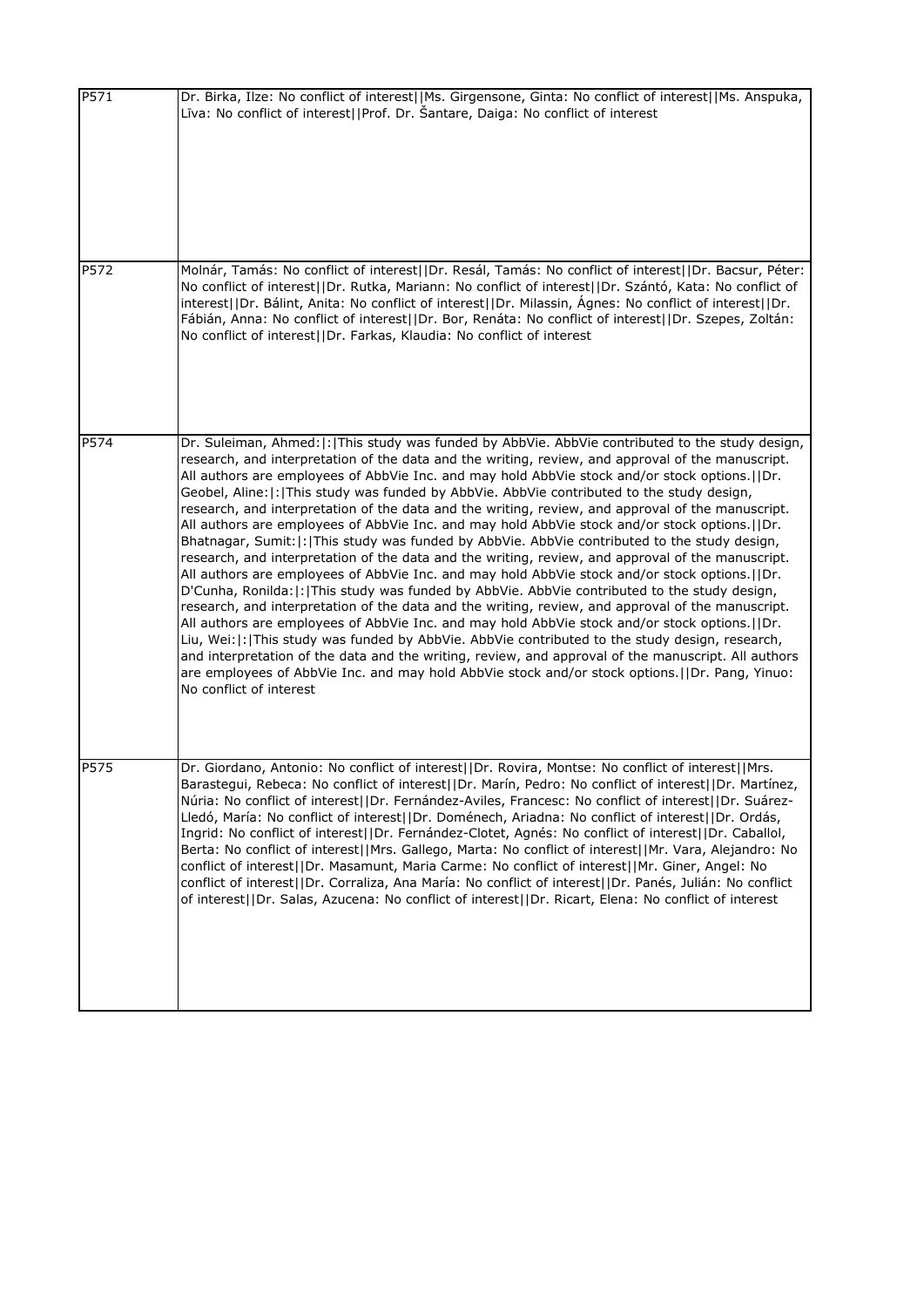| P576 | Dr. Alsoud, Dahham: No conflict of interest  Dr. Franchimont, Denis: No conflict of interest  Dr.<br>D'Heygere, François: No conflict of interest  Dr. Bossuyt, Peter: No conflict of interest  Dr.<br>Vijverman, Anne: No conflict of interest  Prof. Dr. Van Hootegem, Philippe: No conflict of<br>interest  Prof. Dr. Sabino, João: : -Research support: Galapagos. -Speaker's fees: Abbvie, Falk,<br>Takeda, Janssen, and Fresenius. -Consultancy fees: Janssen, Ferring.   Dr. Cremer, Anneline: No<br>conflict of interest  Prof. Dr. Vermeire, Séverine: : -Research Support from AbbVie, J&J, Pfizer,<br>Galapagos and Takeda -Consulting and/or speaking fees from AbbVie, Abivax, Agomab, Arena<br>Pharmaceuticals, Avaxia, Bristol Myers Squibb, Boehringer Ingelheim, Celgene, Dr Falk Pharma,<br>Ferring, Galapagos, Genentech-Roche, Gilead, GSK, Hospira, Janssen, Mundipharma, MSD, Pfizer,<br>Prodigest, Progenity, Prometheus, Robarts Clinical Trials, Second Genome, Shire, Surrozen,<br>Takeda, Theravance, and Tillots Pharma AG   Prof. Dr. Ferrante, Marc: : -Research support:<br>AbbVie, Amgen, Biogen, Janssen, Pfizer, Takeda and Viatris -Speaker's fees: AbbVie, Amgen,<br>Biogen, Boehringer Ingelheim, Falk, Ferring, Janssen, Lamepro, MSD, Mylan, Pfizer, Sandoz,<br>Takeda and Truvion Healthcare -Consultancy fees: AbbVie, Boehringer Ingelheim, Celltrion,<br>Janssen, Lilly, Medtronic, MSD, Pfizer, Sandoz, Takeda and Thermo Fisher                                                                                                                   |
|------|------------------------------------------------------------------------------------------------------------------------------------------------------------------------------------------------------------------------------------------------------------------------------------------------------------------------------------------------------------------------------------------------------------------------------------------------------------------------------------------------------------------------------------------------------------------------------------------------------------------------------------------------------------------------------------------------------------------------------------------------------------------------------------------------------------------------------------------------------------------------------------------------------------------------------------------------------------------------------------------------------------------------------------------------------------------------------------------------------------------------------------------------------------------------------------------------------------------------------------------------------------------------------------------------------------------------------------------------------------------------------------------------------------------------------------------------------------------------------------------------------------------------------------------------------------------------------------------------|
| P577 | Mr. Gabriëls, Ruben Yannick: No conflict of interest  Mr. Bourgonje, Arno R: No conflict of<br>interest  Dr. von Martels, Julius: No conflict of interest  Mr. Blokzijl, Tjasso: No conflict of<br>interest  Prof. Dr. Weersma, Rinse: No conflict of interest  Dr. Galinsky, Kevin: : Empolyed by<br>Takeda Pharmaceuticals  Dr. Julius, Juarez: : Employed by Takeda Pharmaceuticals  Prof. Dr.<br>Faber, Klaas Nico: No conflict of interest  Dr. Kats-Ugurlu, Gursah: No conflict of interest  Prof. Dr.<br>Dijkstra, Gerard: No conflict of interest                                                                                                                                                                                                                                                                                                                                                                                                                                                                                                                                                                                                                                                                                                                                                                                                                                                                                                                                                                                                                                      |
| P578 | Dr. Lontai, Livia: No conflict of interest  Gonczi, Lorant: No conflict of interest  Ms. Balogh,<br>Fruzsina: No conflict of interest  Ms. Komlodi, Nora: No conflict of interest  Dr. Resal, Tamas: No<br>conflict of interest  Dr. Farkas, Klaudia: No conflict of interest  Dr. Molnar, Tamas: No conflict of<br>interest  Dr. Golovics, Petra: No conflict of interest  Dr. Schafer, Eszter: No conflict of interest  Dr.<br>Szamosi, Tamas: No conflict of interest  Dr. Miheller, Pal: No conflict of interest  Dr. Ilias, Akos:<br>No conflict of interest  Prof. Dr. Lakatos, Péter Laszlo: No conflict of interest                                                                                                                                                                                                                                                                                                                                                                                                                                                                                                                                                                                                                                                                                                                                                                                                                                                                                                                                                                    |
| P579 | Dr. Derikx, Lauranne:  :   Lauranne Derikx has served on advisory board for Sandoz and received<br>speaker fees from Janssen  Mr. Plevris, Nik: : Nikolas Plevris has served as a speaker for Janssen,<br>Takeda and Pfizer.  Mrs. Su, Shanna: No conflict of interest  Mrs. Gros, Beatriz: No conflict of<br>interest  Dr. Lyons, Mathew: No conflict of interest  Dr. Siakavellas, Spyros: : Spyros Siakavellas<br>received a support grant from the Greek Group for the study of IBD and he received speaker fees<br>from Pfizer and Janssen.  Mr. Constantine-Cook, Nathan: No conflict of interest  Mr. Jenkinson,<br>Philip: No conflict of interest  Mrs. O'Hare, Claire: No conflict of interest  Mrs. Merchant, Lynne: No<br>conflict of interest  Dr. Noble, Colin: No conflict of interest  Dr. Arnott, Ian: No conflict of<br>interest  Dr. Jones, Gareth: : Gareth-Rhys Jones is funded by a Wellcome Trust Clinical Research<br>Career Development Fellowship.  Prof. Dr. Lees, Charlie: : Professor Lees is funded by a UKRI (UK<br>research and Innovation) Future Leaders Fellowship "Predicting outcomes in IBD".  Professor<br>Charlie Lees has received research support from Abbvie and Gilead, acted as a consultant to<br>Abbvie, Janssen, Takeda, Pfizer, Galapagos, MSD, Hospira, Pharmacosmos, GSK, Gilead, Topivert,<br>Vifor Pharma, Dr Falk, Oshi Health, Trellus Health and Iterative Scopes; he has received speaking<br>fees and travel support from Pfizer, Janssen, Abbvie, Galapagos, MSD, Takeda, Shire, Ferring,<br>Hospira, Warner-Chilcott and Dr Falk. |
| P580 | Mr. de Voogd, Floris: No conflict of interest  Mr. Bots, Steven: No conflict of interest  Dr. Gecse,<br>Krisztina: No conflict of interest  Prof. Dr. Gilja, Odd Helge: No conflict of interest  Prof. Dr.<br>D'Haens, Geert: No conflict of interest  Dr. Nylund, Kim: No conflict of interest                                                                                                                                                                                                                                                                                                                                                                                                                                                                                                                                                                                                                                                                                                                                                                                                                                                                                                                                                                                                                                                                                                                                                                                                                                                                                                |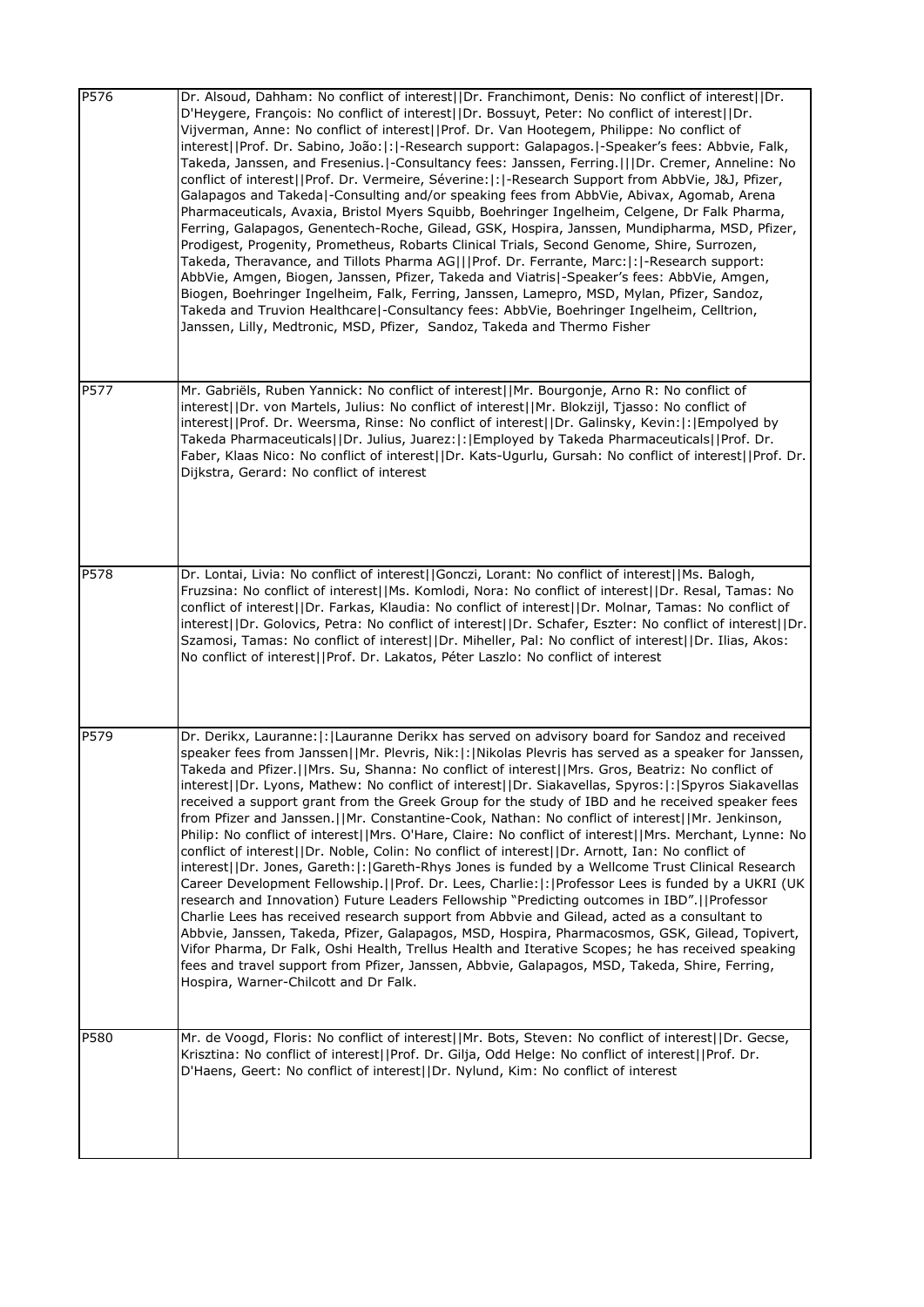| P581 | Dr. Pedro, Juliana: No conflict of interest  Dr. Botto, Inês: No conflict of interest  Dr. Fernandes,<br>Samuel: No conflict of interest  Dr. Lemos, Joana: No conflict of interest  Dr. Neves, João: No<br>conflict of interest  Dr. Campelo, Pedro: No conflict of interest  Dr. Carvalho, Diana: No conflict of<br>interest  Dr. Bernardo, Sónia: No conflict of interest  Dr. Gonçalves, Ana Rita: No conflict of<br>interest  Dr. Valente, Ana: No conflict of interest  Dr. Moura Santos, Paula: No conflict of<br>interest  Prof. Dr. Rosa, Isadora: No conflict of interest  Dr. Tavares de Sousa, Helena: No conflict<br>of interest  Dr. Ramos, Jaime: No conflict of interest  Dr. Venâncio, José: No conflict of<br>interest  Dr. Leitão, João: No conflict of interest  Dr. Claro, Isabel: No conflict of interest  Dr.<br>Correia, Luis: No conflict of interest  Prof. Dr. Tato Marinho, Rui: No conflict of interest |
|------|--------------------------------------------------------------------------------------------------------------------------------------------------------------------------------------------------------------------------------------------------------------------------------------------------------------------------------------------------------------------------------------------------------------------------------------------------------------------------------------------------------------------------------------------------------------------------------------------------------------------------------------------------------------------------------------------------------------------------------------------------------------------------------------------------------------------------------------------------------------------------------------------------------------------------------------|
| P582 | Dr. Yanofsky, Russell: No conflict of interest  Dr. Abduallah, Yaqeen: No conflict of interest  Dr.<br>Golovics, Petra: No conflict of interest  Dr. Lakatos, Peter L.: No conflict of interest  Dr. Bitton,<br>Alain: No conflict of interest  Dr. Wild, Gary: No conflict of interest  Dr. Afif, Waqqas: No conflict<br>of interest  Dr. Bessissow, Talat: No conflict of interest                                                                                                                                                                                                                                                                                                                                                                                                                                                                                                                                                 |
| P583 | Dr. Avni Biron, Irit: No conflict of interest  Dr. Mishael, Tali: No conflict of interest  Dr. Zittan,<br>Eran: No conflict of interest  Dr. Livne, Moran: No conflict of interest  Dr. Zinger, Adar: No conflict<br>of interest  Dr. Tzadok, Roie: No conflict of interest  Mrs. Goldenberg, Rosalind: No conflict of<br>interest  Prof. Dr. kopylov, Uri: No conflict of interest  Dr. Ron, Yulia: No conflict of interest  Prof.<br>Dr. Hadar, Eran: No conflict of interest  Dr. Helman, Sarit: No conflict of interest  Dr. Ollech,<br>Jacob: No conflict of interest  Mrs. Farkash, Rivka: No conflict of interest  Dr. Pauker, Maor: No<br>conflict of interest  Dr. Yanai, Henit: No conflict of interest  Prof. Dr. Dotan, Iris: No conflict of<br>interest  Prof. Dr. Bar-Gil Shitrit, Ariella: No conflict of interest                                                                                                    |
| P584 | Hosack, Tom: No conflict of interest  Dr. Gadhok, Radha: No conflict of interest  Prof. Dr. Lindsay,<br>James Oliver:  :   JOL has received: EDUCATIONAL GRANTS: Honoraria for developing and delivering<br>the Cornerstones Health Best of DDW program. Multisource pharma funding (AbbVie, Amgen, BMS,<br>Celgene, Galapagos, Gilead, Janssen, Pfizer, Takeda, Tillot's); additional research support: AbbVie,<br>Gilead, Pfizer, Shire and Takeda; consultancy / speaker fees: AbbVie, Allergan (Warner Chilcott),<br>Atlantic Healthcare, BMS, Celgene, Celtrion, Ferring, Gilead, GSK, Janssen, Lilly, MSD, Napp,<br>Norgine, Pfizer, Shire, Takeda and Vifor Pharma.                                                                                                                                                                                                                                                           |
| P585 | Karki, Chitra: : Employee and shareholder of Takeda Pharmaceuticals.  Dr. Athavale,<br>Amod:  :   Employee of Trinity Partners, LLC.     Dr. Hantsbarger, Gary:  :   Employee and shareholder<br>of Takeda.   Dr. Lee, Kate: : Has served on advisory boards for Takeda Pharmaceuticals.  Dr.<br>Milicevic, Slobodan:  :   Employee and shareholder of Takeda Pharmaceuticals.     Dr. Perovic, Marko:<br>No conflict of interest  Ms. Raven, Leanne: :  Has served on advisory boards for Takeda<br>Pharmaceuticals and Roche.  Ms. Sajak-Szczerba, Magdalena: No conflict of interest  Dr. Sharpe,<br>Emily:  :   Employee of Trinity Partners, LLC.     Dr. Tozer, Philip:  :   Received speakers' fees for Ferring<br>and Takeda and served on advisory boards for Takeda.                                                                                                                                                       |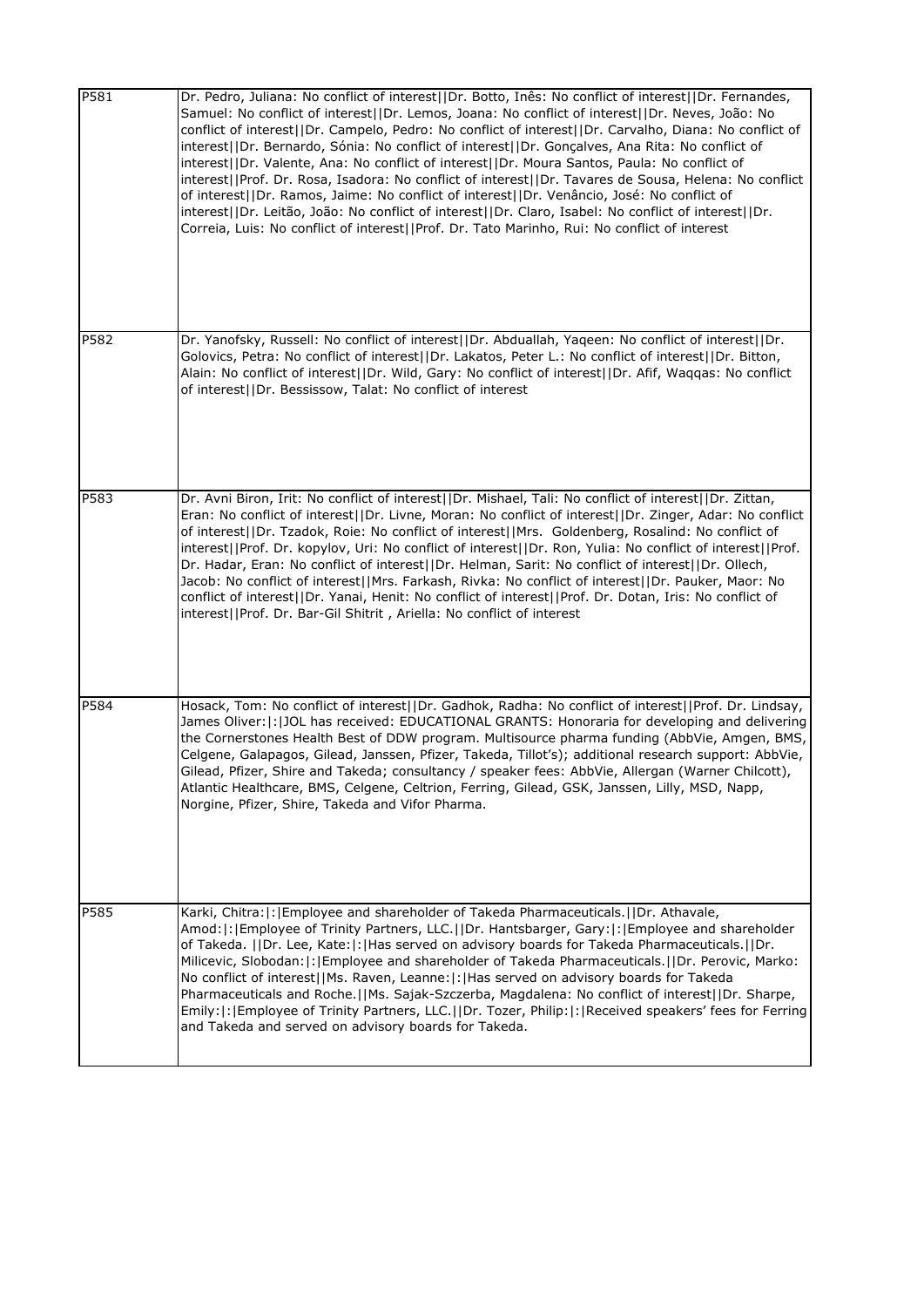| P586 | Dr. Botto, Inês: No conflict of interest  Dr. Serrazina, Juliana: No conflict of interest  Dr. Coelho<br>Rodrigues, Inês: No conflict of interest  Dr. Fernandes, Samuel: No conflict of interest  Dr.<br>Bernardo, Sónia: No conflict of interest  Dr. Gonçalves, Ana Rita: No conflict of interest  Dr. Moura<br>Santos, Paula: No conflict of interest  Dr. Valente, Ana: No conflict of interest  Dr. Correia, Luis:<br>No conflict of interest  Prof. Dr. Tato Marinho, Rui: No conflict of interest                                                                                                                                                                                                                                                                                                                                                                                                                                                                                                                                                                                                                                                                                                                                           |
|------|-----------------------------------------------------------------------------------------------------------------------------------------------------------------------------------------------------------------------------------------------------------------------------------------------------------------------------------------------------------------------------------------------------------------------------------------------------------------------------------------------------------------------------------------------------------------------------------------------------------------------------------------------------------------------------------------------------------------------------------------------------------------------------------------------------------------------------------------------------------------------------------------------------------------------------------------------------------------------------------------------------------------------------------------------------------------------------------------------------------------------------------------------------------------------------------------------------------------------------------------------------|
| P587 | Prof. Dr. Timmer, Antje: No conflict of interest  de Sordi, Dominik: No conflict of interest  Ms.<br>Neuser, Johanna: No conflict of interest  Ms. Seibel, Kristina: No conflict of interest  Mrs. Hensel,<br>Angelika: No conflict of interest  Dr. Schmidt-Lauber, Martin: No conflict of interest  Prof. Dr.<br>Allgayer, Hubert: No conflict of interest  Prof. Dr. Klebl, Frank: No conflict of interest  Prof. Dr.<br>Obermeier, Florian: No conflict of interest  Dr. Jessen, Petra: No conflict of interest  Dr. Schnoy,<br>Elisabeth: No conflict of interest  Prof. Dr. Helwig, Ulf: No conflict of interest  Dr. Morgenstern,<br>Julia: No conflict of interest  Prof. Dr. Leifeld, Ludger: No conflict of interest  Dr. Schmidt,<br>Sebastian: No conflict of interest  Dr. Meinhardt, Christian: No conflict of interest  Prof. Dr.<br>Maaser, Christian: No conflict of interest  Dr. Bästlein, Elke: No conflict of interest  Dr.<br>Bokemeyer, Arne: No conflict of interest  Dr. Graefe, Ulrich: No conflict of interest  Prof. Dr.<br>Kühbacher, Tanja: No conflict of interest  Ms. Kaltz, Birgit: No conflict of interest  Dr. Sander,<br>Cornelia: No conflict of interest  Prof. Dr. Wolfgang, Kruis: No conflict of interest |
| P588 | Dr. Mayorga Ayala, Luis Fernando: No conflict of interest  Dr. Herrera-deGuise, Claudia: No conflict<br>of interest  Dr. Esperalba, Juliana: No conflict of interest  Dr. Céspedes Martinez, Elena: No<br>conflict of interest  Dr. Robles Alonso, Virginia: No conflict of interest  Dr. Jimenez, Alba: No<br>conflict of interest  Ms. Perez Martinez, Zahira: No conflict of interest  Ms. Oller, Elena: No conflict<br>of interest  Ms. Ibarz, Arantxa: No conflict of interest  Dr. Fernandez-Naval, Candela: No conflict<br>of interest  Dr. Martinez-Gallo, Mónica: No conflict of interest  Dr. Lopez Messeguer, Manuel: No<br>conflict of interest  Dr. Casellas, Francesc: No conflict of interest  Dr. Borruel, Natalia: No conflict<br>of interest                                                                                                                                                                                                                                                                                                                                                                                                                                                                                      |
| P589 | Ms. Jansen, Fenna Minke: No conflict of interest  Dr. Lubeek, Satish: No conflict of interest  Mr.<br>den Broeder, Nathan: No conflict of interest  Mr. Savelkoul, Edo: No conflict of interest  Ms.<br>Marcus, Carlijne: No conflict of interest  Dr. Hoentjen, Frank: No conflict of interest  Dr. van Dop,<br>Willemijn: No conflict of interest                                                                                                                                                                                                                                                                                                                                                                                                                                                                                                                                                                                                                                                                                                                                                                                                                                                                                                 |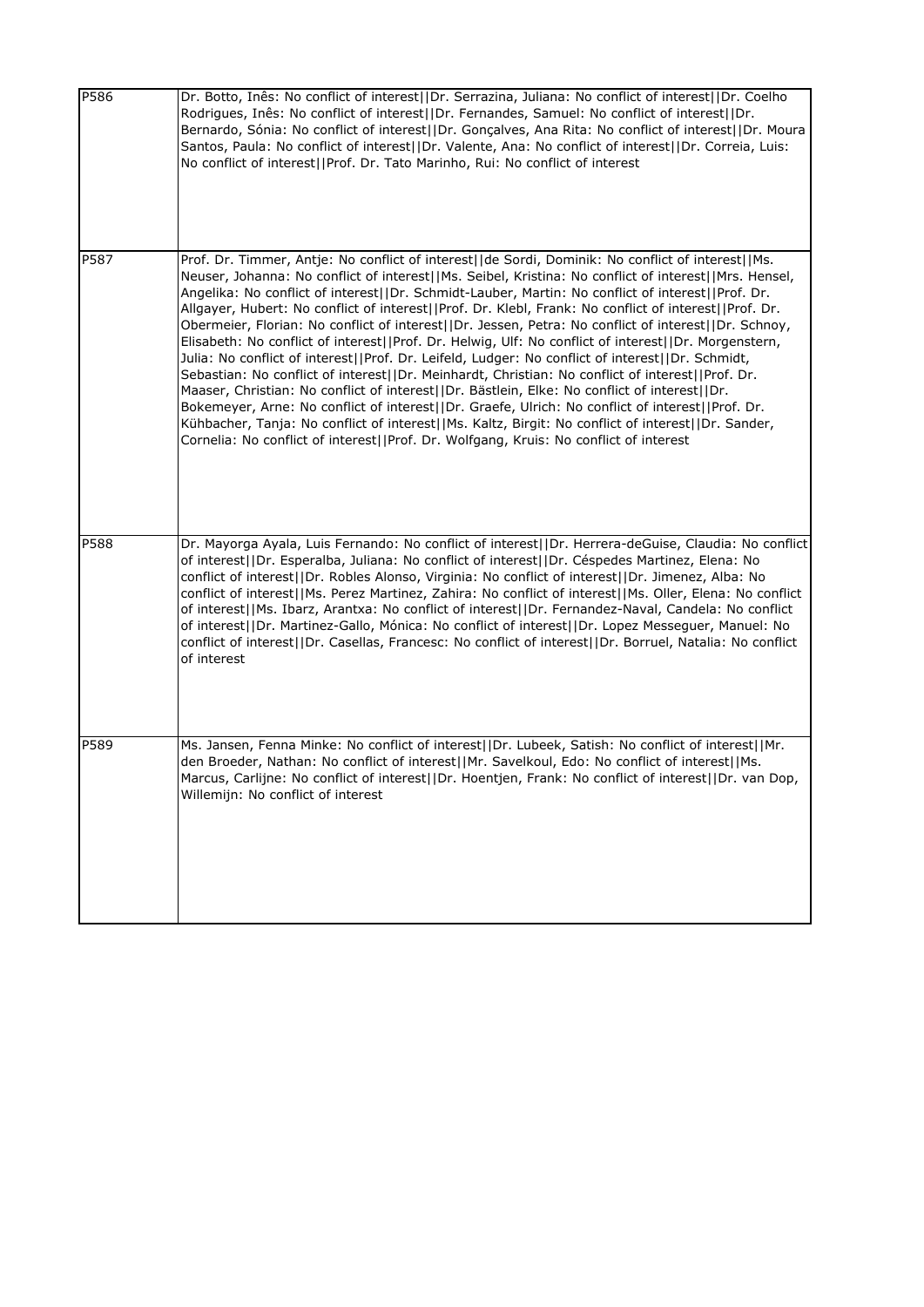| P590 | Dr. Hansen, Richard: : Consultancy fees and travel expenses from 4D pharma.  Dr. Meade,<br>Susanna:  :   Educational grant from Pfizer and speaker's fees from Dr Falk.     Dr. Torrente, Franco:<br>No conflict of interest  Dr. Kammermeier, Jochen: No conflict of interest  Prof. Croft, Nicholas<br>Michael:  :   Clinical trial and lecturing, all paid to my institution. Abbvie, Eli Lilly, Takeda, Janssen,<br>Pfizer.  Dr. de Ridder, Lissy: No conflict of interest  Prof. Wilson, David C.: : (i) No direct CoI. (ii)<br>Indirect CoI - Nestle Health Sciences, AbbVie, Celltrion.     Dr. Klomberg, Renz: No conflict of<br>interest  Prof. Turner, Dan: : Grants: Abbvie, Janssen, Ferring, Takeda. Personal Fees: Abbvie,<br>Janssen, Ferring, Takeda, Boehringer, Ingelheim, Pfizer, Shire, Biogen, Atlantic Health, Raffa,<br>Celgene,   Lilly, Roche, Thermofisher, BMS.     Dr. Martín-de-Carpi, Javier: No conflict of interest     Dr.<br>Bronsky, Jiri: : Lectures/consultation/congress attendance support : AbbVie, MSD, Nestlé,<br>Nutricia.     Prof. Benchimol, Eric:   :   Dr Benchimol has acted as a legal consultant for Hoffman La-<br>Roche Limited and Peabody & Arnold LLP for matters unrelated to thromboprophylaxis or<br>medications used to treat inflammatory bowel disease. (IDr. Amil-Dias, Jorge: No conflict of<br>interest  Prof. Mack, David R.: No conflict of interest  Mr. Walker, Gregor: No conflict of<br>interest  Mr. Powar, Michael: No conflict of interest  Ms. Burgess, Natasha: No conflict of<br>interest  Dr. van Ommen, C. Heleen: No conflict of interest  Dr. Irving, Peter M.: : Lecture fees:<br>AbbVie, BMS, Celgene, Celltrion, Falk Pharma, Ferring, Galapagos, Gilead, MSD, Janssen, Pfizer,<br>Takeda, Tillotts, Sapphire Medical, Sandoz, Shire, Warner Chilcott. Financial support for research:<br>Celltrion, MSD, Pfizer, Takeda. Advisory fees: AbbVie, Arena, Boehringer-Ingelheim, BMS, Celgene,<br>Celltrion, Genentech, Gilead, Hospira, Janssen, Lilly, MSD, Pfizer, Pharmacosmos, Prometheus,<br>Roche, Sandoz, Samsung Bioepis, Takeda, Topivert, VH2, Vifor Pharma, Warner Chilcott.  Dr.<br>Samaan, Mark:   :   Janssen, Takeda, Sandoz, Samsung Bioepis, Galapagos, AbbVie, Bristol-Myers<br>Squibb, MSD. |
|------|--------------------------------------------------------------------------------------------------------------------------------------------------------------------------------------------------------------------------------------------------------------------------------------------------------------------------------------------------------------------------------------------------------------------------------------------------------------------------------------------------------------------------------------------------------------------------------------------------------------------------------------------------------------------------------------------------------------------------------------------------------------------------------------------------------------------------------------------------------------------------------------------------------------------------------------------------------------------------------------------------------------------------------------------------------------------------------------------------------------------------------------------------------------------------------------------------------------------------------------------------------------------------------------------------------------------------------------------------------------------------------------------------------------------------------------------------------------------------------------------------------------------------------------------------------------------------------------------------------------------------------------------------------------------------------------------------------------------------------------------------------------------------------------------------------------------------------------------------------------------------------------------------------------------------------------------------------------------------------------------------------------------------------------------------------------------------------------------------------------------------------------------------------------------------------------------------------------------------------------------------------------------------------------------------|
| P591 | Dr. Lemmens, Pauline: No conflict of interest  Prof. Dr. Guedelha Sabino, João: : -Research<br>support: Galapagos.   -Speaker's fees: Abbvie, Falk, Takeda, Janssen, and Fresenius.   -Consultancy<br>fees: Janssen, Ferring.  Dr. Dubois, Evelyne: No conflict of interest  Prof. Dr. Verstockt, Bram: : -<br>Research support from Pfizer.   - Speaker's fees from Abbvie, Biogen, Chiesi, Falk, Ferring,<br>Galapagos, Janssen, MondayNightIBD, MSD, Pfizer, R-Biopharm, Takeda and Truvion. -Consultancy<br>fees from Alimentiv, Applied Strategic, Atheneum, Bristol Myers Squibb, Guidepont, Ipsos,<br>Janssen, Progenity, Sandoz, Sosei Heptares and Takeda.   Prof. Dr. Vermeire, Séverine:  :  -<br>Research Support from AbbVie, J&J, Pfizer, Galapagos and Takeda -Consulting and/or speaking<br>fees from AbbVie, Abivax, Agomab, Arena Pharmaceuticals, Avaxia, Bristol Myers Squibb,<br>Boehringer Ingelheim, Celgene, Dr Falk Pharma, Ferring, Galapagos, Genentech-Roche, Gilead,<br>GSK, Hospira, Janssen, Mundipharma, MSD, Pfizer, Prodigest, Progenity, Prometheus, Robarts<br>Clinical Trials, Second Genome, Shire, Surrozen, Takeda, Theravance, and Tillots Pharma AG  Prof.<br>Dr. Ferrante, Marc:  :  -Research support: AbbVie, Amgen, Biogen, Janssen, Pfizer, Takeda and<br>Viatris -Speaker's fees: AbbVie, Amgen, Biogen, Boehringer Ingelheim, Falk, Ferring, Janssen,<br>Lamepro, MSD, Mylan, Pfizer, Sandoz, Takeda and Truvion Healthcare  - Consultancy fees: AbbVie,<br>Boehringer Ingelheim, Celltrion, Janssen, Lilly, Medtronic, MSD, Pfizer, Sandoz, Takeda and<br>Thermo Fisher                                                                                                                                                                                                                                                                                                                                                                                                                                                                                                                                                                                                                                                                        |
| P592 | Ms. Crouwel, Femke: No conflict of interest  Mr. Bayoumy, Ahmed B.: No conflict of interest  Prof.<br>Dr. Mulder, Chris J.J.: No conflict of interest  Peters, Job H.C.: No conflict of interest  Dr.<br>Boekema, Paul J.: No conflict of interest  Dr. Derijks, Luc J.J.: No conflict of interest  Dr. De Boer,<br>Sybrand Y.: No conflict of interest  Dr. van de Meeberg, Paul C.: No conflict of interest  Ahmad,<br>Ishfaq: No conflict of interest  Dr. Buiter, Hans J.C.: No conflict of interest  Dr. de Boer, Nanne<br>K.:  :   NK de Boer has served as a speaker for AbbVie and MSD and has served as consultant and<br>principal investigator for TEVA Pharma BV and Takeda. He has received a (unrestricted) research<br>grant from Dr. Falk, TEVA Pharma BV, MLDS and Takeda.                                                                                                                                                                                                                                                                                                                                                                                                                                                                                                                                                                                                                                                                                                                                                                                                                                                                                                                                                                                                                                                                                                                                                                                                                                                                                                                                                                                                                                                                                                      |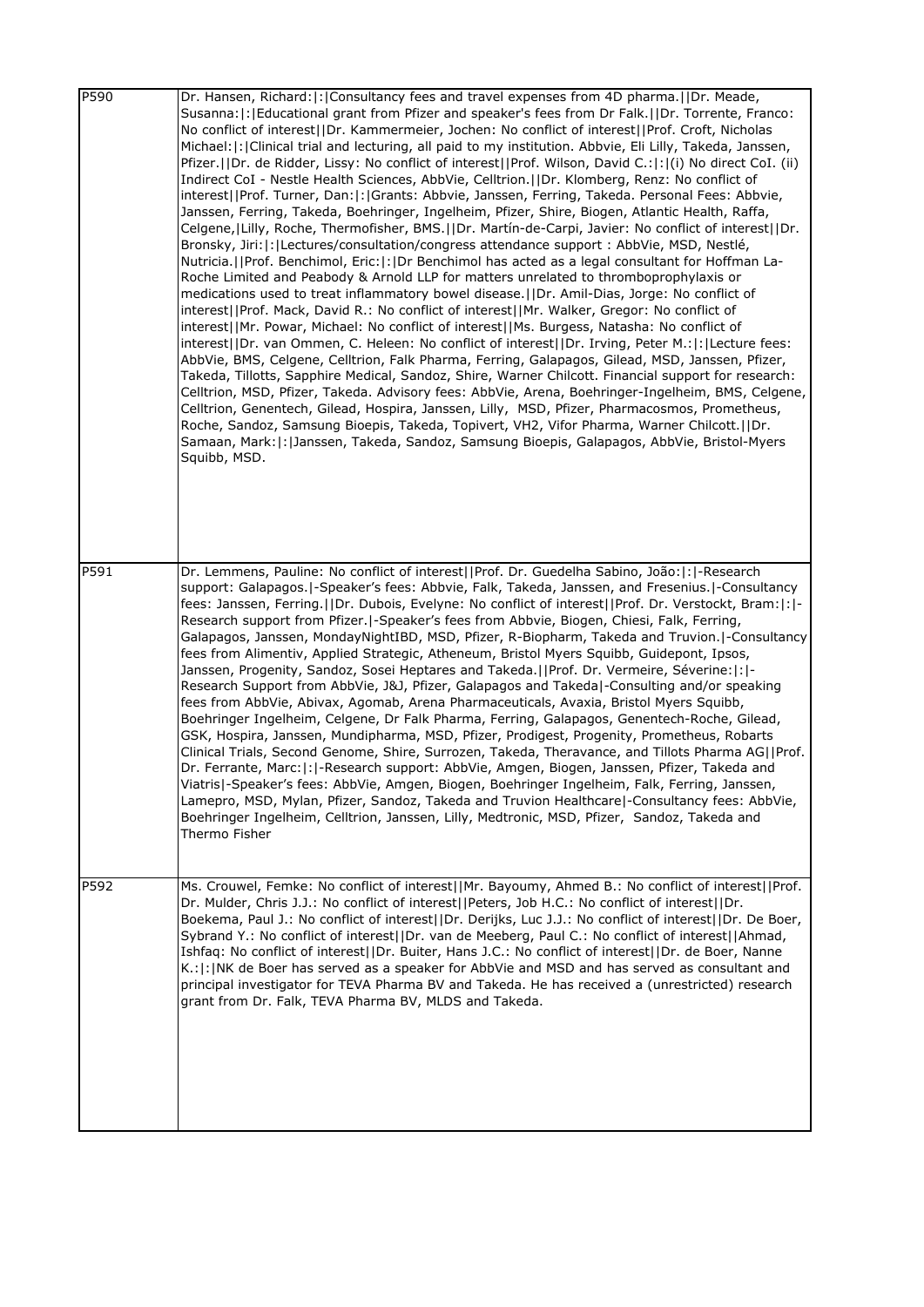| P593 | Dr. Juillerat, Pascal: No conflict of interest  Dr. Martinho-Grueber, Maude: No conflict of<br>interest  Prof. Dr. Michetti, Pierre: No conflict of interest                                                                                                                                                                                                                                                                                                                                                                                                                       |
|------|------------------------------------------------------------------------------------------------------------------------------------------------------------------------------------------------------------------------------------------------------------------------------------------------------------------------------------------------------------------------------------------------------------------------------------------------------------------------------------------------------------------------------------------------------------------------------------|
| P594 | Mr. Hilley, Patrick: No conflict of interest  Dr. Peterson, Adam R: No conflict of interest  Dr. Wong<br>Darren: No conflict of interest  Mrs. Hine, Kirstin: No conflict of interest  Dr. Srinivasan,<br>Ashish:  :   AS has served as a speaker for Sandoz, and received research support from Pfizer.     Dr.<br>Choy, Matthew C: : Supported by Gandel Philanthropy grant and has received research funding<br>from Janssen.  Dr. De Cruz, Peter: : Supported by NHMRC investigator grant and has received<br>research funding from Janssen, AbbVie, Takeda, Shire and Ferring |
| P595 | Ms. Van Moorsel, Fieke: No conflict of interest  Ms. Deben, Debbie: No conflict of interest  Mr.<br>Creemers, Rob: No conflict of interest  Dr. Winkens, Bjorn: No conflict of interest  Dr. Pierik,<br>Marieke: No conflict of interest  Mr. Bus, Paul: No conflict of interest  Ms. Simsek, Melek: No<br>conflict of interest  Dr. de Boer, Nanne: No conflict of interest  Dr. van Bodegraven, Ad: No<br>conflict of interest  Dr. Wong, Dennis: No conflict of interest                                                                                                        |
| P596 | Dr. El-Lababidi, Nabil: No conflict of interest  Dr. Frühauf, Pavel: No conflict of interest                                                                                                                                                                                                                                                                                                                                                                                                                                                                                       |
| P597 | Mrs. Pfeffer-Gik, Tamar: No conflict of interest  Mrs. Godny, Lihi: No conflict of interest  Dr. Ollech<br>, Jacob: No conflict of interest  Prof. Dr. Wasserberg, Nir: No conflict of interest  Mrs. Barkan,<br>Revital: No conflict of interest  Dr. White, Ian: No conflict of interest  Dr. Yackobovitch Gavan,<br>Michal: No conflict of interest  Mrs. Kraizler, Merav: No conflict of interest  Dr. Yanai, Henit: No<br>conflict of interest  Prof. Dr. Dotan, Iris: No conflict of interest                                                                                |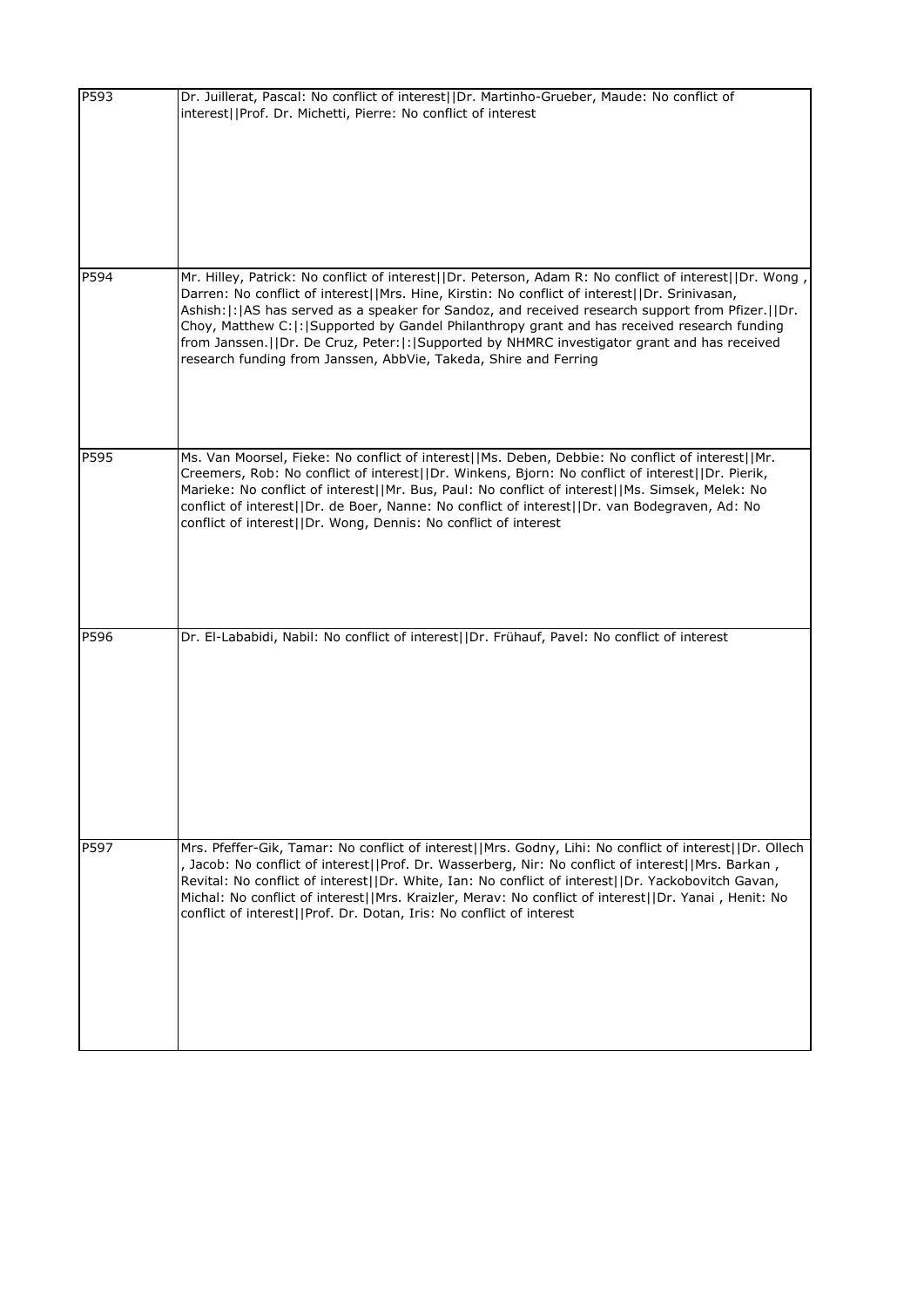| P598 | Prof. Bokemeyer, Bernd:  :   Bernd Bokemeyer received consultancy fees and speaking fees from<br>Abbvie, MDS, Takeda, Pfizer, Celltrion, Biogen, Janssen, Celgene and Galapagos Biopharma<br>Deutschland GmbH.  Mr. Picker, Nils: : Nils Picker is an employee of Ingress-Health; the work of<br>Ingress-Health in this study was funded by Galapagos NV.   Mr. Kromer, Daniel: : Daniel Kromer<br>is an employee of Ingress-Health; the work of Ingress-Health in this study was funded by<br>Galapagos NV.  Mr. Rosin, Ludger: : Ludger Rosin is an employee of Galapagos Biopharma<br>Deutschland GmbH.     Mr. Patel, Hari:   :   Haridarshan Patel is an employee of Galapagos NV.                                                                                                                                                                                                                                                                                                                                                                 |
|------|---------------------------------------------------------------------------------------------------------------------------------------------------------------------------------------------------------------------------------------------------------------------------------------------------------------------------------------------------------------------------------------------------------------------------------------------------------------------------------------------------------------------------------------------------------------------------------------------------------------------------------------------------------------------------------------------------------------------------------------------------------------------------------------------------------------------------------------------------------------------------------------------------------------------------------------------------------------------------------------------------------------------------------------------------------|
| P599 | Dr. Kojecký, Vladimír: No conflict of interest  Dr. Wasserbauer, Martin: No conflict of<br>interest  Prof. Dr. Keil, Radan: No conflict of interest                                                                                                                                                                                                                                                                                                                                                                                                                                                                                                                                                                                                                                                                                                                                                                                                                                                                                                     |
| P600 | Dr. Martin Arranz, Maria Dolores: No conflict of interest  Ms. García Ramírez, Laura: No conflict of<br>interest  Dr. Montero Vega, Dolores: No conflict of interest  Dr. Martín-Arraz, Eduardo: No conflict<br>of interest  Ms. Sánchez Azofra, María: No conflict of interest  Mr. Poza Cordon, Joaquin: No<br>conflict of interest  Mr. Rueda Garcia, Jose Luis: No conflict of interest  Ms. Noci Belda, Jesús: No<br>conflict of interest  Ms. Verges Martínez-Meco, Tamara: No conflict of interest  Mrs. Blanco San<br>Miguel, Paula: No conflict of interest  Dr. Suarez Ferrer, Cristina: No conflict of interest                                                                                                                                                                                                                                                                                                                                                                                                                              |
| P601 | Dr. Bokemeyer, Bernd: No conflict of interest  Dr. Plachta-Danielzik, Sandra: No conflict of<br>interest  Dr. di Giuseppe, Romina: No conflict of interest  Dr. Deppe, Herbert: No conflict of<br>interest  Dr. Mohl, Wolfgang: No conflict of interest  Prof. Dr. Teich, Niels: No conflict of<br>interest  Dr. Hoffstadt, Martin: No conflict of interest  Dr. Schweitzer, Axel: No conflict of<br>interest  Dr. von der Ohe, Manfred: No conflict of interest  Prof. Dr. Gauss, Annika: No conflict of<br> interest  Prof. Dr. Atrya, Raja: No conflict of interest  Dr. Krause, Thomas: No conflict of<br>interest  Dr. Blumenstein, Irina: No conflict of interest  Mrs. Höchstödter, Jessica: No conflict of<br>interest  Mrs. Hartmann, Petra: No conflict of interest  Prof. Dr. Schreiber, Stefan: : SS has<br>received personal fees from Abbvie, Arena, BMS, Biogen, Celltrion, Celgene, IMAB, Gilead, MSD,<br>Mylan, Pfizer, Fresenius, Janssen, Takeda, Theravance, provention Bio, from Protagonist, Falk,<br>outside the submitted work. |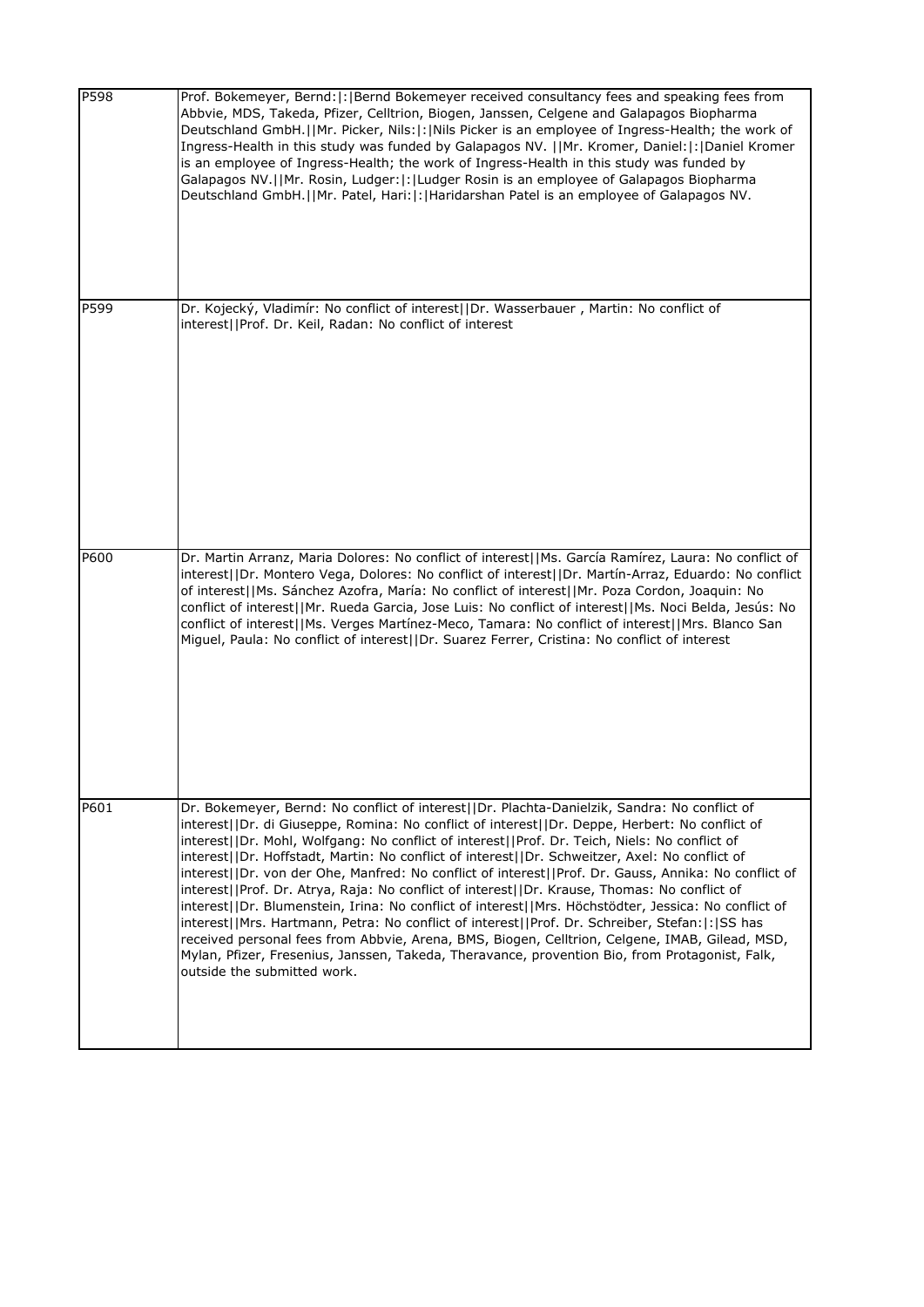| P602 | Dr. Blondeaux, Aurélie: No conflict of interest  Dr. Speca, Silvia: No conflict of interest  Valibouze,<br>Caroline: No conflict of interest  Dr. Lambin, Thomas: No conflict of interest  Dubuquoy, Caroline:<br>No conflict of interest  Dr. Titecat, Marie: No conflict of interest  Genoscreen, Lille: No conflict of<br>interest  Dr. Neut, Christel: No conflict of interest  Dr. Genin, Michaël: No conflict of interest  Prof.<br>Zerbib, Philippe: No conflict of interest  Dr. Foligne, Benoit: No conflict of interest  Prof.<br>Desreumaux, Pierre: No conflict of interest                                                                                                                                                                                                                                                                                                                                                                                                                                                                                                                                                                                                                                                                                                                                                                                                                                                                                                                                                                                                                                                                                                                                                                                                                                                                                                                                                                                                                                                                                                                                                                                                                                                                                               |
|------|---------------------------------------------------------------------------------------------------------------------------------------------------------------------------------------------------------------------------------------------------------------------------------------------------------------------------------------------------------------------------------------------------------------------------------------------------------------------------------------------------------------------------------------------------------------------------------------------------------------------------------------------------------------------------------------------------------------------------------------------------------------------------------------------------------------------------------------------------------------------------------------------------------------------------------------------------------------------------------------------------------------------------------------------------------------------------------------------------------------------------------------------------------------------------------------------------------------------------------------------------------------------------------------------------------------------------------------------------------------------------------------------------------------------------------------------------------------------------------------------------------------------------------------------------------------------------------------------------------------------------------------------------------------------------------------------------------------------------------------------------------------------------------------------------------------------------------------------------------------------------------------------------------------------------------------------------------------------------------------------------------------------------------------------------------------------------------------------------------------------------------------------------------------------------------------------------------------------------------------------------------------------------------------|
| P603 | Prof. Zmora, Oded: : Serves in the INSPIRE steering committee sponsored by Takeda, advisor and<br>speaker for Takeda.  Prof. Baumgart, Daniel C.: : Served on scientific advisory boards with<br>AbbVie, Gilead, Janssen, Merck, Amgen, Pfizer, and Takeda. All honoraria were collected by the<br>University of Alberta.     Dr. Faubion, William:  :   Jansen Pharmaceuticals, Apple Tree Life Science,<br>Boehringer Ingelheim, Lilly USA  Prof. Dr. Ferrante, Marc: : Research grants from AbbVie, Amgen,<br>Biogen, Janssen, Pfizer, Takeda and Viatris. Consultancy fees from AbbVie, Boehringer Ingelheim,<br>Celltrion, Janssen, Lilly, Medtronic, MSD, Pfizer, Sandoz, Takeda, and Thermo Fisher. Speakers'<br>fees from AbbVie, Amgen, Biogen, Boehringer Ingelheim, Falk, Ferring, Janssen, Lamepro, MSD,<br>Mylan, Pfizer, Sandoz, Takeda, and Truvion Healthcare.     Dr. Gecse, Krisztina:   :   KG has received<br>research support from Celltrion and Pfizer Inc; speakers' honoraria and/or consulting fees from<br>AbbVie, Celltrion, Ferring Pharmaceuticals, Immunic Therapeutics, Janssen, Novartis, Pfizer Inc,<br>Samsung Bioepis, Takeda and Tillotts.   Dr. Genestin, Elisabeth:  :   Employee and shareholder of<br>Takeda Pharmaceuticals.  Dr. Geransar, Parnia: : Employee and shareholder of Takeda<br>Pharmaceuticals  Dr. Hantsbarger, Gary: : Employee and shareholder of Takeda.   Ms. Karki,<br>Chitra:  :   Employee and shareholder of Takeda.     Dr. Tozer, Philip:  :   Received speakers' fees for<br>Ferring and Takeda and served on advisory boards for Takeda.     Dr. Panés, Julian:   :   Reports<br>grants from AbbVie and Pfizer; reports consultancy fees/honorarium from AbbVie, Arena, Athos,<br>Boehringer Ingelheim, Celgene, Galapagos, Genentech/Roche, GlaxoSmithKline, Janssen, Mirum,<br>Morphic, Nestlé, Origo, Pandion, Pfizer, Progenity, Protagonist, Takeda, Theravance and<br>Wasserman; reports support for travel to meetings from AbbVie and Takeda during the conduct of<br>the study; reports payment for lectures including service on speaker bureaux from Abbott,<br>Janssen, Pfizer and Takeda; and reports payment for development of educational presentations<br>from Abbott, Janssen, Pfizer and Roche. |
| P604 | Bozon, Anne: No conflict of interest  Dr. Serrero, Mélanie: : Abbvie, Takeda, Pfizer, Janssen,<br>Celltrion, Amgen, Biogen, Norgine, Ferring  Dr. Caillo, Ludovic: : Abbvie, Takeda, Pfizer, Celltrion,<br>Amgen, Norgine, Ferring  Dr. Gilletta, Cyrielle: : Abbvie, Takeda, Pfizer, Janssen, Celltrion,<br>Norgine, Ferring, Amgen, Biogen  Dr. Benezech, Alban: :   Abbvie, Takeda, Janssen  Prof. Nancey,<br>Stéphane:  :   Abbvie, Takeda, Celltrion, Pfizer, Janssen, Norgine, Ferring, Biogen, Amgen  Dr.<br>Combes, Roman: No conflict of interest  Dr. Danan, Guillaume: No conflict of interest  Ms.<br>Akouete, Sandrine: No conflict of interest  Ms. Pages, Laurence: No conflict of interest  Dr.<br>Bourgaux, Jean François: No conflict of interest  Dr. Boivineau, Lucile: No conflict of interest  Dr.<br>Meszaros, Magdalena: No conflict of interest  Dr. Altwegg, Romain: :   Abbvie, Takeda, Biogen,<br>Amgen, Pfizer, Janssen, Norgine, Ferring                                                                                                                                                                                                                                                                                                                                                                                                                                                                                                                                                                                                                                                                                                                                                                                                                                                                                                                                                                                                                                                                                                                                                                                                                                                                                                                |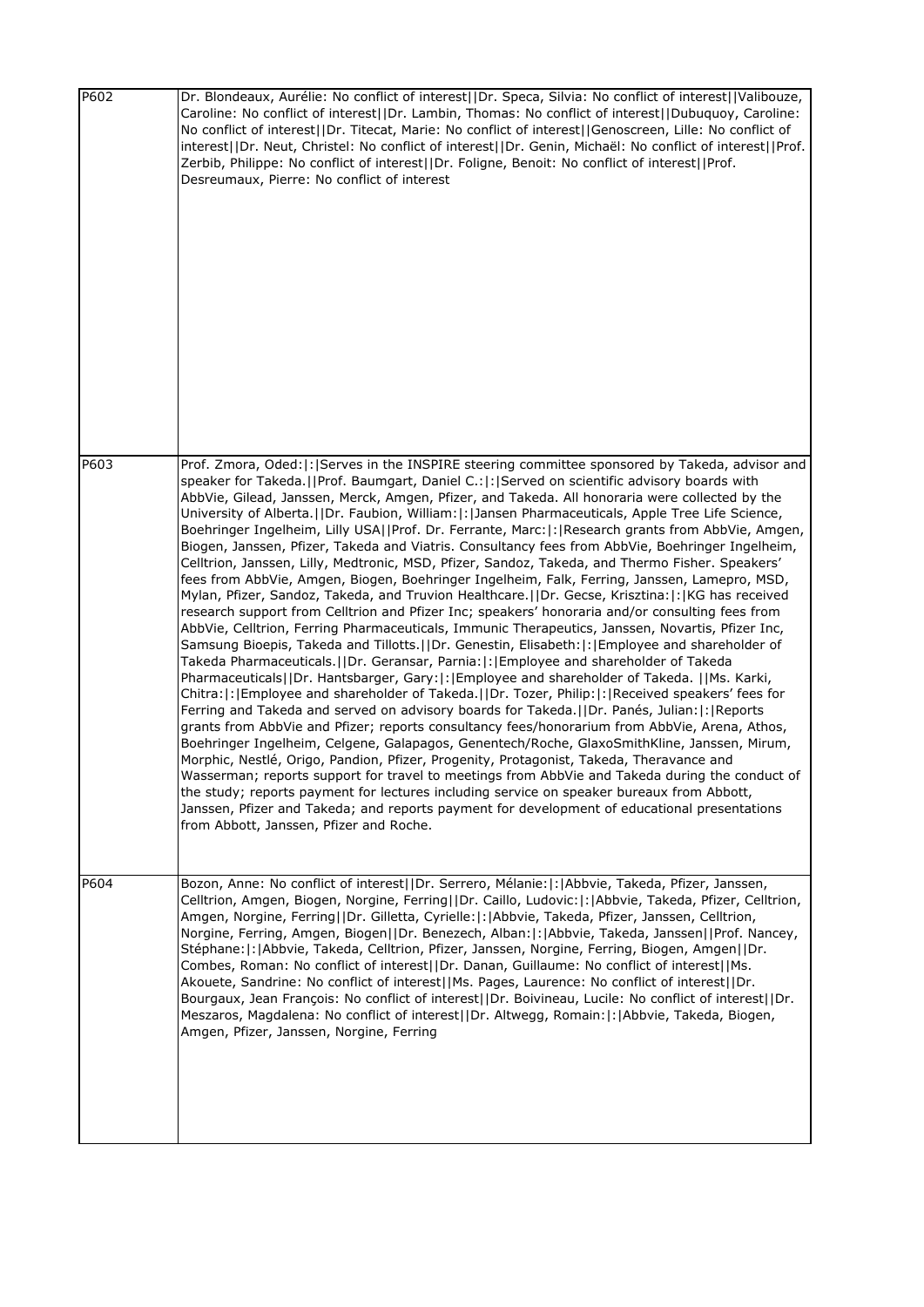| P605 | Dr. Jørgensen, Kristin Kaasen:  :   KKJ reports personal fees from Roche, BMS, Celltrion and<br>Norgine,   Dr. Syversen, Silje W: No conflict of interest  Mrs. Jyssum, Ingrid: No conflict of<br>interest  Dr. Tveter, Anne T: No conflict of interest  Dr. Tran, Trung T: No conflict of interest  Dr.<br>Sexton, Joseph: No conflict of interest  Dr. Provan, Sella A: No conflict of interest  Dr. Mjaaland,<br>Siri: No conflict of interest  Dr. Warren, David J: No conflict of interest  Prof. Kvien, Tore K: : TKK<br>reports grants from AbbVie, Amgen, BMS MSD, Novartis, Pfizer, UCB, consulting fees from AbbVie,<br>Biogen, Celltrion, Eli Lilly, Gilead, Mylan, Novartis, Pfizer, Sandoz, Sanofi, speakers bureaus<br>Amgen, Celltrion, Egis, Evapharma, Ewopharma, Hikma, Oktal, Sandoz, Sanofi,   Dr. Grødeland,<br>Gunnveig: No conflict of interest  Dr. Nissen-Meyer, Lise SH: No conflict of interest  Dr. Ricanek,<br>Petr: No conflict of interest  Dr. Chopra, Adity: No conflict of interest  Ms. Andersson, Ane M: No<br>conflict of interest  Dr. Kro, Grete B: No conflict of interest  Prof. Jahnsen, Jørgen: No conflict of<br>interest  Prof. Munthe, Ludvig A: : LM reports funding from KG Jebsen foundation, support for<br>infrastructure and biobanking from the university of Oslo and Oslo University Hospital, grants from<br>the Coalition of Epidemic Preparedness Innovations CEPI, speakers bureaus Novartis, Cellgene,<br>  Prof. Haavardsholm, Espen A: No conflict of interest  Prof. Vaage, John T: : JTV reports grant<br>from the Coalition of Epidemic Preparedness Innovations (CEPI),   Dr. Lund-Johansen,<br>Fridtjof:  :  FLJ reports grant from the Coalition of Epidemic Preparedness Innovations (CEPI), grant<br>from South-East region Health authority,   Dr. Goll,, Guro L: : GLG reports funding from The Karin<br>Fossum foundation, Diakonhjemmet Hospital, Oslo University Hospital, Akershus University<br>Hospital, Trygve Gydtfeldt og frues Foundation, South-East region Health authority, consulting fees<br>AbbVie and Pfizer, speakers fees AbbVie, Pfizer, Sandoz, Orion Pharma, Novartis and UCB,<br>advisory board Pfizer, AbbVie                                                                                                                                                                                                                                                                                                                                                                                                                                                                                                                                                                                                                                                                                                                                                                                                                                                                                                                                                                                                                                                                                                                                                                                                                                                                                                                                                                                                                                                                                                                    |
|------|----------------------------------------------------------------------------------------------------------------------------------------------------------------------------------------------------------------------------------------------------------------------------------------------------------------------------------------------------------------------------------------------------------------------------------------------------------------------------------------------------------------------------------------------------------------------------------------------------------------------------------------------------------------------------------------------------------------------------------------------------------------------------------------------------------------------------------------------------------------------------------------------------------------------------------------------------------------------------------------------------------------------------------------------------------------------------------------------------------------------------------------------------------------------------------------------------------------------------------------------------------------------------------------------------------------------------------------------------------------------------------------------------------------------------------------------------------------------------------------------------------------------------------------------------------------------------------------------------------------------------------------------------------------------------------------------------------------------------------------------------------------------------------------------------------------------------------------------------------------------------------------------------------------------------------------------------------------------------------------------------------------------------------------------------------------------------------------------------------------------------------------------------------------------------------------------------------------------------------------------------------------------------------------------------------------------------------------------------------------------------------------------------------------------------------------------------------------------------------------------------------------------------------------------------------------------------------------------------------------------------------------------------------------------------------------------------------------------------------------------------------------------------------------------------------------------------------------------------------------------------------------------------------------------------------------------------------------------------------------------------------------------------------------------------------------------------------------------------------------------------------------------------------------------------------------------------------------------------------------------------------------------------------------------------------------------------------------------------------------------------------------------------------------------------------------------------------------------------------------------------------------------------------------------------------------------------------------------------------------------------------------------------------------------------------------------------------------------------------|
| P606 | Mr. Otten, Tim: No conflict of interest  Mr. Bourgonje, Arno R: No conflict of interest  Ms. Horinga,<br>Petra P: No conflict of interest  Ms. van der Meulen, Hedwig H: No conflict of interest  Dr. van Leer-<br>Buter, Coretta C: No conflict of interest  Prof. Dr. Dijkstra, Gerard: No conflict of interest  Dr.<br>Visschedijk, Marijn C: No conflict of interest                                                                                                                                                                                                                                                                                                                                                                                                                                                                                                                                                                                                                                                                                                                                                                                                                                                                                                                                                                                                                                                                                                                                                                                                                                                                                                                                                                                                                                                                                                                                                                                                                                                                                                                                                                                                                                                                                                                                                                                                                                                                                                                                                                                                                                                                                                                                                                                                                                                                                                                                                                                                                                                                                                                                                                                                                                                                                                                                                                                                                                                                                                                                                                                                                                                                                                                                                         |
| P607 | Rubin, David: :  Grants: Takeda Personal fees (consulting): AbbVie, Altrubio, Allergan Inc, Arena<br>Pharmaceuticals, Aslan Pharmaceuticals, Athos Therapeutics, Bellatrix Pharmaceuticals, Boehringer<br>Ingelheim, Bristol-Myers Squibb, Celgene Corp/Syneos, Connect BioPharma,<br>GalenPharma/Atlantica, Genentech/Roche, Glycominds, Index Pharmaceuticals, Ironwood<br>Pharmaceuticals, Iterative Scopes, Janssen, Lilly, Materia Prima, Pfizer Inc, Prometheus<br>Biosciences, Reistone, Takeda and Techlab Inc.  Prof. Dr. Vavricka, Stephan R: : Grants: Abbott,<br>Falk Pharma GmbH, Ferring Pharmaceuticals, Janssen, MSD, Pfizer Inc, Sanofi-Aventis, Takeda,<br>Tillotts, UCB and Vifor Personal fees (consulting): Abbott, Falk Pharma GmbH, Ferring<br>Pharmaceuticals, Janssen, MSD, Pfizer Inc, Sanofi-Aventis, Takeda, Tillotts, UCB and Vifor  Dr.<br>Armuzzi, Alessandro:   :   Grants: MSD, Takeda and Pfizer Inc  Personal fees (consulting): AbbVie,<br>Allergan, Amgen, Arena Pharmaceuticals, Biogen, Boehringer Ingelheim, Bristol-Myers Squibb,<br>Celgene, Celltrion, Eli Lilly, Ferring Pharmaceuticals, Galapagos, Gilead Sciences, Janssen, MSD,<br>Mylan, Pfizer Inc, Roche, Samsung Bioepis, Sandoz and Takeda   Other (lecture fees): AbbVie,<br>Amgen, Biogen, Bristol-Myers Squibb, Ferring Pharmaceuticals, Galapagos, Gilead Sciences,<br>Janssen, MSD, Novartis, Pfizer Inc, Roche, Samsung Bioepis, Sandoz, Takeda and TiGenix  Dr.<br>Dubinsky, Marla C: : Personal fees (consulting): AbbVie, Bristol-Myers Squibb, Celgene, Eli Lilly,<br>Gilead Sciences, Janssen, Pfizer Inc, Prometheus Labs, Takeda and UCB.  Dr. Sharara, Ala<br>I: : Grants: Ferring Pharmaceuticals, Gilead Sciences, Janssen, Pfizer Inc and Takeda Personal<br>fees (consulting): AbbVie, Amgen, Arena Pharmaceuticals, Gilead Sciences, Janssen, Pfizer Inc and<br>Takeda Other (lecture fees): AbbVie, Amgen, Ferring Pharmaceuticals, Gilead Sciences, Janssen,<br>Pfizer Inc, Sandoz, Takeda and Tillotts  Dr. Modesto, Irene: :  Personal fees (shareholder): Pfizer<br>Inc Other (employee): Pfizer Inc   Dr. Fellmann, Marc: : Personal fees (shareholder): Pfizer<br>Inc Other (employee): Pfizer Inc   Dr. Liguori, Giuseppina: : Personal fees (shareholder): Pfizer<br>Inc Other (employee): Pfizer Inc   Dr. Lawendy, Nervin: :  Personal fees (shareholder): Pfizer<br>Inc Other (employee): Pfizer Inc    Ms. Cadatal, Mary Jane: : Personal fees (shareholder): Pfizer<br>Inc   Other (employee): Pfizer Inc  Dr. Lichtenstein, Gary R: :   Grants: Bristol-Myers Squibb,<br>Celgene, Janssen Orthobiotech (University of PA (IBD Fellow Education)), Pfizer Inc (University of<br>PA (IBD Fellow Education)), Takeda (University of PA (IBD Fellow Education)) and UCB Personal<br>fees (consulting): AbbVie, American Regent, Celgene, Eli Lilly, Endo Pharmaceuticals, Ferring<br>Pharmaceuticals, Gilead Sciences, Janssen Orthobiotech, MedEd Consultants, Merck, Morphic<br>Therapeutics, Pfizer Inc, Prometheus Laboratories, Romark, Salix Pharmaceuticals/Valeant,<br>Sandoz, Shire Pharmaceuticals, Takeda, UCB and Virgo Personal fees (fees participation in review<br>activities such as data monitoring boards, statistical analysis, end point committees and the like):<br>Eli Lilly   Personal fees (shareholder): Virgo   Other (book royalties): Professional Communications,<br>Inc. and SLACK, Inc   Other (CME): Allergan, American Gastroenterological Association, American<br>Regent, Chemed, IMEDEX, Ironwood, Merck, Romark, University of Kentucky and Vindico Other<br>(honorarium): American College of Gastroenterology. American Regent. Gastroenterology and |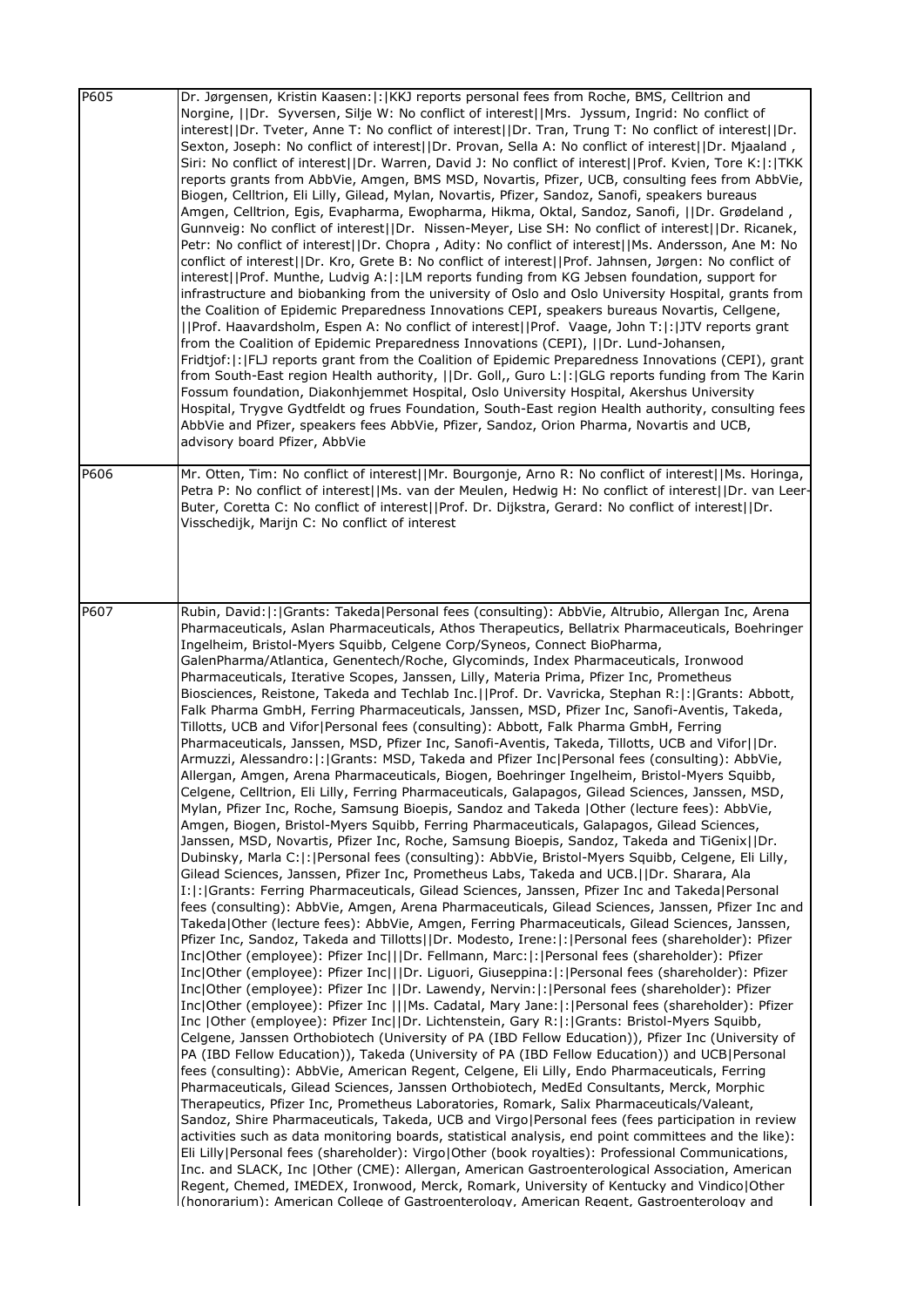|      | mississem isogene, eeuwe eense e<br>Hepatology, Merck, Romark, Springer Science and Business Media (Editor) and Up-To-Date<br>(author)                                                                                                                                                                                                                                                                                                                                                                                                                                                                                                                                                                                                                                                                                                                                                                                                                                                                             |
|------|--------------------------------------------------------------------------------------------------------------------------------------------------------------------------------------------------------------------------------------------------------------------------------------------------------------------------------------------------------------------------------------------------------------------------------------------------------------------------------------------------------------------------------------------------------------------------------------------------------------------------------------------------------------------------------------------------------------------------------------------------------------------------------------------------------------------------------------------------------------------------------------------------------------------------------------------------------------------------------------------------------------------|
| P608 | Prof. Ding, Nik: No conflict of interest  Dr. Tassone, Daniel: No conflict of interest  Dr. Al Bakir,<br>Ibrahim: No conflict of interest  Dr. Wu, Kyle: No conflict of interest  Prof. Connell, William: No<br>conflict of interest  Prof. Thompson, Alexander: No conflict of interest  Mr. Malietzis, George: No<br>conflict of interest  Dr. Lung, Phillip: No conflict of interest  Prof. Singh, Siddharth: : Supported by<br>the National Library of Medicine training grant T15LM011271, the American College of<br>Gastroenterology Junior Faculty Development Award, the Crohn's, and Colitis Foundation of<br>American Career Development Award and by the National Institute of Diabetes and Digestive and<br>Kidney Diseases of the National Institutes of Health under award number K23DK117058 and<br>R03DK129631.  Dr. Choi, Chang-Ho: No conflict of interest  Dr. Gabe, Simon: No conflict of<br>interest  Mr. Jenkins, John: No conflict of interest  Prof. Hart, Ailsa: No conflict of interest |
| P609 | Dr. Dart, Robin:  :  Grant: Adaptate Biotherapeutics. Personal Fees: Consulting: Gamma Delta<br>Therapeutics, Takeda Speaker fees: Janssen  Dr. Irving, Peter: : Speaking/education: AbbVie,<br>Celgene, Falk Pharma, Ferring MSD, Janssen, Pfizer, Takeda, Tillotts, Sandoz, Shire, Warner<br>Chilcott   Research funding: MSD, Pfizer, Takeda   Advisory fees: AbbVie, Arena, Genentech, Gilead,<br>Hospira, Janssen, Lilly, MSD, Pfizer, Pharmacosmos, Prometheus, Roche, Sandoz, Samsung<br>Bioepis, Takeda, Topivert, VH2, Vifor Pharma.                                                                                                                                                                                                                                                                                                                                                                                                                                                                      |
| P610 | Dr. Todeschini, Alessia: No conflict of interest  Dr. Macaluso, Fabio Salvatore: No conflict of<br>interest  Dr. Contaldo, Antonella: No conflict of interest  Dr. Mannino, Mariella: No conflict of<br>interest  Dr. Orlando, Ambrogio: No conflict of interest  Prof. Principi, Mariabeatrice: No conflict of<br>interest                                                                                                                                                                                                                                                                                                                                                                                                                                                                                                                                                                                                                                                                                        |
| P611 | Ms. Sorokina Alexdóttir, Marta: No conflict of interest  Mr. Bourgonje, Arno R.: No conflict of<br>interest  Prof. Dr. Karsdal, Morten A.: No conflict of interest  Dr. Bay-Jensen, Anne-Christine: No<br>conflict of interest  Mr. Pehrsson, Martin: No conflict of interest  Dr. Loveikyte, Roberta: No<br>conflict of interest  Dr. van Dullemen, Hendrik M.: No conflict of interest  Dr. Visschedijk, Marijn<br>C.: No conflict of interest  Dr. A. M. Festen, Eleonora: No conflict of interest  Dr. Weersma, Rinse<br>K.: No conflict of interest  Dr. Faber, Klaas Nico: No conflict of interest  Dr. Dijkstra, Gerard: No<br>conflict of interest  Dr. Mortensen, Joachim H.: No conflict of interest                                                                                                                                                                                                                                                                                                     |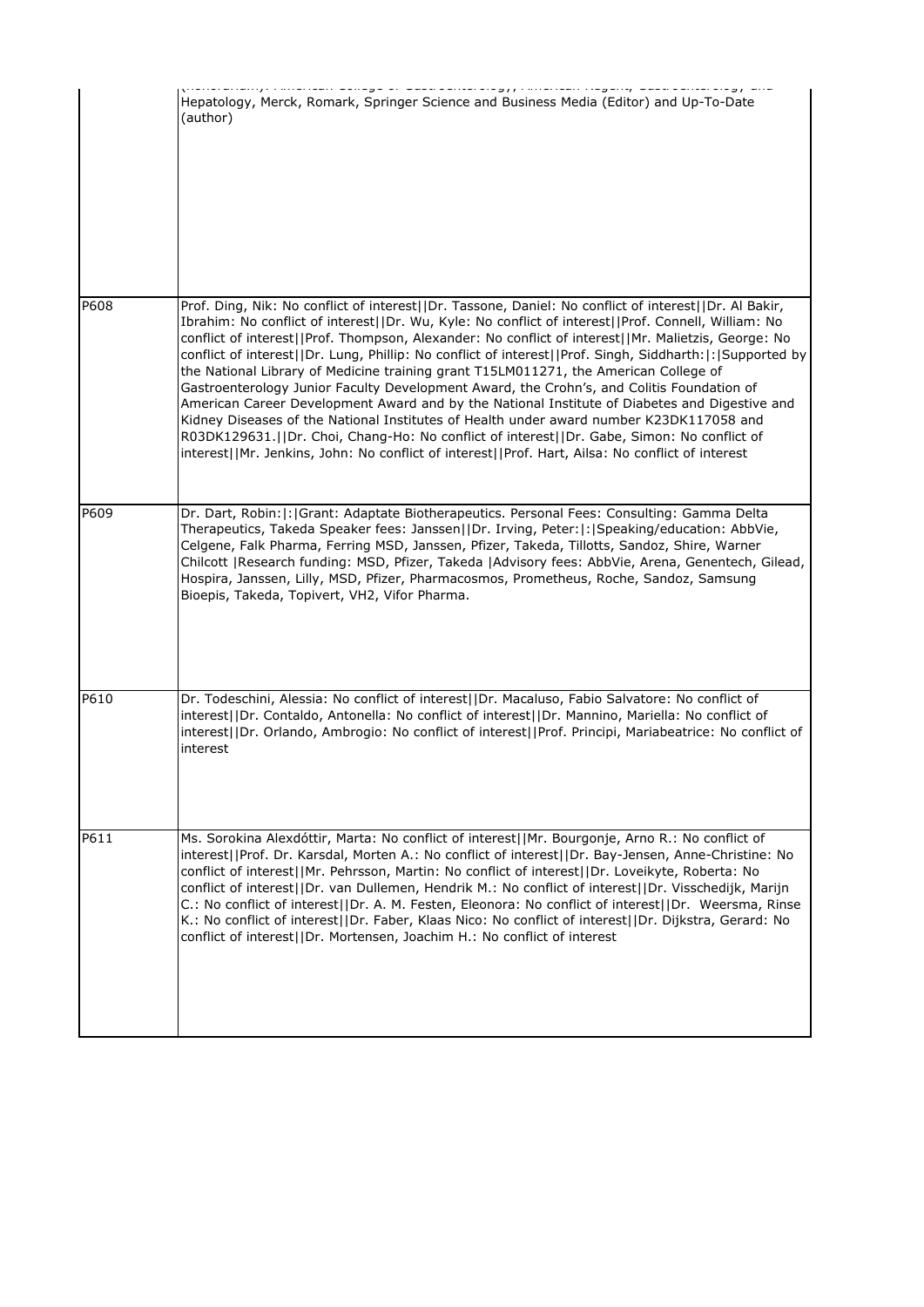| P612 | Dr. Friedrich, Stuart: : Employee and Stockholder of Eli Lilly and Company  Dr. Chua,<br>Laiyi: : Employee and Stockholder of Eli Lilly and Company  Dr. Tuttle, Jay L: : Employee and<br>Stockholder of Eli Lilly and Company  Dr. Feagan, Brian G: : grant/research support from Abbvie,<br>Janssen, Takeda, Boehringer Ingelheim, Celgene, Gilead, Pfizer, Tillotts, UCB, GSK; has received<br>consulting fees from Abbott/AbbVie, AgomAB Therapeutics, Allakos, Allergan, Amgen, Applied<br>Molecular Transport Inc, Aptevo Therapeutics, Astra Zeneca, Atlantic Pharma, BioMx Israel,<br>Boehringer-Ingelheim, Bristol-Myers Squibb, Calypso Biotech, Celgene, Connect BioPharma,<br>Everest Clinical Research Corp., Galapagos, Galen Atlantica, Genentech/Roche, Gilead, Gossamer<br>Pharma, GSK, Hoffmann-LaRoche, Index Pharma, ImmunExt, Janssen, Kaleido Biosciences, Kyowa<br>Kakko Kirin Co Ltd., Leadiant, Lilly, Lument AB, Merck, Millenium, Mylan, Nestles, Nextbiotix, Origo<br>BioPharma, Pandion Therapeutics, ParImmune, Parvus Therapeutics Inc., Pfizer, Prometheus<br>Therapeutics and Diagnostics, Progenity, Protagonist, Qu Biologics, Rebiotix, Receptos, Salix<br>Pharma, Sandoz, Sanofi, Shire, Surrozen Inc., Takeda, Tillotts, UCB Pharma, VHsquared Ltd., Ysios,<br>Zealand Pharma; has received speaker fees from Abbvie, Janssen, Pfizer, Takeda; has participated<br>on a Data Safety Monitoring Board or Advisory Board for AbbVie, Allergan, Amgen, Astra Zeneca,<br>Boehringer-Ingelheim, Bristol-Myers Squibb, Celgene, Genentech/Roche, Janssen, Novartis, Origo<br>BioPharma, Pfizer, Prometheus, Protagonist, Takeda, Tillotts Pharma, Surrozen.     Dr. Sandborn,<br>William J: : research grants from Abbvie, Abivax, Arena Pharmaceuticals, Boehringer Ingelheim,<br>Celgene, Genentech, Gilead Sciences, Glaxo Smith Kline, Janssen, Lilly, Pfizer, Prometheus<br>Biosciences, Seres Therapeutics, Shire, Takeda, Theravance Biopharma; consulting fees from<br>Abbvie, Abivax, Admirx, Alfasigma, Alimentiv (Robarts Clinical Trials, owned by Health Academic<br>Research Trust [HART]), Alivio Therapeutics, Allakos, Amgen, Applied Molecular Transport, Arena<br>Pharmaceuticals, Bausch Health (Salix), Beigene, Bellatrix Pharmaceuticals, Boehringer Ingelheim,<br>Boston Pharmaceuticals, Bristol Meyers Squibb, Celgene, Celltrion, Cellularity, Cosmo<br>Pharmaceuticals, Escalier Biosciences, Equillium, Forbion, Genentech/Roche, Gilead Sciences,<br>Glenmark Pharmaceuticals, Gossamer Bio, Immunic (Vital Therapies), Index Pharmaceuticals,<br>Intact Therapeutics, Janssen, Kyverna Therapeutics, Landos Biopharma, Lilly, Oppilan Pharma,<br>Otsuka, Pandion Therapeutics, Pfizer, Progenity, Prometheus Biosciences, Protagonists<br>Therapeutics, Provention Bio, Reistone Biopharma, Seres Therapeutics, Shanghai Pharma<br>Biotherapeutics, Shire, Shoreline Biosciences, Sublimity Therapeutics, Surrozen, Takeda,<br>Theravance Biopharma, Thetis Pharmaceuticals, Tillotts Pharma, UCB, Vendata Biosciences, Ventyx<br>Biosciences, Vimalan Biosciences, Vivelix Pharmaceuticals, Vivreon Biosciences, Zealand Pharma;<br>and stock or stock options from Allakos, BeiGene, Gossamer Bio, Oppilan Pharma, Prometheus<br>Biosciences, Progenity, Shoreline Biosciences, Ventyx Biosciences, Vimalan Biosciences. Spouse:<br>Iveric Bio - consultant, stock options; Progenity - stock; Oppilan Pharma - consultant, stock<br>options; Prometheus Biosciences - employee, stock options; Ventyx Biosciences - stock options;<br>Vimalan Biosciences - stock options. |
|------|----------------------------------------------------------------------------------------------------------------------------------------------------------------------------------------------------------------------------------------------------------------------------------------------------------------------------------------------------------------------------------------------------------------------------------------------------------------------------------------------------------------------------------------------------------------------------------------------------------------------------------------------------------------------------------------------------------------------------------------------------------------------------------------------------------------------------------------------------------------------------------------------------------------------------------------------------------------------------------------------------------------------------------------------------------------------------------------------------------------------------------------------------------------------------------------------------------------------------------------------------------------------------------------------------------------------------------------------------------------------------------------------------------------------------------------------------------------------------------------------------------------------------------------------------------------------------------------------------------------------------------------------------------------------------------------------------------------------------------------------------------------------------------------------------------------------------------------------------------------------------------------------------------------------------------------------------------------------------------------------------------------------------------------------------------------------------------------------------------------------------------------------------------------------------------------------------------------------------------------------------------------------------------------------------------------------------------------------------------------------------------------------------------------------------------------------------------------------------------------------------------------------------------------------------------------------------------------------------------------------------------------------------------------------------------------------------------------------------------------------------------------------------------------------------------------------------------------------------------------------------------------------------------------------------------------------------------------------------------------------------------------------------------------------------------------------------------------------------------------------------------------------------------------------------------------------------------------------------------------------------------------------------------------------------------------------------------------------------------------------------------------------------------------------------------------------------------------------------------------------------------------------------------------------------------------------------------------------------------------------------------------------|
| P613 | Dr. Onali, Sara: No conflict of interest  Dr. Pugliese, Daniela: No conflict of interest  Prof. Caprioli,<br>Flavio Andrea: No conflict of interest  Dr. Orlando, Ambrogio: No conflict of interest  Prof.<br>Biancone, Livia: No conflict of interest  Dr. Nardone, Olga Maria: No conflict of interest  Dr.<br>Imperatore, Nicola: No conflict of interest  Dr. Fiorino, Gionata: No conflict of interest  Dr.<br>Cappello, Marica: No conflict of interest  Dr. Viola, Anna: No conflict of interest  Prof. Principi,<br>Maria Beatrice: No conflict of interest  Dr. Bezzio, Cristina: No conflict of interest  Dr. Aratari,<br>Annalisa: No conflict of interest  Dr. Carparelli, Sonia: No conflict of interest  Dr. Mazzuoli, Silvia:<br>No conflict of interest  Dr. Manguso, Francesco: No conflict of interest  Prof. Grossi, Laurino: No<br>conflict of interest  Dr. Bodini, Giorgia: No conflict of interest  Dr. Ribaldone, Davide: No conflict of<br>interest  Dr. Mocci, Giammarco: No conflict of interest  Prof. Minerba, Luigi: No conflict of<br>interest  Dr. Favale, Agnese: No conflict of interest  Dr. Grova, Mauro: No conflict of interest  Dr.<br>Scucchi, Ludovica: No conflict of interest  Dr. Segato, Simone: No conflict of interest  Prof. Fries,<br>Walter: No conflict of interest  Prof. Castiglione, Fabiana: No conflict of interest  Prof. Armuzzi,<br>Alessandro: No conflict of interest  Prof. Fantini, Massimo Claudio: No conflict of interest                                                                                                                                                                                                                                                                                                                                                                                                                                                                                                                                                                                                                                                                                                                                                                                                                                                                                                                                                                                                                                                                                                                                                                                                                                                                                                                                                                                                                                                                                                                                                                                                                                                                                                                                                                                                                                                                                                                                                                                                                                                                                                                                                  |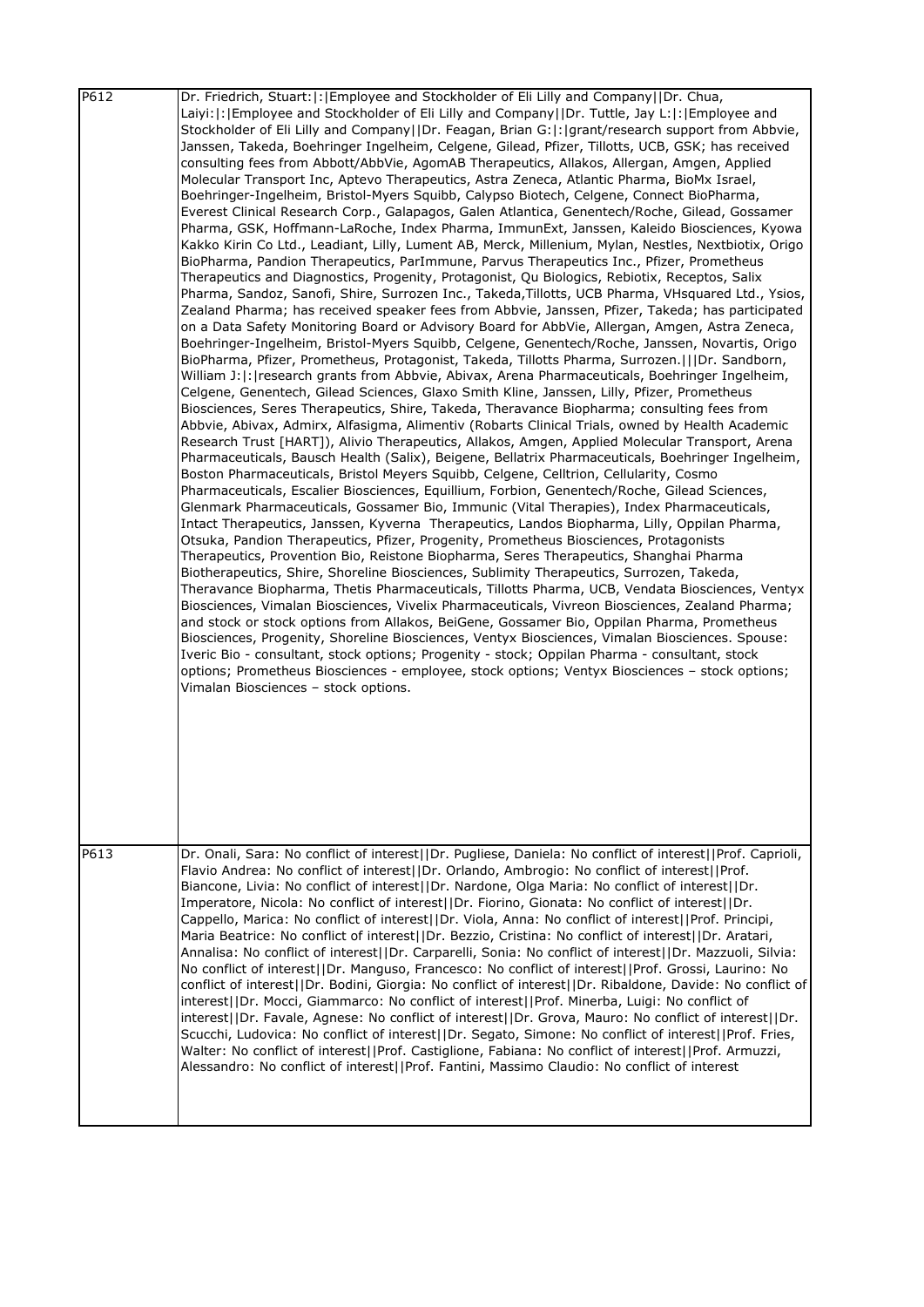| P614 | Dr. Rodrigues, Inês: No conflict of interest  Dr. Serrazina, Juliana: No conflict of interest  Dr.<br>Botto, Inês: No conflict of interest  Dr. Fernandes, Samuel: No conflict of interest  Dr. Bernardo,<br>Sónia: No conflict of interest  Dr. Gonçalves, Ana Rita: No conflict of interest  Dr. Moura Santos,<br>Paula: No conflict of interest  Dr. Valente, Ana: No conflict of interest  Dr. Correia, Luís: No<br>conflict of interest  Prof. Dr. Tato Marinho, Rui: No conflict of interest                                                                                                                                                                                                                                                                                                                                                                                                                                                                                                                                                                                                                                                                                                                                                                                                                                                                                                                                                                                                                                                                                                                                                  |
|------|-----------------------------------------------------------------------------------------------------------------------------------------------------------------------------------------------------------------------------------------------------------------------------------------------------------------------------------------------------------------------------------------------------------------------------------------------------------------------------------------------------------------------------------------------------------------------------------------------------------------------------------------------------------------------------------------------------------------------------------------------------------------------------------------------------------------------------------------------------------------------------------------------------------------------------------------------------------------------------------------------------------------------------------------------------------------------------------------------------------------------------------------------------------------------------------------------------------------------------------------------------------------------------------------------------------------------------------------------------------------------------------------------------------------------------------------------------------------------------------------------------------------------------------------------------------------------------------------------------------------------------------------------------|
| P615 | Schröder, Oliver: No conflict of interest  Dr. Farrag, Karima: : Personal fees from<br>Immundiagnostik AG, Janssen Cilag GmbH, Vifor Pharma AG.  Dr. Böcher, Axel: : Employee of<br>Immundiagnostik AG, Bensheim, Germany  Dr. Helmschrodt, Anja: : Employee of<br>Immundiagnostik AG, Bensheim, Germany  Dr. Aksan, Aysegül: : Consultancy, research funding:<br>Immundiagnostik AG and Vifor Pharma.  Prof. Dr. Ehehalt, Robert: No conflict of interest  Prof. Dr.<br>Stein, Jürgen Michael:  :   Consulting: Abbvie, Bristol Myers Squibb, Dr Schär, Falk, Ferring,<br>Fresenius Kabi, Immundiagnostik, Janssen, Medice, MSD, Pfizer, Pharmacosmos, Shire, Takeda,<br>Thermofisher, Vifor. Board member: Abbvie, Bristol Myers Squibb, Dr Schär, Ferring, Fresenius<br>Kabi, Immundiagnostik, Janssen, MSD, NPS, Pharmacosmos, Takeda, Vifor and Shield. Lecturing<br>fees: Vifor Pharma                                                                                                                                                                                                                                                                                                                                                                                                                                                                                                                                                                                                                                                                                                                                                        |
| P616 | Dr. Dussias, Nikolas: No conflict of interest  Dr. Carbone, Anna: No conflict of interest  Dr. Melotti,<br>Laura: No conflict of interest  Dr. Privitera Hrustemovic, Hana: No conflict of interest  Dr. Salice,<br>Marco: No conflict of interest  Dr. Scaioli, Eleonora: No conflict of interest  Dr. Calabrese, Carlo:<br>No conflict of interest  Prof. Dr. Rizzello, Fernando: No conflict of interest  Prof. Dr. Gionchetti,<br>Paolo: No conflict of interest                                                                                                                                                                                                                                                                                                                                                                                                                                                                                                                                                                                                                                                                                                                                                                                                                                                                                                                                                                                                                                                                                                                                                                                |
| P617 | Ms. Chivato Matín Falquina, Irene: No conflict of interest  Dr. Saiz Chumillas, Rosa María: No<br>conflict of interest  Dr. Arias Garcia, Lara: No conflict of interest  Mrs. Vicente González, Blanca:<br>No conflict of interest  Mrs. Revilla Cuesta, Natalia: No conflict of interest  Dr. Alba Hernández,<br>Lorena: No conflict of interest  Dr. Andrés Pascual, Laura: No conflict of interest  Prof. Dr. Sicilia<br>Aladrén, Beatriz: No conflict of interest                                                                                                                                                                                                                                                                                                                                                                                                                                                                                                                                                                                                                                                                                                                                                                                                                                                                                                                                                                                                                                                                                                                                                                               |
| P618 | Dr. Meade, Susanna:  :   Has received speaker fees from FalkPharma and an educational grant from<br>Pfizer  Dr. Patel, Kamal V: : Has received honoraria for educational meetings and speaker fees<br>from Abbvie, Janssen, Takeda, DrFalk, PredictImmune and Ferring. KP has received Advisory<br>Board fees from Abbvie, Galapagos and Janssen.     Dr. Luber, Raphael P:   :   Has received<br>educational grants from Ferring, Pfizer and Vifor Pharma. [IMs. O'Hanlon, Dearbhaile: No conflict of<br>interest   Dr. Caracostea, Andra: No conflict of interest   IDr. Pavlidis, Polychronis: No conflict of<br>interest  Dr. Honap, Sailish: :  Has received lecture fees from Pfizer, Janssen and Takeda  Dr.<br>Anandarajah, Cheran: No conflict of interest  Dr. Griffin, Nyree: No conflict of interest  Dr. Zeki,<br>Sebastian: No conflict of interest  Dr. Ray, Shuvra: No conflict of interest  Dr. Mawdsley, Joel: No<br>conflict of interest  Dr. Samaan, Mark A: : served as a speaker, a consultant, and/or an advisory<br>board member for Sandoz, Janssen, Takeda, MSD, Falk, and Samsung Bioepis, outside of the<br>submitted work. (IDr. Anderson, Simon H: No conflict of interest) Mr. Darakhshan, Amir: No<br>conflict of interest  Ms. Adams, Katie: No conflict of interest  Mr. Williams, Andrew: No conflict of<br>interest  Mr. Sanderson, Jeremy D: No conflict of interest  Ms. Lomer, Miranda: No conflict of<br>interest  Dr. Irving, Peter M: : AbbVie, Celgene, Falk Pharma, Ferring MSD, Janssen, Pfizer,<br>Takeda, Tillotts, Sandoz, Shire, Warner Chilcott - Speaking/education, intermittent (last 3 years) |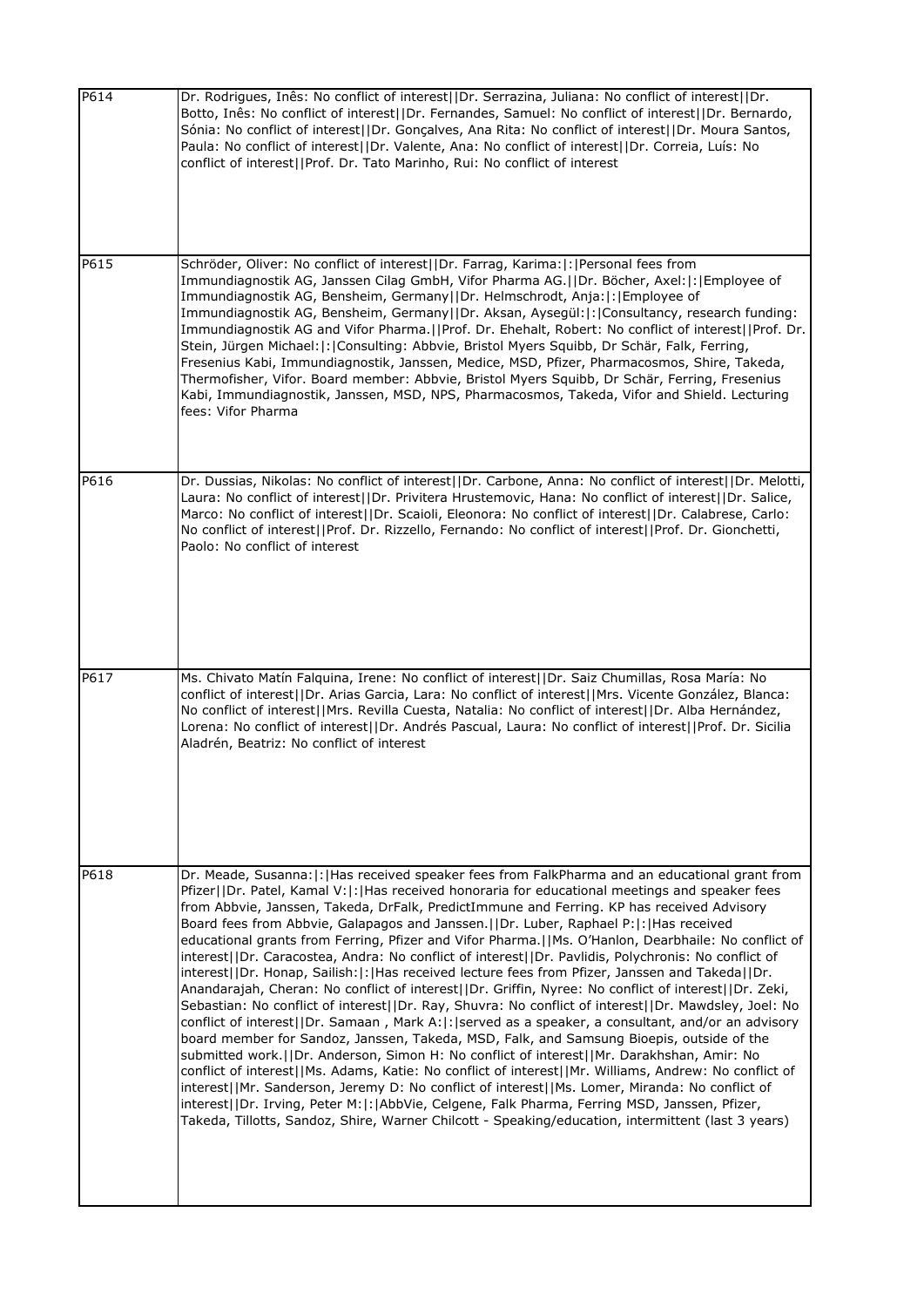| P619 | Dr. Doherty, Jayne: No conflict of interest  Dr. Stack, Roisin: No conflict of interest  Dr. O Morain,<br>Neil: No conflict of interest  Ms. Coe, Carolann: No conflict of interest  Dr. Corcoran, Roisin: No<br>conflict of interest  Prof. Ryan, Barbara: No conflict of interest  Prof. Doherty, Glen: No conflict of<br>interest  Prof. Dr. Mc Namara, Deirdre: No conflict of interest  Prof. Kevans, David: No conflict of<br>interest                                                                                                                                                                    |
|------|-----------------------------------------------------------------------------------------------------------------------------------------------------------------------------------------------------------------------------------------------------------------------------------------------------------------------------------------------------------------------------------------------------------------------------------------------------------------------------------------------------------------------------------------------------------------------------------------------------------------|
| P620 | Dr. Duff, Alexa: No conflict of interest  Dr. Dawson, Patrick: No conflict of interest  Dr. Pavilidis,<br>Polychronis: No conflict of interest                                                                                                                                                                                                                                                                                                                                                                                                                                                                  |
| P621 | Sharma, Sowmya: No conflict of interest  Dr. Jones, Jennifer: No conflict of interest  Dr. Stewart,<br>Michael: No conflict of interest                                                                                                                                                                                                                                                                                                                                                                                                                                                                         |
| P622 | Dr. Durak, Muhammed Bahaddin: No conflict of interest  Dr. Baspınar, Batuhan: No conflict of<br>interest  Dr. Guven, Ibrahim Ethem: No conflict of interest  Dr. Kivrakoglu, Fatih: No conflict of<br>interest  Dr. Kilic, Vedat: No conflict of interest  Dr. Kosar, Kenan: No conflict of interest  Dr.                                                                                                                                                                                                                                                                                                       |
|      | Erdogan, Cagdas: No conflict of interest  Yüksel, Ilhami: No conflict of interest                                                                                                                                                                                                                                                                                                                                                                                                                                                                                                                               |
| P623 | Dr. Mahajna, Hussein: No conflict of interest  Mr. Abu-Salah, Razi: No conflict of interest  Ms.<br>Tzur, May: No conflict of interest  Ms. Kedar, Neomi: No conflict of interest  Prof. Ben-Horin,<br>Shomron: No conflict of interest  Prof. Kopylov, Uri: No conflict of interest  Dr. Engel, Tal: No<br>conflict of interest                                                                                                                                                                                                                                                                                |
| P624 | Dr. Fumery, Mathurin: No conflict of interest  Prof. Savoye, Guillaume: No conflict of interest  Dr.<br>Ley, Delphine: No conflict of interest  Dr. Dupont, Claire: No conflict of interest  Dr. Bertrand,<br>Valerie: No conflict of interest  Dr. Spyckerelle, Claire: No conflict of interest  Dr. Guillon,<br>Nathalie: No conflict of interest  Prof. Desreumaux, Pierre: No conflict of interest  Dr. Gower-<br>Rousseau, Corinne: No conflict of interest  Dr. Sarter, Helene: No conflict of interest  Prof. Turck,<br>Dominique: No conflict of interest  Dr. Leroyer, Ariane: No conflict of interest |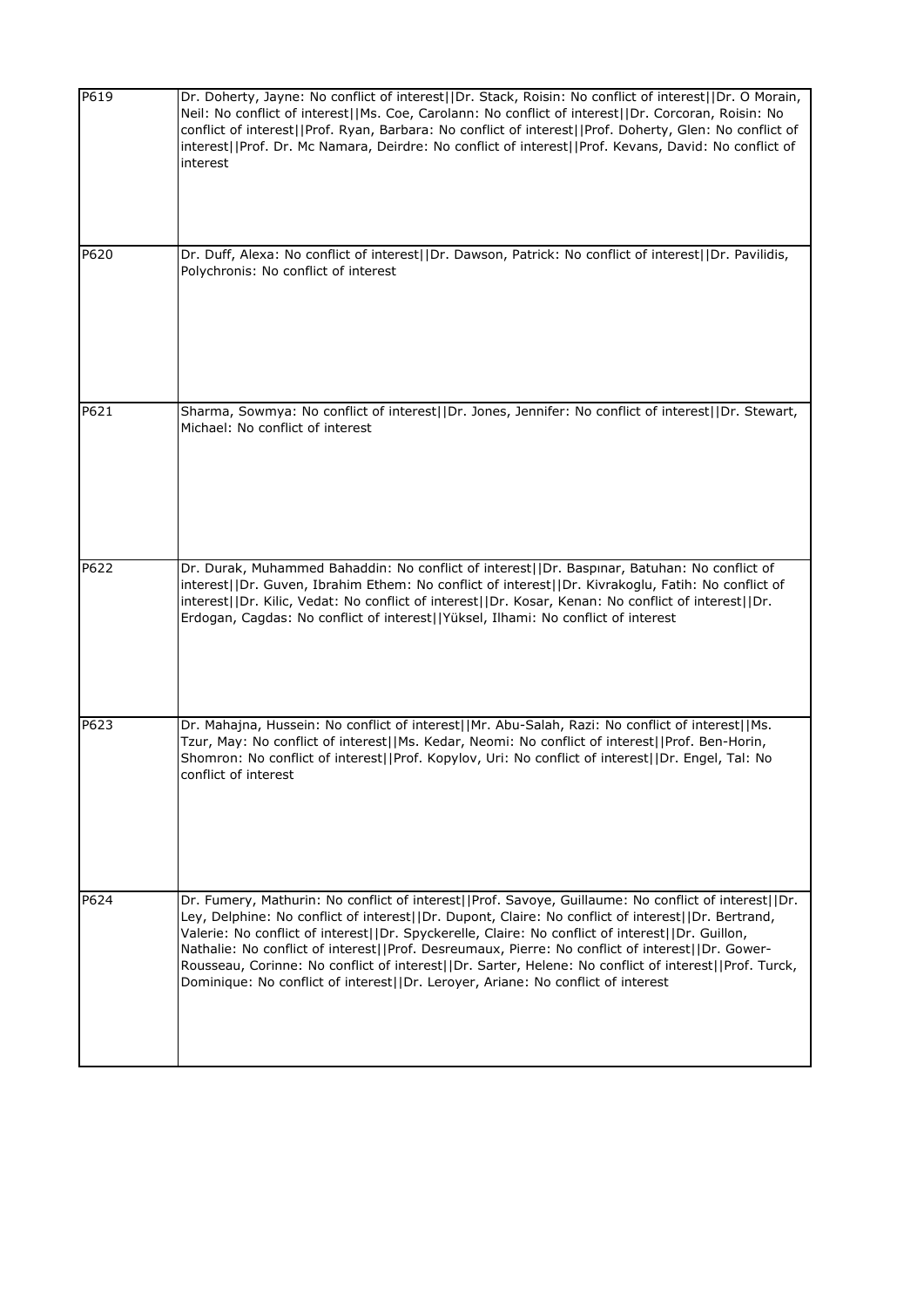| P625 | Wernicke, Joe:  :   Employee of Takeda and holds Takeda stock or stock options. This study was<br>sponsored by Takeda. Medical writing support was provided by Adele Blair, PhD, of Excel Medical<br>Affairs, and funded by Takeda.  Verstak, Tatsiana: : Employee of Takeda and holds Takeda stock<br>or stock options. This study was sponsored by Takeda. Medical writing support was provided by<br>Adele Blair, PhD, of Excel Medical Affairs, and funded by Takeda.   Zhang, Tianming:   :   Employee of<br>Takeda and holds Takeda stock or stock options. This study was sponsored by Takeda. Medical<br>writing support was provided by Adele Blair, PhD, of Excel Medical Affairs, and funded by<br>Takeda.   Spalding, William:  :   Employee of Takeda and holds Takeda stock or stock options. This<br>study was sponsored by Takeda. Medical writing support was provided by Adele Blair, PhD, of<br>Excel Medical Affairs, and funded by Takeda.   Lee, Laurie:   :   Fellow of Takeda at the time of the<br>analysis. This study was sponsored by Takeda. Medical writing support was provided by Adele<br>Blair, PhD, of Excel Medical Affairs, and funded by Takeda.   Cheng, Yue: : Intern of Takeda at the<br>time of the analysis. This study was sponsored by Takeda. Medical writing support was provided by<br>Adele Blair, PhD, of Excel Medical Affairs, and funded by Takeda.  Ademi, Alicia: : Intern of<br>Takeda at the time of the analysis. This study was sponsored by Takeda. Medical writing support<br>was provided by Adele Blair, PhD, of Excel Medical Affairs, and funded by Takeda. |
|------|------------------------------------------------------------------------------------------------------------------------------------------------------------------------------------------------------------------------------------------------------------------------------------------------------------------------------------------------------------------------------------------------------------------------------------------------------------------------------------------------------------------------------------------------------------------------------------------------------------------------------------------------------------------------------------------------------------------------------------------------------------------------------------------------------------------------------------------------------------------------------------------------------------------------------------------------------------------------------------------------------------------------------------------------------------------------------------------------------------------------------------------------------------------------------------------------------------------------------------------------------------------------------------------------------------------------------------------------------------------------------------------------------------------------------------------------------------------------------------------------------------------------------------------------------------------------------------------------------------------------------|
| P626 | Dr. Lastiri, Ernesto: No conflict of interest  Herrera-De Guise, Claudia: No conflict of<br>interest  Casellas, Francesc: No conflict of interest  Mayorga, Luis: No conflict of interest  Robles,<br>Virginia: No conflict of interest  Cespedes, Elena: No conflict of interest  Perez, Zahira: No conflict<br>of interest  Oller, Elena: No conflict of interest  Borruel-Sainz, Natalia: No conflict of interest                                                                                                                                                                                                                                                                                                                                                                                                                                                                                                                                                                                                                                                                                                                                                                                                                                                                                                                                                                                                                                                                                                                                                                                                         |
|      |                                                                                                                                                                                                                                                                                                                                                                                                                                                                                                                                                                                                                                                                                                                                                                                                                                                                                                                                                                                                                                                                                                                                                                                                                                                                                                                                                                                                                                                                                                                                                                                                                              |
| P627 | Dr. Da Silva Beda Sacramento, Carolina: No conflict of interest  Dr. Pamponet Motta, Marina: No<br>conflict of interest  Dr. Oliveira Alves, Candida: No conflict of interest  Araujo Mota, Jaciane: No<br>conflict of interest  Dr. Goes de Codes, Lina Maria: No conflict of interest  Ms. Freitas Ferreira,<br>Reginaldo: No conflict of interest  Ms. de Almeida Silva, Pedro: No conflict of interest  Ms. do<br>Prado Palmiro, Larissa: No conflict of interest  Ms. Miranda Barbosa, Rafael: No conflict of<br>interest  Ms. Nery Andrade, Mariana: No conflict of interest  Ms. Damasceno Andrade, Vitor: No<br>conflict of interest  Ms. Brandão Vasconcelos, Vitor: No conflict of interest  Ms. Wasconcellos<br>Thiara, Bernardo: No conflict of interest  Prof. Dr. Martins Netto, Eduardo: No conflict of<br>interest  Prof. Dr. Oliveira Santana, Genoile: No conflict of interest                                                                                                                                                                                                                                                                                                                                                                                                                                                                                                                                                                                                                                                                                                                             |
| P628 | Dr. Dong, Catherine: No conflict of interest  Ms. Casagrande, Corinne: No conflict of interest  Mr.<br>Chan, Simon: No conflict of interest  Ms. Huybrechts, Inge: No conflict of interest  Ms. Nicolas,<br>Geneviève: No conflict of interest  Dr. Boutron-Ruault, Marie-Christine: No conflict of<br>interest  Prof. Dr. Carbonnel, Franck: No conflict of interest                                                                                                                                                                                                                                                                                                                                                                                                                                                                                                                                                                                                                                                                                                                                                                                                                                                                                                                                                                                                                                                                                                                                                                                                                                                        |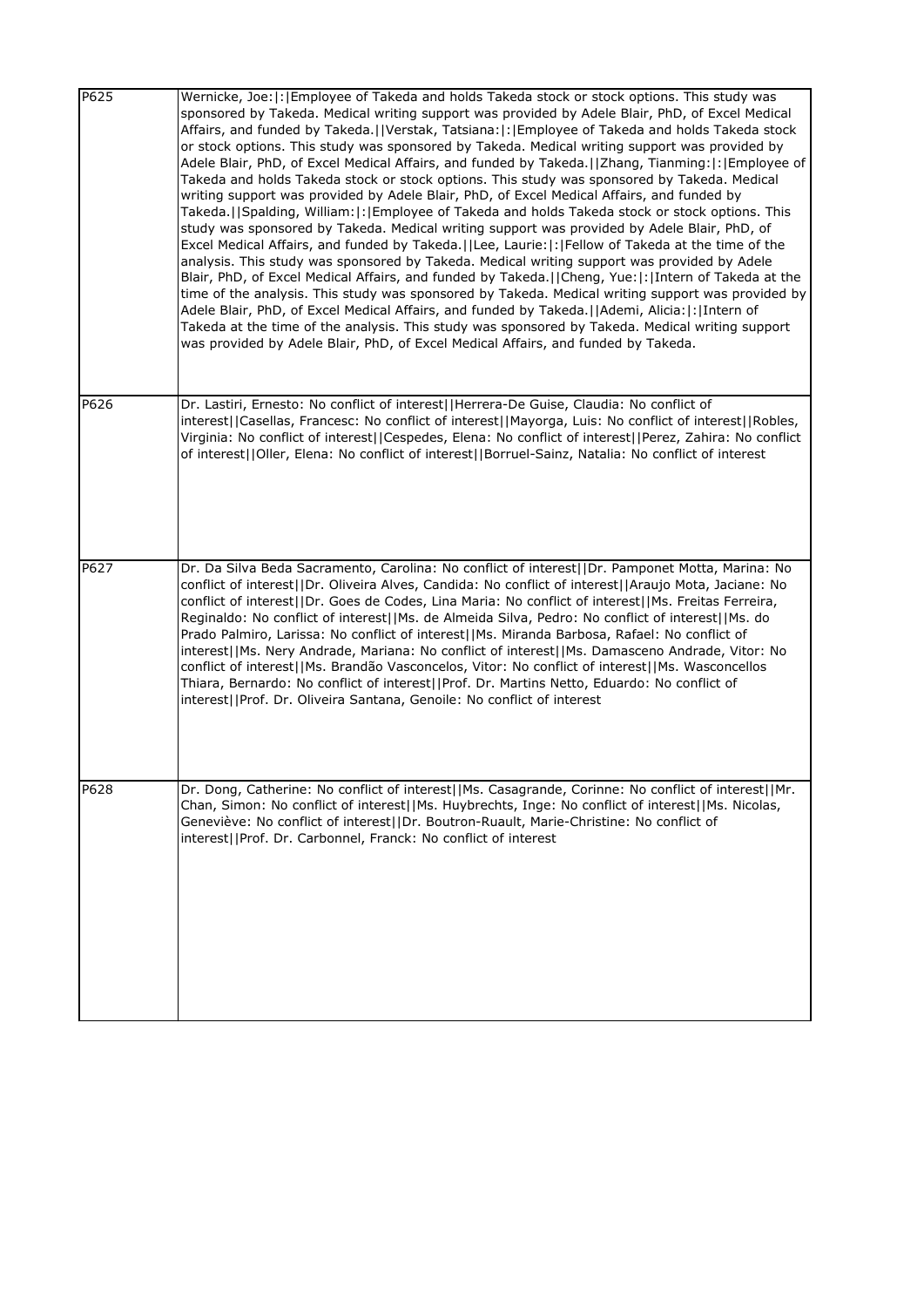| P629 | Gonczi, Lorant: No conflict of interest  Dr. Lakatos, Laszló: No conflict of interest  Dr. Golovics,<br>Petra: No conflict of interest  Dr. Pandur, Tunde: No conflict of interest  Dr. David, Gyula: No<br>conflict of interest  Dr. Erdelyi, Zsuzsanna: No conflict of interest  Dr. Szita, Istvan: No conflict of<br>interest  Prof. Dr. Lakatos, Péter Laszlo: No conflict of interest                                                                 |
|------|------------------------------------------------------------------------------------------------------------------------------------------------------------------------------------------------------------------------------------------------------------------------------------------------------------------------------------------------------------------------------------------------------------------------------------------------------------|
| P630 | Dr. Jayasooriya, Nishani: No conflict of interest  Dr. Ballie, Samantha: No conflict of interest  Dr.<br>Blackwell, Jonathan: No conflict of interest  Dr. Creese, Hanna: No conflict of interest  Prof. Bottle,<br>Robert: No conflict of interest  Prof. Petersen, Irene: No conflict of interest  Prof. Saxena, Sonia:<br>No conflict of interest  Prof. Pollok, Richard C: No conflict of interest                                                     |
| P631 | Mr. Kutschera, Maximilian: No conflict of interest  Mr. Ritschl, Valentin: No conflict of interest  Mr.<br>Berthold, Reichardt: No conflict of interest  Prof. Stamm, Tanja: No conflict of interest  Prof.<br>Kiener, Hans: No conflict of interest  Prof. Maier, Harald: No conflict of interest  Prof. Reinisch,<br>Walter: No conflict of interest  Dr. Benka, Bernhard: No conflict of interest  Prof. Novacek,<br>Gottfried: No conflict of interest |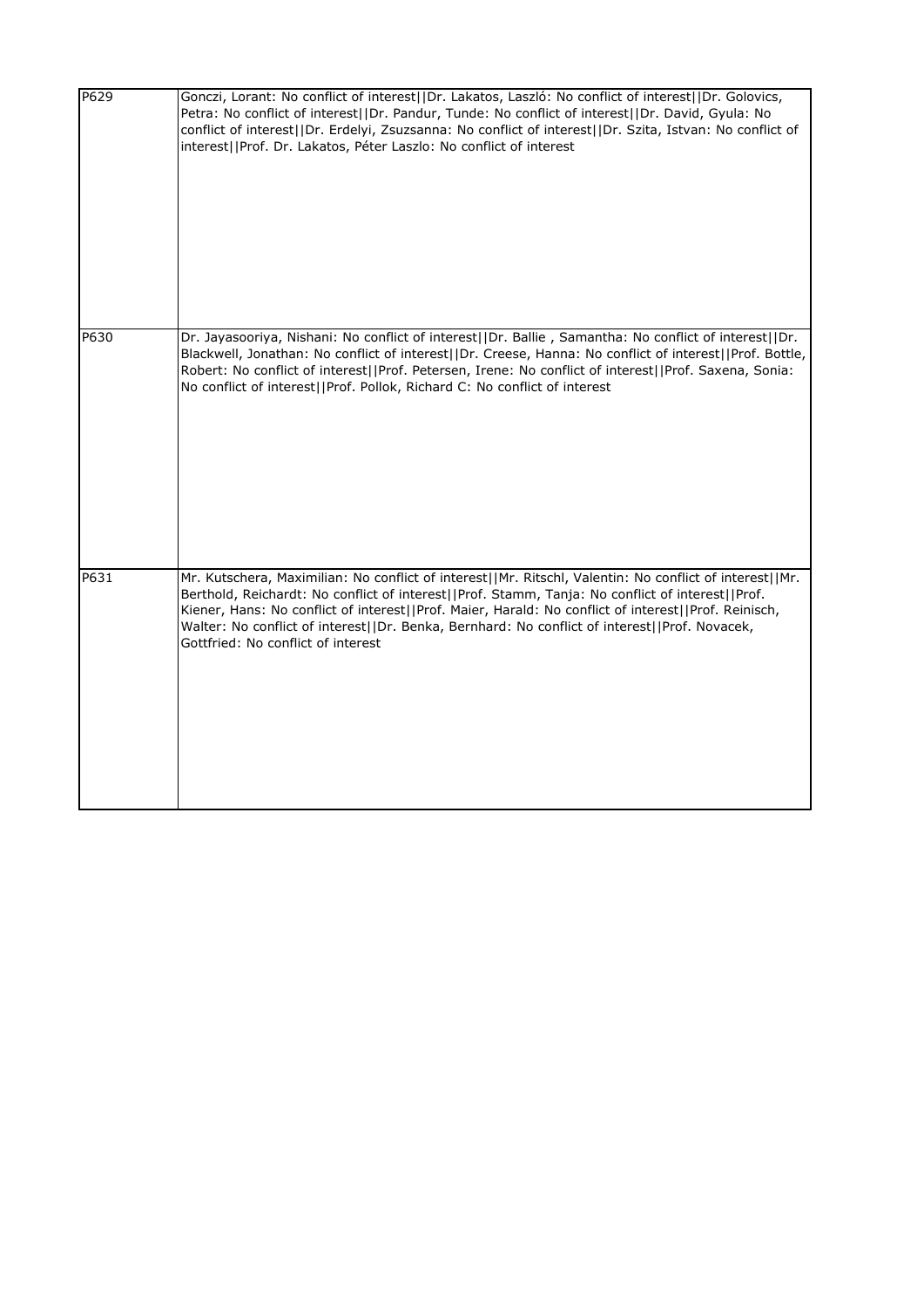| P632 | Prof. Dr. El-Matary, Wael:  :   Wael El-Matary has consulted to Abbvie, Janssen, Merck<br>Pharmaceuticals, has received speaker fees from Abbvie and had investigator-initiated research<br>support from Janssen.   Prof. Witt, Julia: No conflict of interest  Prof. Dr. Bersnstein,<br>Charles:  :   Charles Bernstein has consulted to Abbvie Canada, Amgen Canada, Avir Pharma, Bristol<br>Myers Squibb Canada, Janssen Canada, Pfizer Canada, Roche Canada, Sandoz Canada, Canada,<br>Takeda Canada, Mylan Pharmaceuticals, and has received unrestricted educational grants from<br>Abbvie Canada, Janssen Canada, Pfizer Canada and Takeda Canada. He has been on speaker's<br>bureaus of Abbvie Canada and Takeda Canada, Medtronic Canada, and Janssen Canada. [[Prof. Dr.<br>Jacobson, Kevan:  :   Kevan Jacobson has consulted to Abbvie, Amgen, Janssen, Merck Mylan<br>Pharmaceuticals, has received speaker fees from Abbvie and Janssen and has investigator-initiated<br>research support from Janssen.   Prof. Dr. Mack, David: No conflict of interest  Prof. Dr. Otley,<br>Anthony: No conflict of interest  Dr. Walters, Thomas: : Thomas D Walters has consulted to<br>Abbvie, Amgen, Janssen, Merck, Pfizer; has received speaker fees from Abbvie, Janssen, Ferring,<br>and investigator-initiated research support from Abbvie, and Merck.    Dr. Huynh, Hien:  :  Hien Q.<br>Huynh has consulted Abbvie, has received speaker fees from Abbvie and investigator-initiated<br>research support from Janssen  Dr. deBruyn, Jennifer: : Jennifer deBruyn served as advisory<br>board member for Merck, Abbvie, Janssen, Mylan, and Amgen  Prof. Dr. Griffiths, Anne: :  Anne<br>Griffiths has consulted to Abbvie, Amgen, Bristol Myers Squibb, Janssen, Lilly, Merck, Pfizer; has<br>received speaker fees from Abbvie, Janssen, Nestle, and investigator-initiated research support<br>from Abbvie  Prof. Dr. Benchimol, Eric: : Eric Benchimol has consulted to McKesson Canada. He<br>has acted as a legal consultant for Hoffman La-Roche Limited and Peabody & Arnold LLP for<br>matters unrelated to a medication used to treat inflammatory bowel disease. |
|------|------------------------------------------------------------------------------------------------------------------------------------------------------------------------------------------------------------------------------------------------------------------------------------------------------------------------------------------------------------------------------------------------------------------------------------------------------------------------------------------------------------------------------------------------------------------------------------------------------------------------------------------------------------------------------------------------------------------------------------------------------------------------------------------------------------------------------------------------------------------------------------------------------------------------------------------------------------------------------------------------------------------------------------------------------------------------------------------------------------------------------------------------------------------------------------------------------------------------------------------------------------------------------------------------------------------------------------------------------------------------------------------------------------------------------------------------------------------------------------------------------------------------------------------------------------------------------------------------------------------------------------------------------------------------------------------------------------------------------------------------------------------------------------------------------------------------------------------------------------------------------------------------------------------------------------------------------------------------------------------------------------------------------------------------------------------------------------------------------------------------------------------------------------------------------------------|
| P633 | Dr. Kiasat, Ali: No conflict of interest  Mr. Ekström, Lucas: No conflict of interest  Dr. Marsk,<br>Richard: No conflict of interest  Löf-Granström, Anna: No conflict of interest  Gustafsson, Ulf O: No<br>conflict of interest                                                                                                                                                                                                                                                                                                                                                                                                                                                                                                                                                                                                                                                                                                                                                                                                                                                                                                                                                                                                                                                                                                                                                                                                                                                                                                                                                                                                                                                                                                                                                                                                                                                                                                                                                                                                                                                                                                                                                       |
| P634 | Dr. Kiasat, Ali: No conflict of interest  Dr. Löf Granström, , Anna: No conflict of interest  Dr.<br>Stenberg, Erik: No conflict of interest  Prof. Dr. Gustafsson, Ulf O: No conflict of interest  Dr.<br>Marsk, Richard: No conflict of interest                                                                                                                                                                                                                                                                                                                                                                                                                                                                                                                                                                                                                                                                                                                                                                                                                                                                                                                                                                                                                                                                                                                                                                                                                                                                                                                                                                                                                                                                                                                                                                                                                                                                                                                                                                                                                                                                                                                                       |
| P635 | Lakatos, Laszló: No conflict of interest  Dr. Gonczi, Lorant: No conflict of interest  Golovics, Petra:<br>No conflict of interest  Dr. Pandur, Tunde: No conflict of interest  Dr. David, Gyula: No conflict of<br>interest  Dr. Erdelyi, Zsuzsanna: No conflict of interest  Dr. Szita, Istvan: No conflict of<br>interest  Prof. Dr. Lakatos, Péter Laszlo: No conflict of interest                                                                                                                                                                                                                                                                                                                                                                                                                                                                                                                                                                                                                                                                                                                                                                                                                                                                                                                                                                                                                                                                                                                                                                                                                                                                                                                                                                                                                                                                                                                                                                                                                                                                                                                                                                                                   |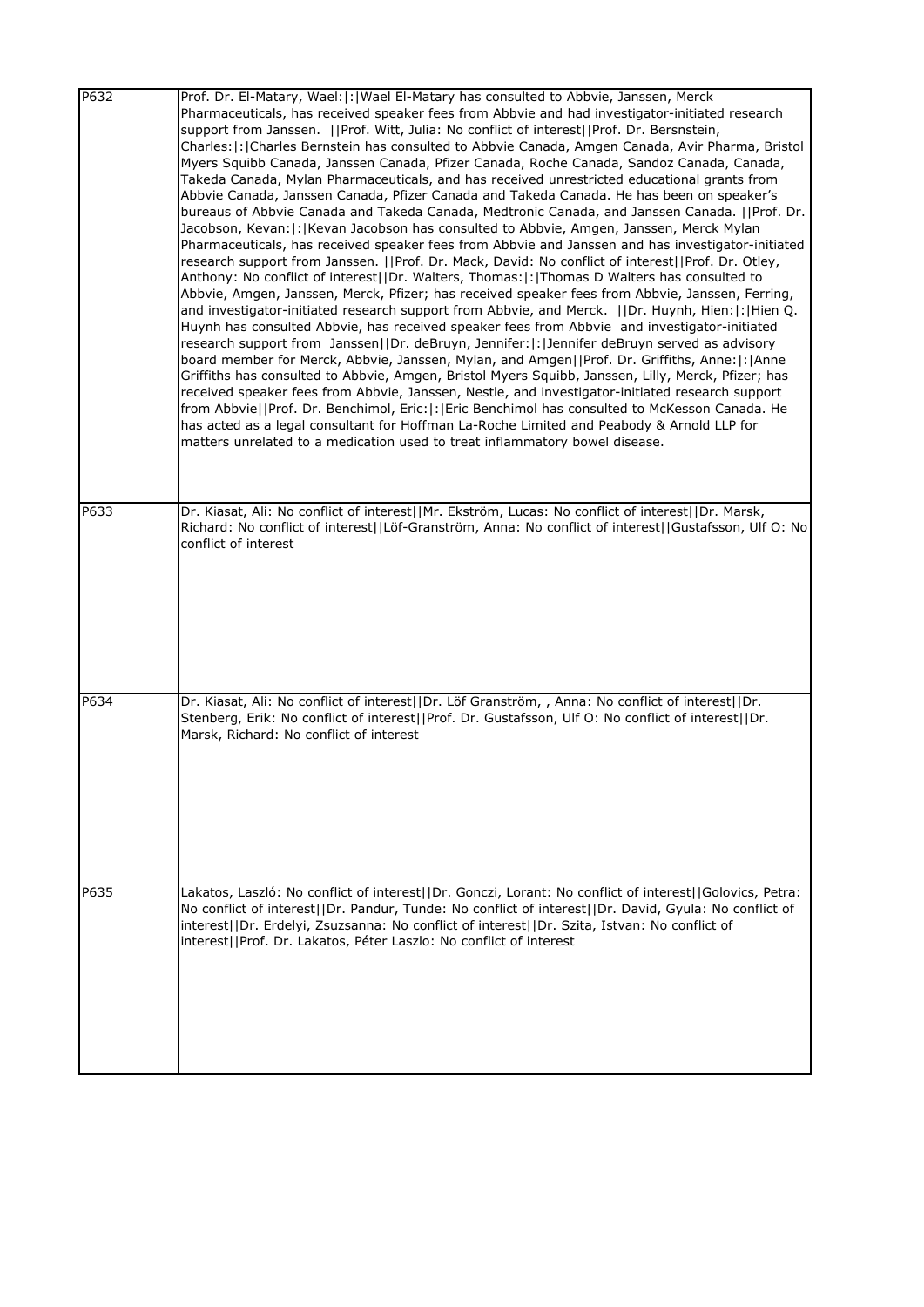| P636 | Mrs. Lund, Charlotte: No conflict of interest  Kristensen, Vendel A.: No conflict of<br>interest  Monstad, Iril L.: No conflict of interest  Solberg, Inger Camilla: No conflict of<br>interest  Hovde, Øistein: No conflict of interest  Huppertz-Hauss, Gert: No conflict of<br>interest  Henriksen, Magne: No conflict of interest  Høie, Ole: No conflict of interest  Bernklev,<br>Tomm: No conflict of interest  Jahnsen, Jørgen: No conflict of interest  Moum, Bjørn: No conflict of<br>interest  Høivik, Marte Lie: No conflict of interest                                                                                                                                                                                                         |
|------|--------------------------------------------------------------------------------------------------------------------------------------------------------------------------------------------------------------------------------------------------------------------------------------------------------------------------------------------------------------------------------------------------------------------------------------------------------------------------------------------------------------------------------------------------------------------------------------------------------------------------------------------------------------------------------------------------------------------------------------------------------------|
| P637 | Dr. Kappelman, Michael: No conflict of interest  Dr. Zhang, Xian: No conflict of interest  Dr. Lewis,<br>James: No conflict of interest  Dr. Melmed, Gil: No conflict of interest  Dr. Siegel, Corey: No<br>conflict of interest  Ms. Cerciello, Emily: No conflict of interest  Dobes, Angela: No conflict of<br>interest  Weaver, Alandra: No conflict of interest  Dr. Weisbein, Laura: No conflict of interest  Dr.<br>Long, Millie: No conflict of interest                                                                                                                                                                                                                                                                                             |
| P638 | Prof. Dr. Kim, Hyun-Soo: No conflict of interest  Mr. Lee, Jung Kuk: No conflict of interest                                                                                                                                                                                                                                                                                                                                                                                                                                                                                                                                                                                                                                                                 |
| P639 | Ms. Dorn-Rasmussen, Maria: No conflict of interest  Mr. Attauabi, Mohamed: No conflict of<br>interest  Mr. Madsen, Gorm Roager: No conflict of interest  Mrs. Wewer, Anne Vibeke: No conflict<br>of interest  Ms. Jansson, Sabine: No conflict of interest  Mr. Knudsen, Mikkel Malham: No conflict<br>of interest  Mr. Wilkens, Rune: No conflict of interest  Mr. Ilvemark, Johan Fredrik Kristoffer<br>Fremberg: No conflict of interest  Mr. Bjerrum, Jacob Wium: No conflict of interest  Mr. Theede,<br>Klaus: No conflict of interest  Mr. Bendtsen, Flemming: No conflict of interest  Mrs. Trine, Boysen:<br>No conflict of interest  Mr. Seidelin, Jakob Benedict: No conflict of interest  Mr. Burisch, Johan<br>Michael: No conflict of interest |
| P640 | Lakatos, Laszló: No conflict of interest  Dr. Gonczi, Lorant: No conflict of interest  Dr. Golovics,<br>Petra: No conflict of interest  Pandur, Tunde: No conflict of interest  Dr. David, Gyula: No conflict<br>of interest  Dr. Erdelyi, Zsuzsanna: No conflict of interest  Dr. Szita, Istvan: No conflict of<br>interest  Prof. Dr. Lakatos, Péter Laszlo: No conflict of interest                                                                                                                                                                                                                                                                                                                                                                       |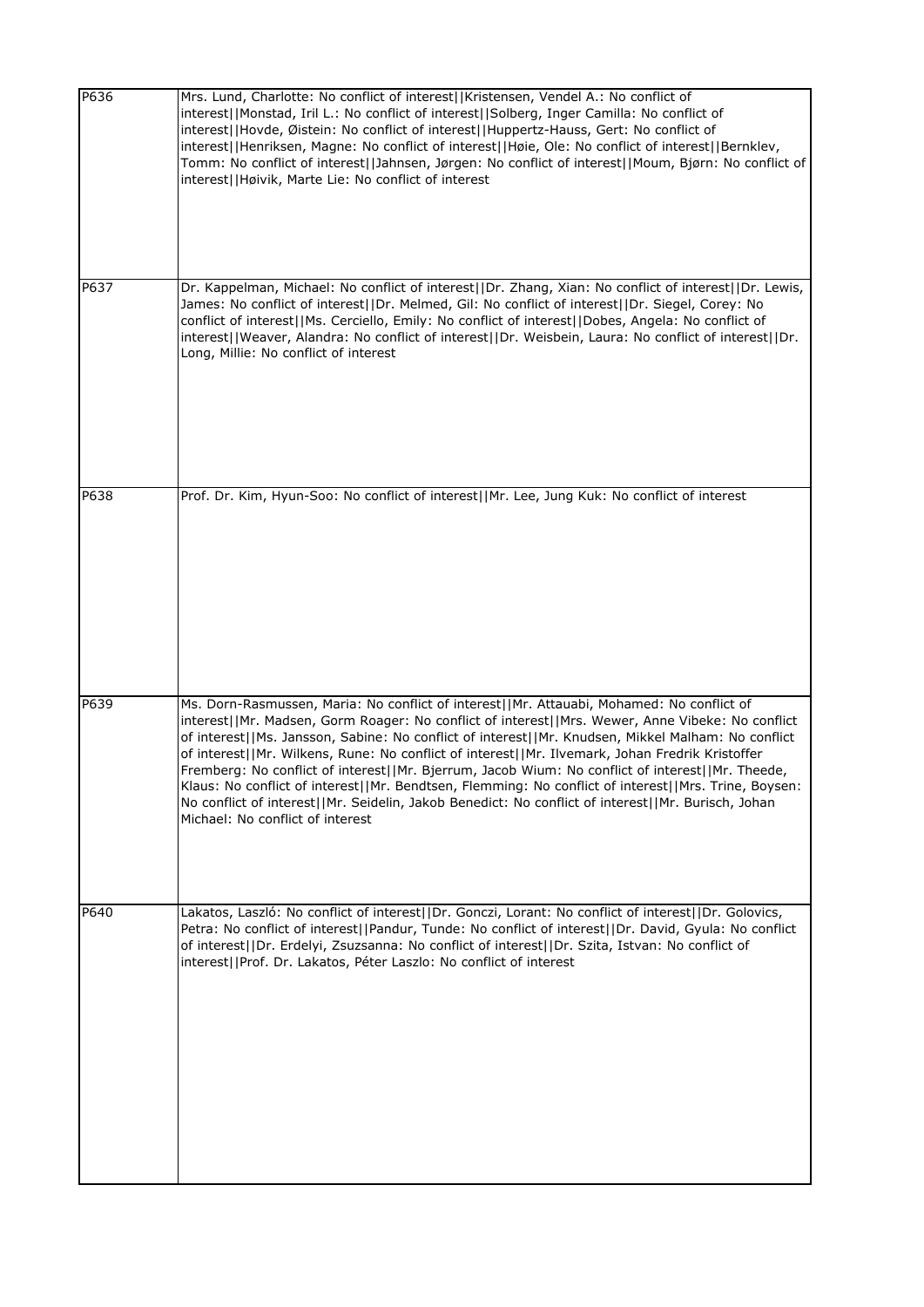| P641 | Dr. Revés, Joana: No conflict of interest  Dr. Abreu, Bárbara: No conflict of interest  Chaparro,<br>María: No conflict of interest  Gisbert, Javier P.: No conflict of interest  Mariangela, Allocca: No<br>conflict of interest  Fiorino, Gionata: No conflict of interest  Barberio, Brigida: No conflict of<br>interest  Zingone, Fabiana: No conflict of interest  Pisani, Anthea: No conflict of interest  Cassar,<br>David: No conflict of interest  Michalopoulos, George: No conflict of interest  Mantzaris,<br>Gerassimos: No conflict of interest  Mountaki, Katerina: No conflict of interest  Koutroubakis,<br>Ioannis: No conflict of interest  Karmiris, Konstantinos: No conflict of interest  Katsanos,<br>Konstantinos: No conflict of interest  Duricova, Dana: No conflict of interest  Burisch, Johan: No<br>conflict of interest  Madsen, Gorm Roager: No conflict of interest  Maaser, Christian: No conflict of<br>interest  Naila, Arebi: No conflict of interest  Orfanoudaki, Eleni: No conflict of interest  Milivojevic,<br>Vladimir: No conflict of interest  Buisson, Anthony: No conflict of interest  Avedano, Luisa: No<br>conflict of interest  Leone, Salvo: No conflict of interest  Torres, Joana: No conflict of<br>interest  Ellul, Pierre: No conflict of interest |
|------|--------------------------------------------------------------------------------------------------------------------------------------------------------------------------------------------------------------------------------------------------------------------------------------------------------------------------------------------------------------------------------------------------------------------------------------------------------------------------------------------------------------------------------------------------------------------------------------------------------------------------------------------------------------------------------------------------------------------------------------------------------------------------------------------------------------------------------------------------------------------------------------------------------------------------------------------------------------------------------------------------------------------------------------------------------------------------------------------------------------------------------------------------------------------------------------------------------------------------------------------------------------------------------------------------------------|
| P642 | Farrag, Karima:  :   Personal fees from Immundiagnostik AG, Janssen Cilag GmbH, Vifor Pharma<br>AG.  Mr. Woldeab, Jonathan: No conflict of interest  Prof. Dr. Stein, Jürgen Michael: : Consulting:<br>Abbvie, Bristol Myers Squibb, Dr Schär, Falk, Ferring, Fresenius Kabi, Immundiagnostik, Janssen,<br>Medice, MSD, Pfizer, Pharmacosmos, Shire, Takeda, Thermofisher, Vifor. Board member: Abbvie,<br>Bristol Myers Squibb, Dr Schär, Ferring, Fresenius Kabi, Immundiagnostik, Janssen, MSD, NPS,<br>Pharmacosmos, Takeda, Vifor and Shield. Lecturing fees: Vifor Pharma   Aksan,<br>Aysegül:  :   Consultancy, research funding: Immundiagnostik AG and Vifor Pharma.                                                                                                                                                                                                                                                                                                                                                                                                                                                                                                                                                                                                                                |
| P643 | Dr. Chhibba, Tarun: No conflict of interest  Frolkis, Alex: No conflict of interest  Ma, Christopher:<br>No conflict of interest                                                                                                                                                                                                                                                                                                                                                                                                                                                                                                                                                                                                                                                                                                                                                                                                                                                                                                                                                                                                                                                                                                                                                                             |
| P644 | Dr. Aratari, Annalisa: No conflict of interest  Dr. Scribano, Maria Lia: : advisory board and/or<br>lecture fees from AbbVie, Janssen, Pfizer, and Takeda.   Dr. Baccolini, Valentina: No conflict of<br>interest  Dr. Pugliese, Daniela: : speaker fees from Takeda, Pfizer, Janssen.  Dr. De Biasio,<br>Fabiola: No conflict of interest  Dr. Verna, Serena: No conflict of interest  Dr. Morretta, Chiara: No<br>conflict of interest  Dr. Armuzzi, Alessandro: : Consultant: AbbVie, Allergan, Amgen, Arena,<br>Biogen, Bristol-Myers Squibb, Celgene, Celltrion, Eli-Lilly, Ferring, Galapagos, Gilead, Janssen,<br>MSD, Mylan, Pfizer, Roche, Samsung Bioepis, Sandoz, Takeda  Lecture fees: AbbVie, Amgen,<br>Arena, Biogen, Bristol-Myers Squibb, Ferring, Galapagos, Gilead, Janssen, MSD, Mitsubishi Tanabe,<br>Novartis, Pfizer, Roche, Samsung Bioepis, Sandoz, Takeda, Tigenix  Research grants: MSD, Pfizer,<br>Takeda  Festa, Stefano: : advisory board for Janssen Cilag. Consultancy fees and/or educational<br>grants from Takeda, So.Far, Abbvie, Zambon.   Dr. Papi, Claudio: :  consultancy fees and/or<br>educational grants from Abbvie, MSD, Takeda, Pfizer, Janssen-Cilag, Sandoz, Chiesi, Sofar, Ferring<br>and Zambon.                                                            |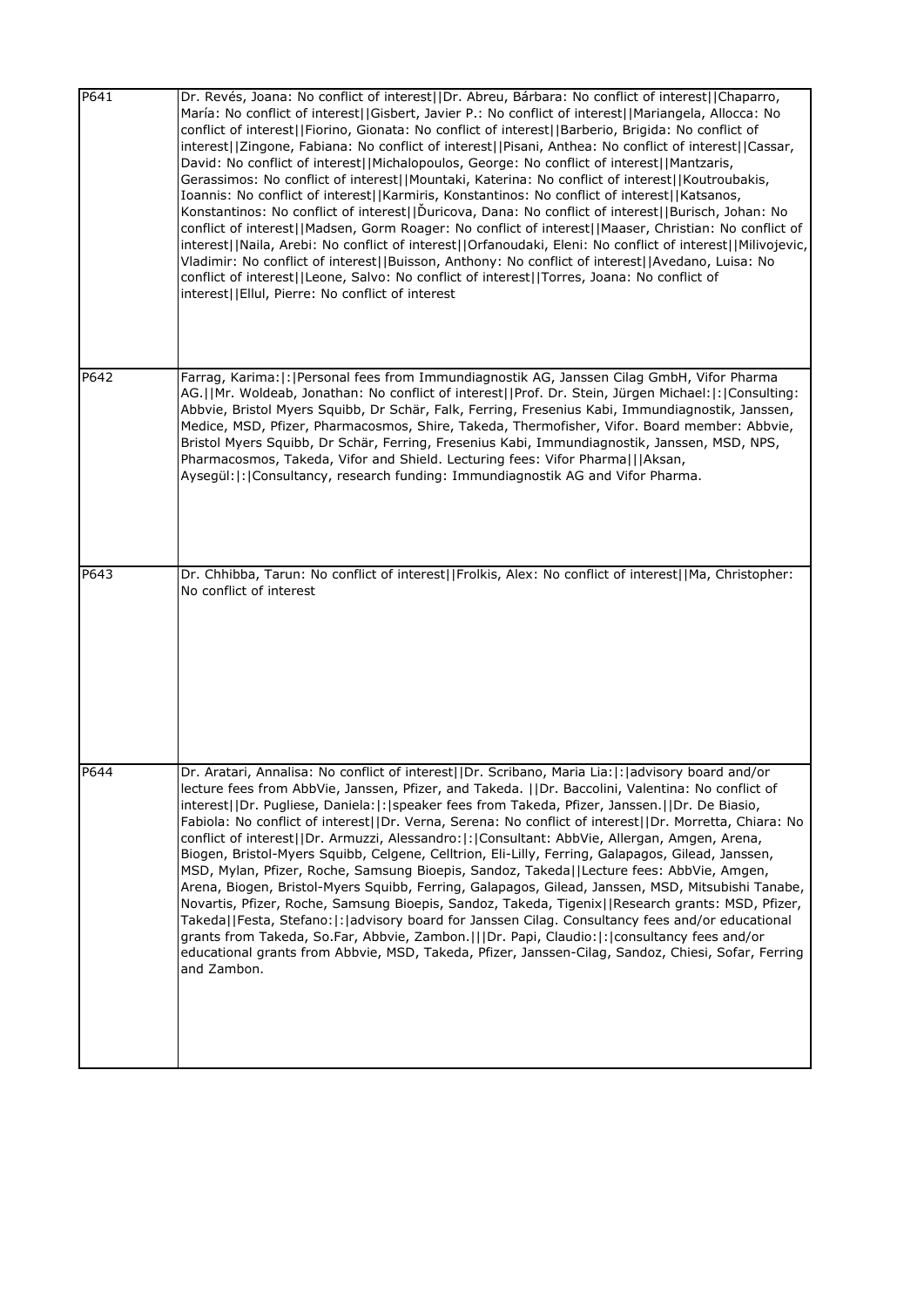| P645 | Dr. Müller, Katalin: No conflict of interest  Dr. Bajzat, Dorina: No conflict of interest  Dr. László,<br>Sasi-Szabó: No conflict of interest                                                                                                                                                                                                                                                                                                                                                                                                                                                                                                                                                                                                                                                                                                                                                                                                                                                                                                                                                                                                                                                                                                                                                                                                                                                                                                                                                                          |
|------|------------------------------------------------------------------------------------------------------------------------------------------------------------------------------------------------------------------------------------------------------------------------------------------------------------------------------------------------------------------------------------------------------------------------------------------------------------------------------------------------------------------------------------------------------------------------------------------------------------------------------------------------------------------------------------------------------------------------------------------------------------------------------------------------------------------------------------------------------------------------------------------------------------------------------------------------------------------------------------------------------------------------------------------------------------------------------------------------------------------------------------------------------------------------------------------------------------------------------------------------------------------------------------------------------------------------------------------------------------------------------------------------------------------------------------------------------------------------------------------------------------------------|
| P646 | Dr. Abreu, Nélia: No conflict of interest  Dr. Oliveira, António: No conflict of interest  Dr. Morna,<br>Henrique: No conflict of interest  Dr. Jasmins, Luís: No conflict of interest                                                                                                                                                                                                                                                                                                                                                                                                                                                                                                                                                                                                                                                                                                                                                                                                                                                                                                                                                                                                                                                                                                                                                                                                                                                                                                                                 |
| P647 | Dr. Mahajna, Hussein: No conflict of interest  Dr. Verstockt, Bram: : - Research support from<br>Speaker's fees from Abbvie, Biogen, Chiesi, Falk, Ferring, Galapagos, Janssen,<br>Pfizer.  -<br>MondayNightIBD, MSD, Pfizer, R-Biopharm, Takeda and Truvion. -<br>Consultancy fees from<br>Alimentiv, Applied Strategic, Atheneum, Bristol Myers Squibb, Guidepont, Ipsos, Janssen,<br>Progenity, Sandoz, Sosei Heptares and Takeda.     Dr. Bergemalm, Daniel: No conflict of<br>interest  Prof. Castiglione, Fabiana: No conflict of interest  Dr. Rodríguez-Moranta, Francisco: No<br>conflict of interest  Dr. Vincenzo Savarino, Edoardo: No conflict of interest  Prof. Hoentjen, Frank:<br>No conflict of interest  Prof. Bessissow, Talat: No conflict of interest  Dr. Pokryszka, Jagoda: No<br>conflict of interest  Dr. Cremer, Anneline: No conflict of interest  Prof. Eder, Piotr: No conflict of<br>interest  Dr. Truyens, Marie: No conflict of interest  Dr. Yershalmy-Feler, Anat: No conflict of<br>interest  Dr. García, María José: No conflict of interest  Prof. Kopylov, Uri: No conflict of interest                                                                                                                                                                                                                                                                                                                                                                                         |
| P648 | Ms. Martinho-Grueber, Maude: No conflict of interest  Dr. Kapoglou, Ioannis: No conflict of<br>interest  Dr. Bravo, Francisco: No conflict of interest  Dr. Sarraj, Riad: No conflict of interest  Dr.<br>Benz, Eileen: No conflict of interest  Dr. Restellini, Sophie: No conflict of interest  Dr. Biedermann,<br>Luc:  :   consulting/advisory board from Abbvie, MSD, Vifor, Falk, Esocap, Calypso, Ferring, Pfizer,<br>Shire, Takeda, Janssen, Ewopharma  Prof. Dr. Rogler, Gerhard: : Consulting for Abbvie, Augurix,<br>BMS, Boehringer, Calypso, 41 Celgene, FALK, Ferring, Fisher, Genentech, Gilead, Janssen, MSD,<br>Novartis, Pfizer, Phadia, Roche, UCB, Takeda, Tillots, Vifor, Vital Solutions and Zeller;   speaker's<br>honoraria from Astra Zeneca, Abbvie, FALK, Janssen, MSD, Pfizer, Phadia, Takeda, Tillots, UCB,<br>Vifor and Zeller educational grants and research grants from Abbvie, Ardeypharm, Augurix,<br>Calypso, FALK, Flamentera, MSD, Novartis, Pfizer, Roche, Takeda, Tillots, UCB and Zeller.  Prof.<br>Dr. Vavricka, Stephan R.: No conflict of interest  Prof. Dr. Schoepfer, Alain: No conflict of<br>interest  Dr. Maillard, Michel: No conflict of interest  Prof. Dr. Michetti, Pierre: No conflict of<br>interest  Dr. Brunner, Felix: No conflict of interest  Dr. Clair, Carole: No conflict of interest  Mr.<br>Barry, Mamadou Pathé: No conflict of interest  Prof. Dr. Von Kaenel, Roland: No conflict of<br>interest  Dr. Juillerat, Pascal: No conflict of interest |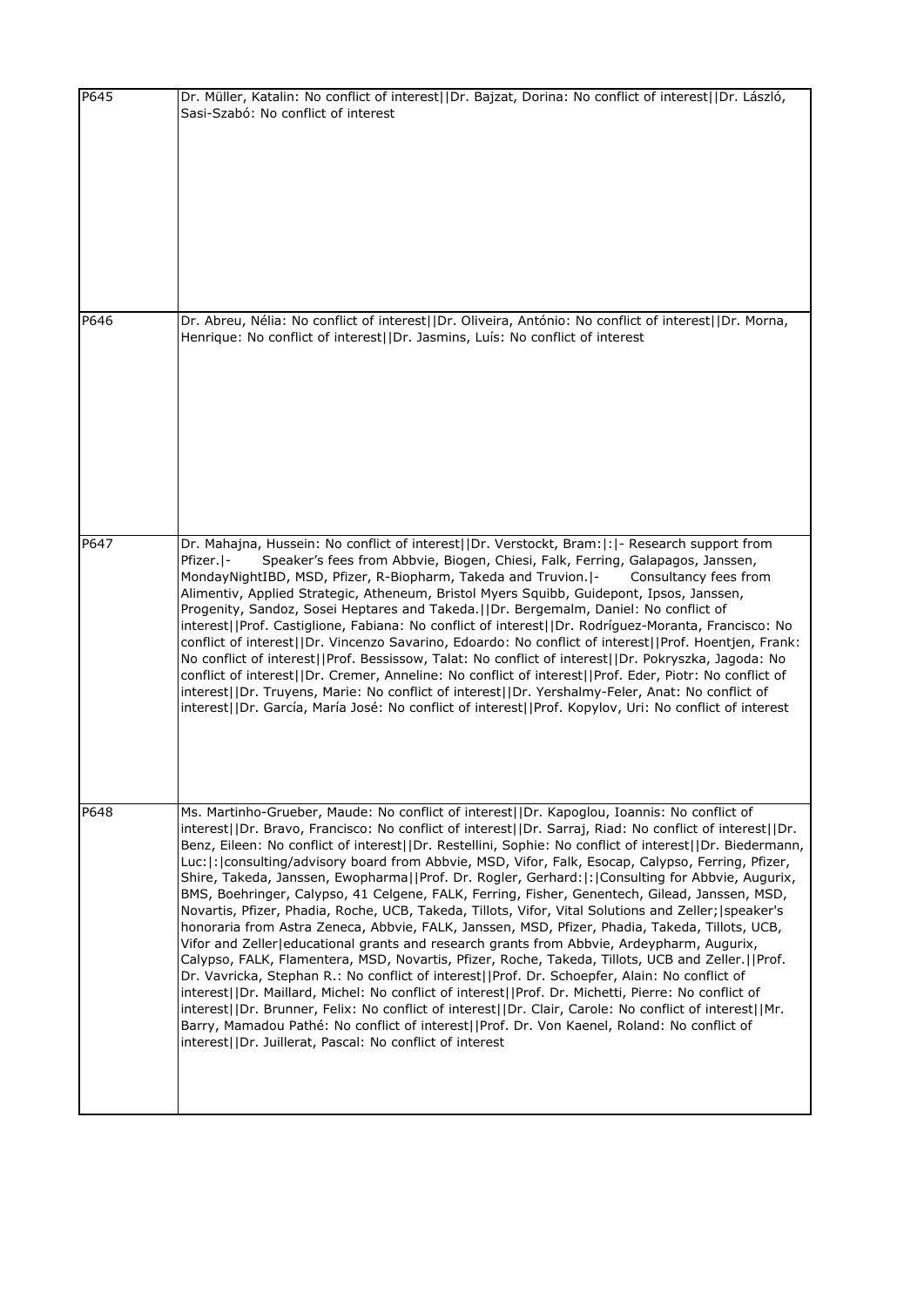| P649 | Dr. Attauabi, Mohamed: No conflict of interest  Prof. Dr. Dahlerup, Jens Frederik: No conflict of<br>interest  Dr. Poulsen, Anja: No conflict of interest  Dr. Hansen, Malte Rosager: No conflict of<br>interest  Dr. Vester-Andersen, Marianne Kajbæk: No conflict of interest  Dr. Eraslan, Sule: No<br>conflict of interest  Dr. Prahm, August Pilegaard: No conflict of interest  Dr. Pedersen, Natalia: No<br>conflict of interest  Dr. Larsen, Lone: No conflict of interest  Prof. Dr. Jess, Tine: No conflict of<br>interest  Dr. Neumann, Anders: No conflict of interest  Prof. Haderslev, Kent V: No conflict of<br>interest  Dr. Molazahi, Akbar: No conflict of interest  Dr. Lødrup, Anders Berg: No conflict of<br>interest  Dr. Glerup, Henning: No conflict of interest  Dr. Oppfeldt, Asser Mathiassen: No conflict<br>of interest  Dr. Jensen, Michael Dam: No conflict of interest  Dr. Theede, Klaus: No conflict of<br>interest  Dr. Kiszka-Kanowitz, Marianne: No conflict of interest  Dr. Seidelin, Jakob Benedict: No<br>conflict of interest  Dr. Burisch, Johan: No conflict of interest |
|------|----------------------------------------------------------------------------------------------------------------------------------------------------------------------------------------------------------------------------------------------------------------------------------------------------------------------------------------------------------------------------------------------------------------------------------------------------------------------------------------------------------------------------------------------------------------------------------------------------------------------------------------------------------------------------------------------------------------------------------------------------------------------------------------------------------------------------------------------------------------------------------------------------------------------------------------------------------------------------------------------------------------------------------------------------------------------------------------------------------------------|
| P650 | Mr. Creemers, Rob: No conflict of interest  Mrs. van der Horst, Danielle: No conflict of<br>interest  Mrs. Raats, Ilse: No conflict of interest  Dr. Romberg-Camps, Mariëlle: No conflict of<br>interest  Mr. Scherpenzeel, Menne: No conflict of interest  Dr. van Bodegraven, Adriaan: No<br>conflict of interest                                                                                                                                                                                                                                                                                                                                                                                                                                                                                                                                                                                                                                                                                                                                                                                                  |
| P652 | Dr. Umar, Dr Nosheen: No conflict of interest  Dr. Harvey, Phil: No conflict of interest  Dr. King,<br>Dominic: No conflict of interest  Dr. Chandan, Joht: No conflict of interest  Dr. Adderley, Nicola:<br>No conflict of interest  Dr. Nirantharakumar, krishnarajah: No conflict of interest  Dr. Trudgill,<br>Nigel: No conflict of interest                                                                                                                                                                                                                                                                                                                                                                                                                                                                                                                                                                                                                                                                                                                                                                   |
| P653 | Dr. Agrawal, Manasi:  :   MA is supported by the National Institute of Diabetes and Digestive and<br>Kidney Diseases (K23DK129762-01).   Ms. Christensen, Heidi: No conflict of interest  Dr. Bøgsted,<br>Martin: No conflict of interest  Prof. Dr. Colombel, Jean-Frederic: : JFC reports receiving research<br>grants from AbbVie, Janssen Pharmaceuticals and Takeda; receiving payment for lectures from<br>AbbVie, Amgen, Allergan, Inc. Ferring Pharmaceuticals, Shire, and Takeda; receiving consulting<br>fees from AbbVie, Amgen, Arena Pharmaceuticals, Boehringer Ingelheim, Bristol Myers Squibb,<br>Celgene Corporation, Eli Lilly, Ferring Pharmaceuticals, Galmed Research, Glaxo Smith Kline,<br>Geneva, Iterative Scopes, Janssen Pharmaceuticals, Kaleido Biosciences, Landos, Otsuka, Pfizer,<br>Prometheus, Sanofi, Takeda, TiGenix,; and hold stock options in Intestinal Biotech Development,<br>supported by Mount Sinai (New York) SUCCESS fund.   Prof. Dr. Jess, Tine: No conflict of<br>interest  Dr. Allin, Kristine: No conflict of interest                                           |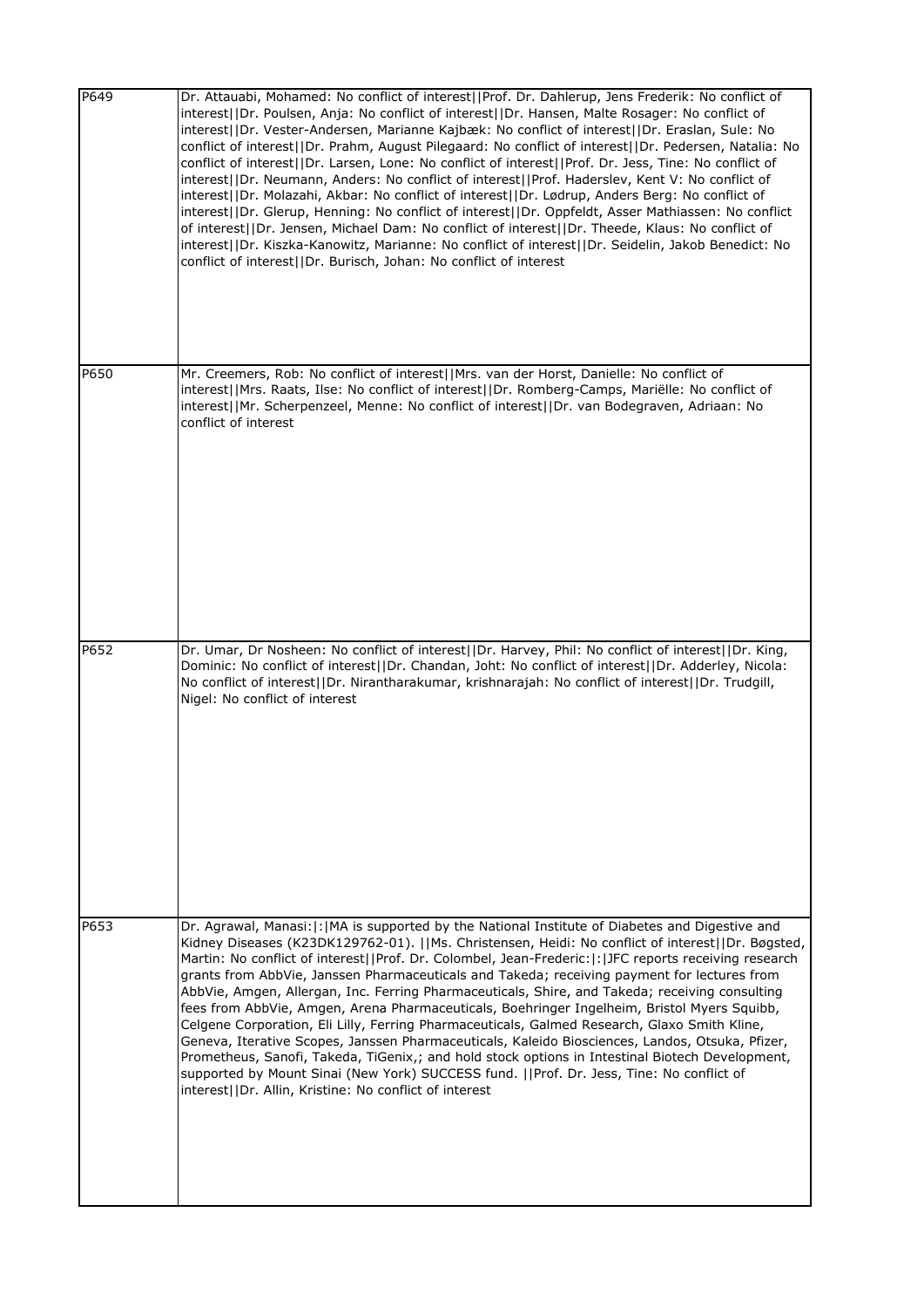| P654 | Dr. González Muñoza, Carlos: No conflict of interest  Dr. Calafat, Margalida: No conflict of<br>interest  Dr. Gisbert, Javier Perez: No conflict of interest  Dr. Iglesias, Eva: No conflict of<br>interest  Dr. Minguez, Miguel: No conflict of interest  Sicilia, Beatriz: No conflict of interest  Dr.<br>Esteve, Maria: No conflict of interest  Dr. Gomollon, Fernando: No conflict of interest  Dr. Calvet,<br>Xavier: No conflict of interest  Dr. Ricart, Elena: No conflict of interest  Dr. Carpio, Daniel: No<br>conflict of interest  Dr. Rivero, Montserrat: No conflict of interest  Dr. Lopez-Sanroman, Antonio:<br>No conflict of interest  Dr. Marquez, Lucia: No conflict of interest  Dr. Nos, Pilar: No conflict of<br>interest  Dr. Cabriada, Jose Luis: No conflict of interest  Dr. Guardiola, Jordi: No conflict of<br>interest  Dr. Garcia-Sepulcre, Mari Fe: No conflict of interest  Dr. Garcia-Lopez, Santiago: No<br>conflict of interest  Dr. Lorente Poyatos, Rufo: No conflict of interest  Dr. Taxonera, Carlos: No<br>conflict of interest  Dr. Barrio Andres, Jesus: No conflict of interest  Dr. Vera, Isabel: No conflict of<br>interest  Dr. Domenech, Eugeni: No conflict of interest  Dr. Garcia-Planella, Esther: No conflict of<br>interest                                  |
|------|------------------------------------------------------------------------------------------------------------------------------------------------------------------------------------------------------------------------------------------------------------------------------------------------------------------------------------------------------------------------------------------------------------------------------------------------------------------------------------------------------------------------------------------------------------------------------------------------------------------------------------------------------------------------------------------------------------------------------------------------------------------------------------------------------------------------------------------------------------------------------------------------------------------------------------------------------------------------------------------------------------------------------------------------------------------------------------------------------------------------------------------------------------------------------------------------------------------------------------------------------------------------------------------------------------------------|
| P655 | Dr. Agrawal, Manasi:  :   MA is supported by the National Institute of Diabetes and Digestive and<br>Kidney Diseases (K23DK129762-01).   Dr. Allin, Kristine: No conflict of interest  Mr. Iversen,<br>Aske: No conflict of interest  Dr. Mehandru, Saurabh: : SM reports receiving research grants from<br>Takeda Pharmaceuticals, Landos and Genentech Inc.; receiving payment for lectures from Takeda<br>and Morphic; consulting fees from Takeda, Morphic and Bristol Myers Squibb; supported by Mount<br>Sinai (New York) SUCCESS fund.   Prof. Colombel, Jean-Frederic: : JFC reports receiving research<br>grants from AbbVie, Janssen Pharmaceuticals and Takeda; receiving payment for lectures from<br>AbbVie, Amgen, Allergan, Inc. Ferring Pharmaceuticals, Shire, and Takeda; receiving consulting<br>fees from AbbVie, Amgen, Arena Pharmaceuticals, Boehringer Ingelheim, Bristol Myers Squibb,<br>Celgene Corporation, Eli Lilly, Ferring Pharmaceuticals, Galmed Research, Glaxo Smith Kline,<br>Geneva, Iterative Scopes, Janssen Pharmaceuticals, Kaleido Biosciences, Landos, Otsuka, Pfizer,<br>Prometheus, Sanofi, Takeda, TiGenix,; hold stock options in Intestinal Biotech Development; and<br>supported by Mount Sinai (New York) SUCCESS fund.   Prof. Jess, Tine: No conflict of interest |
| P656 | Dr. Madsen, Gorm Roager: No conflict of interest  Dr. Bertl, Kristina: No conflict of interest  Prof.<br>Stavropoulos, Andreas: No conflict of interest  Dr. Burisch, Johan: No conflict of interest                                                                                                                                                                                                                                                                                                                                                                                                                                                                                                                                                                                                                                                                                                                                                                                                                                                                                                                                                                                                                                                                                                                   |
| P657 | Dr. González Muñoza, Carlos: No conflict of interest  Mrs. Gely, Cristina: No conflict of interest  Dr.<br>Teller, Marta: No conflict of interest  Dr. Mombiela, Antonio: No conflict of interest  Dr. Roig,<br>Cristina: No conflict of interest  Mr. Lopez-Faba, Alberto: No conflict of interest  Dr. Bertoletti,<br>Federico: No conflict of interest  Dr. Gordillo, Jordi: No conflict of interest  Dr. Garcia-Planella,<br>Esther: No conflict of interest                                                                                                                                                                                                                                                                                                                                                                                                                                                                                                                                                                                                                                                                                                                                                                                                                                                       |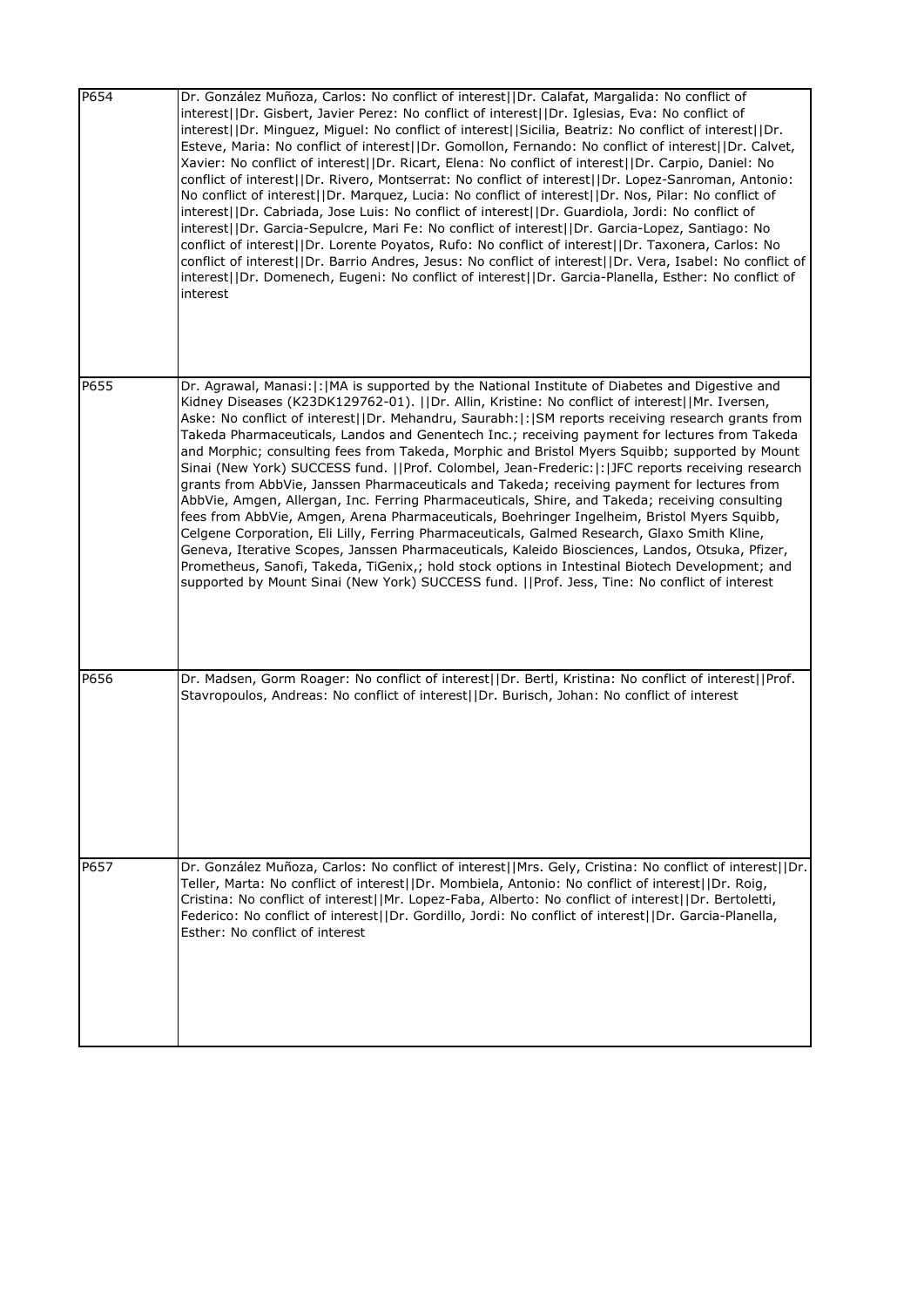| P658 | Gonczi, Lorant: No conflict of interest  Dr. Lakatos, Laszló: No conflict of interest  Dr. Golovics,<br>Petra: No conflict of interest  Dr. Pandur, Tunde: No conflict of interest  Dr. David, Gyula: No<br>conflict of interest  Dr. Erdelyi, Zsuzsanna: No conflict of interest  Dr. Szita, Istvan: No conflict of<br>interest  Prof. Dr. Lakatos, Péter Laszlo: No conflict of interest |
|------|--------------------------------------------------------------------------------------------------------------------------------------------------------------------------------------------------------------------------------------------------------------------------------------------------------------------------------------------------------------------------------------------|
| P659 | Mr. Klomberg, Renz: No conflict of interest  Ms. Joling, Anne-Ruth: No conflict of interest  Mr. te<br>Groen, Maarten: No conflict of interest  Dr. Kuijpers, Chantal: No conflict of interest  Prof. Dr.<br>Escher, Hankje: No conflict of interest  Prof. Dr. Nagtegaal, Iris: No conflict of interest  Dr. de<br>Ridder, Lissy: No conflict of interest                                 |
| P660 | Dr. Liu, Eleanor: No conflict of interest  Mr. Jatale, Raj: No conflict of interest  Dr. Farraye,<br>Jennifer: No conflict of interest  Dr. Cannon, Rachel: No conflict of interest  Dr. Woodhams,<br>Elisabeth: No conflict of interest  Dr. Farraye, Francis: No conflict of interest  Prof. Limdi, Jimmy<br>K: No conflict of interest                                                  |
| P661 | Ms. Widbom, Lovisa: No conflict of interest  Ms. Fahlander, Snöfrid: No conflict of interest  Dr.<br>Stefansson, Kristina: No conflict of interest  Dr. Karling, Pontus: No conflict of interest  Dr.<br>Hultdin, Johan: No conflict of interest                                                                                                                                           |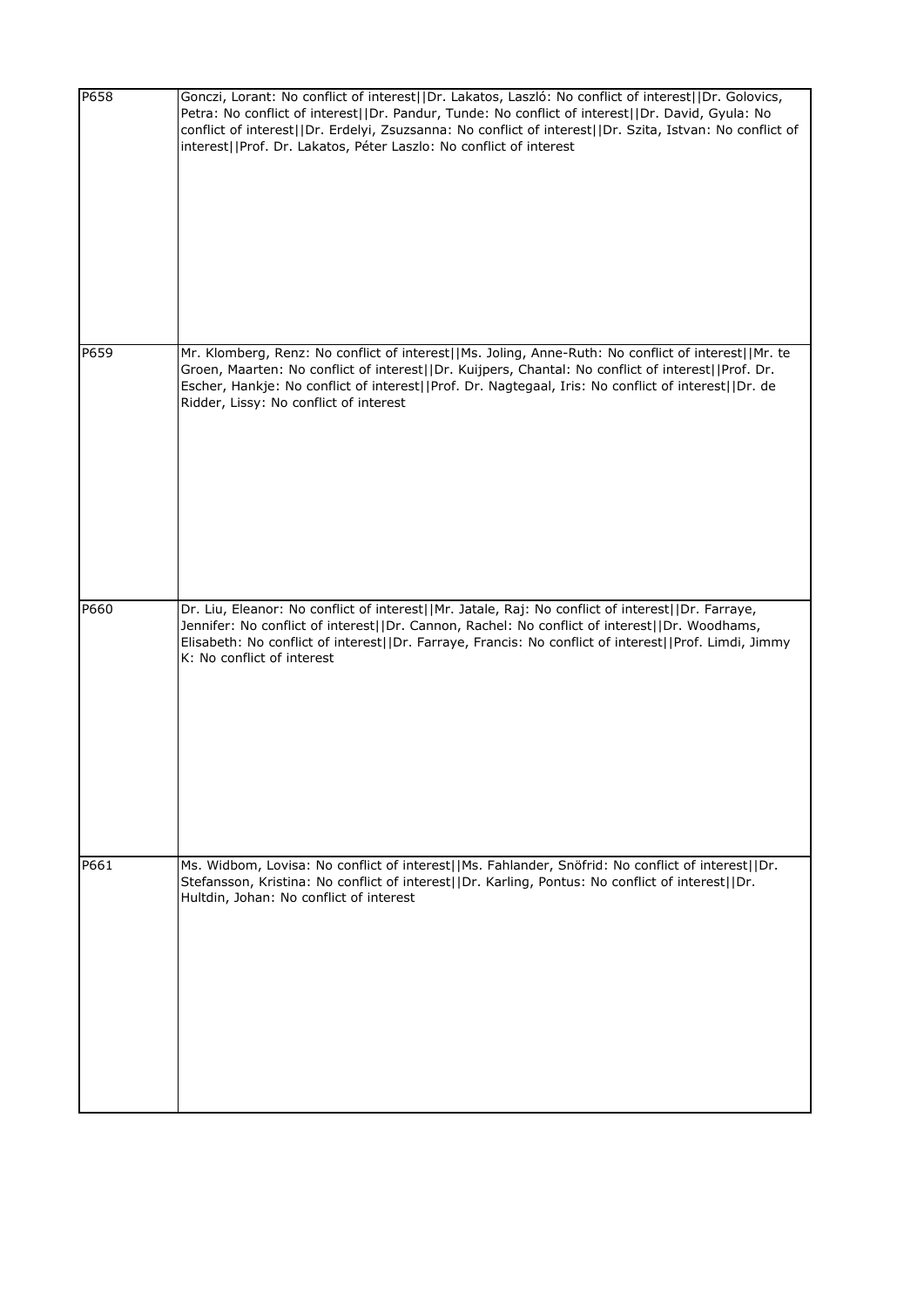| P662 | Ms. Heuthorst, Lianne: No conflict of interest  Ms. Harbech, Houda: No conflict of interest  Ms.<br>Snijder, Anne: No conflict of interest  Dr. Mookhoek, Aart: No conflict of interest  Prof. Dr.<br>D'Haens, Geert: No conflict of interest  Prof. Dr. Vermeire, Severine: No conflict of interest  Prof.<br>Dr. D'Hoore, Andre: No conflict of interest  Prof. Dr. Bemelman, Willem: No conflict of interest  Dr.<br>Buskens, Christianne: No conflict of interest                                                                                                                                                                                                                                                                                                                                                                                                                                                                                                                                                                                                                                                                                                                                                                                                                                                                      |
|------|--------------------------------------------------------------------------------------------------------------------------------------------------------------------------------------------------------------------------------------------------------------------------------------------------------------------------------------------------------------------------------------------------------------------------------------------------------------------------------------------------------------------------------------------------------------------------------------------------------------------------------------------------------------------------------------------------------------------------------------------------------------------------------------------------------------------------------------------------------------------------------------------------------------------------------------------------------------------------------------------------------------------------------------------------------------------------------------------------------------------------------------------------------------------------------------------------------------------------------------------------------------------------------------------------------------------------------------------|
| P663 | Dr. Brenner, Erica: No conflict of interest  Dr. Zhang, Xian: No conflict of interest  Dr. Agrawal,<br>Manasi: No conflict of interest  Dr. Ungaro, Ryan: :   Ryan Ungaro has served as an advisory board<br>member or consultant for AbbVie, Bristol Myers Squibb, Janssen, Pfizer, and Takeda. He receives<br>research support from AbbVie, Boehringer Ingelheim, Eli Lilly, and Pfizer.     Dr. Colombel, Jean-<br>Frederic:  :  Jean-Frederic Colombel reports receiving research grants from AbbVie, Janssen<br>Pharmaceuticals and Takeda; receiving payment for lectures from AbbVie, Amgen, Allergan, Inc.<br>Ferring Pharmaceuticals, Shire, and Takeda; receiving consulting fees from AbbVie, Amgen, Arena<br>Pharmaceuticals, Boehringer Ingelheim, BMS, Celgene Corporation, Eli Lilly, Ferring<br>Pharmaceuticals, Galmed Research, Genentech, Glaxo Smith Kline, Janssen Pharmaceuticals,<br>Kaleido Biosciences, Imedex, Immunic, Iterative Scopes, Merck, Microba, Novartis, PBM Capital,<br>Pfizer, Sanofi, Takeda, TiGenix, Vifor; and holds stock options in Intestinal Biotech<br>Development.  Dr. Kappelman, Michael: : Michael Kappelman has consulted for AbbVie, Janssen,<br>Pfizer, Eli Lilly, and Takeda, is a shareholder in Johnson & Johnson, and has received research<br>support from AbbVie and Janssen. |
| P664 | Prof. Dr. Kim, Do Hyun: No conflict of interest  Prof. Dr. Cho, Soo Ick: No conflict of interest                                                                                                                                                                                                                                                                                                                                                                                                                                                                                                                                                                                                                                                                                                                                                                                                                                                                                                                                                                                                                                                                                                                                                                                                                                           |
| P665 | Ms. Adriaans, Greetje: No conflict of interest  Mrs. Hendrix, Evelien M B: No conflict of<br>interest  Mr. Creemers, Rob: No conflict of interest  Ms. Janssen, Laura: No conflict of<br>interest  Ms. Demers, Karlijn: No conflict of interest  Mr. Rezazadeh Ardabili, Ashkan: No conflict<br>of interest  Prof. Dr. Jonkers, Daisy M A E: :  reports grants from Top Knowledge Institute (Well on<br>Wheat), grants from Horizon 2020 DISCOvERIE, grants from NWO-CCC Partnership program<br>(Carbokinetics), all outside the submitted work  Prof. Dr. Pierik, Marieke J: : reports grants and<br>non-financial support from Falk Pharma, grants from European commission, grants from ZONMW<br>(Dutch national research fund), grants and non-financial support from Takeda, grants and non-<br>financial support from Johnson and Johnson, grants and non-financial support from Abbvie, non-<br>financial support from Ferring, non-financial support from Immunodiagnostics, non-financial<br>support from MSD, all outside the submitted work                                                                                                                                                                                                                                                                                     |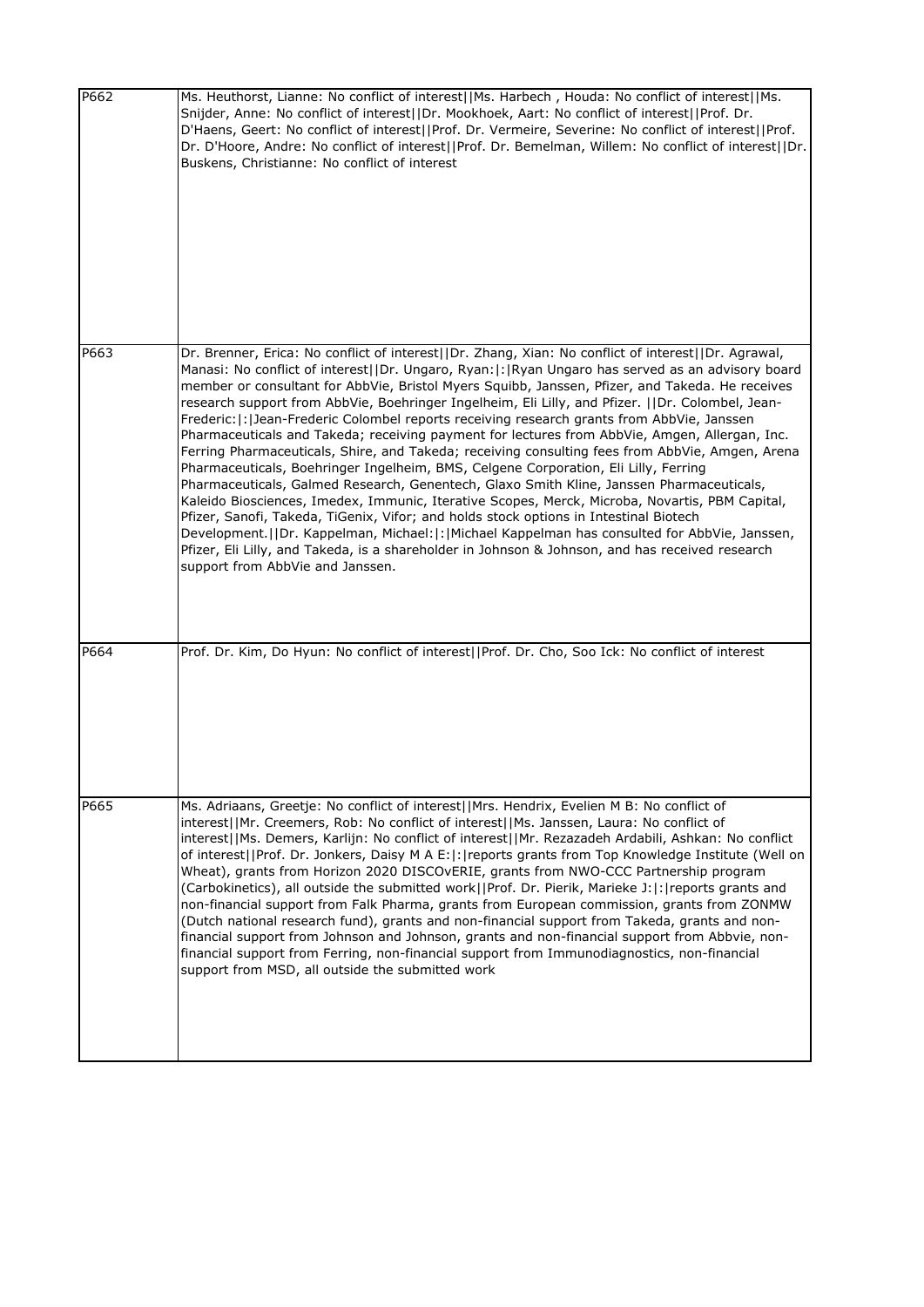| P666 | Dr. Kim, Seulji: No conflict of interest  Mr. Lee, Seungwoo: No conflict of interest  Mr. Han,<br>Kyungdo: No conflict of interest  Prof. Soh, Hosim: No conflict of interest  Prof. Dr. Koh, Seong-<br>Joon: No conflict of interest  Prof. Dr. Lee, Hyun Jung: No conflict of interest  Prof. Dr. Im, Jong<br>Pil: No conflict of interest  Prof. Dr. Kim, Joo Sung: No conflict of interest                                                                                                                                                                                                                                                                                                                                                                                                                                                                                                                                                                   |
|------|------------------------------------------------------------------------------------------------------------------------------------------------------------------------------------------------------------------------------------------------------------------------------------------------------------------------------------------------------------------------------------------------------------------------------------------------------------------------------------------------------------------------------------------------------------------------------------------------------------------------------------------------------------------------------------------------------------------------------------------------------------------------------------------------------------------------------------------------------------------------------------------------------------------------------------------------------------------|
| P667 | Dr. Khorshid, Mohammed: No conflict of interest  Dr. Abdel-Gawad, Muhammad: No conflict of<br>interest  Dr. AbdAllah, Mohamed: No conflict of interest  Dr. Tag-Adeen, Mohammed: No conflict<br>of interest  Dr. Afify, Shimaa: No conflict of interest  Dr. El Deeb, Rabab: No conflict of<br>interest  Dr. Elshaarawy, Omar: No conflict of interest  Dr. Elbasiony, Mohamed: No conflict of<br>interest  Dr. Bassuny, Ahmed Nagah: No conflict of interest  Dr. El-Raey, Fathiya: No conflict of<br>interest  Dr. Fathy, Hayam: No conflict of interest  Dr. ElShabacy, Omar: No conflict of<br>interest  Dr. Cordie, Ahmed: No conflict of interest  Dr. Abdelmoaty, Ahmed: No conflict of<br>interest  Dr. Elbahr, Osama: No conflict of interest  Dr. Ali-Eldin, Zainab: No conflict of<br>interest  Dr. Alboraie, Mohamed: No conflict of interest                                                                                                        |
| P668 | Dr. Orfanoudaki, Eleni: No conflict of interest  Zacharopoulou, Eirini: No conflict of interest  Dr.<br>Kitsou, Vassiliki: No conflict of interest  Dr. Karmiris, Konstantinos: No conflict of interest  Dr.<br>Theodoropoulou, Angeliki: No conflict of interest  Dr. Mantzaris, Gerassimos J.: No conflict of<br>interest  Dr. Tzouvala, Maria: No conflict of interest  Dr. Michopoulos, Spyridon: No conflict of<br>interest  Dr. Zampeli, Evanthia: No conflict of interest  Dr. Michalopoulos, Georgios: No conflict of<br>interest  Dr. Karatzas, Pantelis: No conflict of interest  Dr. Viazis, Nikos: No conflict of<br>interest  Dr. Liatsos, Christos: No conflict of interest  Dr. Bamias, Georgios: No conflict of<br>interest  Dr. Koutroubakis, Ioannis E.: No conflict of interest                                                                                                                                                               |
| P669 | Ms. Huang, Zhiping:  :   ZH is a paid employee of Merck with stock options and conducted the study<br>as part of the employment using Merck resources  Dr. Hill, Deanna: :  Deanna Hill is a paid<br>employee of Merck with stock options and conducted the study as part of the employment using<br>Merck resources  Dr. Bengtsson, Camilla: :  CB is an employee of the Global Database Studies,<br>IQVIA, which performs commissioned pharmacoepidemiological studies for several pharmaceutical<br>companies.     Dr. Wang, Mo:   :   MW is an employee of the Global Database Studies, IQVIA, which<br>performs commissioned pharmacoepidemiological studies for several pharmaceutical<br>companies.     Dr. Hakkarainen, Katja M.:   :   KMH is an employee of the Global Database Studies,<br>IQVIA, which performs commissioned pharmacoepidemiological studies for several pharmaceutical<br>companies  Dr. Hellström, Per M.: No conflict of interest |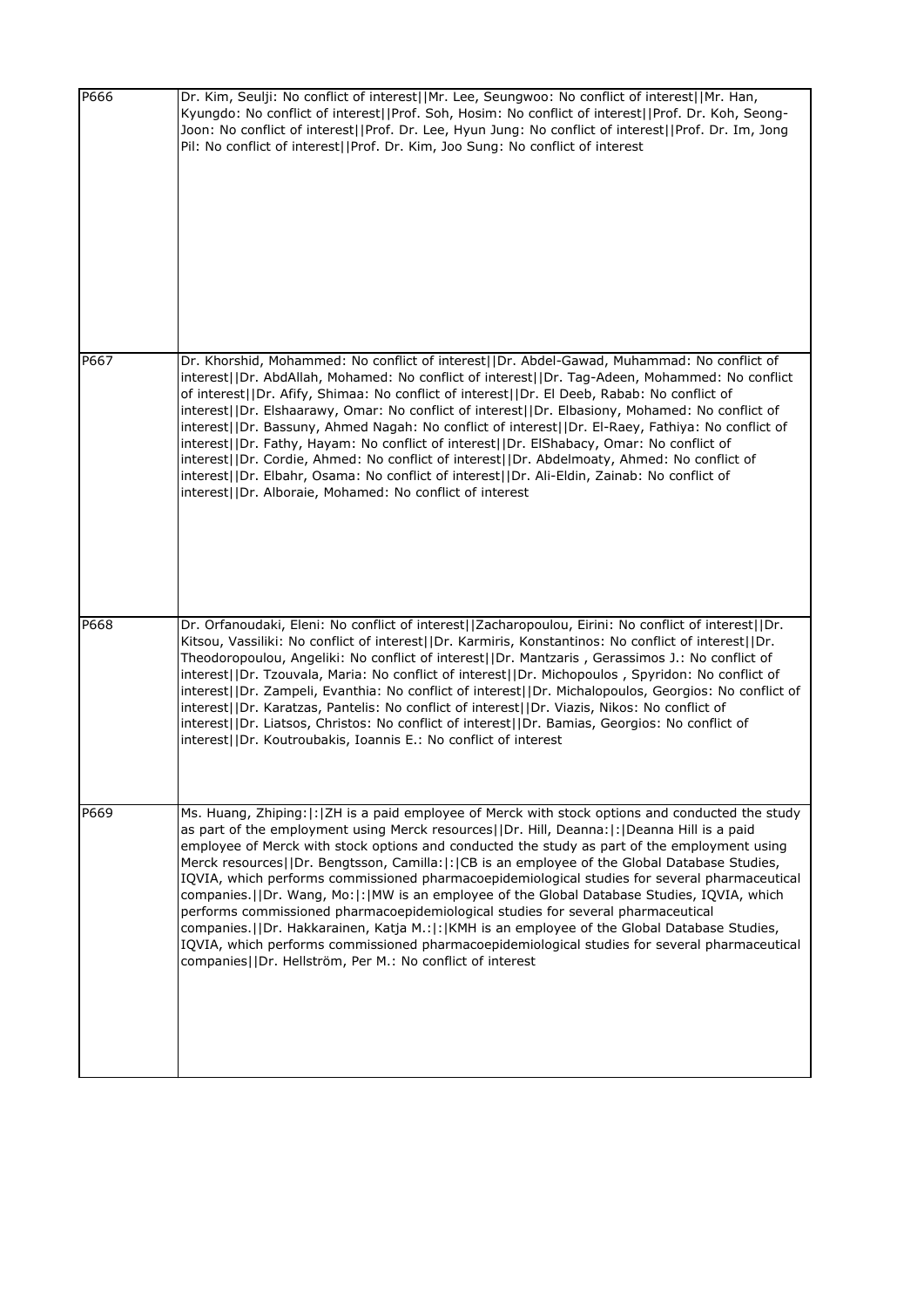| P670 | Dr. Boaz, Elad: No conflict of interest  Prof. Ariella, Bar-Gil Shitrit: No conflict of interest  Dr.<br>Menachem, Schechter: No conflict of interest  Prof. Eran, Goldin: No conflict of interest  Prof.<br>Petachia, Reissman: No conflict of interest  Dr. Shlomo, Yellinek: No conflict of interest  Dr.<br>Koslowsky, Benjamin: No conflict of interest                                                                                        |
|------|-----------------------------------------------------------------------------------------------------------------------------------------------------------------------------------------------------------------------------------------------------------------------------------------------------------------------------------------------------------------------------------------------------------------------------------------------------|
| P671 | Dr. Aloi, Marina: No conflict of interest  Dr. Rossetti, Danilo: No conflict of interest  Dr. Bucherini,<br>Simone: No conflict of interest  Dr. Felici, Enrico: No conflict of interest  Dr. Romano, Claudio: No<br>conflict of interest  Dr. Martinelli, Massimo: No conflict of interest  Dr. Di Pasquale, Valeria: No<br>conflict of interest  Prof. Lionetti, Paolo: No conflict of interest  Dr. Oliva, Salvatore: No conflict of<br>interest |
| P672 | Mr. Kucha, Piotr: No conflict of interest  Zagórowicz, Edyta: No conflict of interest  Walkiewicz,<br>Dorota: No conflict of interest  Perwieniec, Jakub: No conflict of interest  Maluchnik, Michał: No<br>conflict of interest  Wieszczy, Paulina: No conflict of interest  Reguła, Jarosław: No conflict of<br>interest                                                                                                                          |
| P673 | Dr. Lahat, Adi: No conflict of interest  Dr. Klang, Eyal: No conflict of interest                                                                                                                                                                                                                                                                                                                                                                   |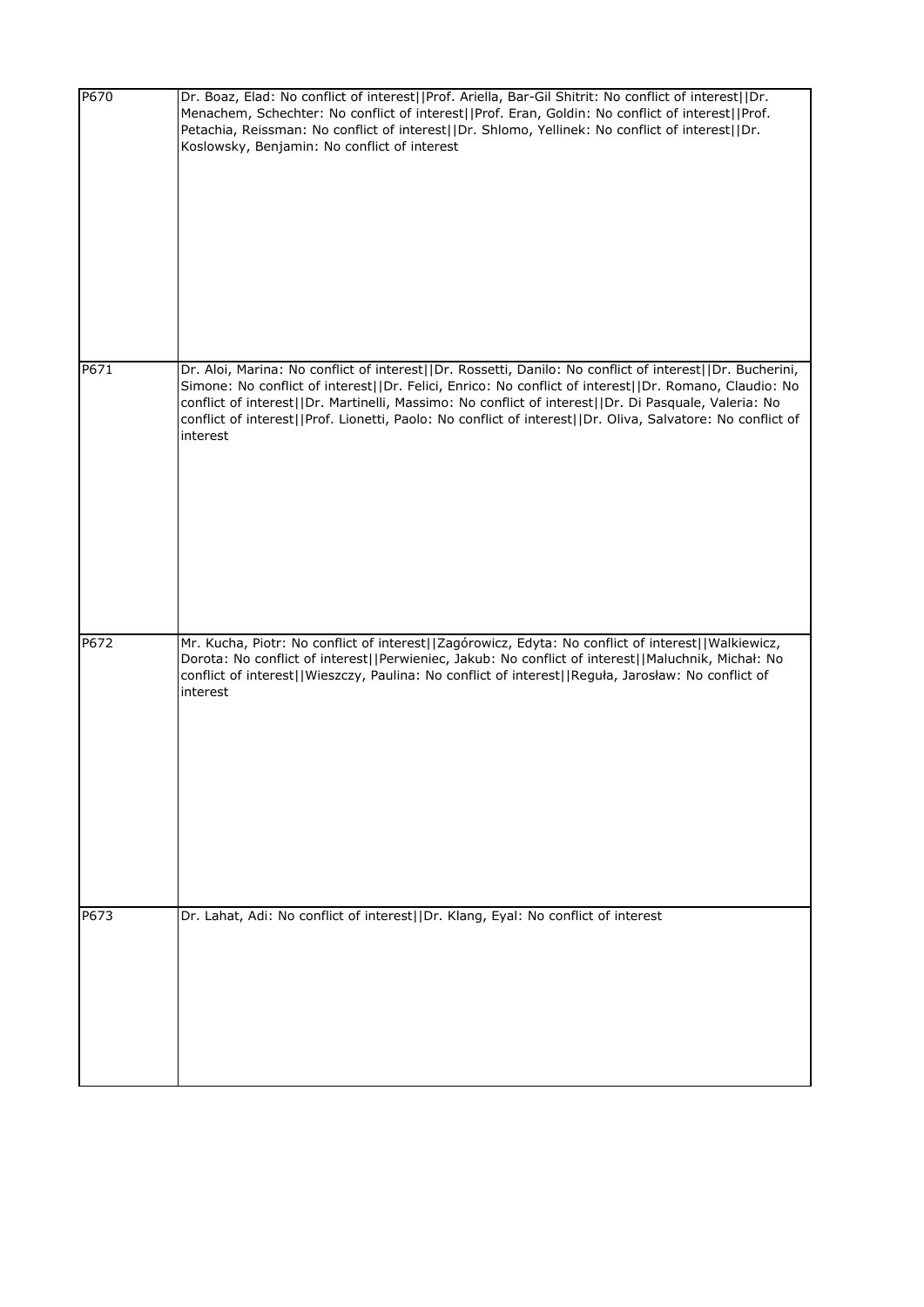| P674 | Dr. Atia, Ohad: No conflict of interest  Mrs. Lujan, Rona: No conflict of interest  Dr. Greenfeld,<br>Shira: No conflict of interest  Kariv, Revital: No conflict of interest  Matz, Eran: No conflict of<br>interest  Prof. Dotan, Iris: No conflict of interest  Nevo, Daniel: No conflict of interest  Turner,<br>Dan: No conflict of interest                                                                                                                                                                                                                                                                                                                                                                                                                                                                                                                                                                                                                                                                                                                                                                                                                                                                           |
|------|-----------------------------------------------------------------------------------------------------------------------------------------------------------------------------------------------------------------------------------------------------------------------------------------------------------------------------------------------------------------------------------------------------------------------------------------------------------------------------------------------------------------------------------------------------------------------------------------------------------------------------------------------------------------------------------------------------------------------------------------------------------------------------------------------------------------------------------------------------------------------------------------------------------------------------------------------------------------------------------------------------------------------------------------------------------------------------------------------------------------------------------------------------------------------------------------------------------------------------|
| P675 | Dr. Chen, Jie: No conflict of interest  Dr. Geng, Jiawei: No conflict of interest  Ms. Wang, Jiayi: No<br>conflict of interest  Dr. Fu, Tian: No conflict of interest  Ms. Sun, Yuhao: No conflict of interest  Dr.<br>Chen, Hui: No conflict of interest  Mr. Chen, Xuejie: No conflict of interest  Prof. Dr. Wang,<br>Xiaoyan: No conflict of interest  Prof. Dr. Hesketh, Therese: No conflict of interest                                                                                                                                                                                                                                                                                                                                                                                                                                                                                                                                                                                                                                                                                                                                                                                                              |
| P676 | Dr. Mekori - Domachevsky, Ehud (Udi): No conflict of interest  Dr. Ziv - Baran, Tomer: No conflict<br>of interest  Dr. Loewenberg Weisband, Yiska: No conflict of interest  Dr. Greenfeld, Shira: No<br>conflict of interest  Prof. Kariv, Revital: No conflict of interest  Dr. Erez, Matz: No conflict of<br>interest  Ms. Friss, Friss: No conflict of interest  Ms. Focht, Gili: No conflict of interest  Prof.<br>Turner, Dan: No conflict of interest  Prof. Ben - Horin, Shomron: No conflict of interest  Prof.<br>Kopylov, Uri: No conflict of interest                                                                                                                                                                                                                                                                                                                                                                                                                                                                                                                                                                                                                                                            |
| P677 | Dr. Zacharopoulou, Eirini: No conflict of interest  Orfanoudaki, Eleni: No conflict of interest  Kitsou,<br>Vassiliki: No conflict of interest  Tzouvala, Maria: No conflict of interest  Tribonias, George: No<br>conflict of interest  Mantzaris, Gerassimos J.: No conflict of interest  Viazis, Nikos: No conflict of<br>interest  Christidou, Aggeliki: No conflict of interest  Almpani, Foteini: No conflict of<br>interest  Karmiris, Konstantinos: No conflict of interest  Theodoropoulou, Angeliki: No conflict of<br>interest  Tsafaridou, Maria: No conflict of interest  Michopoulos, Spyridon: No conflict of<br>interest  Zampeli, Evanthia: No conflict of interest  Papathanasiou, Evgenia: No conflict of<br>interest  Michalopoulos, Georgios: No conflict of interest  Tigkas, Stefanos: No conflict of<br>interest  Karatzas, Pantelis: No conflict of interest  Laoudi, Efrossini: No conflict of<br>interest  Liatsos, Christos: No conflict of interest  Kyriakos, Nikolaos: No conflict of<br>interest  Mylonas, Iordanis: No conflict of interest  Theocharis, Georgios: No conflict of<br>interest  Koutroubakis, Ioannis E.: No conflict of interest  Bamias, Giorgos: No conflict of interest |
| P678 | Mr. Klomberg, Renz: No conflict of interest  Mr. Kemos, Polychronis: No conflict of interest  Mrs.<br>Chondrou, Panagiota: No conflict of interest  Prof. Dr. Croft, Nicholas: No conflict of interest  Dr.<br>de Ridder, Lissy: No conflict of interest                                                                                                                                                                                                                                                                                                                                                                                                                                                                                                                                                                                                                                                                                                                                                                                                                                                                                                                                                                    |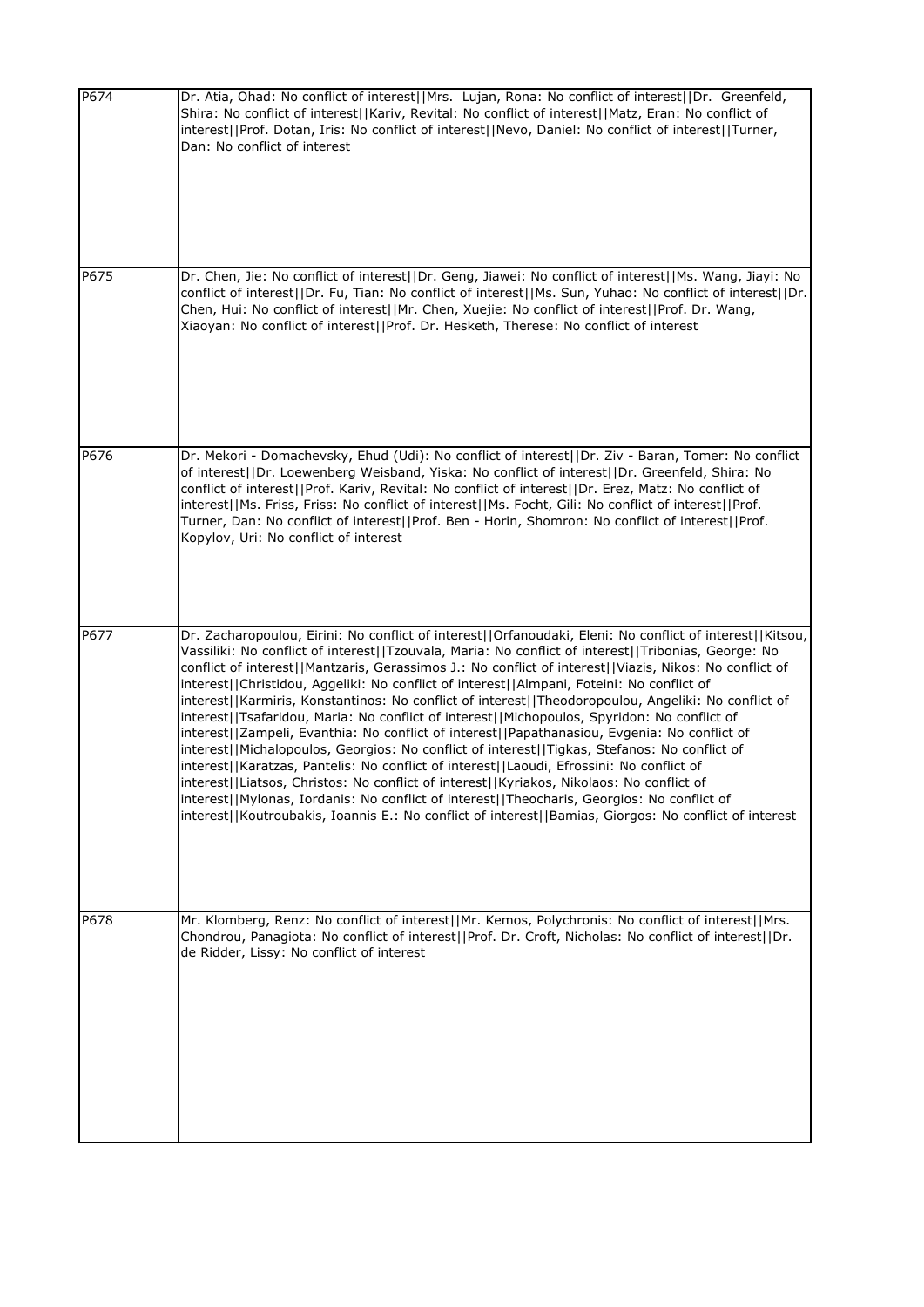| P679 | Mr. Follin-Arbelet, Benoit: No conflict of interest  Prof. Småstuen Cvancarova, Milada: No conflict<br>of interest  Dr. Hovde, Øistein: No conflict of interest  Prof. Jelsness-Jørgensen, Lars-Petter: No<br>conflict of interest  Prof. Dr. Moum, Bjørn: : Grants from Ferring and Tillotts Pharmaceuticals. No<br>conflicts of interest.                                                                                                                                                                                                                                                                                                                                                                                                                                                                                                                                                                                                                                                                                                                                                                      |
|------|------------------------------------------------------------------------------------------------------------------------------------------------------------------------------------------------------------------------------------------------------------------------------------------------------------------------------------------------------------------------------------------------------------------------------------------------------------------------------------------------------------------------------------------------------------------------------------------------------------------------------------------------------------------------------------------------------------------------------------------------------------------------------------------------------------------------------------------------------------------------------------------------------------------------------------------------------------------------------------------------------------------------------------------------------------------------------------------------------------------|
| P680 | Dr. Zagórowicz, Edyta Sylwia:  :   EZ declared support for attending meetings or travel from Takeda<br>and Ferring and individual honoraria for consultancy or lectures from Takeda, Janssen, Ferring and<br>Fresenius Kabi.   This work was supported by the EU via the European Social Fund and within the<br>framework of the Knowledge-Education-Development Operational Programme (The project entitled<br>"Maps of Health Needs - A Database of Systemic and Implementation Analyses"), grant number<br>POWR.05.02.00-00-0149/15. Language editing was funded by the Polish Foundation for<br>Gastroenterology.   Mrs. Walkiewicz, Dorota: No conflict of interest  Dr. Kucha, Piotr: No conflict<br>of interest  Dr. Perwieniec, Jakub: No conflict of interest  Mr. Maluchnik, Michał: No conflict of<br>interest  Mrs. Wieszczy, Paulina: No conflict of interest  Prof. Dr. Reguła, Jarosław: : JJR declared<br>support for attending meetings or travel from Servier and Alfasigma and individual honoraria for<br>consultancy or lectures from Alfasigma, Servier, Janssen, Takeda, Amgen and Ipsen. |
| P681 | Dr. Kim, Kyuwon: No conflict of interest  Dr. Choi, Kookhwan: No conflict of interest  Prof. Dr.<br>Hwang, Sung Wook: No conflict of interest  Prof. Dr. Im, Jong Pil: No conflict of interest  Prof. Dr.<br>Ye, Byong Duk: No conflict of interest  Prof. Dr. Kim, Joo Sung: No conflict of interest  Prof. Dr.<br>Yang, Suk-Kyun: No conflict of interest  Prof. Dr. Koh, Seong-Joon: No conflict of interest  Prof.<br>Dr. Park, Sang Hyoung: No conflict of interest                                                                                                                                                                                                                                                                                                                                                                                                                                                                                                                                                                                                                                         |
| P682 | Dr. Atia, Ohad: No conflict of interest  Lujan, Rona: No conflict of interest  Dr. Greenfeld, Shira:<br>No conflict of interest  Prof. Kariv, Revital: No conflict of interest  Dr. Matz, Eran: No conflict of<br>interest  Prof. Dr. Dotan, Iris: No conflict of interest  Dr. Nevo, Daniel: No conflict of<br>interest  Prof. Dr. Turner, Dan: No conflict of interest                                                                                                                                                                                                                                                                                                                                                                                                                                                                                                                                                                                                                                                                                                                                         |
| P683 | Ms. Meijboom, Rosanne: No conflict of interest  Dr. Gardarsdottir, Helga: No conflict of<br>interest  Dr. Becker, Matthijs: No conflict of interest  Dr. Movig, Kris: No conflict of interest  Prof.<br>Dr. Egberts, Toine: No conflict of interest  Dr. Giezen, Thijs: No conflict of interest                                                                                                                                                                                                                                                                                                                                                                                                                                                                                                                                                                                                                                                                                                                                                                                                                  |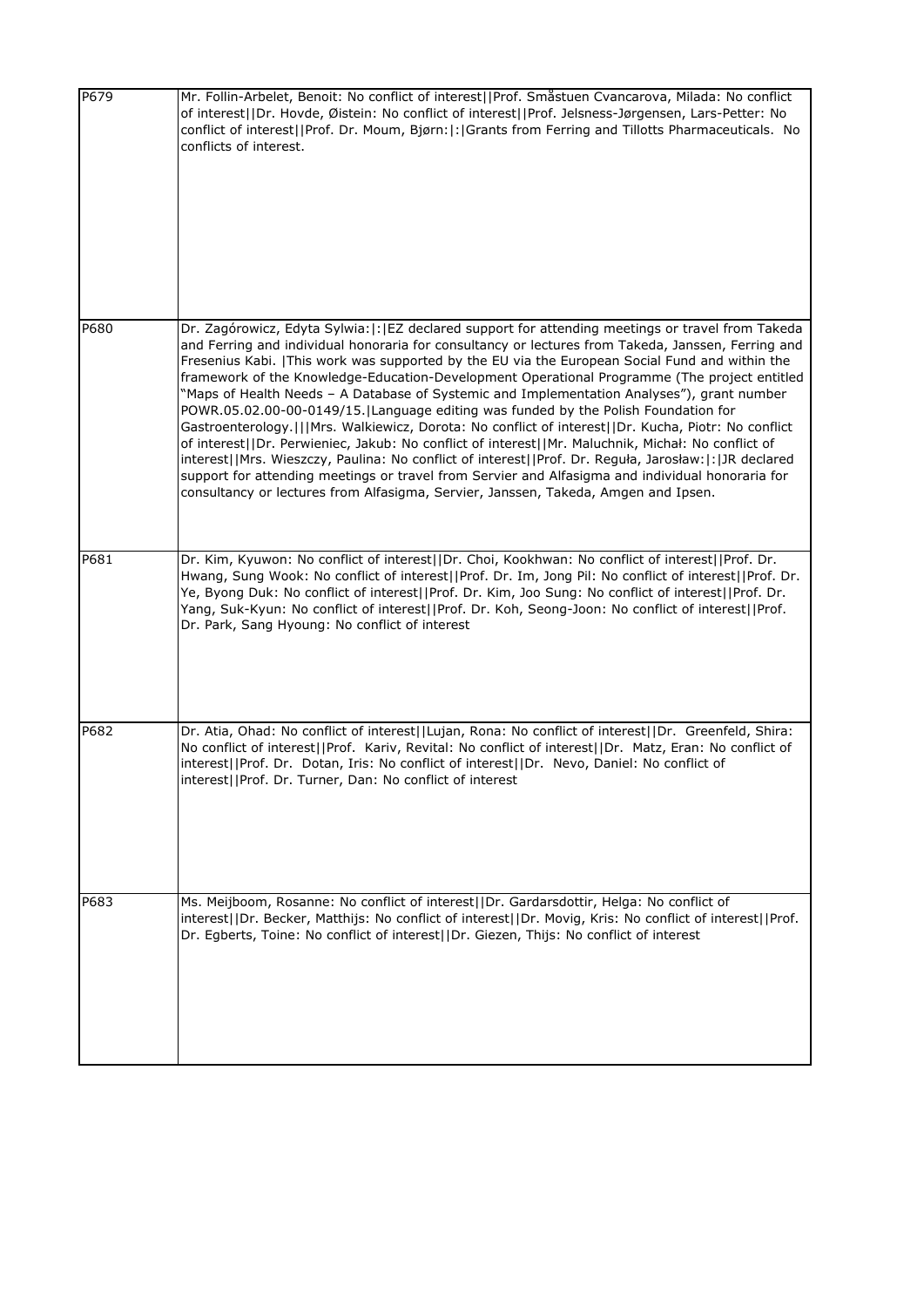| P684 | Ms. Sleutjes, Jasmijn: No conflict of interest  Dr. Roeters van Lennep, Jeanine E.: No conflict of<br>interest  Prof. Kavousi, Maryam: No conflict of interest  Ms. Aribas, Elif: No conflict of<br>interest  Prof. Dr. van der Woude, C. Janneke: No conflict of interest  Dr. de Vries, Annemarie C.:<br>No conflict of interest                                                                                                                                                                                                                                                                                                                                                                                                                                                                                                                                                                                                                                                                                                                                                                           |
|------|--------------------------------------------------------------------------------------------------------------------------------------------------------------------------------------------------------------------------------------------------------------------------------------------------------------------------------------------------------------------------------------------------------------------------------------------------------------------------------------------------------------------------------------------------------------------------------------------------------------------------------------------------------------------------------------------------------------------------------------------------------------------------------------------------------------------------------------------------------------------------------------------------------------------------------------------------------------------------------------------------------------------------------------------------------------------------------------------------------------|
| P685 | Dr. Kappelman, Michael: No conflict of interest  Mrs. Weaver, Kimberly: No conflict of interest  Dr.<br>Zhang, Xian: No conflict of interest  Dr. Chun, Kelly: No conflict of interest  Dr. Long, Millie: No<br>conflict of interest                                                                                                                                                                                                                                                                                                                                                                                                                                                                                                                                                                                                                                                                                                                                                                                                                                                                         |
| P686 | Dr. Attauabi, Mohamed: No conflict of interest  Prof. Dahlerup, Jens Frederik: No conflict of<br>interest  Dr. Poulsen, Anja: No conflict of interest  Dr. Rosager Hansen, Malte: No conflict of<br>interest  Dr. Vester-Andersen, Marianne Kajbæk: No conflict of interest  Ms. Eraslan, Sule: No<br>conflict of interest  Dr. Prahm, August Pilegaard: No conflict of interest  Dr. Pedersen, Natalia: No<br>conflict of interest  Dr. Larsen, Lone: No conflict of interest  Prof. Dr. Jess, Tine: No conflict of<br>interest  Dr. Neumann, Anders: No conflict of interest  Prof. Haderslev, Kent V: No conflict of<br>interest  Dr. Molazahi, Akbar: No conflict of interest  Dr. Lødrup, Anders Berg: No conflict of<br>interest  Dr. Glerup, Henning: No conflict of interest  Oppfeldt, Asser Mathiassen: No conflict of<br>interest  Dr. Jensen, Michael Dam: No conflict of interest  Dr. Theede, Klaus: No conflict of<br>interest  Dr. Kiszka-Kanowitz, Marianne: No conflict of interest  Dr. Seidelin, Jakob Benedict: No<br>conflict of interest  Dr. Burisch, Johan: No conflict of interest |
| P687 | Ms. Loveikyte, Roberta: No conflict of interest  Mr. Boer, Menno: No conflict of interest  Ms. van<br>der Meulen, Catharina Nienke: No conflict of interest  Dr. ter Steege, Rinze W F: No conflict of<br>interest  Tack, Greetje: No conflict of interest  Dr. Kuyvenhoven, Johan: No conflict of<br>interest  Jharap, Bindia: No conflict of interest  Vu, My k: No conflict of interest  Dr. Vogelaar,<br>Lauran: No conflict of interest  West, Rachel I: No conflict of interest  van der Marel, Sander: No<br>conflict of interest  Römkens, Tessa: No conflict of interest  Dr. Mujagic, Zlatan: No conflict of<br>interest  Dr. Hoentjen, Frank: No conflict of interest  Dr. van Bodegraven, Ad a: No conflict of<br>interest  van Schaik, Fiona d m: No conflict of interest  de Vries, Annemarie c: No conflict of<br>interest  Prof. Dr. Dijkstra, Gerard: No conflict of interest  Dr. van der Meulen-de Jong, Andrea e:<br>No conflict of interest                                                                                                                                             |
| P688 | Dr. Moon, Jung Min: No conflict of interest  Prof. Han, Kyungdo: No conflict of interest  Prof. Shin,<br>Seung Yong: No conflict of interest  Prof. Choi, Chang Hwan: No conflict of interest  Prof. Kim, Joo<br>Sung: No conflict of interest                                                                                                                                                                                                                                                                                                                                                                                                                                                                                                                                                                                                                                                                                                                                                                                                                                                               |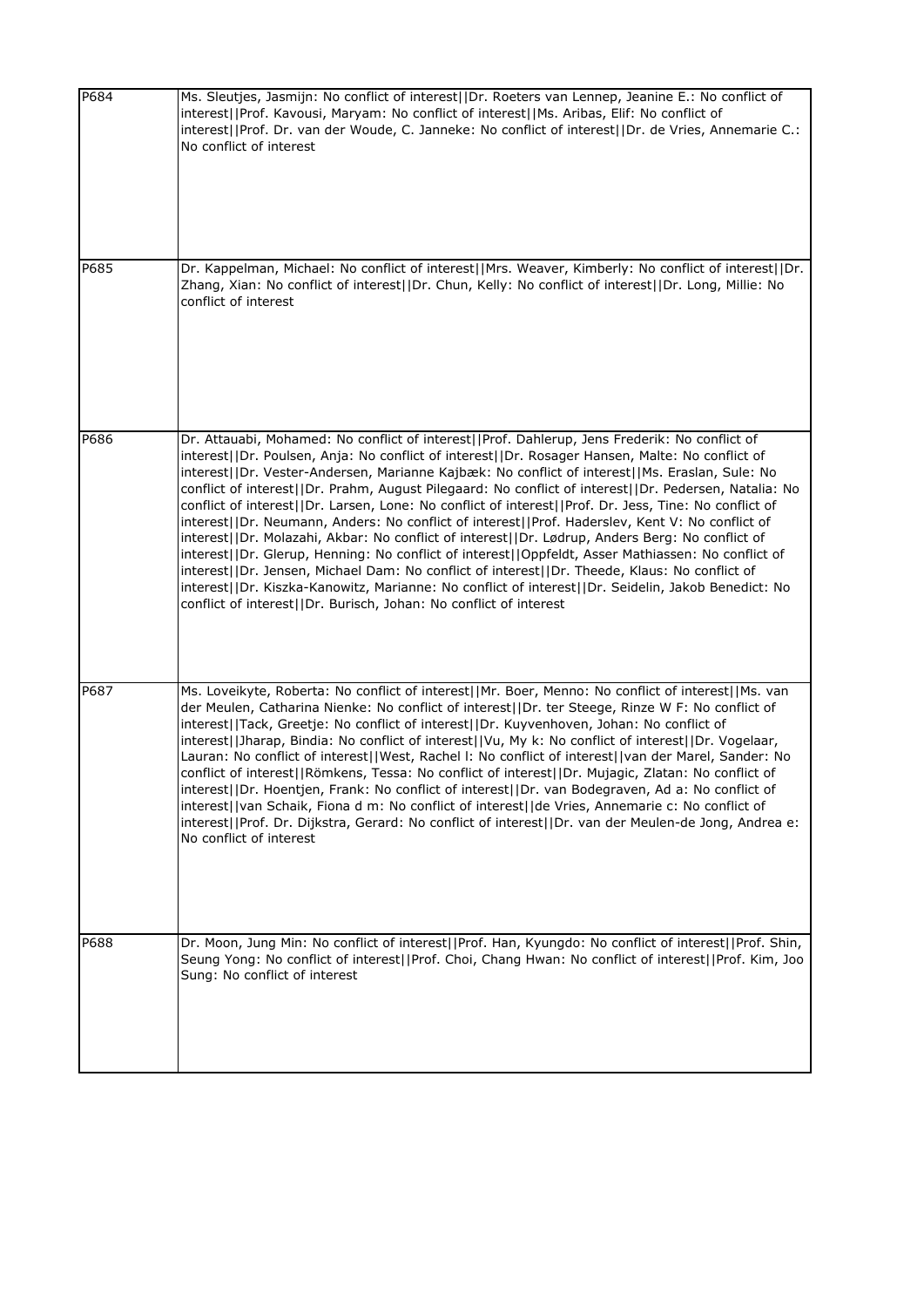| P689 | Ms. Miura, Miki: No conflict of interest  Mr. Shimizu, Hirotaka: : Nippon Kayaku Co., Ltd  Mr.<br>Saito, Daisuke: No conflict of interest  Mr. Miyoshi, Jun: : JIMRO Co. and Takeda Pharmaceutical<br>Co., Ltd.  Mr. Matsuura, Minoru: : AbbVie GK, Mitsubishi Tanabe Pharma Corporation, EA Pharma<br>Co., Ltd., Mochida Pharmaceutical Co., Ltd., Nippon Kayaku Co., Ltd., and JIMRO Co., Janssen<br>Pharmaceutical K.K., AbbVie GK, Takeda Pharmaceutical Co., Ltd., Kyorin Pharmaceutical Co., Ltd.,<br>Viatris Inc., Sandoz K.K., JIMRO Co., Nippon Kayaku Co., Ltd., Kissei Pharmaceutical Co., Ltd., E.,<br>and Zeria Pharmaceutical Co., Ltd  Mr. Kudo, Takahiro: No conflict of interest  Mr. Hirayama,<br>Daisuke: No conflict of interest  Mr. Yoshida, Masashi: No conflict of interest  Mr. Arai,<br>Katsuhiro:  :   Ltd. Mitsubishi Tanabe Pharma Corporation, Janssen Pharmaceutical K.K., EA Pharma<br>Co., Ltd., AbbVie GK, Zeria Pharmaceutical Co., Ltd., Kyorin Pharmaceutical Co., Ltd., Nippon<br>Kayaku Co., Ltd., Takeda Pharmaceutical Co., Ltd., Alfresa Pharma Corporation, Eli Lilly Japan K.K.,<br>and Nobelpharma Co., Ltd.  Mr. Iwama, Itaru: No conflict of interest  Mr. Nakase,<br>Hiroshi:  :   Mitsubishi Tanabe Pharma Corporation, Mochida Pharmaceutical Co., Ltd., Janssen<br>Pharmaceutical K.K., and Abbvie GK, Hoya Group Pentax Medical, Boehringer Ingelheim GmbH,<br>and Daticho-Sankyo Co., Ltd  Mr. Shimizu, Toshiaki: : Otsuka Pharmaceutical Co., Ltd., Japan<br>Blood Products Organization, EA Pharma Co., Ltd., and Kissei Pharmaceutical Co., Ltd.  Mr.<br>Hisamatsu, Tadakazu:  :  Alfresa Pharma Co., Ltd., Mitsubishi Tanabe Pharma Corporation, EA<br>Pharma Co., Ltd., AbbVie GK, JIMRO Co., Ltd., Zeria Pharmaceutical Co., Ltd., Daiichi-Sankyo,<br>Kyorin Pharmaceutical Co., Ltd., Nippon Kayaku Co., Ltd., Takeda Pharmaceutical Co., Ltd., Pfizer<br>Inc., Mochida Pharmaceutical Co., Ltd., AbbVie GK, Celgene K.K., EA Pharma Co., Ltd., Kyorin<br>Pharmaceutical Co. Ltd., JIMRO Co., Janssen Pharmaceutical K.K., and Pfizer Inc. |
|------|--------------------------------------------------------------------------------------------------------------------------------------------------------------------------------------------------------------------------------------------------------------------------------------------------------------------------------------------------------------------------------------------------------------------------------------------------------------------------------------------------------------------------------------------------------------------------------------------------------------------------------------------------------------------------------------------------------------------------------------------------------------------------------------------------------------------------------------------------------------------------------------------------------------------------------------------------------------------------------------------------------------------------------------------------------------------------------------------------------------------------------------------------------------------------------------------------------------------------------------------------------------------------------------------------------------------------------------------------------------------------------------------------------------------------------------------------------------------------------------------------------------------------------------------------------------------------------------------------------------------------------------------------------------------------------------------------------------------------------------------------------------------------------------------------------------------------------------------------------------------------------------------------------------------------------------------------------------------------------------------------------------------------------------------------------------------------------------------------------|
| P690 | Ms. Qiu, Mandy: No conflict of interest  Dr. Patel, Rajan N: No conflict of interest  Prof. Dr. Gearry,<br>Richard B: No conflict of interest                                                                                                                                                                                                                                                                                                                                                                                                                                                                                                                                                                                                                                                                                                                                                                                                                                                                                                                                                                                                                                                                                                                                                                                                                                                                                                                                                                                                                                                                                                                                                                                                                                                                                                                                                                                                                                                                                                                                                          |
| P691 | Dr. Pérez, Tamara: No conflict of interest  Dr. Pizarro, Benjamin: No conflict of interest  Mr.<br>Ascui, Gabriel: No conflict of interest  Dr. Tobar, Felipe: No conflict of interest  Mr. Cerda-<br>Villablanca, Mauricio: No conflict of interest  Dr. Alvares, Danilo: No conflict of interest  Mr.<br>Orellana, Matias: No conflict of interest  Dr. De la Vega, Andres: No conflict of interest  Ms.<br>Canistra, Macarena: No conflict of interest  Ms. Cornejo, Barbara: No conflict of interest  Dr. Baez,<br>Pablo: No conflict of interest  Ms. Silva, Veronica: No conflict of interest  Ms. Arriagada, Elizabeth:<br>No conflict of interest  Dr. Estela, Ricardo: No conflict of interest  Dr. Hernandez-Rocha, Cristian:<br>No conflict of interest  Prof. Alvarez-Lobos, Manuel: No conflict of interest  Prof. Rivera-Nieves,<br>Jesus: No conflict of interest                                                                                                                                                                                                                                                                                                                                                                                                                                                                                                                                                                                                                                                                                                                                                                                                                                                                                                                                                                                                                                                                                                                                                                                                                       |
| P692 | Hassine, Hajer: No conflict of interest  Ms. KAHLAOUI, Fatma: No conflict of interest  Ms. Mtir,<br>Maha: No conflict of interest  Mrs. Cherif, Dhouha: No conflict of interest  Mrs. Tlili, Raja: No<br>conflict of interest  Mrs. Kchir, Hela: No conflict of interest  Ms. Maamouri, Nadia: No conflict of<br>interest                                                                                                                                                                                                                                                                                                                                                                                                                                                                                                                                                                                                                                                                                                                                                                                                                                                                                                                                                                                                                                                                                                                                                                                                                                                                                                                                                                                                                                                                                                                                                                                                                                                                                                                                                                              |
| P693 | Dr. Bossa, Fabrizio: No conflict of interest  Dr. Guerra, Maria: No conflict of interest  Dr.<br>Carparelli, Sonia: No conflict of interest  Dr. Antonella, Marra: No conflict of interest  Dr.<br>Terracciano, Fulvia: No conflict of interest  Dr. Costantino, Andrea: No conflict of interest  Prof.<br>Caprioli, Flavio: No conflict of interest  Dr. Valvano, Maria Rosa: No conflict of interest  Ms.<br>Martino, Giuseppina: No conflict of interest  Ms. Nardella, Marianna: No conflict of interest  Dr.<br>Perri, Francesco: No conflict of interest                                                                                                                                                                                                                                                                                                                                                                                                                                                                                                                                                                                                                                                                                                                                                                                                                                                                                                                                                                                                                                                                                                                                                                                                                                                                                                                                                                                                                                                                                                                                         |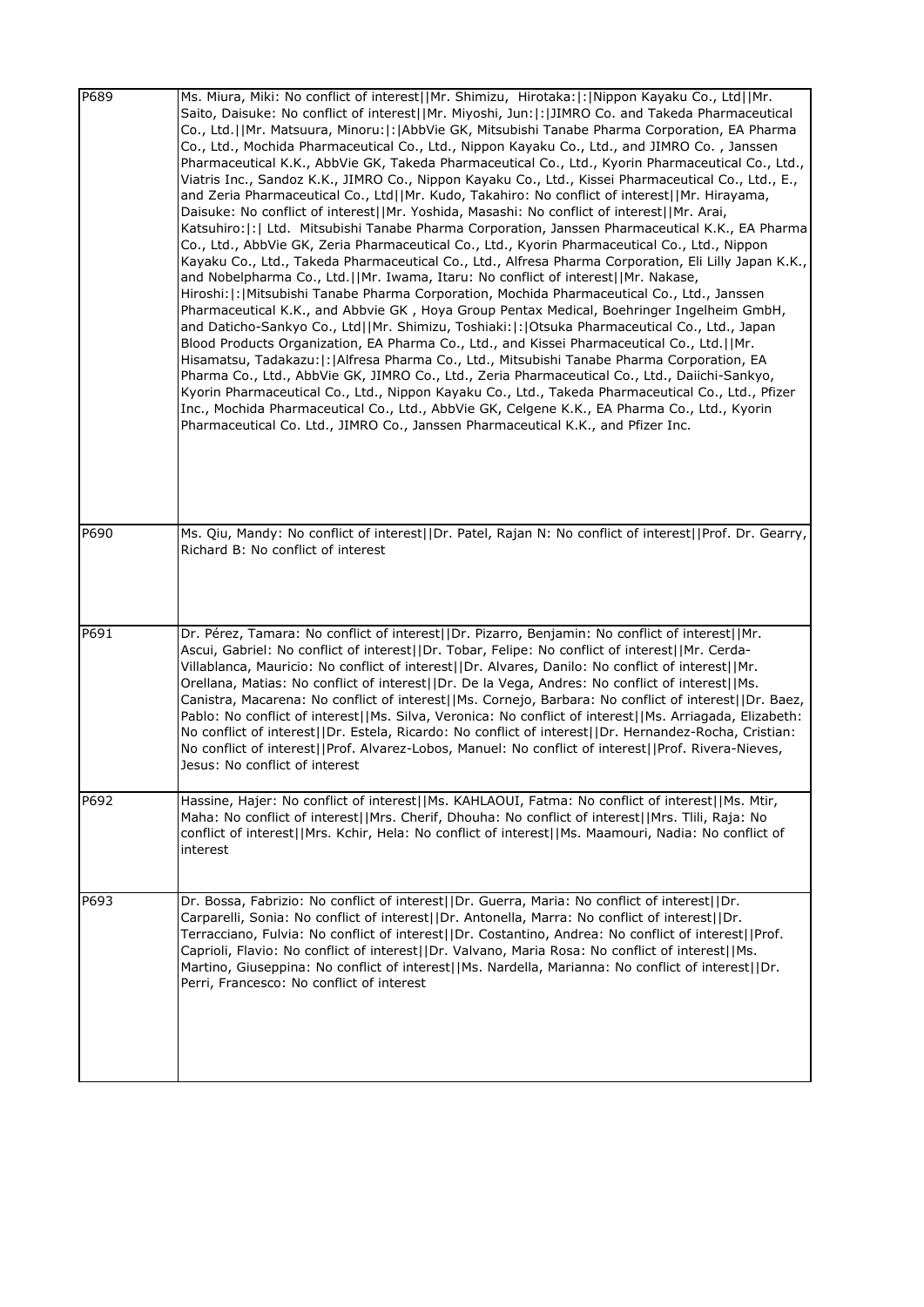| P694 | Ms. Ramos Lopez, Laura: No conflict of interest  Carrillo-Palau, Marta: No conflict of<br>interest  Alonso-Abreu, Inmaculada: No conflict of interest  Reygosa, Cristina: No conflict of<br>interest  Hernández-Buylla, Noemi: No conflict of interest  Amaral, Carla: No conflict of<br>interest  Hernández, Anjara: No conflict of interest  Benítez-Zafra, Federica: No conflict of<br>interest  Pérez-González, Fabiola: No conflict of interest  Quintana-Díaz, Haridian: No conflict of<br>interest  Prof. Dr. Hernández-Guerra, Manuel: No conflict of interest                                                                                                                                                                                                                                                                                                                                                                                                                                                                                                                                                                                                                                                                                                                                                                                                                                                                                                                                                                                                                                                                                                                                                                                                                                                                                                                                        |
|------|---------------------------------------------------------------------------------------------------------------------------------------------------------------------------------------------------------------------------------------------------------------------------------------------------------------------------------------------------------------------------------------------------------------------------------------------------------------------------------------------------------------------------------------------------------------------------------------------------------------------------------------------------------------------------------------------------------------------------------------------------------------------------------------------------------------------------------------------------------------------------------------------------------------------------------------------------------------------------------------------------------------------------------------------------------------------------------------------------------------------------------------------------------------------------------------------------------------------------------------------------------------------------------------------------------------------------------------------------------------------------------------------------------------------------------------------------------------------------------------------------------------------------------------------------------------------------------------------------------------------------------------------------------------------------------------------------------------------------------------------------------------------------------------------------------------------------------------------------------------------------------------------------------------|
| P695 | Dr. Zhang, Eva: No conflict of interest  Dr. Gupta, Arun: No conflict of interest  Prof. Macrae,<br>Finlay Alistair: No conflict of interest  Dr. Christensen, Britt: No conflict of interest                                                                                                                                                                                                                                                                                                                                                                                                                                                                                                                                                                                                                                                                                                                                                                                                                                                                                                                                                                                                                                                                                                                                                                                                                                                                                                                                                                                                                                                                                                                                                                                                                                                                                                                 |
| P696 | Mrs. Bjørlykke, Kristin: No conflict of interest  Mrs. Brun, Marthe Kirkesæther: No conflict of<br>interest  Dr. Viken, Marte Kathrine: No conflict of interest  Dr. Stenvik, Grethe-Elisabeth: No<br>conflict of interest  Dr. Klaasen, Rolf Anton: No conflict of interest  Mrs. Gehin, Johanna Elin: No<br>conflict of interest  Dr. Warren, David John: No conflict of interest  Dr. Sexton, Joseph: No conflict<br>of interest  Prof. Haavardsholm, Espen A: : Reports grants from the Norwegian Regional Health<br>Authorities and grants from The South-Eastern Norway Regional Health Authority during the<br>conduct of the study; personal fees from Pfizer, personal fees from AbbVie, personal fees from<br>Celgene, personal fees from Novartis, personal fees from Janssen, personal fees from Gilead,<br>personal fees from Eli-Lilly, and personal fees from UCB outside the submitted work.  Prof.<br>Jahnsen, Jørgen: No conflict of interest  Dr. Lie, Benedicte Alexandra: No conflict of interest  Dr.<br>Goll, Guro Løvik: : Reports personal fees from Pfizer, personal fees from AbbVie, personal fees<br>from Boehringer Ingelheim, personal fees from Roche, personal fees from Orion pharma, personal<br>fees from Sandoz, and personal fees from Novartis outside the submitted work.  Dr. Bolstad,<br>Nils:  :   Reports personal fees from Roche Pharmaceuticals lecture, personal fees from Janssen<br>advisory board meeting, and personal fees from Novartis lecture outside the submitted work.     Dr.<br>Syversen, Silje Watterdal:  :   Reports grants from Norwegian Regional Health Authorities and grants<br>from South Eastern Norway Regional Health Authorities during the conduct of the study; personal<br>fees from Thermo Fisher outside the submitted work.  Dr. Jørgensen, Kristin Kaasen: : Reports<br>personal fees from Roche, BMS, Celltrion and Norgine |
| P697 | Ms. Lawal, Ololade: No conflict of interest  Dr. Stack, Roisin: No conflict of interest  Dr. Ciara,<br>Egan: No conflict of interest  Dr. Tosetto, Miriam: No conflict of interest  Mr. McDonnell, Ciaran:<br>No conflict of interest  Ms. Rodriguez-Sosa, Alejandra: No conflict of interest  Dr. Yochum,<br>Gregory: No conflict of interest  Prof. Dr. Koltun, Walter: No conflict of interest  Dr. Boland,<br>Karen: No conflict of interest  Prof. Dr. Sheahan, Kieran: No conflict of interest  Prof. Dr. Doherty,<br>Glen: No conflict of interest  Dr. Das, Sudipto: No conflict of interest                                                                                                                                                                                                                                                                                                                                                                                                                                                                                                                                                                                                                                                                                                                                                                                                                                                                                                                                                                                                                                                                                                                                                                                                                                                                                                          |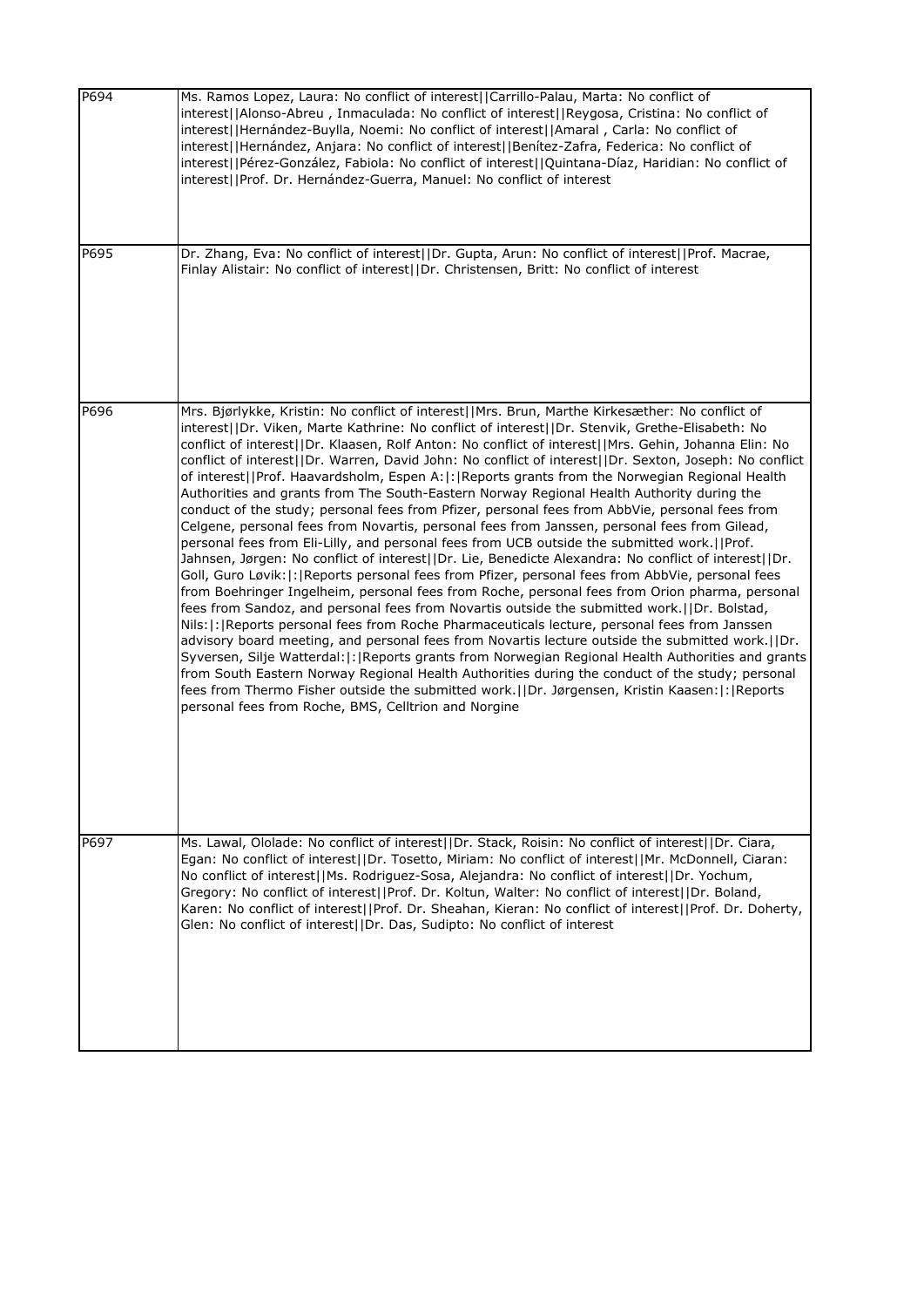| P698 | Dr. Yalchin, Mehmet: No conflict of interest  Dr. Curtius, Kit: No conflict of interest  Dr. Nowinski,<br>Salpie: No conflict of interest  Dr. Moorghen, Morgan: No conflict of interest  Mr. Kimberley, Chris:<br>No conflict of interest  Mr. Smith, Kane: No conflict of interest  Dr. Baker, Ann-Marie: No conflict<br>of interest  Dr. Al-Bakir, Ibrahim: No conflict of interest  Dr. Mossner, Maximilian: No conflict of<br>interest  Dr. Nadhamuni, Vinaya: No conflict of interest  Prof. Hart, Ailsa: No conflict of<br>interest  Prof. Graham, Trevor: No conflict of interest                                                                                                                                                                                                                                                                                                                                                                                                                                                                                                                                                                                                                                                                                                                                                                                                                                |
|------|--------------------------------------------------------------------------------------------------------------------------------------------------------------------------------------------------------------------------------------------------------------------------------------------------------------------------------------------------------------------------------------------------------------------------------------------------------------------------------------------------------------------------------------------------------------------------------------------------------------------------------------------------------------------------------------------------------------------------------------------------------------------------------------------------------------------------------------------------------------------------------------------------------------------------------------------------------------------------------------------------------------------------------------------------------------------------------------------------------------------------------------------------------------------------------------------------------------------------------------------------------------------------------------------------------------------------------------------------------------------------------------------------------------------------|
| P699 | Prof. Dr. Chun, Jaeyoung: No conflict of interest  Suji, Kim: No conflict of interest  Dr. Kwang<br>Sung, Ahn: No conflict of interest  Prof. Dr. Soo Kyung, Park: No conflict of interest  Prof. Dr.<br>Sangsoo, Kim: No conflict of interest  Prof. Dr. Dong Il, Park: No conflict of interest                                                                                                                                                                                                                                                                                                                                                                                                                                                                                                                                                                                                                                                                                                                                                                                                                                                                                                                                                                                                                                                                                                                         |
| P700 | Dr. Lee, Sun-Ho: No conflict of interest  Raygoza Garay, Juan: No conflict of interest  Turpin,<br>Williams: No conflict of interest  Smith, Michelle: No conflict of interest  Goethel, Ashleigh: No<br>conflict of interest  Griffiths, Anne: No conflict of interest  Moayyedi, Paul: No conflict of<br>interest  Espin-Garcia, Osvaldo: No conflict of interest  Abreu, Maria: No conflict of<br>interest  Aumais, Guy: No conflict of interest  Bernstein, Charles: No conflict of interest  Biron,<br>Irit: No conflict of interest  Cino, Maria: No conflict of interest  Deslandres, Colette: No conflict of<br>interest  Dotan, Iris: No conflict of interest  El-Matary, Wael: No conflict of interest  Feagan,<br>Brian: No conflict of interest  Guttman, David: No conflict of interest  Huynh, Hien: No conflict of<br>interest  Hyams, Jeffrey: No conflict of interest  Jacobson, Kevan: No conflict of interest  Mack,<br>David: No conflict of interest  Marshall, John: No conflict of interest  Otley, Anthony: No conflict of<br>interest  Panaccione, Remo: No conflict of interest  Ropeleski, Mark: No conflict of<br>interest  Silverberg, Mark: No conflict of interest  Steinhart, A. Hillary: No conflict of<br>interest  Turner, Dan: No conflict of interest  Yerushalmi, Baruch: No conflict of interest  Xu, Wei:<br>No conflict of interest  Croitoru, Kenneth: No conflict of interest |
| P701 | Dr. Leibovitzh, Haim: No conflict of interest  Lee, Sun-Ho: No conflict of interest  Xue, Mingyue:<br>No conflict of interest  Raygoza Garay, Juan Antonio: No conflict of interest  Hernandez-Rocha,<br>Cristian: No conflict of interest  Madsen, Karen L.: No conflict of interest  Meddings, Jonathan B.:<br>No conflict of interest  Guttman, David S.: No conflict of interest  Espin-Garcia, Osvaldo: No<br>conflict of interest  Smith, Michelle I.: No conflict of interest  Goethel, Ashleigh: No conflict of<br>interest  Moayyedi, Paul: No conflict of interest  Steinhart, A. Hillary: No conflict of<br>interest  Panancionne, Remo: No conflict of interest  Huynh, Hien: No conflict of<br>interest  Jacobson, Kevan: No conflict of interest  Aumais, Guy: No conflict of interest  Mack,<br>David R.: No conflict of interest  Abreu, Maria: No conflict of interest  Bernstein, Charles N.: No<br>conflict of interest  Marshall, John K.: No conflict of interest  Turner, Dan: No conflict of<br>interest  Xu, Wei: No conflict of interest  Turpin, Williams: No conflict of interest  Croitoru,<br>Kenneth: No conflict of interest                                                                                                                                                                                                                                                              |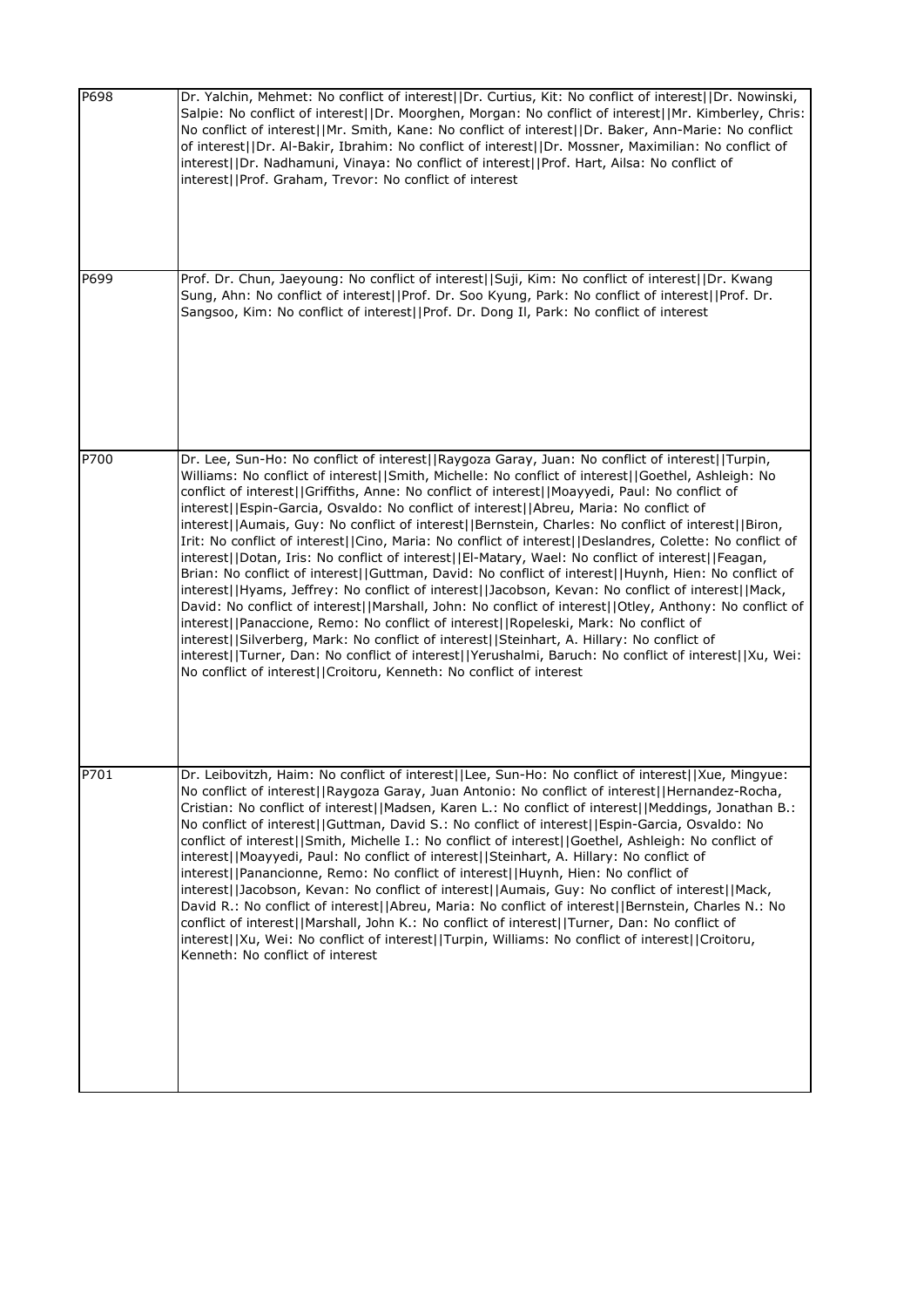| P702 | Bajaj, Aditya: No conflict of interest  Ms. Markandey, Manasvini: No conflict of interest  Dr. Singh,<br>Mukesh: No conflict of interest  Dr. Virmani, Shubi: No conflict of interest  Dr. Vuyyuru, Sudheer<br>K.: No conflict of interest  Dr. Kante, Bhaskar: No conflict of interest  Dr. Thirunavukkarasu,<br>Ramasamy: No conflict of interest  Ms. Verma, Mahak: No conflict of interest  Dr. Kumar,<br>Peeyush: No conflict of interest  Dr. Kshetrapal, Pallavi: No conflict of interest  Prof. Dr. Makharia,<br>Govind: No conflict of interest  Prof. Gupta, Dinesh: No conflict of interest  Dr. Kedia, Saurabh: No<br>conflict of interest  Prof. Dr. Ahuja, Vineet: No conflict of interest |
|------|----------------------------------------------------------------------------------------------------------------------------------------------------------------------------------------------------------------------------------------------------------------------------------------------------------------------------------------------------------------------------------------------------------------------------------------------------------------------------------------------------------------------------------------------------------------------------------------------------------------------------------------------------------------------------------------------------------|
| P703 | Dr. Martinez-Gili, Laura: No conflict of interest  Dr. Gordon, Hannah: No conflict of interest  Dr.<br>Blad, William: No conflict of interest  Dr. McDonald, Julie A.K.: No conflict of interest  Prof.<br>Holmes, Elaine: No conflict of interest  Prof. Marchesi, Julian R.: No conflict of interest  Dr.<br>Harbord, Marcus: No conflict of interest                                                                                                                                                                                                                                                                                                                                                  |
| P704 | Ms. Kim, Ji Hyung: No conflict of interest  Ms. I Seul, Park: No conflict of interest  Ms. Mijeong,<br>Son: No conflict of interest  YooJin, Shin: No conflict of interest  Mr. Kibeom, Kim: No conflict of<br>interest  Mr. Hyun Woo, Ma: No conflict of interest  Prof. Dr. Tae Il, Kim: No conflict of<br>interest  Prof. Dr. Won Ho, Kim: No conflict of interest  Prof. Seung Won, Kim: No conflict of<br>interest  Prof. Dr. Jae Hee, Cheon: No conflict of interest                                                                                                                                                                                                                               |
| P705 | Gerasimidis, Konstantinos: No conflict of interest  Nichols, Ben: No conflict of interest  McGowan,<br>Mhairi: No conflict of interest  Mr. Svolos, Vaios: No conflict of interest  Papadopoulou, Rodanthi:<br>No conflict of interest  Kokkorou, Margarita: No conflict of interest  Rebull, Martina: No conflict of<br>interest  Bello Gonzalez, Teresita: No conflict of interest  Hansen, Richard: No conflict of<br>interest  Russell, Richard K: No conflict of interest  Gaya, Daniel R: No conflict of interest                                                                                                                                                                                  |
| P706 | Dr. Paroni, Moira: No conflict of interest  Dr. Leccese, Gabriella: No conflict of interest  Dr.<br>Ranzani, Valeria: No conflict of interest  Prof. Dr. Pagani, Massimiliano: No conflict of<br>interest  Prof. Dr. Landini, Paolo: No conflict of interest  Prof. Dr. Vecchi, Maurizio: No conflict of<br>interest  Prof. Dr. Abrignani, Sergio: No conflict of interest  Dr. Facciotti, Federica: No conflict of<br>interest  Prof. Dr. Caprioli, Flavio: No conflict of interest  Prof. Dr. Geginat, Jens: No conflict of<br>interest                                                                                                                                                                |
| P707 | Ms. Hageman, Ishtu: No conflict of interest  Mr. Joustra, Vincent: No conflict of interest  Mr. Li<br>Yim, Andrew: No conflict of interest  Dr. Davids, Mark: No conflict of interest  Dr. Henneman,<br>Peter: No conflict of interest  Dr. Hakvoort, Theo: No conflict of interest  Dr. Probert, Fay: No<br>conflict of interest  Prof. Dr. Satsangi, Jack: No conflict of interest  Prof. Dr. D'Haens, Geert: No<br>conflict of interest  Prof. Dr. De Jonge, Wouter: No conflict of interest                                                                                                                                                                                                          |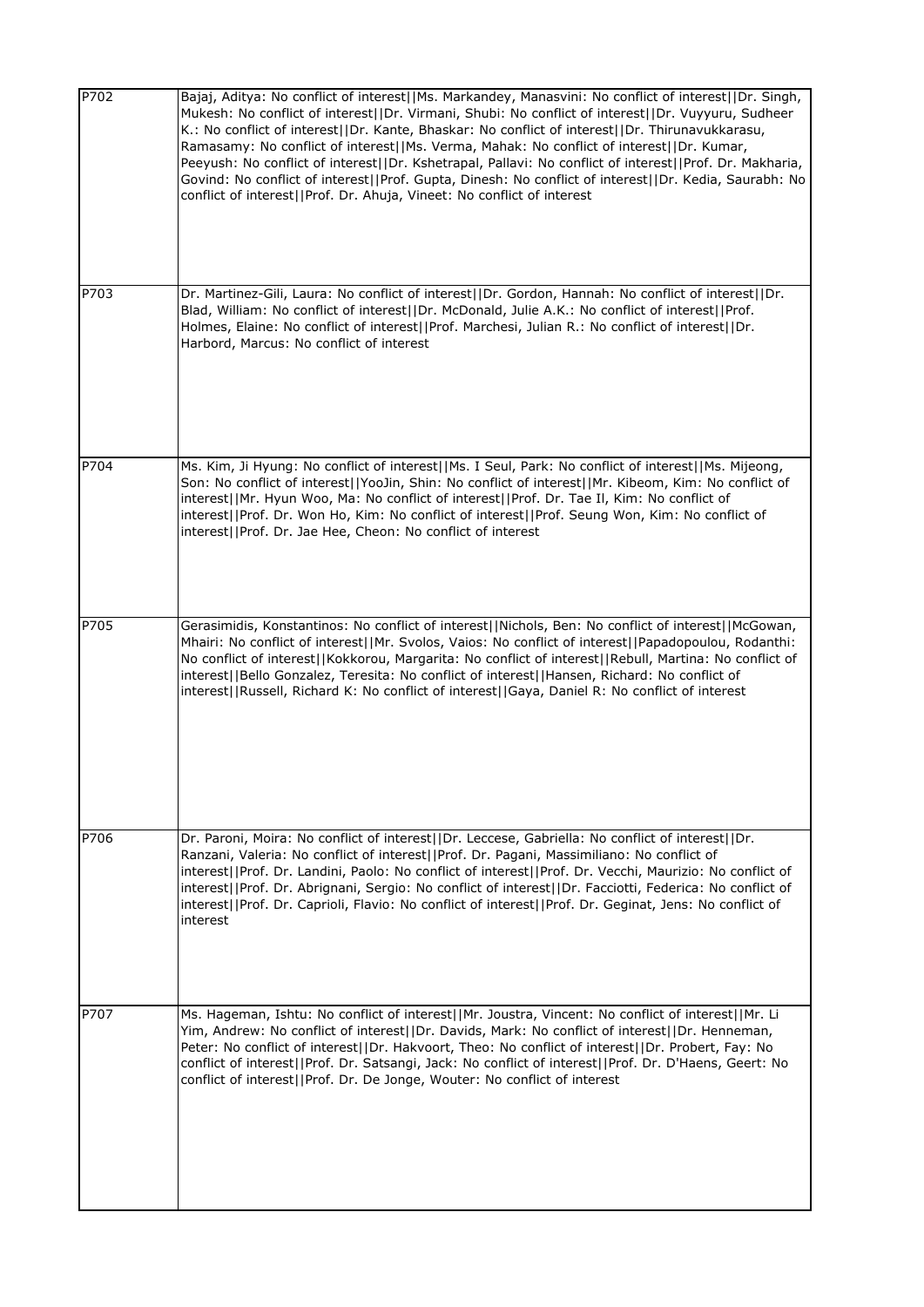| P708 | Dr. Hernandez-Rocha, Cristian: No conflict of interest  Dr. Nayeri, Shadi: No conflict of<br>interest  Dr. Turpin, Williams: No conflict of interest  Borowski, Krzysztof: No conflict of<br>interest  Stempak, Joanne: No conflict of interest  Dr. Silverberg, Mark S: No conflict of interest                                                                                                                                                                                                                                                                                                                                                                                                                                                                                                            |
|------|-------------------------------------------------------------------------------------------------------------------------------------------------------------------------------------------------------------------------------------------------------------------------------------------------------------------------------------------------------------------------------------------------------------------------------------------------------------------------------------------------------------------------------------------------------------------------------------------------------------------------------------------------------------------------------------------------------------------------------------------------------------------------------------------------------------|
| P709 | Ms. Markandey, Manasvini: No conflict of interest  Mr. Bajaj, Aditya: No conflict of interest  Dr.<br>Vuyyuru, Sudheer K.: No conflict of interest  Dr. Mohta, Srikant: No conflict of interest  Dr. Singh,<br>Mukesh: No conflict of interest  Ms. Verma, Mahak: No conflict of interest  Mr. Kumar,<br>Sambudhha: No conflict of interest  Dr. Kante, Bhaskar: No conflict of interest  Dr. Kumar,<br>Peeyush: No conflict of interest  Prof. Dr. Makharia, Govind: No conflict of interest  Dr. Kedia,<br>Saurabh: No conflict of interest  Prof. Dr. Ahuja, Vineet: No conflict of interest                                                                                                                                                                                                             |
| P710 | Dr. Bray, Gerard: No conflict of interest                                                                                                                                                                                                                                                                                                                                                                                                                                                                                                                                                                                                                                                                                                                                                                   |
| P711 | Ms. Verburgt, Charlotte: No conflict of interest  Dr. Dunn, Katherine A: No conflict of interest  Mr.<br>Bielawski, Joseph P: No conflict of interest  Prof. Otley, Anthony R.: No conflict of interest  Prof.<br>Heyman, Melvin B.: No conflict of interest  Dr. Sunseri, Whitney: No conflict of interest  Dr.<br>Shouval, Dror: No conflict of interest  Prof. Levine, Arie: No conflict of interest  Dr. de Meij, Tim:<br>No conflict of interest  Prof. Hyams, Jeffrey S.: No conflict of interest  Dr. Denson, Lee A.: No<br>conflict of interest  Prof. Kugathasan, Subra: No conflict of interest  Prof. Dr. Benninga, Marc A.:<br>No conflict of interest  Prof. Dr. de Jonge, Wouter J.: No conflict of interest  Dr. Van Limbergen,<br>Johan E.: No conflict of interest                         |
| P712 | Dr. Catalàn-Serra, Ignacio: No conflict of interest  Dr. Thorsvik, Silje: No conflict of interest  Dr.<br>Beisvag, v: No conflict of interest  Dr. Bruland, Torunn: No conflict of interest  Prof. Underhill,<br>David: No conflict of interest  Prof. Sandvik, Arne Kristian: No conflict of interest  Van Beelen<br>Granlund, Atle: No conflict of interest                                                                                                                                                                                                                                                                                                                                                                                                                                               |
| P713 | Rutka, Mariann: No conflict of interest  Dr. Szántó, Kata: No conflict of interest  Dr. Bacsur, Péter:<br>No conflict of interest  Dr. Resál, Tamás: No conflict of interest  Mr. Jójárt, Boldizsár: No conflict of<br>interest  Dr. Bálint, Anita: No conflict of interest  Dr. Ari, Eszter: No conflict of interest  Dr.<br>Kintses, Bálint: No conflict of interest  Dr. Fehér, Tamás: No conflict of interest  Dr. Asbóth,<br>András: No conflict of interest  Dr. Pigniczki, Daniella: No conflict of interest  Dr. Bor, Renáta: No<br>conflict of interest  Dr. Fábián, Anna: No conflict of interest  Dr. Farkas, Klaudia: No conflict of<br>interest  Dr. Maléth, József: No conflict of interest  Dr. Szepes, Zoltán: No conflict of<br>interest  Prof. Dr. Molnár, Tamás: No conflict of interest |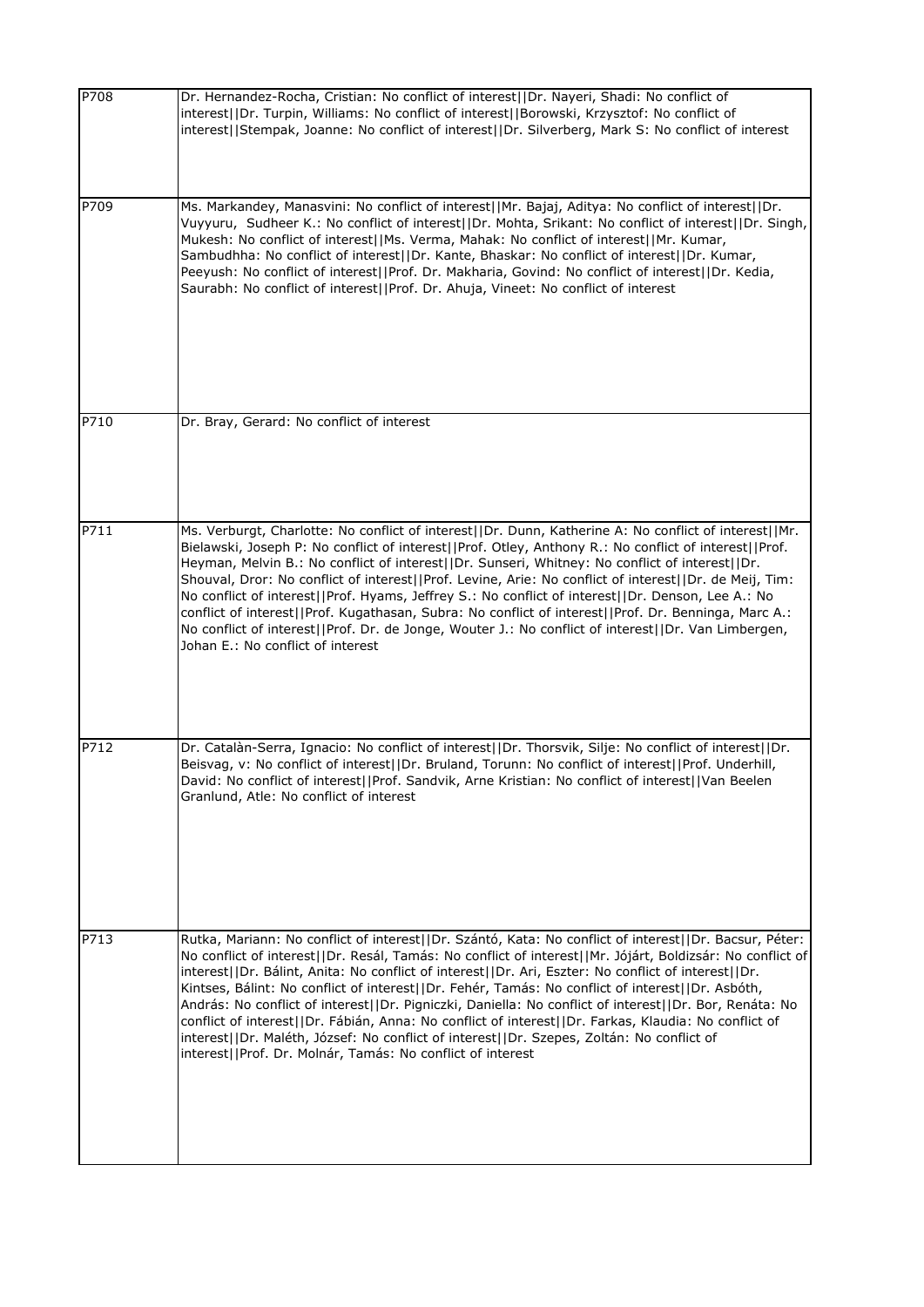| P714 | Ms. Van Rossen, Tess:  :   TvR was supported by the Netherlands Organization for Health Research<br>and Development (ZonMw) grant Goed Gebruik Geneesmiddelen, project number 848016009.  Ms.<br>van den Hoek, Kim: No conflict of interest  Dr. Budding, Andries: : AEB reports personal fees of<br>inBiome B.V. (employee/stock holder).   Dr. van Bodegraven, Ad: No conflict of interest                                                                                                                                                                                                                                       |
|------|------------------------------------------------------------------------------------------------------------------------------------------------------------------------------------------------------------------------------------------------------------------------------------------------------------------------------------------------------------------------------------------------------------------------------------------------------------------------------------------------------------------------------------------------------------------------------------------------------------------------------------|
| P715 | Mr. Pumarola Segura, Sergio:  :   Owner of a patent related to the research                                                                                                                                                                                                                                                                                                                                                                                                                                                                                                                                                        |
| P716 | Bajaj, Aditya: No conflict of interest  Ms. Markandey, Manasvini: No conflict of interest  Dr. Sahu,<br>Pabitra: No conflict of interest  Dr. Vuyyuru, Sudheer K.: No conflict of interest  Dr. Kante,<br>Bhaskar: No conflict of interest  Dr. Kumar, Peeyush: No conflict of interest  Dr. Singh, Namrata:<br>No conflict of interest  Ms. Gupta, Arti: No conflict of interest  Dr. Singh, Mukesh: No conflict of<br>interest  Ms. Verma, Mahak: No conflict of interest  Prof. Dr. Makharia, Govind: No conflict of<br>interest  Dr. Kedia, Saurabh: No conflict of interest  Prof. Dr. Ahuja, Vineet: No conflict of interest |
| P717 | Ms. Jitsumura, Maki: No conflict of interest  Mr. Cunningham, Andrew: No conflict of interest  Dr.<br>Hitchings, Matthew David: No conflict of interest  Dr. Wilkinson, Thomas: No conflict of<br>interest  Mr. Kinross, James: No conflict of interest  Dr. Row, Paula: No conflict of interest  Prof.<br>Davies, Angharad: No conflict of interest  Prof. Dean Anthony, Harris: No conflict of interest                                                                                                                                                                                                                          |
| P718 | Ms. Bauset, Cristina: No conflict of interest  Dr. Carda-Diéguez, Miguel: No conflict of<br>interest  Mrs. Buetas, Elena: No conflict of interest  Mr. Lis-López, Lluís: No conflict of interest  Dr.<br>Navarro, Francisco: No conflict of interest  Dr. Ortiz-Masiá, Dolores: No conflict of interest  Prof.<br>Dr. Calatayud, Sara: No conflict of interest  Prof. Dr. Barrachina, M. Dolores: No conflict of<br>interest  Prof. Dr. Mira, Álex: No conflict of interest  Dr. Cosín-Roger, Jesús: No conflict of interest                                                                                                       |
| P719 | Ms. Bonet Rossinyol, Queralt: No conflict of interest  Ms. Camprubí-Font, Carla: No conflict of<br>interest  Ms. Lopez-Siles, Mireia: No conflict of interest  Ms. Martinez-Medina, Margarita: No<br>conflict of interest                                                                                                                                                                                                                                                                                                                                                                                                          |